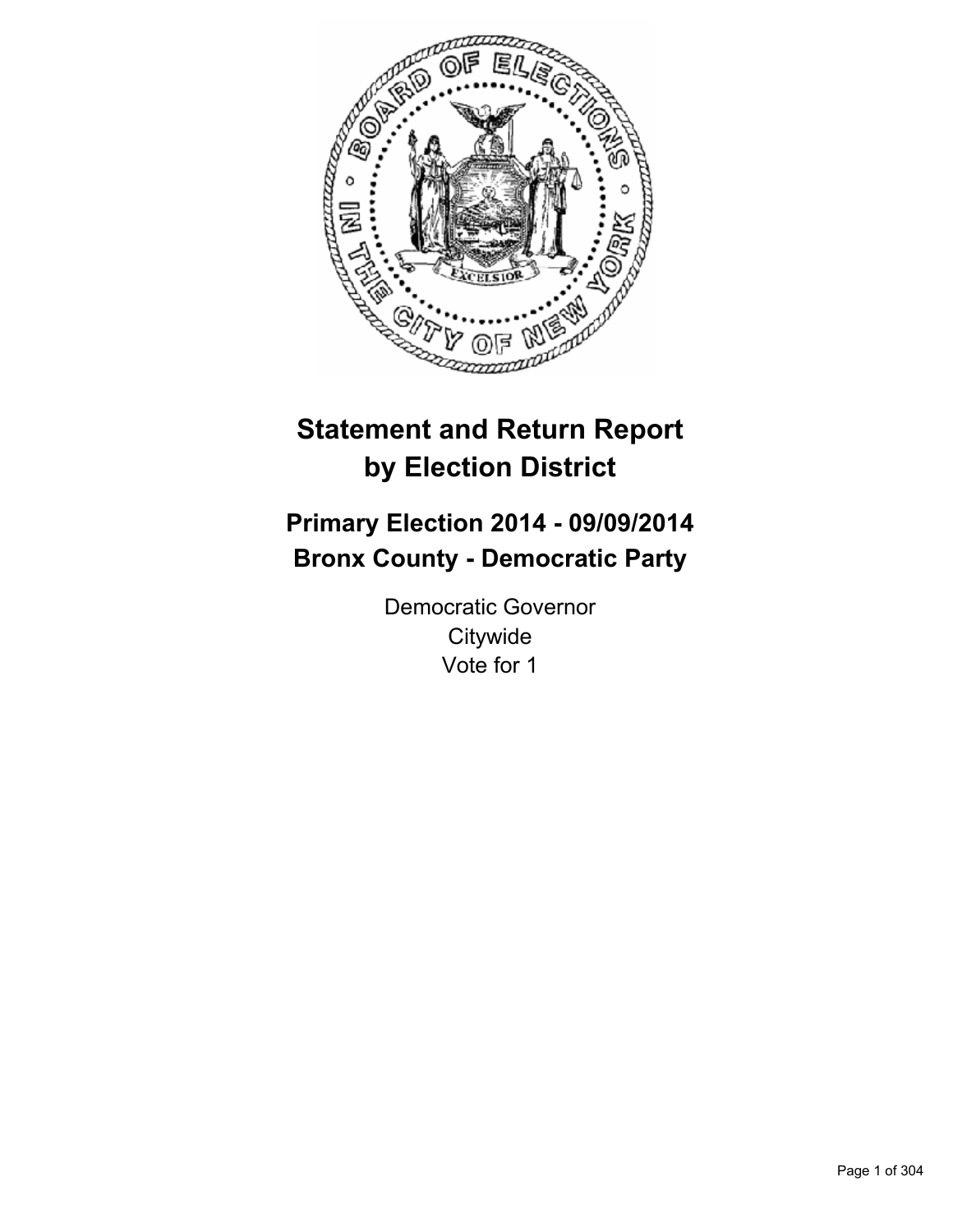

| <b>Total Votes</b>                                       | 11             |
|----------------------------------------------------------|----------------|
| RANDY A. CREDICO                                         | $\overline{2}$ |
| ANDREW M. CUOMO                                          | 8              |
| ZEPHYR R. TEACHOUT                                       |                |
| <b>Total Applicable Ballots</b>                          | 11             |
| Less - Inapplicable Federal/Special Presidential Ballots | 0              |
| <b>Total Ballots</b>                                     | 11             |
| <b>AFFIDAVIT</b>                                         | 0              |
| <b>FEDERAL</b>                                           | 0              |
| ABSENTEE/MILITARY                                        | 0              |
| <b>EMERGENCY</b>                                         | 0              |
| PUBLIC COUNTER                                           | 11             |

## **002/77**

| <b>PUBLIC COUNTER</b>                                    | 28             |
|----------------------------------------------------------|----------------|
| <b>EMERGENCY</b>                                         | 0              |
| ABSENTEE/MILITARY                                        |                |
| <b>FEDERAL</b>                                           | 0              |
| AFFIDAVIT                                                | 0              |
| <b>Total Ballots</b>                                     | 29             |
| Less - Inapplicable Federal/Special Presidential Ballots | 0              |
| <b>Total Applicable Ballots</b>                          | 29             |
| ZEPHYR R. TEACHOUT                                       |                |
| ANDREW M. CUOMO                                          | 24             |
| RANDY A. CREDICO                                         | 2              |
| <b>Total Votes</b>                                       | 27             |
| Unrecorded                                               | $\overline{2}$ |

| PUBLIC COUNTER                                           | 116 |
|----------------------------------------------------------|-----|
| <b>EMERGENCY</b>                                         | 0   |
| ABSENTEE/MILITARY                                        | 6   |
| <b>FEDERAL</b>                                           | 0   |
| AFFIDAVIT                                                | 1   |
| <b>Total Ballots</b>                                     | 123 |
| Less - Inapplicable Federal/Special Presidential Ballots | 0   |
| <b>Total Applicable Ballots</b>                          | 123 |
| ZEPHYR R. TEACHOUT                                       | 9   |
| ANDREW M. CUOMO                                          | 105 |
| RANDY A. CREDICO                                         | 5   |
| <b>Total Votes</b>                                       | 119 |
| Unrecorded                                               | 4   |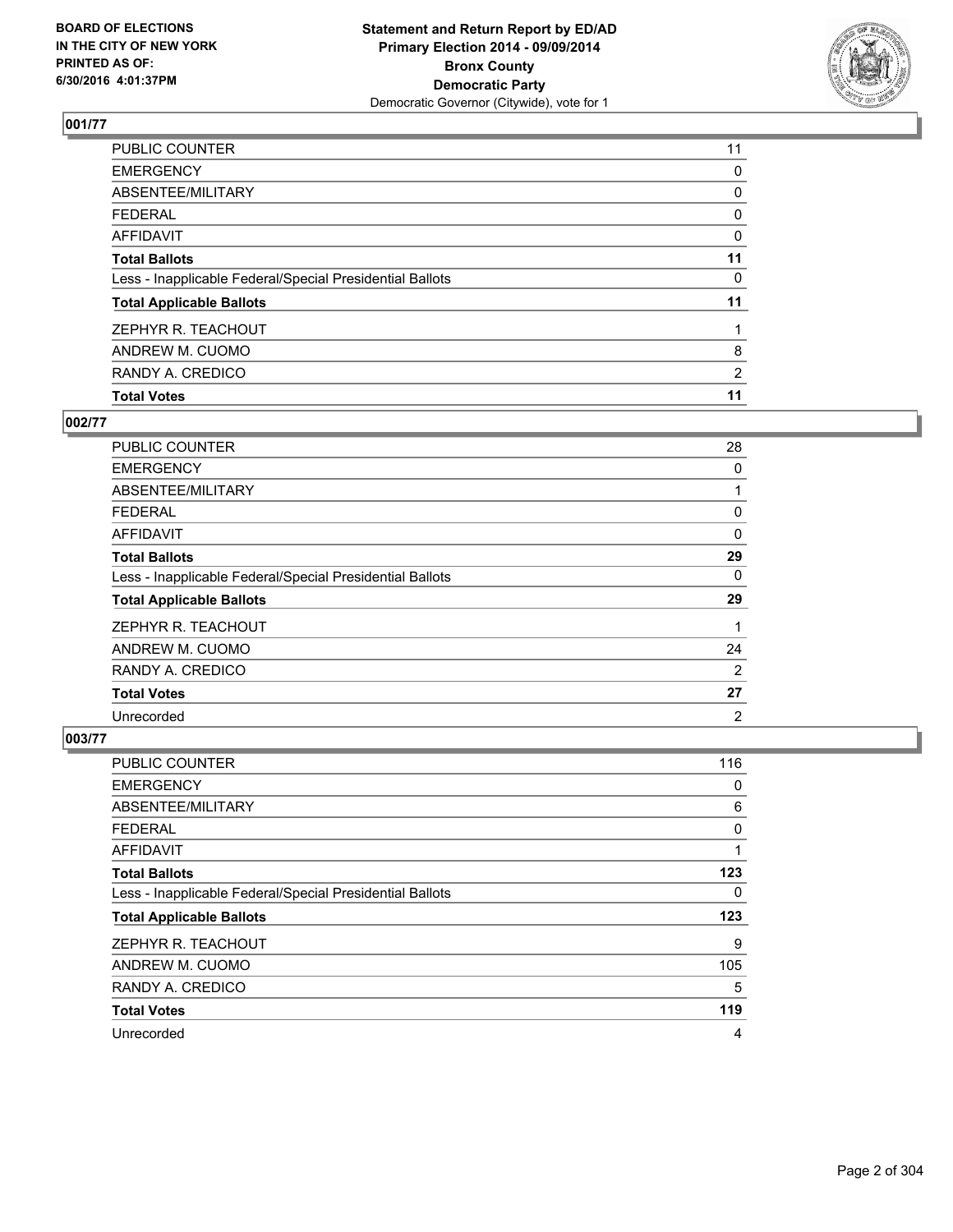

| PUBLIC COUNTER                                           | 28 |
|----------------------------------------------------------|----|
| <b>EMERGENCY</b>                                         | 0  |
| ABSENTEE/MILITARY                                        | 0  |
| <b>FEDERAL</b>                                           | 0  |
| AFFIDAVIT                                                | 0  |
| <b>Total Ballots</b>                                     | 28 |
| Less - Inapplicable Federal/Special Presidential Ballots | 0  |
| <b>Total Applicable Ballots</b>                          | 28 |
| ZEPHYR R. TEACHOUT                                       |    |
| ANDREW M. CUOMO                                          | 26 |
| RANDY A. CREDICO                                         | 0  |
| <b>Total Votes</b>                                       | 27 |
| Unrecorded                                               | 1  |

## **005/77**

| <b>PUBLIC COUNTER</b>                                    | 86 |
|----------------------------------------------------------|----|
| <b>EMERGENCY</b>                                         | 0  |
| ABSENTEE/MILITARY                                        |    |
| <b>FEDERAL</b>                                           | 0  |
| <b>AFFIDAVIT</b>                                         | 0  |
| <b>Total Ballots</b>                                     | 87 |
| Less - Inapplicable Federal/Special Presidential Ballots | 0  |
| <b>Total Applicable Ballots</b>                          | 87 |
| ZEPHYR R. TEACHOUT                                       | 8  |
| ANDREW M. CUOMO                                          | 71 |
| RANDY A. CREDICO                                         | 3  |
| <b>Total Votes</b>                                       | 82 |
| Unrecorded                                               | 5  |

| <b>PUBLIC COUNTER</b>                                    | 77 |
|----------------------------------------------------------|----|
| <b>EMERGENCY</b>                                         | 0  |
| ABSENTEE/MILITARY                                        | 1  |
| <b>FEDERAL</b>                                           | 0  |
| AFFIDAVIT                                                | 3  |
| <b>Total Ballots</b>                                     | 81 |
| Less - Inapplicable Federal/Special Presidential Ballots | 0  |
| <b>Total Applicable Ballots</b>                          | 81 |
| ZEPHYR R. TEACHOUT                                       | 7  |
| ANDREW M. CUOMO                                          | 69 |
| RANDY A. CREDICO                                         | 3  |
| FERNANDO CABRERA (WRITE-IN)                              | 1  |
| UNATTRIBUTABLE WRITE-IN (WRITE-IN)                       | 1  |
| <b>Total Votes</b>                                       | 81 |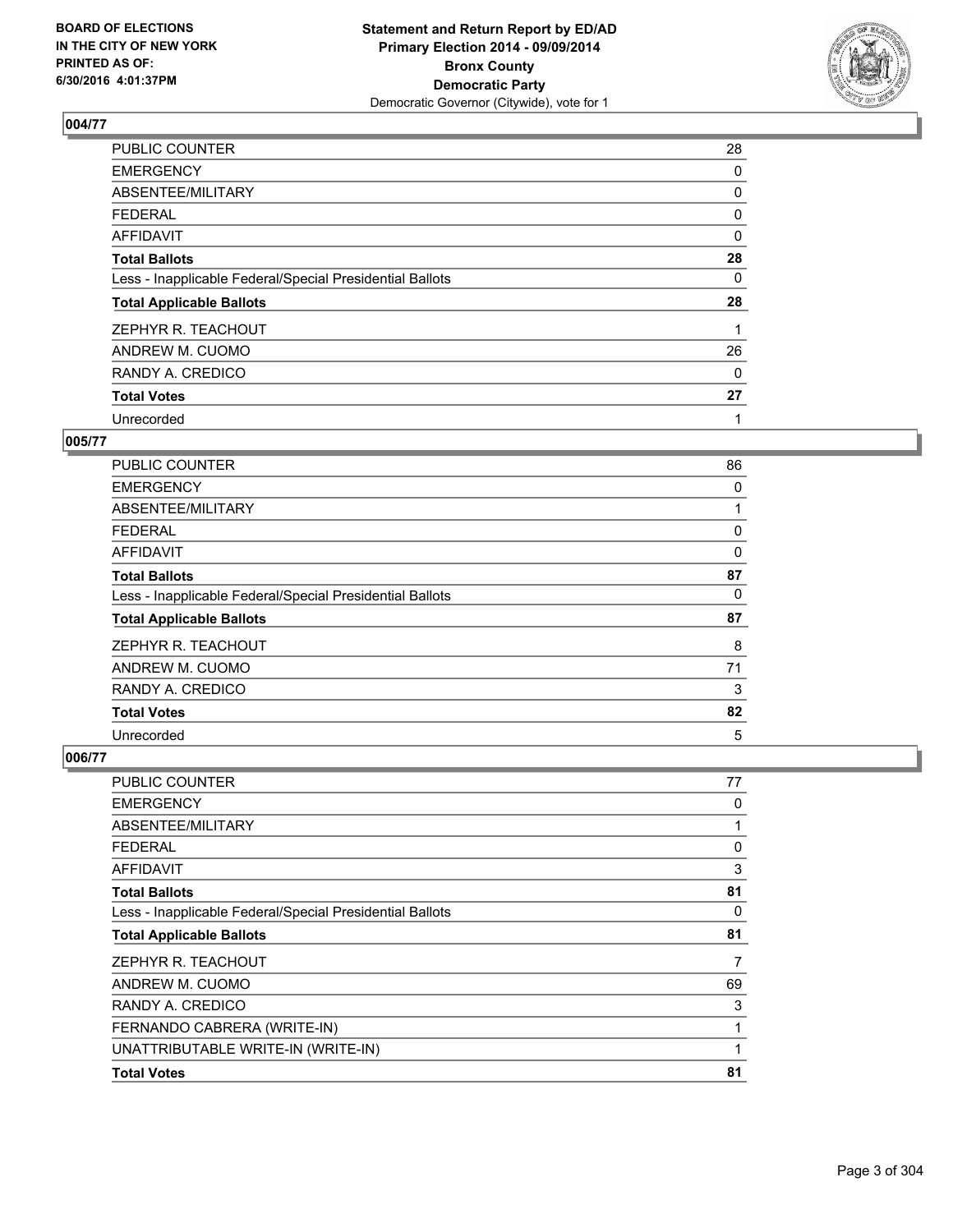

| PUBLIC COUNTER                                           | 107 |
|----------------------------------------------------------|-----|
| <b>EMERGENCY</b>                                         | 0   |
| ABSENTEE/MILITARY                                        | 4   |
| <b>FEDERAL</b>                                           | 0   |
| AFFIDAVIT                                                | 1   |
| <b>Total Ballots</b>                                     | 112 |
| Less - Inapplicable Federal/Special Presidential Ballots | 0   |
| <b>Total Applicable Ballots</b>                          | 112 |
| ZEPHYR R. TEACHOUT                                       | 8   |
| ANDREW M. CUOMO                                          | 89  |
| RANDY A. CREDICO                                         | 4   |
| ADRIANO ESPAILLAT (WRITE-IN)                             | 1   |
| FERNANDO CABRERA (WRITE-IN)                              | 1   |
| <b>Total Votes</b>                                       | 103 |
| Unrecorded                                               | 9   |

## **008/77**

| <b>PUBLIC COUNTER</b>                                    | 72             |
|----------------------------------------------------------|----------------|
| <b>EMERGENCY</b>                                         | 0              |
| ABSENTEE/MILITARY                                        | $\overline{2}$ |
| <b>FEDERAL</b>                                           | 0              |
| <b>AFFIDAVIT</b>                                         | 0              |
| <b>Total Ballots</b>                                     | 74             |
| Less - Inapplicable Federal/Special Presidential Ballots | 0              |
| <b>Total Applicable Ballots</b>                          | 74             |
| ZEPHYR R. TEACHOUT                                       | 6              |
| ANDREW M. CUOMO                                          | 64             |
| RANDY A. CREDICO                                         | $\Omega$       |
| <b>Total Votes</b>                                       | 70             |
| Unrecorded                                               | 4              |

| PUBLIC COUNTER                                           | 68 |
|----------------------------------------------------------|----|
| <b>EMERGENCY</b>                                         | 0  |
| ABSENTEE/MILITARY                                        | 0  |
| <b>FEDERAL</b>                                           | 0  |
| <b>AFFIDAVIT</b>                                         | 0  |
| <b>Total Ballots</b>                                     | 68 |
| Less - Inapplicable Federal/Special Presidential Ballots | 0  |
| <b>Total Applicable Ballots</b>                          | 68 |
| ZEPHYR R. TEACHOUT                                       | 5  |
| ANDREW M. CUOMO                                          | 59 |
| RANDY A. CREDICO                                         | 2  |
| ADRIANO ESPAILLAT (WRITE-IN)                             | 1  |
| <b>Total Votes</b>                                       | 67 |
|                                                          |    |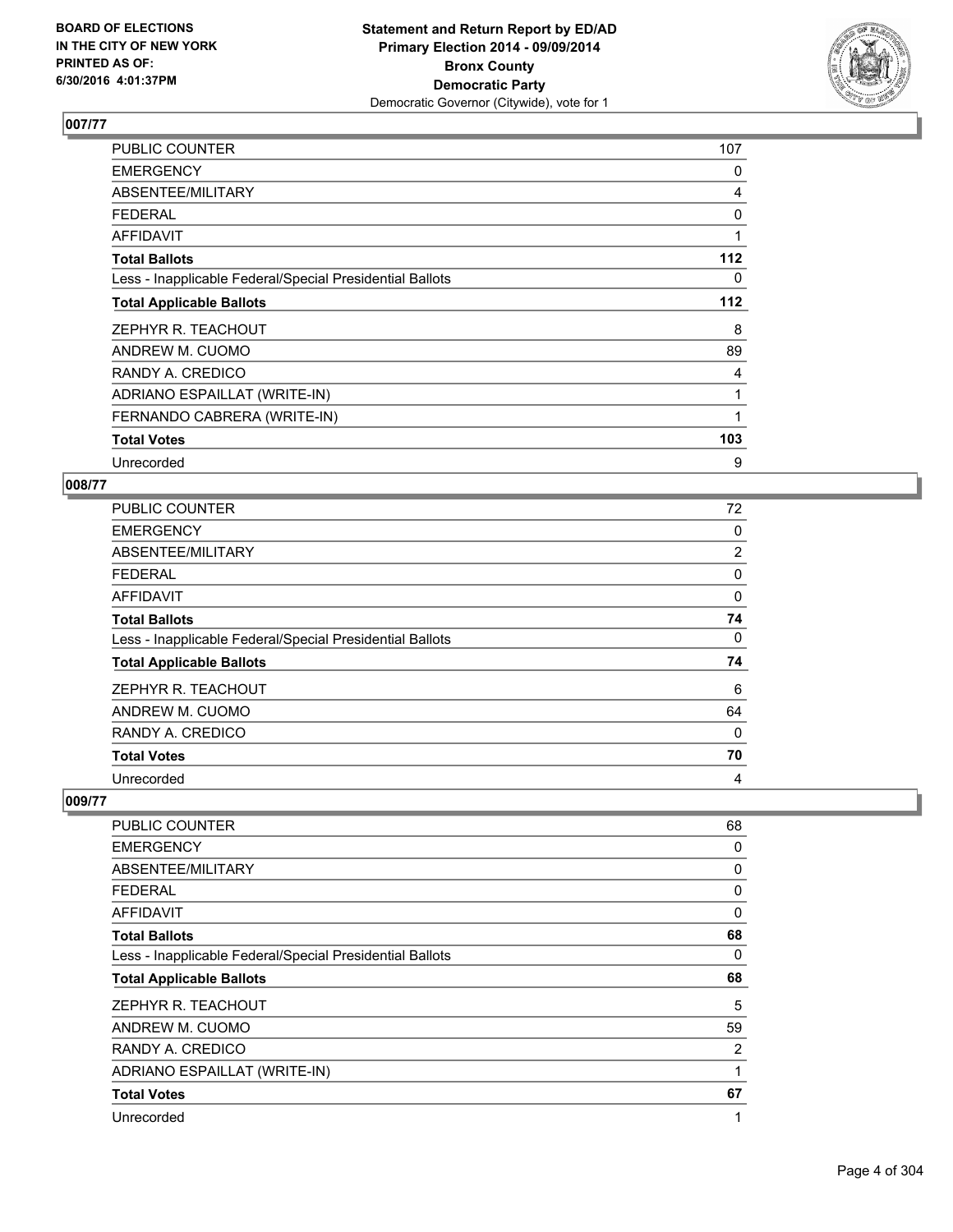

| <b>PUBLIC COUNTER</b>                                    | 136      |
|----------------------------------------------------------|----------|
| <b>EMERGENCY</b>                                         | 0        |
| ABSENTEE/MILITARY                                        |          |
| FEDERAL                                                  | 0        |
| AFFIDAVIT                                                | $\Omega$ |
| <b>Total Ballots</b>                                     | 137      |
| Less - Inapplicable Federal/Special Presidential Ballots | 0        |
| <b>Total Applicable Ballots</b>                          | 137      |
| ZEPHYR R. TEACHOUT                                       | 11       |
| ANDREW M. CUOMO                                          | 112      |
| RANDY A. CREDICO                                         | 8        |
| <b>Total Votes</b>                                       | 131      |
| Unrecorded                                               | 6        |

## **011/77**

| <b>PUBLIC COUNTER</b>                                    | 67             |
|----------------------------------------------------------|----------------|
| <b>EMERGENCY</b>                                         | 0              |
| ABSENTEE/MILITARY                                        | $\overline{2}$ |
| <b>FEDERAL</b>                                           | 0              |
| AFFIDAVIT                                                | 0              |
| <b>Total Ballots</b>                                     | 69             |
| Less - Inapplicable Federal/Special Presidential Ballots | 0              |
| <b>Total Applicable Ballots</b>                          | 69             |
| ZEPHYR R. TEACHOUT                                       | 7              |
| ANDREW M. CUOMO                                          | 56             |
| RANDY A. CREDICO                                         | 5              |
| EZEQUIEL JIMENEZ (WRITE-IN)                              | 1              |
| <b>Total Votes</b>                                       | 69             |

| <b>PUBLIC COUNTER</b>                                    | 51 |
|----------------------------------------------------------|----|
| <b>EMERGENCY</b>                                         | 0  |
| ABSENTEE/MILITARY                                        | 6  |
| FEDERAL                                                  | 0  |
| <b>AFFIDAVIT</b>                                         | 0  |
| <b>Total Ballots</b>                                     | 57 |
| Less - Inapplicable Federal/Special Presidential Ballots | 0  |
| <b>Total Applicable Ballots</b>                          | 57 |
| ZEPHYR R. TEACHOUT                                       | 6  |
| ANDREW M. CUOMO                                          | 48 |
| RANDY A. CREDICO                                         | 3  |
| <b>Total Votes</b>                                       | 57 |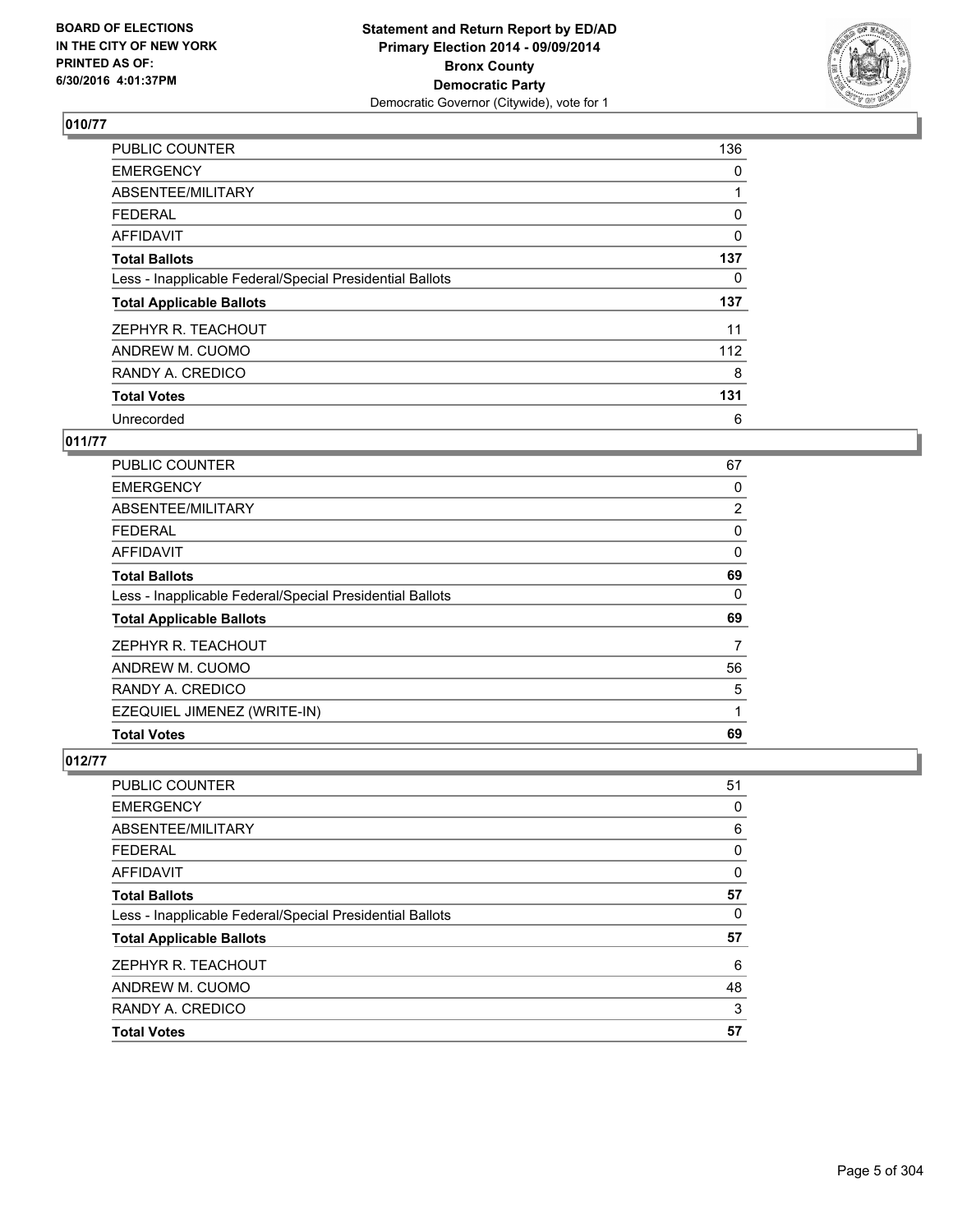

| <b>PUBLIC COUNTER</b>                                    | 56       |
|----------------------------------------------------------|----------|
| <b>EMERGENCY</b>                                         | 0        |
| ABSENTEE/MILITARY                                        |          |
| <b>FEDERAL</b>                                           | 0        |
| AFFIDAVIT                                                | $\Omega$ |
| <b>Total Ballots</b>                                     | 57       |
| Less - Inapplicable Federal/Special Presidential Ballots | 0        |
| <b>Total Applicable Ballots</b>                          | 57       |
| ZEPHYR R. TEACHOUT                                       | 4        |
| ANDREW M. CUOMO                                          | 41       |
| RANDY A. CREDICO                                         | 9        |
| <b>Total Votes</b>                                       | 54       |
| Unrecorded                                               | 3        |

## **014/77**

| <b>PUBLIC COUNTER</b>                                    | 75       |
|----------------------------------------------------------|----------|
| <b>EMERGENCY</b>                                         | 0        |
| ABSENTEE/MILITARY                                        | 0        |
| <b>FEDERAL</b>                                           | 0        |
| AFFIDAVIT                                                | 6        |
| <b>Total Ballots</b>                                     | 81       |
| Less - Inapplicable Federal/Special Presidential Ballots | $\Omega$ |
| <b>Total Applicable Ballots</b>                          | 81       |
| ZEPHYR R. TEACHOUT                                       | 6        |
| ANDREW M. CUOMO                                          | 68       |
| RANDY A. CREDICO                                         | 4        |
| <b>Total Votes</b>                                       | 78       |
| Unrecorded                                               | 3        |

| <b>PUBLIC COUNTER</b>                                    | 60 |
|----------------------------------------------------------|----|
| <b>EMERGENCY</b>                                         | 0  |
| ABSENTEE/MILITARY                                        |    |
| <b>FEDERAL</b>                                           | 0  |
| <b>AFFIDAVIT</b>                                         | 0  |
| <b>Total Ballots</b>                                     | 61 |
| Less - Inapplicable Federal/Special Presidential Ballots | 0  |
| <b>Total Applicable Ballots</b>                          | 61 |
| ZEPHYR R. TEACHOUT                                       | 9  |
| ANDREW M. CUOMO                                          | 47 |
| RANDY A. CREDICO                                         | 5  |
| <b>Total Votes</b>                                       | 61 |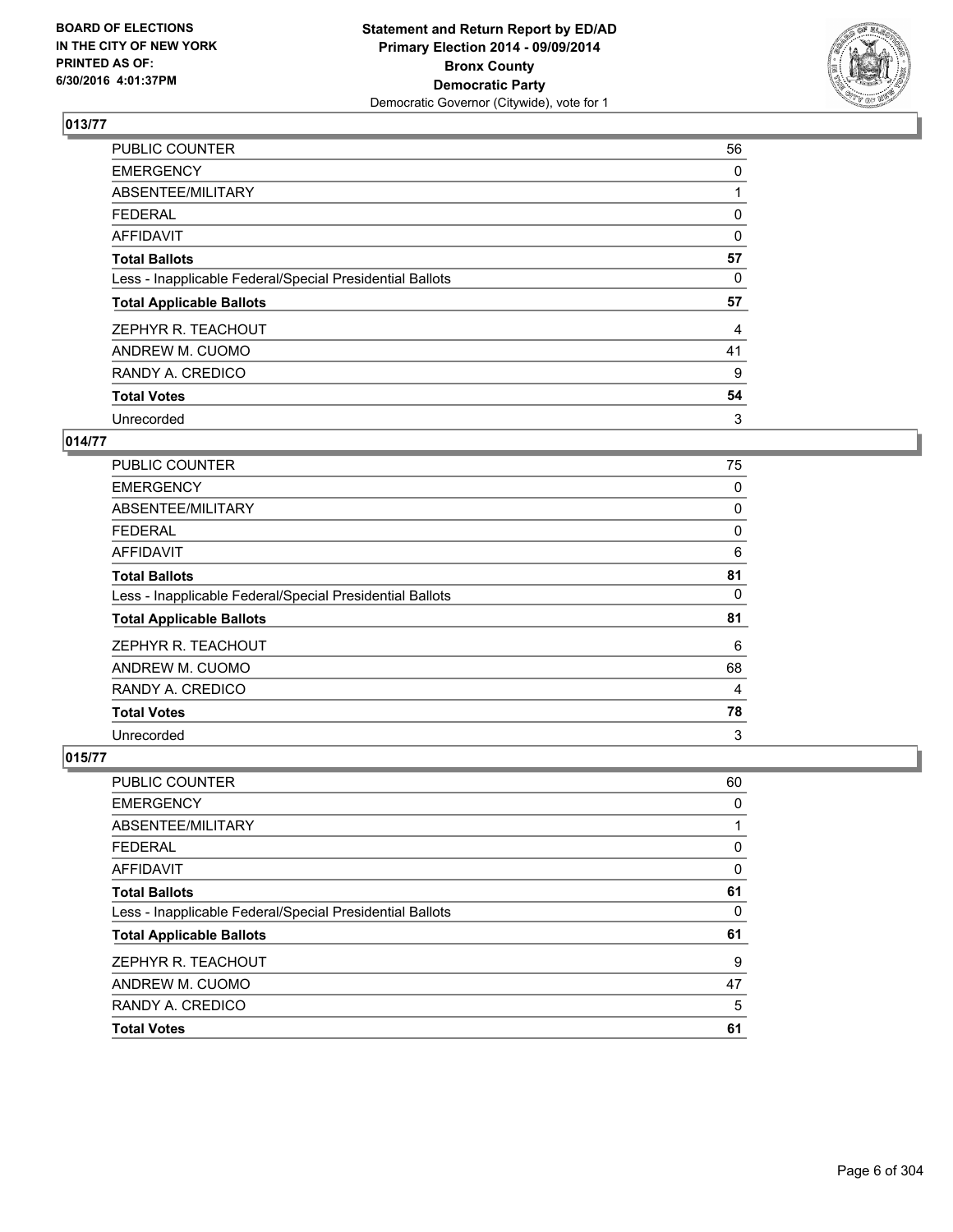

| <b>PUBLIC COUNTER</b>                                    | 76                |
|----------------------------------------------------------|-------------------|
| <b>EMERGENCY</b>                                         | 0                 |
| ABSENTEE/MILITARY                                        |                   |
| <b>FEDERAL</b>                                           | 0                 |
| AFFIDAVIT                                                | $\Omega$          |
| <b>Total Ballots</b>                                     | 77                |
| Less - Inapplicable Federal/Special Presidential Ballots | 0                 |
| <b>Total Applicable Ballots</b>                          | 77                |
| ZEPHYR R. TEACHOUT                                       | $12 \overline{ }$ |
| ANDREW M. CUOMO                                          | 63                |
| RANDY A. CREDICO                                         |                   |
| <b>Total Votes</b>                                       | 76                |
| Unrecorded                                               | 1                 |

## **017/77**

| <b>PUBLIC COUNTER</b>                                    | 19             |
|----------------------------------------------------------|----------------|
| <b>EMERGENCY</b>                                         | 0              |
| ABSENTEE/MILITARY                                        | 3              |
| <b>FEDERAL</b>                                           | 0              |
| AFFIDAVIT                                                | $\overline{2}$ |
| <b>Total Ballots</b>                                     | 24             |
| Less - Inapplicable Federal/Special Presidential Ballots | 0              |
| <b>Total Applicable Ballots</b>                          | 24             |
| ZEPHYR R. TEACHOUT                                       | 3              |
| ANDREW M. CUOMO                                          | 18             |
| RANDY A. CREDICO                                         | 0              |
| <b>Total Votes</b>                                       | 21             |
| Unrecorded                                               | 3              |

| <b>PUBLIC COUNTER</b>                                    | 40             |
|----------------------------------------------------------|----------------|
| <b>EMERGENCY</b>                                         | 0              |
| ABSENTEE/MILITARY                                        | 2              |
| <b>FEDERAL</b>                                           | 0              |
| <b>AFFIDAVIT</b>                                         | 1              |
| <b>Total Ballots</b>                                     | 43             |
| Less - Inapplicable Federal/Special Presidential Ballots | 0              |
| <b>Total Applicable Ballots</b>                          | 43             |
| ZEPHYR R. TEACHOUT                                       | 1              |
| ANDREW M. CUOMO                                          | 39             |
| RANDY A. CREDICO                                         | 1              |
| <b>Total Votes</b>                                       | 41             |
| Unrecorded                                               | $\overline{2}$ |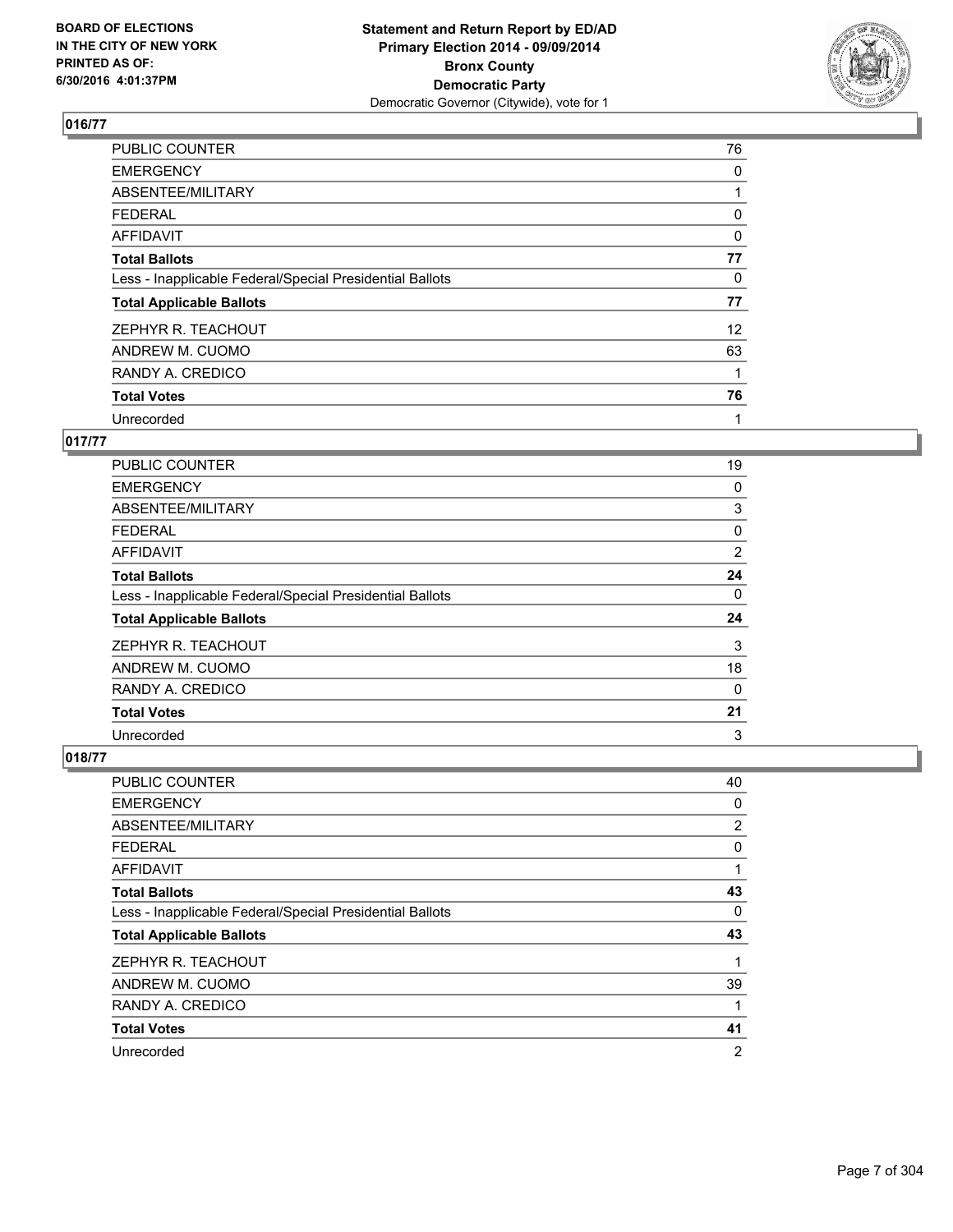

| <b>PUBLIC COUNTER</b>                                    | 52       |
|----------------------------------------------------------|----------|
| <b>EMERGENCY</b>                                         | 0        |
| ABSENTEE/MILITARY                                        | 0        |
| <b>FEDERAL</b>                                           | 0        |
| AFFIDAVIT                                                | $\Omega$ |
| <b>Total Ballots</b>                                     | 52       |
| Less - Inapplicable Federal/Special Presidential Ballots | 0        |
| <b>Total Applicable Ballots</b>                          | 52       |
| ZEPHYR R. TEACHOUT                                       | 8        |
| ANDREW M. CUOMO                                          | 35       |
| RANDY A. CREDICO                                         | 6        |
| <b>Total Votes</b>                                       | 49       |
| Unrecorded                                               | 3        |

## **020/77**

| <b>PUBLIC COUNTER</b>                                    | 43 |
|----------------------------------------------------------|----|
| <b>EMERGENCY</b>                                         | 0  |
| ABSENTEE/MILITARY                                        |    |
| <b>FEDERAL</b>                                           | 0  |
| AFFIDAVIT                                                | 0  |
| <b>Total Ballots</b>                                     | 44 |
| Less - Inapplicable Federal/Special Presidential Ballots | 0  |
| <b>Total Applicable Ballots</b>                          | 44 |
| ZEPHYR R. TEACHOUT                                       | 3  |
| ANDREW M. CUOMO                                          | 37 |
| RANDY A. CREDICO                                         | 3  |
| <b>Total Votes</b>                                       | 43 |
| Unrecorded                                               | 1  |

| <b>PUBLIC COUNTER</b>                                    | 54             |
|----------------------------------------------------------|----------------|
| <b>EMERGENCY</b>                                         | 0              |
| ABSENTEE/MILITARY                                        | 1              |
| <b>FEDERAL</b>                                           | 0              |
| AFFIDAVIT                                                | 1              |
| <b>Total Ballots</b>                                     | 56             |
| Less - Inapplicable Federal/Special Presidential Ballots | 0              |
| <b>Total Applicable Ballots</b>                          | 56             |
| ZEPHYR R. TEACHOUT                                       | 5              |
| ANDREW M. CUOMO                                          | 46             |
| RANDY A. CREDICO                                         | $\overline{2}$ |
| <b>Total Votes</b>                                       | 53             |
| Unrecorded                                               | 3              |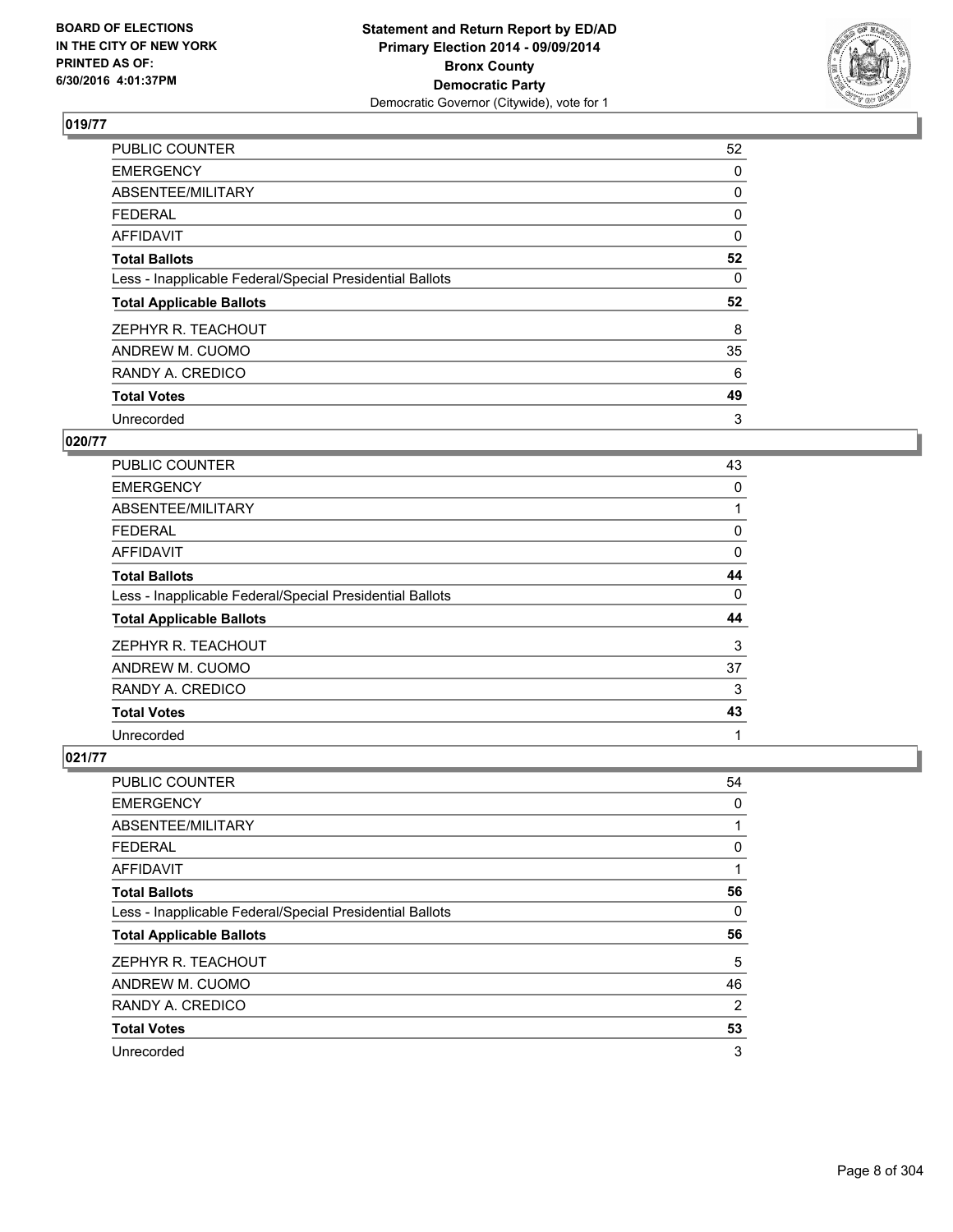

| <b>PUBLIC COUNTER</b>                                    | 58       |
|----------------------------------------------------------|----------|
| <b>EMERGENCY</b>                                         | 0        |
| ABSENTEE/MILITARY                                        | 0        |
| <b>FEDERAL</b>                                           | 0        |
| <b>AFFIDAVIT</b>                                         | $\Omega$ |
| <b>Total Ballots</b>                                     | 58       |
| Less - Inapplicable Federal/Special Presidential Ballots | 0        |
| <b>Total Applicable Ballots</b>                          | 58       |
| ZEPHYR R. TEACHOUT                                       | 7        |
| ANDREW M. CUOMO                                          | 40       |
| RANDY A. CREDICO                                         | 6        |
| <b>Total Votes</b>                                       | 53       |
| Unrecorded                                               | 5        |

## **023/77**

| PUBLIC COUNTER                                           | 143            |
|----------------------------------------------------------|----------------|
| <b>EMERGENCY</b>                                         | 0              |
| ABSENTEE/MILITARY                                        | $\overline{2}$ |
| <b>FEDERAL</b>                                           | 0              |
| AFFIDAVIT                                                | 0              |
| <b>Total Ballots</b>                                     | 145            |
| Less - Inapplicable Federal/Special Presidential Ballots | 0              |
| <b>Total Applicable Ballots</b>                          | 145            |
| ZEPHYR R. TEACHOUT                                       | 21             |
| ANDREW M. CUOMO                                          | 107            |
| RANDY A. CREDICO                                         | 5              |
| <b>Total Votes</b>                                       | 133            |
| Unrecorded                                               | 12             |

| PUBLIC COUNTER                                           | 73 |
|----------------------------------------------------------|----|
| <b>EMERGENCY</b>                                         | 0  |
| ABSENTEE/MILITARY                                        | 2  |
| <b>FEDERAL</b>                                           | 0  |
| AFFIDAVIT                                                | 2  |
| <b>Total Ballots</b>                                     | 77 |
| Less - Inapplicable Federal/Special Presidential Ballots | 0  |
| <b>Total Applicable Ballots</b>                          | 77 |
| ZEPHYR R. TEACHOUT                                       | 6  |
| ANDREW M. CUOMO                                          | 58 |
| RANDY A. CREDICO                                         | 6  |
| UNATTRIBUTABLE WRITE-IN (WRITE-IN)                       | 1  |
| <b>Total Votes</b>                                       | 71 |
| Unrecorded                                               | 6  |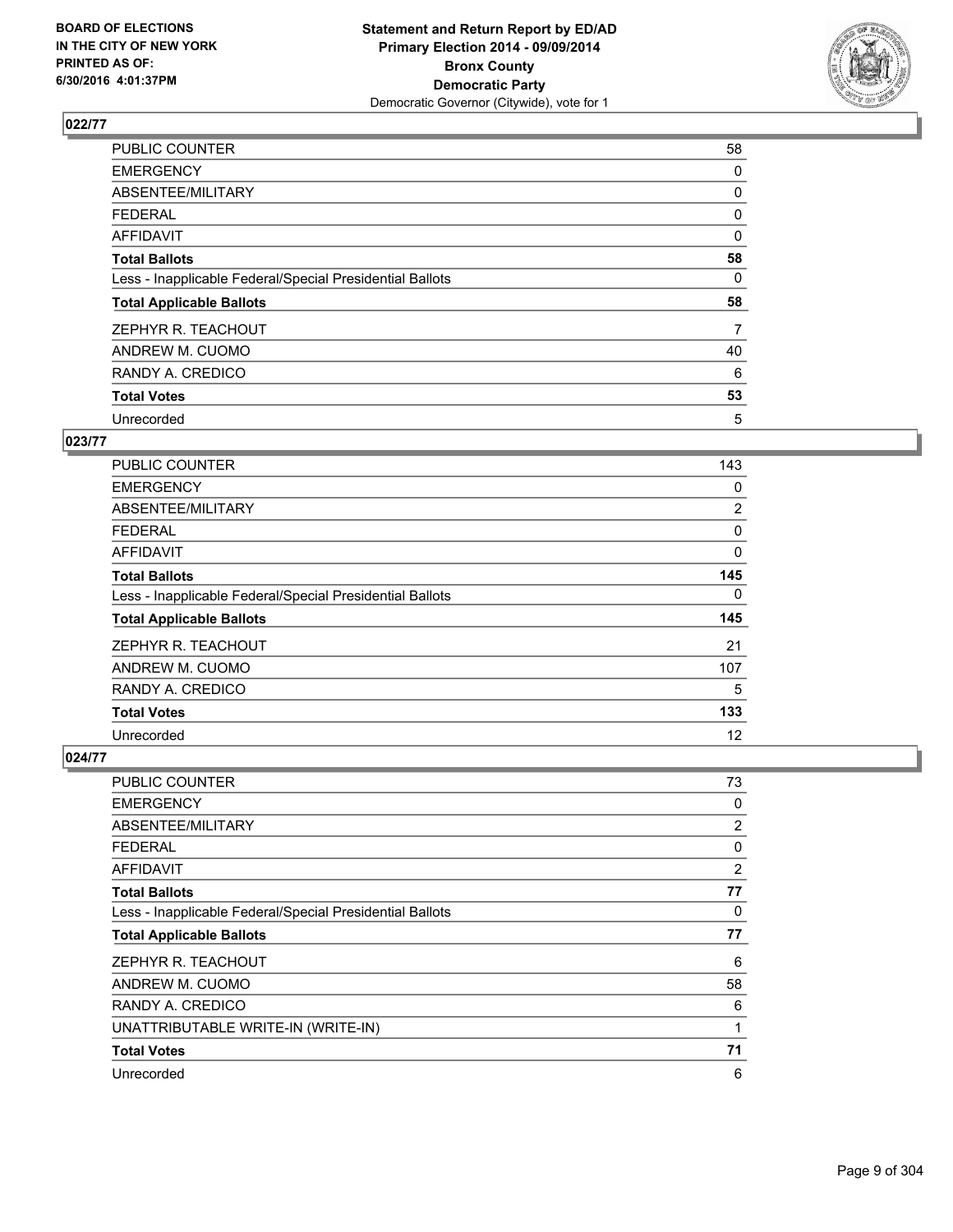

| <b>PUBLIC COUNTER</b>                                    | 107            |
|----------------------------------------------------------|----------------|
| <b>EMERGENCY</b>                                         | 0              |
| ABSENTEE/MILITARY                                        | $\overline{2}$ |
| <b>FEDERAL</b>                                           | 0              |
| <b>AFFIDAVIT</b>                                         | 2              |
| <b>Total Ballots</b>                                     | 111            |
| Less - Inapplicable Federal/Special Presidential Ballots | 0              |
| <b>Total Applicable Ballots</b>                          | 111            |
| ZEPHYR R. TEACHOUT                                       | 8              |
| ANDREW M. CUOMO                                          | 95             |
| RANDY A. CREDICO                                         | 6              |
| <b>Total Votes</b>                                       | 109            |
| Unrecorded                                               | 2              |

#### **026/77**

| <b>PUBLIC COUNTER</b>                                    | 41 |
|----------------------------------------------------------|----|
| <b>EMERGENCY</b>                                         | 0  |
| ABSENTEE/MILITARY                                        | 2  |
| <b>FEDERAL</b>                                           | 0  |
| <b>AFFIDAVIT</b>                                         | 0  |
| <b>Total Ballots</b>                                     | 43 |
| Less - Inapplicable Federal/Special Presidential Ballots | 0  |
| <b>Total Applicable Ballots</b>                          | 43 |
| ZEPHYR R. TEACHOUT                                       | 2  |
| ANDREW M. CUOMO                                          | 37 |
| RANDY A. CREDICO                                         | 3  |
| <b>Total Votes</b>                                       | 42 |
| Unrecorded                                               | 1  |

| <b>PUBLIC COUNTER</b>                                    | 42       |
|----------------------------------------------------------|----------|
| <b>EMERGENCY</b>                                         | 0        |
| ABSENTEE/MILITARY                                        | 2        |
| <b>FEDERAL</b>                                           | 0        |
| AFFIDAVIT                                                | 0        |
| <b>Total Ballots</b>                                     | 44       |
| Less - Inapplicable Federal/Special Presidential Ballots | 0        |
| <b>Total Applicable Ballots</b>                          | 44       |
| ZEPHYR R. TEACHOUT                                       | 4        |
| ANDREW M. CUOMO                                          | 39       |
| RANDY A. CREDICO                                         | $\Omega$ |
| <b>Total Votes</b>                                       | 43       |
| Unrecorded                                               | 1        |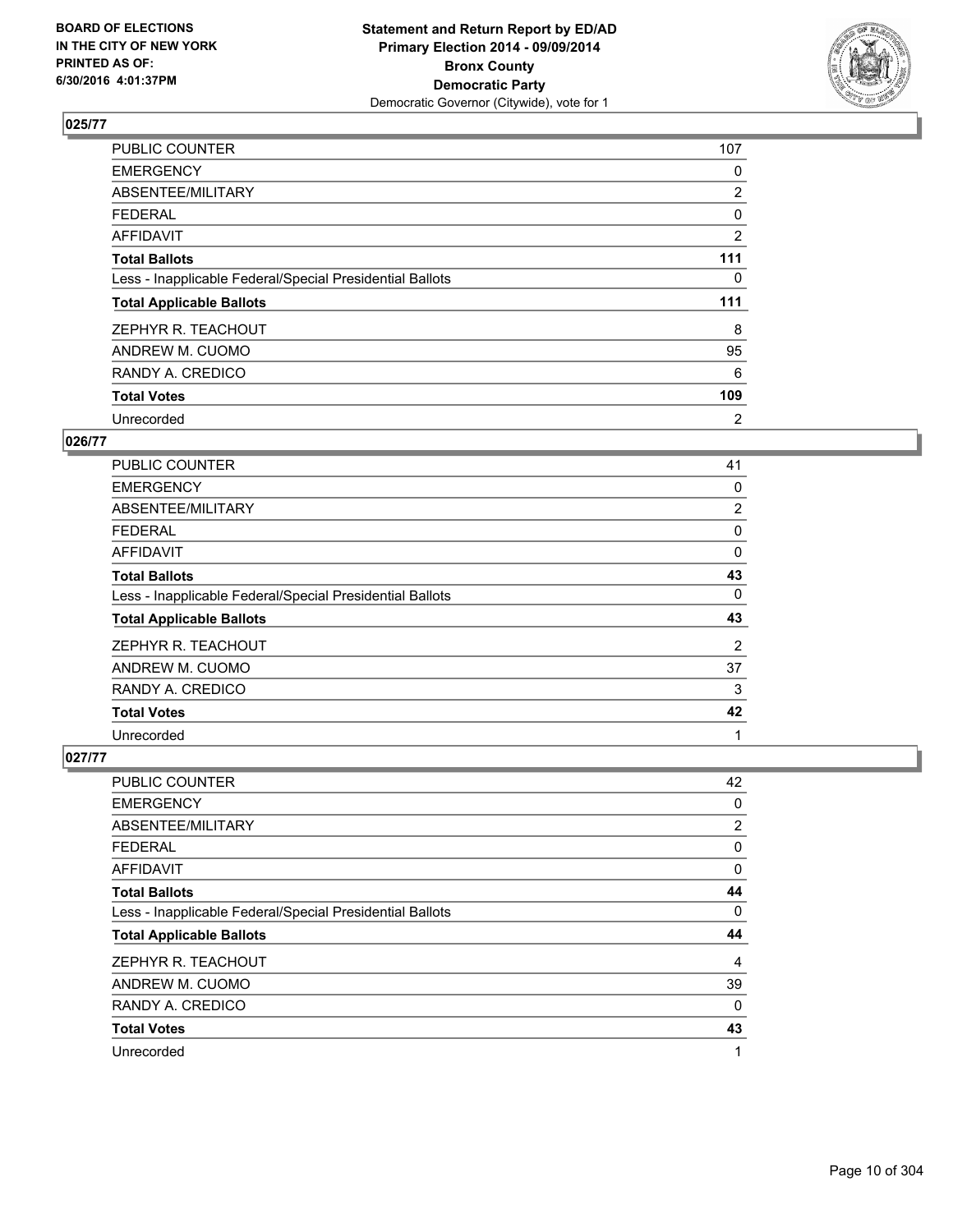

| <b>PUBLIC COUNTER</b>                                    | 72           |
|----------------------------------------------------------|--------------|
| <b>EMERGENCY</b>                                         | 0            |
| ABSENTEE/MILITARY                                        | 3            |
| <b>FEDERAL</b>                                           | 0            |
| AFFIDAVIT                                                |              |
| <b>Total Ballots</b>                                     | 76           |
| Less - Inapplicable Federal/Special Presidential Ballots | $\mathbf{0}$ |
| <b>Total Applicable Ballots</b>                          | 76           |
| ZEPHYR R. TEACHOUT                                       | 6            |
| ANDREW M. CUOMO                                          | 63           |
| RANDY A. CREDICO                                         | 4            |
| <b>Total Votes</b>                                       | 73           |
| Unrecorded                                               | 3            |

## **029/77**

| <b>PUBLIC COUNTER</b>                                    | 19 |
|----------------------------------------------------------|----|
| <b>EMERGENCY</b>                                         | 0  |
| ABSENTEE/MILITARY                                        |    |
| FEDERAL                                                  | 0  |
| AFFIDAVIT                                                | 0  |
| <b>Total Ballots</b>                                     | 20 |
| Less - Inapplicable Federal/Special Presidential Ballots | 0  |
| <b>Total Applicable Ballots</b>                          | 20 |
| ZEPHYR R. TEACHOUT                                       | 4  |
| ANDREW M. CUOMO                                          | 15 |
| RANDY A. CREDICO                                         |    |
| <b>Total Votes</b>                                       | 20 |

| <b>PUBLIC COUNTER</b>                                    | 48 |
|----------------------------------------------------------|----|
| <b>EMERGENCY</b>                                         | 0  |
| ABSENTEE/MILITARY                                        | 3  |
| <b>FEDERAL</b>                                           | 0  |
| AFFIDAVIT                                                | 0  |
| <b>Total Ballots</b>                                     | 51 |
| Less - Inapplicable Federal/Special Presidential Ballots | 0  |
| <b>Total Applicable Ballots</b>                          | 51 |
| ZEPHYR R. TEACHOUT                                       | 2  |
| ANDREW M. CUOMO                                          | 44 |
| RANDY A. CREDICO                                         | 1  |
| <b>Total Votes</b>                                       | 47 |
| Unrecorded                                               | 4  |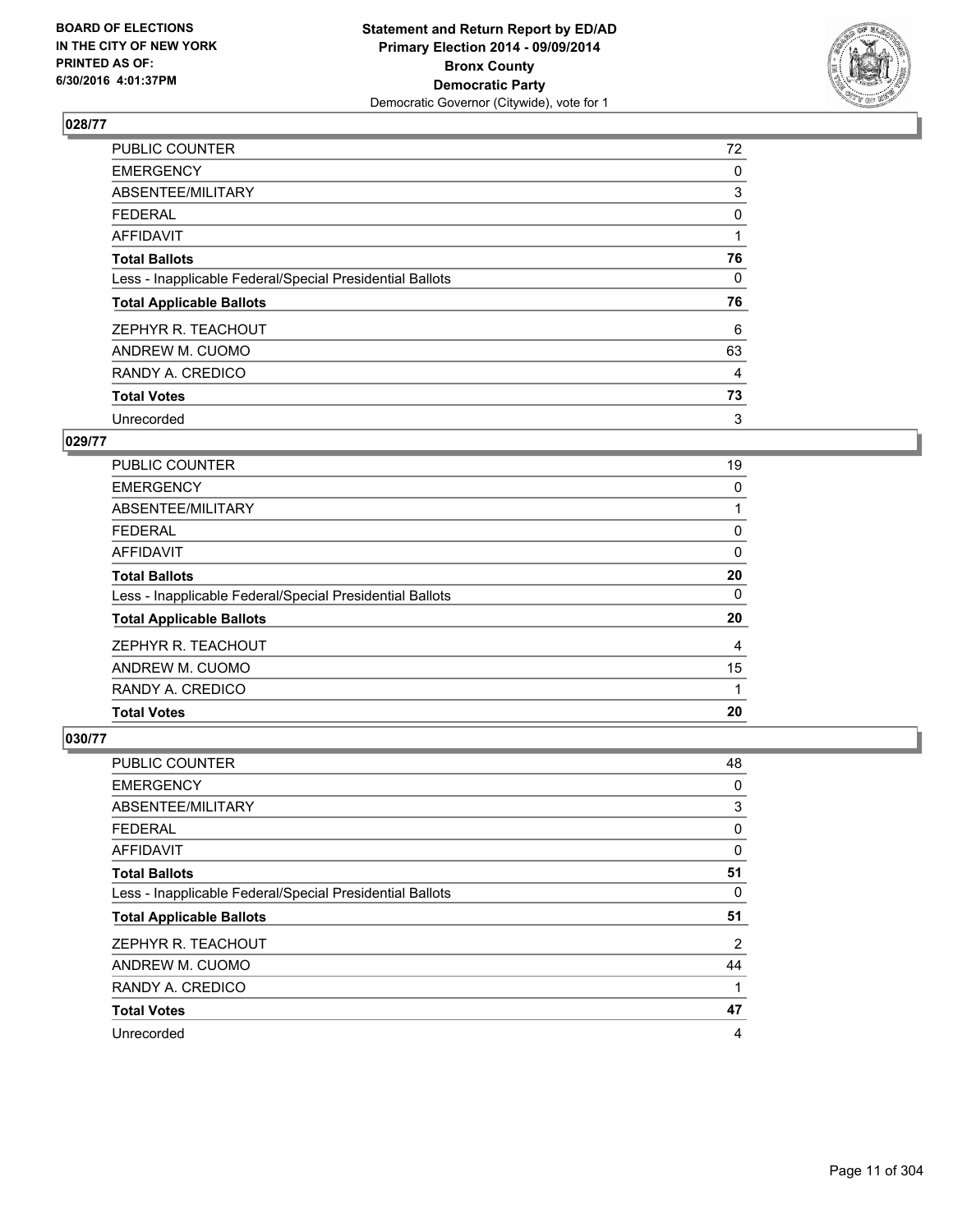

| <b>Total Votes</b>                                       | 11 |
|----------------------------------------------------------|----|
| RANDY A. CREDICO                                         | 0  |
| ANDREW M. CUOMO                                          | 6  |
| ZEPHYR R. TEACHOUT                                       | 5  |
| <b>Total Applicable Ballots</b>                          | 11 |
| Less - Inapplicable Federal/Special Presidential Ballots | 0  |
| <b>Total Ballots</b>                                     | 11 |
| <b>AFFIDAVIT</b>                                         | 0  |
| <b>FEDERAL</b>                                           | 0  |
| ABSENTEE/MILITARY                                        | 0  |
| <b>EMERGENCY</b>                                         | 0  |
| PUBLIC COUNTER                                           | 11 |

## **032/77**

| PUBLIC COUNTER                                           | 7 |
|----------------------------------------------------------|---|
| <b>EMERGENCY</b>                                         | 0 |
| ABSENTEE/MILITARY                                        | 0 |
| <b>FEDERAL</b>                                           | 0 |
| <b>AFFIDAVIT</b>                                         | 0 |
| <b>Total Ballots</b>                                     | 7 |
| Less - Inapplicable Federal/Special Presidential Ballots | 0 |
| <b>Total Applicable Ballots</b>                          | 7 |
| ZEPHYR R. TEACHOUT                                       | 0 |
| ANDREW M. CUOMO                                          | 7 |
| RANDY A. CREDICO                                         | 0 |
| <b>Total Votes</b>                                       |   |
|                                                          |   |

| PUBLIC COUNTER                                           | 16 |
|----------------------------------------------------------|----|
| <b>EMERGENCY</b>                                         | 0  |
| ABSENTEE/MILITARY                                        | 0  |
| <b>FEDERAL</b>                                           | 0  |
| <b>AFFIDAVIT</b>                                         | 0  |
| <b>Total Ballots</b>                                     | 16 |
| Less - Inapplicable Federal/Special Presidential Ballots | 0  |
| <b>Total Applicable Ballots</b>                          | 16 |
| ZEPHYR R. TEACHOUT                                       | 3  |
| ANDREW M. CUOMO                                          | 13 |
| RANDY A. CREDICO                                         | 0  |
| <b>Total Votes</b>                                       | 16 |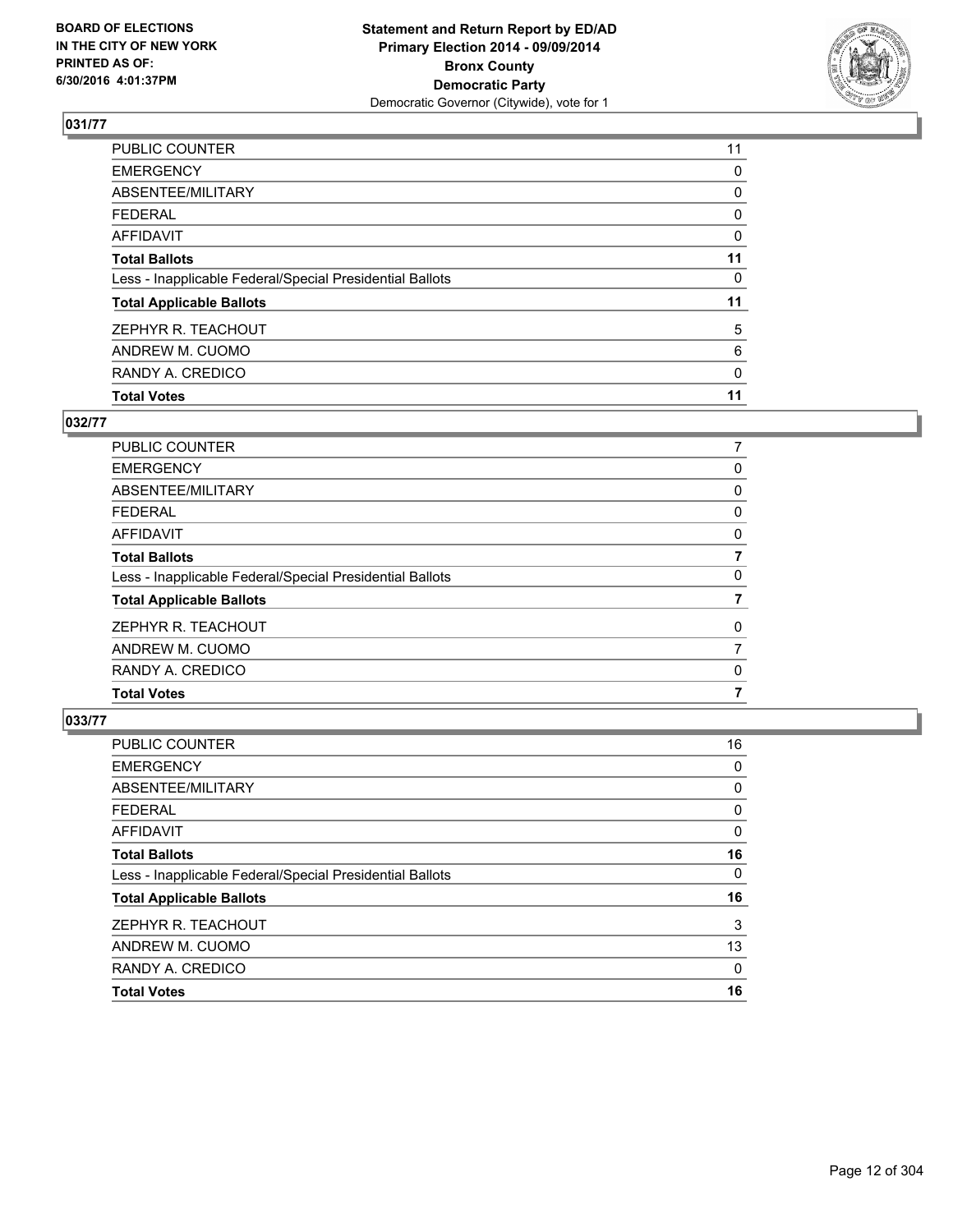

| <b>PUBLIC COUNTER</b>                                    | 58 |
|----------------------------------------------------------|----|
| <b>EMERGENCY</b>                                         | 0  |
| ABSENTEE/MILITARY                                        | 3  |
| <b>FEDERAL</b>                                           | 0  |
| <b>AFFIDAVIT</b>                                         | 0  |
| <b>Total Ballots</b>                                     | 61 |
| Less - Inapplicable Federal/Special Presidential Ballots | 0  |
| <b>Total Applicable Ballots</b>                          | 61 |
| ZEPHYR R. TEACHOUT                                       | 4  |
| ANDREW M. CUOMO                                          | 46 |
| RANDY A. CREDICO                                         | 4  |
| FERNANDO CABRERA (WRITE-IN)                              | 1  |
| <b>Total Votes</b>                                       | 55 |
| Unrecorded                                               | 6  |

## **035/77**

| <b>PUBLIC COUNTER</b>                                    | 50 |
|----------------------------------------------------------|----|
| <b>EMERGENCY</b>                                         | 0  |
| ABSENTEE/MILITARY                                        |    |
| <b>FEDERAL</b>                                           | 0  |
| AFFIDAVIT                                                | 0  |
| <b>Total Ballots</b>                                     | 51 |
| Less - Inapplicable Federal/Special Presidential Ballots | 0  |
| <b>Total Applicable Ballots</b>                          | 51 |
| ZEPHYR R. TEACHOUT                                       |    |
| ANDREW M. CUOMO                                          | 43 |
| RANDY A. CREDICO                                         | 3  |
| FERNANDO CABRERA (WRITE-IN)                              | 1  |
| <b>Total Votes</b>                                       | 48 |
| Unrecorded                                               | 3  |

| PUBLIC COUNTER                                           | 33             |
|----------------------------------------------------------|----------------|
| <b>EMERGENCY</b>                                         | 0              |
| ABSENTEE/MILITARY                                        |                |
| <b>FEDERAL</b>                                           | 0              |
| AFFIDAVIT                                                | 1              |
| <b>Total Ballots</b>                                     | 35             |
| Less - Inapplicable Federal/Special Presidential Ballots | 0              |
| <b>Total Applicable Ballots</b>                          | 35             |
| ZEPHYR R. TEACHOUT                                       | 4              |
| ANDREW M. CUOMO                                          | 28             |
| RANDY A. CREDICO                                         |                |
| <b>Total Votes</b>                                       | 33             |
| Unrecorded                                               | $\overline{2}$ |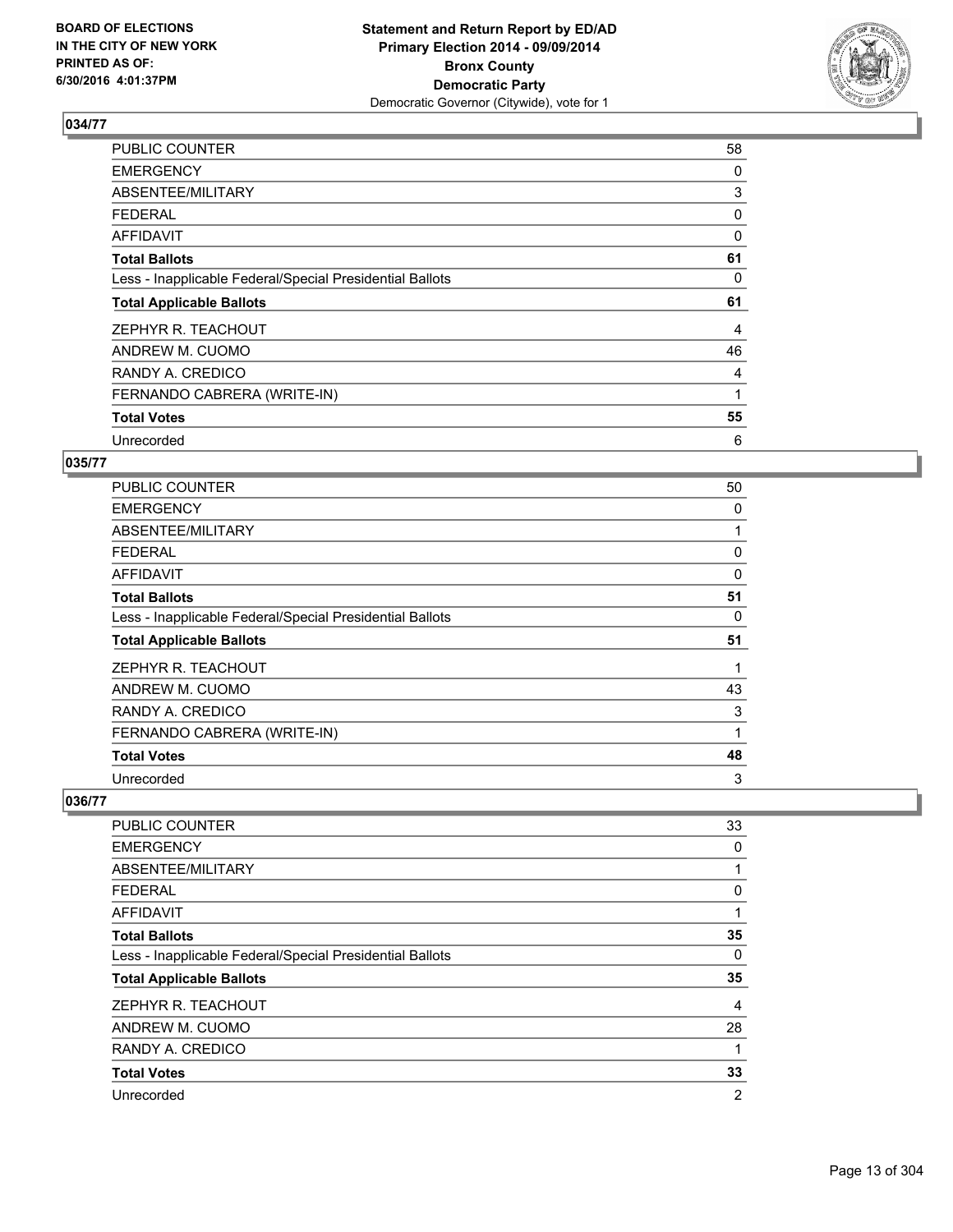

| <b>PUBLIC COUNTER</b>                                    | 76 |
|----------------------------------------------------------|----|
| <b>EMERGENCY</b>                                         | 0  |
| ABSENTEE/MILITARY                                        | 4  |
| <b>FEDERAL</b>                                           | 0  |
| AFFIDAVIT                                                | 1  |
| <b>Total Ballots</b>                                     | 81 |
| Less - Inapplicable Federal/Special Presidential Ballots | 0  |
| <b>Total Applicable Ballots</b>                          | 81 |
| ZEPHYR R. TEACHOUT                                       | 5  |
| ANDREW M. CUOMO                                          | 65 |
| RANDY A. CREDICO                                         | 4  |
| <b>Total Votes</b>                                       | 74 |
| Unrecorded                                               | 7  |

## **038/77**

| <b>PUBLIC COUNTER</b>                                    | 34       |
|----------------------------------------------------------|----------|
| <b>EMERGENCY</b>                                         | 0        |
| ABSENTEE/MILITARY                                        |          |
| <b>FEDERAL</b>                                           | 0        |
| AFFIDAVIT                                                | 0        |
| <b>Total Ballots</b>                                     | 35       |
| Less - Inapplicable Federal/Special Presidential Ballots | 0        |
| <b>Total Applicable Ballots</b>                          | 35       |
| ZEPHYR R. TEACHOUT                                       | 2        |
| ANDREW M. CUOMO                                          | 26       |
| RANDY A. CREDICO                                         | $\Omega$ |
| <b>Total Votes</b>                                       | 28       |
| Unrecorded                                               | 7        |

| <b>PUBLIC COUNTER</b>                                    | 91 |
|----------------------------------------------------------|----|
| <b>EMERGENCY</b>                                         | 0  |
| ABSENTEE/MILITARY                                        | 1  |
| <b>FEDERAL</b>                                           | 0  |
| AFFIDAVIT                                                | 0  |
| <b>Total Ballots</b>                                     | 92 |
| Less - Inapplicable Federal/Special Presidential Ballots | 0  |
| <b>Total Applicable Ballots</b>                          | 92 |
| ZEPHYR R. TEACHOUT                                       | 16 |
| ANDREW M. CUOMO                                          | 69 |
| RANDY A. CREDICO                                         | 2  |
| <b>Total Votes</b>                                       | 87 |
| Unrecorded                                               | 5  |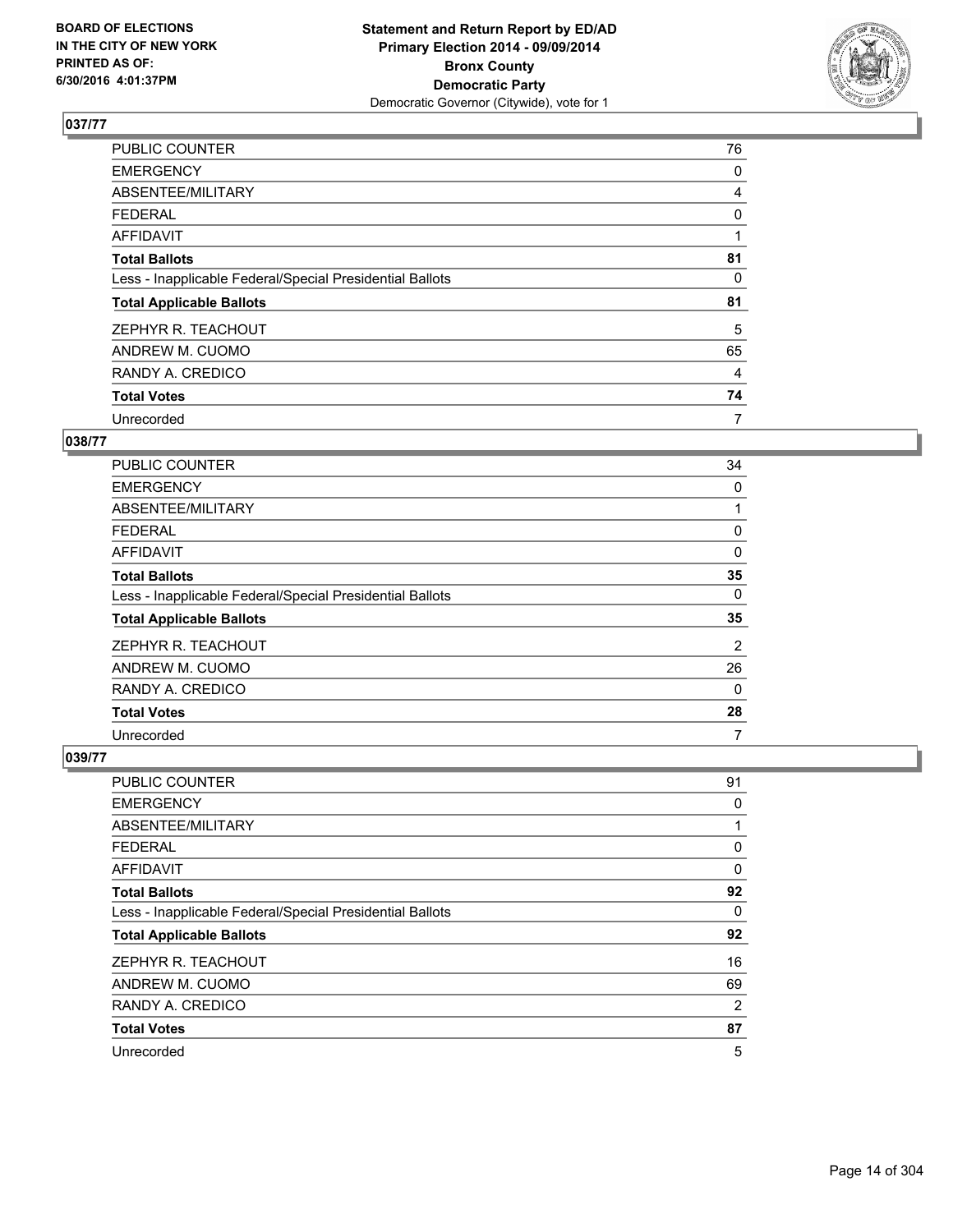

| PUBLIC COUNTER                                           | 42 |
|----------------------------------------------------------|----|
| <b>EMERGENCY</b>                                         | 0  |
| ABSENTEE/MILITARY                                        | 0  |
| <b>FEDERAL</b>                                           | 0  |
| AFFIDAVIT                                                | 0  |
| <b>Total Ballots</b>                                     | 42 |
| Less - Inapplicable Federal/Special Presidential Ballots | 0  |
| <b>Total Applicable Ballots</b>                          | 42 |
| ZEPHYR R. TEACHOUT                                       | 4  |
| ANDREW M. CUOMO                                          | 30 |
| RANDY A. CREDICO                                         | 4  |
| <b>Total Votes</b>                                       | 38 |
| Unrecorded                                               | 4  |

## **041/77**

| <b>PUBLIC COUNTER</b>                                    | 49       |
|----------------------------------------------------------|----------|
| <b>EMERGENCY</b>                                         | 0        |
| ABSENTEE/MILITARY                                        | 0        |
| <b>FEDERAL</b>                                           | 0        |
| AFFIDAVIT                                                | 0        |
| <b>Total Ballots</b>                                     | 49       |
| Less - Inapplicable Federal/Special Presidential Ballots | 0        |
| <b>Total Applicable Ballots</b>                          | 49       |
| ZEPHYR R. TEACHOUT                                       | 7        |
| ANDREW M. CUOMO                                          | 41       |
| RANDY A. CREDICO                                         | $\Omega$ |
| <b>Total Votes</b>                                       | 48       |
| Unrecorded                                               | 1        |

| PUBLIC COUNTER                                           | 38 |
|----------------------------------------------------------|----|
| <b>EMERGENCY</b>                                         | 0  |
| ABSENTEE/MILITARY                                        | 0  |
| <b>FEDERAL</b>                                           | 0  |
| <b>AFFIDAVIT</b>                                         | 0  |
| <b>Total Ballots</b>                                     | 38 |
| Less - Inapplicable Federal/Special Presidential Ballots | 0  |
| <b>Total Applicable Ballots</b>                          | 38 |
| ZEPHYR R. TEACHOUT                                       | 3  |
| ANDREW M. CUOMO                                          | 27 |
| RANDY A. CREDICO                                         | 5  |
| <b>Total Votes</b>                                       | 35 |
| Unrecorded                                               | 3  |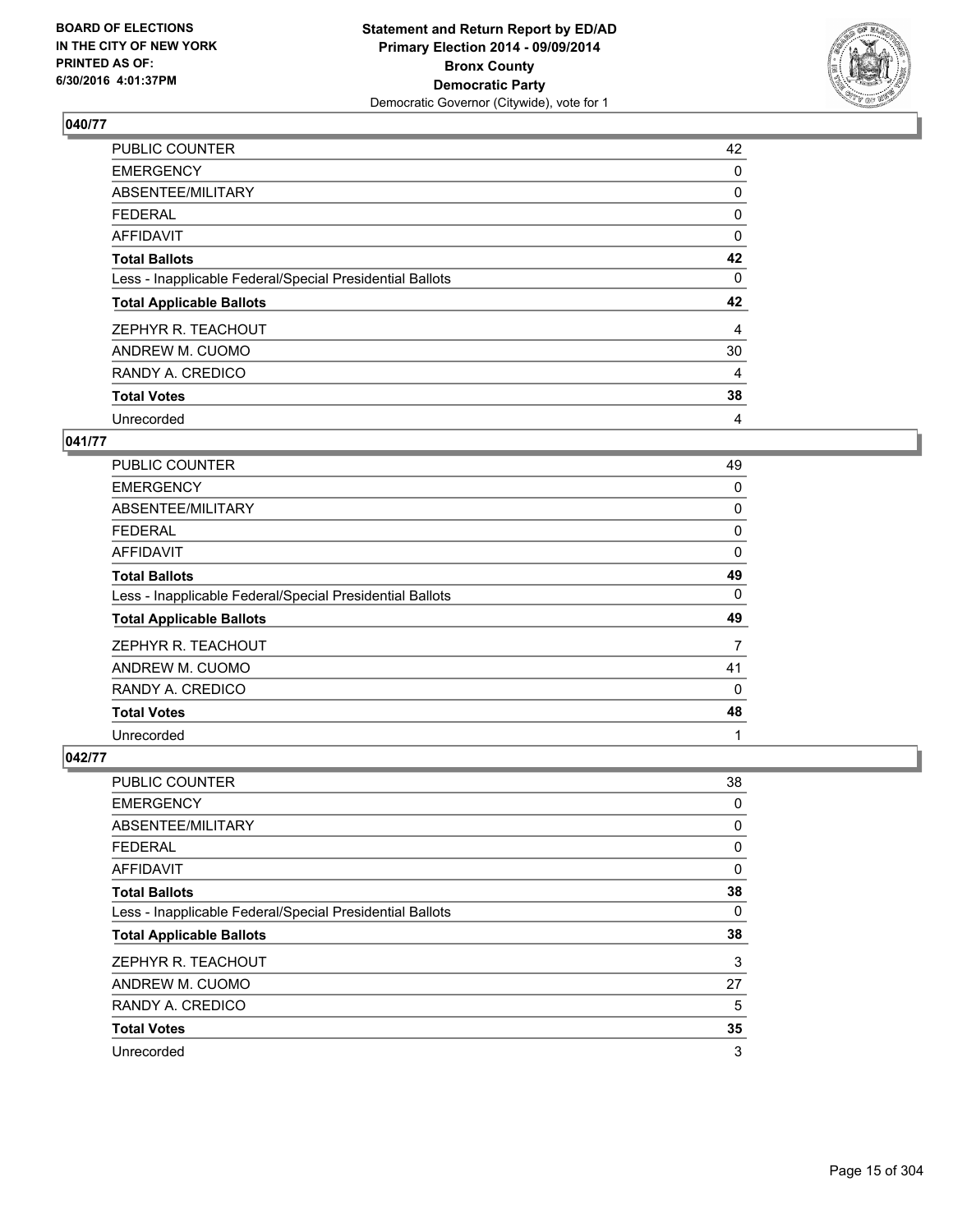

| <b>PUBLIC COUNTER</b>                                    | 74 |
|----------------------------------------------------------|----|
| <b>EMERGENCY</b>                                         | 0  |
| ABSENTEE/MILITARY                                        | 4  |
| <b>FEDERAL</b>                                           | 0  |
| AFFIDAVIT                                                | 0  |
| <b>Total Ballots</b>                                     | 78 |
| Less - Inapplicable Federal/Special Presidential Ballots | 0  |
| <b>Total Applicable Ballots</b>                          | 78 |
| ZEPHYR R. TEACHOUT                                       | 4  |
| ANDREW M. CUOMO                                          | 69 |
| RANDY A. CREDICO                                         | 2  |
| <b>Total Votes</b>                                       | 75 |
| Unrecorded                                               | 3  |

## **044/77**

| <b>PUBLIC COUNTER</b>                                    | 57 |
|----------------------------------------------------------|----|
| <b>EMERGENCY</b>                                         | 0  |
| ABSENTEE/MILITARY                                        |    |
| <b>FEDERAL</b>                                           | 0  |
| AFFIDAVIT                                                | 2  |
| <b>Total Ballots</b>                                     | 60 |
| Less - Inapplicable Federal/Special Presidential Ballots | 0  |
| <b>Total Applicable Ballots</b>                          | 60 |
| ZEPHYR R. TEACHOUT                                       | 8  |
| ANDREW M. CUOMO                                          | 41 |
| RANDY A. CREDICO                                         | 3  |
| UNATTRIBUTABLE WRITE-IN (WRITE-IN)                       | 1  |
| <b>Total Votes</b>                                       | 53 |
| Unrecorded                                               | 7  |

| <b>PUBLIC COUNTER</b>                                    | 80             |
|----------------------------------------------------------|----------------|
| <b>EMERGENCY</b>                                         | 0              |
| ABSENTEE/MILITARY                                        | 3              |
| FEDERAL                                                  | 0              |
| AFFIDAVIT                                                | 0              |
| <b>Total Ballots</b>                                     | 83             |
| Less - Inapplicable Federal/Special Presidential Ballots | 0              |
| <b>Total Applicable Ballots</b>                          | 83             |
| ZEPHYR R. TEACHOUT                                       | 9              |
| ANDREW M. CUOMO                                          | 67             |
| RANDY A. CREDICO                                         | 5              |
| <b>Total Votes</b>                                       | 81             |
| Unrecorded                                               | $\overline{2}$ |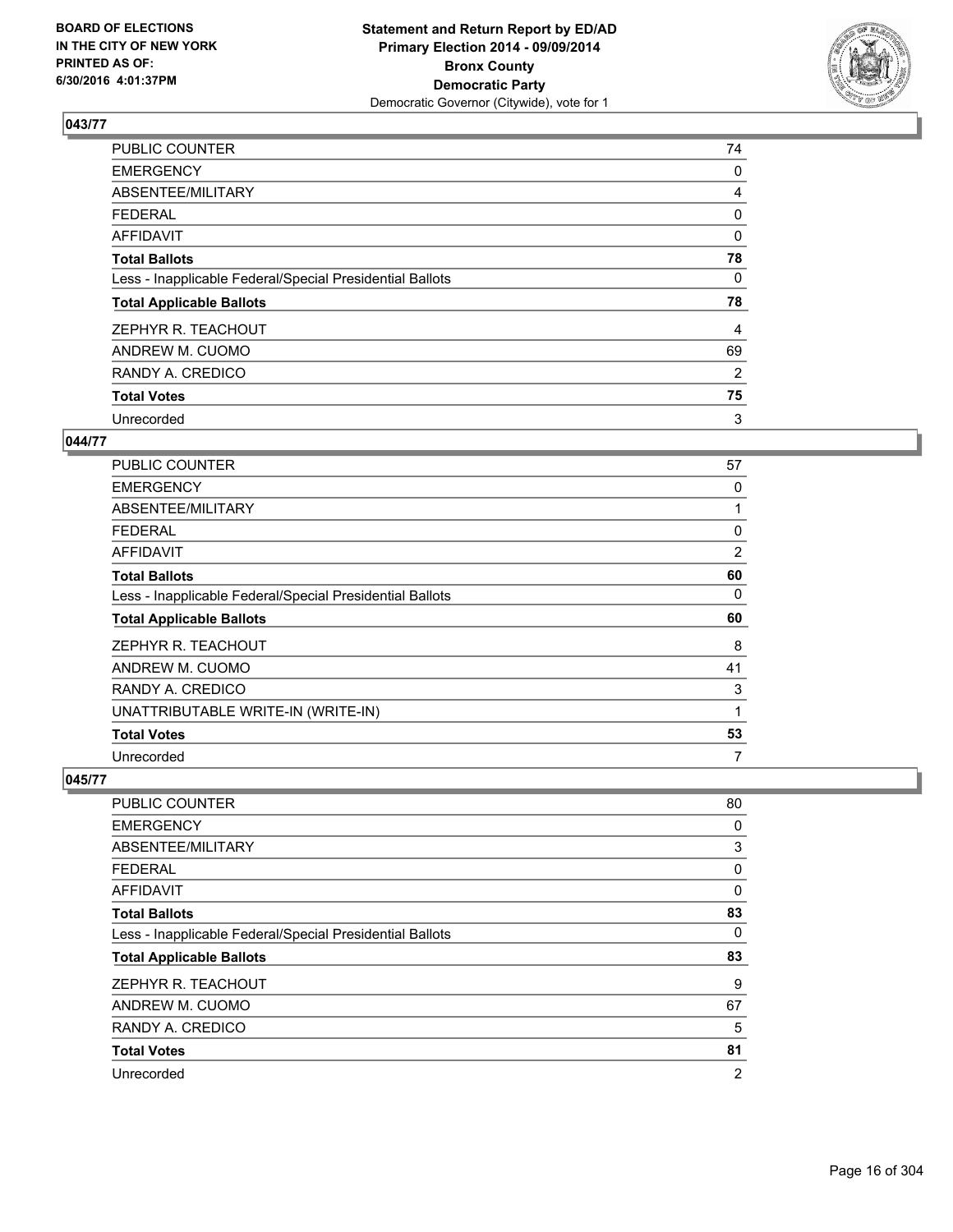

| <b>PUBLIC COUNTER</b>                                    | 54       |
|----------------------------------------------------------|----------|
| <b>EMERGENCY</b>                                         | 0        |
| ABSENTEE/MILITARY                                        | 2        |
| <b>FEDERAL</b>                                           | 0        |
| AFFIDAVIT                                                | $\Omega$ |
| <b>Total Ballots</b>                                     | 56       |
| Less - Inapplicable Federal/Special Presidential Ballots | 0        |
| <b>Total Applicable Ballots</b>                          | 56       |
| ZEPHYR R. TEACHOUT                                       | 5        |
| ANDREW M. CUOMO                                          | 44       |
| RANDY A. CREDICO                                         | 2        |
| UNATTRIBUTABLE WRITE-IN (WRITE-IN)                       | 1        |
| <b>Total Votes</b>                                       | 52       |
| Unrecorded                                               | 4        |

## **047/77**

| <b>PUBLIC COUNTER</b>                                    | 88             |
|----------------------------------------------------------|----------------|
| <b>EMERGENCY</b>                                         | 0              |
| ABSENTEE/MILITARY                                        | $\overline{2}$ |
| <b>FEDERAL</b>                                           | 0              |
| <b>AFFIDAVIT</b>                                         | 0              |
| <b>Total Ballots</b>                                     | 90             |
| Less - Inapplicable Federal/Special Presidential Ballots | 0              |
| <b>Total Applicable Ballots</b>                          | 90             |
| ZEPHYR R. TEACHOUT                                       | 2              |
| ANDREW M. CUOMO                                          | 77             |
| RANDY A. CREDICO                                         | 4              |
| ADRIANO ESPAILLAT (WRITE-IN)                             |                |
| <b>Total Votes</b>                                       | 84             |
| Unrecorded                                               | 6              |

| <b>PUBLIC COUNTER</b>                                    | 37 |
|----------------------------------------------------------|----|
| <b>EMERGENCY</b>                                         | 0  |
| ABSENTEE/MILITARY                                        | 3  |
| <b>FEDERAL</b>                                           | 0  |
| AFFIDAVIT                                                | 0  |
| <b>Total Ballots</b>                                     | 40 |
| Less - Inapplicable Federal/Special Presidential Ballots | 0  |
| <b>Total Applicable Ballots</b>                          | 40 |
| ZEPHYR R. TEACHOUT                                       | 6  |
| ANDREW M. CUOMO                                          | 32 |
| RANDY A. CREDICO                                         | 1  |
| <b>Total Votes</b>                                       | 39 |
| Unrecorded                                               | 1  |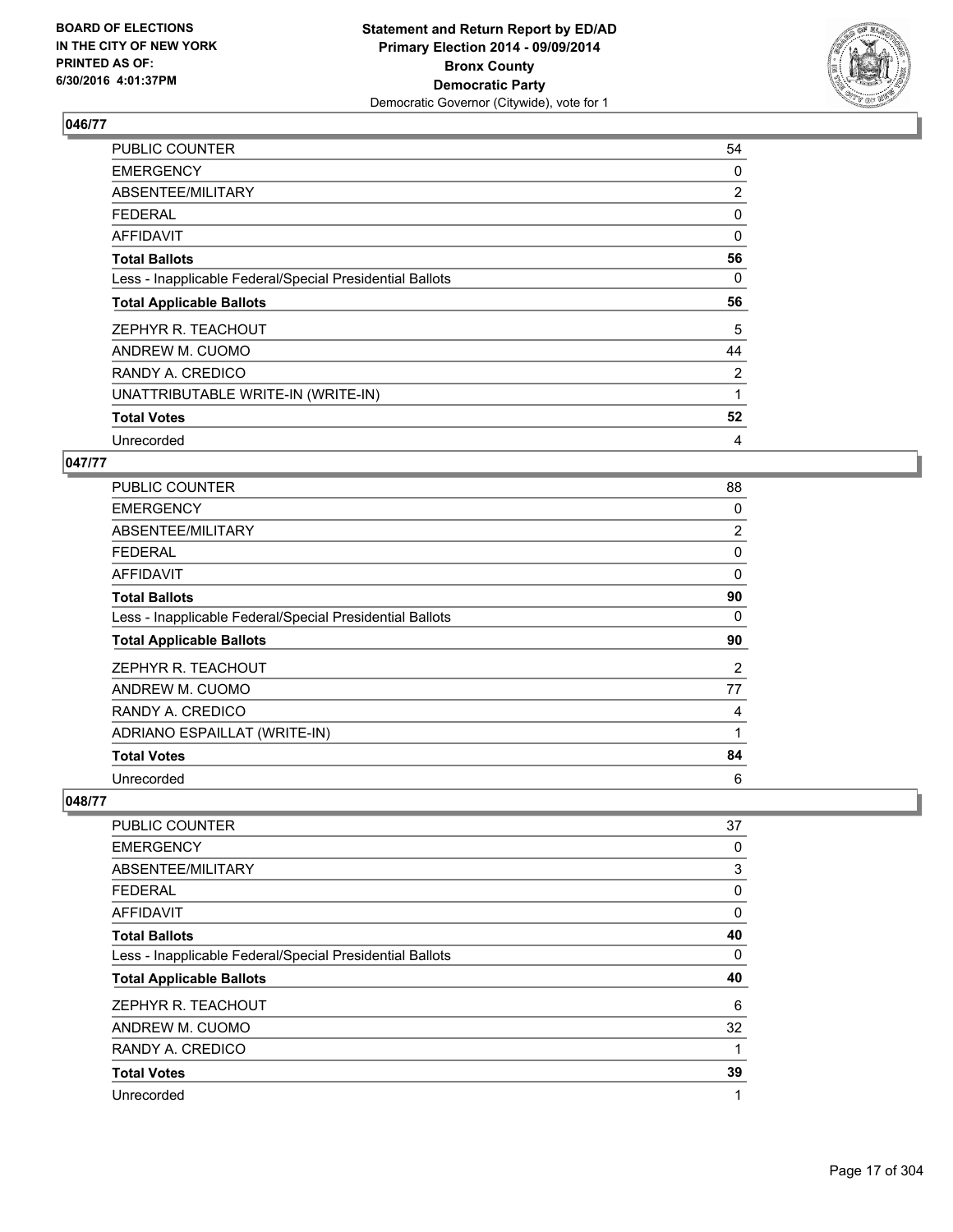

| <b>Total Votes</b>                                       | 26             |
|----------------------------------------------------------|----------------|
| RANDY A. CREDICO                                         |                |
| ANDREW M. CUOMO                                          | 21             |
| ZEPHYR R. TEACHOUT                                       | 4              |
| <b>Total Applicable Ballots</b>                          | 26             |
| Less - Inapplicable Federal/Special Presidential Ballots | 0              |
| <b>Total Ballots</b>                                     | 26             |
| <b>AFFIDAVIT</b>                                         | 0              |
| <b>FEDERAL</b>                                           | 0              |
| ABSENTEE/MILITARY                                        | $\overline{2}$ |
| <b>EMERGENCY</b>                                         | 0              |
| PUBLIC COUNTER                                           | 24             |

## **050/77**

| <b>PUBLIC COUNTER</b>                                    | 65 |
|----------------------------------------------------------|----|
| <b>EMERGENCY</b>                                         | 0  |
| ABSENTEE/MILITARY                                        |    |
| <b>FEDERAL</b>                                           | 0  |
| AFFIDAVIT                                                | 0  |
| <b>Total Ballots</b>                                     | 66 |
| Less - Inapplicable Federal/Special Presidential Ballots | 0  |
| <b>Total Applicable Ballots</b>                          | 66 |
| ZEPHYR R. TEACHOUT                                       | 4  |
| ANDREW M. CUOMO                                          | 59 |
| RANDY A. CREDICO                                         | 2  |
| <b>Total Votes</b>                                       | 65 |
| Unrecorded                                               | 1  |

| <b>PUBLIC COUNTER</b>                                    | 70 |
|----------------------------------------------------------|----|
| <b>EMERGENCY</b>                                         | 0  |
| ABSENTEE/MILITARY                                        | 2  |
| <b>FEDERAL</b>                                           | 0  |
| AFFIDAVIT                                                | 0  |
| <b>Total Ballots</b>                                     | 72 |
| Less - Inapplicable Federal/Special Presidential Ballots | 0  |
| <b>Total Applicable Ballots</b>                          | 72 |
| ZEPHYR R. TEACHOUT                                       | 6  |
| ANDREW M. CUOMO                                          | 63 |
| RANDY A. CREDICO                                         | 1  |
| <b>Total Votes</b>                                       | 70 |
| Unrecorded                                               | 2  |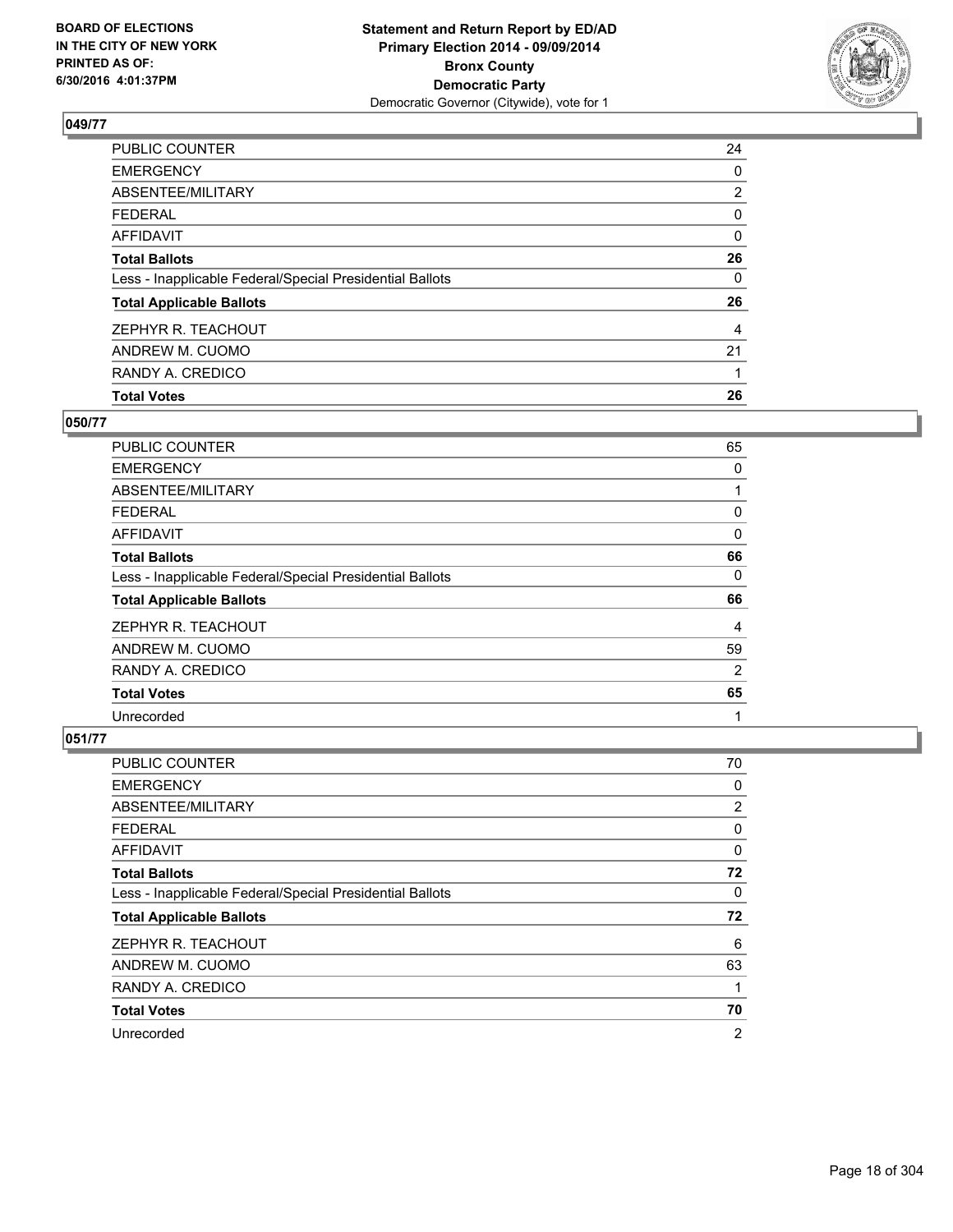

| PUBLIC COUNTER                                           | 15                |
|----------------------------------------------------------|-------------------|
| <b>EMERGENCY</b>                                         | 0                 |
| ABSENTEE/MILITARY                                        |                   |
| <b>FEDERAL</b>                                           | 0                 |
| AFFIDAVIT                                                | 0                 |
| <b>Total Ballots</b>                                     | 16                |
| Less - Inapplicable Federal/Special Presidential Ballots | 0                 |
| <b>Total Applicable Ballots</b>                          | 16                |
| ZEPHYR R. TEACHOUT                                       | 3                 |
| ANDREW M. CUOMO                                          | $12 \overline{ }$ |
| RANDY A. CREDICO                                         | 0                 |
| <b>Total Votes</b>                                       | 15                |
| Unrecorded                                               | 1                 |

## **053/77**

| <b>PUBLIC COUNTER</b>                                    | 70 |
|----------------------------------------------------------|----|
| <b>EMERGENCY</b>                                         | 0  |
| ABSENTEE/MILITARY                                        | 4  |
| <b>FEDERAL</b>                                           | 0  |
| AFFIDAVIT                                                |    |
| <b>Total Ballots</b>                                     | 75 |
| Less - Inapplicable Federal/Special Presidential Ballots | 0  |
| <b>Total Applicable Ballots</b>                          | 75 |
| ZEPHYR R. TEACHOUT                                       | 13 |
| ANDREW M. CUOMO                                          | 57 |
| RANDY A. CREDICO                                         | 4  |
| <b>Total Votes</b>                                       | 74 |
| Unrecorded                                               | 1  |

| PUBLIC COUNTER                                           | 57          |
|----------------------------------------------------------|-------------|
| <b>EMERGENCY</b>                                         | 0           |
| ABSENTEE/MILITARY                                        | 1           |
| <b>FEDERAL</b>                                           | 0           |
| <b>AFFIDAVIT</b>                                         | 2           |
| <b>Total Ballots</b>                                     | 60          |
| Less - Inapplicable Federal/Special Presidential Ballots | 0           |
| <b>Total Applicable Ballots</b>                          | 60          |
| ZEPHYR R. TEACHOUT                                       | 3           |
| ANDREW M. CUOMO                                          | 49          |
| RANDY A. CREDICO                                         | 7           |
| <b>Total Votes</b>                                       | 59          |
| Unrecorded                                               | $\mathbf 1$ |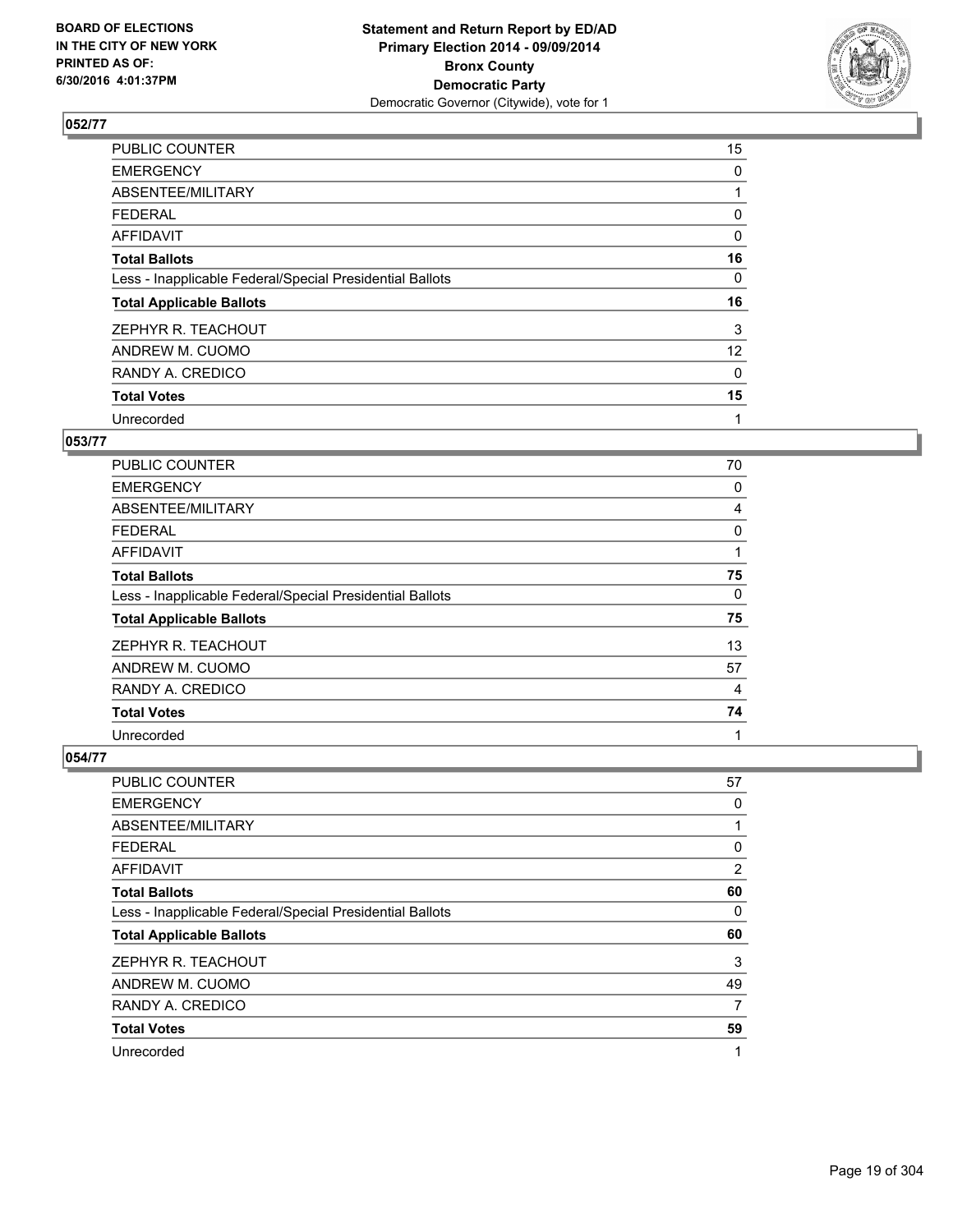

| <b>PUBLIC COUNTER</b>                                    | 46 |
|----------------------------------------------------------|----|
| <b>EMERGENCY</b>                                         | 0  |
| ABSENTEE/MILITARY                                        |    |
| <b>FEDERAL</b>                                           | 0  |
| AFFIDAVIT                                                | 0  |
| <b>Total Ballots</b>                                     | 47 |
| Less - Inapplicable Federal/Special Presidential Ballots | 0  |
| <b>Total Applicable Ballots</b>                          | 47 |
| ZEPHYR R. TEACHOUT                                       | 6  |
| ANDREW M. CUOMO                                          | 37 |
| RANDY A. CREDICO                                         | 3  |
| <b>Total Votes</b>                                       | 46 |
| Unrecorded                                               | 1  |

#### **056/77**

| <b>PUBLIC COUNTER</b>                                    | 63 |
|----------------------------------------------------------|----|
| <b>EMERGENCY</b>                                         | 0  |
| ABSENTEE/MILITARY                                        | 13 |
| FEDERAL                                                  | 0  |
| AFFIDAVIT                                                |    |
| <b>Total Ballots</b>                                     | 77 |
| Less - Inapplicable Federal/Special Presidential Ballots | 0  |
| <b>Total Applicable Ballots</b>                          | 77 |
| ZEPHYR R. TEACHOUT                                       | 6  |
| ANDREW M. CUOMO                                          | 66 |
| RANDY A. CREDICO                                         | 4  |
| <b>Total Votes</b>                                       | 76 |
| Unrecorded                                               | 1  |

| PUBLIC COUNTER                                           | 63             |
|----------------------------------------------------------|----------------|
| <b>EMERGENCY</b>                                         | 0              |
| ABSENTEE/MILITARY                                        | 4              |
| <b>FEDERAL</b>                                           | 0              |
| <b>AFFIDAVIT</b>                                         | 0              |
| <b>Total Ballots</b>                                     | 67             |
| Less - Inapplicable Federal/Special Presidential Ballots | 0              |
| <b>Total Applicable Ballots</b>                          | 67             |
| ZEPHYR R. TEACHOUT                                       | 6              |
| ANDREW M. CUOMO                                          | 54             |
| RANDY A. CREDICO                                         | 5              |
| <b>Total Votes</b>                                       | 65             |
| Unrecorded                                               | $\overline{2}$ |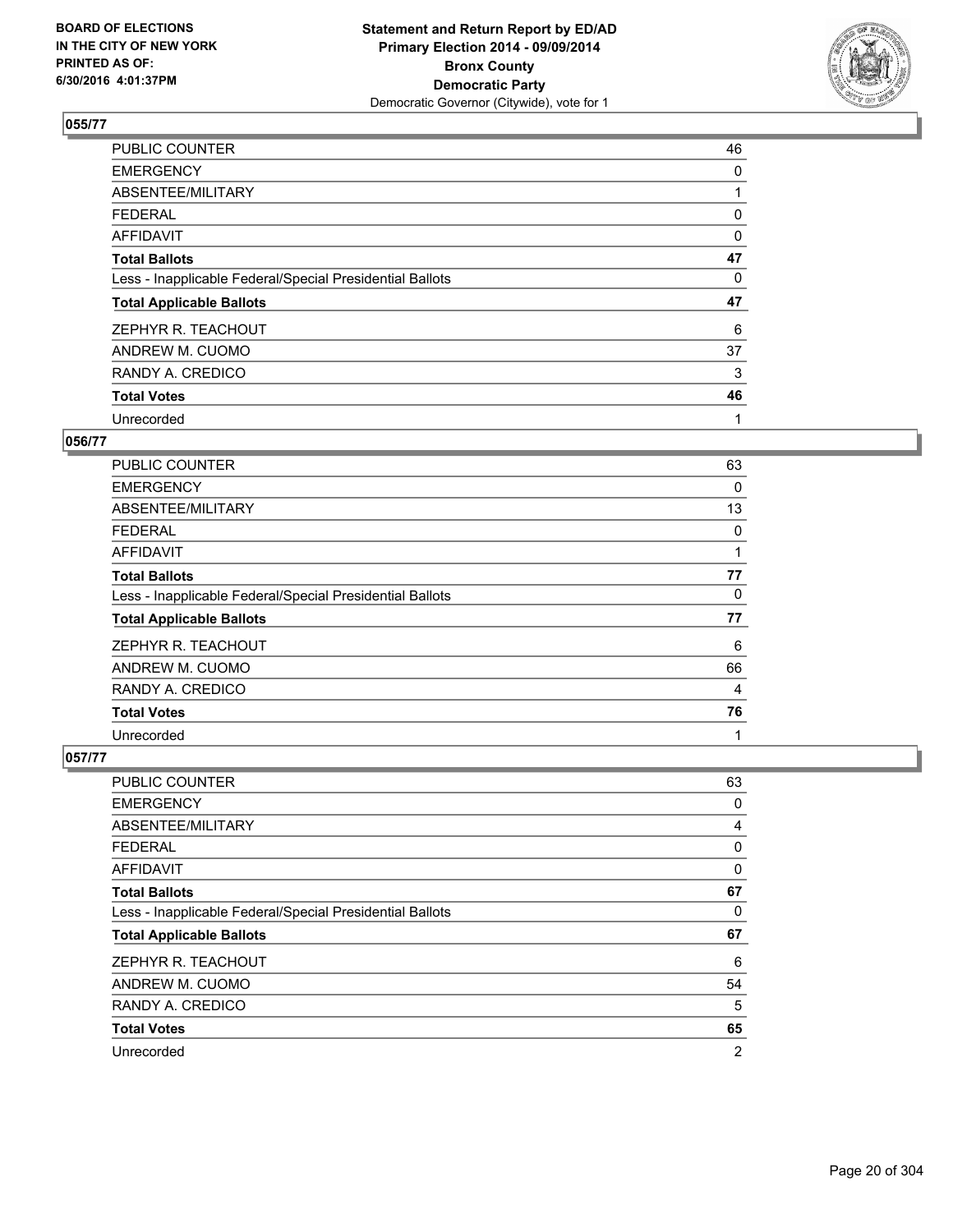

| <b>PUBLIC COUNTER</b>                                    | 107            |
|----------------------------------------------------------|----------------|
| <b>EMERGENCY</b>                                         | 0              |
| ABSENTEE/MILITARY                                        | $\overline{2}$ |
| <b>FEDERAL</b>                                           | 0              |
| AFFIDAVIT                                                | $\Omega$       |
| <b>Total Ballots</b>                                     | 109            |
| Less - Inapplicable Federal/Special Presidential Ballots | 0              |
| <b>Total Applicable Ballots</b>                          | 109            |
| ZEPHYR R. TEACHOUT                                       | 18             |
| ANDREW M. CUOMO                                          | 89             |
| RANDY A. CREDICO                                         | 0              |
| <b>Total Votes</b>                                       | 107            |
| Unrecorded                                               | 2              |

#### **059/77**

| <b>PUBLIC COUNTER</b>                                    | 42 |
|----------------------------------------------------------|----|
| <b>EMERGENCY</b>                                         | 0  |
| ABSENTEE/MILITARY                                        | 0  |
| <b>FEDERAL</b>                                           | 0  |
| AFFIDAVIT                                                |    |
| <b>Total Ballots</b>                                     | 43 |
| Less - Inapplicable Federal/Special Presidential Ballots | 0  |
| <b>Total Applicable Ballots</b>                          | 43 |
| ZEPHYR R. TEACHOUT                                       | 4  |
| ANDREW M. CUOMO                                          | 37 |
| RANDY A. CREDICO                                         | 2  |
| <b>Total Votes</b>                                       | 43 |

| <b>PUBLIC COUNTER</b>                                    | 124 |
|----------------------------------------------------------|-----|
| <b>EMERGENCY</b>                                         | 0   |
| ABSENTEE/MILITARY                                        | 2   |
| <b>FEDERAL</b>                                           | 0   |
| AFFIDAVIT                                                | 1   |
| <b>Total Ballots</b>                                     | 127 |
| Less - Inapplicable Federal/Special Presidential Ballots | 0   |
| <b>Total Applicable Ballots</b>                          | 127 |
| ZEPHYR R. TEACHOUT                                       | 15  |
| ANDREW M. CUOMO                                          | 104 |
| RANDY A. CREDICO                                         | 5   |
| <b>Total Votes</b>                                       | 124 |
| Unrecorded                                               | 3   |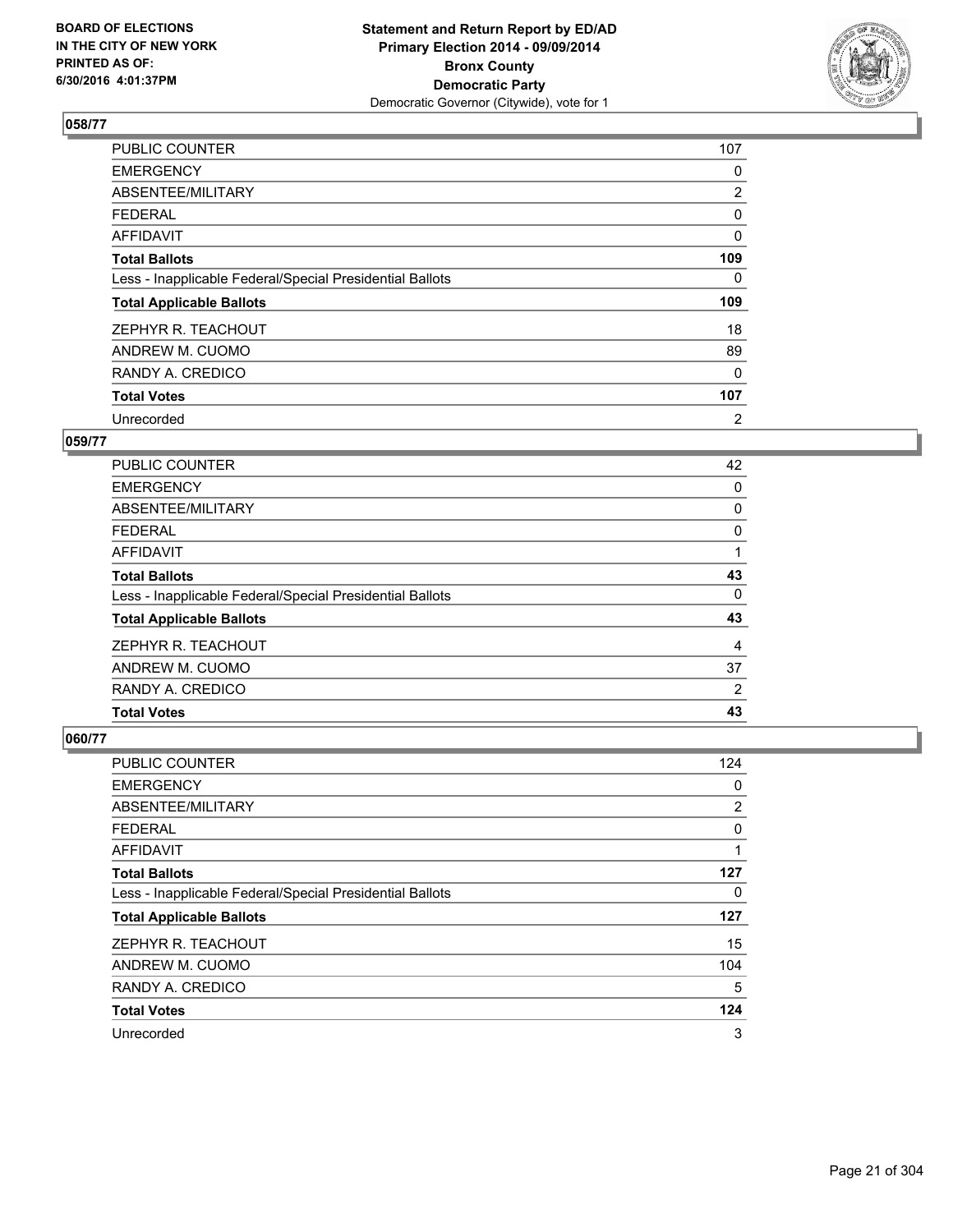

| <b>Total Votes</b>                                       | 19 |
|----------------------------------------------------------|----|
| RANDY A. CREDICO                                         | 0  |
| ANDREW M. CUOMO                                          | 18 |
| ZEPHYR R. TEACHOUT                                       |    |
| <b>Total Applicable Ballots</b>                          | 19 |
| Less - Inapplicable Federal/Special Presidential Ballots | 0  |
| <b>Total Ballots</b>                                     | 19 |
| <b>AFFIDAVIT</b>                                         |    |
| <b>FEDERAL</b>                                           | 0  |
| ABSENTEE/MILITARY                                        |    |
| <b>EMERGENCY</b>                                         | 0  |
| PUBLIC COUNTER                                           | 17 |

## **062/77**

| <b>PUBLIC COUNTER</b>                                    | 45             |
|----------------------------------------------------------|----------------|
| <b>EMERGENCY</b>                                         | 0              |
| ABSENTEE/MILITARY                                        | 3              |
| <b>FEDERAL</b>                                           | 0              |
| AFFIDAVIT                                                | $\overline{2}$ |
| <b>Total Ballots</b>                                     | 50             |
| Less - Inapplicable Federal/Special Presidential Ballots | 0              |
| <b>Total Applicable Ballots</b>                          | 50             |
| ZEPHYR R. TEACHOUT                                       | 9              |
| ANDREW M. CUOMO                                          | 37             |
| RANDY A. CREDICO                                         | 1              |
| <b>Total Votes</b>                                       | 47             |
| Unrecorded                                               | 3              |

| PUBLIC COUNTER                                           | 48 |
|----------------------------------------------------------|----|
| <b>EMERGENCY</b>                                         | 0  |
| ABSENTEE/MILITARY                                        | 1  |
| <b>FEDERAL</b>                                           | 0  |
| AFFIDAVIT                                                | 2  |
| <b>Total Ballots</b>                                     | 51 |
| Less - Inapplicable Federal/Special Presidential Ballots | 0  |
| <b>Total Applicable Ballots</b>                          | 51 |
| ZEPHYR R. TEACHOUT                                       | 5  |
| ANDREW M. CUOMO                                          | 31 |
| RANDY A. CREDICO                                         | 8  |
| <b>Total Votes</b>                                       | 44 |
| Unrecorded                                               | 7  |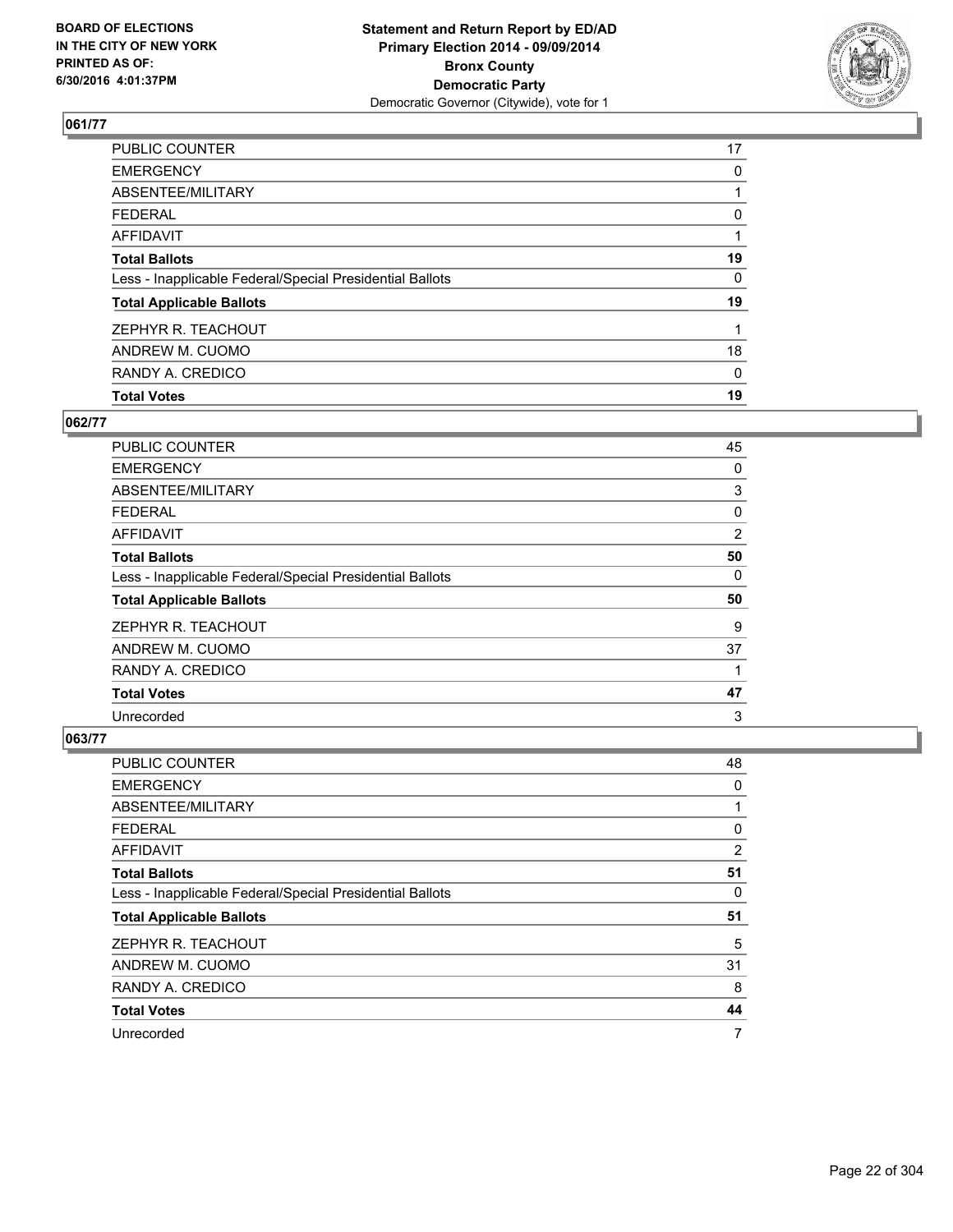

| PUBLIC COUNTER                                           | 14      |
|----------------------------------------------------------|---------|
| <b>EMERGENCY</b>                                         | 0       |
| ABSENTEE/MILITARY                                        | 0       |
| <b>FEDERAL</b>                                           | 0       |
| AFFIDAVIT                                                | 0       |
| <b>Total Ballots</b>                                     | 14      |
| Less - Inapplicable Federal/Special Presidential Ballots | 0       |
| <b>Total Applicable Ballots</b>                          | 14      |
| ZEPHYR R. TEACHOUT                                       | 0       |
| ANDREW M. CUOMO                                          | 10      |
| RANDY A. CREDICO                                         | 2       |
| <b>Total Votes</b>                                       | $12 \,$ |
| Unrecorded                                               | 2       |

#### **065/77**

| <b>PUBLIC COUNTER</b>                                    | 61             |
|----------------------------------------------------------|----------------|
| <b>EMERGENCY</b>                                         | 0              |
| ABSENTEE/MILITARY                                        | 3              |
| <b>FEDERAL</b>                                           | 0              |
| AFFIDAVIT                                                |                |
| <b>Total Ballots</b>                                     | 65             |
| Less - Inapplicable Federal/Special Presidential Ballots | $\Omega$       |
| <b>Total Applicable Ballots</b>                          | 65             |
| ZEPHYR R. TEACHOUT                                       | 7              |
| ANDREW M. CUOMO                                          | 50             |
| RANDY A. CREDICO                                         | $\overline{2}$ |
| <b>Total Votes</b>                                       | 59             |
| Unrecorded                                               | 6              |

| <b>AFFIDAVIT</b><br><b>Total Ballots</b>                 | 0<br>3 |
|----------------------------------------------------------|--------|
| Less - Inapplicable Federal/Special Presidential Ballots | 0      |
| <b>Total Applicable Ballots</b>                          | 3      |
| ZEPHYR R. TEACHOUT                                       |        |
| ANDREW M. CUOMO                                          | 2      |
| RANDY A. CREDICO                                         | 0      |
| <b>Total Votes</b>                                       | 3      |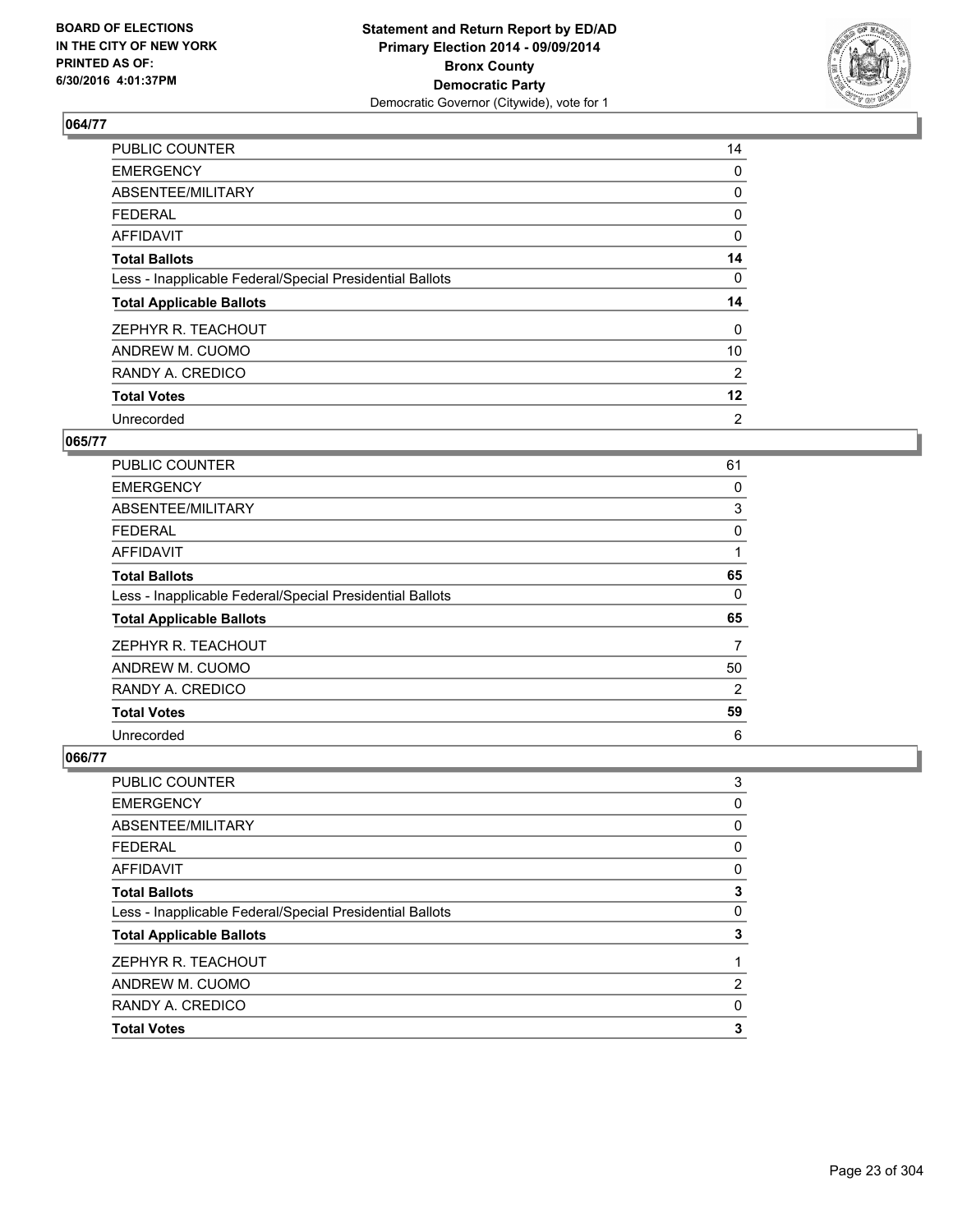

| <b>Total Votes</b>                                       | 24             |
|----------------------------------------------------------|----------------|
| RANDY A. CREDICO                                         | 5              |
| ANDREW M. CUOMO                                          | 17             |
| ZEPHYR R. TEACHOUT                                       | $\overline{2}$ |
| <b>Total Applicable Ballots</b>                          | 24             |
| Less - Inapplicable Federal/Special Presidential Ballots | 0              |
| <b>Total Ballots</b>                                     | 24             |
| <b>AFFIDAVIT</b>                                         | 0              |
| <b>FEDERAL</b>                                           | 0              |
| ABSENTEE/MILITARY                                        |                |
| <b>EMERGENCY</b>                                         | 0              |
| PUBLIC COUNTER                                           | 23             |

## **068/77**

| <b>PUBLIC COUNTER</b>                                    | 35 |
|----------------------------------------------------------|----|
| <b>EMERGENCY</b>                                         | 0  |
| ABSENTEE/MILITARY                                        | 0  |
| <b>FEDERAL</b>                                           | 0  |
| AFFIDAVIT                                                | 1  |
| <b>Total Ballots</b>                                     | 36 |
| Less - Inapplicable Federal/Special Presidential Ballots | 0  |
| <b>Total Applicable Ballots</b>                          | 36 |
| ZEPHYR R. TEACHOUT                                       | 5  |
| ANDREW M. CUOMO                                          | 27 |
| RANDY A. CREDICO                                         | 3  |
| <b>Total Votes</b>                                       | 35 |
| Unrecorded                                               | 1  |

| <b>PUBLIC COUNTER</b>                                    | 0 |
|----------------------------------------------------------|---|
| <b>EMERGENCY</b>                                         | 0 |
| <b>ABSENTEE/MILITARY</b>                                 | 0 |
| <b>FEDERAL</b>                                           | 0 |
| <b>AFFIDAVIT</b>                                         | 0 |
| <b>Total Ballots</b>                                     | 0 |
| Less - Inapplicable Federal/Special Presidential Ballots | 0 |
| <b>Total Applicable Ballots</b>                          | 0 |
| ZEPHYR R. TEACHOUT                                       | 0 |
| ANDREW M. CUOMO                                          | 0 |
| RANDY A. CREDICO                                         | 0 |
| <b>Total Votes</b>                                       | 0 |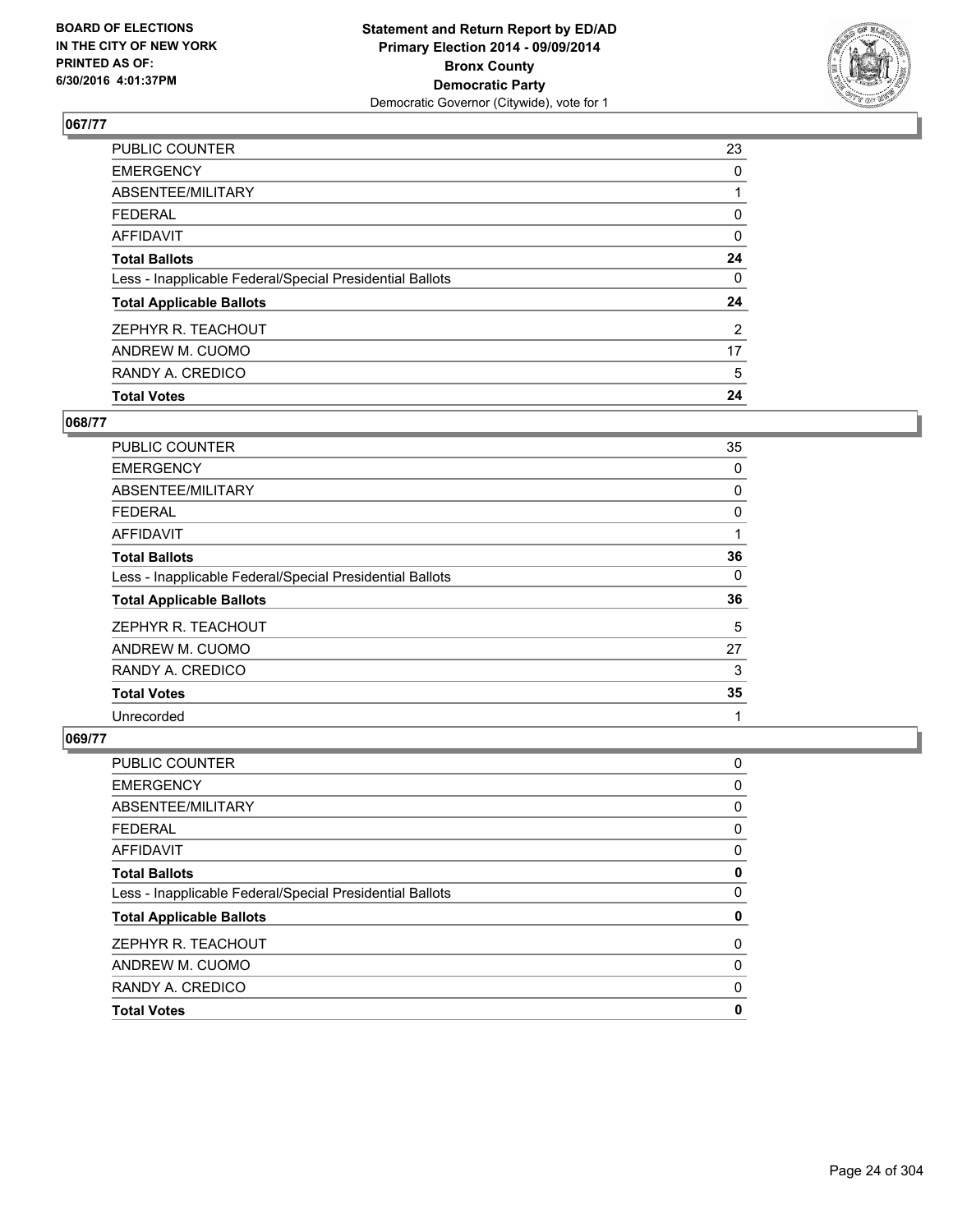

| <b>PUBLIC COUNTER</b>                                    | 0 |
|----------------------------------------------------------|---|
| <b>EMERGENCY</b>                                         | 0 |
| ABSENTEE/MILITARY                                        | 0 |
| <b>FEDERAL</b>                                           | 0 |
| AFFIDAVIT                                                | 0 |
| <b>Total Ballots</b>                                     | 0 |
| Less - Inapplicable Federal/Special Presidential Ballots | 0 |
| <b>Total Applicable Ballots</b>                          | 0 |
| ZEPHYR R. TEACHOUT                                       | 0 |
| ANDREW M. CUOMO                                          | 0 |
| RANDY A. CREDICO                                         | 0 |
| <b>Total Votes</b>                                       | 0 |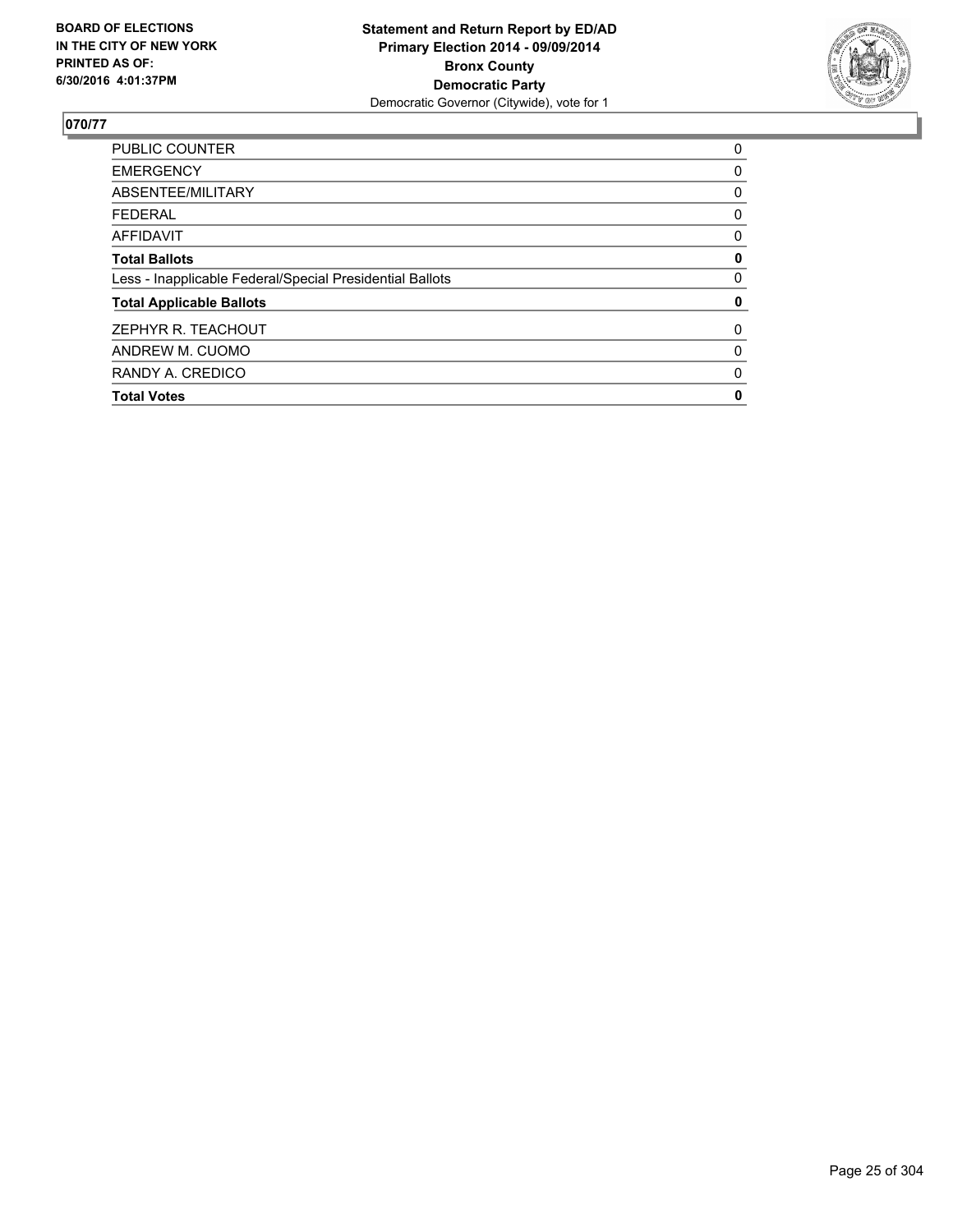

| <b>PUBLIC COUNTER</b>                                    | 57 |
|----------------------------------------------------------|----|
| <b>EMERGENCY</b>                                         | 0  |
| ABSENTEE/MILITARY                                        |    |
| <b>FEDERAL</b>                                           | 0  |
| <b>AFFIDAVIT</b>                                         |    |
| <b>Total Ballots</b>                                     | 59 |
| Less - Inapplicable Federal/Special Presidential Ballots | 0  |
| <b>Total Applicable Ballots</b>                          | 59 |
| ZEPHYR R. TEACHOUT                                       |    |
| ANDREW M. CUOMO                                          | 50 |
| RANDY A. CREDICO                                         | 3  |
| <b>Total Votes</b>                                       | 54 |
| Unrecorded                                               | 5  |

## **002/78**

| <b>PUBLIC COUNTER</b>                                    | 106            |
|----------------------------------------------------------|----------------|
| <b>EMERGENCY</b>                                         | 0              |
| ABSENTEE/MILITARY                                        | $\overline{2}$ |
| <b>FEDERAL</b>                                           | 0              |
| AFFIDAVIT                                                | 0              |
| <b>Total Ballots</b>                                     | 108            |
| Less - Inapplicable Federal/Special Presidential Ballots | 0              |
| <b>Total Applicable Ballots</b>                          | 108            |
| ZEPHYR R. TEACHOUT                                       | 8              |
| ANDREW M. CUOMO                                          | 91             |
| RANDY A. CREDICO                                         | 6              |
| <b>Total Votes</b>                                       | 105            |
| Unrecorded                                               | 3              |

| <b>PUBLIC COUNTER</b>                                    | 44             |
|----------------------------------------------------------|----------------|
| <b>EMERGENCY</b>                                         | 0              |
| ABSENTEE/MILITARY                                        | 2              |
| <b>FEDERAL</b>                                           | 0              |
| AFFIDAVIT                                                | 0              |
| <b>Total Ballots</b>                                     | 46             |
| Less - Inapplicable Federal/Special Presidential Ballots | 0              |
| <b>Total Applicable Ballots</b>                          | 46             |
| ZEPHYR R. TEACHOUT                                       | 2              |
| ANDREW M. CUOMO                                          | 39             |
| RANDY A. CREDICO                                         | $\overline{2}$ |
| <b>Total Votes</b>                                       | 43             |
| Unrecorded                                               | 3              |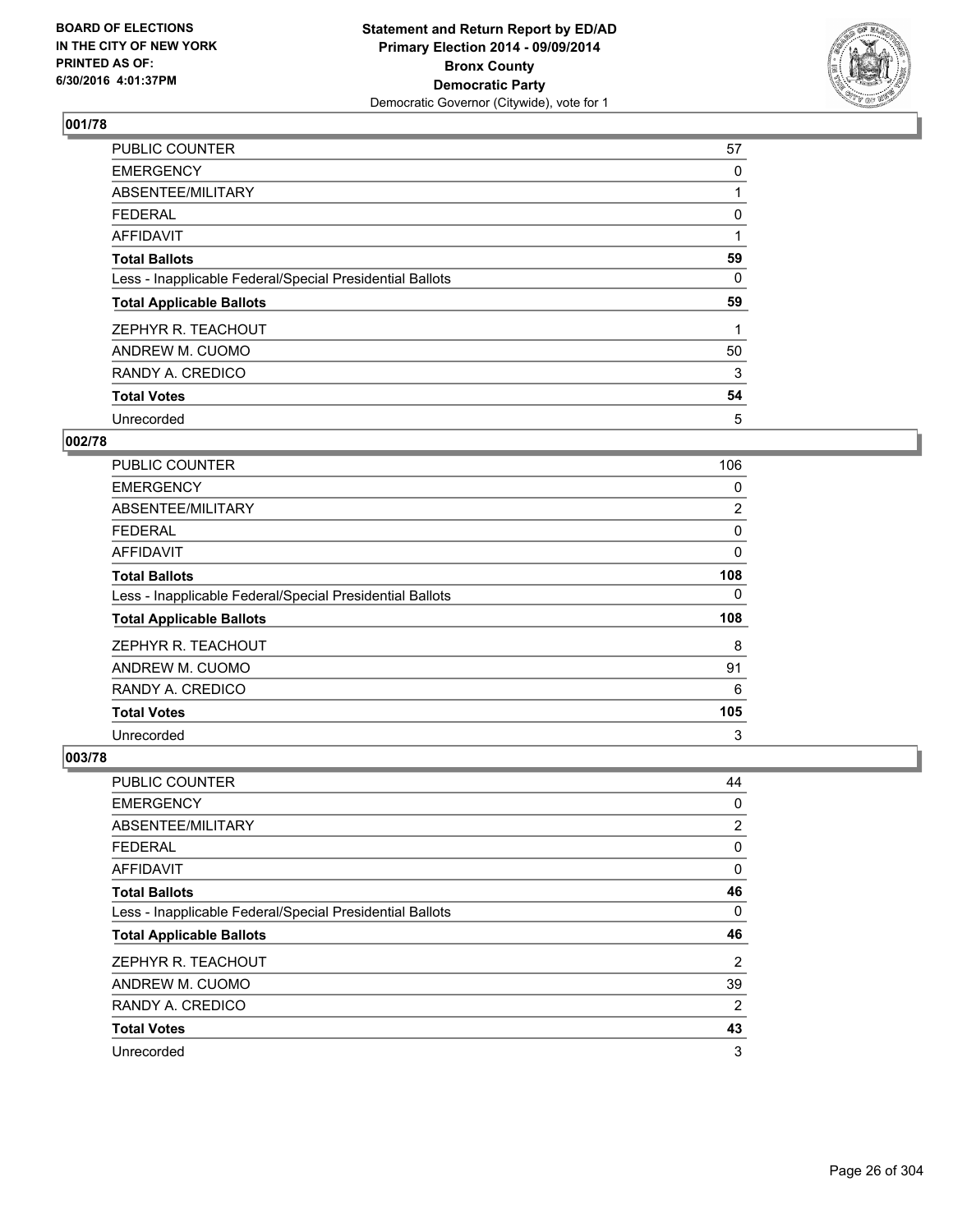

| PUBLIC COUNTER                                           | 71 |
|----------------------------------------------------------|----|
| <b>EMERGENCY</b>                                         | 0  |
| ABSENTEE/MILITARY                                        | 4  |
| <b>FEDERAL</b>                                           | 0  |
| AFFIDAVIT                                                | 3  |
| <b>Total Ballots</b>                                     | 78 |
| Less - Inapplicable Federal/Special Presidential Ballots | 0  |
| <b>Total Applicable Ballots</b>                          | 78 |
| ZEPHYR R. TEACHOUT                                       | 8  |
| ANDREW M. CUOMO                                          | 64 |
| RANDY A. CREDICO                                         | 5  |
| <b>Total Votes</b>                                       | 77 |
| Unrecorded                                               | 1  |

#### **005/78**

| <b>PUBLIC COUNTER</b>                                    | 78 |
|----------------------------------------------------------|----|
| <b>EMERGENCY</b>                                         | 0  |
| ABSENTEE/MILITARY                                        | 0  |
| <b>FEDERAL</b>                                           | 0  |
| AFFIDAVIT                                                | 0  |
| <b>Total Ballots</b>                                     | 78 |
| Less - Inapplicable Federal/Special Presidential Ballots | 0  |
| <b>Total Applicable Ballots</b>                          | 78 |
| ZEPHYR R. TEACHOUT                                       | 7  |
| ANDREW M. CUOMO                                          | 66 |
| RANDY A. CREDICO                                         | 4  |
| <b>Total Votes</b>                                       | 77 |
| Unrecorded                                               | 1  |

| <b>PUBLIC COUNTER</b>                                    | 102 |
|----------------------------------------------------------|-----|
| <b>EMERGENCY</b>                                         | 0   |
| ABSENTEE/MILITARY                                        | 2   |
| FEDERAL                                                  | 0   |
| AFFIDAVIT                                                | 2   |
| <b>Total Ballots</b>                                     | 106 |
| Less - Inapplicable Federal/Special Presidential Ballots | 0   |
| <b>Total Applicable Ballots</b>                          | 106 |
| ZEPHYR R. TEACHOUT                                       | 4   |
| ANDREW M. CUOMO                                          | 94  |
| RANDY A. CREDICO                                         | 7   |
| <b>Total Votes</b>                                       | 105 |
| Unrecorded                                               |     |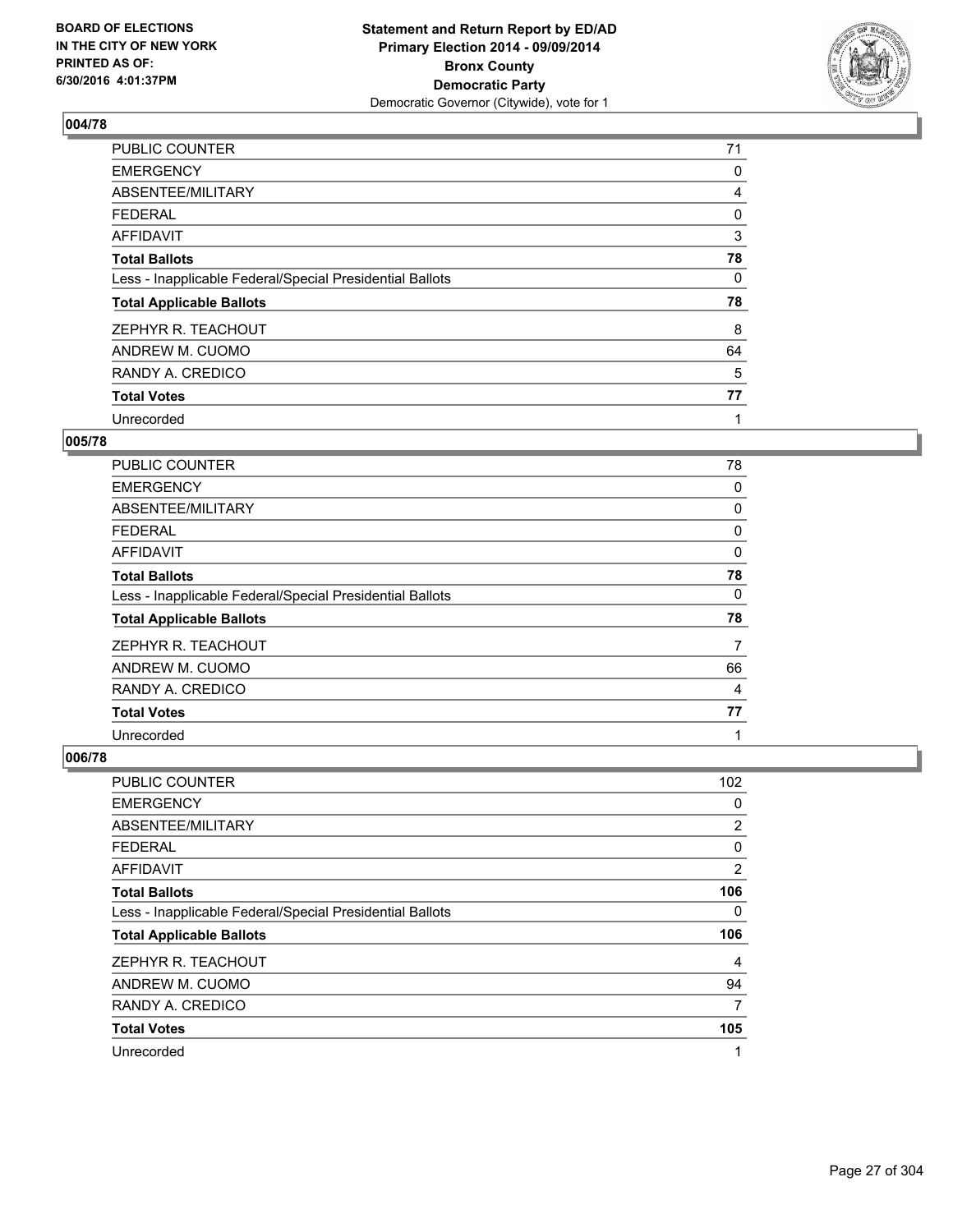

| <b>Total Votes</b>                                       | 27 |
|----------------------------------------------------------|----|
| RANDY A. CREDICO                                         | 0  |
| ANDREW M. CUOMO                                          | 26 |
| ZEPHYR R. TEACHOUT                                       |    |
| <b>Total Applicable Ballots</b>                          | 27 |
| Less - Inapplicable Federal/Special Presidential Ballots | 0  |
| <b>Total Ballots</b>                                     | 27 |
| <b>AFFIDAVIT</b>                                         | 0  |
| <b>FEDERAL</b>                                           | 0  |
| ABSENTEE/MILITARY                                        | 7  |
| <b>EMERGENCY</b>                                         | 0  |
| PUBLIC COUNTER                                           | 20 |

## **008/78**

| <b>PUBLIC COUNTER</b>                                    | 22       |
|----------------------------------------------------------|----------|
| <b>EMERGENCY</b>                                         | 0        |
| ABSENTEE/MILITARY                                        | 2        |
| <b>FEDERAL</b>                                           | 0        |
| AFFIDAVIT                                                | $\Omega$ |
| <b>Total Ballots</b>                                     | 24       |
| Less - Inapplicable Federal/Special Presidential Ballots | 0        |
| <b>Total Applicable Ballots</b>                          | 24       |
| ZEPHYR R. TEACHOUT                                       | 1        |
| ANDREW M. CUOMO                                          | 15       |
| RANDY A. CREDICO                                         | 4        |
| JANTE VON BOSE (WRITE-IN)                                | 1        |
| <b>Total Votes</b>                                       | 21       |
| Unrecorded                                               | 3        |

| PUBLIC COUNTER                                           | 74             |
|----------------------------------------------------------|----------------|
| <b>EMERGENCY</b>                                         | 0              |
| ABSENTEE/MILITARY                                        | $\overline{2}$ |
| <b>FEDERAL</b>                                           | 0              |
| <b>AFFIDAVIT</b>                                         | 0              |
| <b>Total Ballots</b>                                     | 76             |
| Less - Inapplicable Federal/Special Presidential Ballots | 0              |
| <b>Total Applicable Ballots</b>                          | 76             |
| ZEPHYR R. TEACHOUT                                       | 14             |
| ANDREW M. CUOMO                                          | 53             |
| RANDY A. CREDICO                                         | 4              |
| <b>Total Votes</b>                                       | 71             |
| Unrecorded                                               | 5              |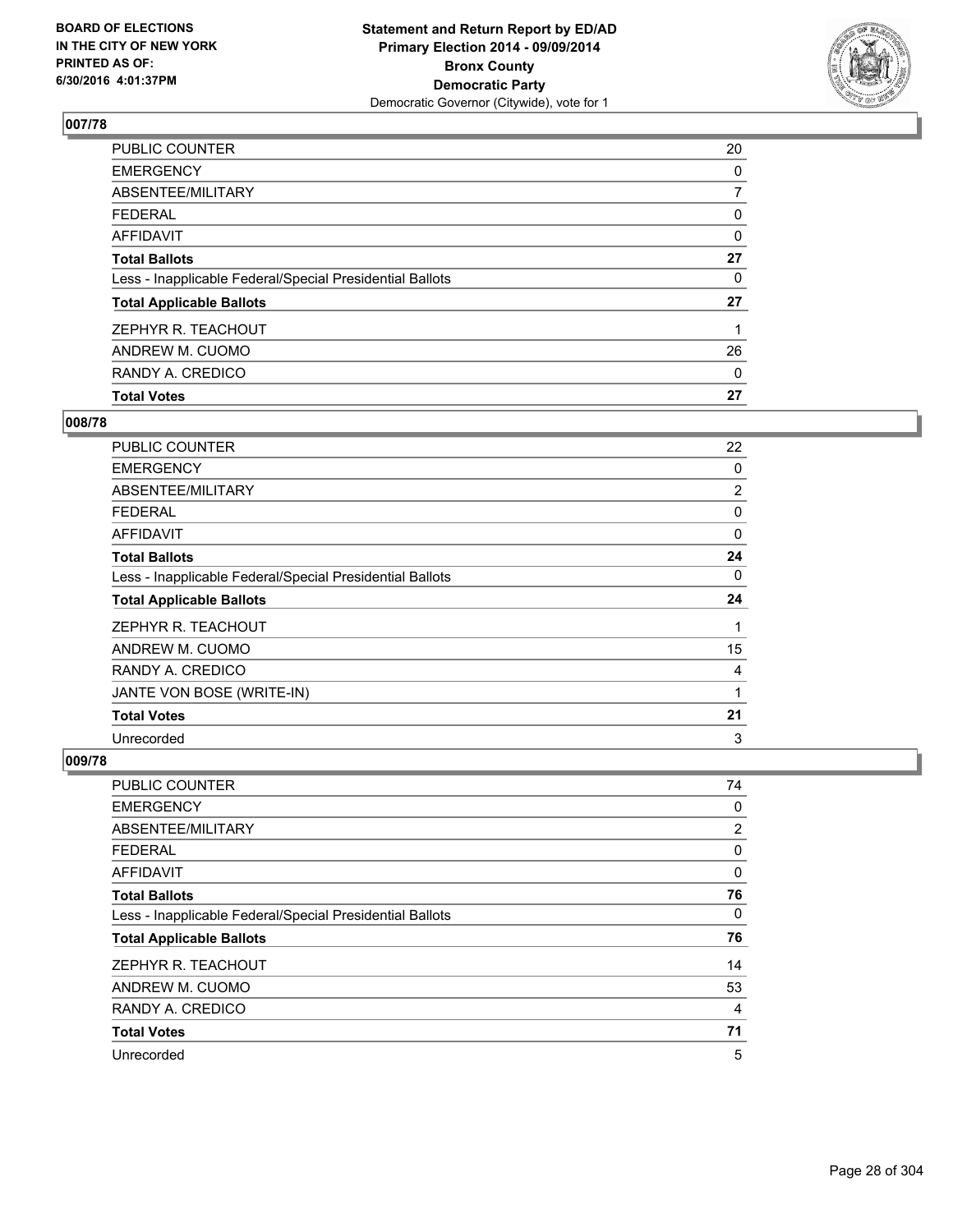

| PUBLIC COUNTER                                           | 67 |
|----------------------------------------------------------|----|
| <b>EMERGENCY</b>                                         | 0  |
| ABSENTEE/MILITARY                                        | 3  |
| <b>FEDERAL</b>                                           | 0  |
| <b>AFFIDAVIT</b>                                         |    |
| <b>Total Ballots</b>                                     | 71 |
| Less - Inapplicable Federal/Special Presidential Ballots | 0  |
| <b>Total Applicable Ballots</b>                          | 71 |
| ZEPHYR R. TEACHOUT                                       | 8  |
| ANDREW M. CUOMO                                          | 53 |
| RANDY A. CREDICO                                         | 5  |
| <b>Total Votes</b>                                       | 66 |
| Unrecorded                                               | 5  |

## **011/78**

| <b>PUBLIC COUNTER</b>                                    | 44 |
|----------------------------------------------------------|----|
| <b>EMERGENCY</b>                                         | 0  |
| ABSENTEE/MILITARY                                        | 3  |
| <b>FEDERAL</b>                                           | 0  |
| AFFIDAVIT                                                | 0  |
| <b>Total Ballots</b>                                     | 47 |
| Less - Inapplicable Federal/Special Presidential Ballots | 0  |
| <b>Total Applicable Ballots</b>                          | 47 |
| ZEPHYR R. TEACHOUT                                       | 2  |
| ANDREW M. CUOMO                                          | 40 |
| RANDY A. CREDICO                                         | 1  |
| <b>Total Votes</b>                                       | 43 |
| Unrecorded                                               | 4  |

| <b>PUBLIC COUNTER</b>                                    | 91 |
|----------------------------------------------------------|----|
| <b>EMERGENCY</b>                                         | 0  |
| ABSENTEE/MILITARY                                        | 2  |
| <b>FEDERAL</b>                                           | 0  |
| <b>AFFIDAVIT</b>                                         | 1  |
| <b>Total Ballots</b>                                     | 94 |
| Less - Inapplicable Federal/Special Presidential Ballots | 0  |
| <b>Total Applicable Ballots</b>                          | 94 |
| ZEPHYR R. TEACHOUT                                       | 8  |
| ANDREW M. CUOMO                                          | 75 |
| RANDY A. CREDICO                                         | 4  |
| <b>Total Votes</b>                                       | 87 |
| Unrecorded                                               | 7  |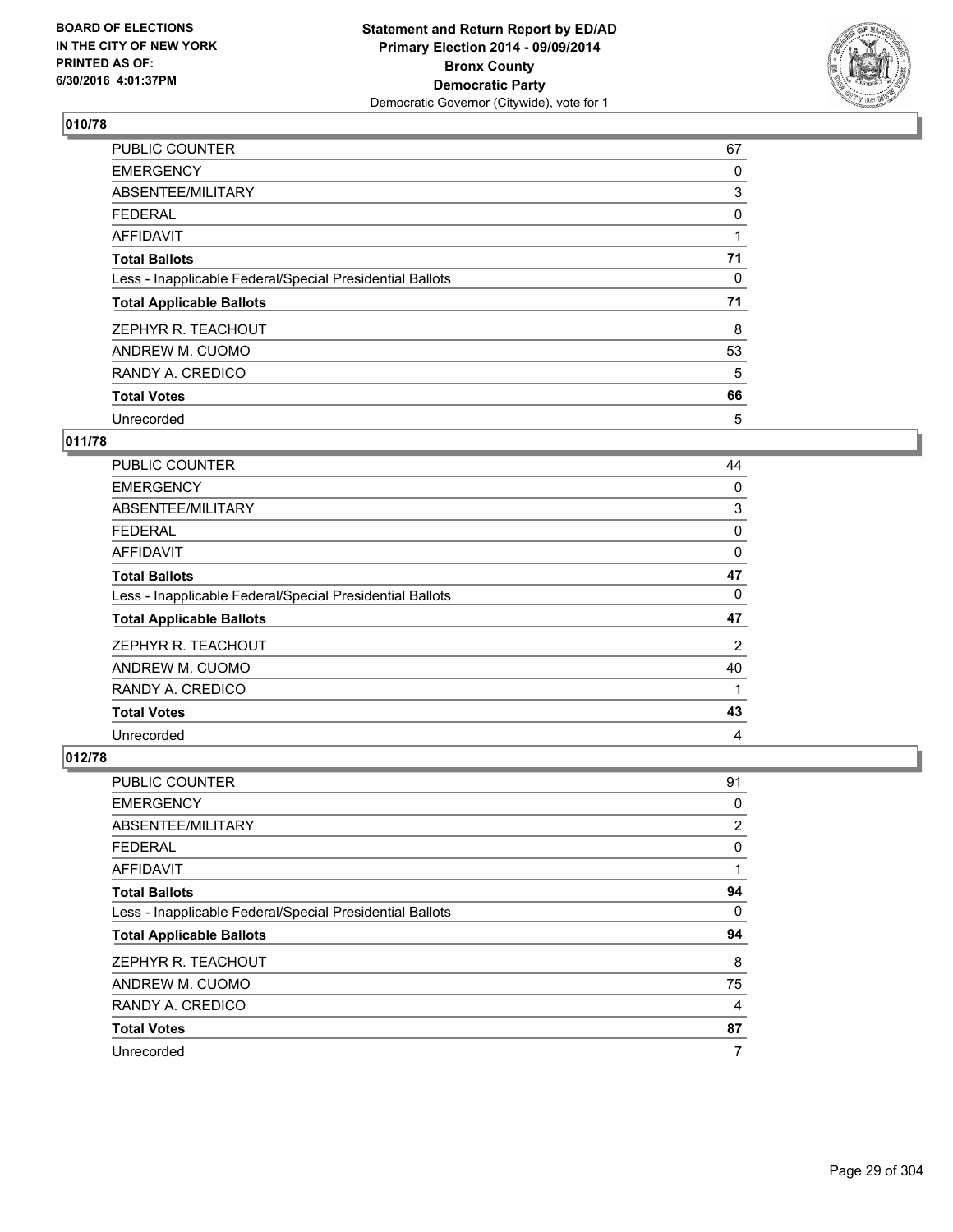

| <b>PUBLIC COUNTER</b>                                    | 72             |
|----------------------------------------------------------|----------------|
| <b>EMERGENCY</b>                                         | 0              |
| ABSENTEE/MILITARY                                        | $\overline{2}$ |
| <b>FEDERAL</b>                                           | 0              |
| <b>AFFIDAVIT</b>                                         | 0              |
| <b>Total Ballots</b>                                     | 74             |
| Less - Inapplicable Federal/Special Presidential Ballots | $\mathbf{0}$   |
| <b>Total Applicable Ballots</b>                          | 74             |
| ZEPHYR R. TEACHOUT                                       | 6              |
| ANDREW M. CUOMO                                          | 56             |
| RANDY A. CREDICO                                         | 5              |
| <b>Total Votes</b>                                       | 67             |
| Unrecorded                                               | 7              |

## **014/78**

| <b>PUBLIC COUNTER</b>                                    | 49             |
|----------------------------------------------------------|----------------|
| <b>EMERGENCY</b>                                         | 0              |
| ABSENTEE/MILITARY                                        | $\overline{2}$ |
| <b>FEDERAL</b>                                           | 0              |
| AFFIDAVIT                                                |                |
| <b>Total Ballots</b>                                     | 52             |
| Less - Inapplicable Federal/Special Presidential Ballots | 0              |
| <b>Total Applicable Ballots</b>                          | 52             |
| ZEPHYR R. TEACHOUT                                       | 4              |
| ANDREW M. CUOMO                                          | 42             |
| RANDY A. CREDICO                                         | 3              |
| <b>Total Votes</b>                                       | 49             |
| Unrecorded                                               | 3              |

| PUBLIC COUNTER                                           | 24 |
|----------------------------------------------------------|----|
| <b>EMERGENCY</b>                                         | 0  |
| ABSENTEE/MILITARY                                        | 1  |
| <b>FEDERAL</b>                                           | 0  |
| <b>AFFIDAVIT</b>                                         | 0  |
| <b>Total Ballots</b>                                     | 25 |
| Less - Inapplicable Federal/Special Presidential Ballots | 0  |
| <b>Total Applicable Ballots</b>                          | 25 |
| ZEPHYR R. TEACHOUT                                       | 8  |
| ANDREW M. CUOMO                                          | 14 |
| RANDY A. CREDICO                                         | 1  |
| <b>Total Votes</b>                                       | 23 |
| Unrecorded                                               | 2  |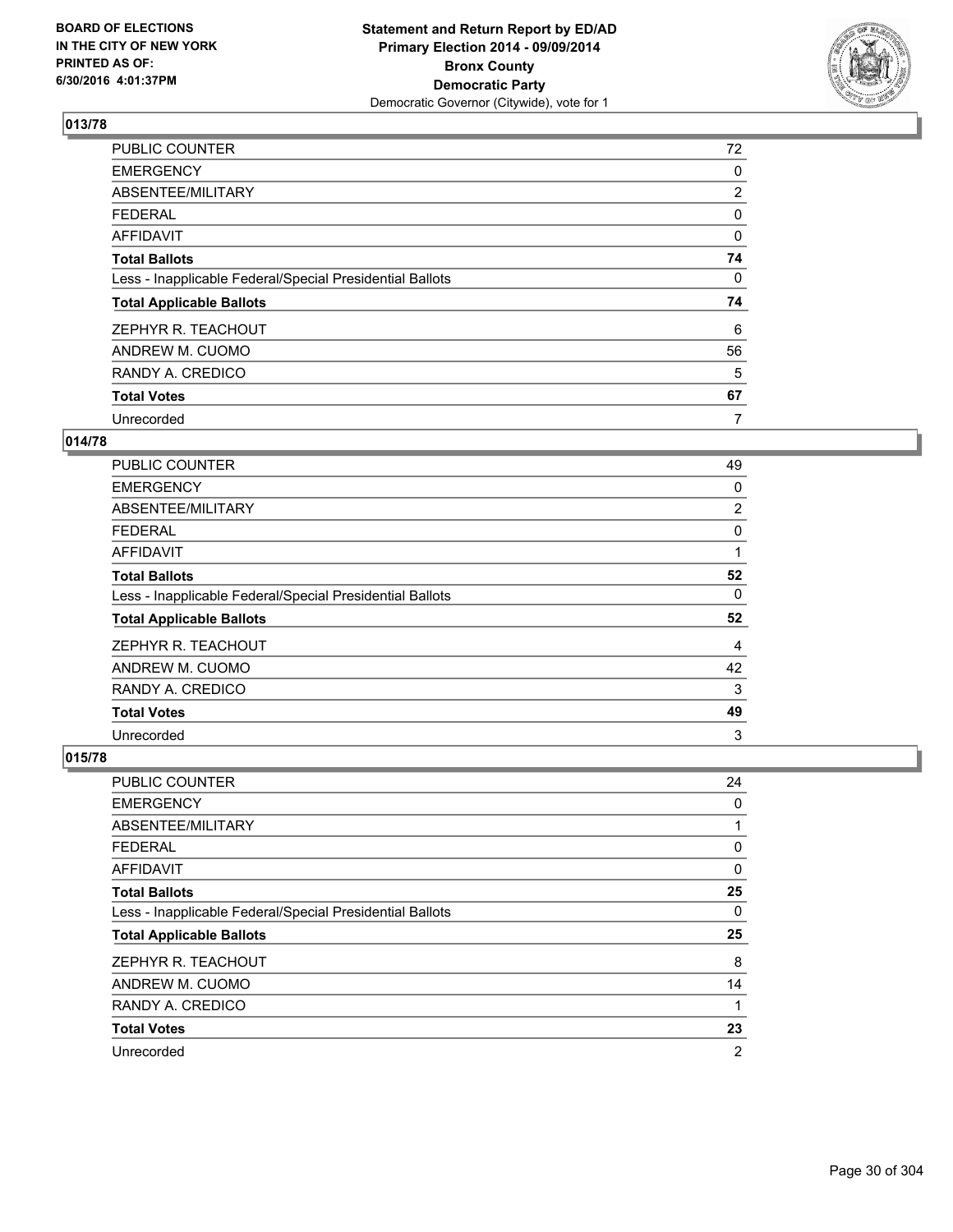

| PUBLIC COUNTER                                           | 51             |
|----------------------------------------------------------|----------------|
| <b>EMERGENCY</b>                                         | 0              |
| ABSENTEE/MILITARY                                        | $\overline{2}$ |
| <b>FEDERAL</b>                                           | 0              |
| AFFIDAVIT                                                | $\overline{2}$ |
| <b>Total Ballots</b>                                     | 55             |
| Less - Inapplicable Federal/Special Presidential Ballots | 0              |
| <b>Total Applicable Ballots</b>                          | 55             |
| ZEPHYR R. TEACHOUT                                       | 11             |
| ANDREW M. CUOMO                                          | 32             |
| RANDY A. CREDICO                                         | 5              |
| ABIGAL ORTIZ (WRITE-IN)                                  | 1              |
| UNATTRIBUTABLE WRITE-IN (WRITE-IN)                       | 1              |
| <b>Total Votes</b>                                       | 50             |
| Unrecorded                                               | 5              |

#### **017/78**

| PUBLIC COUNTER                                           | 34 |
|----------------------------------------------------------|----|
| <b>EMERGENCY</b>                                         | 0  |
| ABSENTEE/MILITARY                                        | 0  |
| <b>FEDERAL</b>                                           | 0  |
| <b>AFFIDAVIT</b>                                         | 0  |
| <b>Total Ballots</b>                                     | 34 |
| Less - Inapplicable Federal/Special Presidential Ballots | 0  |
| <b>Total Applicable Ballots</b>                          | 34 |
| ZEPHYR R. TEACHOUT                                       |    |
| ANDREW M. CUOMO                                          | 24 |
| RANDY A. CREDICO                                         | 5  |
| <b>Total Votes</b>                                       | 30 |
| Unrecorded                                               | 4  |

| PUBLIC COUNTER                                           | 53             |
|----------------------------------------------------------|----------------|
| <b>EMERGENCY</b>                                         | 0              |
| ABSENTEE/MILITARY                                        | 1              |
| <b>FEDERAL</b>                                           | 0              |
| AFFIDAVIT                                                | 3              |
| <b>Total Ballots</b>                                     | 57             |
| Less - Inapplicable Federal/Special Presidential Ballots | 0              |
| <b>Total Applicable Ballots</b>                          | 57             |
| ZEPHYR R. TEACHOUT                                       | $\overline{2}$ |
| ANDREW M. CUOMO                                          | 39             |
| RANDY A. CREDICO                                         | 4              |
| <b>Total Votes</b>                                       | 45             |
| Unrecorded                                               | 12             |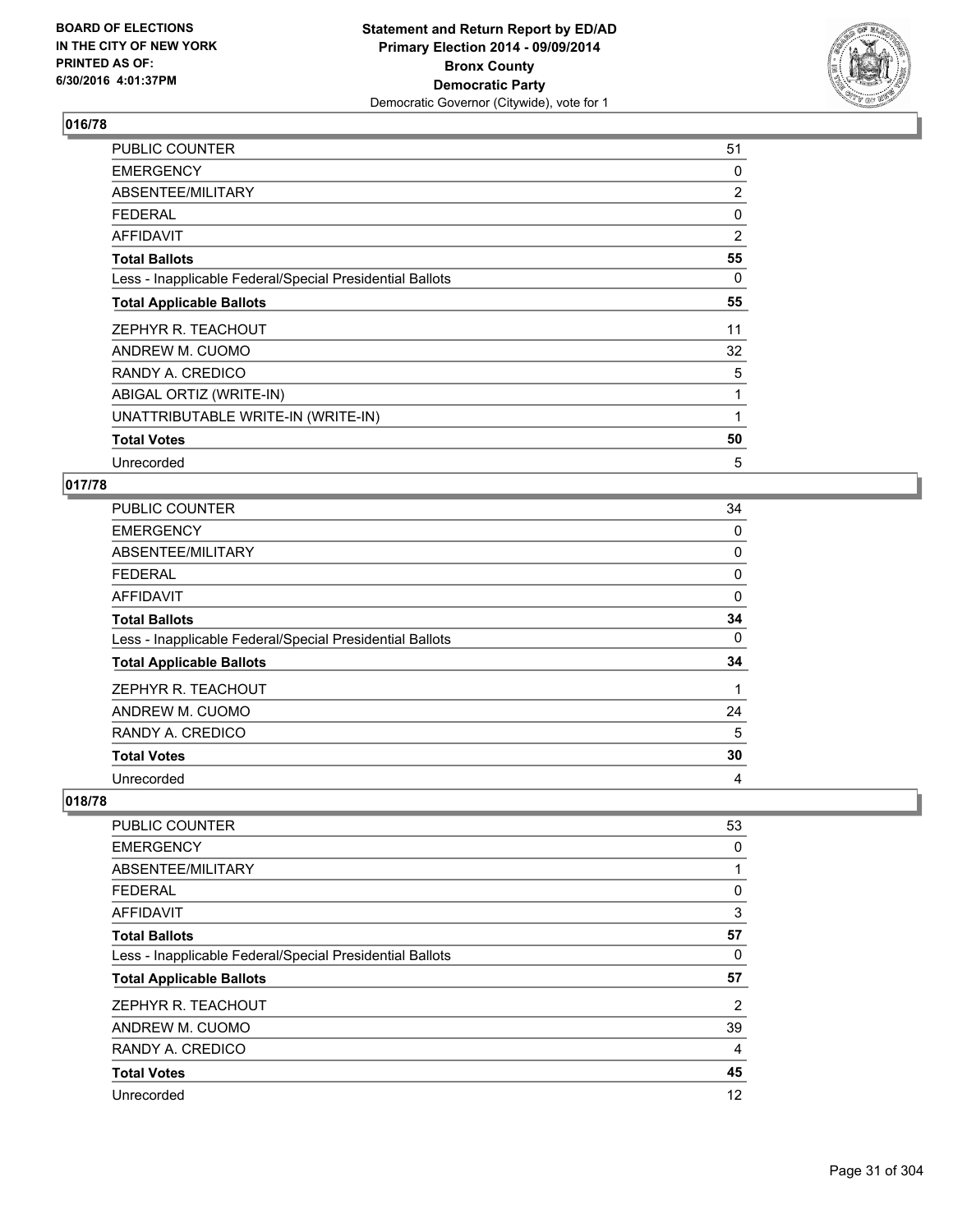

| PUBLIC COUNTER                                           | 42             |
|----------------------------------------------------------|----------------|
| <b>EMERGENCY</b>                                         | 0              |
| ABSENTEE/MILITARY                                        | $\overline{2}$ |
| <b>FEDERAL</b>                                           | 0              |
| AFFIDAVIT                                                | 1              |
| <b>Total Ballots</b>                                     | 45             |
| Less - Inapplicable Federal/Special Presidential Ballots | 0              |
| <b>Total Applicable Ballots</b>                          | 45             |
| ZEPHYR R. TEACHOUT                                       |                |
| ANDREW M. CUOMO                                          | 38             |
| RANDY A. CREDICO                                         | 4              |
| <b>Total Votes</b>                                       | 43             |
| Unrecorded                                               | 2              |

# **020/78**

| PUBLIC COUNTER                                           | 57             |
|----------------------------------------------------------|----------------|
| <b>EMERGENCY</b>                                         | 0              |
| ABSENTEE/MILITARY                                        | $\overline{2}$ |
| <b>FEDERAL</b>                                           | 0              |
| AFFIDAVIT                                                | 2              |
| <b>Total Ballots</b>                                     | 61             |
| Less - Inapplicable Federal/Special Presidential Ballots | 0              |
| <b>Total Applicable Ballots</b>                          | 61             |
| ZEPHYR R. TEACHOUT                                       | 5              |
| ANDREW M. CUOMO                                          | 48             |
| RANDY A. CREDICO                                         | 3              |
| <b>Total Votes</b>                                       | 56             |
| Unrecorded                                               | 5              |

| <b>PUBLIC COUNTER</b>                                    | 65 |
|----------------------------------------------------------|----|
| <b>EMERGENCY</b>                                         | 0  |
| ABSENTEE/MILITARY                                        | 3  |
| <b>FEDERAL</b>                                           | 0  |
| AFFIDAVIT                                                | 1  |
| <b>Total Ballots</b>                                     | 69 |
| Less - Inapplicable Federal/Special Presidential Ballots | 0  |
| <b>Total Applicable Ballots</b>                          | 69 |
| ZEPHYR R. TEACHOUT                                       | 4  |
| ANDREW M. CUOMO                                          | 52 |
| RANDY A. CREDICO                                         | 8  |
| <b>Total Votes</b>                                       | 64 |
| Unrecorded                                               | 5  |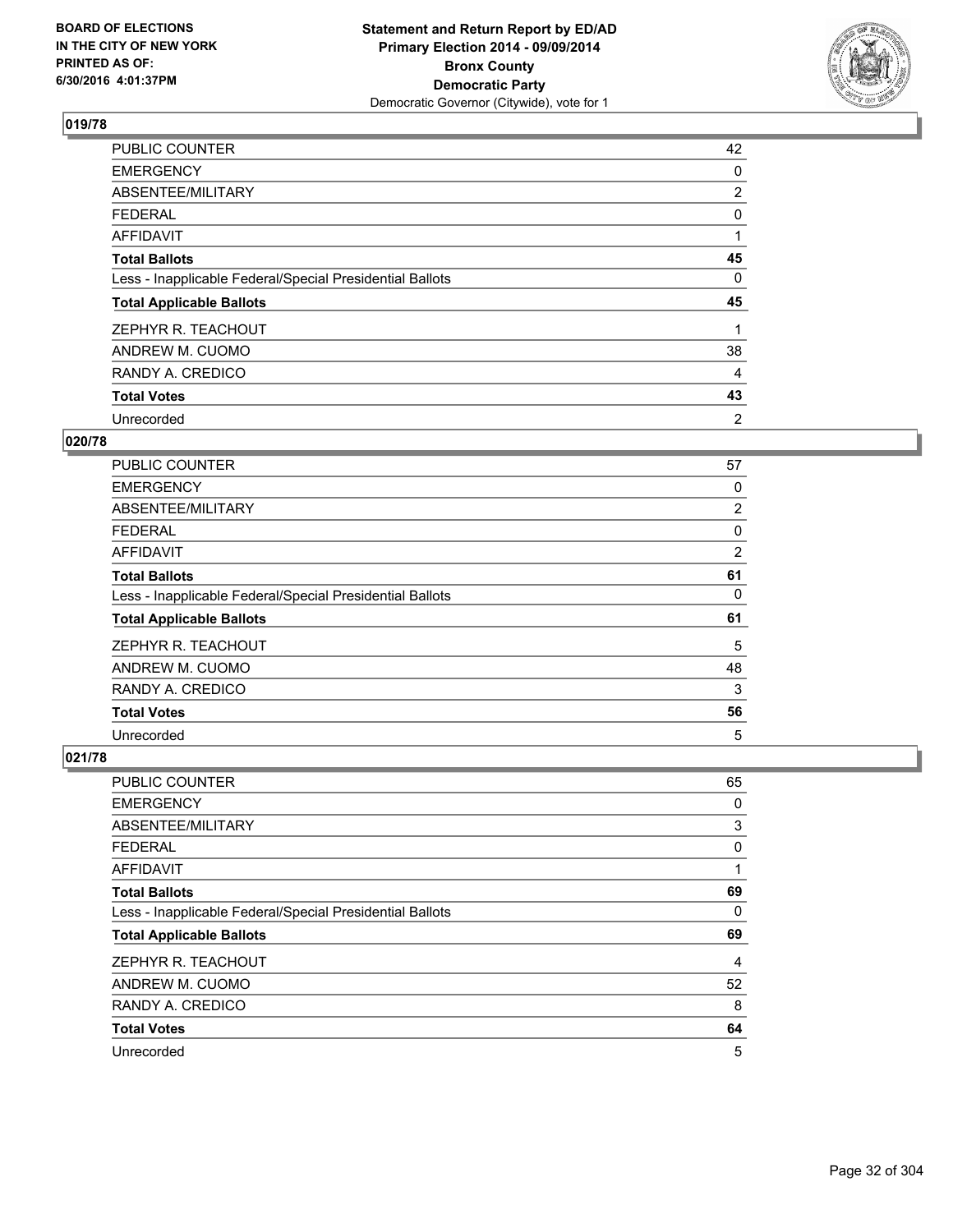

| <b>PUBLIC COUNTER</b>                                    | 61 |
|----------------------------------------------------------|----|
| <b>EMERGENCY</b>                                         | 0  |
| ABSENTEE/MILITARY                                        | 4  |
| <b>FEDERAL</b>                                           | 0  |
| AFFIDAVIT                                                | 0  |
| <b>Total Ballots</b>                                     | 65 |
| Less - Inapplicable Federal/Special Presidential Ballots | 0  |
| <b>Total Applicable Ballots</b>                          | 65 |
| ZEPHYR R. TEACHOUT                                       | 8  |
| ANDREW M. CUOMO                                          | 43 |
| RANDY A. CREDICO                                         | 6  |
| <b>Total Votes</b>                                       | 57 |
| Unrecorded                                               | 8  |

## **023/78**

| <b>PUBLIC COUNTER</b>                                    | 85             |
|----------------------------------------------------------|----------------|
| <b>EMERGENCY</b>                                         | 0              |
| ABSENTEE/MILITARY                                        | $\overline{2}$ |
| <b>FEDERAL</b>                                           | 0              |
| AFFIDAVIT                                                |                |
| <b>Total Ballots</b>                                     | 88             |
| Less - Inapplicable Federal/Special Presidential Ballots | 0              |
| <b>Total Applicable Ballots</b>                          | 88             |
| ZEPHYR R. TEACHOUT                                       | 6              |
| ANDREW M. CUOMO                                          | 67             |
| RANDY A. CREDICO                                         | 3              |
| <b>Total Votes</b>                                       | 76             |
| Unrecorded                                               | 12             |

| PUBLIC COUNTER                                           | 83 |
|----------------------------------------------------------|----|
| <b>EMERGENCY</b>                                         | 0  |
| ABSENTEE/MILITARY                                        | 1  |
| <b>FEDERAL</b>                                           | 0  |
| <b>AFFIDAVIT</b>                                         | 1  |
| <b>Total Ballots</b>                                     | 85 |
| Less - Inapplicable Federal/Special Presidential Ballots | 0  |
| <b>Total Applicable Ballots</b>                          | 85 |
| ZEPHYR R. TEACHOUT                                       | 8  |
| ANDREW M. CUOMO                                          | 67 |
| RANDY A. CREDICO                                         | 5  |
| <b>Total Votes</b>                                       | 80 |
| Unrecorded                                               | 5  |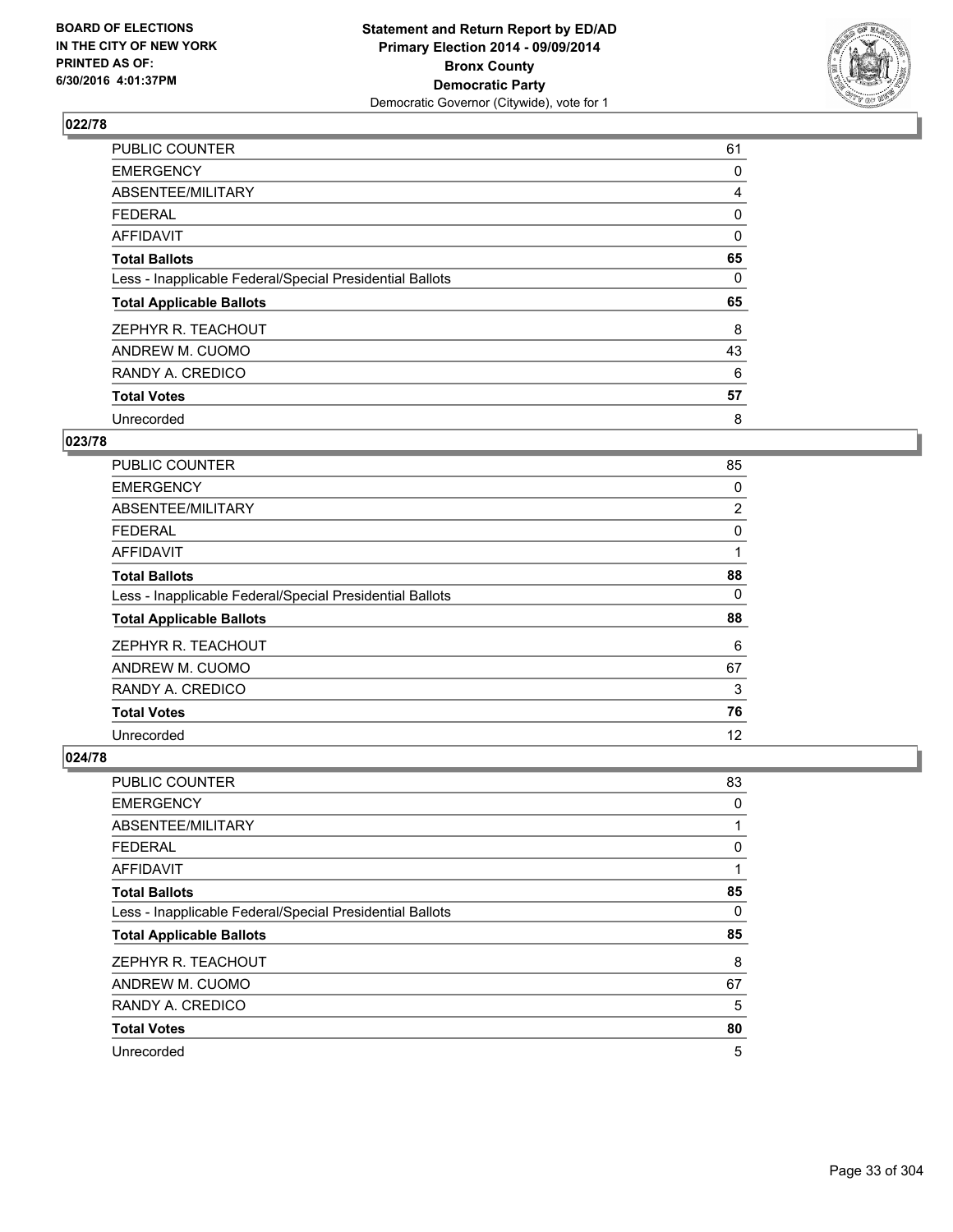

| PUBLIC COUNTER                                           | 28 |
|----------------------------------------------------------|----|
| <b>EMERGENCY</b>                                         | 0  |
| ABSENTEE/MILITARY                                        | 0  |
| <b>FEDERAL</b>                                           | 0  |
| AFFIDAVIT                                                | 1  |
| <b>Total Ballots</b>                                     | 29 |
| Less - Inapplicable Federal/Special Presidential Ballots | 0  |
| <b>Total Applicable Ballots</b>                          | 29 |
| ZEPHYR R. TEACHOUT                                       | 2  |
| ANDREW M. CUOMO                                          | 23 |
| RANDY A. CREDICO                                         | 3  |
| <b>Total Votes</b>                                       | 28 |
| Unrecorded                                               | 1  |

## **026/78**

| <b>PUBLIC COUNTER</b>                                    | 42 |
|----------------------------------------------------------|----|
| <b>EMERGENCY</b>                                         | 0  |
| ABSENTEE/MILITARY                                        | 0  |
| FEDERAL                                                  | 0  |
| <b>AFFIDAVIT</b>                                         | 0  |
| <b>Total Ballots</b>                                     | 42 |
| Less - Inapplicable Federal/Special Presidential Ballots | 0  |
| <b>Total Applicable Ballots</b>                          | 42 |
| ZEPHYR R. TEACHOUT                                       | 2  |
| ANDREW M. CUOMO                                          | 33 |
| RANDY A. CREDICO                                         | 3  |
| <b>Total Votes</b>                                       | 38 |
| Unrecorded                                               | 4  |

| <b>PUBLIC COUNTER</b>                                    | 33             |
|----------------------------------------------------------|----------------|
| <b>EMERGENCY</b>                                         | 0              |
| ABSENTEE/MILITARY                                        |                |
| <b>FEDERAL</b>                                           | 0              |
| AFFIDAVIT                                                | 0              |
| <b>Total Ballots</b>                                     | 34             |
| Less - Inapplicable Federal/Special Presidential Ballots | 0              |
| <b>Total Applicable Ballots</b>                          | 34             |
| ZEPHYR R. TEACHOUT                                       | 2              |
| ANDREW M. CUOMO                                          | 30             |
| RANDY A. CREDICO                                         | 0              |
| <b>Total Votes</b>                                       | 32             |
| Unrecorded                                               | $\overline{2}$ |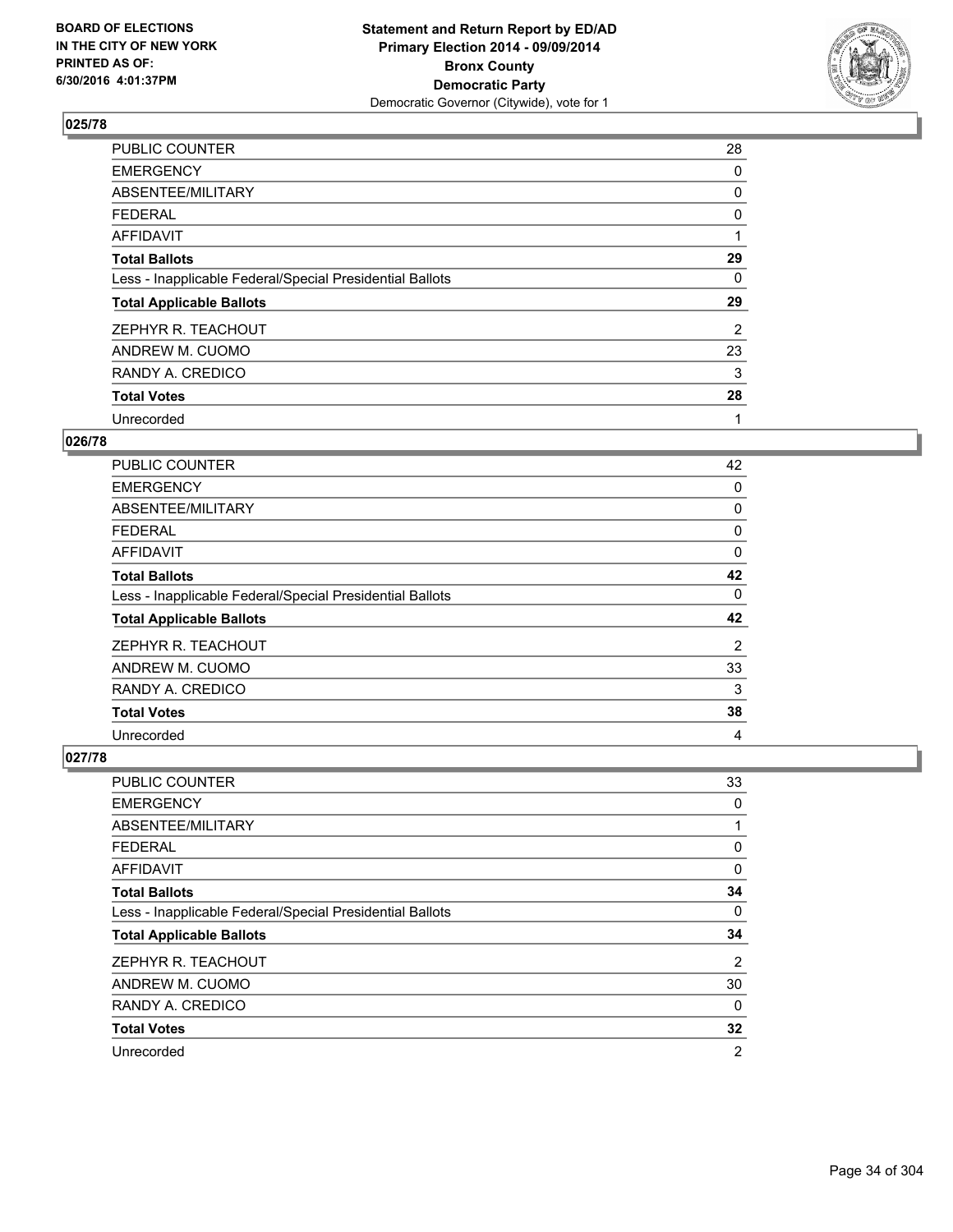

| <b>PUBLIC COUNTER</b>                                    | 75 |
|----------------------------------------------------------|----|
| <b>EMERGENCY</b>                                         | 0  |
| ABSENTEE/MILITARY                                        |    |
| <b>FEDERAL</b>                                           | 0  |
| AFFIDAVIT                                                | 0  |
| <b>Total Ballots</b>                                     | 76 |
| Less - Inapplicable Federal/Special Presidential Ballots | 0  |
| <b>Total Applicable Ballots</b>                          | 76 |
| ZEPHYR R. TEACHOUT                                       | 10 |
| ANDREW M. CUOMO                                          | 58 |
| RANDY A. CREDICO                                         | 5  |
| <b>Total Votes</b>                                       | 73 |
| Unrecorded                                               | 3  |

# **029/78**

| <b>PUBLIC COUNTER</b>                                    | 47             |
|----------------------------------------------------------|----------------|
| <b>EMERGENCY</b>                                         | 0              |
| ABSENTEE/MILITARY                                        | 3              |
| FEDERAL                                                  | 0              |
| AFFIDAVIT                                                | 2              |
| <b>Total Ballots</b>                                     | 52             |
| Less - Inapplicable Federal/Special Presidential Ballots | 0              |
| <b>Total Applicable Ballots</b>                          | 52             |
| ZEPHYR R. TEACHOUT                                       | 6              |
| ANDREW M. CUOMO                                          | 42             |
| RANDY A. CREDICO                                         | 2              |
| <b>Total Votes</b>                                       | 50             |
| Unrecorded                                               | $\overline{2}$ |

| PUBLIC COUNTER                                           | 67 |
|----------------------------------------------------------|----|
| <b>EMERGENCY</b>                                         | 0  |
| ABSENTEE/MILITARY                                        | 2  |
| <b>FEDERAL</b>                                           | 0  |
| <b>AFFIDAVIT</b>                                         | 0  |
| <b>Total Ballots</b>                                     | 69 |
| Less - Inapplicable Federal/Special Presidential Ballots | 0  |
| <b>Total Applicable Ballots</b>                          | 69 |
| ZEPHYR R. TEACHOUT                                       | 8  |
| ANDREW M. CUOMO                                          | 53 |
| RANDY A. CREDICO                                         | 2  |
| <b>Total Votes</b>                                       | 63 |
| Unrecorded                                               | 6  |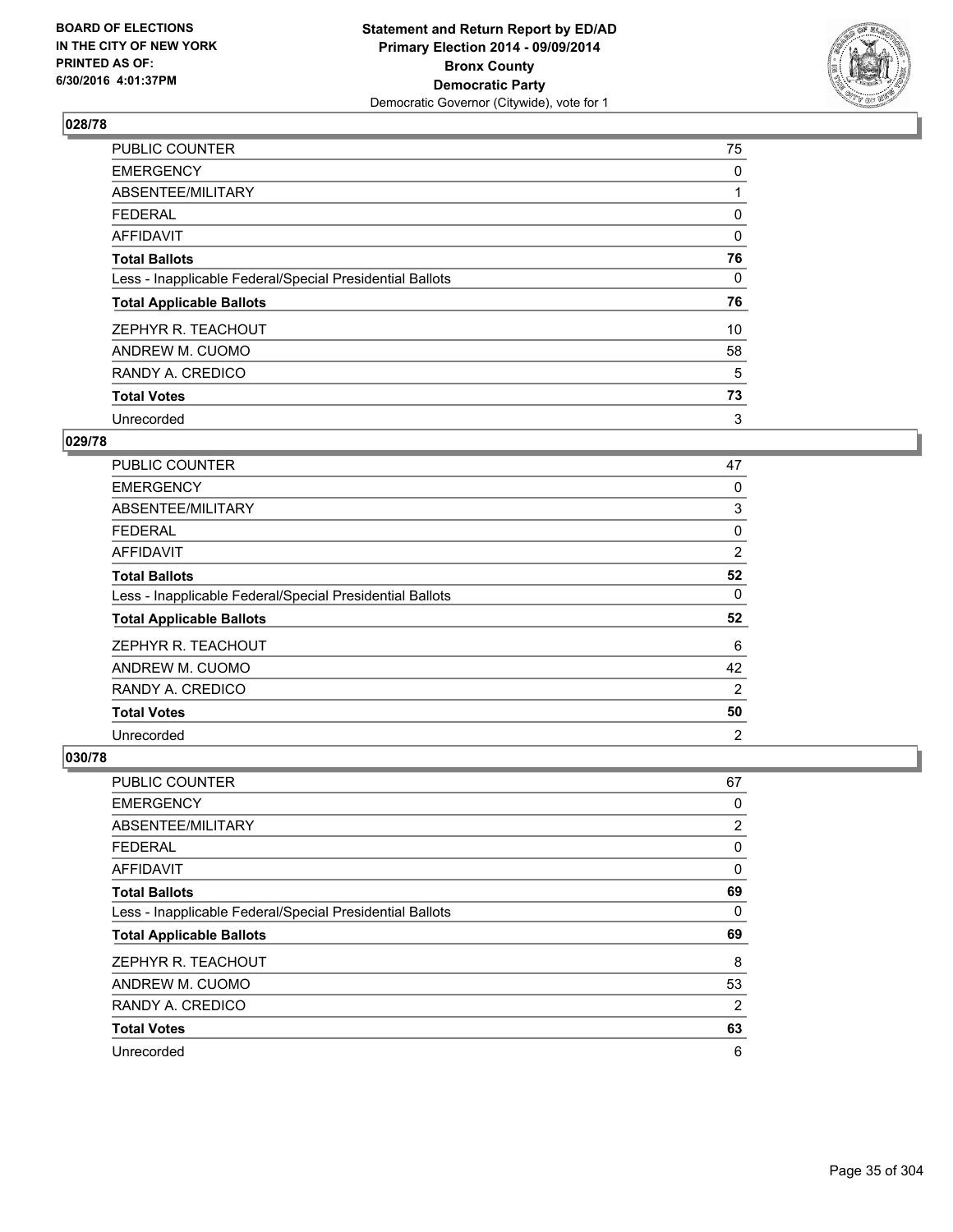

| <b>PUBLIC COUNTER</b>                                    | 45 |
|----------------------------------------------------------|----|
| <b>EMERGENCY</b>                                         | 0  |
| ABSENTEE/MILITARY                                        |    |
| <b>FEDERAL</b>                                           | 0  |
| AFFIDAVIT                                                | 1  |
| <b>Total Ballots</b>                                     | 47 |
| Less - Inapplicable Federal/Special Presidential Ballots | 0  |
| <b>Total Applicable Ballots</b>                          | 47 |
| ZEPHYR R. TEACHOUT                                       | 7  |
| ANDREW M. CUOMO                                          | 34 |
| RANDY A. CREDICO                                         | 3  |
| <b>Total Votes</b>                                       | 44 |
| Unrecorded                                               | 3  |

## **032/78**

| <b>PUBLIC COUNTER</b>                                    | 78 |
|----------------------------------------------------------|----|
| <b>EMERGENCY</b>                                         | 0  |
| ABSENTEE/MILITARY                                        |    |
| FEDERAL                                                  | 0  |
| AFFIDAVIT                                                |    |
| <b>Total Ballots</b>                                     | 80 |
| Less - Inapplicable Federal/Special Presidential Ballots | 0  |
| <b>Total Applicable Ballots</b>                          | 80 |
| ZEPHYR R. TEACHOUT                                       | 22 |
| ANDREW M. CUOMO                                          | 46 |
| RANDY A. CREDICO                                         | 5  |
| <b>Total Votes</b>                                       | 73 |
| Unrecorded                                               | 7  |

| PUBLIC COUNTER                                           | 53 |
|----------------------------------------------------------|----|
| <b>EMERGENCY</b>                                         | 0  |
| ABSENTEE/MILITARY                                        | 3  |
| <b>FEDERAL</b>                                           | 0  |
| <b>AFFIDAVIT</b>                                         | 0  |
| <b>Total Ballots</b>                                     | 56 |
| Less - Inapplicable Federal/Special Presidential Ballots | 0  |
| <b>Total Applicable Ballots</b>                          | 56 |
| ZEPHYR R. TEACHOUT                                       | 16 |
| ANDREW M. CUOMO                                          | 36 |
| RANDY A. CREDICO                                         | 1  |
| <b>Total Votes</b>                                       | 53 |
| Unrecorded                                               | 3  |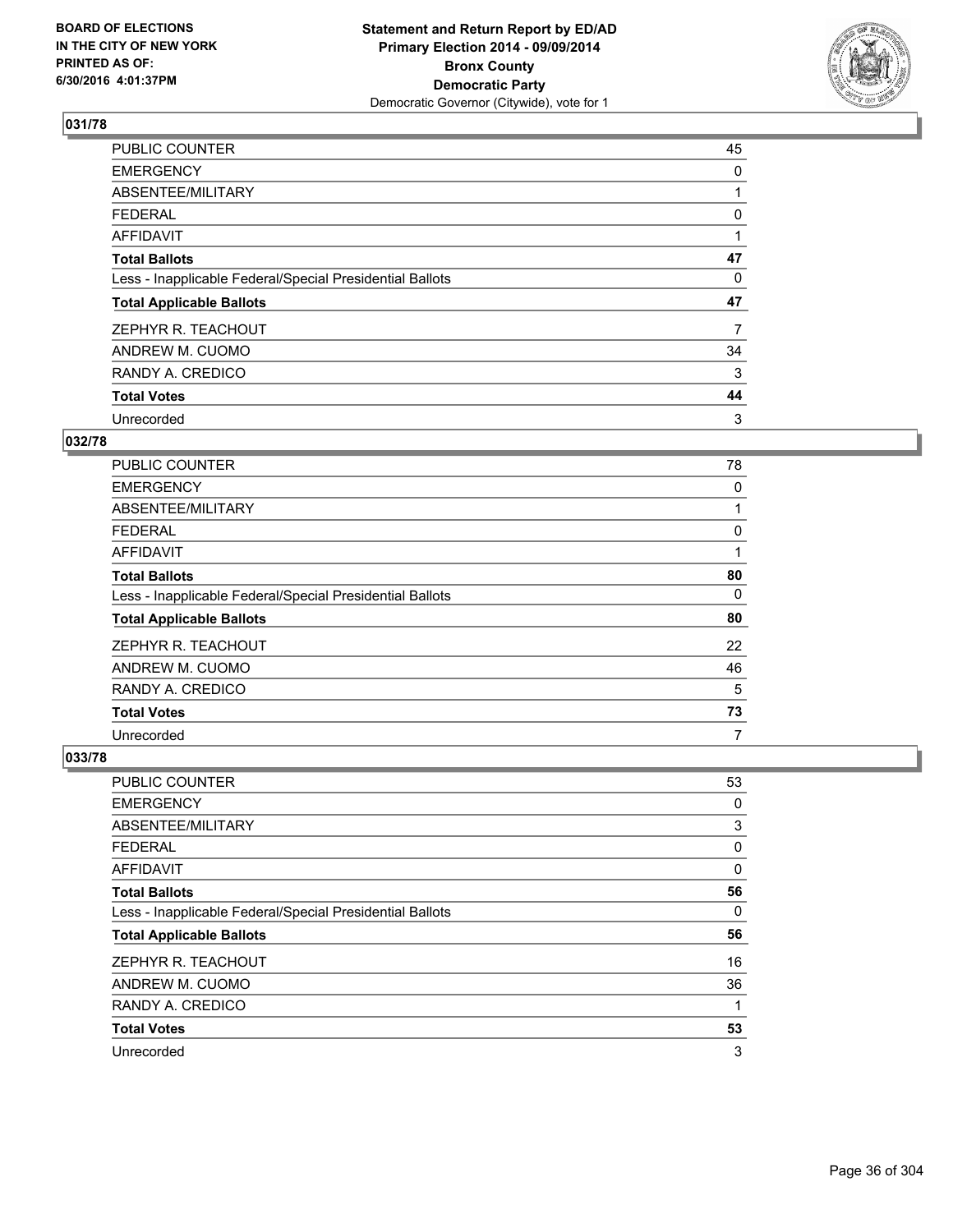

| <b>PUBLIC COUNTER</b>                                    | 43             |
|----------------------------------------------------------|----------------|
| <b>EMERGENCY</b>                                         | 0              |
| ABSENTEE/MILITARY                                        | $\overline{2}$ |
| <b>FEDERAL</b>                                           | 0              |
| AFFIDAVIT                                                | 2              |
| <b>Total Ballots</b>                                     | 47             |
| Less - Inapplicable Federal/Special Presidential Ballots | 0              |
| <b>Total Applicable Ballots</b>                          | 47             |
| ZEPHYR R. TEACHOUT                                       | 7              |
| ANDREW M. CUOMO                                          | 37             |
| RANDY A. CREDICO                                         | 0              |
| <b>Total Votes</b>                                       | 44             |
| Unrecorded                                               | 3              |

# **035/78**

| <b>PUBLIC COUNTER</b>                                    | 14 |
|----------------------------------------------------------|----|
| <b>EMERGENCY</b>                                         | 0  |
| ABSENTEE/MILITARY                                        | 0  |
| FEDERAL                                                  | 0  |
| AFFIDAVIT                                                | 0  |
| <b>Total Ballots</b>                                     | 14 |
| Less - Inapplicable Federal/Special Presidential Ballots | 0  |
| <b>Total Applicable Ballots</b>                          | 14 |
| ZEPHYR R. TEACHOUT                                       | 4  |
| ANDREW M. CUOMO                                          | 9  |
| RANDY A. CREDICO                                         |    |
| <b>Total Votes</b>                                       | 14 |

| <b>PUBLIC COUNTER</b>                                    | 47             |
|----------------------------------------------------------|----------------|
| <b>EMERGENCY</b>                                         | 0              |
| ABSENTEE/MILITARY                                        | 1              |
| <b>FEDERAL</b>                                           | 0              |
| <b>AFFIDAVIT</b>                                         | $\mathbf 0$    |
| <b>Total Ballots</b>                                     | 48             |
| Less - Inapplicable Federal/Special Presidential Ballots | 0              |
| <b>Total Applicable Ballots</b>                          | 48             |
| ZEPHYR R. TEACHOUT                                       | $\overline{2}$ |
| ANDREW M. CUOMO                                          | 38             |
| RANDY A. CREDICO                                         | 3              |
| UNATTRIBUTABLE WRITE-IN (WRITE-IN)                       | 1              |
| <b>Total Votes</b>                                       | 44             |
| Unrecorded                                               | 4              |
| 037/78 COMBINED into: 007/78                             |                |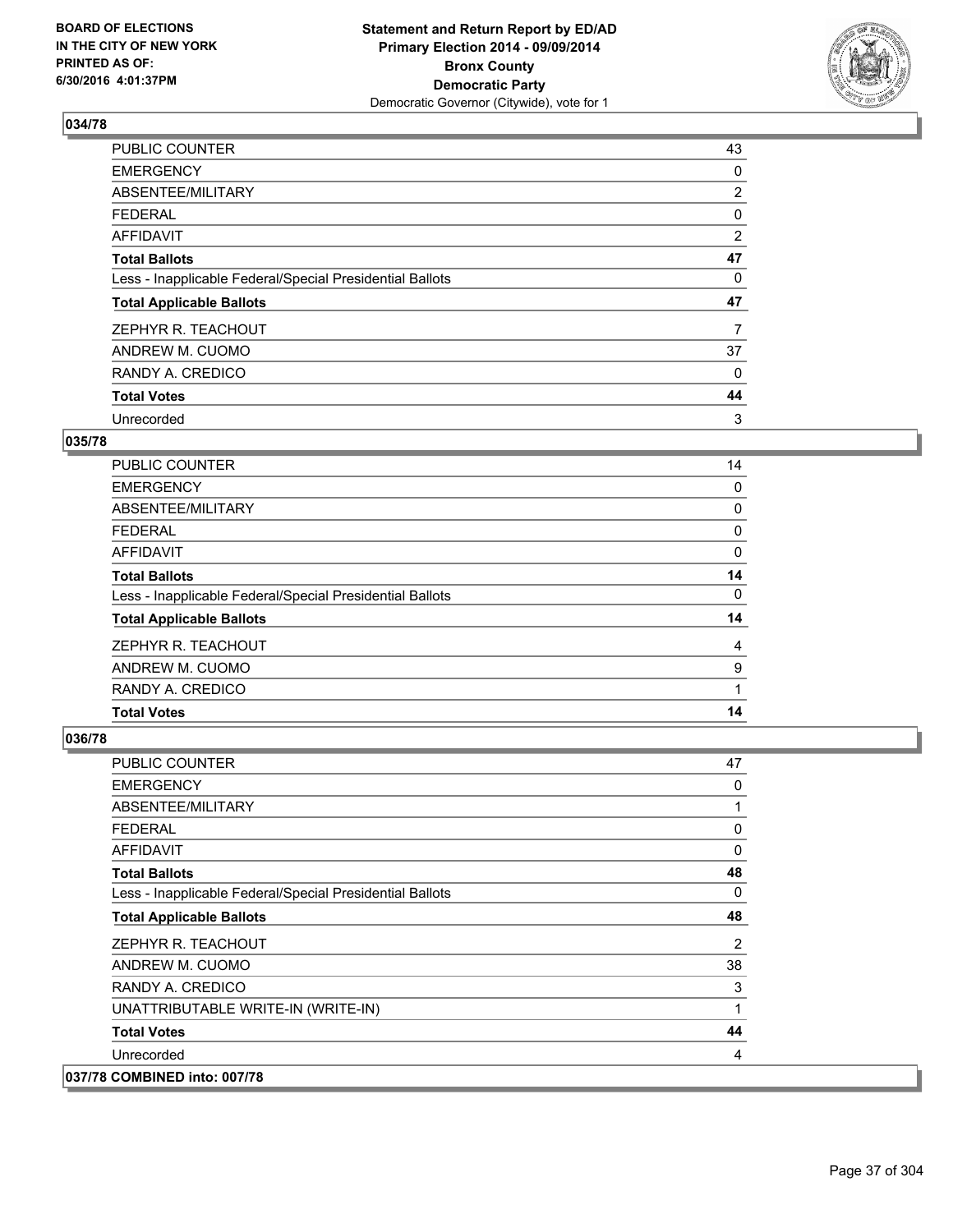

| <b>PUBLIC COUNTER</b>                                    | 79 |
|----------------------------------------------------------|----|
| <b>EMERGENCY</b>                                         | 0  |
| ABSENTEE/MILITARY                                        | 4  |
| <b>FEDERAL</b>                                           | 0  |
| AFFIDAVIT                                                | 2  |
| <b>Total Ballots</b>                                     | 85 |
| Less - Inapplicable Federal/Special Presidential Ballots | 0  |
| <b>Total Applicable Ballots</b>                          | 85 |
| ZEPHYR R. TEACHOUT                                       | 12 |
| ANDREW M. CUOMO                                          | 63 |
| RANDY A. CREDICO                                         | 9  |
| <b>Total Votes</b>                                       | 84 |
| Unrecorded                                               | 1  |

# **039/78**

| PUBLIC COUNTER                                           | 16             |
|----------------------------------------------------------|----------------|
| <b>EMERGENCY</b>                                         | 0              |
| ABSENTEE/MILITARY                                        | $\overline{2}$ |
| <b>FEDERAL</b>                                           | 0              |
| AFFIDAVIT                                                | 0              |
| <b>Total Ballots</b>                                     | 18             |
| Less - Inapplicable Federal/Special Presidential Ballots | 0              |
| <b>Total Applicable Ballots</b>                          | 18             |
| ZEPHYR R. TEACHOUT                                       | 6              |
| ANDREW M. CUOMO                                          | 11             |
| RANDY A. CREDICO                                         | $\Omega$       |
| <b>Total Votes</b>                                       | 17             |
| Unrecorded                                               | 1              |

| PUBLIC COUNTER                                           | 121 |
|----------------------------------------------------------|-----|
| <b>EMERGENCY</b>                                         | 0   |
| ABSENTEE/MILITARY                                        | 2   |
| <b>FEDERAL</b>                                           | 0   |
| AFFIDAVIT                                                | 1   |
| <b>Total Ballots</b>                                     | 124 |
| Less - Inapplicable Federal/Special Presidential Ballots | 0   |
| <b>Total Applicable Ballots</b>                          | 124 |
| ZEPHYR R. TEACHOUT                                       | 16  |
| ANDREW M. CUOMO                                          | 102 |
| RANDY A. CREDICO                                         | 1   |
| <b>Total Votes</b>                                       | 119 |
| Unrecorded                                               | 5   |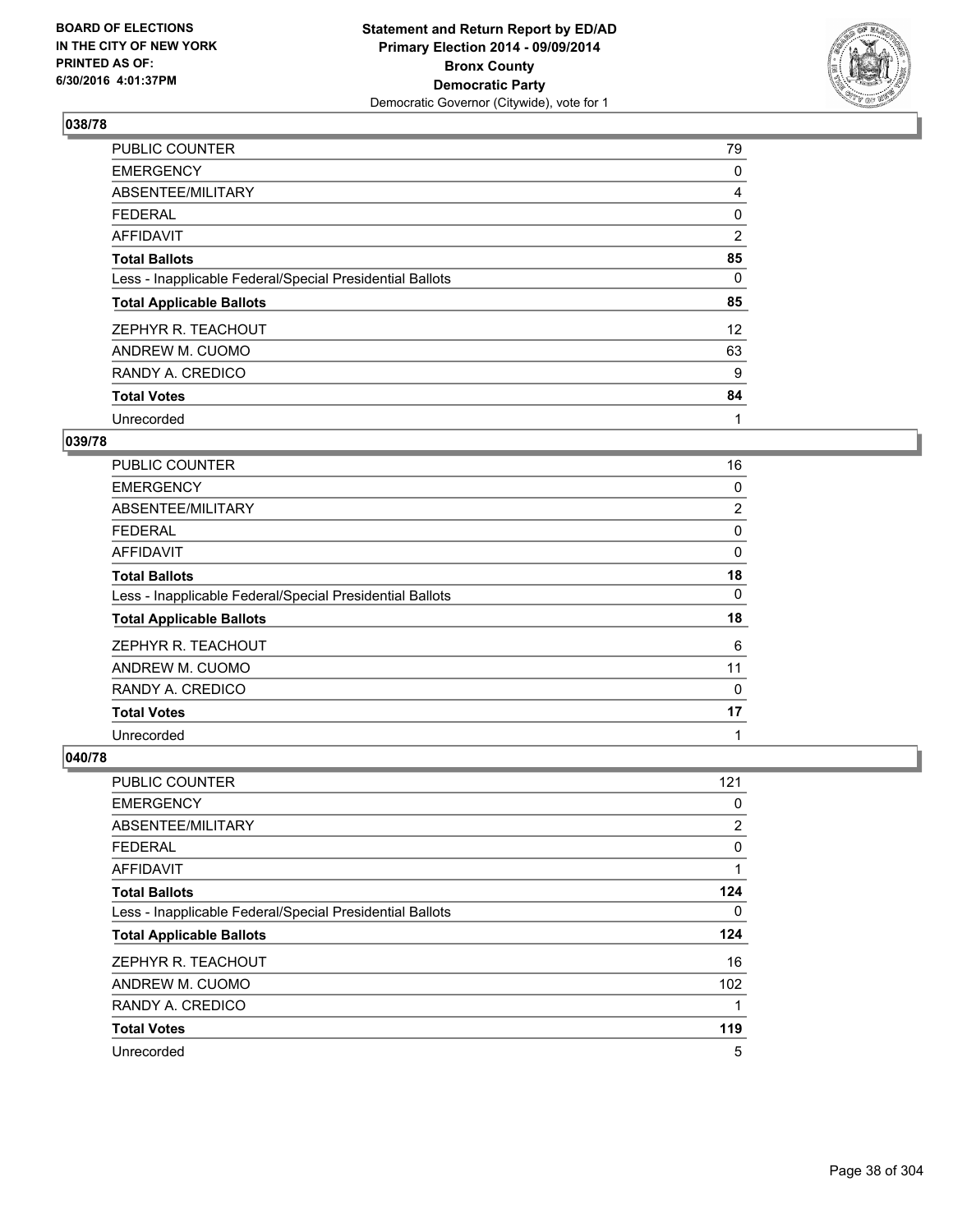

| <b>PUBLIC COUNTER</b>                                    | 104 |
|----------------------------------------------------------|-----|
| <b>EMERGENCY</b>                                         | 0   |
| ABSENTEE/MILITARY                                        | 5   |
| <b>FEDERAL</b>                                           | 0   |
| <b>AFFIDAVIT</b>                                         |     |
| <b>Total Ballots</b>                                     | 110 |
| Less - Inapplicable Federal/Special Presidential Ballots | 0   |
| <b>Total Applicable Ballots</b>                          | 110 |
| ZEPHYR R. TEACHOUT                                       | 11  |
| ANDREW M. CUOMO                                          | 85  |
| RANDY A. CREDICO                                         | 5   |
| <b>Total Votes</b>                                       | 101 |
| Unrecorded                                               | 9   |

### **042/78**

| PUBLIC COUNTER                                           | 0 |
|----------------------------------------------------------|---|
| <b>EMERGENCY</b>                                         | 0 |
| ABSENTEE/MILITARY                                        | 0 |
| <b>FEDERAL</b>                                           | 0 |
| AFFIDAVIT                                                | 0 |
| <b>Total Ballots</b>                                     | 0 |
| Less - Inapplicable Federal/Special Presidential Ballots | 0 |
| <b>Total Applicable Ballots</b>                          | 0 |
| ZEPHYR R. TEACHOUT                                       | 0 |
| ANDREW M. CUOMO                                          | 0 |
| RANDY A. CREDICO                                         | 0 |
| <b>Total Votes</b>                                       | 0 |
|                                                          |   |

| PUBLIC COUNTER                                           | 29 |
|----------------------------------------------------------|----|
| <b>EMERGENCY</b>                                         | 0  |
| ABSENTEE/MILITARY                                        | 1  |
| FEDERAL                                                  | 0  |
| AFFIDAVIT                                                | 2  |
| <b>Total Ballots</b>                                     | 32 |
| Less - Inapplicable Federal/Special Presidential Ballots | 0  |
| <b>Total Applicable Ballots</b>                          | 32 |
| ZEPHYR R. TEACHOUT                                       | 0  |
| ANDREW M. CUOMO                                          | 19 |
| RANDY A. CREDICO                                         | 1  |
| <b>Total Votes</b>                                       | 20 |
| Unrecorded                                               | 12 |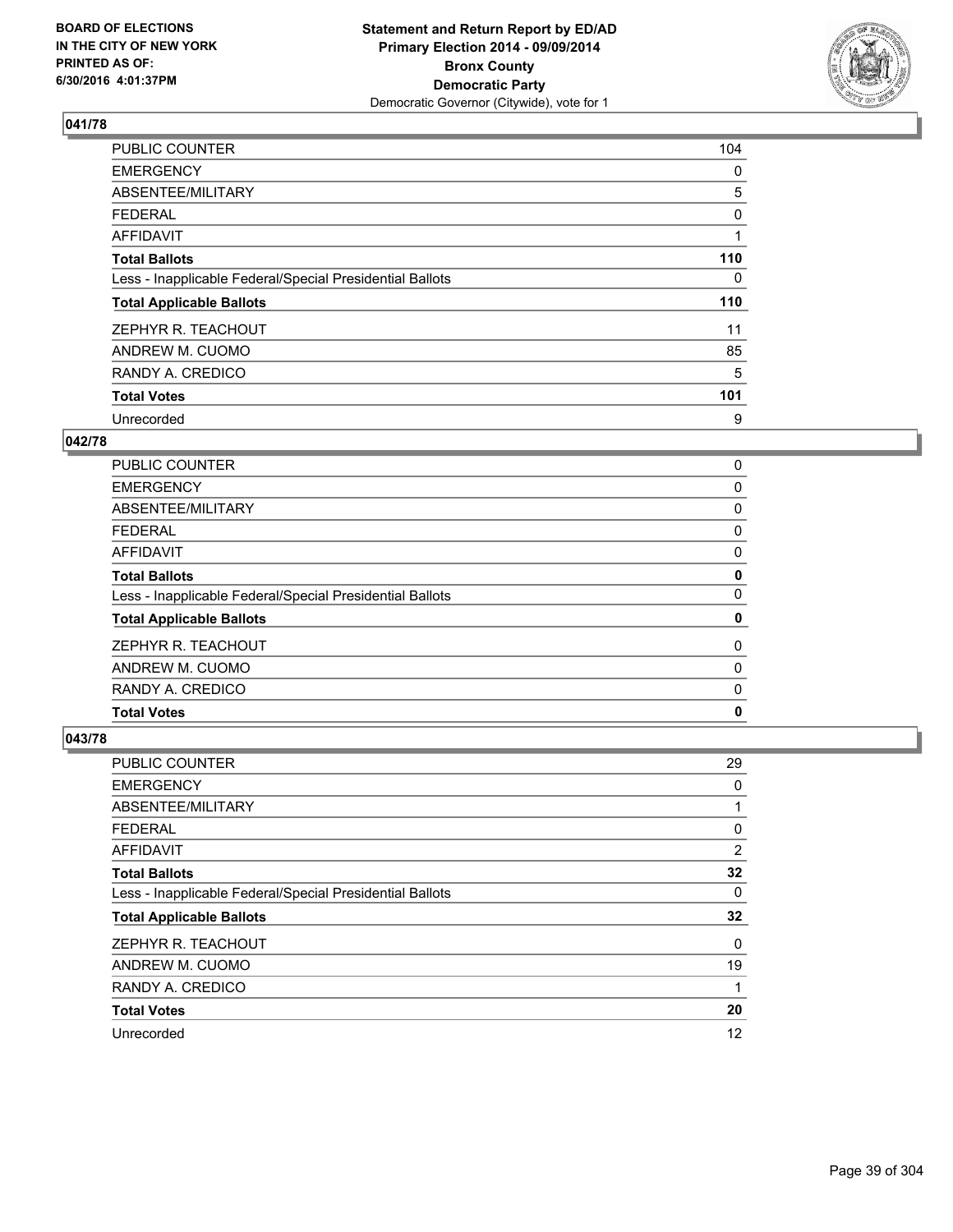

| PUBLIC COUNTER                                           | 74             |
|----------------------------------------------------------|----------------|
| <b>EMERGENCY</b>                                         | 0              |
| ABSENTEE/MILITARY                                        | $\overline{2}$ |
| <b>FEDERAL</b>                                           | 0              |
| <b>AFFIDAVIT</b>                                         | 0              |
| <b>Total Ballots</b>                                     | 76             |
| Less - Inapplicable Federal/Special Presidential Ballots | 0              |
| <b>Total Applicable Ballots</b>                          | 76             |
| ZEPHYR R. TEACHOUT                                       | 2              |
| ANDREW M. CUOMO                                          | 58             |
| RANDY A. CREDICO                                         | 2              |
| <b>Total Votes</b>                                       | 62             |
| Unrecorded                                               | 14             |

# **045/78**

| <b>PUBLIC COUNTER</b>                                    | 104 |
|----------------------------------------------------------|-----|
| <b>EMERGENCY</b>                                         | 0   |
| ABSENTEE/MILITARY                                        | 3   |
| <b>FEDERAL</b>                                           | 0   |
| AFFIDAVIT                                                | 0   |
| <b>Total Ballots</b>                                     | 107 |
| Less - Inapplicable Federal/Special Presidential Ballots | 0   |
| <b>Total Applicable Ballots</b>                          | 107 |
| ZEPHYR R. TEACHOUT                                       | 14  |
| ANDREW M. CUOMO                                          | 74  |
| RANDY A. CREDICO                                         | 13  |
| <b>Total Votes</b>                                       | 101 |
| Unrecorded                                               | 6   |

| PUBLIC COUNTER                                           | 93             |
|----------------------------------------------------------|----------------|
| <b>EMERGENCY</b>                                         | 0              |
| ABSENTEE/MILITARY                                        | 1              |
| <b>FEDERAL</b>                                           | 0              |
| AFFIDAVIT                                                | $\overline{2}$ |
| <b>Total Ballots</b>                                     | 96             |
| Less - Inapplicable Federal/Special Presidential Ballots | 0              |
| <b>Total Applicable Ballots</b>                          | 96             |
| ZEPHYR R. TEACHOUT                                       | 7              |
| ANDREW M. CUOMO                                          | 64             |
| RANDY A. CREDICO                                         | 4              |
| <b>Total Votes</b>                                       | 75             |
| Unrecorded                                               | 21             |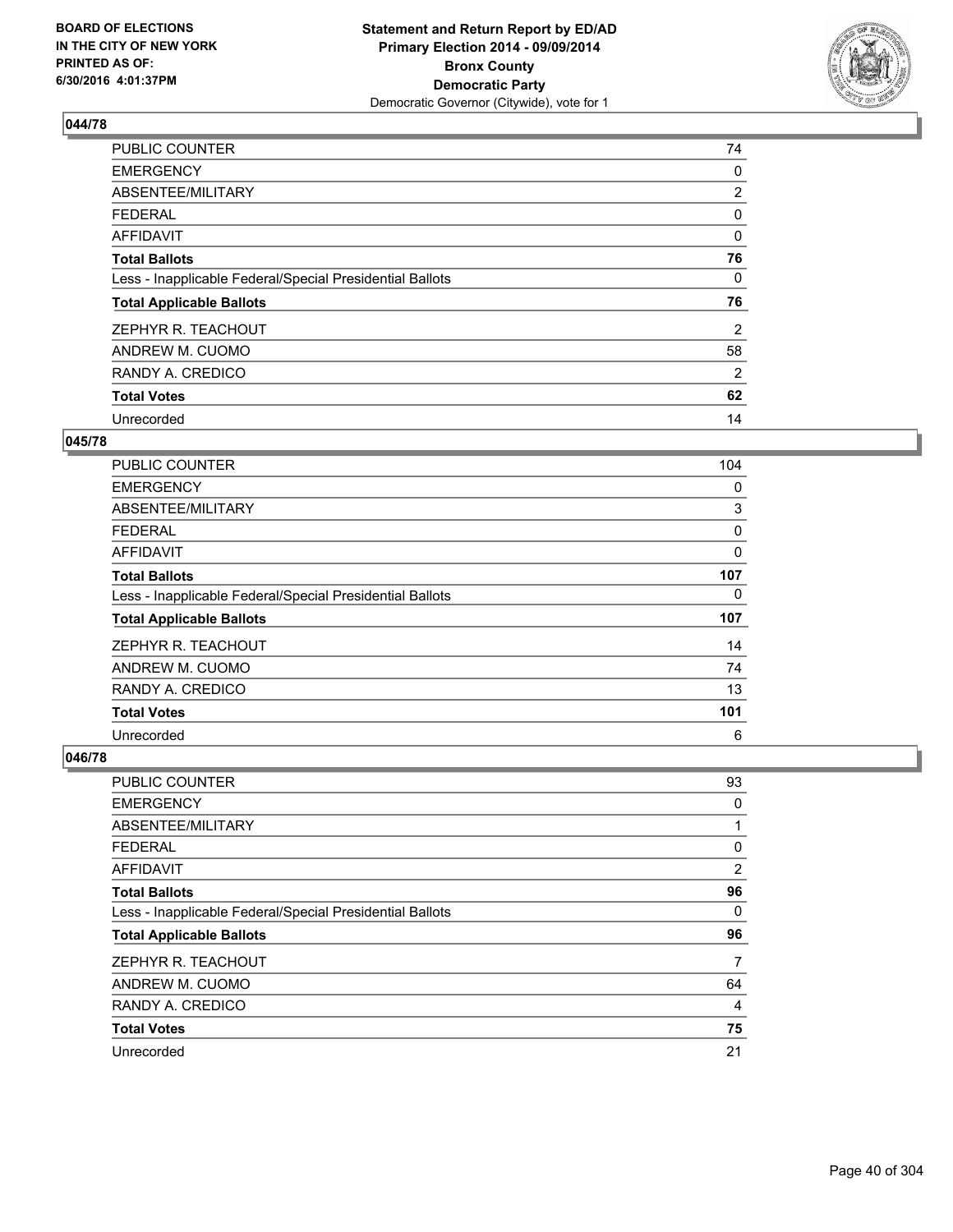

| PUBLIC COUNTER                                           | 41 |
|----------------------------------------------------------|----|
| <b>EMERGENCY</b>                                         | 0  |
| ABSENTEE/MILITARY                                        | 5  |
| <b>FEDERAL</b>                                           | 0  |
| AFFIDAVIT                                                | 2  |
| <b>Total Ballots</b>                                     | 48 |
| Less - Inapplicable Federal/Special Presidential Ballots | 0  |
| <b>Total Applicable Ballots</b>                          | 48 |
| ZEPHYR R. TEACHOUT                                       | 2  |
| ANDREW M. CUOMO                                          | 42 |
| RANDY A. CREDICO                                         | 1  |
| <b>Total Votes</b>                                       | 45 |
| Unrecorded                                               | 3  |

# **048/78**

| PUBLIC COUNTER                                           | 153      |
|----------------------------------------------------------|----------|
| <b>EMERGENCY</b>                                         | 0        |
| <b>ABSENTEE/MILITARY</b>                                 | 0        |
| FEDERAL                                                  | 0        |
| <b>AFFIDAVIT</b>                                         | $\Omega$ |
| <b>Total Ballots</b>                                     | 153      |
| Less - Inapplicable Federal/Special Presidential Ballots | 0        |
| <b>Total Applicable Ballots</b>                          | 153      |
| ZEPHYR R. TEACHOUT                                       | 21       |
| ANDREW M. CUOMO                                          | 118      |
| RANDY A. CREDICO                                         | 3        |
| AL SHARPTON (WRITE-IN)                                   | 1        |
| ROBERT JACKSON (WRITE-IN)                                | 1        |
| <b>Total Votes</b>                                       | 144      |
| Unrecorded                                               | 9        |

| <b>PUBLIC COUNTER</b>                                    | 89             |
|----------------------------------------------------------|----------------|
| <b>EMERGENCY</b>                                         | 0              |
| ABSENTEE/MILITARY                                        | 5              |
| <b>FEDERAL</b>                                           | 0              |
| AFFIDAVIT                                                | $\overline{2}$ |
| <b>Total Ballots</b>                                     | 96             |
| Less - Inapplicable Federal/Special Presidential Ballots | 0              |
| <b>Total Applicable Ballots</b>                          | 96             |
| ZEPHYR R. TEACHOUT                                       | 21             |
| ANDREW M. CUOMO                                          | 72             |
| RANDY A. CREDICO                                         | 2              |
| <b>Total Votes</b>                                       | 95             |
| Unrecorded                                               | 1              |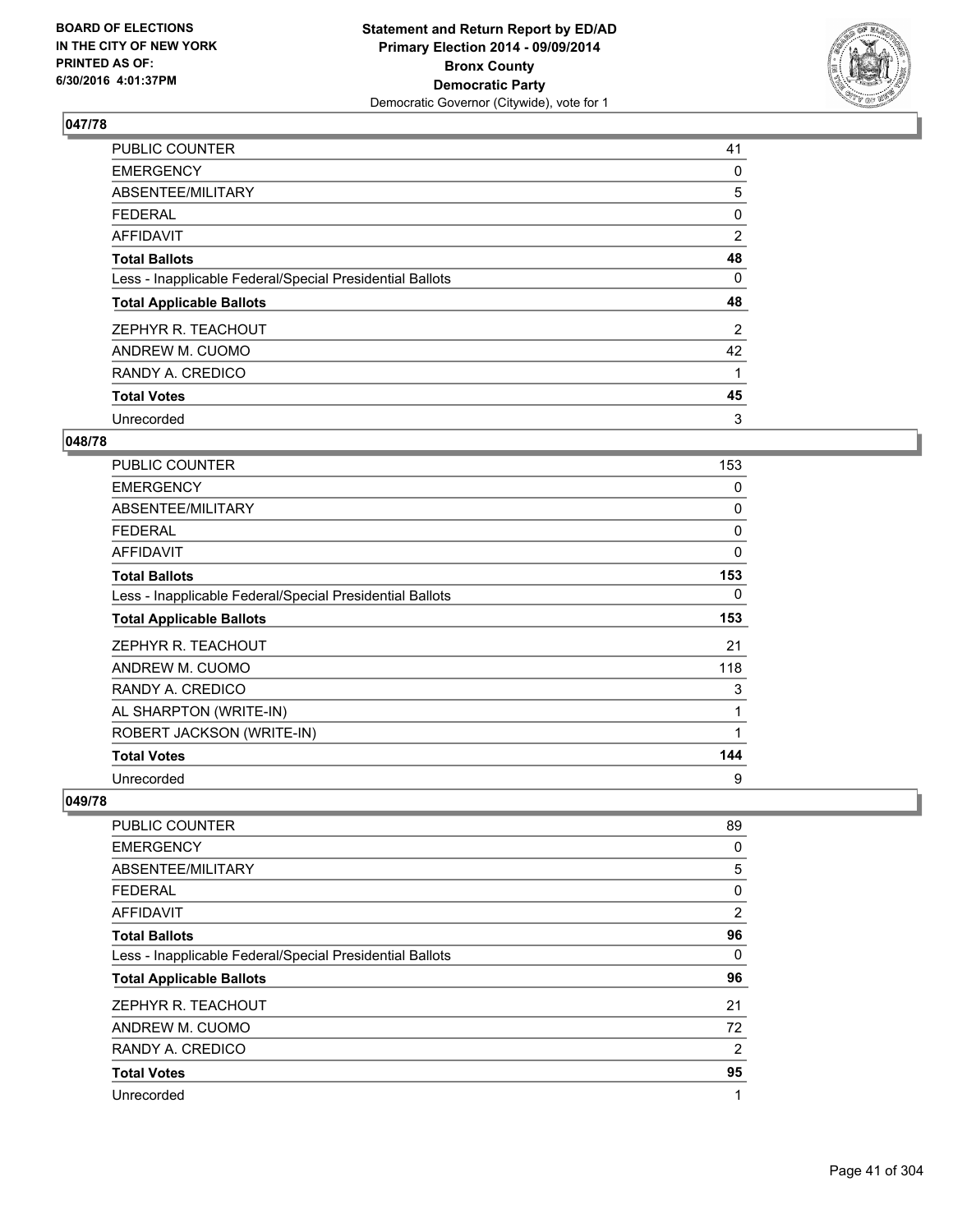

| <b>PUBLIC COUNTER</b>                                    | 91             |
|----------------------------------------------------------|----------------|
| <b>EMERGENCY</b>                                         | 0              |
| ABSENTEE/MILITARY                                        | $\overline{7}$ |
| <b>FEDERAL</b>                                           | 0              |
| AFFIDAVIT                                                | 2              |
| <b>Total Ballots</b>                                     | 100            |
| Less - Inapplicable Federal/Special Presidential Ballots | 0              |
| <b>Total Applicable Ballots</b>                          | 100            |
| ZEPHYR R. TEACHOUT                                       | 12             |
| ANDREW M. CUOMO                                          | 80             |
| RANDY A. CREDICO                                         | 1              |
| <b>Total Votes</b>                                       | 93             |
| Unrecorded                                               | 7              |

# **051/78**

| <b>PUBLIC COUNTER</b>                                    | 92 |
|----------------------------------------------------------|----|
| <b>EMERGENCY</b>                                         | 0  |
| ABSENTEE/MILITARY                                        | 0  |
| <b>FEDERAL</b>                                           | 0  |
| <b>AFFIDAVIT</b>                                         | 2  |
| <b>Total Ballots</b>                                     | 94 |
| Less - Inapplicable Federal/Special Presidential Ballots | 0  |
| <b>Total Applicable Ballots</b>                          | 94 |
| ZEPHYR R. TEACHOUT                                       | 6  |
| ANDREW M. CUOMO                                          | 69 |
| RANDY A. CREDICO                                         | 5  |
| <b>Total Votes</b>                                       | 80 |
| Unrecorded                                               | 14 |

| <b>PUBLIC COUNTER</b>                                    | 53 |
|----------------------------------------------------------|----|
| <b>EMERGENCY</b>                                         | 0  |
| ABSENTEE/MILITARY                                        | 19 |
| <b>FEDERAL</b>                                           | 0  |
| AFFIDAVIT                                                | 0  |
| <b>Total Ballots</b>                                     | 72 |
| Less - Inapplicable Federal/Special Presidential Ballots | 0  |
| <b>Total Applicable Ballots</b>                          | 72 |
| ZEPHYR R. TEACHOUT                                       | 3  |
| ANDREW M. CUOMO                                          | 60 |
| RANDY A. CREDICO                                         | 3  |
| <b>Total Votes</b>                                       | 66 |
| Unrecorded                                               | 6  |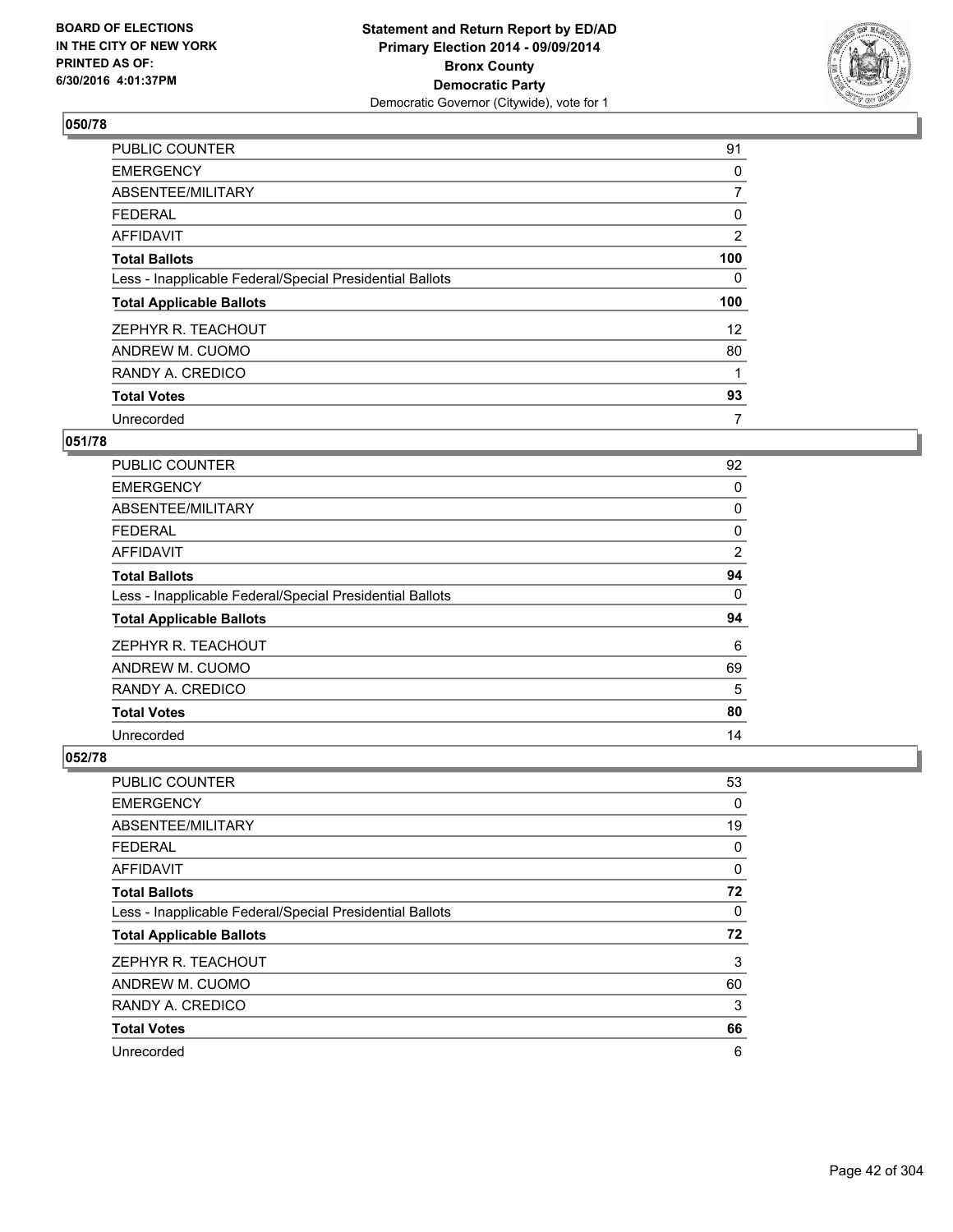

| PUBLIC COUNTER                                           | 49 |
|----------------------------------------------------------|----|
| <b>EMERGENCY</b>                                         | 0  |
| ABSENTEE/MILITARY                                        |    |
| <b>FEDERAL</b>                                           | 0  |
| AFFIDAVIT                                                | 0  |
| <b>Total Ballots</b>                                     | 50 |
| Less - Inapplicable Federal/Special Presidential Ballots | 0  |
| <b>Total Applicable Ballots</b>                          | 50 |
| ZEPHYR R. TEACHOUT                                       | 3  |
| ANDREW M. CUOMO                                          | 37 |
| RANDY A. CREDICO                                         | 3  |
| <b>Total Votes</b>                                       | 43 |
| Unrecorded                                               | 7  |

# **054/78**

| <b>PUBLIC COUNTER</b>                                    | 41 |
|----------------------------------------------------------|----|
| <b>EMERGENCY</b>                                         | 0  |
| ABSENTEE/MILITARY                                        | 1  |
| <b>FEDERAL</b>                                           | 0  |
| <b>AFFIDAVIT</b>                                         | 0  |
| <b>Total Ballots</b>                                     | 42 |
| Less - Inapplicable Federal/Special Presidential Ballots | 0  |
| <b>Total Applicable Ballots</b>                          | 42 |
|                                                          |    |
| ZEPHYR R. TEACHOUT                                       | 7  |
| ANDREW M. CUOMO                                          | 31 |
| RANDY A. CREDICO                                         | 0  |
| <b>Total Votes</b>                                       | 38 |
| Unrecorded                                               | 4  |

### **055/78 COMBINED into: 042/78**

| 058/78 COMBINED into: 007/78                             |             |
|----------------------------------------------------------|-------------|
| 057/78 COMBINED into: 003/78                             |             |
| <b>Total Votes</b>                                       | $\mathbf 0$ |
| RANDY A. CREDICO                                         | 0           |
| ANDREW M. CUOMO                                          | 0           |
| ZEPHYR R. TEACHOUT                                       | 0           |
| <b>Total Applicable Ballots</b>                          | $\mathbf 0$ |
| Less - Inapplicable Federal/Special Presidential Ballots | 0           |
| <b>Total Ballots</b>                                     | $\mathbf 0$ |
| <b>AFFIDAVIT</b>                                         | 0           |
| <b>FEDERAL</b>                                           | 0           |
| ABSENTEE/MILITARY                                        | 0           |
| <b>EMERGENCY</b>                                         | 0           |
| <b>PUBLIC COUNTER</b>                                    | 0           |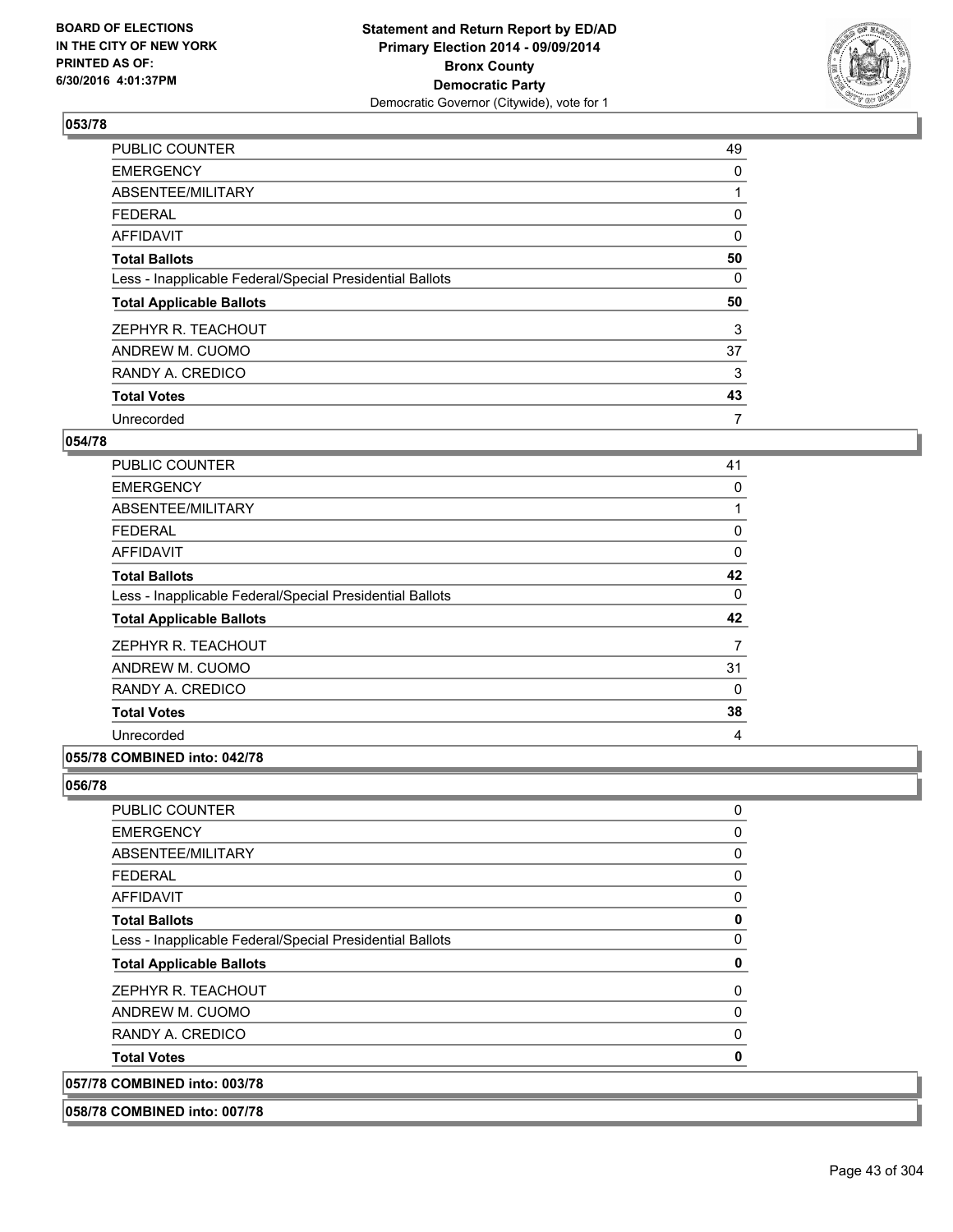

| PUBLIC COUNTER                                           | 70 |
|----------------------------------------------------------|----|
| <b>EMERGENCY</b>                                         | 0  |
| ABSENTEE/MILITARY                                        |    |
| <b>FEDERAL</b>                                           | 0  |
| <b>AFFIDAVIT</b>                                         | 0  |
| <b>Total Ballots</b>                                     | 71 |
| Less - Inapplicable Federal/Special Presidential Ballots | 0  |
| <b>Total Applicable Ballots</b>                          | 71 |
| ZEPHYR R. TEACHOUT                                       | 2  |
| ANDREW M. CUOMO                                          | 61 |
| RANDY A. CREDICO                                         | 4  |
| <b>Total Votes</b>                                       | 67 |
| Unrecorded                                               | 4  |

#### **002/79**

| PUBLIC COUNTER                                           | 72 |
|----------------------------------------------------------|----|
| <b>EMERGENCY</b>                                         | 0  |
| ABSENTEE/MILITARY                                        | 4  |
| <b>FEDERAL</b>                                           | 0  |
| AFFIDAVIT                                                | 0  |
| <b>Total Ballots</b>                                     | 76 |
| Less - Inapplicable Federal/Special Presidential Ballots | 0  |
| <b>Total Applicable Ballots</b>                          | 76 |
| ZEPHYR R. TEACHOUT                                       | 9  |
| ANDREW M. CUOMO                                          | 63 |
| RANDY A. CREDICO                                         | 1  |
| <b>Total Votes</b>                                       | 73 |
| Unrecorded                                               | 3  |

| PUBLIC COUNTER                                           | 111 |
|----------------------------------------------------------|-----|
| <b>EMERGENCY</b>                                         | 0   |
| ABSENTEE/MILITARY                                        | 4   |
| <b>FEDERAL</b>                                           | 0   |
| <b>AFFIDAVIT</b>                                         | 0   |
| <b>Total Ballots</b>                                     | 115 |
| Less - Inapplicable Federal/Special Presidential Ballots | 0   |
| <b>Total Applicable Ballots</b>                          | 115 |
| ZEPHYR R. TEACHOUT                                       | 10  |
| ANDREW M. CUOMO                                          | 91  |
| RANDY A. CREDICO                                         | 5   |
| <b>Total Votes</b>                                       | 106 |
| Unrecorded                                               | 9   |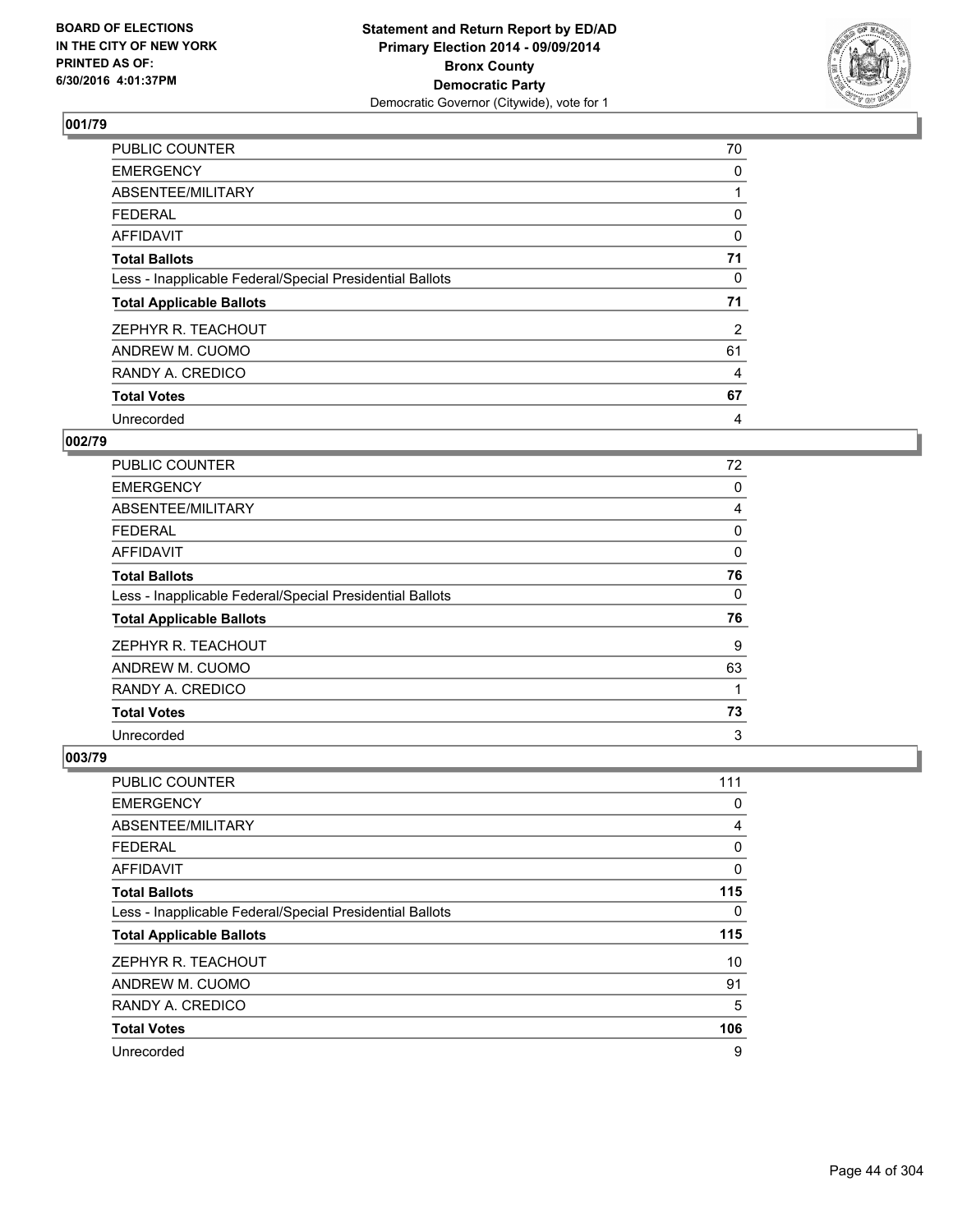

| PUBLIC COUNTER                                           | 53             |
|----------------------------------------------------------|----------------|
| <b>EMERGENCY</b>                                         | 0              |
| ABSENTEE/MILITARY                                        | $\overline{2}$ |
| <b>FEDERAL</b>                                           | 0              |
| AFFIDAVIT                                                | 0              |
| <b>Total Ballots</b>                                     | 55             |
| Less - Inapplicable Federal/Special Presidential Ballots | 0              |
| <b>Total Applicable Ballots</b>                          | 55             |
| ZEPHYR R. TEACHOUT                                       | 2              |
| ANDREW M. CUOMO                                          | 46             |
| RANDY A. CREDICO                                         | 3              |
| <b>Total Votes</b>                                       | 51             |
| Unrecorded                                               | 4              |

### **005/79**

| <b>PUBLIC COUNTER</b>                                    | 75 |
|----------------------------------------------------------|----|
| <b>EMERGENCY</b>                                         | 0  |
| ABSENTEE/MILITARY                                        | 3  |
| <b>FEDERAL</b>                                           | 0  |
| AFFIDAVIT                                                |    |
| <b>Total Ballots</b>                                     | 79 |
| Less - Inapplicable Federal/Special Presidential Ballots | 0  |
| <b>Total Applicable Ballots</b>                          | 79 |
| ZEPHYR R. TEACHOUT                                       | 5  |
| ANDREW M. CUOMO                                          | 67 |
| RANDY A. CREDICO                                         | 2  |
| <b>Total Votes</b>                                       | 74 |
| Unrecorded                                               | 5  |

| <b>PUBLIC COUNTER</b>                                    | 28 |
|----------------------------------------------------------|----|
| <b>EMERGENCY</b>                                         | 0  |
| ABSENTEE/MILITARY                                        | 0  |
| <b>FEDERAL</b>                                           | 0  |
| <b>AFFIDAVIT</b>                                         |    |
| <b>Total Ballots</b>                                     | 29 |
| Less - Inapplicable Federal/Special Presidential Ballots | 0  |
| <b>Total Applicable Ballots</b>                          | 29 |
| ZEPHYR R. TEACHOUT                                       | 8  |
| ANDREW M. CUOMO                                          | 19 |
| RANDY A. CREDICO                                         | 2  |
| <b>Total Votes</b>                                       | 29 |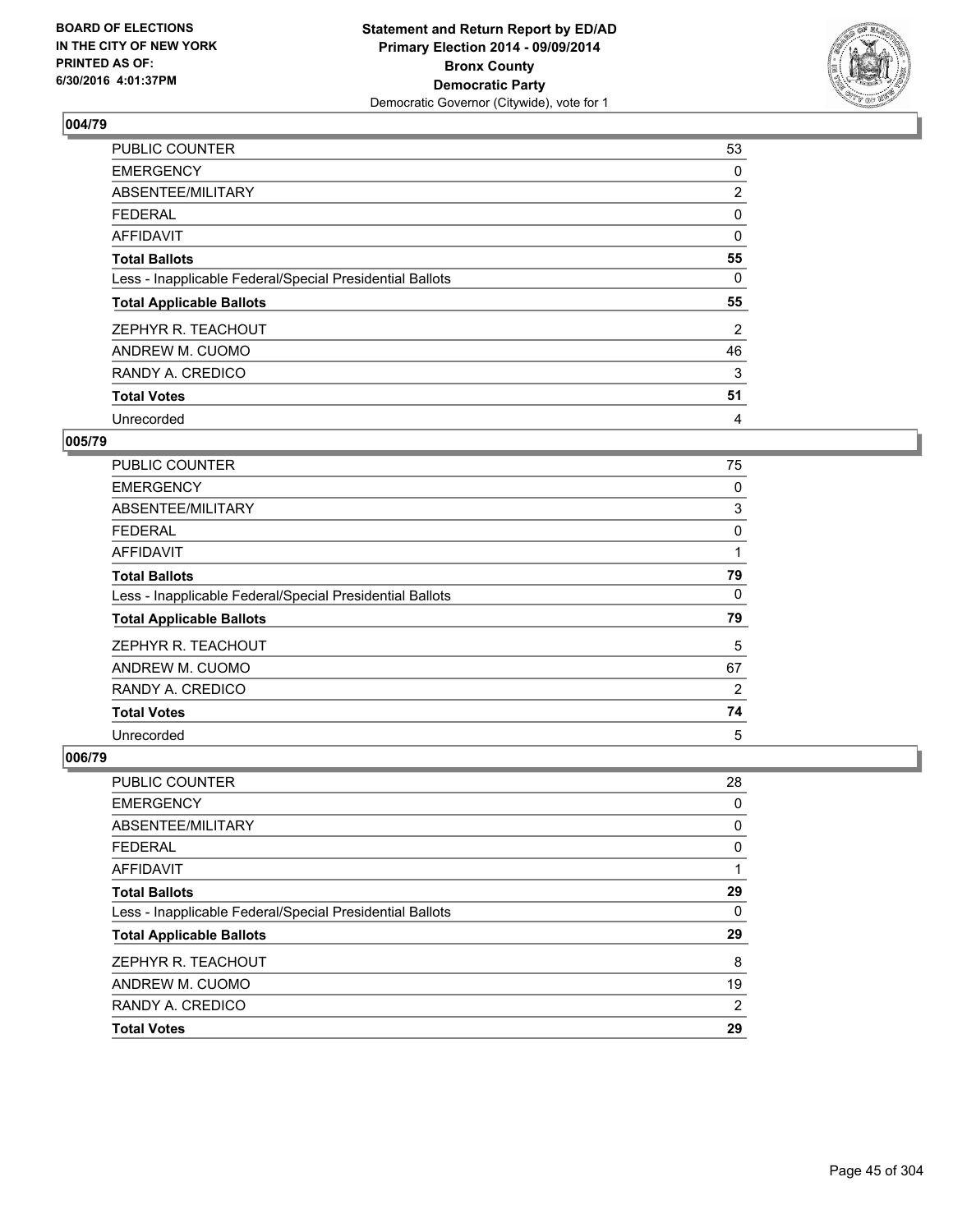

| PUBLIC COUNTER                                           | 57             |
|----------------------------------------------------------|----------------|
| <b>EMERGENCY</b>                                         | 0              |
| ABSENTEE/MILITARY                                        | $\overline{2}$ |
| <b>FEDERAL</b>                                           | 0              |
| <b>AFFIDAVIT</b>                                         | 1              |
| <b>Total Ballots</b>                                     | 60             |
| Less - Inapplicable Federal/Special Presidential Ballots | 0              |
| <b>Total Applicable Ballots</b>                          | 60             |
| ZEPHYR R. TEACHOUT                                       | 5              |
| ANDREW M. CUOMO                                          | 49             |
| RANDY A. CREDICO                                         | 0              |
| <b>Total Votes</b>                                       | 54             |
| Unrecorded                                               | 6              |

# **008/79**

| PUBLIC COUNTER                                           | 38 |
|----------------------------------------------------------|----|
| <b>EMERGENCY</b>                                         | 0  |
| ABSENTEE/MILITARY                                        |    |
| <b>FEDERAL</b>                                           | 0  |
| AFFIDAVIT                                                |    |
| <b>Total Ballots</b>                                     | 40 |
| Less - Inapplicable Federal/Special Presidential Ballots | 0  |
| <b>Total Applicable Ballots</b>                          | 40 |
| ZEPHYR R. TEACHOUT                                       | 5  |
| ANDREW M. CUOMO                                          | 30 |
| RANDY A. CREDICO                                         | 1  |
| <b>Total Votes</b>                                       | 36 |
| Unrecorded                                               | 4  |

| <b>PUBLIC COUNTER</b>                                    | 37 |
|----------------------------------------------------------|----|
| <b>EMERGENCY</b>                                         | 0  |
| ABSENTEE/MILITARY                                        | 2  |
| <b>FEDERAL</b>                                           | 0  |
| AFFIDAVIT                                                | 0  |
| <b>Total Ballots</b>                                     | 39 |
| Less - Inapplicable Federal/Special Presidential Ballots | 0  |
| <b>Total Applicable Ballots</b>                          | 39 |
| ZEPHYR R. TEACHOUT                                       | 1  |
| ANDREW M. CUOMO                                          | 34 |
| RANDY A. CREDICO                                         | 3  |
| <b>Total Votes</b>                                       | 38 |
| Unrecorded                                               | 1  |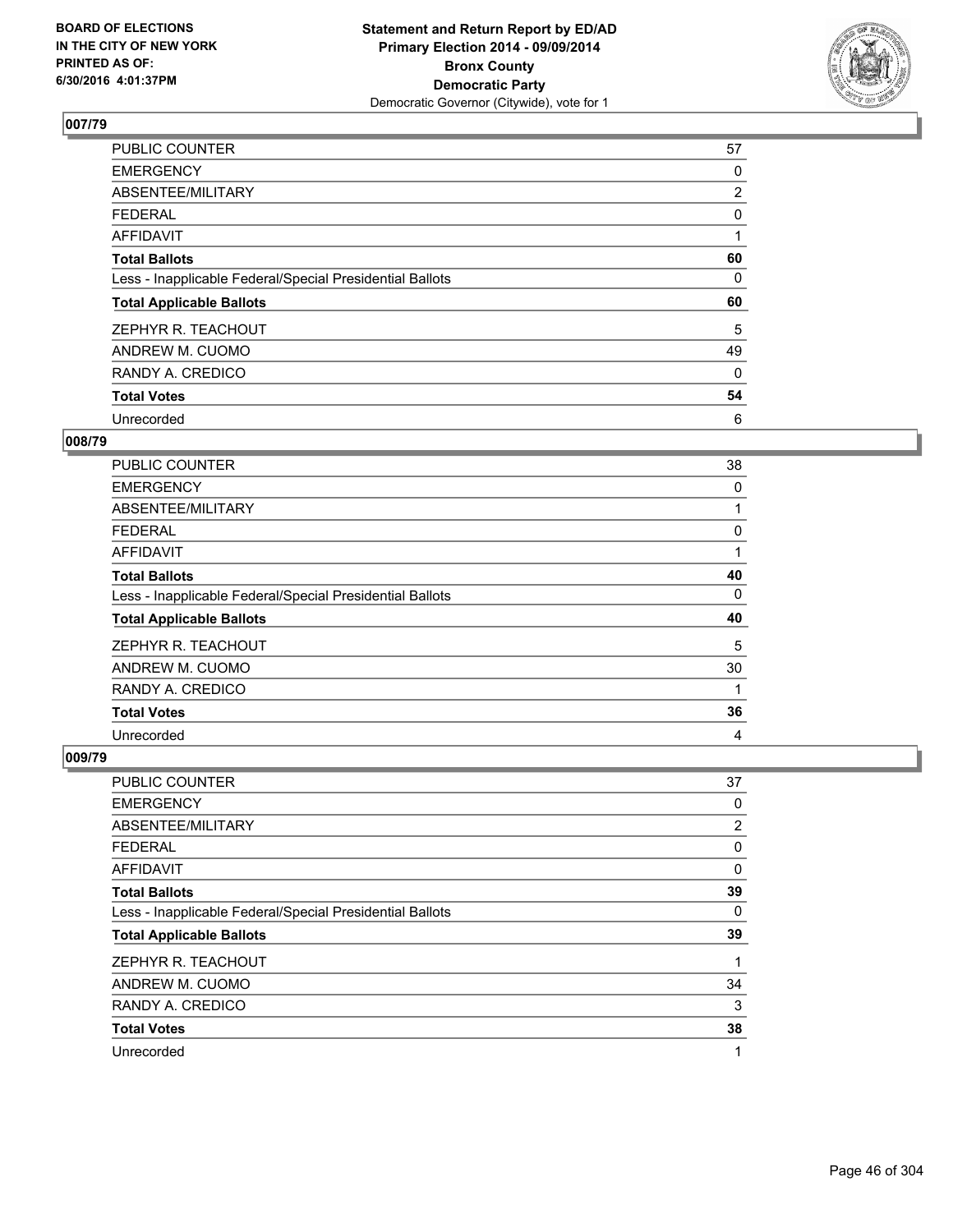

| <b>PUBLIC COUNTER</b>                                    | 66 |
|----------------------------------------------------------|----|
| <b>EMERGENCY</b>                                         | 0  |
| ABSENTEE/MILITARY                                        |    |
| <b>FEDERAL</b>                                           | 0  |
| <b>AFFIDAVIT</b>                                         |    |
| <b>Total Ballots</b>                                     | 68 |
| Less - Inapplicable Federal/Special Presidential Ballots | 0  |
| <b>Total Applicable Ballots</b>                          | 68 |
| ZEPHYR R. TEACHOUT                                       | 4  |
| ANDREW M. CUOMO                                          | 53 |
| RANDY A. CREDICO                                         | 9  |
| <b>Total Votes</b>                                       | 66 |
| Unrecorded                                               | 2  |

# **011/79**

| <b>PUBLIC COUNTER</b>                                    | 18             |
|----------------------------------------------------------|----------------|
| <b>EMERGENCY</b>                                         | 0              |
| ABSENTEE/MILITARY                                        | $\overline{2}$ |
| FEDERAL                                                  | 0              |
| AFFIDAVIT                                                | 0              |
| <b>Total Ballots</b>                                     | 20             |
| Less - Inapplicable Federal/Special Presidential Ballots | 0              |
| <b>Total Applicable Ballots</b>                          | 20             |
| ZEPHYR R. TEACHOUT                                       | 2              |
| ANDREW M. CUOMO                                          | 17             |
| RANDY A. CREDICO                                         | 0              |
| <b>Total Votes</b>                                       | 19             |
| Unrecorded                                               | 1              |

| <b>PUBLIC COUNTER</b>                                    | 8 |
|----------------------------------------------------------|---|
| <b>EMERGENCY</b>                                         | 0 |
| ABSENTEE/MILITARY                                        |   |
| <b>FEDERAL</b>                                           | 0 |
| <b>AFFIDAVIT</b>                                         | 0 |
| <b>Total Ballots</b>                                     | 9 |
| Less - Inapplicable Federal/Special Presidential Ballots | 0 |
| <b>Total Applicable Ballots</b>                          | 9 |
| ZEPHYR R. TEACHOUT                                       | 0 |
| ANDREW M. CUOMO                                          | 8 |
| RANDY A. CREDICO                                         | 0 |
| <b>Total Votes</b>                                       | 8 |
| Unrecorded                                               | 1 |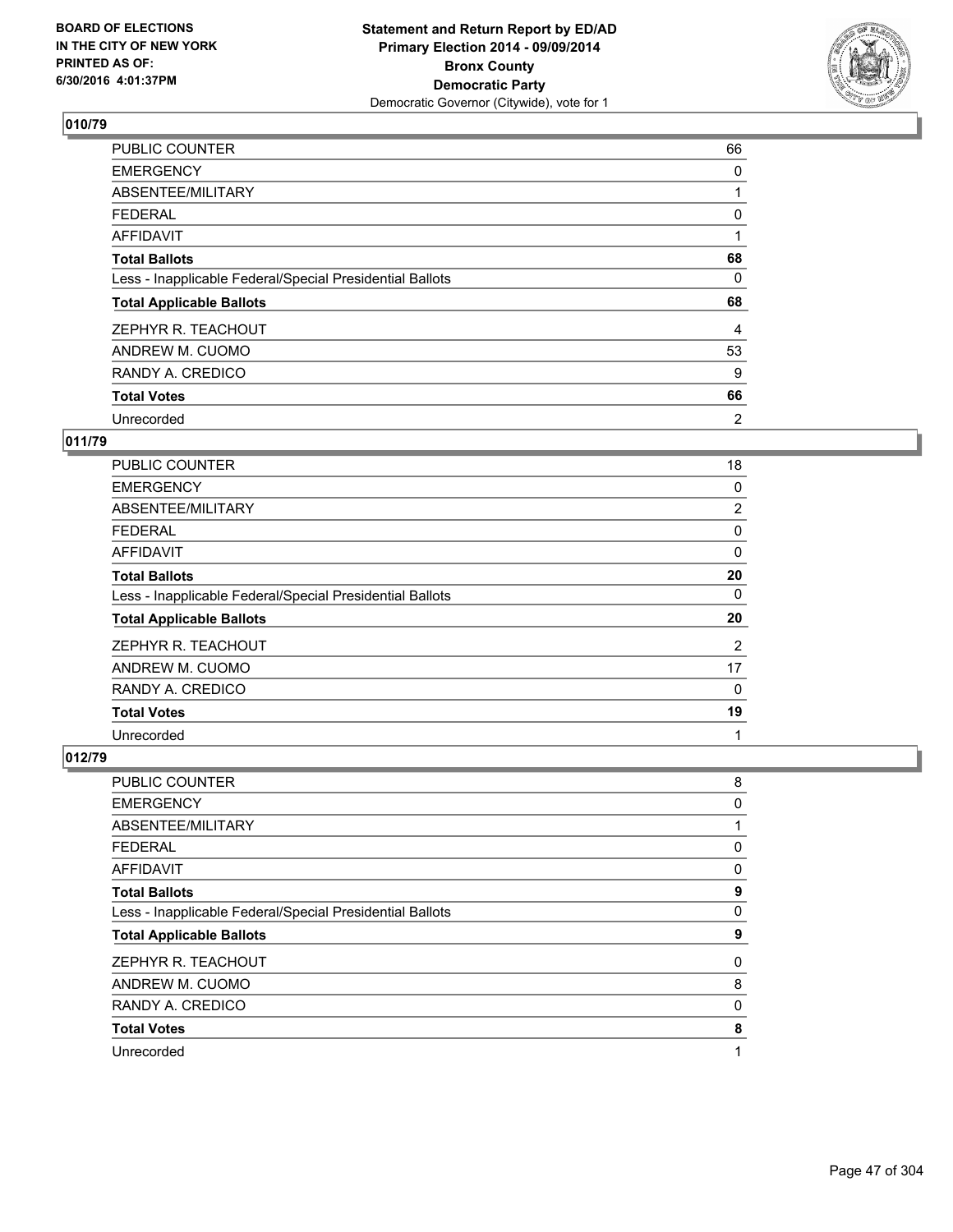

| <b>PUBLIC COUNTER</b>                                    | 95       |
|----------------------------------------------------------|----------|
| <b>EMERGENCY</b>                                         | 0        |
| ABSENTEE/MILITARY                                        |          |
| <b>FEDERAL</b>                                           | 0        |
| AFFIDAVIT                                                | 3        |
| <b>Total Ballots</b>                                     | 99       |
| Less - Inapplicable Federal/Special Presidential Ballots | $\Omega$ |
| <b>Total Applicable Ballots</b>                          | 99       |
| ZEPHYR R. TEACHOUT                                       | 5        |
| ANDREW M. CUOMO                                          | 84       |
| RANDY A. CREDICO                                         | 5        |
| <b>Total Votes</b>                                       | 94       |
| Unrecorded                                               | 5        |

# **014/79**

| PUBLIC COUNTER                                           | 11 |
|----------------------------------------------------------|----|
| <b>EMERGENCY</b>                                         | 0  |
| ABSENTEE/MILITARY                                        | 0  |
| <b>FEDERAL</b>                                           | 0  |
| AFFIDAVIT                                                | 0  |
| <b>Total Ballots</b>                                     | 11 |
| Less - Inapplicable Federal/Special Presidential Ballots | 0  |
| <b>Total Applicable Ballots</b>                          | 11 |
| ZEPHYR R. TEACHOUT                                       | 0  |
| ANDREW M. CUOMO                                          | 10 |
| RANDY A. CREDICO                                         |    |
| <b>Total Votes</b>                                       | 11 |
|                                                          |    |

| PUBLIC COUNTER                                           | 38 |
|----------------------------------------------------------|----|
| <b>EMERGENCY</b>                                         | 0  |
| ABSENTEE/MILITARY                                        | 0  |
| <b>FEDERAL</b>                                           | 0  |
| AFFIDAVIT                                                | 0  |
| <b>Total Ballots</b>                                     | 38 |
| Less - Inapplicable Federal/Special Presidential Ballots | 0  |
| <b>Total Applicable Ballots</b>                          | 38 |
| ZEPHYR R. TEACHOUT                                       | 5  |
| ANDREW M. CUOMO                                          | 30 |
| RANDY A. CREDICO                                         | 1  |
| <b>Total Votes</b>                                       | 36 |
| Unrecorded                                               | 2  |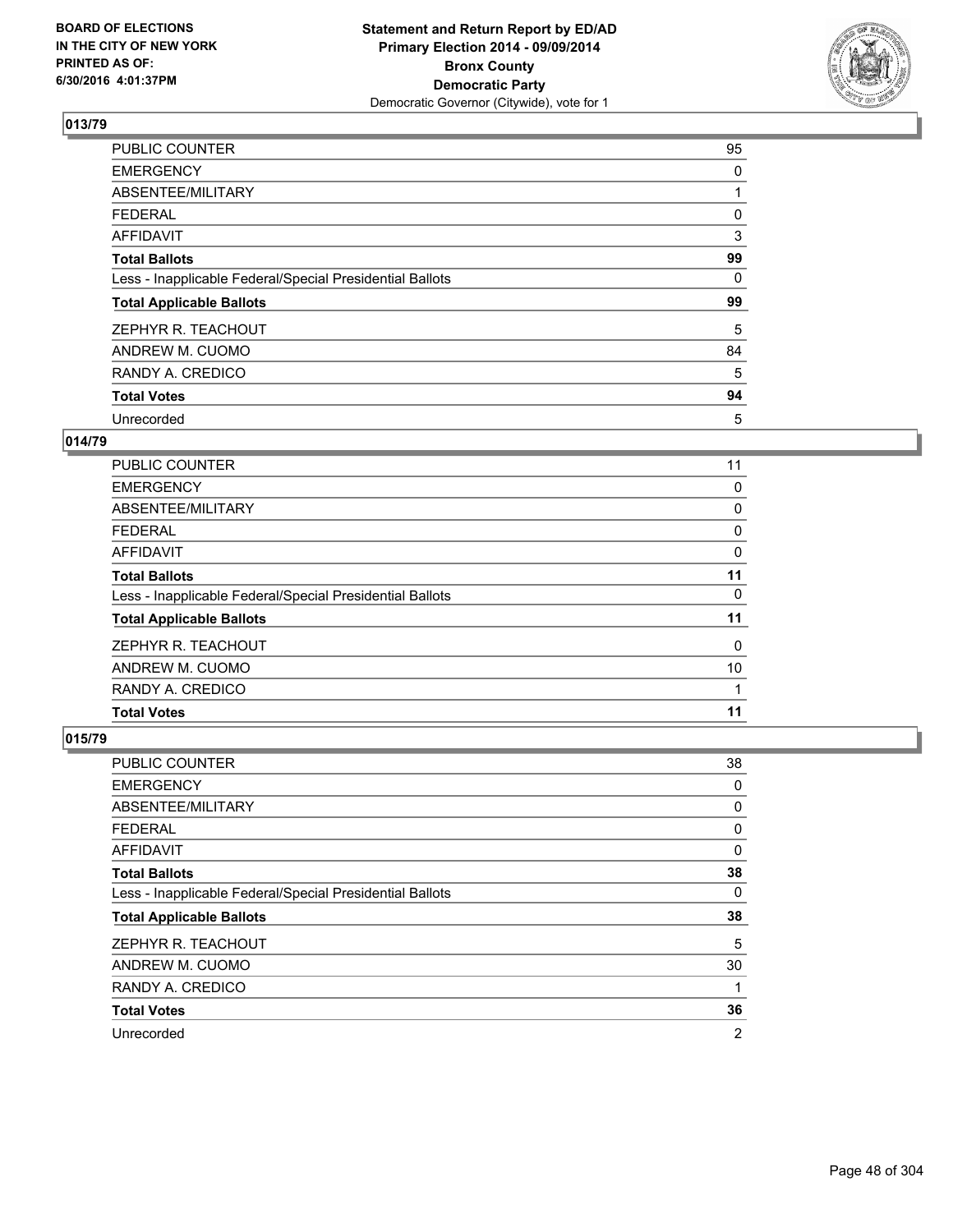

| PUBLIC COUNTER                                           | 48 |
|----------------------------------------------------------|----|
| <b>EMERGENCY</b>                                         | 0  |
| ABSENTEE/MILITARY                                        | 4  |
| <b>FEDERAL</b>                                           | 0  |
| AFFIDAVIT                                                | 0  |
| <b>Total Ballots</b>                                     | 52 |
| Less - Inapplicable Federal/Special Presidential Ballots | 0  |
| <b>Total Applicable Ballots</b>                          | 52 |
| ZEPHYR R. TEACHOUT                                       | 9  |
| ANDREW M. CUOMO                                          | 35 |
| RANDY A. CREDICO                                         | 2  |
| <b>Total Votes</b>                                       | 46 |
| Unrecorded                                               | 6  |

# **017/79**

| <b>PUBLIC COUNTER</b>                                    | 54       |
|----------------------------------------------------------|----------|
| <b>EMERGENCY</b>                                         | 0        |
| ABSENTEE/MILITARY                                        |          |
| <b>FEDERAL</b>                                           | 0        |
| AFFIDAVIT                                                | 0        |
| <b>Total Ballots</b>                                     | 55       |
| Less - Inapplicable Federal/Special Presidential Ballots | $\Omega$ |
| <b>Total Applicable Ballots</b>                          | 55       |
| ZEPHYR R. TEACHOUT                                       | 5        |
| ANDREW M. CUOMO                                          | 43       |
| RANDY A. CREDICO                                         | 3        |
| <b>Total Votes</b>                                       | 51       |
| Unrecorded                                               | 4        |

| PUBLIC COUNTER                                           | 8 |
|----------------------------------------------------------|---|
| <b>EMERGENCY</b>                                         | 0 |
| <b>ABSENTEE/MILITARY</b>                                 | 0 |
| <b>FEDERAL</b>                                           | 0 |
| <b>AFFIDAVIT</b>                                         | 0 |
| <b>Total Ballots</b>                                     | 8 |
| Less - Inapplicable Federal/Special Presidential Ballots | 0 |
| <b>Total Applicable Ballots</b>                          | 8 |
| ZEPHYR R. TEACHOUT                                       | 2 |
| ANDREW M. CUOMO                                          | 6 |
| RANDY A. CREDICO                                         | 0 |
| <b>Total Votes</b>                                       | 8 |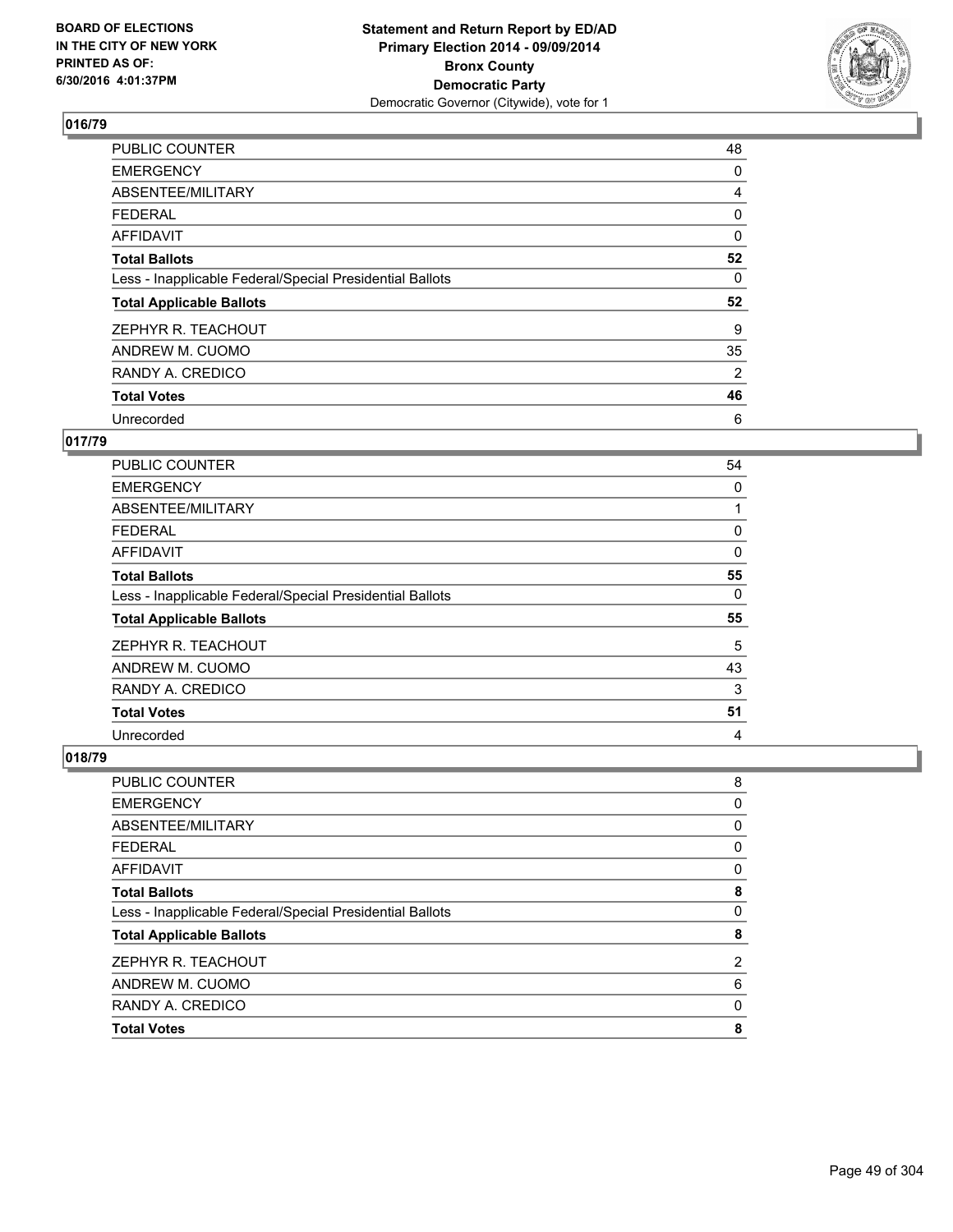

| PUBLIC COUNTER                                           | 52             |
|----------------------------------------------------------|----------------|
| <b>EMERGENCY</b>                                         | 0              |
| ABSENTEE/MILITARY                                        | $\overline{2}$ |
| <b>FEDERAL</b>                                           | 0              |
| AFFIDAVIT                                                | 0              |
| <b>Total Ballots</b>                                     | 54             |
| Less - Inapplicable Federal/Special Presidential Ballots | 0              |
| <b>Total Applicable Ballots</b>                          | 54             |
| ZEPHYR R. TEACHOUT                                       | 7              |
| ANDREW M. CUOMO                                          | 44             |
| RANDY A. CREDICO                                         | 0              |
| <b>Total Votes</b>                                       | 51             |
| Unrecorded                                               | 3              |

# **020/79**

| PUBLIC COUNTER                                           | 33 |
|----------------------------------------------------------|----|
| <b>EMERGENCY</b>                                         | 0  |
| ABSENTEE/MILITARY                                        |    |
| <b>FEDERAL</b>                                           | 0  |
| AFFIDAVIT                                                | 0  |
| <b>Total Ballots</b>                                     | 34 |
| Less - Inapplicable Federal/Special Presidential Ballots | 0  |
| <b>Total Applicable Ballots</b>                          | 34 |
| ZEPHYR R. TEACHOUT                                       |    |
| ANDREW M. CUOMO                                          | 31 |
| RANDY A. CREDICO                                         |    |
| <b>Total Votes</b>                                       | 33 |
| Unrecorded                                               | 1  |

| <b>PUBLIC COUNTER</b>                                    | 29 |
|----------------------------------------------------------|----|
| <b>EMERGENCY</b>                                         | 0  |
| ABSENTEE/MILITARY                                        | 0  |
| <b>FEDERAL</b>                                           | 0  |
| AFFIDAVIT                                                | 0  |
| <b>Total Ballots</b>                                     | 29 |
| Less - Inapplicable Federal/Special Presidential Ballots | 0  |
| <b>Total Applicable Ballots</b>                          | 29 |
| ZEPHYR R. TEACHOUT                                       | 1  |
| ANDREW M. CUOMO                                          | 24 |
| RANDY A. CREDICO                                         | 0  |
| <b>Total Votes</b>                                       | 25 |
| Unrecorded                                               | 4  |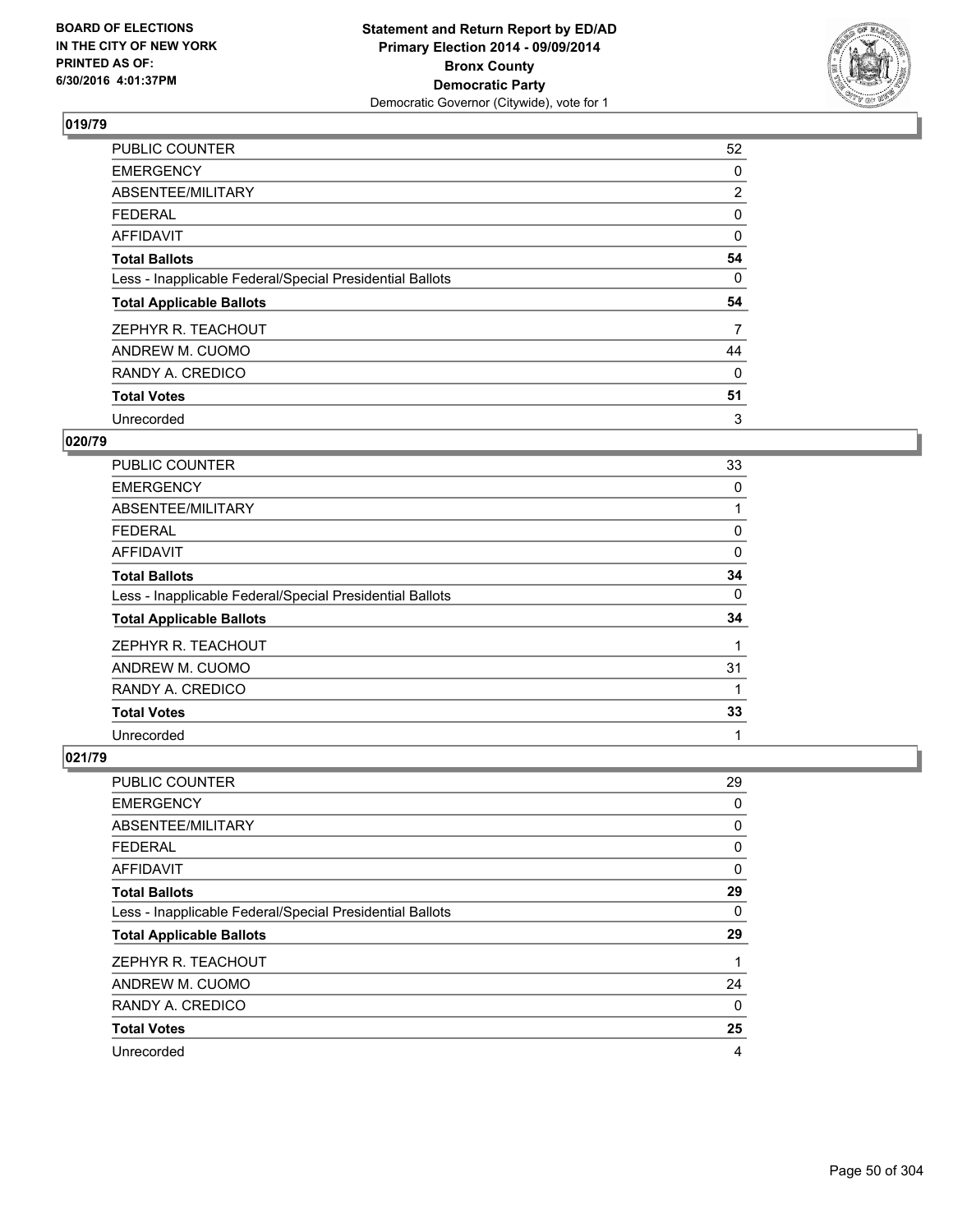

| PUBLIC COUNTER                                           | 33 |
|----------------------------------------------------------|----|
| <b>EMERGENCY</b>                                         | 0  |
| ABSENTEE/MILITARY                                        | 0  |
| <b>FEDERAL</b>                                           | 0  |
| AFFIDAVIT                                                | 0  |
| <b>Total Ballots</b>                                     | 33 |
| Less - Inapplicable Federal/Special Presidential Ballots | 0  |
| <b>Total Applicable Ballots</b>                          | 33 |
| ZEPHYR R. TEACHOUT                                       | 4  |
| ANDREW M. CUOMO                                          | 24 |
| RANDY A. CREDICO                                         | 1  |
| <b>Total Votes</b>                                       | 29 |
| Unrecorded                                               | 4  |

# **023/79**

| PUBLIC COUNTER                                           | 40 |
|----------------------------------------------------------|----|
| <b>EMERGENCY</b>                                         | 0  |
| ABSENTEE/MILITARY                                        | 0  |
| <b>FEDERAL</b>                                           | 0  |
| AFFIDAVIT                                                | 0  |
| <b>Total Ballots</b>                                     | 40 |
| Less - Inapplicable Federal/Special Presidential Ballots | 0  |
| <b>Total Applicable Ballots</b>                          | 40 |
| ZEPHYR R. TEACHOUT                                       | 8  |
| ANDREW M. CUOMO                                          | 26 |
| RANDY A. CREDICO                                         | 2  |
| <b>Total Votes</b>                                       | 36 |
| Unrecorded                                               | 4  |

| PUBLIC COUNTER                                           | 60 |
|----------------------------------------------------------|----|
| <b>EMERGENCY</b>                                         | 0  |
| ABSENTEE/MILITARY                                        | 0  |
| <b>FEDERAL</b>                                           | 0  |
| <b>AFFIDAVIT</b>                                         | 0  |
| <b>Total Ballots</b>                                     | 60 |
| Less - Inapplicable Federal/Special Presidential Ballots | 0  |
| <b>Total Applicable Ballots</b>                          | 60 |
| ZEPHYR R. TEACHOUT                                       | 9  |
| ANDREW M. CUOMO                                          | 44 |
| RANDY A. CREDICO                                         | 3  |
| <b>Total Votes</b>                                       | 56 |
| Unrecorded                                               | 4  |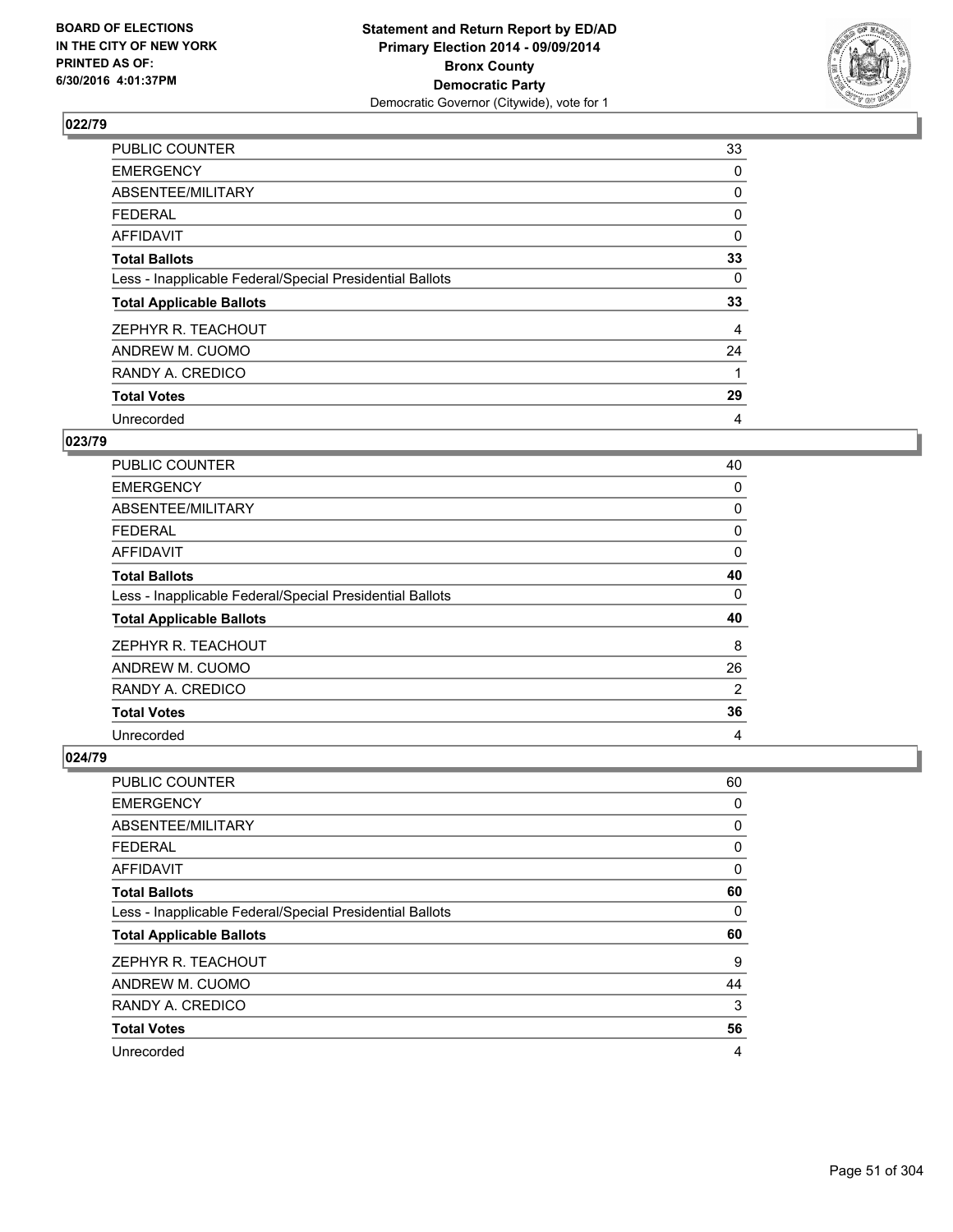

| PUBLIC COUNTER                                           | 48             |
|----------------------------------------------------------|----------------|
| <b>EMERGENCY</b>                                         | 0              |
| ABSENTEE/MILITARY                                        | $\overline{2}$ |
| <b>FEDERAL</b>                                           | 0              |
| AFFIDAVIT                                                | 0              |
| <b>Total Ballots</b>                                     | 50             |
| Less - Inapplicable Federal/Special Presidential Ballots | 0              |
| <b>Total Applicable Ballots</b>                          | 50             |
| ZEPHYR R. TEACHOUT                                       | 5              |
| ANDREW M. CUOMO                                          | 38             |
| RANDY A. CREDICO                                         | 3              |
| <b>Total Votes</b>                                       | 46             |
| Unrecorded                                               | 4              |

# **026/79**

| PUBLIC COUNTER                                           | 46             |
|----------------------------------------------------------|----------------|
| <b>EMERGENCY</b>                                         | 0              |
| ABSENTEE/MILITARY                                        | 0              |
| <b>FEDERAL</b>                                           | 0              |
| AFFIDAVIT                                                | 0              |
| <b>Total Ballots</b>                                     | 46             |
| Less - Inapplicable Federal/Special Presidential Ballots | 0              |
| <b>Total Applicable Ballots</b>                          | 46             |
| ZEPHYR R. TEACHOUT                                       | 3              |
| ANDREW M. CUOMO                                          | 36             |
| RANDY A. CREDICO                                         | 5              |
| <b>Total Votes</b>                                       | 44             |
| Unrecorded                                               | $\overline{2}$ |

| <b>PUBLIC COUNTER</b>                                    | 98  |
|----------------------------------------------------------|-----|
| <b>EMERGENCY</b>                                         | 0   |
| ABSENTEE/MILITARY                                        | 2   |
| <b>FEDERAL</b>                                           | 0   |
| AFFIDAVIT                                                | 1   |
| <b>Total Ballots</b>                                     | 101 |
| Less - Inapplicable Federal/Special Presidential Ballots | 0   |
| <b>Total Applicable Ballots</b>                          | 101 |
| ZEPHYR R. TEACHOUT                                       | 4   |
| ANDREW M. CUOMO                                          | 87  |
| RANDY A. CREDICO                                         | 5   |
| <b>Total Votes</b>                                       | 96  |
| Unrecorded                                               | 5   |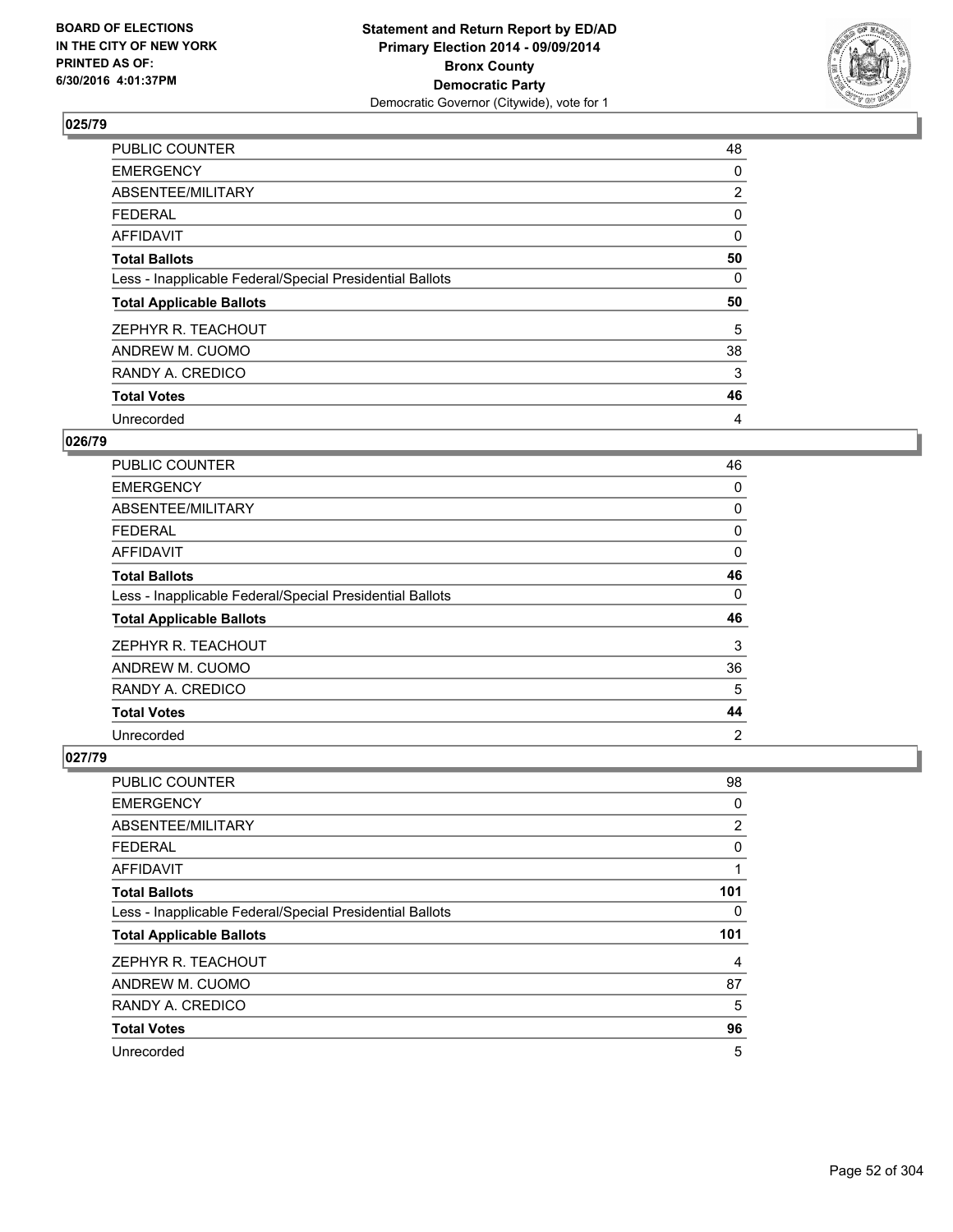

| <b>PUBLIC COUNTER</b>                                    | 53 |
|----------------------------------------------------------|----|
| <b>EMERGENCY</b>                                         | 0  |
| ABSENTEE/MILITARY                                        |    |
| <b>FEDERAL</b>                                           | 0  |
| <b>AFFIDAVIT</b>                                         | 0  |
| <b>Total Ballots</b>                                     | 54 |
| Less - Inapplicable Federal/Special Presidential Ballots | 0  |
| <b>Total Applicable Ballots</b>                          | 54 |
| ZEPHYR R. TEACHOUT                                       | 4  |
| ANDREW M. CUOMO                                          | 45 |
| RANDY A. CREDICO                                         | 2  |
|                                                          |    |
| <b>Total Votes</b>                                       | 51 |
| Unrecorded                                               | 3  |

#### **029/79 COMBINED into: 077/79**

#### **030/79**

| <b>PUBLIC COUNTER</b>                                    | 116 |
|----------------------------------------------------------|-----|
| <b>EMERGENCY</b>                                         | 0   |
| ABSENTEE/MILITARY                                        | 5   |
| <b>FEDERAL</b>                                           | 0   |
| AFFIDAVIT                                                | 1   |
| <b>Total Ballots</b>                                     | 122 |
| Less - Inapplicable Federal/Special Presidential Ballots | 0   |
| <b>Total Applicable Ballots</b>                          | 122 |
| ZEPHYR R. TEACHOUT                                       | 8   |
| ANDREW M. CUOMO                                          | 103 |
| RANDY A. CREDICO                                         | 7   |
| <b>Total Votes</b>                                       | 118 |
| Unrecorded                                               | 4   |

| <b>PUBLIC COUNTER</b>                                    | 123 |
|----------------------------------------------------------|-----|
| <b>EMERGENCY</b>                                         | 0   |
| ABSENTEE/MILITARY                                        | 5   |
| <b>FEDERAL</b>                                           | 0   |
| AFFIDAVIT                                                | 5   |
| <b>Total Ballots</b>                                     | 133 |
| Less - Inapplicable Federal/Special Presidential Ballots | 0   |
| <b>Total Applicable Ballots</b>                          | 133 |
| ZEPHYR R. TEACHOUT                                       | 6   |
| ANDREW M. CUOMO                                          | 79  |
| RANDY A. CREDICO                                         | 7   |
| <b>Total Votes</b>                                       | 92  |
| Unrecorded                                               | 41  |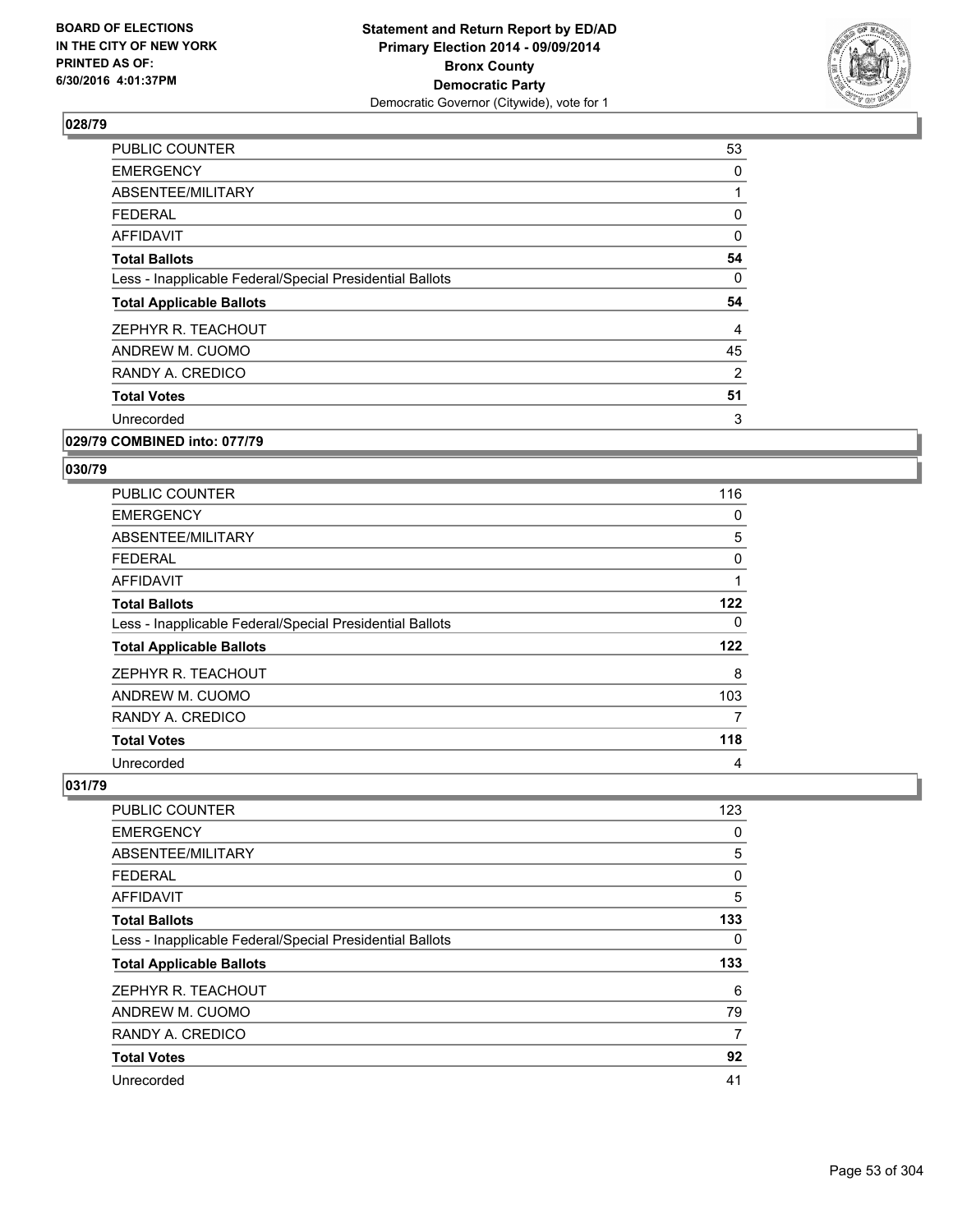

| PUBLIC COUNTER                                           | 65 |
|----------------------------------------------------------|----|
| <b>EMERGENCY</b>                                         | 0  |
| ABSENTEE/MILITARY                                        |    |
| <b>FEDERAL</b>                                           | 0  |
| AFFIDAVIT                                                | 0  |
| <b>Total Ballots</b>                                     | 66 |
| Less - Inapplicable Federal/Special Presidential Ballots | 0  |
| <b>Total Applicable Ballots</b>                          | 66 |
| ZEPHYR R. TEACHOUT                                       | 7  |
| ANDREW M. CUOMO                                          | 41 |
| RANDY A. CREDICO                                         | 5  |
| <b>Total Votes</b>                                       | 53 |
| Unrecorded                                               | 13 |

### **033/79**

| PUBLIC COUNTER                                           | 75 |
|----------------------------------------------------------|----|
| <b>EMERGENCY</b>                                         | 0  |
| ABSENTEE/MILITARY                                        | 2  |
| <b>FEDERAL</b>                                           | 0  |
| AFFIDAVIT                                                | 1  |
| <b>Total Ballots</b>                                     | 78 |
| Less - Inapplicable Federal/Special Presidential Ballots | 0  |
| <b>Total Applicable Ballots</b>                          | 78 |
| ZEPHYR R. TEACHOUT                                       | 9  |
| ANDREW M. CUOMO                                          | 47 |
| RANDY A. CREDICO                                         | 5  |
| UNATTRIBUTABLE WRITE-IN (WRITE-IN)                       | 1  |
| <b>Total Votes</b>                                       | 62 |
| Unrecorded                                               | 16 |

| <b>PUBLIC COUNTER</b>                                    | 121 |
|----------------------------------------------------------|-----|
| <b>EMERGENCY</b>                                         | 0   |
| ABSENTEE/MILITARY                                        | 7   |
| FEDERAL                                                  | 0   |
| AFFIDAVIT                                                |     |
| <b>Total Ballots</b>                                     | 129 |
| Less - Inapplicable Federal/Special Presidential Ballots | 0   |
| <b>Total Applicable Ballots</b>                          | 129 |
| ZEPHYR R. TEACHOUT                                       | 10  |
| ANDREW M. CUOMO                                          | 96  |
| RANDY A. CREDICO                                         | 5   |
| <b>Total Votes</b>                                       | 111 |
| Unrecorded                                               | 18  |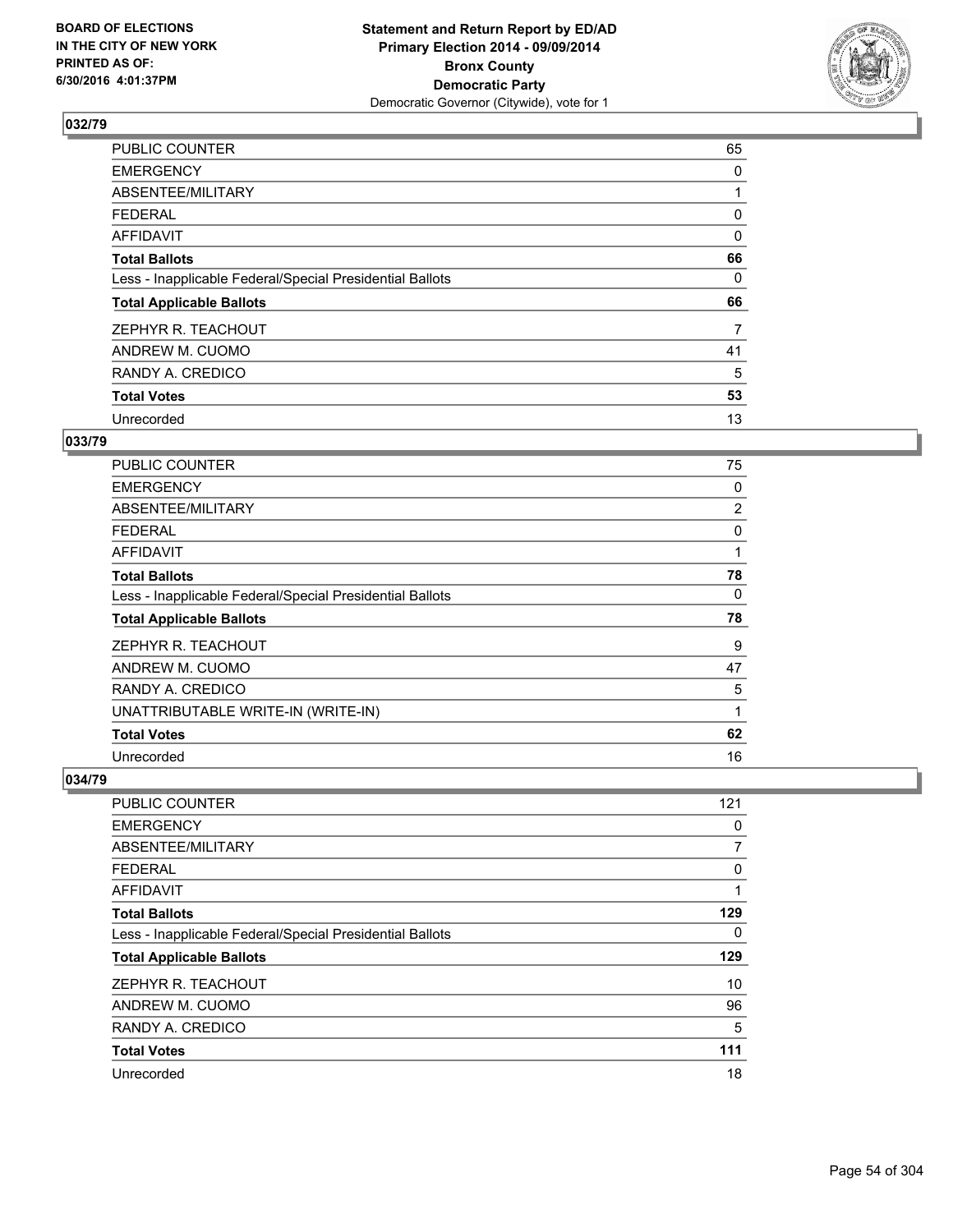

| PUBLIC COUNTER                                           | 78 |
|----------------------------------------------------------|----|
| <b>EMERGENCY</b>                                         | 0  |
| ABSENTEE/MILITARY                                        | 6  |
| <b>FEDERAL</b>                                           | 0  |
| AFFIDAVIT                                                | 1  |
| <b>Total Ballots</b>                                     | 85 |
| Less - Inapplicable Federal/Special Presidential Ballots | 0  |
| <b>Total Applicable Ballots</b>                          | 85 |
| ZEPHYR R. TEACHOUT                                       | 6  |
| ANDREW M. CUOMO                                          | 64 |
| RANDY A. CREDICO                                         | 3  |
| <b>Total Votes</b>                                       | 73 |
| Unrecorded                                               | 12 |

# **036/79**

| <b>PUBLIC COUNTER</b>                                    | 97  |
|----------------------------------------------------------|-----|
| <b>EMERGENCY</b>                                         | 0   |
| ABSENTEE/MILITARY                                        | 4   |
| <b>FEDERAL</b>                                           | 0   |
| AFFIDAVIT                                                | 0   |
| <b>Total Ballots</b>                                     | 101 |
| Less - Inapplicable Federal/Special Presidential Ballots | 0   |
| <b>Total Applicable Ballots</b>                          | 101 |
| ZEPHYR R. TEACHOUT                                       | 4   |
| ANDREW M. CUOMO                                          | 74  |
| RANDY A. CREDICO                                         | 2   |
| UNATTRIBUTABLE WRITE-IN (WRITE-IN)                       | 1   |
| <b>Total Votes</b>                                       | 81  |
| Unrecorded                                               | 20  |

| <b>PUBLIC COUNTER</b>                                    | 145 |
|----------------------------------------------------------|-----|
| <b>EMERGENCY</b>                                         | 0   |
| ABSENTEE/MILITARY                                        | 11  |
| FEDERAL                                                  | 0   |
| AFFIDAVIT                                                | 2   |
| <b>Total Ballots</b>                                     | 158 |
| Less - Inapplicable Federal/Special Presidential Ballots | 0   |
| <b>Total Applicable Ballots</b>                          | 158 |
| ZEPHYR R. TEACHOUT                                       | 3   |
| ANDREW M. CUOMO                                          | 110 |
| RANDY A. CREDICO                                         | 13  |
| <b>Total Votes</b>                                       | 126 |
| Unrecorded                                               | 32  |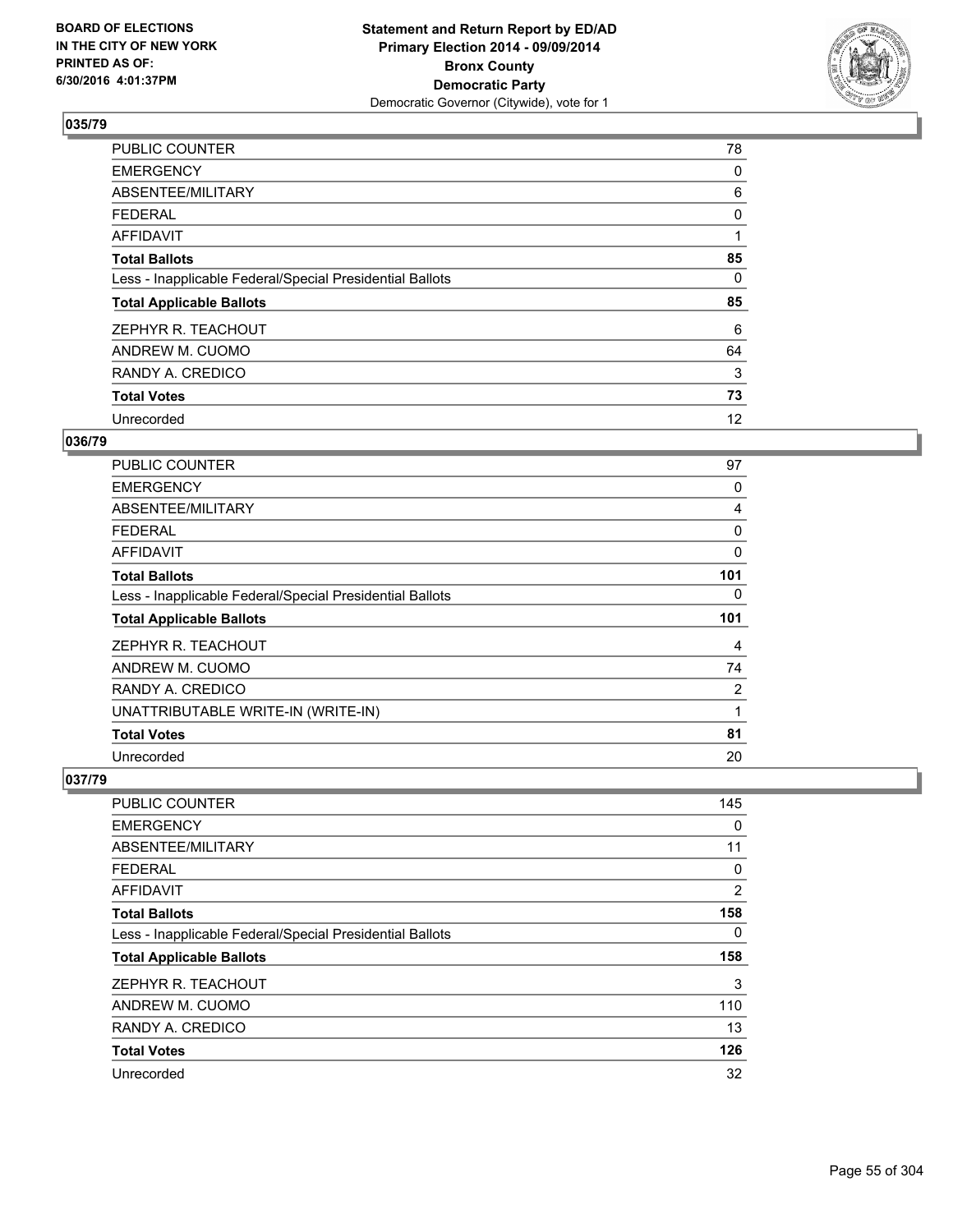

| <b>PUBLIC COUNTER</b>                                    | 78 |
|----------------------------------------------------------|----|
| <b>EMERGENCY</b>                                         | 0  |
| ABSENTEE/MILITARY                                        | 3  |
| <b>FEDERAL</b>                                           | 0  |
| AFFIDAVIT                                                | 1  |
| <b>Total Ballots</b>                                     | 82 |
| Less - Inapplicable Federal/Special Presidential Ballots | 0  |
| <b>Total Applicable Ballots</b>                          | 82 |
| ZEPHYR R. TEACHOUT                                       | 8  |
| ANDREW M. CUOMO                                          | 59 |
| RANDY A. CREDICO                                         | 6  |
| <b>Total Votes</b>                                       | 73 |
| Unrecorded                                               | 9  |

# **039/79**

| <b>PUBLIC COUNTER</b>                                    | 89 |
|----------------------------------------------------------|----|
| <b>EMERGENCY</b>                                         | 0  |
| ABSENTEE/MILITARY                                        | 3  |
| <b>FEDERAL</b>                                           | 0  |
| <b>AFFIDAVIT</b>                                         | 0  |
| <b>Total Ballots</b>                                     | 92 |
| Less - Inapplicable Federal/Special Presidential Ballots | 0  |
| <b>Total Applicable Ballots</b>                          | 92 |
| ZEPHYR R. TEACHOUT                                       | 7  |
| ANDREW M. CUOMO                                          | 71 |
| RANDY A. CREDICO                                         | 8  |
| <b>Total Votes</b>                                       | 86 |
| Unrecorded                                               | 6  |

| PUBLIC COUNTER                                           | 76 |
|----------------------------------------------------------|----|
| <b>EMERGENCY</b>                                         | 0  |
| ABSENTEE/MILITARY                                        | 8  |
| <b>FEDERAL</b>                                           | 0  |
| AFFIDAVIT                                                | 0  |
| <b>Total Ballots</b>                                     | 84 |
| Less - Inapplicable Federal/Special Presidential Ballots | 0  |
| <b>Total Applicable Ballots</b>                          | 84 |
| ZEPHYR R. TEACHOUT                                       | 6  |
| ANDREW M. CUOMO                                          | 71 |
| RANDY A. CREDICO                                         | 2  |
| <b>Total Votes</b>                                       | 79 |
| Unrecorded                                               | 5  |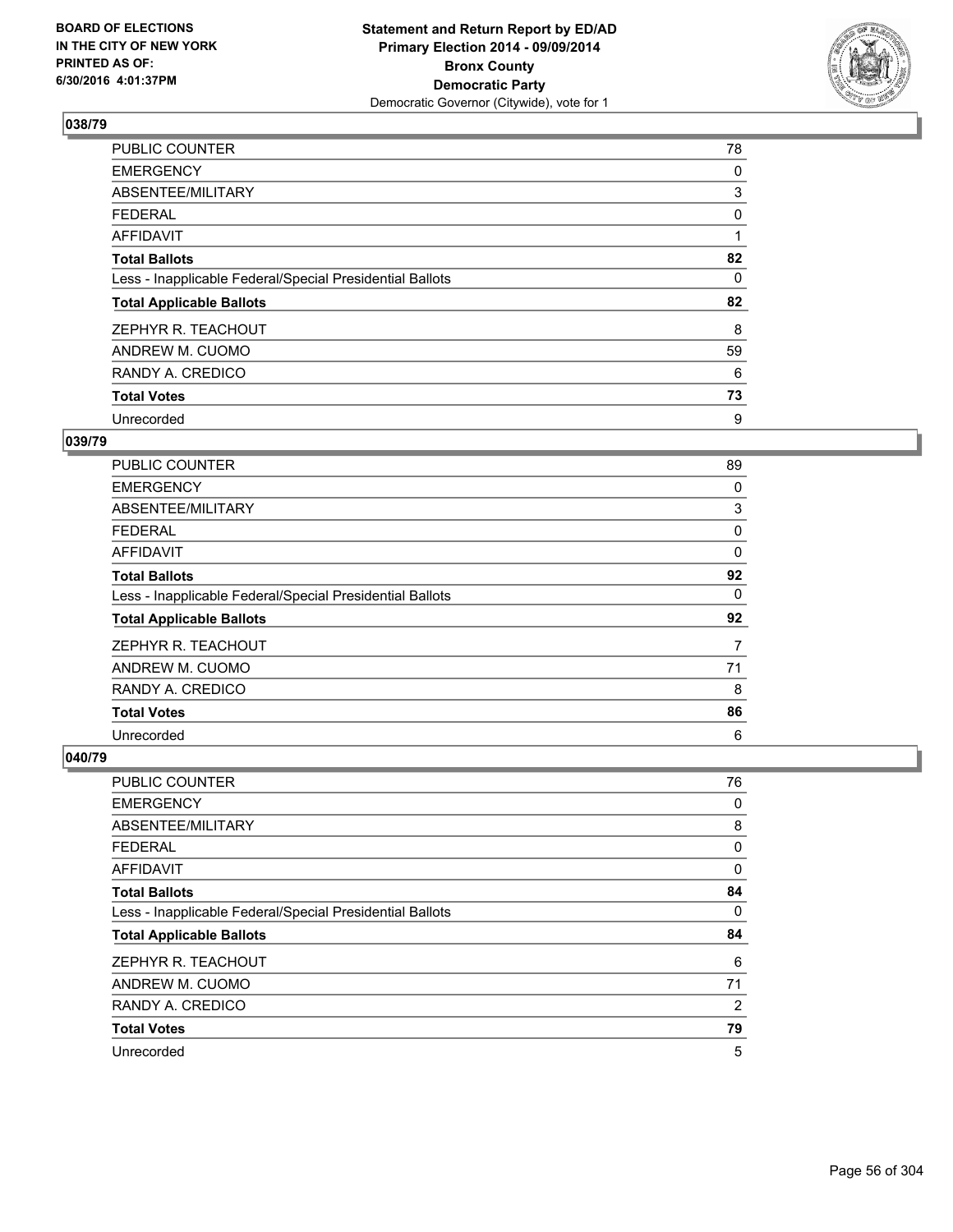

| PUBLIC COUNTER                                           | 58             |
|----------------------------------------------------------|----------------|
| <b>EMERGENCY</b>                                         | 0              |
| ABSENTEE/MILITARY                                        | $\overline{2}$ |
| <b>FEDERAL</b>                                           | 0              |
| AFFIDAVIT                                                | 0              |
| <b>Total Ballots</b>                                     | 60             |
| Less - Inapplicable Federal/Special Presidential Ballots | 0              |
| <b>Total Applicable Ballots</b>                          | 60             |
| ZEPHYR R. TEACHOUT                                       | 7              |
| ANDREW M. CUOMO                                          | 45             |
| RANDY A. CREDICO                                         | 7              |
| <b>Total Votes</b>                                       | 59             |
| Unrecorded                                               | 1              |

### **042/79**

| PUBLIC COUNTER                                           | 56           |
|----------------------------------------------------------|--------------|
| <b>EMERGENCY</b>                                         | 0            |
| ABSENTEE/MILITARY                                        | 3            |
| <b>FEDERAL</b>                                           | 0            |
| <b>AFFIDAVIT</b>                                         | 1            |
| <b>Total Ballots</b>                                     | 60           |
| Less - Inapplicable Federal/Special Presidential Ballots | 0            |
| <b>Total Applicable Ballots</b>                          | 60           |
| ZEPHYR R. TEACHOUT                                       | 5            |
| ANDREW M. CUOMO                                          | 48           |
| RANDY A. CREDICO                                         | 0            |
| FERNANDO FERRER (WRITE-IN)                               | 1            |
| ZANDRIA LOURIE (WRITE-IN)                                | $\mathbf{1}$ |
| <b>Total Votes</b>                                       | 55           |
| Unrecorded                                               | 5            |

| <b>PUBLIC COUNTER</b>                                    | 52           |
|----------------------------------------------------------|--------------|
| <b>EMERGENCY</b>                                         | 0            |
| ABSENTEE/MILITARY                                        | $\mathbf{1}$ |
| <b>FEDERAL</b>                                           | 0            |
| AFFIDAVIT                                                | 1            |
| <b>Total Ballots</b>                                     | 54           |
| Less - Inapplicable Federal/Special Presidential Ballots | 0            |
| <b>Total Applicable Ballots</b>                          | 54           |
| ZEPHYR R. TEACHOUT                                       | 8            |
| ANDREW M. CUOMO                                          | 41           |
| RANDY A. CREDICO                                         | 3            |
| UNATTRIBUTABLE WRITE-IN (WRITE-IN)                       | 1            |
| <b>Total Votes</b>                                       | 53           |
| Unrecorded                                               | 1            |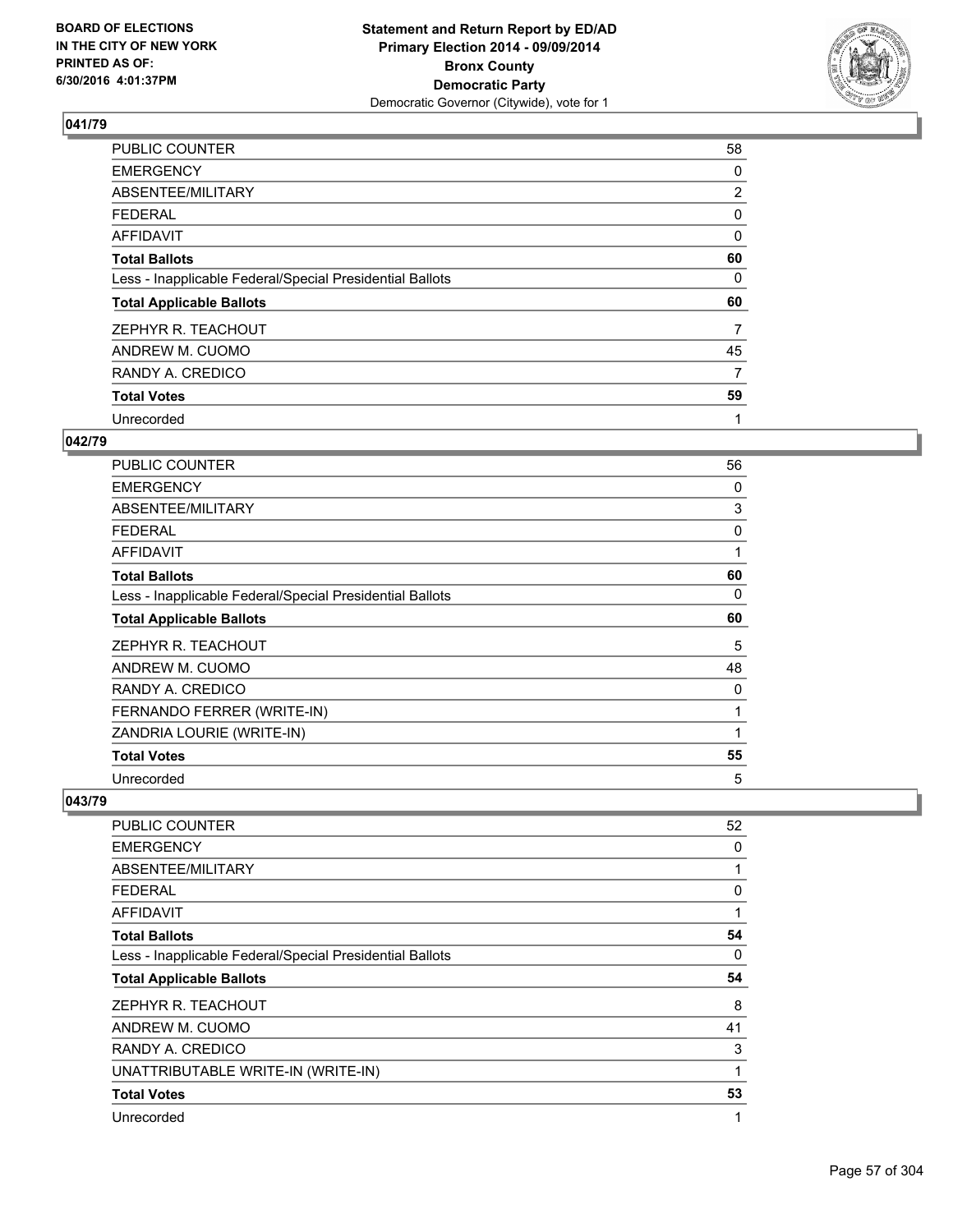

| PUBLIC COUNTER                                           | 53 |
|----------------------------------------------------------|----|
| <b>EMERGENCY</b>                                         | 0  |
| ABSENTEE/MILITARY                                        |    |
| <b>FEDERAL</b>                                           | 0  |
| AFFIDAVIT                                                | 0  |
| <b>Total Ballots</b>                                     | 54 |
| Less - Inapplicable Federal/Special Presidential Ballots | 0  |
| <b>Total Applicable Ballots</b>                          | 54 |
| ZEPHYR R. TEACHOUT                                       | 2  |
| ANDREW M. CUOMO                                          | 48 |
| RANDY A. CREDICO                                         | 3  |
| <b>Total Votes</b>                                       | 53 |
| Unrecorded                                               | 1  |

### **045/79**

| <b>PUBLIC COUNTER</b>                                    | 41 |
|----------------------------------------------------------|----|
| <b>EMERGENCY</b>                                         | 0  |
| ABSENTEE/MILITARY                                        | 2  |
| <b>FEDERAL</b>                                           | 0  |
| AFFIDAVIT                                                | 2  |
| <b>Total Ballots</b>                                     | 45 |
| Less - Inapplicable Federal/Special Presidential Ballots | 0  |
| <b>Total Applicable Ballots</b>                          | 45 |
| ZEPHYR R. TEACHOUT                                       | 3  |
| ANDREW M. CUOMO                                          | 35 |
| RANDY A. CREDICO                                         | 1  |
| UNATTRIBUTABLE WRITE-IN (WRITE-IN)                       | 1  |
| <b>Total Votes</b>                                       | 40 |
| Unrecorded                                               | 5  |

| <b>PUBLIC COUNTER</b>                                    | 80 |
|----------------------------------------------------------|----|
| <b>EMERGENCY</b>                                         | 0  |
| ABSENTEE/MILITARY                                        | 4  |
| <b>FEDERAL</b>                                           | 0  |
| AFFIDAVIT                                                |    |
| <b>Total Ballots</b>                                     | 85 |
| Less - Inapplicable Federal/Special Presidential Ballots | 0  |
| <b>Total Applicable Ballots</b>                          | 85 |
| ZEPHYR R. TEACHOUT                                       | 6  |
| ANDREW M. CUOMO                                          | 69 |
| RANDY A. CREDICO                                         | 3  |
| <b>Total Votes</b>                                       | 78 |
| Unrecorded                                               | 7  |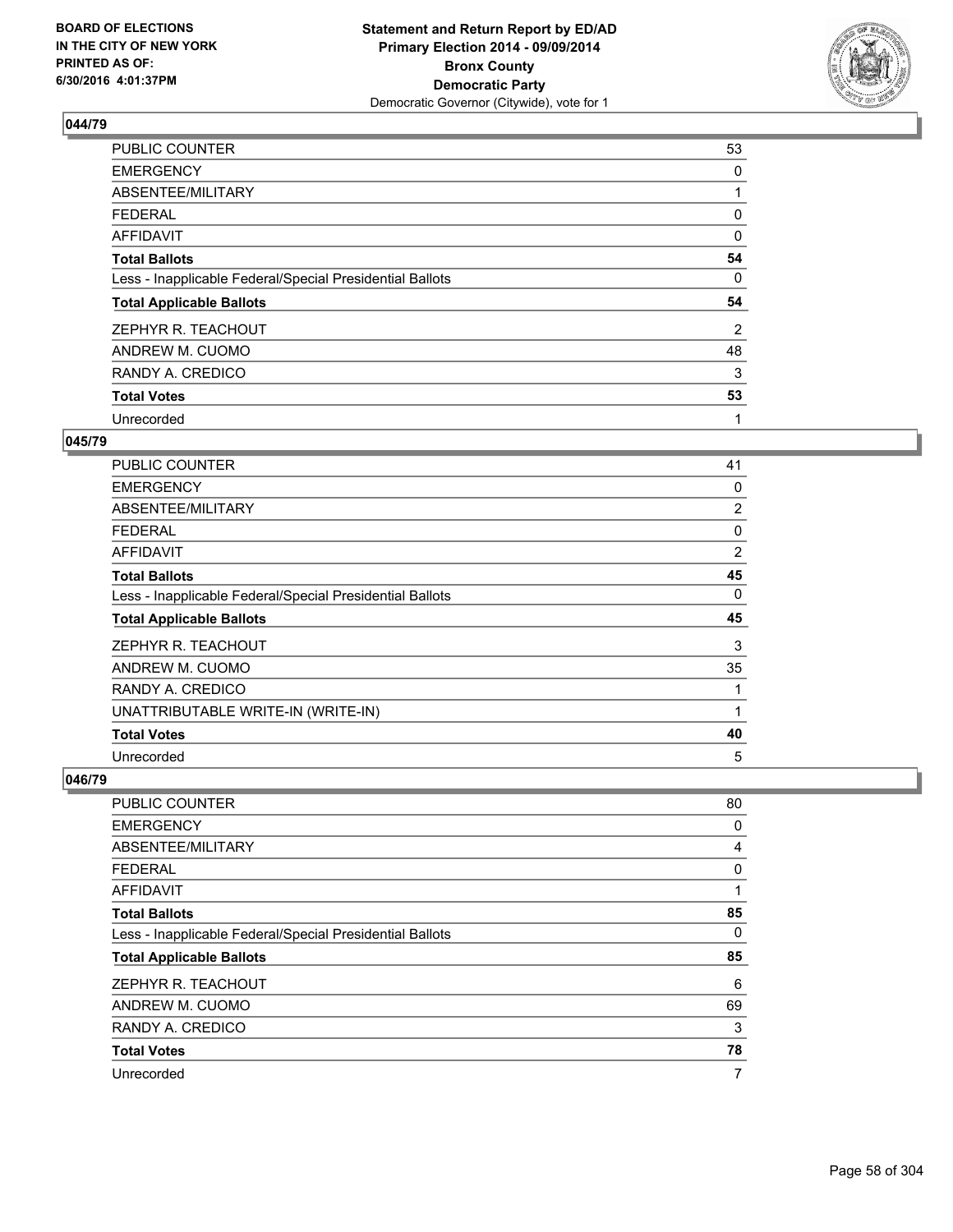

| PUBLIC COUNTER                                           | 75             |
|----------------------------------------------------------|----------------|
| <b>EMERGENCY</b>                                         | 0              |
| ABSENTEE/MILITARY                                        | $\overline{2}$ |
| <b>FEDERAL</b>                                           | 0              |
| AFFIDAVIT                                                | 1              |
| <b>Total Ballots</b>                                     | 78             |
| Less - Inapplicable Federal/Special Presidential Ballots | 0              |
| <b>Total Applicable Ballots</b>                          | 78             |
| ZEPHYR R. TEACHOUT                                       | 5              |
| ANDREW M. CUOMO                                          | 62             |
| RANDY A. CREDICO                                         | 3              |
| <b>Total Votes</b>                                       | 70             |
| Unrecorded                                               | 8              |

# **048/79**

| <b>PUBLIC COUNTER</b>                                    | 74 |
|----------------------------------------------------------|----|
| <b>EMERGENCY</b>                                         | 0  |
| ABSENTEE/MILITARY                                        | 0  |
| <b>FEDERAL</b>                                           | 0  |
| AFFIDAVIT                                                | 0  |
| <b>Total Ballots</b>                                     | 74 |
| Less - Inapplicable Federal/Special Presidential Ballots | 0  |
| <b>Total Applicable Ballots</b>                          | 74 |
| ZEPHYR R. TEACHOUT                                       | 7  |
| ANDREW M. CUOMO                                          | 59 |
| RANDY A. CREDICO                                         | 4  |
| <b>Total Votes</b>                                       | 70 |
| Unrecorded                                               | 4  |

| PUBLIC COUNTER                                           | 47 |
|----------------------------------------------------------|----|
| <b>EMERGENCY</b>                                         | 0  |
| ABSENTEE/MILITARY                                        | 2  |
| <b>FEDERAL</b>                                           | 0  |
| AFFIDAVIT                                                | 0  |
| <b>Total Ballots</b>                                     | 49 |
| Less - Inapplicable Federal/Special Presidential Ballots | 0  |
| <b>Total Applicable Ballots</b>                          | 49 |
| ZEPHYR R. TEACHOUT                                       | 2  |
| ANDREW M. CUOMO                                          | 40 |
| RANDY A. CREDICO                                         | 4  |
| <b>Total Votes</b>                                       | 46 |
| Unrecorded                                               | 3  |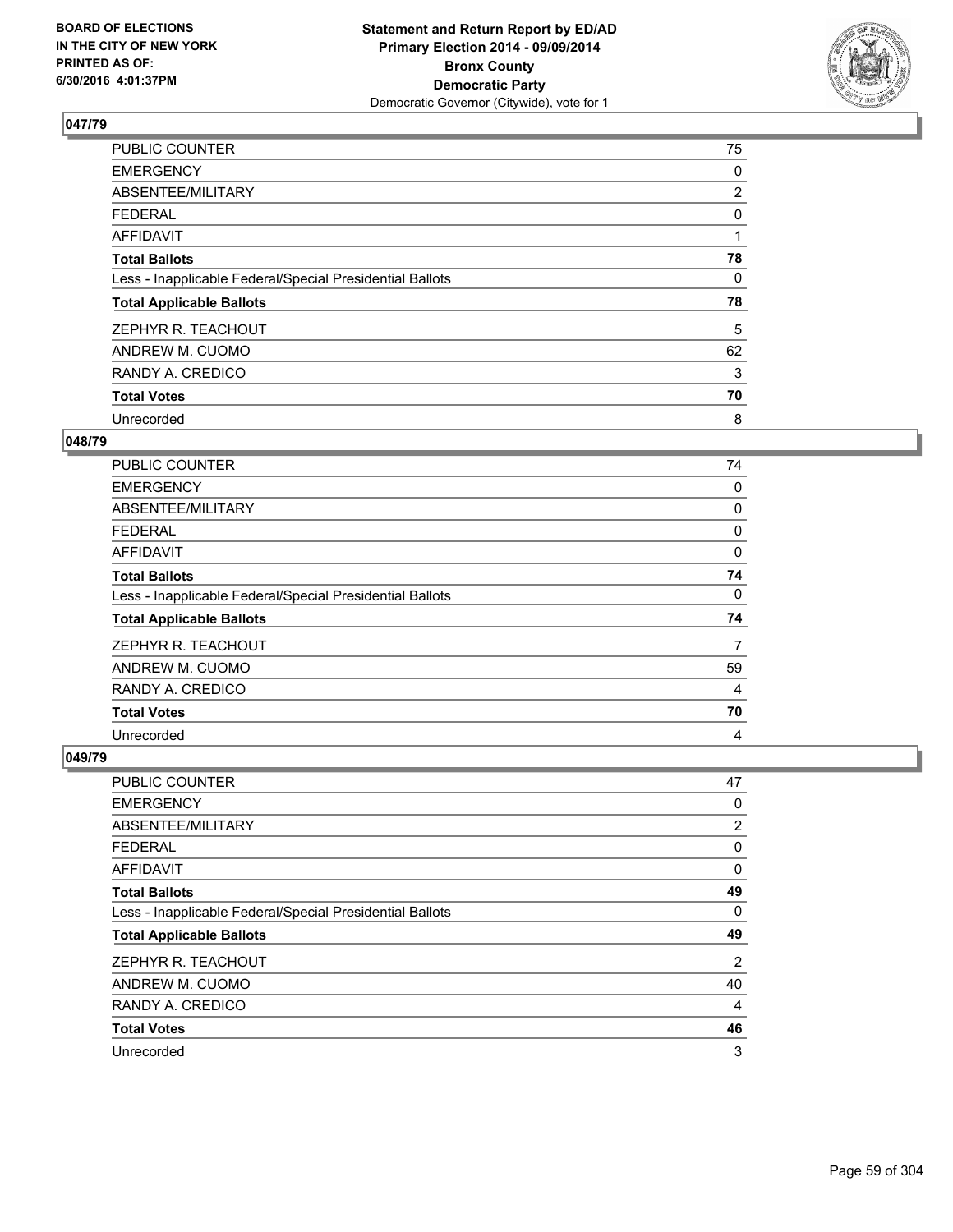

| PUBLIC COUNTER                                           | 43             |
|----------------------------------------------------------|----------------|
| <b>EMERGENCY</b>                                         | 0              |
| ABSENTEE/MILITARY                                        | $\overline{2}$ |
| <b>FEDERAL</b>                                           | 0              |
| <b>AFFIDAVIT</b>                                         | 0              |
| <b>Total Ballots</b>                                     | 45             |
| Less - Inapplicable Federal/Special Presidential Ballots | 0              |
| <b>Total Applicable Ballots</b>                          | 45             |
| ZEPHYR R. TEACHOUT                                       | 3              |
| ANDREW M. CUOMO                                          | 37             |
| RANDY A. CREDICO                                         | 1              |
| <b>Total Votes</b>                                       | 41             |
| Unrecorded                                               | 4              |

# **051/79**

| PUBLIC COUNTER                                           | 144          |
|----------------------------------------------------------|--------------|
| <b>EMERGENCY</b>                                         | 0            |
| ABSENTEE/MILITARY                                        | 3            |
| <b>FEDERAL</b>                                           | 0            |
| AFFIDAVIT                                                | $\mathbf{0}$ |
| <b>Total Ballots</b>                                     | 147          |
| Less - Inapplicable Federal/Special Presidential Ballots | 0            |
| <b>Total Applicable Ballots</b>                          | 147          |
| ZEPHYR R. TEACHOUT                                       | 5            |
| ANDREW M. CUOMO                                          | 123          |
| RANDY A. CREDICO                                         | 9            |
| MICAL W. BLAKE (WRITE-IN)                                | 1            |
| <b>Total Votes</b>                                       | 138          |
|                                                          | 9            |

| <b>PUBLIC COUNTER</b>                                    | 63 |
|----------------------------------------------------------|----|
| <b>EMERGENCY</b>                                         | 0  |
| ABSENTEE/MILITARY                                        | 3  |
| <b>FEDERAL</b>                                           | 0  |
| <b>AFFIDAVIT</b>                                         | 0  |
| <b>Total Ballots</b>                                     | 66 |
| Less - Inapplicable Federal/Special Presidential Ballots | 0  |
| <b>Total Applicable Ballots</b>                          | 66 |
|                                                          |    |
| ZEPHYR R. TEACHOUT                                       | 7  |
| ANDREW M. CUOMO                                          | 52 |
| RANDY A. CREDICO                                         | 3  |
| UNATTRIBUTABLE WRITE-IN (WRITE-IN)                       | 1  |
| <b>Total Votes</b>                                       | 63 |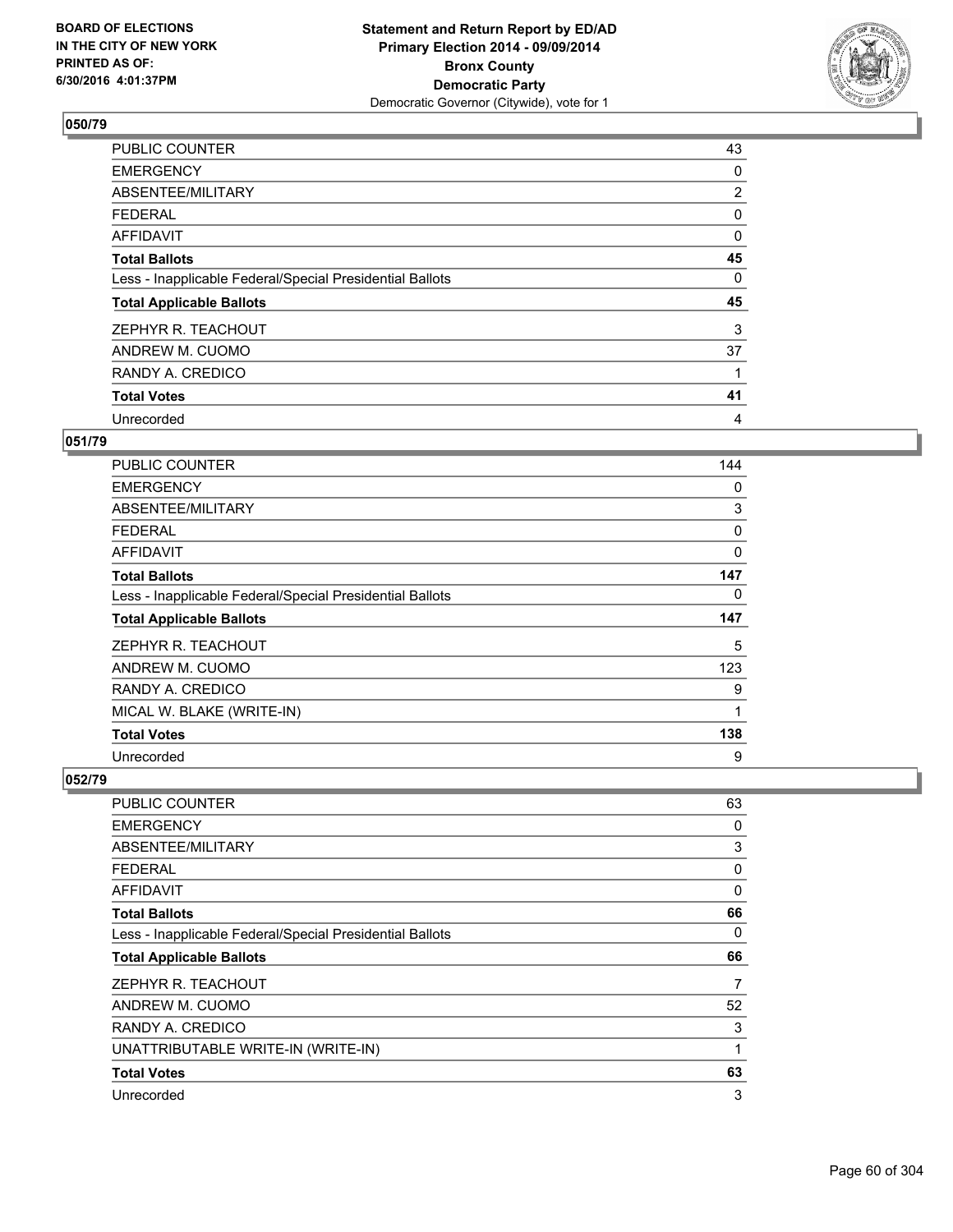

| PUBLIC COUNTER                                           | 48 |
|----------------------------------------------------------|----|
| <b>EMERGENCY</b>                                         | 0  |
| ABSENTEE/MILITARY                                        | 0  |
| <b>FEDERAL</b>                                           | 0  |
| AFFIDAVIT                                                | 2  |
| <b>Total Ballots</b>                                     | 50 |
| Less - Inapplicable Federal/Special Presidential Ballots | 0  |
| <b>Total Applicable Ballots</b>                          | 50 |
| ZEPHYR R. TEACHOUT                                       | 9  |
| ANDREW M. CUOMO                                          | 37 |
| RANDY A. CREDICO                                         |    |
| <b>Total Votes</b>                                       | 47 |
| Unrecorded                                               | 3  |

# **054/79**

| <b>PUBLIC COUNTER</b>                                    | 39 |
|----------------------------------------------------------|----|
| <b>EMERGENCY</b>                                         | 0  |
| ABSENTEE/MILITARY                                        | 0  |
| <b>FEDERAL</b>                                           | 0  |
| AFFIDAVIT                                                | 0  |
| <b>Total Ballots</b>                                     | 39 |
| Less - Inapplicable Federal/Special Presidential Ballots | 0  |
| <b>Total Applicable Ballots</b>                          | 39 |
| ZEPHYR R. TEACHOUT                                       | 2  |
| ANDREW M. CUOMO                                          | 28 |
| RANDY A. CREDICO                                         | 4  |
| <b>Total Votes</b>                                       | 34 |
| Unrecorded                                               | 5  |

| PUBLIC COUNTER                                           | 20                |
|----------------------------------------------------------|-------------------|
| <b>EMERGENCY</b>                                         | 0                 |
| ABSENTEE/MILITARY                                        | 0                 |
| <b>FEDERAL</b>                                           | 0                 |
| AFFIDAVIT                                                | 0                 |
| <b>Total Ballots</b>                                     | 20                |
| Less - Inapplicable Federal/Special Presidential Ballots | 0                 |
| <b>Total Applicable Ballots</b>                          | 20                |
| ZEPHYR R. TEACHOUT                                       | 3                 |
| ANDREW M. CUOMO                                          | $12 \overline{ }$ |
| RANDY A. CREDICO                                         | 1                 |
| <b>Total Votes</b>                                       | 16                |
| Unrecorded                                               | 4                 |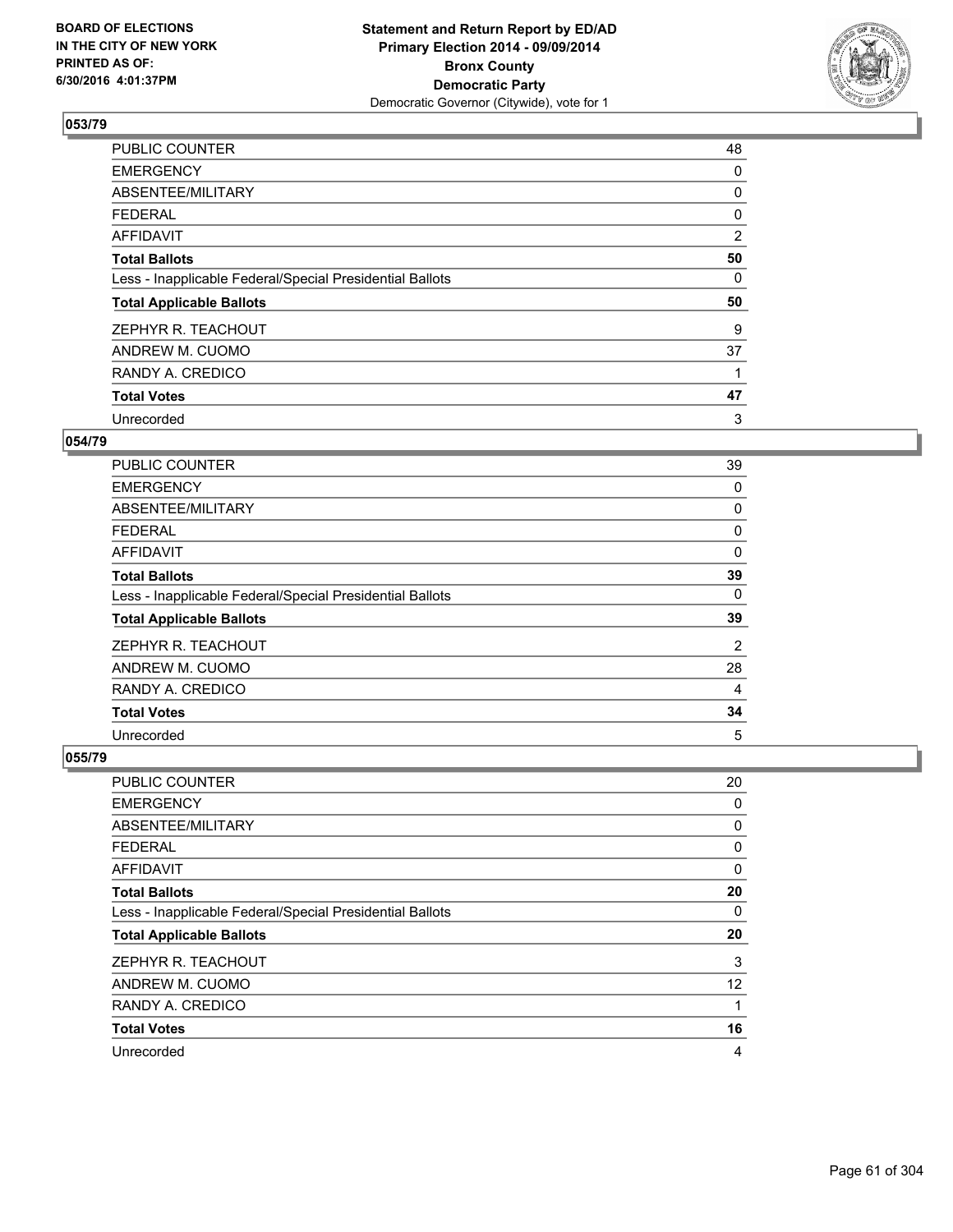

| PUBLIC COUNTER                                           | 90 |
|----------------------------------------------------------|----|
| <b>EMERGENCY</b>                                         | 0  |
| ABSENTEE/MILITARY                                        | 0  |
| <b>FEDERAL</b>                                           | 0  |
| <b>AFFIDAVIT</b>                                         | 3  |
| <b>Total Ballots</b>                                     | 93 |
| Less - Inapplicable Federal/Special Presidential Ballots | 0  |
| <b>Total Applicable Ballots</b>                          | 93 |
| ZEPHYR R. TEACHOUT                                       | 4  |
| ANDREW M. CUOMO                                          | 70 |
| RANDY A. CREDICO                                         | 6  |
| <b>Total Votes</b>                                       | 80 |
| Unrecorded                                               | 13 |

### **057/79**

| <b>PUBLIC COUNTER</b>                                    | 94 |
|----------------------------------------------------------|----|
| <b>EMERGENCY</b>                                         | 0  |
| ABSENTEE/MILITARY                                        | 1  |
| <b>FEDERAL</b>                                           | 0  |
| AFFIDAVIT                                                | 1  |
| <b>Total Ballots</b>                                     | 96 |
| Less - Inapplicable Federal/Special Presidential Ballots | 0  |
|                                                          |    |
| <b>Total Applicable Ballots</b>                          | 96 |
| ZEPHYR R. TEACHOUT                                       | 5  |
| ANDREW M. CUOMO                                          | 77 |
| RANDY A. CREDICO                                         | 5  |
| <b>GEORGE ALVAREZ (WRITE-IN)</b>                         | 1  |
| <b>Total Votes</b>                                       | 88 |

| <b>PUBLIC COUNTER</b>                                    | 50             |
|----------------------------------------------------------|----------------|
| <b>EMERGENCY</b>                                         | 0              |
| ABSENTEE/MILITARY                                        |                |
| FEDERAL                                                  | 0              |
| AFFIDAVIT                                                | 0              |
| <b>Total Ballots</b>                                     | 51             |
| Less - Inapplicable Federal/Special Presidential Ballots | 0              |
| <b>Total Applicable Ballots</b>                          | 51             |
| ZEPHYR R. TEACHOUT                                       | 2              |
| ANDREW M. CUOMO                                          | 44             |
| RANDY A. CREDICO                                         | 3              |
| <b>Total Votes</b>                                       | 49             |
| Unrecorded                                               | $\overline{2}$ |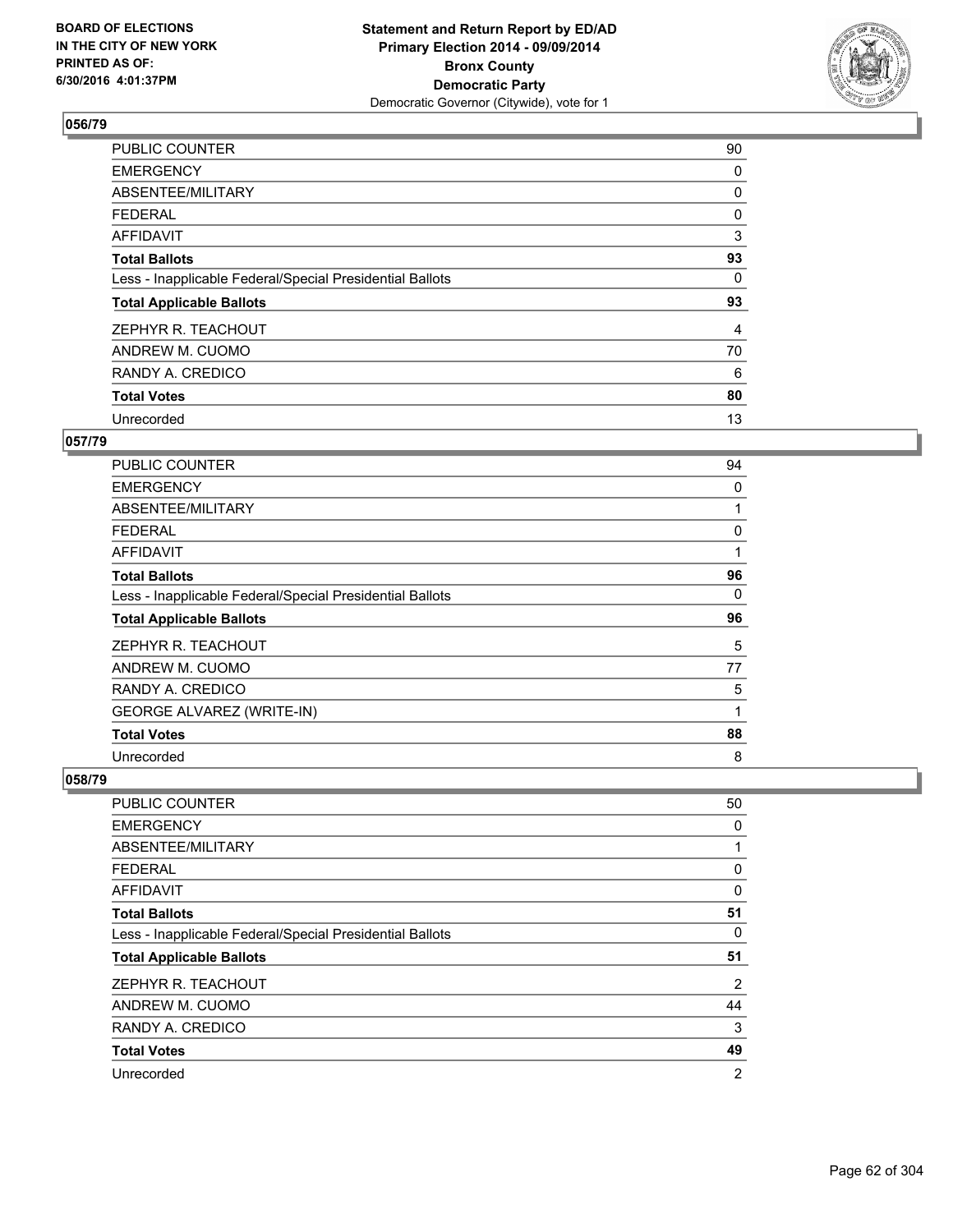

| <b>PUBLIC COUNTER</b>                                    | 32 |
|----------------------------------------------------------|----|
| <b>EMERGENCY</b>                                         | 0  |
| ABSENTEE/MILITARY                                        |    |
| <b>FEDERAL</b>                                           | 0  |
| AFFIDAVIT                                                | 2  |
| <b>Total Ballots</b>                                     | 35 |
| Less - Inapplicable Federal/Special Presidential Ballots | 0  |
| <b>Total Applicable Ballots</b>                          | 35 |
| ZEPHYR R. TEACHOUT                                       |    |
| ANDREW M. CUOMO                                          | 30 |
| RANDY A. CREDICO                                         | 1  |
| <b>Total Votes</b>                                       | 32 |
| Unrecorded                                               | 3  |

### **060/79**

| <b>PUBLIC COUNTER</b>                                    | 39 |
|----------------------------------------------------------|----|
| <b>EMERGENCY</b>                                         | 0  |
| ABSENTEE/MILITARY                                        |    |
| <b>FEDERAL</b>                                           | 0  |
| <b>AFFIDAVIT</b>                                         | 0  |
| <b>Total Ballots</b>                                     | 40 |
| Less - Inapplicable Federal/Special Presidential Ballots | 0  |
| <b>Total Applicable Ballots</b>                          | 40 |
| ZEPHYR R. TEACHOUT                                       | 5  |
| ANDREW M. CUOMO                                          | 31 |
| RANDY A. CREDICO                                         | 1  |
| <b>Total Votes</b>                                       | 37 |
| Unrecorded                                               | 3  |

| PUBLIC COUNTER                                           | 77 |
|----------------------------------------------------------|----|
| <b>EMERGENCY</b>                                         | 0  |
| ABSENTEE/MILITARY                                        | 4  |
| <b>FEDERAL</b>                                           | 0  |
| AFFIDAVIT                                                | 0  |
| <b>Total Ballots</b>                                     | 81 |
| Less - Inapplicable Federal/Special Presidential Ballots | 0  |
| <b>Total Applicable Ballots</b>                          | 81 |
| ZEPHYR R. TEACHOUT                                       | 7  |
| ANDREW M. CUOMO                                          | 63 |
| RANDY A. CREDICO                                         | 4  |
| WILBERT T. LAWTON (WRITE-IN)                             | 1  |
| <b>Total Votes</b>                                       | 75 |
| Unrecorded                                               | 6  |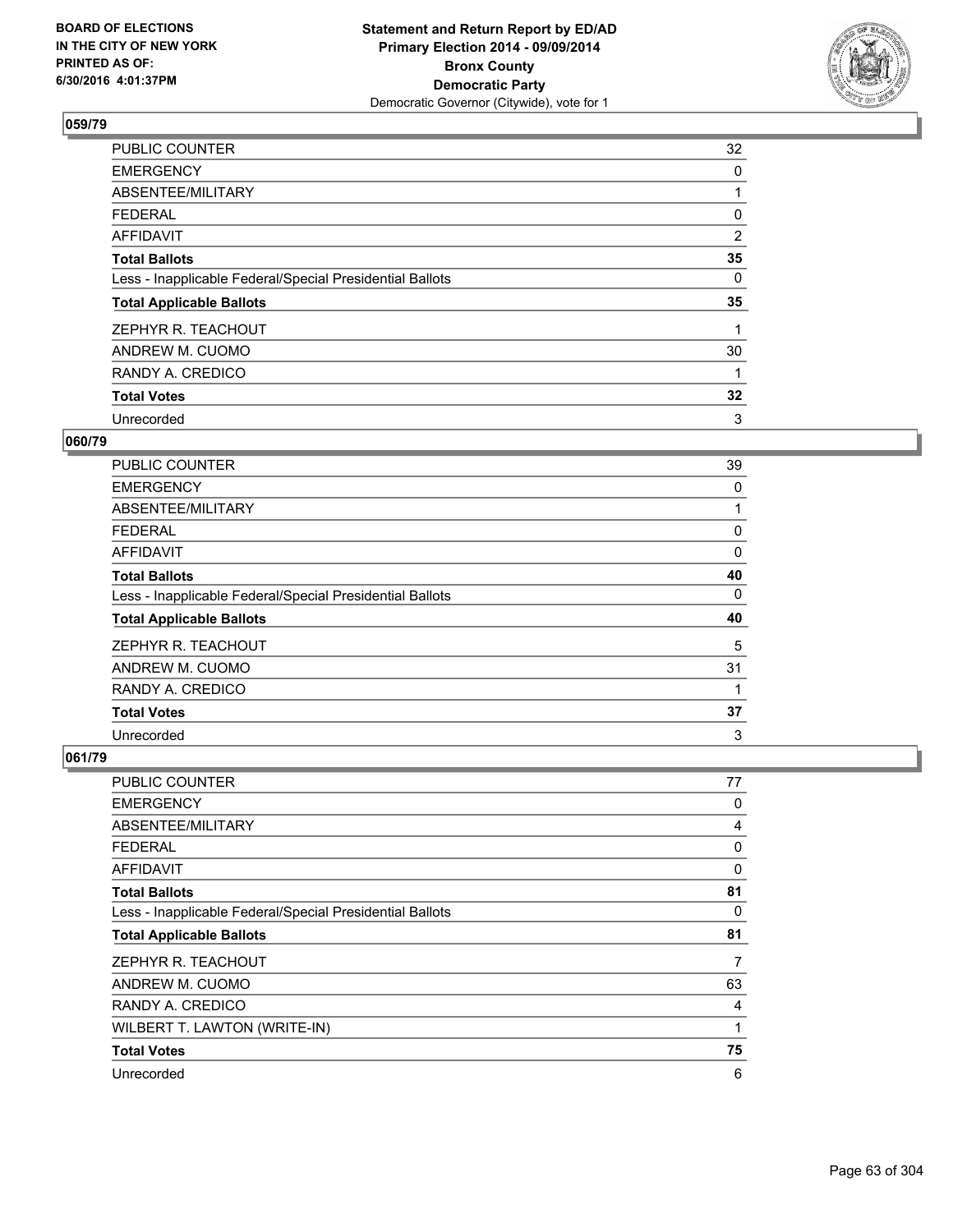

| PUBLIC COUNTER                                           | 49             |
|----------------------------------------------------------|----------------|
| <b>EMERGENCY</b>                                         | 0              |
| ABSENTEE/MILITARY                                        | $\overline{2}$ |
| <b>FEDERAL</b>                                           | 0              |
| AFFIDAVIT                                                | 0              |
| <b>Total Ballots</b>                                     | 51             |
| Less - Inapplicable Federal/Special Presidential Ballots | 0              |
| <b>Total Applicable Ballots</b>                          | 51             |
| ZEPHYR R. TEACHOUT                                       | 9              |
| ANDREW M. CUOMO                                          | 37             |
| RANDY A. CREDICO                                         |                |
| <b>Total Votes</b>                                       | 47             |
| Unrecorded                                               | 4              |

# **063/79**

| <b>PUBLIC COUNTER</b>                                    | 88             |
|----------------------------------------------------------|----------------|
| <b>EMERGENCY</b>                                         | 0              |
| ABSENTEE/MILITARY                                        | $\overline{2}$ |
| <b>FEDERAL</b>                                           | 0              |
| <b>AFFIDAVIT</b>                                         |                |
| <b>Total Ballots</b>                                     | 91             |
| Less - Inapplicable Federal/Special Presidential Ballots | 0              |
| <b>Total Applicable Ballots</b>                          | 91             |
| ZEPHYR R. TEACHOUT                                       | $\overline{2}$ |
| ANDREW M. CUOMO                                          | 77             |
| RANDY A. CREDICO                                         | 3              |
| <b>Total Votes</b>                                       | 82             |
| Unrecorded                                               | 9              |

| <b>PUBLIC COUNTER</b>                                    | 37 |
|----------------------------------------------------------|----|
| <b>EMERGENCY</b>                                         | 0  |
| ABSENTEE/MILITARY                                        |    |
| <b>FEDERAL</b>                                           | 0  |
| AFFIDAVIT                                                | 0  |
| <b>Total Ballots</b>                                     | 38 |
| Less - Inapplicable Federal/Special Presidential Ballots | 0  |
| <b>Total Applicable Ballots</b>                          | 38 |
| ZEPHYR R. TEACHOUT                                       | 1  |
| ANDREW M. CUOMO                                          | 28 |
| RANDY A. CREDICO                                         | 2  |
| <b>Total Votes</b>                                       | 31 |
| Unrecorded                                               | 7  |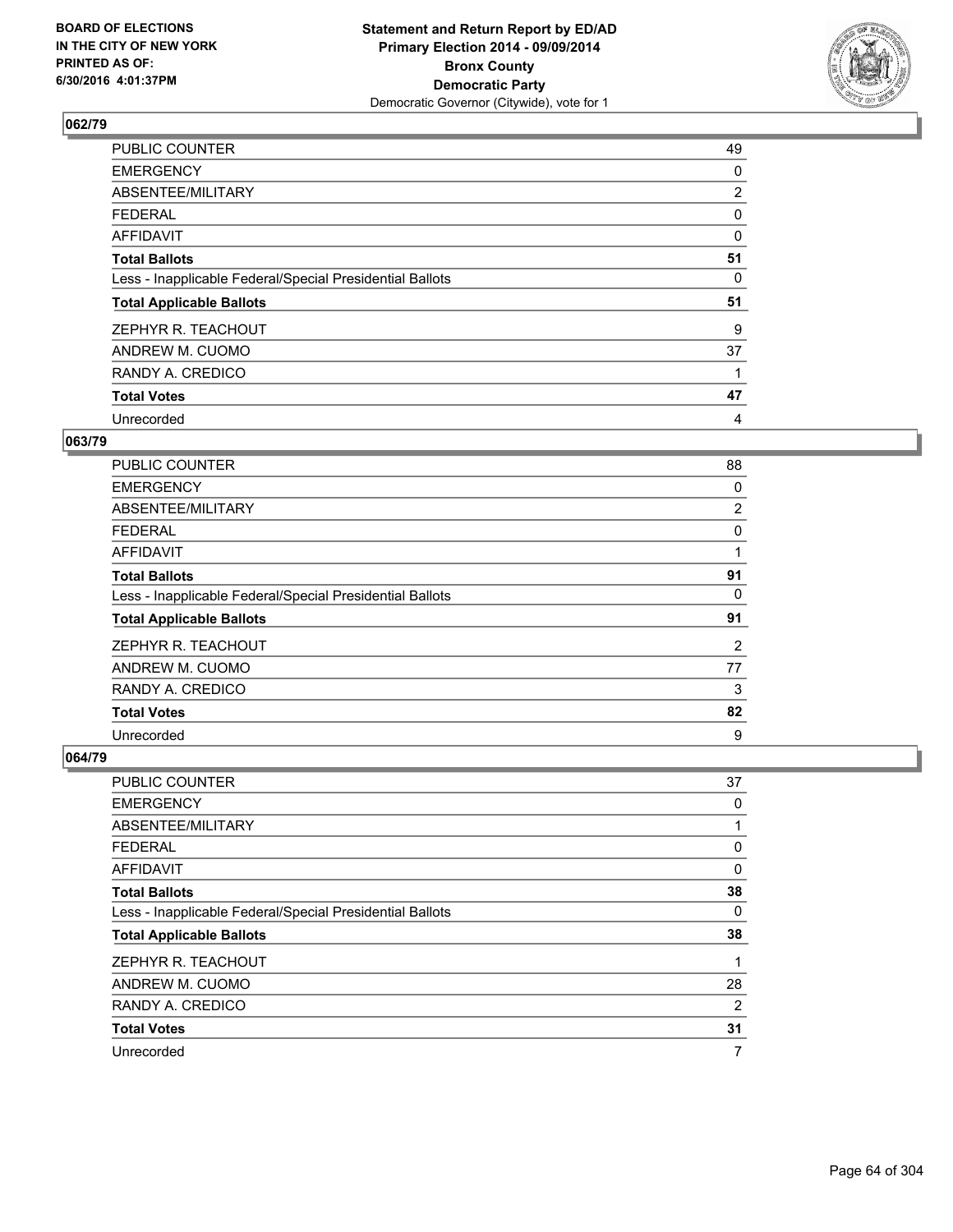

| PUBLIC COUNTER                                           | 72 |
|----------------------------------------------------------|----|
| <b>EMERGENCY</b>                                         | 0  |
| ABSENTEE/MILITARY                                        |    |
| <b>FEDERAL</b>                                           | 0  |
| <b>AFFIDAVIT</b>                                         |    |
| <b>Total Ballots</b>                                     | 74 |
| Less - Inapplicable Federal/Special Presidential Ballots | 0  |
| <b>Total Applicable Ballots</b>                          | 74 |
| ZEPHYR R. TEACHOUT                                       | 2  |
| ANDREW M. CUOMO                                          | 51 |
| RANDY A. CREDICO                                         | 9  |
| <b>Total Votes</b>                                       | 62 |
| Unrecorded                                               | 12 |

# **066/79**

| <b>PUBLIC COUNTER</b>                                    | 88 |
|----------------------------------------------------------|----|
| <b>EMERGENCY</b>                                         | 0  |
| ABSENTEE/MILITARY                                        | 2  |
| <b>FEDERAL</b>                                           | 0  |
| <b>AFFIDAVIT</b>                                         | 0  |
| <b>Total Ballots</b>                                     | 90 |
| Less - Inapplicable Federal/Special Presidential Ballots | 0  |
| <b>Total Applicable Ballots</b>                          | 90 |
| ZEPHYR R. TEACHOUT                                       | 2  |
| ANDREW M. CUOMO                                          | 74 |
| RANDY A. CREDICO                                         | 8  |
| <b>Total Votes</b>                                       | 84 |
| Unrecorded                                               | 6  |

| PUBLIC COUNTER                                           | 31 |
|----------------------------------------------------------|----|
| <b>EMERGENCY</b>                                         | 0  |
| ABSENTEE/MILITARY                                        | 0  |
| <b>FEDERAL</b>                                           | 0  |
| AFFIDAVIT                                                | 0  |
| <b>Total Ballots</b>                                     | 31 |
| Less - Inapplicable Federal/Special Presidential Ballots | 0  |
| <b>Total Applicable Ballots</b>                          | 31 |
| ZEPHYR R. TEACHOUT                                       | 1  |
| ANDREW M. CUOMO                                          | 26 |
| RANDY A. CREDICO                                         | 3  |
| <b>Total Votes</b>                                       | 30 |
| Unrecorded                                               | 1  |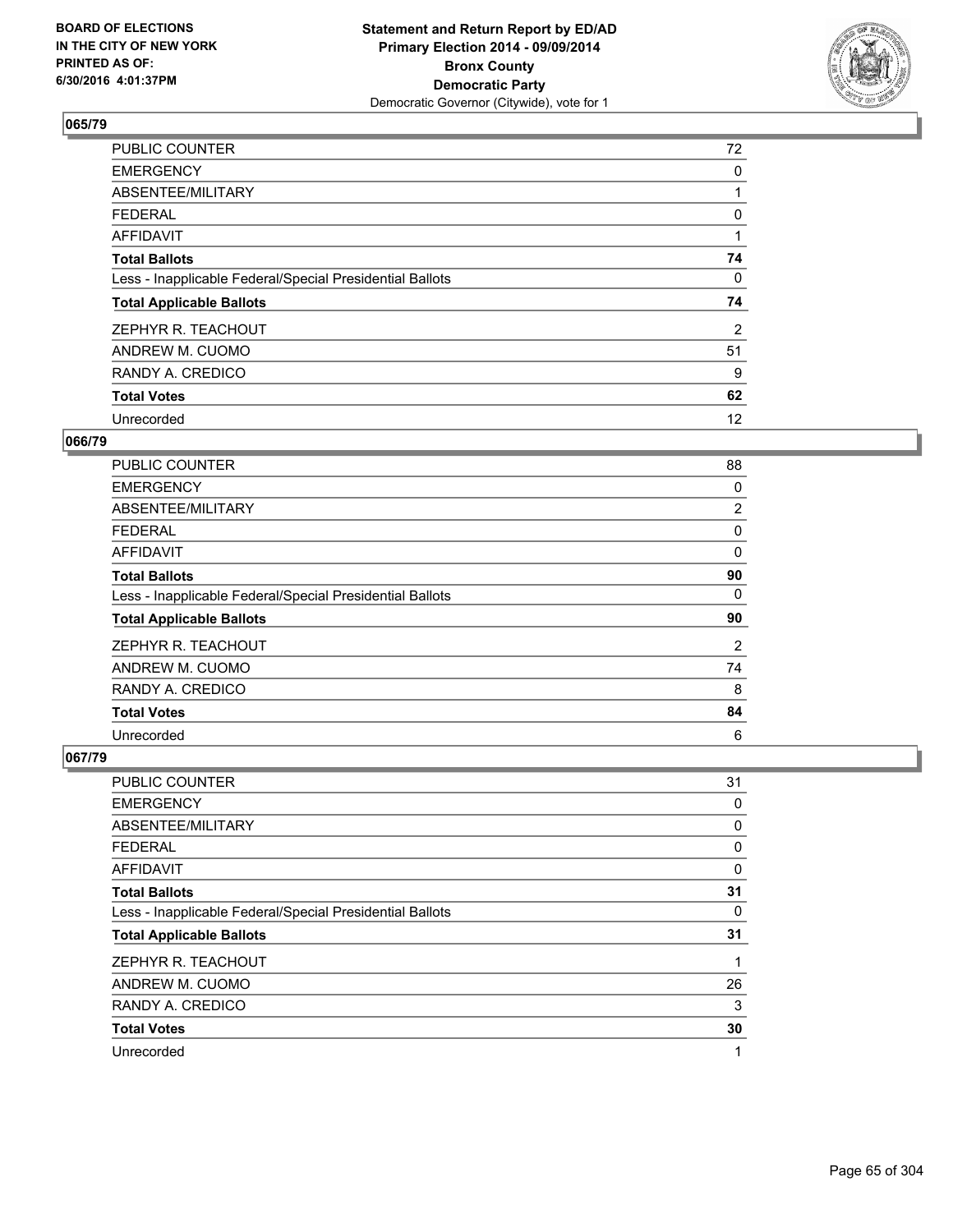

| <b>PUBLIC COUNTER</b>                                    | 246 |
|----------------------------------------------------------|-----|
| <b>EMERGENCY</b>                                         | 0   |
| ABSENTEE/MILITARY                                        | 4   |
| <b>FEDERAL</b>                                           | 0   |
| AFFIDAVIT                                                | 1   |
| <b>Total Ballots</b>                                     | 251 |
| Less - Inapplicable Federal/Special Presidential Ballots | 0   |
| <b>Total Applicable Ballots</b>                          | 251 |
| ZEPHYR R. TEACHOUT                                       | 18  |
| ANDREW M. CUOMO                                          | 209 |
| RANDY A. CREDICO                                         | 7   |
| <b>Total Votes</b>                                       | 234 |
| Unrecorded                                               | 17  |

### **069/79**

| <b>PUBLIC COUNTER</b>                                    | 253 |
|----------------------------------------------------------|-----|
| <b>EMERGENCY</b>                                         | 0   |
| ABSENTEE/MILITARY                                        | 2   |
| FEDERAL                                                  | 0   |
| <b>AFFIDAVIT</b>                                         | 4   |
| <b>Total Ballots</b>                                     | 259 |
| Less - Inapplicable Federal/Special Presidential Ballots | 0   |
| <b>Total Applicable Ballots</b>                          | 259 |
| ZEPHYR R. TEACHOUT                                       | 25  |
| ANDREW M. CUOMO                                          | 210 |
| RANDY A. CREDICO                                         | 9   |
| <b>Total Votes</b>                                       | 244 |
| Unrecorded                                               | 15  |

| PUBLIC COUNTER                                           | 255 |
|----------------------------------------------------------|-----|
| <b>EMERGENCY</b>                                         | 0   |
| ABSENTEE/MILITARY                                        | 7   |
| <b>FEDERAL</b>                                           | 0   |
| AFFIDAVIT                                                | 1   |
| <b>Total Ballots</b>                                     | 263 |
| Less - Inapplicable Federal/Special Presidential Ballots | 0   |
| <b>Total Applicable Ballots</b>                          | 263 |
| ZEPHYR R. TEACHOUT                                       | 26  |
| ANDREW M. CUOMO                                          | 218 |
| RANDY A. CREDICO                                         | 6   |
| <b>Total Votes</b>                                       | 250 |
| Unrecorded                                               | 13  |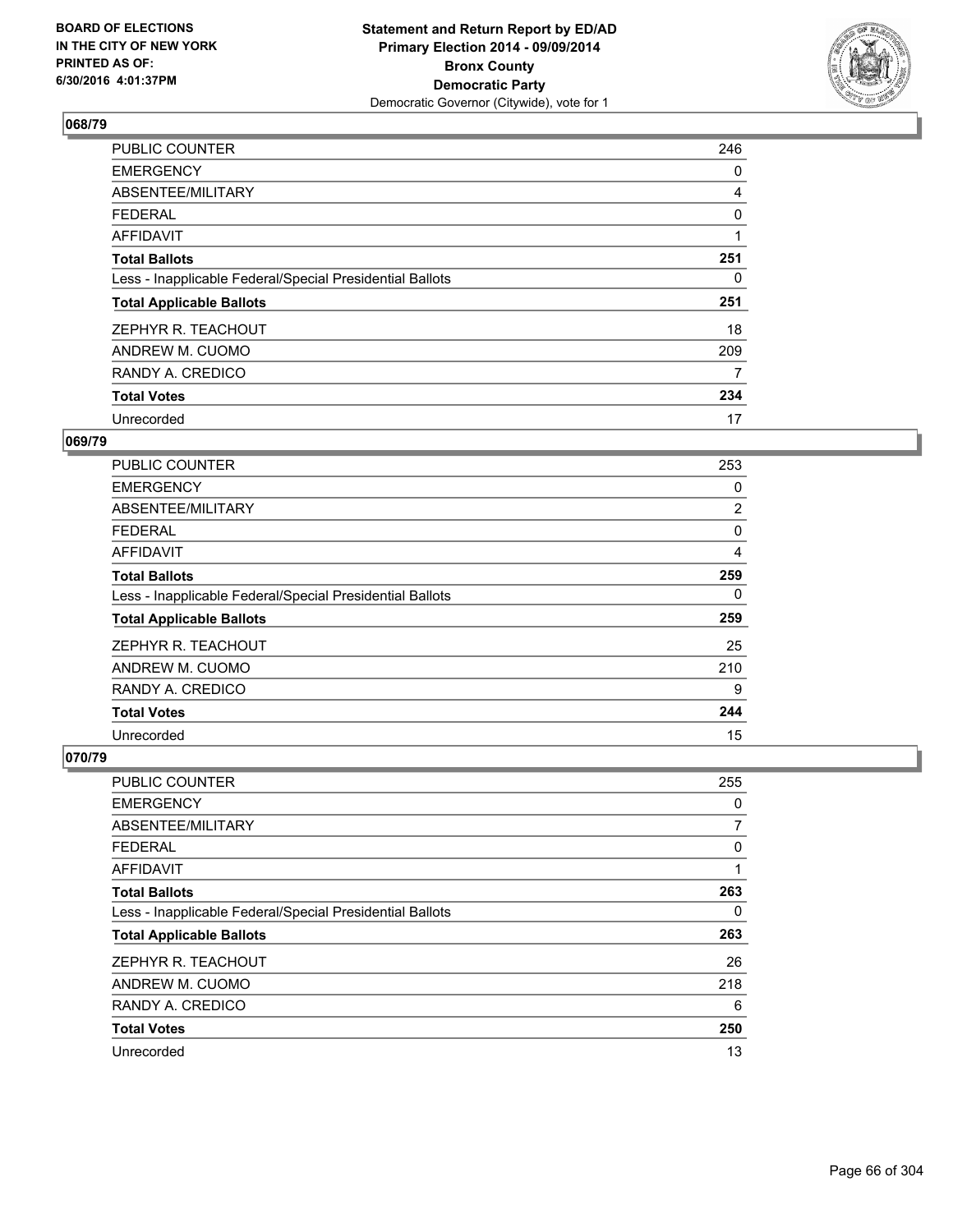

| <b>PUBLIC COUNTER</b>                                    | 83 |
|----------------------------------------------------------|----|
| <b>EMERGENCY</b>                                         | 0  |
| ABSENTEE/MILITARY                                        |    |
| <b>FEDERAL</b>                                           | 0  |
| AFFIDAVIT                                                |    |
| <b>Total Ballots</b>                                     | 85 |
| Less - Inapplicable Federal/Special Presidential Ballots | 0  |
| <b>Total Applicable Ballots</b>                          | 85 |
| ZEPHYR R. TEACHOUT                                       | 4  |
| ANDREW M. CUOMO                                          | 68 |
| RANDY A. CREDICO                                         | 5  |
| UNATTRIBUTABLE WRITE-IN (WRITE-IN)                       |    |
| <b>Total Votes</b>                                       | 78 |
| Unrecorded                                               | 7  |

### **072/79**

| PUBLIC COUNTER                                           | 69 |
|----------------------------------------------------------|----|
| <b>EMERGENCY</b>                                         | 0  |
| ABSENTEE/MILITARY                                        | 0  |
| <b>FEDERAL</b>                                           | 0  |
| <b>AFFIDAVIT</b>                                         | 0  |
| <b>Total Ballots</b>                                     | 69 |
| Less - Inapplicable Federal/Special Presidential Ballots | 0  |
| <b>Total Applicable Ballots</b>                          | 69 |
| ZEPHYR R. TEACHOUT                                       | 4  |
| ANDREW M. CUOMO                                          | 57 |
| RANDY A. CREDICO                                         | 1  |
| <b>Total Votes</b>                                       | 62 |
| Unrecorded                                               | 7  |

| <b>PUBLIC COUNTER</b>                                    | 42 |
|----------------------------------------------------------|----|
| <b>EMERGENCY</b>                                         | 0  |
| ABSENTEE/MILITARY                                        | 4  |
| <b>FEDERAL</b>                                           | 0  |
| AFFIDAVIT                                                | 0  |
| <b>Total Ballots</b>                                     | 46 |
| Less - Inapplicable Federal/Special Presidential Ballots | 0  |
|                                                          |    |
| <b>Total Applicable Ballots</b>                          | 46 |
| ZEPHYR R. TEACHOUT                                       | 4  |
| ANDREW M. CUOMO                                          | 33 |
| RANDY A. CREDICO                                         | 3  |
| <b>Total Votes</b>                                       | 40 |
| Unrecorded                                               | 6  |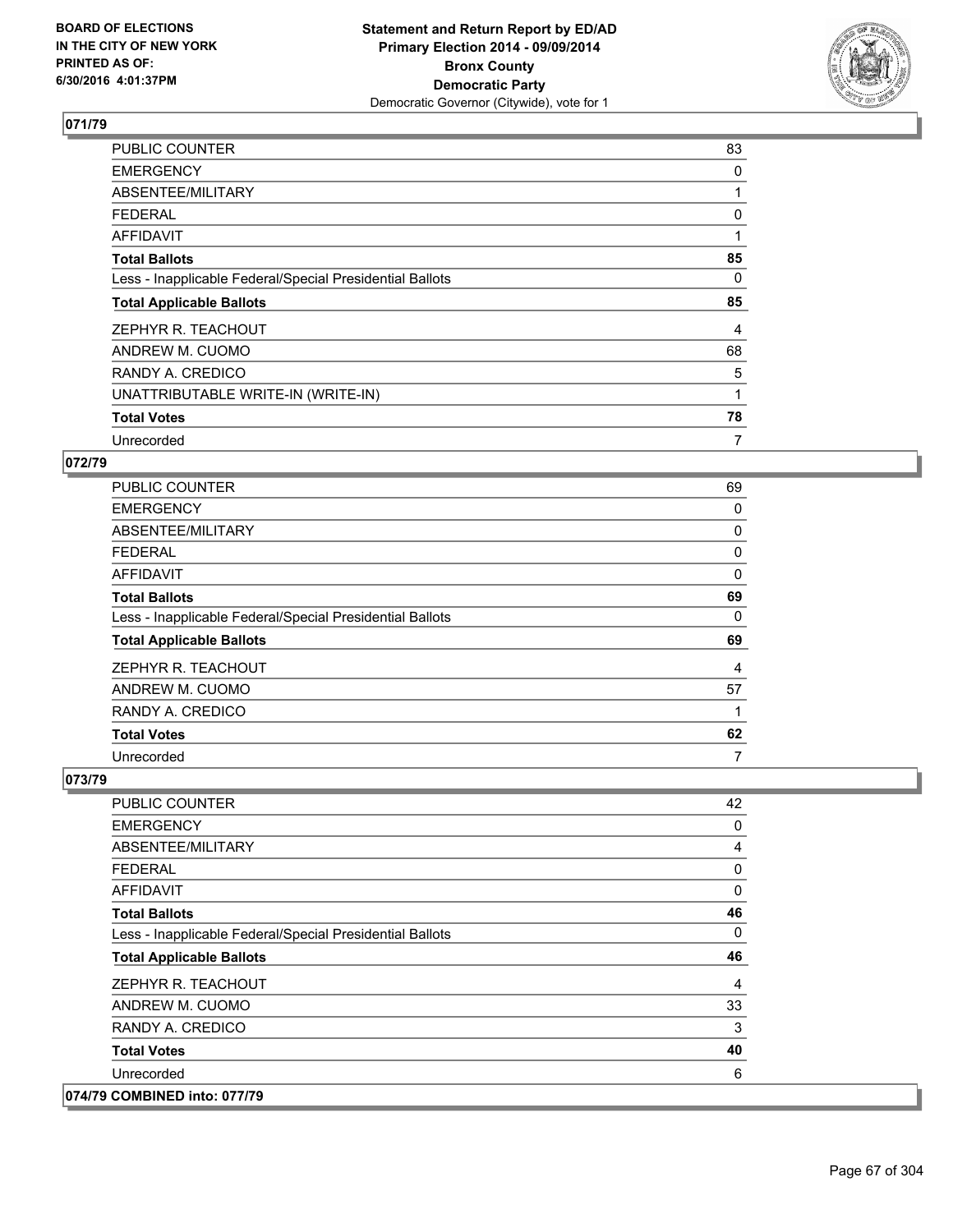

| <b>PUBLIC COUNTER</b>                                    | 57 |
|----------------------------------------------------------|----|
| <b>EMERGENCY</b>                                         | 0  |
| ABSENTEE/MILITARY                                        |    |
| <b>FEDERAL</b>                                           | 0  |
| AFFIDAVIT                                                | 0  |
| <b>Total Ballots</b>                                     | 58 |
| Less - Inapplicable Federal/Special Presidential Ballots | 0  |
| <b>Total Applicable Ballots</b>                          | 58 |
| ZEPHYR R. TEACHOUT                                       | 4  |
| ANDREW M. CUOMO                                          | 47 |
| RANDY A. CREDICO                                         | 4  |
| <b>Total Votes</b>                                       | 55 |
| Unrecorded                                               | 3  |

# **076/79**

| <b>PUBLIC COUNTER</b>                                    | 45             |
|----------------------------------------------------------|----------------|
|                                                          |                |
| <b>EMERGENCY</b>                                         | 0              |
| ABSENTEE/MILITARY                                        | $\overline{2}$ |
| FEDERAL                                                  | 0              |
| AFFIDAVIT                                                | 0              |
| <b>Total Ballots</b>                                     | 47             |
| Less - Inapplicable Federal/Special Presidential Ballots | 0              |
| <b>Total Applicable Ballots</b>                          | 47             |
| ZEPHYR R. TEACHOUT                                       | 7              |
| ANDREW M. CUOMO                                          | 36             |
| RANDY A. CREDICO                                         | 4              |
| <b>Total Votes</b>                                       | 47             |

| <b>PUBLIC COUNTER</b>                                    | 47             |
|----------------------------------------------------------|----------------|
| <b>EMERGENCY</b>                                         | 0              |
| ABSENTEE/MILITARY                                        | 0              |
| <b>FEDERAL</b>                                           | 0              |
| AFFIDAVIT                                                | 0              |
| <b>Total Ballots</b>                                     | 47             |
| Less - Inapplicable Federal/Special Presidential Ballots | 0              |
| <b>Total Applicable Ballots</b>                          | 47             |
| ZEPHYR R. TEACHOUT                                       | 7              |
| ANDREW M. CUOMO                                          | 37             |
| RANDY A. CREDICO                                         |                |
| <b>Total Votes</b>                                       | 45             |
| Unrecorded                                               | $\overline{2}$ |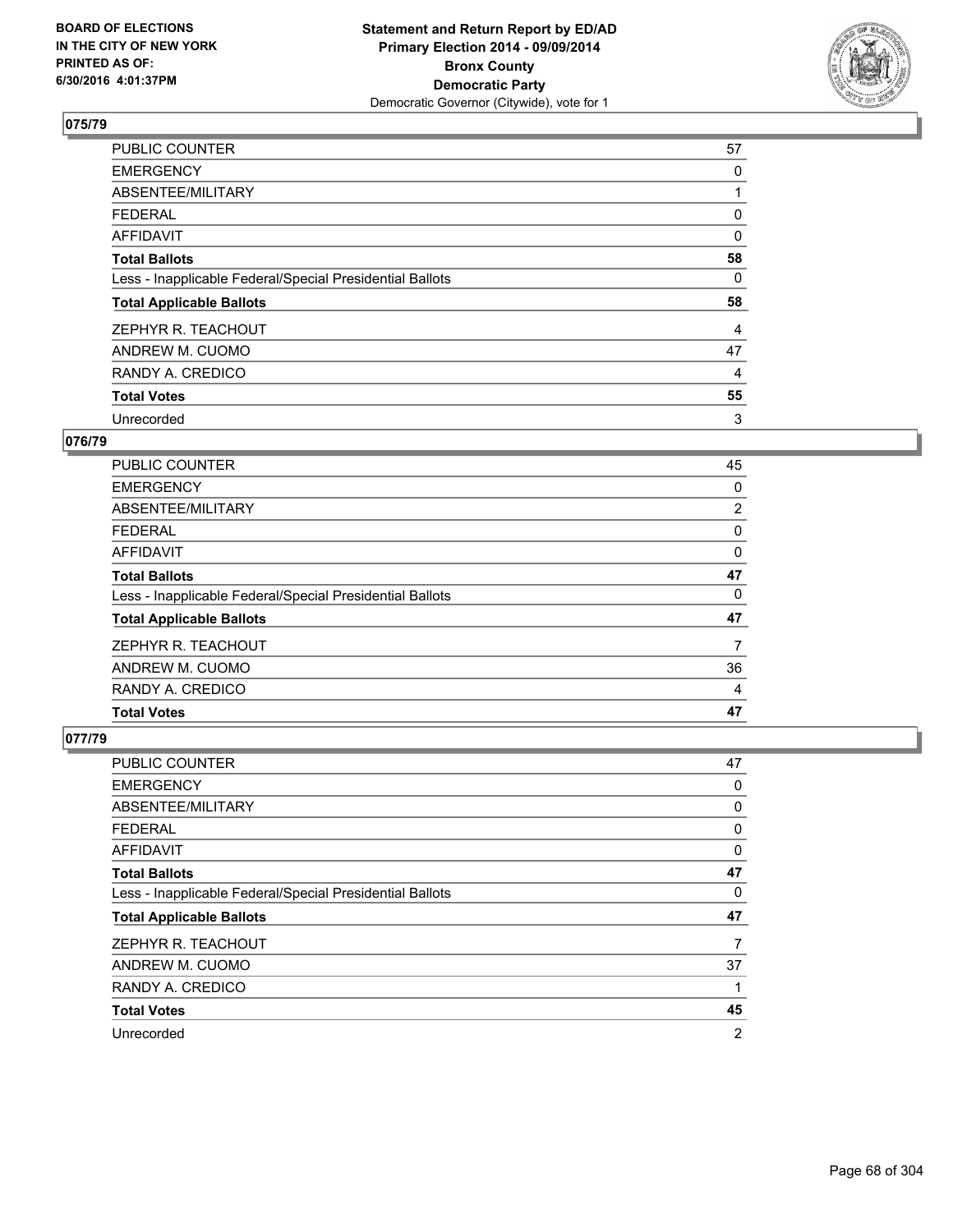

| PUBLIC COUNTER                                           | 20 |
|----------------------------------------------------------|----|
| <b>EMERGENCY</b>                                         | 0  |
| ABSENTEE/MILITARY                                        | 0  |
| <b>FEDERAL</b>                                           | 0  |
| AFFIDAVIT                                                | 2  |
| <b>Total Ballots</b>                                     | 22 |
| Less - Inapplicable Federal/Special Presidential Ballots | 0  |
| <b>Total Applicable Ballots</b>                          | 22 |
| ZEPHYR R. TEACHOUT                                       |    |
| ANDREW M. CUOMO                                          | 17 |
| RANDY A. CREDICO                                         |    |
| <b>Total Votes</b>                                       | 19 |
| Unrecorded                                               | 3  |

# **079/79**

| PUBLIC COUNTER                                           | 148 |
|----------------------------------------------------------|-----|
| <b>EMERGENCY</b>                                         | 0   |
| ABSENTEE/MILITARY                                        |     |
| <b>FEDERAL</b>                                           | 0   |
| AFFIDAVIT                                                |     |
| <b>Total Ballots</b>                                     | 150 |
| Less - Inapplicable Federal/Special Presidential Ballots | 0   |
| <b>Total Applicable Ballots</b>                          | 150 |
| ZEPHYR R. TEACHOUT                                       | 9   |
| ANDREW M. CUOMO                                          | 101 |
| RANDY A. CREDICO                                         | 11  |
| <b>Total Votes</b>                                       | 121 |
| Unrecorded                                               | 29  |

| <b>Total Votes</b>                                       |   |
|----------------------------------------------------------|---|
| RANDY A. CREDICO                                         | 0 |
| ANDREW M. CUOMO                                          |   |
| ZEPHYR R. TEACHOUT                                       | 0 |
| <b>Total Applicable Ballots</b>                          |   |
| Less - Inapplicable Federal/Special Presidential Ballots | 0 |
| <b>Total Ballots</b>                                     |   |
| <b>AFFIDAVIT</b>                                         | 0 |
| <b>FEDERAL</b>                                           | 0 |
| ABSENTEE/MILITARY                                        | 0 |
| <b>EMERGENCY</b>                                         | 0 |
| PUBLIC COUNTER                                           |   |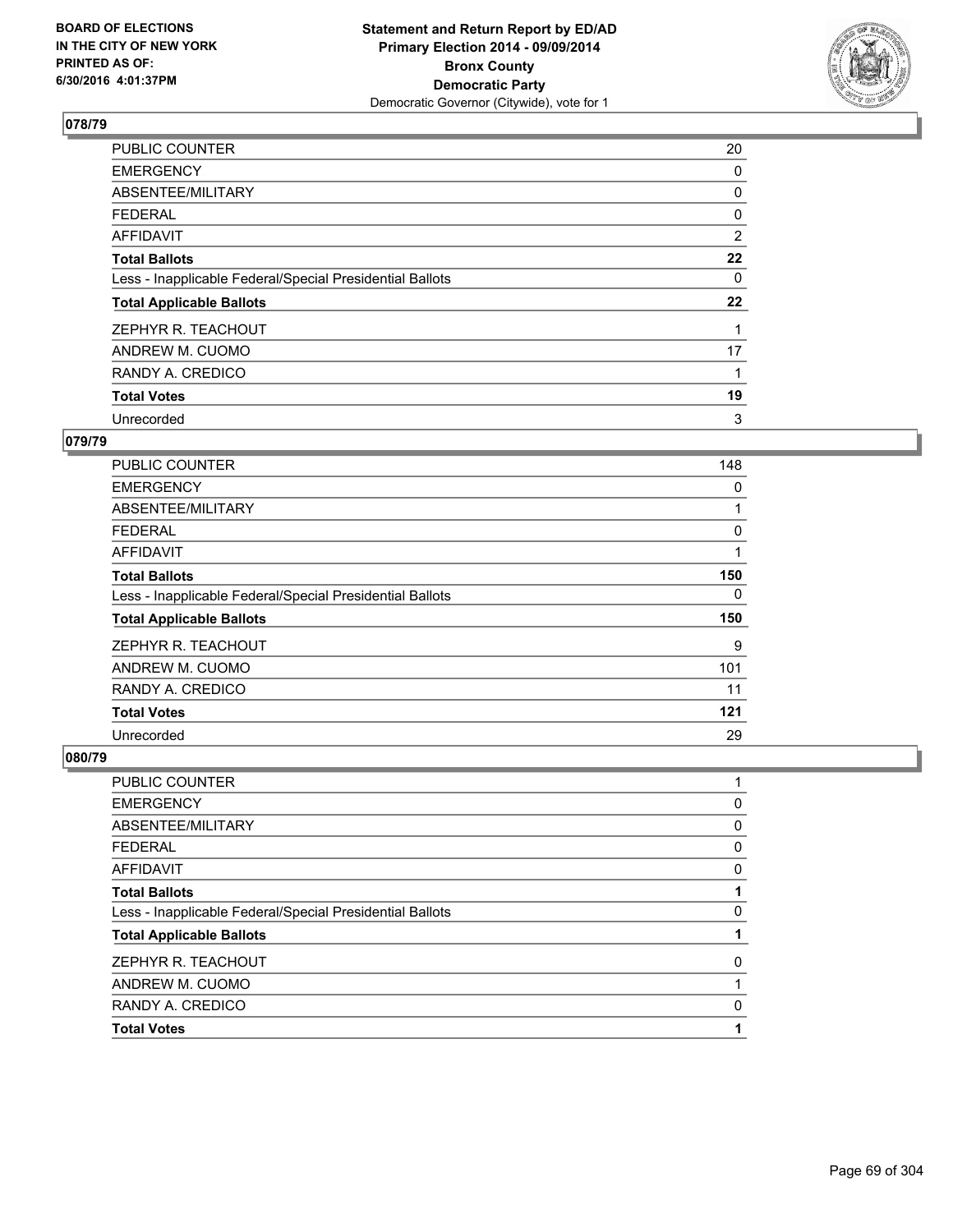

| <b>PUBLIC COUNTER</b>                                    | 0        |
|----------------------------------------------------------|----------|
| <b>EMERGENCY</b>                                         | 0        |
| ABSENTEE/MILITARY                                        | 0        |
| <b>FEDERAL</b>                                           | 0        |
| AFFIDAVIT                                                | 0        |
| <b>Total Ballots</b>                                     | 0        |
| Less - Inapplicable Federal/Special Presidential Ballots | 0        |
| <b>Total Applicable Ballots</b>                          | 0        |
| ZEPHYR R. TEACHOUT                                       | $\Omega$ |
| ANDREW M. CUOMO                                          | 0        |
| RANDY A. CREDICO                                         | 0        |
| <b>Total Votes</b>                                       | 0        |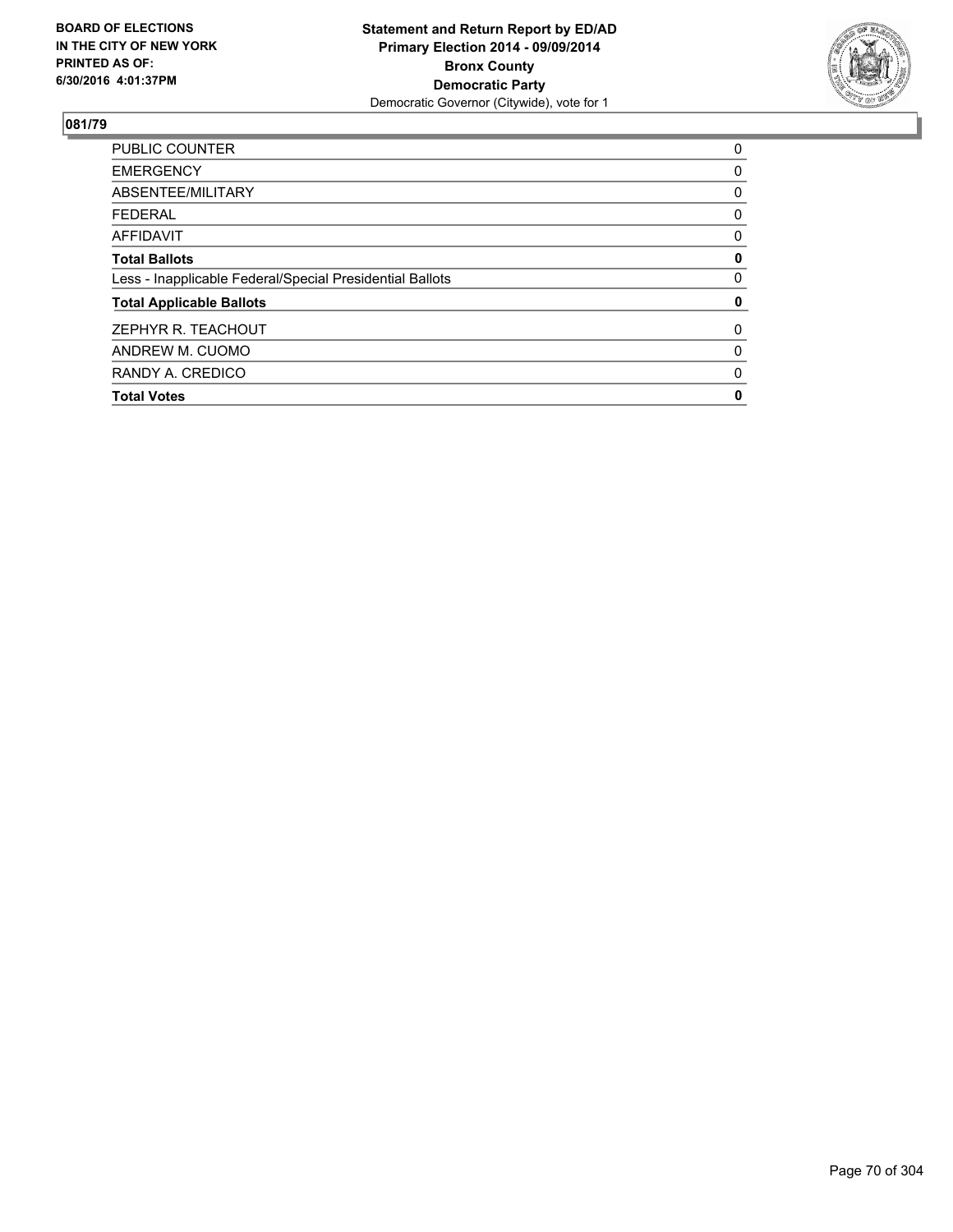

| <b>PUBLIC COUNTER</b>                                    | 37             |
|----------------------------------------------------------|----------------|
| <b>EMERGENCY</b>                                         | 0              |
| ABSENTEE/MILITARY                                        | $\overline{2}$ |
| <b>FEDERAL</b>                                           | 0              |
| <b>AFFIDAVIT</b>                                         | 0              |
| <b>Total Ballots</b>                                     | 39             |
| Less - Inapplicable Federal/Special Presidential Ballots | 0              |
| <b>Total Applicable Ballots</b>                          | 39             |
| ZEPHYR R. TEACHOUT                                       | 2              |
| ANDREW M. CUOMO                                          | 33             |
| RANDY A. CREDICO                                         | 1              |
| <b>Total Votes</b>                                       | 36             |
| Unrecorded                                               | 3              |

### **002/80**

| PUBLIC COUNTER                                           | 11 |
|----------------------------------------------------------|----|
| <b>EMERGENCY</b>                                         | 0  |
| ABSENTEE/MILITARY                                        | 0  |
| <b>FEDERAL</b>                                           | 0  |
| AFFIDAVIT                                                | 0  |
| <b>Total Ballots</b>                                     | 11 |
| Less - Inapplicable Federal/Special Presidential Ballots | 0  |
| <b>Total Applicable Ballots</b>                          | 11 |
| ZEPHYR R. TEACHOUT                                       | 3  |
| ANDREW M. CUOMO                                          | 8  |
| RANDY A. CREDICO                                         | 0  |
| <b>Total Votes</b>                                       | 11 |
|                                                          |    |

| <b>PUBLIC COUNTER</b>                                    | 61 |
|----------------------------------------------------------|----|
| <b>EMERGENCY</b>                                         | 0  |
| ABSENTEE/MILITARY                                        |    |
| <b>FEDERAL</b>                                           | 0  |
| AFFIDAVIT                                                | 0  |
| <b>Total Ballots</b>                                     | 62 |
| Less - Inapplicable Federal/Special Presidential Ballots | 0  |
| <b>Total Applicable Ballots</b>                          | 62 |
| ZEPHYR R. TEACHOUT                                       | 23 |
| ANDREW M. CUOMO                                          | 36 |
| RANDY A. CREDICO                                         |    |
| UNATTRIBUTABLE WRITE-IN (WRITE-IN)                       |    |
| <b>Total Votes</b>                                       | 61 |
| Unrecorded                                               | 1  |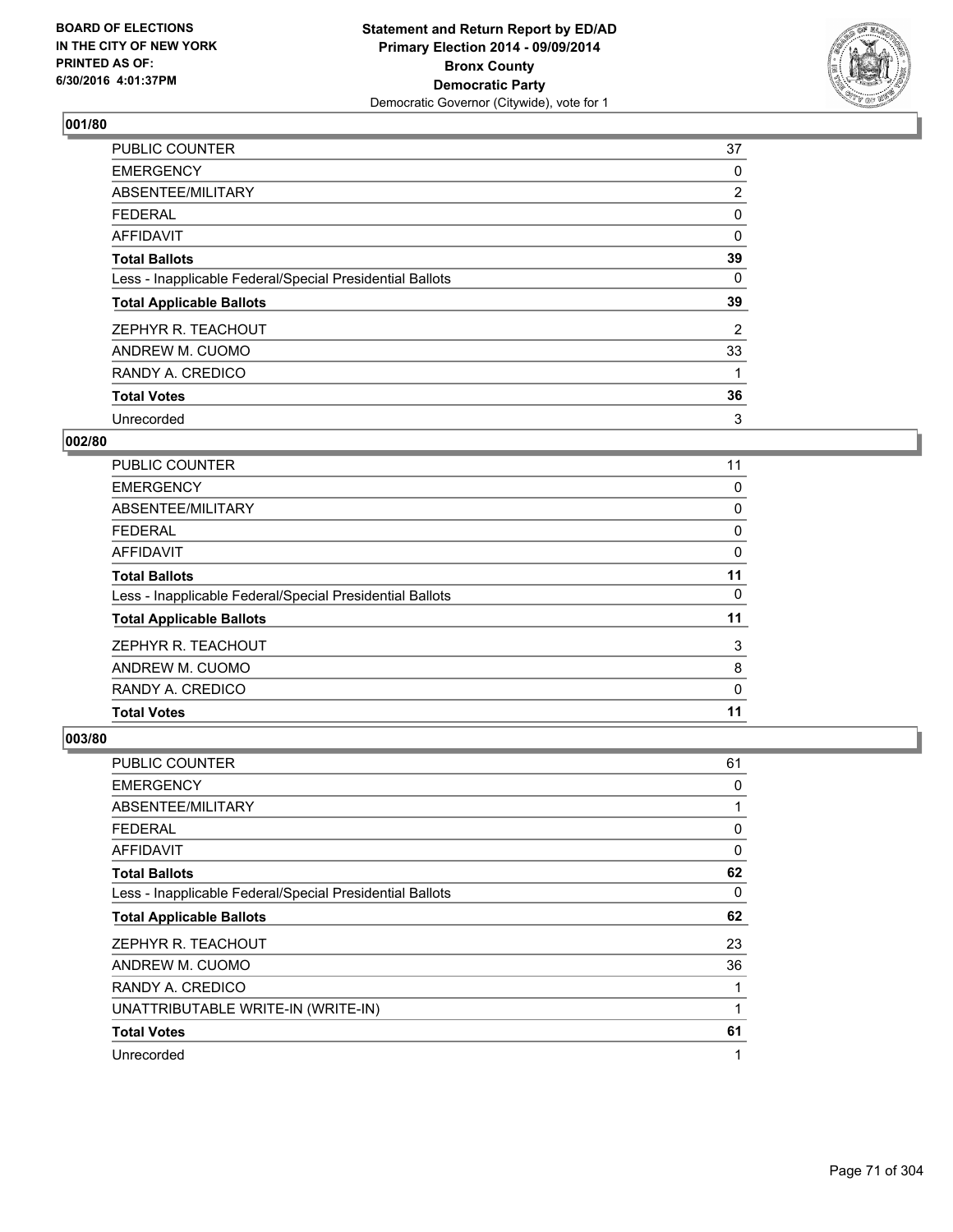

| <b>PUBLIC COUNTER</b>                                    | 31 |
|----------------------------------------------------------|----|
| <b>EMERGENCY</b>                                         | 0  |
| ABSENTEE/MILITARY                                        | 0  |
| <b>FEDERAL</b>                                           | 0  |
| AFFIDAVIT                                                |    |
| <b>Total Ballots</b>                                     | 32 |
| Less - Inapplicable Federal/Special Presidential Ballots | 0  |
| <b>Total Applicable Ballots</b>                          | 32 |
| ZEPHYR R. TEACHOUT                                       | 6  |
| ANDREW M. CUOMO                                          | 25 |
| RANDY A. CREDICO                                         | 0  |
| <b>Total Votes</b>                                       | 31 |
| Unrecorded                                               | 1  |

### **005/80**

| 16 |
|----|
| 0  |
|    |
| 0  |
| 0  |
| 17 |
| 0  |
| 17 |
| 6  |
| 11 |
| 0  |
| 17 |
|    |

| <b>PUBLIC COUNTER</b>                                    | 26 |
|----------------------------------------------------------|----|
| <b>EMERGENCY</b>                                         | 0  |
| ABSENTEE/MILITARY                                        | 3  |
| <b>FEDERAL</b>                                           | 0  |
| <b>AFFIDAVIT</b>                                         | 0  |
| <b>Total Ballots</b>                                     | 29 |
| Less - Inapplicable Federal/Special Presidential Ballots | 0  |
| <b>Total Applicable Ballots</b>                          | 29 |
| ZEPHYR R. TEACHOUT                                       | 7  |
| ANDREW M. CUOMO                                          | 21 |
| RANDY A. CREDICO                                         |    |
| <b>Total Votes</b>                                       | 29 |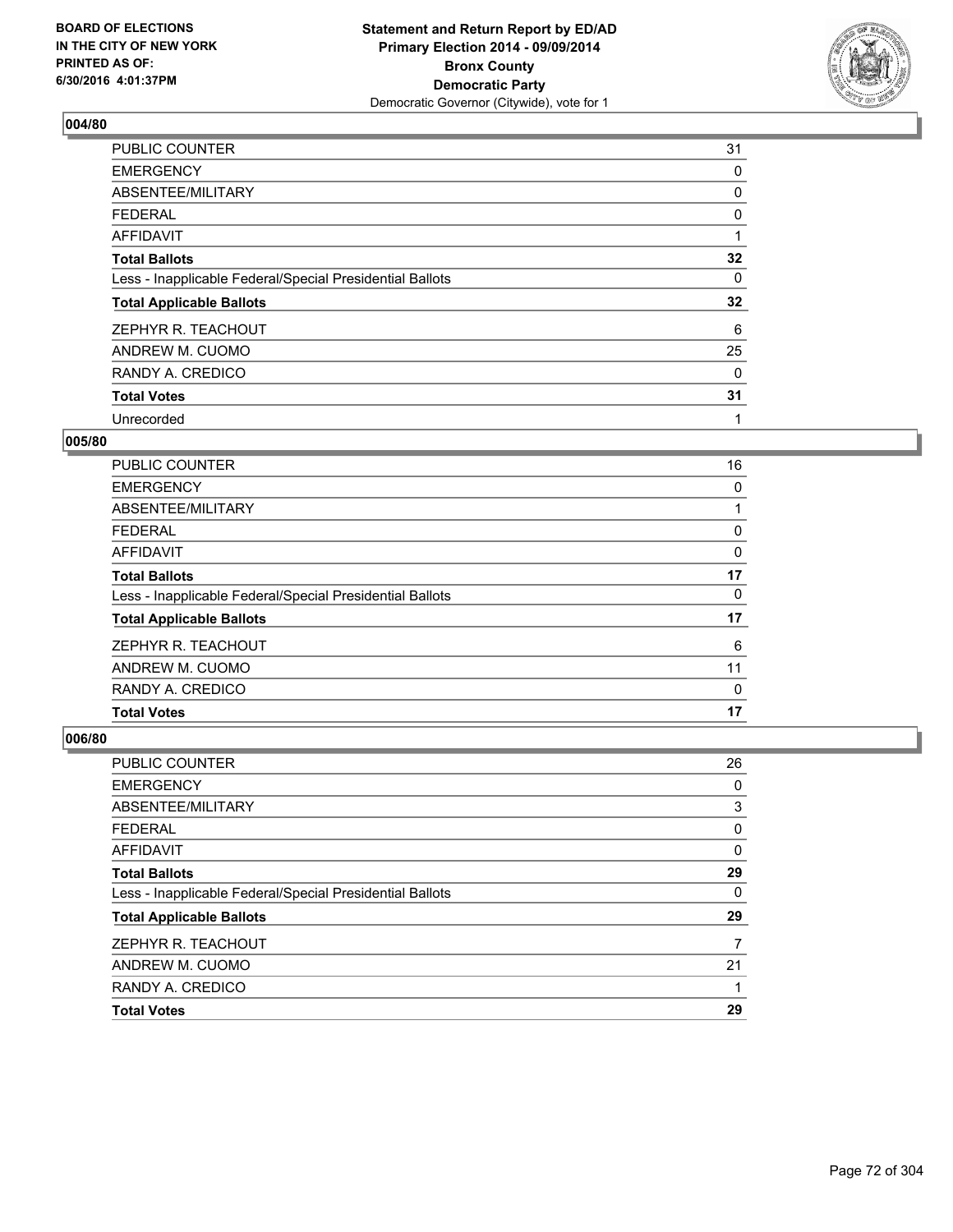

| <b>Total Votes</b>                                       | 37 |
|----------------------------------------------------------|----|
| RANDY A. CREDICO                                         | 0  |
| ANDREW M. CUOMO                                          | 31 |
| ZEPHYR R. TEACHOUT                                       | 6  |
| <b>Total Applicable Ballots</b>                          | 37 |
| Less - Inapplicable Federal/Special Presidential Ballots | 0  |
| <b>Total Ballots</b>                                     | 37 |
| AFFIDAVIT                                                | 0  |
| <b>FEDERAL</b>                                           | 0  |
| ABSENTEE/MILITARY                                        |    |
| <b>EMERGENCY</b>                                         | 0  |
| <b>PUBLIC COUNTER</b>                                    | 36 |

## **008/80**

| <b>PUBLIC COUNTER</b>                                    | 22       |
|----------------------------------------------------------|----------|
| <b>EMERGENCY</b>                                         | 0        |
| ABSENTEE/MILITARY                                        | 0        |
| <b>FEDERAL</b>                                           | 0        |
| <b>AFFIDAVIT</b>                                         | 0        |
| <b>Total Ballots</b>                                     | 22       |
| Less - Inapplicable Federal/Special Presidential Ballots | $\Omega$ |
| <b>Total Applicable Ballots</b>                          | 22       |
| ZEPHYR R. TEACHOUT                                       | 4        |
| ANDREW M. CUOMO                                          | 16       |
| RANDY A. CREDICO                                         |          |
| <b>Total Votes</b>                                       | 21       |
| Unrecorded                                               | 1        |

| <b>PUBLIC COUNTER</b>                                    | 18 |
|----------------------------------------------------------|----|
| <b>EMERGENCY</b>                                         | 0  |
| ABSENTEE/MILITARY                                        | 0  |
| <b>FEDERAL</b>                                           | 0  |
| <b>AFFIDAVIT</b>                                         |    |
| <b>Total Ballots</b>                                     | 19 |
| Less - Inapplicable Federal/Special Presidential Ballots | 0  |
| <b>Total Applicable Ballots</b>                          | 19 |
| ZEPHYR R. TEACHOUT                                       |    |
| ANDREW M. CUOMO                                          | 17 |
| RANDY A. CREDICO                                         |    |
| <b>Total Votes</b>                                       | 19 |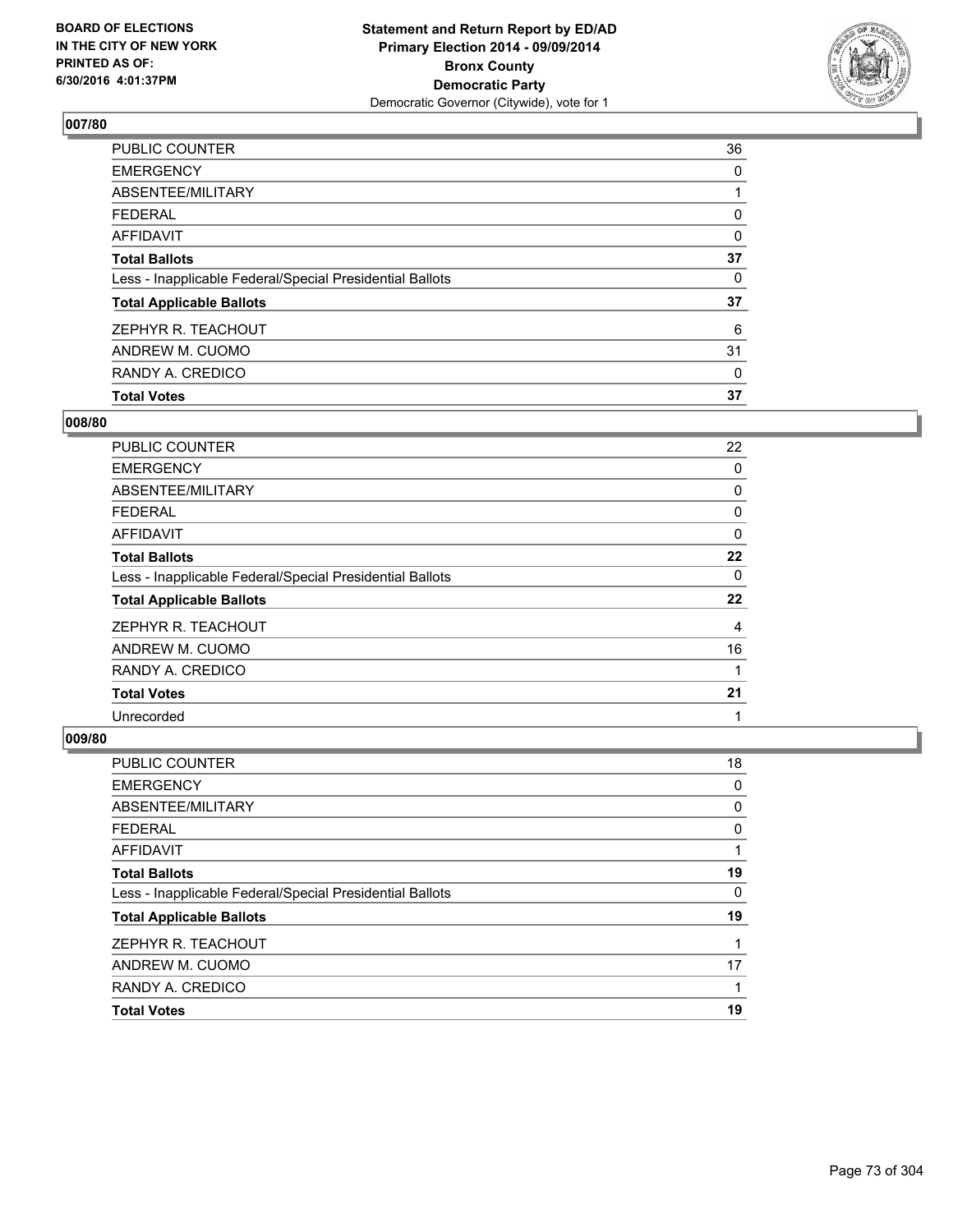

| <b>PUBLIC COUNTER</b>                                    | 32 |
|----------------------------------------------------------|----|
| <b>EMERGENCY</b>                                         | 0  |
| ABSENTEE/MILITARY                                        |    |
| <b>FEDERAL</b>                                           | 0  |
| <b>AFFIDAVIT</b>                                         |    |
| <b>Total Ballots</b>                                     | 34 |
| Less - Inapplicable Federal/Special Presidential Ballots | 0  |
| <b>Total Applicable Ballots</b>                          | 34 |
| ZEPHYR R. TEACHOUT                                       | 9  |
| ANDREW M. CUOMO                                          | 23 |
| RANDY A. CREDICO                                         | 1  |
| <b>Total Votes</b>                                       | 33 |
| Unrecorded                                               | 1  |

# **011/80**

| <b>PUBLIC COUNTER</b>                                    | 8 |
|----------------------------------------------------------|---|
| <b>EMERGENCY</b>                                         | 0 |
| ABSENTEE/MILITARY                                        |   |
| <b>FEDERAL</b>                                           | 0 |
| AFFIDAVIT                                                | 0 |
| <b>Total Ballots</b>                                     | 9 |
| Less - Inapplicable Federal/Special Presidential Ballots | 0 |
| <b>Total Applicable Ballots</b>                          | 9 |
| ZEPHYR R. TEACHOUT                                       | 3 |
| ANDREW M. CUOMO                                          | 6 |
| RANDY A. CREDICO                                         | 0 |
| <b>Total Votes</b>                                       | 9 |
|                                                          |   |

| PUBLIC COUNTER                                           |   |
|----------------------------------------------------------|---|
| <b>EMERGENCY</b>                                         | 0 |
| ABSENTEE/MILITARY                                        | 0 |
| <b>FEDERAL</b>                                           | 0 |
| <b>AFFIDAVIT</b>                                         |   |
| <b>Total Ballots</b>                                     | 8 |
| Less - Inapplicable Federal/Special Presidential Ballots | 0 |
| <b>Total Applicable Ballots</b>                          | 8 |
| ZEPHYR R. TEACHOUT                                       |   |
| ANDREW M. CUOMO                                          |   |
| RANDY A. CREDICO                                         | 0 |
| <b>Total Votes</b>                                       | 8 |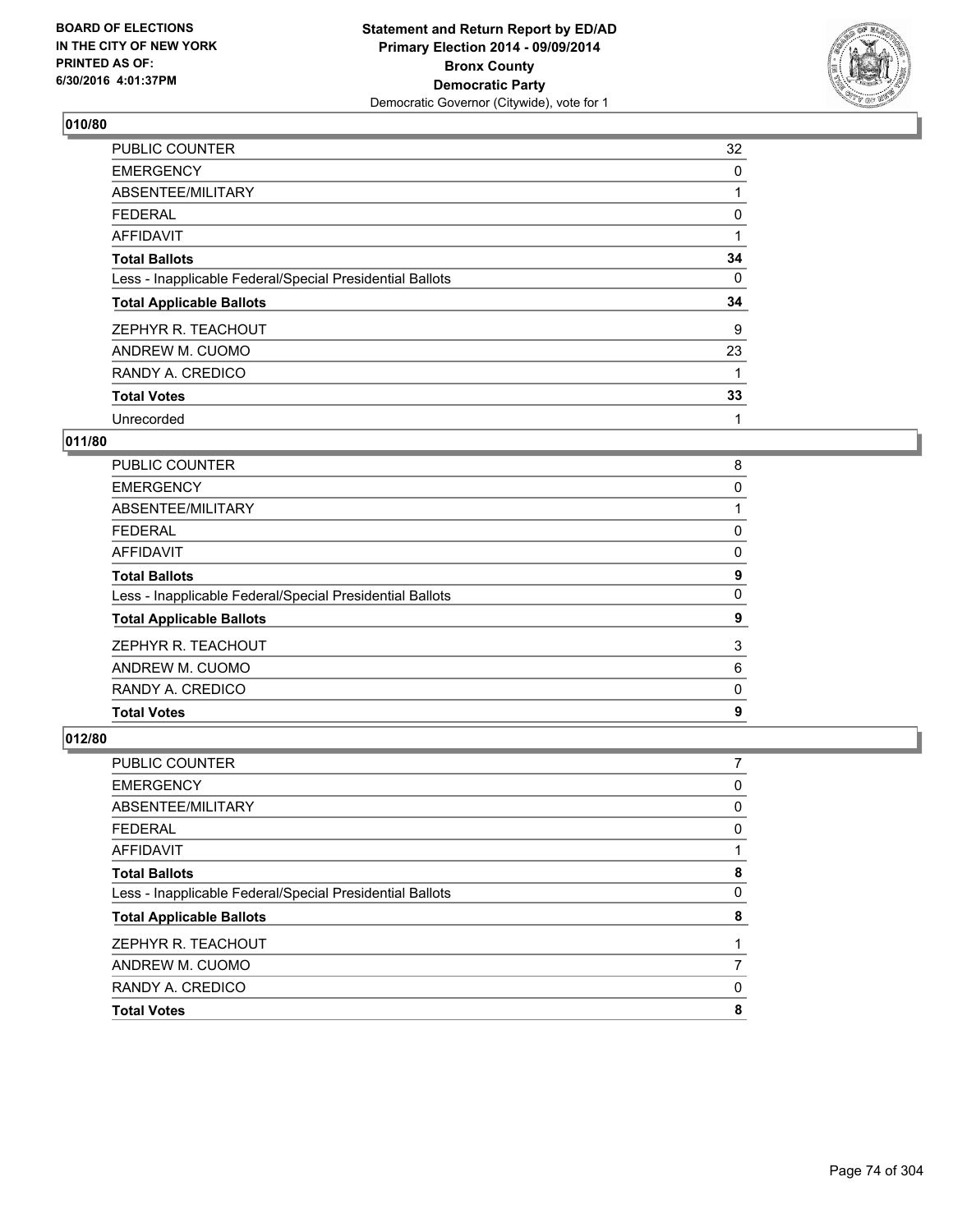

| <b>PUBLIC COUNTER</b>                                    | 27 |
|----------------------------------------------------------|----|
| <b>EMERGENCY</b>                                         | 0  |
| ABSENTEE/MILITARY                                        | 0  |
| <b>FEDERAL</b>                                           | 0  |
| <b>AFFIDAVIT</b>                                         | 0  |
| <b>Total Ballots</b>                                     | 27 |
| Less - Inapplicable Federal/Special Presidential Ballots | 0  |
| <b>Total Applicable Ballots</b>                          | 27 |
| ZEPHYR R. TEACHOUT                                       | 5  |
| ANDREW M. CUOMO                                          | 22 |
| RANDY A. CREDICO                                         | 0  |
| <b>Total Votes</b>                                       | 27 |

# **014/80**

| <b>PUBLIC COUNTER</b>                                    | 47 |
|----------------------------------------------------------|----|
| <b>EMERGENCY</b>                                         | 0  |
| ABSENTEE/MILITARY                                        | 0  |
| <b>FEDERAL</b>                                           | 0  |
| AFFIDAVIT                                                |    |
| <b>Total Ballots</b>                                     | 48 |
| Less - Inapplicable Federal/Special Presidential Ballots | 0  |
| <b>Total Applicable Ballots</b>                          | 48 |
| ZEPHYR R. TEACHOUT                                       | 6  |
| ANDREW M. CUOMO                                          | 41 |
| RANDY A. CREDICO                                         |    |
| <b>Total Votes</b>                                       | 48 |
|                                                          |    |

| PUBLIC COUNTER                                           | 19 |
|----------------------------------------------------------|----|
| <b>EMERGENCY</b>                                         | 0  |
| ABSENTEE/MILITARY                                        |    |
| <b>FEDERAL</b>                                           | 0  |
| <b>AFFIDAVIT</b>                                         | 0  |
| <b>Total Ballots</b>                                     | 20 |
| Less - Inapplicable Federal/Special Presidential Ballots | 0  |
| <b>Total Applicable Ballots</b>                          | 20 |
| ZEPHYR R. TEACHOUT                                       | 5  |
| ANDREW M. CUOMO                                          | 15 |
| RANDY A. CREDICO                                         | 0  |
| <b>Total Votes</b>                                       | 20 |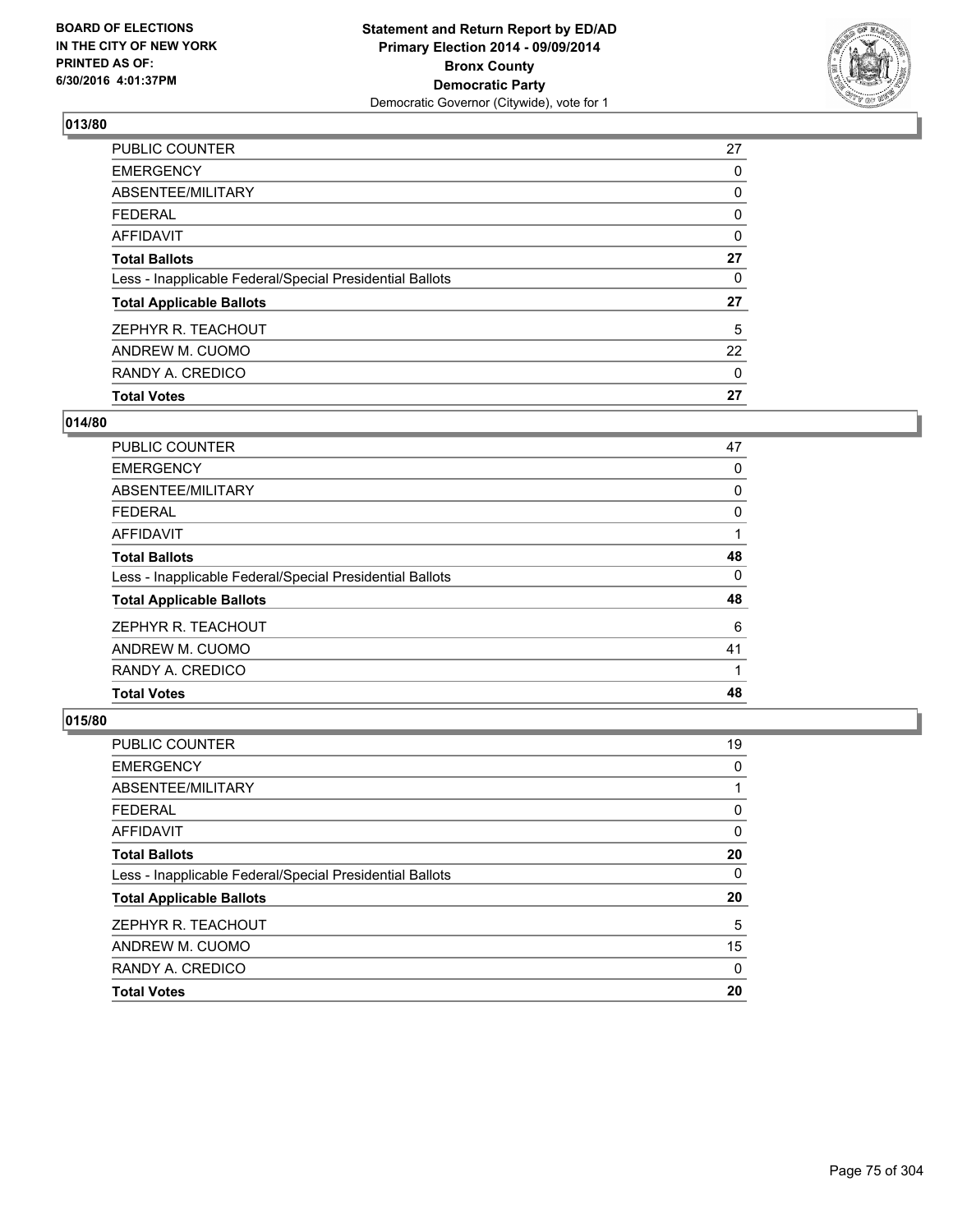

| PUBLIC COUNTER                                           | 133 |
|----------------------------------------------------------|-----|
| <b>EMERGENCY</b>                                         | 0   |
| ABSENTEE/MILITARY                                        |     |
| <b>FEDERAL</b>                                           | 0   |
| <b>AFFIDAVIT</b>                                         | 3   |
| <b>Total Ballots</b>                                     | 137 |
| Less - Inapplicable Federal/Special Presidential Ballots | 0   |
| <b>Total Applicable Ballots</b>                          | 137 |
| ZEPHYR R. TEACHOUT                                       | 18  |
| ANDREW M. CUOMO                                          | 107 |
| RANDY A. CREDICO                                         | 6   |
| <b>Total Votes</b>                                       | 131 |
| Unrecorded                                               | 6   |

### **017/80**

| PUBLIC COUNTER                                           | 65             |
|----------------------------------------------------------|----------------|
| <b>EMERGENCY</b>                                         | 0              |
| ABSENTEE/MILITARY                                        | 3              |
| <b>FEDERAL</b>                                           | 0              |
| <b>AFFIDAVIT</b>                                         | $\overline{2}$ |
| <b>Total Ballots</b>                                     | 70             |
| Less - Inapplicable Federal/Special Presidential Ballots | 0              |
| <b>Total Applicable Ballots</b>                          | 70             |
| ZEPHYR R. TEACHOUT                                       | 8              |
| ANDREW M. CUOMO                                          | 57             |
| RANDY A. CREDICO                                         | 3              |
| <b>Total Votes</b>                                       | 68             |
| Unrecorded                                               | $\overline{2}$ |

| <b>PUBLIC COUNTER</b>                                    | 39 |
|----------------------------------------------------------|----|
| <b>EMERGENCY</b>                                         | 0  |
| ABSENTEE/MILITARY                                        |    |
| <b>FEDERAL</b>                                           | 0  |
| AFFIDAVIT                                                | 0  |
| <b>Total Ballots</b>                                     | 40 |
| Less - Inapplicable Federal/Special Presidential Ballots | 0  |
| <b>Total Applicable Ballots</b>                          | 40 |
| ZEPHYR R. TEACHOUT                                       | 8  |
| ANDREW M. CUOMO                                          | 29 |
| RANDY A. CREDICO                                         | 2  |
| <b>Total Votes</b>                                       | 39 |
| Unrecorded                                               | 1  |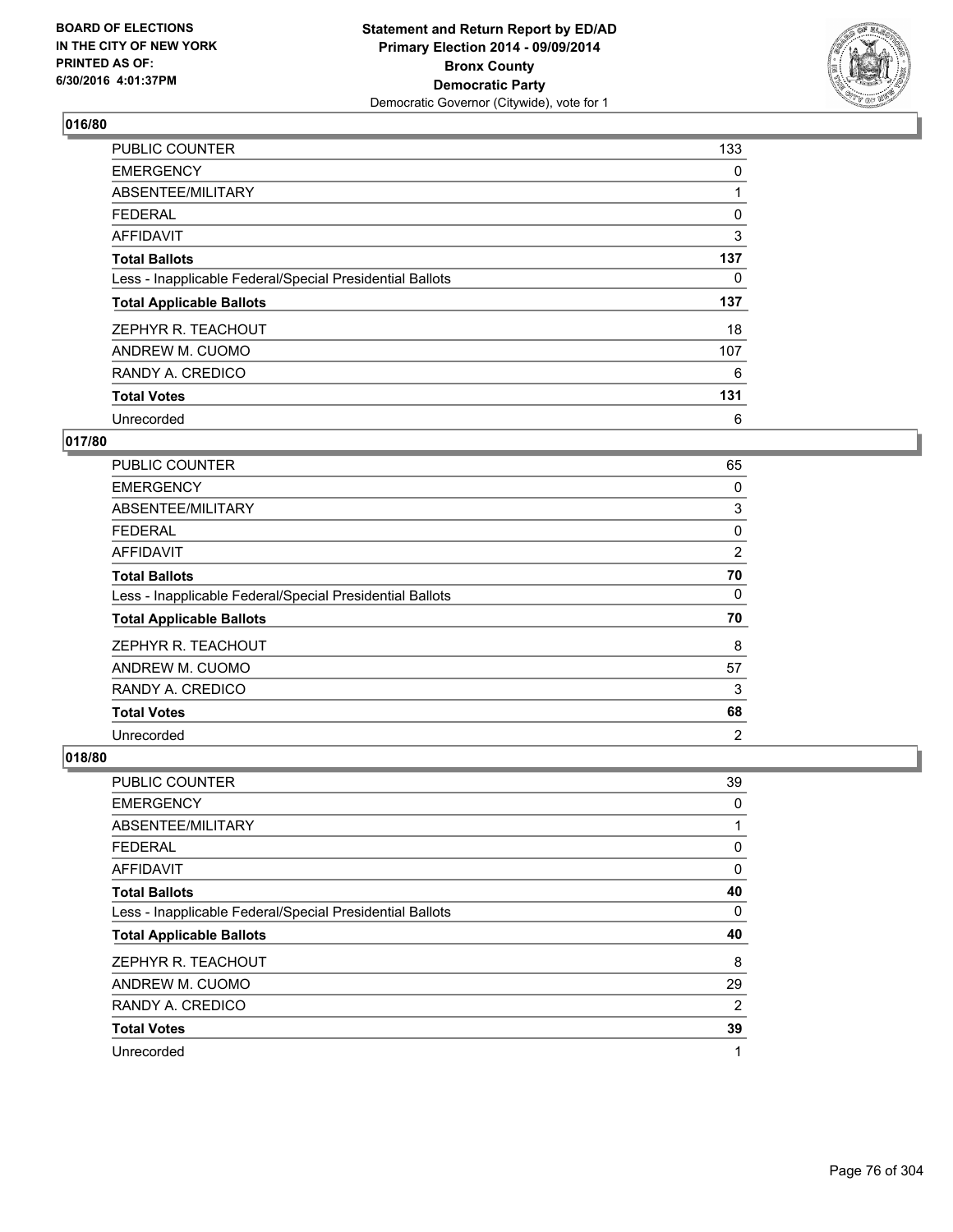

| <b>PUBLIC COUNTER</b>                                    | 23 |
|----------------------------------------------------------|----|
| <b>EMERGENCY</b>                                         | 0  |
| ABSENTEE/MILITARY                                        | 0  |
| <b>FEDERAL</b>                                           | 0  |
| AFFIDAVIT                                                | 0  |
| <b>Total Ballots</b>                                     | 23 |
| Less - Inapplicable Federal/Special Presidential Ballots | 0  |
| <b>Total Applicable Ballots</b>                          | 23 |
| ZEPHYR R. TEACHOUT                                       | 4  |
| ANDREW M. CUOMO                                          | 18 |
| RANDY A. CREDICO                                         | 0  |
| ANTONIA DALLACCO (WRITE-IN)                              |    |
| <b>Total Votes</b>                                       | 23 |

### **020/80**

| PUBLIC COUNTER                                           | 63 |
|----------------------------------------------------------|----|
| <b>EMERGENCY</b>                                         | 0  |
| ABSENTEE/MILITARY                                        | 3  |
| <b>FEDERAL</b>                                           | 0  |
| AFFIDAVIT                                                | 0  |
| <b>Total Ballots</b>                                     | 66 |
| Less - Inapplicable Federal/Special Presidential Ballots | 0  |
| <b>Total Applicable Ballots</b>                          | 66 |
| ZEPHYR R. TEACHOUT                                       | 10 |
| ANDREW M. CUOMO                                          | 53 |
| RANDY A. CREDICO                                         | 2  |
| <b>Total Votes</b>                                       | 65 |
| Unrecorded                                               | 1  |

| PUBLIC COUNTER                                           | 91 |
|----------------------------------------------------------|----|
| <b>EMERGENCY</b>                                         | 0  |
| ABSENTEE/MILITARY                                        | 3  |
| <b>FEDERAL</b>                                           | 0  |
| <b>AFFIDAVIT</b>                                         |    |
| <b>Total Ballots</b>                                     | 95 |
| Less - Inapplicable Federal/Special Presidential Ballots | 0  |
| <b>Total Applicable Ballots</b>                          | 95 |
| ZEPHYR R. TEACHOUT                                       | 9  |
| ANDREW M. CUOMO                                          | 81 |
| RANDY A. CREDICO                                         | 2  |
| <b>Total Votes</b>                                       | 92 |
| Unrecorded                                               | 3  |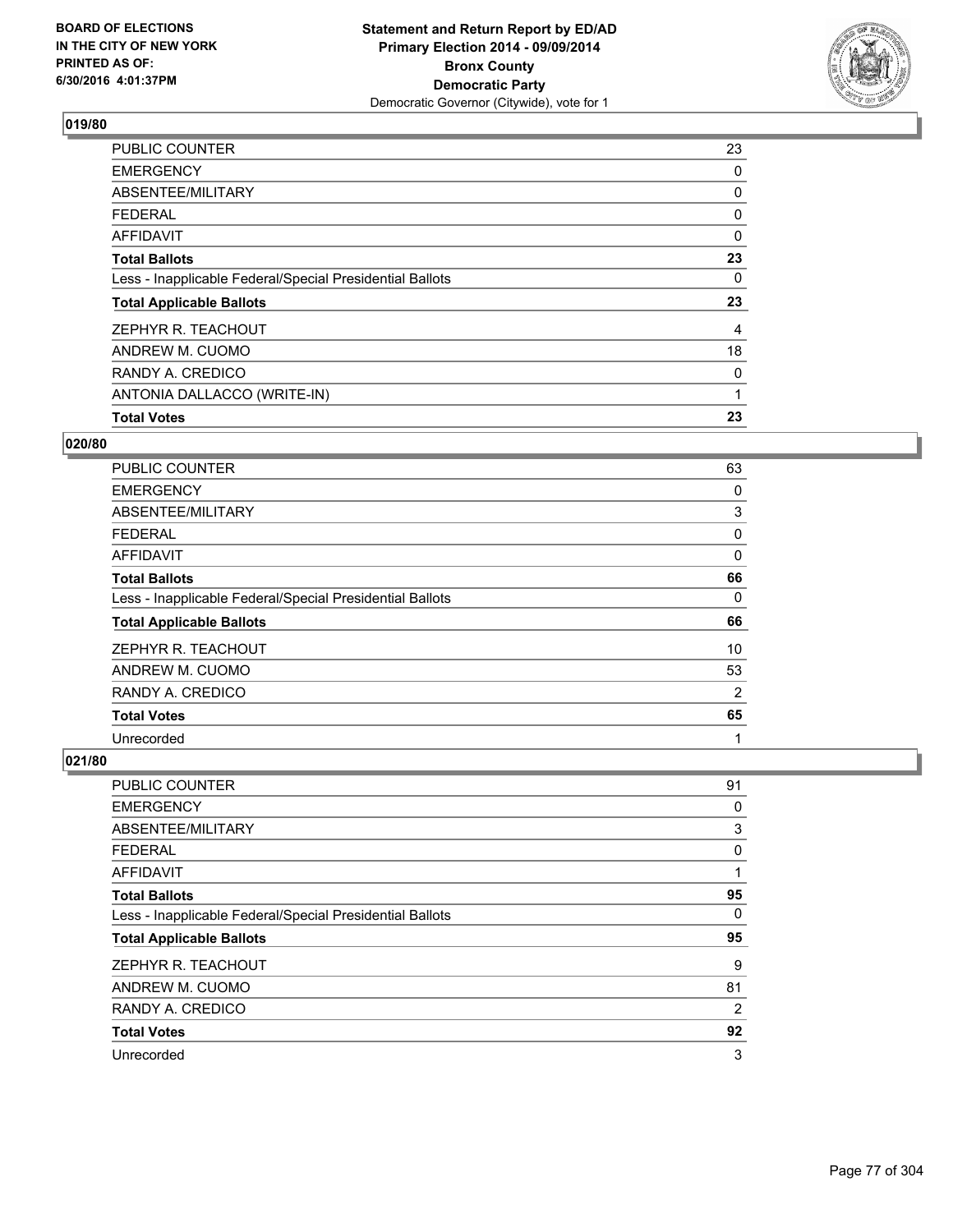

| <b>PUBLIC COUNTER</b>                                    | 57 |
|----------------------------------------------------------|----|
| <b>EMERGENCY</b>                                         | 0  |
| ABSENTEE/MILITARY                                        |    |
| <b>FEDERAL</b>                                           | 0  |
| AFFIDAVIT                                                | 1  |
| <b>Total Ballots</b>                                     | 59 |
| Less - Inapplicable Federal/Special Presidential Ballots | 0  |
| <b>Total Applicable Ballots</b>                          | 59 |
| ZEPHYR R. TEACHOUT                                       | 10 |
| ANDREW M. CUOMO                                          | 48 |
| RANDY A. CREDICO                                         | 0  |
| <b>Total Votes</b>                                       | 58 |
| Unrecorded                                               | 1  |

# **023/80**

| <b>PUBLIC COUNTER</b>                                    | 69             |
|----------------------------------------------------------|----------------|
| <b>EMERGENCY</b>                                         | 0              |
| ABSENTEE/MILITARY                                        | 9              |
| <b>FEDERAL</b>                                           | 0              |
| AFFIDAVIT                                                | 0              |
| <b>Total Ballots</b>                                     | 78             |
| Less - Inapplicable Federal/Special Presidential Ballots | 0              |
| <b>Total Applicable Ballots</b>                          | 78             |
| ZEPHYR R. TEACHOUT                                       | 12             |
| ANDREW M. CUOMO                                          | 62             |
| RANDY A. CREDICO                                         | 2              |
| <b>Total Votes</b>                                       | 76             |
| Unrecorded                                               | $\overline{2}$ |

| PUBLIC COUNTER                                           | 112 |
|----------------------------------------------------------|-----|
| <b>EMERGENCY</b>                                         | 0   |
| ABSENTEE/MILITARY                                        | 2   |
| <b>FEDERAL</b>                                           | 0   |
| AFFIDAVIT                                                | 3   |
| <b>Total Ballots</b>                                     | 117 |
| Less - Inapplicable Federal/Special Presidential Ballots | 0   |
| <b>Total Applicable Ballots</b>                          | 117 |
| ZEPHYR R. TEACHOUT                                       | 19  |
| ANDREW M. CUOMO                                          | 93  |
| RANDY A. CREDICO                                         | 2   |
| <b>Total Votes</b>                                       | 114 |
| Unrecorded                                               | 3   |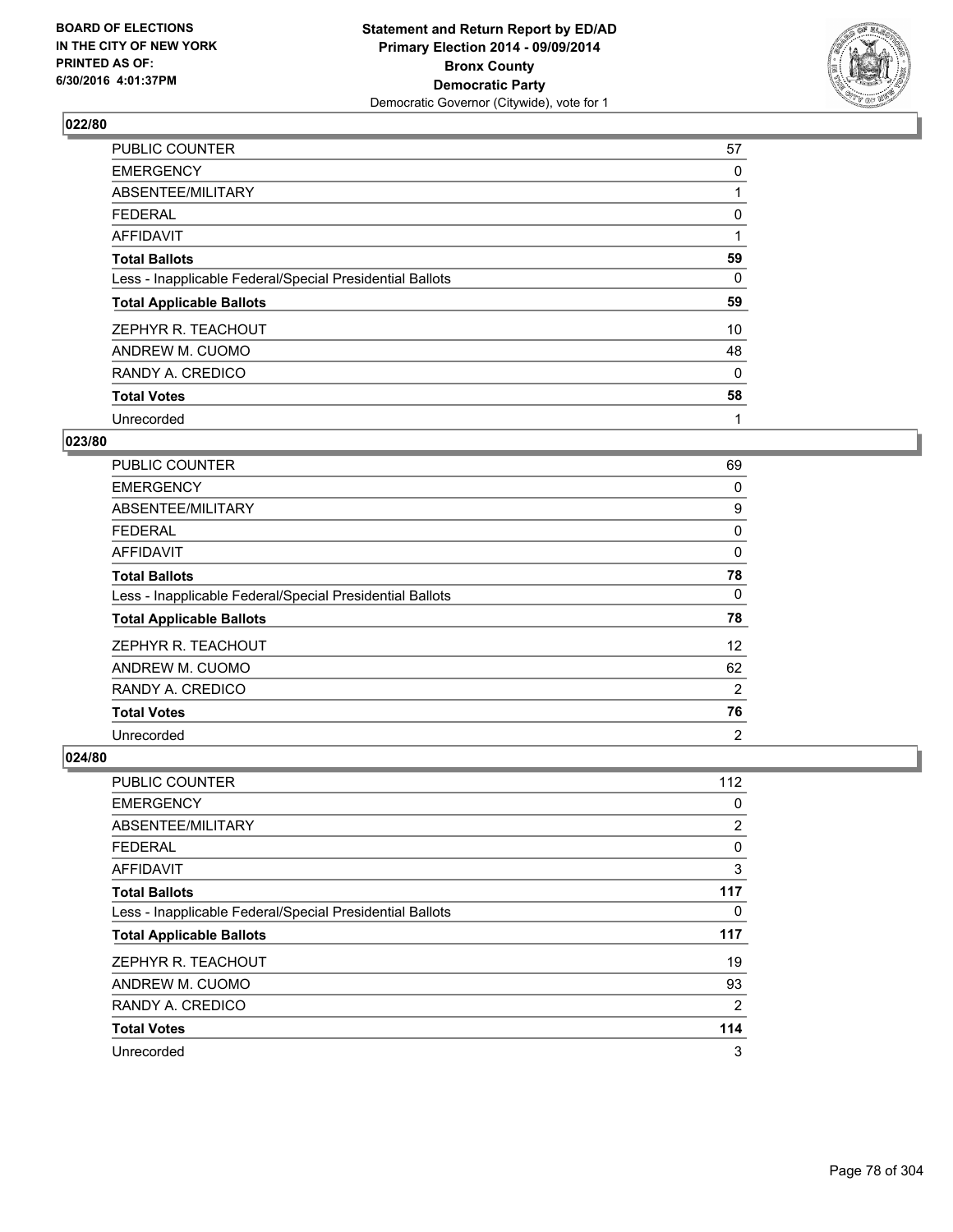

| <b>PUBLIC COUNTER</b>                                    | 62 |
|----------------------------------------------------------|----|
| <b>EMERGENCY</b>                                         | 0  |
| ABSENTEE/MILITARY                                        |    |
| <b>FEDERAL</b>                                           | 0  |
| AFFIDAVIT                                                | 3  |
| <b>Total Ballots</b>                                     | 66 |
| Less - Inapplicable Federal/Special Presidential Ballots | 0  |
| <b>Total Applicable Ballots</b>                          | 66 |
| ZEPHYR R. TEACHOUT                                       | 9  |
| ANDREW M. CUOMO                                          | 52 |
| RANDY A. CREDICO                                         | 2  |
| <b>Total Votes</b>                                       | 63 |
| Unrecorded                                               | 3  |

### **026/80**

| PUBLIC COUNTER                                           | 51 |
|----------------------------------------------------------|----|
| <b>EMERGENCY</b>                                         | 0  |
| ABSENTEE/MILITARY                                        |    |
| <b>FEDERAL</b>                                           | 0  |
| AFFIDAVIT                                                | 0  |
| <b>Total Ballots</b>                                     | 52 |
| Less - Inapplicable Federal/Special Presidential Ballots | 0  |
| <b>Total Applicable Ballots</b>                          | 52 |
| ZEPHYR R. TEACHOUT                                       | 15 |
| ANDREW M. CUOMO                                          | 35 |
| RANDY A. CREDICO                                         | 2  |
| <b>Total Votes</b>                                       | 52 |

| PUBLIC COUNTER                                           | 34             |
|----------------------------------------------------------|----------------|
| <b>EMERGENCY</b>                                         | $\Omega$       |
| ABSENTEE/MILITARY                                        | 30             |
| <b>FEDERAL</b>                                           | 0              |
| AFFIDAVIT                                                | 2              |
| <b>Total Ballots</b>                                     | 66             |
| Less - Inapplicable Federal/Special Presidential Ballots | 0              |
| <b>Total Applicable Ballots</b>                          | 66             |
| ZEPHYR R. TEACHOUT                                       | 12             |
| ANDREW M. CUOMO                                          | 49             |
| RANDY A. CREDICO                                         | $\overline{2}$ |
| <b>Total Votes</b>                                       | 63             |
| Unrecorded                                               | 3              |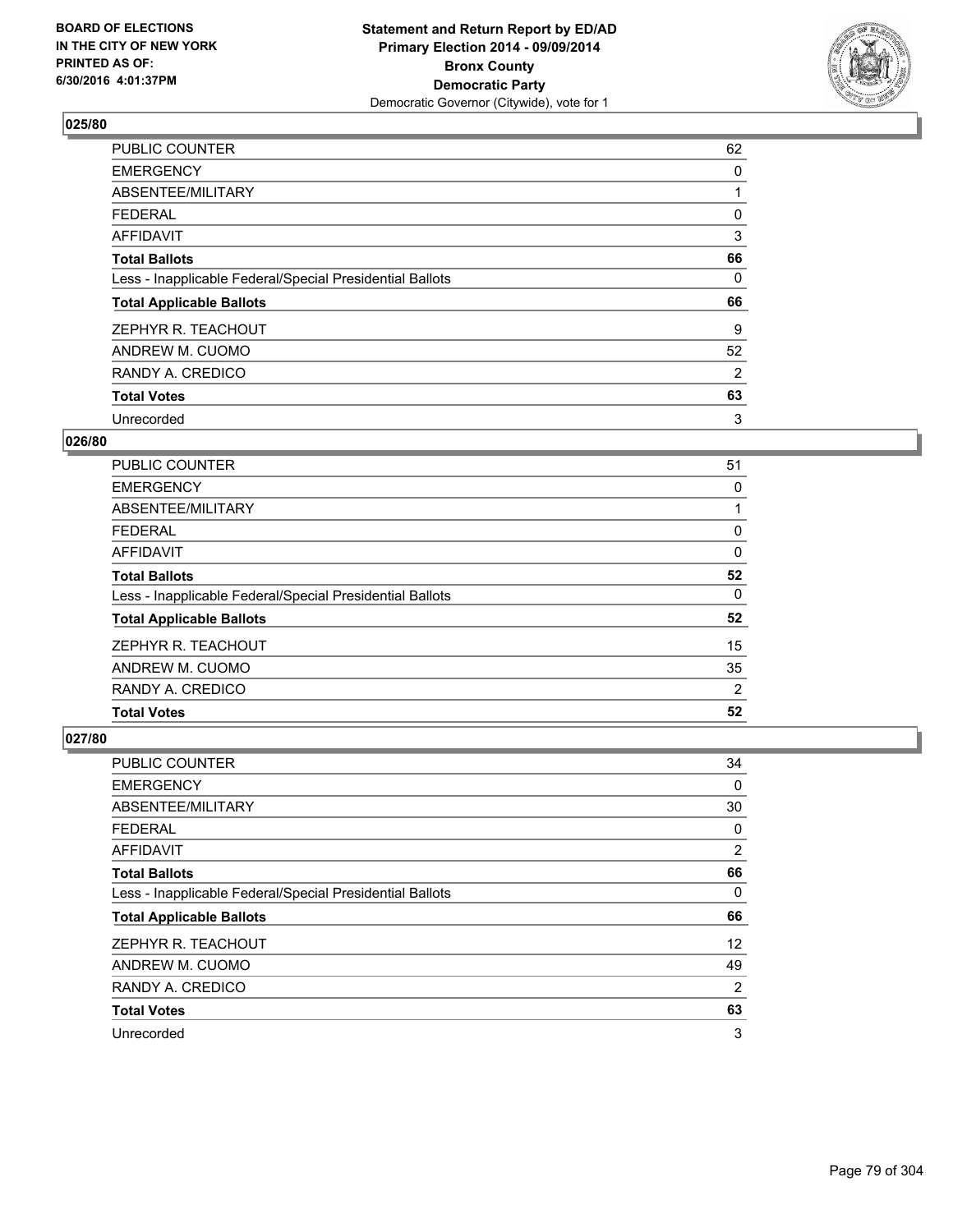

| PUBLIC COUNTER                                           | 25             |
|----------------------------------------------------------|----------------|
| <b>EMERGENCY</b>                                         | 0              |
| ABSENTEE/MILITARY                                        | $\overline{2}$ |
| <b>FEDERAL</b>                                           | 0              |
| <b>AFFIDAVIT</b>                                         | 0              |
| <b>Total Ballots</b>                                     | 27             |
| Less - Inapplicable Federal/Special Presidential Ballots | 0              |
| <b>Total Applicable Ballots</b>                          | 27             |
| ZEPHYR R. TEACHOUT                                       | 8              |
| ANDREW M. CUOMO                                          | 16             |
| RANDY A. CREDICO                                         | 1              |
| <b>Total Votes</b>                                       | 25             |
| Unrecorded                                               | 2              |

# **029/80**

| <b>PUBLIC COUNTER</b>                                    | 14 |
|----------------------------------------------------------|----|
| <b>EMERGENCY</b>                                         | 0  |
| ABSENTEE/MILITARY                                        |    |
| <b>FEDERAL</b>                                           | 0  |
| AFFIDAVIT                                                | 0  |
| <b>Total Ballots</b>                                     | 15 |
| Less - Inapplicable Federal/Special Presidential Ballots | 0  |
| <b>Total Applicable Ballots</b>                          | 15 |
| ZEPHYR R. TEACHOUT                                       | 6  |
| ANDREW M. CUOMO                                          | 9  |
| RANDY A. CREDICO                                         | 0  |
| <b>Total Votes</b>                                       | 15 |

| <b>PUBLIC COUNTER</b>                                    | 75 |
|----------------------------------------------------------|----|
| <b>EMERGENCY</b>                                         | 0  |
| ABSENTEE/MILITARY                                        |    |
| <b>FEDERAL</b>                                           | 0  |
| <b>AFFIDAVIT</b>                                         | 0  |
| <b>Total Ballots</b>                                     | 76 |
| Less - Inapplicable Federal/Special Presidential Ballots | 0  |
| <b>Total Applicable Ballots</b>                          | 76 |
| ZEPHYR R. TEACHOUT                                       | 10 |
| ANDREW M. CUOMO                                          | 66 |
| RANDY A. CREDICO                                         | 0  |
| <b>Total Votes</b>                                       | 76 |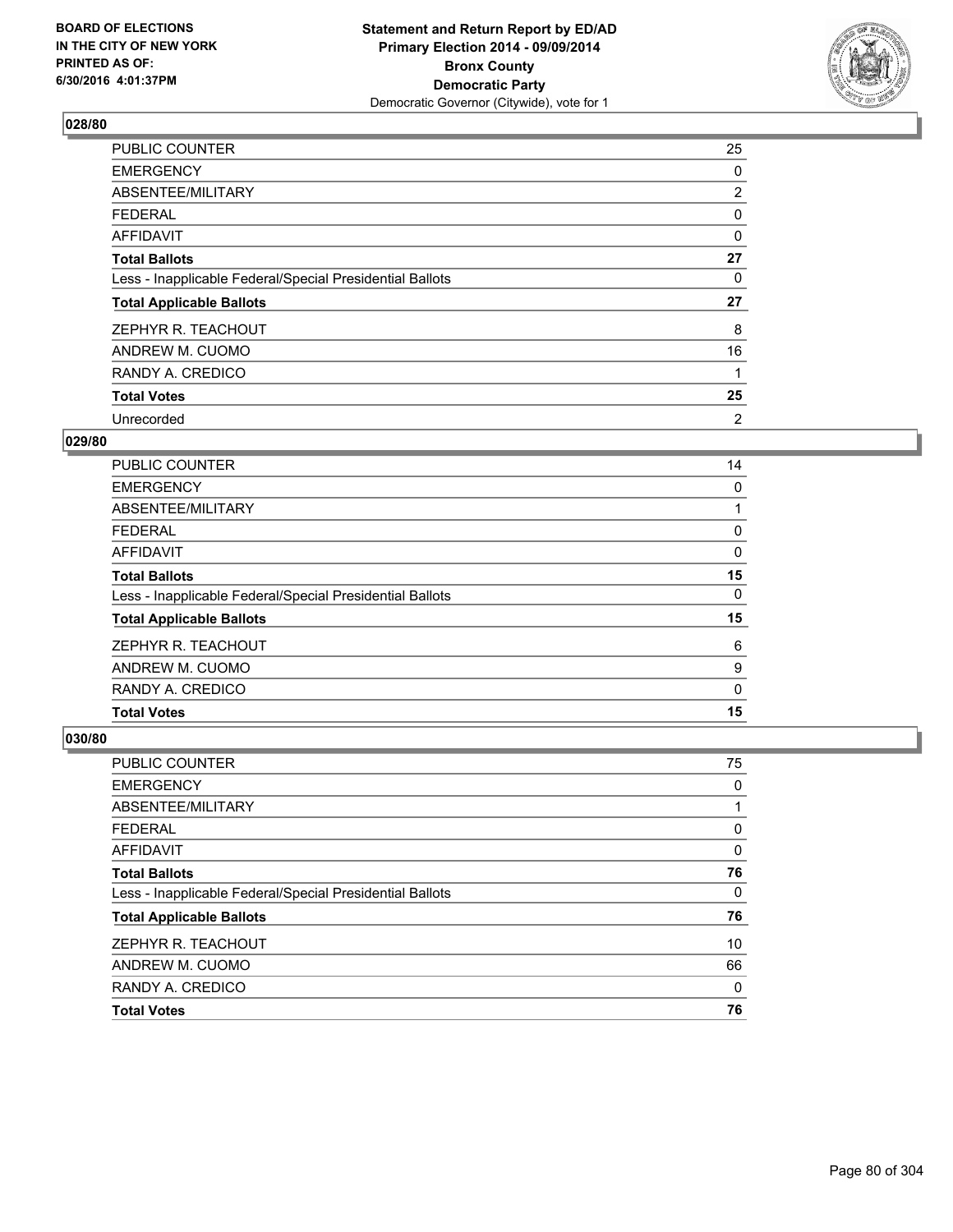

| <b>PUBLIC COUNTER</b>                                    | 55             |
|----------------------------------------------------------|----------------|
| <b>EMERGENCY</b>                                         | 0              |
| ABSENTEE/MILITARY                                        | $\overline{2}$ |
| <b>FEDERAL</b>                                           | 0              |
| <b>AFFIDAVIT</b>                                         | 0              |
| <b>Total Ballots</b>                                     | 57             |
| Less - Inapplicable Federal/Special Presidential Ballots | 0              |
| <b>Total Applicable Ballots</b>                          | 57             |
| ZEPHYR R. TEACHOUT                                       | 13             |
| ANDREW M. CUOMO                                          | 40             |
| RANDY A. CREDICO                                         |                |
| <b>Total Votes</b>                                       | 54             |
| Unrecorded                                               | 3              |

# **032/80**

| <b>PUBLIC COUNTER</b>                                    | 32 |
|----------------------------------------------------------|----|
| <b>EMERGENCY</b>                                         | 0  |
| ABSENTEE/MILITARY                                        | 3  |
| <b>FEDERAL</b>                                           | 0  |
| AFFIDAVIT                                                | 0  |
| <b>Total Ballots</b>                                     | 35 |
| Less - Inapplicable Federal/Special Presidential Ballots | 0  |
| <b>Total Applicable Ballots</b>                          | 35 |
| ZEPHYR R. TEACHOUT                                       | 3  |
| ANDREW M. CUOMO                                          | 31 |
| RANDY A. CREDICO                                         |    |
| <b>Total Votes</b>                                       | 35 |

| PUBLIC COUNTER                                           | 26 |
|----------------------------------------------------------|----|
| <b>EMERGENCY</b>                                         | 0  |
| ABSENTEE/MILITARY                                        | 0  |
| <b>FEDERAL</b>                                           | 0  |
| <b>AFFIDAVIT</b>                                         | 0  |
| <b>Total Ballots</b>                                     | 26 |
| Less - Inapplicable Federal/Special Presidential Ballots | 0  |
| <b>Total Applicable Ballots</b>                          | 26 |
| ZEPHYR R. TEACHOUT                                       | 9  |
| ANDREW M. CUOMO                                          | 17 |
| RANDY A. CREDICO                                         | 0  |
| <b>Total Votes</b>                                       | 26 |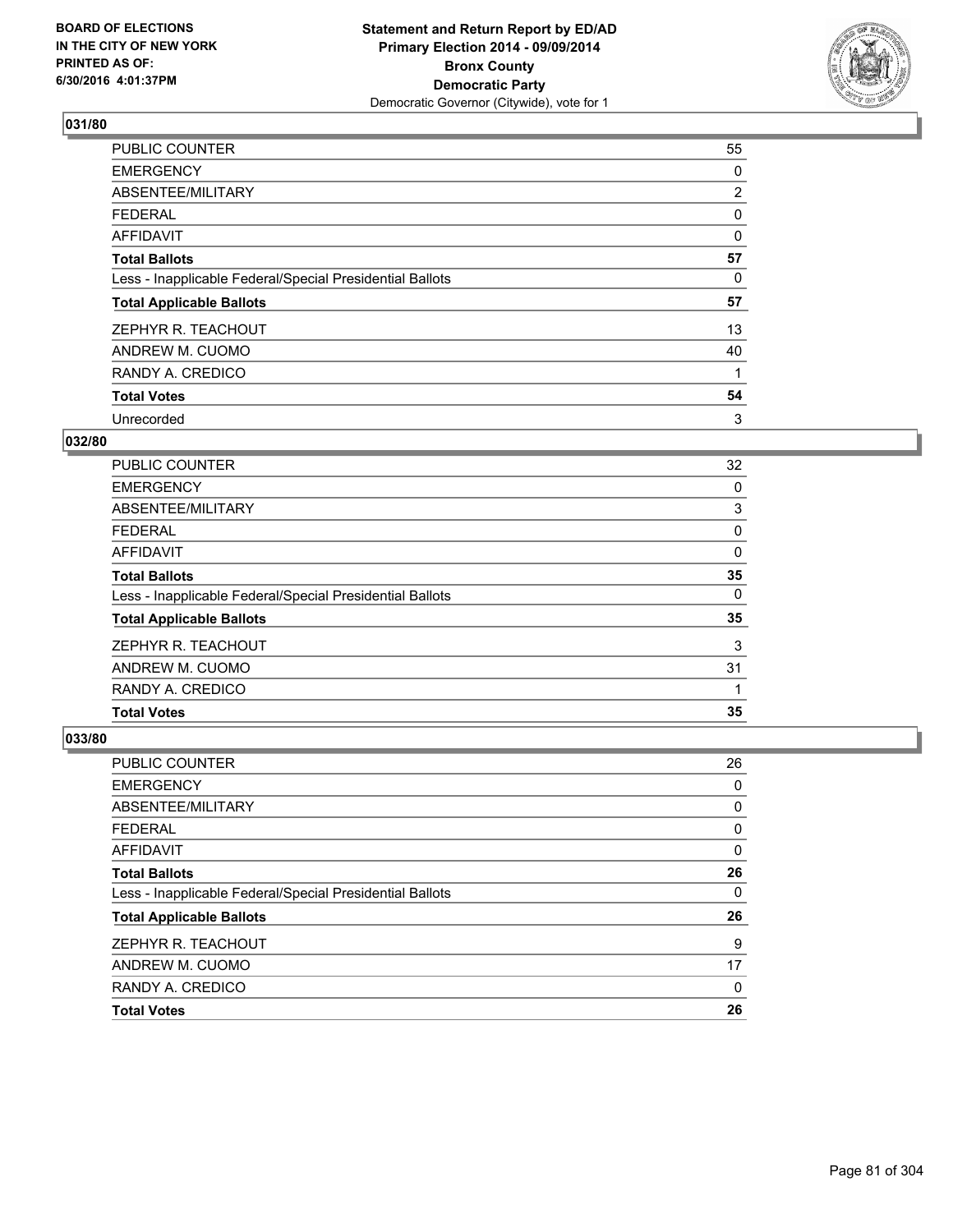

| <b>PUBLIC COUNTER</b>                                    | 32 |
|----------------------------------------------------------|----|
| <b>EMERGENCY</b>                                         | 0  |
| ABSENTEE/MILITARY                                        | 0  |
| <b>FEDERAL</b>                                           | 0  |
| AFFIDAVIT                                                |    |
| <b>Total Ballots</b>                                     | 33 |
| Less - Inapplicable Federal/Special Presidential Ballots | 0  |
| <b>Total Applicable Ballots</b>                          | 33 |
| ZEPHYR R. TEACHOUT                                       | 6  |
| ANDREW M. CUOMO                                          | 22 |
| RANDY A. CREDICO                                         | 3  |
| <b>Total Votes</b>                                       | 31 |
| Unrecorded                                               | 2  |

# **035/80**

| <b>PUBLIC COUNTER</b>                                    | 41 |
|----------------------------------------------------------|----|
| <b>EMERGENCY</b>                                         | 0  |
| ABSENTEE/MILITARY                                        | 22 |
| <b>FEDERAL</b>                                           | 0  |
| AFFIDAVIT                                                | 0  |
| <b>Total Ballots</b>                                     | 63 |
| Less - Inapplicable Federal/Special Presidential Ballots | 0  |
| <b>Total Applicable Ballots</b>                          | 63 |
| ZEPHYR R. TEACHOUT                                       | 15 |
| ANDREW M. CUOMO                                          | 43 |
| RANDY A. CREDICO                                         | 2  |
| <b>Total Votes</b>                                       | 60 |
| Unrecorded                                               | 3  |

| <b>PUBLIC COUNTER</b>                                    | 35 |
|----------------------------------------------------------|----|
| <b>EMERGENCY</b>                                         | 0  |
| ABSENTEE/MILITARY                                        | 1  |
| <b>FEDERAL</b>                                           | 0  |
| AFFIDAVIT                                                | 1  |
| <b>Total Ballots</b>                                     | 37 |
| Less - Inapplicable Federal/Special Presidential Ballots | 0  |
| <b>Total Applicable Ballots</b>                          | 37 |
| ZEPHYR R. TEACHOUT                                       | 3  |
| ANDREW M. CUOMO                                          | 31 |
| RANDY A. CREDICO                                         | 2  |
| <b>Total Votes</b>                                       | 36 |
| Unrecorded                                               | 1  |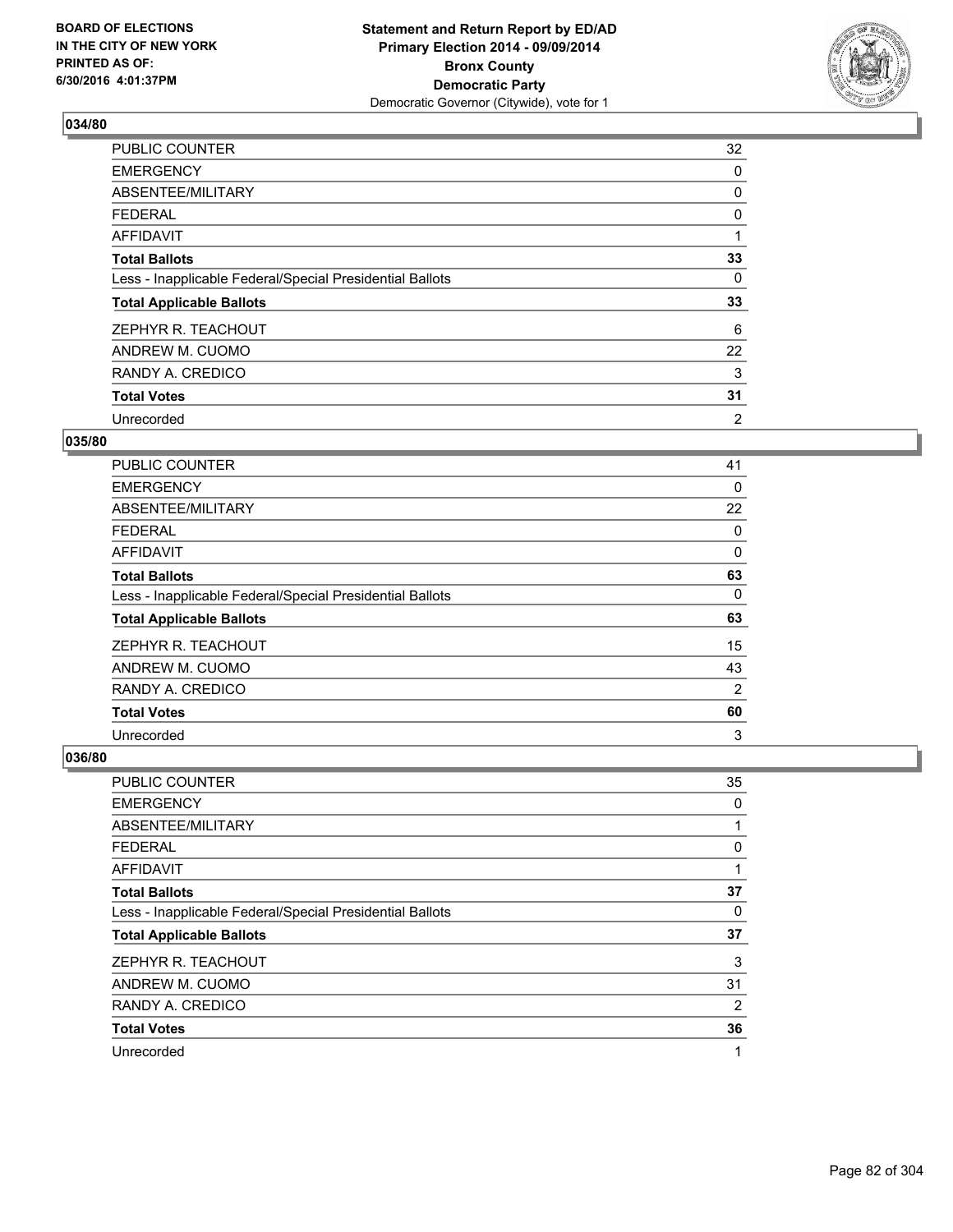

| PUBLIC COUNTER                                           | 23 |
|----------------------------------------------------------|----|
| <b>EMERGENCY</b>                                         | 0  |
| ABSENTEE/MILITARY                                        | 0  |
| <b>FEDERAL</b>                                           | 0  |
| AFFIDAVIT                                                | 0  |
| <b>Total Ballots</b>                                     | 23 |
| Less - Inapplicable Federal/Special Presidential Ballots | 0  |
| <b>Total Applicable Ballots</b>                          | 23 |
| ZEPHYR R. TEACHOUT                                       | 3  |
| ANDREW M. CUOMO                                          | 18 |
| RANDY A. CREDICO                                         | 1  |
| <b>Total Votes</b>                                       | 22 |
| Unrecorded                                               | 1  |

## **038/80**

| <b>PUBLIC COUNTER</b>                                    | 21 |
|----------------------------------------------------------|----|
| <b>EMERGENCY</b>                                         | 0  |
| ABSENTEE/MILITARY                                        | 0  |
| <b>FEDERAL</b>                                           | 0  |
| AFFIDAVIT                                                | 0  |
| <b>Total Ballots</b>                                     | 21 |
| Less - Inapplicable Federal/Special Presidential Ballots | 0  |
| <b>Total Applicable Ballots</b>                          | 21 |
| ZEPHYR R. TEACHOUT                                       | 3  |
| ANDREW M. CUOMO                                          | 15 |
| RANDY A. CREDICO                                         | 0  |
| <b>Total Votes</b>                                       | 18 |
| Unrecorded                                               | 3  |

| PUBLIC COUNTER                                           | 31 |
|----------------------------------------------------------|----|
| <b>EMERGENCY</b>                                         | 0  |
| ABSENTEE/MILITARY                                        | 5  |
| <b>FEDERAL</b>                                           | 0  |
| <b>AFFIDAVIT</b>                                         | 2  |
| <b>Total Ballots</b>                                     | 38 |
| Less - Inapplicable Federal/Special Presidential Ballots | 0  |
| <b>Total Applicable Ballots</b>                          | 38 |
| ZEPHYR R. TEACHOUT                                       | 12 |
| ANDREW M. CUOMO                                          | 25 |
| RANDY A. CREDICO                                         | 1  |
| <b>Total Votes</b>                                       | 38 |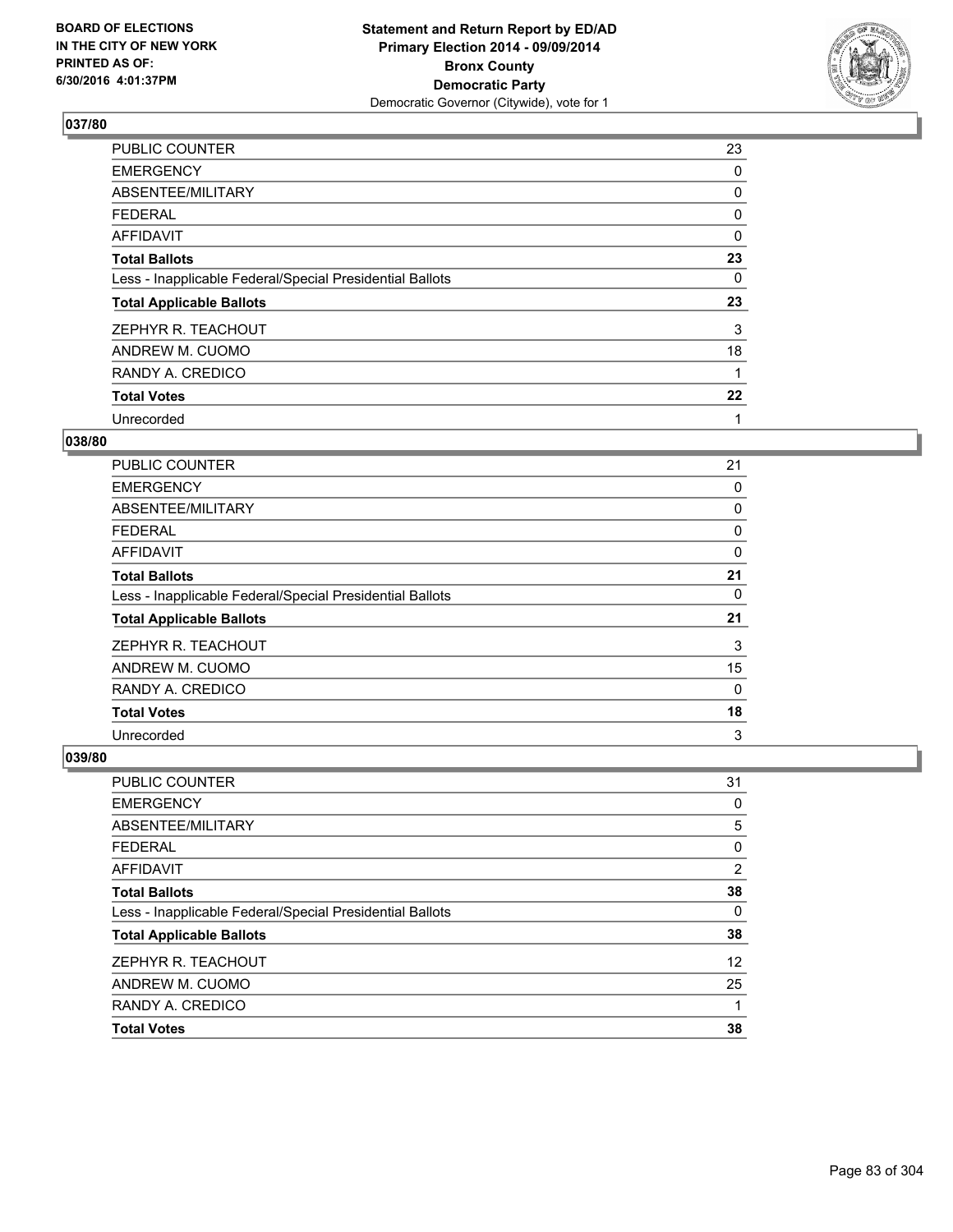

| PUBLIC COUNTER                                           | 89 |
|----------------------------------------------------------|----|
| <b>EMERGENCY</b>                                         | 0  |
| ABSENTEE/MILITARY                                        | 3  |
| <b>FEDERAL</b>                                           | 0  |
| AFFIDAVIT                                                | 0  |
| <b>Total Ballots</b>                                     | 92 |
| Less - Inapplicable Federal/Special Presidential Ballots | 0  |
| <b>Total Applicable Ballots</b>                          | 92 |
| ZEPHYR R. TEACHOUT                                       | 10 |
| ANDREW M. CUOMO                                          | 74 |
| RANDY A. CREDICO                                         | 3  |
| <b>Total Votes</b>                                       | 87 |
| Unrecorded                                               | 5  |

## **041/80**

| PUBLIC COUNTER                                           | 103 |
|----------------------------------------------------------|-----|
| <b>EMERGENCY</b>                                         | 0   |
| ABSENTEE/MILITARY                                        |     |
| <b>FEDERAL</b>                                           | 0   |
| AFFIDAVIT                                                |     |
| <b>Total Ballots</b>                                     | 105 |
| Less - Inapplicable Federal/Special Presidential Ballots | 0   |
| <b>Total Applicable Ballots</b>                          | 105 |
| ZEPHYR R. TEACHOUT                                       | 5   |
| ANDREW M. CUOMO                                          | 94  |
| RANDY A. CREDICO                                         | 3   |
| <b>Total Votes</b>                                       | 102 |
| Unrecorded                                               | 3   |

| PUBLIC COUNTER                                           | 85             |
|----------------------------------------------------------|----------------|
| <b>EMERGENCY</b>                                         | 0              |
| ABSENTEE/MILITARY                                        | 1              |
| <b>FEDERAL</b>                                           | 0              |
| AFFIDAVIT                                                | 0              |
| <b>Total Ballots</b>                                     | 86             |
| Less - Inapplicable Federal/Special Presidential Ballots | 0              |
| <b>Total Applicable Ballots</b>                          | 86             |
| ZEPHYR R. TEACHOUT                                       | 6              |
| ANDREW M. CUOMO                                          | 75             |
| RANDY A. CREDICO                                         | 3              |
| <b>Total Votes</b>                                       | 84             |
| Unrecorded                                               | $\overline{2}$ |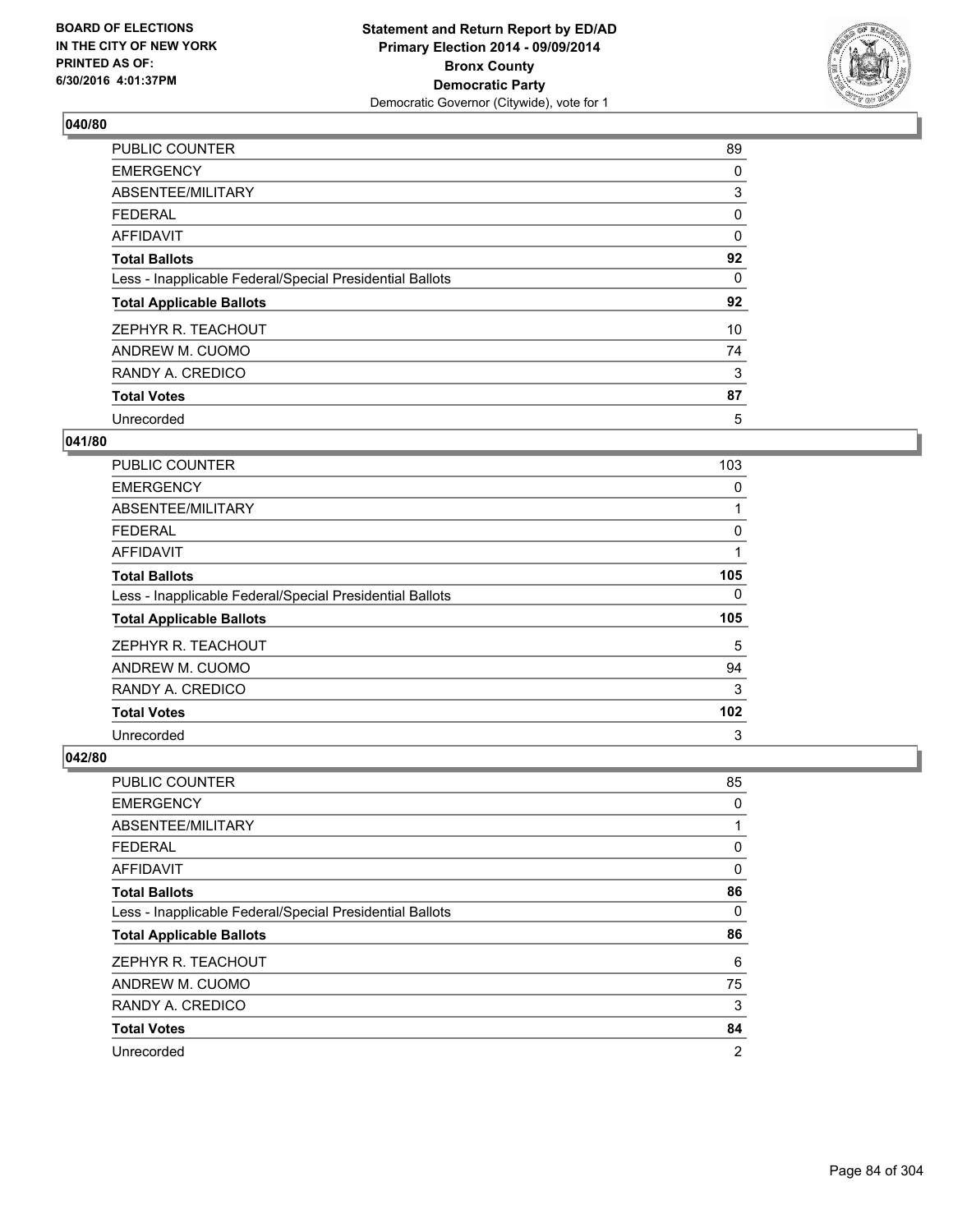

| 38       |
|----------|
| 0        |
| 0        |
| 0        |
| $\Omega$ |
| 38       |
| 0        |
| 38       |
| 3        |
| 34       |
| 0        |
| 1        |
| 38       |
|          |

#### **044/80**

| <b>PUBLIC COUNTER</b>                                    | 44 |
|----------------------------------------------------------|----|
| <b>EMERGENCY</b>                                         | 0  |
| ABSENTEE/MILITARY                                        | 0  |
| <b>FEDERAL</b>                                           | 0  |
| AFFIDAVIT                                                | 0  |
| <b>Total Ballots</b>                                     | 44 |
| Less - Inapplicable Federal/Special Presidential Ballots | 0  |
| <b>Total Applicable Ballots</b>                          | 44 |
| ZEPHYR R. TEACHOUT                                       | 3  |
| ANDREW M. CUOMO                                          | 39 |
| RANDY A. CREDICO                                         | 1  |
| <b>Total Votes</b>                                       | 43 |
| Unrecorded                                               | 1  |

| <b>PUBLIC COUNTER</b>                                    | 106            |
|----------------------------------------------------------|----------------|
| <b>EMERGENCY</b>                                         | 0              |
| ABSENTEE/MILITARY                                        | 6              |
| <b>FEDERAL</b>                                           | 0              |
| <b>AFFIDAVIT</b>                                         | 0              |
| <b>Total Ballots</b>                                     | 112            |
| Less - Inapplicable Federal/Special Presidential Ballots | 0              |
| <b>Total Applicable Ballots</b>                          | 112            |
| ZEPHYR R. TEACHOUT                                       | 8              |
| ANDREW M. CUOMO                                          | 99             |
| RANDY A. CREDICO                                         | 3              |
| <b>Total Votes</b>                                       | 110            |
| Unrecorded                                               | $\overline{2}$ |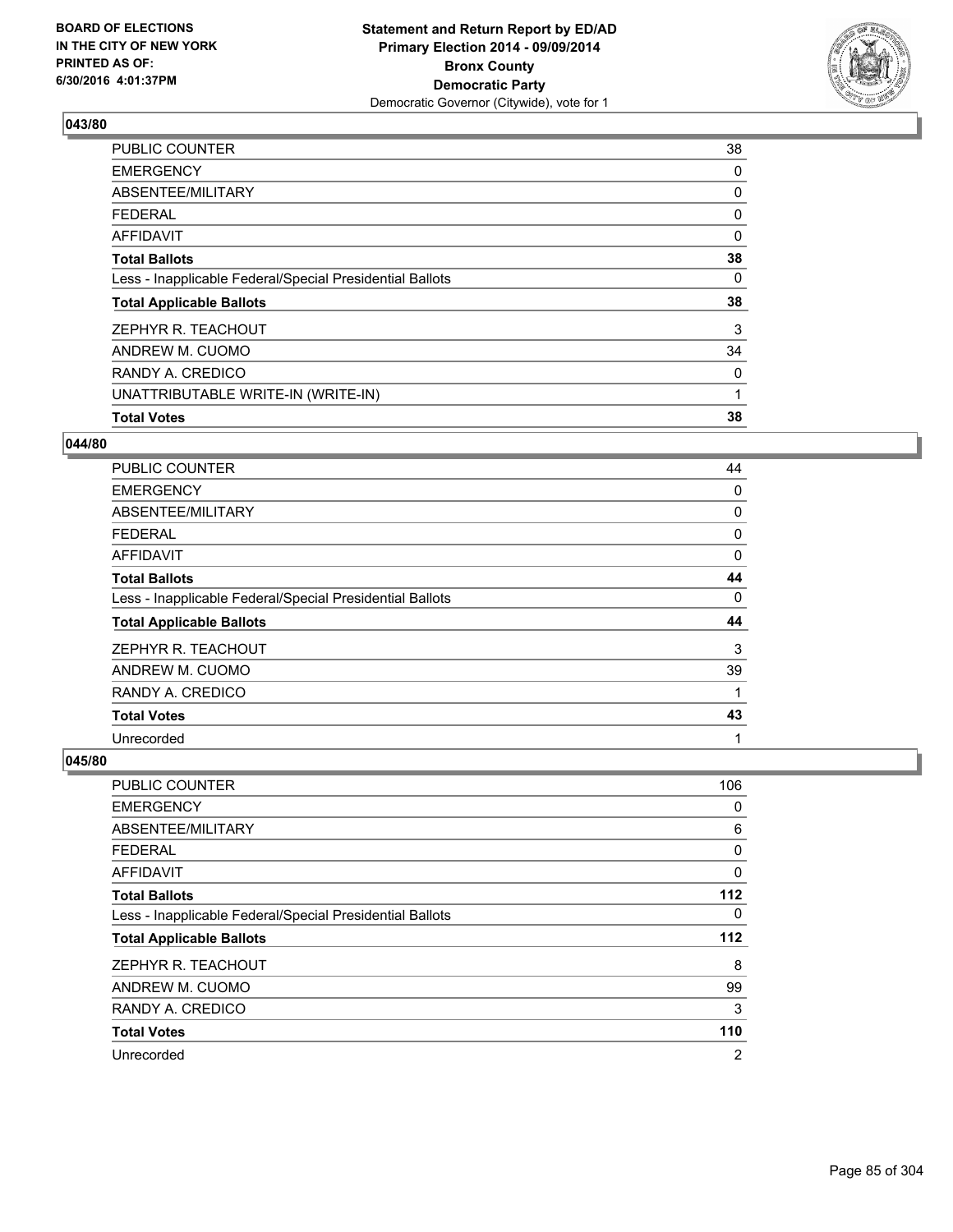

| PUBLIC COUNTER                                           | 37 |
|----------------------------------------------------------|----|
| <b>EMERGENCY</b>                                         | 0  |
| ABSENTEE/MILITARY                                        | 0  |
| <b>FEDERAL</b>                                           | 0  |
| <b>AFFIDAVIT</b>                                         | 1  |
| <b>Total Ballots</b>                                     | 38 |
| Less - Inapplicable Federal/Special Presidential Ballots | 0  |
| <b>Total Applicable Ballots</b>                          | 38 |
| ZEPHYR R. TEACHOUT                                       | 7  |
| ANDREW M. CUOMO                                          | 30 |
| RANDY A. CREDICO                                         | 0  |
| <b>Total Votes</b>                                       | 37 |
| Unrecorded                                               | 1  |

## **047/80**

| <b>PUBLIC COUNTER</b>                                    | 65 |
|----------------------------------------------------------|----|
| <b>EMERGENCY</b>                                         | 0  |
| ABSENTEE/MILITARY                                        | 6  |
| <b>FEDERAL</b>                                           | 0  |
| AFFIDAVIT                                                |    |
| <b>Total Ballots</b>                                     | 72 |
| Less - Inapplicable Federal/Special Presidential Ballots | 0  |
| <b>Total Applicable Ballots</b>                          | 72 |
| ZEPHYR R. TEACHOUT                                       | 9  |
| ANDREW M. CUOMO                                          | 57 |
| RANDY A. CREDICO                                         | 3  |
| <b>Total Votes</b>                                       | 69 |
| Unrecorded                                               | 3  |

| PUBLIC COUNTER                                           | 49 |
|----------------------------------------------------------|----|
| <b>EMERGENCY</b>                                         | 0  |
| ABSENTEE/MILITARY                                        | 1  |
| <b>FEDERAL</b>                                           | 0  |
| <b>AFFIDAVIT</b>                                         | 0  |
| <b>Total Ballots</b>                                     | 50 |
| Less - Inapplicable Federal/Special Presidential Ballots | 0  |
| <b>Total Applicable Ballots</b>                          | 50 |
| ZEPHYR R. TEACHOUT                                       | 3  |
| ANDREW M. CUOMO                                          | 42 |
| RANDY A. CREDICO                                         | 3  |
| <b>Total Votes</b>                                       | 48 |
| Unrecorded                                               | 2  |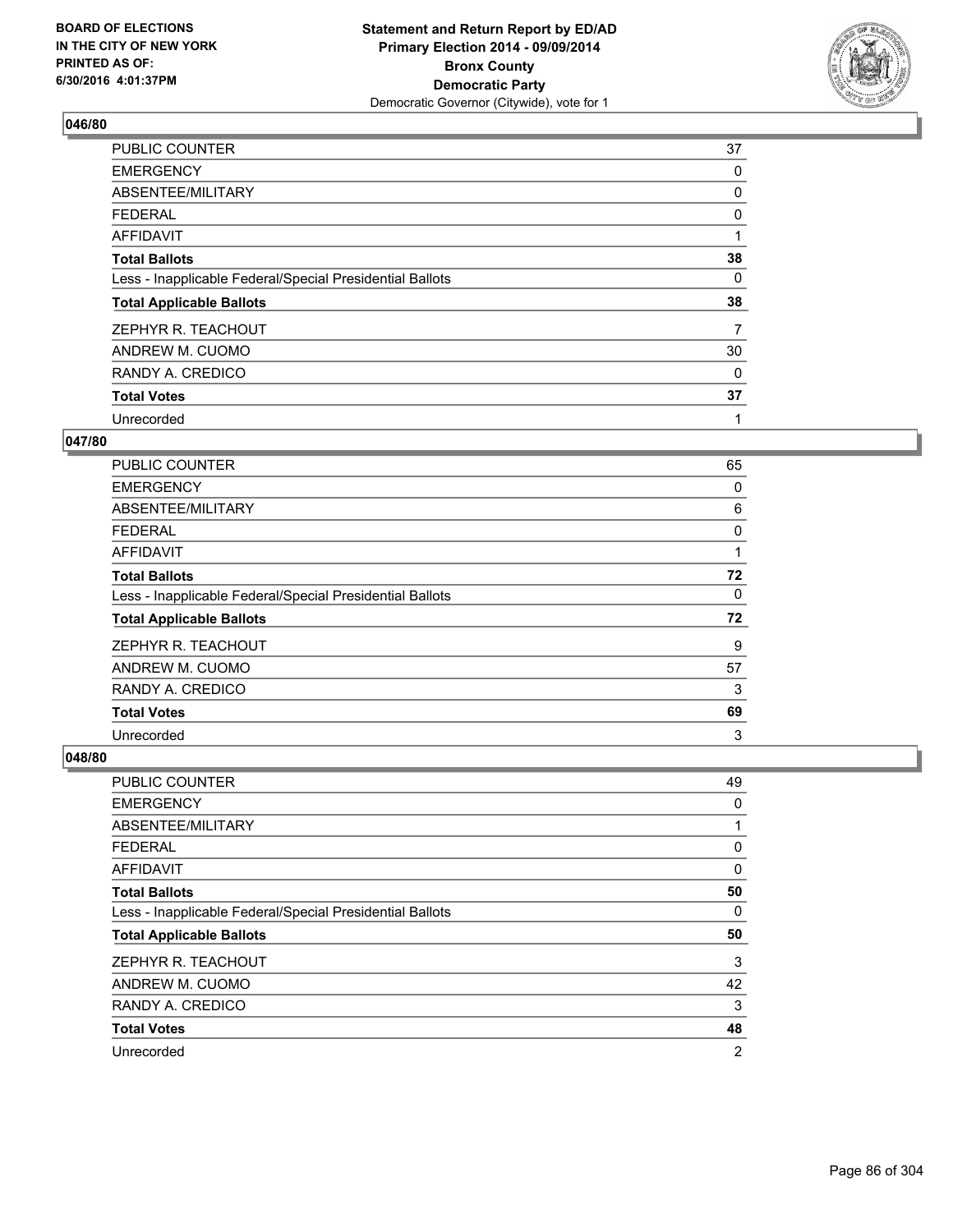

| <b>Total Votes</b>                                       | 14 |
|----------------------------------------------------------|----|
| RANDY A. CREDICO                                         | 0  |
| ANDREW M. CUOMO                                          | 13 |
| ZEPHYR R. TEACHOUT                                       |    |
| <b>Total Applicable Ballots</b>                          | 14 |
| Less - Inapplicable Federal/Special Presidential Ballots | 0  |
| <b>Total Ballots</b>                                     | 14 |
| AFFIDAVIT                                                | 0  |
| <b>FEDERAL</b>                                           | 0  |
| ABSENTEE/MILITARY                                        |    |
| <b>EMERGENCY</b>                                         | 0  |
| PUBLIC COUNTER                                           | 13 |

## **050/80**

| <b>PUBLIC COUNTER</b>                                    | 70 |
|----------------------------------------------------------|----|
| <b>EMERGENCY</b>                                         | 0  |
| ABSENTEE/MILITARY                                        |    |
| <b>FEDERAL</b>                                           | 0  |
| AFFIDAVIT                                                | 0  |
| <b>Total Ballots</b>                                     | 71 |
| Less - Inapplicable Federal/Special Presidential Ballots | 0  |
| <b>Total Applicable Ballots</b>                          | 71 |
| ZEPHYR R. TEACHOUT                                       | 10 |
| ANDREW M. CUOMO                                          | 58 |
| RANDY A. CREDICO                                         | 0  |
| <b>Total Votes</b>                                       | 68 |
| Unrecorded                                               | 3  |

| <b>PUBLIC COUNTER</b>                                    | 19 |
|----------------------------------------------------------|----|
| <b>EMERGENCY</b>                                         | 0  |
| ABSENTEE/MILITARY                                        | 0  |
| <b>FEDERAL</b>                                           | 0  |
| <b>AFFIDAVIT</b>                                         |    |
| <b>Total Ballots</b>                                     | 20 |
| Less - Inapplicable Federal/Special Presidential Ballots | 0  |
| <b>Total Applicable Ballots</b>                          | 20 |
| ZEPHYR R. TEACHOUT                                       |    |
| ANDREW M. CUOMO                                          | 18 |
| RANDY A. CREDICO                                         |    |
| <b>Total Votes</b>                                       | 20 |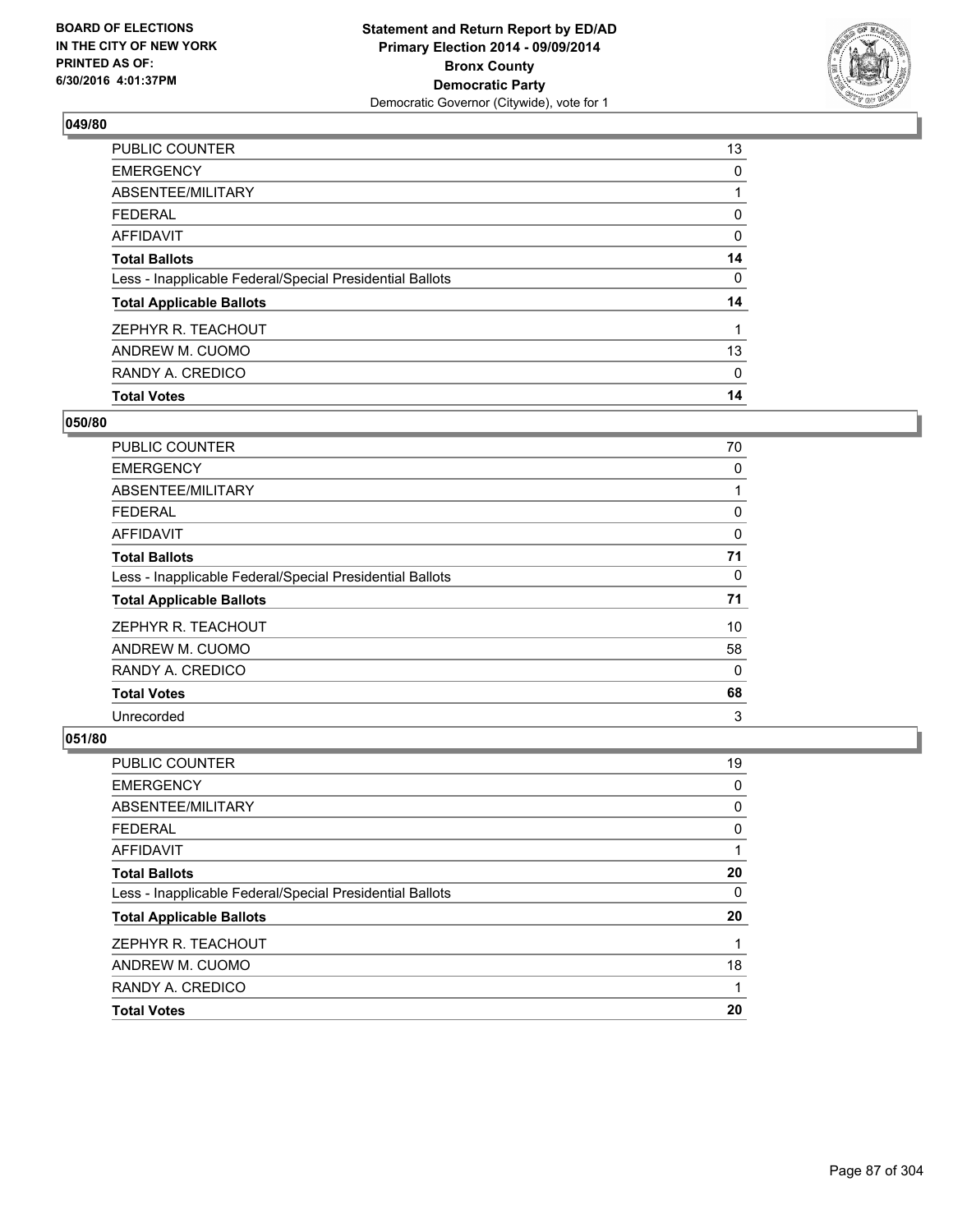

| PUBLIC COUNTER                                           | 22 |
|----------------------------------------------------------|----|
| <b>EMERGENCY</b>                                         | 0  |
| ABSENTEE/MILITARY                                        | 0  |
| <b>FEDERAL</b>                                           | 0  |
| AFFIDAVIT                                                | 0  |
| <b>Total Ballots</b>                                     | 22 |
| Less - Inapplicable Federal/Special Presidential Ballots | 0  |
| <b>Total Applicable Ballots</b>                          | 22 |
| ZEPHYR R. TEACHOUT                                       | 6  |
| ANDREW M. CUOMO                                          | 15 |
| RANDY A. CREDICO                                         | 0  |
| <b>Total Votes</b>                                       | 21 |
| Unrecorded                                               | 1  |

# **053/80**

| PUBLIC COUNTER                                           | 20 |
|----------------------------------------------------------|----|
| <b>EMERGENCY</b>                                         | 0  |
| ABSENTEE/MILITARY                                        |    |
| <b>FEDERAL</b>                                           | 0  |
| AFFIDAVIT                                                | 0  |
| <b>Total Ballots</b>                                     | 21 |
| Less - Inapplicable Federal/Special Presidential Ballots | 0  |
| <b>Total Applicable Ballots</b>                          | 21 |
| ZEPHYR R. TEACHOUT                                       | 4  |
| ANDREW M. CUOMO                                          | 17 |
| RANDY A. CREDICO                                         | 0  |
| <b>Total Votes</b>                                       | 21 |
|                                                          |    |

| <b>Total Votes</b>                                       | 8 |
|----------------------------------------------------------|---|
| RANDY A. CREDICO                                         | 0 |
| ANDREW M. CUOMO                                          | 6 |
| ZEPHYR R. TEACHOUT                                       | 2 |
| <b>Total Applicable Ballots</b>                          | 8 |
| Less - Inapplicable Federal/Special Presidential Ballots | 0 |
| <b>Total Ballots</b>                                     | 8 |
| <b>AFFIDAVIT</b>                                         | 0 |
| <b>FEDERAL</b>                                           | 0 |
| ABSENTEE/MILITARY                                        | 0 |
| <b>EMERGENCY</b>                                         | 0 |
| PUBLIC COUNTER                                           | 8 |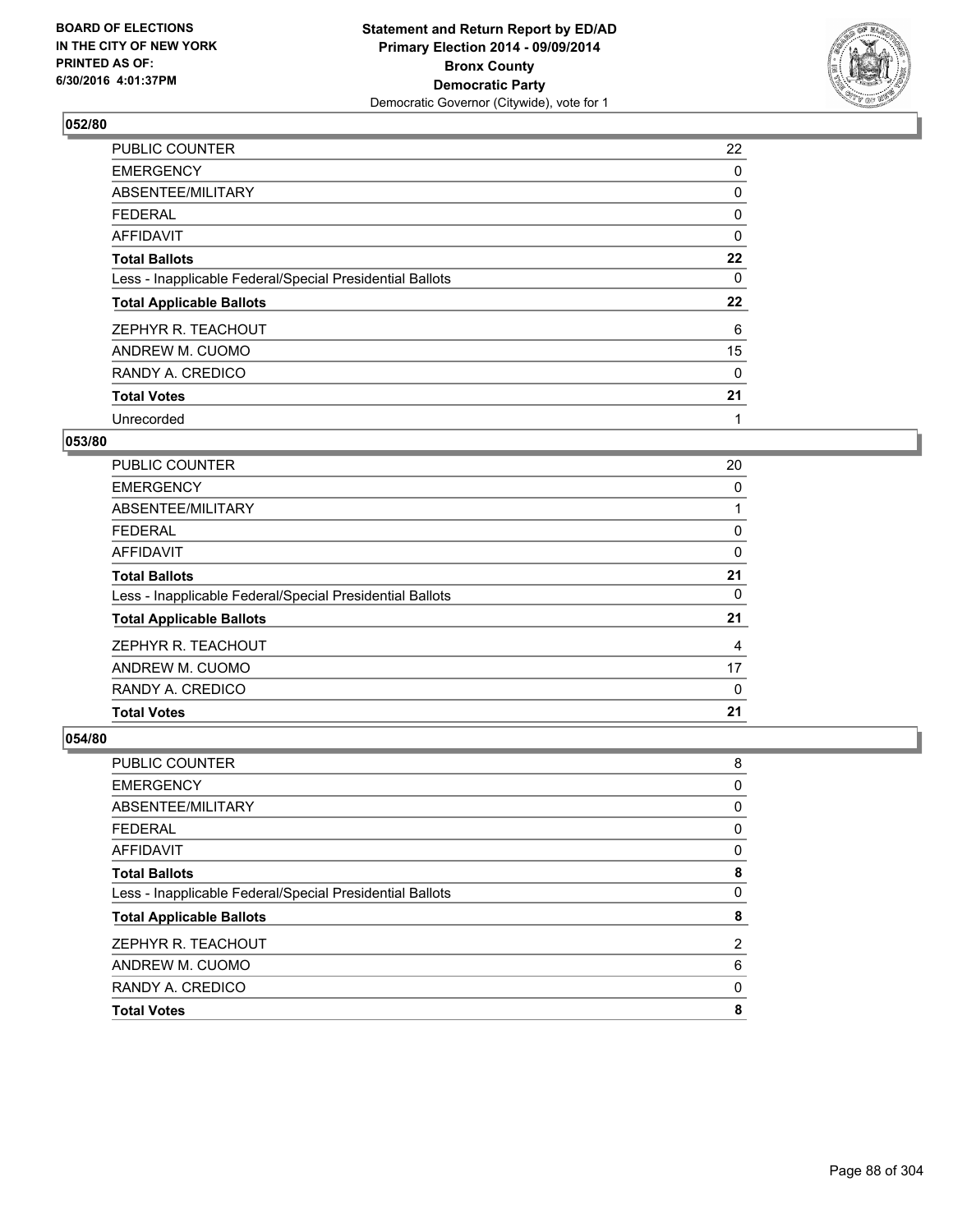

| <b>Total Votes</b>                                       | 60             |
|----------------------------------------------------------|----------------|
| RANDY A. CREDICO                                         | 2              |
| ANDREW M. CUOMO                                          | 53             |
| ZEPHYR R. TEACHOUT                                       | 5              |
| <b>Total Applicable Ballots</b>                          | 60             |
| Less - Inapplicable Federal/Special Presidential Ballots | 0              |
| <b>Total Ballots</b>                                     | 60             |
| <b>AFFIDAVIT</b>                                         |                |
| FEDERAL                                                  | 0              |
| ABSENTEE/MILITARY                                        | $\overline{2}$ |
| <b>EMERGENCY</b>                                         | 0              |
| PUBLIC COUNTER                                           | 57             |

## **056/80**

| PUBLIC COUNTER                                           | 150 |
|----------------------------------------------------------|-----|
| EMERGENCY                                                | 0   |
| ABSENTEE/MILITARY                                        | 0   |
| <b>FEDERAL</b>                                           | 0   |
| AFFIDAVIT                                                | 3   |
| <b>Total Ballots</b>                                     | 153 |
| Less - Inapplicable Federal/Special Presidential Ballots | 0   |
| <b>Total Applicable Ballots</b>                          |     |
|                                                          | 153 |
| ZEPHYR R. TEACHOUT                                       | 9   |
| ANDREW M. CUOMO                                          | 139 |
| RANDY A. CREDICO                                         | 3   |
| RENEE R JONES (WRITE-IN)                                 | 1   |
| <b>Total Votes</b>                                       | 152 |

| PUBLIC COUNTER                                           | 17 |
|----------------------------------------------------------|----|
| <b>EMERGENCY</b>                                         | 0  |
| <b>ABSENTEE/MILITARY</b>                                 | 0  |
| <b>FEDERAL</b>                                           | 0  |
| <b>AFFIDAVIT</b>                                         | 0  |
| <b>Total Ballots</b>                                     | 17 |
| Less - Inapplicable Federal/Special Presidential Ballots | 0  |
| <b>Total Applicable Ballots</b>                          | 17 |
| ZEPHYR R. TEACHOUT                                       |    |
| ANDREW M. CUOMO                                          | 15 |
| RANDY A. CREDICO                                         |    |
| <b>Total Votes</b>                                       | 17 |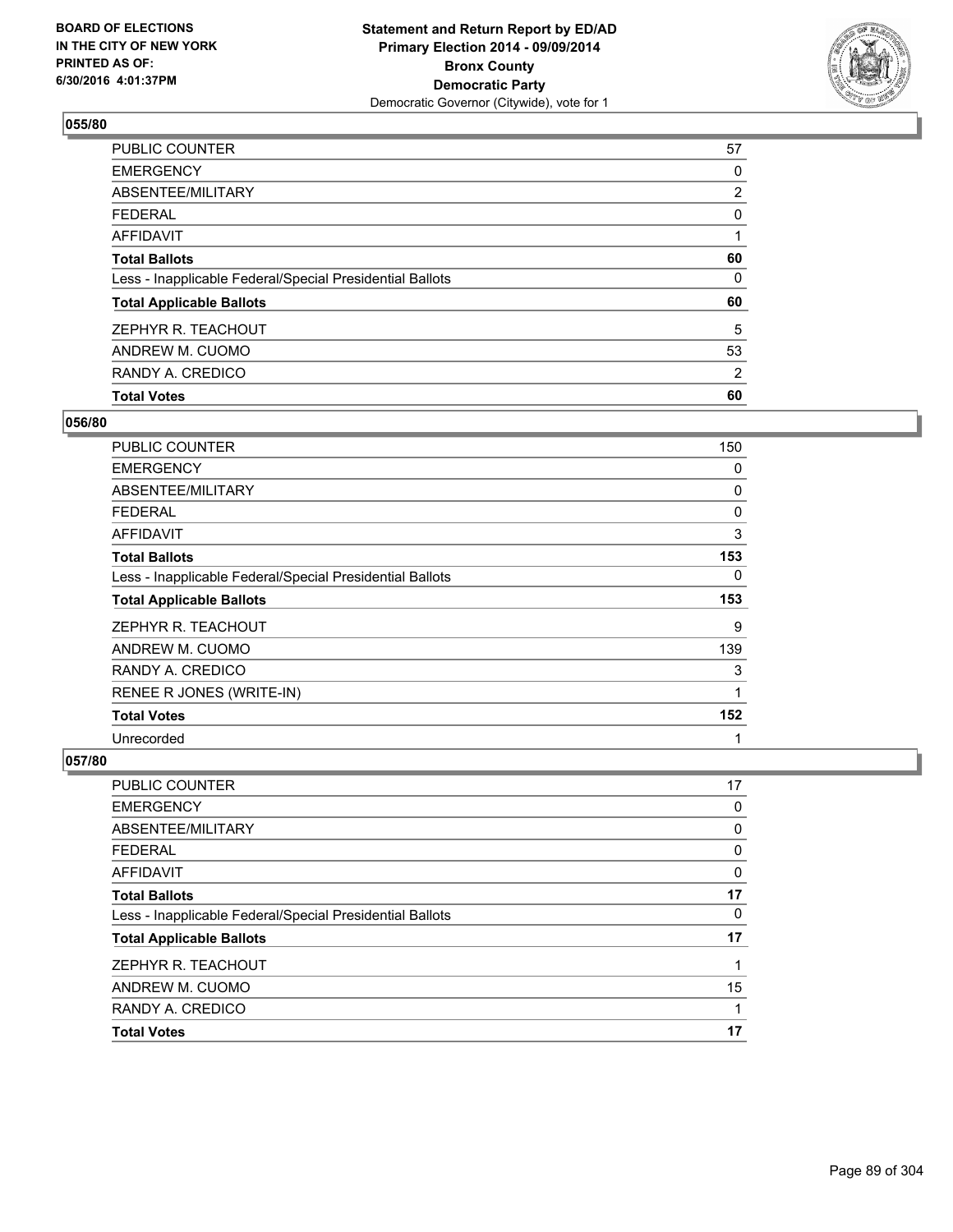

| <b>Total Votes</b>                                       | 37             |
|----------------------------------------------------------|----------------|
| RANDY A. CREDICO                                         | 0              |
| ANDREW M. CUOMO                                          | 35             |
| ZEPHYR R. TEACHOUT                                       | $\overline{2}$ |
| <b>Total Applicable Ballots</b>                          | 37             |
| Less - Inapplicable Federal/Special Presidential Ballots | 0              |
| <b>Total Ballots</b>                                     | 37             |
| <b>AFFIDAVIT</b>                                         |                |
| <b>FEDERAL</b>                                           | 0              |
| ABSENTEE/MILITARY                                        | 0              |
| <b>EMERGENCY</b>                                         | 0              |
| PUBLIC COUNTER                                           | 36             |

## **059/80**

| <b>PUBLIC COUNTER</b>                                    | 10             |
|----------------------------------------------------------|----------------|
| <b>EMERGENCY</b>                                         | 0              |
| ABSENTEE/MILITARY                                        | 0              |
| <b>FEDERAL</b>                                           | 0              |
| AFFIDAVIT                                                | 0              |
| <b>Total Ballots</b>                                     | 10             |
| Less - Inapplicable Federal/Special Presidential Ballots | 0              |
| <b>Total Applicable Ballots</b>                          | 10             |
| ZEPHYR R. TEACHOUT                                       | $\overline{2}$ |
| ANDREW M. CUOMO                                          | 8              |
| RANDY A. CREDICO                                         | 0              |
| <b>Total Votes</b>                                       | 10             |
|                                                          |                |

| PUBLIC COUNTER                                           | 54 |
|----------------------------------------------------------|----|
| <b>EMERGENCY</b>                                         | 0  |
| ABSENTEE/MILITARY                                        | 2  |
| <b>FEDERAL</b>                                           | 0  |
| <b>AFFIDAVIT</b>                                         | 2  |
| <b>Total Ballots</b>                                     | 58 |
| Less - Inapplicable Federal/Special Presidential Ballots | 0  |
| <b>Total Applicable Ballots</b>                          | 58 |
| ZEPHYR R. TEACHOUT                                       | 5  |
| ANDREW M. CUOMO                                          | 48 |
| RANDY A. CREDICO                                         | 5  |
| <b>Total Votes</b>                                       | 58 |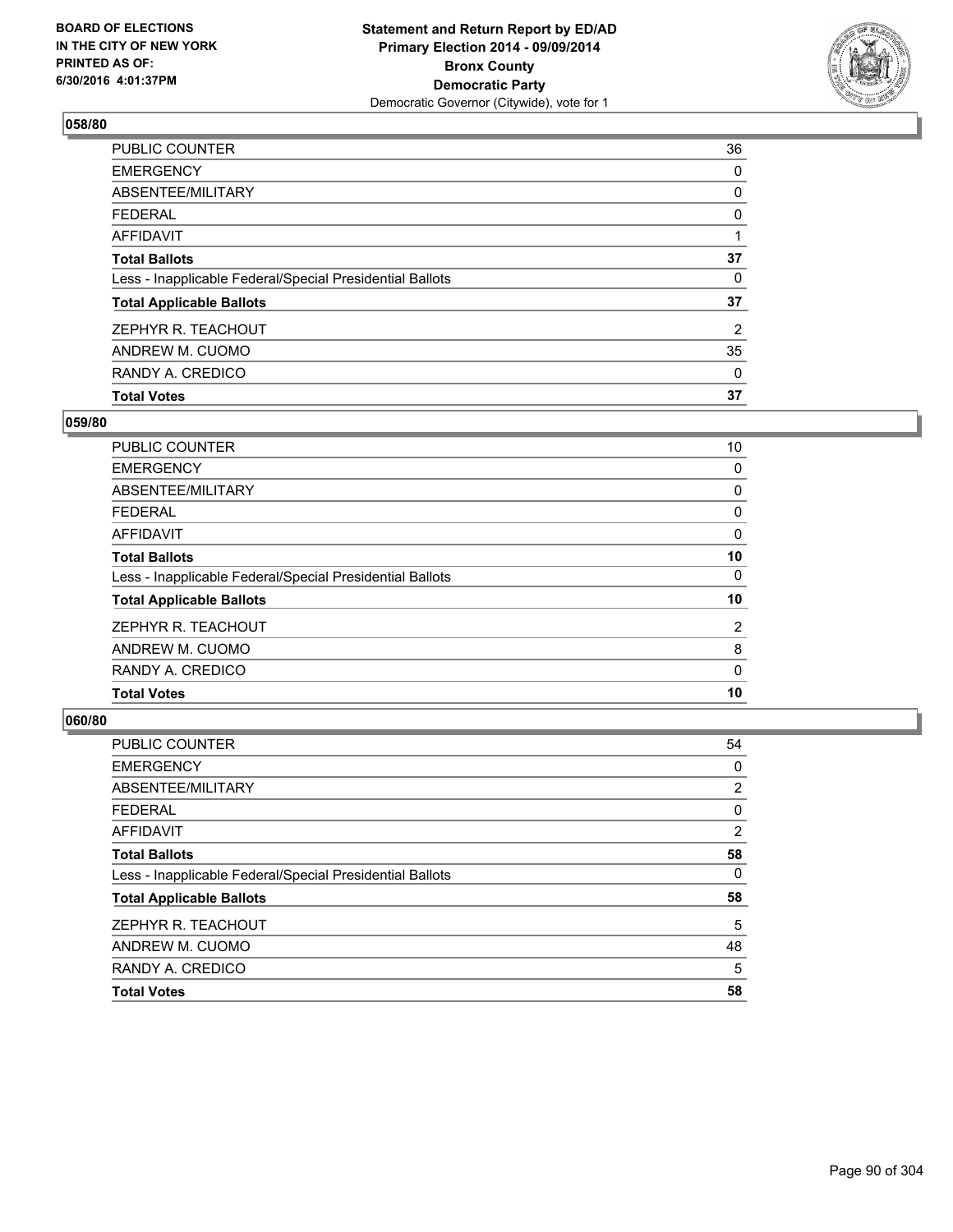

| <b>Total Votes</b>                                       |   |
|----------------------------------------------------------|---|
| RANDY A. CREDICO                                         | 0 |
| ANDREW M. CUOMO                                          |   |
| ZEPHYR R. TEACHOUT                                       | 0 |
| <b>Total Applicable Ballots</b>                          |   |
| Less - Inapplicable Federal/Special Presidential Ballots | 0 |
| <b>Total Ballots</b>                                     |   |
| <b>AFFIDAVIT</b>                                         | 0 |
| <b>FEDERAL</b>                                           | 0 |
| ABSENTEE/MILITARY                                        | 0 |
| <b>EMERGENCY</b>                                         | 0 |
| <b>PUBLIC COUNTER</b>                                    |   |

## **062/80**

| <b>PUBLIC COUNTER</b>                                    | 38       |
|----------------------------------------------------------|----------|
| <b>EMERGENCY</b>                                         | 0        |
| ABSENTEE/MILITARY                                        | 4        |
| <b>FEDERAL</b>                                           | 0        |
| AFFIDAVIT                                                | $\Omega$ |
| <b>Total Ballots</b>                                     | 42       |
| Less - Inapplicable Federal/Special Presidential Ballots | 0        |
| <b>Total Applicable Ballots</b>                          | 42       |
| ZEPHYR R. TEACHOUT                                       | 7        |
| ANDREW M. CUOMO                                          | 34       |
| RANDY A. CREDICO                                         |          |
| <b>Total Votes</b>                                       | 42       |
|                                                          |          |

| PUBLIC COUNTER                                           | 35       |
|----------------------------------------------------------|----------|
| <b>EMERGENCY</b>                                         | $\Omega$ |
| ABSENTEE/MILITARY                                        | 22       |
| <b>FEDERAL</b>                                           | 0        |
| <b>AFFIDAVIT</b>                                         | 0        |
| <b>Total Ballots</b>                                     | 57       |
| Less - Inapplicable Federal/Special Presidential Ballots | 0        |
| <b>Total Applicable Ballots</b>                          | 57       |
| ZEPHYR R. TEACHOUT                                       | 7        |
| ANDREW M. CUOMO                                          | 45       |
| RANDY A. CREDICO                                         | 3        |
| <b>Total Votes</b>                                       | 55       |
| Unrecorded                                               | 2        |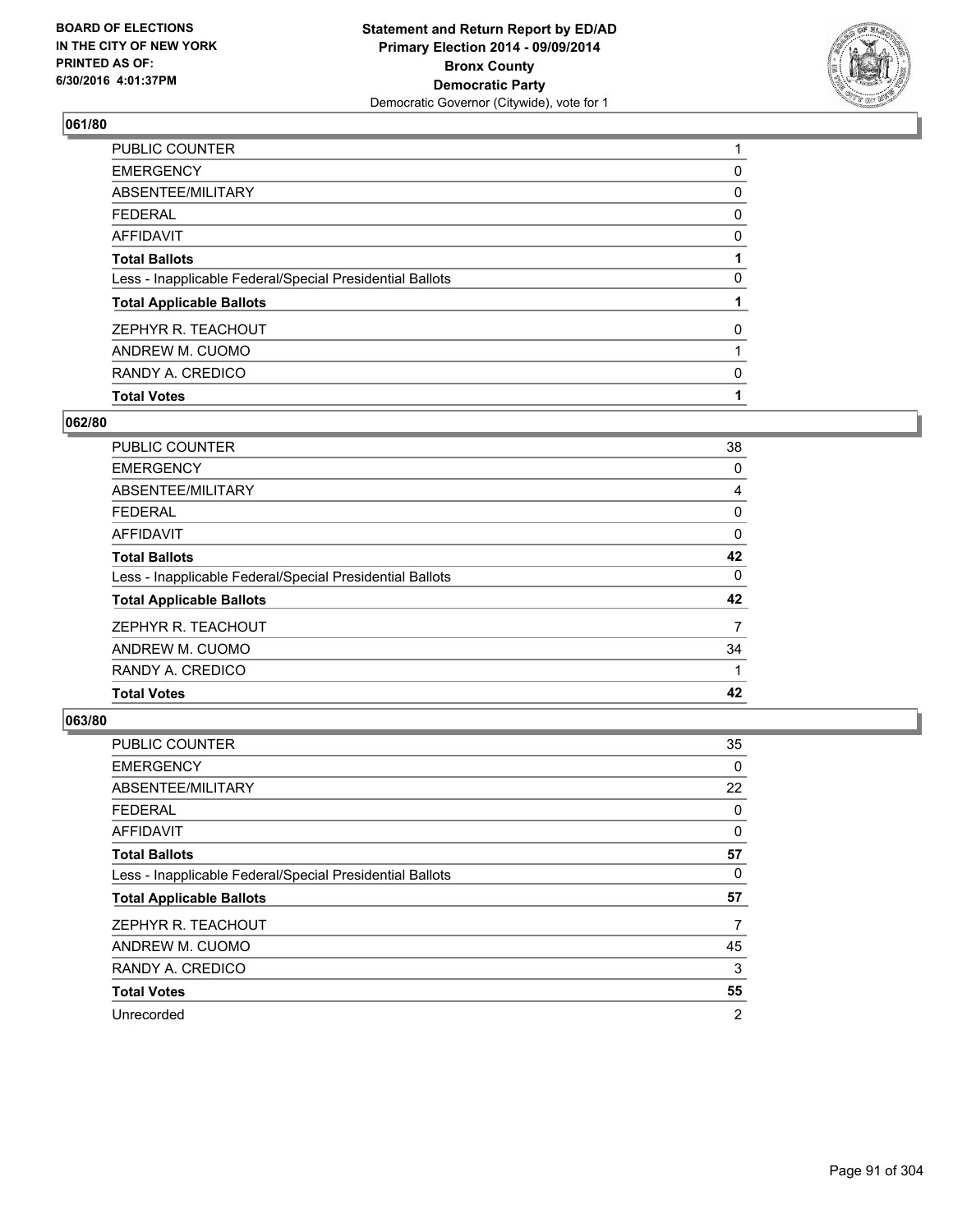

| PUBLIC COUNTER                                           | 58 |
|----------------------------------------------------------|----|
| <b>EMERGENCY</b>                                         | 0  |
| ABSENTEE/MILITARY                                        | 0  |
| <b>FEDERAL</b>                                           | 0  |
| <b>AFFIDAVIT</b>                                         | 0  |
| <b>Total Ballots</b>                                     | 58 |
| Less - Inapplicable Federal/Special Presidential Ballots | 0  |
| <b>Total Applicable Ballots</b>                          | 58 |
| ZEPHYR R. TEACHOUT                                       | 4  |
| ANDREW M. CUOMO                                          | 52 |
| RANDY A. CREDICO                                         | 2  |
| <b>Total Votes</b>                                       | 58 |

## **065/80**

| <b>PUBLIC COUNTER</b>                                    | 141      |
|----------------------------------------------------------|----------|
| <b>EMERGENCY</b>                                         | 0        |
| ABSENTEE/MILITARY                                        | 2        |
| <b>FEDERAL</b>                                           | 0        |
| AFFIDAVIT                                                | 0        |
| <b>Total Ballots</b>                                     | 143      |
| Less - Inapplicable Federal/Special Presidential Ballots | $\Omega$ |
| <b>Total Applicable Ballots</b>                          | 143      |
| ZEPHYR R. TEACHOUT                                       | 13       |
| ANDREW M. CUOMO                                          | 126      |
| RANDY A. CREDICO                                         | 3        |
| <b>Total Votes</b>                                       | 142      |
| Unrecorded                                               | 1        |

| PUBLIC COUNTER                                           | 15                |
|----------------------------------------------------------|-------------------|
| <b>EMERGENCY</b>                                         | 0                 |
| ABSENTEE/MILITARY                                        | 54                |
| <b>FEDERAL</b>                                           | 0                 |
| AFFIDAVIT                                                | 0                 |
| <b>Total Ballots</b>                                     | 69                |
| Less - Inapplicable Federal/Special Presidential Ballots | 0                 |
| <b>Total Applicable Ballots</b>                          | 69                |
| ZEPHYR R. TEACHOUT                                       | $12 \overline{ }$ |
| ANDREW M. CUOMO                                          | 53                |
| RANDY A. CREDICO                                         | 3                 |
| <b>Total Votes</b>                                       | 68                |
| Unrecorded                                               | 1                 |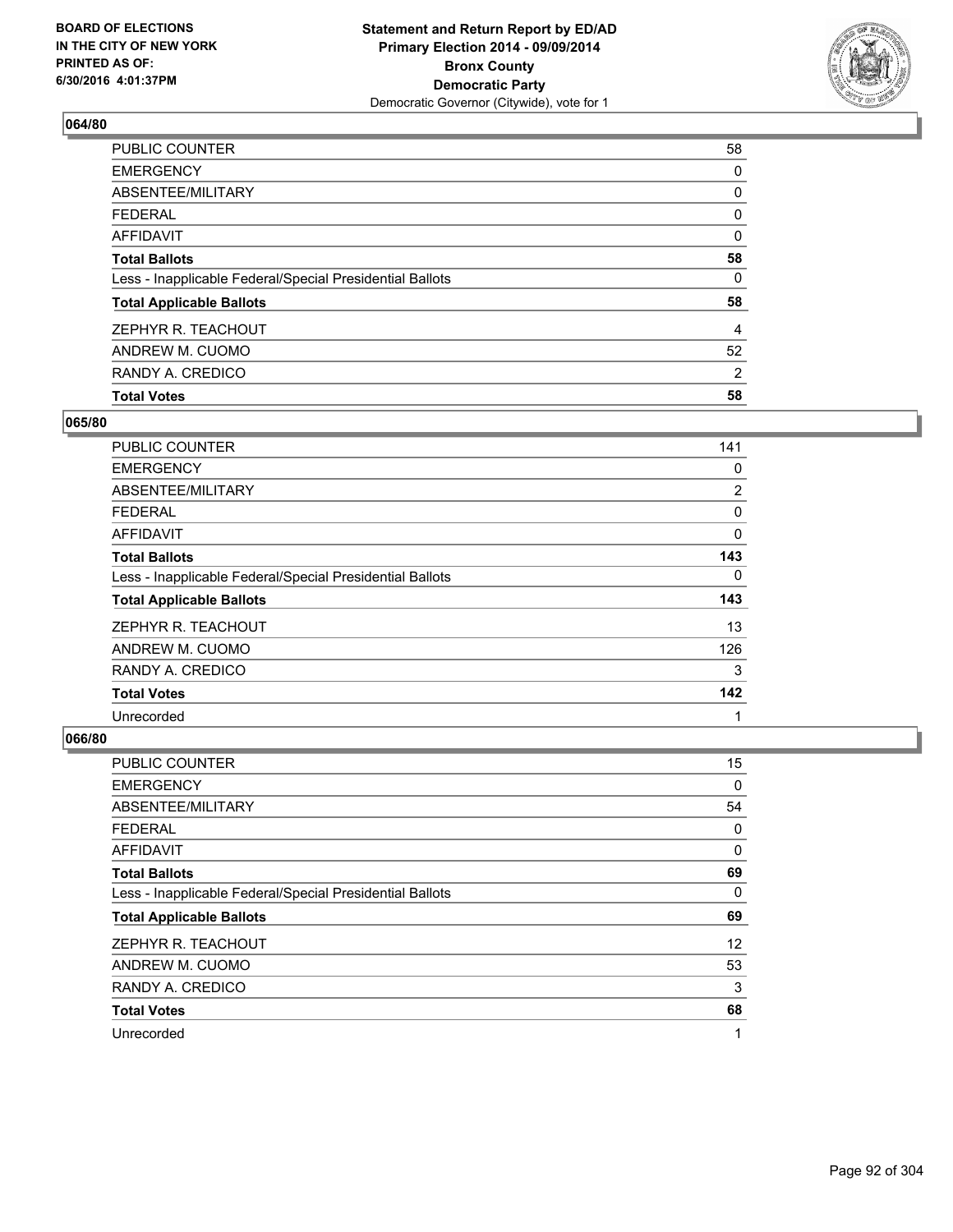

| <b>PUBLIC COUNTER</b>                                    | 55 |
|----------------------------------------------------------|----|
| <b>EMERGENCY</b>                                         | 0  |
| ABSENTEE/MILITARY                                        | 0  |
| <b>FEDERAL</b>                                           | 0  |
| AFFIDAVIT                                                | 0  |
| <b>Total Ballots</b>                                     | 55 |
| Less - Inapplicable Federal/Special Presidential Ballots | 0  |
| <b>Total Applicable Ballots</b>                          | 55 |
| ZEPHYR R. TEACHOUT                                       | 12 |
| ANDREW M. CUOMO                                          | 41 |
| RANDY A. CREDICO                                         | 0  |
| <b>Total Votes</b>                                       | 53 |
| Unrecorded                                               | 2  |

### **068/80**

| PUBLIC COUNTER                                           | 29 |
|----------------------------------------------------------|----|
| <b>EMERGENCY</b>                                         | 0  |
| ABSENTEE/MILITARY                                        | 3  |
| <b>FEDERAL</b>                                           | 0  |
| AFFIDAVIT                                                | 0  |
| <b>Total Ballots</b>                                     | 32 |
| Less - Inapplicable Federal/Special Presidential Ballots | 0  |
| <b>Total Applicable Ballots</b>                          | 32 |
| ZEPHYR R. TEACHOUT                                       | 10 |
| ANDREW M. CUOMO                                          | 21 |
| RANDY A. CREDICO                                         |    |
| <b>Total Votes</b>                                       | 32 |

| PUBLIC COUNTER                                           | 10      |
|----------------------------------------------------------|---------|
| <b>EMERGENCY</b>                                         | 0       |
| ABSENTEE/MILITARY                                        | 2       |
| <b>FEDERAL</b>                                           | 0       |
| <b>AFFIDAVIT</b>                                         | 0       |
| <b>Total Ballots</b>                                     | 12      |
| Less - Inapplicable Federal/Special Presidential Ballots | 0       |
| <b>Total Applicable Ballots</b>                          | $12 \,$ |
| ZEPHYR R. TEACHOUT                                       | 0       |
| ANDREW M. CUOMO                                          | 10      |
| RANDY A. CREDICO                                         | 2       |
| <b>Total Votes</b>                                       | 12      |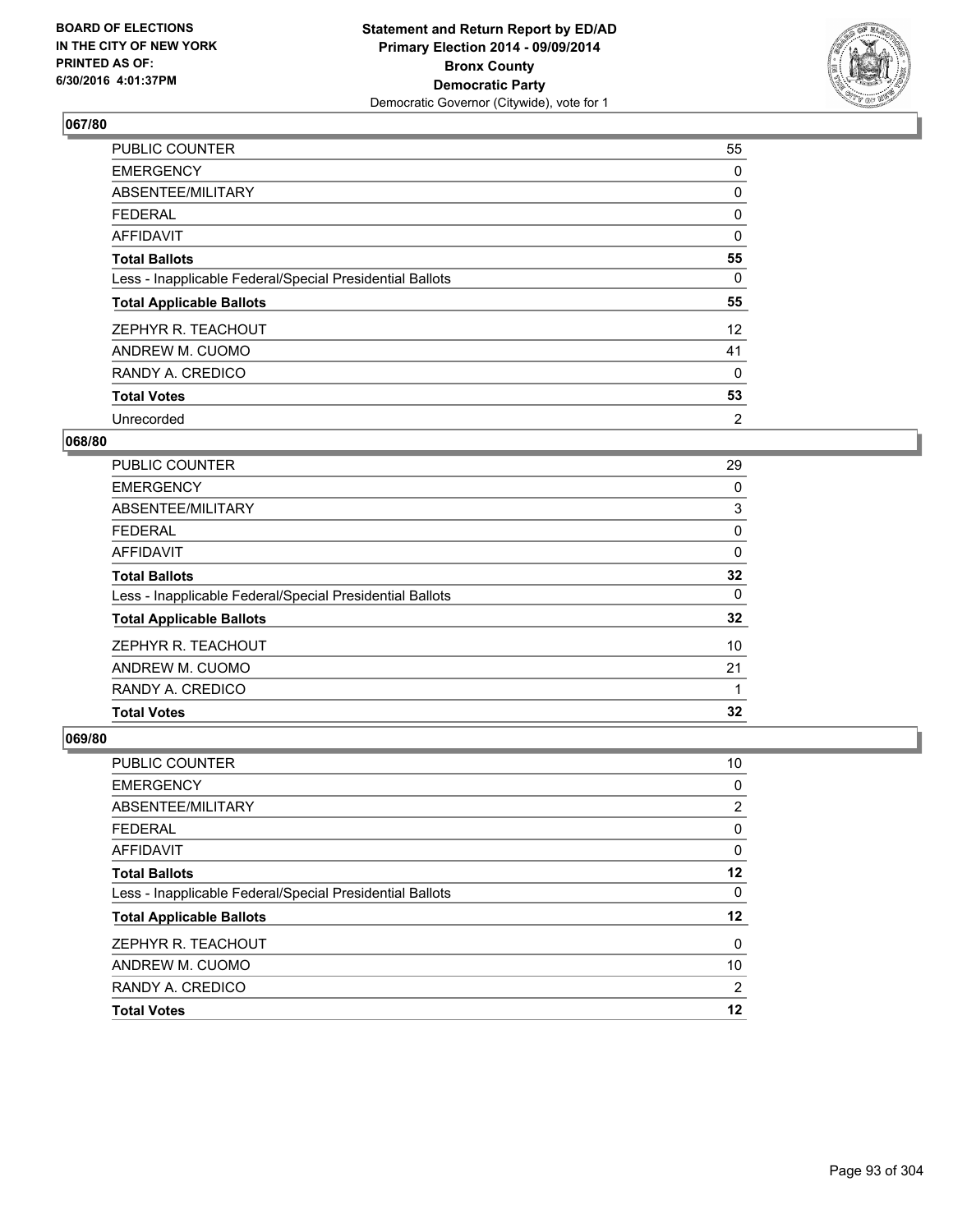

| PUBLIC COUNTER                                           | 24             |
|----------------------------------------------------------|----------------|
| <b>EMERGENCY</b>                                         | 0              |
| ABSENTEE/MILITARY                                        |                |
| <b>FEDERAL</b>                                           | 0              |
| <b>AFFIDAVIT</b>                                         | 0              |
| <b>Total Ballots</b>                                     | 25             |
| Less - Inapplicable Federal/Special Presidential Ballots | 0              |
| <b>Total Applicable Ballots</b>                          | 25             |
| ZEPHYR R. TEACHOUT                                       | 3              |
| ANDREW M. CUOMO                                          | 20             |
| RANDY A. CREDICO                                         | $\overline{2}$ |
| <b>Total Votes</b>                                       | 25             |

## **071/80**

| 41 |
|----|
| 0  |
| 0  |
| 0  |
| 1  |
| 42 |
| 0  |
| 42 |
| 3  |
| 37 |
| 1  |
| 41 |
| 1  |
|    |

#### **072/80 COMBINED into: 071/80**

| PUBLIC COUNTER                                           | 22 |
|----------------------------------------------------------|----|
| <b>EMERGENCY</b>                                         | 0  |
| ABSENTEE/MILITARY                                        |    |
| <b>FEDERAL</b>                                           | 0  |
| <b>AFFIDAVIT</b>                                         | 0  |
| <b>Total Ballots</b>                                     | 23 |
| Less - Inapplicable Federal/Special Presidential Ballots | 0  |
| <b>Total Applicable Ballots</b>                          | 23 |
| ZEPHYR R. TEACHOUT                                       | 3  |
| ANDREW M. CUOMO                                          | 20 |
| RANDY A. CREDICO                                         | 0  |
| <b>Total Votes</b>                                       | 23 |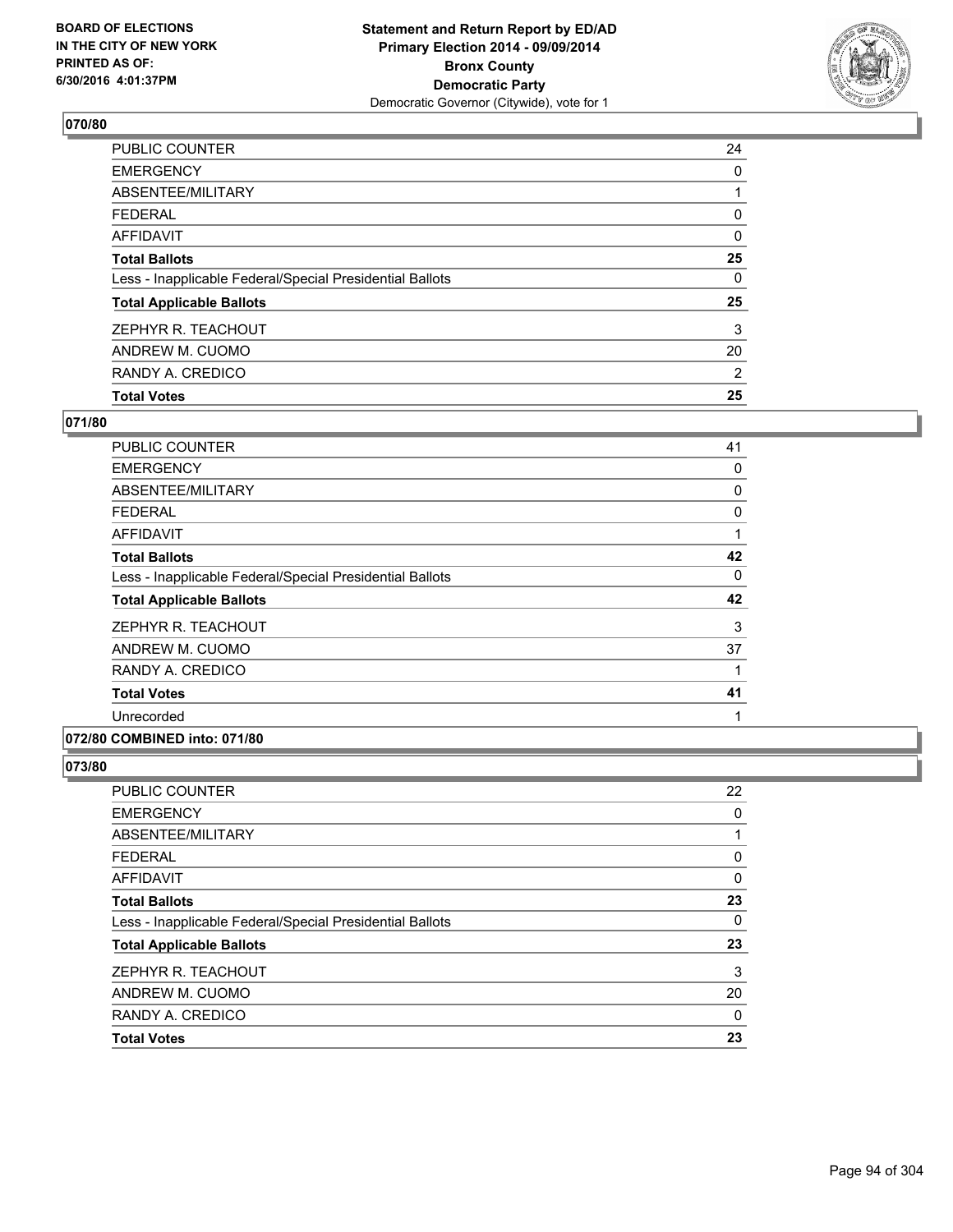

| <b>PUBLIC COUNTER</b>                                    | 108      |
|----------------------------------------------------------|----------|
| <b>EMERGENCY</b>                                         | 0        |
| ABSENTEE/MILITARY                                        | 5        |
| <b>FEDERAL</b>                                           | 0        |
| <b>AFFIDAVIT</b>                                         | $\Omega$ |
| <b>Total Ballots</b>                                     | 113      |
| Less - Inapplicable Federal/Special Presidential Ballots | 0        |
| <b>Total Applicable Ballots</b>                          | 113      |
| ZEPHYR R. TEACHOUT                                       | 5        |
| ANDREW M. CUOMO                                          | 101      |
| RANDY A. CREDICO                                         | 3        |
| <b>Total Votes</b>                                       | 109      |
| Unrecorded                                               | 4        |

# **075/80**

| <b>PUBLIC COUNTER</b>                                    | 0 |
|----------------------------------------------------------|---|
| <b>EMERGENCY</b>                                         | 0 |
| ABSENTEE/MILITARY                                        | 0 |
| <b>FEDERAL</b>                                           | 0 |
| AFFIDAVIT                                                | 0 |
| <b>Total Ballots</b>                                     | 0 |
| Less - Inapplicable Federal/Special Presidential Ballots | 0 |
| <b>Total Applicable Ballots</b>                          | 0 |
| ZEPHYR R. TEACHOUT                                       | 0 |
| ANDREW M. CUOMO                                          | 0 |
| RANDY A. CREDICO                                         | 0 |
| <b>Total Votes</b>                                       | 0 |
|                                                          |   |

| PUBLIC COUNTER                                           | 93             |
|----------------------------------------------------------|----------------|
| <b>EMERGENCY</b>                                         | 0              |
| ABSENTEE/MILITARY                                        | 0              |
| <b>FEDERAL</b>                                           | 0              |
| AFFIDAVIT                                                | 1              |
| <b>Total Ballots</b>                                     | 94             |
| Less - Inapplicable Federal/Special Presidential Ballots | 0              |
| <b>Total Applicable Ballots</b>                          | 94             |
| ZEPHYR R. TEACHOUT                                       | 10             |
| ANDREW M. CUOMO                                          | 81             |
| RANDY A. CREDICO                                         | 1              |
| <b>Total Votes</b>                                       | 92             |
| Unrecorded                                               | $\overline{2}$ |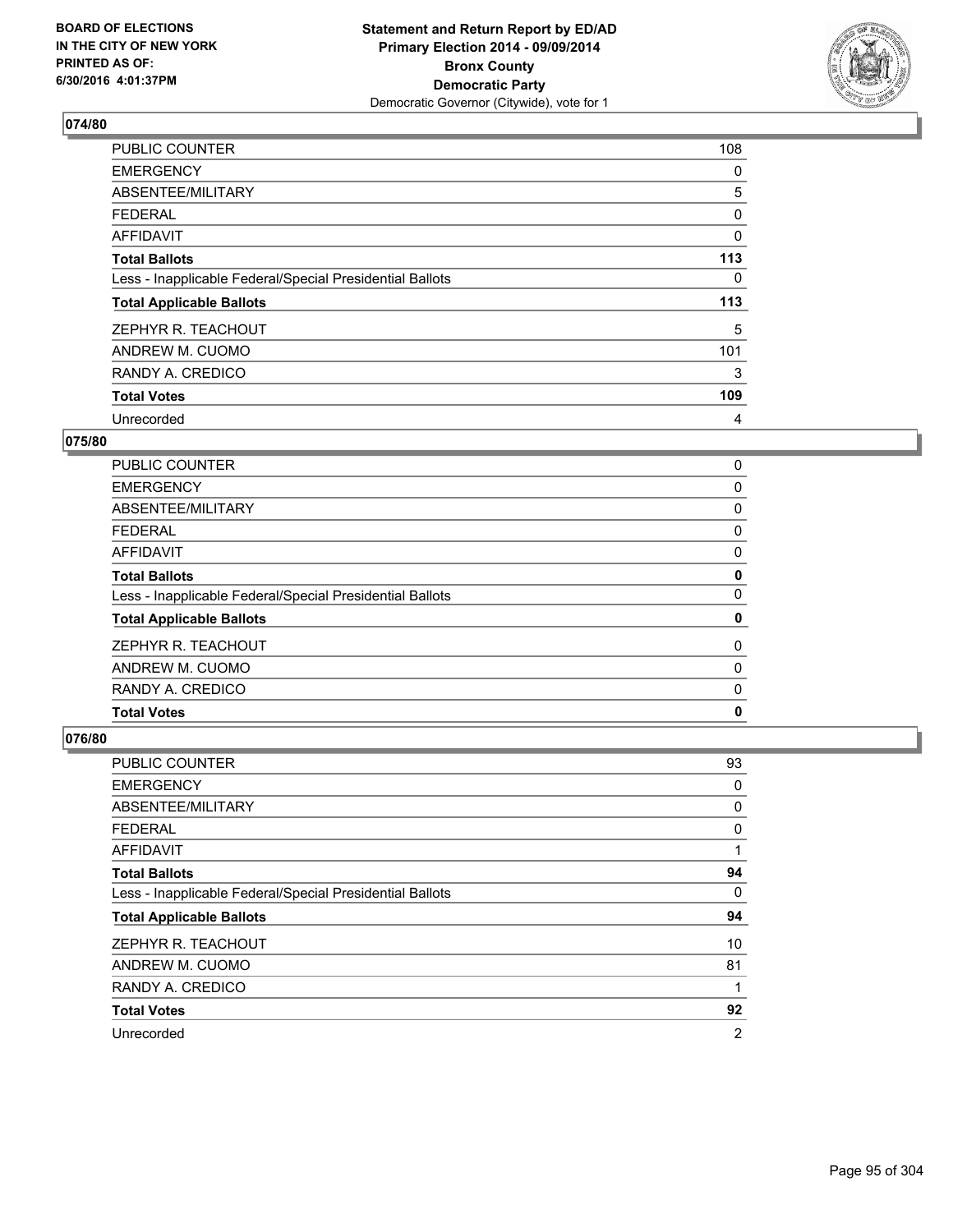

| PUBLIC COUNTER                                           | 70 |
|----------------------------------------------------------|----|
| <b>EMERGENCY</b>                                         | 0  |
| ABSENTEE/MILITARY                                        | 5  |
| <b>FEDERAL</b>                                           | 0  |
| <b>AFFIDAVIT</b>                                         | 0  |
| <b>Total Ballots</b>                                     | 75 |
| Less - Inapplicable Federal/Special Presidential Ballots | 0  |
| <b>Total Applicable Ballots</b>                          | 75 |
| ZEPHYR R. TEACHOUT                                       | 7  |
| ANDREW M. CUOMO                                          | 66 |
| RANDY A. CREDICO                                         |    |
| <b>Total Votes</b>                                       | 74 |
| Unrecorded                                               | 1  |

#### **078/80**

| <b>PUBLIC COUNTER</b>                                    | 52 |
|----------------------------------------------------------|----|
| <b>EMERGENCY</b>                                         | 0  |
| ABSENTEE/MILITARY                                        | 3  |
| <b>FEDERAL</b>                                           | 0  |
| AFFIDAVIT                                                | 0  |
| <b>Total Ballots</b>                                     | 55 |
| Less - Inapplicable Federal/Special Presidential Ballots | 0  |
| <b>Total Applicable Ballots</b>                          | 55 |
| ZEPHYR R. TEACHOUT                                       | 10 |
| ANDREW M. CUOMO                                          | 42 |
| RANDY A. CREDICO                                         | 2  |
| <b>Total Votes</b>                                       | 54 |
| Unrecorded                                               | 1  |

| PUBLIC COUNTER                                           | 41             |
|----------------------------------------------------------|----------------|
| <b>EMERGENCY</b>                                         | 0              |
| ABSENTEE/MILITARY                                        | 2              |
| FEDERAL                                                  | 0              |
| <b>AFFIDAVIT</b>                                         | 0              |
| <b>Total Ballots</b>                                     | 43             |
| Less - Inapplicable Federal/Special Presidential Ballots | 0              |
| <b>Total Applicable Ballots</b>                          | 43             |
| ZEPHYR R. TEACHOUT                                       | 9              |
| ANDREW M. CUOMO                                          | 32             |
| RANDY A. CREDICO                                         | $\overline{2}$ |
| <b>Total Votes</b>                                       | 43             |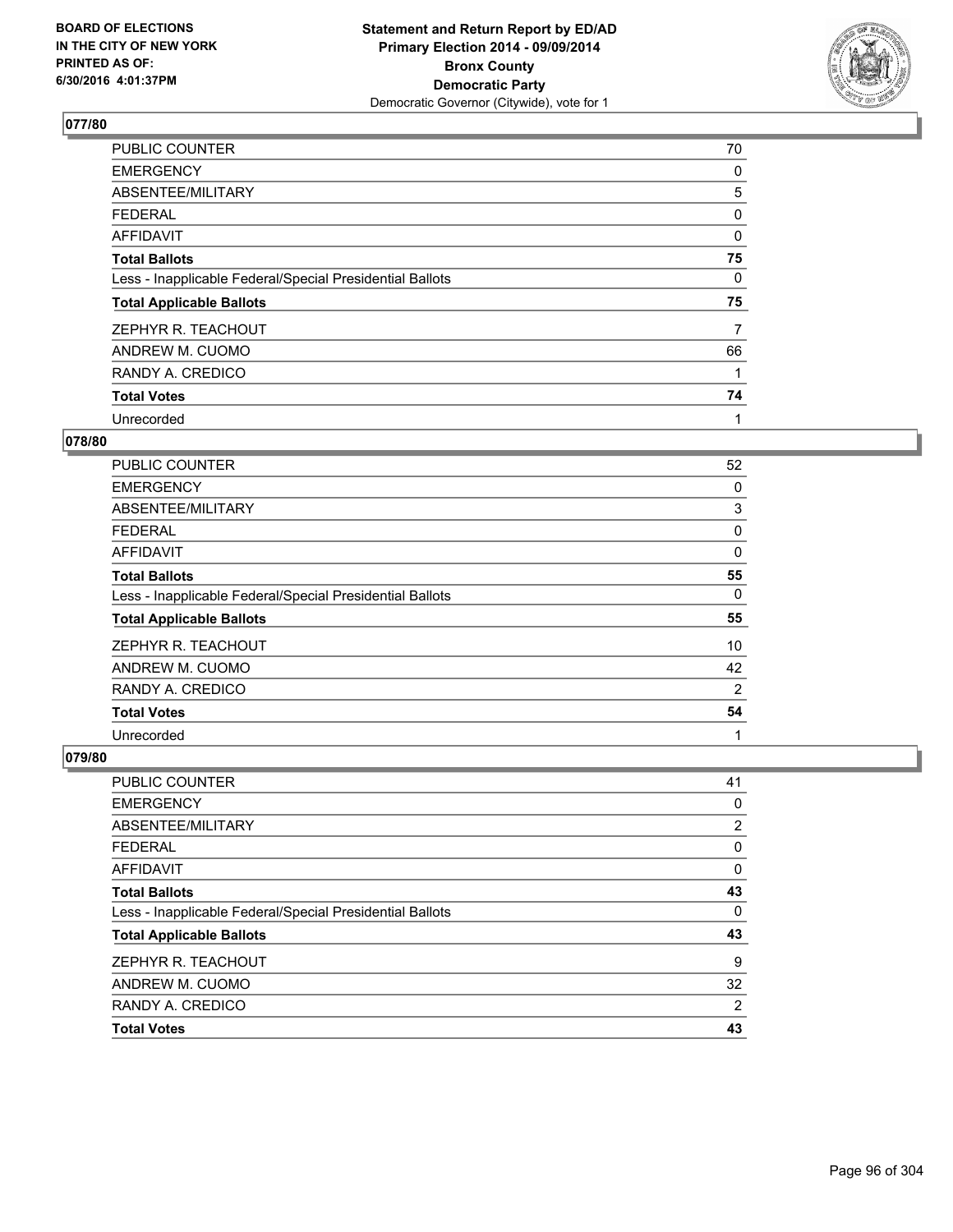

| <b>Total Votes</b>                                       | 33       |
|----------------------------------------------------------|----------|
| RANDY A. CREDICO                                         |          |
| ANDREW M. CUOMO                                          | 23       |
| ZEPHYR R. TEACHOUT                                       | 9        |
| <b>Total Applicable Ballots</b>                          | 33       |
| Less - Inapplicable Federal/Special Presidential Ballots | 0        |
| <b>Total Ballots</b>                                     | 33       |
| <b>AFFIDAVIT</b>                                         | $\Omega$ |
| FEDERAL                                                  | 0        |
| ABSENTEE/MILITARY                                        | 0        |
| <b>EMERGENCY</b>                                         | 0        |
| PUBLIC COUNTER                                           | 33       |

## **081/80**

| PUBLIC COUNTER                                           | 30 |
|----------------------------------------------------------|----|
| <b>EMERGENCY</b>                                         | 0  |
| ABSENTEE/MILITARY                                        | 2  |
| <b>FEDERAL</b>                                           | 0  |
| AFFIDAVIT                                                | 0  |
| <b>Total Ballots</b>                                     | 32 |
| Less - Inapplicable Federal/Special Presidential Ballots | 0  |
| <b>Total Applicable Ballots</b>                          | 32 |
| ZEPHYR R. TEACHOUT                                       | 11 |
| ANDREW M. CUOMO                                          | 21 |
| RANDY A. CREDICO                                         | 0  |
| <b>Total Votes</b>                                       | 32 |
|                                                          |    |

| PUBLIC COUNTER                                           | 33 |
|----------------------------------------------------------|----|
| <b>EMERGENCY</b>                                         | 0  |
| ABSENTEE/MILITARY                                        | 0  |
| <b>FEDERAL</b>                                           | 0  |
| <b>AFFIDAVIT</b>                                         |    |
| <b>Total Ballots</b>                                     | 34 |
| Less - Inapplicable Federal/Special Presidential Ballots | 0  |
| <b>Total Applicable Ballots</b>                          | 34 |
| ZEPHYR R. TEACHOUT                                       | 11 |
| ANDREW M. CUOMO                                          | 20 |
| RANDY A. CREDICO                                         | 2  |
| UNATTRIBUTABLE WRITE-IN (WRITE-IN)                       | 1  |
| <b>Total Votes</b>                                       | 34 |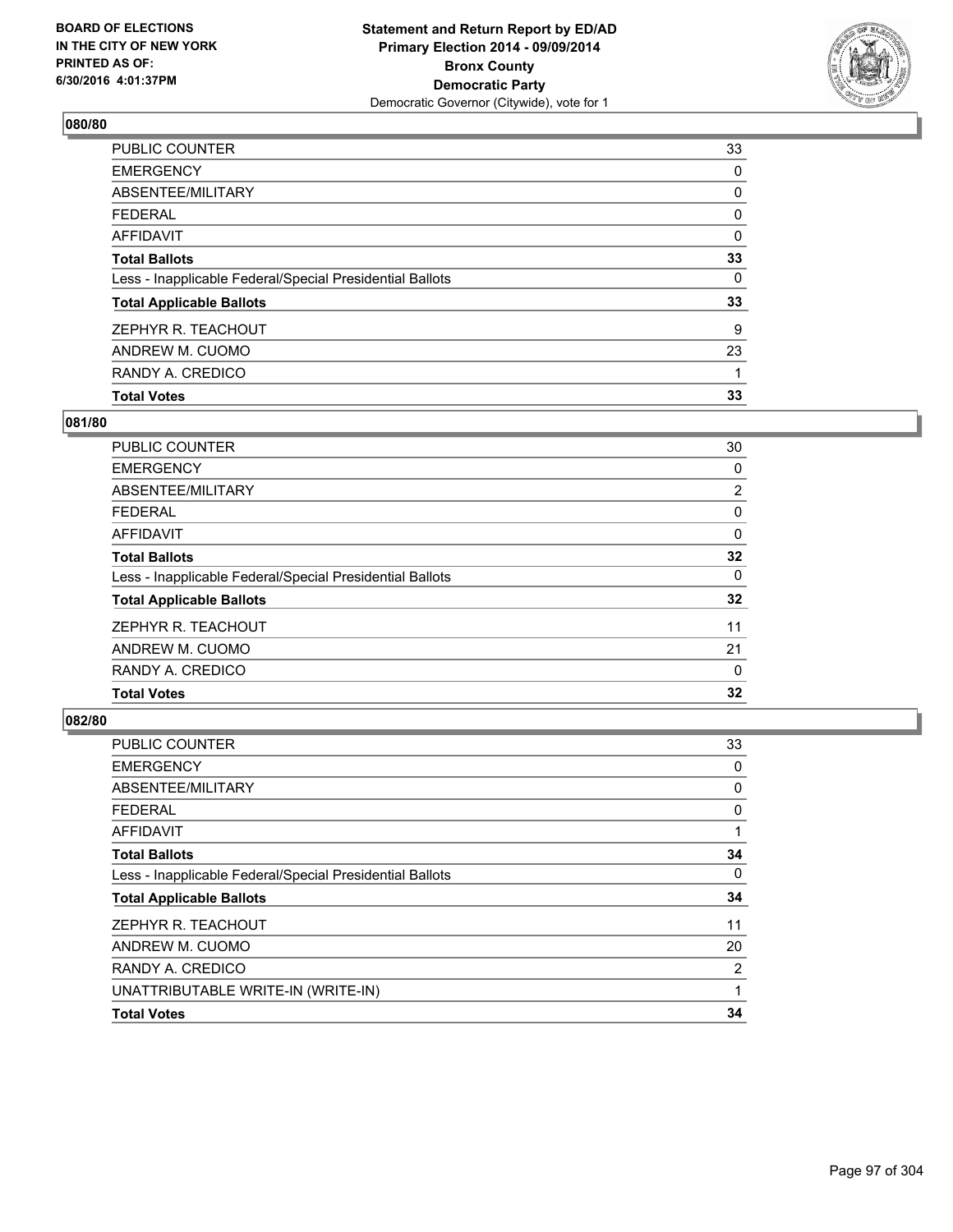

| PUBLIC COUNTER                                           | 62             |
|----------------------------------------------------------|----------------|
| <b>EMERGENCY</b>                                         | 0              |
| ABSENTEE/MILITARY                                        | 3              |
| <b>FEDERAL</b>                                           | 0              |
| <b>AFFIDAVIT</b>                                         | 0              |
| <b>Total Ballots</b>                                     | 65             |
| Less - Inapplicable Federal/Special Presidential Ballots | 0              |
| <b>Total Applicable Ballots</b>                          | 65             |
| ZEPHYR R. TEACHOUT                                       | 17             |
| ANDREW M. CUOMO                                          | 43             |
| RANDY A. CREDICO                                         | $\overline{2}$ |
| UNATTRIBUTABLE WRITE-IN (WRITE-IN)                       | 1              |
| <b>Total Votes</b>                                       | 63             |
| Unrecorded                                               | $\overline{2}$ |

## **084/80**

| <b>PUBLIC COUNTER</b>                                    | 24 |
|----------------------------------------------------------|----|
| <b>EMERGENCY</b>                                         | 0  |
| ABSENTEE/MILITARY                                        | 0  |
| <b>FEDERAL</b>                                           | 0  |
| AFFIDAVIT                                                | 0  |
| <b>Total Ballots</b>                                     | 24 |
| Less - Inapplicable Federal/Special Presidential Ballots | 0  |
| <b>Total Applicable Ballots</b>                          | 24 |
| ZEPHYR R. TEACHOUT                                       | 4  |
| ANDREW M. CUOMO                                          | 19 |
| RANDY A. CREDICO                                         |    |
| <b>Total Votes</b>                                       | 24 |

| PUBLIC COUNTER                                           | 63 |
|----------------------------------------------------------|----|
| <b>EMERGENCY</b>                                         | 0  |
| ABSENTEE/MILITARY                                        | 0  |
| FEDERAL                                                  | 0  |
| <b>AFFIDAVIT</b>                                         | 0  |
| <b>Total Ballots</b>                                     | 63 |
| Less - Inapplicable Federal/Special Presidential Ballots | 0  |
| <b>Total Applicable Ballots</b>                          | 63 |
| ZEPHYR R. TEACHOUT                                       | 7  |
| ANDREW M. CUOMO                                          | 52 |
| RANDY A. CREDICO                                         | 4  |
| <b>Total Votes</b>                                       | 63 |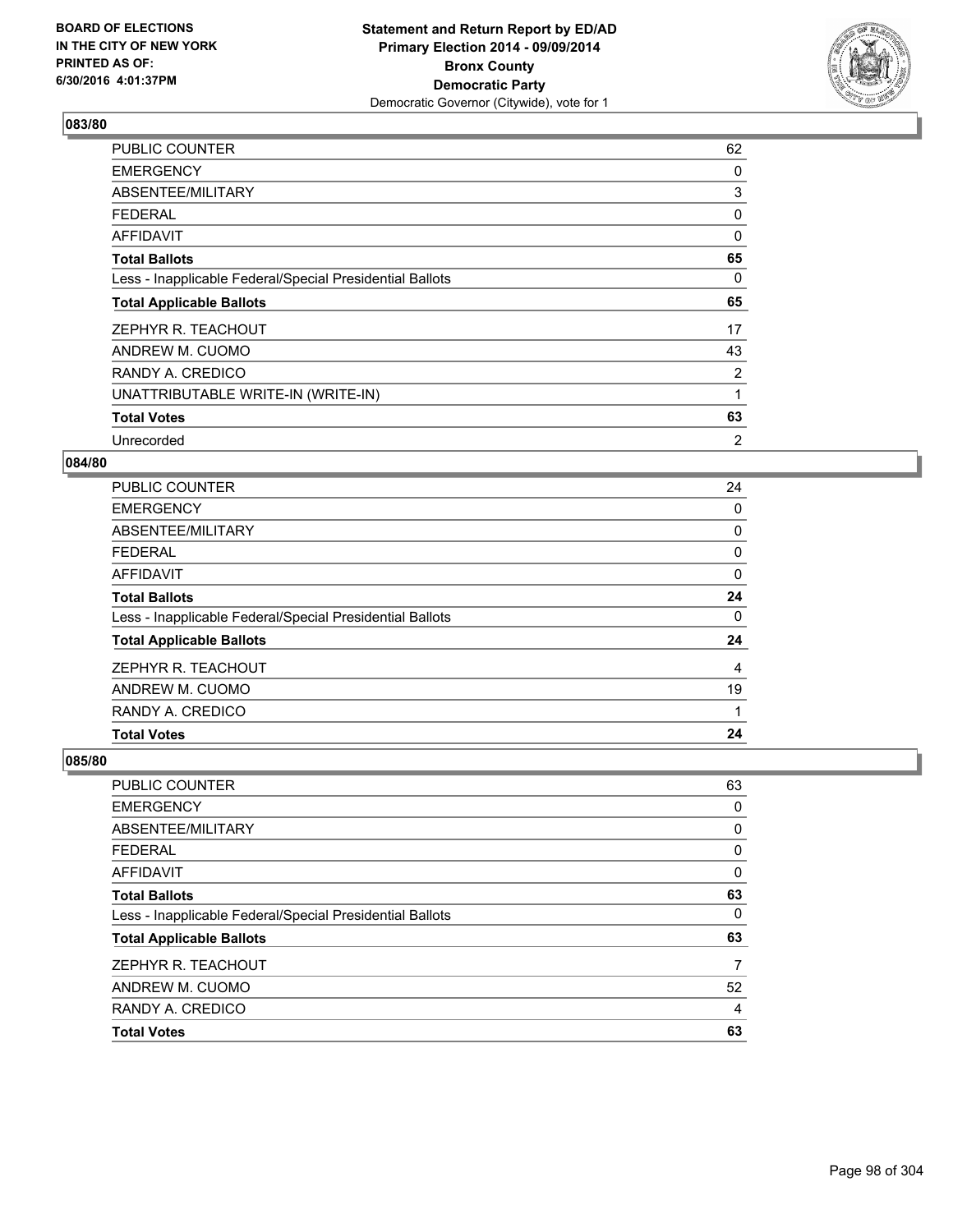

| PUBLIC COUNTER                                           | 59 |
|----------------------------------------------------------|----|
| <b>EMERGENCY</b>                                         | 0  |
| ABSENTEE/MILITARY                                        | 1  |
| <b>FEDERAL</b>                                           | 0  |
| <b>AFFIDAVIT</b>                                         |    |
| <b>Total Ballots</b>                                     | 61 |
| Less - Inapplicable Federal/Special Presidential Ballots | 0  |
| <b>Total Applicable Ballots</b>                          | 61 |
| ZEPHYR R. TEACHOUT                                       | 8  |
| ANDREW M. CUOMO                                          | 49 |
| RANDY A. CREDICO                                         | 1  |
| UNATTRIBUTABLE WRITE-IN (WRITE-IN)                       | 1  |
| <b>Total Votes</b>                                       | 59 |
| Unrecorded                                               | 2  |

## **087/80**

| <b>PUBLIC COUNTER</b>                                    | 24 |
|----------------------------------------------------------|----|
| <b>EMERGENCY</b>                                         | 0  |
| ABSENTEE/MILITARY                                        | 0  |
| FEDERAL                                                  | 0  |
| AFFIDAVIT                                                | 0  |
| <b>Total Ballots</b>                                     | 24 |
| Less - Inapplicable Federal/Special Presidential Ballots | 0  |
| <b>Total Applicable Ballots</b>                          | 24 |
| ZEPHYR R. TEACHOUT                                       | 4  |
| ANDREW M. CUOMO                                          | 18 |
| RANDY A. CREDICO                                         | 2  |
| <b>Total Votes</b>                                       | 24 |

| PUBLIC COUNTER                                           | 0 |
|----------------------------------------------------------|---|
| <b>EMERGENCY</b>                                         | 0 |
| <b>ABSENTEE/MILITARY</b>                                 | 0 |
| <b>FEDERAL</b>                                           | 0 |
| AFFIDAVIT                                                | 0 |
| <b>Total Ballots</b>                                     | 0 |
| Less - Inapplicable Federal/Special Presidential Ballots | 0 |
| <b>Total Applicable Ballots</b>                          | 0 |
| ZEPHYR R. TEACHOUT                                       | 0 |
| ANDREW M. CUOMO                                          | 0 |
| RANDY A. CREDICO                                         | 0 |
| <b>Total Votes</b>                                       | 0 |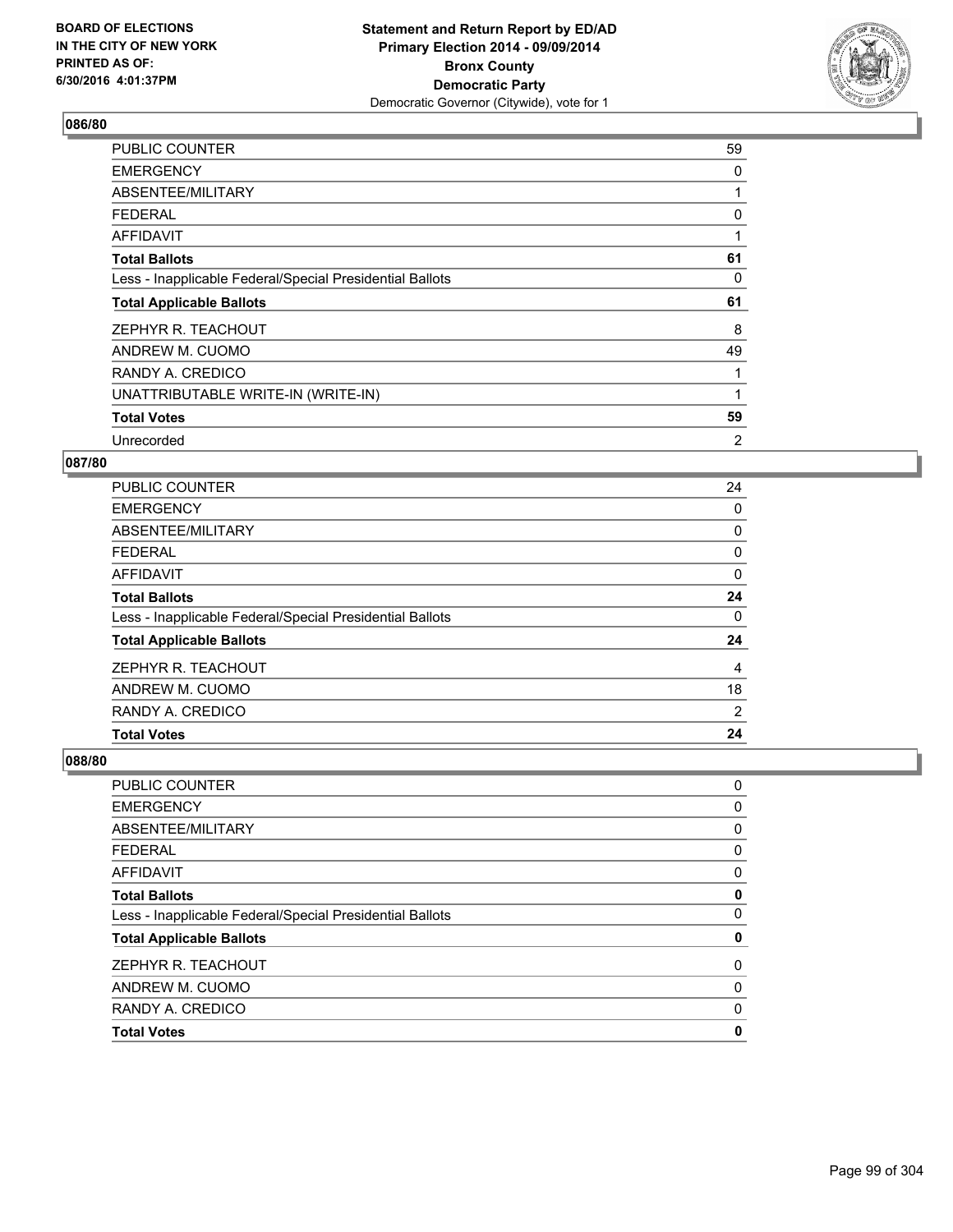

| <b>Total Votes</b>                                       | 0 |
|----------------------------------------------------------|---|
| RANDY A. CREDICO                                         | 0 |
| ANDREW M. CUOMO                                          | 0 |
| ZEPHYR R. TEACHOUT                                       | 0 |
| <b>Total Applicable Ballots</b>                          | 0 |
| Less - Inapplicable Federal/Special Presidential Ballots | 0 |
| <b>Total Ballots</b>                                     | 0 |
| AFFIDAVIT                                                | 0 |
| <b>FEDERAL</b>                                           | 0 |
| ABSENTEE/MILITARY                                        | 0 |
| <b>EMERGENCY</b>                                         | 0 |
| PUBLIC COUNTER                                           | 0 |

**090/80 COMBINED into: 071/80**

#### **091/80 COMBINED into: 075/80**

| <b>PUBLIC COUNTER</b>                                    | 0        |
|----------------------------------------------------------|----------|
| <b>EMERGENCY</b>                                         | 0        |
| ABSENTEE/MILITARY                                        | 0        |
| <b>FEDERAL</b>                                           | 0        |
| AFFIDAVIT                                                | 0        |
| <b>Total Ballots</b>                                     | 0        |
| Less - Inapplicable Federal/Special Presidential Ballots | 0        |
| <b>Total Applicable Ballots</b>                          | 0        |
| ZEPHYR R. TEACHOUT                                       | $\Omega$ |
| ANDREW M. CUOMO                                          | 0        |
| RANDY A. CREDICO                                         | 0        |
| <b>Total Votes</b>                                       | 0        |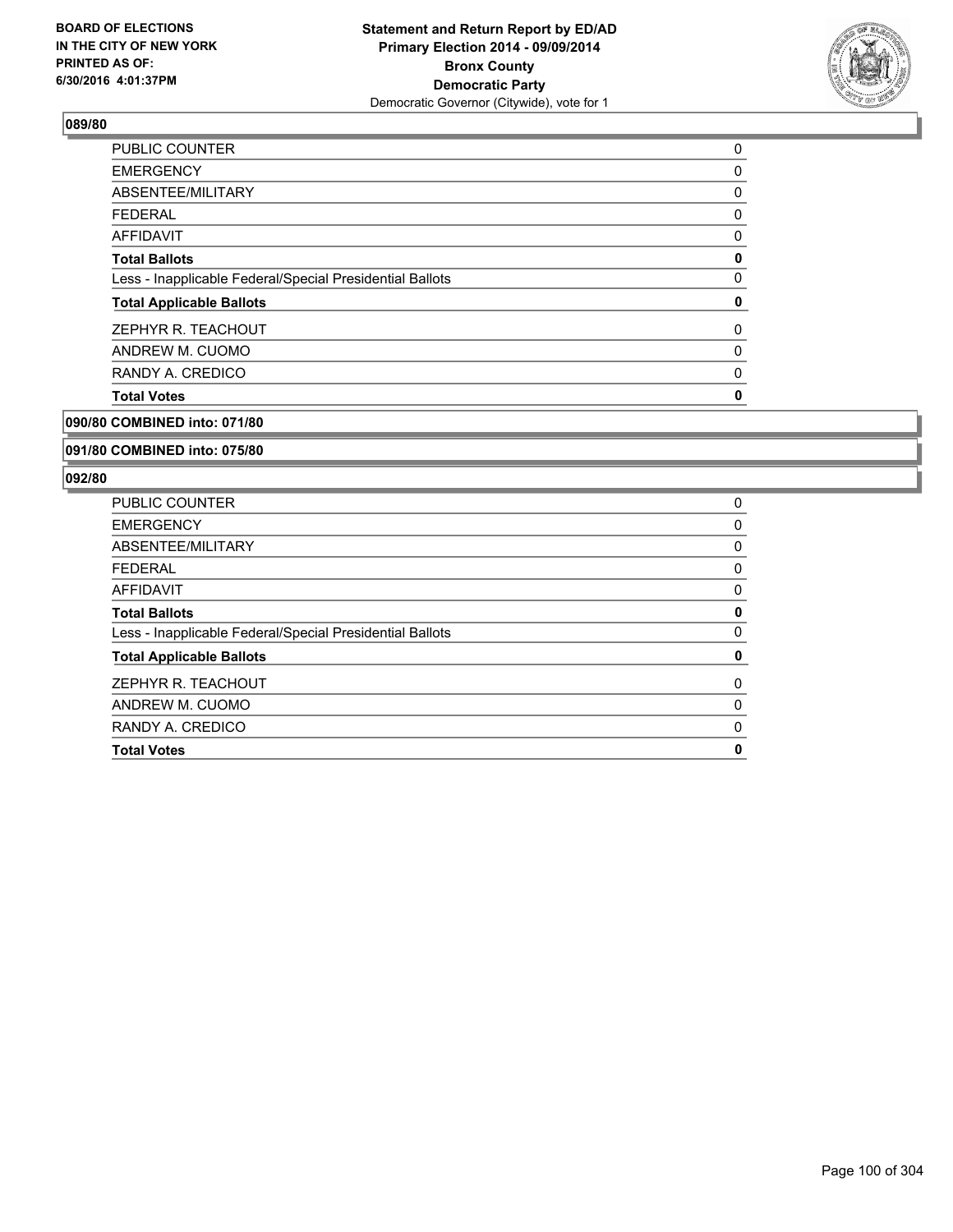

| <b>PUBLIC COUNTER</b>                                    | 100      |
|----------------------------------------------------------|----------|
| <b>EMERGENCY</b>                                         | 0        |
| ABSENTEE/MILITARY                                        | 21       |
| <b>FEDERAL</b>                                           | 0        |
| AFFIDAVIT                                                | 9        |
| <b>Total Ballots</b>                                     | 130      |
| Less - Inapplicable Federal/Special Presidential Ballots | $\Omega$ |
| <b>Total Applicable Ballots</b>                          | 130      |
| ZEPHYR R. TEACHOUT                                       | 18       |
| ANDREW M. CUOMO                                          | 102      |
| RANDY A. CREDICO                                         | 9        |
| <b>Total Votes</b>                                       | 129      |
| Unrecorded                                               | 1        |

# **002/81**

| PUBLIC COUNTER                                           | 82       |
|----------------------------------------------------------|----------|
| <b>EMERGENCY</b>                                         | 0        |
| ABSENTEE/MILITARY                                        | 2        |
| <b>FEDERAL</b>                                           | 0        |
| AFFIDAVIT                                                | $\Omega$ |
| <b>Total Ballots</b>                                     | 84       |
| Less - Inapplicable Federal/Special Presidential Ballots | 0        |
| <b>Total Applicable Ballots</b>                          | 84       |
| ZEPHYR R. TEACHOUT                                       | 13       |
| ANDREW M. CUOMO                                          | 59       |
| RANDY A. CREDICO                                         | 3        |
| <b>GEORGE FABOR (WRITE-IN)</b>                           | 1        |
| <b>Total Votes</b>                                       | 76       |
| Unrecorded                                               | 8        |

| <b>PUBLIC COUNTER</b>                                    | 27             |
|----------------------------------------------------------|----------------|
| <b>EMERGENCY</b>                                         | 0              |
| ABSENTEE/MILITARY                                        | 0              |
| <b>FEDERAL</b>                                           | 0              |
| AFFIDAVIT                                                | 0              |
| <b>Total Ballots</b>                                     | 27             |
| Less - Inapplicable Federal/Special Presidential Ballots | 0              |
| <b>Total Applicable Ballots</b>                          | 27             |
| ZEPHYR R. TEACHOUT                                       | 5              |
| ANDREW M. CUOMO                                          | 17             |
| RANDY A. CREDICO                                         | 3              |
| <b>Total Votes</b>                                       | 25             |
| Unrecorded                                               | $\overline{2}$ |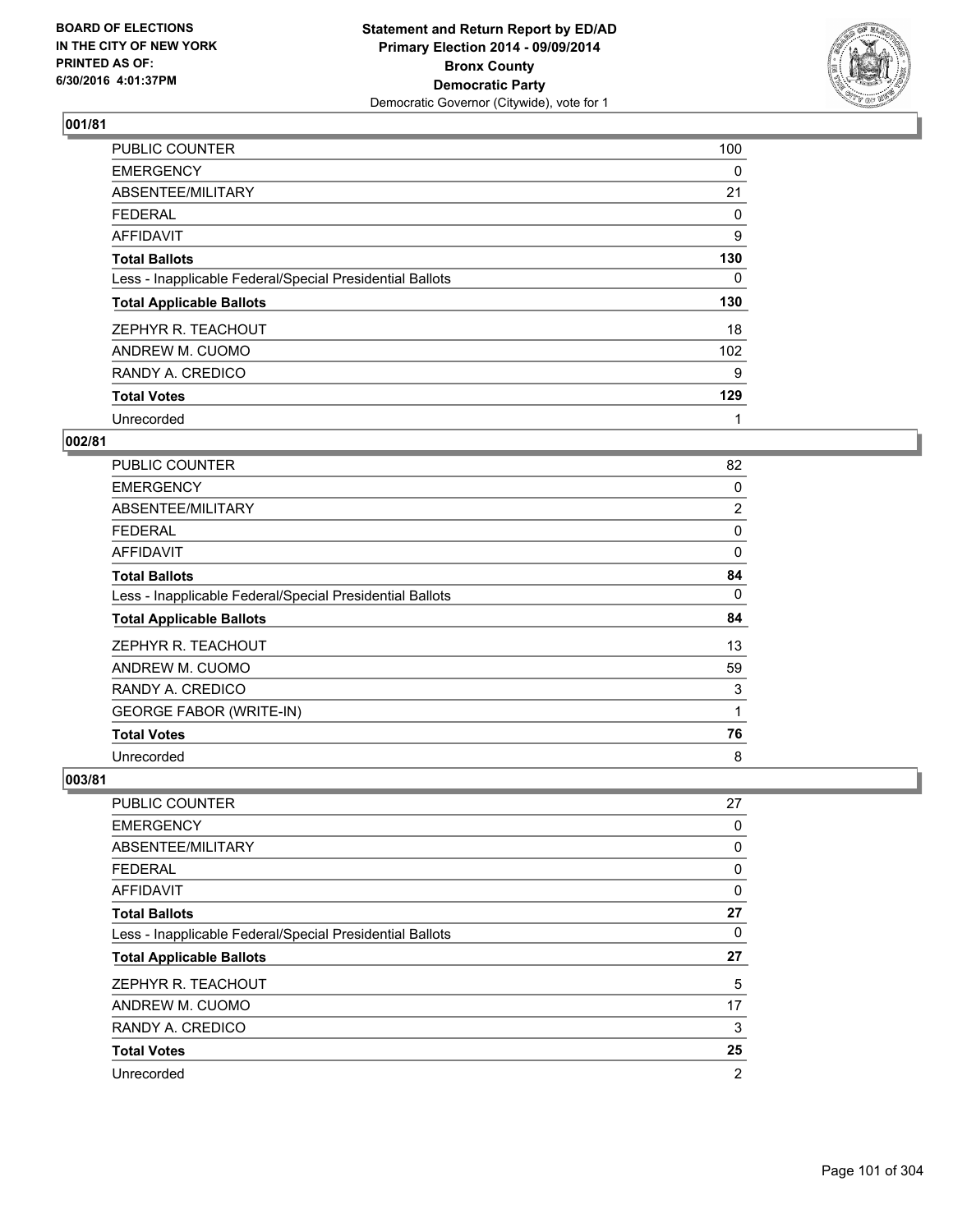

| <b>PUBLIC COUNTER</b>                                    | 100      |
|----------------------------------------------------------|----------|
| <b>EMERGENCY</b>                                         | 0        |
| ABSENTEE/MILITARY                                        |          |
| <b>FEDERAL</b>                                           | 0        |
| AFFIDAVIT                                                | $\Omega$ |
| <b>Total Ballots</b>                                     | 101      |
| Less - Inapplicable Federal/Special Presidential Ballots | 0        |
| <b>Total Applicable Ballots</b>                          | 101      |
| ZEPHYR R. TEACHOUT                                       | 10       |
| ANDREW M. CUOMO                                          | 79       |
| RANDY A. CREDICO                                         | 5        |
| <b>Total Votes</b>                                       | 94       |
| Unrecorded                                               | 7        |

### **005/81**

| PUBLIC COUNTER                                           | 68 |
|----------------------------------------------------------|----|
| <b>EMERGENCY</b>                                         | 0  |
| ABSENTEE/MILITARY                                        | 4  |
| <b>FEDERAL</b>                                           | 0  |
| AFFIDAVIT                                                | 0  |
| <b>Total Ballots</b>                                     | 72 |
| Less - Inapplicable Federal/Special Presidential Ballots | 0  |
| <b>Total Applicable Ballots</b>                          | 72 |
| ZEPHYR R. TEACHOUT                                       | 10 |
| ANDREW M. CUOMO                                          | 55 |
| RANDY A. CREDICO                                         | 2  |
| <b>Total Votes</b>                                       | 67 |
| Unrecorded                                               | 5  |

| <b>PUBLIC COUNTER</b>                                    | 69             |
|----------------------------------------------------------|----------------|
| <b>EMERGENCY</b>                                         | 0              |
| ABSENTEE/MILITARY                                        | 0              |
| <b>FEDERAL</b>                                           | 0              |
| AFFIDAVIT                                                | 0              |
| <b>Total Ballots</b>                                     | 69             |
| Less - Inapplicable Federal/Special Presidential Ballots | 0              |
| <b>Total Applicable Ballots</b>                          | 69             |
| ZEPHYR R. TEACHOUT                                       | 10             |
| ANDREW M. CUOMO                                          | 52             |
| RANDY A. CREDICO                                         | 5              |
| <b>Total Votes</b>                                       | 67             |
| Unrecorded                                               | $\overline{2}$ |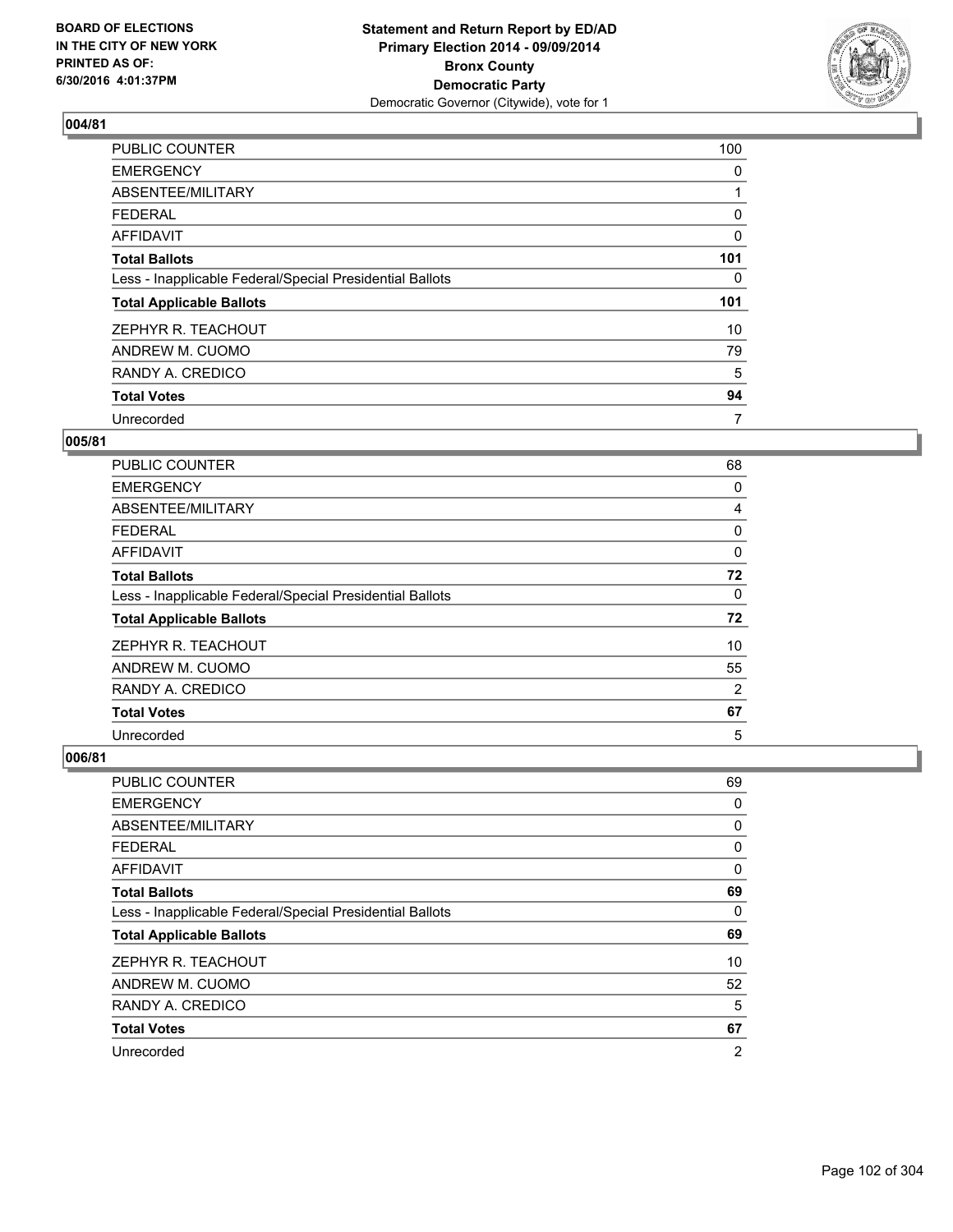

| <b>PUBLIC COUNTER</b>                                    | 60 |
|----------------------------------------------------------|----|
| <b>EMERGENCY</b>                                         | 0  |
| ABSENTEE/MILITARY                                        |    |
| <b>FEDERAL</b>                                           | 0  |
| AFFIDAVIT                                                | 0  |
| <b>Total Ballots</b>                                     | 61 |
| Less - Inapplicable Federal/Special Presidential Ballots | 0  |
| <b>Total Applicable Ballots</b>                          | 61 |
| ZEPHYR R. TEACHOUT                                       | 9  |
| ANDREW M. CUOMO                                          | 46 |
| RANDY A. CREDICO                                         | 0  |
| <b>Total Votes</b>                                       | 55 |
| Unrecorded                                               | 6  |

## **008/81**

| <b>PUBLIC COUNTER</b>                                    | 42 |
|----------------------------------------------------------|----|
| <b>EMERGENCY</b>                                         | 0  |
| ABSENTEE/MILITARY                                        | 3  |
| <b>FEDERAL</b>                                           | 0  |
| AFFIDAVIT                                                | 0  |
| <b>Total Ballots</b>                                     | 45 |
| Less - Inapplicable Federal/Special Presidential Ballots | 0  |
| <b>Total Applicable Ballots</b>                          | 45 |
| ZEPHYR R. TEACHOUT                                       | 5  |
| ANDREW M. CUOMO                                          | 37 |
| RANDY A. CREDICO                                         | 1  |
| <b>Total Votes</b>                                       | 43 |
| Unrecorded                                               | 2  |

| PUBLIC COUNTER                                           | 67 |
|----------------------------------------------------------|----|
| <b>EMERGENCY</b>                                         | 0  |
| ABSENTEE/MILITARY                                        | 0  |
| <b>FEDERAL</b>                                           | 0  |
| <b>AFFIDAVIT</b>                                         | 0  |
| <b>Total Ballots</b>                                     | 67 |
| Less - Inapplicable Federal/Special Presidential Ballots | 0  |
| <b>Total Applicable Ballots</b>                          | 67 |
| ZEPHYR R. TEACHOUT                                       | 4  |
| ANDREW M. CUOMO                                          | 53 |
| RANDY A. CREDICO                                         | 2  |
| <b>Total Votes</b>                                       | 59 |
| Unrecorded                                               | 8  |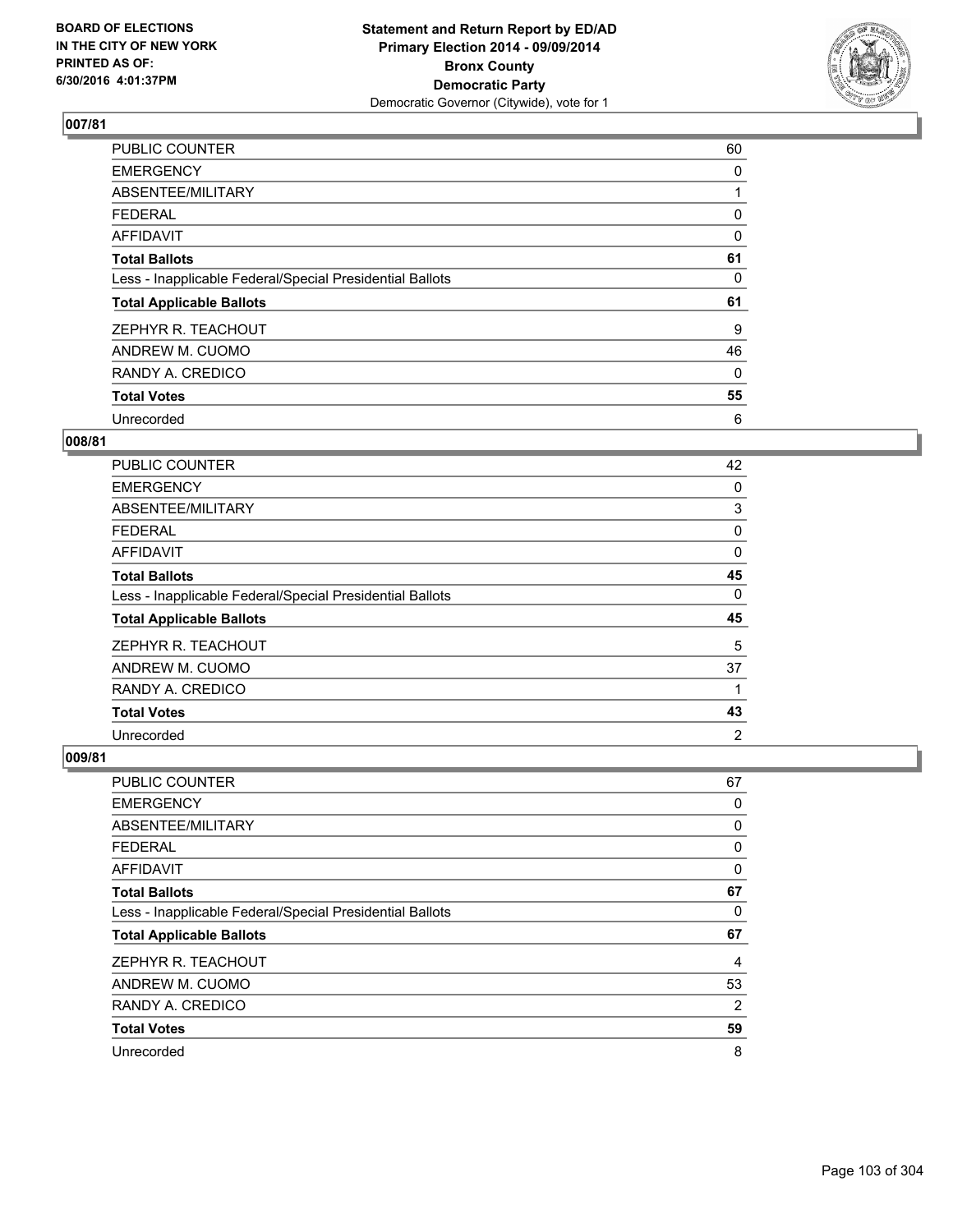

| PUBLIC COUNTER                                           | 11             |
|----------------------------------------------------------|----------------|
| <b>EMERGENCY</b>                                         | 0              |
| ABSENTEE/MILITARY                                        | 0              |
| <b>FEDERAL</b>                                           | 0              |
| <b>AFFIDAVIT</b>                                         | 0              |
| <b>Total Ballots</b>                                     | 11             |
| Less - Inapplicable Federal/Special Presidential Ballots | 0              |
| <b>Total Applicable Ballots</b>                          | 11             |
| ZEPHYR R. TEACHOUT                                       | $\overline{2}$ |
| ANDREW M. CUOMO                                          | 9              |
| RANDY A. CREDICO                                         | 0              |
| <b>Total Votes</b>                                       | 11             |

## **011/81**

| PUBLIC COUNTER                                           | 0 |
|----------------------------------------------------------|---|
| <b>EMERGENCY</b>                                         | 0 |
| ABSENTEE/MILITARY                                        | 0 |
| <b>FEDERAL</b>                                           | 0 |
| <b>AFFIDAVIT</b>                                         | 0 |
| <b>Total Ballots</b>                                     | 0 |
| Less - Inapplicable Federal/Special Presidential Ballots | 0 |
| <b>Total Applicable Ballots</b>                          | 0 |
| ZEPHYR R. TEACHOUT                                       | 0 |
| ANDREW M. CUOMO                                          | 0 |
| RANDY A. CREDICO                                         | 0 |
| <b>Total Votes</b>                                       | 0 |
|                                                          |   |

| PUBLIC COUNTER                                           | 85 |
|----------------------------------------------------------|----|
| <b>EMERGENCY</b>                                         | 0  |
| ABSENTEE/MILITARY                                        |    |
| <b>FEDERAL</b>                                           | 0  |
| <b>AFFIDAVIT</b>                                         | 0  |
| <b>Total Ballots</b>                                     | 86 |
| Less - Inapplicable Federal/Special Presidential Ballots | 0  |
| <b>Total Applicable Ballots</b>                          | 86 |
| ZEPHYR R. TEACHOUT                                       | 27 |
| ANDREW M. CUOMO                                          | 55 |
| RANDY A. CREDICO                                         | 1  |
| <b>Total Votes</b>                                       | 83 |
| Unrecorded                                               | 3  |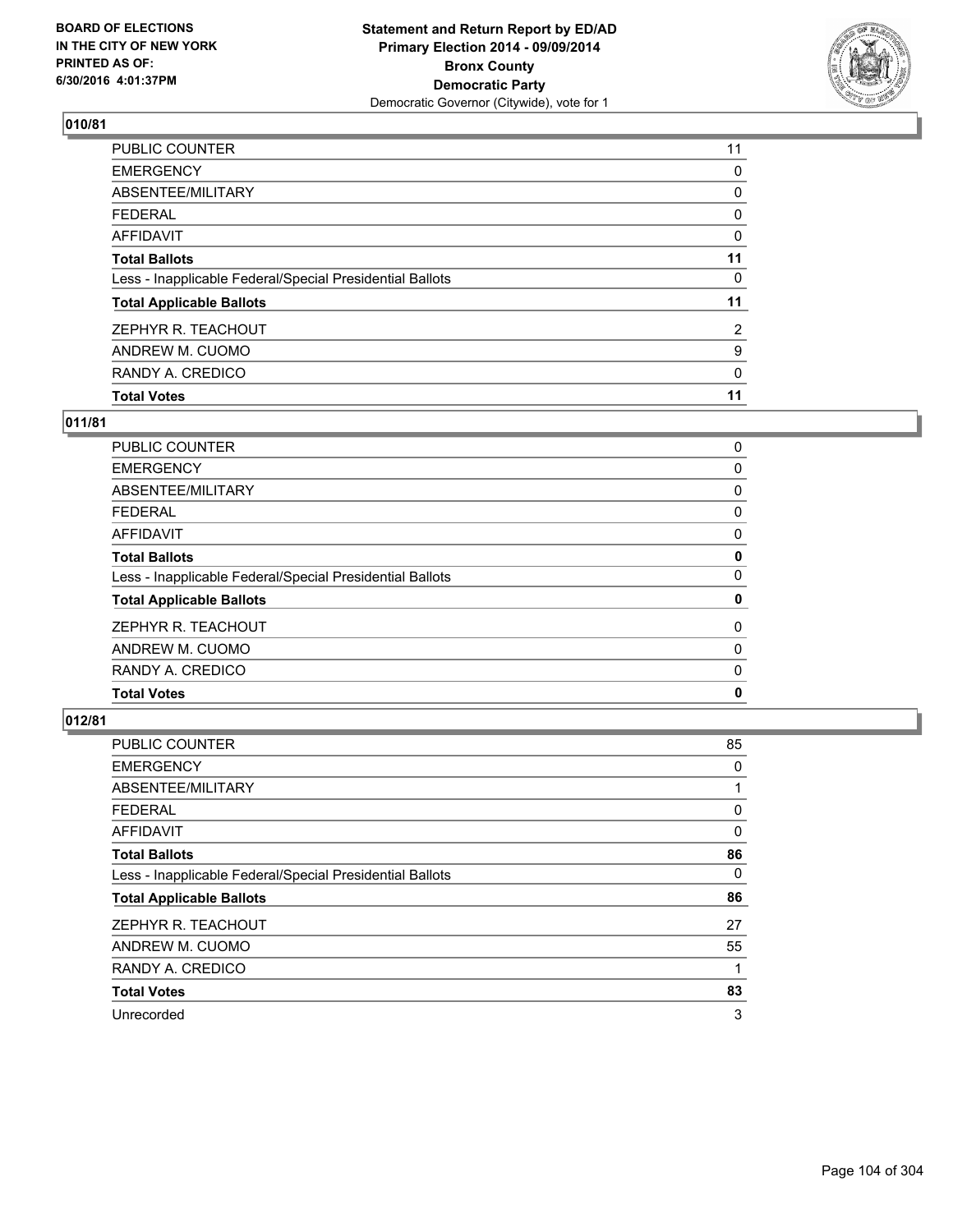

| <b>Total Votes</b>                                       | 52       |
|----------------------------------------------------------|----------|
| RANDY A. CREDICO                                         | 2        |
| ANDREW M. CUOMO                                          | 43       |
| ZEPHYR R. TEACHOUT                                       | 7        |
| <b>Total Applicable Ballots</b>                          | 52       |
| Less - Inapplicable Federal/Special Presidential Ballots | 0        |
| <b>Total Ballots</b>                                     | 52       |
| <b>AFFIDAVIT</b>                                         | $\Omega$ |
| <b>FEDERAL</b>                                           | 0        |
| ABSENTEE/MILITARY                                        |          |
| <b>EMERGENCY</b>                                         | 0        |
| PUBLIC COUNTER                                           | 51       |

# **014/81**

| <b>PUBLIC COUNTER</b>                                    | 115            |
|----------------------------------------------------------|----------------|
| <b>EMERGENCY</b>                                         | 0              |
| ABSENTEE/MILITARY                                        | 5              |
| <b>FEDERAL</b>                                           | 0              |
| AFFIDAVIT                                                | 0              |
| <b>Total Ballots</b>                                     | 120            |
| Less - Inapplicable Federal/Special Presidential Ballots | 0              |
| <b>Total Applicable Ballots</b>                          | 120            |
| ZEPHYR R. TEACHOUT                                       | 41             |
| ANDREW M. CUOMO                                          | 74             |
| RANDY A. CREDICO                                         | 3              |
| <b>Total Votes</b>                                       | 118            |
| Unrecorded                                               | $\overline{2}$ |

| PUBLIC COUNTER                                           | 117 |
|----------------------------------------------------------|-----|
| <b>EMERGENCY</b>                                         | 0   |
| ABSENTEE/MILITARY                                        | 8   |
| <b>FEDERAL</b>                                           | 0   |
| AFFIDAVIT                                                | 0   |
| <b>Total Ballots</b>                                     | 125 |
| Less - Inapplicable Federal/Special Presidential Ballots | 0   |
| <b>Total Applicable Ballots</b>                          | 125 |
| ZEPHYR R. TEACHOUT                                       | 37  |
| ANDREW M. CUOMO                                          | 77  |
| RANDY A. CREDICO                                         | 8   |
| <b>Total Votes</b>                                       | 122 |
| Unrecorded                                               | 3   |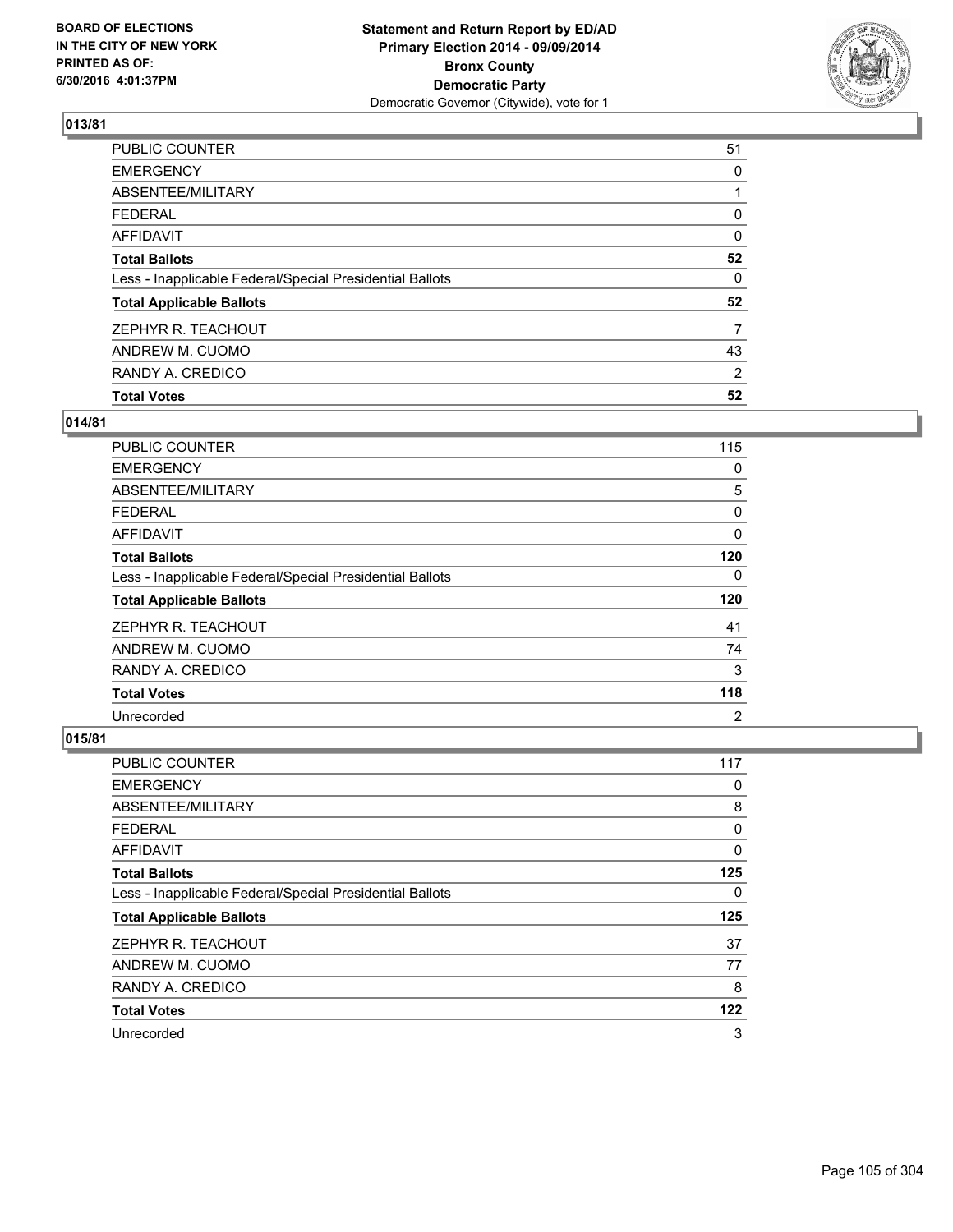

| <b>Total Votes</b>                                       | 8 |
|----------------------------------------------------------|---|
| RANDY A. CREDICO                                         | 0 |
| ANDREW M. CUOMO                                          |   |
| ZEPHYR R. TEACHOUT                                       |   |
| <b>Total Applicable Ballots</b>                          | 8 |
| Less - Inapplicable Federal/Special Presidential Ballots | 0 |
| <b>Total Ballots</b>                                     | 8 |
| <b>AFFIDAVIT</b>                                         |   |
| <b>FEDERAL</b>                                           | 0 |
| ABSENTEE/MILITARY                                        | 0 |
| <b>EMERGENCY</b>                                         | 0 |
| PUBLIC COUNTER                                           |   |

## **017/81**

| <b>PUBLIC COUNTER</b>                                    | 63             |
|----------------------------------------------------------|----------------|
| <b>EMERGENCY</b>                                         | 0              |
| ABSENTEE/MILITARY                                        | 4              |
| <b>FEDERAL</b>                                           | 0              |
| AFFIDAVIT                                                | 1              |
| <b>Total Ballots</b>                                     | 68             |
| Less - Inapplicable Federal/Special Presidential Ballots | 0              |
| <b>Total Applicable Ballots</b>                          | 68             |
| ZEPHYR R. TEACHOUT                                       | 5              |
| ANDREW M. CUOMO                                          | 59             |
| RANDY A. CREDICO                                         | 2              |
| <b>Total Votes</b>                                       | 66             |
| Unrecorded                                               | $\overline{2}$ |

| PUBLIC COUNTER                                           | 30 |
|----------------------------------------------------------|----|
| <b>EMERGENCY</b>                                         | 0  |
| ABSENTEE/MILITARY                                        | 0  |
| <b>FEDERAL</b>                                           | 0  |
| <b>AFFIDAVIT</b>                                         | 0  |
| <b>Total Ballots</b>                                     | 30 |
| Less - Inapplicable Federal/Special Presidential Ballots | 0  |
| <b>Total Applicable Ballots</b>                          | 30 |
| ZEPHYR R. TEACHOUT                                       | 4  |
| ANDREW M. CUOMO                                          | 26 |
| RANDY A. CREDICO                                         | 0  |
| <b>Total Votes</b>                                       | 30 |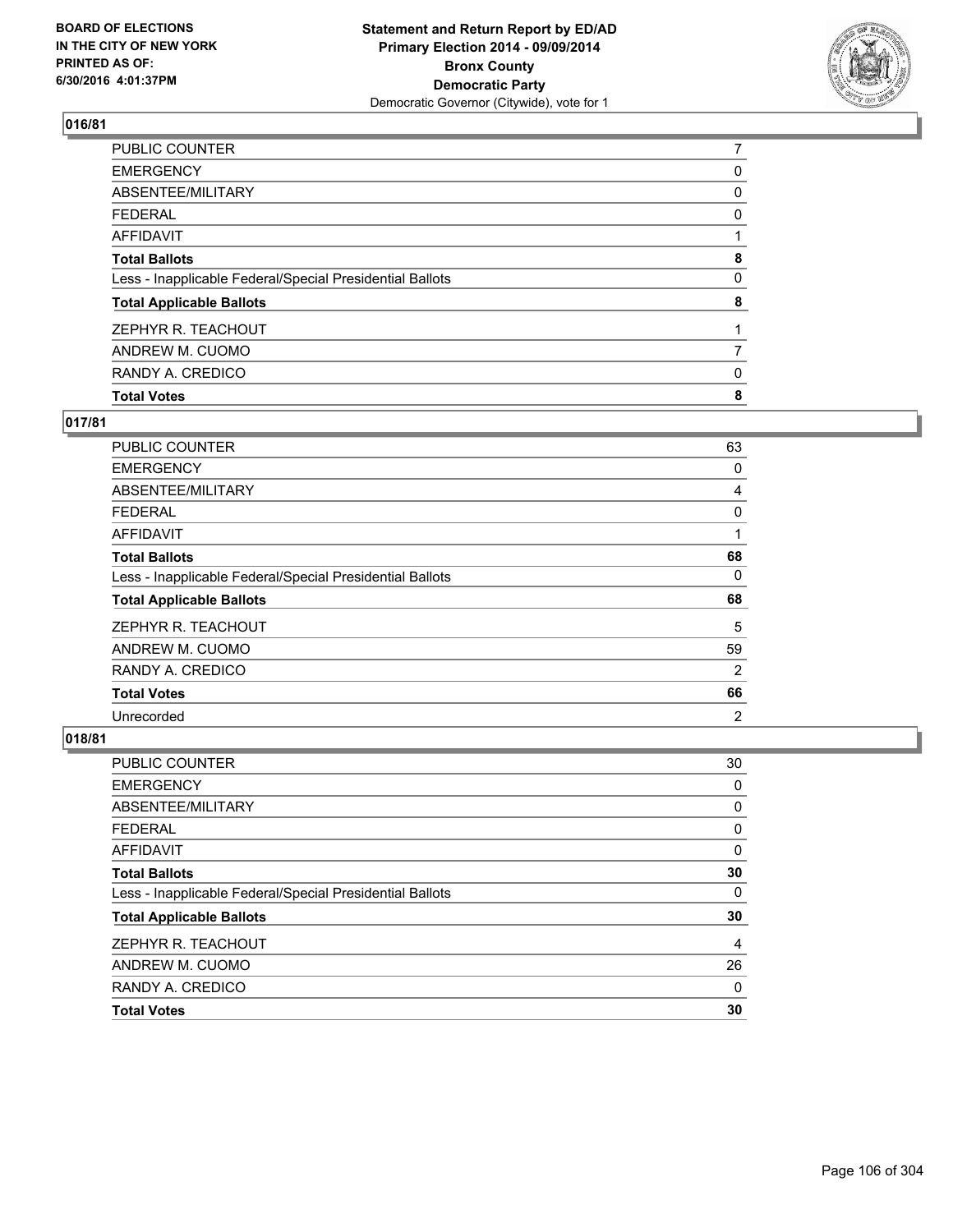

| <b>PUBLIC COUNTER</b>                                    | 23 |
|----------------------------------------------------------|----|
| <b>EMERGENCY</b>                                         | 0  |
| ABSENTEE/MILITARY                                        |    |
| <b>FEDERAL</b>                                           | 0  |
| AFFIDAVIT                                                | 2  |
| <b>Total Ballots</b>                                     | 26 |
| Less - Inapplicable Federal/Special Presidential Ballots | 0  |
| <b>Total Applicable Ballots</b>                          | 26 |
| ZEPHYR R. TEACHOUT                                       | 2  |
| ANDREW M. CUOMO                                          | 22 |
| RANDY A. CREDICO                                         | 0  |
| <b>Total Votes</b>                                       | 24 |
| Unrecorded                                               | 2  |

## **020/81**

| <b>PUBLIC COUNTER</b>                                    | 31       |
|----------------------------------------------------------|----------|
| <b>EMERGENCY</b>                                         | 0        |
| ABSENTEE/MILITARY                                        | 0        |
| FEDERAL                                                  | 0        |
| AFFIDAVIT                                                | 0        |
| <b>Total Ballots</b>                                     | 31       |
| Less - Inapplicable Federal/Special Presidential Ballots | 0        |
| <b>Total Applicable Ballots</b>                          | 31       |
| ZEPHYR R. TEACHOUT                                       | 6        |
| ANDREW M. CUOMO                                          | 24       |
| RANDY A. CREDICO                                         | $\Omega$ |
| <b>Total Votes</b>                                       | 30       |
| Unrecorded                                               | 1        |

| PUBLIC COUNTER                                           | 36 |
|----------------------------------------------------------|----|
| <b>EMERGENCY</b>                                         | 0  |
| ABSENTEE/MILITARY                                        | 3  |
| <b>FEDERAL</b>                                           | 0  |
| AFFIDAVIT                                                | 0  |
| <b>Total Ballots</b>                                     | 39 |
| Less - Inapplicable Federal/Special Presidential Ballots | 0  |
| <b>Total Applicable Ballots</b>                          | 39 |
| ZEPHYR R. TEACHOUT                                       | 5  |
| ANDREW M. CUOMO                                          | 33 |
| RANDY A. CREDICO                                         | 0  |
| <b>Total Votes</b>                                       | 38 |
| Unrecorded                                               | 1  |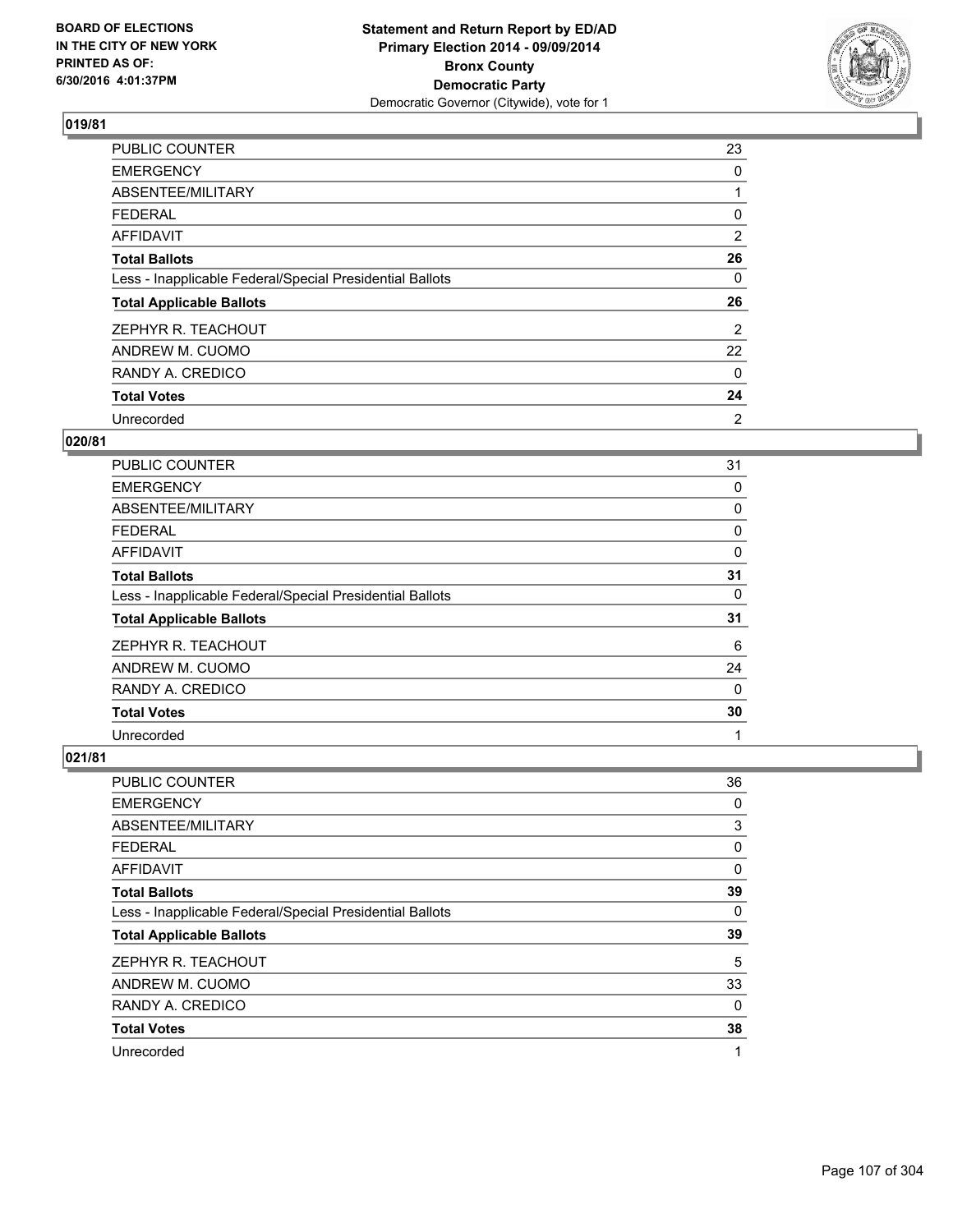

| <b>Total Votes</b>                                       | 37             |
|----------------------------------------------------------|----------------|
| RANDY A. CREDICO                                         | 0              |
| ANDREW M. CUOMO                                          | 31             |
| ZEPHYR R. TEACHOUT                                       | 6              |
| <b>Total Applicable Ballots</b>                          | 37             |
| Less - Inapplicable Federal/Special Presidential Ballots | 0              |
| <b>Total Ballots</b>                                     | 37             |
| <b>AFFIDAVIT</b>                                         | 0              |
| <b>FEDERAL</b>                                           | 0              |
| ABSENTEE/MILITARY                                        | $\overline{2}$ |
| <b>EMERGENCY</b>                                         | 0              |
| PUBLIC COUNTER                                           | 35             |

## **023/81**

| <b>PUBLIC COUNTER</b>                                    | 49 |
|----------------------------------------------------------|----|
| <b>EMERGENCY</b>                                         | 0  |
| ABSENTEE/MILITARY                                        | 2  |
| <b>FEDERAL</b>                                           | 0  |
| AFFIDAVIT                                                | 0  |
| <b>Total Ballots</b>                                     | 51 |
| Less - Inapplicable Federal/Special Presidential Ballots | 0  |
| <b>Total Applicable Ballots</b>                          | 51 |
| ZEPHYR R. TEACHOUT                                       | 6  |
| ANDREW M. CUOMO                                          | 41 |
| RANDY A. CREDICO                                         | 3  |
| <b>Total Votes</b>                                       | 50 |
| Unrecorded                                               | 1  |

| PUBLIC COUNTER                                           | 32 |
|----------------------------------------------------------|----|
| <b>EMERGENCY</b>                                         | 0  |
| ABSENTEE/MILITARY                                        | 0  |
| <b>FEDERAL</b>                                           | 0  |
| <b>AFFIDAVIT</b>                                         | 0  |
| <b>Total Ballots</b>                                     | 32 |
| Less - Inapplicable Federal/Special Presidential Ballots | 0  |
| <b>Total Applicable Ballots</b>                          | 32 |
| ZEPHYR R. TEACHOUT                                       | 2  |
| ANDREW M. CUOMO                                          | 30 |
| RANDY A. CREDICO                                         | 0  |
| <b>Total Votes</b>                                       | 32 |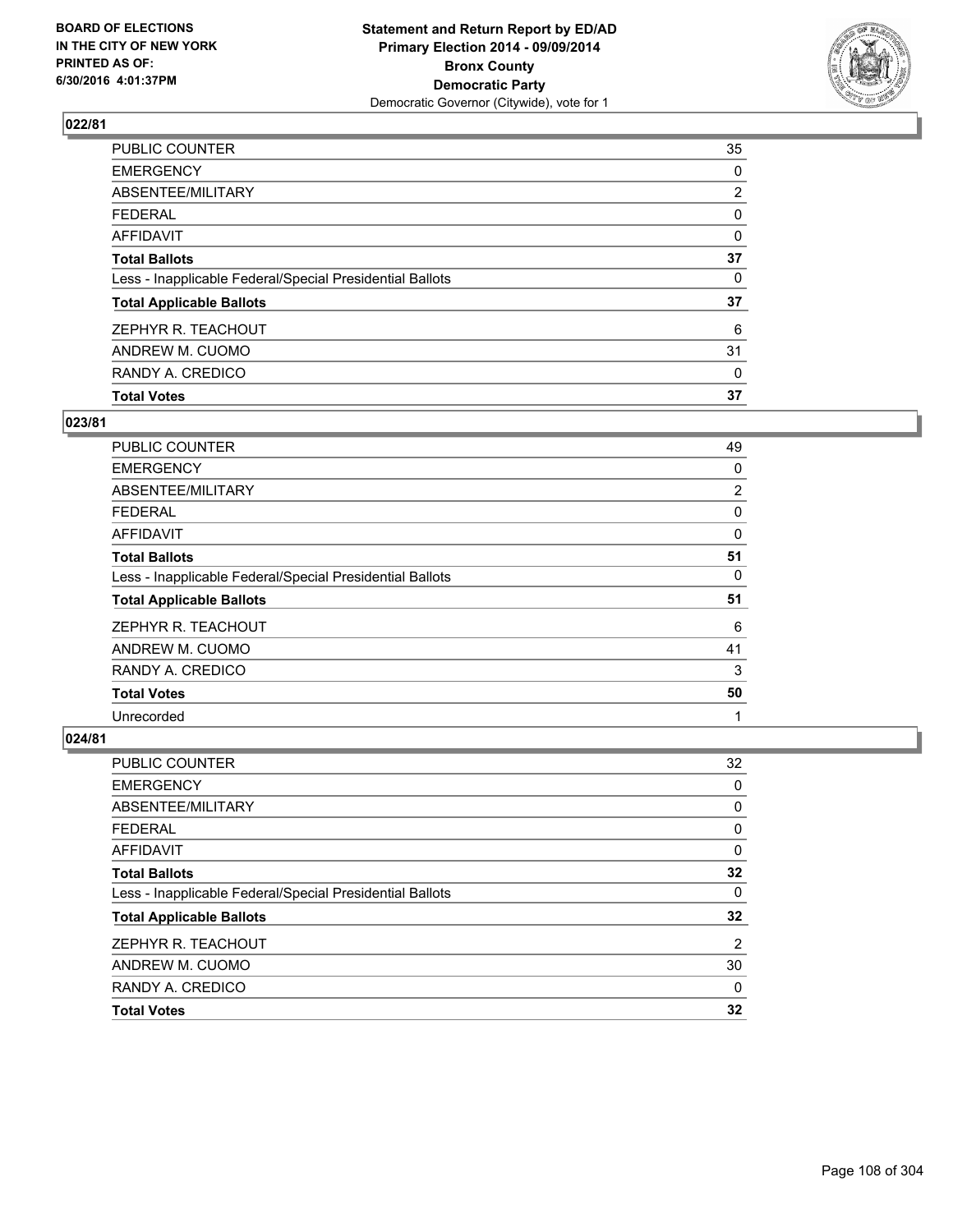

| <b>PUBLIC COUNTER</b>                                    | 33             |
|----------------------------------------------------------|----------------|
| <b>EMERGENCY</b>                                         | 0              |
| ABSENTEE/MILITARY                                        | $\overline{2}$ |
| <b>FEDERAL</b>                                           | 0              |
| AFFIDAVIT                                                | 0              |
| <b>Total Ballots</b>                                     | 35             |
| Less - Inapplicable Federal/Special Presidential Ballots | 0              |
| <b>Total Applicable Ballots</b>                          | 35             |
| ZEPHYR R. TEACHOUT                                       | 10             |
| ANDREW M. CUOMO                                          | 20             |
| RANDY A. CREDICO                                         | 4              |
| <b>Total Votes</b>                                       | 34             |
| Unrecorded                                               | 1              |

### **026/81**

| <b>PUBLIC COUNTER</b>                                    | 33 |
|----------------------------------------------------------|----|
| <b>EMERGENCY</b>                                         | 0  |
| ABSENTEE/MILITARY                                        |    |
| <b>FEDERAL</b>                                           | 0  |
| AFFIDAVIT                                                | 0  |
| <b>Total Ballots</b>                                     | 34 |
| Less - Inapplicable Federal/Special Presidential Ballots | 0  |
| <b>Total Applicable Ballots</b>                          | 34 |
| ZEPHYR R. TEACHOUT                                       | 11 |
| ANDREW M. CUOMO                                          | 22 |
| RANDY A. CREDICO                                         | 0  |
| <b>Total Votes</b>                                       | 33 |
| Unrecorded                                               | 1  |

| PUBLIC COUNTER                                           | 41 |
|----------------------------------------------------------|----|
| <b>EMERGENCY</b>                                         | 0  |
| ABSENTEE/MILITARY                                        | 0  |
| <b>FEDERAL</b>                                           | 0  |
| AFFIDAVIT                                                | 0  |
| <b>Total Ballots</b>                                     | 41 |
| Less - Inapplicable Federal/Special Presidential Ballots | 0  |
| <b>Total Applicable Ballots</b>                          | 41 |
| ZEPHYR R. TEACHOUT                                       | 11 |
| ANDREW M. CUOMO                                          | 28 |
| RANDY A. CREDICO                                         | 1  |
| <b>Total Votes</b>                                       | 40 |
| Unrecorded                                               | 1  |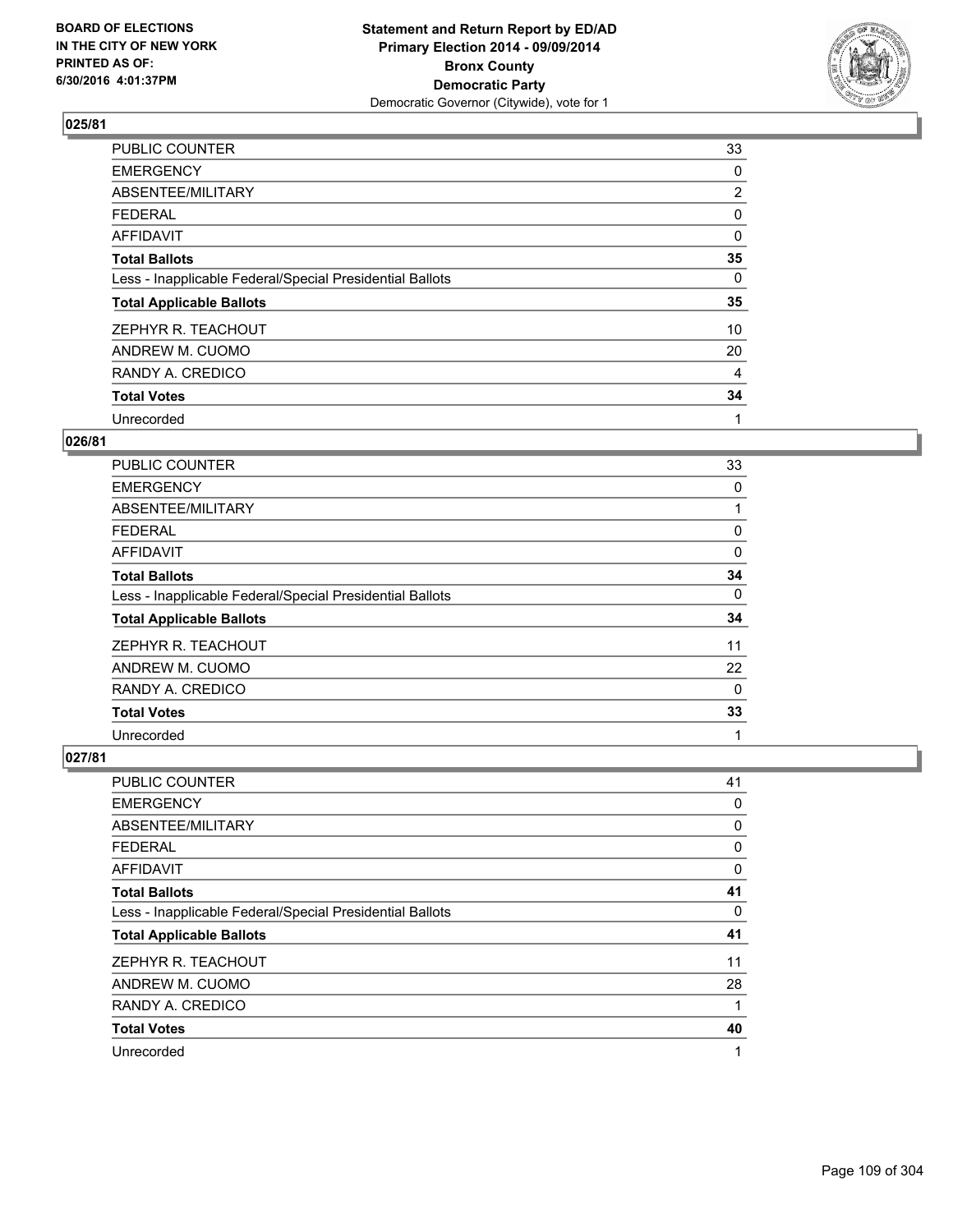

| <b>PUBLIC COUNTER</b>                                    | 61 |
|----------------------------------------------------------|----|
| <b>EMERGENCY</b>                                         | 0  |
| ABSENTEE/MILITARY                                        | 0  |
| <b>FEDERAL</b>                                           | 0  |
| AFFIDAVIT                                                | 0  |
| <b>Total Ballots</b>                                     | 61 |
| Less - Inapplicable Federal/Special Presidential Ballots | 0  |
| <b>Total Applicable Ballots</b>                          | 61 |
| ZEPHYR R. TEACHOUT                                       | 19 |
| ANDREW M. CUOMO                                          | 39 |
| RANDY A. CREDICO                                         | 2  |
| <b>Total Votes</b>                                       | 60 |
| Unrecorded                                               | 1  |

# **029/81**

| <b>PUBLIC COUNTER</b>                                    | 36 |
|----------------------------------------------------------|----|
| <b>EMERGENCY</b>                                         | 0  |
| ABSENTEE/MILITARY                                        | 2  |
| <b>FEDERAL</b>                                           | 0  |
| AFFIDAVIT                                                | 0  |
| <b>Total Ballots</b>                                     | 38 |
| Less - Inapplicable Federal/Special Presidential Ballots | 0  |
| <b>Total Applicable Ballots</b>                          | 38 |
| ZEPHYR R. TEACHOUT                                       | 7  |
| ANDREW M. CUOMO                                          | 29 |
| RANDY A. CREDICO                                         | 1  |
| <b>Total Votes</b>                                       | 37 |
| Unrecorded                                               | 1  |

| PUBLIC COUNTER                                           | 50 |
|----------------------------------------------------------|----|
| <b>EMERGENCY</b>                                         | 0  |
| ABSENTEE/MILITARY                                        | 0  |
| <b>FEDERAL</b>                                           | 0  |
| AFFIDAVIT                                                | 0  |
| <b>Total Ballots</b>                                     | 50 |
| Less - Inapplicable Federal/Special Presidential Ballots | 0  |
| <b>Total Applicable Ballots</b>                          | 50 |
| ZEPHYR R. TEACHOUT                                       | 21 |
| ANDREW M. CUOMO                                          | 25 |
| RANDY A. CREDICO                                         | 3  |
| <b>Total Votes</b>                                       | 49 |
| Unrecorded                                               | 1  |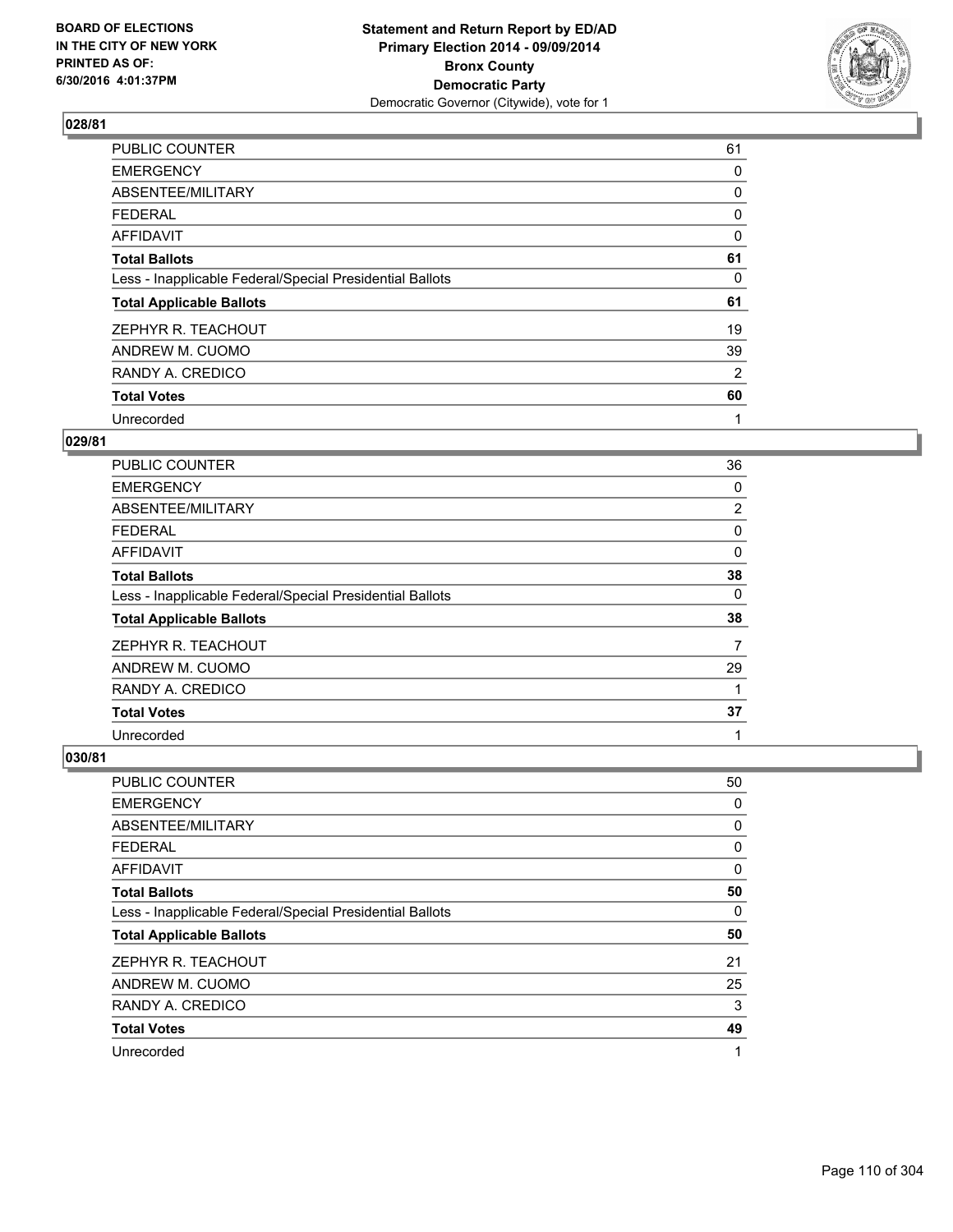

| <b>Total Votes</b>                                       | 35 |
|----------------------------------------------------------|----|
| RANDY A. CREDICO                                         | 4  |
| ANDREW M. CUOMO                                          | 14 |
| ZEPHYR R. TEACHOUT                                       | 17 |
| <b>Total Applicable Ballots</b>                          | 35 |
| Less - Inapplicable Federal/Special Presidential Ballots | 0  |
| <b>Total Ballots</b>                                     | 35 |
| <b>AFFIDAVIT</b>                                         | 0  |
| <b>FEDERAL</b>                                           | 0  |
| ABSENTEE/MILITARY                                        | 0  |
| <b>EMERGENCY</b>                                         | 0  |
| PUBLIC COUNTER                                           | 35 |

### **032/81**

| PUBLIC COUNTER                                           | 43 |
|----------------------------------------------------------|----|
| <b>EMERGENCY</b>                                         | 0  |
| ABSENTEE/MILITARY                                        | 2  |
| <b>FEDERAL</b>                                           | 0  |
| AFFIDAVIT                                                | 0  |
| <b>Total Ballots</b>                                     | 45 |
| Less - Inapplicable Federal/Special Presidential Ballots | 0  |
| <b>Total Applicable Ballots</b>                          | 45 |
| ZEPHYR R. TEACHOUT                                       | 16 |
| ANDREW M. CUOMO                                          | 25 |
| RANDY A. CREDICO                                         | 1  |
| <b>Total Votes</b>                                       | 42 |
| Unrecorded                                               | 3  |

| PUBLIC COUNTER                                           | 143            |
|----------------------------------------------------------|----------------|
| <b>EMERGENCY</b>                                         | 0              |
| ABSENTEE/MILITARY                                        | 0              |
| <b>FEDERAL</b>                                           | 0              |
| <b>AFFIDAVIT</b>                                         | 1              |
| <b>Total Ballots</b>                                     | 144            |
| Less - Inapplicable Federal/Special Presidential Ballots | 0              |
| <b>Total Applicable Ballots</b>                          | 144            |
| ZEPHYR R. TEACHOUT                                       | 30             |
| ANDREW M. CUOMO                                          | 103            |
| RANDY A. CREDICO                                         | 9              |
| <b>Total Votes</b>                                       | 142            |
| Unrecorded                                               | $\overline{2}$ |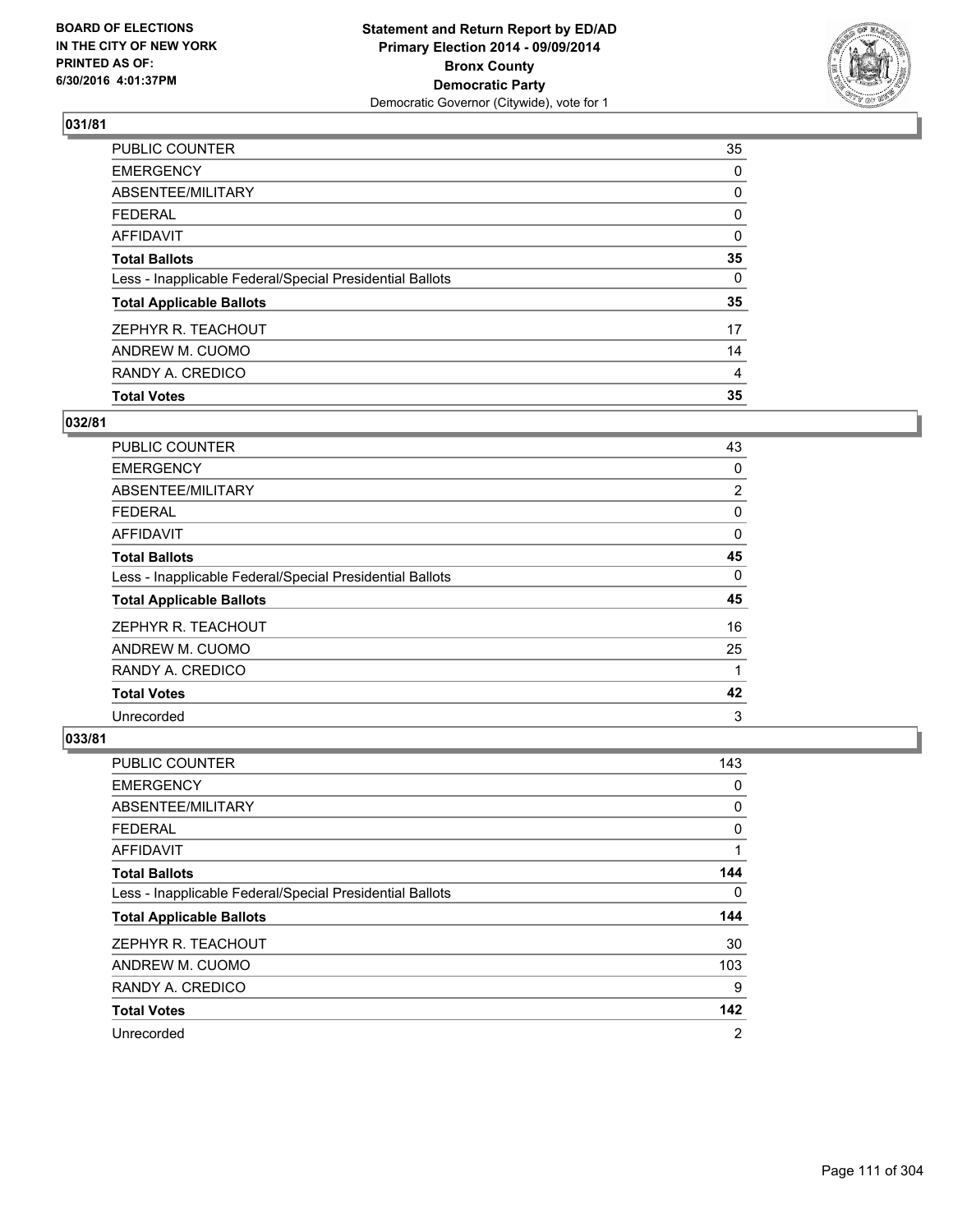

| <b>PUBLIC COUNTER</b>                                    | 118      |
|----------------------------------------------------------|----------|
| <b>EMERGENCY</b>                                         | 0        |
| ABSENTEE/MILITARY                                        | 4        |
| <b>FEDERAL</b>                                           | 0        |
| AFFIDAVIT                                                | $\Omega$ |
| <b>Total Ballots</b>                                     | 122      |
| Less - Inapplicable Federal/Special Presidential Ballots | 0        |
| <b>Total Applicable Ballots</b>                          | 122      |
| ZEPHYR R. TEACHOUT                                       | 42       |
| ANDREW M. CUOMO                                          | 72       |
| RANDY A. CREDICO                                         | 3        |
| RUSSELL KANEY (WRITE-IN)                                 | 1        |
| <b>Total Votes</b>                                       | 118      |
| Unrecorded                                               | 4        |

### **035/81**

| PUBLIC COUNTER                                           | 108 |
|----------------------------------------------------------|-----|
| <b>EMERGENCY</b>                                         | 0   |
| ABSENTEE/MILITARY                                        | 2   |
| <b>FEDERAL</b>                                           | 0   |
| AFFIDAVIT                                                | 0   |
| <b>Total Ballots</b>                                     | 110 |
| Less - Inapplicable Federal/Special Presidential Ballots | 0   |
| <b>Total Applicable Ballots</b>                          | 110 |
| ZEPHYR R. TEACHOUT                                       | 28  |
| ANDREW M. CUOMO                                          | 75  |
| RANDY A. CREDICO                                         | 4   |
| <b>Total Votes</b>                                       | 107 |
| Unrecorded                                               | 3   |

| PUBLIC COUNTER                                           | 90 |
|----------------------------------------------------------|----|
| <b>EMERGENCY</b>                                         | 0  |
| ABSENTEE/MILITARY                                        | 5  |
| <b>FEDERAL</b>                                           | 0  |
| AFFIDAVIT                                                | 1  |
| <b>Total Ballots</b>                                     | 96 |
| Less - Inapplicable Federal/Special Presidential Ballots | 0  |
| <b>Total Applicable Ballots</b>                          | 96 |
| ZEPHYR R. TEACHOUT                                       | 29 |
| ANDREW M. CUOMO                                          | 61 |
| RANDY A. CREDICO                                         | 3  |
| <b>Total Votes</b>                                       | 93 |
| Unrecorded                                               | 3  |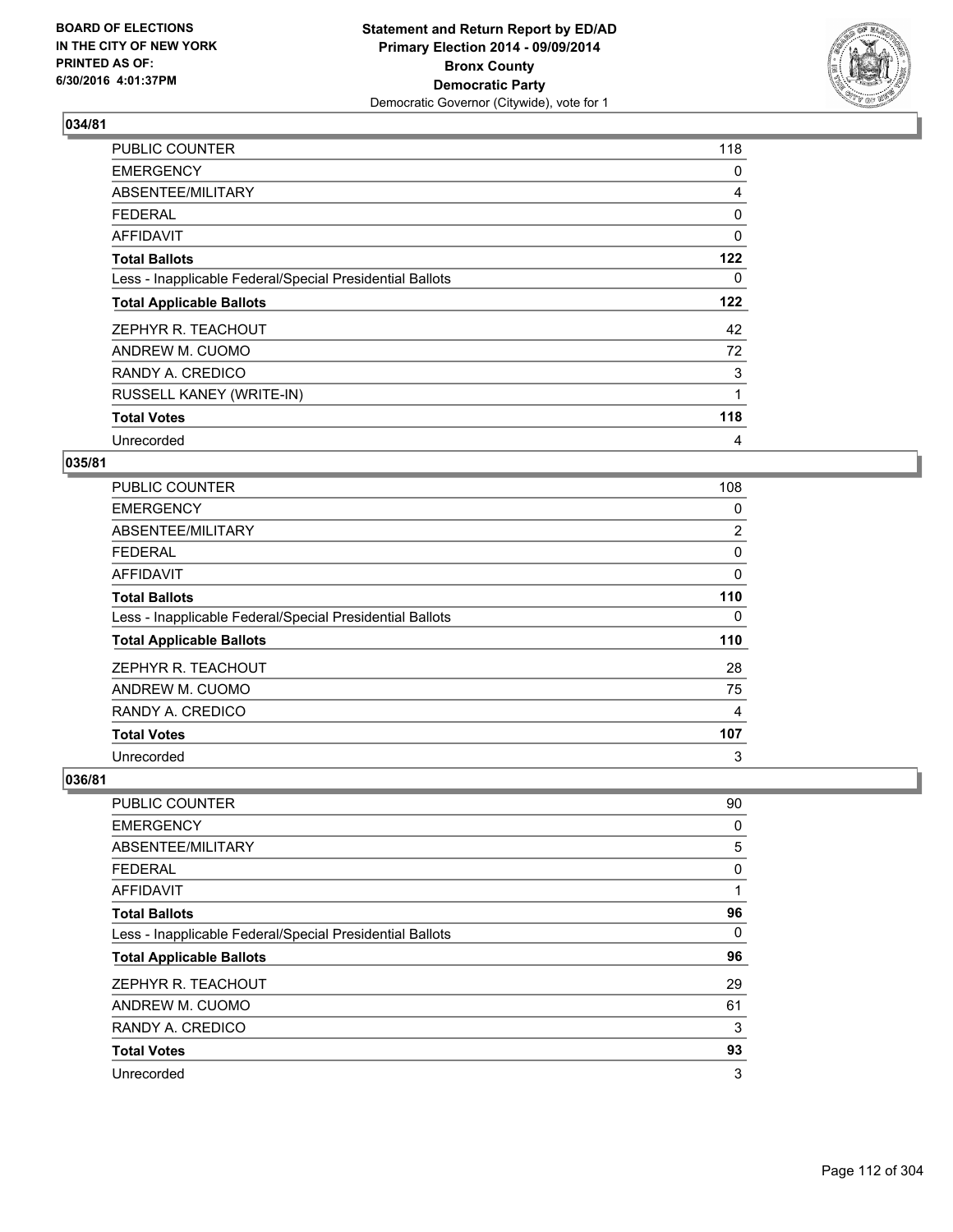

| <b>PUBLIC COUNTER</b>                                    | 62 |
|----------------------------------------------------------|----|
| <b>EMERGENCY</b>                                         | 0  |
| ABSENTEE/MILITARY                                        |    |
| <b>FEDERAL</b>                                           | 0  |
| AFFIDAVIT                                                | 0  |
| <b>Total Ballots</b>                                     | 63 |
| Less - Inapplicable Federal/Special Presidential Ballots | 0  |
| <b>Total Applicable Ballots</b>                          | 63 |
| ZEPHYR R. TEACHOUT                                       | 17 |
| ANDREW M. CUOMO                                          | 44 |
| RANDY A. CREDICO                                         | 1  |
| <b>Total Votes</b>                                       | 62 |
| Unrecorded                                               | 1  |

#### **038/81**

| PUBLIC COUNTER                                           | 121 |
|----------------------------------------------------------|-----|
| <b>EMERGENCY</b>                                         | 0   |
| ABSENTEE/MILITARY                                        |     |
| <b>FEDERAL</b>                                           | 0   |
| AFFIDAVIT                                                | 2   |
| <b>Total Ballots</b>                                     | 124 |
| Less - Inapplicable Federal/Special Presidential Ballots | 0   |
| <b>Total Applicable Ballots</b>                          | 124 |
| ZEPHYR R. TEACHOUT                                       | 18  |
| ANDREW M. CUOMO                                          | 86  |
| RANDY A. CREDICO                                         | 10  |
| <b>Total Votes</b>                                       | 114 |
| Unrecorded                                               | 10  |

| PUBLIC COUNTER                                           | 41 |
|----------------------------------------------------------|----|
| <b>EMERGENCY</b>                                         | 0  |
| ABSENTEE/MILITARY                                        | 1  |
| <b>FEDERAL</b>                                           | 0  |
| AFFIDAVIT                                                | 0  |
| <b>Total Ballots</b>                                     | 42 |
| Less - Inapplicable Federal/Special Presidential Ballots | 0  |
| <b>Total Applicable Ballots</b>                          | 42 |
| ZEPHYR R. TEACHOUT                                       | 8  |
| ANDREW M. CUOMO                                          | 31 |
| RANDY A. CREDICO                                         | 2  |
| <b>Total Votes</b>                                       | 41 |
| Unrecorded                                               | 1  |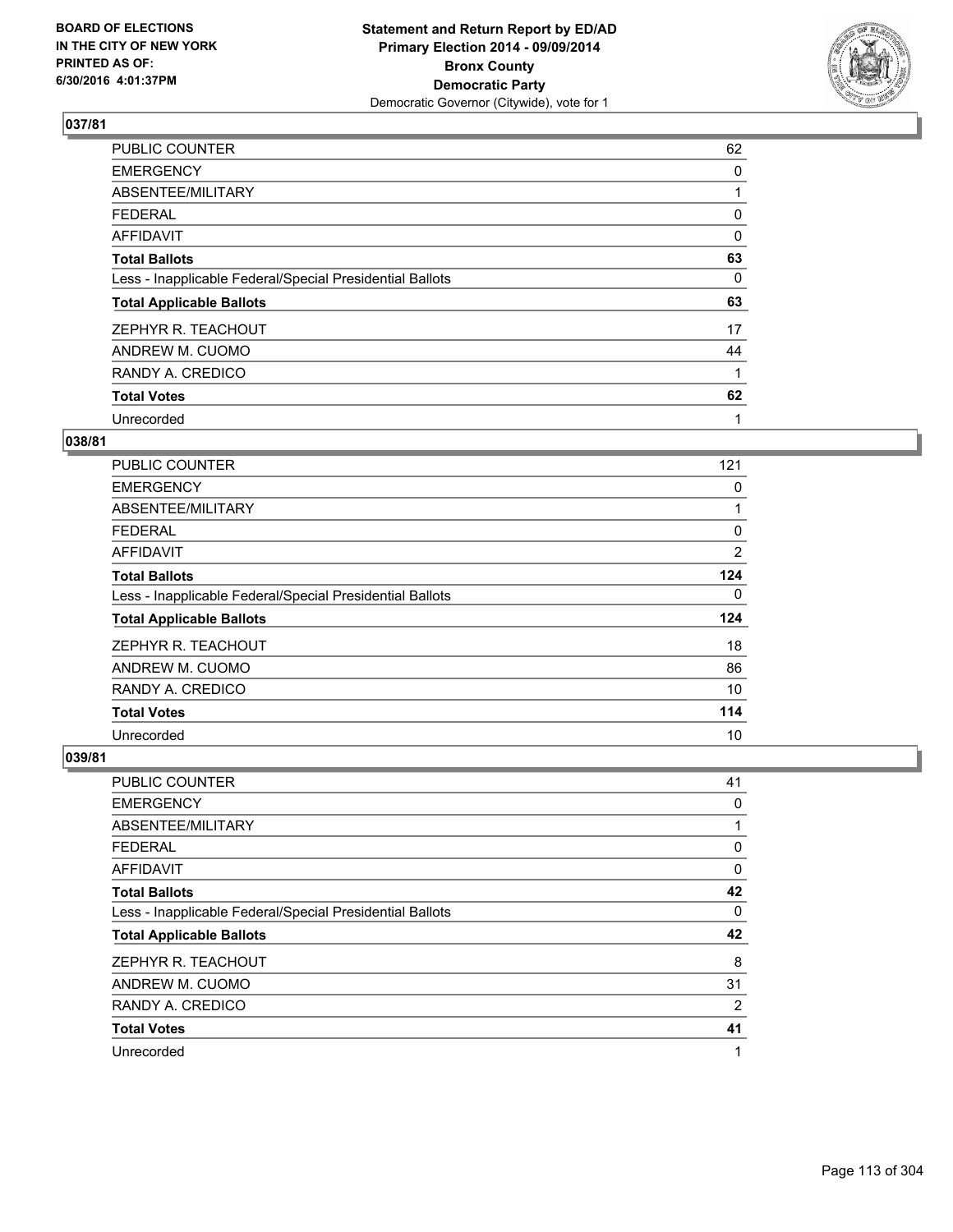

| <b>PUBLIC COUNTER</b>                                    | 93       |
|----------------------------------------------------------|----------|
| <b>EMERGENCY</b>                                         | 0        |
| ABSENTEE/MILITARY                                        | 0        |
| <b>FEDERAL</b>                                           | 0        |
| AFFIDAVIT                                                | $\Omega$ |
| <b>Total Ballots</b>                                     | 93       |
| Less - Inapplicable Federal/Special Presidential Ballots | 0        |
| <b>Total Applicable Ballots</b>                          | 93       |
| ZEPHYR R. TEACHOUT                                       | 10       |
| ANDREW M. CUOMO                                          | 76       |
| RANDY A. CREDICO                                         | 1        |
| <b>Total Votes</b>                                       | 87       |
| Unrecorded                                               | 6        |

### **041/81**

| <b>PUBLIC COUNTER</b>                                    | 85 |
|----------------------------------------------------------|----|
| <b>EMERGENCY</b>                                         | 0  |
| ABSENTEE/MILITARY                                        | 4  |
| <b>FEDERAL</b>                                           | 0  |
| AFFIDAVIT                                                |    |
| <b>Total Ballots</b>                                     | 90 |
| Less - Inapplicable Federal/Special Presidential Ballots | 0  |
| <b>Total Applicable Ballots</b>                          | 90 |
| ZEPHYR R. TEACHOUT                                       | 22 |
| ANDREW M. CUOMO                                          | 58 |
| RANDY A. CREDICO                                         | 5  |
| <b>Total Votes</b>                                       | 85 |
| Unrecorded                                               | 5  |

| PUBLIC COUNTER                                           | 25             |
|----------------------------------------------------------|----------------|
| <b>EMERGENCY</b>                                         | 0              |
| ABSENTEE/MILITARY                                        |                |
| <b>FEDERAL</b>                                           | 0              |
| <b>AFFIDAVIT</b>                                         | 1              |
| <b>Total Ballots</b>                                     | 27             |
| Less - Inapplicable Federal/Special Presidential Ballots | 0              |
| <b>Total Applicable Ballots</b>                          | 27             |
| ZEPHYR R. TEACHOUT                                       | $\overline{4}$ |
| ANDREW M. CUOMO                                          | 20             |
| RANDY A. CREDICO                                         | $\Omega$       |
| <b>Total Votes</b>                                       | 24             |
| Unrecorded                                               | 3              |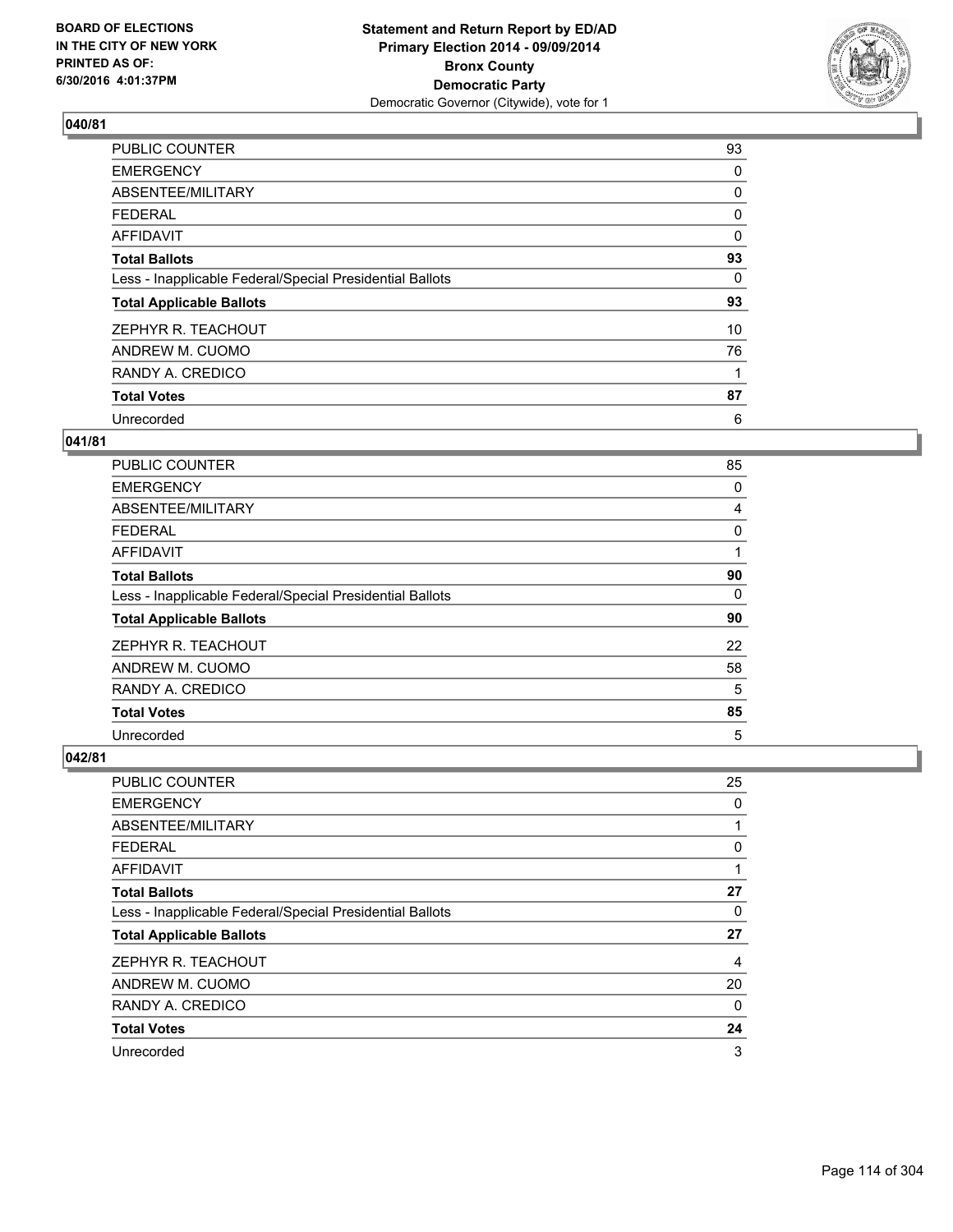

| <b>PUBLIC COUNTER</b>                                    | 108 |
|----------------------------------------------------------|-----|
| <b>EMERGENCY</b>                                         | 0   |
| ABSENTEE/MILITARY                                        | 6   |
| <b>FEDERAL</b>                                           | 0   |
| AFFIDAVIT                                                |     |
| <b>Total Ballots</b>                                     | 115 |
| Less - Inapplicable Federal/Special Presidential Ballots | 0   |
| <b>Total Applicable Ballots</b>                          | 115 |
| ZEPHYR R. TEACHOUT                                       | 30  |
| ANDREW M. CUOMO                                          | 79  |
| RANDY A. CREDICO                                         | 5   |
| <b>Total Votes</b>                                       | 114 |
| Unrecorded                                               | 1   |

# **044/81**

| PUBLIC COUNTER                                           | 54 |
|----------------------------------------------------------|----|
| EMERGENCY                                                | 0  |
| ABSENTEE/MILITARY                                        | 2  |
| FEDERAL                                                  | 0  |
| AFFIDAVIT                                                | 0  |
| <b>Total Ballots</b>                                     | 56 |
| Less - Inapplicable Federal/Special Presidential Ballots | 0  |
| <b>Total Applicable Ballots</b>                          | 56 |
| ZEPHYR R. TEACHOUT                                       | 15 |
| ANDREW M. CUOMO                                          | 36 |
| RANDY A. CREDICO                                         | 2  |
| JOHN L.CIELFI (WRITE-IN)                                 | 1  |
| <b>Total Votes</b>                                       | 54 |
| Unrecorded                                               | 2  |

| <b>Total Votes</b>                                       | 20 |
|----------------------------------------------------------|----|
| UNATTRIBUTABLE WRITE-IN (WRITE-IN)                       | 1  |
| RANDY A. CREDICO                                         |    |
| ANDREW M. CUOMO                                          | 15 |
| ZEPHYR R. TEACHOUT                                       | 3  |
| <b>Total Applicable Ballots</b>                          | 20 |
| Less - Inapplicable Federal/Special Presidential Ballots | 0  |
| <b>Total Ballots</b>                                     | 20 |
| AFFIDAVIT                                                | 2  |
| <b>FEDERAL</b>                                           | 0  |
| ABSENTEE/MILITARY                                        | 0  |
| <b>EMERGENCY</b>                                         | 0  |
| PUBLIC COUNTER                                           | 18 |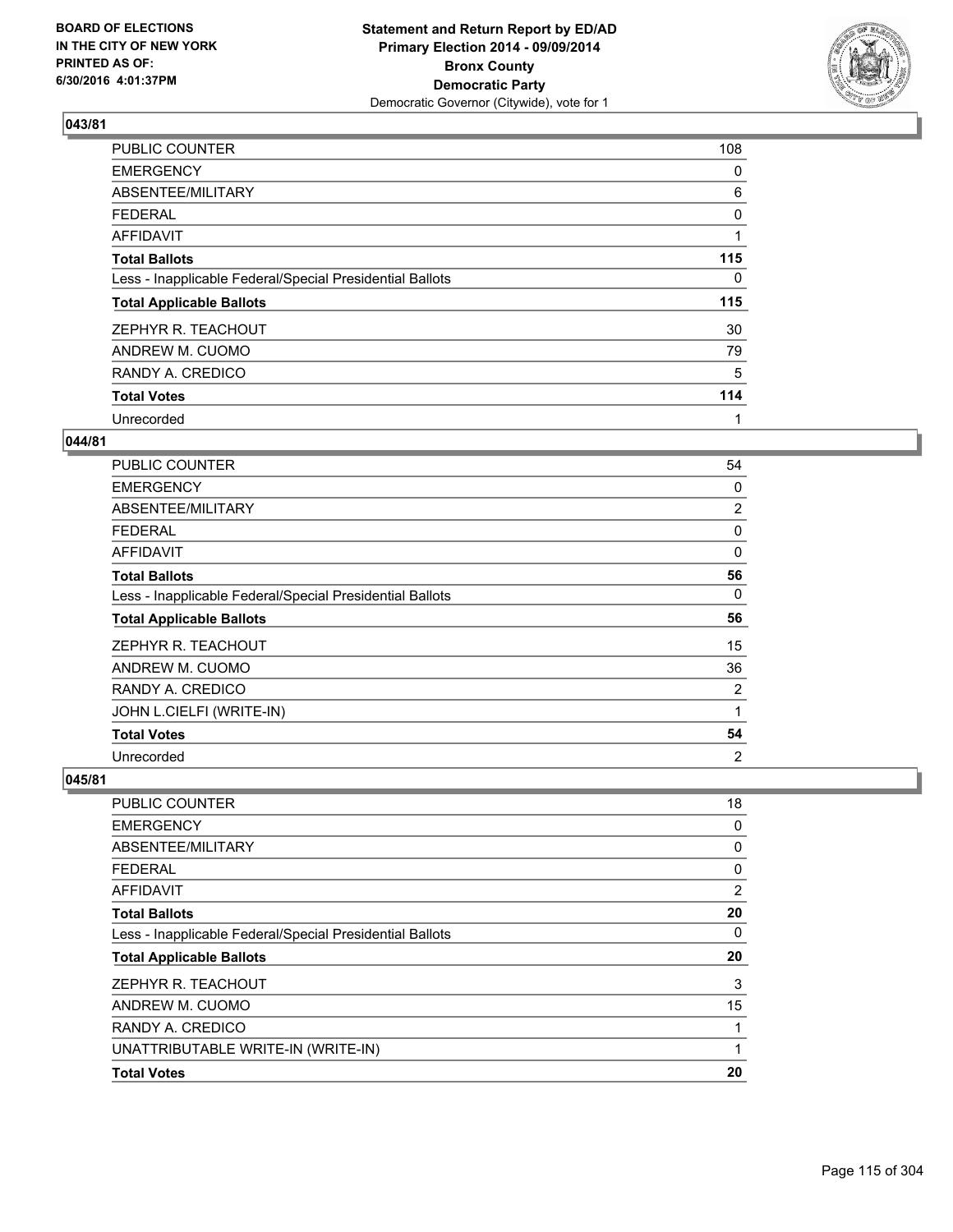

| <b>Total Votes</b>                                       | 28             |
|----------------------------------------------------------|----------------|
| RANDY A. CREDICO                                         | 0              |
| ANDREW M. CUOMO                                          | 23             |
| ZEPHYR R. TEACHOUT                                       | 5              |
| <b>Total Applicable Ballots</b>                          | 28             |
| Less - Inapplicable Federal/Special Presidential Ballots | 0              |
| <b>Total Ballots</b>                                     | 28             |
| <b>AFFIDAVIT</b>                                         | 0              |
| <b>FEDERAL</b>                                           | 0              |
| ABSENTEE/MILITARY                                        | $\overline{2}$ |
| <b>EMERGENCY</b>                                         | 0              |
| PUBLIC COUNTER                                           | 26             |

### **047/81**

| PUBLIC COUNTER                                           | 19       |
|----------------------------------------------------------|----------|
| <b>EMERGENCY</b>                                         | 0        |
| ABSENTEE/MILITARY                                        | 0        |
| <b>FEDERAL</b>                                           | 0        |
| AFFIDAVIT                                                | 0        |
| <b>Total Ballots</b>                                     | 19       |
| Less - Inapplicable Federal/Special Presidential Ballots | $\Omega$ |
| <b>Total Applicable Ballots</b>                          | 19       |
| ZEPHYR R. TEACHOUT                                       | 8        |
| ANDREW M. CUOMO                                          | 10       |
| RANDY A. CREDICO                                         | $\Omega$ |
| <b>Total Votes</b>                                       | 18       |
| Unrecorded                                               | 1        |

| <b>PUBLIC COUNTER</b>                                    | 67 |
|----------------------------------------------------------|----|
| <b>EMERGENCY</b>                                         | 0  |
| ABSENTEE/MILITARY                                        | 4  |
| <b>FEDERAL</b>                                           | 0  |
| AFFIDAVIT                                                | 0  |
| <b>Total Ballots</b>                                     | 71 |
| Less - Inapplicable Federal/Special Presidential Ballots | 0  |
| <b>Total Applicable Ballots</b>                          | 71 |
| ZEPHYR R. TEACHOUT                                       | 25 |
| ANDREW M. CUOMO                                          | 43 |
| RANDY A. CREDICO                                         | 0  |
| <b>Total Votes</b>                                       | 68 |
| Unrecorded                                               | 3  |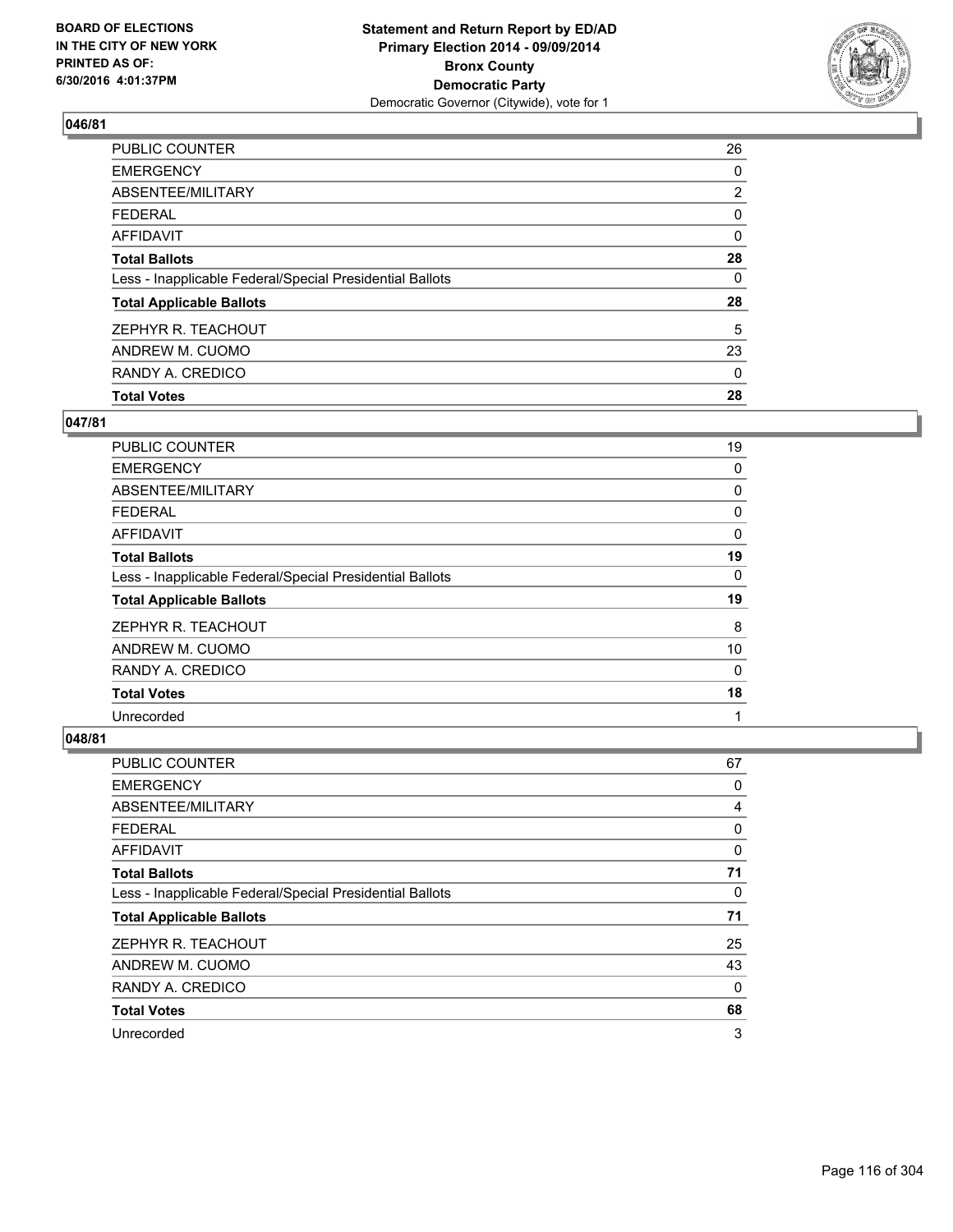

| <b>PUBLIC COUNTER</b>                                    | 85       |
|----------------------------------------------------------|----------|
| <b>EMERGENCY</b>                                         | 0        |
| ABSENTEE/MILITARY                                        | 13       |
| <b>FEDERAL</b>                                           | 0        |
| AFFIDAVIT                                                | $\Omega$ |
| <b>Total Ballots</b>                                     | 98       |
| Less - Inapplicable Federal/Special Presidential Ballots | $\Omega$ |
| <b>Total Applicable Ballots</b>                          | 98       |
| ZEPHYR R. TEACHOUT                                       | 31       |
| ANDREW M. CUOMO                                          | 57       |
| RANDY A. CREDICO                                         | 4        |
| <b>Total Votes</b>                                       | 92       |
| Unrecorded                                               | 6        |

#### **050/81**

| PUBLIC COUNTER                                           | 57 |
|----------------------------------------------------------|----|
| <b>EMERGENCY</b>                                         | 0  |
| ABSENTEE/MILITARY                                        | 9  |
| <b>FEDERAL</b>                                           | 0  |
| AFFIDAVIT                                                | 0  |
| <b>Total Ballots</b>                                     | 66 |
| Less - Inapplicable Federal/Special Presidential Ballots | 0  |
| <b>Total Applicable Ballots</b>                          | 66 |
| ZEPHYR R. TEACHOUT                                       | 30 |
| ANDREW M. CUOMO                                          | 33 |
| RANDY A. CREDICO                                         | 3  |
| <b>Total Votes</b>                                       | 66 |

| PUBLIC COUNTER                                           | 60 |
|----------------------------------------------------------|----|
| <b>EMERGENCY</b>                                         | 0  |
| ABSENTEE/MILITARY                                        | 0  |
| FEDERAL                                                  | 0  |
| AFFIDAVIT                                                | 0  |
| <b>Total Ballots</b>                                     | 60 |
| Less - Inapplicable Federal/Special Presidential Ballots | 0  |
| <b>Total Applicable Ballots</b>                          | 60 |
| ZEPHYR R. TEACHOUT                                       | 33 |
| ANDREW M. CUOMO                                          | 24 |
| RANDY A. CREDICO                                         | 0  |
| <b>Total Votes</b>                                       | 57 |
| Unrecorded                                               | 3  |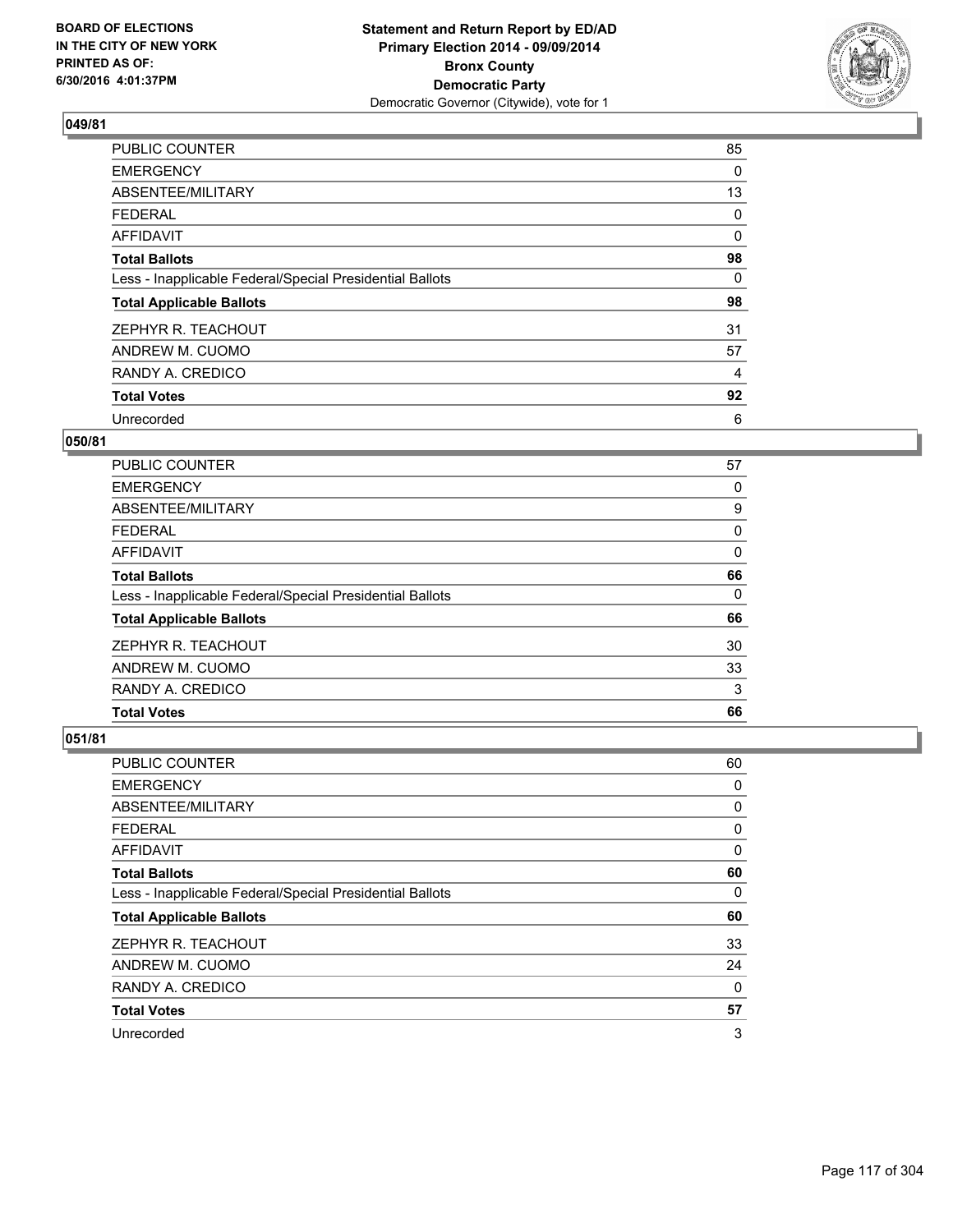

| <b>Total Votes</b>                                       | 48 |
|----------------------------------------------------------|----|
| RANDY A. CREDICO                                         |    |
| ANDREW M. CUOMO                                          | 33 |
| ZEPHYR R. TEACHOUT                                       | 14 |
| <b>Total Applicable Ballots</b>                          | 48 |
| Less - Inapplicable Federal/Special Presidential Ballots | 0  |
| <b>Total Ballots</b>                                     | 48 |
| <b>AFFIDAVIT</b>                                         | 0  |
| <b>FEDERAL</b>                                           | 0  |
| ABSENTEE/MILITARY                                        | 4  |
| <b>EMERGENCY</b>                                         | 0  |
| PUBLIC COUNTER                                           | 44 |

### **053/81**

| <b>PUBLIC COUNTER</b>                                    | 41       |
|----------------------------------------------------------|----------|
| <b>EMERGENCY</b>                                         | 0        |
| ABSENTEE/MILITARY                                        | 2        |
| <b>FEDERAL</b>                                           | 0        |
| AFFIDAVIT                                                |          |
| <b>Total Ballots</b>                                     | 44       |
| Less - Inapplicable Federal/Special Presidential Ballots | $\Omega$ |
| <b>Total Applicable Ballots</b>                          | 44       |
| ZEPHYR R. TEACHOUT                                       | 18       |
| ANDREW M. CUOMO                                          | 22       |
| RANDY A. CREDICO                                         | 1        |
| <b>Total Votes</b>                                       | 41       |
| Unrecorded                                               | 3        |

| PUBLIC COUNTER                                           | 67 |
|----------------------------------------------------------|----|
| <b>EMERGENCY</b>                                         | 0  |
| ABSENTEE/MILITARY                                        |    |
| <b>FEDERAL</b>                                           | 0  |
| <b>AFFIDAVIT</b>                                         |    |
| <b>Total Ballots</b>                                     | 69 |
| Less - Inapplicable Federal/Special Presidential Ballots | 0  |
| <b>Total Applicable Ballots</b>                          | 69 |
| ZEPHYR R. TEACHOUT                                       | 29 |
| ANDREW M. CUOMO                                          | 37 |
| RANDY A. CREDICO                                         | 2  |
| <b>Total Votes</b>                                       | 68 |
| Unrecorded                                               | 1  |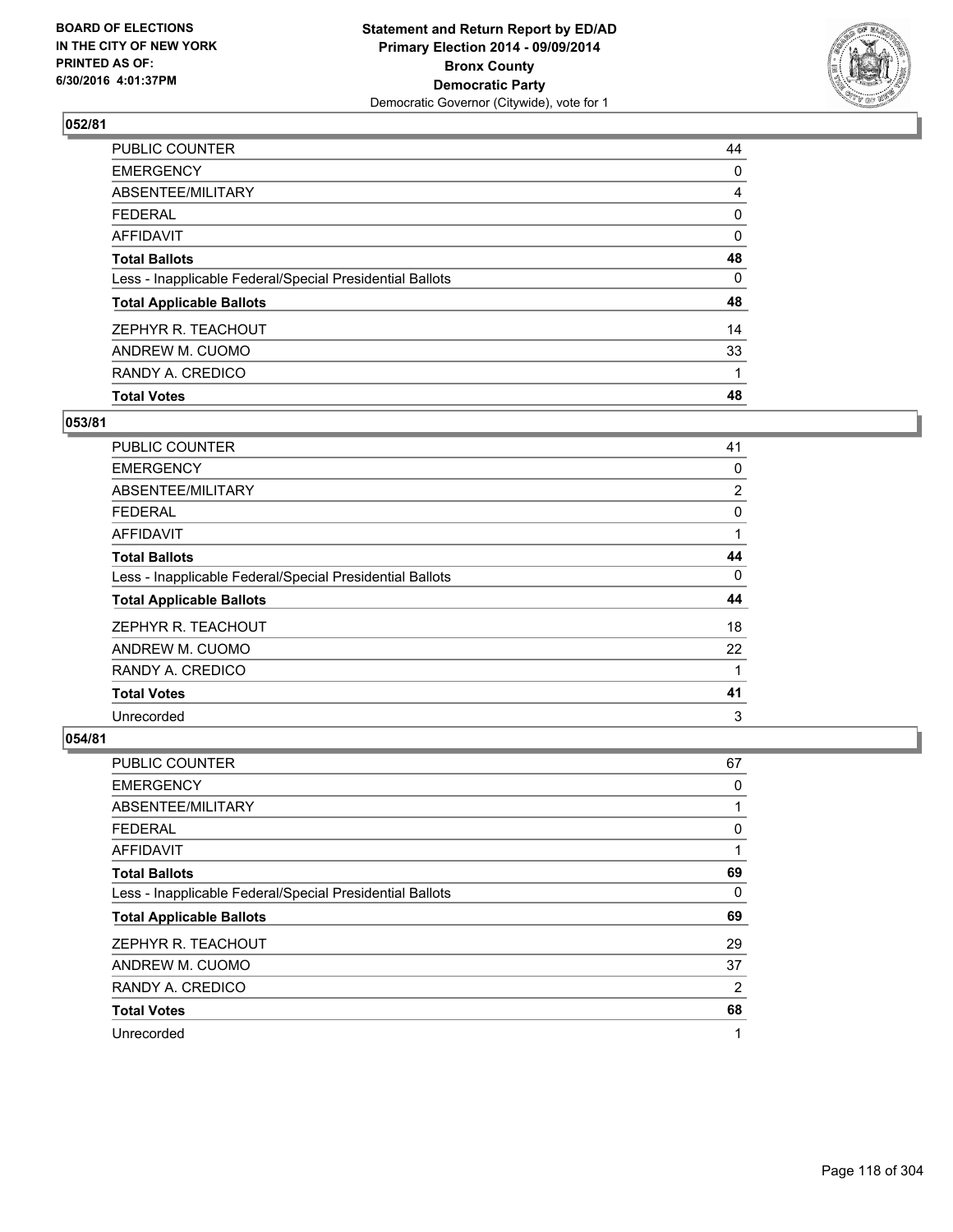

| <b>PUBLIC COUNTER</b>                                    | 122      |
|----------------------------------------------------------|----------|
| <b>EMERGENCY</b>                                         | 0        |
| ABSENTEE/MILITARY                                        | 6        |
| <b>FEDERAL</b>                                           | 0        |
| <b>AFFIDAVIT</b>                                         | $\Omega$ |
| <b>Total Ballots</b>                                     | 128      |
| Less - Inapplicable Federal/Special Presidential Ballots | 0        |
| <b>Total Applicable Ballots</b>                          | 128      |
| ZEPHYR R. TEACHOUT                                       | 40       |
| ANDREW M. CUOMO                                          | 81       |
| RANDY A. CREDICO                                         | 1        |
| UNATTRIBUTABLE WRITE-IN (WRITE-IN)                       |          |
| <b>Total Votes</b>                                       | 123      |
| Unrecorded                                               | 5        |

### **056/81**

| <b>PUBLIC COUNTER</b>                                    | 101 |
|----------------------------------------------------------|-----|
| <b>EMERGENCY</b>                                         | 0   |
| ABSENTEE/MILITARY                                        | 0   |
| <b>FEDERAL</b>                                           | 0   |
| AFFIDAVIT                                                | 0   |
| <b>Total Ballots</b>                                     | 101 |
| Less - Inapplicable Federal/Special Presidential Ballots | 0   |
| <b>Total Applicable Ballots</b>                          | 101 |
| ZEPHYR R. TEACHOUT                                       | 36  |
| ANDREW M. CUOMO                                          | 58  |
| RANDY A. CREDICO                                         | 4   |
| <b>Total Votes</b>                                       | 98  |
| Unrecorded                                               | 3   |

| PUBLIC COUNTER                                           | 65 |
|----------------------------------------------------------|----|
| <b>EMERGENCY</b>                                         | 0  |
| ABSENTEE/MILITARY                                        | 0  |
| <b>FEDERAL</b>                                           | 0  |
| AFFIDAVIT                                                | 0  |
| <b>Total Ballots</b>                                     | 65 |
| Less - Inapplicable Federal/Special Presidential Ballots | 0  |
| <b>Total Applicable Ballots</b>                          | 65 |
| ZEPHYR R. TEACHOUT                                       | 29 |
| ANDREW M. CUOMO                                          | 27 |
| RANDY A. CREDICO                                         | 6  |
| <b>Total Votes</b>                                       | 62 |
| Unrecorded                                               | 3  |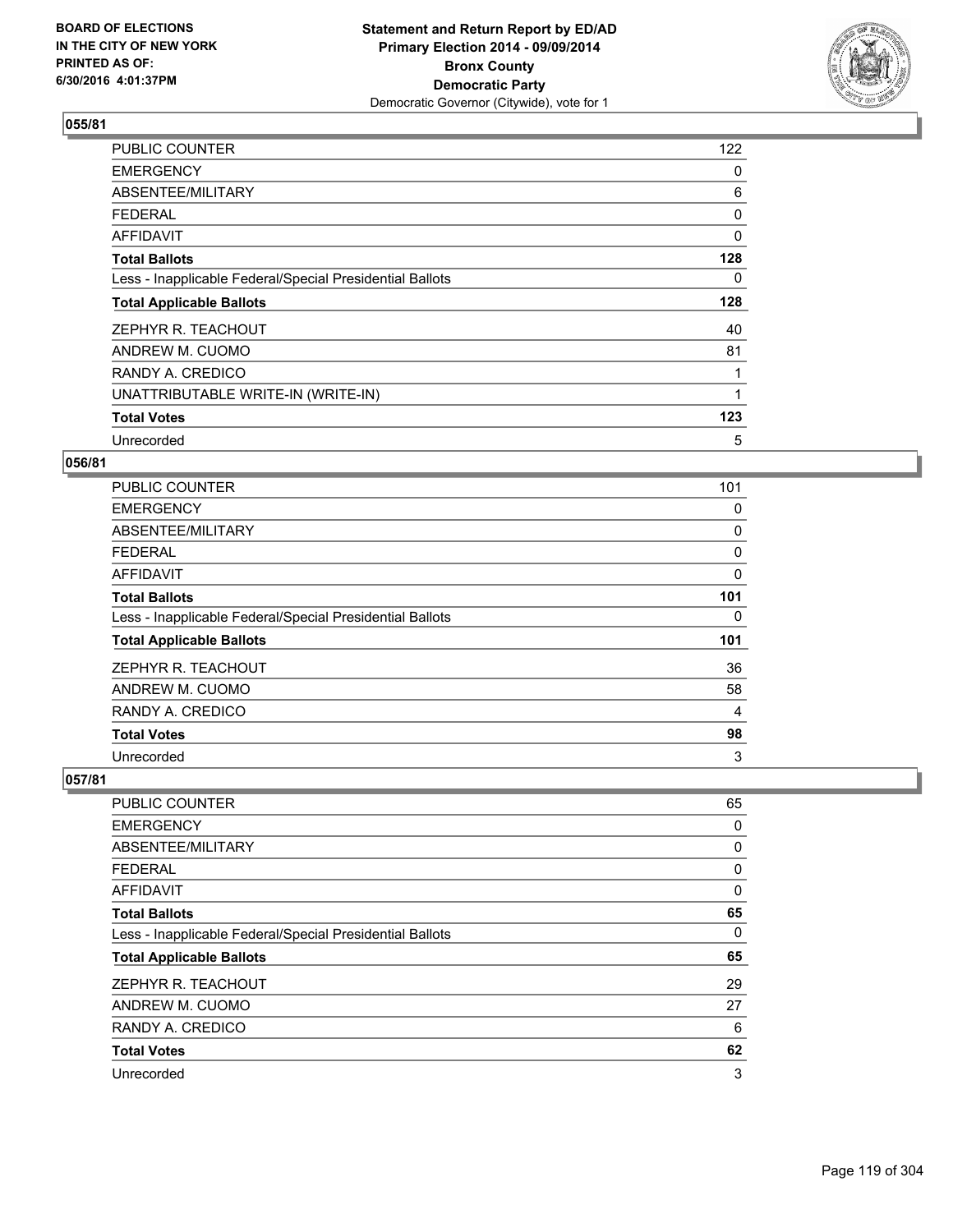

| <b>PUBLIC COUNTER</b>                                    | 56 |
|----------------------------------------------------------|----|
| <b>EMERGENCY</b>                                         | 0  |
| ABSENTEE/MILITARY                                        | 13 |
| <b>FEDERAL</b>                                           | 0  |
| AFFIDAVIT                                                | 1  |
| <b>Total Ballots</b>                                     | 70 |
| Less - Inapplicable Federal/Special Presidential Ballots | 0  |
| <b>Total Applicable Ballots</b>                          | 70 |
| ZEPHYR R. TEACHOUT                                       | 20 |
| ANDREW M. CUOMO                                          | 48 |
| RANDY A. CREDICO                                         | 1  |
| <b>Total Votes</b>                                       | 69 |
| Unrecorded                                               | 1  |

# **059/81**

| <b>PUBLIC COUNTER</b>                                    | 81 |
|----------------------------------------------------------|----|
| <b>EMERGENCY</b>                                         | 0  |
| ABSENTEE/MILITARY                                        | 4  |
| <b>FEDERAL</b>                                           | 0  |
| AFFIDAVIT                                                | 0  |
| <b>Total Ballots</b>                                     | 85 |
| Less - Inapplicable Federal/Special Presidential Ballots | 0  |
| <b>Total Applicable Ballots</b>                          | 85 |
| ZEPHYR R. TEACHOUT                                       | 42 |
| ANDREW M. CUOMO                                          | 37 |
| RANDY A. CREDICO                                         | 3  |
| <b>Total Votes</b>                                       | 82 |
| Unrecorded                                               | 3  |

| PUBLIC COUNTER                                           | 72             |
|----------------------------------------------------------|----------------|
| <b>EMERGENCY</b>                                         | 0              |
| ABSENTEE/MILITARY                                        | 3              |
| <b>FEDERAL</b>                                           | 0              |
| AFFIDAVIT                                                | 0              |
| <b>Total Ballots</b>                                     | 75             |
| Less - Inapplicable Federal/Special Presidential Ballots | 0              |
| <b>Total Applicable Ballots</b>                          | 75             |
| ZEPHYR R. TEACHOUT                                       | 26             |
| ANDREW M. CUOMO                                          | 43             |
| RANDY A. CREDICO                                         | 3              |
| <b>BOB ASTORINO (WRITE-IN)</b>                           | 1              |
| <b>Total Votes</b>                                       | 73             |
| Unrecorded                                               | $\overline{2}$ |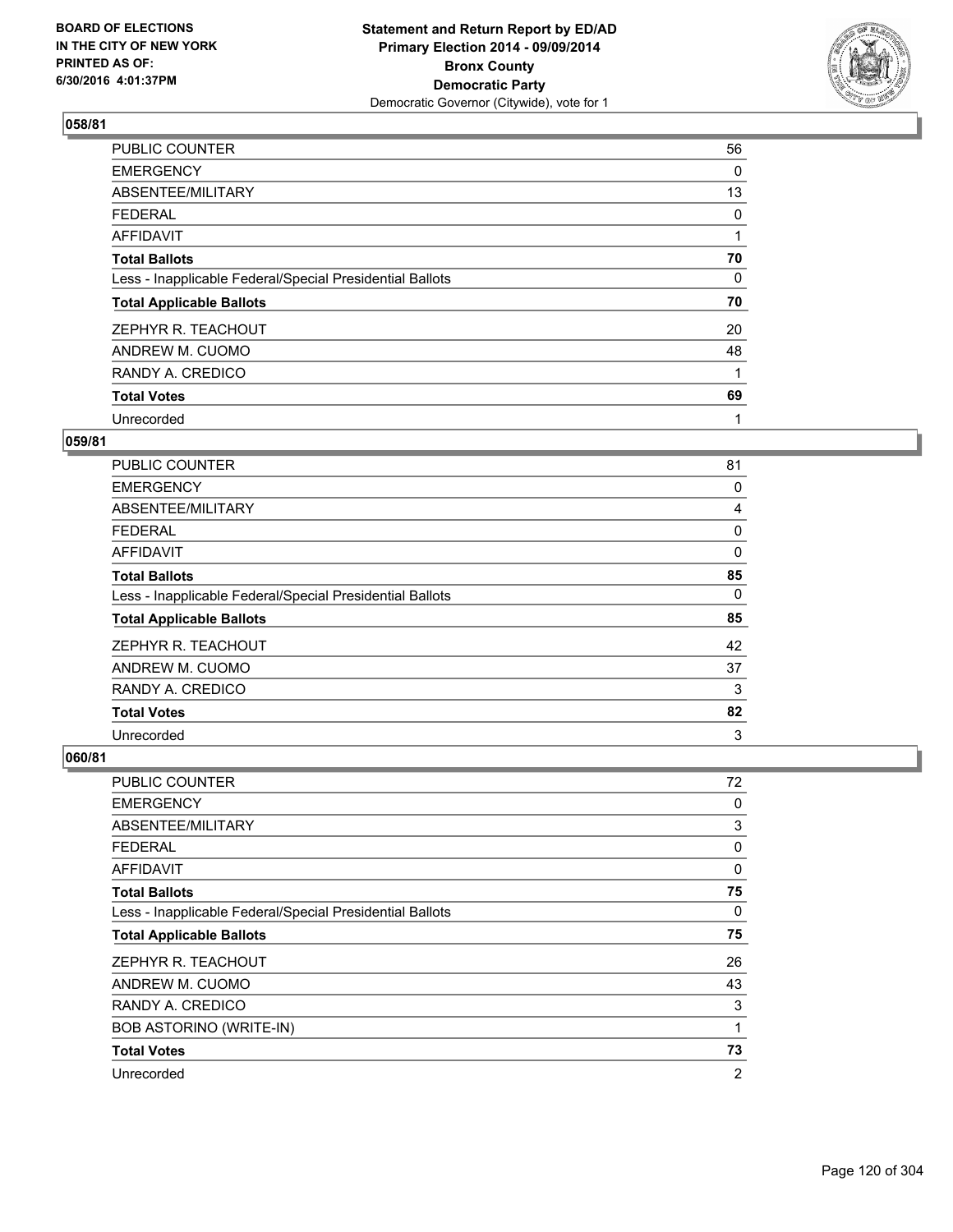

| <b>Total Votes</b>                                       | 54 |
|----------------------------------------------------------|----|
| RANDY A. CREDICO                                         | 3  |
| ANDREW M. CUOMO                                          | 30 |
| ZEPHYR R. TEACHOUT                                       | 21 |
| <b>Total Applicable Ballots</b>                          | 54 |
| Less - Inapplicable Federal/Special Presidential Ballots | 0  |
| <b>Total Ballots</b>                                     | 54 |
| <b>AFFIDAVIT</b>                                         | 0  |
| <b>FEDERAL</b>                                           | 0  |
| ABSENTEE/MILITARY                                        | 7  |
| <b>EMERGENCY</b>                                         | 0  |
| PUBLIC COUNTER                                           | 47 |

### **062/81**

| <b>PUBLIC COUNTER</b>                                    | 106 |
|----------------------------------------------------------|-----|
| <b>EMERGENCY</b>                                         | 0   |
| ABSENTEE/MILITARY                                        | 6   |
| <b>FEDERAL</b>                                           | 0   |
| AFFIDAVIT                                                | 0   |
| <b>Total Ballots</b>                                     | 112 |
| Less - Inapplicable Federal/Special Presidential Ballots | 0   |
| <b>Total Applicable Ballots</b>                          | 112 |
| ZEPHYR R. TEACHOUT                                       | 33  |
| ANDREW M. CUOMO                                          | 69  |
| RANDY A. CREDICO                                         | 4   |
| UNATTRIBUTABLE WRITE-IN (WRITE-IN)                       | 1   |
| <b>Total Votes</b>                                       | 107 |
| Unrecorded                                               | 5   |

| <b>PUBLIC COUNTER</b>                                    | 88 |
|----------------------------------------------------------|----|
| <b>EMERGENCY</b>                                         | 0  |
| ABSENTEE/MILITARY                                        | 4  |
| <b>FEDERAL</b>                                           | 0  |
| AFFIDAVIT                                                | 1  |
| <b>Total Ballots</b>                                     | 93 |
| Less - Inapplicable Federal/Special Presidential Ballots | 0  |
| <b>Total Applicable Ballots</b>                          | 93 |
| ZEPHYR R. TEACHOUT                                       | 23 |
| ANDREW M. CUOMO                                          | 64 |
| RANDY A. CREDICO                                         | 3  |
| JIMMY FALLON (WRITE-IN)                                  | 1  |
| <b>Total Votes</b>                                       | 91 |
| Unrecorded                                               | 2  |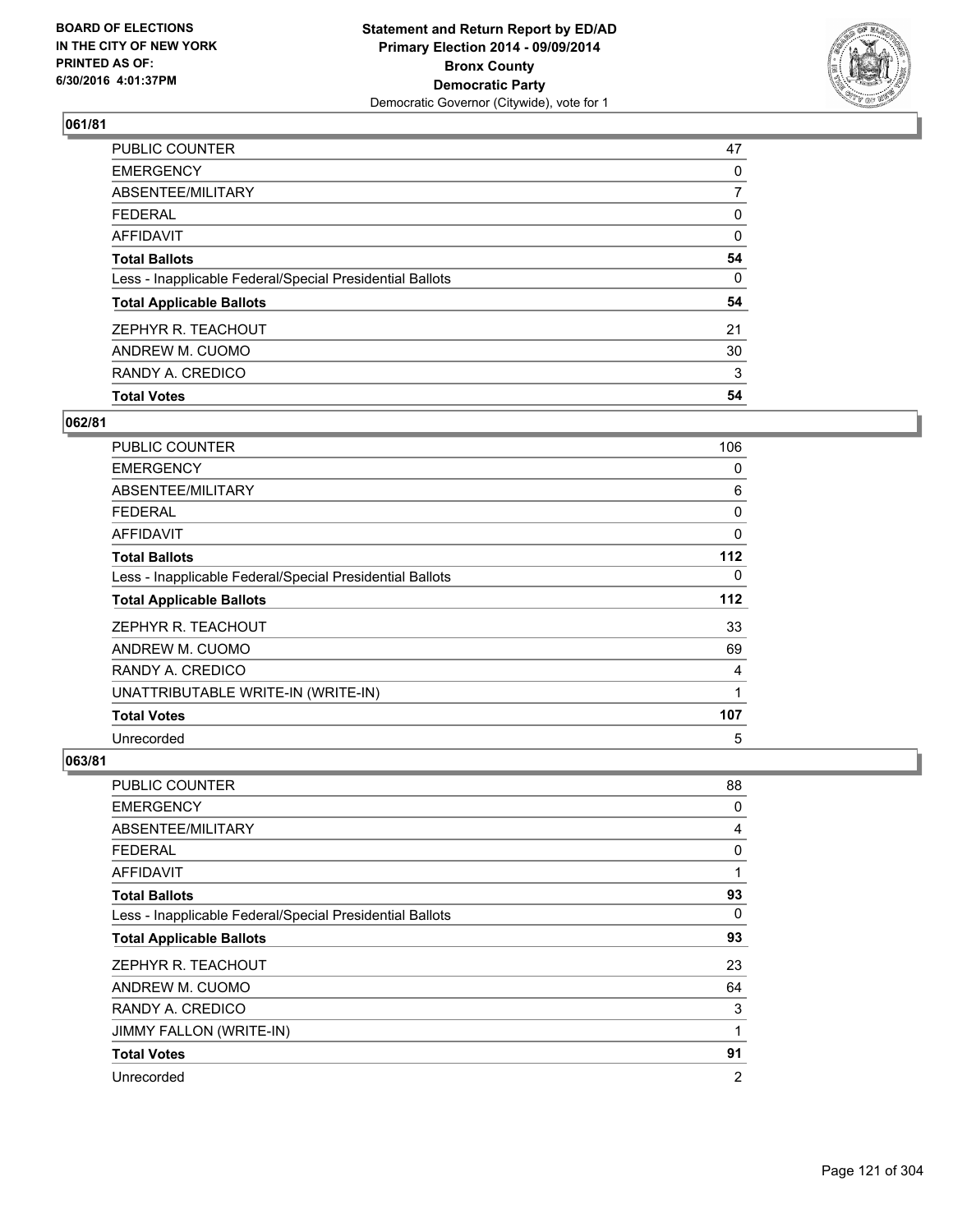

| <b>PUBLIC COUNTER</b>                                    | 192 |
|----------------------------------------------------------|-----|
| <b>EMERGENCY</b>                                         | 0   |
| ABSENTEE/MILITARY                                        | 6   |
| FEDERAL                                                  | 0   |
| <b>AFFIDAVIT</b>                                         | 2   |
| <b>Total Ballots</b>                                     | 200 |
| Less - Inapplicable Federal/Special Presidential Ballots | 0   |
| <b>Total Applicable Ballots</b>                          | 200 |
| ZEPHYR R. TEACHOUT                                       | 61  |
| ANDREW M. CUOMO                                          | 133 |
| RANDY A. CREDICO                                         | 3   |
| <b>Total Votes</b>                                       | 197 |
| Unrecorded                                               | 3   |

#### **065/81**

| <b>PUBLIC COUNTER</b>                                    | 122            |
|----------------------------------------------------------|----------------|
| <b>EMERGENCY</b>                                         | 0              |
| ABSENTEE/MILITARY                                        |                |
| <b>FEDERAL</b>                                           | 0              |
| AFFIDAVIT                                                | 0              |
| <b>Total Ballots</b>                                     | 123            |
| Less - Inapplicable Federal/Special Presidential Ballots | 0              |
| <b>Total Applicable Ballots</b>                          | 123            |
| ZEPHYR R. TEACHOUT                                       | 41             |
| ANDREW M. CUOMO                                          | 74             |
| RANDY A. CREDICO                                         | 6              |
| <b>Total Votes</b>                                       | 121            |
| Unrecorded                                               | $\overline{2}$ |

| <b>PUBLIC COUNTER</b>                                    | 73 |
|----------------------------------------------------------|----|
| <b>EMERGENCY</b>                                         | 0  |
| ABSENTEE/MILITARY                                        | 3  |
| FEDERAL                                                  | 0  |
| AFFIDAVIT                                                | 1  |
| <b>Total Ballots</b>                                     | 77 |
| Less - Inapplicable Federal/Special Presidential Ballots | 0  |
| <b>Total Applicable Ballots</b>                          | 77 |
| ZEPHYR R. TEACHOUT                                       | 47 |
| ANDREW M. CUOMO                                          | 25 |
| RANDY A. CREDICO                                         | 2  |
| <b>Total Votes</b>                                       | 74 |
| Unrecorded                                               | 3  |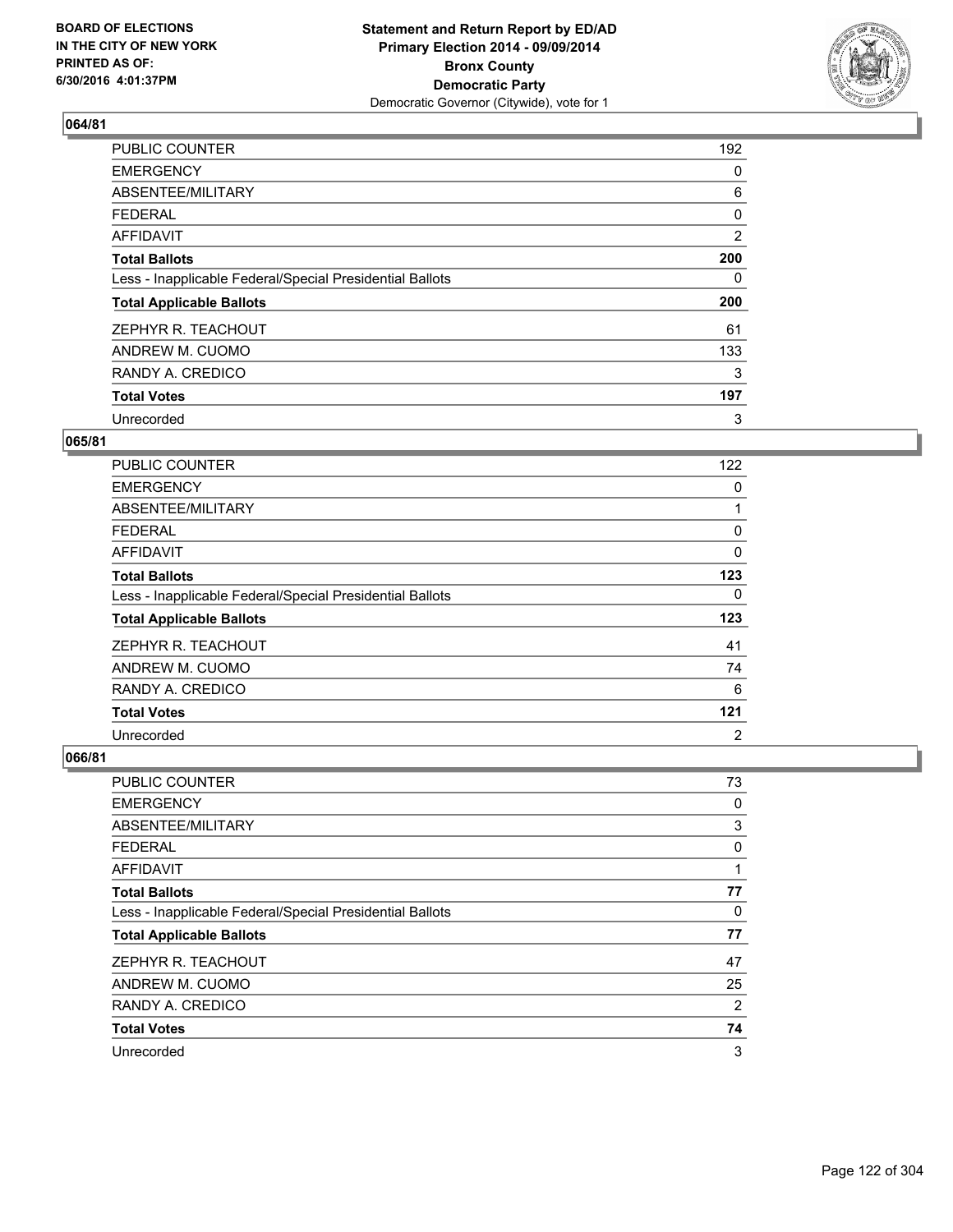

| <b>PUBLIC COUNTER</b>                                    | 63 |
|----------------------------------------------------------|----|
| <b>EMERGENCY</b>                                         | 0  |
| ABSENTEE/MILITARY                                        | 3  |
| <b>FEDERAL</b>                                           | 0  |
| AFFIDAVIT                                                | 1  |
| <b>Total Ballots</b>                                     | 67 |
| Less - Inapplicable Federal/Special Presidential Ballots | 0  |
| <b>Total Applicable Ballots</b>                          | 67 |
| ZEPHYR R. TEACHOUT                                       | 23 |
| ANDREW M. CUOMO                                          | 41 |
| RANDY A. CREDICO                                         | 2  |
| <b>Total Votes</b>                                       | 66 |
| Unrecorded                                               | 1  |

#### **068/81**

| <b>PUBLIC COUNTER</b>                                    | 167 |
|----------------------------------------------------------|-----|
| <b>EMERGENCY</b>                                         | 0   |
| ABSENTEE/MILITARY                                        | 9   |
| <b>FEDERAL</b>                                           | 0   |
| AFFIDAVIT                                                | 0   |
| <b>Total Ballots</b>                                     | 176 |
| Less - Inapplicable Federal/Special Presidential Ballots | 0   |
| <b>Total Applicable Ballots</b>                          | 176 |
| ZEPHYR R. TEACHOUT                                       | 77  |
| ANDREW M. CUOMO                                          | 95  |
| RANDY A. CREDICO                                         | 1   |
| <b>Total Votes</b>                                       | 173 |
| Unrecorded                                               | 3   |

| <b>PUBLIC COUNTER</b>                                    | 182 |
|----------------------------------------------------------|-----|
| <b>EMERGENCY</b>                                         | 0   |
| ABSENTEE/MILITARY                                        | 4   |
| <b>FEDERAL</b>                                           | 0   |
| AFFIDAVIT                                                | 1   |
| <b>Total Ballots</b>                                     | 187 |
| Less - Inapplicable Federal/Special Presidential Ballots | 0   |
| <b>Total Applicable Ballots</b>                          | 187 |
| ZEPHYR R. TEACHOUT                                       | 70  |
| ANDREW M. CUOMO                                          | 112 |
| RANDY A. CREDICO                                         | 1   |
| BEATRICE H.OKUN (WRITE-IN)                               | 1   |
| <b>Total Votes</b>                                       | 184 |
| Unrecorded                                               | 3   |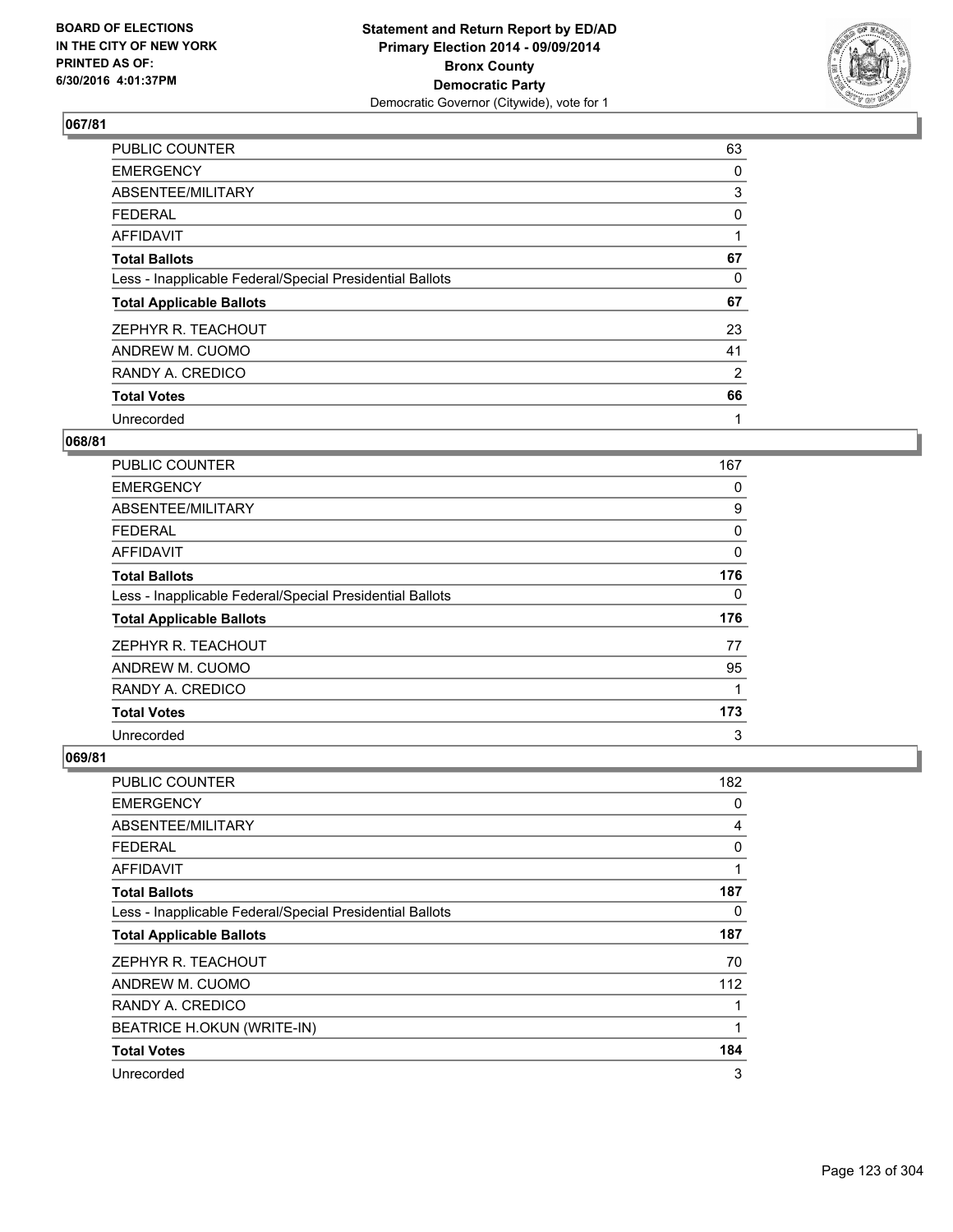

| <b>PUBLIC COUNTER</b>                                    | 86 |
|----------------------------------------------------------|----|
| <b>EMERGENCY</b>                                         | 0  |
| ABSENTEE/MILITARY                                        | 5  |
| FEDERAL                                                  | 0  |
| <b>AFFIDAVIT</b>                                         | 0  |
| <b>Total Ballots</b>                                     | 91 |
| Less - Inapplicable Federal/Special Presidential Ballots | 0  |
| <b>Total Applicable Ballots</b>                          | 91 |
| ZEPHYR R. TEACHOUT                                       | 32 |
| ANDREW M. CUOMO                                          | 57 |
| RANDY A. CREDICO                                         | 1  |
| <b>Total Votes</b>                                       | 90 |
| Unrecorded                                               | 1  |

# **071/81**

| <b>PUBLIC COUNTER</b>                                    | 163 |
|----------------------------------------------------------|-----|
| <b>EMERGENCY</b>                                         | 0   |
| ABSENTEE/MILITARY                                        | 9   |
| <b>FEDERAL</b>                                           | 0   |
| <b>AFFIDAVIT</b>                                         | 1   |
| <b>Total Ballots</b>                                     | 173 |
| Less - Inapplicable Federal/Special Presidential Ballots | 0   |
| <b>Total Applicable Ballots</b>                          | 173 |
| ZEPHYR R. TEACHOUT                                       | 61  |
| ANDREW M. CUOMO                                          | 106 |
| RANDY A. CREDICO                                         | 2   |
| <b>Total Votes</b>                                       | 169 |
| Unrecorded                                               | 4   |

| <b>PUBLIC COUNTER</b>                                    | 116 |
|----------------------------------------------------------|-----|
| <b>EMERGENCY</b>                                         | 0   |
| ABSENTEE/MILITARY                                        | 7   |
| <b>FEDERAL</b>                                           | 0   |
| AFFIDAVIT                                                |     |
| <b>Total Ballots</b>                                     | 124 |
| Less - Inapplicable Federal/Special Presidential Ballots | 0   |
| <b>Total Applicable Ballots</b>                          | 124 |
| ZEPHYR R. TEACHOUT                                       | 32  |
| ANDREW M. CUOMO                                          | 84  |
| RANDY A. CREDICO                                         | 4   |
| UNATTRIBUTABLE WRITE-IN (WRITE-IN)                       |     |
| <b>Total Votes</b>                                       | 121 |
| Unrecorded                                               | 3   |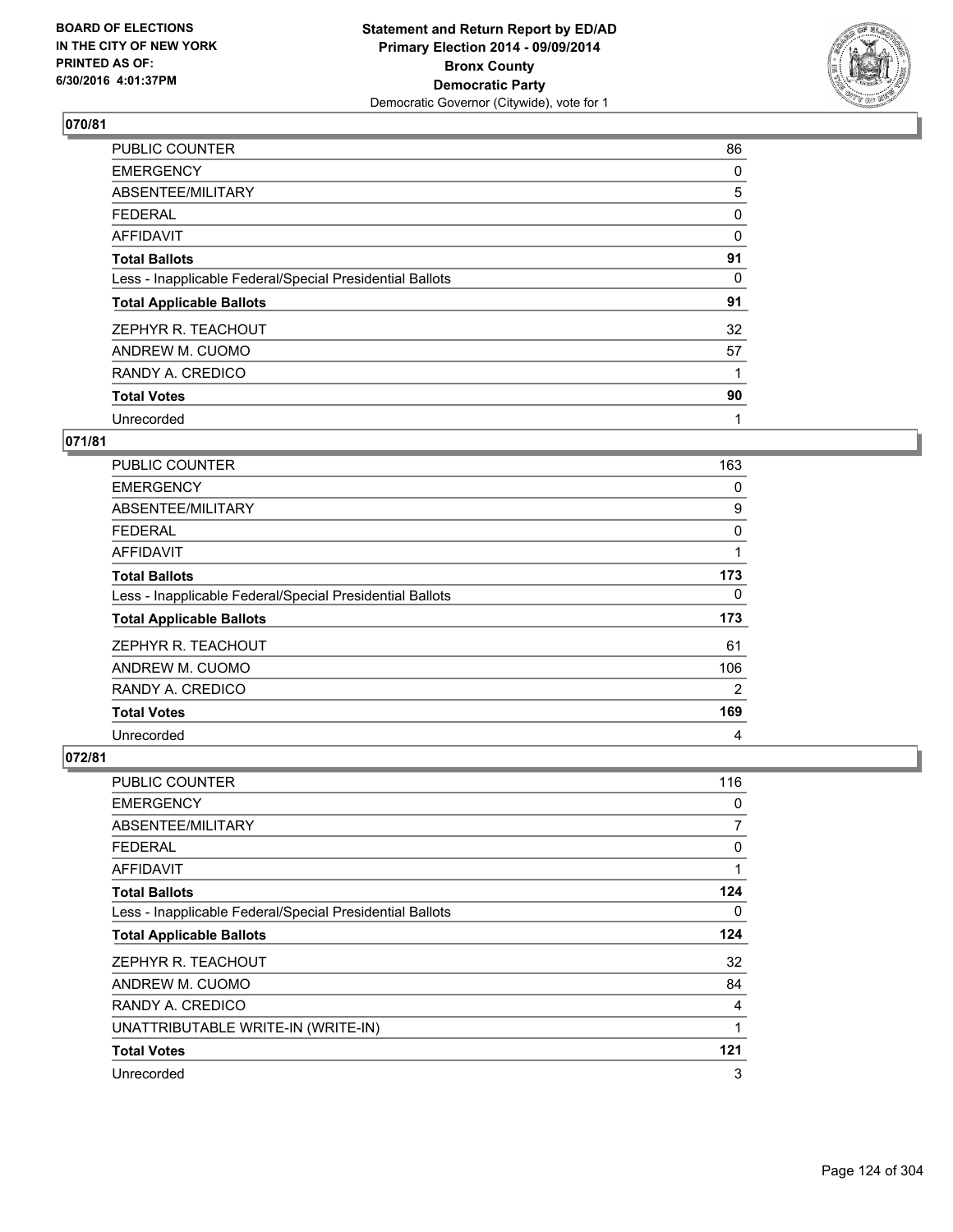

| <b>PUBLIC COUNTER</b>                                    | 124 |
|----------------------------------------------------------|-----|
| <b>EMERGENCY</b>                                         | 0   |
| ABSENTEE/MILITARY                                        | 6   |
| <b>FEDERAL</b>                                           | 0   |
| AFFIDAVIT                                                |     |
| <b>Total Ballots</b>                                     | 131 |
| Less - Inapplicable Federal/Special Presidential Ballots | 0   |
| <b>Total Applicable Ballots</b>                          | 131 |
| ZEPHYR R. TEACHOUT                                       | 41  |
| ANDREW M. CUOMO                                          | 82  |
| RANDY A. CREDICO                                         |     |
| <b>Total Votes</b>                                       | 124 |
| Unrecorded                                               | 7   |

#### **074/81**

| <b>PUBLIC COUNTER</b>                                    | 113 |
|----------------------------------------------------------|-----|
| <b>EMERGENCY</b>                                         | 0   |
| ABSENTEE/MILITARY                                        | 8   |
| <b>FEDERAL</b>                                           | 0   |
| AFFIDAVIT                                                | 9   |
| <b>Total Ballots</b>                                     | 130 |
| Less - Inapplicable Federal/Special Presidential Ballots | 0   |
| <b>Total Applicable Ballots</b>                          | 130 |
| ZEPHYR R. TEACHOUT                                       | 49  |
| ANDREW M. CUOMO                                          | 73  |
| RANDY A. CREDICO                                         | 3   |
| <b>Total Votes</b>                                       | 125 |
| Unrecorded                                               | 5   |

| PUBLIC COUNTER                                           | 92       |
|----------------------------------------------------------|----------|
| <b>EMERGENCY</b>                                         | 0        |
| ABSENTEE/MILITARY                                        | 3        |
| <b>FEDERAL</b>                                           | 0        |
| <b>AFFIDAVIT</b>                                         | 0        |
| <b>Total Ballots</b>                                     | 95       |
| Less - Inapplicable Federal/Special Presidential Ballots | 0        |
| <b>Total Applicable Ballots</b>                          | 95       |
| ZEPHYR R. TEACHOUT                                       | 32       |
| ANDREW M. CUOMO                                          | 62       |
| RANDY A. CREDICO                                         | $\Omega$ |
| <b>Total Votes</b>                                       | 94       |
| Unrecorded                                               | 1        |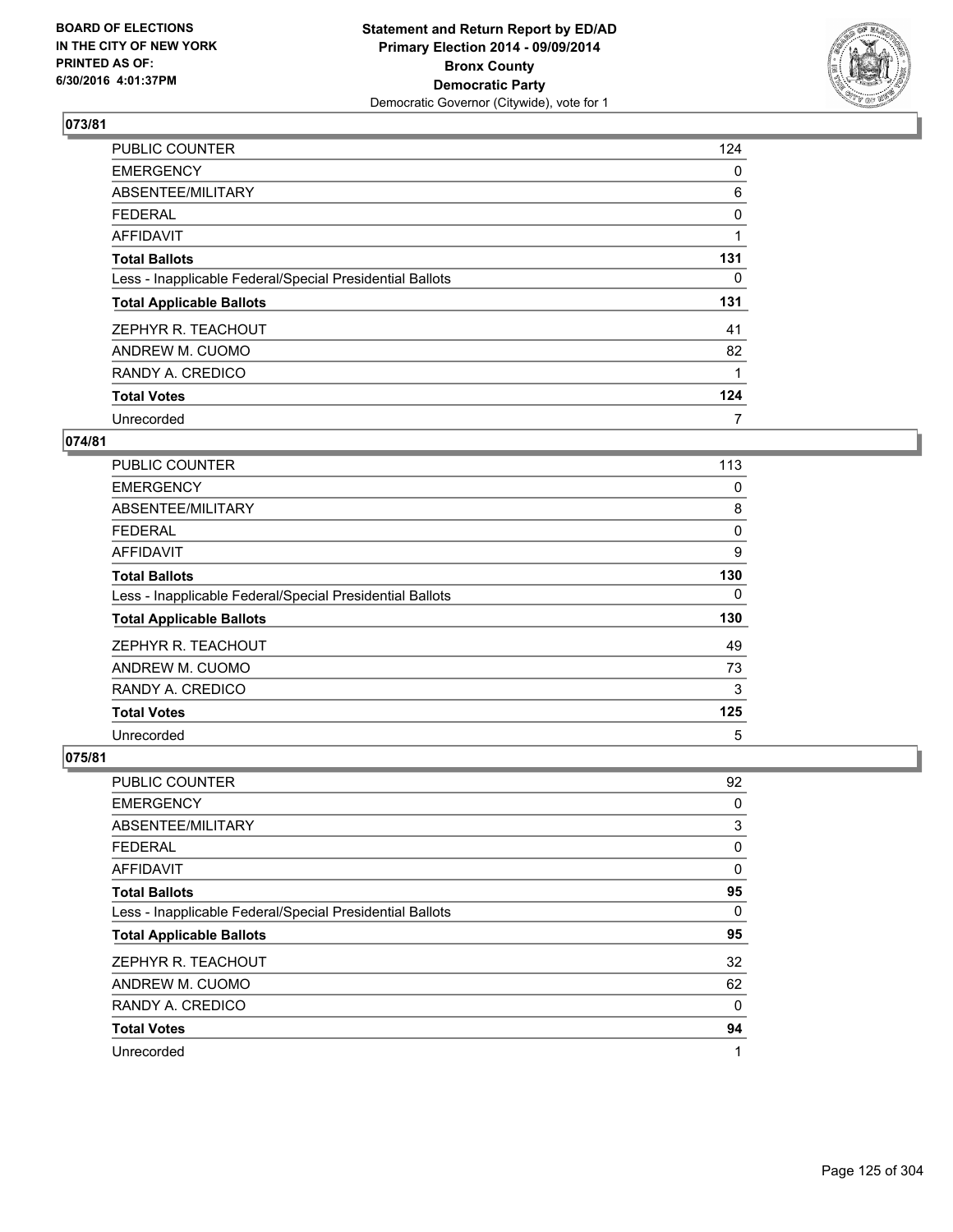

| <b>PUBLIC COUNTER</b>                                    | 144            |
|----------------------------------------------------------|----------------|
| <b>EMERGENCY</b>                                         | 0              |
| ABSENTEE/MILITARY                                        | 11             |
| <b>FEDERAL</b>                                           | 0              |
| <b>AFFIDAVIT</b>                                         | $\overline{2}$ |
| <b>Total Ballots</b>                                     | 157            |
| Less - Inapplicable Federal/Special Presidential Ballots | 0              |
| <b>Total Applicable Ballots</b>                          | 157            |
| ZEPHYR R. TEACHOUT                                       | 44             |
| ANDREW M. CUOMO                                          | 106            |
| RANDY A. CREDICO                                         | 4              |
| UNATTRIBUTABLE WRITE-IN (WRITE-IN)                       | 1              |
| <b>Total Votes</b>                                       | 155            |
| Unrecorded                                               | $\overline{2}$ |

## **077/81**

| PUBLIC COUNTER                                           | 92             |
|----------------------------------------------------------|----------------|
| <b>EMERGENCY</b>                                         | 0              |
| ABSENTEE/MILITARY                                        | $\overline{2}$ |
| <b>FEDERAL</b>                                           | 0              |
| AFFIDAVIT                                                | 0              |
| <b>Total Ballots</b>                                     | 94             |
| Less - Inapplicable Federal/Special Presidential Ballots | 0              |
| <b>Total Applicable Ballots</b>                          | 94             |
| ZEPHYR R. TEACHOUT                                       | 27             |
| ANDREW M. CUOMO                                          | 61             |
| RANDY A. CREDICO                                         | 3              |
| <b>Total Votes</b>                                       | 91             |
| Unrecorded                                               | 3              |

| PUBLIC COUNTER                                           | 178            |
|----------------------------------------------------------|----------------|
| <b>EMERGENCY</b>                                         | 0              |
| ABSENTEE/MILITARY                                        | 15             |
| <b>FEDERAL</b>                                           | 0              |
| AFFIDAVIT                                                | 2              |
| <b>Total Ballots</b>                                     | 195            |
| Less - Inapplicable Federal/Special Presidential Ballots | 0              |
| <b>Total Applicable Ballots</b>                          | 195            |
| ZEPHYR R. TEACHOUT                                       | 55             |
| ANDREW M. CUOMO                                          | 134            |
| RANDY A. CREDICO                                         | 4              |
| <b>Total Votes</b>                                       | 193            |
| Unrecorded                                               | $\overline{2}$ |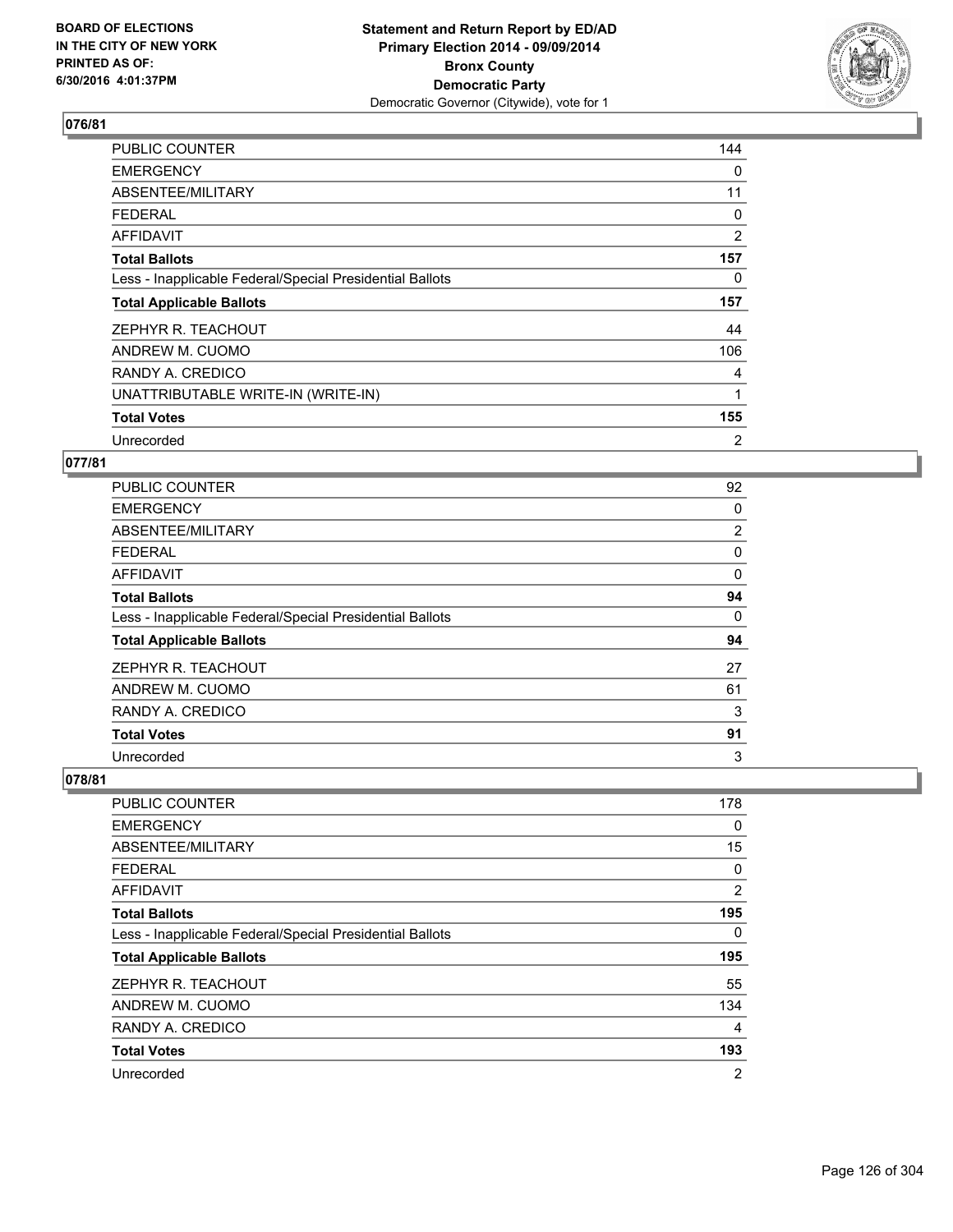

| <b>PUBLIC COUNTER</b>                                    | 137 |
|----------------------------------------------------------|-----|
| <b>EMERGENCY</b>                                         | 0   |
| ABSENTEE/MILITARY                                        | 10  |
| <b>FEDERAL</b>                                           | 0   |
| <b>AFFIDAVIT</b>                                         | 0   |
| <b>Total Ballots</b>                                     | 147 |
| Less - Inapplicable Federal/Special Presidential Ballots | 0   |
| <b>Total Applicable Ballots</b>                          | 147 |
| ZEPHYR R. TEACHOUT                                       | 44  |
| ANDREW M. CUOMO                                          | 97  |
| RANDY A. CREDICO                                         | 3   |
| <b>Total Votes</b>                                       | 144 |
| Unrecorded                                               | 3   |

#### **080/81**

| <b>PUBLIC COUNTER</b>                                    | 162 |
|----------------------------------------------------------|-----|
| <b>EMERGENCY</b>                                         | 0   |
| ABSENTEE/MILITARY                                        | 6   |
| <b>FEDERAL</b>                                           | 0   |
| AFFIDAVIT                                                | 0   |
| <b>Total Ballots</b>                                     | 168 |
| Less - Inapplicable Federal/Special Presidential Ballots | 0   |
| <b>Total Applicable Ballots</b>                          | 168 |
| ZEPHYR R. TEACHOUT                                       | 79  |
| ANDREW M. CUOMO                                          | 82  |
| RANDY A. CREDICO                                         | 3   |
| <b>Total Votes</b>                                       | 164 |
| Unrecorded                                               | 4   |

| <b>PUBLIC COUNTER</b>                                    | 114            |
|----------------------------------------------------------|----------------|
| <b>EMERGENCY</b>                                         | 0              |
| ABSENTEE/MILITARY                                        | 6              |
| FEDERAL                                                  | 0              |
| <b>AFFIDAVIT</b>                                         | 0              |
| <b>Total Ballots</b>                                     | 120            |
| Less - Inapplicable Federal/Special Presidential Ballots | 0              |
| <b>Total Applicable Ballots</b>                          | 120            |
| ZEPHYR R. TEACHOUT                                       | 52             |
| ANDREW M. CUOMO                                          | 66             |
| RANDY A. CREDICO                                         | $\overline{2}$ |
| <b>Total Votes</b>                                       | 120            |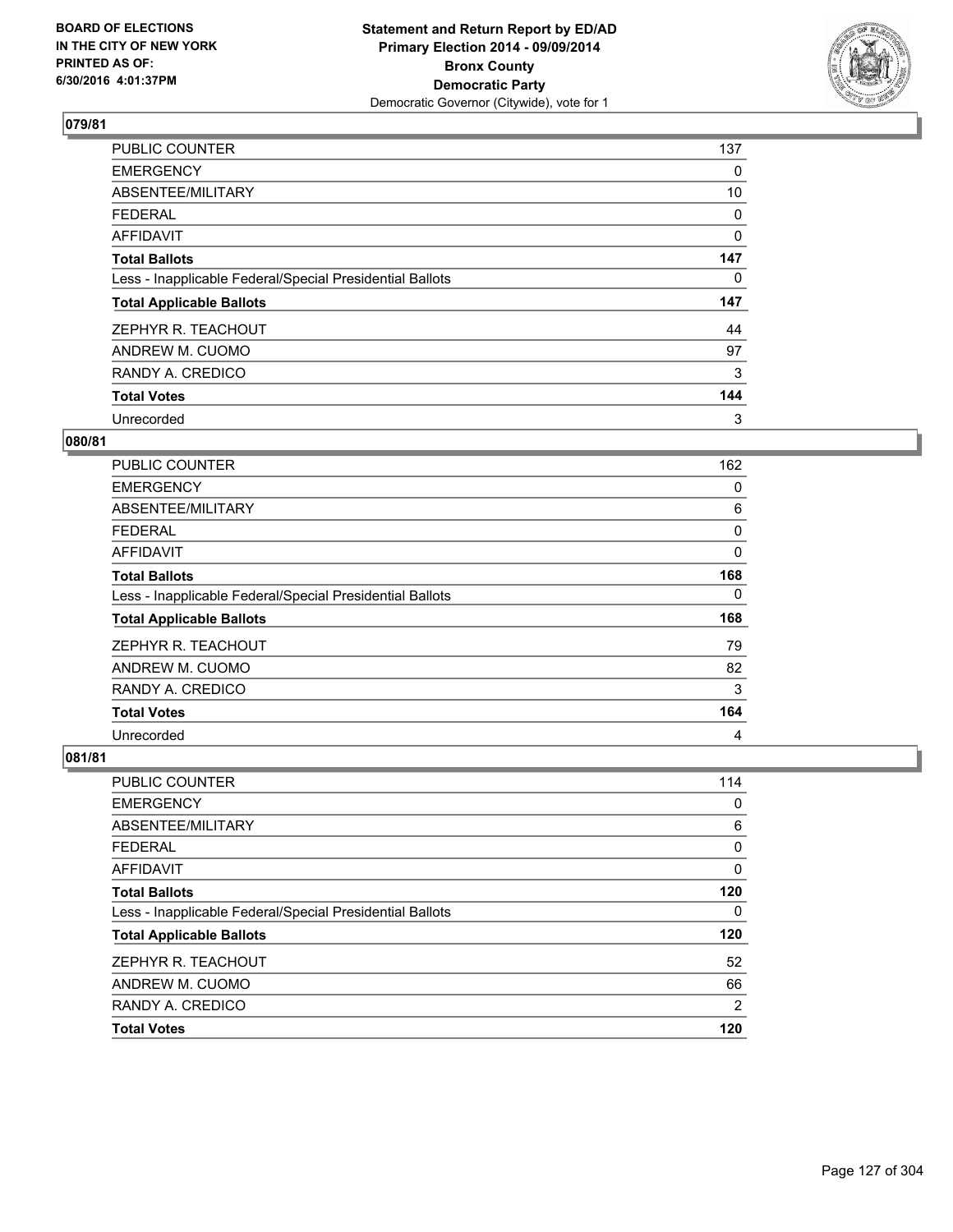

| <b>PUBLIC COUNTER</b>                                    | 99       |
|----------------------------------------------------------|----------|
| <b>EMERGENCY</b>                                         | 0        |
| ABSENTEE/MILITARY                                        | 3        |
| <b>FEDERAL</b>                                           | 0        |
| AFFIDAVIT                                                | 1        |
| <b>Total Ballots</b>                                     | 103      |
| Less - Inapplicable Federal/Special Presidential Ballots | $\Omega$ |
| <b>Total Applicable Ballots</b>                          | 103      |
| ZEPHYR R. TEACHOUT                                       | 30       |
| ANDREW M. CUOMO                                          | 67       |
| RANDY A. CREDICO                                         |          |
| <b>Total Votes</b>                                       | 98       |
| Unrecorded                                               | 5        |

### **083/81**

| <b>PUBLIC COUNTER</b>                                    | 110            |
|----------------------------------------------------------|----------------|
| <b>EMERGENCY</b>                                         | 0              |
| ABSENTEE/MILITARY                                        | 22             |
| <b>FEDERAL</b>                                           | 0              |
| AFFIDAVIT                                                | $\overline{2}$ |
| <b>Total Ballots</b>                                     | 134            |
| Less - Inapplicable Federal/Special Presidential Ballots | 0              |
| <b>Total Applicable Ballots</b>                          | 134            |
| ZEPHYR R. TEACHOUT                                       | 42             |
| ANDREW M. CUOMO                                          | 79             |
| RANDY A. CREDICO                                         | 6              |
| <b>Total Votes</b>                                       | 127            |
| Unrecorded                                               | 7              |

| PUBLIC COUNTER                                           | 156 |
|----------------------------------------------------------|-----|
| <b>EMERGENCY</b>                                         | 0   |
| ABSENTEE/MILITARY                                        | 1   |
| <b>FEDERAL</b>                                           | 0   |
| AFFIDAVIT                                                | 0   |
| <b>Total Ballots</b>                                     | 157 |
| Less - Inapplicable Federal/Special Presidential Ballots | 0   |
| <b>Total Applicable Ballots</b>                          | 157 |
| ZEPHYR R. TEACHOUT                                       | 54  |
| ANDREW M. CUOMO                                          | 94  |
| RANDY A. CREDICO                                         | 6   |
| <b>Total Votes</b>                                       | 154 |
| Unrecorded                                               | 3   |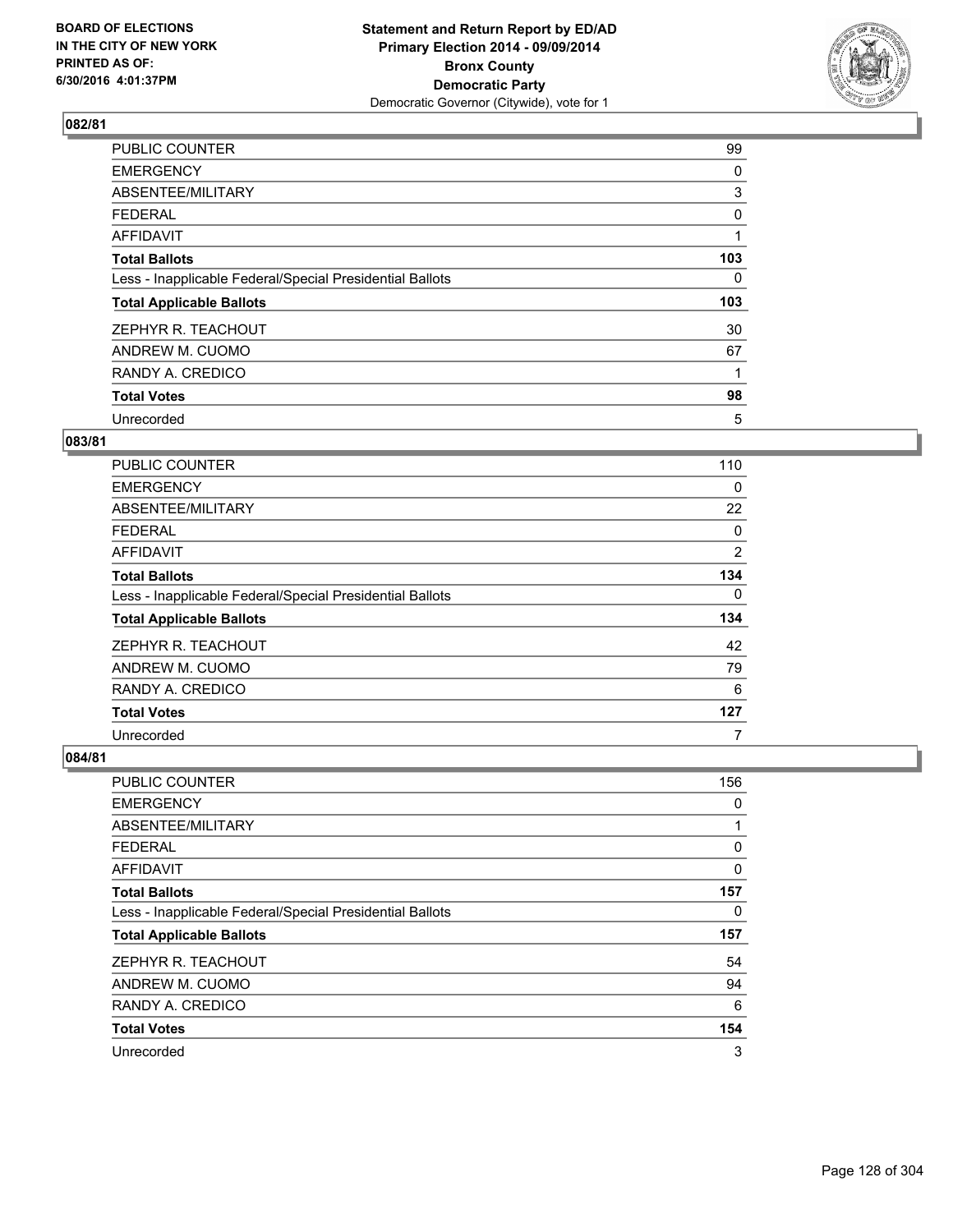

| <b>Total Votes</b>                                       | 58             |
|----------------------------------------------------------|----------------|
| RANDY A. CREDICO                                         |                |
| ANDREW M. CUOMO                                          | 34             |
| ZEPHYR R. TEACHOUT                                       | 23             |
| <b>Total Applicable Ballots</b>                          | 58             |
| Less - Inapplicable Federal/Special Presidential Ballots | 0              |
| <b>Total Ballots</b>                                     | 58             |
| <b>AFFIDAVIT</b>                                         | 0              |
| <b>FEDERAL</b>                                           | 0              |
| ABSENTEE/MILITARY                                        | $\overline{2}$ |
| <b>EMERGENCY</b>                                         | 0              |
| PUBLIC COUNTER                                           | 56             |

### **086/81**

| <b>PUBLIC COUNTER</b>                                    | 140 |
|----------------------------------------------------------|-----|
| <b>EMERGENCY</b>                                         | 0   |
| ABSENTEE/MILITARY                                        | 20  |
| <b>FEDERAL</b>                                           | 0   |
| AFFIDAVIT                                                | 1   |
| <b>Total Ballots</b>                                     | 161 |
| Less - Inapplicable Federal/Special Presidential Ballots | 0   |
| <b>Total Applicable Ballots</b>                          | 161 |
| ZEPHYR R. TEACHOUT                                       | 38  |
| ANDREW M. CUOMO                                          | 115 |
| RANDY A. CREDICO                                         | 3   |
| <b>Total Votes</b>                                       | 156 |
| Unrecorded                                               | 5   |

| <b>PUBLIC COUNTER</b>                                    | 97  |
|----------------------------------------------------------|-----|
| <b>EMERGENCY</b>                                         | 0   |
| ABSENTEE/MILITARY                                        | 4   |
| <b>FEDERAL</b>                                           | 0   |
| <b>AFFIDAVIT</b>                                         | 0   |
| <b>Total Ballots</b>                                     | 101 |
| Less - Inapplicable Federal/Special Presidential Ballots | 0   |
| <b>Total Applicable Ballots</b>                          | 101 |
| ZEPHYR R. TEACHOUT                                       | 36  |
| ANDREW M. CUOMO                                          | 62  |
| RANDY A. CREDICO                                         | 3   |
| <b>Total Votes</b>                                       | 101 |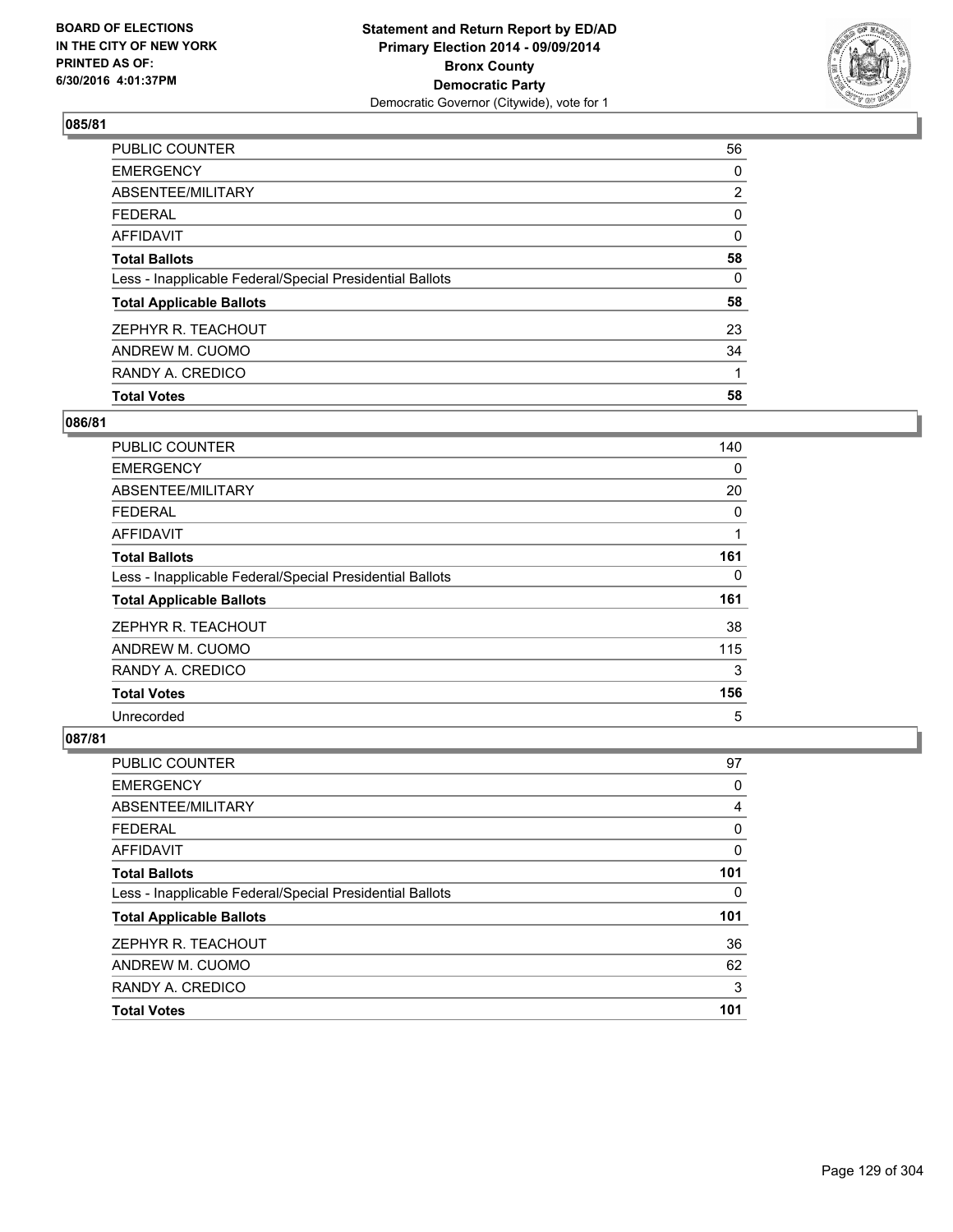

| <b>PUBLIC COUNTER</b>                                    | 118            |
|----------------------------------------------------------|----------------|
| <b>EMERGENCY</b>                                         | 0              |
| ABSENTEE/MILITARY                                        | $\overline{2}$ |
| FEDERAL                                                  | 0              |
| <b>AFFIDAVIT</b>                                         |                |
| <b>Total Ballots</b>                                     | 121            |
| Less - Inapplicable Federal/Special Presidential Ballots | 0              |
| <b>Total Applicable Ballots</b>                          | 121            |
| ZEPHYR R. TEACHOUT                                       | 33             |
| ANDREW M. CUOMO                                          | 78             |
| RANDY A. CREDICO                                         | 4              |
| <b>Total Votes</b>                                       | 115            |
| Unrecorded                                               | 6              |

#### **089/81**

| <b>PUBLIC COUNTER</b>                                    | 160            |
|----------------------------------------------------------|----------------|
| <b>EMERGENCY</b>                                         | 0              |
| ABSENTEE/MILITARY                                        | $\overline{2}$ |
| <b>FEDERAL</b>                                           | 0              |
| AFFIDAVIT                                                | 2              |
| <b>Total Ballots</b>                                     | 164            |
| Less - Inapplicable Federal/Special Presidential Ballots | 0              |
| <b>Total Applicable Ballots</b>                          | 164            |
| ZEPHYR R. TEACHOUT                                       | 50             |
| ANDREW M. CUOMO                                          | 107            |
| RANDY A. CREDICO                                         | $\overline{2}$ |
| <b>Total Votes</b>                                       | 159            |
| Unrecorded                                               | 5              |

| PUBLIC COUNTER                                           | 90 |
|----------------------------------------------------------|----|
| <b>EMERGENCY</b>                                         | 0  |
| ABSENTEE/MILITARY                                        | 4  |
| <b>FEDERAL</b>                                           | 0  |
| <b>AFFIDAVIT</b>                                         | 0  |
| <b>Total Ballots</b>                                     | 94 |
| Less - Inapplicable Federal/Special Presidential Ballots | 0  |
| <b>Total Applicable Ballots</b>                          | 94 |
| ZEPHYR R. TEACHOUT                                       | 38 |
| ANDREW M. CUOMO                                          | 51 |
| RANDY A. CREDICO                                         | 2  |
| <b>BOBBY SEAL (WRITE-IN)</b>                             | 1  |
| HUEY NEWTON (WRITE-IN)                                   | 1  |
| UNATTRIBUTABLE WRITE-IN (WRITE-IN)                       | 1  |
| <b>Total Votes</b>                                       | 94 |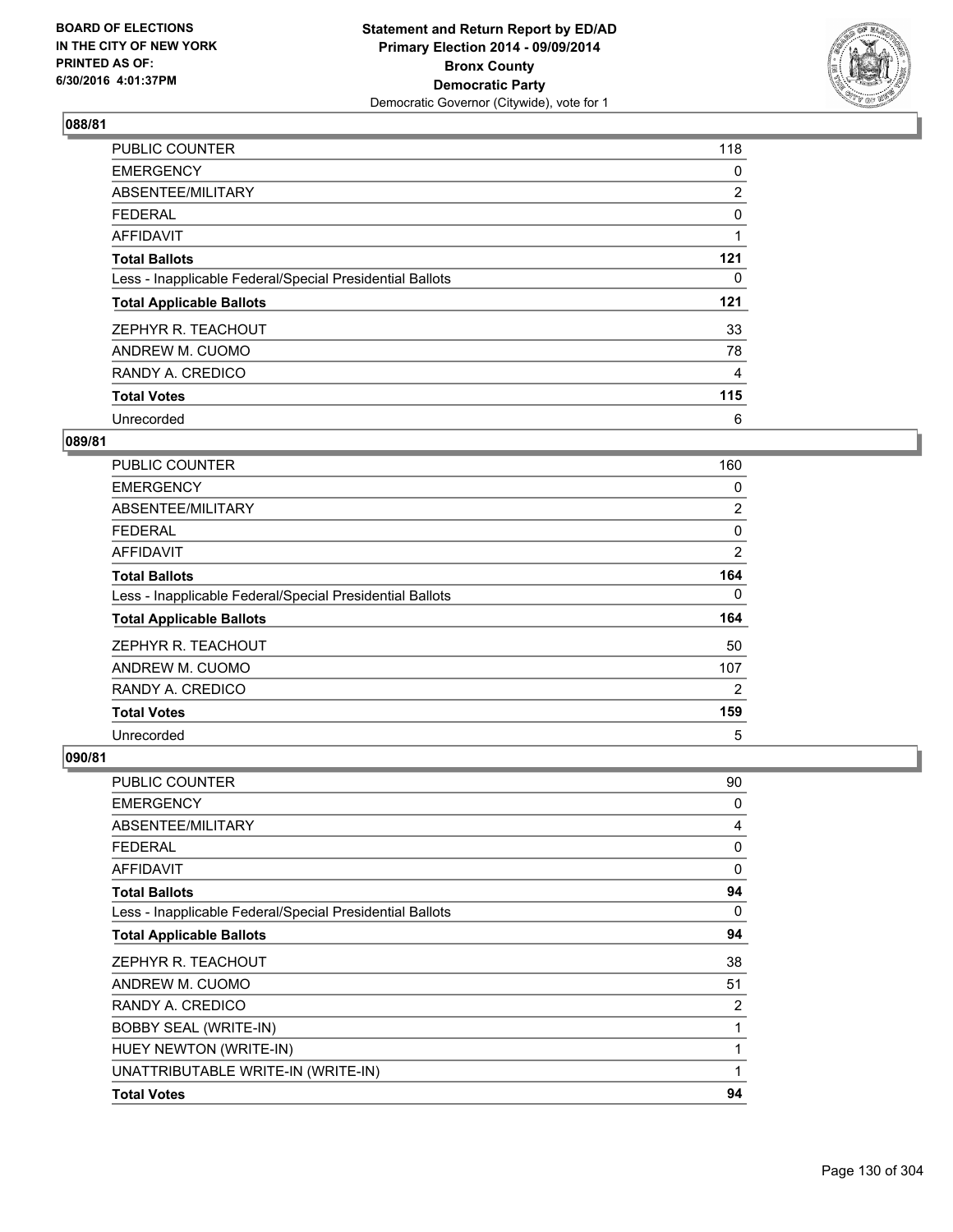

| <b>PUBLIC COUNTER</b>                                    | 87 |
|----------------------------------------------------------|----|
| <b>EMERGENCY</b>                                         | 0  |
| ABSENTEE/MILITARY                                        | 3  |
| <b>FEDERAL</b>                                           | 0  |
| AFFIDAVIT                                                | 9  |
| <b>Total Ballots</b>                                     | 99 |
| Less - Inapplicable Federal/Special Presidential Ballots | 0  |
| <b>Total Applicable Ballots</b>                          | 99 |
| ZEPHYR R. TEACHOUT                                       | 9  |
| ANDREW M. CUOMO                                          | 88 |
| RANDY A. CREDICO                                         | 1  |
| <b>Total Votes</b>                                       | 98 |
| Unrecorded                                               | 1  |

# **092/81**

| <b>PUBLIC COUNTER</b>                                    | 24 |
|----------------------------------------------------------|----|
| <b>EMERGENCY</b>                                         | 0  |
| ABSENTEE/MILITARY                                        | 0  |
| FEDERAL                                                  | 0  |
| AFFIDAVIT                                                | 2  |
| <b>Total Ballots</b>                                     | 26 |
| Less - Inapplicable Federal/Special Presidential Ballots | 0  |
| <b>Total Applicable Ballots</b>                          | 26 |
| ZEPHYR R. TEACHOUT                                       | 2  |
| ANDREW M. CUOMO                                          | 21 |
| RANDY A. CREDICO                                         | 3  |
| <b>Total Votes</b>                                       | 26 |
|                                                          |    |

| <b>PUBLIC COUNTER</b>                                    | 55 |
|----------------------------------------------------------|----|
| <b>EMERGENCY</b>                                         | 0  |
| ABSENTEE/MILITARY                                        | 1  |
| <b>FEDERAL</b>                                           | 0  |
| AFFIDAVIT                                                |    |
| <b>Total Ballots</b>                                     | 57 |
| Less - Inapplicable Federal/Special Presidential Ballots | 0  |
| <b>Total Applicable Ballots</b>                          | 57 |
| ZEPHYR R. TEACHOUT                                       | 4  |
| ANDREW M. CUOMO                                          | 46 |
| RANDY A. CREDICO                                         | 3  |
| <b>Total Votes</b>                                       | 53 |
| Unrecorded                                               | 4  |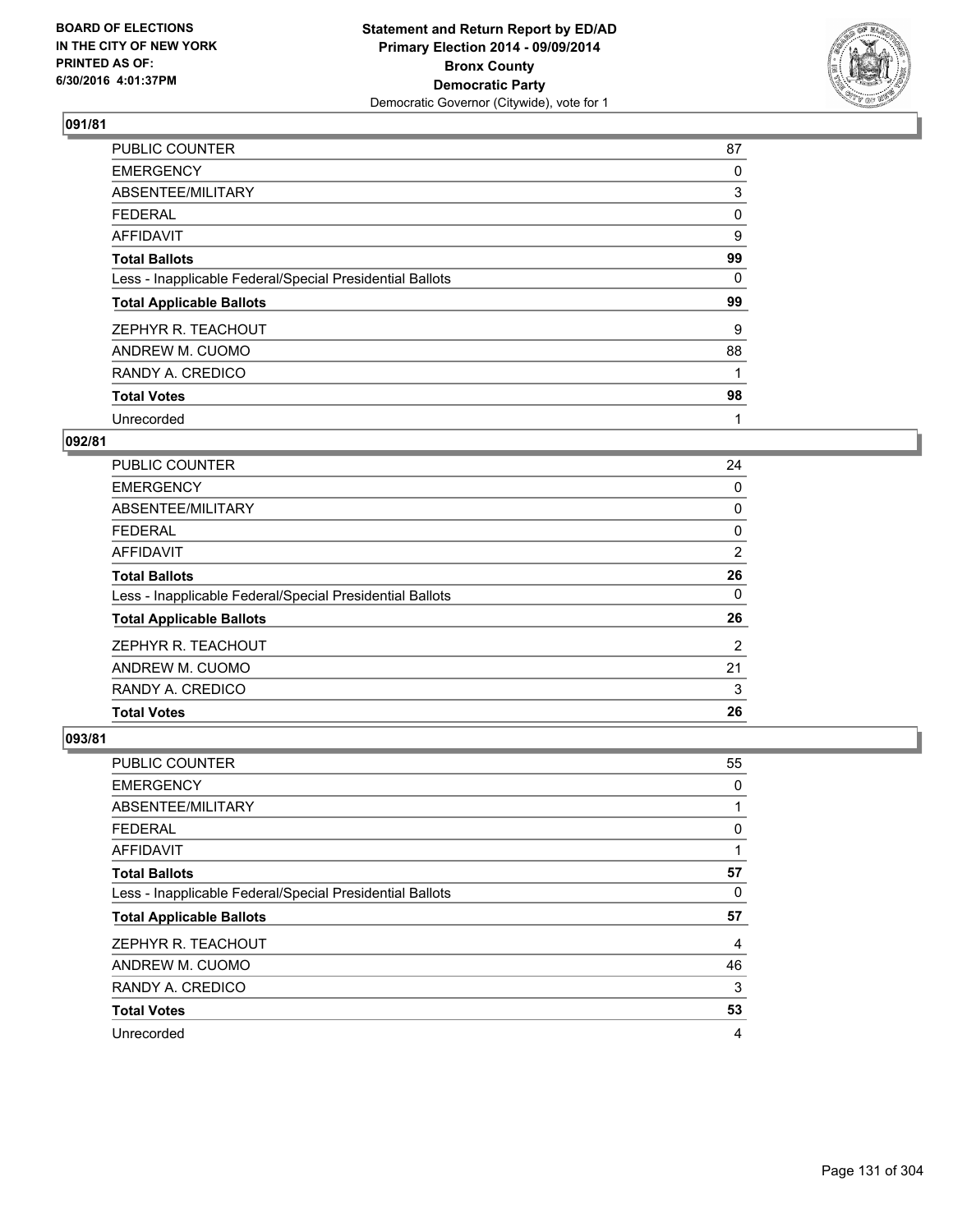

| <b>Total Votes</b>                                       | 53 |
|----------------------------------------------------------|----|
| RANDY A. CREDICO                                         | 0  |
| ANDREW M. CUOMO                                          | 47 |
| ZEPHYR R. TEACHOUT                                       | 6  |
| <b>Total Applicable Ballots</b>                          | 53 |
| Less - Inapplicable Federal/Special Presidential Ballots | 0  |
| <b>Total Ballots</b>                                     | 53 |
| <b>AFFIDAVIT</b>                                         | 0  |
| <b>FEDERAL</b>                                           | 0  |
| ABSENTEE/MILITARY                                        | 0  |
| <b>EMERGENCY</b>                                         | 0  |
| PUBLIC COUNTER                                           | 53 |

### **095/81**

| <b>PUBLIC COUNTER</b>                                    | 10       |
|----------------------------------------------------------|----------|
| <b>EMERGENCY</b>                                         | 0        |
| ABSENTEE/MILITARY                                        |          |
| <b>FEDERAL</b>                                           | 0        |
| <b>AFFIDAVIT</b>                                         | $\Omega$ |
| <b>Total Ballots</b>                                     | 11       |
| Less - Inapplicable Federal/Special Presidential Ballots | 0        |
| <b>Total Applicable Ballots</b>                          | 11       |
| ZEPHYR R. TEACHOUT                                       | 3        |
| ANDREW M. CUOMO                                          | 7        |
| RANDY A. CREDICO                                         |          |
| <b>Total Votes</b>                                       | 11       |
|                                                          |          |

| <b>PUBLIC COUNTER</b>                                    | 23 |
|----------------------------------------------------------|----|
| <b>EMERGENCY</b>                                         | 0  |
| ABSENTEE/MILITARY                                        | 12 |
| <b>FEDERAL</b>                                           | 0  |
| <b>AFFIDAVIT</b>                                         | 0  |
| <b>Total Ballots</b>                                     | 35 |
| Less - Inapplicable Federal/Special Presidential Ballots | 0  |
| <b>Total Applicable Ballots</b>                          | 35 |
| ZEPHYR R. TEACHOUT                                       | 8  |
| ANDREW M. CUOMO                                          | 27 |
| RANDY A. CREDICO                                         | 0  |
| <b>Total Votes</b>                                       | 35 |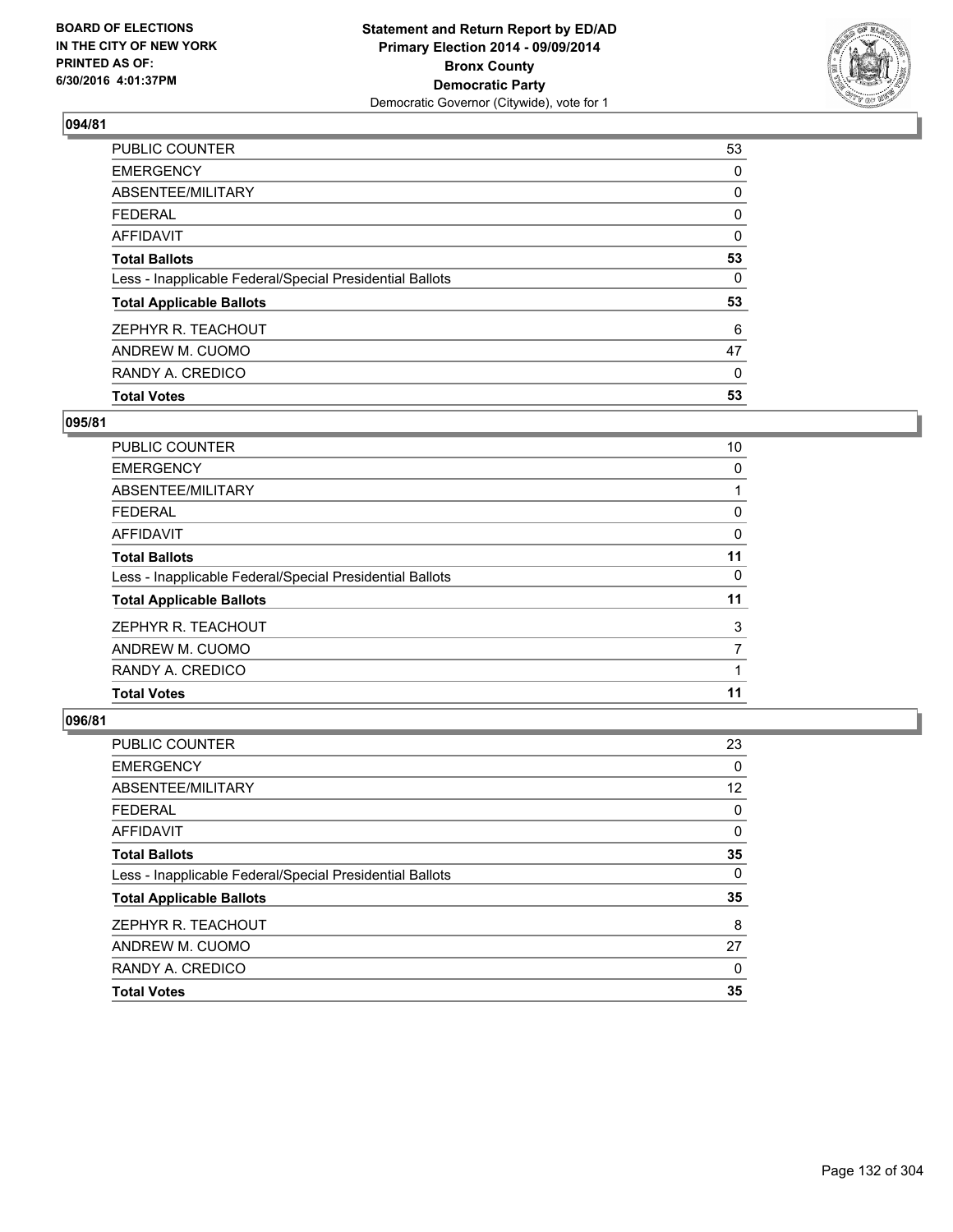

| <b>PUBLIC COUNTER</b>                                    | 57 |
|----------------------------------------------------------|----|
| <b>EMERGENCY</b>                                         | 0  |
| ABSENTEE/MILITARY                                        | 0  |
| <b>FEDERAL</b>                                           | 0  |
| AFFIDAVIT                                                | 4  |
| <b>Total Ballots</b>                                     | 61 |
| Less - Inapplicable Federal/Special Presidential Ballots | 0  |
| <b>Total Applicable Ballots</b>                          | 61 |
| ZEPHYR R. TEACHOUT                                       | 10 |
| ANDREW M. CUOMO                                          | 48 |
| RANDY A. CREDICO                                         | 1  |
| <b>Total Votes</b>                                       | 59 |
| Unrecorded                                               | 2  |

### **098/81**

| <b>PUBLIC COUNTER</b>                                    | 39 |
|----------------------------------------------------------|----|
| <b>EMERGENCY</b>                                         | 0  |
| ABSENTEE/MILITARY                                        |    |
| <b>FEDERAL</b>                                           | 0  |
| AFFIDAVIT                                                |    |
| <b>Total Ballots</b>                                     | 41 |
| Less - Inapplicable Federal/Special Presidential Ballots | 0  |
| <b>Total Applicable Ballots</b>                          | 41 |
| ZEPHYR R. TEACHOUT                                       | 7  |
| ANDREW M. CUOMO                                          | 32 |
| RANDY A. CREDICO                                         | 2  |
| <b>Total Votes</b>                                       | 41 |

| <b>PUBLIC COUNTER</b>                                    | 56                |
|----------------------------------------------------------|-------------------|
| <b>EMERGENCY</b>                                         | 0                 |
| ABSENTEE/MILITARY                                        | 3                 |
| <b>FEDERAL</b>                                           | 0                 |
| <b>AFFIDAVIT</b>                                         | 2                 |
| <b>Total Ballots</b>                                     | 61                |
| Less - Inapplicable Federal/Special Presidential Ballots | 0                 |
| <b>Total Applicable Ballots</b>                          | 61                |
| ZEPHYR R. TEACHOUT                                       | $12 \overline{ }$ |
| ANDREW M. CUOMO                                          | 48                |
| RANDY A. CREDICO                                         |                   |
| <b>Total Votes</b>                                       | 61                |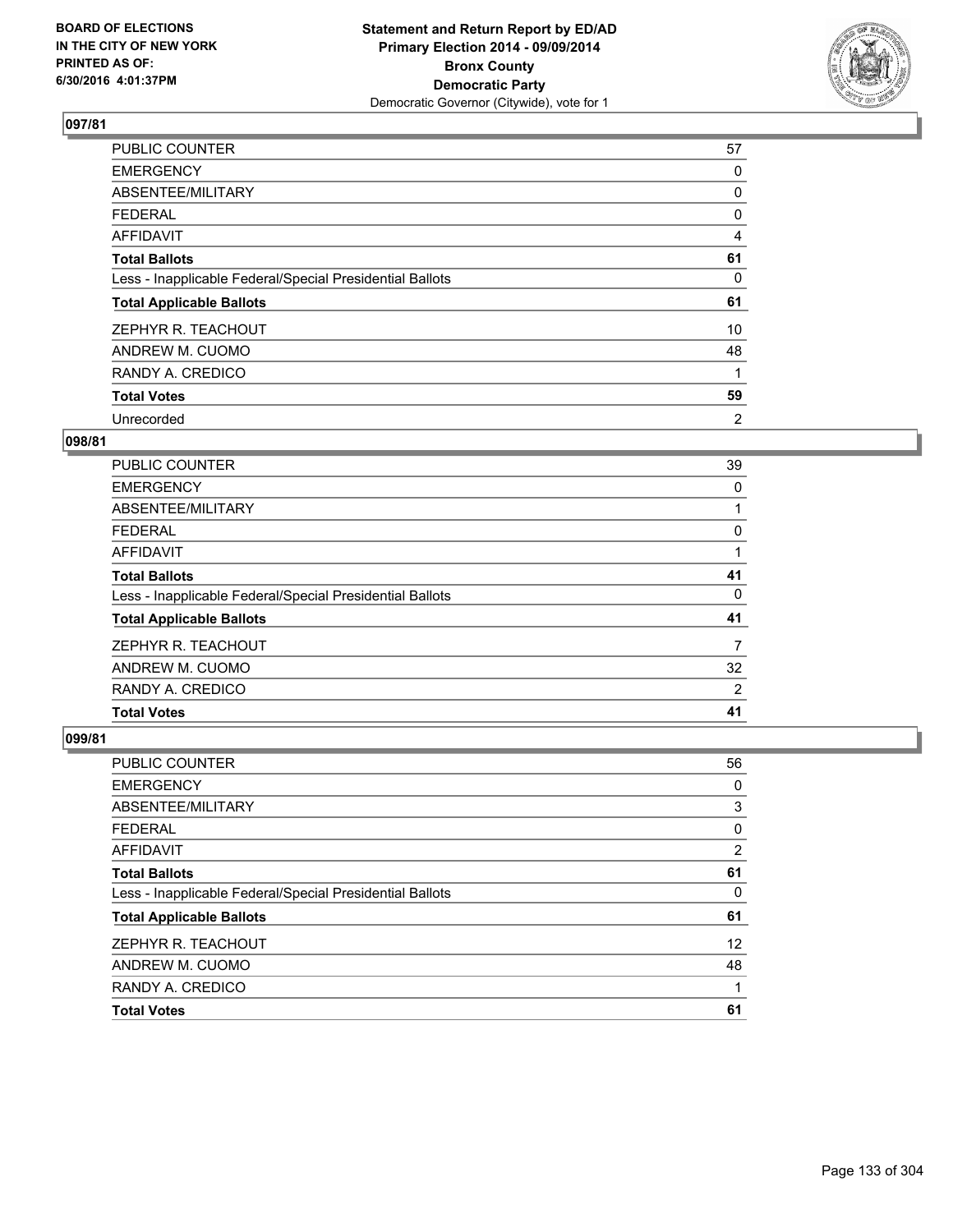

| <b>PUBLIC COUNTER</b>                                    | 31 |
|----------------------------------------------------------|----|
| <b>EMERGENCY</b>                                         | 0  |
| ABSENTEE/MILITARY                                        | 0  |
| <b>FEDERAL</b>                                           | 0  |
| AFFIDAVIT                                                | 0  |
| <b>Total Ballots</b>                                     | 31 |
| Less - Inapplicable Federal/Special Presidential Ballots | 0  |
| <b>Total Applicable Ballots</b>                          | 31 |
| ZEPHYR R. TEACHOUT                                       | 3  |
| ANDREW M. CUOMO                                          | 26 |
| RANDY A. CREDICO                                         | 2  |
| <b>Total Votes</b>                                       | 31 |

#### **101/81 COMBINED into: 107/81**

#### **102/81**

| <b>PUBLIC COUNTER</b>                                    | 0 |
|----------------------------------------------------------|---|
| <b>EMERGENCY</b>                                         | 0 |
| ABSENTEE/MILITARY                                        | 0 |
| <b>FEDERAL</b>                                           | 0 |
| AFFIDAVIT                                                | 0 |
| <b>Total Ballots</b>                                     | 0 |
| Less - Inapplicable Federal/Special Presidential Ballots | 0 |
| <b>Total Applicable Ballots</b>                          | 0 |
| ZEPHYR R. TEACHOUT                                       | 0 |
| ANDREW M. CUOMO                                          | 0 |
| RANDY A. CREDICO                                         | 0 |
| <b>Total Votes</b>                                       | 0 |

| 104/81 COMBINED into: 107/81                             |   |
|----------------------------------------------------------|---|
| <b>Total Votes</b>                                       | 0 |
| RANDY A. CREDICO                                         | 0 |
| ANDREW M. CUOMO                                          | 0 |
| ZEPHYR R. TEACHOUT                                       | 0 |
| <b>Total Applicable Ballots</b>                          | 0 |
| Less - Inapplicable Federal/Special Presidential Ballots | 0 |
| <b>Total Ballots</b>                                     | 0 |
| AFFIDAVIT                                                | 0 |
| <b>FEDERAL</b>                                           | 0 |
| ABSENTEE/MILITARY                                        | 0 |
| <b>EMERGENCY</b>                                         | 0 |
| <b>PUBLIC COUNTER</b>                                    | 0 |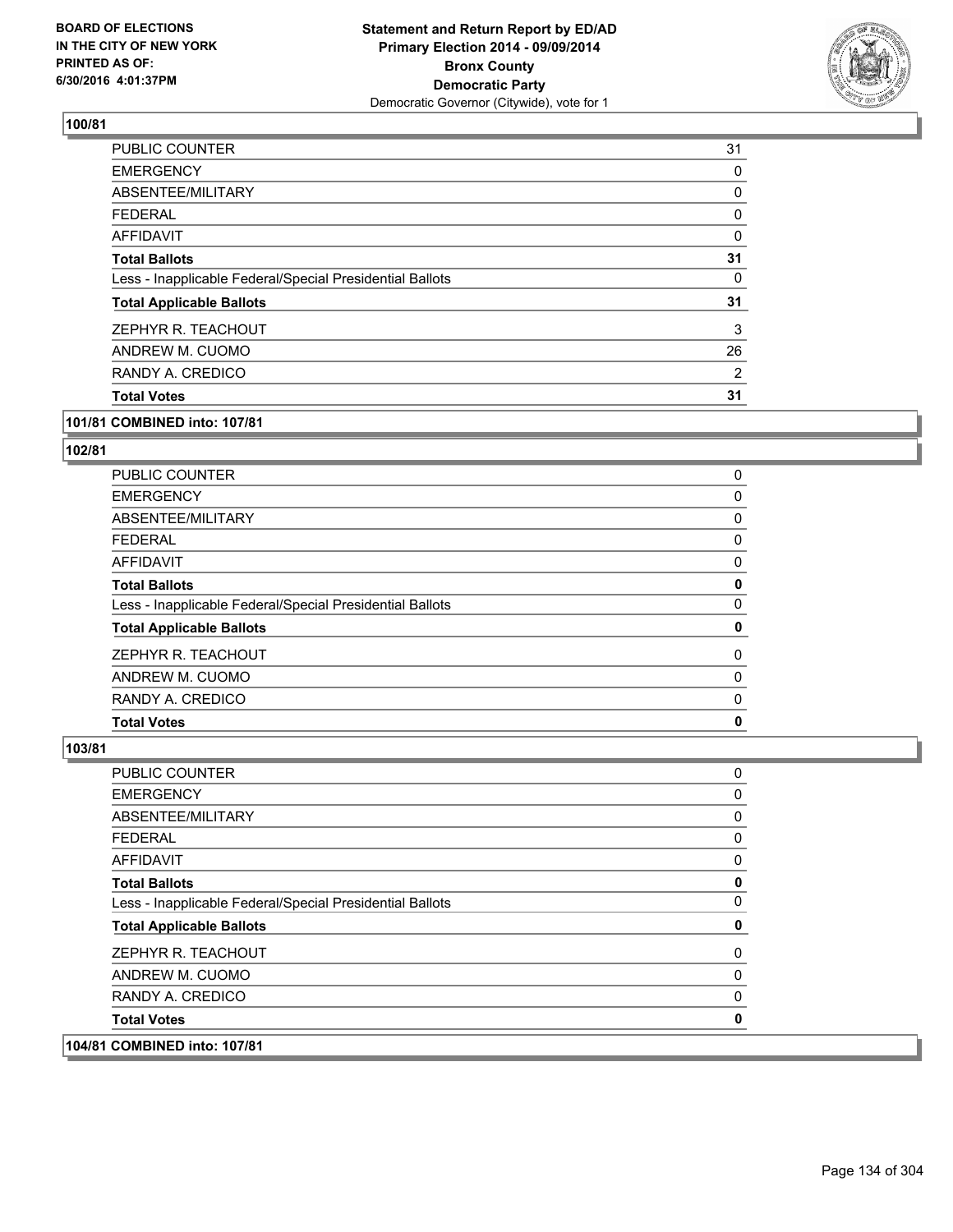

| <b>Total Votes</b>                                       | 0 |
|----------------------------------------------------------|---|
| RANDY A. CREDICO                                         | 0 |
| ANDREW M. CUOMO                                          | 0 |
| ZEPHYR R. TEACHOUT                                       | 0 |
| <b>Total Applicable Ballots</b>                          | 0 |
| Less - Inapplicable Federal/Special Presidential Ballots | 0 |
| <b>Total Ballots</b>                                     | 0 |
| <b>AFFIDAVIT</b>                                         | 0 |
| <b>FEDERAL</b>                                           | 0 |
| ABSENTEE/MILITARY                                        | 0 |
| <b>EMERGENCY</b>                                         | 0 |
| PUBLIC COUNTER                                           | 0 |

### **106/81**

| PUBLIC COUNTER                                           | 0 |
|----------------------------------------------------------|---|
| <b>EMERGENCY</b>                                         | 0 |
| ABSENTEE/MILITARY                                        | 0 |
| <b>FEDERAL</b>                                           | 0 |
| <b>AFFIDAVIT</b>                                         | 0 |
| <b>Total Ballots</b>                                     | 0 |
| Less - Inapplicable Federal/Special Presidential Ballots | 0 |
| <b>Total Applicable Ballots</b>                          | 0 |
| ZEPHYR R. TEACHOUT                                       | 0 |
| ANDREW M. CUOMO                                          | 0 |
| RANDY A. CREDICO                                         | 0 |
| <b>Total Votes</b>                                       | 0 |
|                                                          |   |

#### **107/81**

| COMBINED into: 010/81                                    |   |
|----------------------------------------------------------|---|
| <b>Total Votes</b>                                       | 5 |
| RANDY A. CREDICO                                         | 0 |
| ANDREW M. CUOMO                                          | 5 |
| ZEPHYR R. TEACHOUT                                       | 0 |
| <b>Total Applicable Ballots</b>                          | 5 |
| Less - Inapplicable Federal/Special Presidential Ballots | 0 |
| <b>Total Ballots</b>                                     | 5 |
| <b>AFFIDAVIT</b>                                         | 0 |
| <b>FEDERAL</b>                                           | 0 |
| ABSENTEE/MILITARY                                        | 0 |
| <b>EMERGENCY</b>                                         | 0 |
| PUBLIC COUNTER                                           | 5 |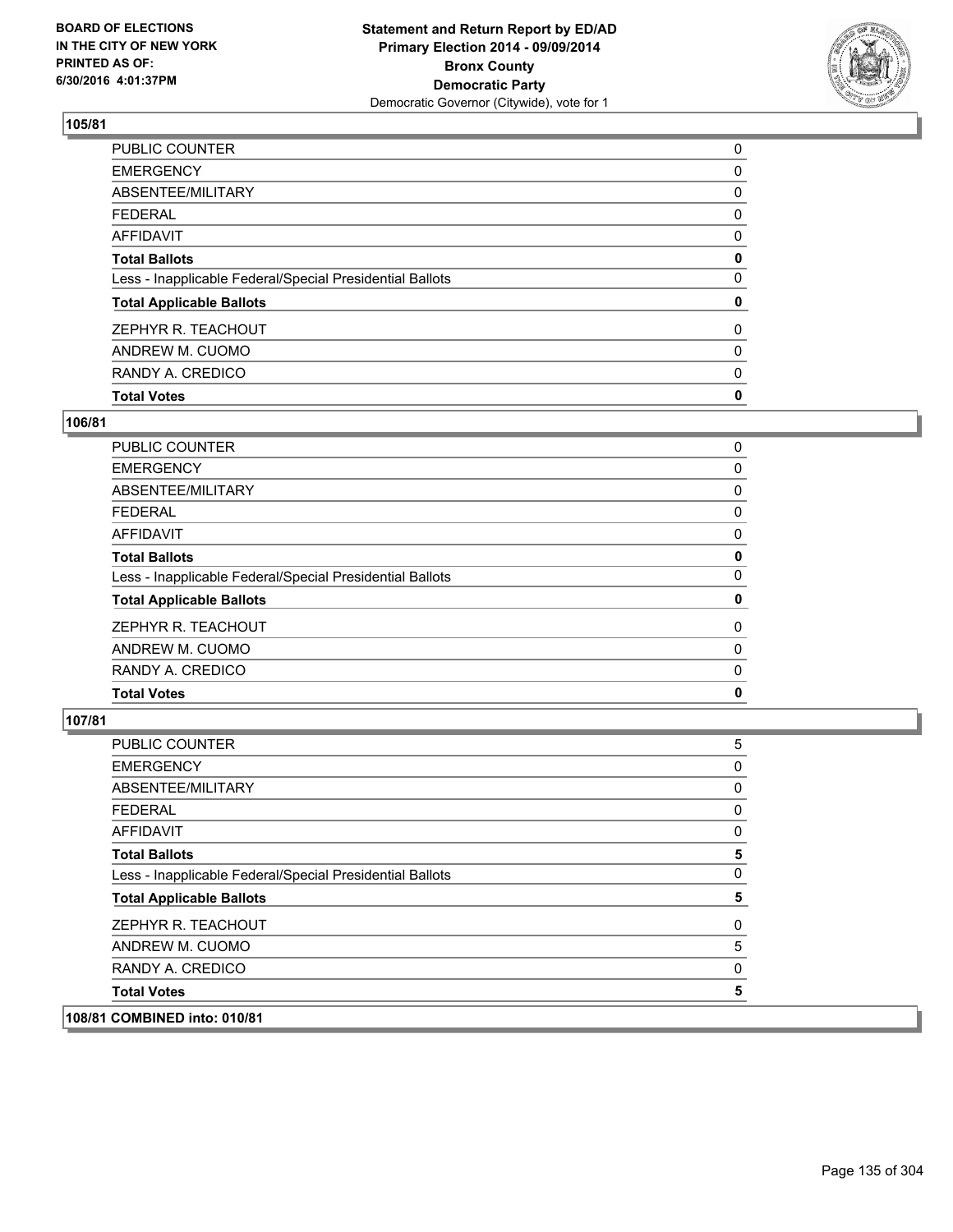

| PUBLIC COUNTER                                           | 58 |
|----------------------------------------------------------|----|
| <b>EMERGENCY</b>                                         | 0  |
| ABSENTEE/MILITARY                                        | 3  |
| <b>FEDERAL</b>                                           | 0  |
| AFFIDAVIT                                                | 1  |
| <b>Total Ballots</b>                                     | 62 |
| Less - Inapplicable Federal/Special Presidential Ballots | 0  |
| <b>Total Applicable Ballots</b>                          | 62 |
| ZEPHYR R. TEACHOUT                                       | 15 |
| ANDREW M. CUOMO                                          | 42 |
| RANDY A. CREDICO                                         | 2  |
| DINA PIZZA (WRITE-IN)                                    | 1  |
| ROBERT ASTORINO (WRITE-IN)                               |    |
| <b>Total Votes</b>                                       | 61 |
| Unrecorded                                               | 1  |

#### **002/82**

| <b>PUBLIC COUNTER</b>                                    | 31 |
|----------------------------------------------------------|----|
| <b>EMERGENCY</b>                                         | 0  |
| ABSENTEE/MILITARY                                        | 2  |
| <b>FEDERAL</b>                                           | 0  |
| <b>AFFIDAVIT</b>                                         |    |
| <b>Total Ballots</b>                                     | 34 |
| Less - Inapplicable Federal/Special Presidential Ballots | 0  |
| <b>Total Applicable Ballots</b>                          | 34 |
| ZEPHYR R. TEACHOUT                                       | 9  |
| ANDREW M. CUOMO                                          | 23 |
| RANDY A. CREDICO                                         | 2  |
| <b>Total Votes</b>                                       | 34 |

| PUBLIC COUNTER                                           | 30 |
|----------------------------------------------------------|----|
| <b>EMERGENCY</b>                                         | 0  |
| ABSENTEE/MILITARY                                        | 0  |
| <b>FEDERAL</b>                                           | 0  |
| AFFIDAVIT                                                | 0  |
| <b>Total Ballots</b>                                     | 30 |
| Less - Inapplicable Federal/Special Presidential Ballots | 0  |
| <b>Total Applicable Ballots</b>                          | 30 |
| ZEPHYR R. TEACHOUT                                       | 4  |
| ANDREW M. CUOMO                                          | 23 |
| RANDY A. CREDICO                                         | 3  |
| <b>Total Votes</b>                                       | 30 |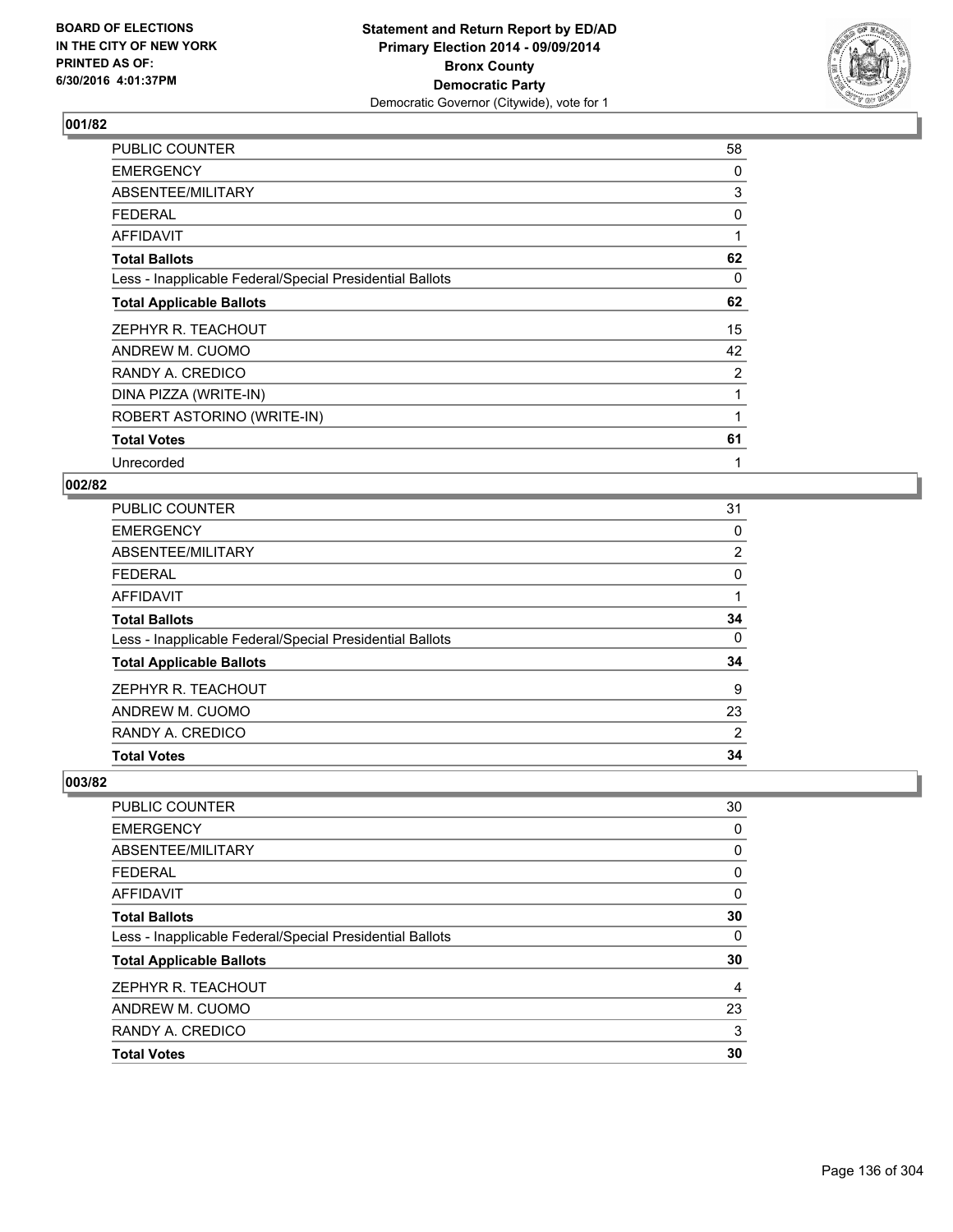

| <b>PUBLIC COUNTER</b>                                    | 66                |
|----------------------------------------------------------|-------------------|
| <b>EMERGENCY</b>                                         | 0                 |
| ABSENTEE/MILITARY                                        | 1                 |
| <b>FEDERAL</b>                                           | 0                 |
| <b>AFFIDAVIT</b>                                         |                   |
| <b>Total Ballots</b>                                     | 68                |
| Less - Inapplicable Federal/Special Presidential Ballots | 0                 |
| <b>Total Applicable Ballots</b>                          | 68                |
| ZEPHYR R. TEACHOUT                                       | $12 \overline{ }$ |
| ANDREW M. CUOMO                                          | 46                |
| RANDY A. CREDICO                                         | 6                 |
| THOMAS DAY (WRITE-IN)                                    | 1                 |
| <b>Total Votes</b>                                       | 65                |
| Unrecorded                                               | 3                 |

## **005/82**

| PUBLIC COUNTER                                           | 51 |
|----------------------------------------------------------|----|
| <b>EMERGENCY</b>                                         | 0  |
| ABSENTEE/MILITARY                                        | 0  |
| <b>FEDERAL</b>                                           | 0  |
| AFFIDAVIT                                                | 0  |
| <b>Total Ballots</b>                                     | 51 |
| Less - Inapplicable Federal/Special Presidential Ballots | 0  |
| <b>Total Applicable Ballots</b>                          | 51 |
| ZEPHYR R. TEACHOUT                                       | 18 |
| ANDREW M. CUOMO                                          | 32 |
| RANDY A. CREDICO                                         |    |
| <b>Total Votes</b>                                       | 51 |

| <b>PUBLIC COUNTER</b>                                    | 33 |
|----------------------------------------------------------|----|
| <b>EMERGENCY</b>                                         | 0  |
| <b>ABSENTEE/MILITARY</b>                                 |    |
| <b>FEDERAL</b>                                           | 0  |
| <b>AFFIDAVIT</b>                                         | 0  |
| <b>Total Ballots</b>                                     | 34 |
| Less - Inapplicable Federal/Special Presidential Ballots | 0  |
| <b>Total Applicable Ballots</b>                          | 34 |
| ZEPHYR R. TEACHOUT                                       | 7  |
| ANDREW M. CUOMO                                          | 26 |
| RANDY A. CREDICO                                         |    |
| <b>Total Votes</b>                                       | 34 |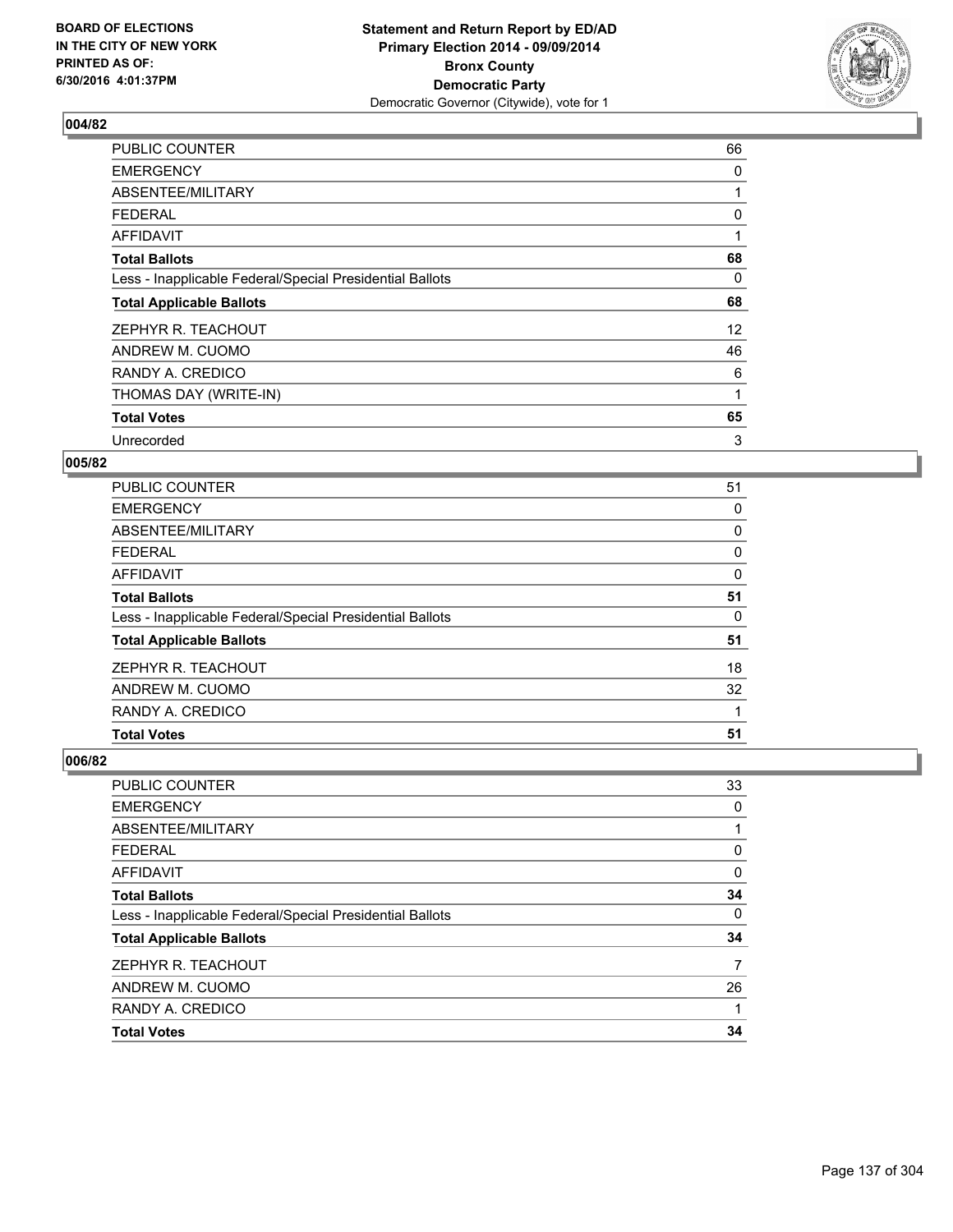

| <b>Total Votes</b>                                       | 30 |
|----------------------------------------------------------|----|
| RANDY A. CREDICO                                         | 0  |
| ANDREW M. CUOMO                                          | 25 |
| ZEPHYR R. TEACHOUT                                       | 5  |
| <b>Total Applicable Ballots</b>                          | 30 |
| Less - Inapplicable Federal/Special Presidential Ballots | 0  |
| <b>Total Ballots</b>                                     | 30 |
| <b>AFFIDAVIT</b>                                         |    |
| <b>FEDERAL</b>                                           | 0  |
| ABSENTEE/MILITARY                                        | 0  |
| <b>EMERGENCY</b>                                         | 0  |
| PUBLIC COUNTER                                           | 29 |

### **008/82**

| <b>PUBLIC COUNTER</b>                                    | 57             |
|----------------------------------------------------------|----------------|
| <b>EMERGENCY</b>                                         | 0              |
| ABSENTEE/MILITARY                                        |                |
| <b>FEDERAL</b>                                           | 0              |
| AFFIDAVIT                                                | 0              |
| <b>Total Ballots</b>                                     | 58             |
| Less - Inapplicable Federal/Special Presidential Ballots | 0              |
| <b>Total Applicable Ballots</b>                          | 58             |
| ZEPHYR R. TEACHOUT                                       | 8              |
| ANDREW M. CUOMO                                          | 48             |
| RANDY A. CREDICO                                         | $\overline{2}$ |
| <b>Total Votes</b>                                       | 58             |
|                                                          |                |

| <b>PUBLIC COUNTER</b>                                    | 40 |
|----------------------------------------------------------|----|
| <b>EMERGENCY</b>                                         | 0  |
| ABSENTEE/MILITARY                                        | 0  |
| <b>FEDERAL</b>                                           | 0  |
| <b>AFFIDAVIT</b>                                         | 0  |
| <b>Total Ballots</b>                                     | 40 |
| Less - Inapplicable Federal/Special Presidential Ballots | 0  |
| <b>Total Applicable Ballots</b>                          | 40 |
| ZEPHYR R. TEACHOUT                                       | 6  |
| ANDREW M. CUOMO                                          | 32 |
| RANDY A. CREDICO                                         | 2  |
| <b>Total Votes</b>                                       | 40 |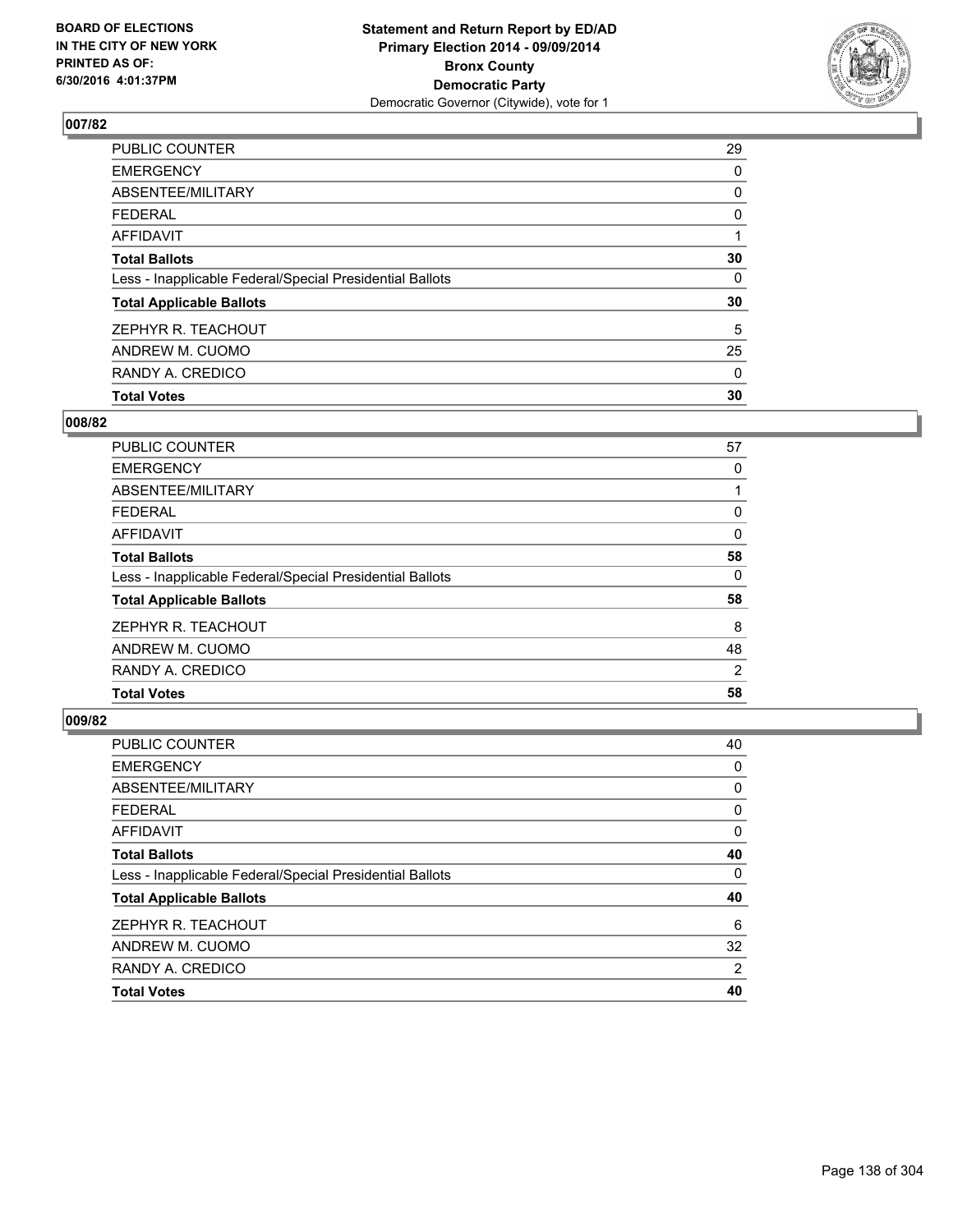

| <b>Total Votes</b>                                       | 61             |
|----------------------------------------------------------|----------------|
| RANDY A. CREDICO                                         |                |
| ANDREW M. CUOMO                                          | 53             |
| ZEPHYR R. TEACHOUT                                       | 7              |
| <b>Total Applicable Ballots</b>                          | 61             |
| Less - Inapplicable Federal/Special Presidential Ballots | 0              |
| <b>Total Ballots</b>                                     | 61             |
| <b>AFFIDAVIT</b>                                         | 0              |
| <b>FEDERAL</b>                                           | 0              |
| ABSENTEE/MILITARY                                        | $\overline{2}$ |
| <b>EMERGENCY</b>                                         | 0              |
| PUBLIC COUNTER                                           | 59             |

### **011/82**

| <b>PUBLIC COUNTER</b>                                    | 50             |
|----------------------------------------------------------|----------------|
| <b>EMERGENCY</b>                                         | 0              |
| ABSENTEE/MILITARY                                        | 0              |
| <b>FEDERAL</b>                                           | 0              |
| AFFIDAVIT                                                |                |
| <b>Total Ballots</b>                                     | 51             |
| Less - Inapplicable Federal/Special Presidential Ballots | 0              |
| <b>Total Applicable Ballots</b>                          | 51             |
| ZEPHYR R. TEACHOUT                                       | 7              |
| ANDREW M. CUOMO                                          | 39             |
| RANDY A. CREDICO                                         | 3              |
| <b>Total Votes</b>                                       | 49             |
| Unrecorded                                               | $\overline{2}$ |

| <b>PUBLIC COUNTER</b>                                    | 45 |
|----------------------------------------------------------|----|
| <b>EMERGENCY</b>                                         | 0  |
| ABSENTEE/MILITARY                                        | 3  |
| <b>FEDERAL</b>                                           | 0  |
| <b>AFFIDAVIT</b>                                         | 1  |
| <b>Total Ballots</b>                                     | 49 |
| Less - Inapplicable Federal/Special Presidential Ballots | 0  |
| <b>Total Applicable Ballots</b>                          | 49 |
| ZEPHYR R. TEACHOUT                                       | 4  |
| ANDREW M. CUOMO                                          | 36 |
| RANDY A. CREDICO                                         | 5  |
| <b>Total Votes</b>                                       | 45 |
| Unrecorded                                               | 4  |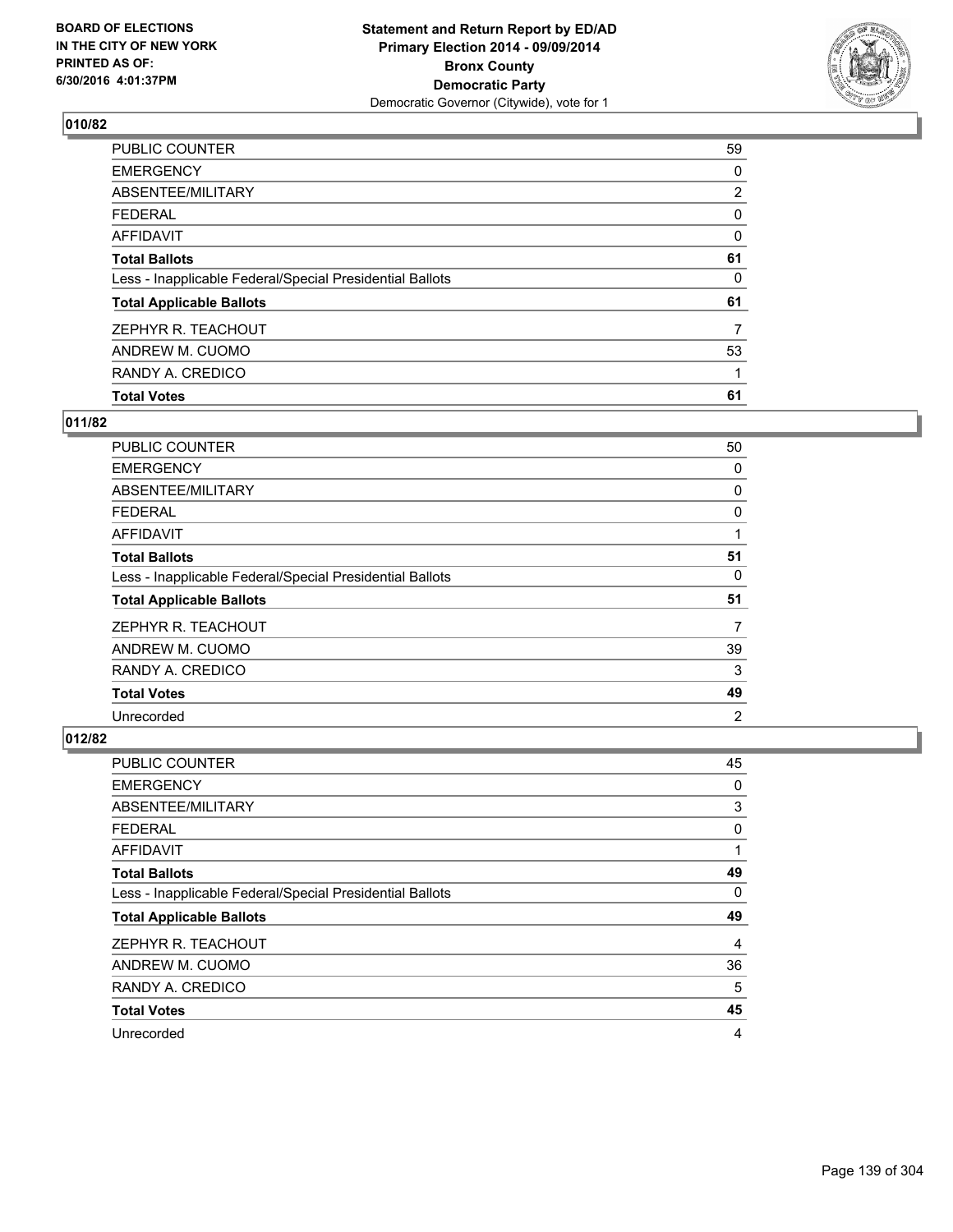

| <b>PUBLIC COUNTER</b>                                    | 71             |
|----------------------------------------------------------|----------------|
| <b>EMERGENCY</b>                                         | 0              |
| ABSENTEE/MILITARY                                        | $\overline{2}$ |
| <b>FEDERAL</b>                                           | 0              |
| <b>AFFIDAVIT</b>                                         | 2              |
| <b>Total Ballots</b>                                     | 75             |
| Less - Inapplicable Federal/Special Presidential Ballots | 0              |
| <b>Total Applicable Ballots</b>                          | 75             |
| ZEPHYR R. TEACHOUT                                       | 3              |
| ANDREW M. CUOMO                                          | 65             |
| RANDY A. CREDICO                                         | 4              |
| <b>Total Votes</b>                                       | 72             |
| Unrecorded                                               | 3              |

### **014/82**

| <b>PUBLIC COUNTER</b>                                    | 28             |
|----------------------------------------------------------|----------------|
| <b>EMERGENCY</b>                                         | 0              |
| ABSENTEE/MILITARY                                        | 0              |
| <b>FEDERAL</b>                                           | 0              |
| AFFIDAVIT                                                | 0              |
| <b>Total Ballots</b>                                     | 28             |
| Less - Inapplicable Federal/Special Presidential Ballots | 0              |
| <b>Total Applicable Ballots</b>                          | 28             |
| ZEPHYR R. TEACHOUT                                       | 2              |
| ANDREW M. CUOMO                                          | 24             |
| RANDY A. CREDICO                                         | $\Omega$       |
| <b>Total Votes</b>                                       | 26             |
| Unrecorded                                               | $\overline{2}$ |

| <b>PUBLIC COUNTER</b>                                    | 118 |
|----------------------------------------------------------|-----|
| <b>EMERGENCY</b>                                         | 0   |
| ABSENTEE/MILITARY                                        |     |
| FEDERAL                                                  | 0   |
| AFFIDAVIT                                                | 0   |
| <b>Total Ballots</b>                                     | 119 |
| Less - Inapplicable Federal/Special Presidential Ballots | 0   |
| <b>Total Applicable Ballots</b>                          | 119 |
| ZEPHYR R. TEACHOUT                                       | 9   |
| ANDREW M. CUOMO                                          | 103 |
| RANDY A. CREDICO                                         | 3   |
| <b>Total Votes</b>                                       | 115 |
| Unrecorded                                               | 4   |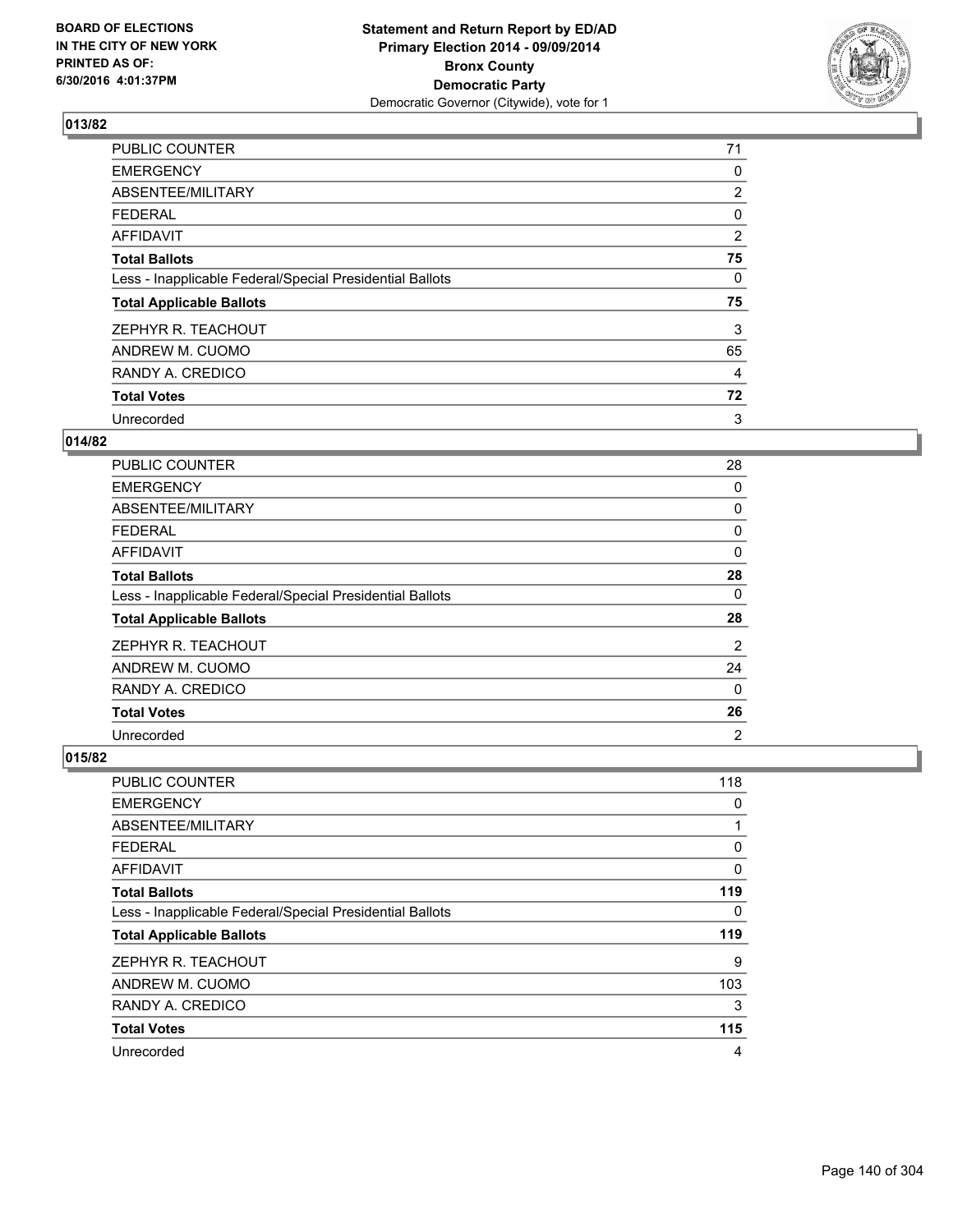

| <b>PUBLIC COUNTER</b>                                    | 29 |
|----------------------------------------------------------|----|
| <b>EMERGENCY</b>                                         | 0  |
| ABSENTEE/MILITARY                                        | 3  |
| <b>FEDERAL</b>                                           | 0  |
| <b>AFFIDAVIT</b>                                         | 0  |
| <b>Total Ballots</b>                                     | 32 |
| Less - Inapplicable Federal/Special Presidential Ballots | 0  |
| <b>Total Applicable Ballots</b>                          | 32 |
| ZEPHYR R. TEACHOUT                                       | 8  |
| ANDREW M. CUOMO                                          | 20 |
| RANDY A. CREDICO                                         | 1  |
| <b>Total Votes</b>                                       | 29 |
| Unrecorded                                               | 3  |

### **017/82**

| <b>PUBLIC COUNTER</b>                                    | 36 |
|----------------------------------------------------------|----|
| <b>EMERGENCY</b>                                         | 0  |
| ABSENTEE/MILITARY                                        | 0  |
| <b>FEDERAL</b>                                           | 0  |
| <b>AFFIDAVIT</b>                                         | 0  |
| <b>Total Ballots</b>                                     | 36 |
| Less - Inapplicable Federal/Special Presidential Ballots | 0  |
| <b>Total Applicable Ballots</b>                          | 36 |
| ZEPHYR R. TEACHOUT                                       | 5  |
| ANDREW M. CUOMO                                          | 28 |
| RANDY A. CREDICO                                         | 2  |
| LA KISHA HICKSON (WRITE-IN)                              | 1  |
| <b>Total Votes</b>                                       | 36 |

| PUBLIC COUNTER                                           | 22             |
|----------------------------------------------------------|----------------|
| <b>EMERGENCY</b>                                         | 0              |
| ABSENTEE/MILITARY                                        | $\overline{2}$ |
| <b>FEDERAL</b>                                           | 0              |
| <b>AFFIDAVIT</b>                                         | 0              |
| <b>Total Ballots</b>                                     | 24             |
| Less - Inapplicable Federal/Special Presidential Ballots | 0              |
| <b>Total Applicable Ballots</b>                          | 24             |
| ZEPHYR R. TEACHOUT                                       | 2              |
| ANDREW M. CUOMO                                          | 21             |
| RANDY A. CREDICO                                         | 0              |
| <b>Total Votes</b>                                       | 23             |
| Unrecorded                                               | 1              |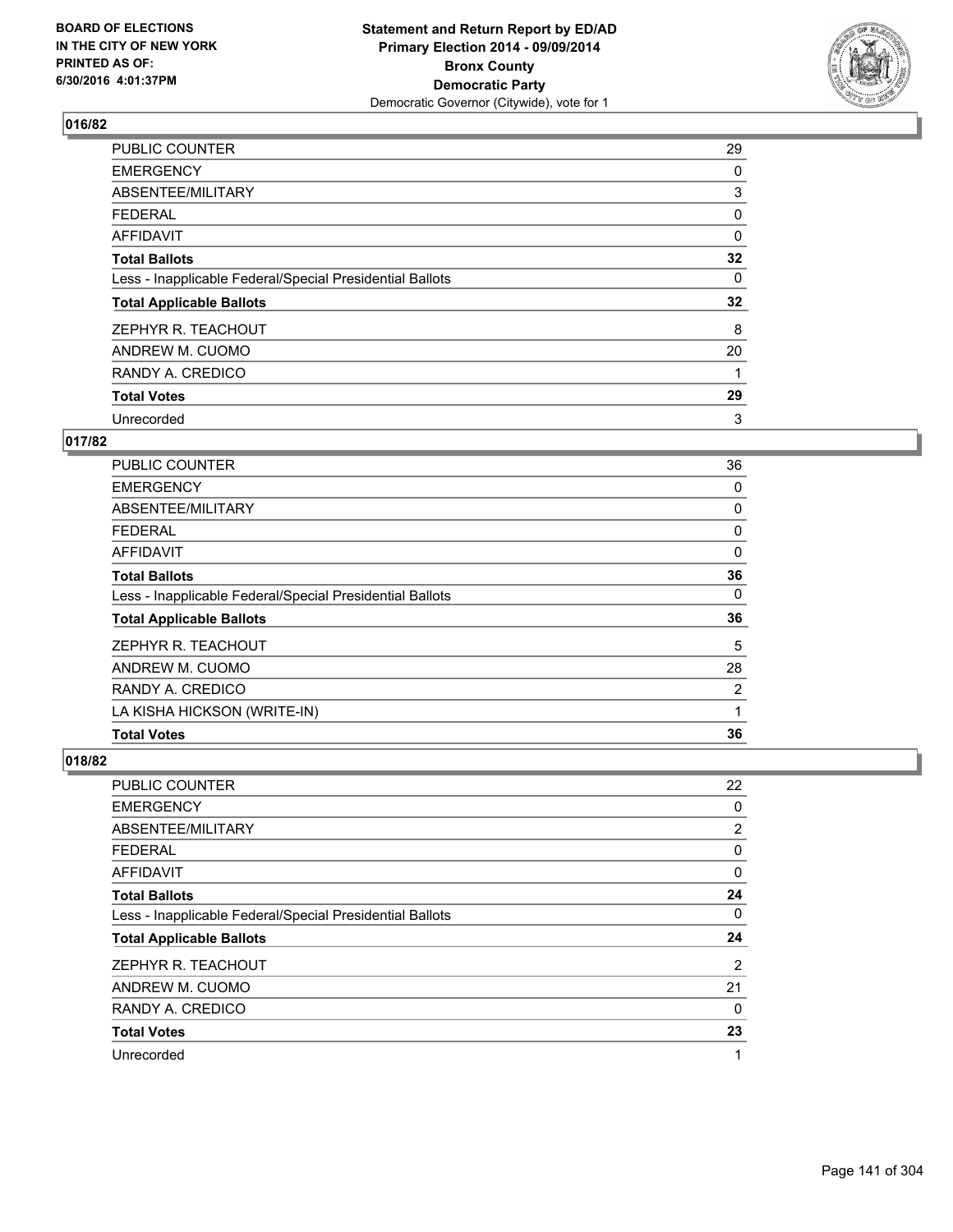

| <b>PUBLIC COUNTER</b>                                    | 29 |
|----------------------------------------------------------|----|
| <b>EMERGENCY</b>                                         | 0  |
| ABSENTEE/MILITARY                                        |    |
| <b>FEDERAL</b>                                           | 0  |
| AFFIDAVIT                                                | 0  |
| <b>Total Ballots</b>                                     | 30 |
| Less - Inapplicable Federal/Special Presidential Ballots | 0  |
| <b>Total Applicable Ballots</b>                          | 30 |
| ZEPHYR R. TEACHOUT                                       | 4  |
| ANDREW M. CUOMO                                          | 23 |
| RANDY A. CREDICO                                         | 2  |
| <b>Total Votes</b>                                       | 29 |
| Unrecorded                                               | 1  |

# **020/82**

| <b>PUBLIC COUNTER</b>                                    | 27             |
|----------------------------------------------------------|----------------|
| <b>EMERGENCY</b>                                         | 0              |
| ABSENTEE/MILITARY                                        | 0              |
| <b>FEDERAL</b>                                           | 0              |
| AFFIDAVIT                                                | 0              |
| <b>Total Ballots</b>                                     | 27             |
| Less - Inapplicable Federal/Special Presidential Ballots | 0              |
| <b>Total Applicable Ballots</b>                          | 27             |
| ZEPHYR R. TEACHOUT                                       | 6              |
| ANDREW M. CUOMO                                          | 19             |
| RANDY A. CREDICO                                         | $\overline{2}$ |
| <b>Total Votes</b>                                       | 27             |

| PUBLIC COUNTER                                           | 22 |
|----------------------------------------------------------|----|
| <b>EMERGENCY</b>                                         | 0  |
| ABSENTEE/MILITARY                                        |    |
| <b>FEDERAL</b>                                           | 0  |
| <b>AFFIDAVIT</b>                                         | 0  |
| <b>Total Ballots</b>                                     | 23 |
| Less - Inapplicable Federal/Special Presidential Ballots | 0  |
| <b>Total Applicable Ballots</b>                          | 23 |
| ZEPHYR R. TEACHOUT                                       | 2  |
| ANDREW M. CUOMO                                          | 21 |
| RANDY A. CREDICO                                         | 0  |
| <b>Total Votes</b>                                       | 23 |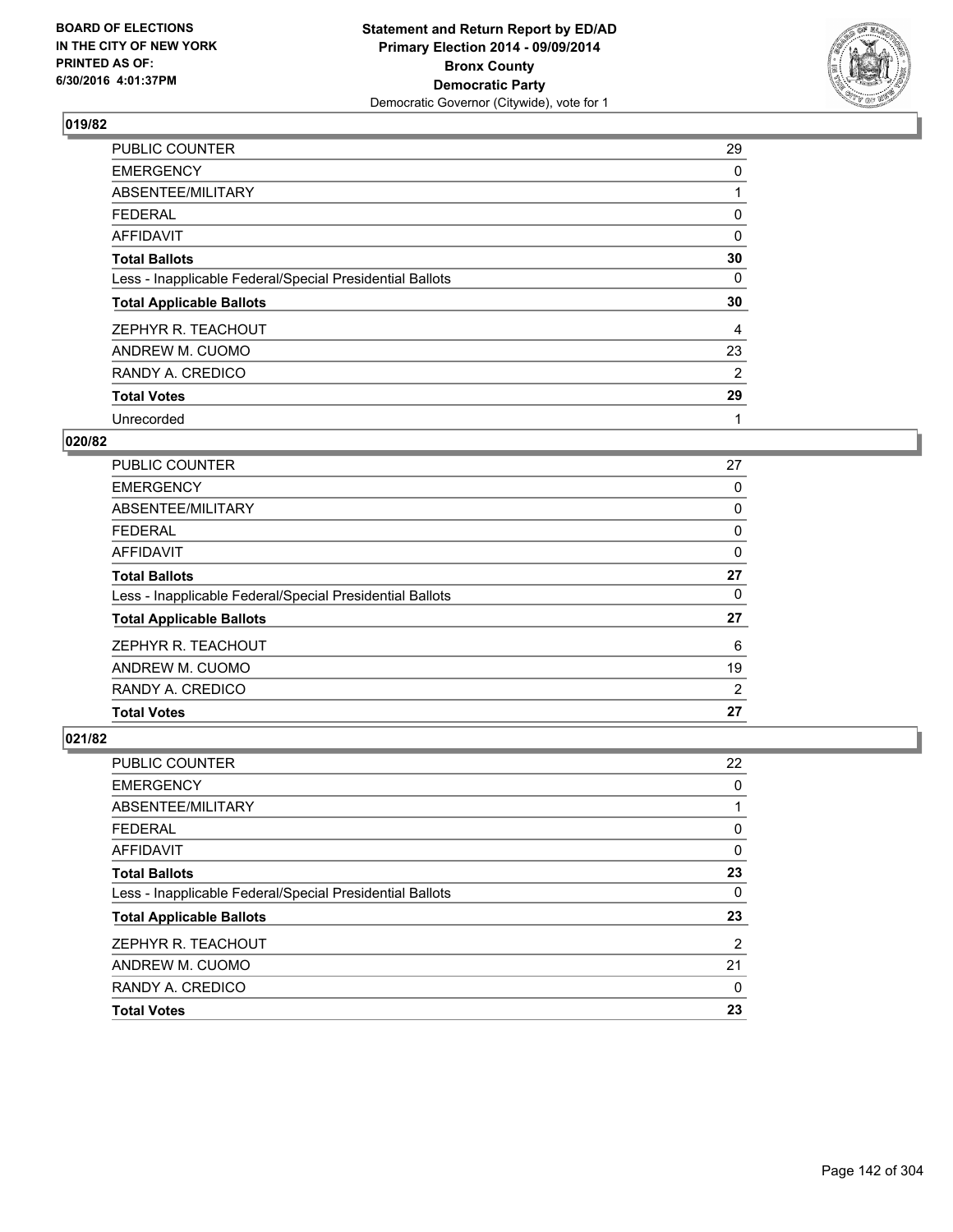

| <b>Total Votes</b>                                       | 44 |
|----------------------------------------------------------|----|
| RANDY A. CREDICO                                         |    |
| ANDREW M. CUOMO                                          | 42 |
| ZEPHYR R. TEACHOUT                                       |    |
| <b>Total Applicable Ballots</b>                          | 44 |
| Less - Inapplicable Federal/Special Presidential Ballots | 0  |
| <b>Total Ballots</b>                                     | 44 |
| <b>AFFIDAVIT</b>                                         | 0  |
| <b>FEDERAL</b>                                           | 0  |
| ABSENTEE/MILITARY                                        |    |
| <b>EMERGENCY</b>                                         | 0  |
| PUBLIC COUNTER                                           | 43 |

### **023/82**

| <b>PUBLIC COUNTER</b>                                    | 42       |
|----------------------------------------------------------|----------|
| <b>EMERGENCY</b>                                         | 0        |
| ABSENTEE/MILITARY                                        | 0        |
| <b>FEDERAL</b>                                           | 0        |
| AFFIDAVIT                                                | 0        |
| <b>Total Ballots</b>                                     | 42       |
| Less - Inapplicable Federal/Special Presidential Ballots | $\Omega$ |
| <b>Total Applicable Ballots</b>                          | 42       |
| ZEPHYR R. TEACHOUT                                       | 7        |
| ANDREW M. CUOMO                                          | 33       |
| RANDY A. CREDICO                                         |          |
| <b>Total Votes</b>                                       | 41       |
| Unrecorded                                               | 1        |

| <b>PUBLIC COUNTER</b>                                    | 27 |
|----------------------------------------------------------|----|
| <b>EMERGENCY</b>                                         | 0  |
| ABSENTEE/MILITARY                                        | 0  |
| <b>FEDERAL</b>                                           | 0  |
| <b>AFFIDAVIT</b>                                         |    |
| <b>Total Ballots</b>                                     | 28 |
| Less - Inapplicable Federal/Special Presidential Ballots | 0  |
| <b>Total Applicable Ballots</b>                          | 28 |
| ZEPHYR R. TEACHOUT                                       | 5  |
| ANDREW M. CUOMO                                          | 21 |
| RANDY A. CREDICO                                         | 2  |
| <b>Total Votes</b>                                       | 28 |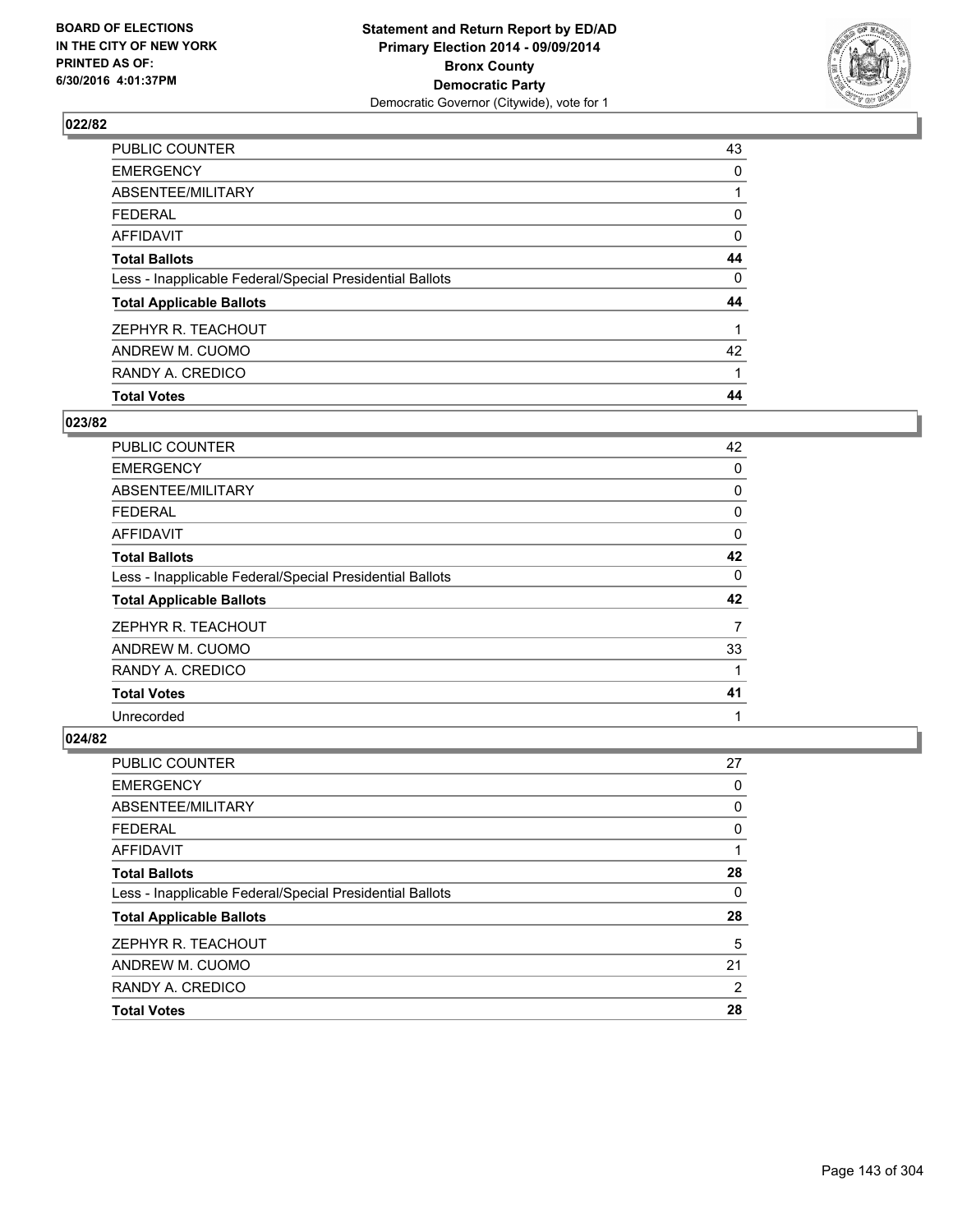

| <b>Total Votes</b>                                       | 32 |
|----------------------------------------------------------|----|
| RANDY A. CREDICO                                         | 2  |
| ANDREW M. CUOMO                                          | 21 |
| ZEPHYR R. TEACHOUT                                       | 9  |
| <b>Total Applicable Ballots</b>                          | 32 |
| Less - Inapplicable Federal/Special Presidential Ballots | 0  |
| <b>Total Ballots</b>                                     | 32 |
| <b>AFFIDAVIT</b>                                         | 0  |
| <b>FEDERAL</b>                                           | 0  |
| ABSENTEE/MILITARY                                        | 0  |
| <b>EMERGENCY</b>                                         | 0  |
| PUBLIC COUNTER                                           | 32 |

### **026/82**

| PUBLIC COUNTER                                           | 4 |
|----------------------------------------------------------|---|
| <b>EMERGENCY</b>                                         | 0 |
| ABSENTEE/MILITARY                                        | 2 |
| <b>FEDERAL</b>                                           | 0 |
| <b>AFFIDAVIT</b>                                         | 0 |
| <b>Total Ballots</b>                                     | 6 |
| Less - Inapplicable Federal/Special Presidential Ballots | 0 |
| <b>Total Applicable Ballots</b>                          | 6 |
| ZEPHYR R. TEACHOUT                                       | 3 |
| ANDREW M. CUOMO                                          | 3 |
| RANDY A. CREDICO                                         | 0 |
| <b>Total Votes</b>                                       | 6 |
|                                                          |   |

| <b>PUBLIC COUNTER</b>                                    | 17 |
|----------------------------------------------------------|----|
| <b>EMERGENCY</b>                                         | 0  |
| ABSENTEE/MILITARY                                        | 0  |
| <b>FEDERAL</b>                                           | 0  |
| <b>AFFIDAVIT</b>                                         | 0  |
| <b>Total Ballots</b>                                     | 17 |
| Less - Inapplicable Federal/Special Presidential Ballots | 0  |
| <b>Total Applicable Ballots</b>                          | 17 |
| ZEPHYR R. TEACHOUT                                       | 0  |
| ANDREW M. CUOMO                                          | 16 |
| RANDY A. CREDICO                                         | 0  |
| <b>Total Votes</b>                                       | 16 |
| Unrecorded                                               | 1  |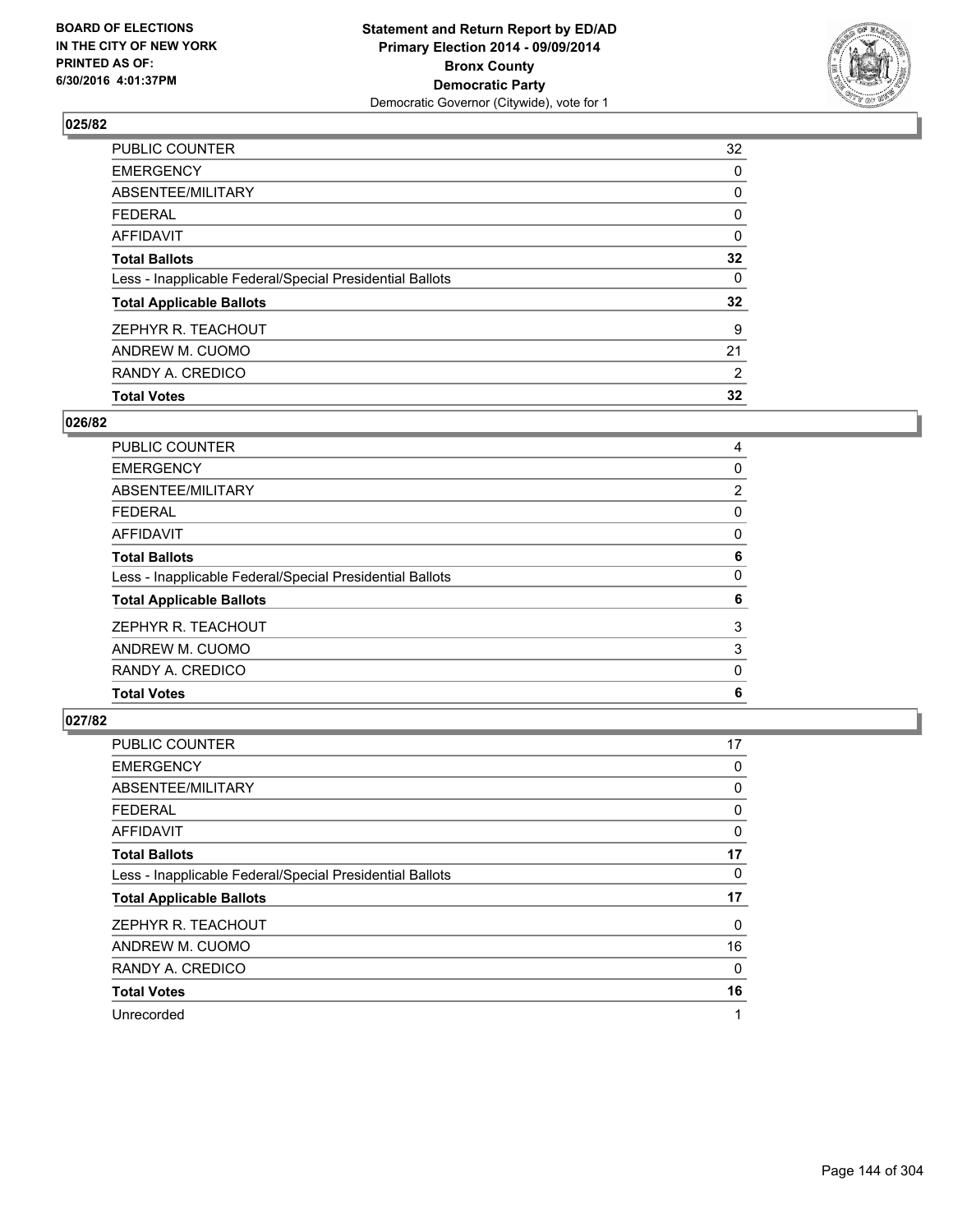

| <b>PUBLIC COUNTER</b>                                    | 48             |
|----------------------------------------------------------|----------------|
| <b>EMERGENCY</b>                                         | 0              |
| ABSENTEE/MILITARY                                        | $\overline{2}$ |
| <b>FEDERAL</b>                                           | 0              |
| AFFIDAVIT                                                | 2              |
| <b>Total Ballots</b>                                     | 52             |
| Less - Inapplicable Federal/Special Presidential Ballots | 0              |
| <b>Total Applicable Ballots</b>                          | 52             |
| ZEPHYR R. TEACHOUT                                       | 12             |
| ANDREW M. CUOMO                                          | 38             |
| RANDY A. CREDICO                                         |                |
| <b>Total Votes</b>                                       | 51             |
| Unrecorded                                               | 1              |

# **029/82**

| <b>PUBLIC COUNTER</b>                                    | 6 |
|----------------------------------------------------------|---|
| <b>EMERGENCY</b>                                         | 0 |
| ABSENTEE/MILITARY                                        | 0 |
| <b>FEDERAL</b>                                           | 0 |
| AFFIDAVIT                                                | 0 |
| <b>Total Ballots</b>                                     | 6 |
| Less - Inapplicable Federal/Special Presidential Ballots | 0 |
| <b>Total Applicable Ballots</b>                          | 6 |
| ZEPHYR R. TEACHOUT                                       | 2 |
| ANDREW M. CUOMO                                          | 3 |
| RANDY A. CREDICO                                         |   |
| <b>Total Votes</b>                                       | 6 |
|                                                          |   |

| PUBLIC COUNTER                                           | 31 |
|----------------------------------------------------------|----|
| <b>EMERGENCY</b>                                         | 0  |
| ABSENTEE/MILITARY                                        | 0  |
| <b>FEDERAL</b>                                           | 0  |
| <b>AFFIDAVIT</b>                                         | 0  |
| <b>Total Ballots</b>                                     | 31 |
| Less - Inapplicable Federal/Special Presidential Ballots | 0  |
| <b>Total Applicable Ballots</b>                          | 31 |
| ZEPHYR R. TEACHOUT                                       | 3  |
| ANDREW M. CUOMO                                          | 27 |
| RANDY A. CREDICO                                         |    |
| <b>Total Votes</b>                                       | 31 |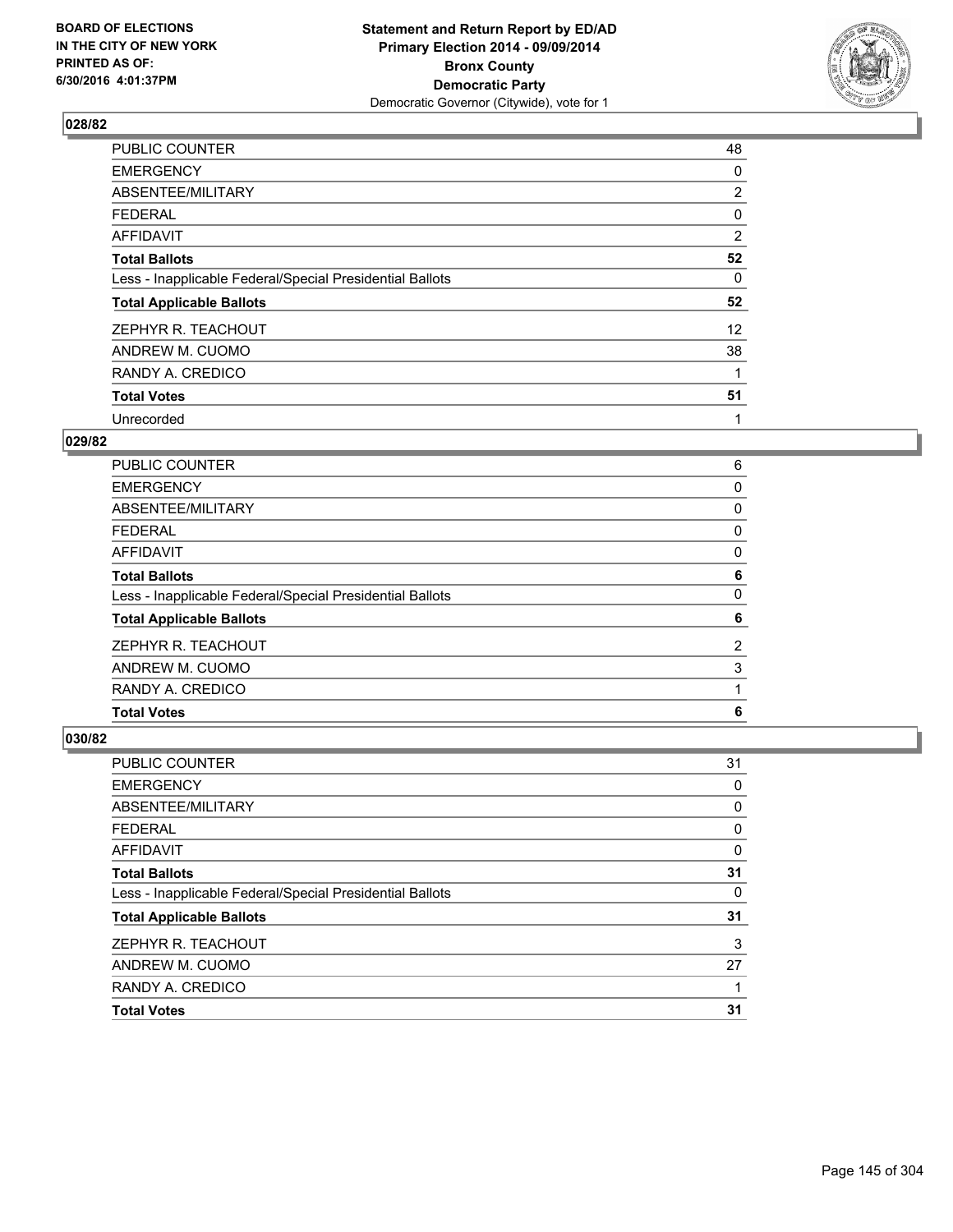

| 94             |
|----------------|
| 0              |
| $\overline{2}$ |
| 0              |
| $\Omega$       |
| 96             |
| 0              |
| 96             |
| 18             |
| 72             |
| 3              |
| 3              |
| 96             |
|                |

# **032/82**

| <b>PUBLIC COUNTER</b>                                    | 42                    |
|----------------------------------------------------------|-----------------------|
| <b>EMERGENCY</b>                                         | 0                     |
| ABSENTEE/MILITARY                                        | $\mathbf{2}^{\prime}$ |
| <b>FEDERAL</b>                                           | 0                     |
| AFFIDAVIT                                                | 0                     |
| <b>Total Ballots</b>                                     | 44                    |
| Less - Inapplicable Federal/Special Presidential Ballots | 0                     |
| <b>Total Applicable Ballots</b>                          | 44                    |
| ZEPHYR R. TEACHOUT                                       | 7                     |
| ANDREW M. CUOMO                                          | 31                    |
| RANDY A. CREDICO                                         | 6                     |
| <b>Total Votes</b>                                       | 44                    |

| PUBLIC COUNTER                                           | 29       |
|----------------------------------------------------------|----------|
| <b>EMERGENCY</b>                                         | 0        |
| <b>ABSENTEE/MILITARY</b>                                 | 2        |
| <b>FEDERAL</b>                                           | 0        |
| <b>AFFIDAVIT</b>                                         | 0        |
| <b>Total Ballots</b>                                     | 31       |
| Less - Inapplicable Federal/Special Presidential Ballots | 0        |
| <b>Total Applicable Ballots</b>                          | 31       |
| ZEPHYR R. TEACHOUT                                       | 6        |
| ANDREW M. CUOMO                                          | 25       |
| RANDY A. CREDICO                                         | $\Omega$ |
| <b>Total Votes</b>                                       | 31       |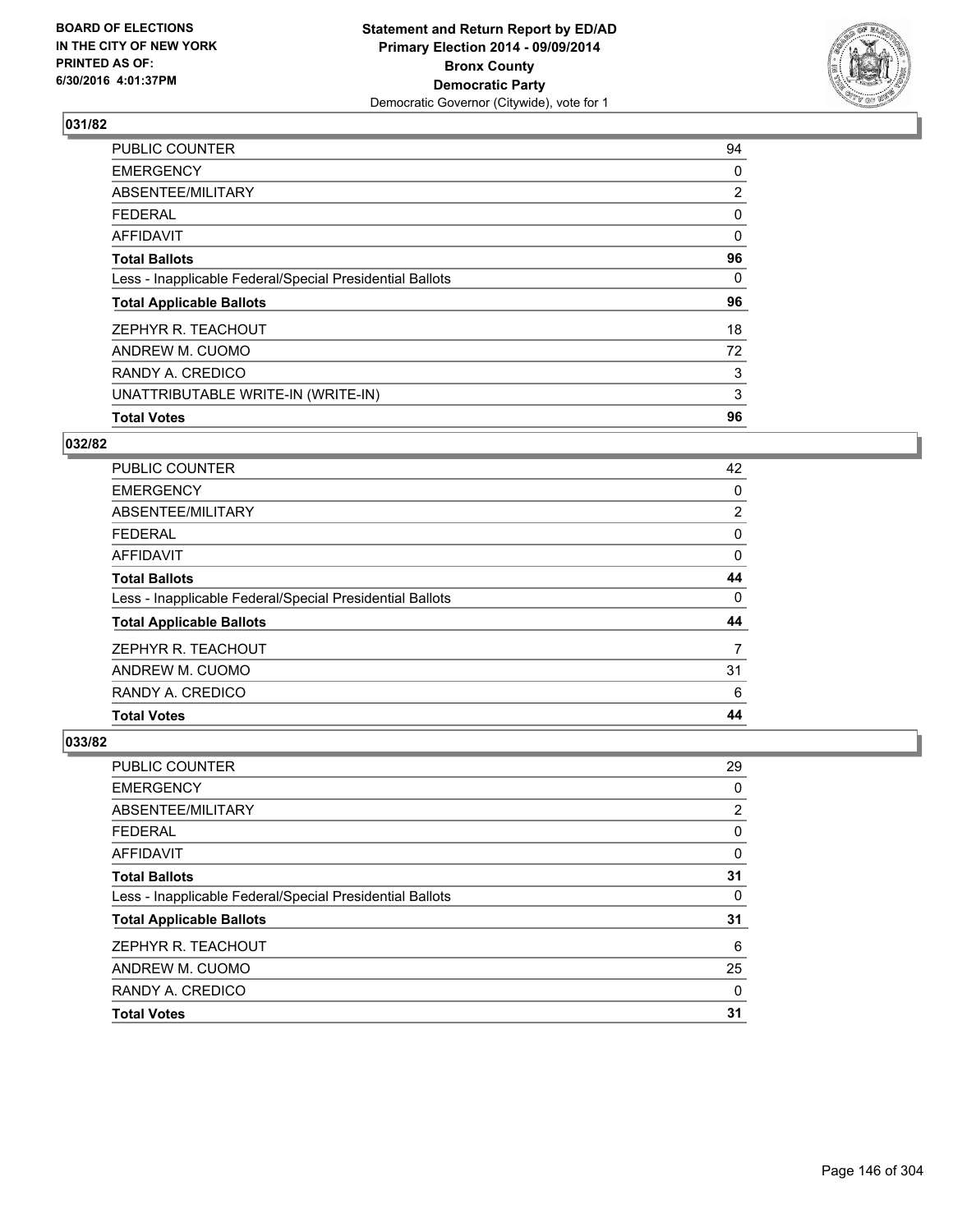

| <b>Total Votes</b>                                       | 25             |
|----------------------------------------------------------|----------------|
| RANDY A. CREDICO                                         |                |
| ANDREW M. CUOMO                                          | 18             |
| ZEPHYR R. TEACHOUT                                       | 6              |
| <b>Total Applicable Ballots</b>                          | 25             |
| Less - Inapplicable Federal/Special Presidential Ballots | 0              |
| <b>Total Ballots</b>                                     | 25             |
| <b>AFFIDAVIT</b>                                         | 0              |
| <b>FEDERAL</b>                                           | 0              |
| ABSENTEE/MILITARY                                        | $\overline{2}$ |
| <b>EMERGENCY</b>                                         | 0              |
| PUBLIC COUNTER                                           | 23             |

### **035/82**

| <b>PUBLIC COUNTER</b>                                    | 47       |
|----------------------------------------------------------|----------|
| <b>EMERGENCY</b>                                         | 0        |
| ABSENTEE/MILITARY                                        |          |
| <b>FEDERAL</b>                                           | 0        |
| AFFIDAVIT                                                | $\Omega$ |
| <b>Total Ballots</b>                                     | 48       |
| Less - Inapplicable Federal/Special Presidential Ballots | 0        |
| <b>Total Applicable Ballots</b>                          | 48       |
| ZEPHYR R. TEACHOUT                                       | 12       |
| ANDREW M. CUOMO                                          | 35       |
| RANDY A. CREDICO                                         |          |
| <b>Total Votes</b>                                       | 48       |
|                                                          |          |

| PUBLIC COUNTER                                           | 51 |
|----------------------------------------------------------|----|
| <b>EMERGENCY</b>                                         | 0  |
| ABSENTEE/MILITARY                                        | 1  |
| <b>FEDERAL</b>                                           | 0  |
| <b>AFFIDAVIT</b>                                         | 0  |
| <b>Total Ballots</b>                                     | 52 |
| Less - Inapplicable Federal/Special Presidential Ballots | 0  |
| <b>Total Applicable Ballots</b>                          | 52 |
| ZEPHYR R. TEACHOUT                                       | 11 |
| ANDREW M. CUOMO                                          | 39 |
| RANDY A. CREDICO                                         | 0  |
| <b>Total Votes</b>                                       | 50 |
| Unrecorded                                               | 2  |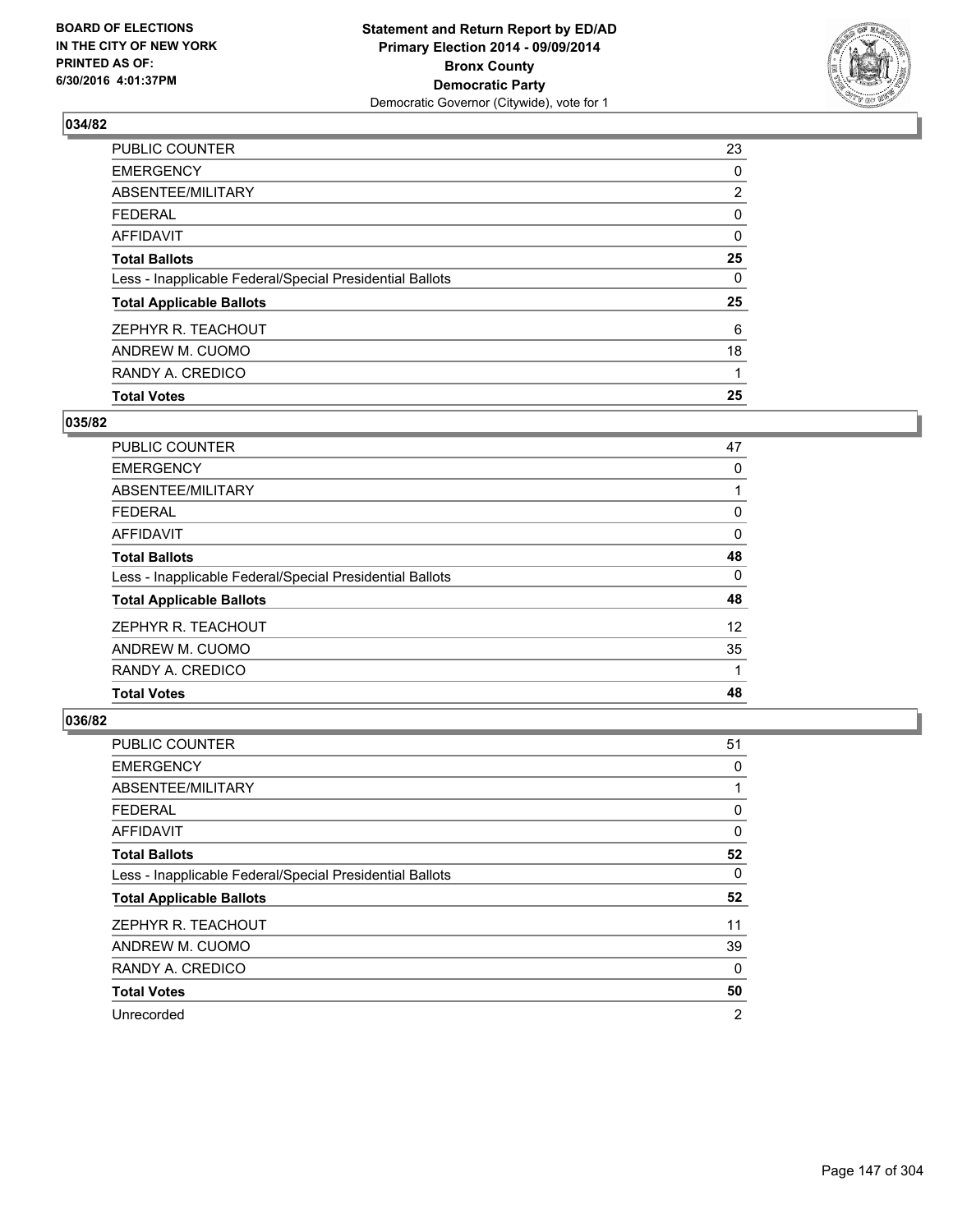

| <b>Total Votes</b>                                       | 75             |
|----------------------------------------------------------|----------------|
| RANDY A. CREDICO                                         | $\overline{2}$ |
| ANDREW M. CUOMO                                          | 63             |
| ZEPHYR R. TEACHOUT                                       | 10             |
| <b>Total Applicable Ballots</b>                          | 75             |
| Less - Inapplicable Federal/Special Presidential Ballots | 0              |
| <b>Total Ballots</b>                                     | 75             |
| <b>AFFIDAVIT</b>                                         | 0              |
| <b>FEDERAL</b>                                           | 0              |
| ABSENTEE/MILITARY                                        | 3              |
| <b>EMERGENCY</b>                                         | 0              |
| PUBLIC COUNTER                                           | 72             |

### **038/82**

| <b>PUBLIC COUNTER</b>                                    | 53 |
|----------------------------------------------------------|----|
| <b>EMERGENCY</b>                                         | 0  |
| ABSENTEE/MILITARY                                        |    |
| <b>FEDERAL</b>                                           | 0  |
| AFFIDAVIT                                                | 0  |
| <b>Total Ballots</b>                                     | 54 |
| Less - Inapplicable Federal/Special Presidential Ballots | 0  |
| <b>Total Applicable Ballots</b>                          | 54 |
| ZEPHYR R. TEACHOUT                                       | 2  |
| ANDREW M. CUOMO                                          | 48 |
| RANDY A. CREDICO                                         | 1  |
| <b>Total Votes</b>                                       | 51 |
| Unrecorded                                               | 3  |

| <b>PUBLIC COUNTER</b>                                    | 40 |
|----------------------------------------------------------|----|
| <b>EMERGENCY</b>                                         | 0  |
| ABSENTEE/MILITARY                                        |    |
| <b>FEDERAL</b>                                           | 0  |
| <b>AFFIDAVIT</b>                                         | 0  |
| <b>Total Ballots</b>                                     | 41 |
| Less - Inapplicable Federal/Special Presidential Ballots | 0  |
| <b>Total Applicable Ballots</b>                          | 41 |
| ZEPHYR R. TEACHOUT                                       | 5  |
| ANDREW M. CUOMO                                          | 32 |
| RANDY A. CREDICO                                         | 4  |
| <b>Total Votes</b>                                       | 41 |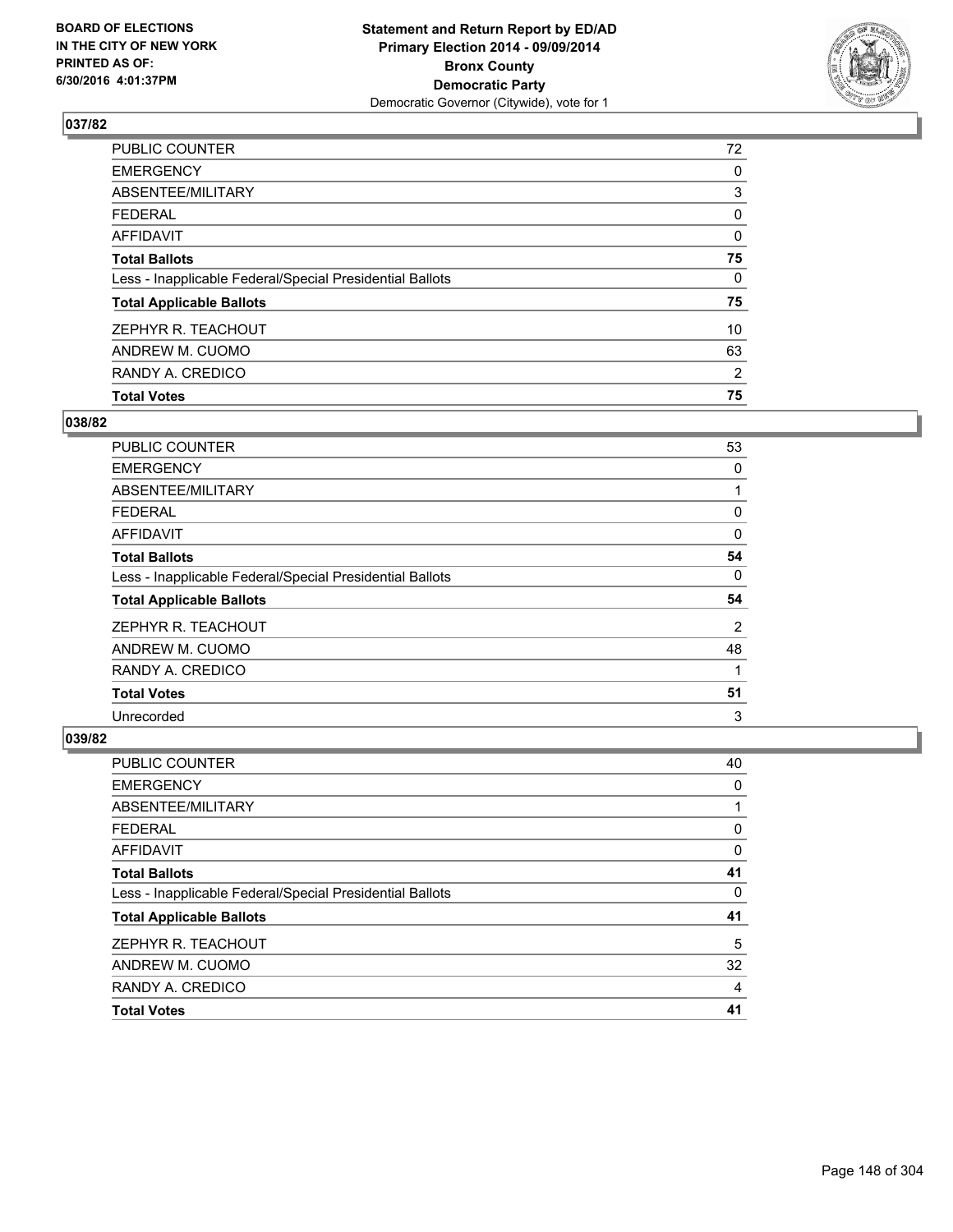

| PUBLIC COUNTER                                           | 22 |
|----------------------------------------------------------|----|
| <b>EMERGENCY</b>                                         | 0  |
| ABSENTEE/MILITARY                                        | 0  |
| <b>FEDERAL</b>                                           | 0  |
| AFFIDAVIT                                                | 1  |
| <b>Total Ballots</b>                                     | 23 |
| Less - Inapplicable Federal/Special Presidential Ballots | 0  |
| <b>Total Applicable Ballots</b>                          | 23 |
| ZEPHYR R. TEACHOUT                                       | 5  |
| ANDREW M. CUOMO                                          | 17 |
| RANDY A. CREDICO                                         | 0  |
| <b>Total Votes</b>                                       | 22 |
| Unrecorded                                               | 1  |

# **041/82**

| PUBLIC COUNTER                                           | 33 |
|----------------------------------------------------------|----|
| <b>EMERGENCY</b>                                         | 0  |
| ABSENTEE/MILITARY                                        |    |
| <b>FEDERAL</b>                                           | 0  |
| AFFIDAVIT                                                | 0  |
| <b>Total Ballots</b>                                     | 34 |
| Less - Inapplicable Federal/Special Presidential Ballots | 0  |
| <b>Total Applicable Ballots</b>                          | 34 |
| ZEPHYR R. TEACHOUT                                       | 6  |
| ANDREW M. CUOMO                                          | 28 |
| RANDY A. CREDICO                                         | 0  |
| <b>Total Votes</b>                                       | 34 |

| PUBLIC COUNTER                                           | 18 |
|----------------------------------------------------------|----|
| <b>EMERGENCY</b>                                         | 0  |
| ABSENTEE/MILITARY                                        |    |
| <b>FEDERAL</b>                                           | 0  |
| <b>AFFIDAVIT</b>                                         | 0  |
| <b>Total Ballots</b>                                     | 19 |
| Less - Inapplicable Federal/Special Presidential Ballots | 0  |
| <b>Total Applicable Ballots</b>                          | 19 |
| ZEPHYR R. TEACHOUT                                       | 2  |
| ANDREW M. CUOMO                                          | 17 |
| RANDY A. CREDICO                                         | 0  |
| <b>Total Votes</b>                                       | 19 |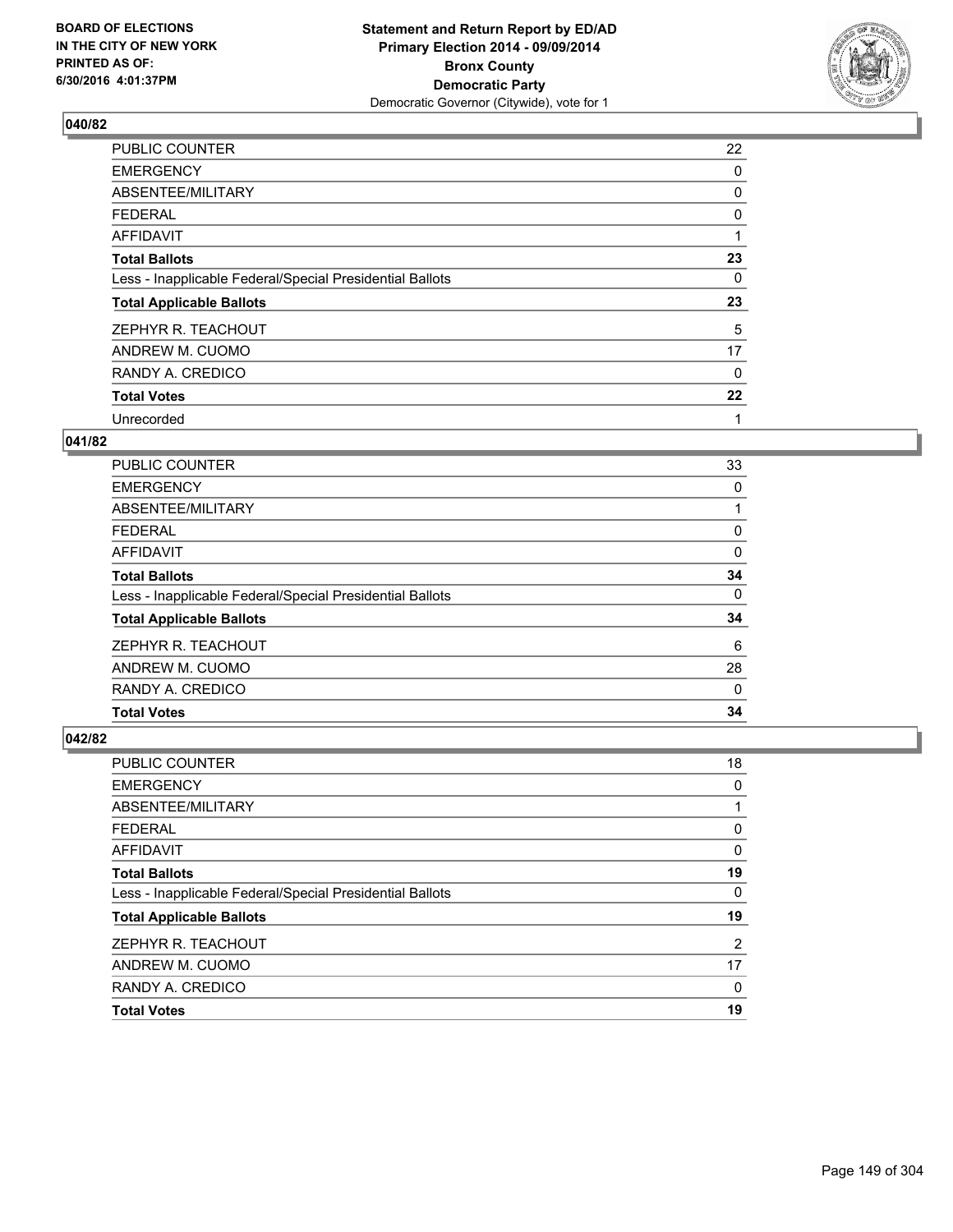

| <b>PUBLIC COUNTER</b>                                    | 23 |
|----------------------------------------------------------|----|
| <b>EMERGENCY</b>                                         | 0  |
| ABSENTEE/MILITARY                                        | 0  |
| <b>FEDERAL</b>                                           | 0  |
| AFFIDAVIT                                                | 0  |
| <b>Total Ballots</b>                                     | 23 |
| Less - Inapplicable Federal/Special Presidential Ballots | 0  |
| <b>Total Applicable Ballots</b>                          | 23 |
| ZEPHYR R. TEACHOUT                                       | 5  |
| ANDREW M. CUOMO                                          | 17 |
| RANDY A. CREDICO                                         | 0  |
| <b>Total Votes</b>                                       | 22 |
| Unrecorded                                               | 1  |

### **044/82**

| PUBLIC COUNTER                                           | 29 |
|----------------------------------------------------------|----|
| <b>EMERGENCY</b>                                         | 0  |
| ABSENTEE/MILITARY                                        |    |
| <b>FEDERAL</b>                                           | 0  |
| AFFIDAVIT                                                | 0  |
| <b>Total Ballots</b>                                     | 30 |
| Less - Inapplicable Federal/Special Presidential Ballots | 0  |
| <b>Total Applicable Ballots</b>                          | 30 |
| ZEPHYR R. TEACHOUT                                       | 4  |
| ANDREW M. CUOMO                                          | 25 |
| RANDY A. CREDICO                                         |    |
| <b>Total Votes</b>                                       | 30 |
|                                                          |    |

| PUBLIC COUNTER                                           | 32 |
|----------------------------------------------------------|----|
| <b>EMERGENCY</b>                                         | 0  |
| ABSENTEE/MILITARY                                        | 1  |
| <b>FEDERAL</b>                                           | 0  |
| AFFIDAVIT                                                |    |
| <b>Total Ballots</b>                                     | 34 |
| Less - Inapplicable Federal/Special Presidential Ballots | 0  |
| <b>Total Applicable Ballots</b>                          | 34 |
| ZEPHYR R. TEACHOUT                                       | 10 |
| ANDREW M. CUOMO                                          | 22 |
| RANDY A. CREDICO                                         |    |
| <b>Total Votes</b>                                       | 33 |
| Unrecorded                                               | 1  |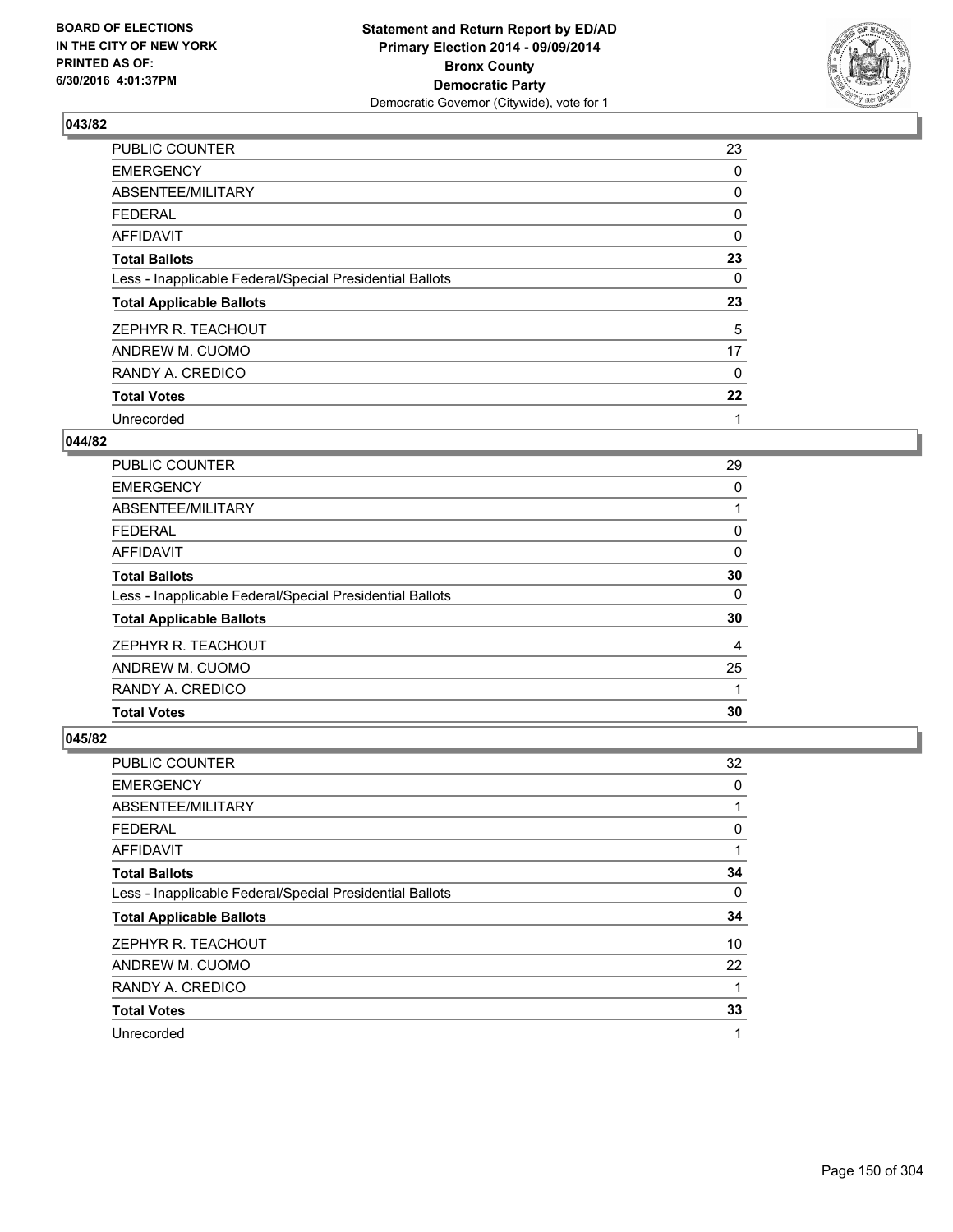

| <b>PUBLIC COUNTER</b>                                    | 42 |
|----------------------------------------------------------|----|
| <b>EMERGENCY</b>                                         | 0  |
| ABSENTEE/MILITARY                                        | 0  |
| <b>FEDERAL</b>                                           | 0  |
| AFFIDAVIT                                                | 0  |
| <b>Total Ballots</b>                                     | 42 |
| Less - Inapplicable Federal/Special Presidential Ballots | 0  |
| <b>Total Applicable Ballots</b>                          | 42 |
| ZEPHYR R. TEACHOUT                                       | 8  |
| ANDREW M. CUOMO                                          | 30 |
| RANDY A. CREDICO                                         | 1  |
| <b>Total Votes</b>                                       | 39 |
| Unrecorded                                               | 3  |

### **047/82**

| <b>PUBLIC COUNTER</b>                                    | 27 |
|----------------------------------------------------------|----|
| <b>EMERGENCY</b>                                         | 0  |
| ABSENTEE/MILITARY                                        | 3  |
| <b>FEDERAL</b>                                           | 0  |
| AFFIDAVIT                                                | 0  |
| <b>Total Ballots</b>                                     | 30 |
| Less - Inapplicable Federal/Special Presidential Ballots | 0  |
| <b>Total Applicable Ballots</b>                          | 30 |
| ZEPHYR R. TEACHOUT                                       | 8  |
| ANDREW M. CUOMO                                          | 19 |
| RANDY A. CREDICO                                         | 3  |
| <b>Total Votes</b>                                       | 30 |

| PUBLIC COUNTER                                           | 36             |
|----------------------------------------------------------|----------------|
| <b>EMERGENCY</b>                                         | 0              |
| ABSENTEE/MILITARY                                        | 2              |
| <b>FEDERAL</b>                                           | 0              |
| AFFIDAVIT                                                | 1              |
| <b>Total Ballots</b>                                     | 39             |
| Less - Inapplicable Federal/Special Presidential Ballots | 0              |
| <b>Total Applicable Ballots</b>                          | 39             |
| ZEPHYR R. TEACHOUT                                       | 7              |
| ANDREW M. CUOMO                                          | 28             |
| RANDY A. CREDICO                                         | 2              |
| <b>Total Votes</b>                                       | 37             |
| Unrecorded                                               | $\overline{2}$ |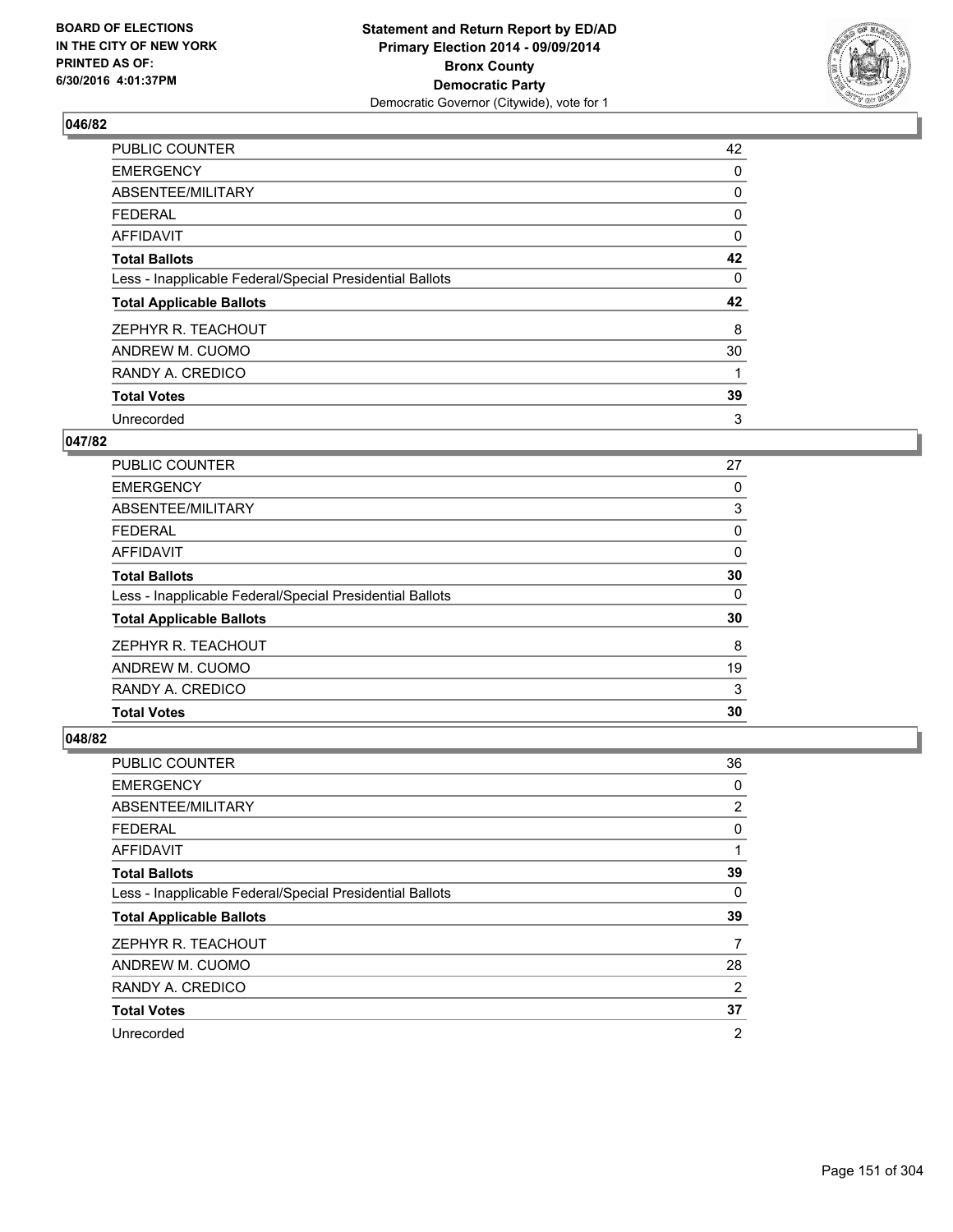

| PUBLIC COUNTER                                           | 54             |
|----------------------------------------------------------|----------------|
| <b>EMERGENCY</b>                                         | 0              |
| ABSENTEE/MILITARY                                        | $\overline{2}$ |
| <b>FEDERAL</b>                                           | 0              |
| AFFIDAVIT                                                | 1              |
| <b>Total Ballots</b>                                     | 57             |
| Less - Inapplicable Federal/Special Presidential Ballots | 0              |
| <b>Total Applicable Ballots</b>                          | 57             |
| ZEPHYR R. TEACHOUT                                       | 8              |
| ANDREW M. CUOMO                                          | 45             |
| RANDY A. CREDICO                                         | 3              |
| <b>Total Votes</b>                                       | 56             |
| Unrecorded                                               | 1              |

### **050/82**

| PUBLIC COUNTER                                           | 34             |
|----------------------------------------------------------|----------------|
| <b>EMERGENCY</b>                                         | 0              |
| ABSENTEE/MILITARY                                        |                |
| <b>FEDERAL</b>                                           | 0              |
| <b>AFFIDAVIT</b>                                         | 0              |
| <b>Total Ballots</b>                                     | 35             |
| Less - Inapplicable Federal/Special Presidential Ballots | 0              |
| <b>Total Applicable Ballots</b>                          | 35             |
| ZEPHYR R. TEACHOUT                                       | 5              |
| ANDREW M. CUOMO                                          | 27             |
| RANDY A. CREDICO                                         | 1              |
| <b>Total Votes</b>                                       | 33             |
| Unrecorded                                               | $\overline{2}$ |

| <b>PUBLIC COUNTER</b>                                    | 41 |
|----------------------------------------------------------|----|
| <b>EMERGENCY</b>                                         | 0  |
| ABSENTEE/MILITARY                                        |    |
| <b>FEDERAL</b>                                           | 0  |
| <b>AFFIDAVIT</b>                                         | 0  |
| <b>Total Ballots</b>                                     | 42 |
| Less - Inapplicable Federal/Special Presidential Ballots | 0  |
| <b>Total Applicable Ballots</b>                          | 42 |
| ZEPHYR R. TEACHOUT                                       | 6  |
| ANDREW M. CUOMO                                          | 32 |
| RANDY A. CREDICO                                         | 3  |
| <b>Total Votes</b>                                       | 41 |
| Unrecorded                                               | 1  |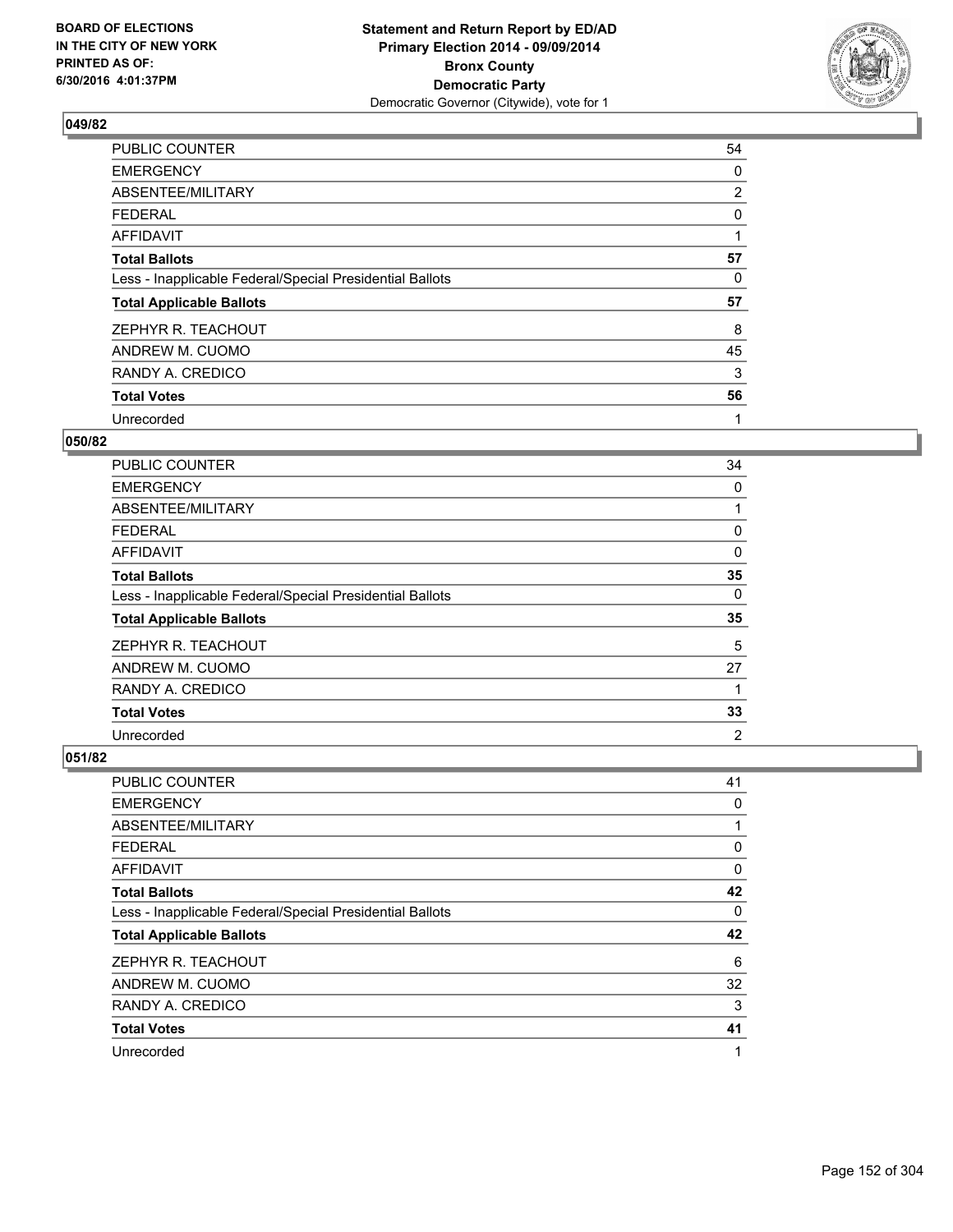

| PUBLIC COUNTER                                           | 56 |
|----------------------------------------------------------|----|
| <b>EMERGENCY</b>                                         | 0  |
| ABSENTEE/MILITARY                                        | 3  |
| <b>FEDERAL</b>                                           | 0  |
| AFFIDAVIT                                                | 1  |
| <b>Total Ballots</b>                                     | 60 |
| Less - Inapplicable Federal/Special Presidential Ballots | 0  |
| <b>Total Applicable Ballots</b>                          | 60 |
| ZEPHYR R. TEACHOUT                                       | 13 |
| ANDREW M. CUOMO                                          | 41 |
| RANDY A. CREDICO                                         | 5  |
| <b>Total Votes</b>                                       | 59 |
| Unrecorded                                               | 1  |

# **053/82**

| PUBLIC COUNTER                                           | 43       |
|----------------------------------------------------------|----------|
| <b>EMERGENCY</b>                                         | $\Omega$ |
| ABSENTEE/MILITARY                                        |          |
| <b>FEDERAL</b>                                           | 0        |
| AFFIDAVIT                                                | 0        |
| <b>Total Ballots</b>                                     | 44       |
| Less - Inapplicable Federal/Special Presidential Ballots | 0        |
| <b>Total Applicable Ballots</b>                          | 44       |
| ZEPHYR R. TEACHOUT                                       | 9        |
| ANDREW M. CUOMO                                          | 31       |
| RANDY A. CREDICO                                         | 3        |
| <b>Total Votes</b>                                       | 43       |
| Unrecorded                                               | 1        |

| PUBLIC COUNTER                                           | 4 |
|----------------------------------------------------------|---|
| <b>EMERGENCY</b>                                         |   |
|                                                          | 0 |
| ABSENTEE/MILITARY                                        | 0 |
| <b>FEDERAL</b>                                           | 0 |
| <b>AFFIDAVIT</b>                                         | 0 |
| <b>Total Ballots</b>                                     | 4 |
| Less - Inapplicable Federal/Special Presidential Ballots | 0 |
| <b>Total Applicable Ballots</b>                          | 4 |
| ZEPHYR R. TEACHOUT                                       | 0 |
| ANDREW M. CUOMO                                          | 4 |
| RANDY A. CREDICO                                         | 0 |
| <b>Total Votes</b>                                       | 4 |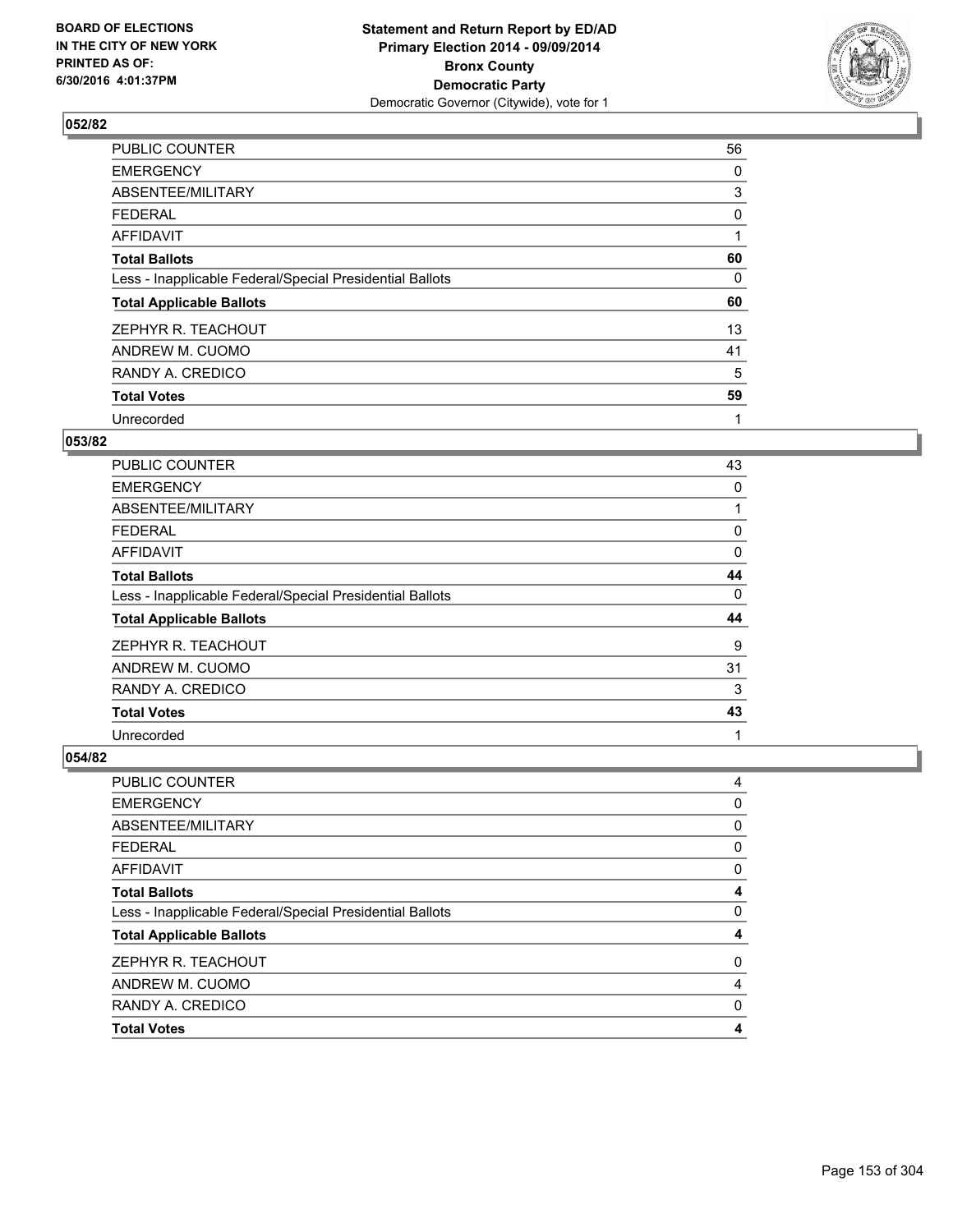

| PUBLIC COUNTER                                           | 39 |
|----------------------------------------------------------|----|
| <b>EMERGENCY</b>                                         | 0  |
| ABSENTEE/MILITARY                                        | 0  |
| <b>FEDERAL</b>                                           | 0  |
| AFFIDAVIT                                                | 1  |
| <b>Total Ballots</b>                                     | 40 |
| Less - Inapplicable Federal/Special Presidential Ballots | 0  |
| <b>Total Applicable Ballots</b>                          | 40 |
| ZEPHYR R. TEACHOUT                                       | 9  |
| ANDREW M. CUOMO                                          | 29 |
| RANDY A. CREDICO                                         | 0  |
| <b>Total Votes</b>                                       | 38 |
| Unrecorded                                               | 2  |

### **056/82**

| PUBLIC COUNTER                                           | 44       |
|----------------------------------------------------------|----------|
| <b>EMERGENCY</b>                                         | $\Omega$ |
| ABSENTEE/MILITARY                                        | 5        |
| <b>FEDERAL</b>                                           | 0        |
| <b>AFFIDAVIT</b>                                         | 0        |
| <b>Total Ballots</b>                                     | 49       |
| Less - Inapplicable Federal/Special Presidential Ballots | 0        |
| <b>Total Applicable Ballots</b>                          | 49       |
| ZEPHYR R. TEACHOUT                                       | 7        |
| ANDREW M. CUOMO                                          | 38       |
| RANDY A. CREDICO                                         | 3        |
| <b>Total Votes</b>                                       | 48       |
| Unrecorded                                               | 1        |

| <b>PUBLIC COUNTER</b>                                    | 56                |
|----------------------------------------------------------|-------------------|
| <b>EMERGENCY</b>                                         | 0                 |
| ABSENTEE/MILITARY                                        | 3                 |
| <b>FEDERAL</b>                                           | 0                 |
| AFFIDAVIT                                                | 0                 |
| <b>Total Ballots</b>                                     | 59                |
| Less - Inapplicable Federal/Special Presidential Ballots | 0                 |
| <b>Total Applicable Ballots</b>                          | 59                |
| ZEPHYR R. TEACHOUT                                       | $12 \overline{ }$ |
| ANDREW M. CUOMO                                          | 42                |
| RANDY A. CREDICO                                         | 4                 |
| <b>Total Votes</b>                                       | 58                |
| Unrecorded                                               | 1                 |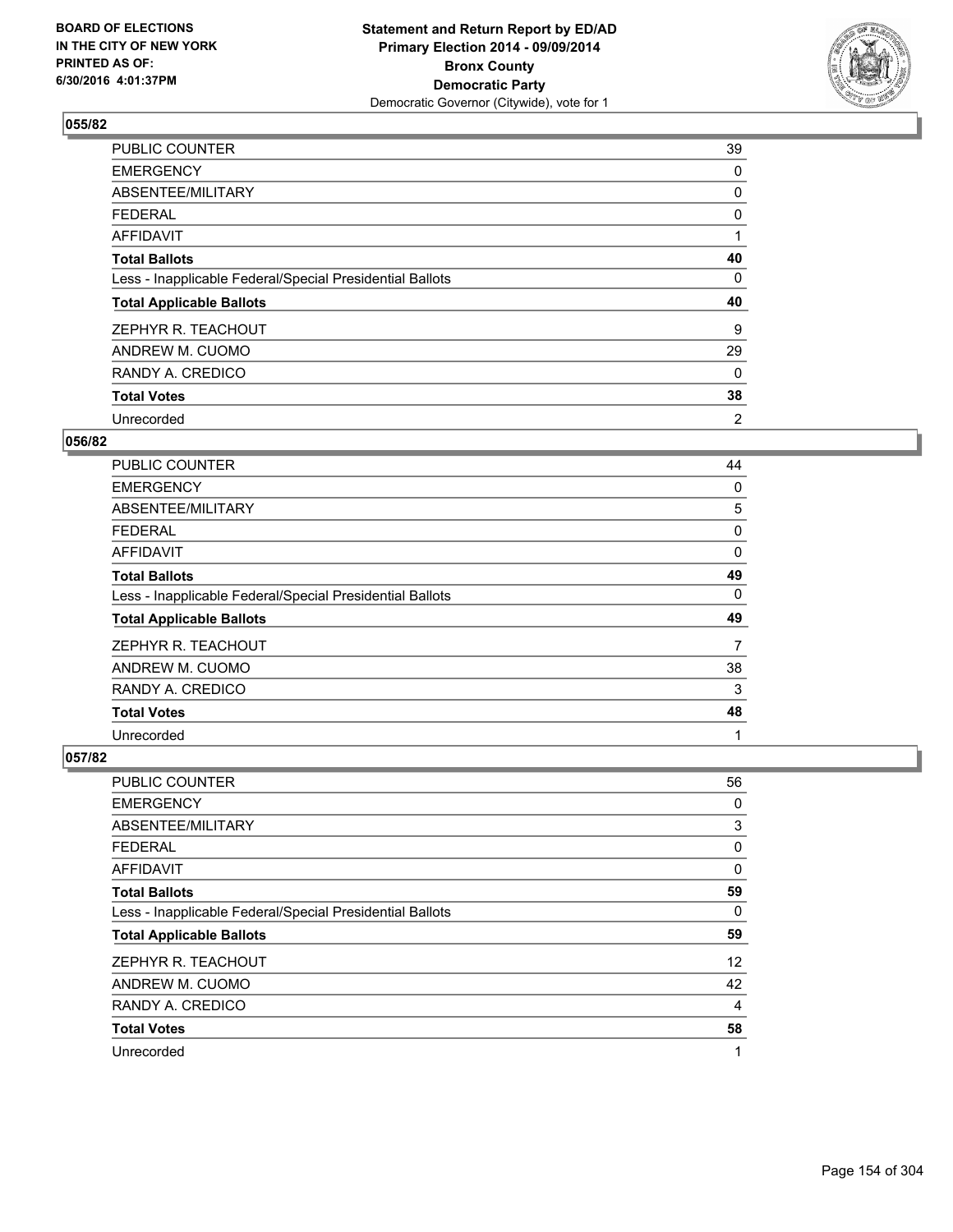

| <b>Total Votes</b>                                       | 50 |
|----------------------------------------------------------|----|
| RANDY A. CREDICO                                         | 3  |
| ANDREW M. CUOMO                                          | 36 |
| ZEPHYR R. TEACHOUT                                       | 11 |
| <b>Total Applicable Ballots</b>                          | 50 |
| Less - Inapplicable Federal/Special Presidential Ballots | 0  |
| <b>Total Ballots</b>                                     | 50 |
| <b>AFFIDAVIT</b>                                         |    |
| <b>FEDERAL</b>                                           | 0  |
| ABSENTEE/MILITARY                                        | 0  |
| <b>EMERGENCY</b>                                         | 0  |
| PUBLIC COUNTER                                           | 49 |

### **059/82**

| PUBLIC COUNTER                                           | 3 |
|----------------------------------------------------------|---|
| <b>EMERGENCY</b>                                         | 0 |
| ABSENTEE/MILITARY                                        | 0 |
| <b>FEDERAL</b>                                           | 0 |
| <b>AFFIDAVIT</b>                                         | 0 |
| <b>Total Ballots</b>                                     | 3 |
| Less - Inapplicable Federal/Special Presidential Ballots | 0 |
| <b>Total Applicable Ballots</b>                          | 3 |
| ZEPHYR R. TEACHOUT                                       |   |
| ANDREW M. CUOMO                                          |   |
| RANDY A. CREDICO                                         |   |
| <b>Total Votes</b>                                       | 3 |
|                                                          |   |

| PUBLIC COUNTER                                           | 69 |
|----------------------------------------------------------|----|
| <b>EMERGENCY</b>                                         | 0  |
| ABSENTEE/MILITARY                                        | 3  |
| <b>FEDERAL</b>                                           | 0  |
| <b>AFFIDAVIT</b>                                         |    |
| <b>Total Ballots</b>                                     | 73 |
| Less - Inapplicable Federal/Special Presidential Ballots | 0  |
| <b>Total Applicable Ballots</b>                          | 73 |
| ZEPHYR R. TEACHOUT                                       | 20 |
| ANDREW M. CUOMO                                          | 48 |
| RANDY A. CREDICO                                         | 1  |
| <b>Total Votes</b>                                       | 69 |
| Unrecorded                                               | 4  |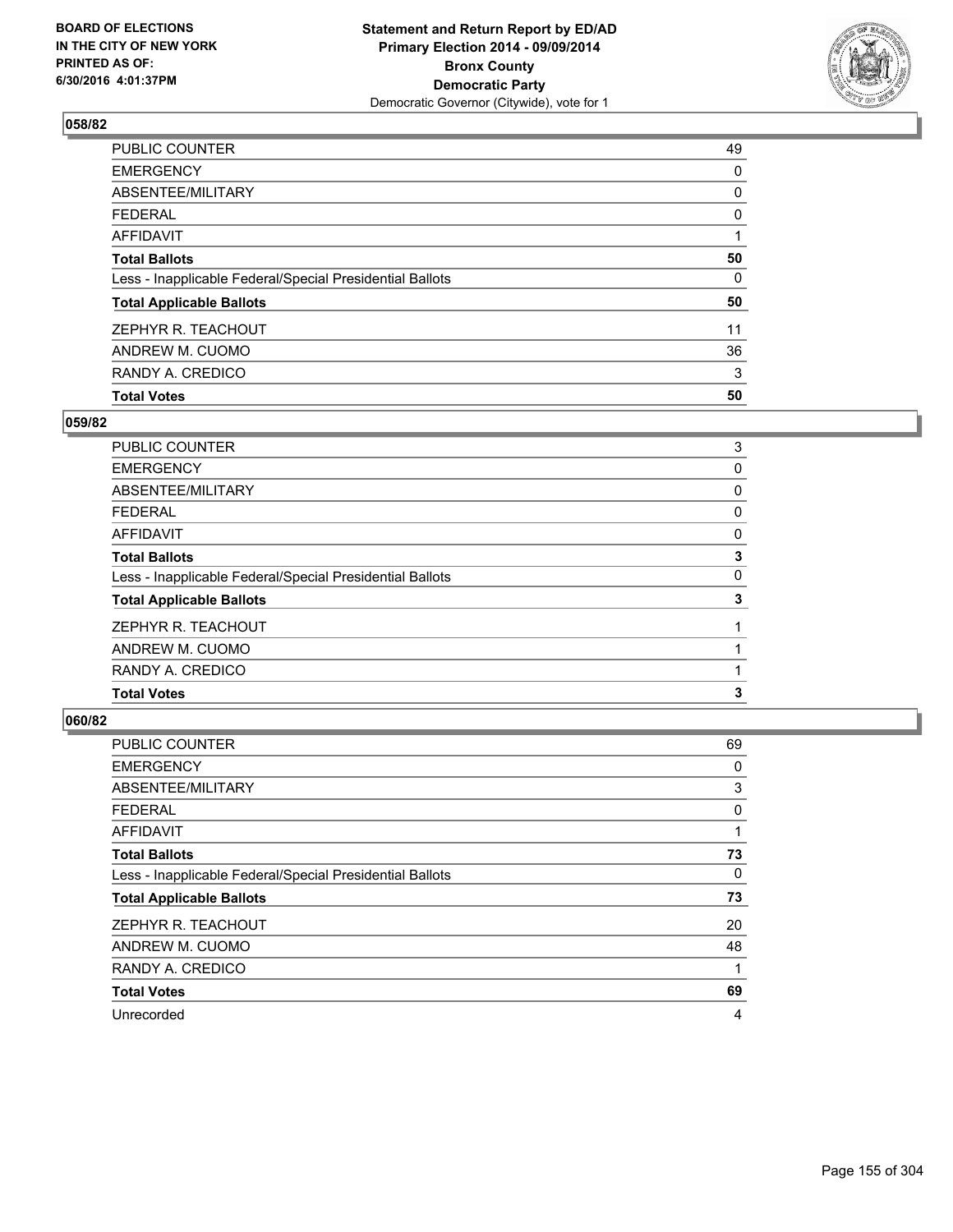

| PUBLIC COUNTER                                           | 80 |
|----------------------------------------------------------|----|
| <b>EMERGENCY</b>                                         | 0  |
| ABSENTEE/MILITARY                                        | 3  |
| <b>FEDERAL</b>                                           | 0  |
| <b>AFFIDAVIT</b>                                         | 0  |
| <b>Total Ballots</b>                                     | 83 |
| Less - Inapplicable Federal/Special Presidential Ballots | 0  |
| <b>Total Applicable Ballots</b>                          | 83 |
| ZEPHYR R. TEACHOUT                                       | 20 |
| ANDREW M. CUOMO                                          | 59 |
| RANDY A. CREDICO                                         | 1  |
| <b>Total Votes</b>                                       | 80 |
| Unrecorded                                               | 3  |

#### **062/82**

| <b>PUBLIC COUNTER</b>                                    | 63       |
|----------------------------------------------------------|----------|
| <b>EMERGENCY</b>                                         | $\Omega$ |
| ABSENTEE/MILITARY                                        |          |
| <b>FEDERAL</b>                                           | 0        |
| <b>AFFIDAVIT</b>                                         | 0        |
| <b>Total Ballots</b>                                     | 64       |
| Less - Inapplicable Federal/Special Presidential Ballots | 0        |
| <b>Total Applicable Ballots</b>                          | 64       |
| ZEPHYR R. TEACHOUT                                       | 21       |
| ANDREW M. CUOMO                                          | 42       |
| RANDY A. CREDICO                                         | $\Omega$ |
| <b>Total Votes</b>                                       | 63       |
| Unrecorded                                               | 1        |

| <b>PUBLIC COUNTER</b>                                    | 51 |
|----------------------------------------------------------|----|
| <b>EMERGENCY</b>                                         | 0  |
| ABSENTEE/MILITARY                                        | 2  |
| <b>FEDERAL</b>                                           | 0  |
| AFFIDAVIT                                                | 0  |
| <b>Total Ballots</b>                                     | 53 |
| Less - Inapplicable Federal/Special Presidential Ballots | 0  |
| <b>Total Applicable Ballots</b>                          | 53 |
| ZEPHYR R. TEACHOUT                                       | 21 |
| ANDREW M. CUOMO                                          | 28 |
| RANDY A. CREDICO                                         | 1  |
| <b>Total Votes</b>                                       | 50 |
| Unrecorded                                               | 3  |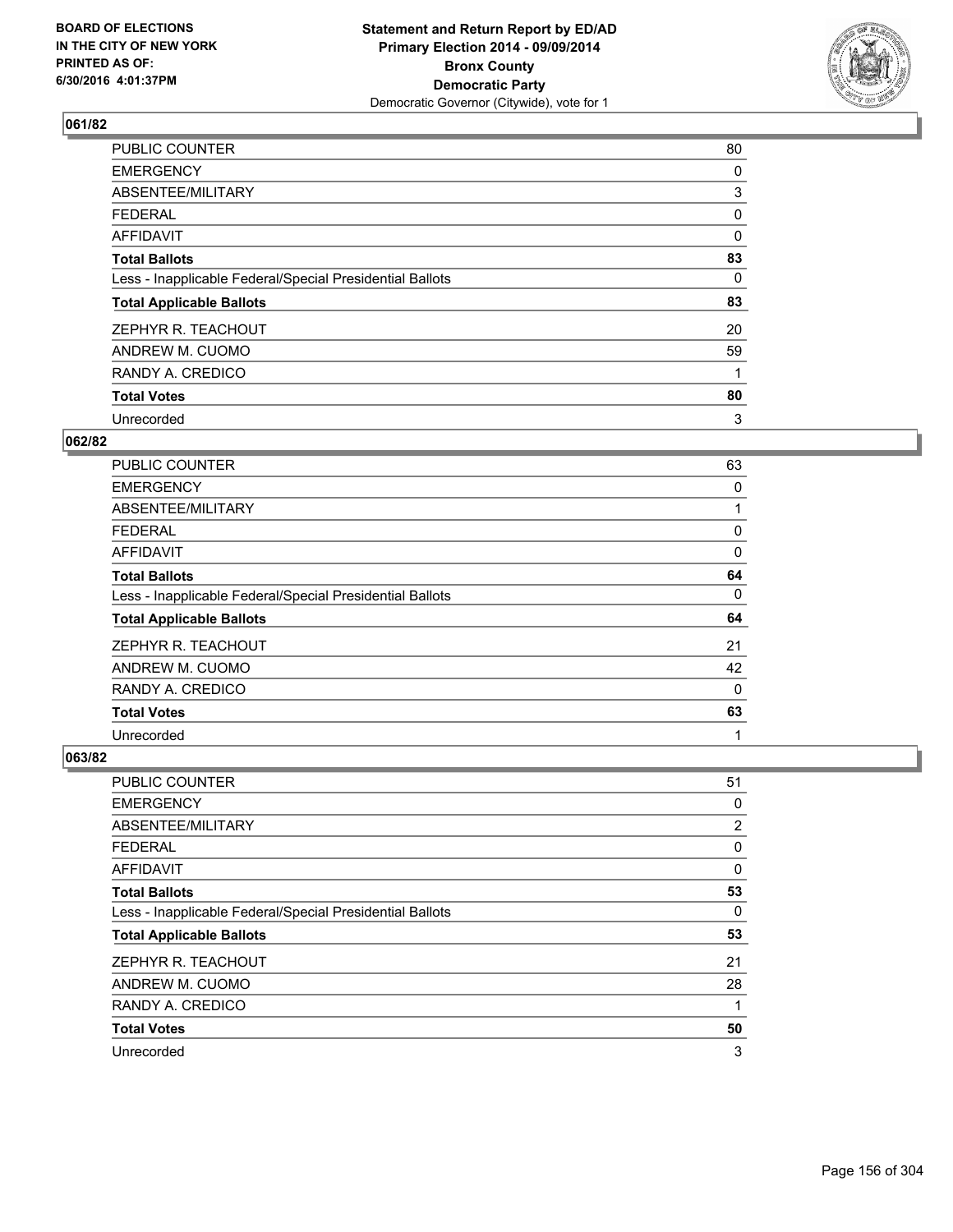

| PUBLIC COUNTER                                           | 22 |
|----------------------------------------------------------|----|
| <b>EMERGENCY</b>                                         | 0  |
| ABSENTEE/MILITARY                                        | 0  |
| <b>FEDERAL</b>                                           | 0  |
| <b>AFFIDAVIT</b>                                         | 0  |
| <b>Total Ballots</b>                                     | 22 |
| Less - Inapplicable Federal/Special Presidential Ballots | 0  |
| <b>Total Applicable Ballots</b>                          | 22 |
| ZEPHYR R. TEACHOUT                                       | 3  |
| ANDREW M. CUOMO                                          | 16 |
| RANDY A. CREDICO                                         | 3  |
| <b>Total Votes</b>                                       | 22 |

## **065/82**

| PUBLIC COUNTER                                           | 89 |
|----------------------------------------------------------|----|
| <b>EMERGENCY</b>                                         | 0  |
| ABSENTEE/MILITARY                                        | 0  |
| <b>FEDERAL</b>                                           | 0  |
| AFFIDAVIT                                                | 0  |
| <b>Total Ballots</b>                                     | 89 |
| Less - Inapplicable Federal/Special Presidential Ballots | 0  |
| <b>Total Applicable Ballots</b>                          | 89 |
| ZEPHYR R. TEACHOUT                                       | 10 |
| ANDREW M. CUOMO                                          | 75 |
| RANDY A. CREDICO                                         | 3  |
| <b>Total Votes</b>                                       | 88 |
| Unrecorded                                               | 1  |

| PUBLIC COUNTER                                           | 82 |
|----------------------------------------------------------|----|
| <b>EMERGENCY</b>                                         | 0  |
| ABSENTEE/MILITARY                                        |    |
| <b>FEDERAL</b>                                           | 0  |
| <b>AFFIDAVIT</b>                                         |    |
| <b>Total Ballots</b>                                     | 84 |
| Less - Inapplicable Federal/Special Presidential Ballots | 0  |
| <b>Total Applicable Ballots</b>                          | 84 |
| ZEPHYR R. TEACHOUT                                       | 4  |
| ANDREW M. CUOMO                                          | 77 |
| RANDY A. CREDICO                                         | 3  |
| <b>Total Votes</b>                                       | 84 |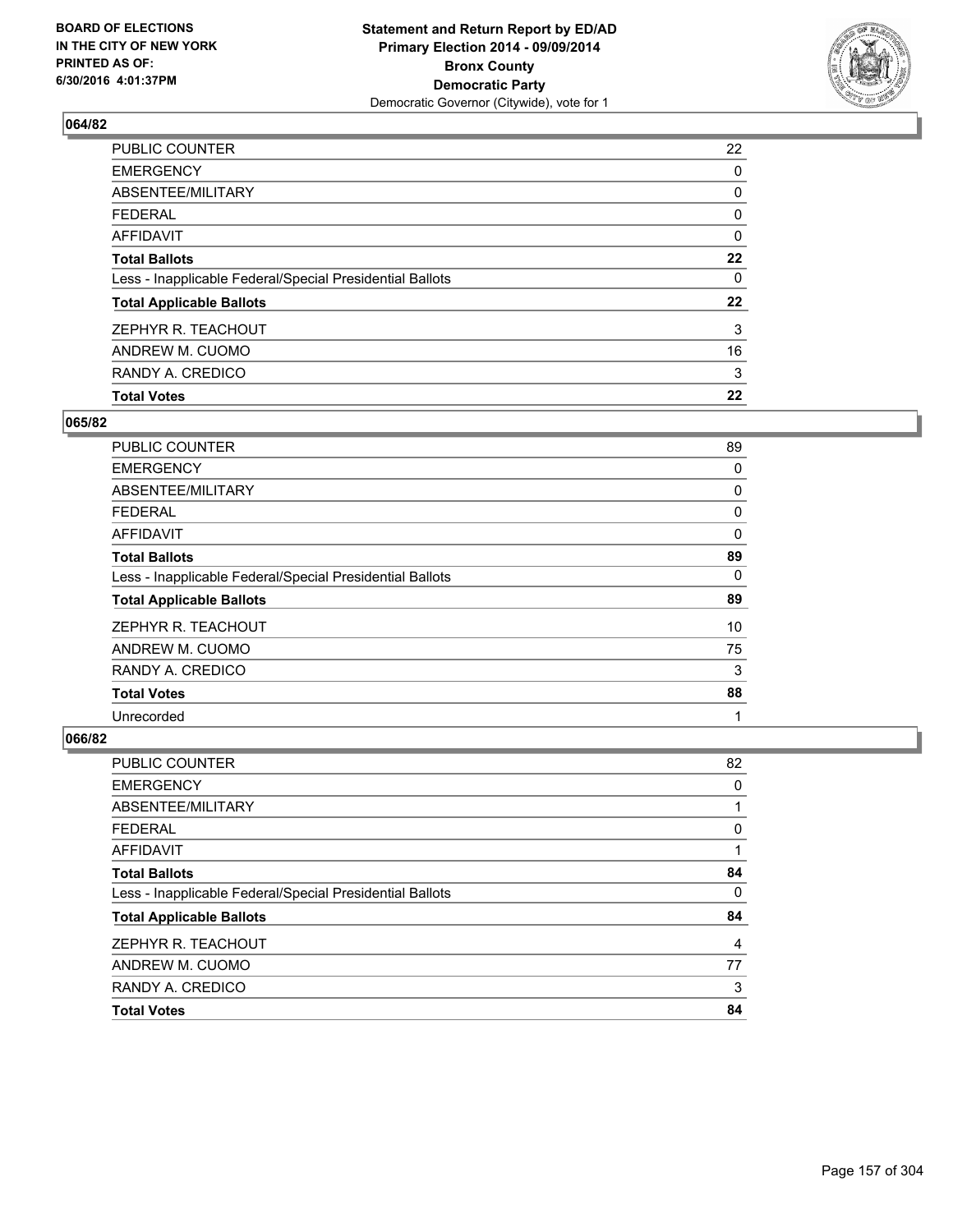

| <b>Total Votes</b>                                       | 92             |
|----------------------------------------------------------|----------------|
| RANDY A. CREDICO                                         | $\overline{2}$ |
| ANDREW M. CUOMO                                          | 72             |
| ZEPHYR R. TEACHOUT                                       | 18             |
| <b>Total Applicable Ballots</b>                          | 92             |
| Less - Inapplicable Federal/Special Presidential Ballots | 0              |
| <b>Total Ballots</b>                                     | 92             |
| <b>AFFIDAVIT</b>                                         | 0              |
| <b>FEDERAL</b>                                           | 0              |
| ABSENTEE/MILITARY                                        | 3              |
| <b>EMERGENCY</b>                                         | 0              |
| PUBLIC COUNTER                                           | 89             |

## **068/82**

| <b>PUBLIC COUNTER</b>                                    | 74 |
|----------------------------------------------------------|----|
| <b>EMERGENCY</b>                                         | 0  |
| ABSENTEE/MILITARY                                        | 3  |
| <b>FEDERAL</b>                                           | 0  |
| AFFIDAVIT                                                | 0  |
| <b>Total Ballots</b>                                     | 77 |
| Less - Inapplicable Federal/Special Presidential Ballots | 0  |
| <b>Total Applicable Ballots</b>                          | 77 |
| ZEPHYR R. TEACHOUT                                       | 15 |
| ANDREW M. CUOMO                                          | 62 |
| RANDY A. CREDICO                                         | 0  |
| <b>Total Votes</b>                                       | 77 |
|                                                          |    |

| PUBLIC COUNTER                                           | 73 |
|----------------------------------------------------------|----|
| <b>EMERGENCY</b>                                         | 0  |
| ABSENTEE/MILITARY                                        | 2  |
| <b>FEDERAL</b>                                           | 0  |
| <b>AFFIDAVIT</b>                                         | 0  |
| <b>Total Ballots</b>                                     | 75 |
| Less - Inapplicable Federal/Special Presidential Ballots | 0  |
| <b>Total Applicable Ballots</b>                          | 75 |
| ZEPHYR R. TEACHOUT                                       | 8  |
| ANDREW M. CUOMO                                          | 63 |
| RANDY A. CREDICO                                         | 4  |
| <b>Total Votes</b>                                       | 75 |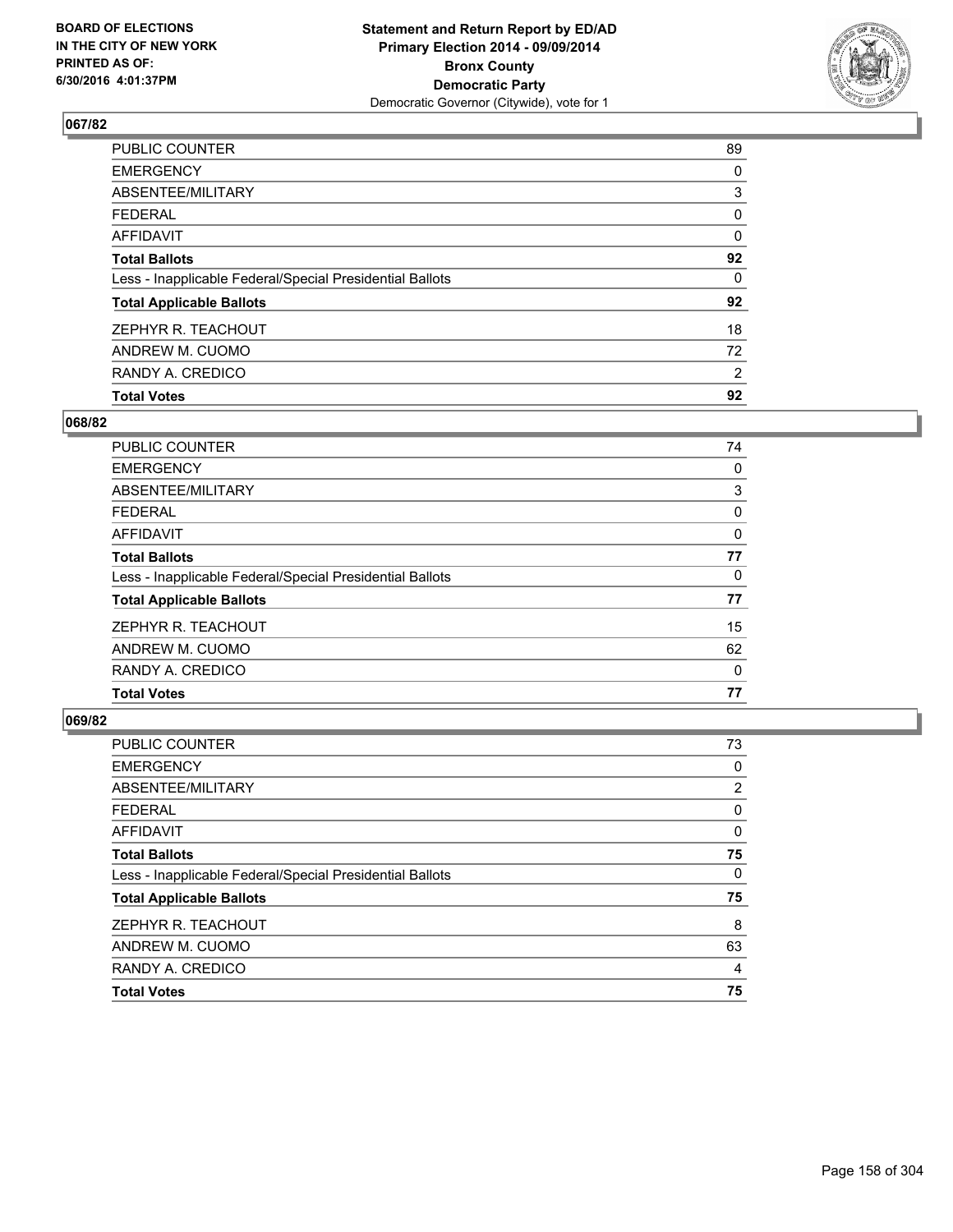

| PUBLIC COUNTER                                           | 55             |
|----------------------------------------------------------|----------------|
| <b>EMERGENCY</b>                                         | 0              |
| ABSENTEE/MILITARY                                        | $\overline{2}$ |
| <b>FEDERAL</b>                                           | 0              |
| <b>AFFIDAVIT</b>                                         | 0              |
| <b>Total Ballots</b>                                     | 57             |
| Less - Inapplicable Federal/Special Presidential Ballots | 0              |
| <b>Total Applicable Ballots</b>                          | 57             |
| ZEPHYR R. TEACHOUT                                       | 8              |
| ANDREW M. CUOMO                                          | 47             |
| RANDY A. CREDICO                                         | 1              |
| <b>Total Votes</b>                                       | 56             |
| Unrecorded                                               | 1              |

# **071/82**

| <b>PUBLIC COUNTER</b>                                    | 80             |
|----------------------------------------------------------|----------------|
| <b>EMERGENCY</b>                                         | 0              |
| ABSENTEE/MILITARY                                        |                |
| <b>FEDERAL</b>                                           | 0              |
| <b>AFFIDAVIT</b>                                         | 0              |
| <b>Total Ballots</b>                                     | 81             |
| Less - Inapplicable Federal/Special Presidential Ballots | 0              |
| <b>Total Applicable Ballots</b>                          | 81             |
| ZEPHYR R. TEACHOUT                                       | 11             |
| ANDREW M. CUOMO                                          | 65             |
| RANDY A. CREDICO                                         | 3              |
| <b>Total Votes</b>                                       | 79             |
| Unrecorded                                               | $\overline{2}$ |

| <b>PUBLIC COUNTER</b>                                    | 90 |
|----------------------------------------------------------|----|
| <b>EMERGENCY</b>                                         | 0  |
| ABSENTEE/MILITARY                                        | 0  |
| <b>FEDERAL</b>                                           | 0  |
| <b>AFFIDAVIT</b>                                         | 0  |
| <b>Total Ballots</b>                                     | 90 |
| Less - Inapplicable Federal/Special Presidential Ballots | 0  |
| <b>Total Applicable Ballots</b>                          | 90 |
| ZEPHYR R. TEACHOUT                                       | 10 |
| ANDREW M. CUOMO                                          | 76 |
| RANDY A. CREDICO                                         | 4  |
| <b>Total Votes</b>                                       | 90 |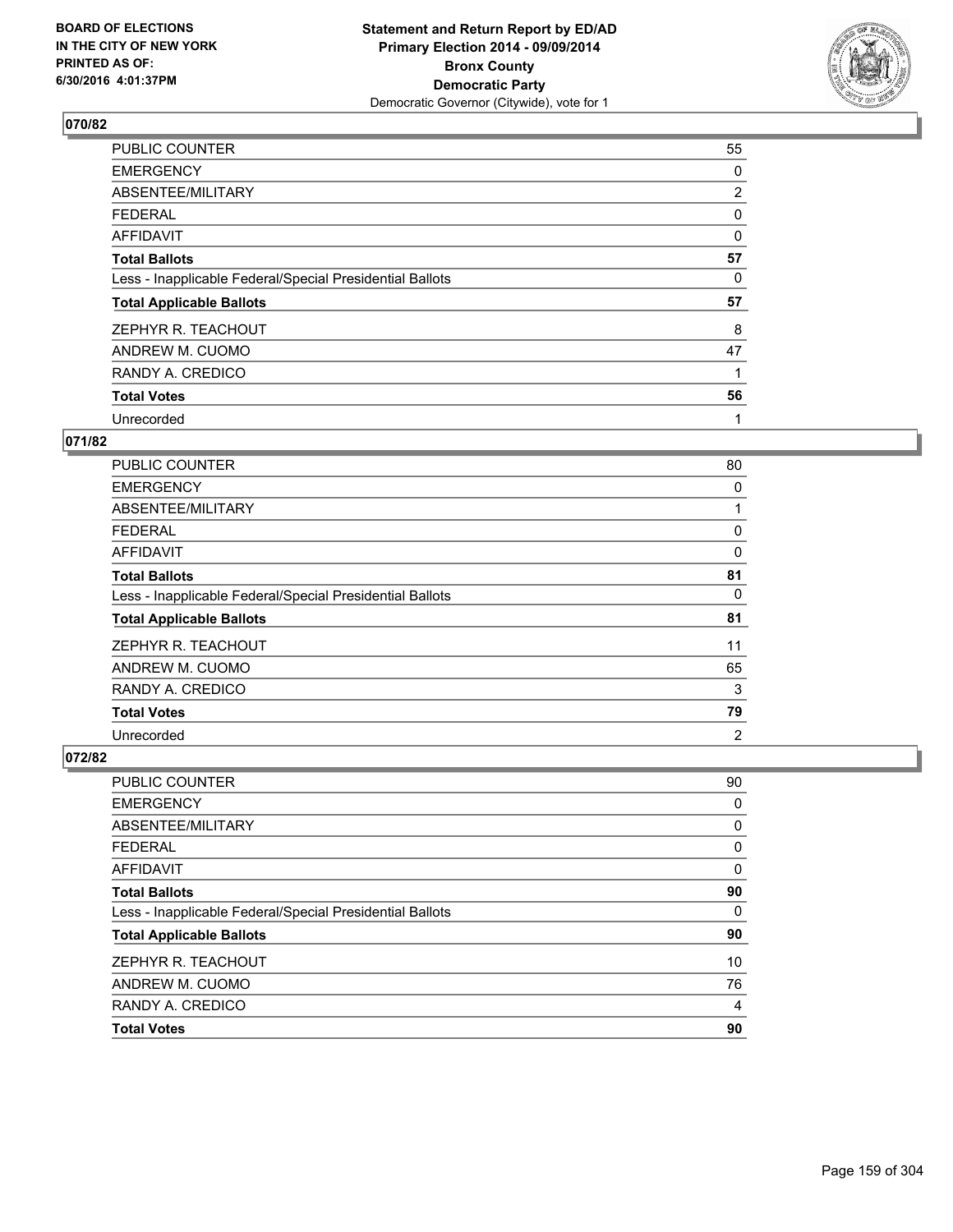

| <b>PUBLIC COUNTER</b>                                    | 74             |
|----------------------------------------------------------|----------------|
| <b>EMERGENCY</b>                                         | 0              |
| ABSENTEE/MILITARY                                        | $\overline{2}$ |
| <b>FEDERAL</b>                                           | 0              |
| AFFIDAVIT                                                | 1              |
| <b>Total Ballots</b>                                     | 77             |
| Less - Inapplicable Federal/Special Presidential Ballots | 0              |
| <b>Total Applicable Ballots</b>                          | 77             |
| ZEPHYR R. TEACHOUT                                       | 11             |
| ANDREW M. CUOMO                                          | 62             |
| RANDY A. CREDICO                                         | 2              |
| <b>Total Votes</b>                                       | 75             |
| Unrecorded                                               | 2              |

### **074/82**

| <b>Total Votes</b>                                       | 84 |
|----------------------------------------------------------|----|
| UNATTRIBUTABLE WRITE-IN (WRITE-IN)                       | 1  |
| RANDY A. CREDICO                                         | 2  |
| ANDREW M. CUOMO                                          | 68 |
| ZEPHYR R. TEACHOUT                                       | 13 |
| <b>Total Applicable Ballots</b>                          | 84 |
| Less - Inapplicable Federal/Special Presidential Ballots | 0  |
| <b>Total Ballots</b>                                     | 84 |
| AFFIDAVIT                                                | 0  |
| <b>FEDERAL</b>                                           | 0  |
| ABSENTEE/MILITARY                                        |    |
| <b>EMERGENCY</b>                                         | 0  |
| <b>PUBLIC COUNTER</b>                                    | 83 |

| PUBLIC COUNTER                                           | 64 |
|----------------------------------------------------------|----|
| <b>EMERGENCY</b>                                         | 0  |
| ABSENTEE/MILITARY                                        |    |
| <b>FEDERAL</b>                                           | 0  |
| <b>AFFIDAVIT</b>                                         | 0  |
| <b>Total Ballots</b>                                     | 65 |
| Less - Inapplicable Federal/Special Presidential Ballots | 0  |
| <b>Total Applicable Ballots</b>                          | 65 |
| ZEPHYR R. TEACHOUT                                       | 6  |
| ANDREW M. CUOMO                                          | 56 |
| RANDY A. CREDICO                                         | 3  |
| <b>Total Votes</b>                                       | 65 |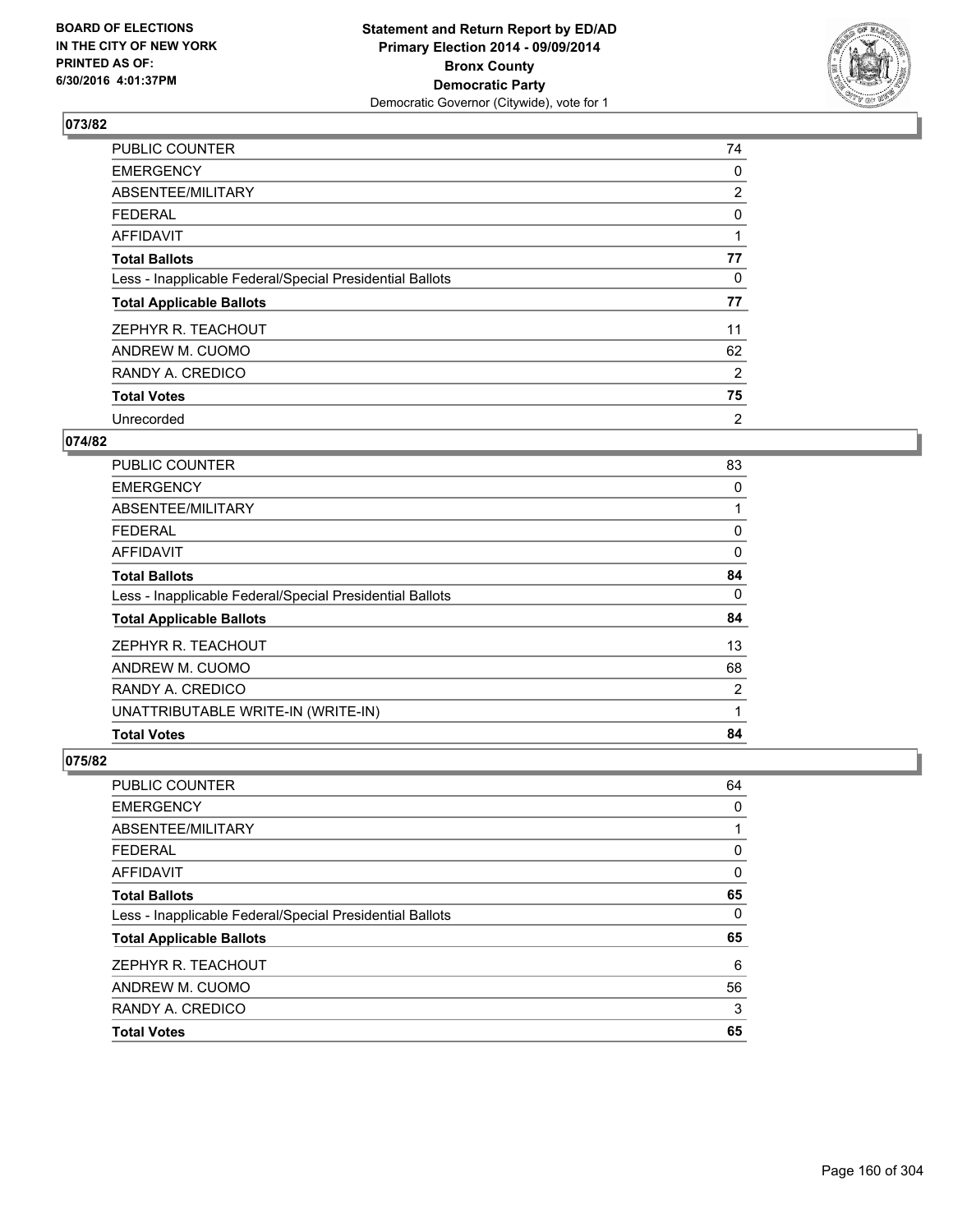

| PUBLIC COUNTER                                           | 77 |
|----------------------------------------------------------|----|
| <b>EMERGENCY</b>                                         | 0  |
| ABSENTEE/MILITARY                                        |    |
| <b>FEDERAL</b>                                           | 0  |
| <b>AFFIDAVIT</b>                                         | 0  |
| <b>Total Ballots</b>                                     | 78 |
| Less - Inapplicable Federal/Special Presidential Ballots | 0  |
| <b>Total Applicable Ballots</b>                          | 78 |
| ZEPHYR R. TEACHOUT                                       | 7  |
| ANDREW M. CUOMO                                          | 70 |
| RANDY A. CREDICO                                         |    |
| <b>Total Votes</b>                                       | 78 |

# **077/82**

| <b>PUBLIC COUNTER</b>                                    | 87 |
|----------------------------------------------------------|----|
| <b>EMERGENCY</b>                                         | 0  |
| ABSENTEE/MILITARY                                        | 4  |
| <b>FEDERAL</b>                                           | 0  |
| AFFIDAVIT                                                | 0  |
| <b>Total Ballots</b>                                     | 91 |
| Less - Inapplicable Federal/Special Presidential Ballots | 0  |
| <b>Total Applicable Ballots</b>                          | 91 |
| ZEPHYR R. TEACHOUT                                       | 12 |
| ANDREW M. CUOMO                                          | 76 |
| RANDY A. CREDICO                                         | 3  |
| <b>Total Votes</b>                                       | 91 |
|                                                          |    |

| PUBLIC COUNTER                                           | 80 |
|----------------------------------------------------------|----|
| <b>EMERGENCY</b>                                         | 0  |
| ABSENTEE/MILITARY                                        | 2  |
| <b>FEDERAL</b>                                           | 0  |
| <b>AFFIDAVIT</b>                                         | 0  |
| <b>Total Ballots</b>                                     | 82 |
| Less - Inapplicable Federal/Special Presidential Ballots | 0  |
| <b>Total Applicable Ballots</b>                          | 82 |
| ZEPHYR R. TEACHOUT                                       | 3  |
| ANDREW M. CUOMO                                          | 71 |
| RANDY A. CREDICO                                         | 4  |
| <b>Total Votes</b>                                       | 78 |
| Unrecorded                                               | 4  |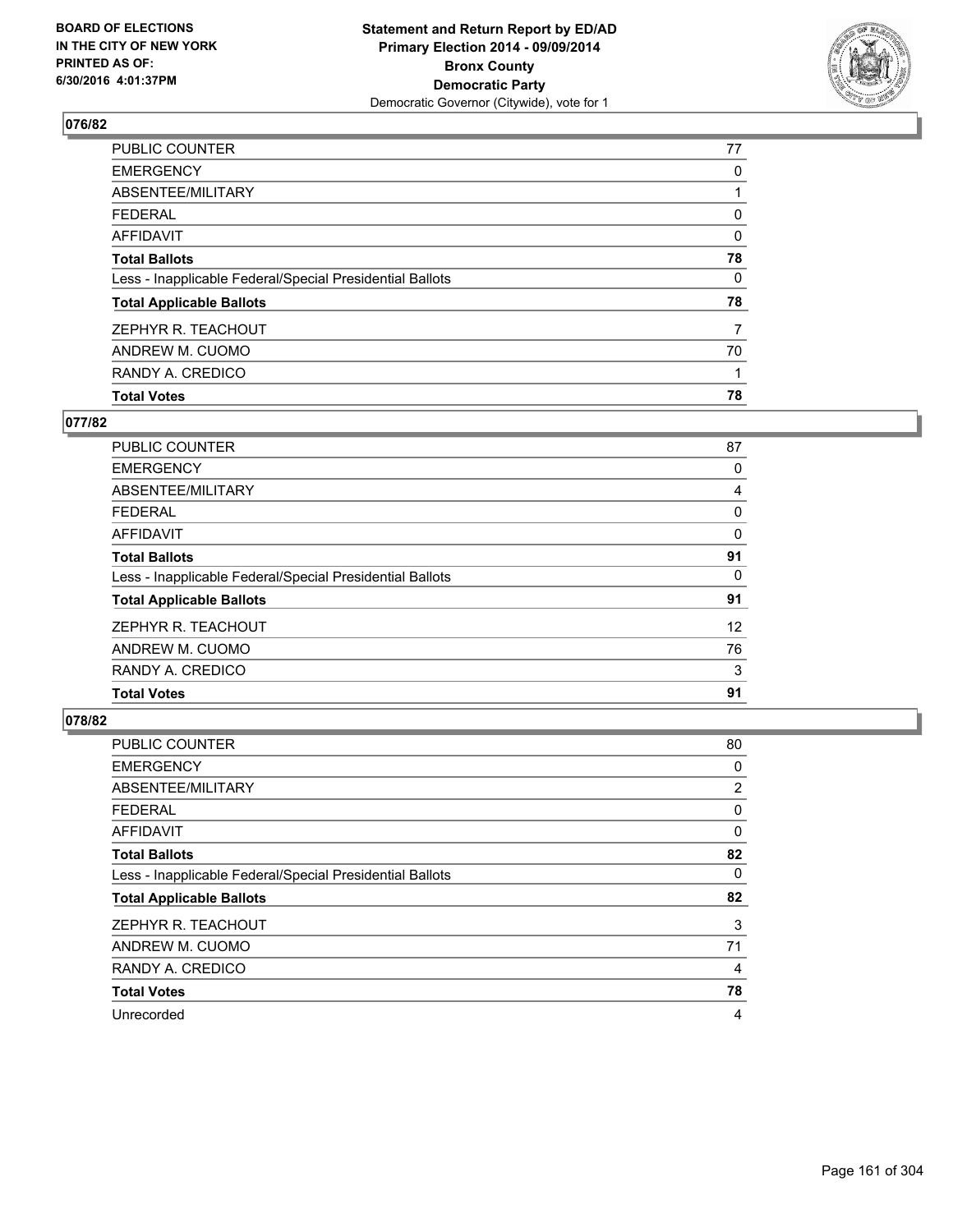

| <b>Total Votes</b>                                       | 75             |
|----------------------------------------------------------|----------------|
| RANDY A. CREDICO                                         | $\overline{2}$ |
| ANDREW M. CUOMO                                          | 65             |
| ZEPHYR R. TEACHOUT                                       | 8              |
| <b>Total Applicable Ballots</b>                          | 75             |
| Less - Inapplicable Federal/Special Presidential Ballots | 0              |
| <b>Total Ballots</b>                                     | 75             |
| AFFIDAVIT                                                | 0              |
| <b>FEDERAL</b>                                           | 0              |
| ABSENTEE/MILITARY                                        | $\overline{2}$ |
| <b>EMERGENCY</b>                                         | 0              |
| <b>PUBLIC COUNTER</b>                                    | 73             |

### **080/82**

| PUBLIC COUNTER                                           | 75             |
|----------------------------------------------------------|----------------|
| <b>EMERGENCY</b>                                         | 0              |
| ABSENTEE/MILITARY                                        | 4              |
| <b>FEDERAL</b>                                           | 0              |
| AFFIDAVIT                                                | 1              |
| <b>Total Ballots</b>                                     | 80             |
| Less - Inapplicable Federal/Special Presidential Ballots | 0              |
| <b>Total Applicable Ballots</b>                          | 80             |
| ZEPHYR R. TEACHOUT                                       | 11             |
| ANDREW M. CUOMO                                          | 65             |
| RANDY A. CREDICO                                         | 2              |
| <b>Total Votes</b>                                       | 78             |
| Unrecorded                                               | $\overline{2}$ |

| <b>PUBLIC COUNTER</b>                                    | 66 |
|----------------------------------------------------------|----|
| <b>EMERGENCY</b>                                         | 0  |
| ABSENTEE/MILITARY                                        | 0  |
| <b>FEDERAL</b>                                           | 0  |
| AFFIDAVIT                                                | 0  |
| <b>Total Ballots</b>                                     | 66 |
| Less - Inapplicable Federal/Special Presidential Ballots | 0  |
| <b>Total Applicable Ballots</b>                          | 66 |
| ZEPHYR R. TEACHOUT                                       | 6  |
| ANDREW M. CUOMO                                          | 50 |
| RANDY A. CREDICO                                         | 7  |
| <b>Total Votes</b>                                       | 63 |
| Unrecorded                                               | 3  |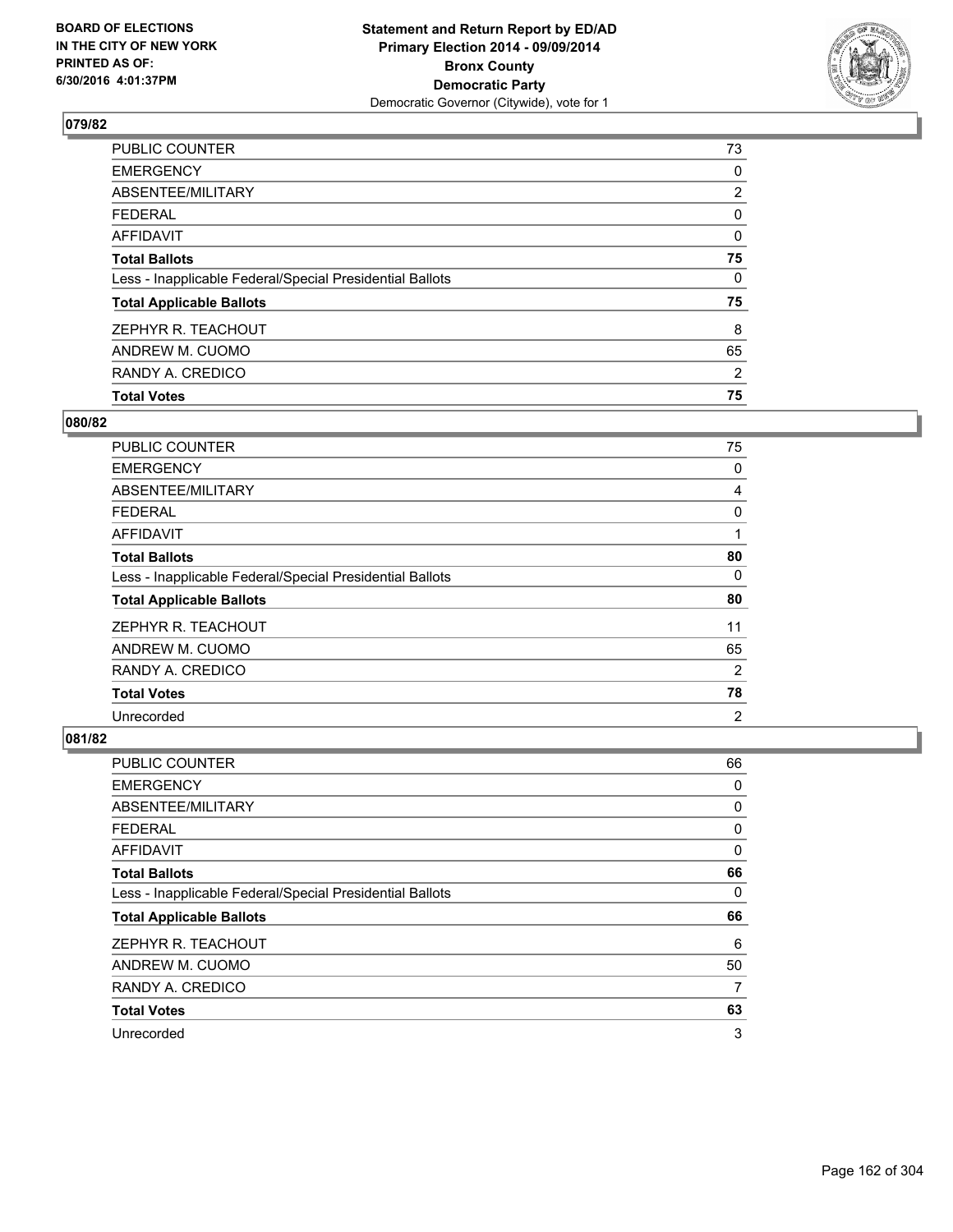

| <b>PUBLIC COUNTER</b>                                    | 55 |
|----------------------------------------------------------|----|
| <b>EMERGENCY</b>                                         | 0  |
| ABSENTEE/MILITARY                                        | 5  |
| <b>FEDERAL</b>                                           | 0  |
| AFFIDAVIT                                                | 2  |
| <b>Total Ballots</b>                                     | 62 |
| Less - Inapplicable Federal/Special Presidential Ballots | 0  |
| <b>Total Applicable Ballots</b>                          | 62 |
| ZEPHYR R. TEACHOUT                                       | 6  |
| ANDREW M. CUOMO                                          | 53 |
| RANDY A. CREDICO                                         | 2  |
| <b>Total Votes</b>                                       | 61 |
| Unrecorded                                               | 1  |

# **083/82**

| <b>PUBLIC COUNTER</b>                                    | 51             |
|----------------------------------------------------------|----------------|
| <b>EMERGENCY</b>                                         | 0              |
| ABSENTEE/MILITARY                                        |                |
| <b>FEDERAL</b>                                           | 0              |
| AFFIDAVIT                                                | 0              |
| <b>Total Ballots</b>                                     | 52             |
| Less - Inapplicable Federal/Special Presidential Ballots | 0              |
| <b>Total Applicable Ballots</b>                          | 52             |
| ZEPHYR R. TEACHOUT                                       | 15             |
| ANDREW M. CUOMO                                          | 34             |
| RANDY A. CREDICO                                         | $\overline{2}$ |
| <b>Total Votes</b>                                       | 51             |
| Unrecorded                                               | 1              |

| <b>PUBLIC COUNTER</b>                                    | 60       |
|----------------------------------------------------------|----------|
| <b>EMERGENCY</b>                                         | 0        |
| ABSENTEE/MILITARY                                        | 0        |
| <b>FEDERAL</b>                                           | 0        |
| AFFIDAVIT                                                | 0        |
| <b>Total Ballots</b>                                     | 60       |
| Less - Inapplicable Federal/Special Presidential Ballots | 0        |
| <b>Total Applicable Ballots</b>                          | 60       |
| ZEPHYR R. TEACHOUT                                       | 11       |
| ANDREW M. CUOMO                                          | 48       |
| RANDY A. CREDICO                                         | $\Omega$ |
| <b>Total Votes</b>                                       | 59       |
| Unrecorded                                               | 1        |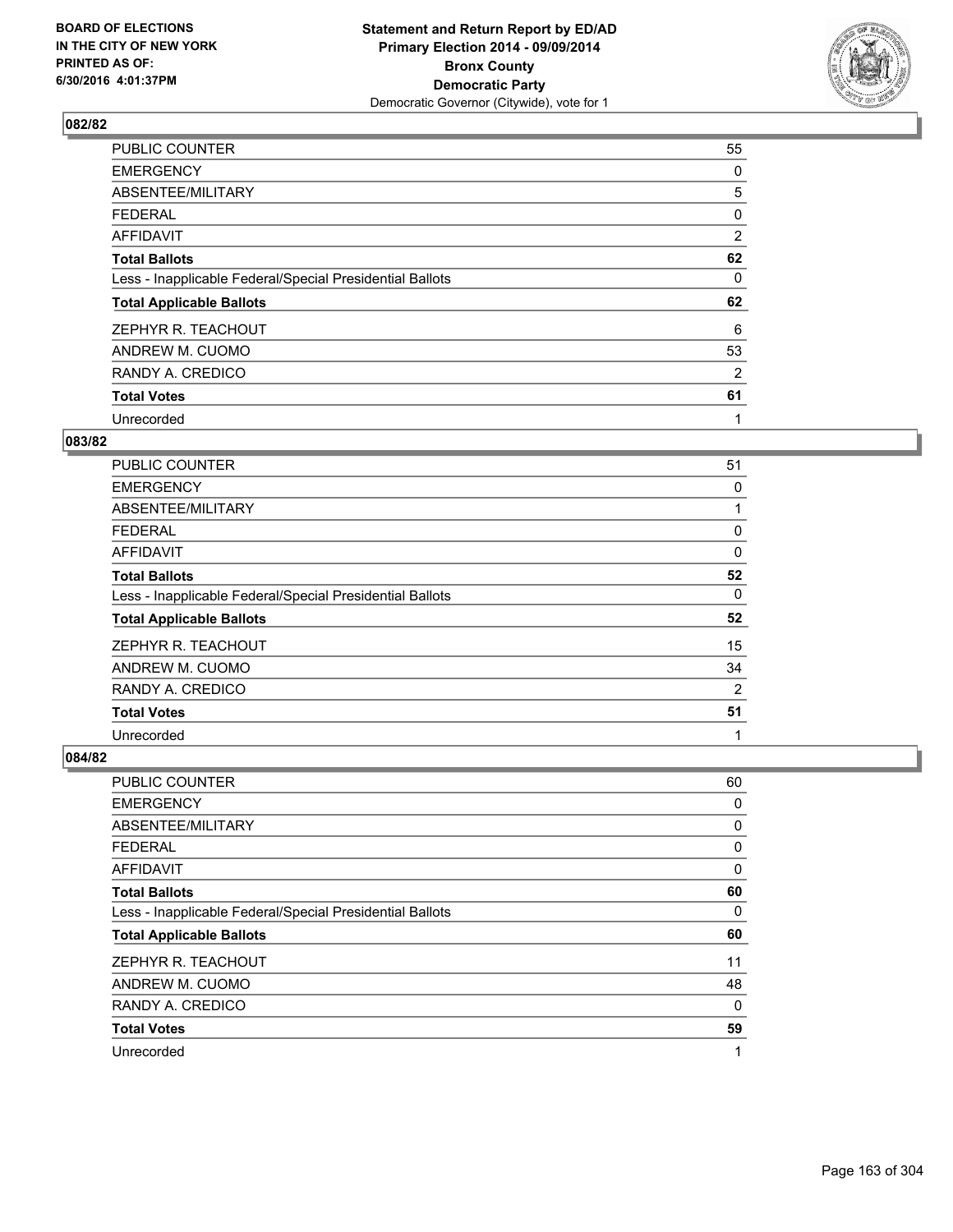

| <b>PUBLIC COUNTER</b>                                    | 81 |
|----------------------------------------------------------|----|
| <b>EMERGENCY</b>                                         | 0  |
| ABSENTEE/MILITARY                                        | 6  |
| <b>FEDERAL</b>                                           | 0  |
| AFFIDAVIT                                                | 0  |
| <b>Total Ballots</b>                                     | 87 |
| Less - Inapplicable Federal/Special Presidential Ballots | 0  |
| <b>Total Applicable Ballots</b>                          | 87 |
| ZEPHYR R. TEACHOUT                                       | 13 |
| ANDREW M. CUOMO                                          | 70 |
| RANDY A. CREDICO                                         | 3  |
| <b>Total Votes</b>                                       | 86 |
| Unrecorded                                               | 1  |

### **086/82**

| <b>PUBLIC COUNTER</b>                                    | 63 |
|----------------------------------------------------------|----|
| <b>EMERGENCY</b>                                         | 0  |
| ABSENTEE/MILITARY                                        | 6  |
| <b>FEDERAL</b>                                           | 0  |
| <b>AFFIDAVIT</b>                                         | 0  |
| <b>Total Ballots</b>                                     | 69 |
| Less - Inapplicable Federal/Special Presidential Ballots | 0  |
| <b>Total Applicable Ballots</b>                          | 69 |
| ZEPHYR R. TEACHOUT                                       | 4  |
| ANDREW M. CUOMO                                          | 53 |
| RANDY A. CREDICO                                         | 1  |
| <b>Total Votes</b>                                       | 58 |
| Unrecorded                                               | 11 |

| <b>PUBLIC COUNTER</b>                                    | 62          |
|----------------------------------------------------------|-------------|
| <b>EMERGENCY</b>                                         | 0           |
| ABSENTEE/MILITARY                                        | 3           |
| <b>FEDERAL</b>                                           | 0           |
| <b>AFFIDAVIT</b>                                         | 0           |
| <b>Total Ballots</b>                                     | 65          |
| Less - Inapplicable Federal/Special Presidential Ballots | 0           |
| <b>Total Applicable Ballots</b>                          | 65          |
| ZEPHYR R. TEACHOUT                                       | 7           |
| ANDREW M. CUOMO                                          | 56          |
| RANDY A. CREDICO                                         | 1           |
| <b>Total Votes</b>                                       | 64          |
| Unrecorded                                               | $\mathbf 1$ |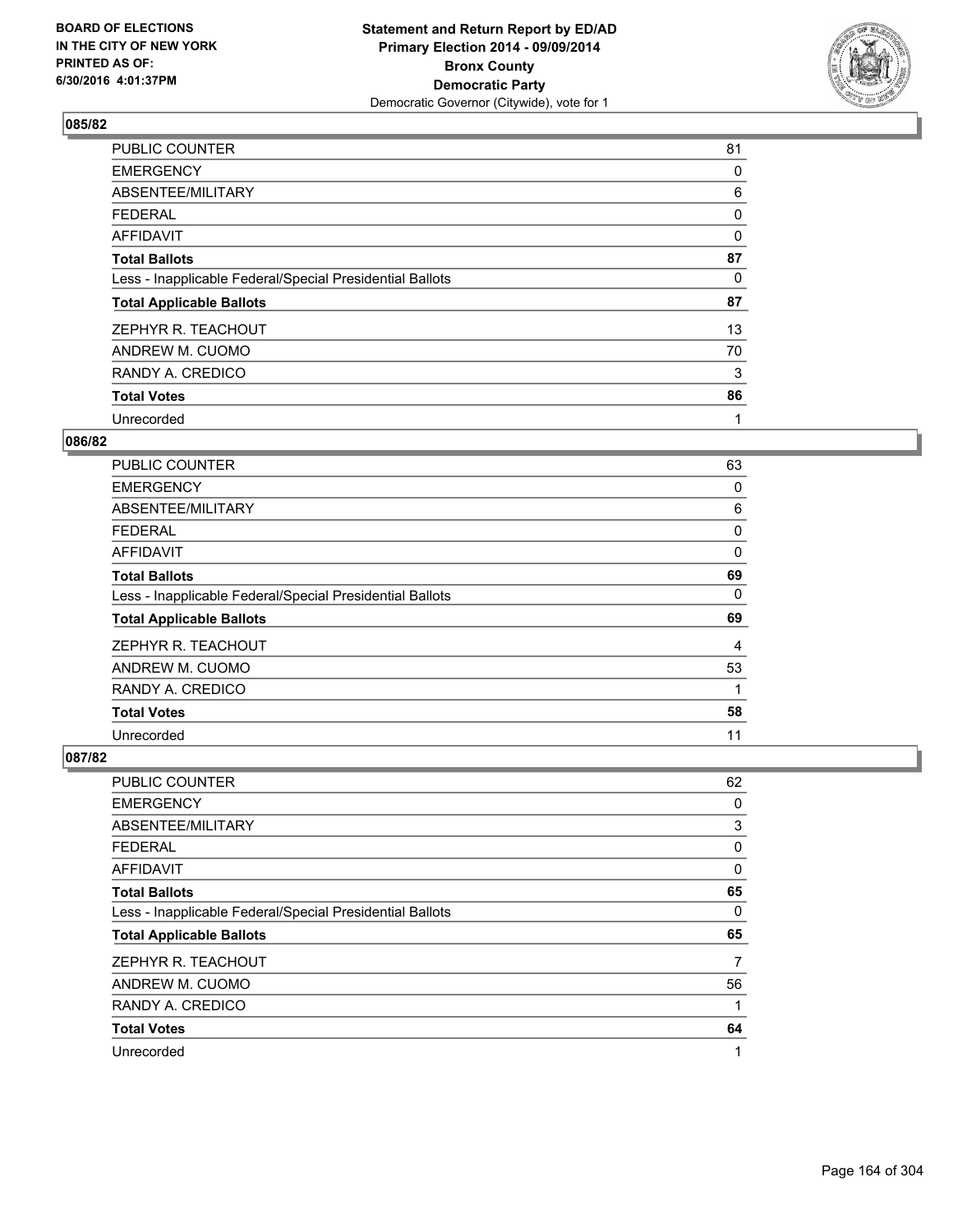

| <b>Total Votes</b>                                       | 50             |
|----------------------------------------------------------|----------------|
| RANDY A. CREDICO                                         |                |
| ANDREW M. CUOMO                                          | 43             |
| ZEPHYR R. TEACHOUT                                       | 6              |
| <b>Total Applicable Ballots</b>                          | 50             |
| Less - Inapplicable Federal/Special Presidential Ballots | 0              |
| <b>Total Ballots</b>                                     | 50             |
| AFFIDAVIT                                                | 0              |
| <b>FEDERAL</b>                                           | 0              |
| ABSENTEE/MILITARY                                        | $\overline{2}$ |
| <b>EMERGENCY</b>                                         | 0              |
| <b>PUBLIC COUNTER</b>                                    | 48             |

### **089/82**

| <b>PUBLIC COUNTER</b>                                    | 74 |
|----------------------------------------------------------|----|
| <b>EMERGENCY</b>                                         | 0  |
| ABSENTEE/MILITARY                                        |    |
| <b>FEDERAL</b>                                           | 0  |
| AFFIDAVIT                                                | 0  |
| <b>Total Ballots</b>                                     | 75 |
| Less - Inapplicable Federal/Special Presidential Ballots | 0  |
| <b>Total Applicable Ballots</b>                          | 75 |
| ZEPHYR R. TEACHOUT                                       | 5  |
| ANDREW M. CUOMO                                          | 70 |
| RANDY A. CREDICO                                         | 0  |
| <b>Total Votes</b>                                       | 75 |
|                                                          |    |

| <b>PUBLIC COUNTER</b>                                    | 50             |
|----------------------------------------------------------|----------------|
| <b>EMERGENCY</b>                                         | 0              |
| ABSENTEE/MILITARY                                        | $\overline{2}$ |
| <b>FEDERAL</b>                                           | 0              |
| <b>AFFIDAVIT</b>                                         | 0              |
| <b>Total Ballots</b>                                     | 52             |
| Less - Inapplicable Federal/Special Presidential Ballots | 0              |
| <b>Total Applicable Ballots</b>                          | 52             |
| ZEPHYR R. TEACHOUT                                       | 7              |
| ANDREW M. CUOMO                                          | 43             |
| RANDY A. CREDICO                                         | $\overline{2}$ |
| <b>Total Votes</b>                                       | 52             |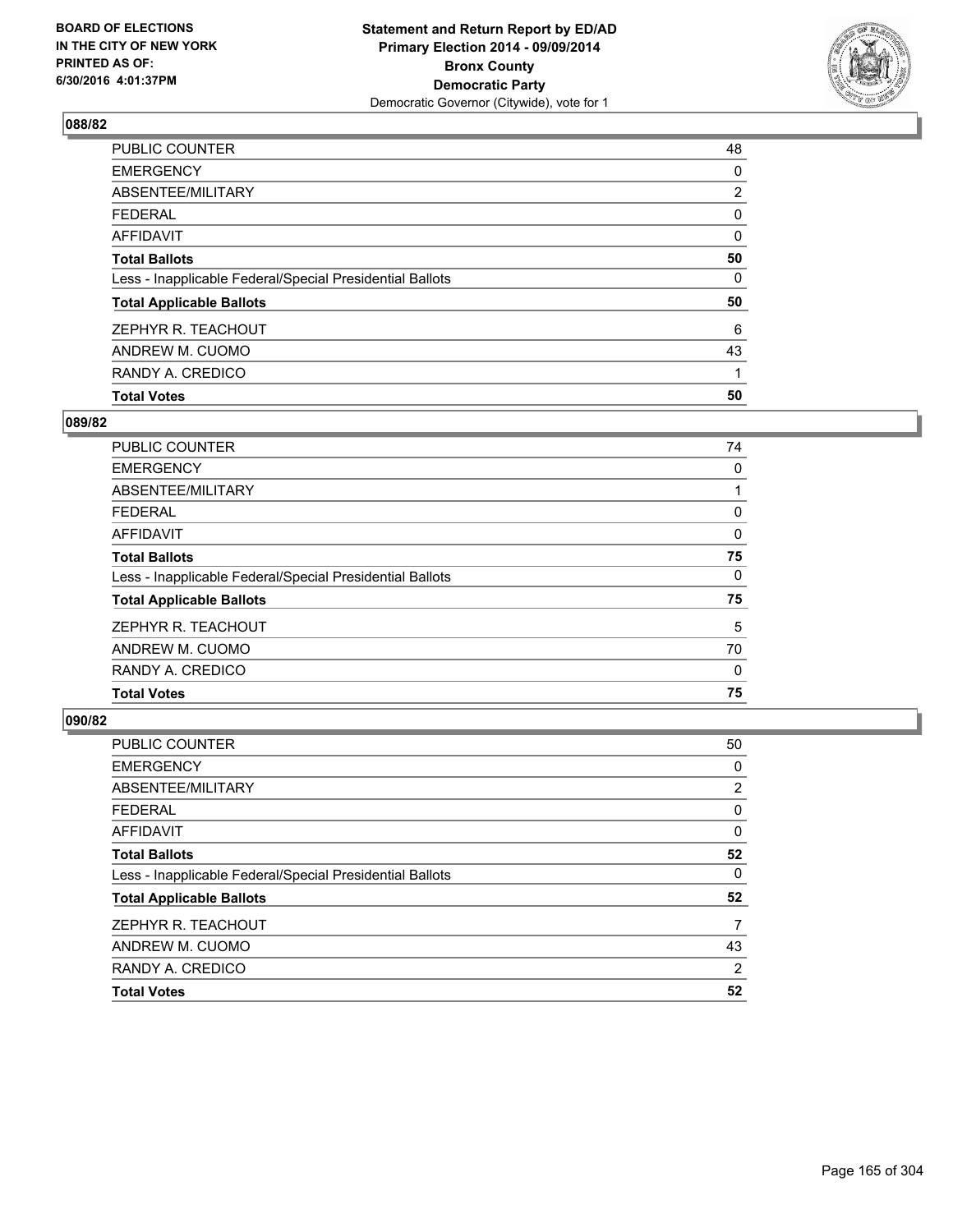

| PUBLIC COUNTER                                           | 71             |
|----------------------------------------------------------|----------------|
| <b>EMERGENCY</b>                                         | 0              |
| ABSENTEE/MILITARY                                        | $\overline{2}$ |
| <b>FEDERAL</b>                                           | 0              |
| <b>AFFIDAVIT</b>                                         | $\overline{2}$ |
| <b>Total Ballots</b>                                     | 75             |
| Less - Inapplicable Federal/Special Presidential Ballots | 0              |
| <b>Total Applicable Ballots</b>                          | 75             |
| ZEPHYR R. TEACHOUT                                       | 5              |
| ANDREW M. CUOMO                                          | 68             |
| RANDY A. CREDICO                                         | 2              |
| <b>Total Votes</b>                                       | 75             |

## **092/82**

| <b>PUBLIC COUNTER</b>                                    | 49 |
|----------------------------------------------------------|----|
| <b>EMERGENCY</b>                                         | 0  |
| ABSENTEE/MILITARY                                        | 3  |
| <b>FEDERAL</b>                                           | 0  |
| AFFIDAVIT                                                | 0  |
| <b>Total Ballots</b>                                     | 52 |
| Less - Inapplicable Federal/Special Presidential Ballots | 0  |
| <b>Total Applicable Ballots</b>                          | 52 |
| ZEPHYR R. TEACHOUT                                       | 6  |
| ANDREW M. CUOMO                                          | 46 |
| RANDY A. CREDICO                                         | 0  |
| <b>Total Votes</b>                                       | 52 |
|                                                          |    |

| PUBLIC COUNTER                                           | 56 |
|----------------------------------------------------------|----|
| <b>EMERGENCY</b>                                         | 0  |
| ABSENTEE/MILITARY                                        | 0  |
| <b>FEDERAL</b>                                           | 0  |
| <b>AFFIDAVIT</b>                                         | 0  |
| <b>Total Ballots</b>                                     | 56 |
| Less - Inapplicable Federal/Special Presidential Ballots | 0  |
| <b>Total Applicable Ballots</b>                          | 56 |
| ZEPHYR R. TEACHOUT                                       | 7  |
| ANDREW M. CUOMO                                          | 47 |
| RANDY A. CREDICO                                         | 1  |
| <b>Total Votes</b>                                       | 55 |
| Unrecorded                                               | 1  |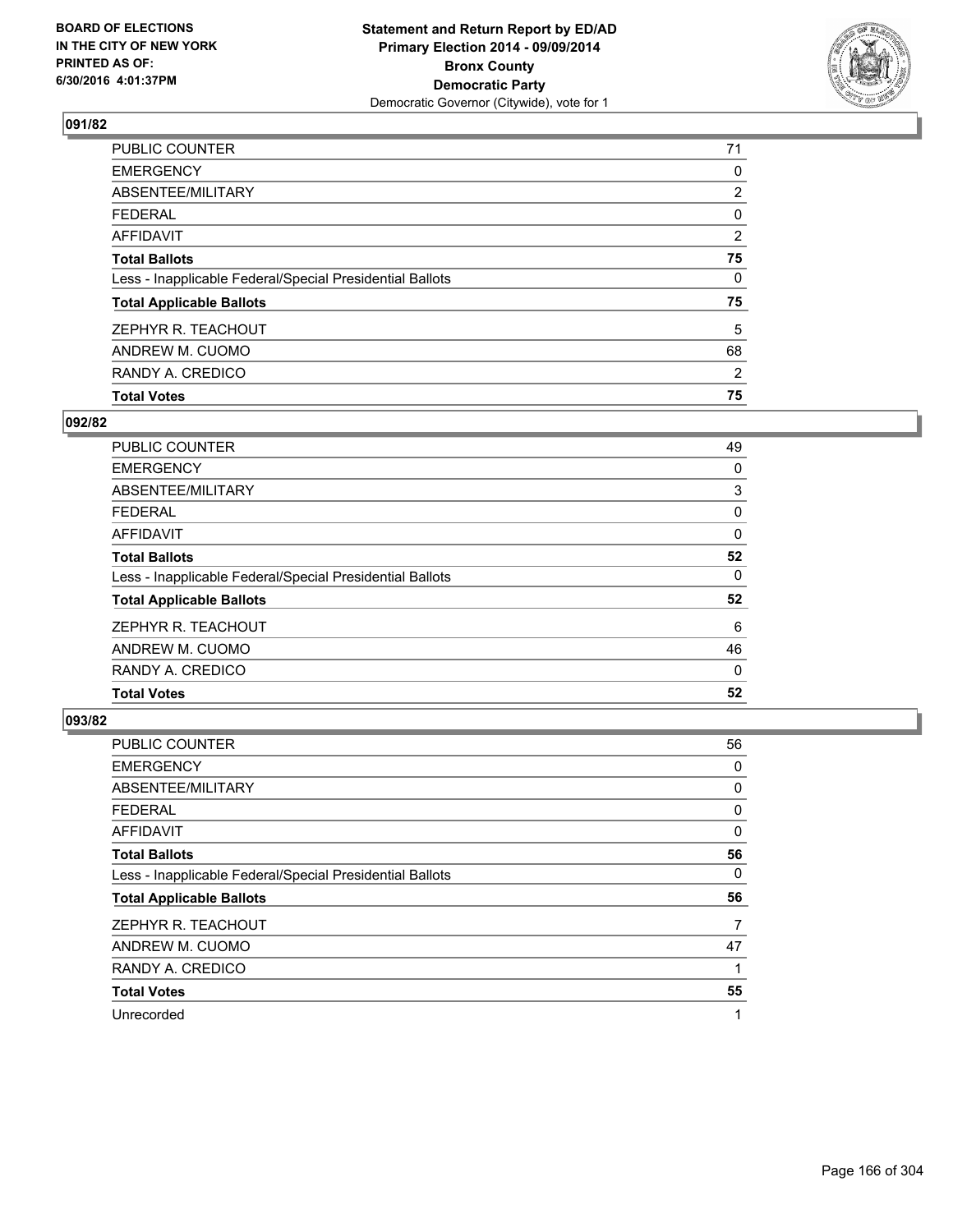

| <b>PUBLIC COUNTER</b>                                    | 57             |
|----------------------------------------------------------|----------------|
| <b>EMERGENCY</b>                                         | 0              |
| ABSENTEE/MILITARY                                        |                |
| <b>FEDERAL</b>                                           | 0              |
| <b>AFFIDAVIT</b>                                         |                |
| <b>Total Ballots</b>                                     | 59             |
| Less - Inapplicable Federal/Special Presidential Ballots | 0              |
| <b>Total Applicable Ballots</b>                          | 59             |
| ZEPHYR R. TEACHOUT                                       | 5              |
| ANDREW M. CUOMO                                          | 52             |
| RANDY A. CREDICO                                         | $\overline{2}$ |
| <b>Total Votes</b>                                       | 59             |

## **095/82**

| <b>PUBLIC COUNTER</b>                                    | 58       |
|----------------------------------------------------------|----------|
| <b>EMERGENCY</b>                                         | 0        |
| ABSENTEE/MILITARY                                        |          |
| <b>FEDERAL</b>                                           | 0        |
| AFFIDAVIT                                                | $\Omega$ |
| <b>Total Ballots</b>                                     | 59       |
| Less - Inapplicable Federal/Special Presidential Ballots | 0        |
| <b>Total Applicable Ballots</b>                          | 59       |
| ZEPHYR R. TEACHOUT                                       | 7        |
| ANDREW M. CUOMO                                          | 51       |
| RANDY A. CREDICO                                         |          |
| <b>Total Votes</b>                                       | 59       |
|                                                          |          |

| <b>PUBLIC COUNTER</b>                                    | 47 |
|----------------------------------------------------------|----|
| <b>EMERGENCY</b>                                         | 0  |
| ABSENTEE/MILITARY                                        | 1  |
| <b>FEDERAL</b>                                           | 0  |
| <b>AFFIDAVIT</b>                                         | 0  |
| <b>Total Ballots</b>                                     | 48 |
| Less - Inapplicable Federal/Special Presidential Ballots | 0  |
| <b>Total Applicable Ballots</b>                          | 48 |
| ZEPHYR R. TEACHOUT                                       | 6  |
| ANDREW M. CUOMO                                          | 41 |
| RANDY A. CREDICO                                         | 0  |
| UNATTRIBUTABLE WRITE-IN (WRITE-IN)                       | 1  |
| <b>Total Votes</b>                                       | 48 |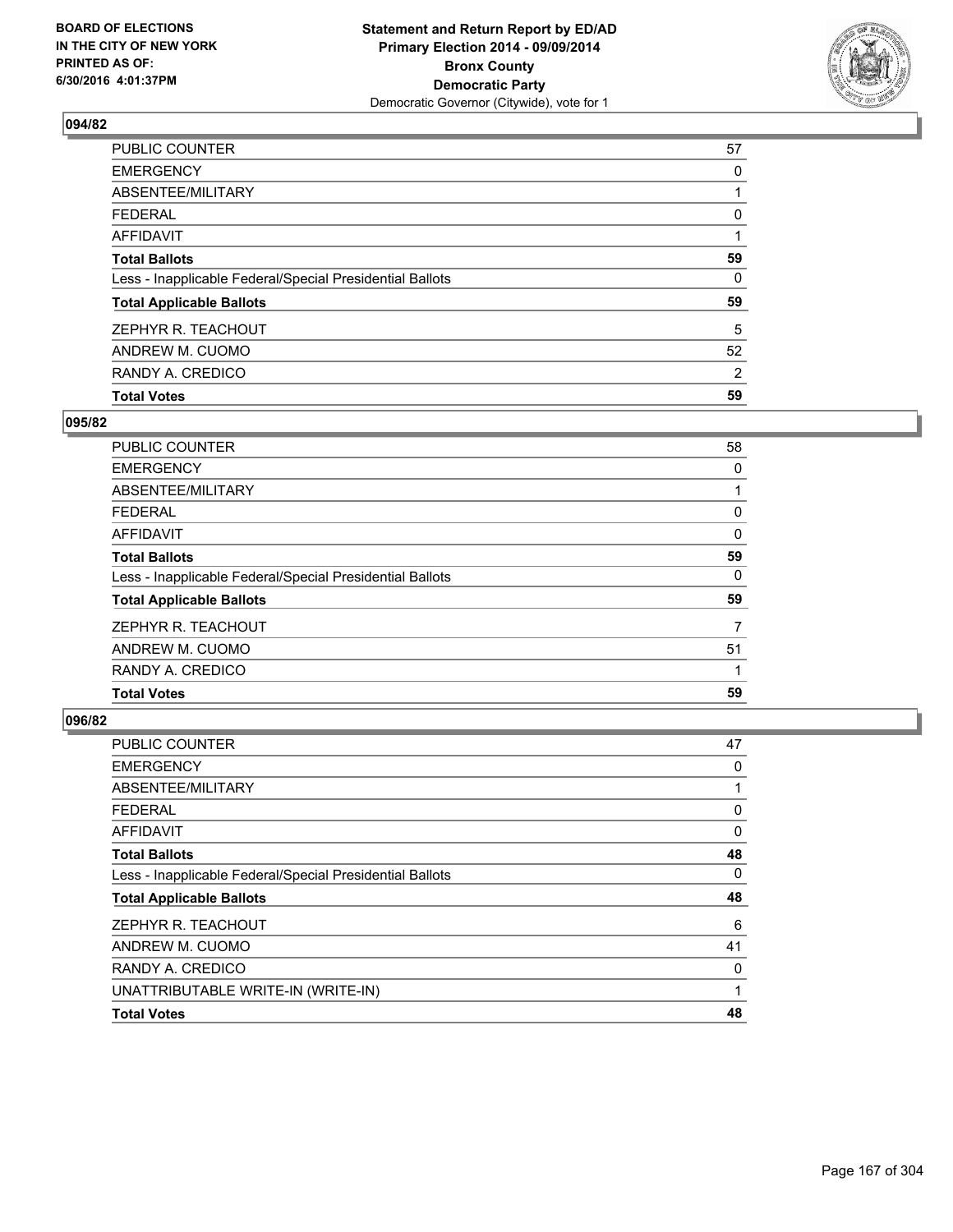

| <b>PUBLIC COUNTER</b>                                    | 76             |
|----------------------------------------------------------|----------------|
| <b>EMERGENCY</b>                                         | 0              |
| ABSENTEE/MILITARY                                        | $\overline{2}$ |
| <b>FEDERAL</b>                                           | 0              |
| AFFIDAVIT                                                | 0              |
| <b>Total Ballots</b>                                     | 78             |
| Less - Inapplicable Federal/Special Presidential Ballots | 0              |
| <b>Total Applicable Ballots</b>                          | 78             |
| ZEPHYR R. TEACHOUT                                       | 5              |
| ANDREW M. CUOMO                                          | 71             |
| RANDY A. CREDICO                                         |                |
| <b>Total Votes</b>                                       | 77             |
| Unrecorded                                               | 1              |

### **098/82**

| <b>PUBLIC COUNTER</b>                                    | 105 |
|----------------------------------------------------------|-----|
| <b>EMERGENCY</b>                                         | 0   |
| ABSENTEE/MILITARY                                        | 3   |
| <b>FEDERAL</b>                                           | 0   |
| AFFIDAVIT                                                | 0   |
| <b>Total Ballots</b>                                     | 108 |
| Less - Inapplicable Federal/Special Presidential Ballots | 0   |
| <b>Total Applicable Ballots</b>                          | 108 |
| ZEPHYR R. TEACHOUT                                       | 22  |
| ANDREW M. CUOMO                                          | 81  |
| RANDY A. CREDICO                                         | 4   |
| <b>Total Votes</b>                                       | 107 |
| Unrecorded                                               | 1   |

| <b>PUBLIC COUNTER</b>                                    | 101 |
|----------------------------------------------------------|-----|
| <b>EMERGENCY</b>                                         | 0   |
| ABSENTEE/MILITARY                                        |     |
| <b>FEDERAL</b>                                           | 0   |
| <b>AFFIDAVIT</b>                                         | 0   |
| <b>Total Ballots</b>                                     | 102 |
| Less - Inapplicable Federal/Special Presidential Ballots | 0   |
| <b>Total Applicable Ballots</b>                          | 102 |
| ZEPHYR R. TEACHOUT                                       | 16  |
| ANDREW M. CUOMO                                          | 86  |
| RANDY A. CREDICO                                         | 0   |
| <b>Total Votes</b>                                       | 102 |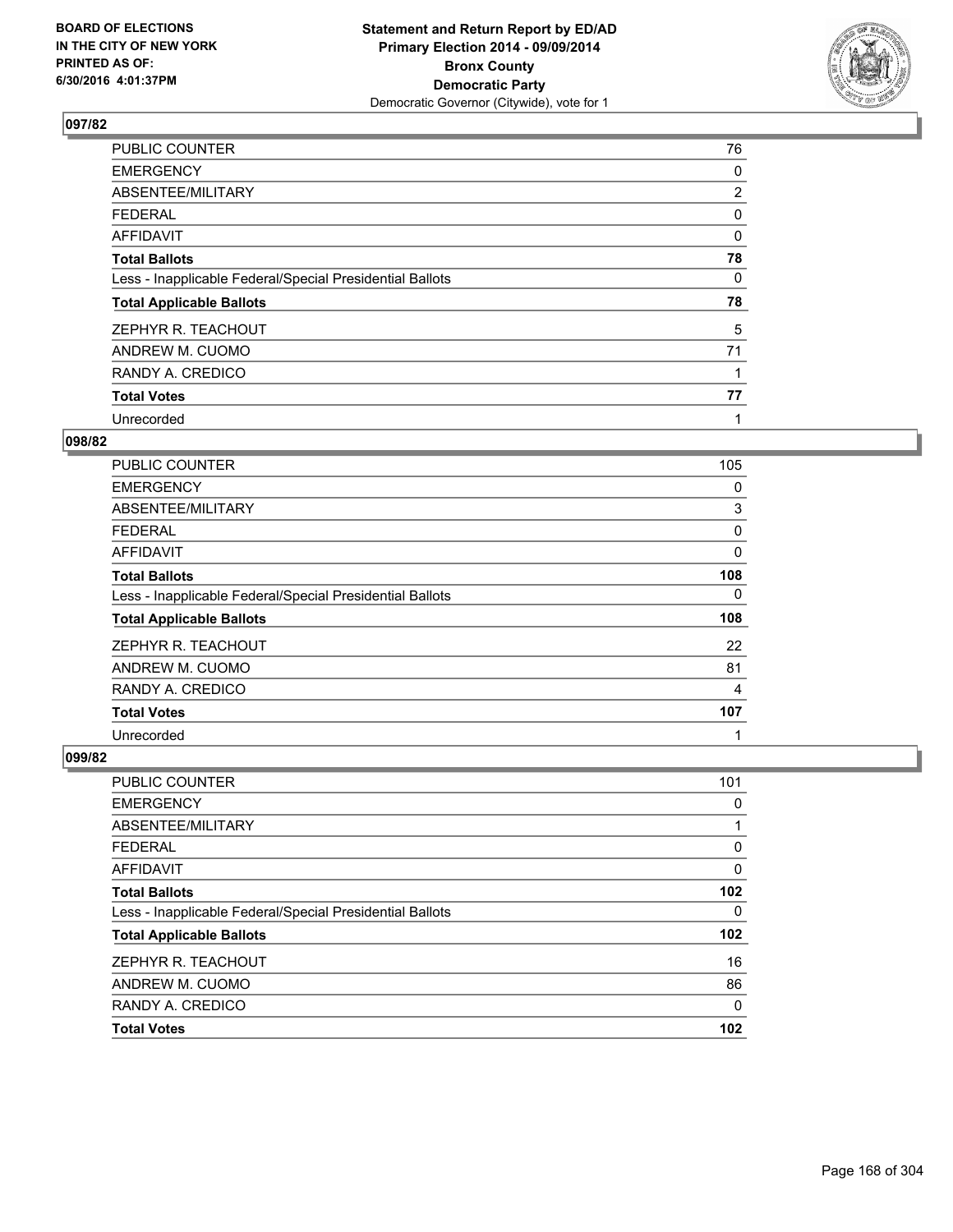

| <b>PUBLIC COUNTER</b>                                    | 84             |
|----------------------------------------------------------|----------------|
| <b>EMERGENCY</b>                                         | 0              |
| ABSENTEE/MILITARY                                        | $\overline{2}$ |
| <b>FEDERAL</b>                                           | 0              |
| AFFIDAVIT                                                | $\Omega$       |
| <b>Total Ballots</b>                                     | 86             |
| Less - Inapplicable Federal/Special Presidential Ballots | 0              |
| <b>Total Applicable Ballots</b>                          | 86             |
| ZEPHYR R. TEACHOUT                                       | 10             |
| ANDREW M. CUOMO                                          | 69             |
| RANDY A. CREDICO                                         | 3              |
| UNATTRIBUTABLE WRITE-IN (WRITE-IN)                       | 1              |
| <b>Total Votes</b>                                       | 83             |
| Unrecorded                                               | 3              |

### **101/82**

| PUBLIC COUNTER                                           | 54 |
|----------------------------------------------------------|----|
| <b>EMERGENCY</b>                                         | 0  |
| ABSENTEE/MILITARY                                        | 3  |
| <b>FEDERAL</b>                                           | 0  |
| AFFIDAVIT                                                | 0  |
| <b>Total Ballots</b>                                     | 57 |
| Less - Inapplicable Federal/Special Presidential Ballots | 0  |
| <b>Total Applicable Ballots</b>                          | 57 |
| ZEPHYR R. TEACHOUT                                       | 4  |
| ANDREW M. CUOMO                                          | 52 |
| RANDY A. CREDICO                                         | 0  |
| <b>Total Votes</b>                                       | 56 |
| Unrecorded                                               | 1  |

| <b>PUBLIC COUNTER</b>                                    | 58             |
|----------------------------------------------------------|----------------|
| <b>EMERGENCY</b>                                         | 0              |
| ABSENTEE/MILITARY                                        | $\overline{2}$ |
| <b>FEDERAL</b>                                           | 0              |
| AFFIDAVIT                                                | 0              |
| <b>Total Ballots</b>                                     | 60             |
| Less - Inapplicable Federal/Special Presidential Ballots | 0              |
| <b>Total Applicable Ballots</b>                          | 60             |
| ZEPHYR R. TEACHOUT                                       | 7              |
| ANDREW M. CUOMO                                          | 51             |
| RANDY A. CREDICO                                         |                |
| <b>Total Votes</b>                                       | 59             |
| Unrecorded                                               | 1              |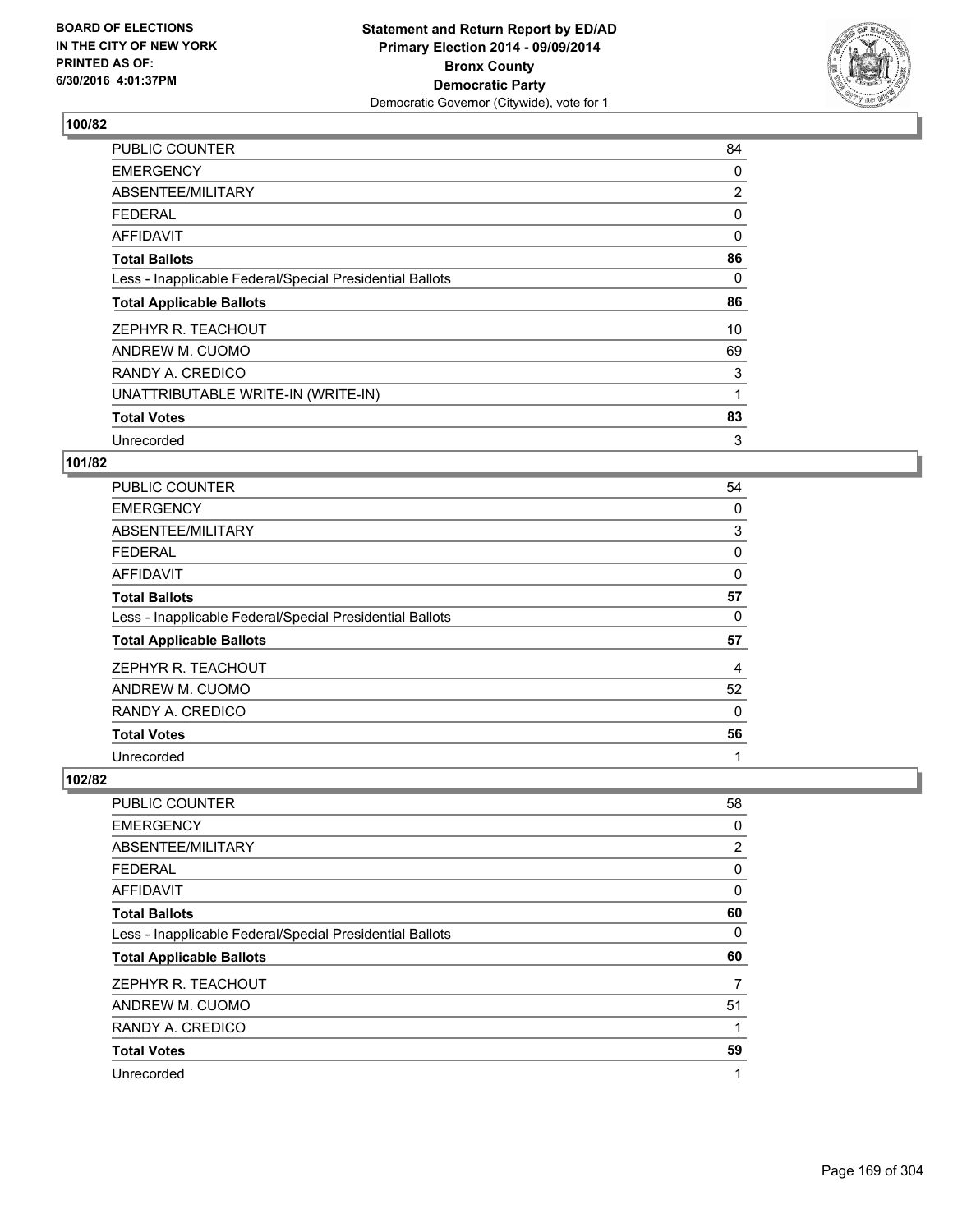

| PUBLIC COUNTER                                           | 53 |
|----------------------------------------------------------|----|
| <b>EMERGENCY</b>                                         | 0  |
| ABSENTEE/MILITARY                                        | 0  |
| <b>FEDERAL</b>                                           | 0  |
| <b>AFFIDAVIT</b>                                         | 0  |
| <b>Total Ballots</b>                                     | 53 |
| Less - Inapplicable Federal/Special Presidential Ballots | 0  |
| <b>Total Applicable Ballots</b>                          | 53 |
| ZEPHYR R. TEACHOUT                                       | 4  |
| ANDREW M. CUOMO                                          | 45 |
| RANDY A. CREDICO                                         | 2  |
| <b>Total Votes</b>                                       | 51 |
| Unrecorded                                               | 2  |

### **104/82**

| <b>PUBLIC COUNTER</b>                                    | 73             |
|----------------------------------------------------------|----------------|
| <b>EMERGENCY</b>                                         | 0              |
| ABSENTEE/MILITARY                                        | $\overline{2}$ |
| <b>FEDERAL</b>                                           | 0              |
| AFFIDAVIT                                                | 0              |
| <b>Total Ballots</b>                                     | 75             |
| Less - Inapplicable Federal/Special Presidential Ballots | 0              |
| <b>Total Applicable Ballots</b>                          | 75             |
| ZEPHYR R. TEACHOUT                                       | 14             |
| ANDREW M. CUOMO                                          | 58             |
| RANDY A. CREDICO                                         | 1              |
| UNATTRIBUTABLE WRITE-IN (WRITE-IN)                       | 1              |
| <b>Total Votes</b>                                       | 74             |
| Unrecorded                                               | 1              |

| RANDY A. CREDICO                                         | $\overline{2}$ |
|----------------------------------------------------------|----------------|
| ANDREW M. CUOMO                                          | 75             |
| ZEPHYR R. TEACHOUT                                       | 16             |
| <b>Total Applicable Ballots</b>                          | 93             |
| Less - Inapplicable Federal/Special Presidential Ballots | 0              |
| <b>Total Ballots</b>                                     | 93             |
| AFFIDAVIT                                                | 0              |
| <b>FEDERAL</b>                                           | 0              |
| ABSENTEE/MILITARY                                        | 2              |
| <b>EMERGENCY</b>                                         | 0              |
| <b>PUBLIC COUNTER</b>                                    | 91             |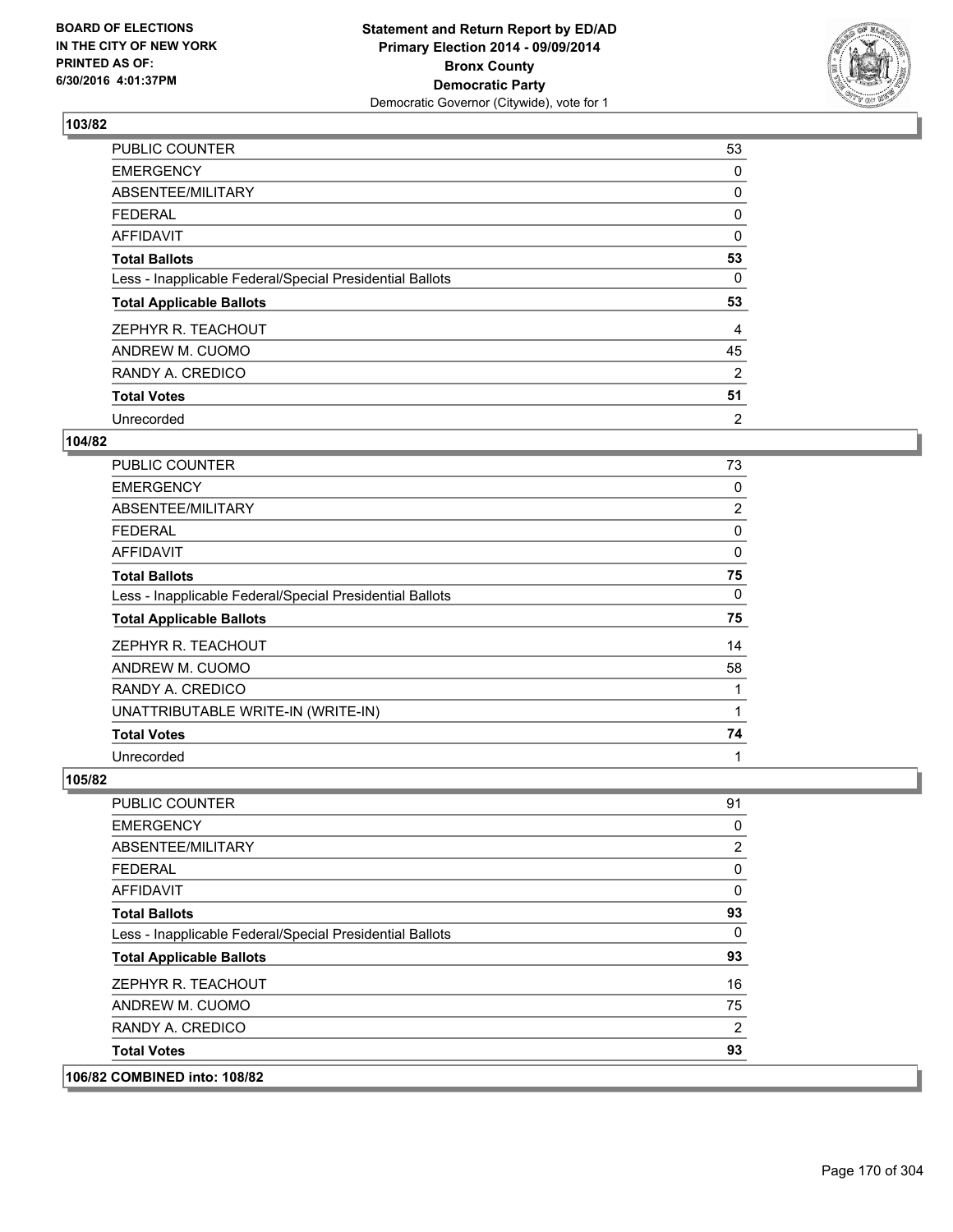

| <b>Total Votes</b>                                       | 17 |
|----------------------------------------------------------|----|
| RANDY A. CREDICO                                         | 0  |
| ANDREW M. CUOMO                                          | 16 |
| ZEPHYR R. TEACHOUT                                       |    |
| <b>Total Applicable Ballots</b>                          | 17 |
| Less - Inapplicable Federal/Special Presidential Ballots | 0  |
| <b>Total Ballots</b>                                     | 17 |
| <b>AFFIDAVIT</b>                                         | 0  |
| <b>FEDERAL</b>                                           | 0  |
| ABSENTEE/MILITARY                                        |    |
| <b>EMERGENCY</b>                                         | 0  |
| PUBLIC COUNTER                                           | 16 |

## **108/82**

| <b>PUBLIC COUNTER</b>                                    |   |
|----------------------------------------------------------|---|
| <b>EMERGENCY</b>                                         | 0 |
| ABSENTEE/MILITARY                                        | 0 |
| <b>FEDERAL</b>                                           | 0 |
| <b>AFFIDAVIT</b>                                         | 0 |
| <b>Total Ballots</b>                                     |   |
| Less - Inapplicable Federal/Special Presidential Ballots | 0 |
| <b>Total Applicable Ballots</b>                          |   |
| ZEPHYR R. TEACHOUT                                       |   |
| ANDREW M. CUOMO                                          | 0 |
| RANDY A. CREDICO                                         | 0 |
| <b>Total Votes</b>                                       |   |
|                                                          |   |

| PUBLIC COUNTER                                           | 18       |
|----------------------------------------------------------|----------|
| <b>EMERGENCY</b>                                         | 0        |
| ABSENTEE/MILITARY                                        | 20       |
| <b>FEDERAL</b>                                           | 0        |
| <b>AFFIDAVIT</b>                                         | $\Omega$ |
| <b>Total Ballots</b>                                     | 38       |
| Less - Inapplicable Federal/Special Presidential Ballots | 0        |
| <b>Total Applicable Ballots</b>                          | 38       |
| ZEPHYR R. TEACHOUT                                       | 4        |
| ANDREW M. CUOMO                                          | 29       |
| RANDY A. CREDICO                                         | 2        |
| <b>Total Votes</b>                                       | 35       |
| Unrecorded                                               | 3        |
| 110/82 COMBINED into: 054/82                             |          |
| 111/82 COMBINED into: 091/82                             |          |
| 112/82 COMBINED into: 108/82                             |          |
| 113/82 COMBINED into: 091/82                             |          |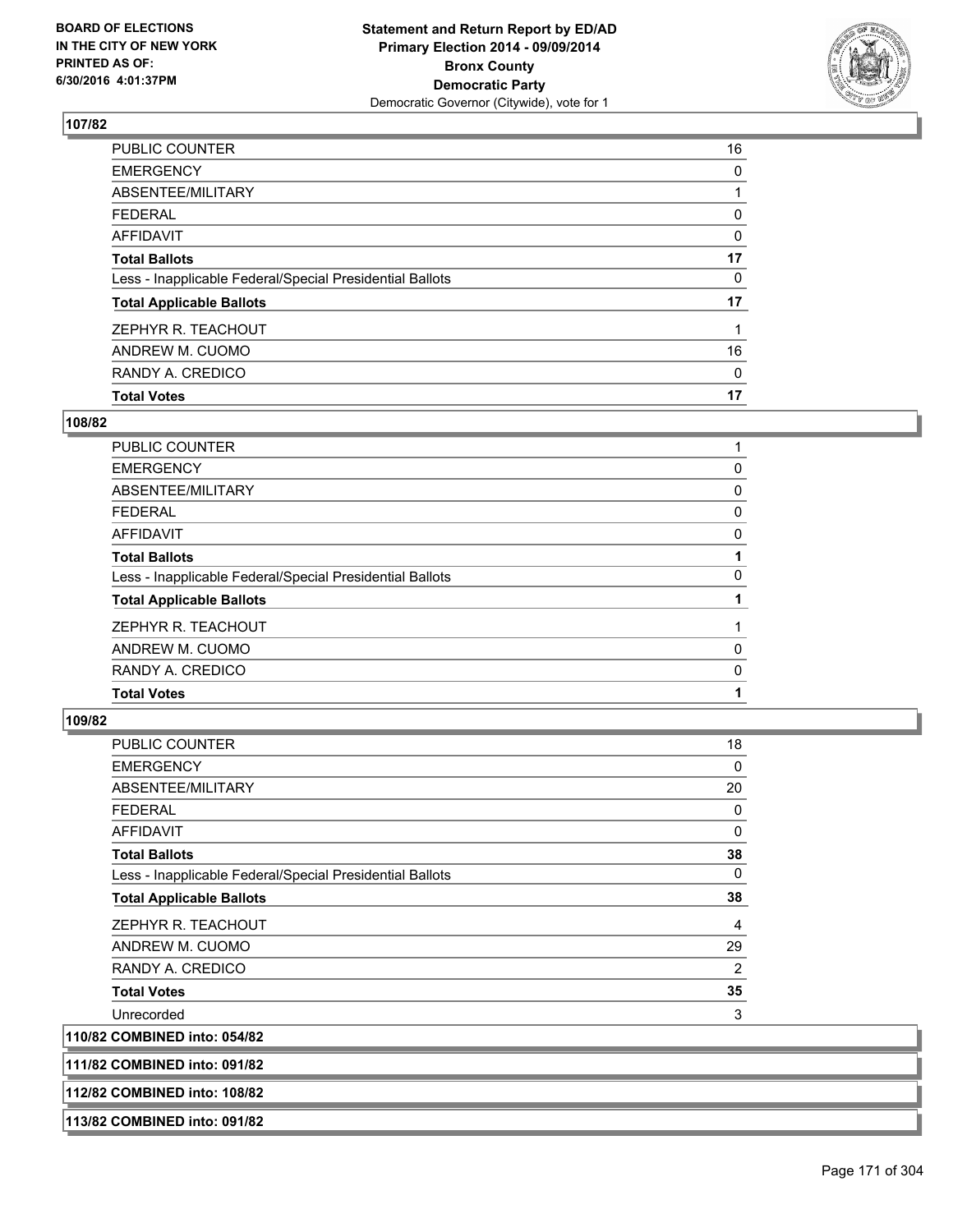

**114/82 COMBINED into: 108/82**

**115/82 COMBINED into: 108/82**

**116/82 COMBINED into: 091/82**

**117/82 COMBINED into: 041/87**

**118/82 COMBINED into: 041/87**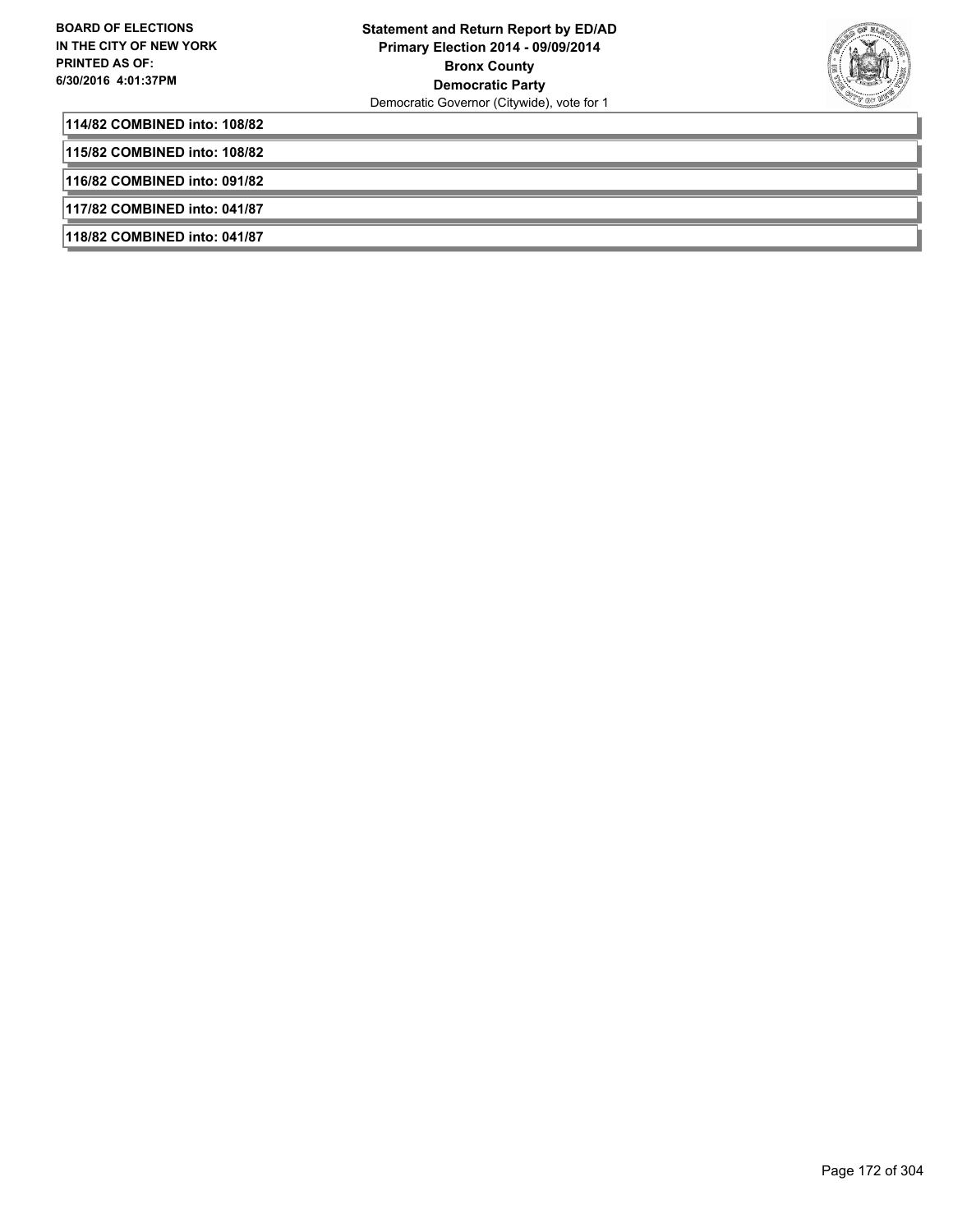

| <b>PUBLIC COUNTER</b>                                    | 66             |
|----------------------------------------------------------|----------------|
| <b>EMERGENCY</b>                                         | 0              |
| ABSENTEE/MILITARY                                        | $\overline{2}$ |
| <b>FEDERAL</b>                                           | 0              |
| <b>AFFIDAVIT</b>                                         | 1              |
| <b>Total Ballots</b>                                     | 69             |
| Less - Inapplicable Federal/Special Presidential Ballots | 0              |
| <b>Total Applicable Ballots</b>                          | 69             |
| ZEPHYR R. TEACHOUT                                       | 5              |
| ANDREW M. CUOMO                                          | 61             |
| RANDY A. CREDICO                                         | 2              |
| <b>Total Votes</b>                                       | 68             |
| Unrecorded                                               | 1              |
|                                                          |                |

#### **002/83 COMBINED into: 004/83**

#### **003/83**

| PUBLIC COUNTER                                           | 43             |
|----------------------------------------------------------|----------------|
| <b>EMERGENCY</b>                                         | 0              |
| ABSENTEE/MILITARY                                        | 1              |
| <b>FEDERAL</b>                                           | 0              |
| AFFIDAVIT                                                | 0              |
| <b>Total Ballots</b>                                     | 44             |
| Less - Inapplicable Federal/Special Presidential Ballots | 0              |
| <b>Total Applicable Ballots</b>                          | 44             |
| ZEPHYR R. TEACHOUT                                       | 7              |
| ANDREW M. CUOMO                                          | 32             |
| RANDY A. CREDICO                                         | $\overline{2}$ |
| <b>Total Votes</b>                                       | 41             |
| Unrecorded                                               | 3              |

| PUBLIC COUNTER                                           | 28 |
|----------------------------------------------------------|----|
| <b>EMERGENCY</b>                                         | 0  |
| ABSENTEE/MILITARY                                        |    |
| <b>FEDERAL</b>                                           | 0  |
| <b>AFFIDAVIT</b>                                         | 0  |
| <b>Total Ballots</b>                                     | 29 |
| Less - Inapplicable Federal/Special Presidential Ballots | 0  |
| <b>Total Applicable Ballots</b>                          | 29 |
| ZEPHYR R. TEACHOUT                                       | 2  |
| ANDREW M. CUOMO                                          | 27 |
| RANDY A. CREDICO                                         | 0  |
| <b>Total Votes</b>                                       | 29 |
|                                                          |    |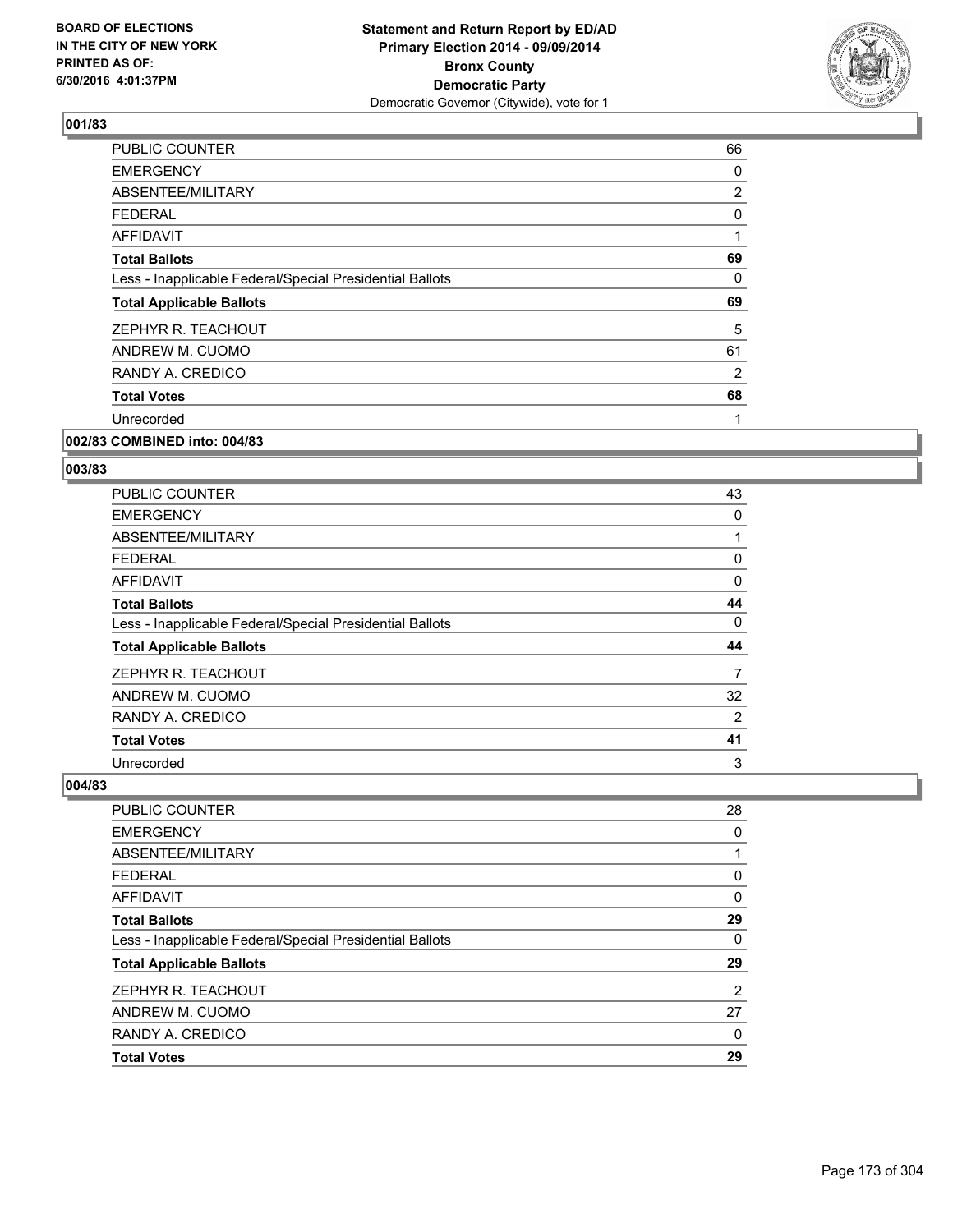

| <b>Total Votes</b>                                       | 9                     |
|----------------------------------------------------------|-----------------------|
| RANDY A. CREDICO                                         | 0                     |
| ANDREW M. CUOMO                                          | 7                     |
| ZEPHYR R. TEACHOUT                                       | $\mathbf{2}^{\prime}$ |
| <b>Total Applicable Ballots</b>                          | 9                     |
| Less - Inapplicable Federal/Special Presidential Ballots | 0                     |
| <b>Total Ballots</b>                                     | 9                     |
| <b>AFFIDAVIT</b>                                         | 0                     |
| <b>FEDERAL</b>                                           | 0                     |
| ABSENTEE/MILITARY                                        | 0                     |
| <b>EMERGENCY</b>                                         | 0                     |
| PUBLIC COUNTER                                           | 9                     |

## **006/83**

| <b>PUBLIC COUNTER</b>                                    | 48             |
|----------------------------------------------------------|----------------|
| <b>EMERGENCY</b>                                         | 0              |
| ABSENTEE/MILITARY                                        | 4              |
| <b>FEDERAL</b>                                           | 0              |
| AFFIDAVIT                                                | 0              |
| <b>Total Ballots</b>                                     | 52             |
| Less - Inapplicable Federal/Special Presidential Ballots | 0              |
| <b>Total Applicable Ballots</b>                          | 52             |
| ZEPHYR R. TEACHOUT                                       | 3              |
| ANDREW M. CUOMO                                          | 46             |
| RANDY A. CREDICO                                         | 1              |
| <b>Total Votes</b>                                       | 50             |
| Unrecorded                                               | $\overline{2}$ |

| <b>PUBLIC COUNTER</b>                                    | 61 |
|----------------------------------------------------------|----|
| <b>EMERGENCY</b>                                         | 0  |
| ABSENTEE/MILITARY                                        | 3  |
| <b>FEDERAL</b>                                           | 0  |
| <b>AFFIDAVIT</b>                                         | 1  |
| <b>Total Ballots</b>                                     | 65 |
| Less - Inapplicable Federal/Special Presidential Ballots | 0  |
| <b>Total Applicable Ballots</b>                          | 65 |
| ZEPHYR R. TEACHOUT                                       | 11 |
| ANDREW M. CUOMO                                          | 50 |
| RANDY A. CREDICO                                         | 2  |
| <b>Total Votes</b>                                       | 63 |
| Unrecorded                                               | 2  |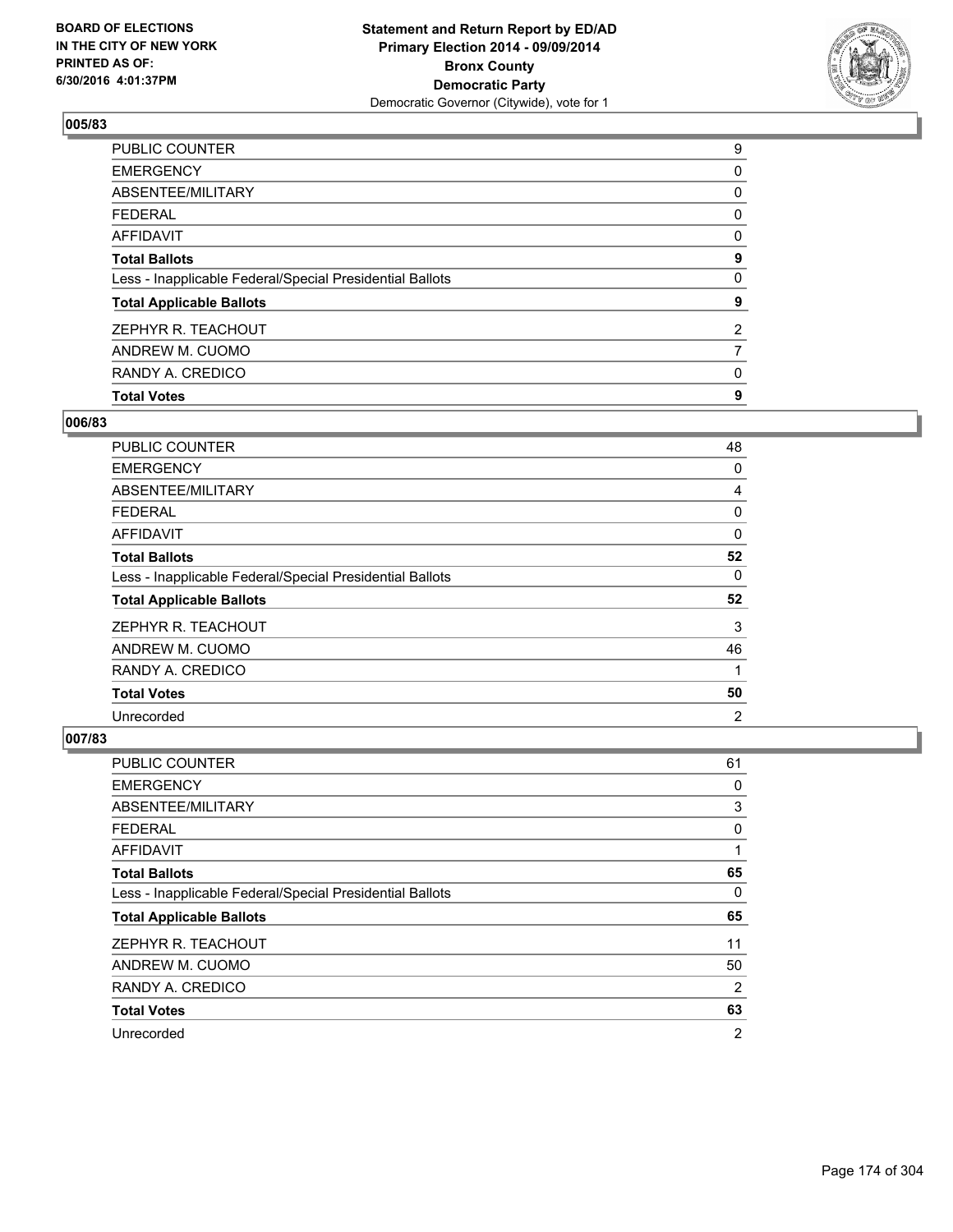

| PUBLIC COUNTER                                           | 39 |
|----------------------------------------------------------|----|
| <b>EMERGENCY</b>                                         | 0  |
| ABSENTEE/MILITARY                                        | 11 |
| <b>FEDERAL</b>                                           | 0  |
| AFFIDAVIT                                                | 0  |
| <b>Total Ballots</b>                                     | 50 |
| Less - Inapplicable Federal/Special Presidential Ballots | 0  |
| <b>Total Applicable Ballots</b>                          | 50 |
| ZEPHYR R. TEACHOUT                                       | 8  |
| ANDREW M. CUOMO                                          | 39 |
| RANDY A. CREDICO                                         | 2  |
| <b>Total Votes</b>                                       | 49 |
| Unrecorded                                               | 1  |

# **009/83**

| <b>PUBLIC COUNTER</b>                                    | 40 |
|----------------------------------------------------------|----|
| <b>EMERGENCY</b>                                         | 0  |
| ABSENTEE/MILITARY                                        |    |
| <b>FEDERAL</b>                                           | 0  |
| AFFIDAVIT                                                | 0  |
| <b>Total Ballots</b>                                     | 41 |
| Less - Inapplicable Federal/Special Presidential Ballots | 0  |
| <b>Total Applicable Ballots</b>                          | 41 |
| ZEPHYR R. TEACHOUT                                       | 3  |
| ANDREW M. CUOMO                                          | 38 |
| RANDY A. CREDICO                                         | 0  |
| <b>Total Votes</b>                                       | 41 |
|                                                          |    |

| <b>PUBLIC COUNTER</b>                                    | 62 |
|----------------------------------------------------------|----|
| <b>EMERGENCY</b>                                         | 0  |
| ABSENTEE/MILITARY                                        | 0  |
| FEDERAL                                                  | 0  |
| AFFIDAVIT                                                | 1  |
| <b>Total Ballots</b>                                     | 63 |
| Less - Inapplicable Federal/Special Presidential Ballots | 0  |
| <b>Total Applicable Ballots</b>                          | 63 |
| ZEPHYR R. TEACHOUT                                       | 6  |
| ANDREW M. CUOMO                                          | 53 |
| RANDY A. CREDICO                                         | 2  |
| <b>Total Votes</b>                                       | 61 |
| Unrecorded                                               | 2  |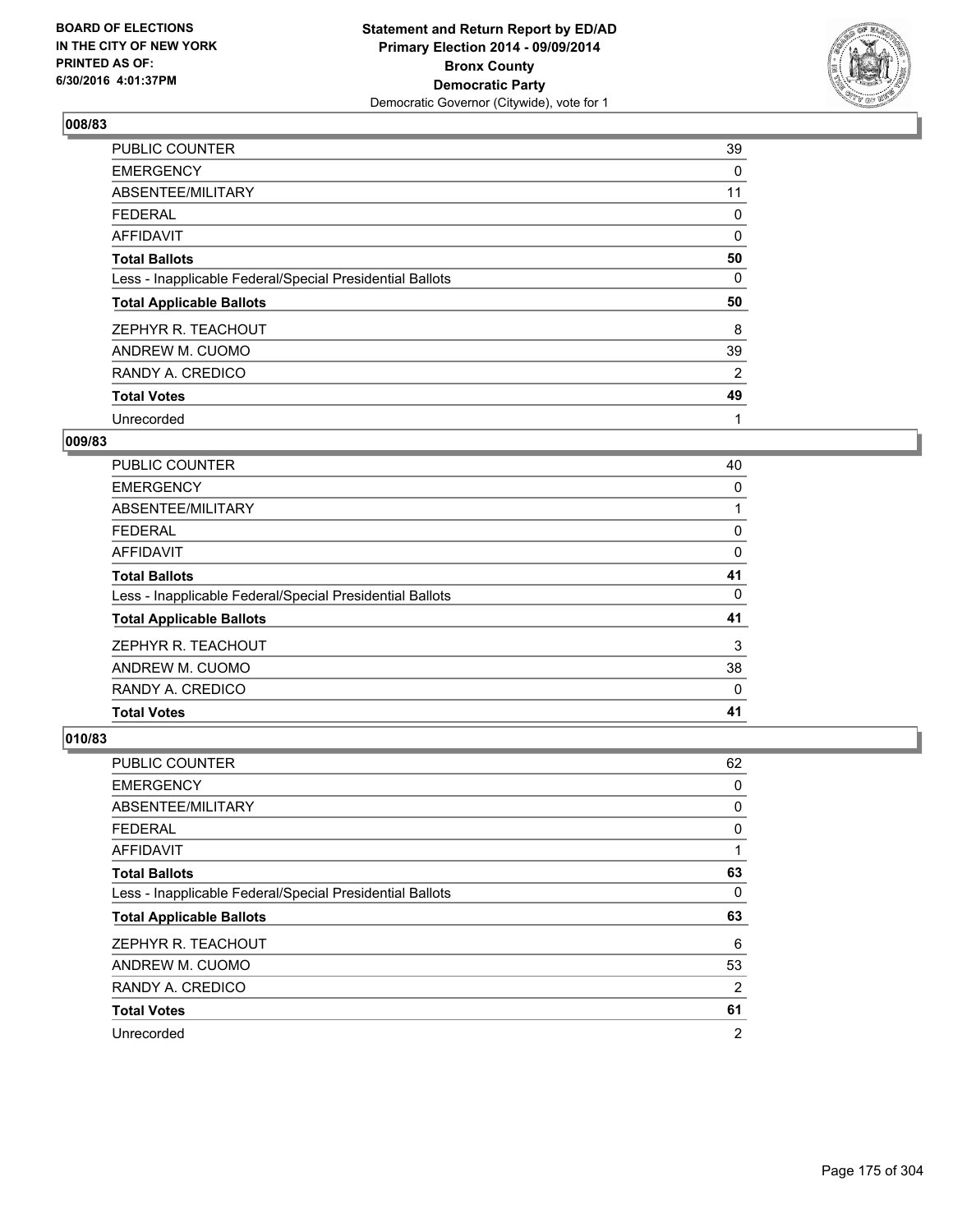

| <b>PUBLIC COUNTER</b>                                    | 43 |
|----------------------------------------------------------|----|
| <b>EMERGENCY</b>                                         | 0  |
| ABSENTEE/MILITARY                                        | 3  |
| <b>FEDERAL</b>                                           | 0  |
| AFFIDAVIT                                                | 0  |
| <b>Total Ballots</b>                                     | 46 |
| Less - Inapplicable Federal/Special Presidential Ballots | 0  |
| <b>Total Applicable Ballots</b>                          | 46 |
| ZEPHYR R. TEACHOUT                                       | 2  |
| ANDREW M. CUOMO                                          | 41 |
| RANDY A. CREDICO                                         | 1  |
| <b>Total Votes</b>                                       | 44 |
| Unrecorded                                               | 2  |

# **012/83**

| <b>PUBLIC COUNTER</b>                                    | 0 |
|----------------------------------------------------------|---|
| <b>EMERGENCY</b>                                         | 0 |
| ABSENTEE/MILITARY                                        | 0 |
| <b>FEDERAL</b>                                           | 0 |
| AFFIDAVIT                                                | 0 |
| <b>Total Ballots</b>                                     | 0 |
| Less - Inapplicable Federal/Special Presidential Ballots | 0 |
| <b>Total Applicable Ballots</b>                          | 0 |
| ZEPHYR R. TEACHOUT                                       | 0 |
| ANDREW M. CUOMO                                          | 0 |
| RANDY A. CREDICO                                         | 0 |
| <b>Total Votes</b>                                       | 0 |
|                                                          |   |

| <b>PUBLIC COUNTER</b>                                    | 52 |
|----------------------------------------------------------|----|
| <b>EMERGENCY</b>                                         | 0  |
| ABSENTEE/MILITARY                                        | 2  |
| <b>FEDERAL</b>                                           | 0  |
| AFFIDAVIT                                                | 0  |
| <b>Total Ballots</b>                                     | 54 |
| Less - Inapplicable Federal/Special Presidential Ballots | 0  |
| <b>Total Applicable Ballots</b>                          | 54 |
| ZEPHYR R. TEACHOUT                                       | 6  |
| ANDREW M. CUOMO                                          | 45 |
| RANDY A. CREDICO                                         | 2  |
| <b>Total Votes</b>                                       | 53 |
| Unrecorded                                               | 1  |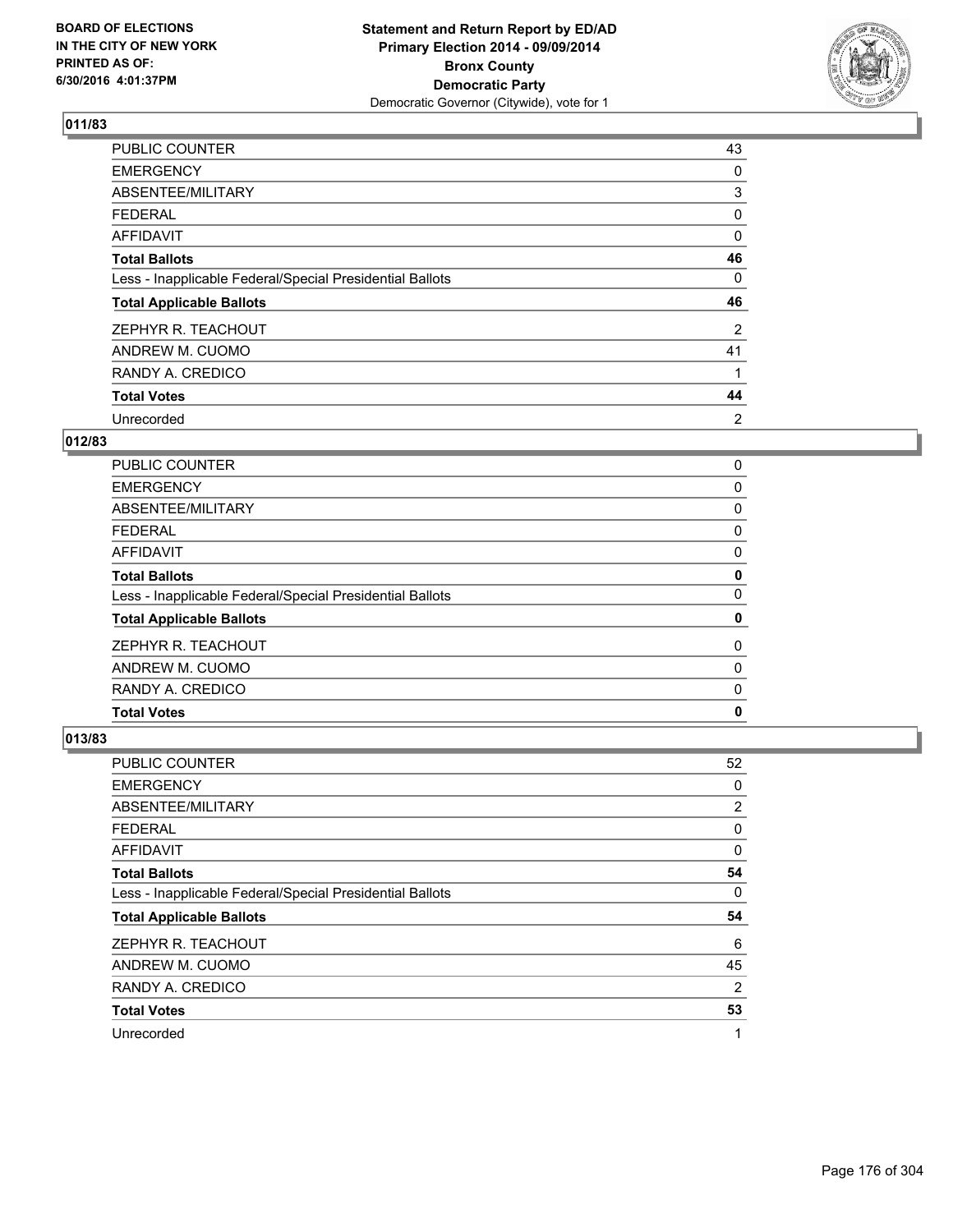

| <b>PUBLIC COUNTER</b>                                    | 116          |
|----------------------------------------------------------|--------------|
| <b>EMERGENCY</b>                                         | 0            |
| ABSENTEE/MILITARY                                        | 32           |
| <b>FEDERAL</b>                                           | 0            |
| AFFIDAVIT                                                | $\mathbf{0}$ |
| <b>Total Ballots</b>                                     | 148          |
| Less - Inapplicable Federal/Special Presidential Ballots | 0            |
| <b>Total Applicable Ballots</b>                          | 148          |
| ZEPHYR R. TEACHOUT                                       | 13           |
| ANDREW M. CUOMO                                          | 125          |
| RANDY A. CREDICO                                         | 6            |
| <b>Total Votes</b>                                       | 144          |
| Unrecorded                                               | 4            |

# **015/83**

| <b>PUBLIC COUNTER</b>                                    | 51 |
|----------------------------------------------------------|----|
| <b>EMERGENCY</b>                                         | 0  |
| ABSENTEE/MILITARY                                        | 0  |
| <b>FEDERAL</b>                                           | 0  |
| AFFIDAVIT                                                |    |
| <b>Total Ballots</b>                                     | 52 |
| Less - Inapplicable Federal/Special Presidential Ballots | 0  |
| <b>Total Applicable Ballots</b>                          | 52 |
| ZEPHYR R. TEACHOUT                                       | 7  |
| ANDREW M. CUOMO                                          | 44 |
| RANDY A. CREDICO                                         | 0  |
| <b>Total Votes</b>                                       | 51 |
| Unrecorded                                               | 1  |

| <b>PUBLIC COUNTER</b>                                    | 59             |
|----------------------------------------------------------|----------------|
| <b>EMERGENCY</b>                                         | 0              |
| ABSENTEE/MILITARY                                        | 1              |
| <b>FEDERAL</b>                                           | 0              |
| AFFIDAVIT                                                | 0              |
| <b>Total Ballots</b>                                     | 60             |
| Less - Inapplicable Federal/Special Presidential Ballots | 0              |
| <b>Total Applicable Ballots</b>                          | 60             |
| ZEPHYR R. TEACHOUT                                       | 6              |
| ANDREW M. CUOMO                                          | 51             |
| RANDY A. CREDICO                                         | $\overline{2}$ |
| <b>Total Votes</b>                                       | 59             |
| Unrecorded                                               | 1              |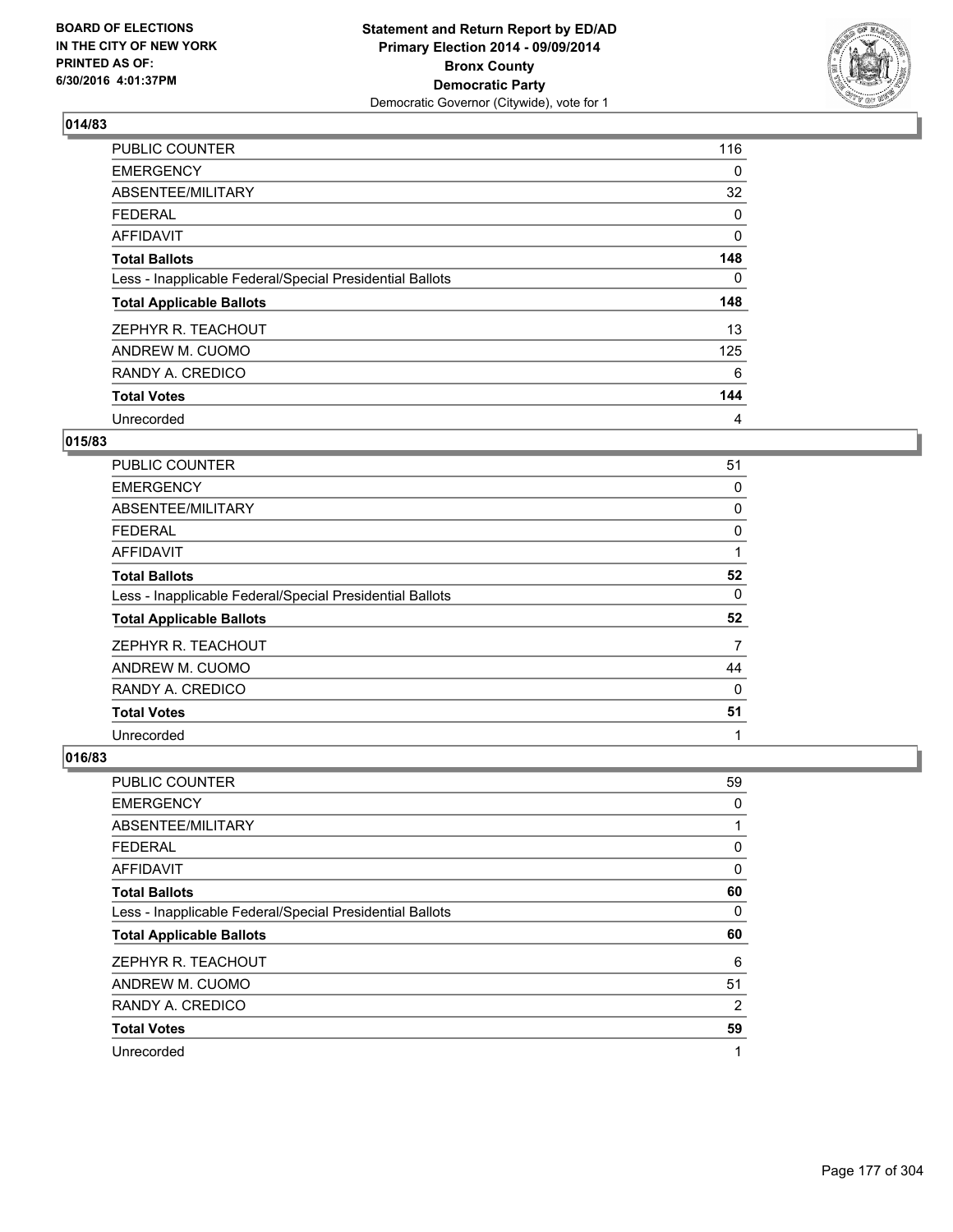

| <b>PUBLIC COUNTER</b>                                    | 49             |
|----------------------------------------------------------|----------------|
| <b>EMERGENCY</b>                                         | 0              |
| ABSENTEE/MILITARY                                        | $\overline{2}$ |
| <b>FEDERAL</b>                                           | 0              |
| AFFIDAVIT                                                | 0              |
| <b>Total Ballots</b>                                     | 51             |
| Less - Inapplicable Federal/Special Presidential Ballots | 0              |
| <b>Total Applicable Ballots</b>                          | 51             |
| ZEPHYR R. TEACHOUT                                       | 6              |
| ANDREW M. CUOMO                                          | 41             |
| RANDY A. CREDICO                                         | 3              |
| <b>Total Votes</b>                                       | 50             |
| Unrecorded                                               | 1              |

# **018/83**

| <b>PUBLIC COUNTER</b>                                    | 49 |
|----------------------------------------------------------|----|
| <b>EMERGENCY</b>                                         | 0  |
| ABSENTEE/MILITARY                                        | 4  |
| <b>FEDERAL</b>                                           | 0  |
| AFFIDAVIT                                                | 0  |
| <b>Total Ballots</b>                                     | 53 |
| Less - Inapplicable Federal/Special Presidential Ballots | 0  |
| <b>Total Applicable Ballots</b>                          | 53 |
| ZEPHYR R. TEACHOUT                                       | 7  |
| ANDREW M. CUOMO                                          | 46 |
| RANDY A. CREDICO                                         | 0  |
| <b>Total Votes</b>                                       | 53 |
|                                                          |    |

| <b>PUBLIC COUNTER</b>                                    | 37 |
|----------------------------------------------------------|----|
| <b>EMERGENCY</b>                                         | 0  |
| ABSENTEE/MILITARY                                        |    |
| <b>FEDERAL</b>                                           | 0  |
| <b>AFFIDAVIT</b>                                         |    |
| <b>Total Ballots</b>                                     | 39 |
| Less - Inapplicable Federal/Special Presidential Ballots | 0  |
| <b>Total Applicable Ballots</b>                          | 39 |
| ZEPHYR R. TEACHOUT                                       | 4  |
| ANDREW M. CUOMO                                          | 33 |
| RANDY A. CREDICO                                         | 2  |
| <b>Total Votes</b>                                       | 39 |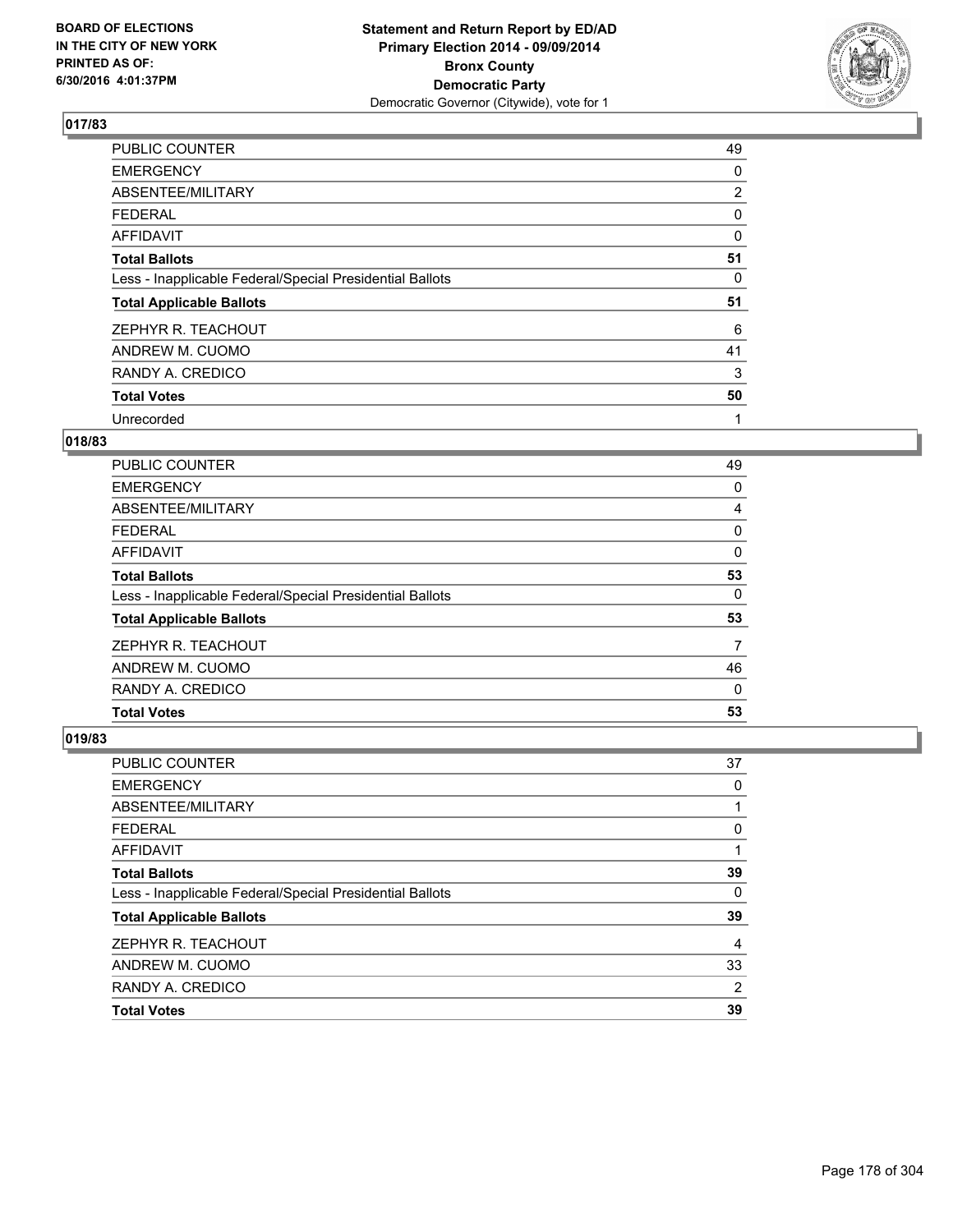

| PUBLIC COUNTER                                           | 30 |
|----------------------------------------------------------|----|
| <b>EMERGENCY</b>                                         | 0  |
| ABSENTEE/MILITARY                                        | 0  |
| <b>FEDERAL</b>                                           | 0  |
| <b>AFFIDAVIT</b>                                         | 0  |
| <b>Total Ballots</b>                                     | 30 |
| Less - Inapplicable Federal/Special Presidential Ballots | 0  |
| <b>Total Applicable Ballots</b>                          | 30 |
| ZEPHYR R. TEACHOUT                                       | 0  |
| ANDREW M. CUOMO                                          | 28 |
| RANDY A. CREDICO                                         | 1  |
| <b>Total Votes</b>                                       | 29 |
| Unrecorded                                               | 1  |

# **021/83**

| PUBLIC COUNTER                                           | 47 |
|----------------------------------------------------------|----|
| <b>EMERGENCY</b>                                         | 0  |
| ABSENTEE/MILITARY                                        | 0  |
| <b>FEDERAL</b>                                           | 0  |
| AFFIDAVIT                                                |    |
| <b>Total Ballots</b>                                     | 48 |
| Less - Inapplicable Federal/Special Presidential Ballots | 0  |
| <b>Total Applicable Ballots</b>                          | 48 |
| ZEPHYR R. TEACHOUT                                       | 7  |
| ANDREW M. CUOMO                                          | 41 |
| RANDY A. CREDICO                                         | 0  |
| <b>Total Votes</b>                                       | 48 |

| <b>PUBLIC COUNTER</b>                                    | 51 |
|----------------------------------------------------------|----|
| <b>EMERGENCY</b>                                         | 0  |
| ABSENTEE/MILITARY                                        | 2  |
| <b>FEDERAL</b>                                           | 0  |
| <b>AFFIDAVIT</b>                                         | 0  |
| <b>Total Ballots</b>                                     | 53 |
| Less - Inapplicable Federal/Special Presidential Ballots | 0  |
| <b>Total Applicable Ballots</b>                          | 53 |
| ZEPHYR R. TEACHOUT                                       | 7  |
| ANDREW M. CUOMO                                          | 46 |
| RANDY A. CREDICO                                         | 0  |
| <b>Total Votes</b>                                       | 53 |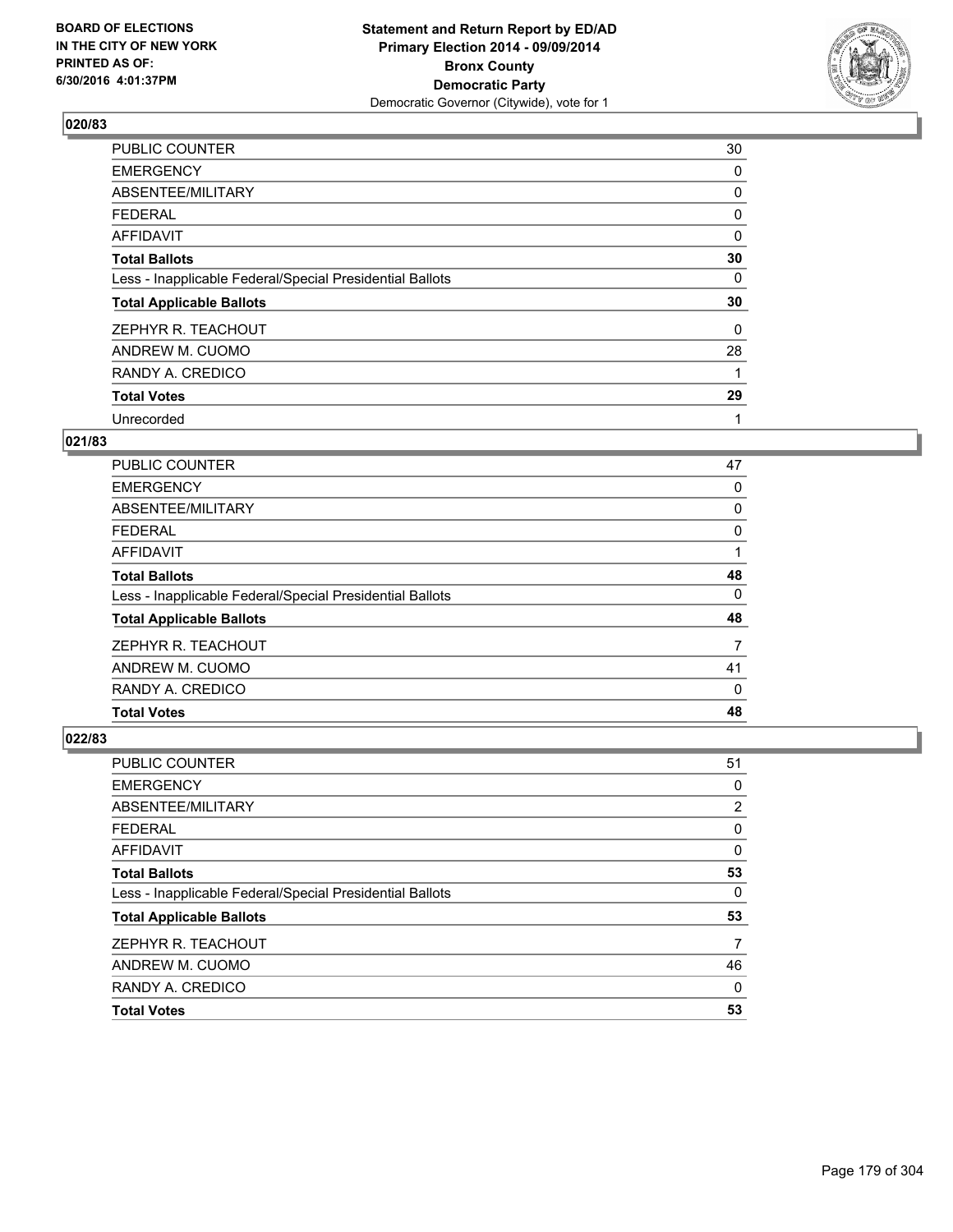

| <b>PUBLIC COUNTER</b>                                    | 48             |
|----------------------------------------------------------|----------------|
| <b>EMERGENCY</b>                                         | 0              |
| ABSENTEE/MILITARY                                        | $\overline{2}$ |
| <b>FEDERAL</b>                                           | 0              |
| AFFIDAVIT                                                | 1              |
| <b>Total Ballots</b>                                     | 51             |
| Less - Inapplicable Federal/Special Presidential Ballots | 0              |
| <b>Total Applicable Ballots</b>                          | 51             |
| ZEPHYR R. TEACHOUT                                       | 3              |
| ANDREW M. CUOMO                                          | 42             |
| RANDY A. CREDICO                                         | 5              |
| <b>Total Votes</b>                                       | 50             |
| Unrecorded                                               | 1              |

### **024/83**

| <b>PUBLIC COUNTER</b>                                    | 22             |
|----------------------------------------------------------|----------------|
| <b>EMERGENCY</b>                                         | 0              |
| ABSENTEE/MILITARY                                        | $\overline{2}$ |
| FEDERAL                                                  | 0              |
| AFFIDAVIT                                                | 0              |
| <b>Total Ballots</b>                                     | 24             |
| Less - Inapplicable Federal/Special Presidential Ballots | 0              |
| <b>Total Applicable Ballots</b>                          | 24             |
| ZEPHYR R. TEACHOUT                                       | $\overline{2}$ |
| ANDREW M. CUOMO                                          | 22             |
| RANDY A. CREDICO                                         | 0              |
| <b>Total Votes</b>                                       | 24             |

| <b>PUBLIC COUNTER</b>                                    | 39 |
|----------------------------------------------------------|----|
| <b>EMERGENCY</b>                                         | 0  |
| ABSENTEE/MILITARY                                        | 0  |
| <b>FEDERAL</b>                                           | 0  |
| <b>AFFIDAVIT</b>                                         | 0  |
| <b>Total Ballots</b>                                     | 39 |
| Less - Inapplicable Federal/Special Presidential Ballots | 0  |
| <b>Total Applicable Ballots</b>                          | 39 |
| ZEPHYR R. TEACHOUT                                       | 4  |
| ANDREW M. CUOMO                                          | 34 |
| RANDY A. CREDICO                                         | 1  |
| <b>Total Votes</b>                                       | 39 |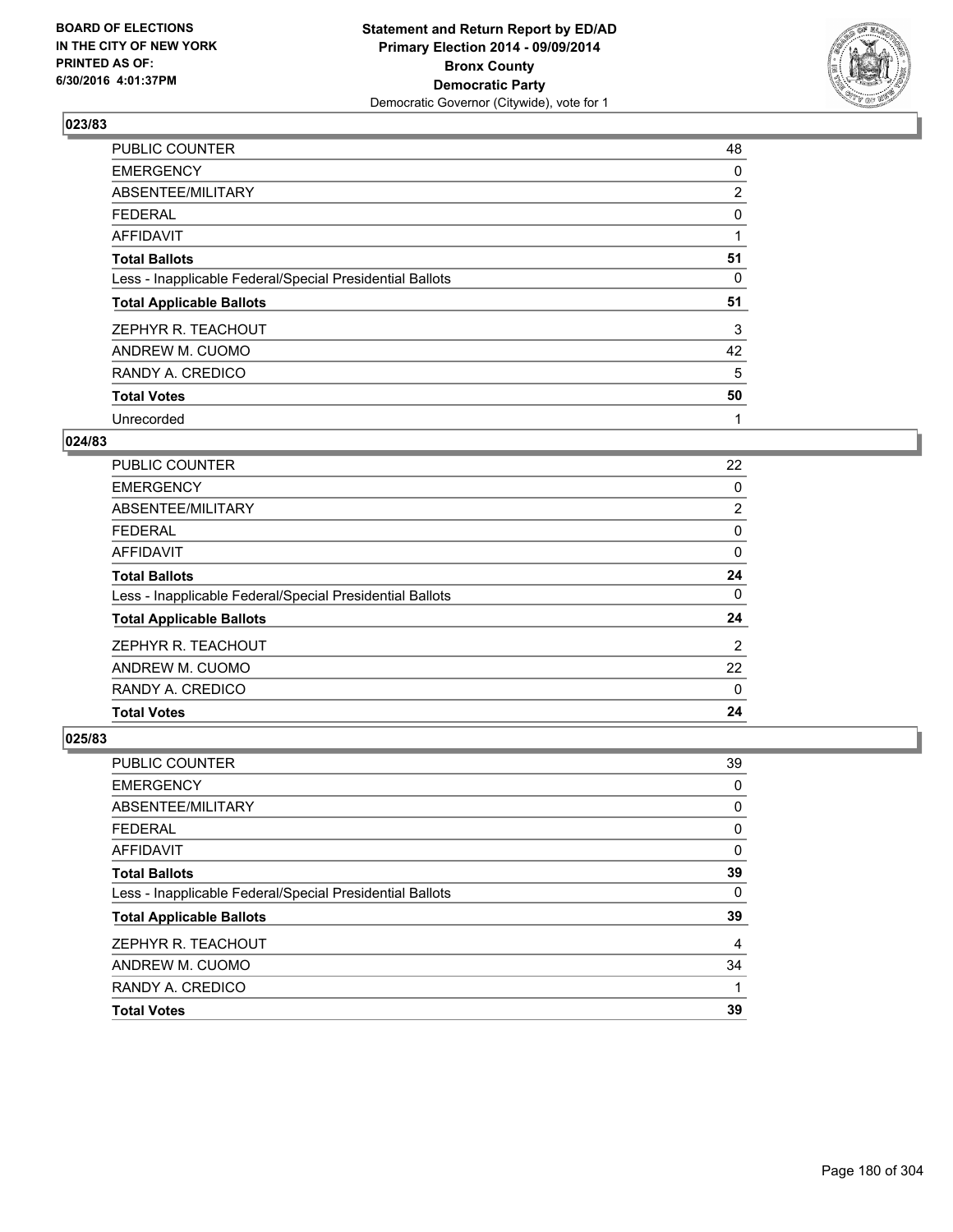

| <b>Total Votes</b>                                       | 12                |
|----------------------------------------------------------|-------------------|
| RANDY A. CREDICO                                         | 0                 |
| ANDREW M. CUOMO                                          | 11                |
| ZEPHYR R. TEACHOUT                                       |                   |
| <b>Total Applicable Ballots</b>                          | $12 \,$           |
| Less - Inapplicable Federal/Special Presidential Ballots | 0                 |
| <b>Total Ballots</b>                                     | 12                |
| <b>AFFIDAVIT</b>                                         | 0                 |
| <b>FEDERAL</b>                                           | 0                 |
| ABSENTEE/MILITARY                                        | 0                 |
| <b>EMERGENCY</b>                                         | 0                 |
| <b>PUBLIC COUNTER</b>                                    | $12 \overline{ }$ |

### **027/83**

| PUBLIC COUNTER                                           | 54 |
|----------------------------------------------------------|----|
| <b>EMERGENCY</b>                                         | 0  |
| ABSENTEE/MILITARY                                        | 0  |
| <b>FEDERAL</b>                                           | 0  |
| AFFIDAVIT                                                | 0  |
| <b>Total Ballots</b>                                     | 54 |
| Less - Inapplicable Federal/Special Presidential Ballots | 0  |
| <b>Total Applicable Ballots</b>                          | 54 |
| ZEPHYR R. TEACHOUT                                       | 3  |
| ANDREW M. CUOMO                                          | 51 |
| RANDY A. CREDICO                                         | 0  |
| <b>Total Votes</b>                                       | 54 |
|                                                          |    |

| <b>PUBLIC COUNTER</b>                                    | 105 |
|----------------------------------------------------------|-----|
| <b>EMERGENCY</b>                                         | 0   |
| ABSENTEE/MILITARY                                        | 0   |
| <b>FEDERAL</b>                                           | 0   |
| <b>AFFIDAVIT</b>                                         | 1   |
| <b>Total Ballots</b>                                     | 106 |
| Less - Inapplicable Federal/Special Presidential Ballots | 0   |
| <b>Total Applicable Ballots</b>                          | 106 |
| ZEPHYR R. TEACHOUT                                       | 13  |
| ANDREW M. CUOMO                                          | 85  |
| RANDY A. CREDICO                                         | 5   |
| <b>Total Votes</b>                                       | 103 |
| Unrecorded                                               | 3   |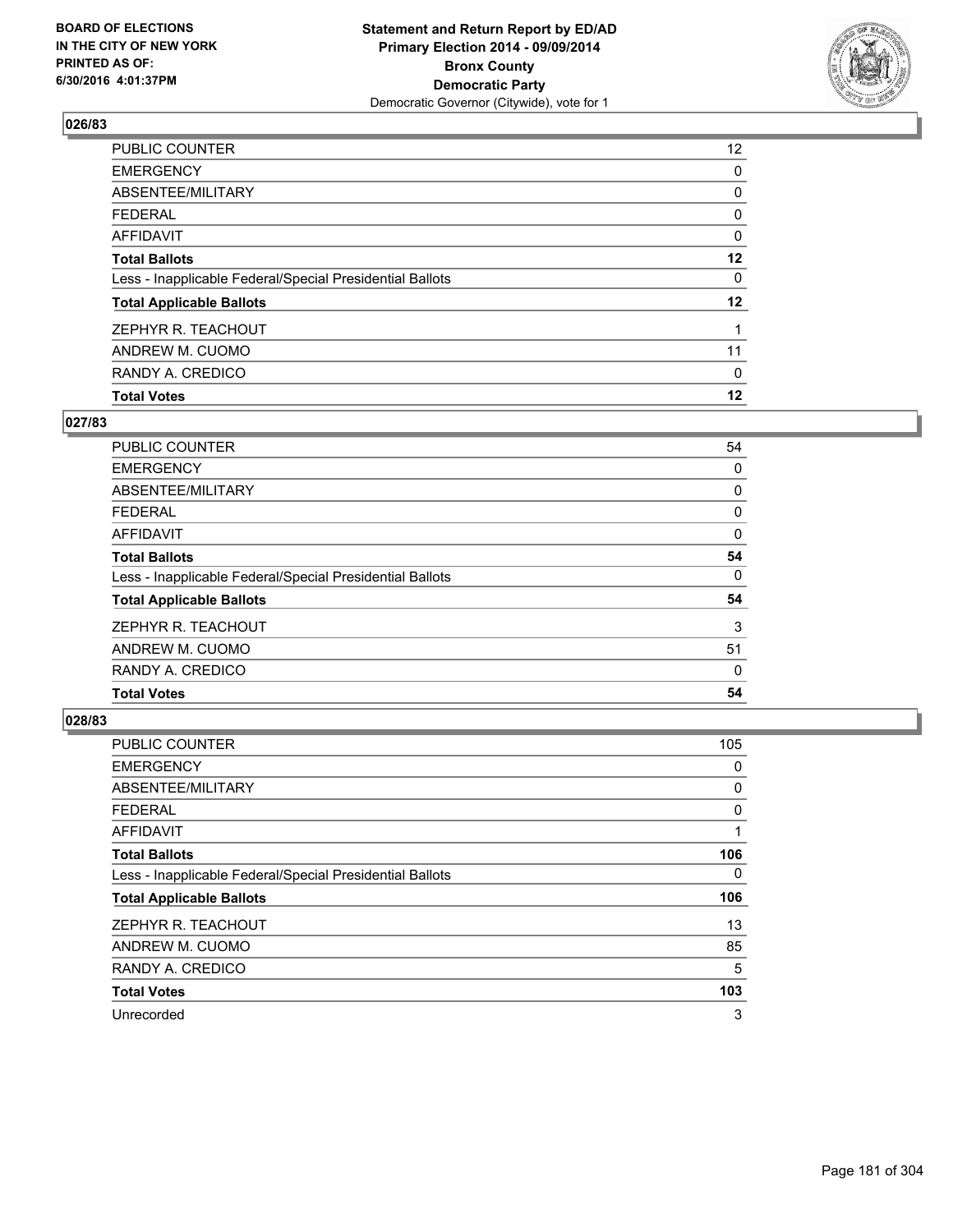

| <b>Total Votes</b>                                       | 48             |
|----------------------------------------------------------|----------------|
| RANDY A. CREDICO                                         |                |
| ANDREW M. CUOMO                                          | 46             |
| ZEPHYR R. TEACHOUT                                       |                |
| <b>Total Applicable Ballots</b>                          | 48             |
| Less - Inapplicable Federal/Special Presidential Ballots | 0              |
| <b>Total Ballots</b>                                     | 48             |
| <b>AFFIDAVIT</b>                                         | 0              |
| <b>FEDERAL</b>                                           | 0              |
| ABSENTEE/MILITARY                                        | $\overline{2}$ |
| <b>EMERGENCY</b>                                         | 0              |
| <b>PUBLIC COUNTER</b>                                    | 46             |

### **030/83**

| <b>PUBLIC COUNTER</b>                                    | 46 |
|----------------------------------------------------------|----|
| <b>EMERGENCY</b>                                         | 0  |
| ABSENTEE/MILITARY                                        | 15 |
| <b>FEDERAL</b>                                           | 0  |
| AFFIDAVIT                                                | 0  |
| <b>Total Ballots</b>                                     | 61 |
| Less - Inapplicable Federal/Special Presidential Ballots | 0  |
| <b>Total Applicable Ballots</b>                          | 61 |
| ZEPHYR R. TEACHOUT                                       | 11 |
| ANDREW M. CUOMO                                          | 47 |
| RANDY A. CREDICO                                         | 2  |
| <b>Total Votes</b>                                       | 60 |
| Unrecorded                                               | 1  |

| PUBLIC COUNTER                                           | 95                |
|----------------------------------------------------------|-------------------|
| <b>EMERGENCY</b>                                         | 0                 |
| <b>ABSENTEE/MILITARY</b>                                 | 3                 |
| <b>FEDERAL</b>                                           | 0                 |
| <b>AFFIDAVIT</b>                                         | 0                 |
| <b>Total Ballots</b>                                     | 98                |
| Less - Inapplicable Federal/Special Presidential Ballots | 0                 |
| <b>Total Applicable Ballots</b>                          | 98                |
| ZEPHYR R. TEACHOUT                                       | $12 \overline{ }$ |
| ANDREW M. CUOMO                                          | 83                |
| RANDY A. CREDICO                                         | 3                 |
| <b>Total Votes</b>                                       | 98                |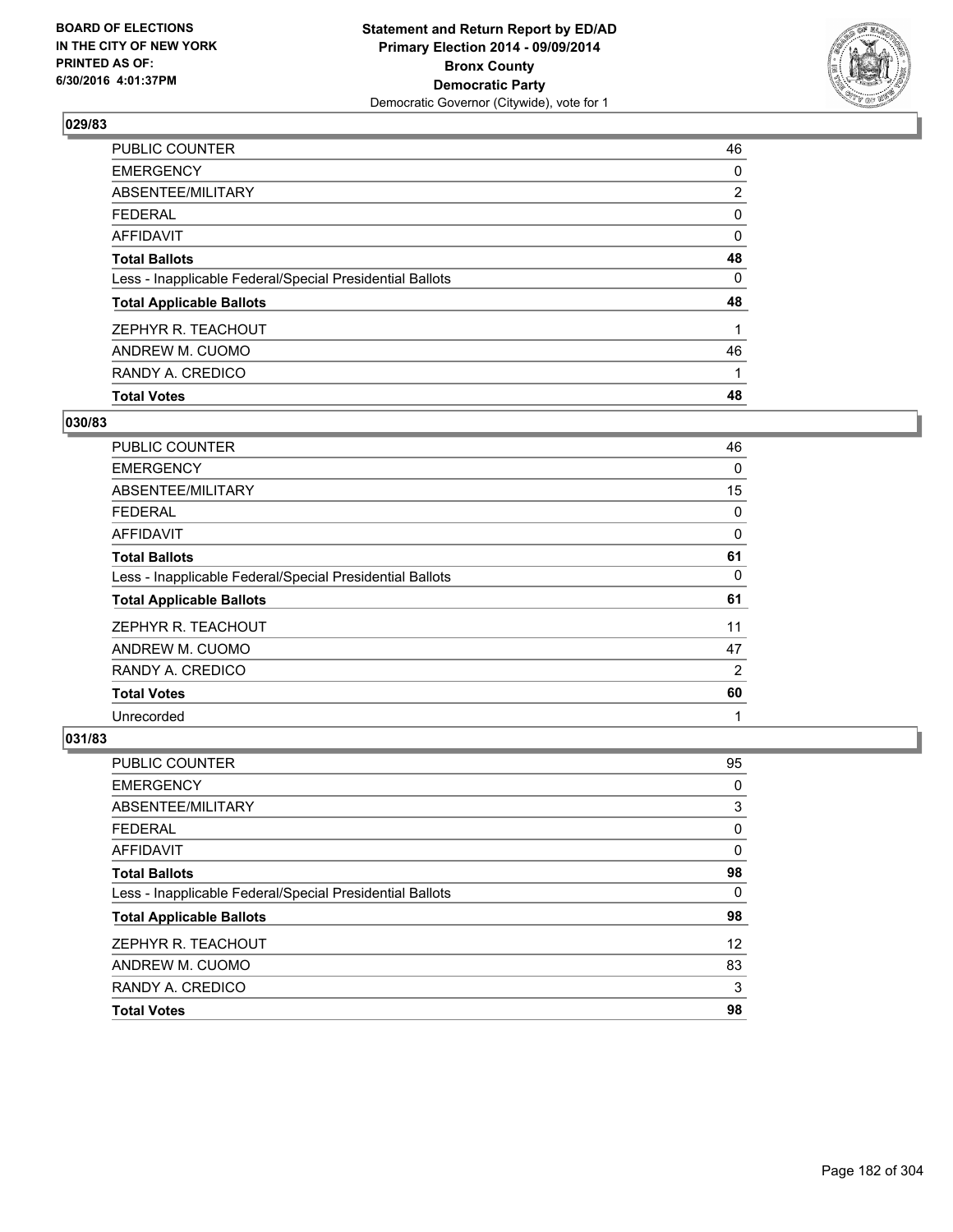

| <b>Total Votes</b>                                       | 47 |
|----------------------------------------------------------|----|
| RANDY A. CREDICO                                         | 0  |
| ANDREW M. CUOMO                                          | 43 |
| ZEPHYR R. TEACHOUT                                       | 4  |
| <b>Total Applicable Ballots</b>                          | 47 |
| Less - Inapplicable Federal/Special Presidential Ballots | 0  |
| <b>Total Ballots</b>                                     | 47 |
| <b>AFFIDAVIT</b>                                         | 0  |
| <b>FEDERAL</b>                                           | 0  |
| ABSENTEE/MILITARY                                        |    |
| <b>EMERGENCY</b>                                         | 0  |
| PUBLIC COUNTER                                           | 46 |

### **033/83**

| <b>PUBLIC COUNTER</b>                                    | 122 |
|----------------------------------------------------------|-----|
| <b>EMERGENCY</b>                                         | 0   |
| ABSENTEE/MILITARY                                        |     |
| <b>FEDERAL</b>                                           | 0   |
| AFFIDAVIT                                                | 0   |
| <b>Total Ballots</b>                                     | 123 |
| Less - Inapplicable Federal/Special Presidential Ballots | 0   |
| <b>Total Applicable Ballots</b>                          | 123 |
| ZEPHYR R. TEACHOUT                                       | 6   |
| ANDREW M. CUOMO                                          | 110 |
| RANDY A. CREDICO                                         | 6   |
| <b>Total Votes</b>                                       | 122 |
| Unrecorded                                               | 1   |

| <b>PUBLIC COUNTER</b>                                    | 67 |
|----------------------------------------------------------|----|
| <b>EMERGENCY</b>                                         | 0  |
| ABSENTEE/MILITARY                                        | 3  |
| FEDERAL                                                  | 0  |
| <b>AFFIDAVIT</b>                                         | 0  |
| <b>Total Ballots</b>                                     | 70 |
| Less - Inapplicable Federal/Special Presidential Ballots | 0  |
| <b>Total Applicable Ballots</b>                          | 70 |
| ZEPHYR R. TEACHOUT                                       | 4  |
| ANDREW M. CUOMO                                          | 65 |
| RANDY A. CREDICO                                         |    |
| <b>Total Votes</b>                                       | 70 |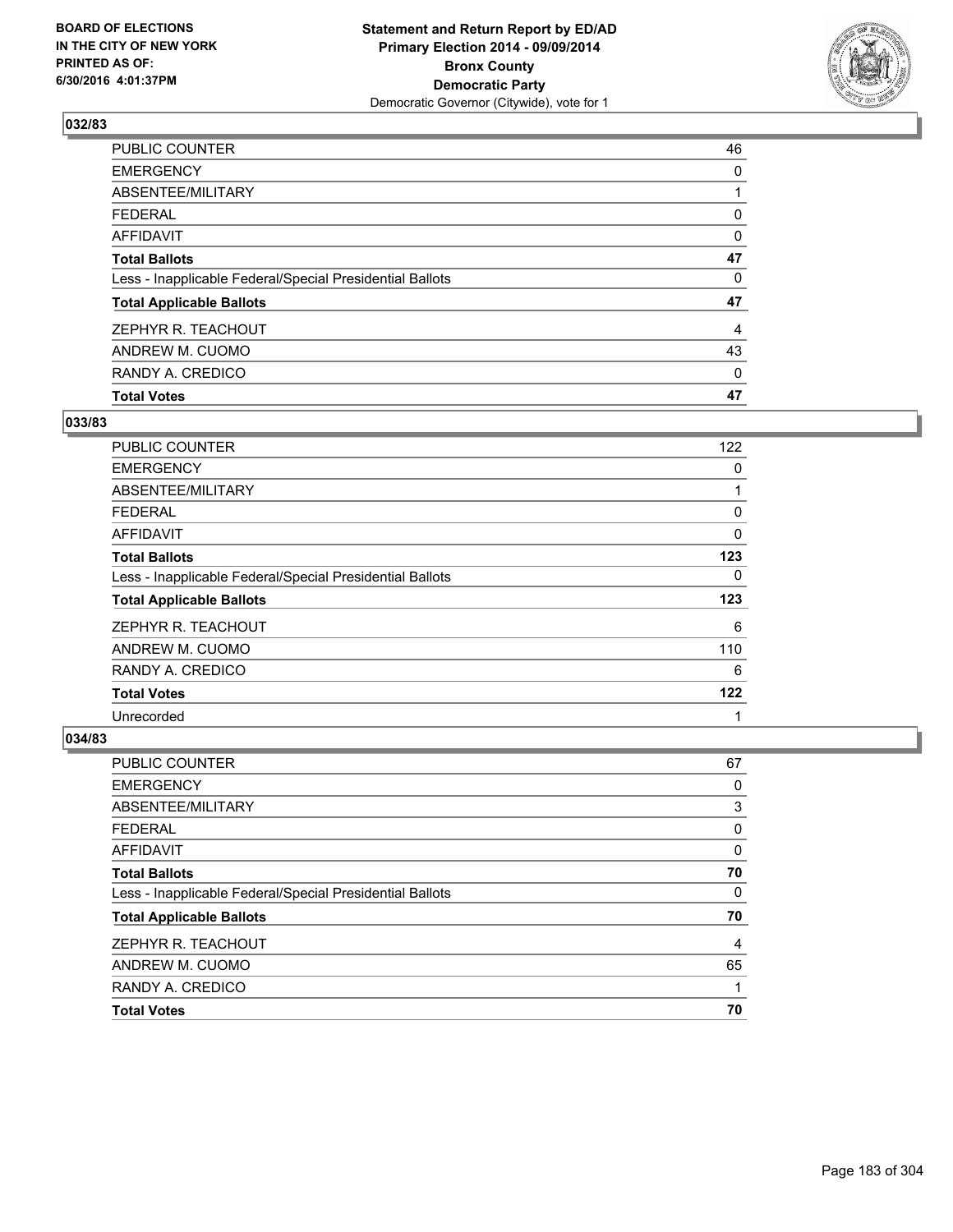

| <b>Total Votes</b>                                       | 33             |
|----------------------------------------------------------|----------------|
| RANDY A. CREDICO                                         | 0              |
| ANDREW M. CUOMO                                          | 31             |
| ZEPHYR R. TEACHOUT                                       | $\overline{2}$ |
| <b>Total Applicable Ballots</b>                          | 33             |
| Less - Inapplicable Federal/Special Presidential Ballots | 0              |
| <b>Total Ballots</b>                                     | 33             |
| <b>AFFIDAVIT</b>                                         | 0              |
| <b>FEDERAL</b>                                           | 0              |
| ABSENTEE/MILITARY                                        | 0              |
| <b>EMERGENCY</b>                                         | 0              |
| <b>PUBLIC COUNTER</b>                                    | 33             |

### **036/83**

| <b>PUBLIC COUNTER</b>                                    | 33       |
|----------------------------------------------------------|----------|
| <b>EMERGENCY</b>                                         | 0        |
| ABSENTEE/MILITARY                                        |          |
| <b>FEDERAL</b>                                           | 0        |
| AFFIDAVIT                                                | 0        |
| <b>Total Ballots</b>                                     | 34       |
| Less - Inapplicable Federal/Special Presidential Ballots | 0        |
| <b>Total Applicable Ballots</b>                          | 34       |
| ZEPHYR R. TEACHOUT                                       | 5        |
| ANDREW M. CUOMO                                          | 29       |
| RANDY A. CREDICO                                         | $\Omega$ |
| <b>Total Votes</b>                                       | 34       |
|                                                          |          |

| PUBLIC COUNTER                                           | 27 |
|----------------------------------------------------------|----|
| <b>EMERGENCY</b>                                         | 0  |
| ABSENTEE/MILITARY                                        | 2  |
| <b>FEDERAL</b>                                           | 0  |
| <b>AFFIDAVIT</b>                                         | 0  |
| <b>Total Ballots</b>                                     | 29 |
| Less - Inapplicable Federal/Special Presidential Ballots | 0  |
| <b>Total Applicable Ballots</b>                          | 29 |
| ZEPHYR R. TEACHOUT                                       | 0  |
| ANDREW M. CUOMO                                          | 28 |
| RANDY A. CREDICO                                         |    |
| <b>Total Votes</b>                                       | 29 |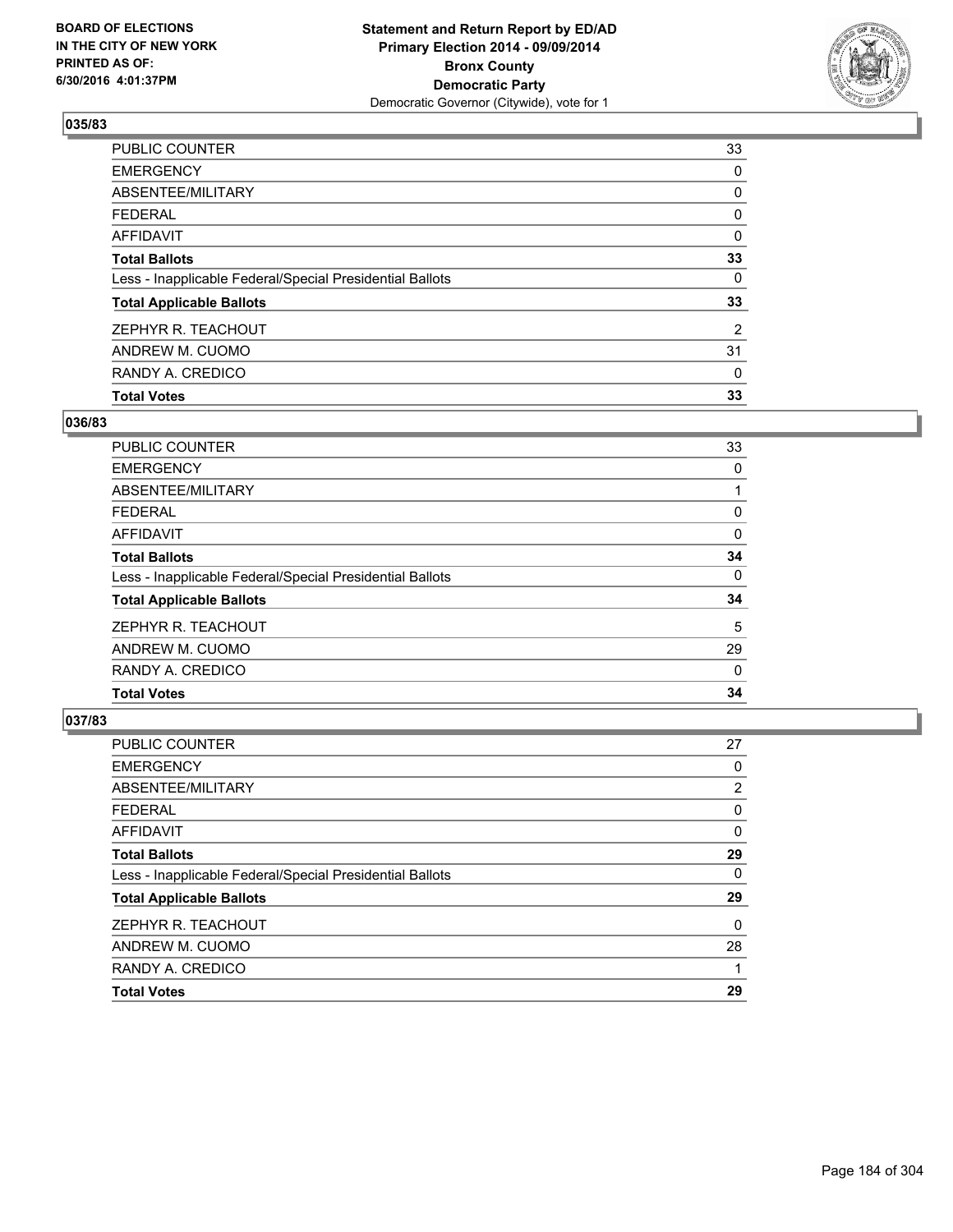

| <b>Total Votes</b>                                       | 40 |
|----------------------------------------------------------|----|
| RANDY A. CREDICO                                         |    |
| ANDREW M. CUOMO                                          | 33 |
| ZEPHYR R. TEACHOUT                                       | 6  |
| <b>Total Applicable Ballots</b>                          | 40 |
| Less - Inapplicable Federal/Special Presidential Ballots | 0  |
| <b>Total Ballots</b>                                     | 40 |
| AFFIDAVIT                                                | 0  |
| <b>FEDERAL</b>                                           | 0  |
| ABSENTEE/MILITARY                                        | 0  |
| <b>EMERGENCY</b>                                         | 0  |
| PUBLIC COUNTER                                           | 40 |

### **039/83**

| <b>PUBLIC COUNTER</b>                                    | 35 |
|----------------------------------------------------------|----|
| <b>EMERGENCY</b>                                         | 0  |
| ABSENTEE/MILITARY                                        |    |
| <b>FEDERAL</b>                                           | 0  |
| AFFIDAVIT                                                | 0  |
| <b>Total Ballots</b>                                     | 36 |
| Less - Inapplicable Federal/Special Presidential Ballots | 0  |
| <b>Total Applicable Ballots</b>                          | 36 |
| ZEPHYR R. TEACHOUT                                       | 0  |
| ANDREW M. CUOMO                                          | 34 |
| RANDY A. CREDICO                                         |    |
| <b>Total Votes</b>                                       | 35 |
| Unrecorded                                               | 1  |

| <b>PUBLIC COUNTER</b>                                    | 41 |
|----------------------------------------------------------|----|
| <b>EMERGENCY</b>                                         | 0  |
| ABSENTEE/MILITARY                                        | 2  |
| <b>FEDERAL</b>                                           | 0  |
| <b>AFFIDAVIT</b>                                         |    |
| <b>Total Ballots</b>                                     | 44 |
| Less - Inapplicable Federal/Special Presidential Ballots | 0  |
| <b>Total Applicable Ballots</b>                          | 44 |
| ZEPHYR R. TEACHOUT                                       | 4  |
| ANDREW M. CUOMO                                          | 39 |
| RANDY A. CREDICO                                         |    |
| <b>Total Votes</b>                                       | 44 |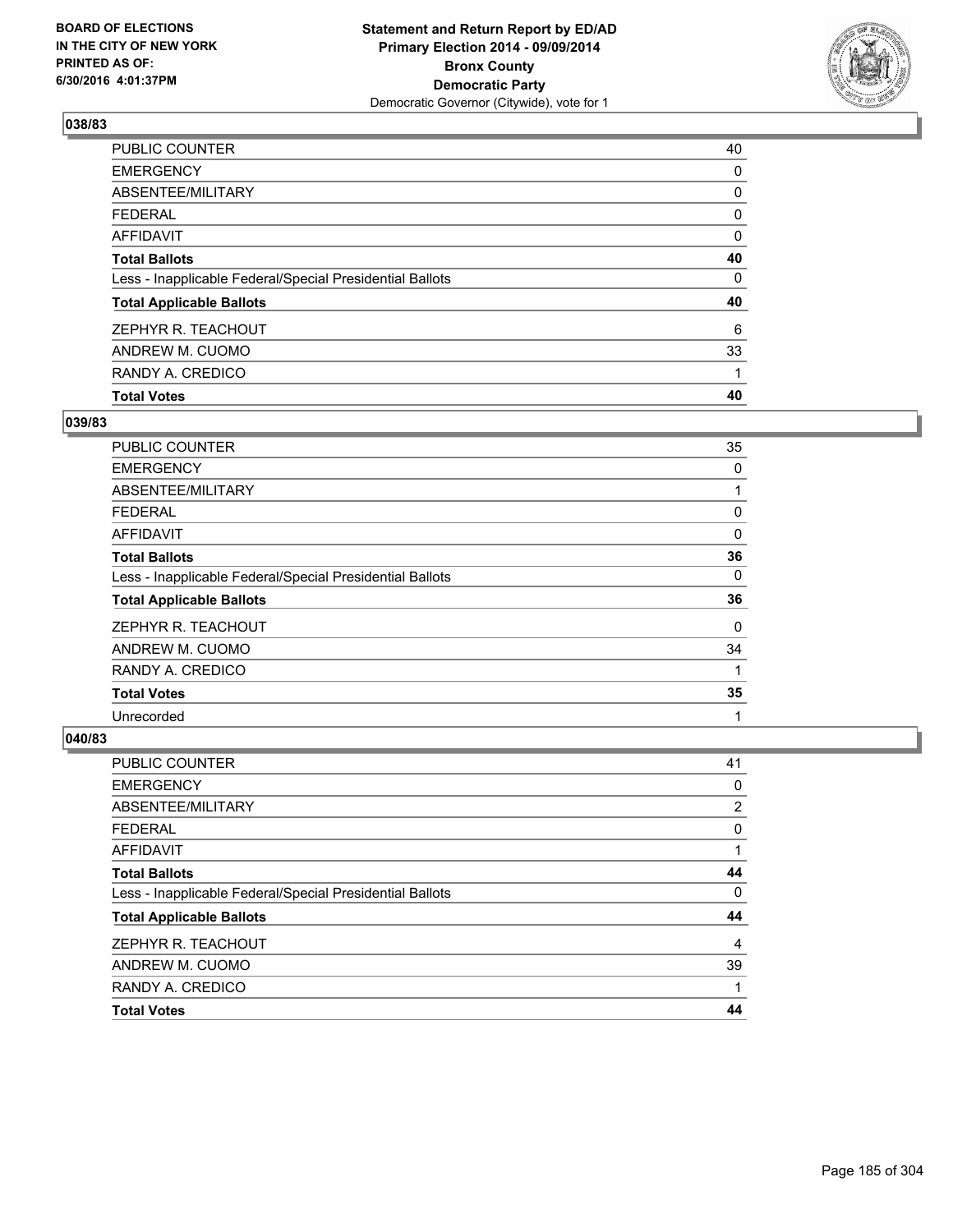

| <b>Total Votes</b>                                       | 60 |
|----------------------------------------------------------|----|
| RANDY A. CREDICO                                         | 3  |
| ANDREW M. CUOMO                                          | 53 |
| ZEPHYR R. TEACHOUT                                       | 4  |
| <b>Total Applicable Ballots</b>                          | 60 |
| Less - Inapplicable Federal/Special Presidential Ballots | 0  |
| <b>Total Ballots</b>                                     | 60 |
| AFFIDAVIT                                                |    |
| <b>FEDERAL</b>                                           | 0  |
| ABSENTEE/MILITARY                                        |    |
| <b>EMERGENCY</b>                                         | 0  |
| PUBLIC COUNTER                                           | 58 |

### **042/83**

| <b>PUBLIC COUNTER</b>                                    | 40 |
|----------------------------------------------------------|----|
| <b>EMERGENCY</b>                                         | 0  |
| ABSENTEE/MILITARY                                        | 2  |
| <b>FEDERAL</b>                                           | 0  |
| AFFIDAVIT                                                |    |
| <b>Total Ballots</b>                                     | 43 |
| Less - Inapplicable Federal/Special Presidential Ballots | 0  |
| <b>Total Applicable Ballots</b>                          | 43 |
| ZEPHYR R. TEACHOUT                                       | 2  |
| ANDREW M. CUOMO                                          | 40 |
| RANDY A. CREDICO                                         | 0  |
| <b>Total Votes</b>                                       | 42 |
| Unrecorded                                               | 1  |

| <b>PUBLIC COUNTER</b>                                    | 38 |
|----------------------------------------------------------|----|
| <b>EMERGENCY</b>                                         | 0  |
| ABSENTEE/MILITARY                                        | 1  |
| <b>FEDERAL</b>                                           | 0  |
| <b>AFFIDAVIT</b>                                         | 0  |
| <b>Total Ballots</b>                                     | 39 |
| Less - Inapplicable Federal/Special Presidential Ballots | 0  |
| <b>Total Applicable Ballots</b>                          | 39 |
| ZEPHYR R. TEACHOUT                                       | 2  |
| ANDREW M. CUOMO                                          | 35 |
| RANDY A. CREDICO                                         |    |
| <b>Total Votes</b>                                       | 38 |
| Unrecorded                                               | 1  |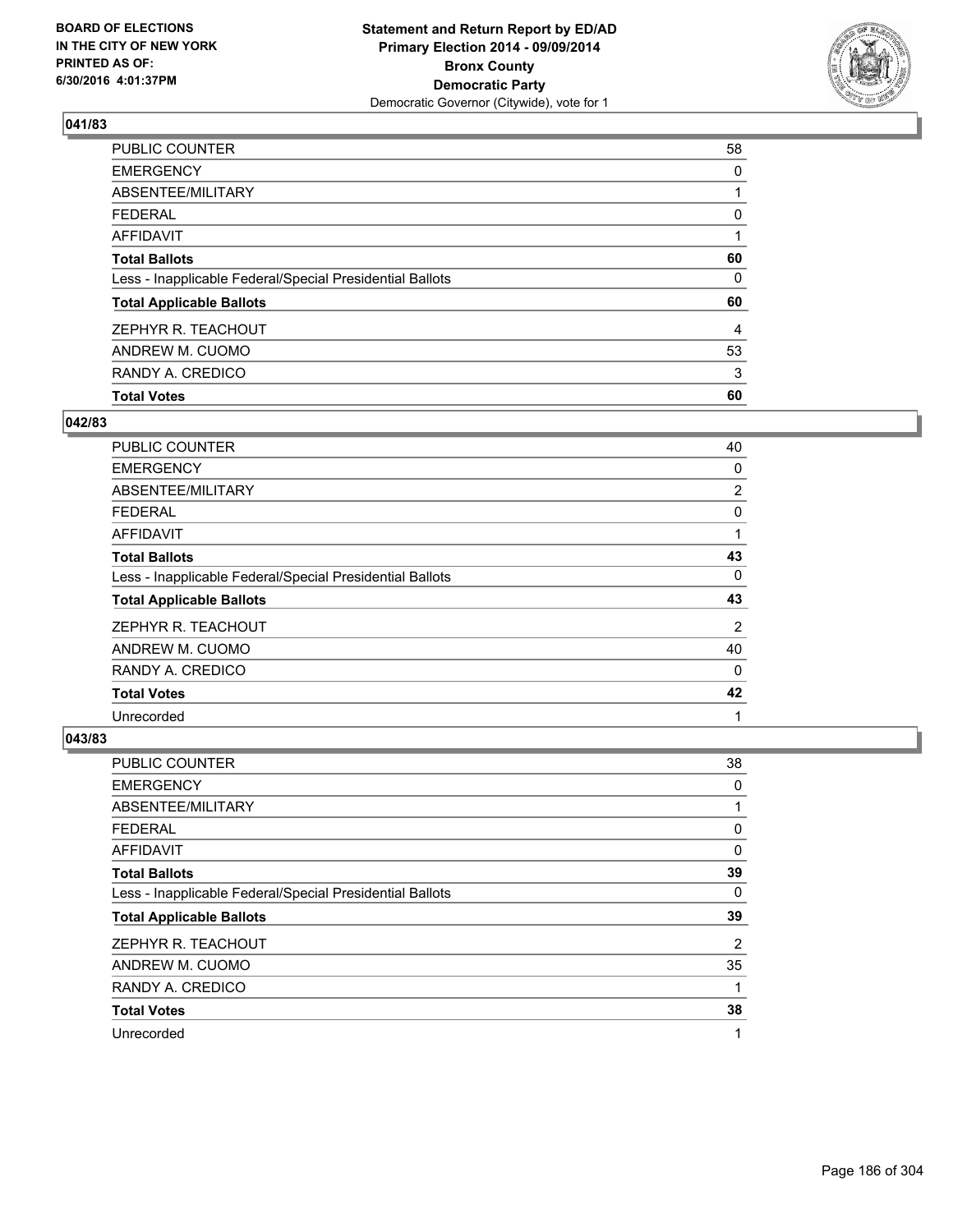

| PUBLIC COUNTER                                           | 35             |
|----------------------------------------------------------|----------------|
| <b>EMERGENCY</b>                                         | 0              |
| ABSENTEE/MILITARY                                        | $\overline{2}$ |
| <b>FEDERAL</b>                                           | 0              |
| AFFIDAVIT                                                | 0              |
| <b>Total Ballots</b>                                     | 37             |
| Less - Inapplicable Federal/Special Presidential Ballots | 0              |
| <b>Total Applicable Ballots</b>                          | 37             |
| ZEPHYR R. TEACHOUT                                       | 3              |
| ANDREW M. CUOMO                                          | 33             |
| RANDY A. CREDICO                                         | 0              |
| <b>Total Votes</b>                                       | 36             |
| Unrecorded                                               | 1              |

### **045/83**

| <b>PUBLIC COUNTER</b>                                    | 47 |
|----------------------------------------------------------|----|
| <b>EMERGENCY</b>                                         | 0  |
| ABSENTEE/MILITARY                                        | 2  |
| <b>FEDERAL</b>                                           | 0  |
| AFFIDAVIT                                                | 0  |
| <b>Total Ballots</b>                                     | 49 |
| Less - Inapplicable Federal/Special Presidential Ballots | 0  |
| <b>Total Applicable Ballots</b>                          | 49 |
| ZEPHYR R. TEACHOUT                                       | 2  |
| ANDREW M. CUOMO                                          | 43 |
| RANDY A. CREDICO                                         | 3  |
| <b>Total Votes</b>                                       | 48 |
| Unrecorded                                               | 1  |

| PUBLIC COUNTER                                           | 68             |
|----------------------------------------------------------|----------------|
| <b>EMERGENCY</b>                                         | 0              |
| ABSENTEE/MILITARY                                        | 10             |
| <b>FEDERAL</b>                                           | 0              |
| AFFIDAVIT                                                | 1              |
| <b>Total Ballots</b>                                     | 79             |
| Less - Inapplicable Federal/Special Presidential Ballots | 0              |
| <b>Total Applicable Ballots</b>                          | 79             |
| ZEPHYR R. TEACHOUT                                       | 6              |
| ANDREW M. CUOMO                                          | 68             |
| RANDY A. CREDICO                                         | 3              |
| <b>Total Votes</b>                                       | 77             |
| Unrecorded                                               | $\overline{2}$ |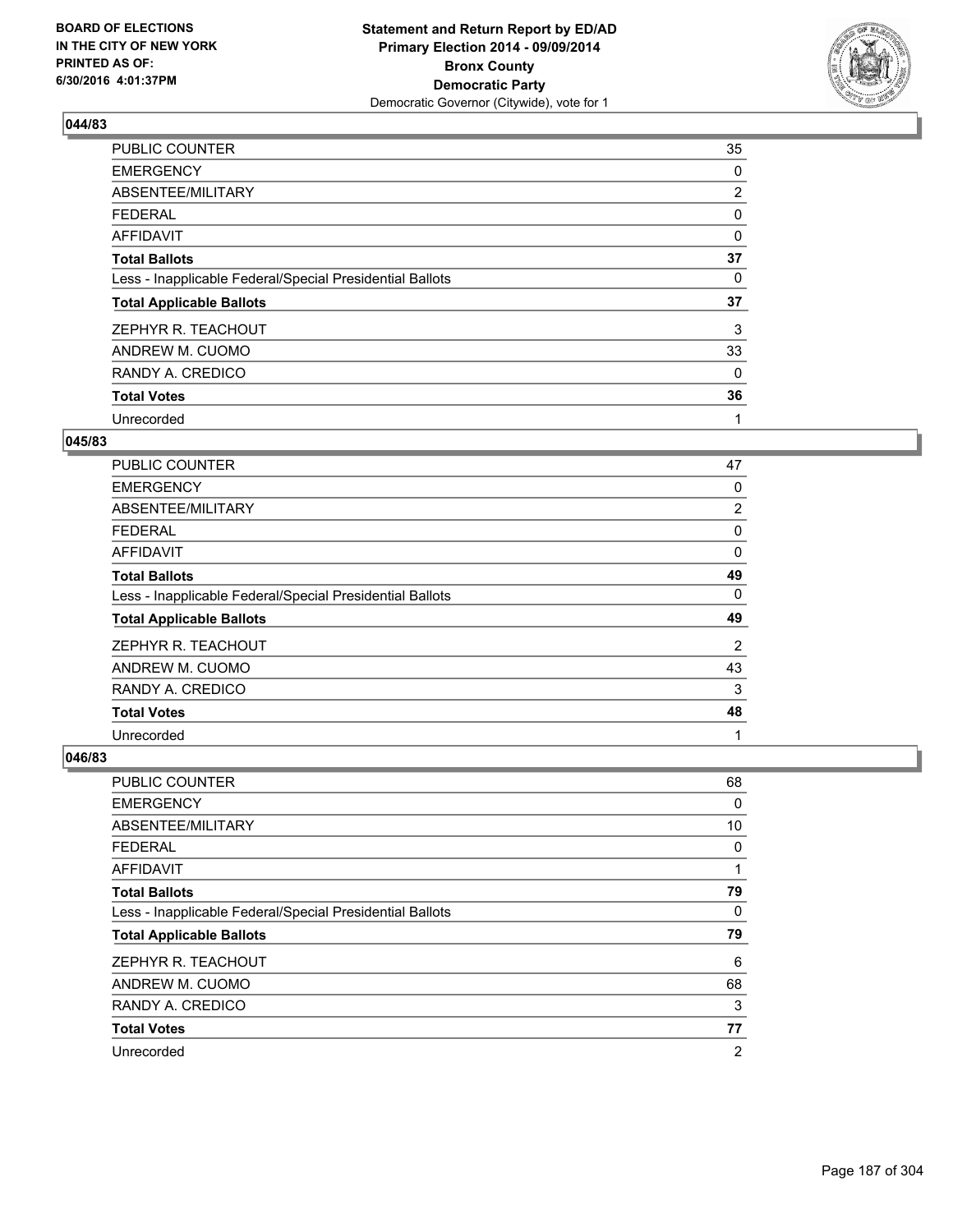

| <b>Total Votes</b>                                       | 25       |
|----------------------------------------------------------|----------|
| RANDY A. CREDICO                                         |          |
| ANDREW M. CUOMO                                          | 24       |
| ZEPHYR R. TEACHOUT                                       | $\Omega$ |
| <b>Total Applicable Ballots</b>                          | 25       |
| Less - Inapplicable Federal/Special Presidential Ballots | 0        |
| <b>Total Ballots</b>                                     | 25       |
| <b>AFFIDAVIT</b>                                         | 0        |
| <b>FEDERAL</b>                                           | 0        |
| ABSENTEE/MILITARY                                        |          |
| <b>EMERGENCY</b>                                         | 0        |
| <b>PUBLIC COUNTER</b>                                    | 24       |

### **048/83**

| PUBLIC COUNTER                                           | 32 |
|----------------------------------------------------------|----|
| <b>EMERGENCY</b>                                         | 0  |
| ABSENTEE/MILITARY                                        | 2  |
| FEDERAL                                                  | 0  |
| AFFIDAVIT                                                | 0  |
| <b>Total Ballots</b>                                     | 34 |
| Less - Inapplicable Federal/Special Presidential Ballots | 0  |
| <b>Total Applicable Ballots</b>                          | 34 |
| ZEPHYR R. TEACHOUT                                       | 2  |
| ANDREW M. CUOMO                                          | 31 |
| RANDY A. CREDICO                                         |    |
| <b>Total Votes</b>                                       | 34 |
|                                                          |    |

| <b>PUBLIC COUNTER</b>                                    | 46 |
|----------------------------------------------------------|----|
| <b>EMERGENCY</b>                                         | 0  |
| ABSENTEE/MILITARY                                        | 2  |
| <b>FEDERAL</b>                                           | 0  |
| AFFIDAVIT                                                | 1  |
| <b>Total Ballots</b>                                     | 49 |
| Less - Inapplicable Federal/Special Presidential Ballots | 0  |
| <b>Total Applicable Ballots</b>                          | 49 |
| ZEPHYR R. TEACHOUT                                       | 5  |
| ANDREW M. CUOMO                                          | 40 |
| RANDY A. CREDICO                                         | 1  |
| FERNANDO CABRERA (WRITE-IN)                              | 1  |
| <b>Total Votes</b>                                       | 47 |
| Unrecorded                                               | 2  |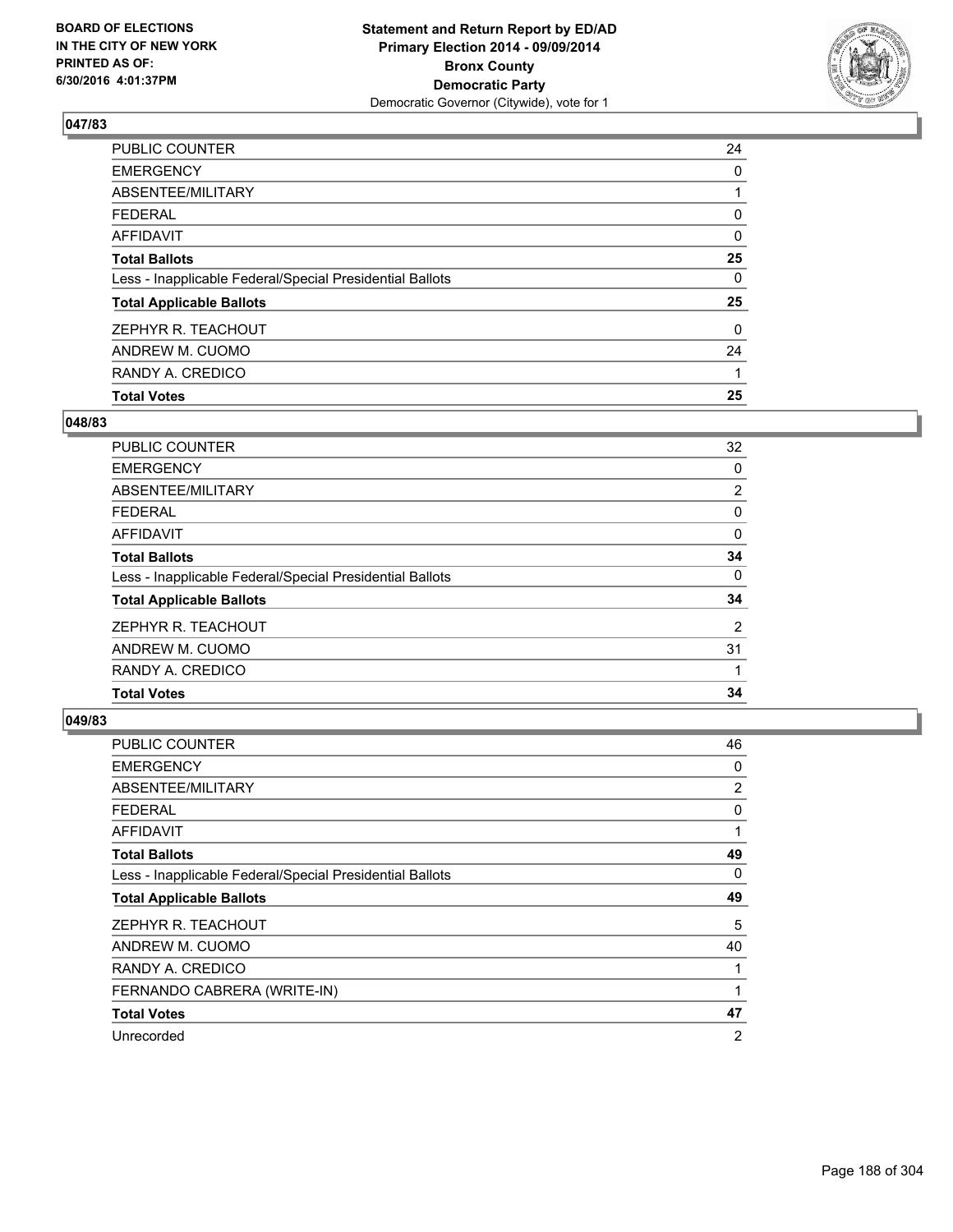

| <b>Total Votes</b>                                       | 47 |
|----------------------------------------------------------|----|
| RANDY A. CREDICO                                         |    |
| ANDREW M. CUOMO                                          | 40 |
| ZEPHYR R. TEACHOUT                                       | 6  |
| <b>Total Applicable Ballots</b>                          | 47 |
| Less - Inapplicable Federal/Special Presidential Ballots | 0  |
| <b>Total Ballots</b>                                     | 47 |
| <b>AFFIDAVIT</b>                                         | 0  |
| <b>FEDERAL</b>                                           | 0  |
| ABSENTEE/MILITARY                                        | 0  |
| <b>EMERGENCY</b>                                         | 0  |
| PUBLIC COUNTER                                           | 47 |

### **051/83**

| <b>PUBLIC COUNTER</b>                                    | 41 |
|----------------------------------------------------------|----|
| <b>EMERGENCY</b>                                         | 0  |
| ABSENTEE/MILITARY                                        |    |
| <b>FEDERAL</b>                                           | 0  |
| AFFIDAVIT                                                |    |
| <b>Total Ballots</b>                                     | 43 |
| Less - Inapplicable Federal/Special Presidential Ballots | 0  |
| <b>Total Applicable Ballots</b>                          | 43 |
| ZEPHYR R. TEACHOUT                                       |    |
| ANDREW M. CUOMO                                          | 39 |
| RANDY A. CREDICO                                         | 3  |
| <b>Total Votes</b>                                       | 43 |
|                                                          |    |

| <b>PUBLIC COUNTER</b>                                    | 46 |
|----------------------------------------------------------|----|
| <b>EMERGENCY</b>                                         | 0  |
| ABSENTEE/MILITARY                                        | 2  |
| <b>FEDERAL</b>                                           | 0  |
| <b>AFFIDAVIT</b>                                         | 0  |
| <b>Total Ballots</b>                                     | 48 |
| Less - Inapplicable Federal/Special Presidential Ballots | 0  |
| <b>Total Applicable Ballots</b>                          | 48 |
| ZEPHYR R. TEACHOUT                                       | 8  |
| ANDREW M. CUOMO                                          | 39 |
| RANDY A. CREDICO                                         |    |
| <b>Total Votes</b>                                       | 48 |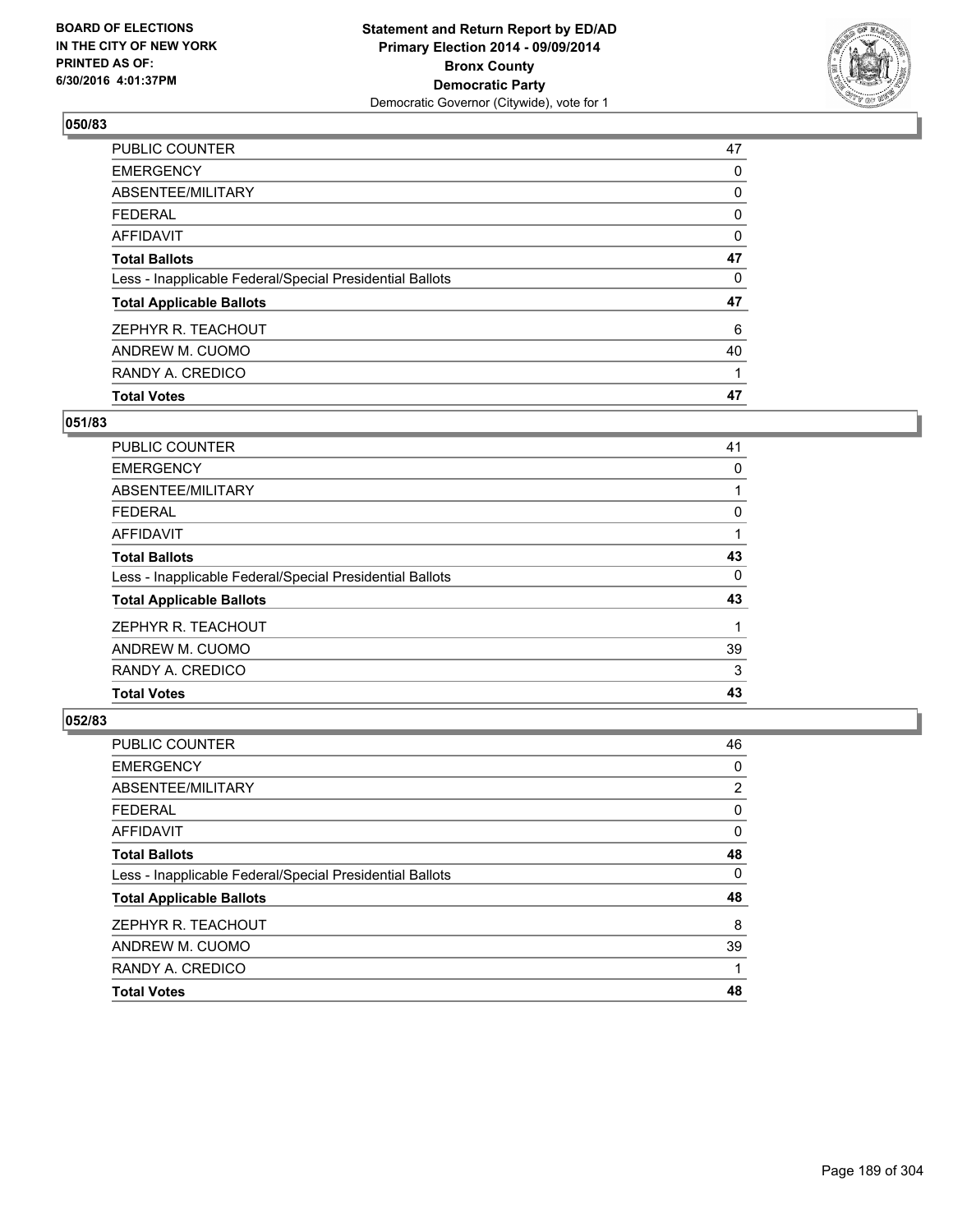

| PUBLIC COUNTER                                           | 29 |
|----------------------------------------------------------|----|
| <b>EMERGENCY</b>                                         | 0  |
| ABSENTEE/MILITARY                                        | 0  |
| <b>FEDERAL</b>                                           | 0  |
| AFFIDAVIT                                                | 1  |
| <b>Total Ballots</b>                                     | 30 |
| Less - Inapplicable Federal/Special Presidential Ballots | 0  |
| <b>Total Applicable Ballots</b>                          | 30 |
| ZEPHYR R. TEACHOUT                                       | 0  |
| ANDREW M. CUOMO                                          | 28 |
| RANDY A. CREDICO                                         | 1  |
| <b>Total Votes</b>                                       | 29 |
| Unrecorded                                               | 1  |

# **054/83**

| <b>PUBLIC COUNTER</b>                                    | 29       |
|----------------------------------------------------------|----------|
| <b>EMERGENCY</b>                                         | 0        |
| ABSENTEE/MILITARY                                        |          |
| <b>FEDERAL</b>                                           | 0        |
| AFFIDAVIT                                                | 0        |
| <b>Total Ballots</b>                                     | 30       |
| Less - Inapplicable Federal/Special Presidential Ballots | 0        |
| <b>Total Applicable Ballots</b>                          | 30       |
| ZEPHYR R. TEACHOUT                                       |          |
| ANDREW M. CUOMO                                          | 26       |
| RANDY A. CREDICO                                         | $\Omega$ |
| <b>Total Votes</b>                                       | 27       |
| Unrecorded                                               | 3        |

| <b>PUBLIC COUNTER</b>                                    | 54 |
|----------------------------------------------------------|----|
| <b>EMERGENCY</b>                                         | 0  |
| ABSENTEE/MILITARY                                        | 5  |
| <b>FEDERAL</b>                                           | 0  |
| AFFIDAVIT                                                | 1  |
| <b>Total Ballots</b>                                     | 60 |
| Less - Inapplicable Federal/Special Presidential Ballots | 0  |
| <b>Total Applicable Ballots</b>                          | 60 |
| ZEPHYR R. TEACHOUT                                       | 6  |
| ANDREW M. CUOMO                                          | 53 |
| RANDY A. CREDICO                                         | 1  |
| <b>Total Votes</b>                                       | 60 |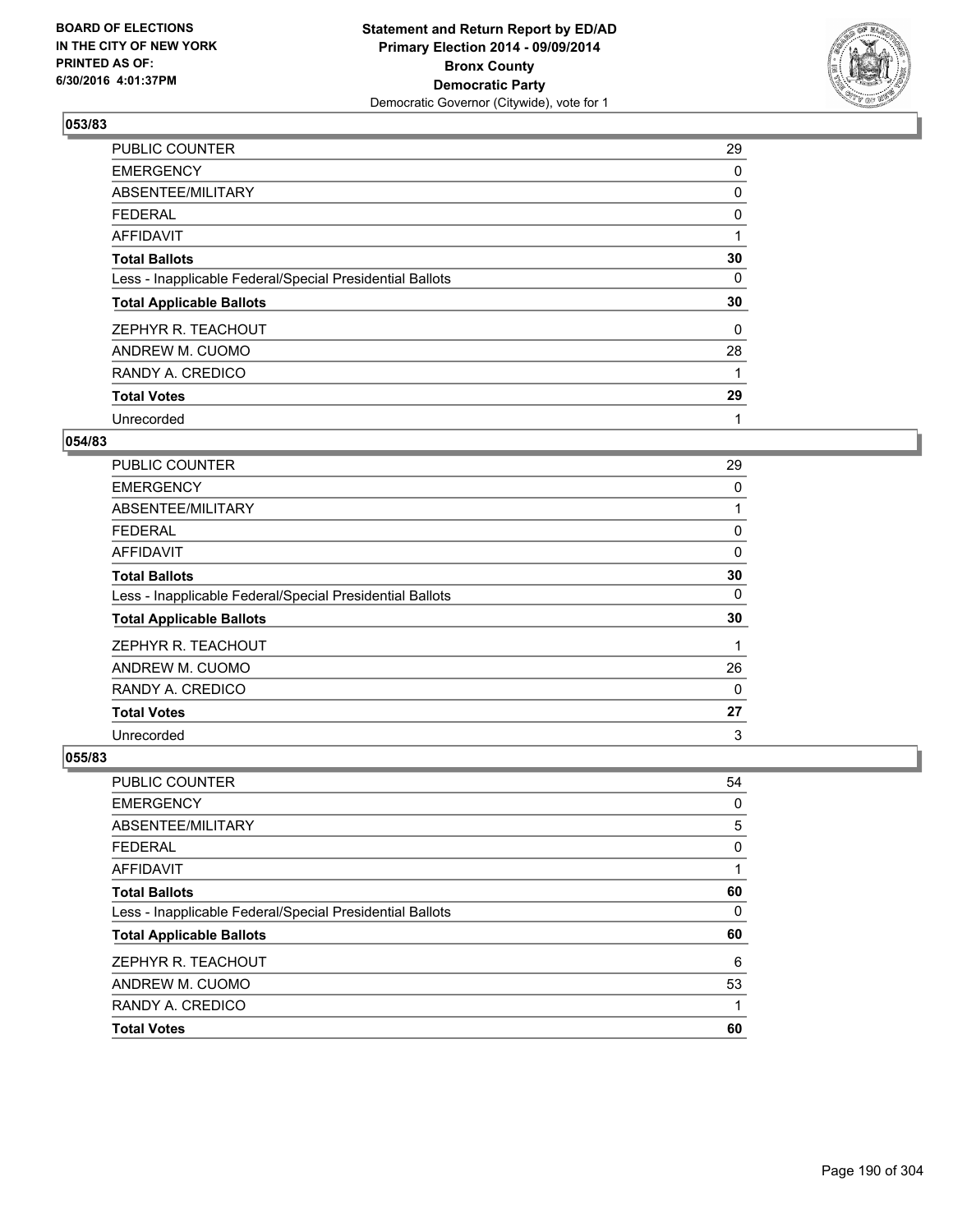

| <b>Total Votes</b>                                       | 55 |
|----------------------------------------------------------|----|
| RANDY A. CREDICO                                         |    |
| ANDREW M. CUOMO                                          | 49 |
| ZEPHYR R. TEACHOUT                                       | 5  |
| <b>Total Applicable Ballots</b>                          | 55 |
| Less - Inapplicable Federal/Special Presidential Ballots | 0  |
| <b>Total Ballots</b>                                     | 55 |
| AFFIDAVIT                                                |    |
| <b>FEDERAL</b>                                           | 0  |
| ABSENTEE/MILITARY                                        | 0  |
| <b>EMERGENCY</b>                                         | 0  |
| PUBLIC COUNTER                                           | 54 |

## **057/83**

| <b>PUBLIC COUNTER</b>                                    | 60 |
|----------------------------------------------------------|----|
| <b>EMERGENCY</b>                                         | 0  |
| ABSENTEE/MILITARY                                        |    |
| <b>FEDERAL</b>                                           | 0  |
| AFFIDAVIT                                                | 0  |
| <b>Total Ballots</b>                                     | 61 |
| Less - Inapplicable Federal/Special Presidential Ballots | 0  |
| <b>Total Applicable Ballots</b>                          | 61 |
| ZEPHYR R. TEACHOUT                                       | 5  |
| ANDREW M. CUOMO                                          | 56 |
| RANDY A. CREDICO                                         | 0  |
| <b>Total Votes</b>                                       | 61 |
|                                                          |    |

| PUBLIC COUNTER                                           | 37 |
|----------------------------------------------------------|----|
| <b>EMERGENCY</b>                                         | 0  |
| ABSENTEE/MILITARY                                        |    |
| <b>FEDERAL</b>                                           | 0  |
| <b>AFFIDAVIT</b>                                         | 0  |
| <b>Total Ballots</b>                                     | 38 |
| Less - Inapplicable Federal/Special Presidential Ballots | 0  |
| <b>Total Applicable Ballots</b>                          | 38 |
| ZEPHYR R. TEACHOUT                                       | 3  |
| ANDREW M. CUOMO                                          | 33 |
| RANDY A. CREDICO                                         |    |
| ADRIANO ESPAILLAT (WRITE-IN)                             |    |
| <b>Total Votes</b>                                       | 38 |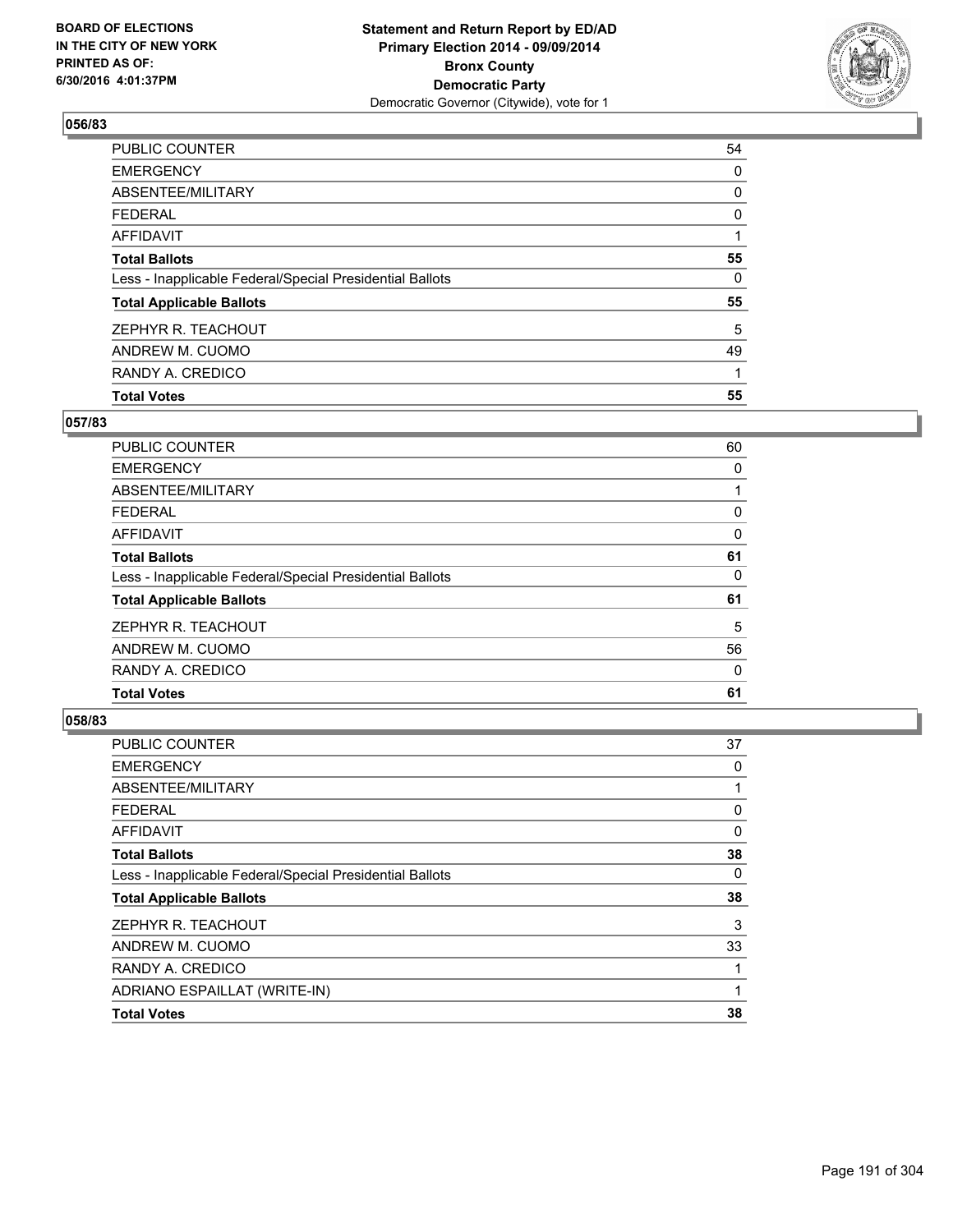

| PUBLIC COUNTER                                           | 78             |
|----------------------------------------------------------|----------------|
| <b>EMERGENCY</b>                                         | 0              |
| ABSENTEE/MILITARY                                        | $\overline{7}$ |
| <b>FEDERAL</b>                                           | 0              |
| AFFIDAVIT                                                | 1              |
| <b>Total Ballots</b>                                     | 86             |
| Less - Inapplicable Federal/Special Presidential Ballots | 0              |
| <b>Total Applicable Ballots</b>                          | 86             |
| ZEPHYR R. TEACHOUT                                       | 4              |
| ANDREW M. CUOMO                                          | 76             |
| RANDY A. CREDICO                                         | 3              |
| <b>Total Votes</b>                                       | 83             |
| Unrecorded                                               | 3              |

### **060/83**

| PUBLIC COUNTER                                           | 29       |
|----------------------------------------------------------|----------|
| <b>EMERGENCY</b>                                         | 0        |
| ABSENTEE/MILITARY                                        |          |
| <b>FEDERAL</b>                                           | 0        |
| AFFIDAVIT                                                | 0        |
| <b>Total Ballots</b>                                     | 30       |
| Less - Inapplicable Federal/Special Presidential Ballots | 0        |
| <b>Total Applicable Ballots</b>                          | 30       |
| ZEPHYR R. TEACHOUT                                       | 0        |
| ANDREW M. CUOMO                                          | 29       |
| RANDY A. CREDICO                                         | $\Omega$ |
| <b>Total Votes</b>                                       | 29       |
| Unrecorded                                               | 1        |

| <b>PUBLIC COUNTER</b>                                    | 40 |
|----------------------------------------------------------|----|
| <b>EMERGENCY</b>                                         | 0  |
| ABSENTEE/MILITARY                                        | 1  |
| <b>FEDERAL</b>                                           | 0  |
| <b>AFFIDAVIT</b>                                         | 0  |
| <b>Total Ballots</b>                                     | 41 |
| Less - Inapplicable Federal/Special Presidential Ballots | 0  |
| <b>Total Applicable Ballots</b>                          | 41 |
| ZEPHYR R. TEACHOUT                                       | 3  |
| ANDREW M. CUOMO                                          | 36 |
| RANDY A. CREDICO                                         | 1  |
| <b>Total Votes</b>                                       | 40 |
| Unrecorded                                               | 1  |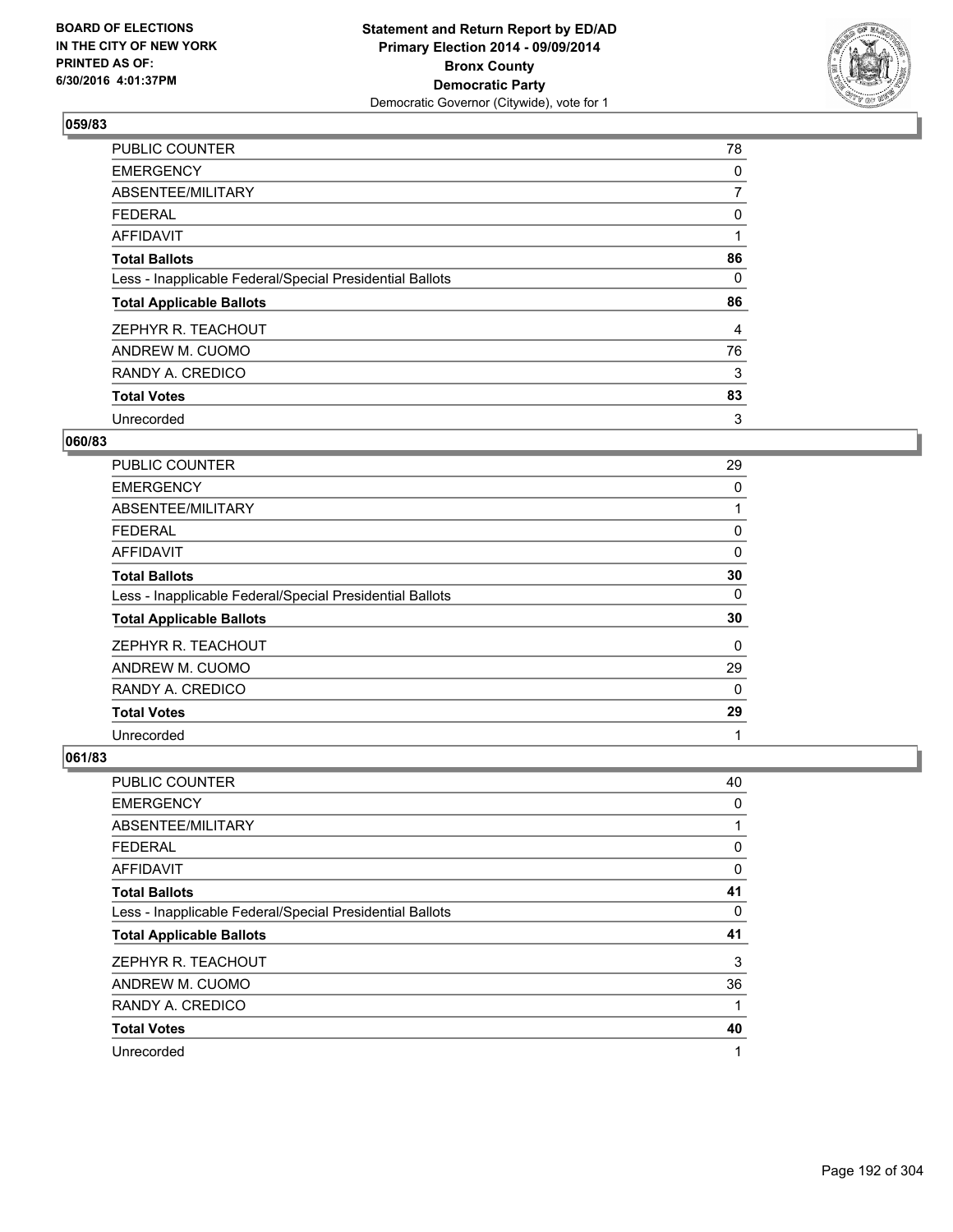

| <b>Total Votes</b>                                       | 39       |
|----------------------------------------------------------|----------|
| RANDY A. CREDICO                                         |          |
| ANDREW M. CUOMO                                          | 38       |
| ZEPHYR R. TEACHOUT                                       | $\Omega$ |
| <b>Total Applicable Ballots</b>                          | 39       |
| Less - Inapplicable Federal/Special Presidential Ballots | 0        |
| <b>Total Ballots</b>                                     | 39       |
| AFFIDAVIT                                                | 0        |
| <b>FEDERAL</b>                                           | 0        |
| ABSENTEE/MILITARY                                        | 0        |
| <b>EMERGENCY</b>                                         | 0        |
| PUBLIC COUNTER                                           | 39       |

## **063/83**

| PUBLIC COUNTER                                           | 27 |
|----------------------------------------------------------|----|
| <b>EMERGENCY</b>                                         | 0  |
| ABSENTEE/MILITARY                                        |    |
| <b>FEDERAL</b>                                           | 0  |
| AFFIDAVIT                                                | 0  |
| <b>Total Ballots</b>                                     | 28 |
| Less - Inapplicable Federal/Special Presidential Ballots | 0  |
| <b>Total Applicable Ballots</b>                          | 28 |
| ZEPHYR R. TEACHOUT                                       | 2  |
| ANDREW M. CUOMO                                          | 26 |
| RANDY A. CREDICO                                         | 0  |
| <b>Total Votes</b>                                       | 28 |
|                                                          |    |

| <b>PUBLIC COUNTER</b>                                    | 42 |
|----------------------------------------------------------|----|
| <b>EMERGENCY</b>                                         | 0  |
| ABSENTEE/MILITARY                                        | 3  |
| <b>FEDERAL</b>                                           | 0  |
| <b>AFFIDAVIT</b>                                         |    |
| <b>Total Ballots</b>                                     | 46 |
| Less - Inapplicable Federal/Special Presidential Ballots | 0  |
| <b>Total Applicable Ballots</b>                          | 46 |
| ZEPHYR R. TEACHOUT                                       | 5  |
| ANDREW M. CUOMO                                          | 39 |
| RANDY A. CREDICO                                         | 2  |
| <b>Total Votes</b>                                       | 46 |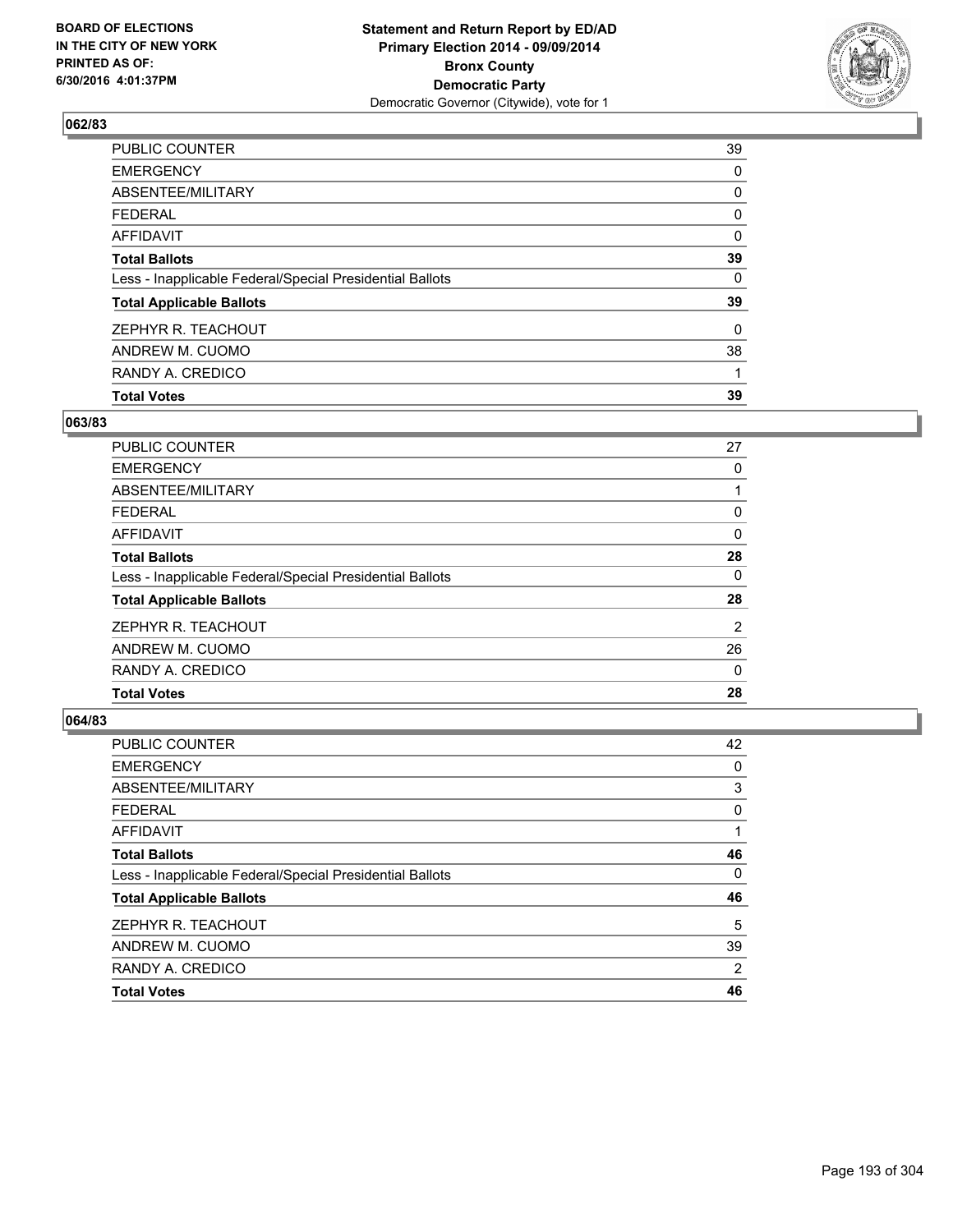

| <b>Total Votes</b>                                       | 26       |
|----------------------------------------------------------|----------|
| RANDY A. CREDICO                                         | 0        |
| ANDREW M. CUOMO                                          | 26       |
| ZEPHYR R. TEACHOUT                                       | $\Omega$ |
| <b>Total Applicable Ballots</b>                          | 26       |
| Less - Inapplicable Federal/Special Presidential Ballots | 0        |
| <b>Total Ballots</b>                                     | 26       |
| <b>AFFIDAVIT</b>                                         |          |
| <b>FEDERAL</b>                                           | 0        |
| ABSENTEE/MILITARY                                        |          |
| <b>EMERGENCY</b>                                         | 0        |
| <b>PUBLIC COUNTER</b>                                    | 24       |

### **066/83**

| <b>PUBLIC COUNTER</b>                                    | 45 |
|----------------------------------------------------------|----|
| <b>EMERGENCY</b>                                         | 0  |
| ABSENTEE/MILITARY                                        | 0  |
| <b>FEDERAL</b>                                           | 0  |
| AFFIDAVIT                                                | 0  |
| <b>Total Ballots</b>                                     | 45 |
| Less - Inapplicable Federal/Special Presidential Ballots | 0  |
| <b>Total Applicable Ballots</b>                          | 45 |
| ZEPHYR R. TEACHOUT                                       | 3  |
| ANDREW M. CUOMO                                          | 39 |
| RANDY A. CREDICO                                         | 2  |
| <b>Total Votes</b>                                       | 44 |
| Unrecorded                                               | 1  |

| <b>PUBLIC COUNTER</b>                                    | 62 |
|----------------------------------------------------------|----|
| <b>EMERGENCY</b>                                         | 0  |
| ABSENTEE/MILITARY                                        | 1  |
| <b>FEDERAL</b>                                           | 0  |
| <b>AFFIDAVIT</b>                                         | 2  |
| <b>Total Ballots</b>                                     | 65 |
| Less - Inapplicable Federal/Special Presidential Ballots | 0  |
| <b>Total Applicable Ballots</b>                          | 65 |
| ZEPHYR R. TEACHOUT                                       | 10 |
| ANDREW M. CUOMO                                          | 48 |
| RANDY A. CREDICO                                         | 4  |
| <b>Total Votes</b>                                       | 62 |
| Unrecorded                                               | 3  |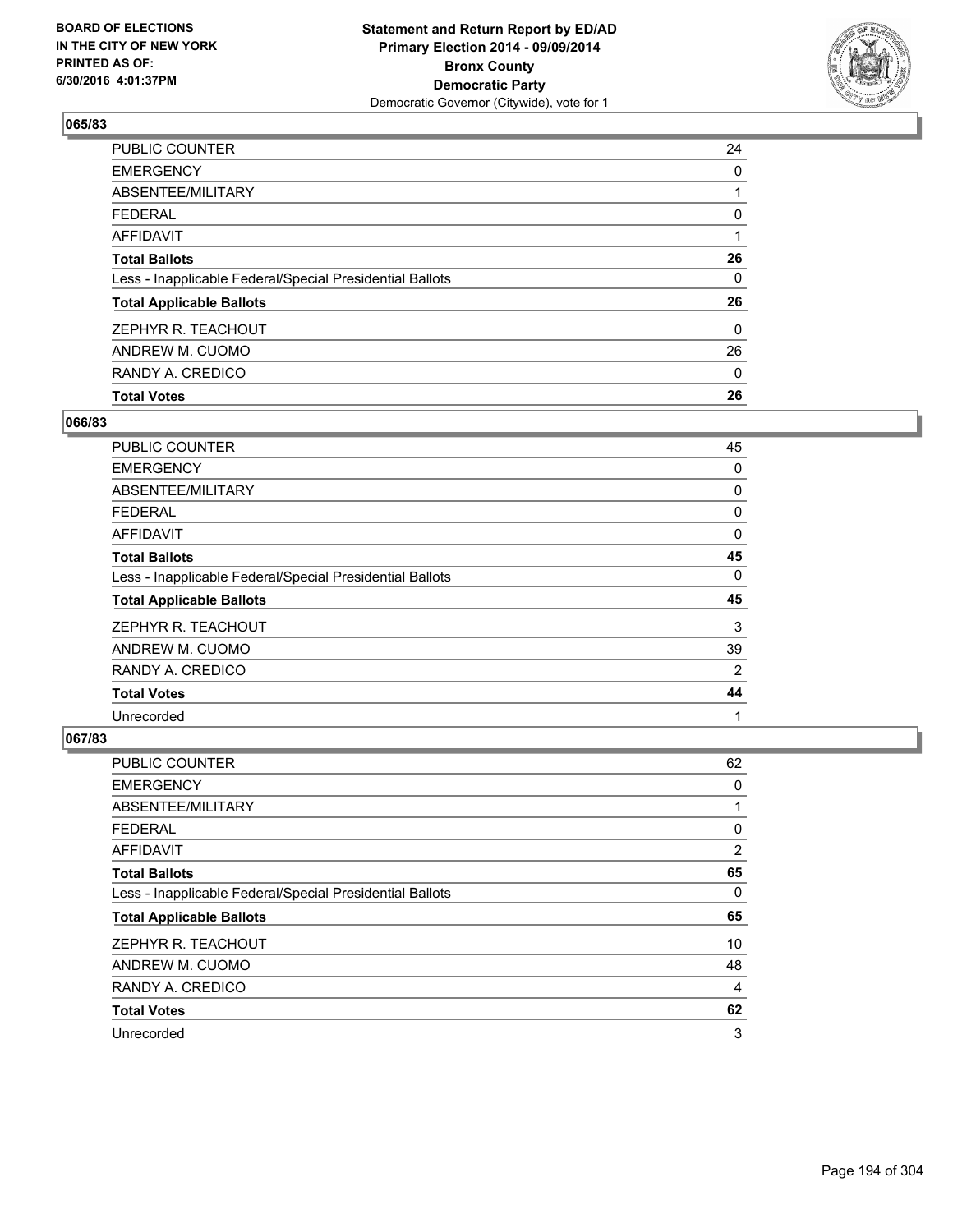

| <b>Total Votes</b>                                       | 0 |
|----------------------------------------------------------|---|
| RANDY A. CREDICO                                         | 0 |
| ANDREW M. CUOMO                                          | 0 |
| ZEPHYR R. TEACHOUT                                       | 0 |
| <b>Total Applicable Ballots</b>                          | 0 |
| Less - Inapplicable Federal/Special Presidential Ballots | 0 |
| <b>Total Ballots</b>                                     | 0 |
| AFFIDAVIT                                                | 0 |
| <b>FEDERAL</b>                                           | 0 |
| ABSENTEE/MILITARY                                        | 0 |
| <b>EMERGENCY</b>                                         | 0 |
| PUBLIC COUNTER                                           | 0 |

### **069/83**

| <b>PUBLIC COUNTER</b>                                    | 74 |
|----------------------------------------------------------|----|
| <b>EMERGENCY</b>                                         | 0  |
| ABSENTEE/MILITARY                                        | 2  |
| <b>FEDERAL</b>                                           | 0  |
| AFFIDAVIT                                                | 10 |
| <b>Total Ballots</b>                                     | 86 |
| Less - Inapplicable Federal/Special Presidential Ballots | 0  |
| <b>Total Applicable Ballots</b>                          | 86 |
| ZEPHYR R. TEACHOUT                                       | 3  |
| ANDREW M. CUOMO                                          | 75 |
| RANDY A. CREDICO                                         | 4  |
| <b>Total Votes</b>                                       | 82 |
| Unrecorded                                               | 4  |

| <b>PUBLIC COUNTER</b>                                    | 58 |
|----------------------------------------------------------|----|
| <b>EMERGENCY</b>                                         | 0  |
| ABSENTEE/MILITARY                                        | 0  |
| <b>FEDERAL</b>                                           | 0  |
| <b>AFFIDAVIT</b>                                         | 0  |
| <b>Total Ballots</b>                                     | 58 |
| Less - Inapplicable Federal/Special Presidential Ballots | 0  |
| <b>Total Applicable Ballots</b>                          | 58 |
| ZEPHYR R. TEACHOUT                                       | 7  |
| ANDREW M. CUOMO                                          | 49 |
| RANDY A. CREDICO                                         | 2  |
| <b>Total Votes</b>                                       | 58 |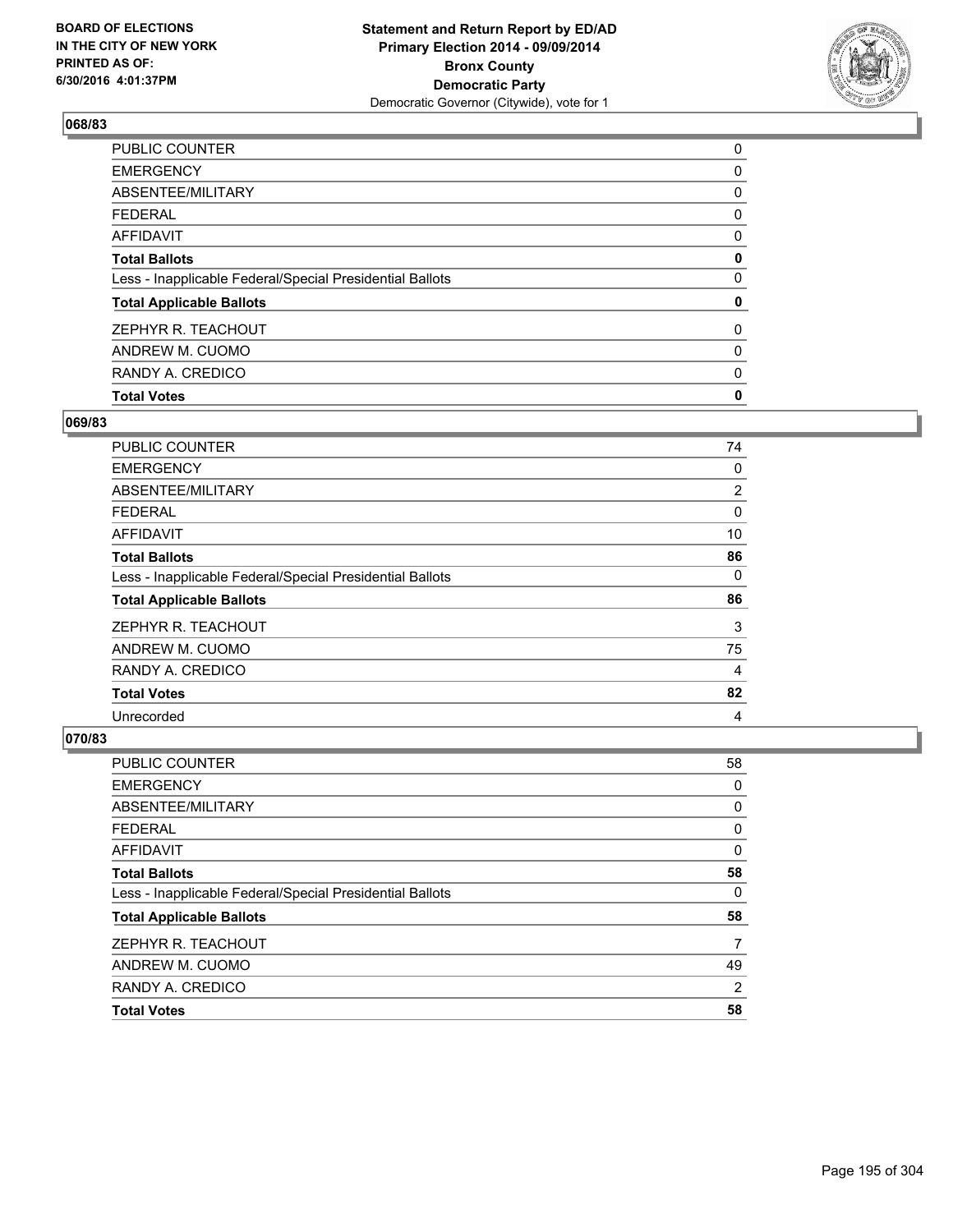

| <b>PUBLIC COUNTER</b>                                    | 50 |
|----------------------------------------------------------|----|
| <b>EMERGENCY</b>                                         | 0  |
| ABSENTEE/MILITARY                                        |    |
| <b>FEDERAL</b>                                           | 0  |
| <b>AFFIDAVIT</b>                                         | 0  |
| <b>Total Ballots</b>                                     | 51 |
| Less - Inapplicable Federal/Special Presidential Ballots | 0  |
| <b>Total Applicable Ballots</b>                          | 51 |
| ZEPHYR R. TEACHOUT                                       | 8  |
| ANDREW M. CUOMO                                          | 42 |
| RANDY A. CREDICO                                         |    |
| <b>Total Votes</b>                                       | 51 |

## **072/83**

| <b>PUBLIC COUNTER</b>                                    | 44       |
|----------------------------------------------------------|----------|
| <b>EMERGENCY</b>                                         | 0        |
| ABSENTEE/MILITARY                                        |          |
| <b>FEDERAL</b>                                           | 0        |
| AFFIDAVIT                                                | $\Omega$ |
| <b>Total Ballots</b>                                     | 45       |
| Less - Inapplicable Federal/Special Presidential Ballots | 0        |
| <b>Total Applicable Ballots</b>                          | 45       |
| ZEPHYR R. TEACHOUT                                       | 3        |
| ANDREW M. CUOMO                                          | 42       |
| RANDY A. CREDICO                                         | 0        |
| <b>Total Votes</b>                                       | 45       |
|                                                          |          |

| <b>PUBLIC COUNTER</b>                                    | 67 |
|----------------------------------------------------------|----|
| <b>EMERGENCY</b>                                         | 0  |
| ABSENTEE/MILITARY                                        |    |
| <b>FEDERAL</b>                                           | 0  |
| <b>AFFIDAVIT</b>                                         | 0  |
| <b>Total Ballots</b>                                     | 68 |
| Less - Inapplicable Federal/Special Presidential Ballots | 0  |
| <b>Total Applicable Ballots</b>                          | 68 |
| ZEPHYR R. TEACHOUT                                       | 4  |
| ANDREW M. CUOMO                                          | 62 |
| RANDY A. CREDICO                                         | 1  |
| <b>Total Votes</b>                                       | 67 |
| Unrecorded                                               | 1  |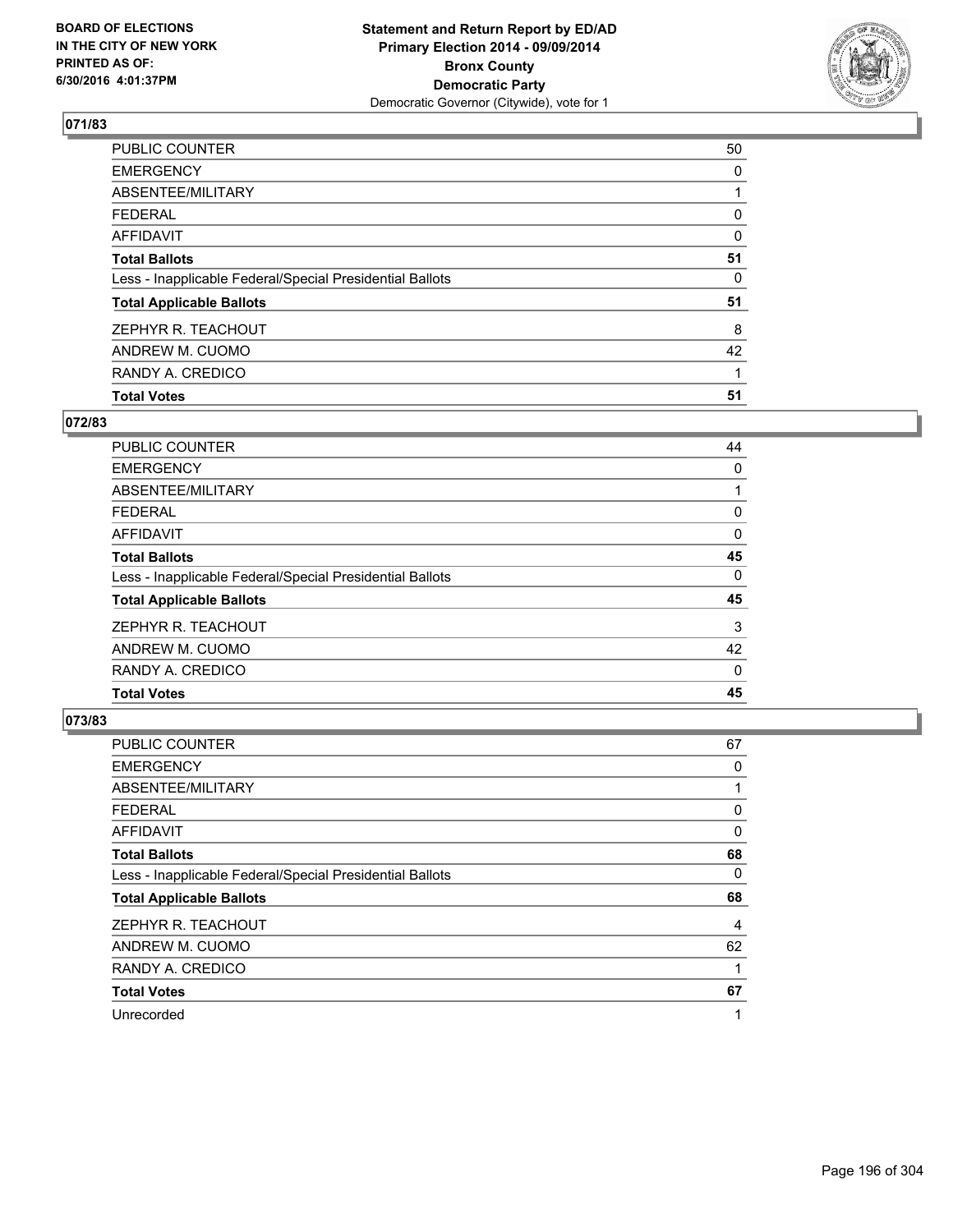

| PUBLIC COUNTER                                           | 51 |
|----------------------------------------------------------|----|
| <b>EMERGENCY</b>                                         | 0  |
| ABSENTEE/MILITARY                                        | 4  |
| <b>FEDERAL</b>                                           | 0  |
| AFFIDAVIT                                                | 1  |
| <b>Total Ballots</b>                                     | 56 |
| Less - Inapplicable Federal/Special Presidential Ballots | 0  |
| <b>Total Applicable Ballots</b>                          | 56 |
| ZEPHYR R. TEACHOUT                                       | 3  |
| ANDREW M. CUOMO                                          | 49 |
| RANDY A. CREDICO                                         | 3  |
| <b>Total Votes</b>                                       | 55 |
| Unrecorded                                               | 1  |

# **075/83**

| <b>PUBLIC COUNTER</b>                                    | 45 |
|----------------------------------------------------------|----|
| <b>EMERGENCY</b>                                         | 0  |
| ABSENTEE/MILITARY                                        | 5  |
| <b>FEDERAL</b>                                           | 0  |
| AFFIDAVIT                                                | 0  |
| <b>Total Ballots</b>                                     | 50 |
| Less - Inapplicable Federal/Special Presidential Ballots | 0  |
| <b>Total Applicable Ballots</b>                          | 50 |
| ZEPHYR R. TEACHOUT                                       | 5  |
| ANDREW M. CUOMO                                          | 43 |
| RANDY A. CREDICO                                         | 2  |
| <b>Total Votes</b>                                       | 50 |

| <b>Total Votes</b>                                       | 52 |
|----------------------------------------------------------|----|
| MICHEAL BLOOMBERG (WRITE-IN)                             | 1  |
| RANDY A. CREDICO                                         | 2  |
| ANDREW M. CUOMO                                          | 46 |
| ZEPHYR R. TEACHOUT                                       | 3  |
| <b>Total Applicable Ballots</b>                          | 52 |
| Less - Inapplicable Federal/Special Presidential Ballots | 0  |
| <b>Total Ballots</b>                                     | 52 |
| <b>AFFIDAVIT</b>                                         | 0  |
| <b>FEDERAL</b>                                           | 0  |
| ABSENTEE/MILITARY                                        | 2  |
| <b>EMERGENCY</b>                                         | 0  |
| <b>PUBLIC COUNTER</b>                                    | 50 |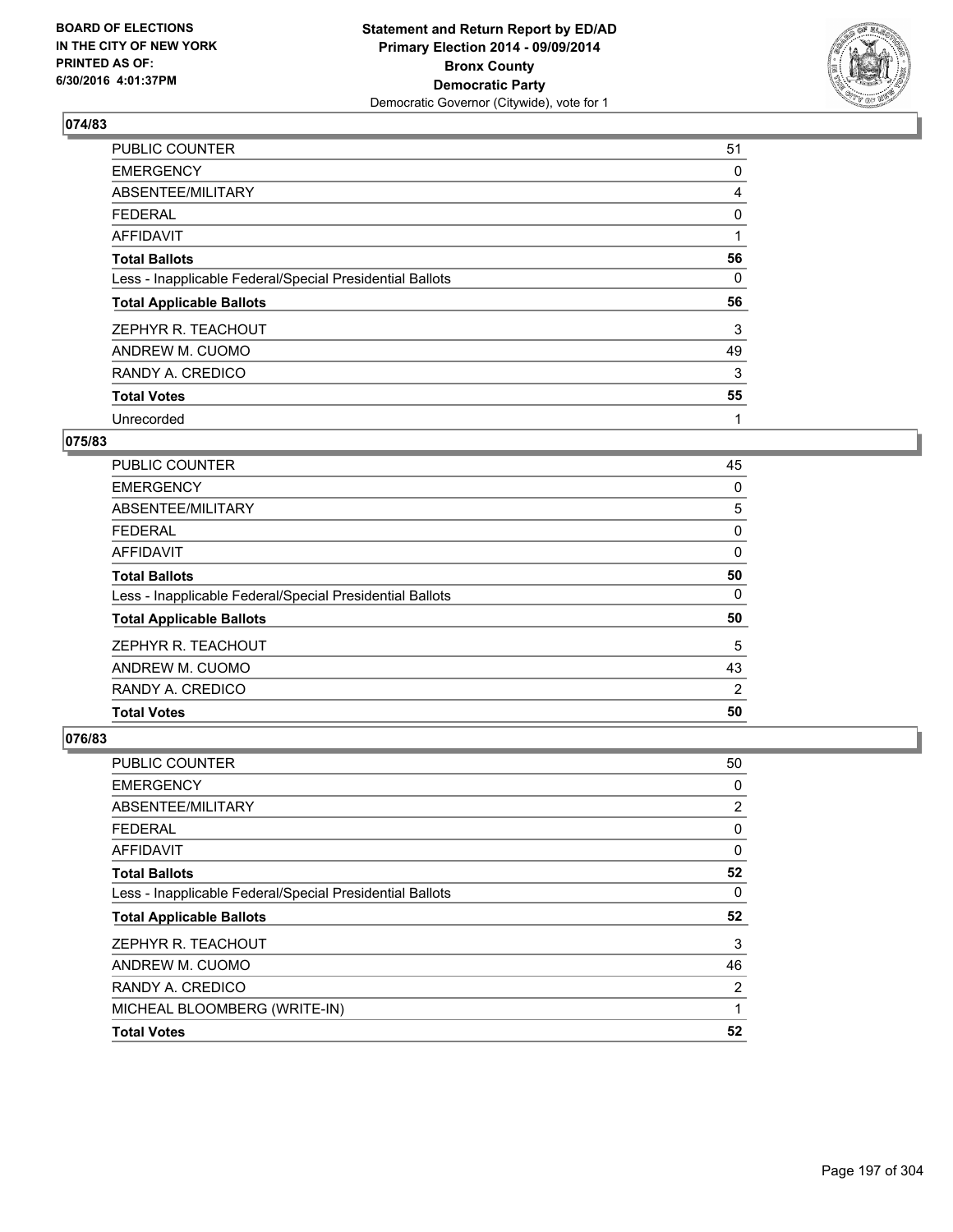

| <b>PUBLIC COUNTER</b>                                    | 57 |
|----------------------------------------------------------|----|
| <b>EMERGENCY</b>                                         | 0  |
| ABSENTEE/MILITARY                                        | 0  |
| <b>FEDERAL</b>                                           | 0  |
| AFFIDAVIT                                                | 0  |
| <b>Total Ballots</b>                                     | 57 |
| Less - Inapplicable Federal/Special Presidential Ballots | 0  |
| <b>Total Applicable Ballots</b>                          | 57 |
| ZEPHYR R. TEACHOUT                                       | 6  |
| ANDREW M. CUOMO                                          | 49 |
| RANDY A. CREDICO                                         | 1  |
| <b>Total Votes</b>                                       | 56 |
| Unrecorded                                               | 1  |

# **078/83**

| PUBLIC COUNTER                                           | 28             |
|----------------------------------------------------------|----------------|
| <b>EMERGENCY</b>                                         | 0              |
| ABSENTEE/MILITARY                                        | $\overline{2}$ |
| <b>FEDERAL</b>                                           | 0              |
| AFFIDAVIT                                                | 0              |
| <b>Total Ballots</b>                                     | 30             |
| Less - Inapplicable Federal/Special Presidential Ballots | 0              |
| <b>Total Applicable Ballots</b>                          | 30             |
| ZEPHYR R. TEACHOUT                                       | 2              |
| ANDREW M. CUOMO                                          | 28             |
| RANDY A. CREDICO                                         | 0              |
| <b>Total Votes</b>                                       | 30             |
|                                                          |                |

| <b>PUBLIC COUNTER</b>                                    | 47 |
|----------------------------------------------------------|----|
| <b>EMERGENCY</b>                                         | 0  |
| ABSENTEE/MILITARY                                        | 3  |
| <b>FEDERAL</b>                                           | 0  |
| AFFIDAVIT                                                |    |
| <b>Total Ballots</b>                                     | 51 |
| Less - Inapplicable Federal/Special Presidential Ballots | 0  |
| <b>Total Applicable Ballots</b>                          | 51 |
| ZEPHYR R. TEACHOUT                                       | 3  |
| ANDREW M. CUOMO                                          | 46 |
| RANDY A. CREDICO                                         | 0  |
| <b>Total Votes</b>                                       | 49 |
| Unrecorded                                               | 2  |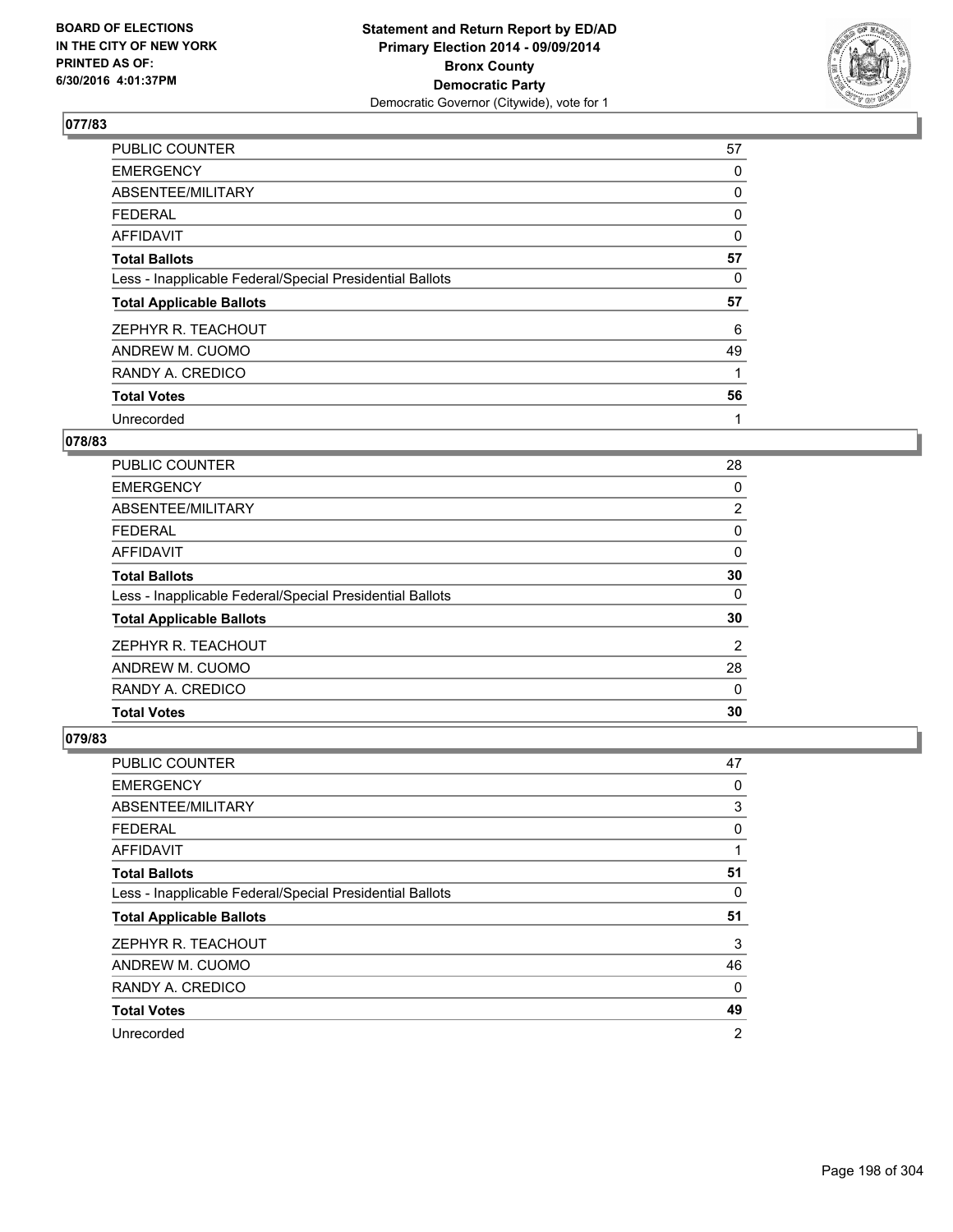

| <b>Total Votes</b>                                       | 43             |
|----------------------------------------------------------|----------------|
| RANDY A. CREDICO                                         | 0              |
| ANDREW M. CUOMO                                          | 41             |
| ZEPHYR R. TEACHOUT                                       | $\overline{2}$ |
| <b>Total Applicable Ballots</b>                          | 43             |
| Less - Inapplicable Federal/Special Presidential Ballots | 0              |
| <b>Total Ballots</b>                                     | 43             |
| <b>AFFIDAVIT</b>                                         | 0              |
| <b>FEDERAL</b>                                           | 0              |
| ABSENTEE/MILITARY                                        | $\overline{2}$ |
| <b>EMERGENCY</b>                                         | 0              |
| <b>PUBLIC COUNTER</b>                                    | 41             |

### **081/83**

| PUBLIC COUNTER                                           | 49 |
|----------------------------------------------------------|----|
| <b>EMERGENCY</b>                                         | 0  |
| ABSENTEE/MILITARY                                        | 4  |
| <b>FEDERAL</b>                                           | 0  |
| AFFIDAVIT                                                | 0  |
| <b>Total Ballots</b>                                     | 53 |
| Less - Inapplicable Federal/Special Presidential Ballots | 0  |
| <b>Total Applicable Ballots</b>                          | 53 |
| ZEPHYR R. TEACHOUT                                       | 2  |
| ANDREW M. CUOMO                                          | 49 |
| RANDY A. CREDICO                                         | 1  |
| <b>Total Votes</b>                                       | 52 |
| Unrecorded                                               | 1  |

| <b>PUBLIC COUNTER</b>                                    | 46 |
|----------------------------------------------------------|----|
| <b>EMERGENCY</b>                                         | 0  |
| ABSENTEE/MILITARY                                        | 7  |
| <b>FEDERAL</b>                                           | 0  |
| <b>AFFIDAVIT</b>                                         | 0  |
| <b>Total Ballots</b>                                     | 53 |
| Less - Inapplicable Federal/Special Presidential Ballots | 0  |
| <b>Total Applicable Ballots</b>                          | 53 |
| ZEPHYR R. TEACHOUT                                       | 6  |
| ANDREW M. CUOMO                                          | 46 |
| RANDY A. CREDICO                                         |    |
| <b>Total Votes</b>                                       | 53 |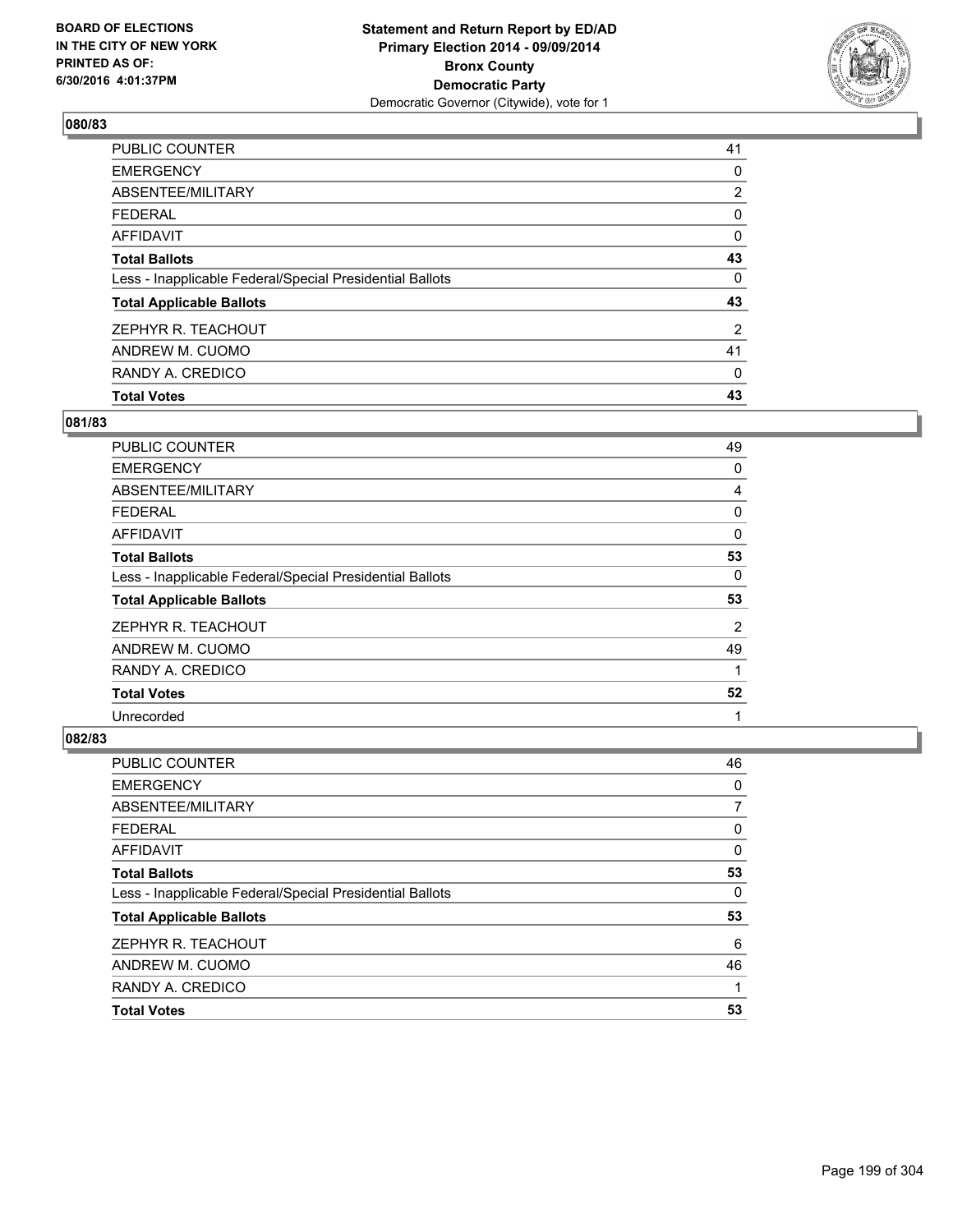

| <b>Total Votes</b>                                       | 41             |
|----------------------------------------------------------|----------------|
| RANDY A. CREDICO                                         |                |
| ANDREW M. CUOMO                                          | 33             |
| ZEPHYR R. TEACHOUT                                       | 7              |
| <b>Total Applicable Ballots</b>                          | 41             |
| Less - Inapplicable Federal/Special Presidential Ballots | 0              |
| <b>Total Ballots</b>                                     | 41             |
| AFFIDAVIT                                                |                |
| <b>FEDERAL</b>                                           | 0              |
| ABSENTEE/MILITARY                                        | $\overline{2}$ |
| <b>EMERGENCY</b>                                         | 0              |
| PUBLIC COUNTER                                           | 38             |

### **084/83**

| <b>PUBLIC COUNTER</b>                                    | 24 |
|----------------------------------------------------------|----|
| <b>EMERGENCY</b>                                         | 0  |
| ABSENTEE/MILITARY                                        | 0  |
| <b>FEDERAL</b>                                           | 0  |
| AFFIDAVIT                                                | 0  |
| <b>Total Ballots</b>                                     | 24 |
| Less - Inapplicable Federal/Special Presidential Ballots | 0  |
| <b>Total Applicable Ballots</b>                          | 24 |
| ZEPHYR R. TEACHOUT                                       | 4  |
| ANDREW M. CUOMO                                          | 14 |
| RANDY A. CREDICO                                         | 2  |
| <b>Total Votes</b>                                       | 20 |
| Unrecorded                                               | 4  |

| <b>PUBLIC COUNTER</b>                                    | 21 |
|----------------------------------------------------------|----|
| <b>EMERGENCY</b>                                         | 0  |
| ABSENTEE/MILITARY                                        |    |
| <b>FEDERAL</b>                                           | 0  |
| <b>AFFIDAVIT</b>                                         | 0  |
| <b>Total Ballots</b>                                     | 22 |
| Less - Inapplicable Federal/Special Presidential Ballots | 0  |
| <b>Total Applicable Ballots</b>                          | 22 |
| ZEPHYR R. TEACHOUT                                       | 2  |
| ANDREW M. CUOMO                                          | 19 |
| RANDY A. CREDICO                                         |    |
| <b>Total Votes</b>                                       | 22 |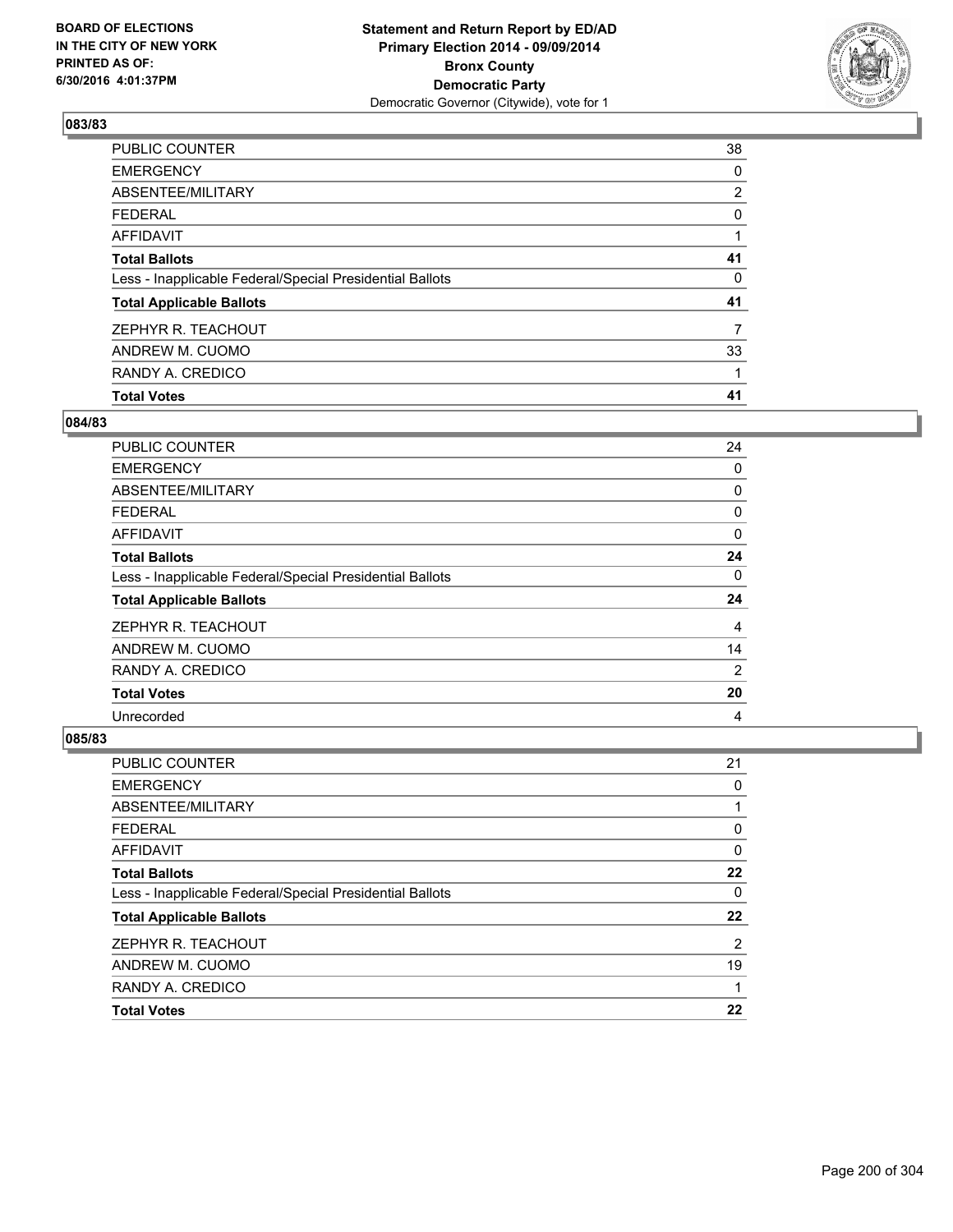

| PUBLIC COUNTER                                           | 15 |
|----------------------------------------------------------|----|
| <b>EMERGENCY</b>                                         | 0  |
| ABSENTEE/MILITARY                                        | 0  |
| <b>FEDERAL</b>                                           | 0  |
| <b>AFFIDAVIT</b>                                         | 0  |
| <b>Total Ballots</b>                                     | 15 |
| Less - Inapplicable Federal/Special Presidential Ballots | 0  |
| <b>Total Applicable Ballots</b>                          | 15 |
| ZEPHYR R. TEACHOUT                                       |    |
| ANDREW M. CUOMO                                          | 11 |
| RANDY A. CREDICO                                         | 1  |
| <b>Total Votes</b>                                       | 13 |
| Unrecorded                                               | 2  |
| 087/83 COMBINED into: 068/83                             |    |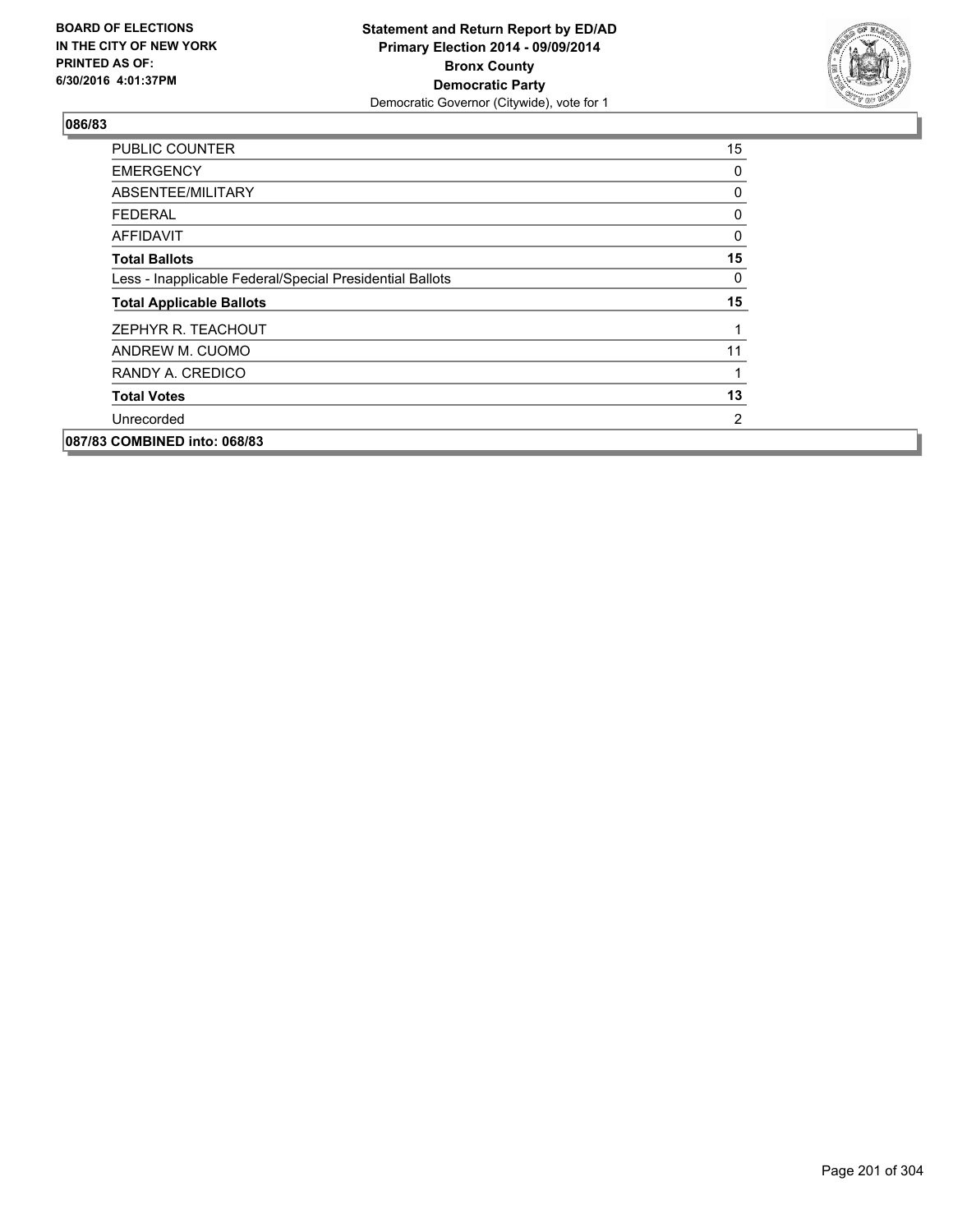

| <b>PUBLIC COUNTER</b>                                    | 25             |
|----------------------------------------------------------|----------------|
| <b>EMERGENCY</b>                                         | 0              |
| ABSENTEE/MILITARY                                        | $\overline{2}$ |
| <b>FEDERAL</b>                                           | 0              |
| AFFIDAVIT                                                | $\Omega$       |
| <b>Total Ballots</b>                                     | 27             |
| Less - Inapplicable Federal/Special Presidential Ballots | 0              |
| <b>Total Applicable Ballots</b>                          | 27             |
| ZEPHYR R. TEACHOUT                                       | 4              |
| ANDREW M. CUOMO                                          | 19             |
| RANDY A. CREDICO                                         | 3              |
| <b>Total Votes</b>                                       | 26             |
| Unrecorded                                               | 1              |

#### **002/84**

| 6 |
|---|
| 0 |
| 0 |
| 0 |
|   |
|   |
| 0 |
|   |
| 0 |
|   |
| 0 |
| 7 |
|   |

| <b>PUBLIC COUNTER</b>                                    | 41 |
|----------------------------------------------------------|----|
| <b>EMERGENCY</b>                                         | 0  |
| ABSENTEE/MILITARY                                        |    |
| <b>FEDERAL</b>                                           | 0  |
| <b>AFFIDAVIT</b>                                         |    |
| <b>Total Ballots</b>                                     | 43 |
| Less - Inapplicable Federal/Special Presidential Ballots | 0  |
| <b>Total Applicable Ballots</b>                          | 43 |
| ZEPHYR R. TEACHOUT                                       | 3  |
| ANDREW M. CUOMO                                          | 39 |
| RANDY A. CREDICO                                         |    |
| <b>Total Votes</b>                                       | 43 |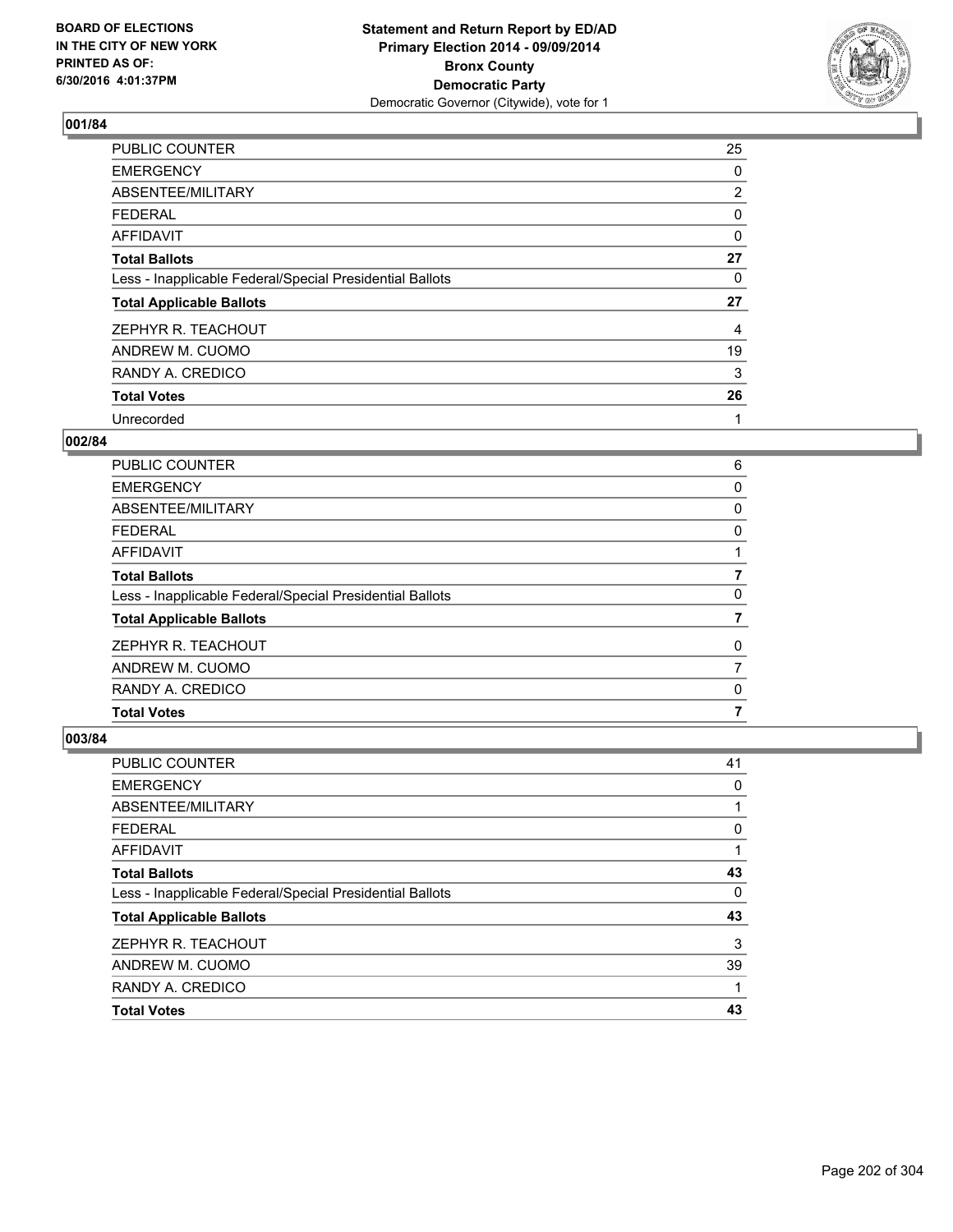

| <b>Total Votes</b>                                       | 54 |
|----------------------------------------------------------|----|
|                                                          |    |
| CARMEN V ARROYO (WRITE-IN)                               |    |
| RANDY A. CREDICO                                         |    |
| ANDREW M. CUOMO                                          | 48 |
| ZEPHYR R. TEACHOUT                                       | 4  |
| <b>Total Applicable Ballots</b>                          | 54 |
| Less - Inapplicable Federal/Special Presidential Ballots | 0  |
| <b>Total Ballots</b>                                     | 54 |
| <b>AFFIDAVIT</b>                                         | 0  |
| <b>FEDERAL</b>                                           | 0  |
| ABSENTEE/MILITARY                                        |    |
| <b>EMERGENCY</b>                                         | 0  |
| <b>PUBLIC COUNTER</b>                                    | 53 |

#### **005/84**

| <b>PUBLIC COUNTER</b>                                    | 56 |
|----------------------------------------------------------|----|
| <b>EMERGENCY</b>                                         | 0  |
| ABSENTEE/MILITARY                                        | 0  |
| <b>FEDERAL</b>                                           | 0  |
| AFFIDAVIT                                                | 0  |
| <b>Total Ballots</b>                                     | 56 |
| Less - Inapplicable Federal/Special Presidential Ballots | 0  |
| <b>Total Applicable Ballots</b>                          | 56 |
| ZEPHYR R. TEACHOUT                                       | 4  |
| ANDREW M. CUOMO                                          | 50 |
| RANDY A. CREDICO                                         | 2  |
| <b>Total Votes</b>                                       | 56 |

| PUBLIC COUNTER                                           | 61 |
|----------------------------------------------------------|----|
| <b>EMERGENCY</b>                                         | 0  |
| ABSENTEE/MILITARY                                        | 0  |
| <b>FEDERAL</b>                                           | 0  |
| <b>AFFIDAVIT</b>                                         | 0  |
| <b>Total Ballots</b>                                     | 61 |
| Less - Inapplicable Federal/Special Presidential Ballots | 0  |
| <b>Total Applicable Ballots</b>                          | 61 |
| ZEPHYR R. TEACHOUT                                       | 2  |
| ANDREW M. CUOMO                                          | 52 |
| RANDY A. CREDICO                                         | 6  |
| <b>Total Votes</b>                                       | 60 |
| Unrecorded                                               | 1  |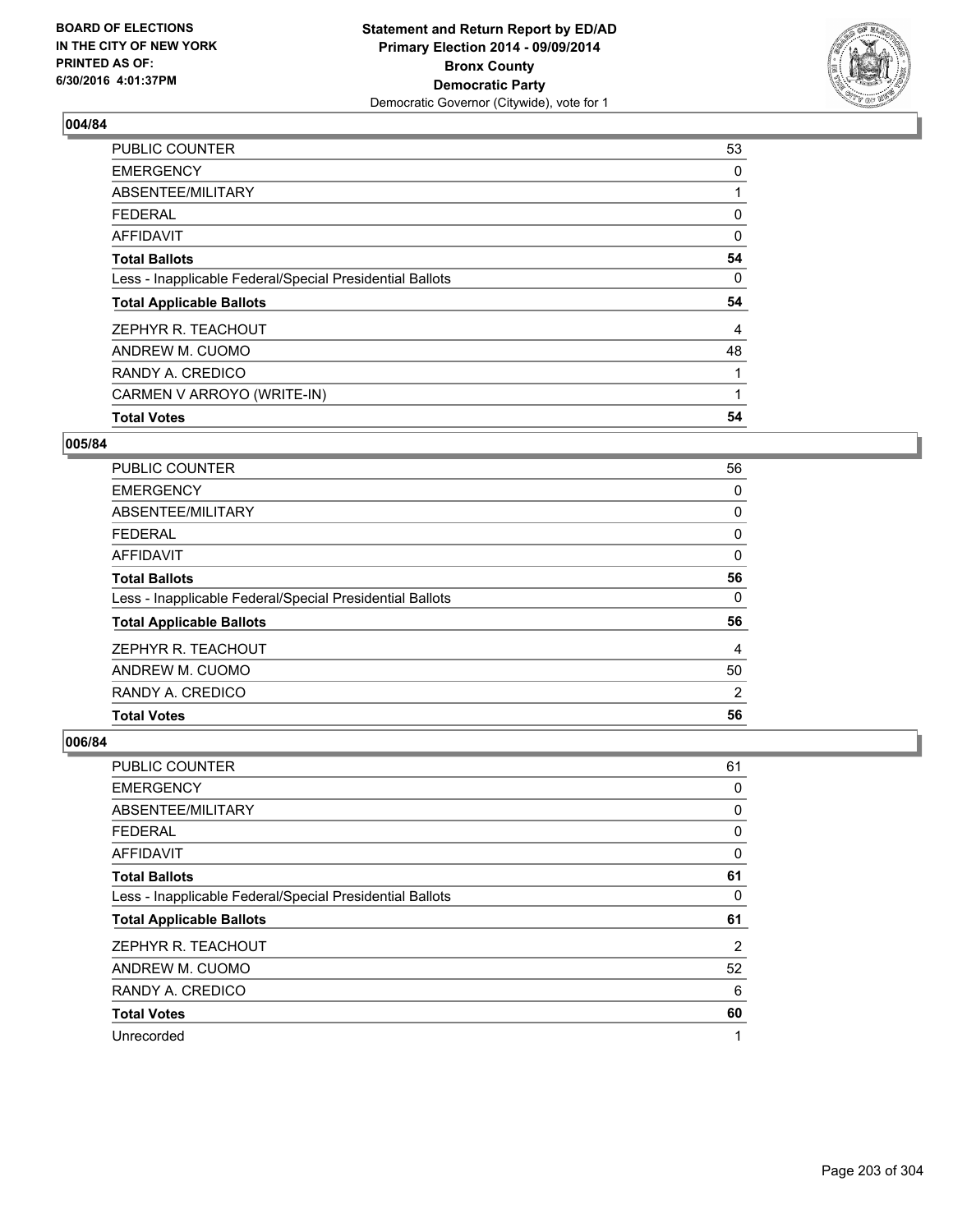

| PUBLIC COUNTER                                           | 40 |
|----------------------------------------------------------|----|
| <b>EMERGENCY</b>                                         | 0  |
| ABSENTEE/MILITARY                                        | 0  |
| <b>FEDERAL</b>                                           | 0  |
| AFFIDAVIT                                                | 0  |
| <b>Total Ballots</b>                                     | 40 |
| Less - Inapplicable Federal/Special Presidential Ballots | 0  |
| <b>Total Applicable Ballots</b>                          | 40 |
| ZEPHYR R. TEACHOUT                                       | 3  |
| ANDREW M. CUOMO                                          | 35 |
| RANDY A. CREDICO                                         | 1  |
| <b>Total Votes</b>                                       | 39 |
| Unrecorded                                               | 1  |

### **008/84**

| <b>PUBLIC COUNTER</b>                                    | 56 |
|----------------------------------------------------------|----|
| <b>EMERGENCY</b>                                         | 0  |
| ABSENTEE/MILITARY                                        | 2  |
| <b>FEDERAL</b>                                           | 0  |
| AFFIDAVIT                                                | 0  |
| <b>Total Ballots</b>                                     | 58 |
| Less - Inapplicable Federal/Special Presidential Ballots | 0  |
| <b>Total Applicable Ballots</b>                          | 58 |
| ZEPHYR R. TEACHOUT                                       | 4  |
| ANDREW M. CUOMO                                          | 52 |
| RANDY A. CREDICO                                         | 2  |
| <b>Total Votes</b>                                       | 58 |
|                                                          |    |

| <b>PUBLIC COUNTER</b>                                    | 40             |
|----------------------------------------------------------|----------------|
| <b>EMERGENCY</b>                                         | 0              |
| ABSENTEE/MILITARY                                        | 0              |
| <b>FEDERAL</b>                                           | 0              |
| AFFIDAVIT                                                | 0              |
| <b>Total Ballots</b>                                     | 40             |
| Less - Inapplicable Federal/Special Presidential Ballots | 0              |
| <b>Total Applicable Ballots</b>                          | 40             |
| ZEPHYR R. TEACHOUT                                       | 4              |
| ANDREW M. CUOMO                                          | 33             |
| RANDY A. CREDICO                                         | $\overline{2}$ |
| <b>Total Votes</b>                                       | 39             |
| Unrecorded                                               | 1              |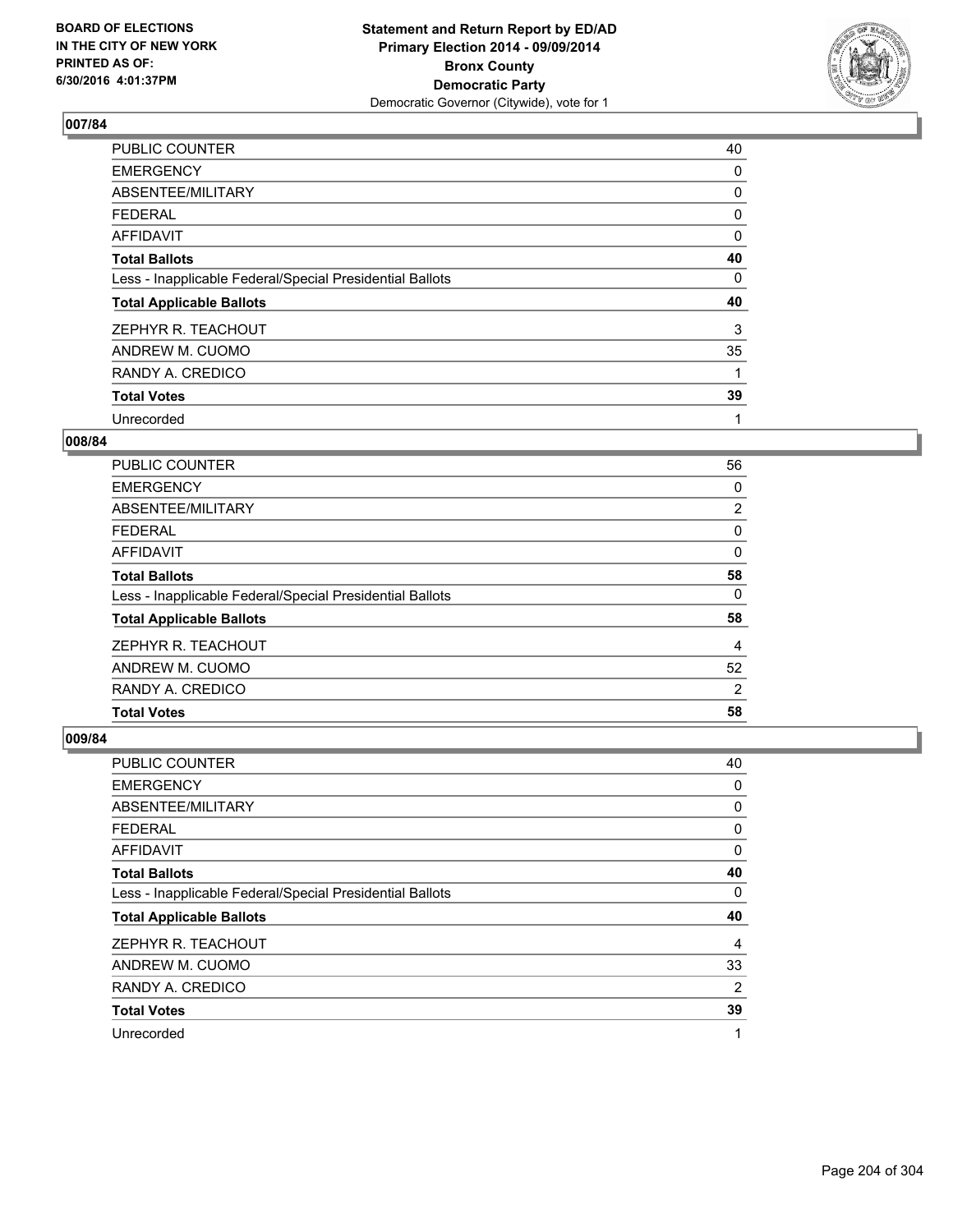

| <b>PUBLIC COUNTER</b>                                    | 47 |
|----------------------------------------------------------|----|
| <b>EMERGENCY</b>                                         | 0  |
| ABSENTEE/MILITARY                                        | 0  |
| <b>FEDERAL</b>                                           | 0  |
| AFFIDAVIT                                                | 0  |
| <b>Total Ballots</b>                                     | 47 |
| Less - Inapplicable Federal/Special Presidential Ballots | 0  |
| <b>Total Applicable Ballots</b>                          | 47 |
| ZEPHYR R. TEACHOUT                                       | 5  |
| ANDREW M. CUOMO                                          | 36 |
| RANDY A. CREDICO                                         | 3  |
| FERNANDO CABRERA (WRITE-IN)                              | 1  |
| <b>Total Votes</b>                                       | 45 |
| Unrecorded                                               | 2  |

### **011/84**

| <b>PUBLIC COUNTER</b>                                    | 51 |
|----------------------------------------------------------|----|
| <b>EMERGENCY</b>                                         | 0  |
| ABSENTEE/MILITARY                                        | 0  |
| <b>FEDERAL</b>                                           | 0  |
| AFFIDAVIT                                                | 1  |
| <b>Total Ballots</b>                                     | 52 |
| Less - Inapplicable Federal/Special Presidential Ballots | 0  |
| <b>Total Applicable Ballots</b>                          | 52 |
| ZEPHYR R. TEACHOUT                                       | 8  |
| ANDREW M. CUOMO                                          | 38 |
| RANDY A. CREDICO                                         | 3  |
| CARLTON CURRY (WRITE-IN)                                 | 1  |
| <b>Total Votes</b>                                       | 50 |
| Unrecorded                                               | 2  |

| <b>PUBLIC COUNTER</b>                                    | 20 |
|----------------------------------------------------------|----|
| <b>EMERGENCY</b>                                         | 0  |
| ABSENTEE/MILITARY                                        | 0  |
| <b>FEDERAL</b>                                           | 0  |
| AFFIDAVIT                                                | 0  |
| <b>Total Ballots</b>                                     | 20 |
| Less - Inapplicable Federal/Special Presidential Ballots | 0  |
| <b>Total Applicable Ballots</b>                          | 20 |
| ZEPHYR R. TEACHOUT                                       | 1  |
| ANDREW M. CUOMO                                          | 14 |
| RANDY A. CREDICO                                         | 4  |
| <b>Total Votes</b>                                       | 19 |
| Unrecorded                                               | 1  |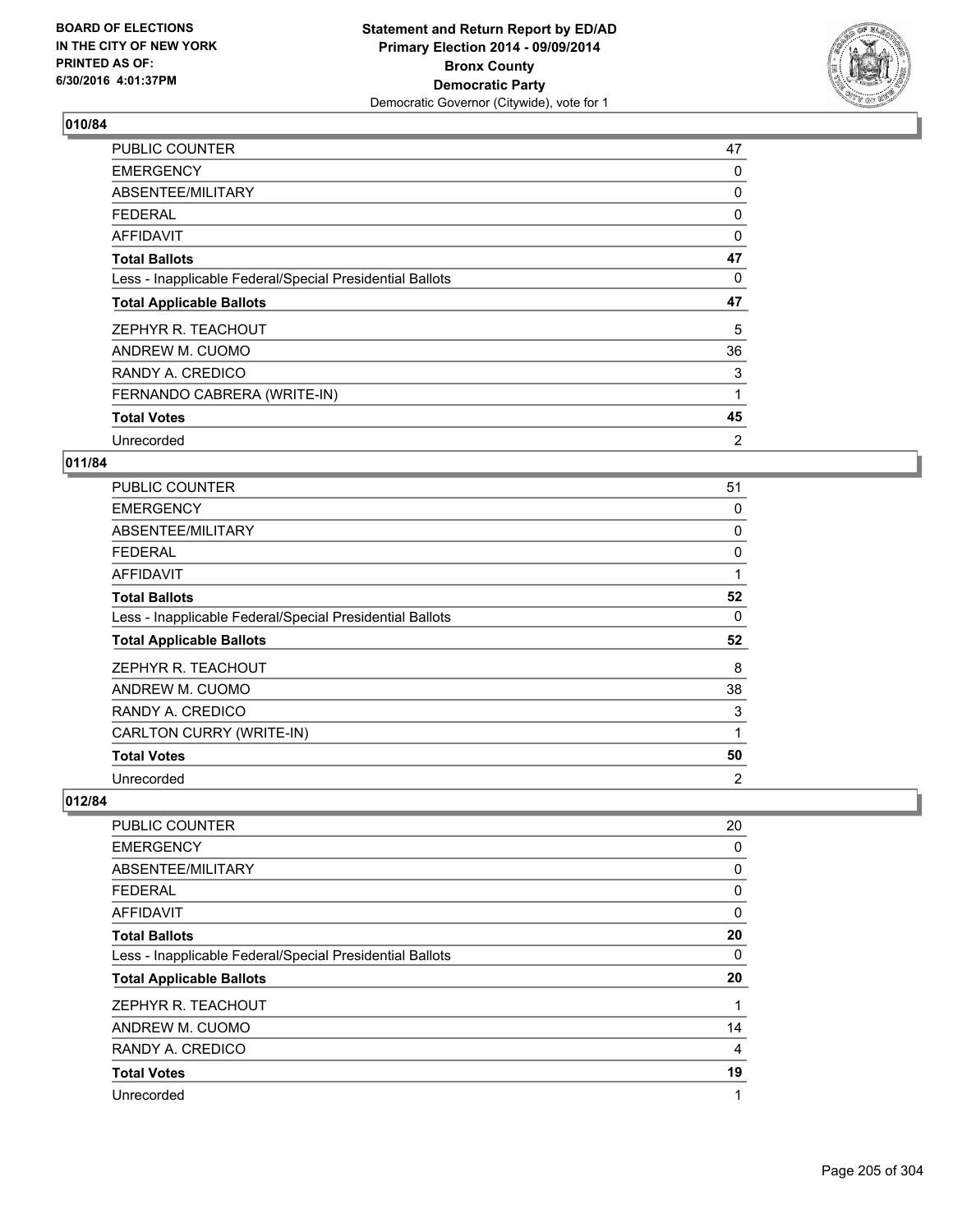

| <b>PUBLIC COUNTER</b>                                    | 51 |
|----------------------------------------------------------|----|
| <b>EMERGENCY</b>                                         | 0  |
| ABSENTEE/MILITARY                                        | 3  |
| <b>FEDERAL</b>                                           | 0  |
| <b>AFFIDAVIT</b>                                         | 0  |
| <b>Total Ballots</b>                                     | 54 |
| Less - Inapplicable Federal/Special Presidential Ballots | 0  |
| <b>Total Applicable Ballots</b>                          | 54 |
| ZEPHYR R. TEACHOUT                                       | 10 |
| ANDREW M. CUOMO                                          | 40 |
| RANDY A. CREDICO                                         | 3  |
| <b>Total Votes</b>                                       | 53 |
| Unrecorded                                               | 1  |

### **014/84**

| <b>PUBLIC COUNTER</b>                                    | 37 |
|----------------------------------------------------------|----|
| <b>EMERGENCY</b>                                         | 0  |
| ABSENTEE/MILITARY                                        | 2  |
| <b>FEDERAL</b>                                           | 0  |
| AFFIDAVIT                                                | 0  |
| <b>Total Ballots</b>                                     | 39 |
| Less - Inapplicable Federal/Special Presidential Ballots | 0  |
| <b>Total Applicable Ballots</b>                          | 39 |
| ZEPHYR R. TEACHOUT                                       | 6  |
| ANDREW M. CUOMO                                          | 29 |
| RANDY A. CREDICO                                         | 3  |
| <b>Total Votes</b>                                       | 38 |
| Unrecorded                                               | 1  |

| <b>PUBLIC COUNTER</b>                                    | 30 |
|----------------------------------------------------------|----|
| <b>EMERGENCY</b>                                         | 0  |
| ABSENTEE/MILITARY                                        | 0  |
| <b>FEDERAL</b>                                           | 0  |
| <b>AFFIDAVIT</b>                                         | 0  |
| <b>Total Ballots</b>                                     | 30 |
| Less - Inapplicable Federal/Special Presidential Ballots | 0  |
| <b>Total Applicable Ballots</b>                          | 30 |
| ZEPHYR R. TEACHOUT                                       | 3  |
| ANDREW M. CUOMO                                          | 24 |
| RANDY A. CREDICO                                         | 1  |
| <b>Total Votes</b>                                       | 28 |
| Unrecorded                                               | 2  |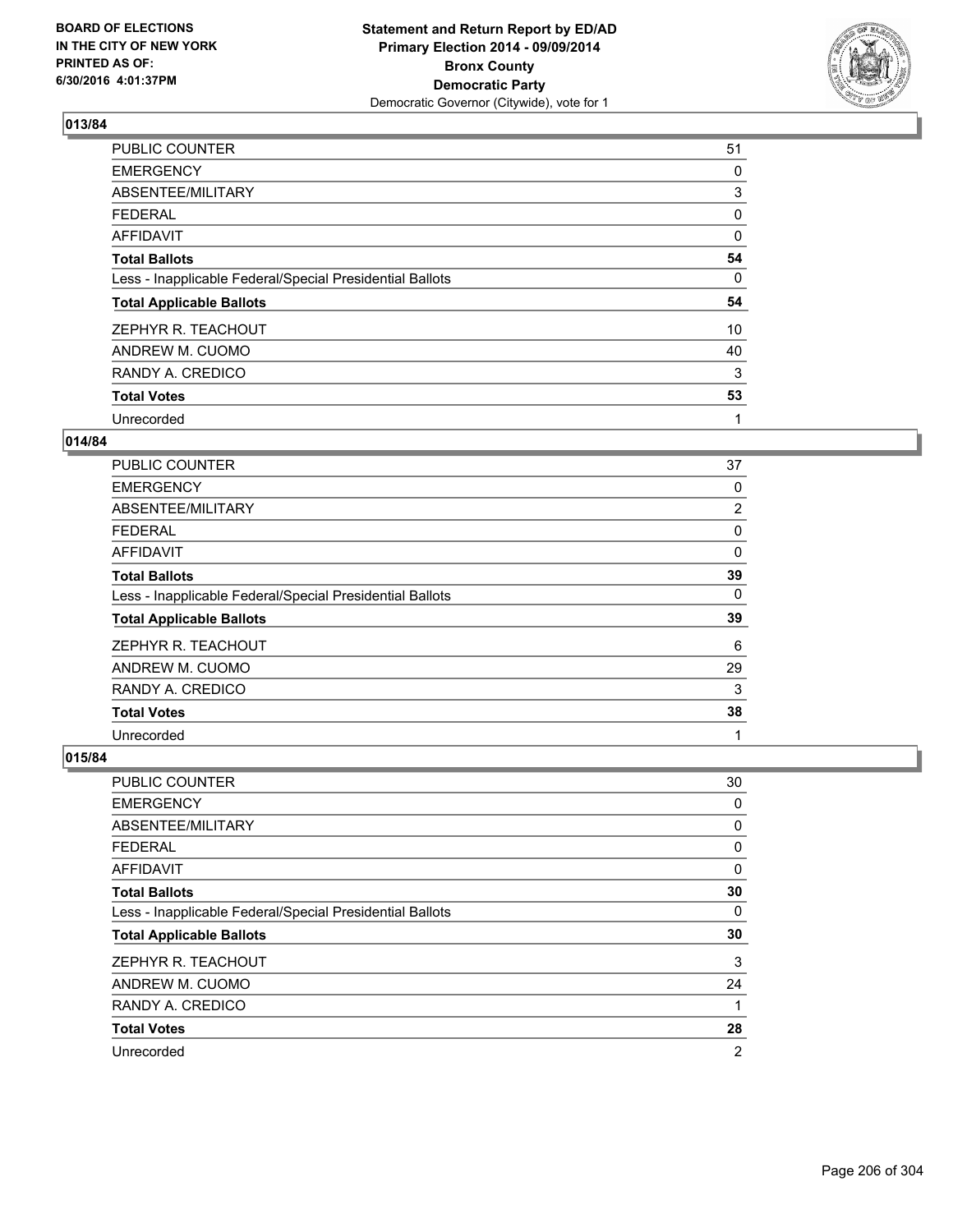

| <b>PUBLIC COUNTER</b>                                    | 48       |
|----------------------------------------------------------|----------|
| <b>EMERGENCY</b>                                         | 0        |
| ABSENTEE/MILITARY                                        |          |
| <b>FEDERAL</b>                                           | 0        |
| AFFIDAVIT                                                | $\Omega$ |
| <b>Total Ballots</b>                                     | 49       |
| Less - Inapplicable Federal/Special Presidential Ballots | 0        |
| <b>Total Applicable Ballots</b>                          | 49       |
| ZEPHYR R. TEACHOUT                                       | 5        |
| ANDREW M. CUOMO                                          | 42       |
| RANDY A. CREDICO                                         |          |
| CHERYL WILLIAMS - MURRAY (WRITE-IN)                      |          |
| <b>Total Votes</b>                                       | 49       |
|                                                          |          |

## **017/84**

| <b>PUBLIC COUNTER</b>                                    | 16             |
|----------------------------------------------------------|----------------|
| <b>EMERGENCY</b>                                         | 0              |
| ABSENTEE/MILITARY                                        | 0              |
| <b>FEDERAL</b>                                           | 0              |
| AFFIDAVIT                                                | 0              |
| <b>Total Ballots</b>                                     | 16             |
| Less - Inapplicable Federal/Special Presidential Ballots | 0              |
| <b>Total Applicable Ballots</b>                          | 16             |
| ZEPHYR R. TEACHOUT                                       | $\overline{2}$ |
| ANDREW M. CUOMO                                          | 12             |
| RANDY A. CREDICO                                         | 2              |
| <b>Total Votes</b>                                       | 16             |

| PUBLIC COUNTER                                           | $\overline{2}$ |
|----------------------------------------------------------|----------------|
| <b>EMERGENCY</b>                                         | 0              |
| ABSENTEE/MILITARY                                        | 0              |
| <b>FEDERAL</b>                                           | 0              |
| AFFIDAVIT                                                | 0              |
| <b>Total Ballots</b>                                     | $\mathbf{2}$   |
| Less - Inapplicable Federal/Special Presidential Ballots | 0              |
| <b>Total Applicable Ballots</b>                          | $\mathbf{2}$   |
| ZEPHYR R. TEACHOUT                                       | 0              |
| ANDREW M. CUOMO                                          | $\overline{2}$ |
| RANDY A. CREDICO                                         | 0              |
| <b>Total Votes</b>                                       | $\mathbf{2}$   |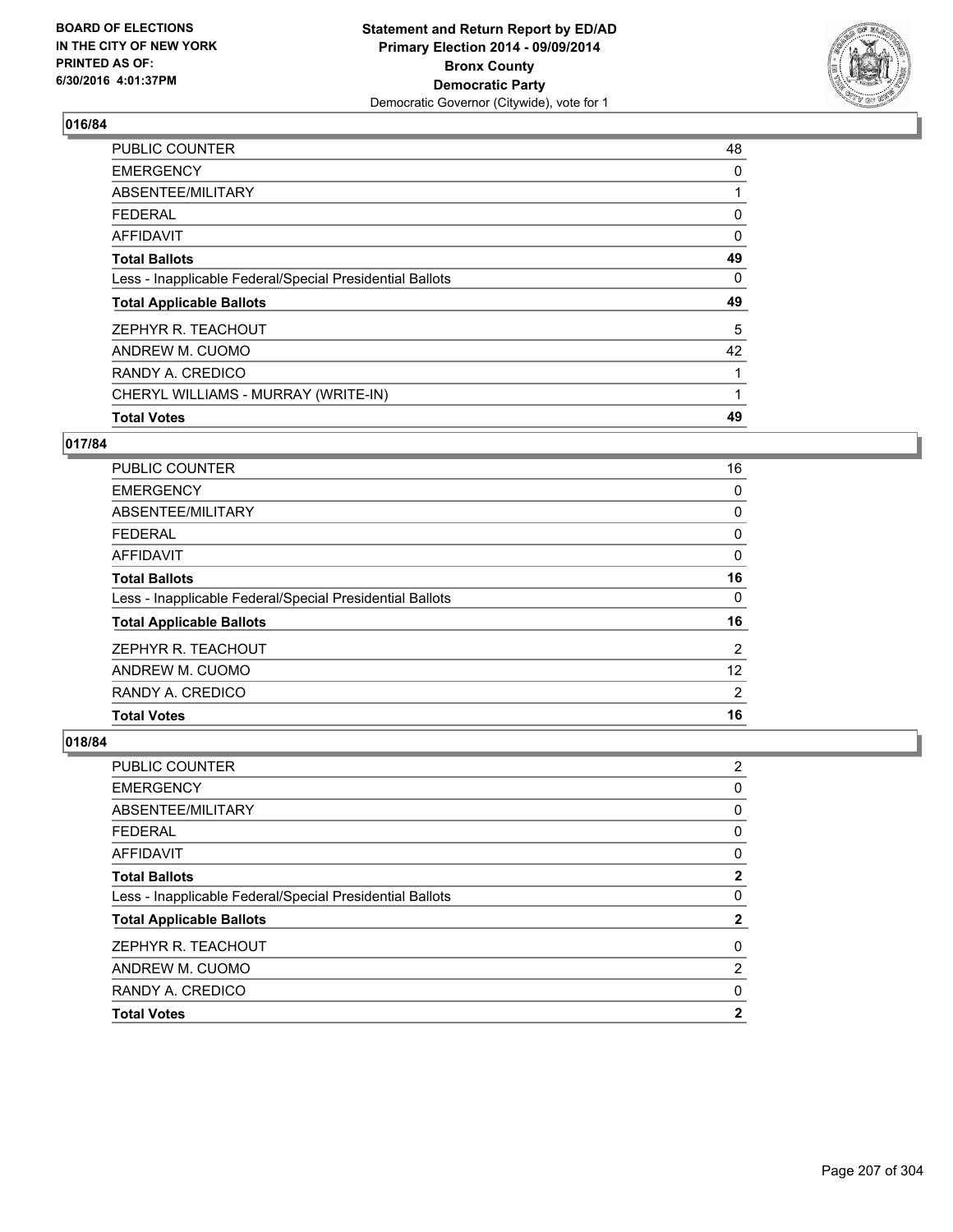

| <b>Total Votes</b>                                       | 63 |
|----------------------------------------------------------|----|
| RANDY A. CREDICO                                         |    |
| ANDREW M. CUOMO                                          | 56 |
| ZEPHYR R. TEACHOUT                                       | 6  |
| <b>Total Applicable Ballots</b>                          | 63 |
| Less - Inapplicable Federal/Special Presidential Ballots | 0  |
| <b>Total Ballots</b>                                     | 63 |
| AFFIDAVIT                                                | 0  |
| <b>FEDERAL</b>                                           | 0  |
| ABSENTEE/MILITARY                                        |    |
| <b>EMERGENCY</b>                                         | 0  |
| PUBLIC COUNTER                                           | 62 |

### **020/84**

| <b>PUBLIC COUNTER</b>                                    | 17 |
|----------------------------------------------------------|----|
| <b>EMERGENCY</b>                                         | 0  |
| ABSENTEE/MILITARY                                        | 0  |
| <b>FEDERAL</b>                                           | 0  |
| AFFIDAVIT                                                | 0  |
| <b>Total Ballots</b>                                     | 17 |
| Less - Inapplicable Federal/Special Presidential Ballots | 0  |
| <b>Total Applicable Ballots</b>                          | 17 |
| ZEPHYR R. TEACHOUT                                       | 4  |
| ANDREW M. CUOMO                                          | 13 |
| RANDY A. CREDICO                                         | 0  |
| <b>Total Votes</b>                                       | 17 |
|                                                          |    |

| PUBLIC COUNTER                                           | 3 |
|----------------------------------------------------------|---|
| <b>EMERGENCY</b>                                         | 0 |
| ABSENTEE/MILITARY                                        | 0 |
| <b>FEDERAL</b>                                           | 0 |
| <b>AFFIDAVIT</b>                                         | 0 |
| <b>Total Ballots</b>                                     | 3 |
| Less - Inapplicable Federal/Special Presidential Ballots | 0 |
| <b>Total Applicable Ballots</b>                          | 3 |
| ZEPHYR R. TEACHOUT                                       | 0 |
| ANDREW M. CUOMO                                          | 3 |
| RANDY A. CREDICO                                         | 0 |
| <b>Total Votes</b>                                       | 3 |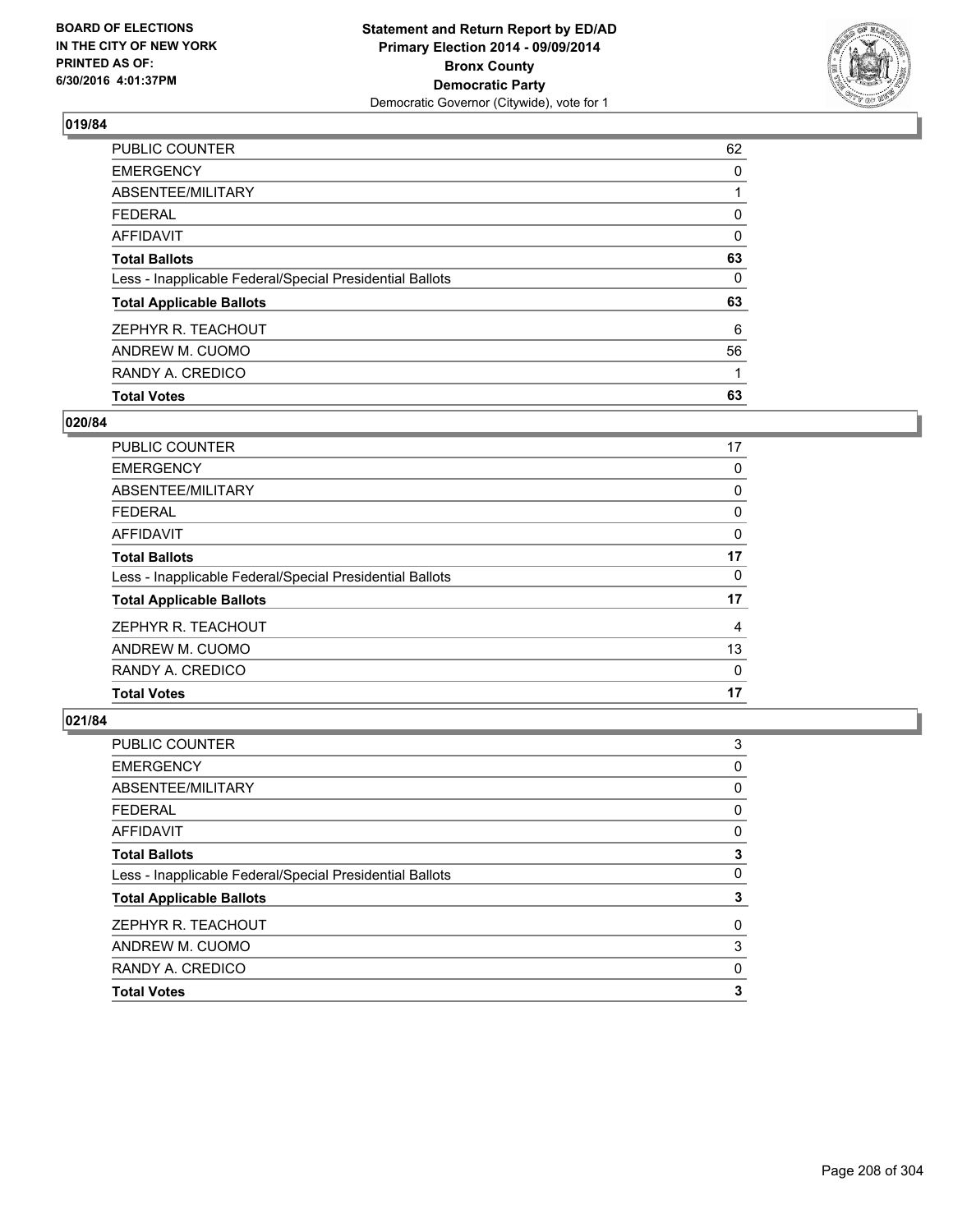

| <b>Total Votes</b>                                       | 12             |
|----------------------------------------------------------|----------------|
| RANDY A. CREDICO                                         |                |
| ANDREW M. CUOMO                                          | 10             |
| ZEPHYR R. TEACHOUT                                       |                |
| <b>Total Applicable Ballots</b>                          | $12 \,$        |
| Less - Inapplicable Federal/Special Presidential Ballots | 0              |
| <b>Total Ballots</b>                                     | 12             |
| <b>AFFIDAVIT</b>                                         | 0              |
| <b>FEDERAL</b>                                           | 0              |
| ABSENTEE/MILITARY                                        | $\overline{2}$ |
| <b>EMERGENCY</b>                                         | 0              |
| <b>PUBLIC COUNTER</b>                                    | 10             |

### **023/84**

| <b>PUBLIC COUNTER</b>                                    | 43             |
|----------------------------------------------------------|----------------|
| <b>EMERGENCY</b>                                         | 0              |
| ABSENTEE/MILITARY                                        |                |
| <b>FEDERAL</b>                                           | 0              |
| AFFIDAVIT                                                | 0              |
| <b>Total Ballots</b>                                     | 44             |
| Less - Inapplicable Federal/Special Presidential Ballots | $\Omega$       |
| <b>Total Applicable Ballots</b>                          | 44             |
| ZEPHYR R. TEACHOUT                                       | 4              |
| ANDREW M. CUOMO                                          | 37             |
| RANDY A. CREDICO                                         | $\overline{2}$ |
| <b>Total Votes</b>                                       | 43             |
| Unrecorded                                               | 1              |

| PUBLIC COUNTER                                           | 48 |
|----------------------------------------------------------|----|
| <b>EMERGENCY</b>                                         | 0  |
| ABSENTEE/MILITARY                                        |    |
| <b>FEDERAL</b>                                           | 0  |
| AFFIDAVIT                                                | 2  |
| <b>Total Ballots</b>                                     | 51 |
| Less - Inapplicable Federal/Special Presidential Ballots | 0  |
| <b>Total Applicable Ballots</b>                          | 51 |
| ZEPHYR R. TEACHOUT                                       | 8  |
| ANDREW M. CUOMO                                          | 36 |
| RANDY A. CREDICO                                         | 6  |
| <b>Total Votes</b>                                       | 50 |
| Unrecorded                                               | 1  |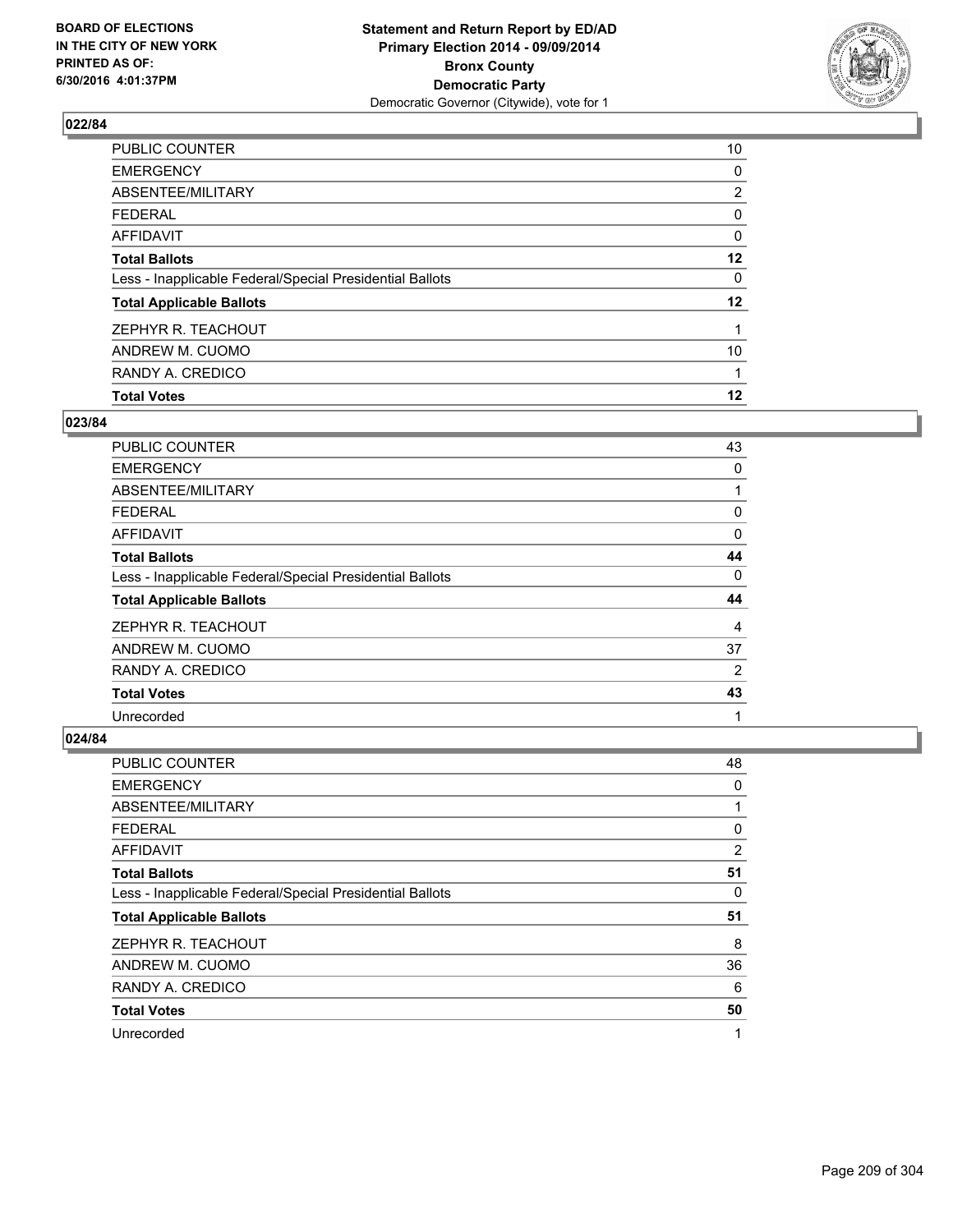

| <b>PUBLIC COUNTER</b>                                    | 44             |
|----------------------------------------------------------|----------------|
| <b>EMERGENCY</b>                                         | 0              |
| ABSENTEE/MILITARY                                        | $\overline{2}$ |
| <b>FEDERAL</b>                                           | 0              |
| AFFIDAVIT                                                | 0              |
| <b>Total Ballots</b>                                     | 46             |
| Less - Inapplicable Federal/Special Presidential Ballots | 0              |
| <b>Total Applicable Ballots</b>                          | 46             |
| ZEPHYR R. TEACHOUT                                       | 17             |
| ANDREW M. CUOMO                                          | 28             |
| RANDY A. CREDICO                                         | 0              |
| <b>Total Votes</b>                                       | 45             |
| Unrecorded                                               | 1              |

# **026/84**

| <b>PUBLIC COUNTER</b>                                    | 13             |
|----------------------------------------------------------|----------------|
| <b>EMERGENCY</b>                                         | 0              |
| ABSENTEE/MILITARY                                        |                |
| <b>FEDERAL</b>                                           | 0              |
| AFFIDAVIT                                                | 0              |
| <b>Total Ballots</b>                                     | 14             |
| Less - Inapplicable Federal/Special Presidential Ballots | 0              |
| <b>Total Applicable Ballots</b>                          | 14             |
| ZEPHYR R. TEACHOUT                                       | $\overline{2}$ |
| ANDREW M. CUOMO                                          | 11             |
| RANDY A. CREDICO                                         | 0              |
| <b>Total Votes</b>                                       | 13             |
| Unrecorded                                               | 1              |

| PUBLIC COUNTER                                           | 36 |
|----------------------------------------------------------|----|
| <b>EMERGENCY</b>                                         | 0  |
| ABSENTEE/MILITARY                                        | 0  |
| <b>FEDERAL</b>                                           | 0  |
| AFFIDAVIT                                                | 1  |
| <b>Total Ballots</b>                                     | 37 |
| Less - Inapplicable Federal/Special Presidential Ballots | 0  |
| <b>Total Applicable Ballots</b>                          | 37 |
| ZEPHYR R. TEACHOUT                                       | 5  |
| ANDREW M. CUOMO                                          | 30 |
| RANDY A. CREDICO                                         | 1  |
| AVONIA BECHFORD (WRITE-IN)                               | 1  |
| <b>Total Votes</b>                                       | 37 |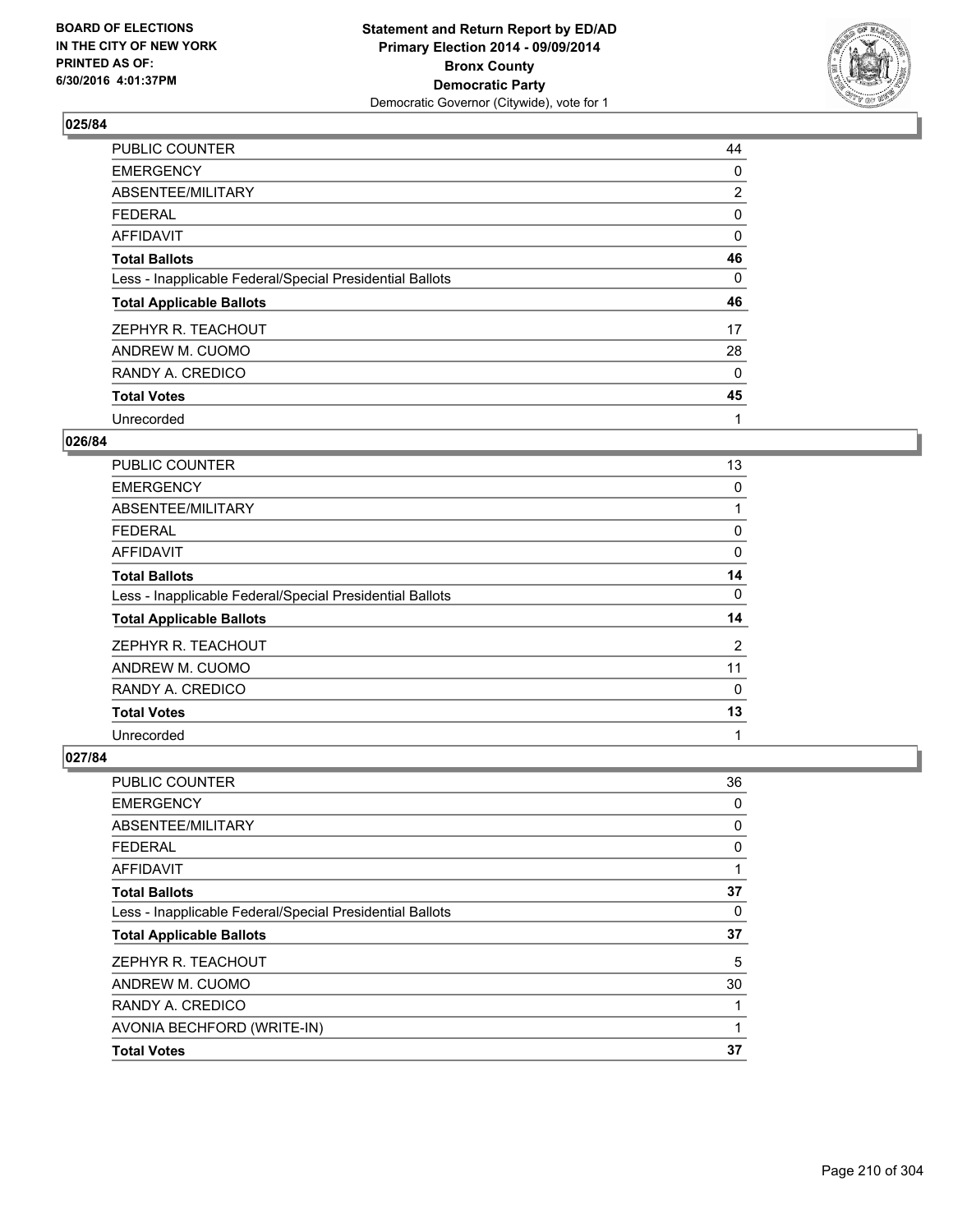

| PUBLIC COUNTER                                           | 52 |
|----------------------------------------------------------|----|
| <b>EMERGENCY</b>                                         | 0  |
| ABSENTEE/MILITARY                                        |    |
| <b>FEDERAL</b>                                           | 0  |
| AFFIDAVIT                                                | 0  |
| <b>Total Ballots</b>                                     | 53 |
| Less - Inapplicable Federal/Special Presidential Ballots | 0  |
| <b>Total Applicable Ballots</b>                          | 53 |
| ZEPHYR R. TEACHOUT                                       | 9  |
| ANDREW M. CUOMO                                          | 38 |
| RANDY A. CREDICO                                         | 5  |
| <b>Total Votes</b>                                       | 52 |
| Unrecorded                                               | 1  |

# **029/84**

| <b>PUBLIC COUNTER</b>                                    | 22 |
|----------------------------------------------------------|----|
| <b>EMERGENCY</b>                                         | 0  |
| ABSENTEE/MILITARY                                        | 0  |
| <b>FEDERAL</b>                                           | 0  |
| AFFIDAVIT                                                | 0  |
| <b>Total Ballots</b>                                     | 22 |
| Less - Inapplicable Federal/Special Presidential Ballots | 0  |
| <b>Total Applicable Ballots</b>                          | 22 |
| ZEPHYR R. TEACHOUT                                       | 0  |
| ANDREW M. CUOMO                                          | 20 |
| RANDY A. CREDICO                                         |    |
| <b>Total Votes</b>                                       | 21 |
| Unrecorded                                               | 1  |

| <b>PUBLIC COUNTER</b>                                    | 31 |
|----------------------------------------------------------|----|
| <b>EMERGENCY</b>                                         | 0  |
| ABSENTEE/MILITARY                                        |    |
| <b>FEDERAL</b>                                           | 0  |
| <b>AFFIDAVIT</b>                                         | 0  |
| <b>Total Ballots</b>                                     | 32 |
| Less - Inapplicable Federal/Special Presidential Ballots | 0  |
| <b>Total Applicable Ballots</b>                          | 32 |
| ZEPHYR R. TEACHOUT                                       | 1  |
| ANDREW M. CUOMO                                          | 25 |
| RANDY A. CREDICO                                         | 4  |
| <b>Total Votes</b>                                       | 30 |
| Unrecorded                                               | 2  |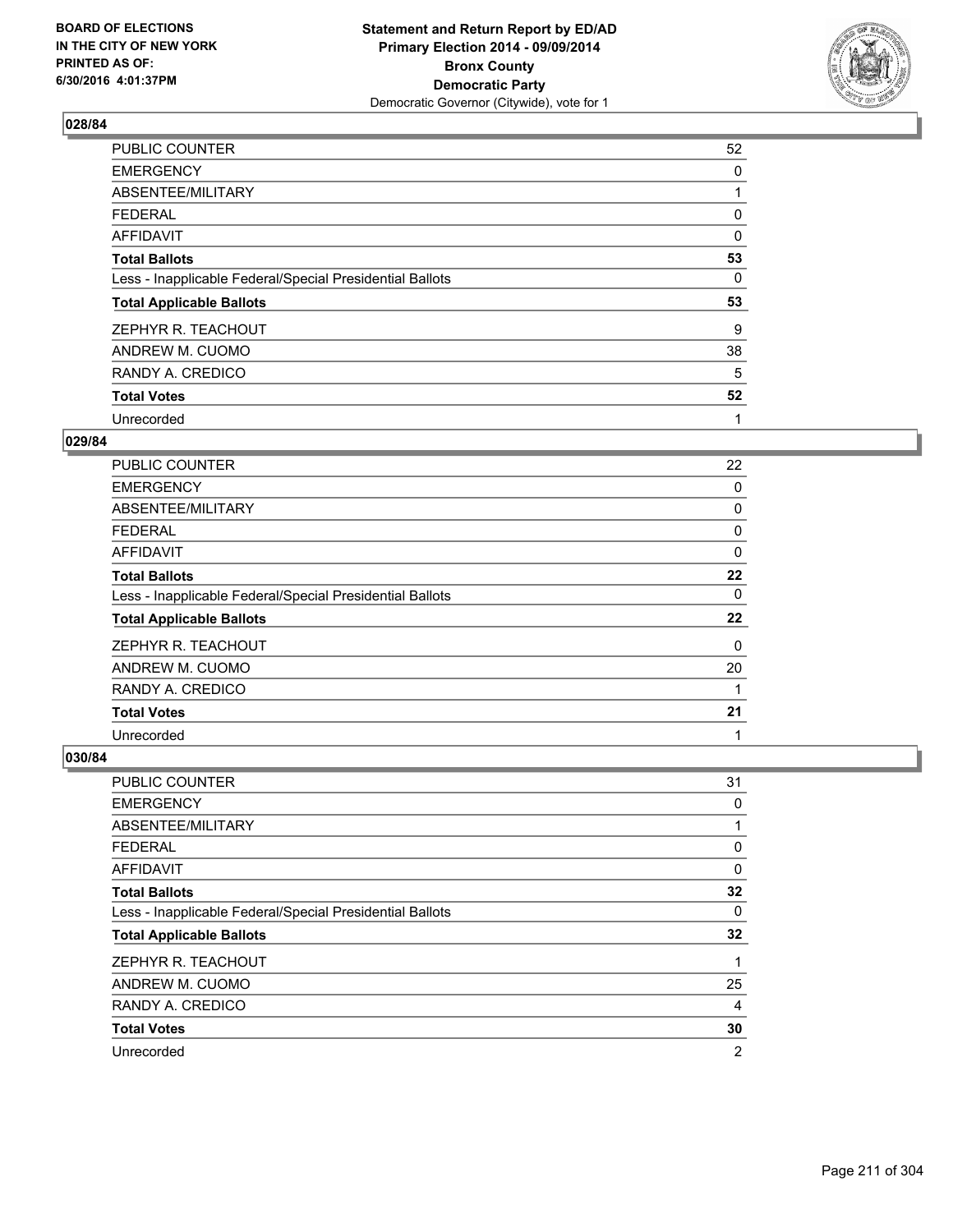

| PUBLIC COUNTER                                           | 19 |
|----------------------------------------------------------|----|
| <b>EMERGENCY</b>                                         | 0  |
| ABSENTEE/MILITARY                                        | 0  |
| <b>FEDERAL</b>                                           | 0  |
| AFFIDAVIT                                                | 1  |
| <b>Total Ballots</b>                                     | 20 |
| Less - Inapplicable Federal/Special Presidential Ballots | 0  |
| <b>Total Applicable Ballots</b>                          | 20 |
| ZEPHYR R. TEACHOUT                                       | 2  |
| ANDREW M. CUOMO                                          | 16 |
| RANDY A. CREDICO                                         | 1  |
| <b>Total Votes</b>                                       | 19 |
| Unrecorded                                               | 1  |

# **032/84**

| <b>PUBLIC COUNTER</b>                                    | 17 |
|----------------------------------------------------------|----|
| <b>EMERGENCY</b>                                         | 0  |
| ABSENTEE/MILITARY                                        | 0  |
| FEDERAL                                                  | 0  |
| AFFIDAVIT                                                | 0  |
| <b>Total Ballots</b>                                     | 17 |
| Less - Inapplicable Federal/Special Presidential Ballots | 0  |
| <b>Total Applicable Ballots</b>                          | 17 |
| ZEPHYR R. TEACHOUT                                       | 4  |
| ANDREW M. CUOMO                                          | 13 |
| RANDY A. CREDICO                                         | 0  |
| <b>Total Votes</b>                                       | 17 |

| <b>PUBLIC COUNTER</b>                                    | 21 |
|----------------------------------------------------------|----|
| <b>EMERGENCY</b>                                         | 0  |
| ABSENTEE/MILITARY                                        | 0  |
| <b>FEDERAL</b>                                           | 0  |
| <b>AFFIDAVIT</b>                                         | 0  |
| <b>Total Ballots</b>                                     | 21 |
| Less - Inapplicable Federal/Special Presidential Ballots | 0  |
| <b>Total Applicable Ballots</b>                          | 21 |
| ZEPHYR R. TEACHOUT                                       |    |
| ANDREW M. CUOMO                                          | 19 |
| RANDY A. CREDICO                                         |    |
| <b>Total Votes</b>                                       | 21 |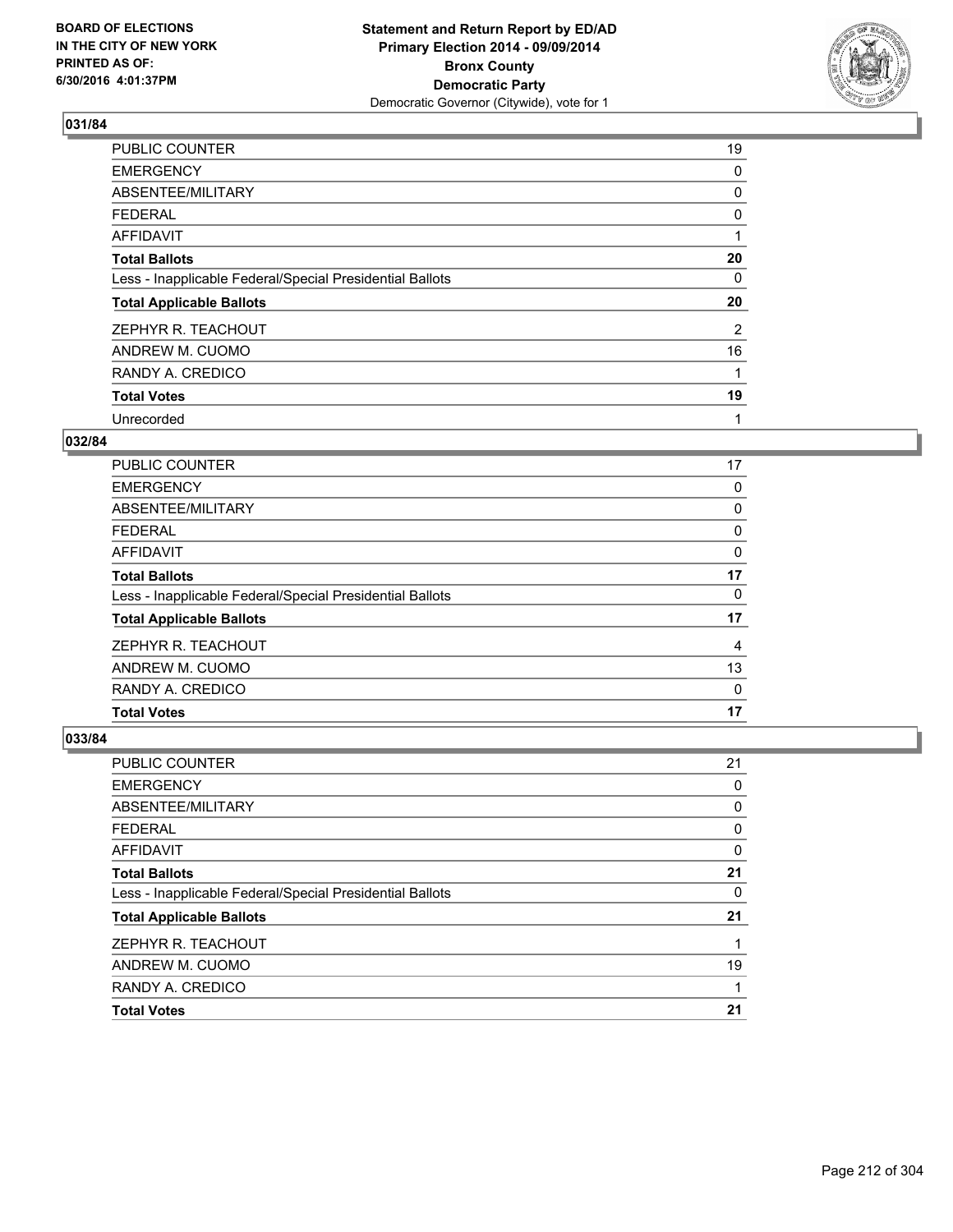

| <b>Total Votes</b>                                       | 99             |
|----------------------------------------------------------|----------------|
| RANDY A. CREDICO                                         | 3              |
| ANDREW M. CUOMO                                          | 85             |
| ZEPHYR R. TEACHOUT                                       | 11             |
| <b>Total Applicable Ballots</b>                          | 99             |
| Less - Inapplicable Federal/Special Presidential Ballots | 0              |
| <b>Total Ballots</b>                                     | 99             |
| <b>AFFIDAVIT</b>                                         |                |
| <b>FEDERAL</b>                                           | 0              |
| ABSENTEE/MILITARY                                        | $\overline{2}$ |
| <b>EMERGENCY</b>                                         | 0              |
| <b>PUBLIC COUNTER</b>                                    | 96             |

### **035/84**

| PUBLIC COUNTER                                           | 27 |
|----------------------------------------------------------|----|
| <b>EMERGENCY</b>                                         | 0  |
| ABSENTEE/MILITARY                                        |    |
| <b>FEDERAL</b>                                           | 0  |
| AFFIDAVIT                                                | 0  |
| <b>Total Ballots</b>                                     | 28 |
| Less - Inapplicable Federal/Special Presidential Ballots | 0  |
| <b>Total Applicable Ballots</b>                          | 28 |
| ZEPHYR R. TEACHOUT                                       | 4  |
| ANDREW M. CUOMO                                          | 23 |
| RANDY A. CREDICO                                         |    |
| <b>Total Votes</b>                                       | 28 |
|                                                          |    |

| <b>Total Votes</b>                                       | 9 |
|----------------------------------------------------------|---|
| RANDY A. CREDICO                                         |   |
| ANDREW M. CUOMO                                          | 6 |
| ZEPHYR R. TEACHOUT                                       | 2 |
| <b>Total Applicable Ballots</b>                          | 9 |
| Less - Inapplicable Federal/Special Presidential Ballots | 0 |
| <b>Total Ballots</b>                                     | 9 |
| <b>AFFIDAVIT</b>                                         | 0 |
| <b>FEDERAL</b>                                           | 0 |
| <b>ABSENTEE/MILITARY</b>                                 | 0 |
| <b>EMERGENCY</b>                                         | 0 |
| PUBLIC COUNTER                                           | 9 |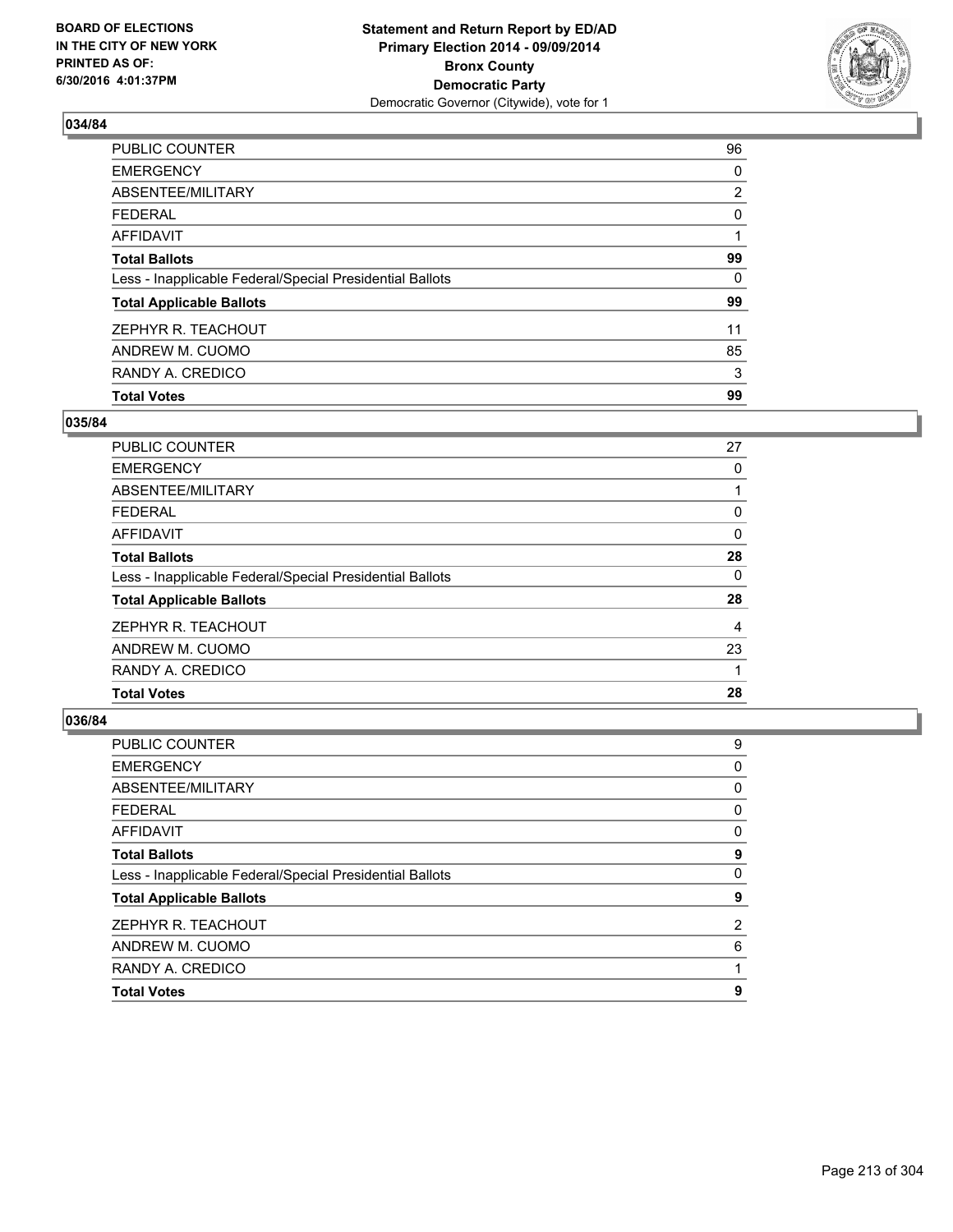

| PUBLIC COUNTER                                           | 49             |
|----------------------------------------------------------|----------------|
| <b>EMERGENCY</b>                                         | 0              |
| ABSENTEE/MILITARY                                        | $\overline{2}$ |
| <b>FEDERAL</b>                                           | 0              |
| AFFIDAVIT                                                | 0              |
| <b>Total Ballots</b>                                     | 51             |
| Less - Inapplicable Federal/Special Presidential Ballots | 0              |
| <b>Total Applicable Ballots</b>                          | 51             |
| ZEPHYR R. TEACHOUT                                       | 2              |
| ANDREW M. CUOMO                                          | 45             |
| RANDY A. CREDICO                                         | 2              |
| <b>Total Votes</b>                                       | 49             |
| Unrecorded                                               | 2              |

# **038/84**

| <b>PUBLIC COUNTER</b>                                    | 55 |
|----------------------------------------------------------|----|
| <b>EMERGENCY</b>                                         | 0  |
| ABSENTEE/MILITARY                                        |    |
| FEDERAL                                                  | 0  |
| AFFIDAVIT                                                | 0  |
| <b>Total Ballots</b>                                     | 56 |
| Less - Inapplicable Federal/Special Presidential Ballots | 0  |
| <b>Total Applicable Ballots</b>                          | 56 |
| ZEPHYR R. TEACHOUT                                       | 4  |
| ANDREW M. CUOMO                                          | 42 |
| RANDY A. CREDICO                                         | 5  |
| <b>GEORGE ALVAREZ (WRITE-IN)</b>                         | 5  |
| <b>Total Votes</b>                                       | 56 |

| <b>PUBLIC COUNTER</b>                                    | 51 |
|----------------------------------------------------------|----|
| <b>EMERGENCY</b>                                         | 0  |
| ABSENTEE/MILITARY                                        | 0  |
| <b>FEDERAL</b>                                           | 0  |
| <b>AFFIDAVIT</b>                                         | 2  |
| <b>Total Ballots</b>                                     | 53 |
| Less - Inapplicable Federal/Special Presidential Ballots | 0  |
| <b>Total Applicable Ballots</b>                          | 53 |
| ZEPHYR R. TEACHOUT                                       | 4  |
| ANDREW M. CUOMO                                          | 46 |
| RANDY A. CREDICO                                         | 2  |
| <b>Total Votes</b>                                       | 52 |
| Unrecorded                                               | 1  |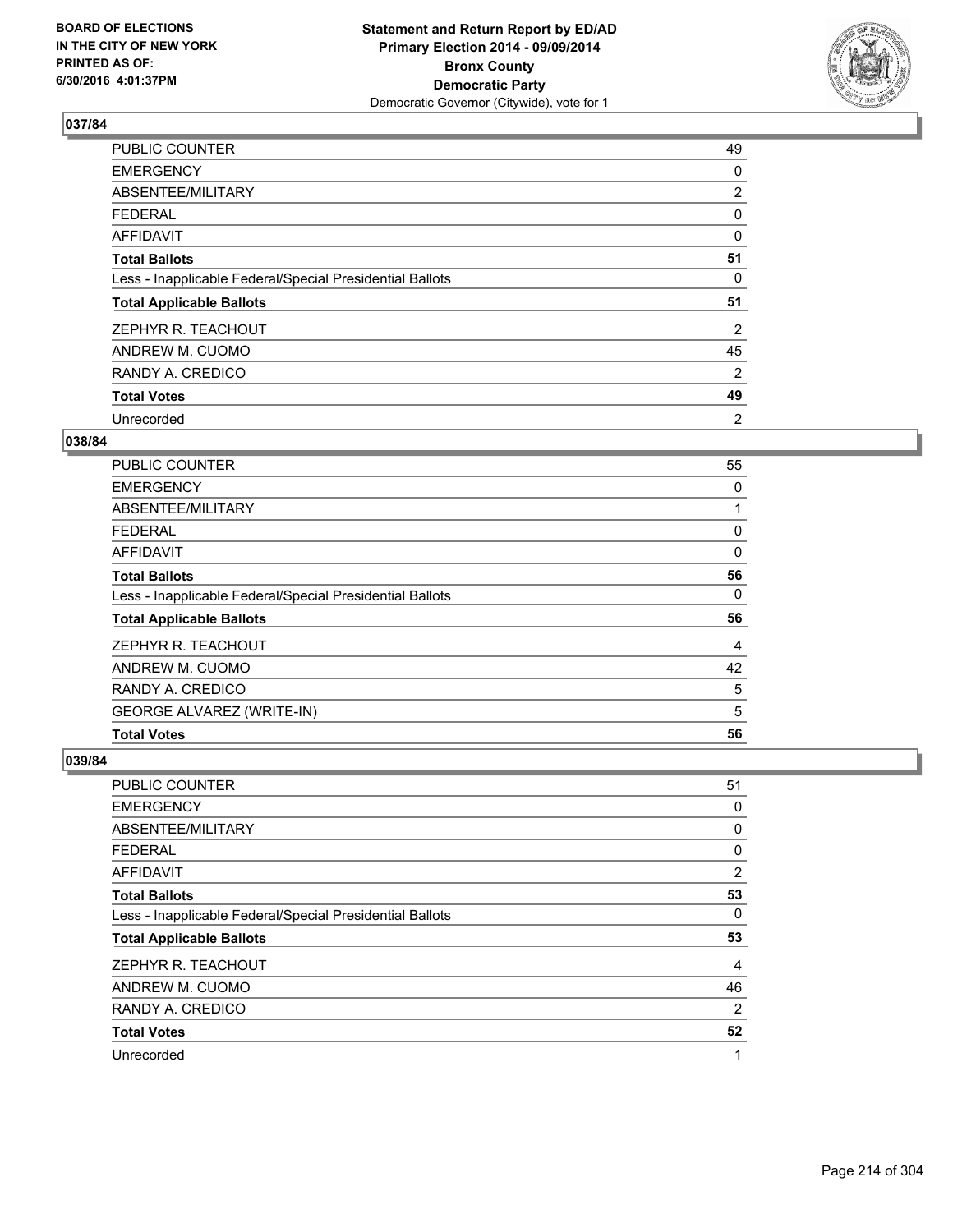

| <b>Total Votes</b>                                       | 49 |
|----------------------------------------------------------|----|
| RANDY A. CREDICO                                         | 4  |
| ANDREW M. CUOMO                                          | 42 |
| ZEPHYR R. TEACHOUT                                       | 3  |
| <b>Total Applicable Ballots</b>                          | 49 |
| Less - Inapplicable Federal/Special Presidential Ballots | 0  |
| <b>Total Ballots</b>                                     | 49 |
| AFFIDAVIT                                                | 0  |
| <b>FEDERAL</b>                                           | 0  |
| ABSENTEE/MILITARY                                        | 0  |
| <b>EMERGENCY</b>                                         | 0  |
| <b>PUBLIC COUNTER</b>                                    | 49 |

### **041/84**

| <b>PUBLIC COUNTER</b>                                    | 41 |
|----------------------------------------------------------|----|
| <b>EMERGENCY</b>                                         | 0  |
| ABSENTEE/MILITARY                                        | 0  |
| <b>FEDERAL</b>                                           | 0  |
| AFFIDAVIT                                                | 0  |
| <b>Total Ballots</b>                                     | 41 |
| Less - Inapplicable Federal/Special Presidential Ballots | 0  |
| <b>Total Applicable Ballots</b>                          | 41 |
| ZEPHYR R. TEACHOUT                                       | 6  |
| ANDREW M. CUOMO                                          | 32 |
| RANDY A. CREDICO                                         | 1  |
| MATILDE OCASIN (WRITE-IN)                                |    |
| <b>Total Votes</b>                                       | 40 |
| Unrecorded                                               | 1  |

| <b>PUBLIC COUNTER</b>                                    | 69 |
|----------------------------------------------------------|----|
| <b>EMERGENCY</b>                                         | 0  |
| ABSENTEE/MILITARY                                        | 0  |
| <b>FEDERAL</b>                                           | 0  |
| <b>AFFIDAVIT</b>                                         | 0  |
| <b>Total Ballots</b>                                     | 69 |
| Less - Inapplicable Federal/Special Presidential Ballots | 0  |
| <b>Total Applicable Ballots</b>                          | 69 |
| ZEPHYR R. TEACHOUT                                       | 5  |
| ANDREW M. CUOMO                                          | 61 |
| RANDY A. CREDICO                                         | 2  |
| <b>Total Votes</b>                                       | 68 |
| Unrecorded                                               | 1  |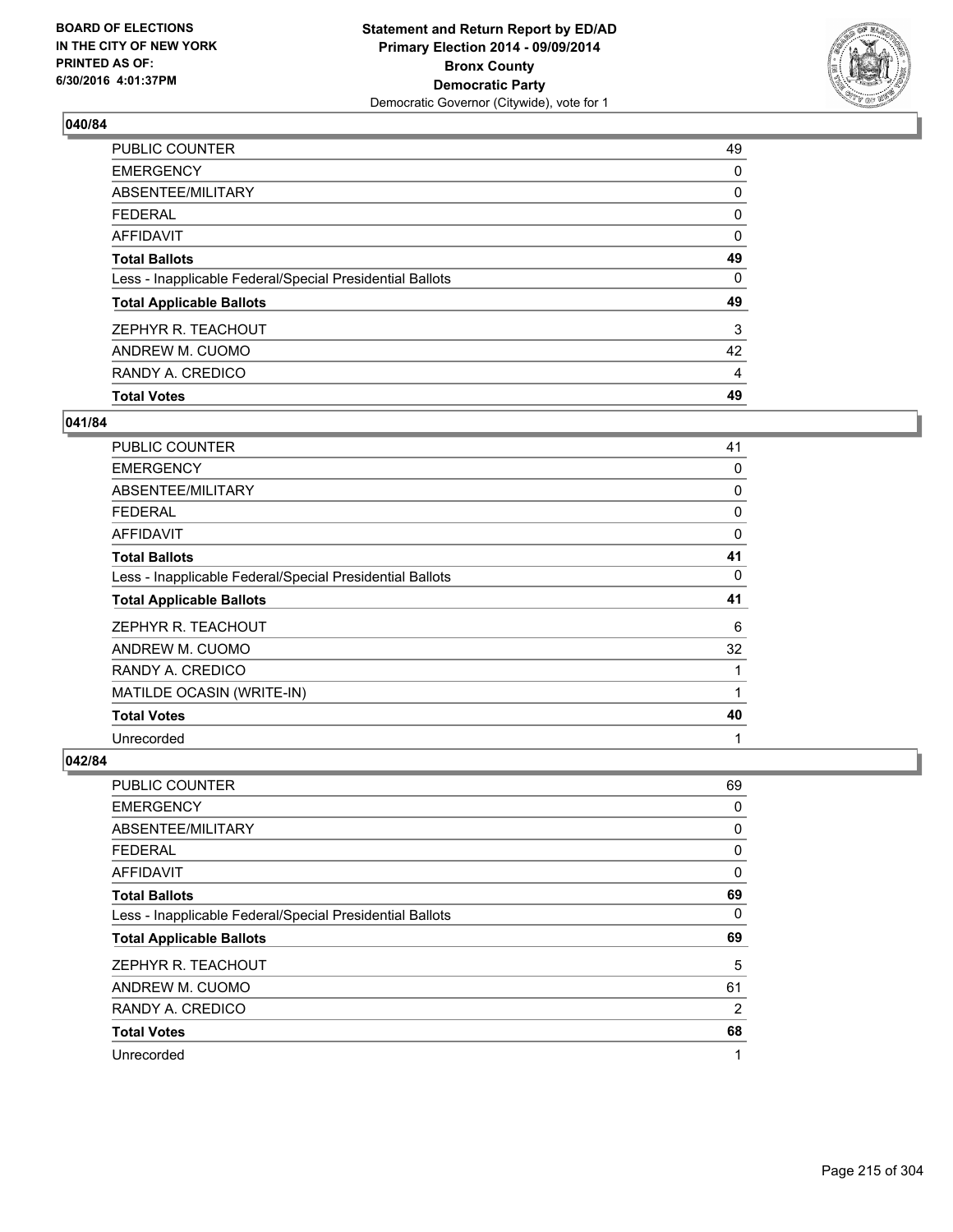

| 45             |
|----------------|
| 0              |
|                |
| 0              |
| $\overline{2}$ |
| 48             |
| 0              |
| 48             |
| 6              |
| 38             |
| 3              |
| 1              |
| 48             |
|                |

#### **044/84**

| <b>PUBLIC COUNTER</b>                                    | 46 |
|----------------------------------------------------------|----|
| <b>EMERGENCY</b>                                         | 0  |
| ABSENTEE/MILITARY                                        | 0  |
| <b>FEDERAL</b>                                           | 0  |
| AFFIDAVIT                                                | 0  |
| <b>Total Ballots</b>                                     | 46 |
| Less - Inapplicable Federal/Special Presidential Ballots | 0  |
| <b>Total Applicable Ballots</b>                          | 46 |
| ZEPHYR R. TEACHOUT                                       | 3  |
| ANDREW M. CUOMO                                          | 42 |
| RANDY A. CREDICO                                         |    |
| <b>Total Votes</b>                                       | 46 |

| <b>PUBLIC COUNTER</b>                                    | 24 |
|----------------------------------------------------------|----|
| <b>EMERGENCY</b>                                         | 0  |
| ABSENTEE/MILITARY                                        | 0  |
| <b>FEDERAL</b>                                           | 0  |
| <b>AFFIDAVIT</b>                                         | 0  |
| <b>Total Ballots</b>                                     | 24 |
| Less - Inapplicable Federal/Special Presidential Ballots | 0  |
| <b>Total Applicable Ballots</b>                          | 24 |
| ZEPHYR R. TEACHOUT                                       | 3  |
| ANDREW M. CUOMO                                          | 19 |
| RANDY A. CREDICO                                         |    |
| <b>Total Votes</b>                                       | 23 |
| Unrecorded                                               |    |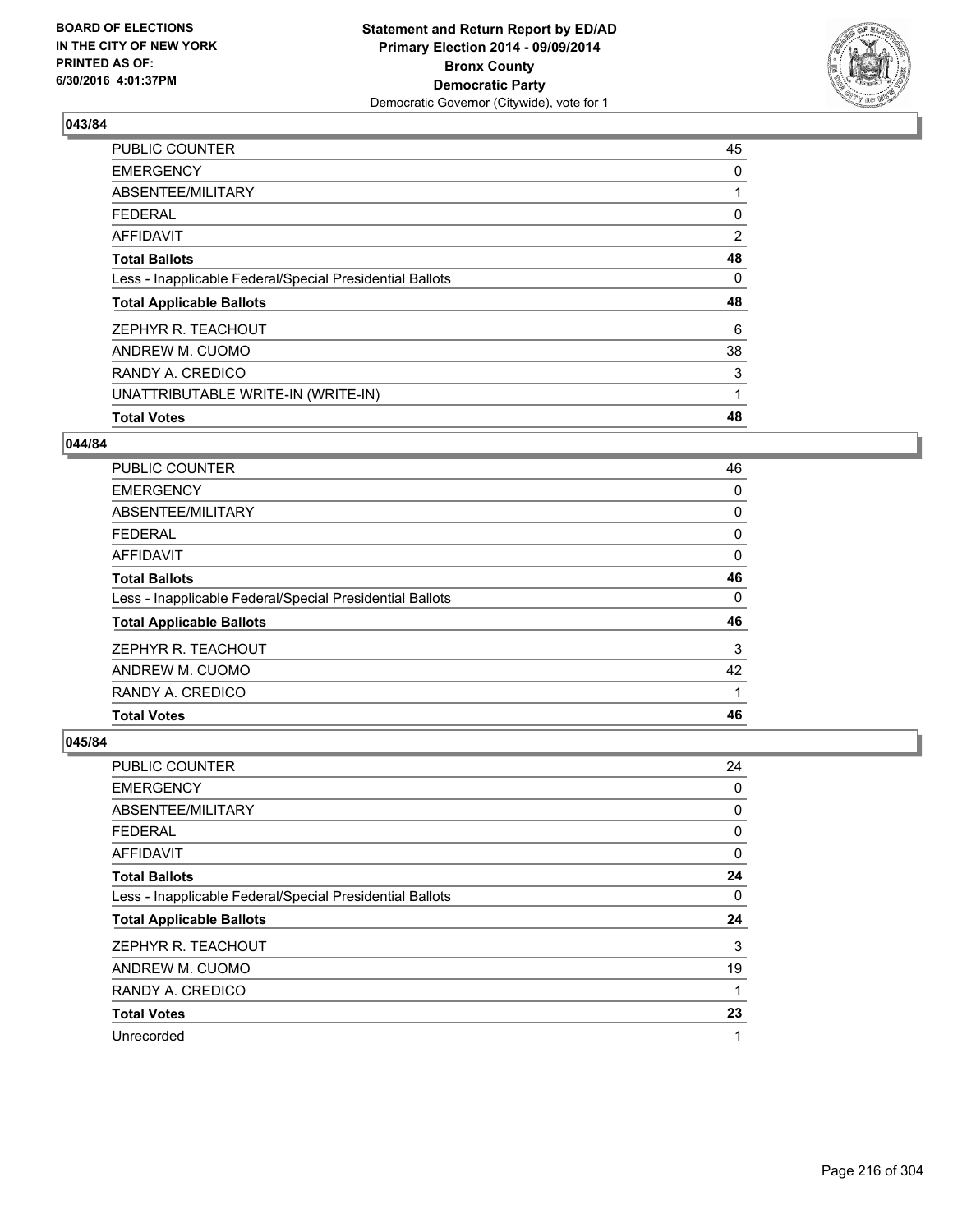

| PUBLIC COUNTER                                           | 55 |
|----------------------------------------------------------|----|
| <b>EMERGENCY</b>                                         | 0  |
| ABSENTEE/MILITARY                                        | 0  |
| <b>FEDERAL</b>                                           | 0  |
| <b>AFFIDAVIT</b>                                         | 0  |
| <b>Total Ballots</b>                                     | 55 |
| Less - Inapplicable Federal/Special Presidential Ballots | 0  |
| <b>Total Applicable Ballots</b>                          | 55 |
| ZEPHYR R. TEACHOUT                                       | 5  |
| ANDREW M. CUOMO                                          | 48 |
| RANDY A. CREDICO                                         | 1  |
| <b>Total Votes</b>                                       | 54 |
| Unrecorded                                               | 1  |

# **047/84**

| PUBLIC COUNTER                                           | 10       |
|----------------------------------------------------------|----------|
| <b>EMERGENCY</b>                                         | 0        |
| ABSENTEE/MILITARY                                        | 0        |
| <b>FEDERAL</b>                                           | 0        |
| <b>AFFIDAVIT</b>                                         | $\Omega$ |
| <b>Total Ballots</b>                                     | 10       |
| Less - Inapplicable Federal/Special Presidential Ballots | 0        |
| <b>Total Applicable Ballots</b>                          | 10       |
| ZEPHYR R. TEACHOUT                                       | 2        |
| ANDREW M. CUOMO                                          | 6        |
|                                                          |          |
| RANDY A. CREDICO                                         | 0        |
| <b>GOERGE ALVAREZ (WRITE-IN)</b>                         | 1        |
| <b>Total Votes</b>                                       | 9        |

| PUBLIC COUNTER                                           | 32             |
|----------------------------------------------------------|----------------|
| <b>EMERGENCY</b>                                         | 0              |
| ABSENTEE/MILITARY                                        | 1              |
| <b>FEDERAL</b>                                           | 0              |
| AFFIDAVIT                                                | 0              |
| <b>Total Ballots</b>                                     | 33             |
| Less - Inapplicable Federal/Special Presidential Ballots | 0              |
| <b>Total Applicable Ballots</b>                          | 33             |
| ZEPHYR R. TEACHOUT                                       | 5              |
| ANDREW M. CUOMO                                          | 21             |
| RANDY A. CREDICO                                         | 5              |
| <b>Total Votes</b>                                       | 31             |
| Unrecorded                                               | $\overline{2}$ |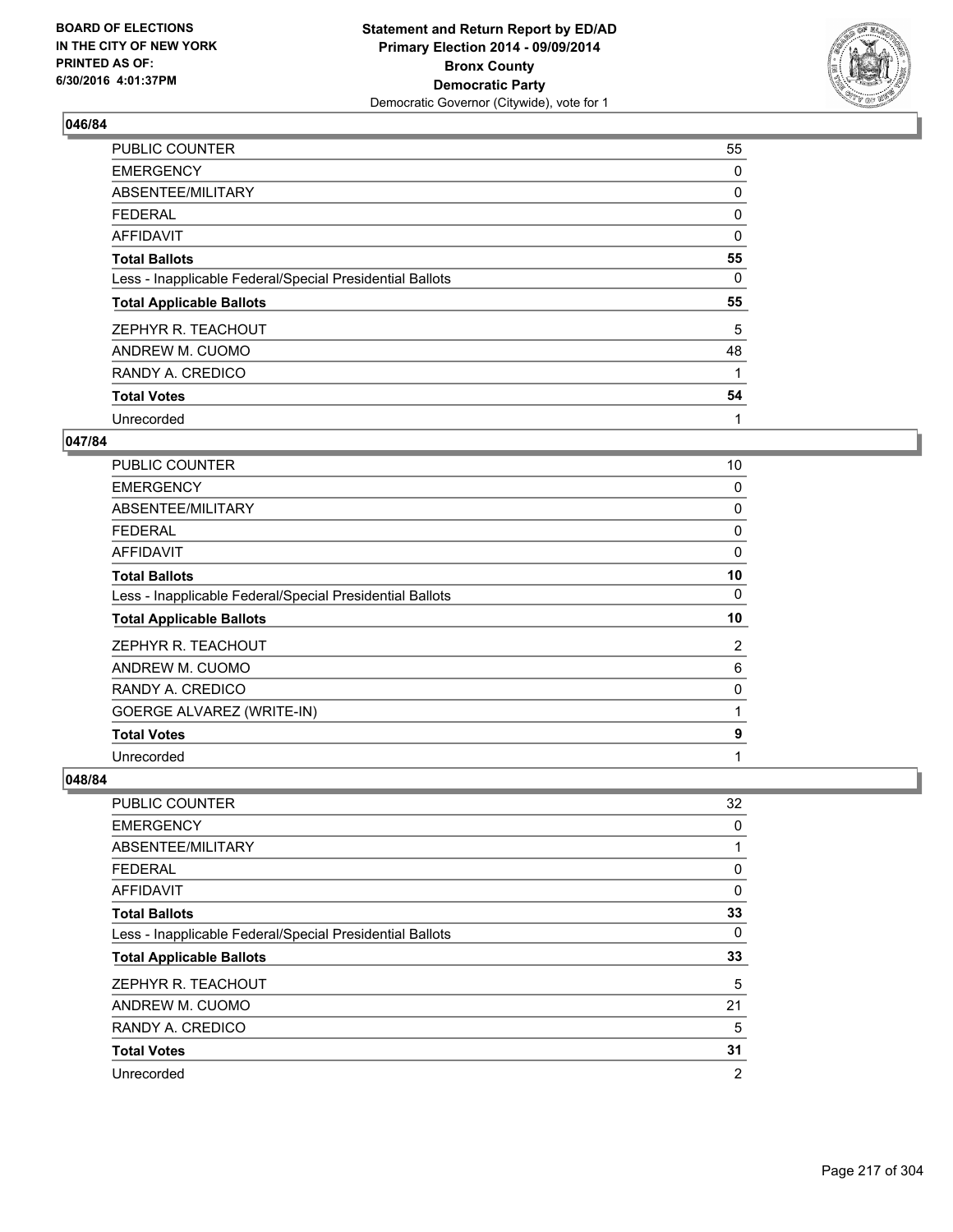

| <b>Total Votes</b>                                       | 11       |
|----------------------------------------------------------|----------|
| RANDY A. CREDICO                                         |          |
| ANDREW M. CUOMO                                          | 10       |
| ZEPHYR R. TEACHOUT                                       | $\Omega$ |
| <b>Total Applicable Ballots</b>                          | 11       |
| Less - Inapplicable Federal/Special Presidential Ballots | 0        |
| <b>Total Ballots</b>                                     | 11       |
| <b>AFFIDAVIT</b>                                         | 0        |
| <b>FEDERAL</b>                                           | 0        |
| ABSENTEE/MILITARY                                        | 0        |
| <b>EMERGENCY</b>                                         | 0        |
| PUBLIC COUNTER                                           | 11       |

### **050/84**

| <b>PUBLIC COUNTER</b>                                    | 28 |
|----------------------------------------------------------|----|
| <b>EMERGENCY</b>                                         | 0  |
| ABSENTEE/MILITARY                                        |    |
| <b>FEDERAL</b>                                           | 0  |
| AFFIDAVIT                                                | 0  |
| <b>Total Ballots</b>                                     | 29 |
| Less - Inapplicable Federal/Special Presidential Ballots | 0  |
| <b>Total Applicable Ballots</b>                          | 29 |
| ZEPHYR R. TEACHOUT                                       | 6  |
| ANDREW M. CUOMO                                          | 20 |
| RANDY A. CREDICO                                         | 3  |
| <b>Total Votes</b>                                       | 29 |
|                                                          |    |

| PUBLIC COUNTER                                           | 49 |
|----------------------------------------------------------|----|
| <b>EMERGENCY</b>                                         | 0  |
| ABSENTEE/MILITARY                                        | 0  |
| <b>FEDERAL</b>                                           | 0  |
| <b>AFFIDAVIT</b>                                         | 0  |
| <b>Total Ballots</b>                                     | 49 |
| Less - Inapplicable Federal/Special Presidential Ballots | 0  |
| <b>Total Applicable Ballots</b>                          | 49 |
| ZEPHYR R. TEACHOUT                                       | 4  |
| ANDREW M. CUOMO                                          | 40 |
| RANDY A. CREDICO                                         | 5  |
| <b>Total Votes</b>                                       | 49 |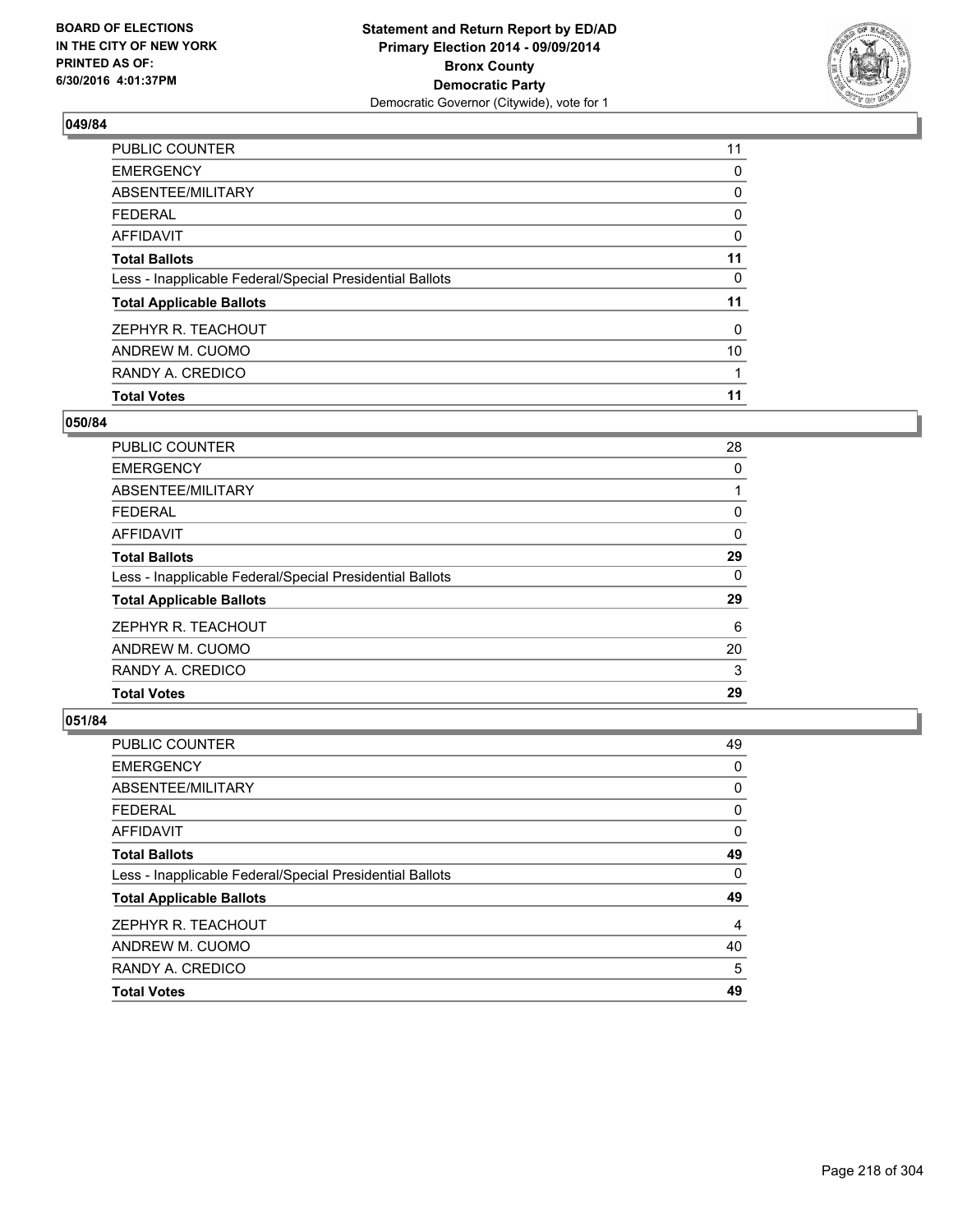

| <b>Total Votes</b>                                       | 41             |
|----------------------------------------------------------|----------------|
| RANDY A. CREDICO                                         | 0              |
| ANDREW M. CUOMO                                          | 39             |
| ZEPHYR R. TEACHOUT                                       | $\overline{2}$ |
| <b>Total Applicable Ballots</b>                          | 41             |
| Less - Inapplicable Federal/Special Presidential Ballots | 0              |
| <b>Total Ballots</b>                                     | 41             |
| <b>AFFIDAVIT</b>                                         |                |
| <b>FEDERAL</b>                                           | 0              |
| ABSENTEE/MILITARY                                        | 0              |
| <b>EMERGENCY</b>                                         | 0              |
| PUBLIC COUNTER                                           | 40             |

### **053/84**

| PUBLIC COUNTER                                           | 0 |
|----------------------------------------------------------|---|
| <b>EMERGENCY</b>                                         | 0 |
| ABSENTEE/MILITARY                                        | 0 |
| <b>FEDERAL</b>                                           | 0 |
| <b>AFFIDAVIT</b>                                         | 0 |
| <b>Total Ballots</b>                                     | 0 |
| Less - Inapplicable Federal/Special Presidential Ballots | 0 |
| <b>Total Applicable Ballots</b>                          | 0 |
| ZEPHYR R. TEACHOUT                                       | 0 |
| ANDREW M. CUOMO                                          | 0 |
| RANDY A. CREDICO                                         | 0 |
| <b>Total Votes</b>                                       | 0 |
|                                                          |   |

| PUBLIC COUNTER                                           | 32 |
|----------------------------------------------------------|----|
| <b>EMERGENCY</b>                                         | 0  |
| ABSENTEE/MILITARY                                        | 0  |
| <b>FEDERAL</b>                                           | 0  |
| <b>AFFIDAVIT</b>                                         |    |
| <b>Total Ballots</b>                                     | 33 |
| Less - Inapplicable Federal/Special Presidential Ballots | 0  |
| <b>Total Applicable Ballots</b>                          | 33 |
| ZEPHYR R. TEACHOUT                                       |    |
| ANDREW M. CUOMO                                          | 31 |
| RANDY A. CREDICO                                         |    |
| <b>Total Votes</b>                                       | 33 |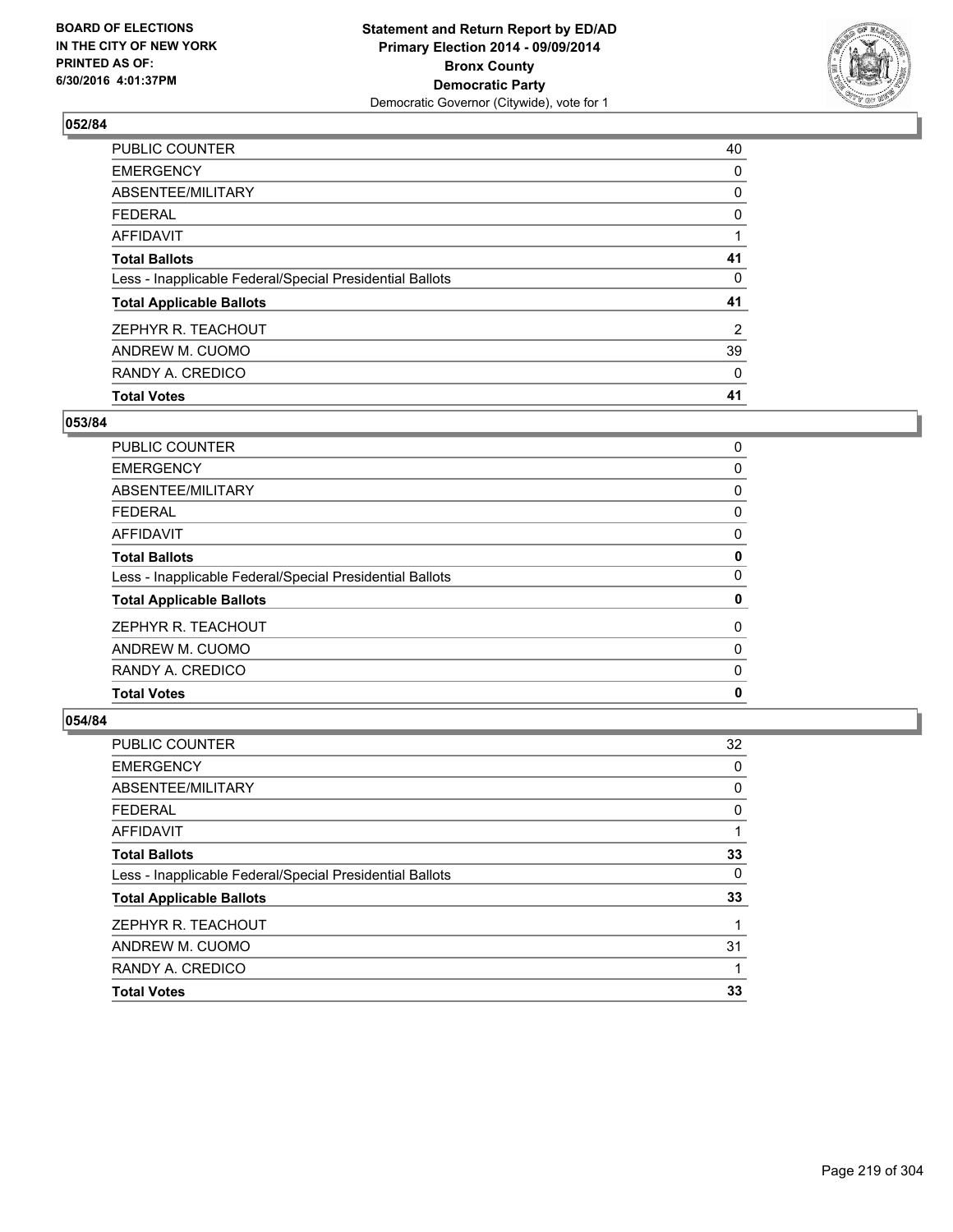

| <b>Total Votes</b>                                       | 41 |
|----------------------------------------------------------|----|
| RANDY A. CREDICO                                         | 2  |
| ANDREW M. CUOMO                                          | 31 |
| ZEPHYR R. TEACHOUT                                       | 8  |
| <b>Total Applicable Ballots</b>                          | 41 |
| Less - Inapplicable Federal/Special Presidential Ballots | 0  |
| <b>Total Ballots</b>                                     | 41 |
| <b>AFFIDAVIT</b>                                         | 0  |
| <b>FEDERAL</b>                                           | 0  |
| ABSENTEE/MILITARY                                        | 0  |
| <b>EMERGENCY</b>                                         | 0  |
| PUBLIC COUNTER                                           | 41 |

### **056/84**

| <b>PUBLIC COUNTER</b>                                    | 24 |
|----------------------------------------------------------|----|
| <b>EMERGENCY</b>                                         | 0  |
| ABSENTEE/MILITARY                                        | 0  |
| <b>FEDERAL</b>                                           | 0  |
| AFFIDAVIT                                                | 0  |
| <b>Total Ballots</b>                                     | 24 |
| Less - Inapplicable Federal/Special Presidential Ballots | 0  |
| <b>Total Applicable Ballots</b>                          | 24 |
| ZEPHYR R. TEACHOUT                                       | 3  |
| ANDREW M. CUOMO                                          | 20 |
| RANDY A. CREDICO                                         |    |
| <b>Total Votes</b>                                       | 24 |
|                                                          |    |

| PUBLIC COUNTER                                           | 29 |
|----------------------------------------------------------|----|
| <b>EMERGENCY</b>                                         | 0  |
| ABSENTEE/MILITARY                                        | 2  |
| <b>FEDERAL</b>                                           | 0  |
| <b>AFFIDAVIT</b>                                         | 0  |
| <b>Total Ballots</b>                                     | 31 |
| Less - Inapplicable Federal/Special Presidential Ballots | 0  |
| <b>Total Applicable Ballots</b>                          | 31 |
| ZEPHYR R. TEACHOUT                                       | 5  |
| ANDREW M. CUOMO                                          | 26 |
| RANDY A. CREDICO                                         | 0  |
| <b>Total Votes</b>                                       | 31 |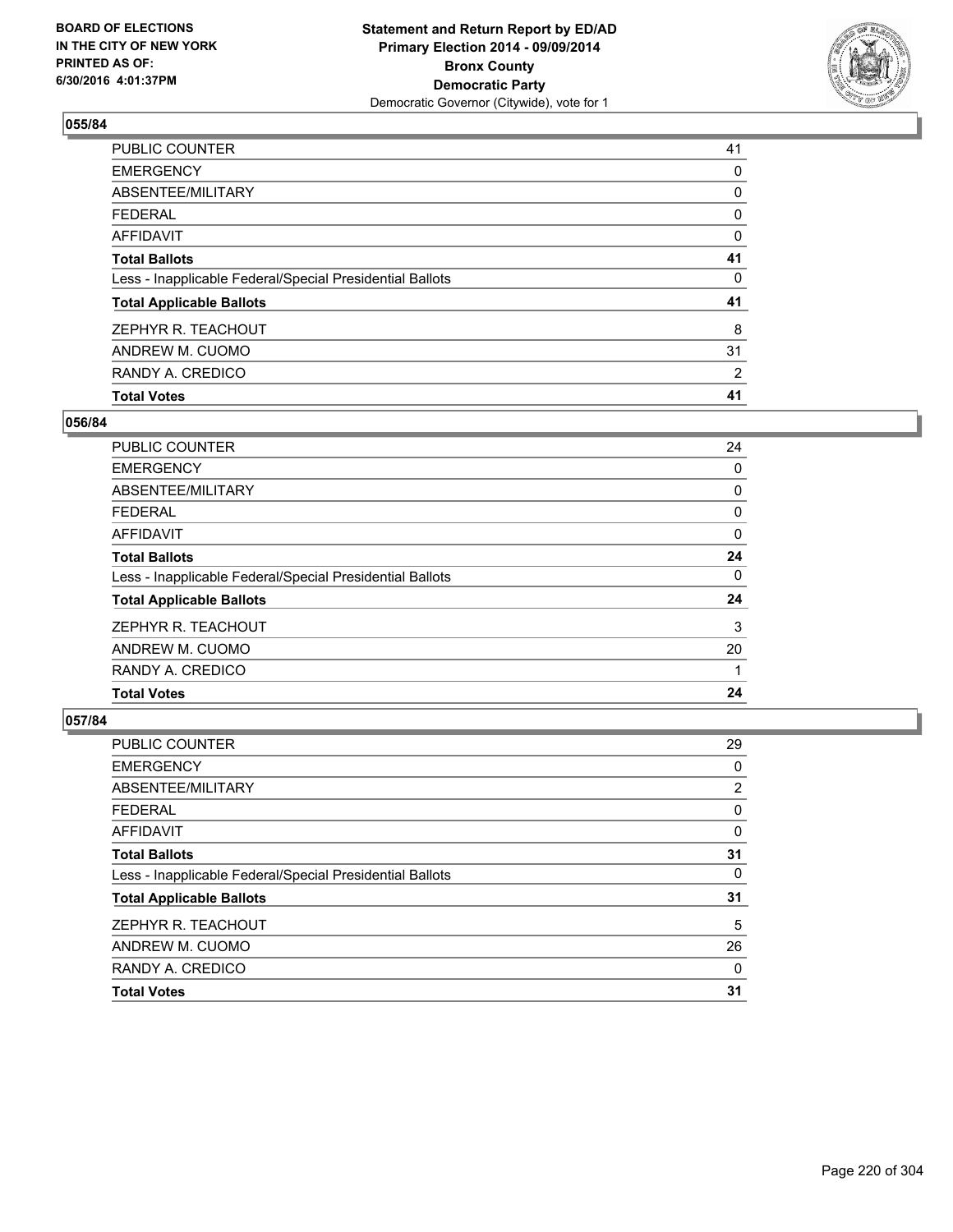

| <b>Total Votes</b>                                       | 56             |
|----------------------------------------------------------|----------------|
| RANDY A. CREDICO                                         | $\overline{2}$ |
| ANDREW M. CUOMO                                          | 48             |
| ZEPHYR R. TEACHOUT                                       | 6              |
| <b>Total Applicable Ballots</b>                          | 56             |
| Less - Inapplicable Federal/Special Presidential Ballots | 0              |
| <b>Total Ballots</b>                                     | 56             |
| AFFIDAVIT                                                | 0              |
| <b>FEDERAL</b>                                           | 0              |
| ABSENTEE/MILITARY                                        | 0              |
| <b>EMERGENCY</b>                                         | 0              |
| PUBLIC COUNTER                                           | 56             |

### **059/84**

| PUBLIC COUNTER                                           | 61       |
|----------------------------------------------------------|----------|
| <b>EMERGENCY</b>                                         | 0        |
| ABSENTEE/MILITARY                                        |          |
| <b>FEDERAL</b>                                           | 0        |
| AFFIDAVIT                                                | $\Omega$ |
| <b>Total Ballots</b>                                     | 62       |
| Less - Inapplicable Federal/Special Presidential Ballots | 0        |
| <b>Total Applicable Ballots</b>                          | 62       |
| ZEPHYR R. TEACHOUT                                       | 9        |
| ANDREW M. CUOMO                                          | 53       |
| RANDY A. CREDICO                                         | 0        |
| <b>Total Votes</b>                                       | 62       |
|                                                          |          |

| PUBLIC COUNTER                                           | 26 |
|----------------------------------------------------------|----|
| <b>EMERGENCY</b>                                         | 0  |
| ABSENTEE/MILITARY                                        | 0  |
| <b>FEDERAL</b>                                           | 0  |
| <b>AFFIDAVIT</b>                                         | 0  |
| <b>Total Ballots</b>                                     | 26 |
| Less - Inapplicable Federal/Special Presidential Ballots | 0  |
| <b>Total Applicable Ballots</b>                          | 26 |
| ZEPHYR R. TEACHOUT                                       | 2  |
| ANDREW M. CUOMO                                          | 24 |
| RANDY A. CREDICO                                         | 0  |
| <b>Total Votes</b>                                       | 26 |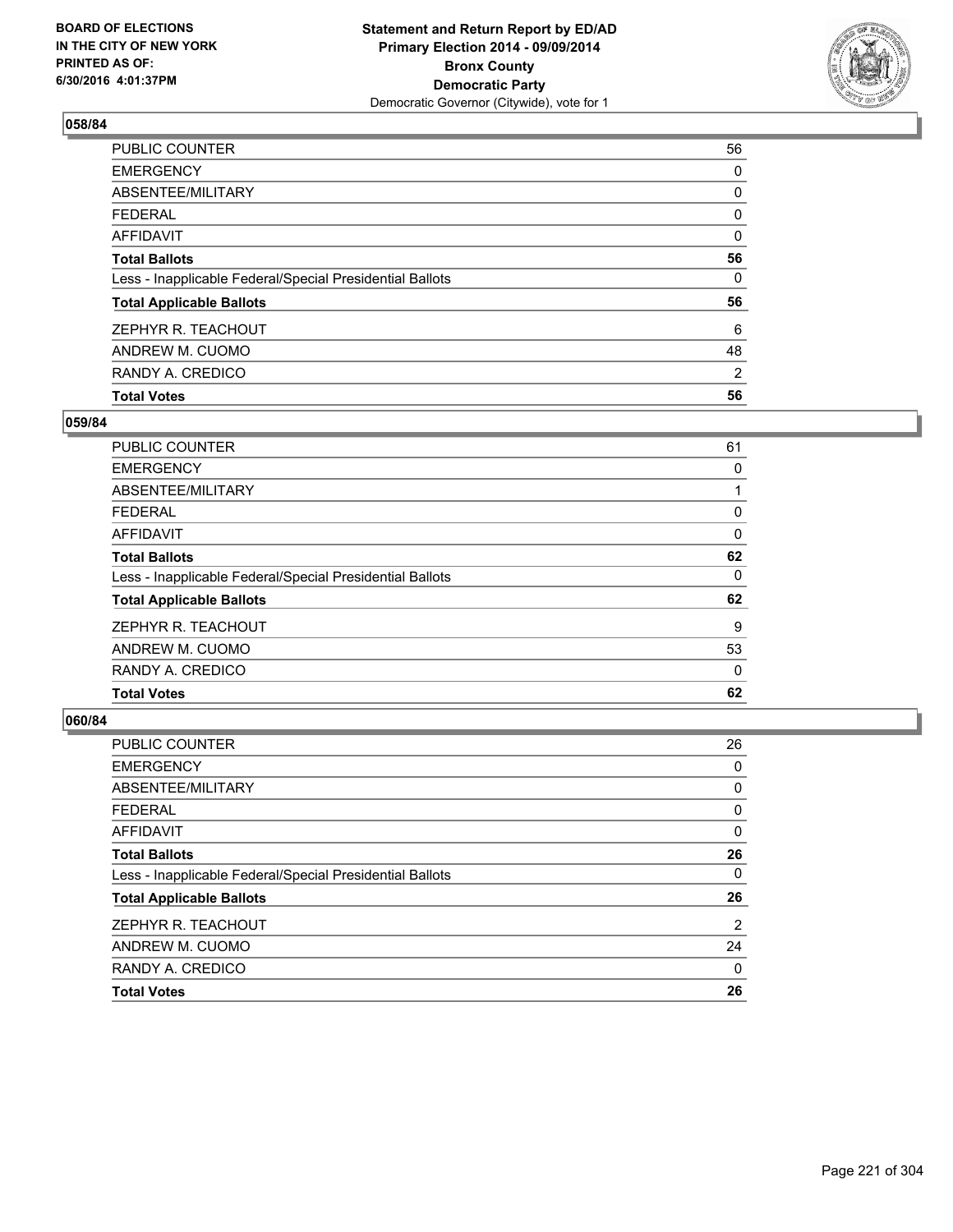

| <b>PUBLIC COUNTER</b>                                    | 57 |
|----------------------------------------------------------|----|
| <b>EMERGENCY</b>                                         | 0  |
| ABSENTEE/MILITARY                                        | 0  |
| <b>FEDERAL</b>                                           | 0  |
| <b>AFFIDAVIT</b>                                         | 0  |
| <b>Total Ballots</b>                                     | 57 |
| Less - Inapplicable Federal/Special Presidential Ballots | 0  |
| <b>Total Applicable Ballots</b>                          | 57 |
| ZEPHYR R. TEACHOUT                                       | 4  |
| ANDREW M. CUOMO                                          | 50 |
| RANDY A. CREDICO                                         |    |
| ANGEL VEGA (WRITE-IN)                                    |    |
| <b>Total Votes</b>                                       | 56 |
| Unrecorded                                               | 1  |

### **062/84**

| PUBLIC COUNTER                                           | 40 |
|----------------------------------------------------------|----|
| <b>EMERGENCY</b>                                         | 0  |
| ABSENTEE/MILITARY                                        | 0  |
| <b>FEDERAL</b>                                           | 0  |
| AFFIDAVIT                                                | 0  |
| <b>Total Ballots</b>                                     | 40 |
| Less - Inapplicable Federal/Special Presidential Ballots | 0  |
| <b>Total Applicable Ballots</b>                          | 40 |
| ZEPHYR R. TEACHOUT                                       | 2  |
| ANDREW M. CUOMO                                          | 38 |
| RANDY A. CREDICO                                         | 0  |
| <b>Total Votes</b>                                       | 40 |

| PUBLIC COUNTER                                           | 39 |
|----------------------------------------------------------|----|
| <b>EMERGENCY</b>                                         | 0  |
| <b>ABSENTEE/MILITARY</b>                                 |    |
| <b>FEDERAL</b>                                           | 0  |
| <b>AFFIDAVIT</b>                                         | 0  |
| <b>Total Ballots</b>                                     | 40 |
| Less - Inapplicable Federal/Special Presidential Ballots | 0  |
| <b>Total Applicable Ballots</b>                          | 40 |
| ZEPHYR R. TEACHOUT                                       | 2  |
| ANDREW M. CUOMO                                          | 37 |
| RANDY A. CREDICO                                         |    |
| <b>Total Votes</b>                                       | 40 |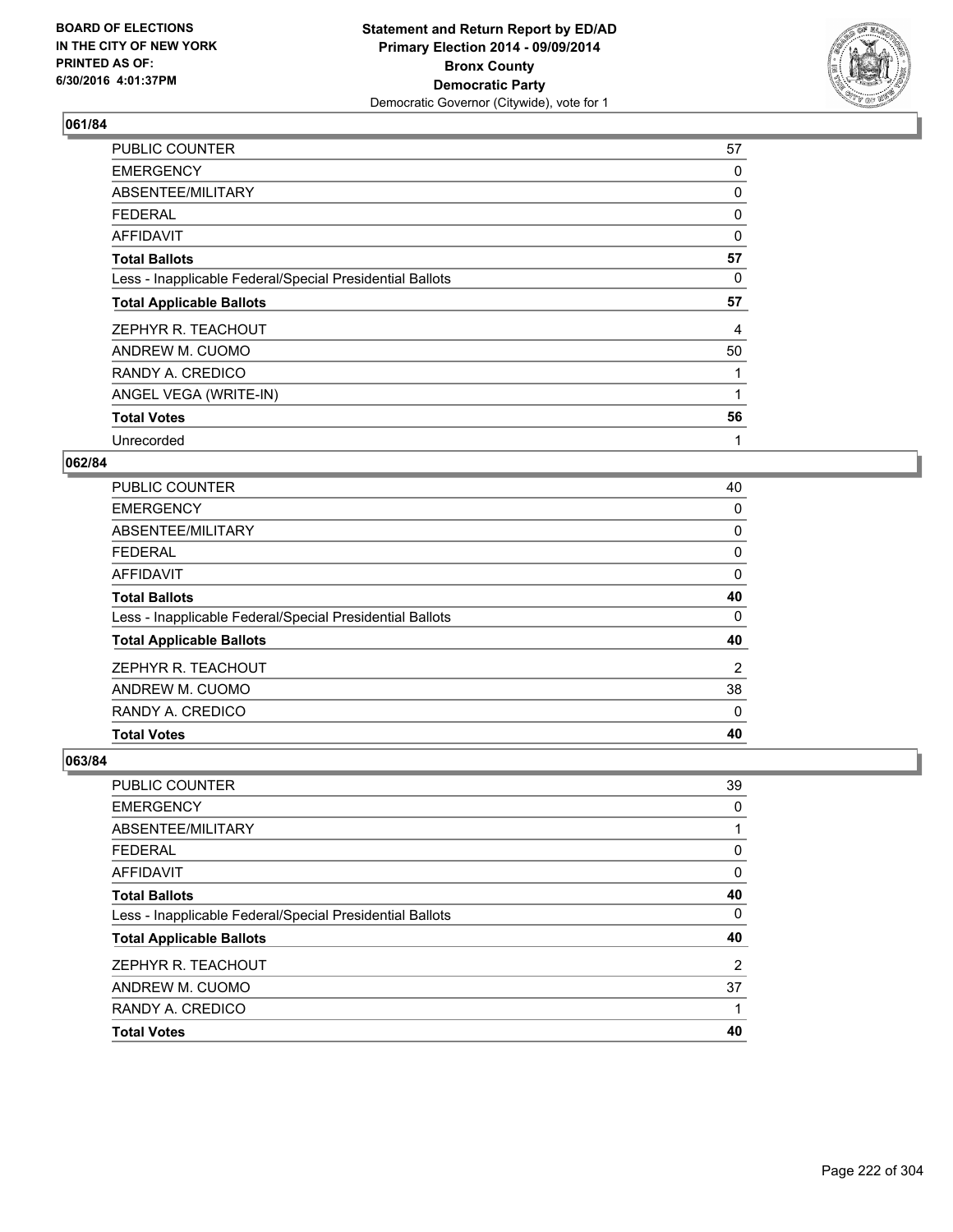

| <b>PUBLIC COUNTER</b>                                    | 25 |
|----------------------------------------------------------|----|
| <b>EMERGENCY</b>                                         | 0  |
| ABSENTEE/MILITARY                                        | 0  |
| <b>FEDERAL</b>                                           | 0  |
| <b>AFFIDAVIT</b>                                         | 0  |
| <b>Total Ballots</b>                                     | 25 |
| Less - Inapplicable Federal/Special Presidential Ballots | 0  |
| <b>Total Applicable Ballots</b>                          | 25 |
| ZEPHYR R. TEACHOUT                                       | 3  |
| ANDREW M. CUOMO                                          | 22 |
| RANDY A. CREDICO                                         | 0  |
| <b>Total Votes</b>                                       | 25 |

## **065/84**

| PUBLIC COUNTER                                           | 22             |
|----------------------------------------------------------|----------------|
| <b>EMERGENCY</b>                                         | 0              |
| ABSENTEE/MILITARY                                        | 0              |
| <b>FEDERAL</b>                                           | 0              |
| <b>AFFIDAVIT</b>                                         | $\Omega$       |
| <b>Total Ballots</b>                                     | 22             |
| Less - Inapplicable Federal/Special Presidential Ballots | 0              |
| <b>Total Applicable Ballots</b>                          | 22             |
| ZEPHYR R. TEACHOUT                                       | 2              |
| ANDREW M. CUOMO                                          | 17             |
| RANDY A. CREDICO                                         | 1              |
| <b>Total Votes</b>                                       | 20             |
| Unrecorded                                               | $\overline{2}$ |

| PUBLIC COUNTER                                           | 22 |
|----------------------------------------------------------|----|
| <b>EMERGENCY</b>                                         | 0  |
| ABSENTEE/MILITARY                                        | 2  |
| <b>FEDERAL</b>                                           | 0  |
| AFFIDAVIT                                                | 1  |
| <b>Total Ballots</b>                                     | 25 |
| Less - Inapplicable Federal/Special Presidential Ballots | 0  |
| <b>Total Applicable Ballots</b>                          | 25 |
| ZEPHYR R. TEACHOUT                                       | 0  |
| ANDREW M. CUOMO                                          | 21 |
| RANDY A. CREDICO                                         | 3  |
| <b>Total Votes</b>                                       | 24 |
| Unrecorded                                               | 1  |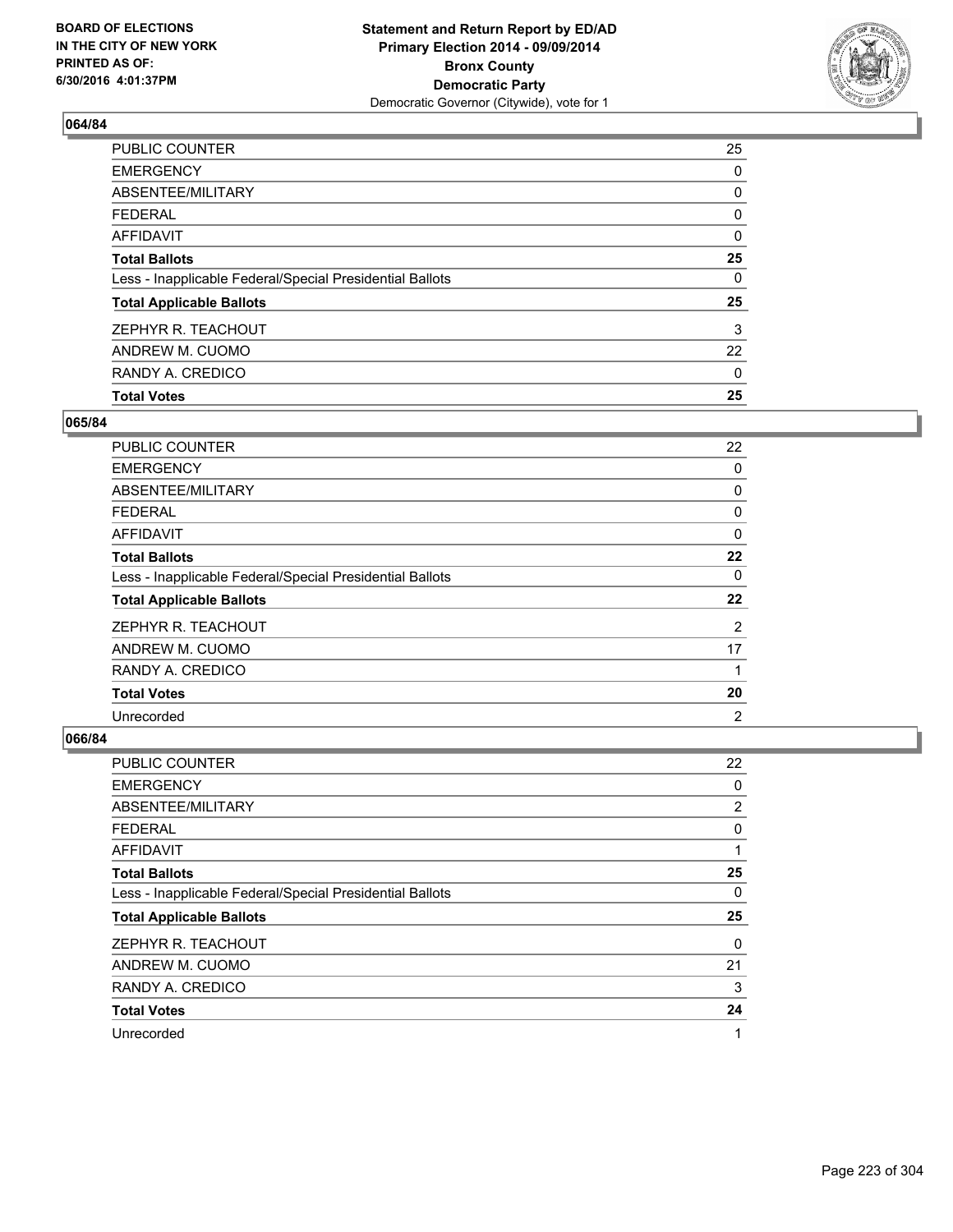

| <b>PUBLIC COUNTER</b>                                    | 34 |
|----------------------------------------------------------|----|
| <b>EMERGENCY</b>                                         | 0  |
| ABSENTEE/MILITARY                                        | 3  |
| <b>FEDERAL</b>                                           | 0  |
| AFFIDAVIT                                                | 1  |
| <b>Total Ballots</b>                                     | 38 |
| Less - Inapplicable Federal/Special Presidential Ballots | 0  |
| <b>Total Applicable Ballots</b>                          | 38 |
| ZEPHYR R. TEACHOUT                                       | 3  |
| ANDREW M. CUOMO                                          | 33 |
| RANDY A. CREDICO                                         | 1  |
| <b>Total Votes</b>                                       | 37 |
| Unrecorded                                               | 1  |

# **068/84**

| PUBLIC COUNTER                                           | 28 |
|----------------------------------------------------------|----|
| <b>EMERGENCY</b>                                         | 0  |
| ABSENTEE/MILITARY                                        | 0  |
| <b>FEDERAL</b>                                           | 0  |
| AFFIDAVIT                                                | 0  |
| <b>Total Ballots</b>                                     | 28 |
| Less - Inapplicable Federal/Special Presidential Ballots | 0  |
| <b>Total Applicable Ballots</b>                          | 28 |
| ZEPHYR R. TEACHOUT                                       | 0  |
| ANDREW M. CUOMO                                          | 25 |
| RANDY A. CREDICO                                         | 3  |
| <b>Total Votes</b>                                       | 28 |
|                                                          |    |

| PUBLIC COUNTER                                           | $12 \overline{ }$ |
|----------------------------------------------------------|-------------------|
| <b>EMERGENCY</b>                                         | 0                 |
| ABSENTEE/MILITARY                                        | 0                 |
| <b>FEDERAL</b>                                           | 0                 |
| <b>AFFIDAVIT</b>                                         | 0                 |
| <b>Total Ballots</b>                                     | 12                |
| Less - Inapplicable Federal/Special Presidential Ballots | 0                 |
| <b>Total Applicable Ballots</b>                          | 12                |
| ZEPHYR R. TEACHOUT                                       | 0                 |
| ANDREW M. CUOMO                                          | 12                |
| RANDY A. CREDICO                                         | 0                 |
| <b>Total Votes</b>                                       | 12                |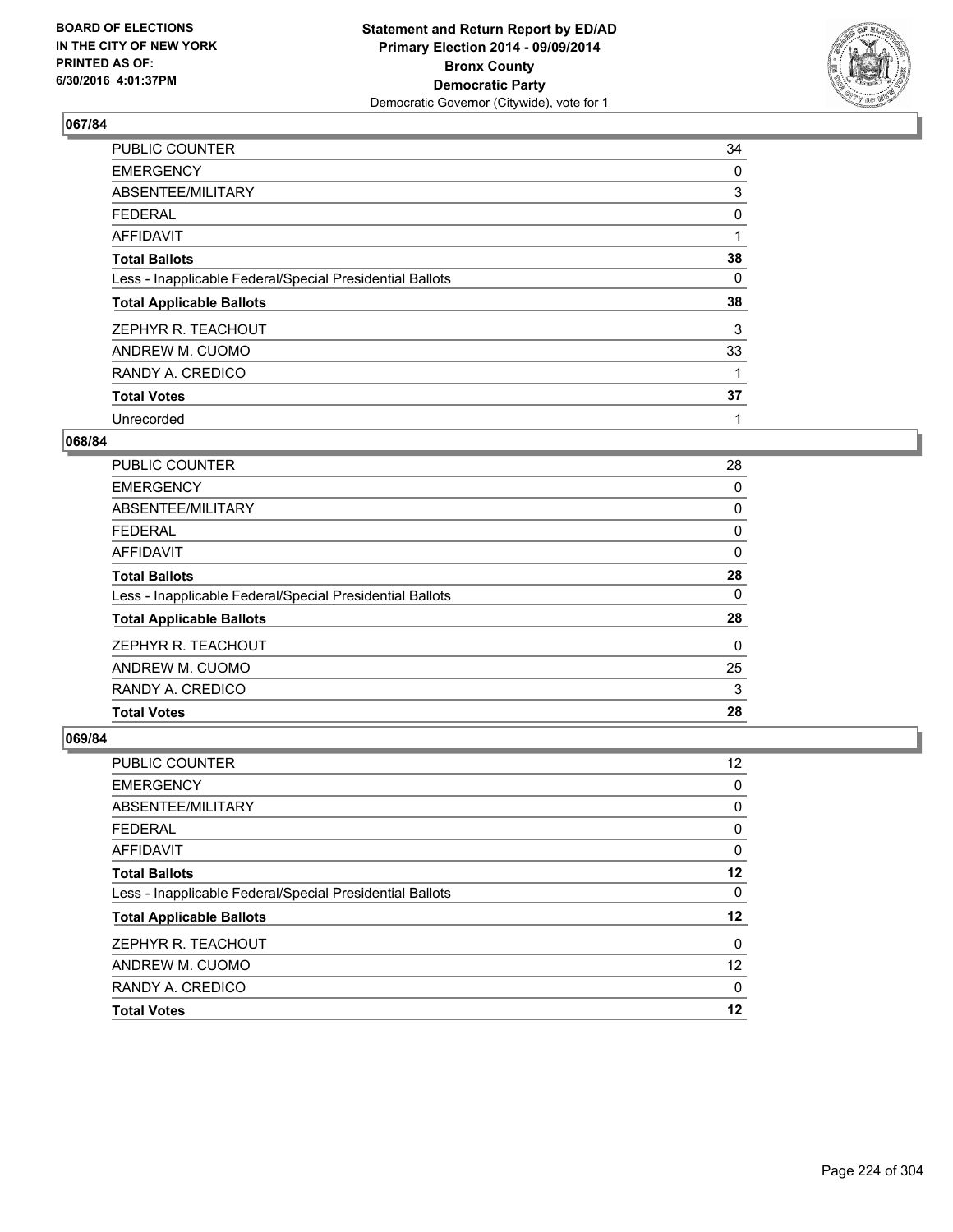

| PUBLIC COUNTER                                           | 16 |
|----------------------------------------------------------|----|
| <b>EMERGENCY</b>                                         | 0  |
| ABSENTEE/MILITARY                                        | 0  |
| <b>FEDERAL</b>                                           | 0  |
| AFFIDAVIT                                                | 0  |
| <b>Total Ballots</b>                                     | 16 |
| Less - Inapplicable Federal/Special Presidential Ballots | 0  |
| <b>Total Applicable Ballots</b>                          | 16 |
| ZEPHYR R. TEACHOUT                                       | 2  |
| ANDREW M. CUOMO                                          | 13 |
| RANDY A. CREDICO                                         | 0  |
| <b>Total Votes</b>                                       | 15 |
| Unrecorded                                               | 1  |

# **071/84**

| PUBLIC COUNTER                                           | 39 |
|----------------------------------------------------------|----|
| <b>EMERGENCY</b>                                         | 0  |
| ABSENTEE/MILITARY                                        | 0  |
| <b>FEDERAL</b>                                           | 0  |
| AFFIDAVIT                                                | 0  |
| <b>Total Ballots</b>                                     | 39 |
| Less - Inapplicable Federal/Special Presidential Ballots | 0  |
| <b>Total Applicable Ballots</b>                          | 39 |
| ZEPHYR R. TEACHOUT                                       | 7  |
| ANDREW M. CUOMO                                          | 32 |
| RANDY A. CREDICO                                         | 0  |
| <b>Total Votes</b>                                       | 39 |

| PUBLIC COUNTER                                           | 42 |
|----------------------------------------------------------|----|
| <b>EMERGENCY</b>                                         | 0  |
| ABSENTEE/MILITARY                                        | 2  |
| <b>FEDERAL</b>                                           | 0  |
| AFFIDAVIT                                                | 1  |
| <b>Total Ballots</b>                                     | 45 |
| Less - Inapplicable Federal/Special Presidential Ballots | 0  |
| <b>Total Applicable Ballots</b>                          | 45 |
| ZEPHYR R. TEACHOUT                                       | 8  |
| ANDREW M. CUOMO                                          | 34 |
| RANDY A. CREDICO                                         | 2  |
| <b>Total Votes</b>                                       | 44 |
| Unrecorded                                               | 1  |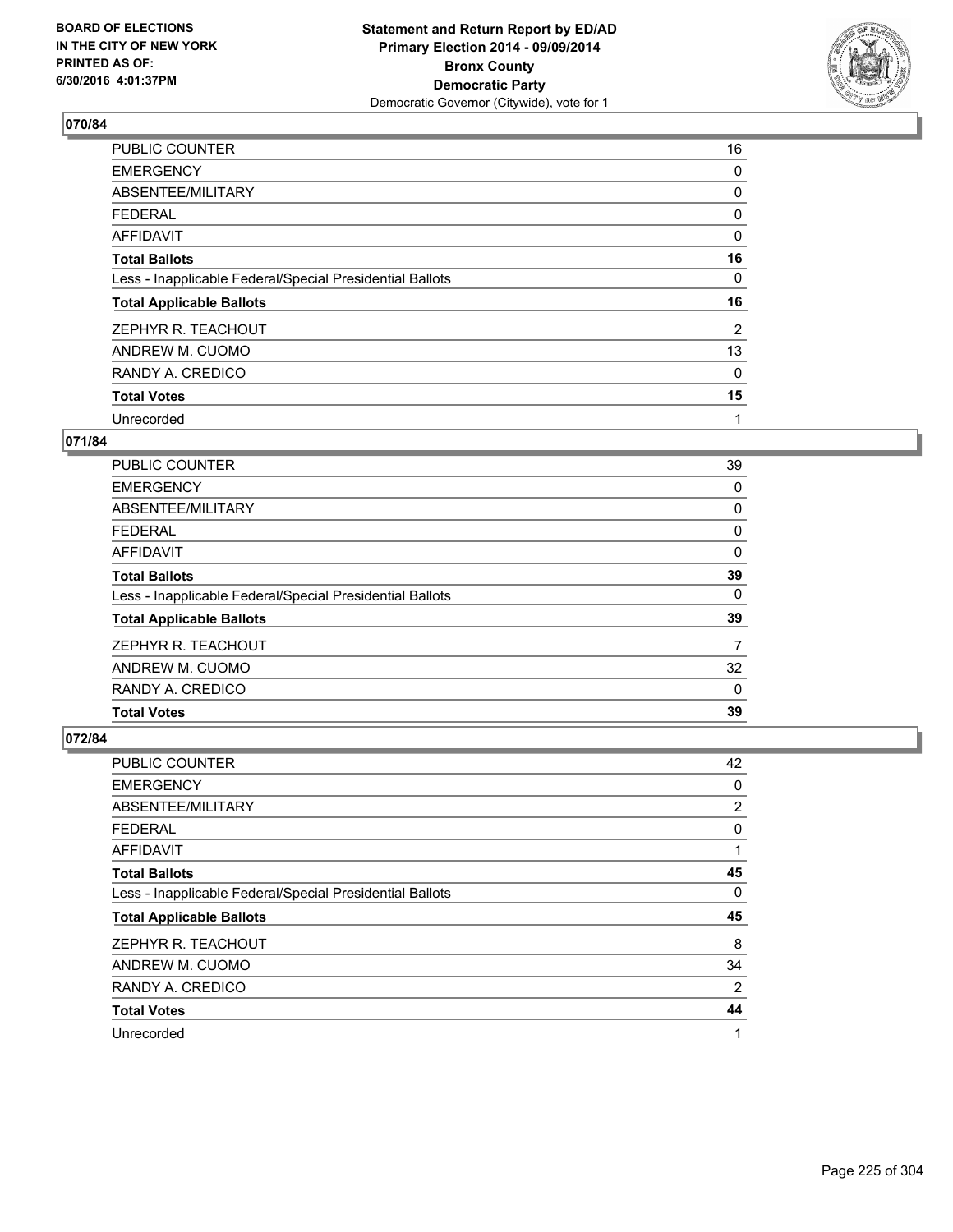

| PUBLIC COUNTER                                           | 15 |
|----------------------------------------------------------|----|
| <b>EMERGENCY</b>                                         | 0  |
| ABSENTEE/MILITARY                                        |    |
| <b>FEDERAL</b>                                           | 0  |
| AFFIDAVIT                                                | 0  |
| <b>Total Ballots</b>                                     | 16 |
| Less - Inapplicable Federal/Special Presidential Ballots | 0  |
| <b>Total Applicable Ballots</b>                          | 16 |
| ZEPHYR R. TEACHOUT                                       | 0  |
| ANDREW M. CUOMO                                          | 15 |
| RANDY A. CREDICO                                         | 0  |
| <b>Total Votes</b>                                       | 15 |
| Unrecorded                                               | 1  |

# **074/84**

| <b>PUBLIC COUNTER</b>                                    | 61 |
|----------------------------------------------------------|----|
| <b>EMERGENCY</b>                                         | 0  |
| ABSENTEE/MILITARY                                        | 0  |
| <b>FEDERAL</b>                                           | 0  |
| AFFIDAVIT                                                | 0  |
| <b>Total Ballots</b>                                     | 61 |
| Less - Inapplicable Federal/Special Presidential Ballots | 0  |
| <b>Total Applicable Ballots</b>                          | 61 |
| ZEPHYR R. TEACHOUT                                       | 4  |
| ANDREW M. CUOMO                                          | 48 |
| RANDY A. CREDICO                                         | 8  |
| MARCOS CRESPO (WRITE-IN)                                 | 1  |
| <b>Total Votes</b>                                       | 61 |
|                                                          |    |

| PUBLIC COUNTER                                           | 48 |
|----------------------------------------------------------|----|
| <b>EMERGENCY</b>                                         | 0  |
| <b>ABSENTEE/MILITARY</b>                                 | 5  |
| <b>FEDERAL</b>                                           | 0  |
| <b>AFFIDAVIT</b>                                         | 0  |
| <b>Total Ballots</b>                                     | 53 |
| Less - Inapplicable Federal/Special Presidential Ballots | 0  |
| <b>Total Applicable Ballots</b>                          | 53 |
| ZEPHYR R. TEACHOUT                                       | 4  |
| ANDREW M. CUOMO                                          | 46 |
| RANDY A. CREDICO                                         | 3  |
| <b>Total Votes</b>                                       | 53 |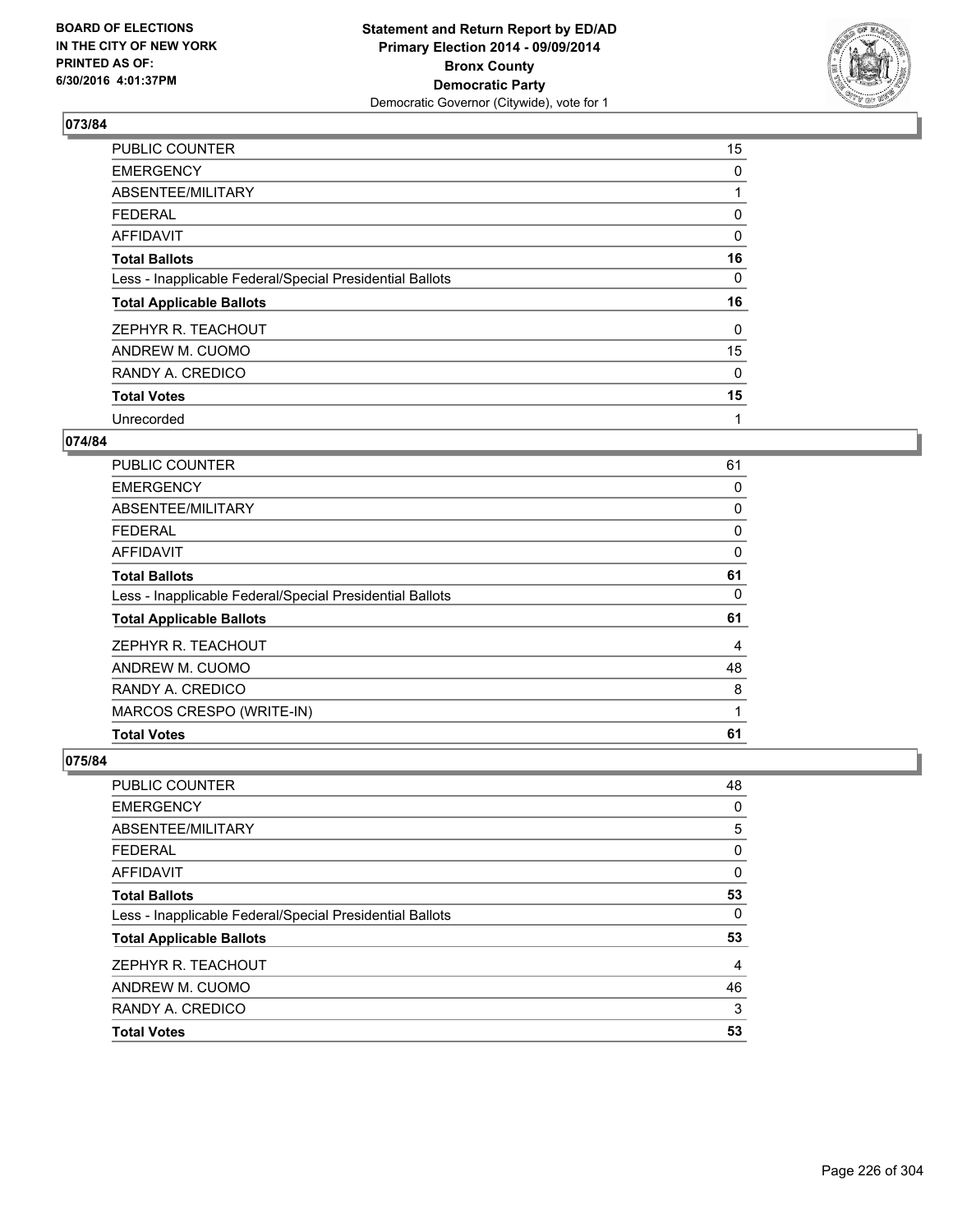

| <b>Total Votes</b>                                       | 4 |
|----------------------------------------------------------|---|
| RANDY A. CREDICO                                         |   |
| ANDREW M. CUOMO                                          | 3 |
| ZEPHYR R. TEACHOUT                                       | 0 |
| <b>Total Applicable Ballots</b>                          | 4 |
| Less - Inapplicable Federal/Special Presidential Ballots | 0 |
| <b>Total Ballots</b>                                     | 4 |
| <b>AFFIDAVIT</b>                                         | 0 |
| <b>FEDERAL</b>                                           | 0 |
| ABSENTEE/MILITARY                                        |   |
| <b>EMERGENCY</b>                                         | 0 |
| PUBLIC COUNTER                                           | 3 |

### **077/84**

| <b>PUBLIC COUNTER</b>                                    | 40             |
|----------------------------------------------------------|----------------|
| <b>EMERGENCY</b>                                         | 0              |
| ABSENTEE/MILITARY                                        | 2              |
| <b>FEDERAL</b>                                           | 0              |
| AFFIDAVIT                                                | 0              |
| <b>Total Ballots</b>                                     | 42             |
| Less - Inapplicable Federal/Special Presidential Ballots | $\mathbf{0}$   |
| <b>Total Applicable Ballots</b>                          | 42             |
| ZEPHYR R. TEACHOUT                                       |                |
| ANDREW M. CUOMO                                          | 38             |
| RANDY A. CREDICO                                         |                |
| <b>Total Votes</b>                                       | 40             |
| Unrecorded                                               | $\overline{2}$ |

| <b>PUBLIC COUNTER</b>                                    |    |
|----------------------------------------------------------|----|
| <b>EMERGENCY</b>                                         | 0  |
| ABSENTEE/MILITARY                                        | 3  |
| <b>FEDERAL</b>                                           | 0  |
| <b>AFFIDAVIT</b>                                         | 0  |
| <b>Total Ballots</b>                                     | 10 |
| Less - Inapplicable Federal/Special Presidential Ballots | 0  |
| <b>Total Applicable Ballots</b>                          | 10 |
| ZEPHYR R. TEACHOUT                                       | 2  |
| ANDREW M. CUOMO                                          | 8  |
| RANDY A. CREDICO                                         | 0  |
| <b>Total Votes</b>                                       | 10 |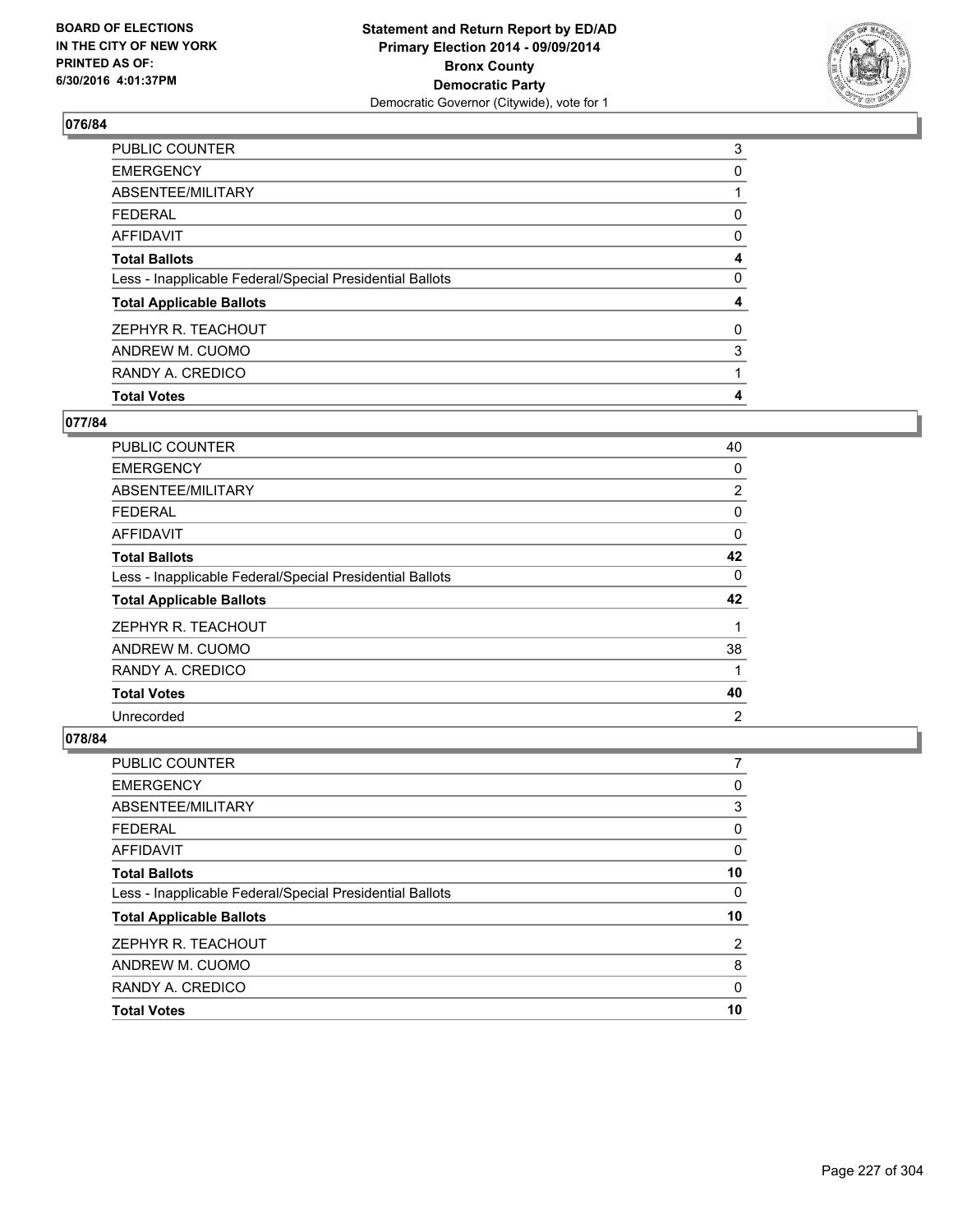

| <b>Total Votes</b>                                       | 0 |
|----------------------------------------------------------|---|
| RANDY A. CREDICO                                         | 0 |
| ANDREW M. CUOMO                                          | 0 |
| ZEPHYR R. TEACHOUT                                       | 0 |
| <b>Total Applicable Ballots</b>                          | 0 |
| Less - Inapplicable Federal/Special Presidential Ballots | 0 |
| <b>Total Ballots</b>                                     | 0 |
| <b>AFFIDAVIT</b>                                         | 0 |
| <b>FEDERAL</b>                                           | 0 |
| ABSENTEE/MILITARY                                        | 0 |
| <b>EMERGENCY</b>                                         | 0 |
| PUBLIC COUNTER                                           | 0 |

| PUBLIC COUNTER                                           | 91          |
|----------------------------------------------------------|-------------|
| <b>EMERGENCY</b>                                         | 0           |
| ABSENTEE/MILITARY                                        | 2           |
| <b>FEDERAL</b>                                           | 0           |
| <b>AFFIDAVIT</b>                                         | 0           |
| <b>Total Ballots</b>                                     | 93          |
| Less - Inapplicable Federal/Special Presidential Ballots | 0           |
| <b>Total Applicable Ballots</b>                          | 93          |
| ZEPHYR R. TEACHOUT                                       | 11          |
| ANDREW M. CUOMO                                          | 75          |
| RANDY A. CREDICO                                         | 4           |
| UNATTRIBUTABLE WRITE-IN (WRITE-IN)                       | $\mathbf 1$ |
| <b>Total Votes</b>                                       | 91          |
| Unrecorded                                               | 2           |
| 081/84 COMBINED into: 053/84                             |             |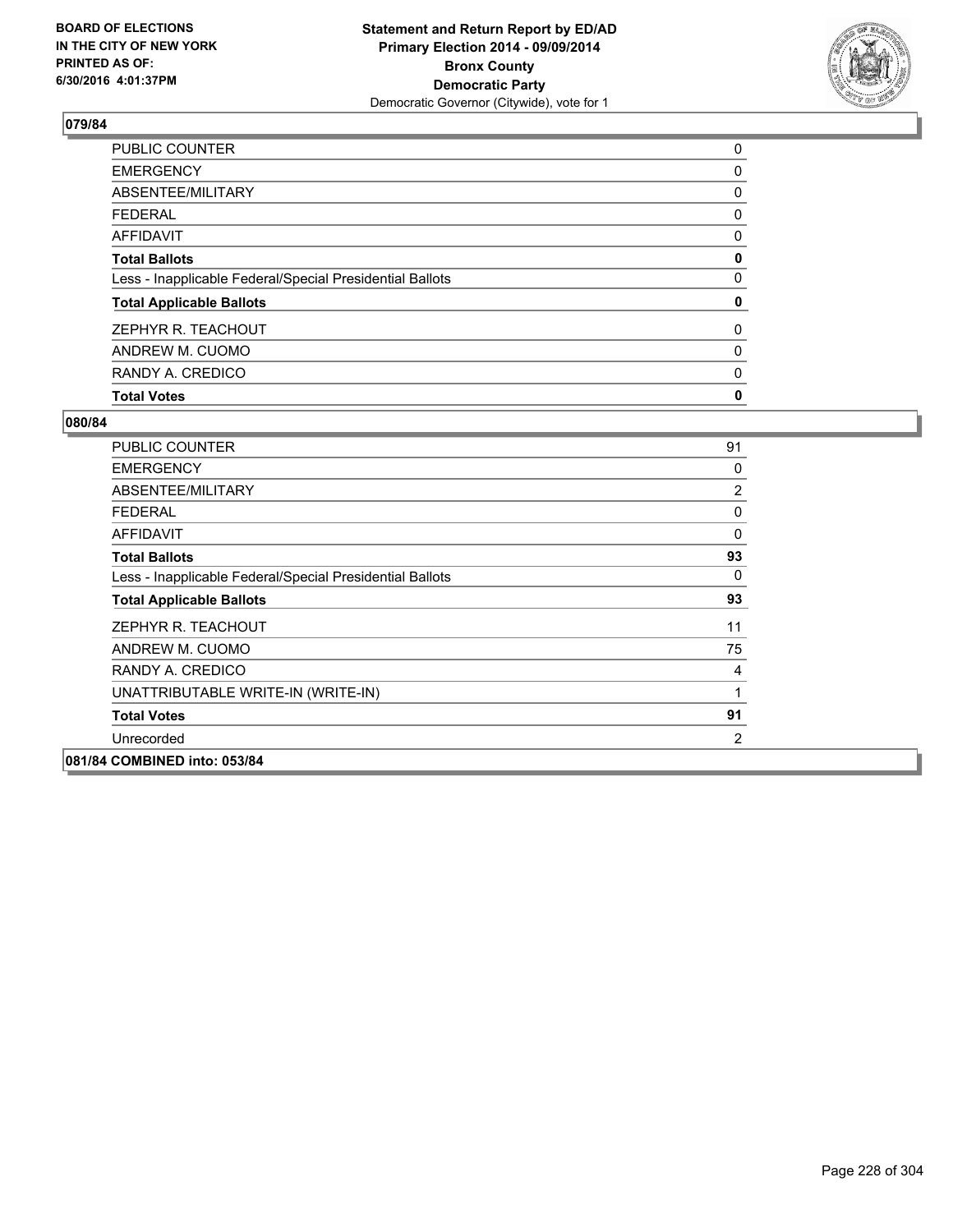

| <b>PUBLIC COUNTER</b>                                    | 87 |
|----------------------------------------------------------|----|
| <b>EMERGENCY</b>                                         | 0  |
| ABSENTEE/MILITARY                                        | 0  |
| <b>FEDERAL</b>                                           | 0  |
| AFFIDAVIT                                                | 0  |
| <b>Total Ballots</b>                                     | 87 |
| Less - Inapplicable Federal/Special Presidential Ballots | 0  |
| <b>Total Applicable Ballots</b>                          | 87 |
| ZEPHYR R. TEACHOUT                                       | 7  |
| ANDREW M. CUOMO                                          | 75 |
| RANDY A. CREDICO                                         | 3  |
| <b>Total Votes</b>                                       | 85 |
| Unrecorded                                               | 2  |

# **002/85**

| PUBLIC COUNTER                                           | 73 |
|----------------------------------------------------------|----|
| <b>EMERGENCY</b>                                         | 0  |
| ABSENTEE/MILITARY                                        |    |
| <b>FEDERAL</b>                                           | 0  |
| AFFIDAVIT                                                | 0  |
| <b>Total Ballots</b>                                     | 74 |
| Less - Inapplicable Federal/Special Presidential Ballots | 0  |
| <b>Total Applicable Ballots</b>                          | 74 |
| ZEPHYR R. TEACHOUT                                       | 2  |
| ANDREW M. CUOMO                                          | 65 |
| RANDY A. CREDICO                                         | 0  |
| <b>Total Votes</b>                                       | 67 |
| Unrecorded                                               | 7  |

| PUBLIC COUNTER                                           | 100 |
|----------------------------------------------------------|-----|
| <b>EMERGENCY</b>                                         | 0   |
| ABSENTEE/MILITARY                                        | 0   |
| <b>FEDERAL</b>                                           | 0   |
| AFFIDAVIT                                                | 0   |
| <b>Total Ballots</b>                                     | 100 |
| Less - Inapplicable Federal/Special Presidential Ballots | 0   |
| <b>Total Applicable Ballots</b>                          | 100 |
| ZEPHYR R. TEACHOUT                                       | 10  |
| ANDREW M. CUOMO                                          | 80  |
| RANDY A. CREDICO                                         | 2   |
| <b>Total Votes</b>                                       | 92  |
| Unrecorded                                               | 8   |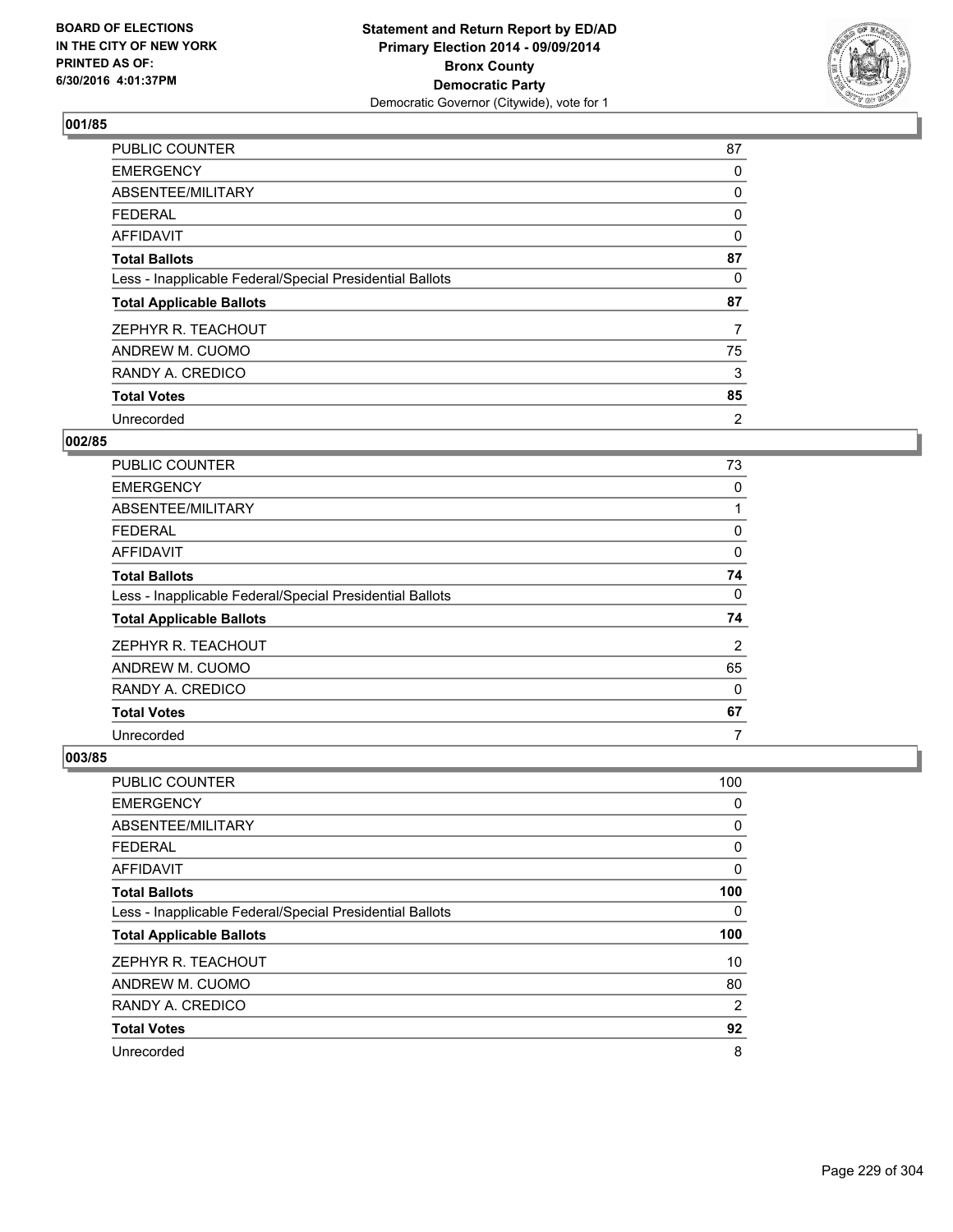

| PUBLIC COUNTER                                           | 44 |
|----------------------------------------------------------|----|
| <b>EMERGENCY</b>                                         | 0  |
| ABSENTEE/MILITARY                                        | 0  |
| <b>FEDERAL</b>                                           | 0  |
| AFFIDAVIT                                                | 0  |
| <b>Total Ballots</b>                                     | 44 |
| Less - Inapplicable Federal/Special Presidential Ballots | 0  |
| <b>Total Applicable Ballots</b>                          | 44 |
| ZEPHYR R. TEACHOUT                                       | 5  |
| ANDREW M. CUOMO                                          | 31 |
| RANDY A. CREDICO                                         | 3  |
| <b>Total Votes</b>                                       | 39 |
| Unrecorded                                               | 5  |

#### **005/85**

| <b>PUBLIC COUNTER</b>                                    | 58 |
|----------------------------------------------------------|----|
| <b>EMERGENCY</b>                                         | 0  |
| ABSENTEE/MILITARY                                        | 0  |
| <b>FEDERAL</b>                                           | 0  |
| AFFIDAVIT                                                |    |
| <b>Total Ballots</b>                                     | 59 |
| Less - Inapplicable Federal/Special Presidential Ballots | 0  |
| <b>Total Applicable Ballots</b>                          | 59 |
| ZEPHYR R. TEACHOUT                                       | 4  |
| ANDREW M. CUOMO                                          | 50 |
| RANDY A. CREDICO                                         | 2  |
| <b>Total Votes</b>                                       | 56 |
| Unrecorded                                               | 3  |

| <b>PUBLIC COUNTER</b>                                    | 29          |
|----------------------------------------------------------|-------------|
| <b>EMERGENCY</b>                                         | 0           |
| ABSENTEE/MILITARY                                        | 0           |
| <b>FEDERAL</b>                                           | 0           |
| AFFIDAVIT                                                | 1           |
| <b>Total Ballots</b>                                     | 30          |
| Less - Inapplicable Federal/Special Presidential Ballots | 0           |
| <b>Total Applicable Ballots</b>                          | 30          |
| ZEPHYR R. TEACHOUT                                       | 8           |
| ANDREW M. CUOMO                                          | 18          |
| RANDY A. CREDICO                                         | $\mathbf 0$ |
| <b>Total Votes</b>                                       | 26          |
| Unrecorded                                               | 4           |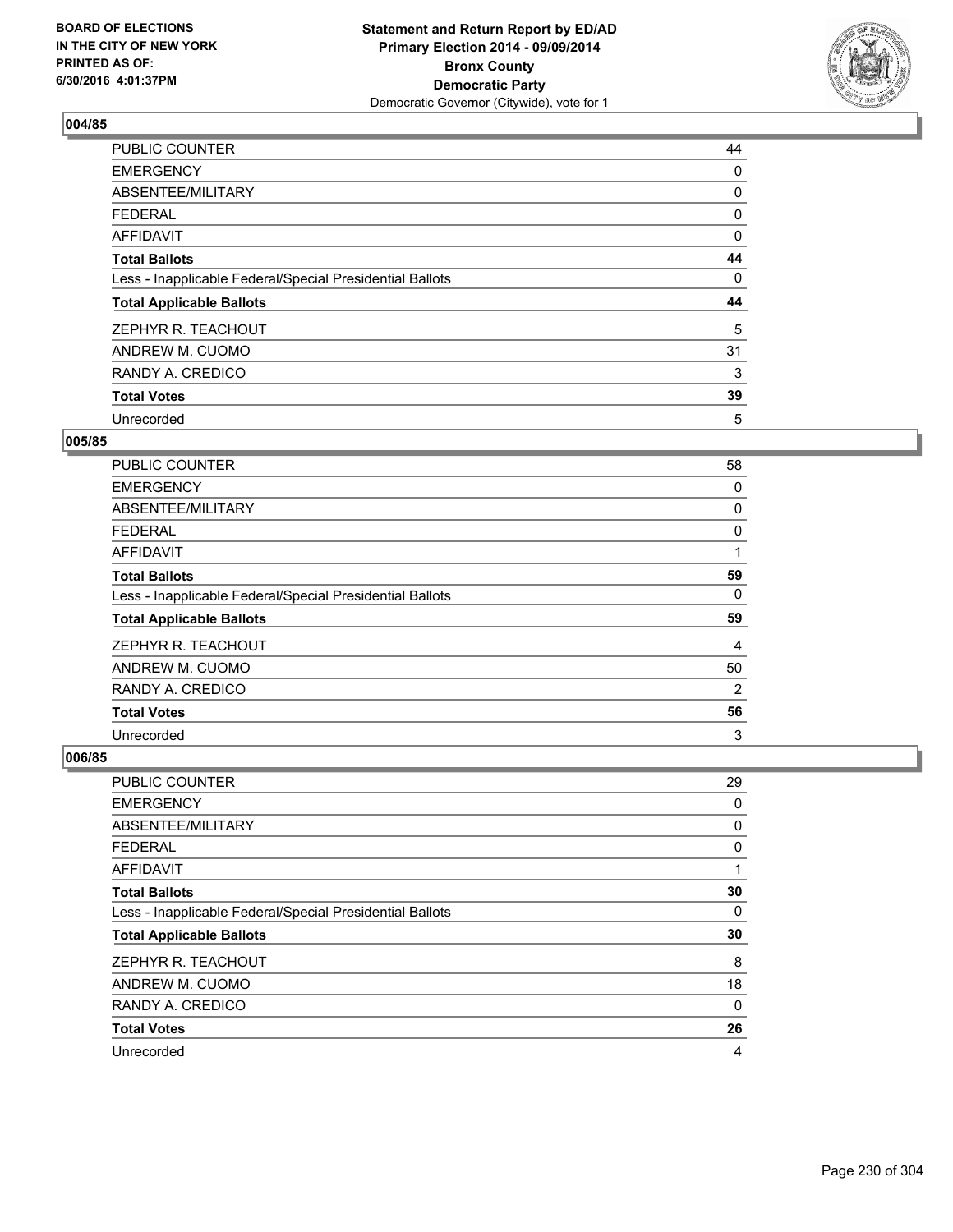

| PUBLIC COUNTER                                           | 68 |
|----------------------------------------------------------|----|
| <b>EMERGENCY</b>                                         | 0  |
| ABSENTEE/MILITARY                                        | 0  |
| <b>FEDERAL</b>                                           | 0  |
| <b>AFFIDAVIT</b>                                         | 0  |
| <b>Total Ballots</b>                                     | 68 |
| Less - Inapplicable Federal/Special Presidential Ballots | 0  |
| <b>Total Applicable Ballots</b>                          | 68 |
| ZEPHYR R. TEACHOUT                                       | 2  |
| ANDREW M. CUOMO                                          | 60 |
| RANDY A. CREDICO                                         | 1  |
| <b>Total Votes</b>                                       | 63 |
| Unrecorded                                               | 5  |

### **008/85**

| <b>PUBLIC COUNTER</b>                                    | 66 |
|----------------------------------------------------------|----|
| <b>EMERGENCY</b>                                         | 0  |
| ABSENTEE/MILITARY                                        | 2  |
| <b>FEDERAL</b>                                           | 0  |
| AFFIDAVIT                                                | 0  |
| <b>Total Ballots</b>                                     | 68 |
| Less - Inapplicable Federal/Special Presidential Ballots | 0  |
| <b>Total Applicable Ballots</b>                          | 68 |
| ZEPHYR R. TEACHOUT                                       | 8  |
| ANDREW M. CUOMO                                          | 54 |
| RANDY A. CREDICO                                         | 3  |
| <b>Total Votes</b>                                       | 65 |
| Unrecorded                                               | 3  |

| PUBLIC COUNTER                                           | 43             |
|----------------------------------------------------------|----------------|
| <b>EMERGENCY</b>                                         | 0              |
| ABSENTEE/MILITARY                                        | 1              |
| <b>FEDERAL</b>                                           | 0              |
| AFFIDAVIT                                                | 0              |
| <b>Total Ballots</b>                                     | 44             |
| Less - Inapplicable Federal/Special Presidential Ballots | 0              |
| <b>Total Applicable Ballots</b>                          | 44             |
| ZEPHYR R. TEACHOUT                                       | $\overline{4}$ |
| ANDREW M. CUOMO                                          | 35             |
| RANDY A. CREDICO                                         | 4              |
| <b>Total Votes</b>                                       | 43             |
| Unrecorded                                               | 1              |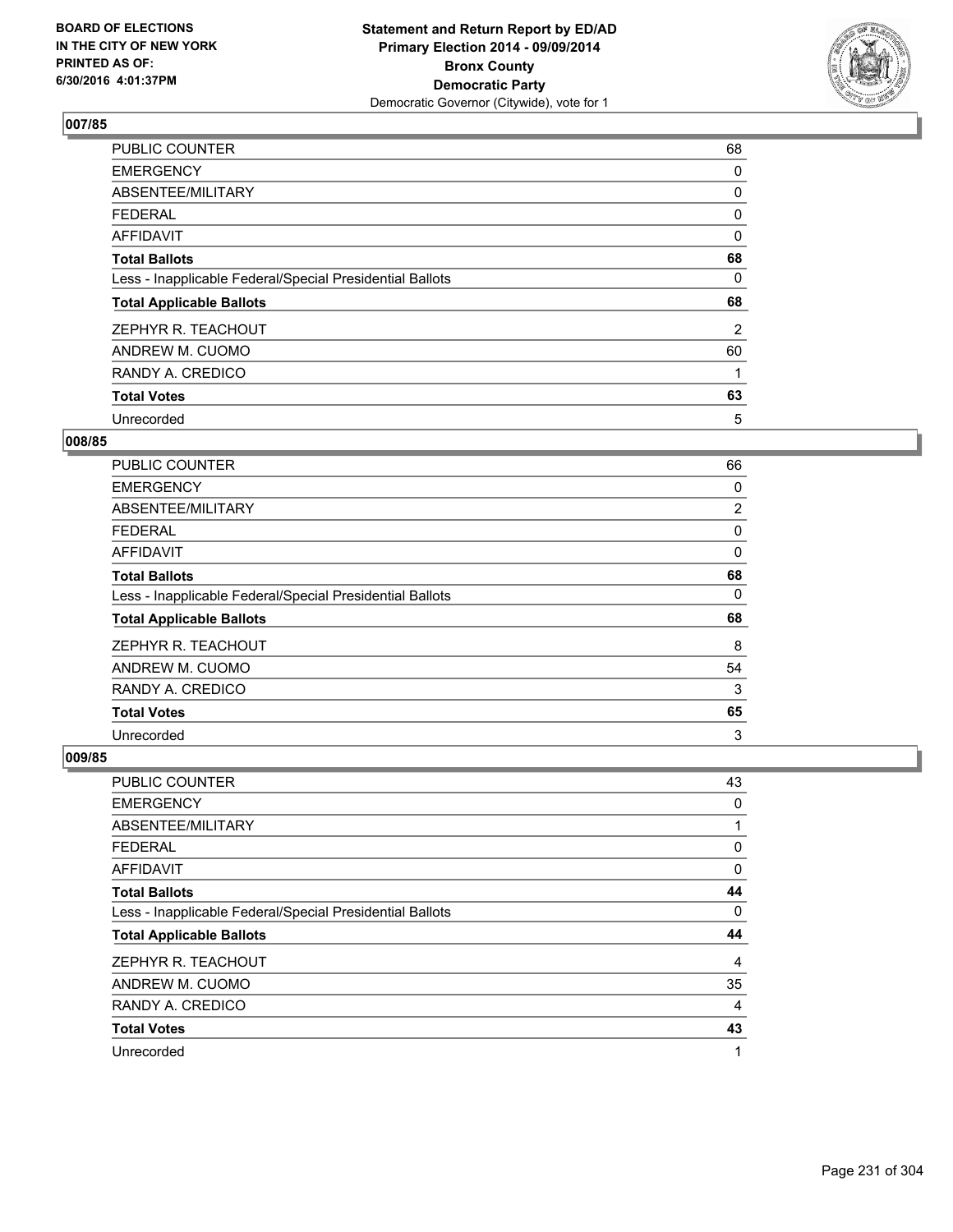

| <b>PUBLIC COUNTER</b>                                    | 67             |
|----------------------------------------------------------|----------------|
| <b>EMERGENCY</b>                                         | 0              |
| ABSENTEE/MILITARY                                        |                |
| <b>FEDERAL</b>                                           | 0              |
| AFFIDAVIT                                                | $\Omega$       |
| <b>Total Ballots</b>                                     | 68             |
| Less - Inapplicable Federal/Special Presidential Ballots | 0              |
| <b>Total Applicable Ballots</b>                          | 68             |
| ZEPHYR R. TEACHOUT                                       | 4              |
| ANDREW M. CUOMO                                          | 58             |
| RANDY A. CREDICO                                         | 4              |
| <b>Total Votes</b>                                       | 66             |
| Unrecorded                                               | $\overline{2}$ |

#### **011/85**

| <b>PUBLIC COUNTER</b>                                    | 113 |
|----------------------------------------------------------|-----|
| <b>EMERGENCY</b>                                         | 0   |
| ABSENTEE/MILITARY                                        | 4   |
| <b>FEDERAL</b>                                           | 0   |
| AFFIDAVIT                                                | 0   |
| <b>Total Ballots</b>                                     | 117 |
| Less - Inapplicable Federal/Special Presidential Ballots | 0   |
| <b>Total Applicable Ballots</b>                          | 117 |
| ZEPHYR R. TEACHOUT                                       | 5   |
| ANDREW M. CUOMO                                          | 100 |
| RANDY A. CREDICO                                         | 3   |
| <b>Total Votes</b>                                       | 108 |
| Unrecorded                                               | 9   |

| PUBLIC COUNTER                                           | 81 |
|----------------------------------------------------------|----|
| <b>EMERGENCY</b>                                         | 0  |
| ABSENTEE/MILITARY                                        | 3  |
| <b>FEDERAL</b>                                           | 0  |
| <b>AFFIDAVIT</b>                                         | 1  |
| <b>Total Ballots</b>                                     | 85 |
| Less - Inapplicable Federal/Special Presidential Ballots | 0  |
| <b>Total Applicable Ballots</b>                          | 85 |
| ZEPHYR R. TEACHOUT                                       | 5  |
| ANDREW M. CUOMO                                          | 74 |
| RANDY A. CREDICO                                         | 1  |
| <b>Total Votes</b>                                       | 80 |
| Unrecorded                                               | 5  |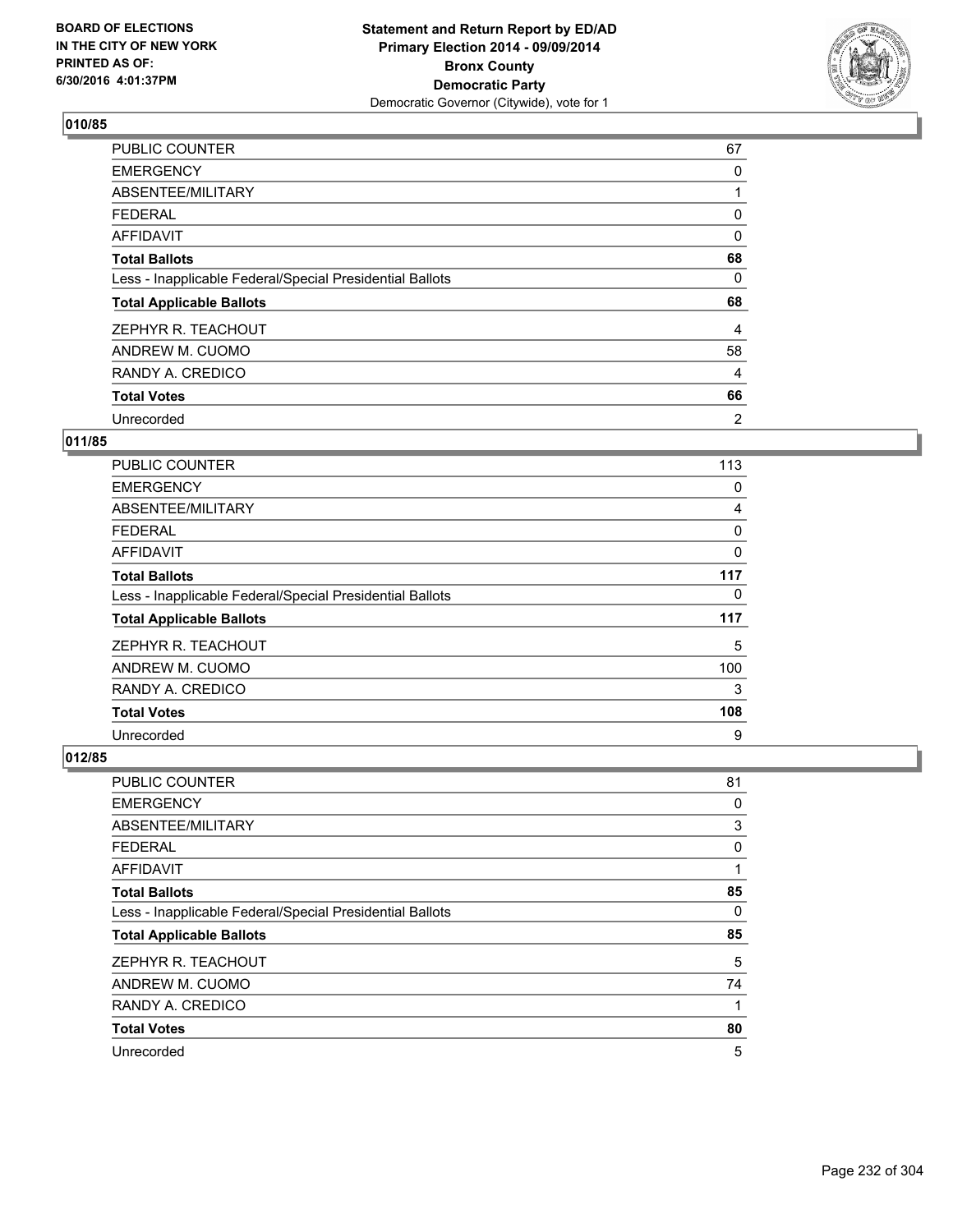

| <b>PUBLIC COUNTER</b>                                    | 132      |
|----------------------------------------------------------|----------|
| <b>EMERGENCY</b>                                         | 0        |
| ABSENTEE/MILITARY                                        | 4        |
| <b>FEDERAL</b>                                           | 0        |
| <b>AFFIDAVIT</b>                                         | $\Omega$ |
| <b>Total Ballots</b>                                     | 136      |
| Less - Inapplicable Federal/Special Presidential Ballots | 0        |
| <b>Total Applicable Ballots</b>                          | 136      |
| ZEPHYR R. TEACHOUT                                       | 29       |
| ANDREW M. CUOMO                                          | 97       |
| RANDY A. CREDICO                                         | 2        |
| <b>Total Votes</b>                                       | 128      |
| Unrecorded                                               | 8        |

### **014/85**

| <b>PUBLIC COUNTER</b>                                    | 35             |
|----------------------------------------------------------|----------------|
| <b>EMERGENCY</b>                                         | 0              |
| ABSENTEE/MILITARY                                        | 0              |
| <b>FEDERAL</b>                                           | 0              |
| <b>AFFIDAVIT</b>                                         | 1              |
| <b>Total Ballots</b>                                     | 36             |
| Less - Inapplicable Federal/Special Presidential Ballots | 0              |
| <b>Total Applicable Ballots</b>                          | 36             |
| ZEPHYR R. TEACHOUT                                       | $\overline{2}$ |
| ANDREW M. CUOMO                                          | 28             |
| RANDY A. CREDICO                                         | 3              |
| <b>Total Votes</b>                                       | 33             |
| Unrecorded                                               | 3              |

| PUBLIC COUNTER                                           | 56 |
|----------------------------------------------------------|----|
| <b>EMERGENCY</b>                                         | 0  |
| ABSENTEE/MILITARY                                        | 1  |
| <b>FEDERAL</b>                                           | 0  |
| <b>AFFIDAVIT</b>                                         | 0  |
| <b>Total Ballots</b>                                     | 57 |
| Less - Inapplicable Federal/Special Presidential Ballots | 0  |
| <b>Total Applicable Ballots</b>                          | 57 |
| ZEPHYR R. TEACHOUT                                       | 1  |
| ANDREW M. CUOMO                                          | 46 |
| RANDY A. CREDICO                                         | 3  |
| <b>Total Votes</b>                                       | 50 |
| Unrecorded                                               | 7  |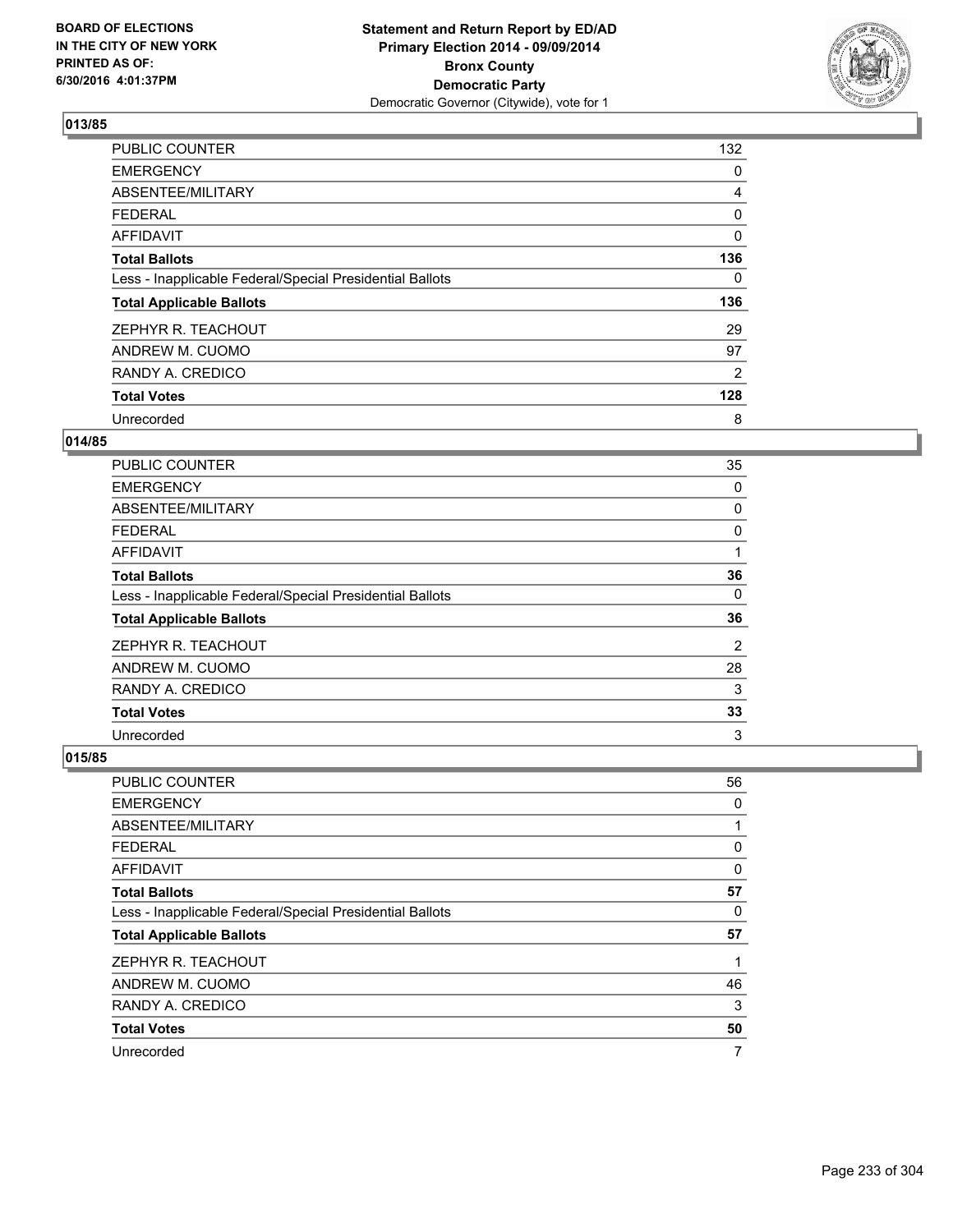

| PUBLIC COUNTER                                           | 43 |
|----------------------------------------------------------|----|
| <b>EMERGENCY</b>                                         | 0  |
| ABSENTEE/MILITARY                                        | 0  |
| <b>FEDERAL</b>                                           | 0  |
| <b>AFFIDAVIT</b>                                         |    |
| <b>Total Ballots</b>                                     | 44 |
| Less - Inapplicable Federal/Special Presidential Ballots | 0  |
| <b>Total Applicable Ballots</b>                          | 44 |
| ZEPHYR R. TEACHOUT                                       | 2  |
| ANDREW M. CUOMO                                          | 39 |
| RANDY A. CREDICO                                         | 1  |
| <b>Total Votes</b>                                       | 42 |
| Unrecorded                                               | 2  |

# **017/85**

| <b>PUBLIC COUNTER</b>                                    | 66 |
|----------------------------------------------------------|----|
| <b>EMERGENCY</b>                                         | 0  |
| ABSENTEE/MILITARY                                        | 2  |
| <b>FEDERAL</b>                                           | 0  |
| AFFIDAVIT                                                | 3  |
| <b>Total Ballots</b>                                     | 71 |
| Less - Inapplicable Federal/Special Presidential Ballots | 0  |
| <b>Total Applicable Ballots</b>                          | 71 |
| ZEPHYR R. TEACHOUT                                       | 5  |
| ANDREW M. CUOMO                                          | 58 |
| RANDY A. CREDICO                                         | 3  |
| <b>Total Votes</b>                                       | 66 |
| Unrecorded                                               | 5  |

| <b>PUBLIC COUNTER</b>                                    | $\overline{2}$ |
|----------------------------------------------------------|----------------|
| <b>EMERGENCY</b>                                         | 0              |
| ABSENTEE/MILITARY                                        | 0              |
| <b>FEDERAL</b>                                           | 0              |
| <b>AFFIDAVIT</b>                                         | 0              |
| <b>Total Ballots</b>                                     | $\mathbf{2}$   |
| Less - Inapplicable Federal/Special Presidential Ballots | 0              |
| <b>Total Applicable Ballots</b>                          | $\mathbf{2}$   |
| ZEPHYR R. TEACHOUT                                       | 0              |
| ANDREW M. CUOMO                                          | 0              |
| RANDY A. CREDICO                                         | 0              |
| <b>Total Votes</b>                                       | 0              |
| Unrecorded                                               | $\overline{2}$ |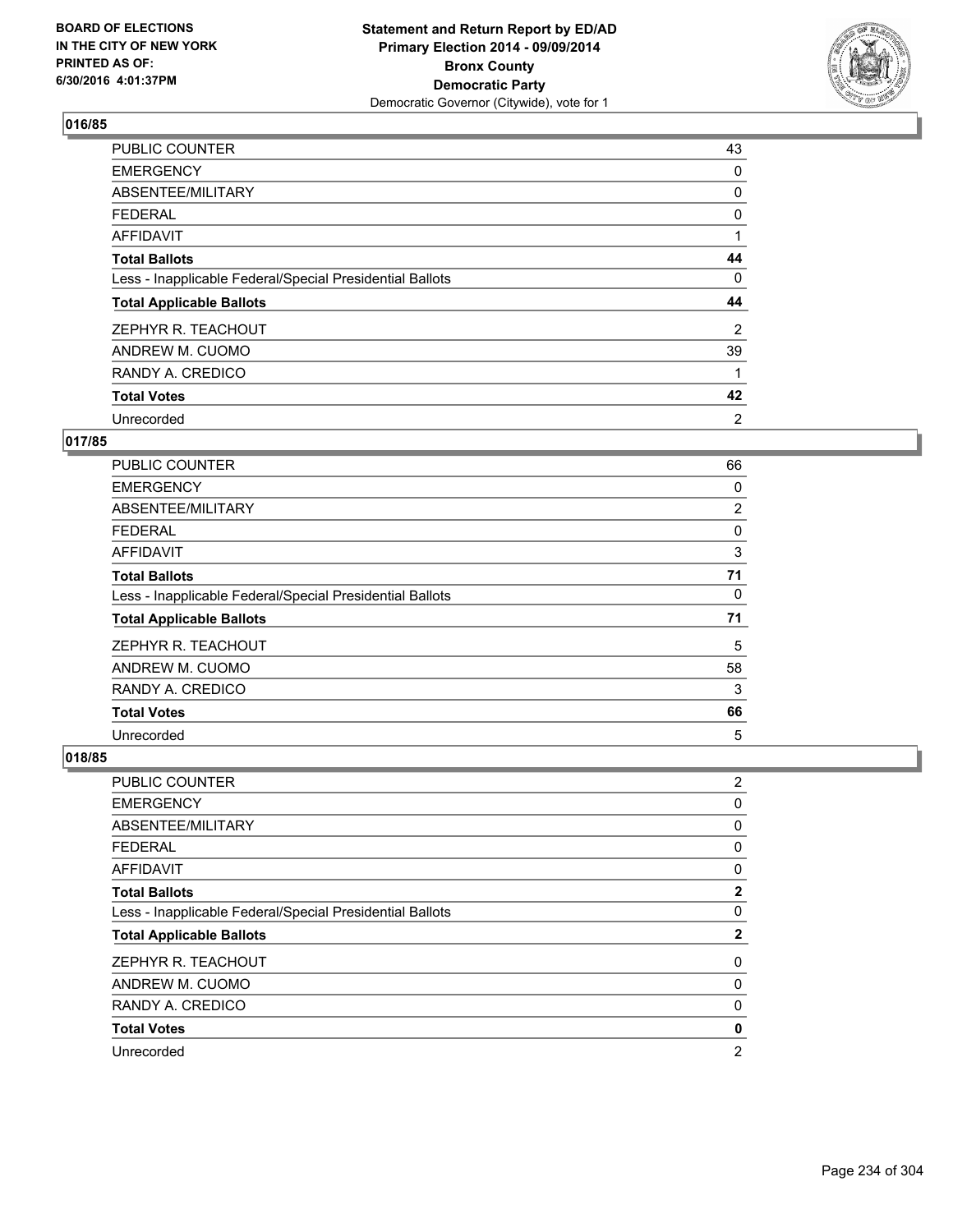

| <b>PUBLIC COUNTER</b>                                    | 164      |
|----------------------------------------------------------|----------|
| <b>EMERGENCY</b>                                         | 0        |
| ABSENTEE/MILITARY                                        | 7        |
| <b>FEDERAL</b>                                           | 0        |
| AFFIDAVIT                                                | 1        |
| <b>Total Ballots</b>                                     | 172      |
| Less - Inapplicable Federal/Special Presidential Ballots | $\Omega$ |
| <b>Total Applicable Ballots</b>                          | 172      |
| ZEPHYR R. TEACHOUT                                       | 22       |
| ANDREW M. CUOMO                                          | 136      |
| RANDY A. CREDICO                                         | 4        |
| <b>Total Votes</b>                                       | 162      |
| Unrecorded                                               | 10       |

# **020/85**

| PUBLIC COUNTER                                           | 132 |
|----------------------------------------------------------|-----|
| <b>EMERGENCY</b>                                         | 0   |
| ABSENTEE/MILITARY                                        | 2   |
| <b>FEDERAL</b>                                           | 0   |
| AFFIDAVIT                                                | 1   |
| <b>Total Ballots</b>                                     | 135 |
| Less - Inapplicable Federal/Special Presidential Ballots | 0   |
| <b>Total Applicable Ballots</b>                          | 135 |
| ZEPHYR R. TEACHOUT                                       | 18  |
| ANDREW M. CUOMO                                          | 101 |
| RANDY A. CREDICO                                         | 4   |
| UNATTRIBUTABLE WRITE-IN (WRITE-IN)                       | 1   |
| <b>Total Votes</b>                                       | 124 |
| Unrecorded                                               | 11  |

| <b>PUBLIC COUNTER</b>                                    | 99  |
|----------------------------------------------------------|-----|
| <b>EMERGENCY</b>                                         | 0   |
| ABSENTEE/MILITARY                                        | 2   |
| <b>FEDERAL</b>                                           | 0   |
| AFFIDAVIT                                                | 0   |
| <b>Total Ballots</b>                                     | 101 |
| Less - Inapplicable Federal/Special Presidential Ballots | 0   |
| <b>Total Applicable Ballots</b>                          | 101 |
| ZEPHYR R. TEACHOUT                                       | 8   |
| ANDREW M. CUOMO                                          | 84  |
| RANDY A. CREDICO                                         | 5   |
| <b>Total Votes</b>                                       | 97  |
| Unrecorded                                               | 4   |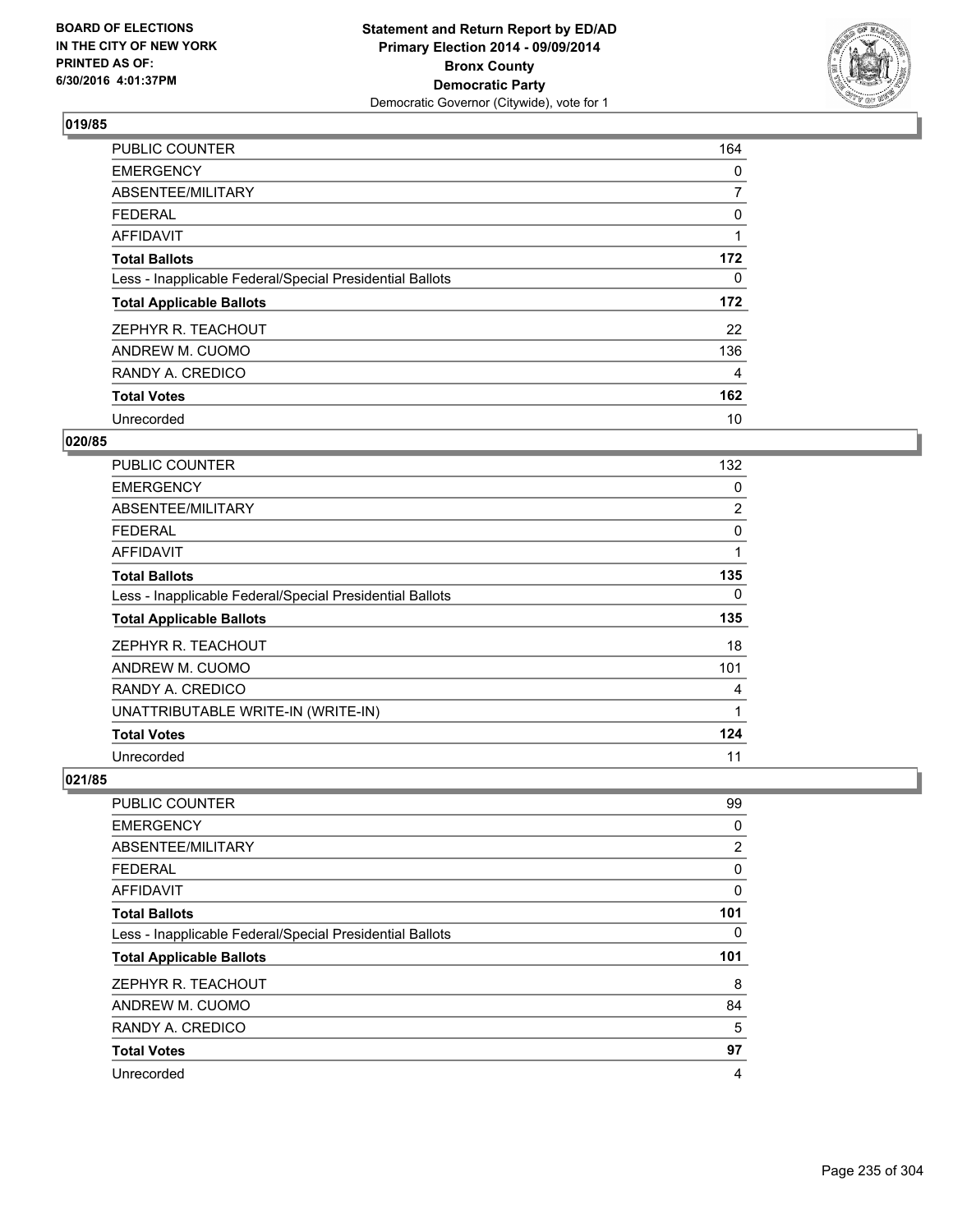

| PUBLIC COUNTER                                           | 42             |
|----------------------------------------------------------|----------------|
| <b>EMERGENCY</b>                                         | 0              |
| ABSENTEE/MILITARY                                        | $\overline{2}$ |
| <b>FEDERAL</b>                                           | 0              |
| AFFIDAVIT                                                | 0              |
| <b>Total Ballots</b>                                     | 44             |
| Less - Inapplicable Federal/Special Presidential Ballots | 0              |
| <b>Total Applicable Ballots</b>                          | 44             |
| ZEPHYR R. TEACHOUT                                       | 4              |
| ANDREW M. CUOMO                                          | 32             |
| RANDY A. CREDICO                                         | 2              |
| <b>Total Votes</b>                                       | 38             |
| Unrecorded                                               | 6              |

# **023/85**

| PUBLIC COUNTER                                           | 33             |
|----------------------------------------------------------|----------------|
| <b>EMERGENCY</b>                                         | 0              |
| ABSENTEE/MILITARY                                        | $\overline{2}$ |
| <b>FEDERAL</b>                                           | 0              |
| AFFIDAVIT                                                | 0              |
| <b>Total Ballots</b>                                     | 35             |
| Less - Inapplicable Federal/Special Presidential Ballots | 0              |
| <b>Total Applicable Ballots</b>                          | 35             |
| ZEPHYR R. TEACHOUT                                       | 3              |
| ANDREW M. CUOMO                                          | 25             |
| RANDY A. CREDICO                                         | 3              |
| <b>Total Votes</b>                                       | 31             |
| Unrecorded                                               | 4              |

| PUBLIC COUNTER                                           | 93 |
|----------------------------------------------------------|----|
| <b>EMERGENCY</b>                                         | 0  |
| ABSENTEE/MILITARY                                        | 3  |
| <b>FEDERAL</b>                                           | 0  |
| <b>AFFIDAVIT</b>                                         | 0  |
| <b>Total Ballots</b>                                     | 96 |
| Less - Inapplicable Federal/Special Presidential Ballots | 0  |
| <b>Total Applicable Ballots</b>                          | 96 |
| ZEPHYR R. TEACHOUT                                       | 16 |
| ANDREW M. CUOMO                                          | 75 |
| RANDY A. CREDICO                                         | 0  |
| <b>Total Votes</b>                                       | 91 |
| Unrecorded                                               | 5  |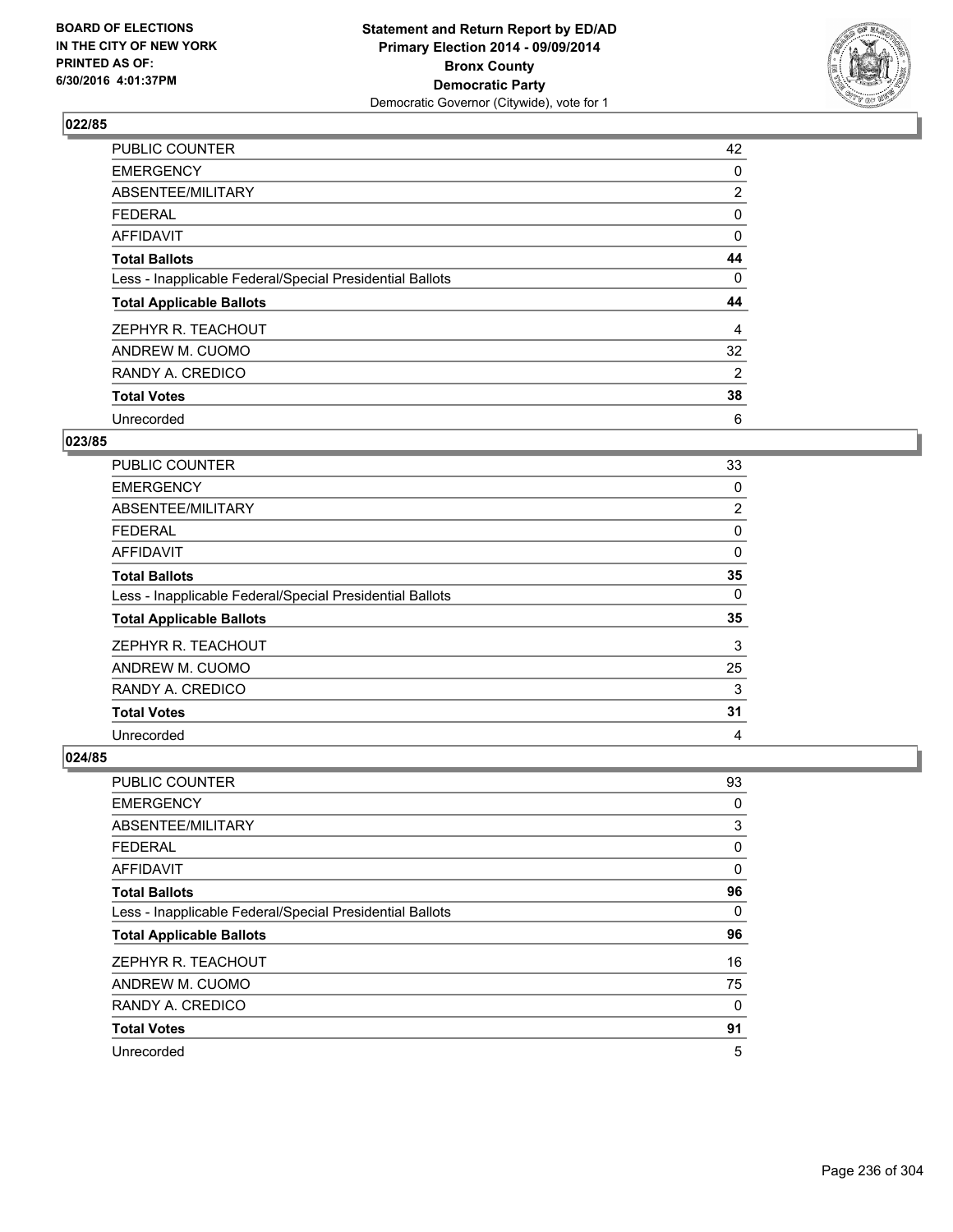

| PUBLIC COUNTER                                           | 85             |
|----------------------------------------------------------|----------------|
| <b>EMERGENCY</b>                                         | 0              |
| ABSENTEE/MILITARY                                        | $\overline{2}$ |
| <b>FEDERAL</b>                                           | 0              |
| AFFIDAVIT                                                | 1              |
| <b>Total Ballots</b>                                     | 88             |
| Less - Inapplicable Federal/Special Presidential Ballots | 0              |
| <b>Total Applicable Ballots</b>                          | 88             |
| ZEPHYR R. TEACHOUT                                       | 5              |
| ANDREW M. CUOMO                                          | 78             |
| RANDY A. CREDICO                                         | 3              |
| <b>Total Votes</b>                                       | 86             |
| Unrecorded                                               | 2              |

## **026/85**

| <b>PUBLIC COUNTER</b>                                    | 43 |
|----------------------------------------------------------|----|
| <b>EMERGENCY</b>                                         | 0  |
| ABSENTEE/MILITARY                                        |    |
| <b>FEDERAL</b>                                           | 0  |
| AFFIDAVIT                                                |    |
| <b>Total Ballots</b>                                     | 45 |
| Less - Inapplicable Federal/Special Presidential Ballots | 0  |
| <b>Total Applicable Ballots</b>                          | 45 |
| ZEPHYR R. TEACHOUT                                       | 5  |
| ANDREW M. CUOMO                                          | 36 |
| RANDY A. CREDICO                                         | 1  |
| <b>Total Votes</b>                                       | 42 |
| Unrecorded                                               | 3  |

| <b>PUBLIC COUNTER</b>                                    | 27 |
|----------------------------------------------------------|----|
| <b>EMERGENCY</b>                                         | 0  |
| ABSENTEE/MILITARY                                        | 2  |
| FEDERAL                                                  | 0  |
| AFFIDAVIT                                                | 1  |
| <b>Total Ballots</b>                                     | 30 |
| Less - Inapplicable Federal/Special Presidential Ballots | 0  |
| <b>Total Applicable Ballots</b>                          | 30 |
| ZEPHYR R. TEACHOUT                                       | 3  |
| ANDREW M. CUOMO                                          | 25 |
| RANDY A. CREDICO                                         | 1  |
| <b>Total Votes</b>                                       | 29 |
| Unrecorded                                               | 1  |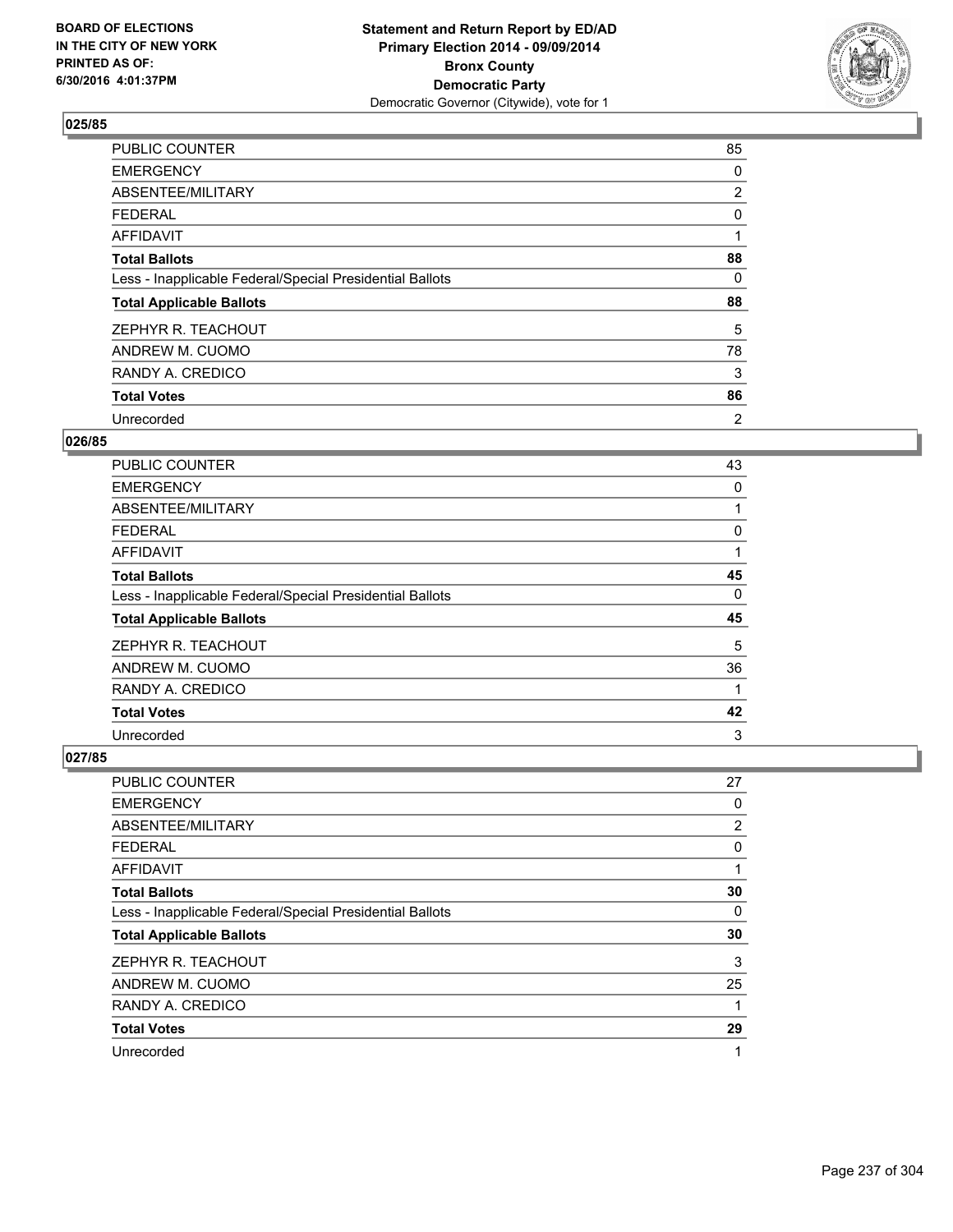

| <b>Total Votes</b>                                       | 8 |
|----------------------------------------------------------|---|
| RANDY A. CREDICO                                         | 0 |
| ANDREW M. CUOMO                                          |   |
| ZEPHYR R. TEACHOUT                                       |   |
| <b>Total Applicable Ballots</b>                          | 8 |
| Less - Inapplicable Federal/Special Presidential Ballots | 0 |
| <b>Total Ballots</b>                                     | 8 |
| <b>AFFIDAVIT</b>                                         | 0 |
| <b>FEDERAL</b>                                           | 0 |
| ABSENTEE/MILITARY                                        | 0 |
| <b>EMERGENCY</b>                                         | 0 |
| PUBLIC COUNTER                                           | 8 |

### **029/85**

| PUBLIC COUNTER                                           | 44       |
|----------------------------------------------------------|----------|
| <b>EMERGENCY</b>                                         | 0        |
| ABSENTEE/MILITARY                                        | 0        |
| <b>FEDERAL</b>                                           | 0        |
| AFFIDAVIT                                                | 0        |
| <b>Total Ballots</b>                                     | 44       |
| Less - Inapplicable Federal/Special Presidential Ballots | 0        |
| <b>Total Applicable Ballots</b>                          | 44       |
| ZEPHYR R. TEACHOUT                                       |          |
| ANDREW M. CUOMO                                          | 39       |
| RANDY A. CREDICO                                         | $\Omega$ |
| <b>Total Votes</b>                                       | 40       |
| Unrecorded                                               | 4        |

| PUBLIC COUNTER                                           | 56             |
|----------------------------------------------------------|----------------|
| <b>EMERGENCY</b>                                         | 0              |
| ABSENTEE/MILITARY                                        | 0              |
| <b>FEDERAL</b>                                           | 0              |
| <b>AFFIDAVIT</b>                                         | $\overline{2}$ |
| <b>Total Ballots</b>                                     | 58             |
| Less - Inapplicable Federal/Special Presidential Ballots | 0              |
| <b>Total Applicable Ballots</b>                          | 58             |
| ZEPHYR R. TEACHOUT                                       | 2              |
| ANDREW M. CUOMO                                          | 46             |
| RANDY A. CREDICO                                         | 5              |
| <b>Total Votes</b>                                       | 53             |
| Unrecorded                                               | 5              |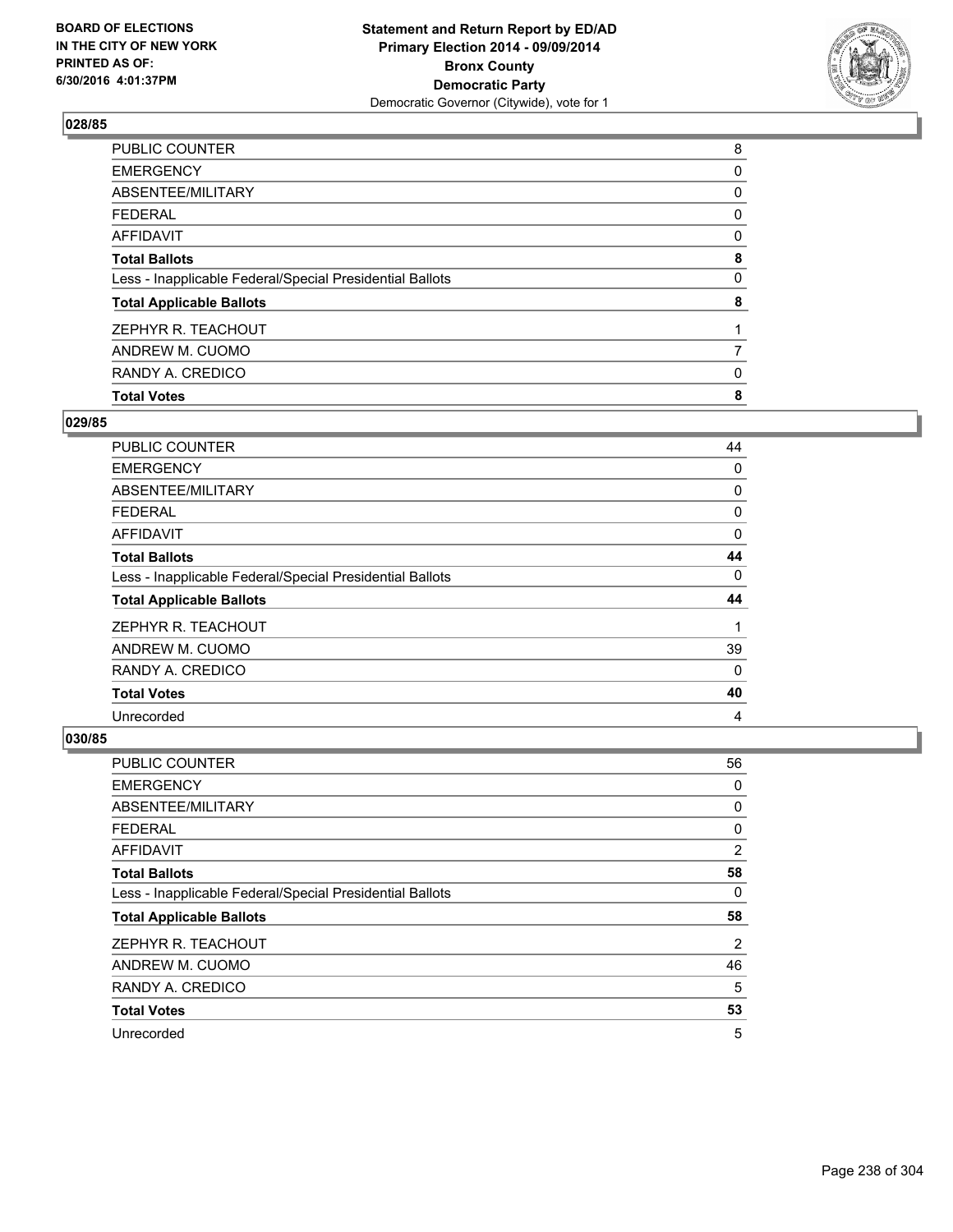

| PUBLIC COUNTER                                           | 60 |
|----------------------------------------------------------|----|
| <b>EMERGENCY</b>                                         | 0  |
| ABSENTEE/MILITARY                                        |    |
| <b>FEDERAL</b>                                           | 0  |
| AFFIDAVIT                                                | 1  |
| <b>Total Ballots</b>                                     | 62 |
| Less - Inapplicable Federal/Special Presidential Ballots | 0  |
| <b>Total Applicable Ballots</b>                          | 62 |
| ZEPHYR R. TEACHOUT                                       | 4  |
| ANDREW M. CUOMO                                          | 48 |
| RANDY A. CREDICO                                         | 2  |
| <b>Total Votes</b>                                       | 54 |
| Unrecorded                                               | 8  |

# **032/85**

| <b>PUBLIC COUNTER</b>                                    | 48 |
|----------------------------------------------------------|----|
| <b>EMERGENCY</b>                                         | 0  |
| ABSENTEE/MILITARY                                        | 4  |
| FEDERAL                                                  | 0  |
| AFFIDAVIT                                                | 0  |
| <b>Total Ballots</b>                                     | 52 |
| Less - Inapplicable Federal/Special Presidential Ballots | 0  |
| <b>Total Applicable Ballots</b>                          | 52 |
| ZEPHYR R. TEACHOUT                                       | 8  |
| ANDREW M. CUOMO                                          | 43 |
| RANDY A. CREDICO                                         |    |
| <b>Total Votes</b>                                       | 52 |

| <b>PUBLIC COUNTER</b>                                    | 64 |
|----------------------------------------------------------|----|
| <b>EMERGENCY</b>                                         | 0  |
| ABSENTEE/MILITARY                                        | 4  |
| <b>FEDERAL</b>                                           | 0  |
| AFFIDAVIT                                                | 1  |
| <b>Total Ballots</b>                                     | 69 |
| Less - Inapplicable Federal/Special Presidential Ballots | 0  |
| <b>Total Applicable Ballots</b>                          | 69 |
| ZEPHYR R. TEACHOUT                                       | 10 |
| ANDREW M. CUOMO                                          | 56 |
| RANDY A. CREDICO                                         | 1  |
| <b>Total Votes</b>                                       | 67 |
| Unrecorded                                               | 2  |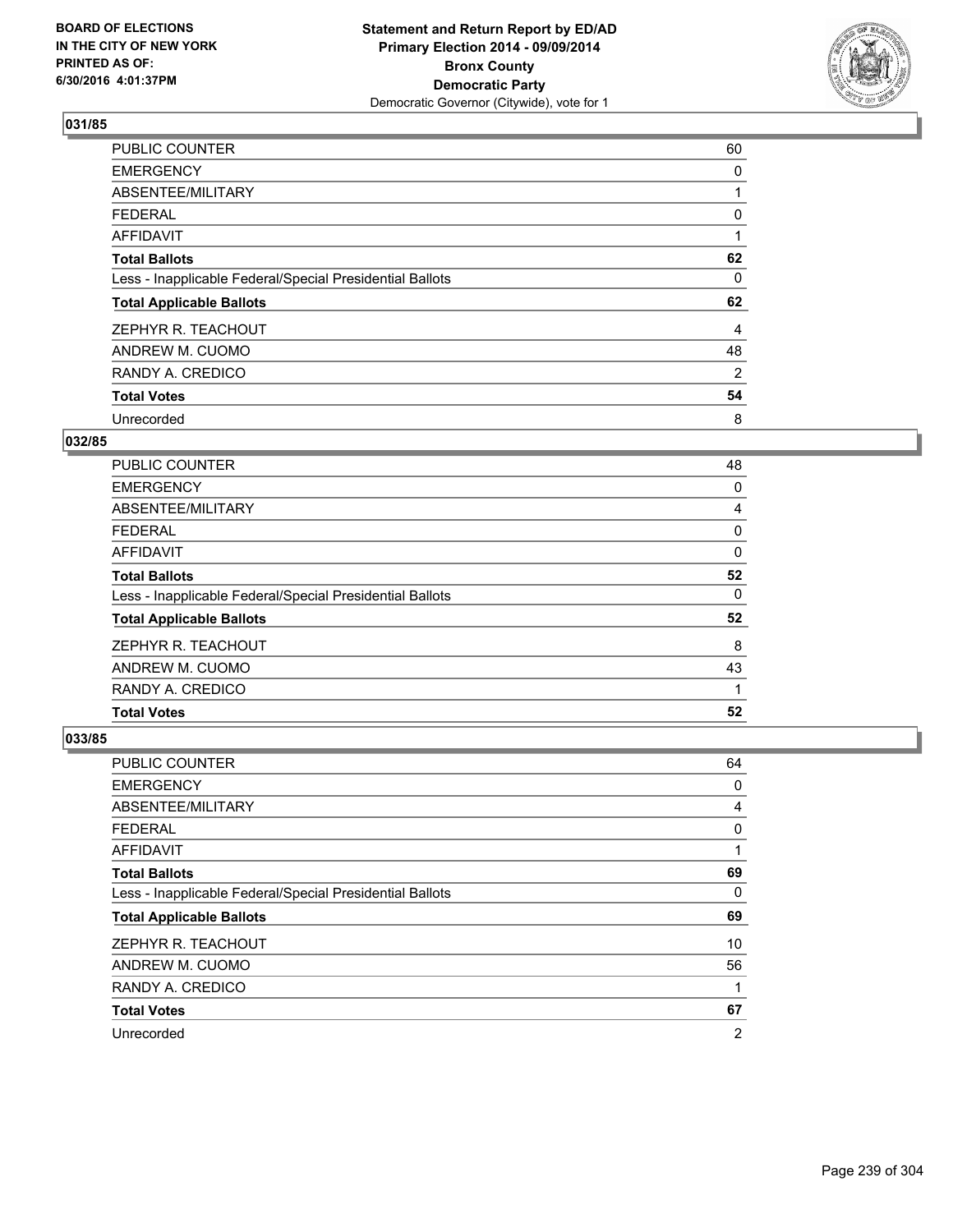

| <b>PUBLIC COUNTER</b>                                    | 47 |
|----------------------------------------------------------|----|
| <b>EMERGENCY</b>                                         | 0  |
| ABSENTEE/MILITARY                                        |    |
| <b>FEDERAL</b>                                           | 0  |
| AFFIDAVIT                                                |    |
| <b>Total Ballots</b>                                     | 49 |
| Less - Inapplicable Federal/Special Presidential Ballots | 0  |
| <b>Total Applicable Ballots</b>                          | 49 |
| ZEPHYR R. TEACHOUT                                       | 2  |
| ANDREW M. CUOMO                                          | 39 |
| RANDY A. CREDICO                                         | 5  |
| <b>Total Votes</b>                                       | 46 |
| Unrecorded                                               | 3  |

# **035/85**

| <b>PUBLIC COUNTER</b>                                    | 0 |
|----------------------------------------------------------|---|
| <b>EMERGENCY</b>                                         | 0 |
| ABSENTEE/MILITARY                                        | 0 |
| <b>FEDERAL</b>                                           | 0 |
| AFFIDAVIT                                                | 0 |
| <b>Total Ballots</b>                                     | 0 |
| Less - Inapplicable Federal/Special Presidential Ballots | 0 |
| <b>Total Applicable Ballots</b>                          | 0 |
| ZEPHYR R. TEACHOUT                                       | 0 |
| ANDREW M. CUOMO                                          | 0 |
| RANDY A. CREDICO                                         | 0 |
| <b>Total Votes</b>                                       | 0 |
|                                                          |   |

| <b>Total Votes</b>                                       | 6 |
|----------------------------------------------------------|---|
| RANDY A. CREDICO                                         |   |
| ANDREW M. CUOMO                                          | 3 |
| ZEPHYR R. TEACHOUT                                       | 2 |
| <b>Total Applicable Ballots</b>                          | 6 |
| Less - Inapplicable Federal/Special Presidential Ballots | 0 |
| <b>Total Ballots</b>                                     | 6 |
| <b>AFFIDAVIT</b>                                         | 0 |
| <b>FEDERAL</b>                                           | 0 |
| ABSENTEE/MILITARY                                        | 0 |
| <b>EMERGENCY</b>                                         | 0 |
| PUBLIC COUNTER                                           | 6 |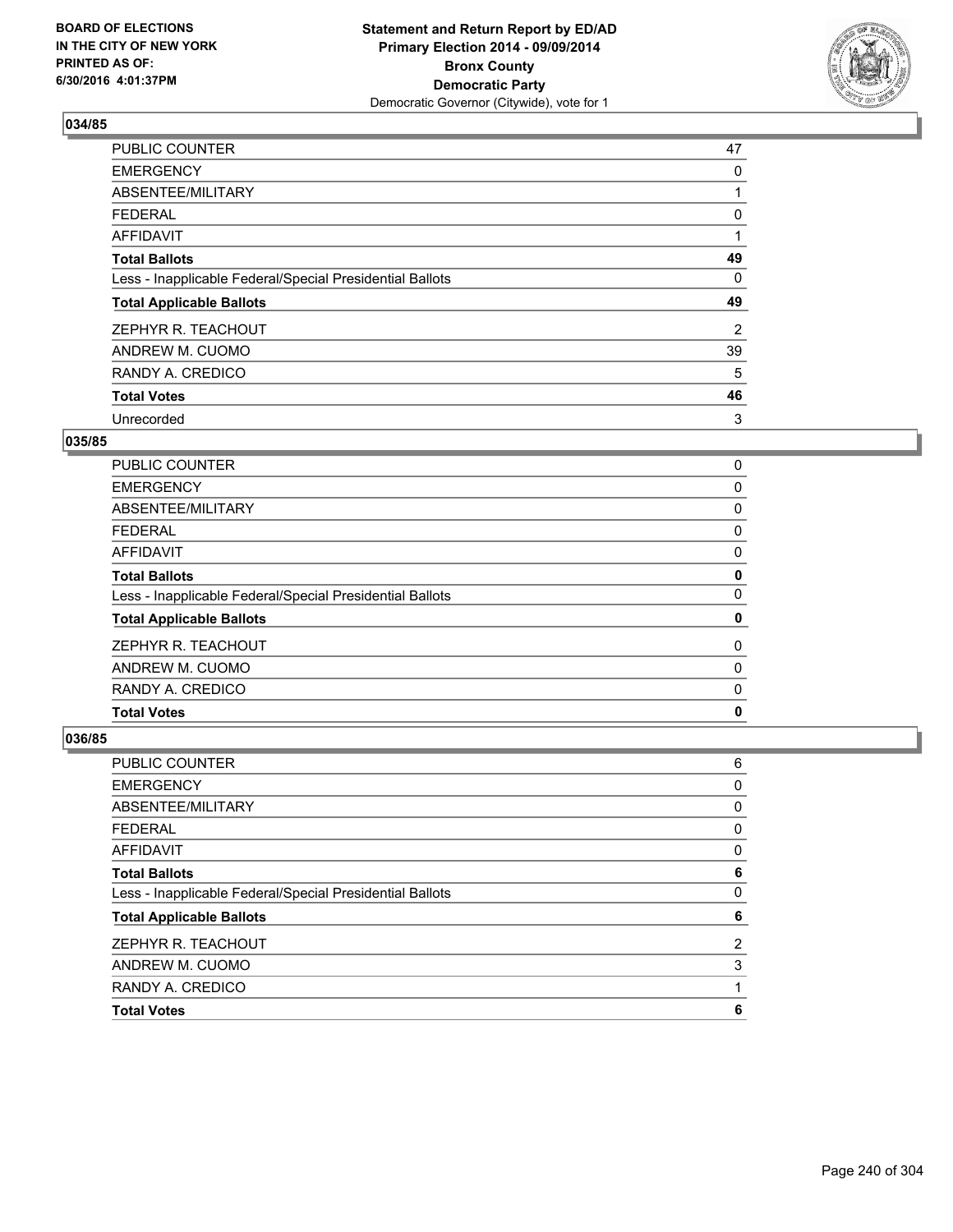

| <b>PUBLIC COUNTER</b>                                    | 93                |
|----------------------------------------------------------|-------------------|
| <b>EMERGENCY</b>                                         | 0                 |
| ABSENTEE/MILITARY                                        |                   |
| <b>FEDERAL</b>                                           | 0                 |
| AFFIDAVIT                                                | 0                 |
| <b>Total Ballots</b>                                     | 94                |
| Less - Inapplicable Federal/Special Presidential Ballots | 0                 |
| <b>Total Applicable Ballots</b>                          | 94                |
| ZEPHYR R. TEACHOUT                                       | $12 \overline{ }$ |
| ANDREW M. CUOMO                                          | 72                |
| RANDY A. CREDICO                                         | 2                 |
| <b>Total Votes</b>                                       | 86                |
| Unrecorded                                               | 8                 |

# **038/85**

| 23 |
|----|
| 0  |
| 0  |
| 0  |
| 0  |
| 23 |
| 0  |
| 23 |
|    |
| 20 |
| 2  |
| 23 |
|    |

| PUBLIC COUNTER                                           | 49 |
|----------------------------------------------------------|----|
| <b>EMERGENCY</b>                                         | 0  |
| ABSENTEE/MILITARY                                        | 2  |
| <b>FEDERAL</b>                                           | 0  |
| <b>AFFIDAVIT</b>                                         |    |
| <b>Total Ballots</b>                                     | 52 |
| Less - Inapplicable Federal/Special Presidential Ballots | 0  |
| <b>Total Applicable Ballots</b>                          | 52 |
| ZEPHYR R. TEACHOUT                                       | 4  |
| ANDREW M. CUOMO                                          | 44 |
| RANDY A. CREDICO                                         | 4  |
| <b>Total Votes</b>                                       | 52 |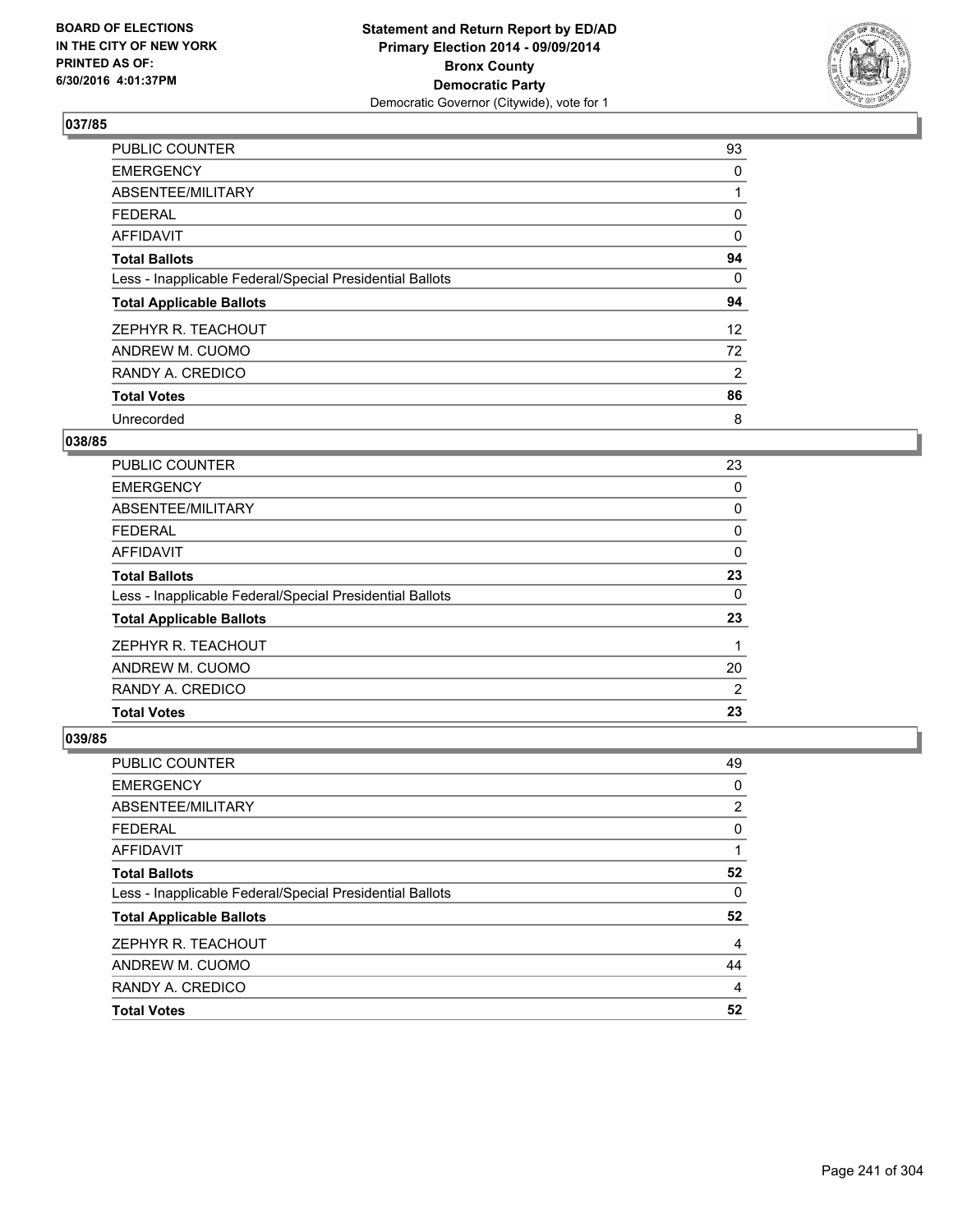

| <b>Total Votes</b>                                       | 18 |
|----------------------------------------------------------|----|
| RANDY A. CREDICO                                         | 0  |
| ANDREW M. CUOMO                                          | 15 |
| ZEPHYR R. TEACHOUT                                       | 3  |
| <b>Total Applicable Ballots</b>                          | 18 |
| Less - Inapplicable Federal/Special Presidential Ballots | 0  |
| <b>Total Ballots</b>                                     | 18 |
| <b>AFFIDAVIT</b>                                         |    |
| <b>FEDERAL</b>                                           | 0  |
| ABSENTEE/MILITARY                                        | 0  |
| <b>EMERGENCY</b>                                         | 0  |
| PUBLIC COUNTER                                           | 17 |

## **041/85**

| <b>PUBLIC COUNTER</b>                                    | 67 |
|----------------------------------------------------------|----|
| <b>EMERGENCY</b>                                         | 0  |
| ABSENTEE/MILITARY                                        |    |
| <b>FEDERAL</b>                                           | 0  |
| AFFIDAVIT                                                | 0  |
| <b>Total Ballots</b>                                     | 68 |
| Less - Inapplicable Federal/Special Presidential Ballots | 0  |
| <b>Total Applicable Ballots</b>                          | 68 |
| ZEPHYR R. TEACHOUT                                       | 6  |
| ANDREW M. CUOMO                                          | 54 |
| RANDY A. CREDICO                                         | 5  |
| <b>Total Votes</b>                                       | 65 |
| Unrecorded                                               | 3  |

| <b>PUBLIC COUNTER</b>                                    | 44 |
|----------------------------------------------------------|----|
| <b>EMERGENCY</b>                                         | 0  |
| ABSENTEE/MILITARY                                        | 1  |
| <b>FEDERAL</b>                                           | 0  |
| AFFIDAVIT                                                | 0  |
| <b>Total Ballots</b>                                     | 45 |
| Less - Inapplicable Federal/Special Presidential Ballots | 0  |
| <b>Total Applicable Ballots</b>                          | 45 |
| ZEPHYR R. TEACHOUT                                       | 7  |
| ANDREW M. CUOMO                                          | 34 |
| RANDY A. CREDICO                                         | 3  |
| <b>Total Votes</b>                                       | 44 |
| Unrecorded                                               | 1  |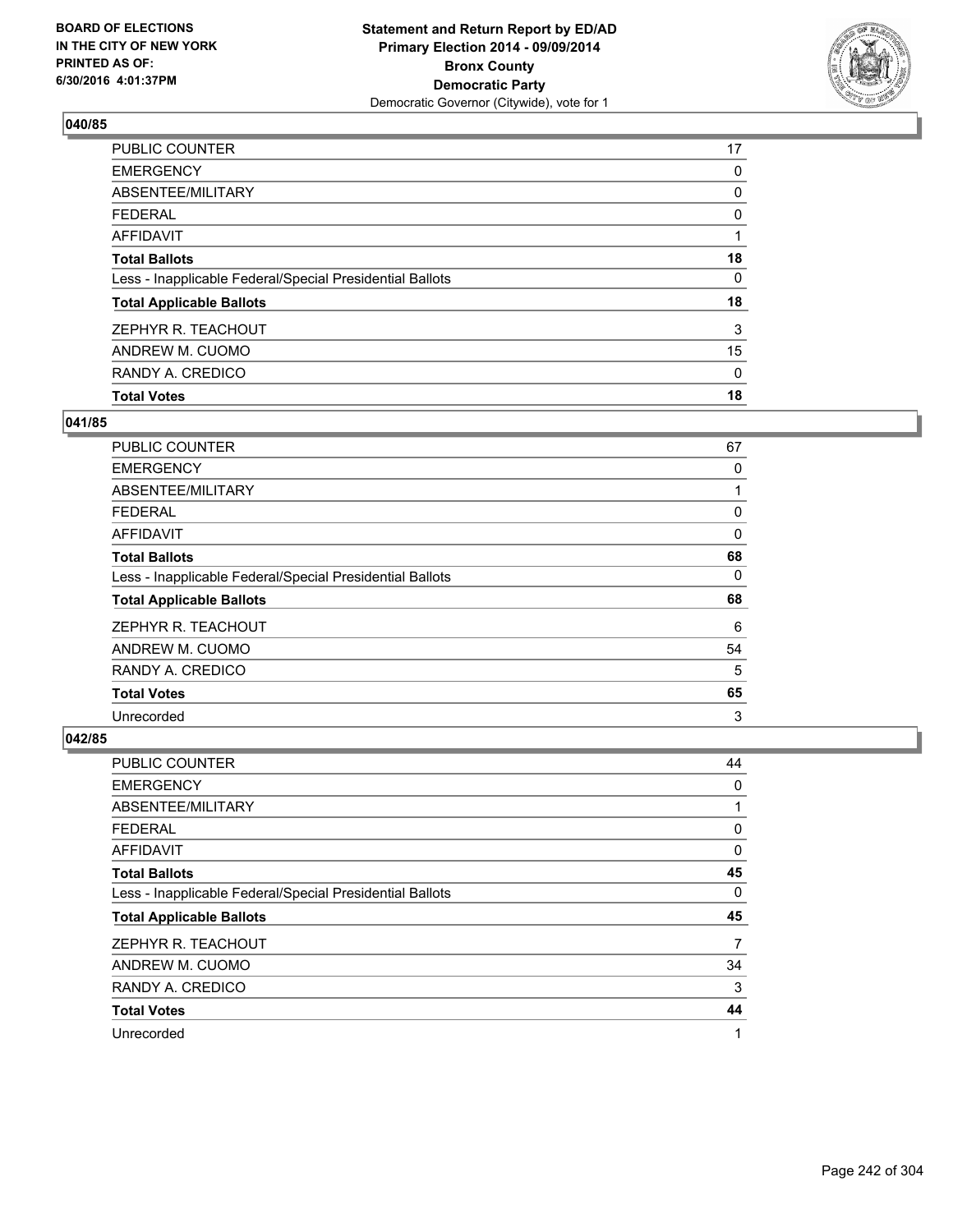

| PUBLIC COUNTER                                           | 33 |
|----------------------------------------------------------|----|
| <b>EMERGENCY</b>                                         | 0  |
| ABSENTEE/MILITARY                                        | 0  |
| <b>FEDERAL</b>                                           | 0  |
| AFFIDAVIT                                                | 2  |
| <b>Total Ballots</b>                                     | 35 |
| Less - Inapplicable Federal/Special Presidential Ballots | 0  |
| <b>Total Applicable Ballots</b>                          | 35 |
| ZEPHYR R. TEACHOUT                                       | 3  |
| ANDREW M. CUOMO                                          | 28 |
| RANDY A. CREDICO                                         | 2  |
| <b>Total Votes</b>                                       | 33 |
| Unrecorded                                               | 2  |

## **044/85**

| <b>PUBLIC COUNTER</b>                                    | 49 |
|----------------------------------------------------------|----|
| <b>EMERGENCY</b>                                         | 0  |
| ABSENTEE/MILITARY                                        | 0  |
| <b>FEDERAL</b>                                           | 0  |
| AFFIDAVIT                                                | 0  |
| <b>Total Ballots</b>                                     | 49 |
| Less - Inapplicable Federal/Special Presidential Ballots | 0  |
| <b>Total Applicable Ballots</b>                          | 49 |
| ZEPHYR R. TEACHOUT                                       | 2  |
| ANDREW M. CUOMO                                          | 37 |
| RANDY A. CREDICO                                         | 2  |
| <b>Total Votes</b>                                       | 41 |
| Unrecorded                                               | 8  |

| PUBLIC COUNTER                                           | 61 |
|----------------------------------------------------------|----|
| <b>EMERGENCY</b>                                         | 0  |
| ABSENTEE/MILITARY                                        | 0  |
| FEDERAL                                                  | 0  |
| <b>AFFIDAVIT</b>                                         | 0  |
| <b>Total Ballots</b>                                     | 61 |
| Less - Inapplicable Federal/Special Presidential Ballots | 0  |
| <b>Total Applicable Ballots</b>                          | 61 |
| ZEPHYR R. TEACHOUT                                       | 4  |
| ANDREW M. CUOMO                                          | 49 |
| RANDY A. CREDICO                                         | 4  |
| <b>Total Votes</b>                                       | 57 |
| Unrecorded                                               | 4  |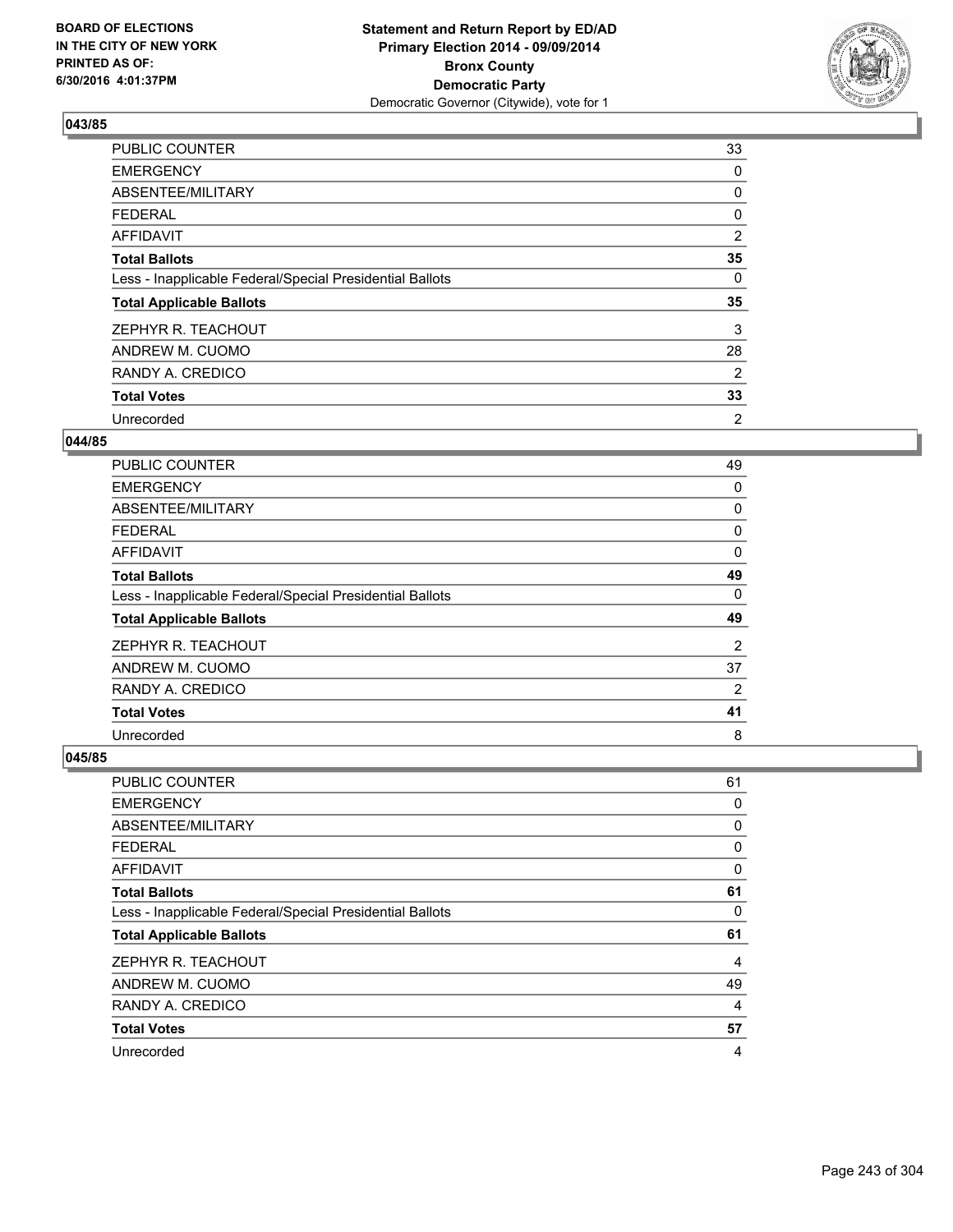

| PUBLIC COUNTER                                           | 64 |
|----------------------------------------------------------|----|
| <b>EMERGENCY</b>                                         | 0  |
| ABSENTEE/MILITARY                                        |    |
| <b>FEDERAL</b>                                           | 0  |
| <b>AFFIDAVIT</b>                                         | 1  |
| <b>Total Ballots</b>                                     | 66 |
| Less - Inapplicable Federal/Special Presidential Ballots | 0  |
| <b>Total Applicable Ballots</b>                          | 66 |
| ZEPHYR R. TEACHOUT                                       | 6  |
| ANDREW M. CUOMO                                          | 48 |
| RANDY A. CREDICO                                         | 8  |
| <b>Total Votes</b>                                       | 62 |
| Unrecorded                                               | 4  |

### **047/85**

| <b>PUBLIC COUNTER</b>                                    | 57 |
|----------------------------------------------------------|----|
| <b>EMERGENCY</b>                                         | 0  |
| ABSENTEE/MILITARY                                        |    |
| <b>FEDERAL</b>                                           | 0  |
| <b>AFFIDAVIT</b>                                         | 0  |
| <b>Total Ballots</b>                                     | 58 |
| Less - Inapplicable Federal/Special Presidential Ballots | 0  |
| <b>Total Applicable Ballots</b>                          | 58 |
| ZEPHYR R. TEACHOUT                                       | 4  |
| ANDREW M. CUOMO                                          | 46 |
| RANDY A. CREDICO                                         | 3  |
| <b>Total Votes</b>                                       | 53 |
| Unrecorded                                               | 5  |

| <b>PUBLIC COUNTER</b>                                    | 58             |
|----------------------------------------------------------|----------------|
| <b>EMERGENCY</b>                                         | 0              |
| ABSENTEE/MILITARY                                        | 1              |
| <b>FEDERAL</b>                                           | 0              |
| AFFIDAVIT                                                | 0              |
| <b>Total Ballots</b>                                     | 59             |
| Less - Inapplicable Federal/Special Presidential Ballots | 0              |
| <b>Total Applicable Ballots</b>                          | 59             |
| ZEPHYR R. TEACHOUT                                       | 7              |
| ANDREW M. CUOMO                                          | 49             |
| RANDY A. CREDICO                                         | 1              |
| <b>Total Votes</b>                                       | 57             |
| Unrecorded                                               | $\overline{2}$ |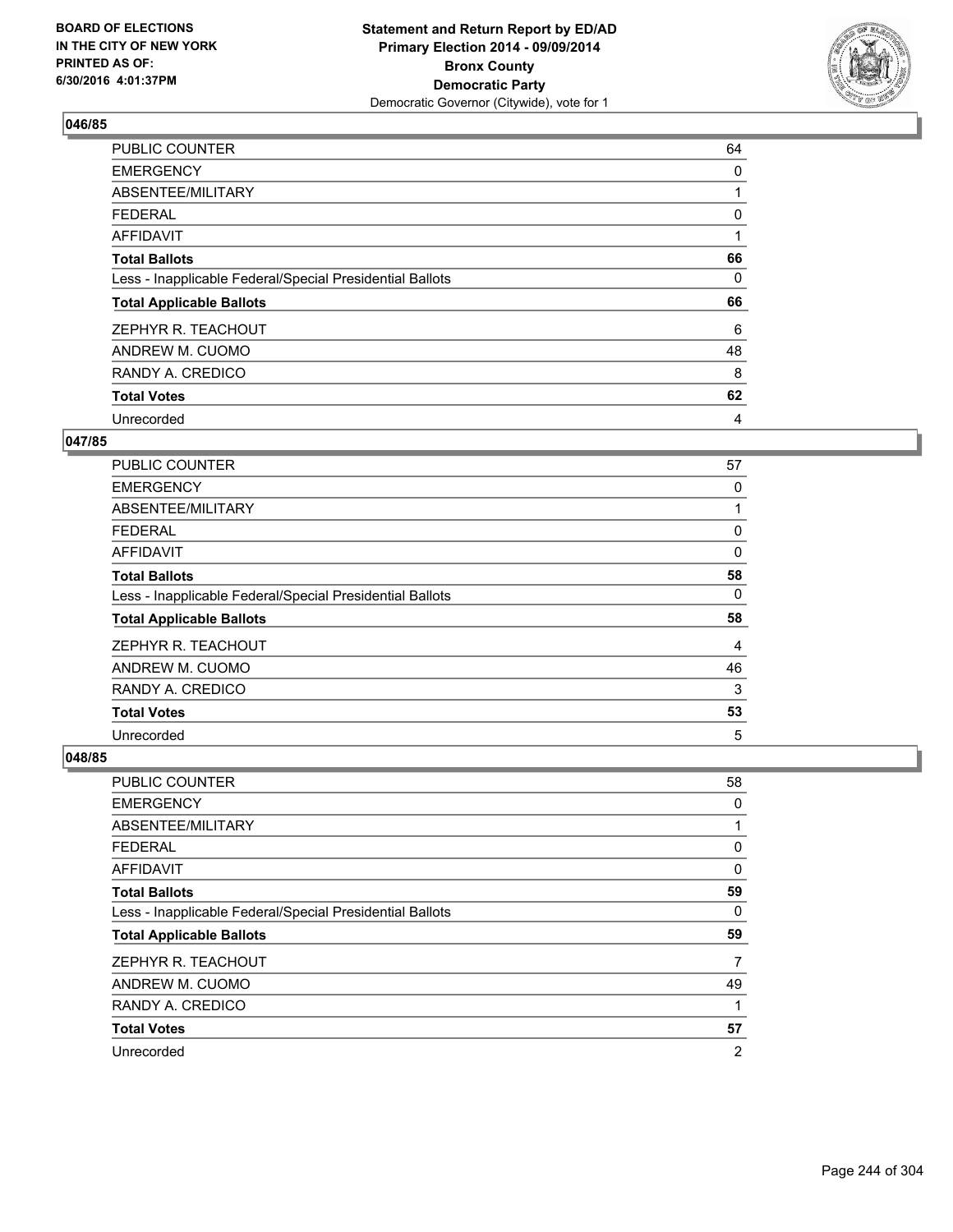

| PUBLIC COUNTER                                           | 72 |
|----------------------------------------------------------|----|
| <b>EMERGENCY</b>                                         | 0  |
| ABSENTEE/MILITARY                                        |    |
| <b>FEDERAL</b>                                           | 0  |
| AFFIDAVIT                                                | 1  |
| <b>Total Ballots</b>                                     | 74 |
| Less - Inapplicable Federal/Special Presidential Ballots | 0  |
| <b>Total Applicable Ballots</b>                          | 74 |
| ZEPHYR R. TEACHOUT                                       | 6  |
| ANDREW M. CUOMO                                          | 62 |
| RANDY A. CREDICO                                         | 2  |
| <b>Total Votes</b>                                       | 70 |
| Unrecorded                                               | 4  |

### **050/85**

| <b>PUBLIC COUNTER</b>                                    | 74 |
|----------------------------------------------------------|----|
| <b>EMERGENCY</b>                                         | 0  |
| ABSENTEE/MILITARY                                        | 0  |
| <b>FEDERAL</b>                                           | 0  |
| <b>AFFIDAVIT</b>                                         | 0  |
| <b>Total Ballots</b>                                     | 74 |
| Less - Inapplicable Federal/Special Presidential Ballots | 0  |
| <b>Total Applicable Ballots</b>                          | 74 |
| ZEPHYR R. TEACHOUT                                       | 7  |
| ANDREW M. CUOMO                                          | 57 |
| RANDY A. CREDICO                                         | 5  |
| <b>Total Votes</b>                                       | 69 |
| Unrecorded                                               | 5  |

| <b>PUBLIC COUNTER</b>                                    | 45 |
|----------------------------------------------------------|----|
| <b>EMERGENCY</b>                                         | 0  |
| ABSENTEE/MILITARY                                        | 0  |
| <b>FEDERAL</b>                                           | 0  |
| AFFIDAVIT                                                | 0  |
| <b>Total Ballots</b>                                     | 45 |
| Less - Inapplicable Federal/Special Presidential Ballots | 0  |
| <b>Total Applicable Ballots</b>                          | 45 |
| ZEPHYR R. TEACHOUT                                       | 6  |
| ANDREW M. CUOMO                                          | 34 |
| RANDY A. CREDICO                                         | 2  |
| <b>Total Votes</b>                                       | 42 |
| Unrecorded                                               | 3  |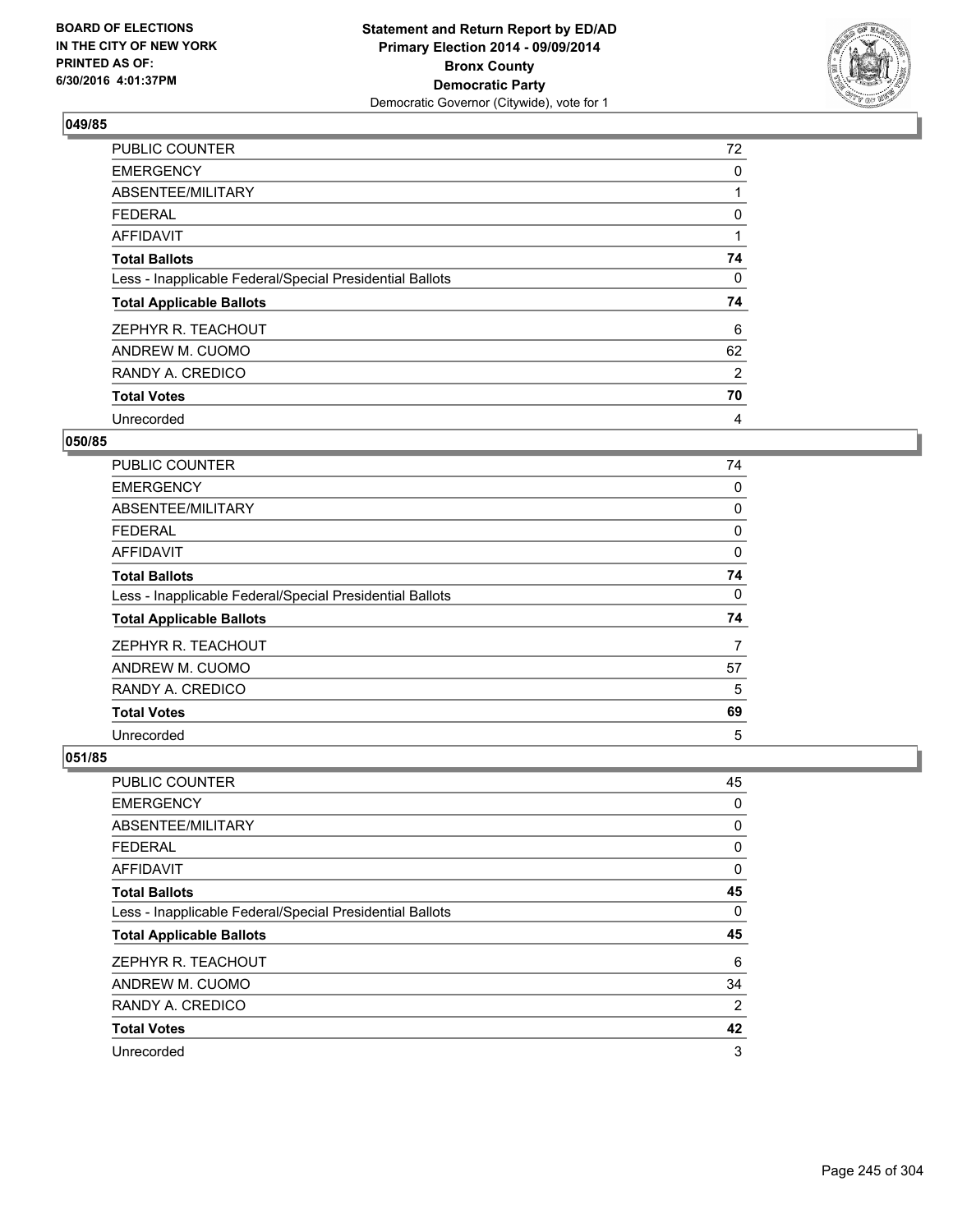

| PUBLIC COUNTER                                           | 29 |
|----------------------------------------------------------|----|
| <b>EMERGENCY</b>                                         | 0  |
| ABSENTEE/MILITARY                                        |    |
| <b>FEDERAL</b>                                           | 0  |
| <b>AFFIDAVIT</b>                                         | 0  |
| <b>Total Ballots</b>                                     | 30 |
| Less - Inapplicable Federal/Special Presidential Ballots | 0  |
| <b>Total Applicable Ballots</b>                          | 30 |
| ZEPHYR R. TEACHOUT                                       | 2  |
| ANDREW M. CUOMO                                          | 26 |
| RANDY A. CREDICO                                         | 1  |
| <b>Total Votes</b>                                       | 29 |
| Unrecorded                                               | 1  |

# **053/85**

| <b>PUBLIC COUNTER</b>                                    | 59 |
|----------------------------------------------------------|----|
| <b>EMERGENCY</b>                                         | 0  |
| ABSENTEE/MILITARY                                        | 3  |
| <b>FEDERAL</b>                                           | 0  |
| AFFIDAVIT                                                | 0  |
| <b>Total Ballots</b>                                     | 62 |
| Less - Inapplicable Federal/Special Presidential Ballots | 0  |
| <b>Total Applicable Ballots</b>                          | 62 |
| ZEPHYR R. TEACHOUT                                       | 7  |
| ANDREW M. CUOMO                                          | 45 |
| RANDY A. CREDICO                                         | 6  |
| <b>Total Votes</b>                                       | 58 |
| Unrecorded                                               | 4  |

| PUBLIC COUNTER                                           | 41 |
|----------------------------------------------------------|----|
| <b>EMERGENCY</b>                                         | 0  |
| ABSENTEE/MILITARY                                        | 0  |
| FEDERAL                                                  | 0  |
| <b>AFFIDAVIT</b>                                         | 0  |
| <b>Total Ballots</b>                                     | 41 |
| Less - Inapplicable Federal/Special Presidential Ballots | 0  |
| <b>Total Applicable Ballots</b>                          | 41 |
| ZEPHYR R. TEACHOUT                                       | 8  |
| ANDREW M. CUOMO                                          | 28 |
| RANDY A. CREDICO                                         | 1  |
| <b>Total Votes</b>                                       | 37 |
| Unrecorded                                               | 4  |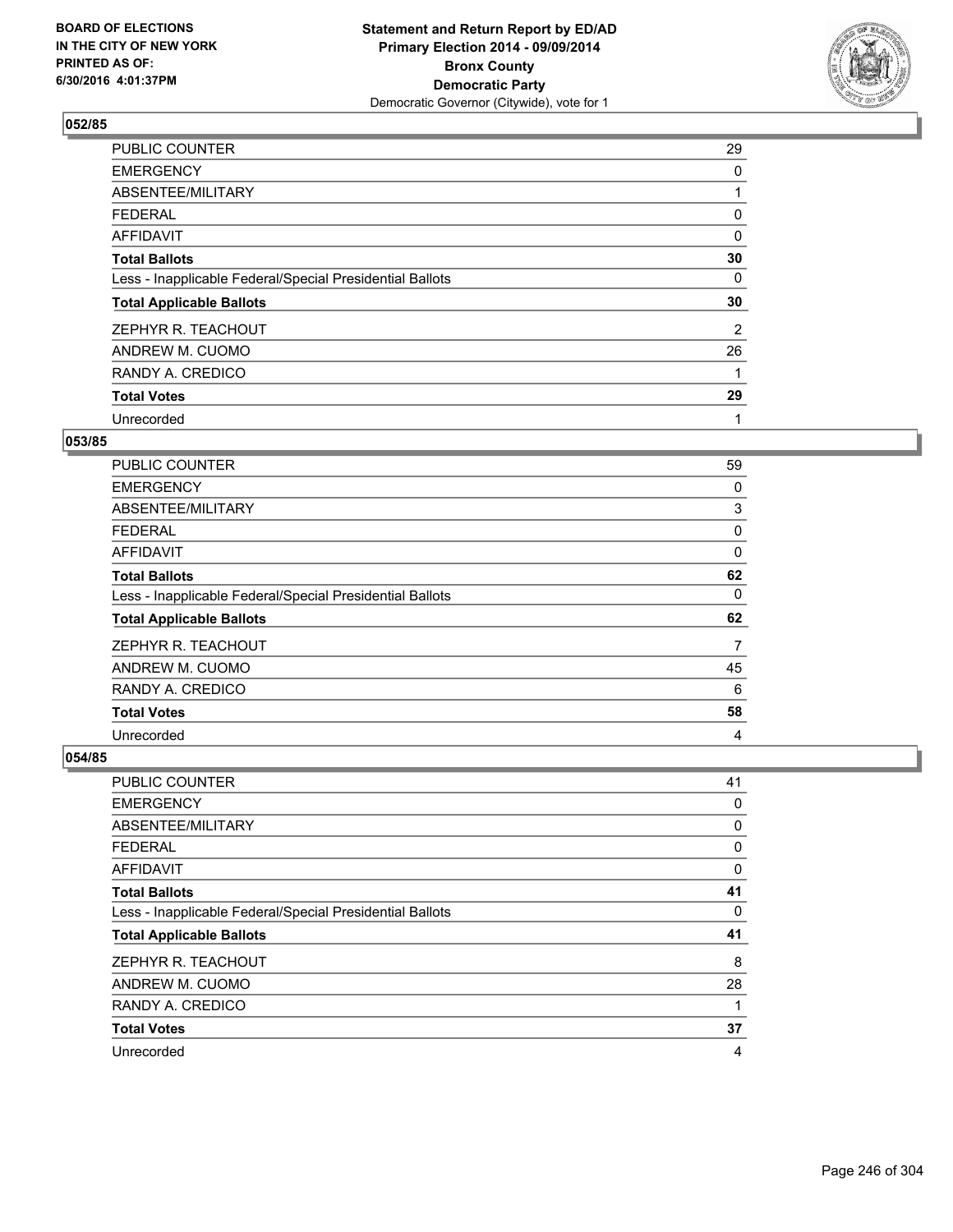

| PUBLIC COUNTER                                           | 42             |
|----------------------------------------------------------|----------------|
| <b>EMERGENCY</b>                                         | 0              |
| ABSENTEE/MILITARY                                        | 0              |
| <b>FEDERAL</b>                                           | 0              |
| AFFIDAVIT                                                |                |
| <b>Total Ballots</b>                                     | 43             |
| Less - Inapplicable Federal/Special Presidential Ballots | 0              |
| <b>Total Applicable Ballots</b>                          | 43             |
| ZEPHYR R. TEACHOUT                                       | 5              |
| ANDREW M. CUOMO                                          | 35             |
| RANDY A. CREDICO                                         | 1              |
| <b>Total Votes</b>                                       | 41             |
| Unrecorded                                               | $\overline{2}$ |

## **056/85**

| <b>PUBLIC COUNTER</b>                                    | 10             |
|----------------------------------------------------------|----------------|
| <b>EMERGENCY</b>                                         | 0              |
| ABSENTEE/MILITARY                                        |                |
| <b>FEDERAL</b>                                           | 0              |
| AFFIDAVIT                                                | 3              |
| <b>Total Ballots</b>                                     | 14             |
| Less - Inapplicable Federal/Special Presidential Ballots | 0              |
| <b>Total Applicable Ballots</b>                          | 14             |
| ZEPHYR R. TEACHOUT                                       |                |
| ANDREW M. CUOMO                                          | 11             |
| RANDY A. CREDICO                                         | $\Omega$       |
| <b>Total Votes</b>                                       | 12             |
| Unrecorded                                               | $\overline{2}$ |

| <b>PUBLIC COUNTER</b>                                    | 20 |
|----------------------------------------------------------|----|
| <b>EMERGENCY</b>                                         | 0  |
| ABSENTEE/MILITARY                                        |    |
| <b>FEDERAL</b>                                           | 0  |
| AFFIDAVIT                                                | 0  |
| <b>Total Ballots</b>                                     | 21 |
| Less - Inapplicable Federal/Special Presidential Ballots | 0  |
| <b>Total Applicable Ballots</b>                          | 21 |
| ZEPHYR R. TEACHOUT                                       | 2  |
| ANDREW M. CUOMO                                          | 17 |
| RANDY A. CREDICO                                         | 1  |
| <b>Total Votes</b>                                       | 20 |
| Unrecorded                                               | 1  |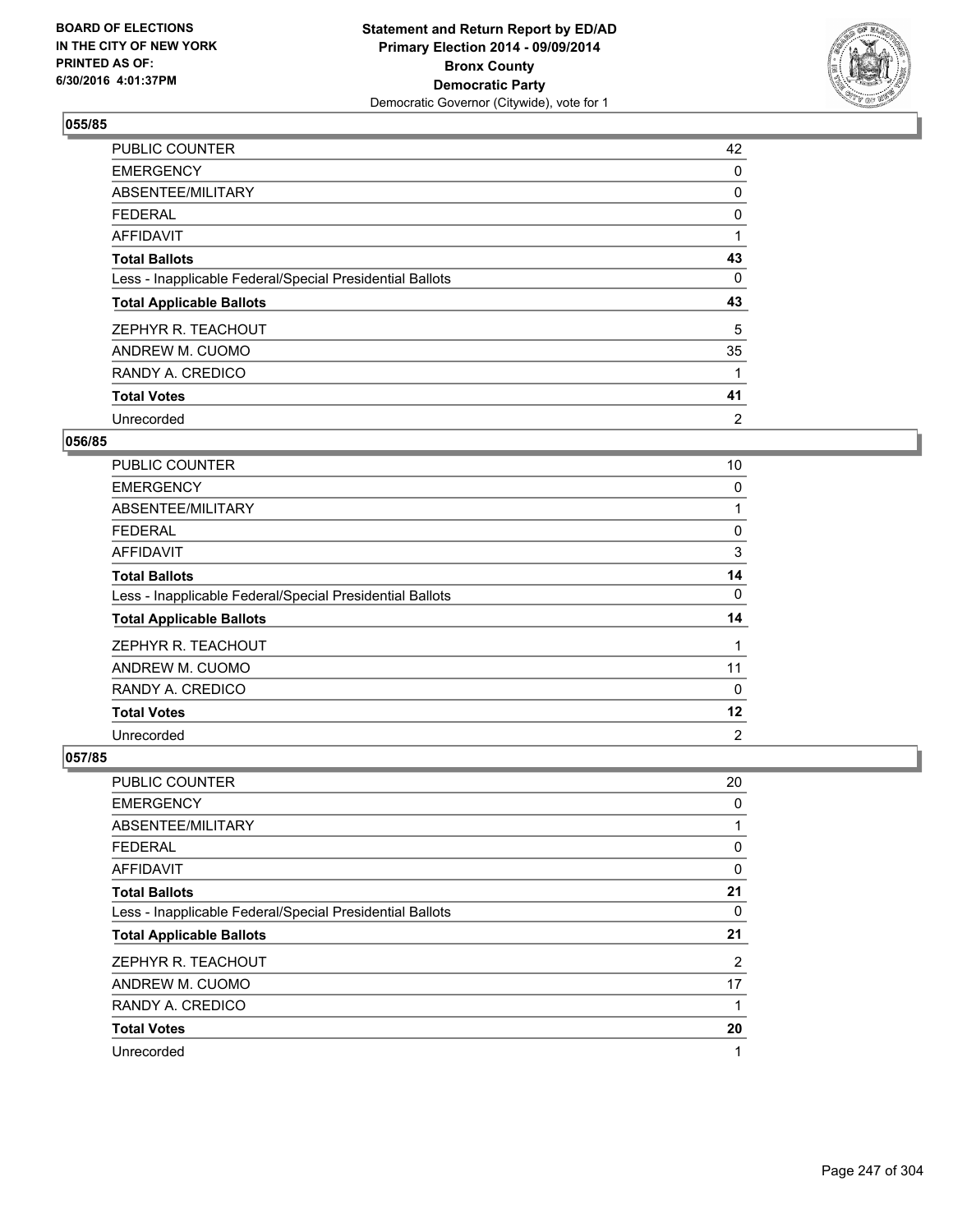

| PUBLIC COUNTER                                           | 41             |
|----------------------------------------------------------|----------------|
| <b>EMERGENCY</b>                                         | 0              |
| ABSENTEE/MILITARY                                        | $\overline{2}$ |
| <b>FEDERAL</b>                                           | 0              |
| <b>AFFIDAVIT</b>                                         | 0              |
| <b>Total Ballots</b>                                     | 43             |
| Less - Inapplicable Federal/Special Presidential Ballots | 0              |
| <b>Total Applicable Ballots</b>                          | 43             |
| ZEPHYR R. TEACHOUT                                       | 7              |
| ANDREW M. CUOMO                                          | 31             |
| RANDY A. CREDICO                                         | 4              |
| <b>Total Votes</b>                                       | 42             |
| Unrecorded                                               | 1              |

### **059/85**

| <b>PUBLIC COUNTER</b>                                    | 46 |
|----------------------------------------------------------|----|
| <b>EMERGENCY</b>                                         | 0  |
| ABSENTEE/MILITARY                                        |    |
| <b>FEDERAL</b>                                           | 0  |
| AFFIDAVIT                                                | 0  |
| <b>Total Ballots</b>                                     | 47 |
| Less - Inapplicable Federal/Special Presidential Ballots | 0  |
| <b>Total Applicable Ballots</b>                          | 47 |
| ZEPHYR R. TEACHOUT                                       | 6  |
| ANDREW M. CUOMO                                          | 35 |
| RANDY A. CREDICO                                         | 2  |
| <b>Total Votes</b>                                       | 43 |
| Unrecorded                                               | 4  |

| <b>PUBLIC COUNTER</b>                                    | 75 |
|----------------------------------------------------------|----|
| <b>EMERGENCY</b>                                         | 0  |
| ABSENTEE/MILITARY                                        | 0  |
| <b>FEDERAL</b>                                           | 0  |
| AFFIDAVIT                                                | 0  |
| <b>Total Ballots</b>                                     | 75 |
| Less - Inapplicable Federal/Special Presidential Ballots | 0  |
| <b>Total Applicable Ballots</b>                          | 75 |
| ZEPHYR R. TEACHOUT                                       | 6  |
| ANDREW M. CUOMO                                          | 61 |
| RANDY A. CREDICO                                         | 2  |
| UNATTRIBUTABLE WRITE-IN (WRITE-IN)                       | 1  |
| <b>Total Votes</b>                                       | 70 |
| Unrecorded                                               | 5  |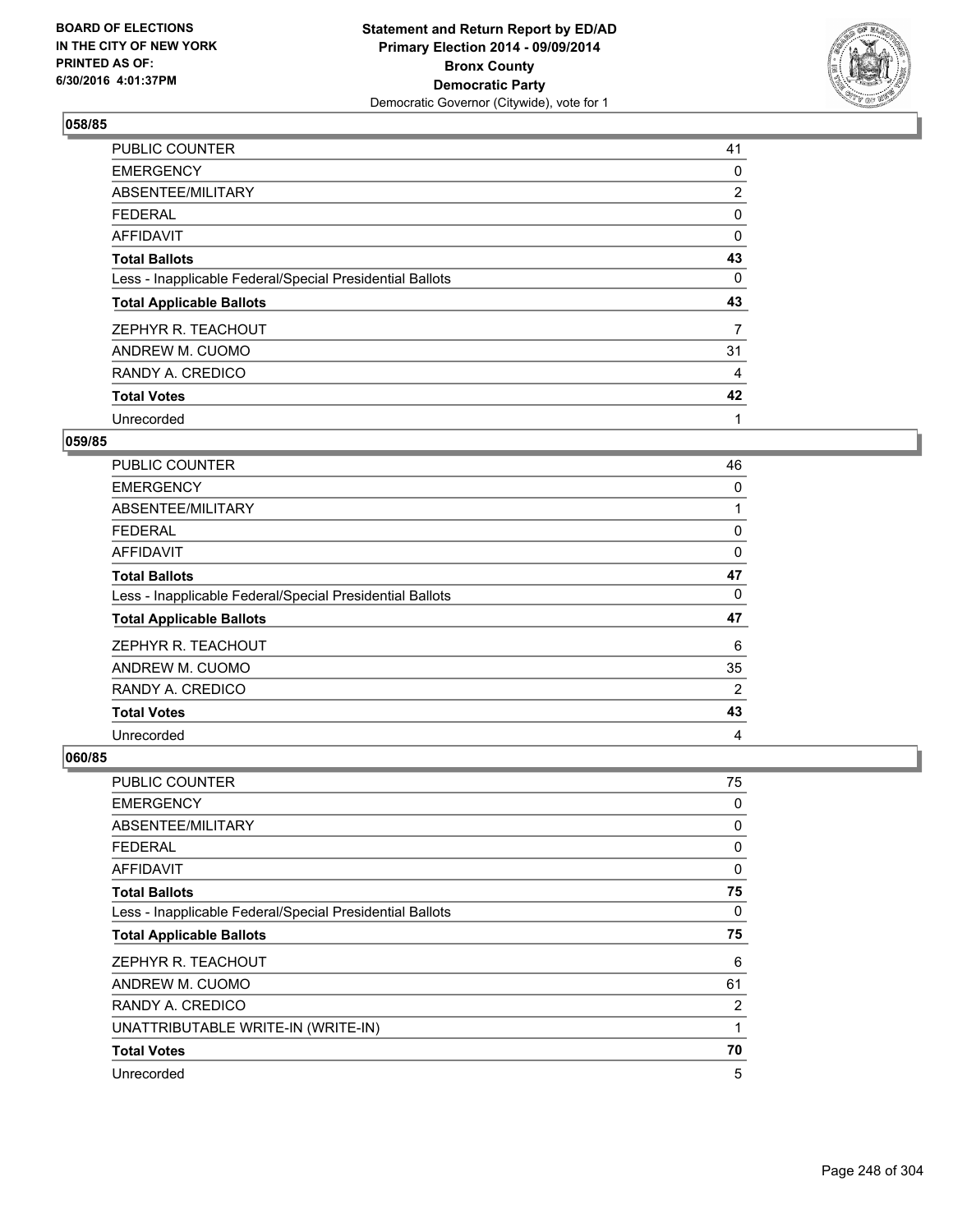

| <b>PUBLIC COUNTER</b>                                    | 26       |
|----------------------------------------------------------|----------|
| <b>EMERGENCY</b>                                         | 0        |
| ABSENTEE/MILITARY                                        | 0        |
| <b>FEDERAL</b>                                           | 0        |
| AFFIDAVIT                                                | $\Omega$ |
| <b>Total Ballots</b>                                     | 26       |
| Less - Inapplicable Federal/Special Presidential Ballots | 0        |
| <b>Total Applicable Ballots</b>                          | 26       |
| ZEPHYR R. TEACHOUT                                       |          |
| ANDREW M. CUOMO                                          | 20       |
| RANDY A. CREDICO                                         | 2        |
| <b>Total Votes</b>                                       | 23       |
| Unrecorded                                               | 3        |

#### **062/85**

| <b>PUBLIC COUNTER</b>                                    | 44 |
|----------------------------------------------------------|----|
| <b>EMERGENCY</b>                                         | 0  |
| ABSENTEE/MILITARY                                        |    |
| <b>FEDERAL</b>                                           | 0  |
| <b>AFFIDAVIT</b>                                         | 0  |
| <b>Total Ballots</b>                                     | 45 |
| Less - Inapplicable Federal/Special Presidential Ballots | 0  |
| <b>Total Applicable Ballots</b>                          | 45 |
| ZEPHYR R. TEACHOUT                                       | 2  |
| ANDREW M. CUOMO                                          | 32 |
| RANDY A. CREDICO                                         | 5  |
| <b>Total Votes</b>                                       | 39 |
| Unrecorded                                               | 6  |

| <b>PUBLIC COUNTER</b>                                    | 57 |
|----------------------------------------------------------|----|
| <b>EMERGENCY</b>                                         | 0  |
| ABSENTEE/MILITARY                                        | 3  |
| <b>FEDERAL</b>                                           | 0  |
| AFFIDAVIT                                                | 1  |
| <b>Total Ballots</b>                                     | 61 |
| Less - Inapplicable Federal/Special Presidential Ballots | 0  |
| <b>Total Applicable Ballots</b>                          | 61 |
| ZEPHYR R. TEACHOUT                                       | 3  |
| ANDREW M. CUOMO                                          | 50 |
| RANDY A. CREDICO                                         | 2  |
| <b>Total Votes</b>                                       | 55 |
| Unrecorded                                               | 6  |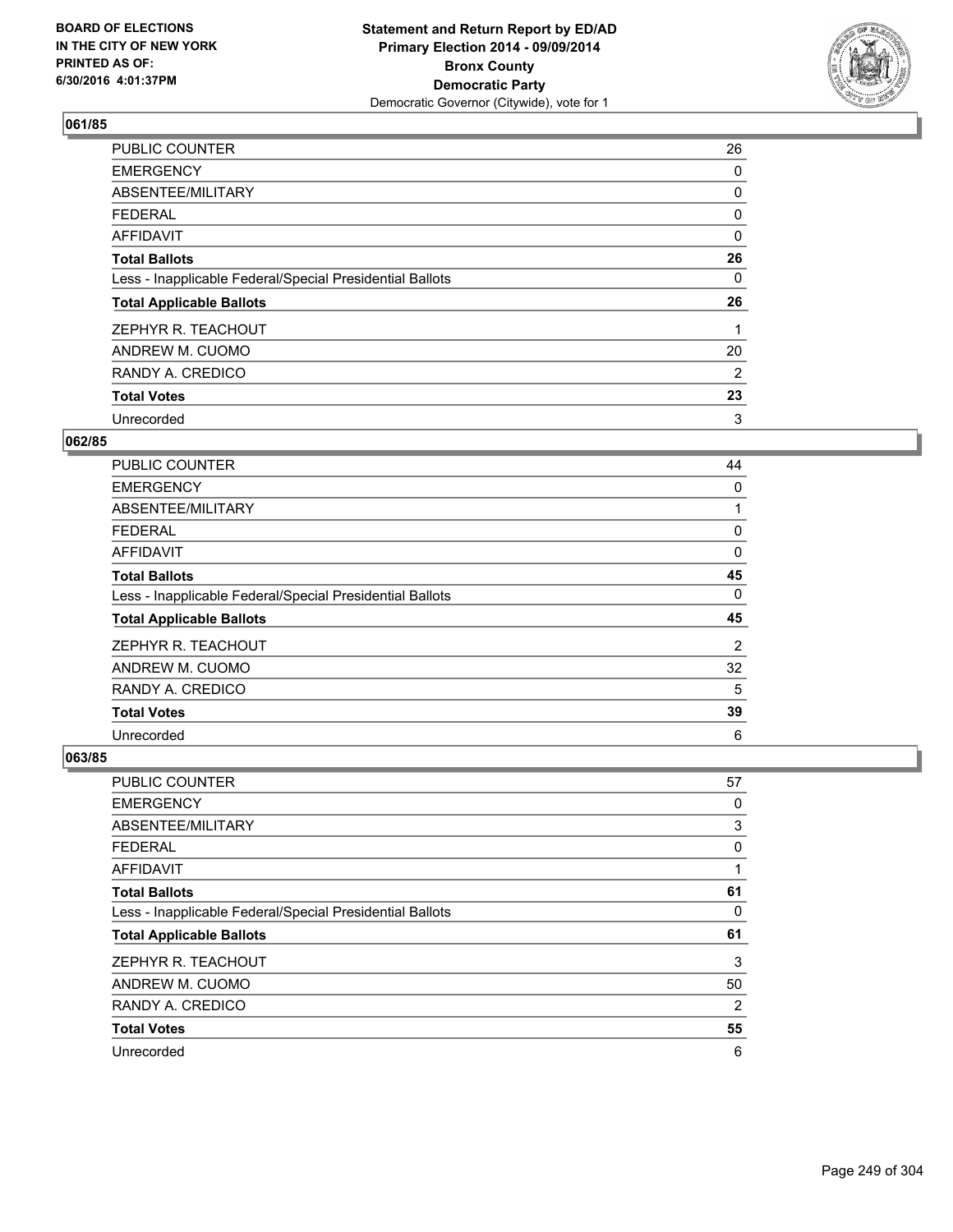

| PUBLIC COUNTER                                           | 56 |
|----------------------------------------------------------|----|
| <b>EMERGENCY</b>                                         | 0  |
| ABSENTEE/MILITARY                                        | 0  |
| <b>FEDERAL</b>                                           | 0  |
| AFFIDAVIT                                                | 2  |
| <b>Total Ballots</b>                                     | 58 |
| Less - Inapplicable Federal/Special Presidential Ballots | 0  |
| <b>Total Applicable Ballots</b>                          | 58 |
| ZEPHYR R. TEACHOUT                                       | 5  |
| ANDREW M. CUOMO                                          | 46 |
| RANDY A. CREDICO                                         | 1  |
| <b>Total Votes</b>                                       | 52 |
| Unrecorded                                               | 6  |

#### **065/85**

| <b>PUBLIC COUNTER</b>                                    | 65 |
|----------------------------------------------------------|----|
| <b>EMERGENCY</b>                                         | 0  |
| ABSENTEE/MILITARY                                        | 0  |
| <b>FEDERAL</b>                                           | 0  |
| AFFIDAVIT                                                | 0  |
| <b>Total Ballots</b>                                     | 65 |
| Less - Inapplicable Federal/Special Presidential Ballots | 0  |
| <b>Total Applicable Ballots</b>                          | 65 |
| ZEPHYR R. TEACHOUT                                       | 10 |
| ANDREW M. CUOMO                                          | 48 |
| RANDY A. CREDICO                                         | 3  |
| <b>Total Votes</b>                                       | 61 |
| Unrecorded                                               | 4  |

| <b>PUBLIC COUNTER</b>                                    | 51 |
|----------------------------------------------------------|----|
| <b>EMERGENCY</b>                                         | 0  |
| ABSENTEE/MILITARY                                        |    |
| <b>FEDERAL</b>                                           | 0  |
| AFFIDAVIT                                                |    |
| <b>Total Ballots</b>                                     | 53 |
| Less - Inapplicable Federal/Special Presidential Ballots | 0  |
| <b>Total Applicable Ballots</b>                          | 53 |
| ZEPHYR R. TEACHOUT                                       | 1  |
| ANDREW M. CUOMO                                          | 45 |
| RANDY A. CREDICO                                         | 1  |
| <b>Total Votes</b>                                       | 47 |
| Unrecorded                                               | 6  |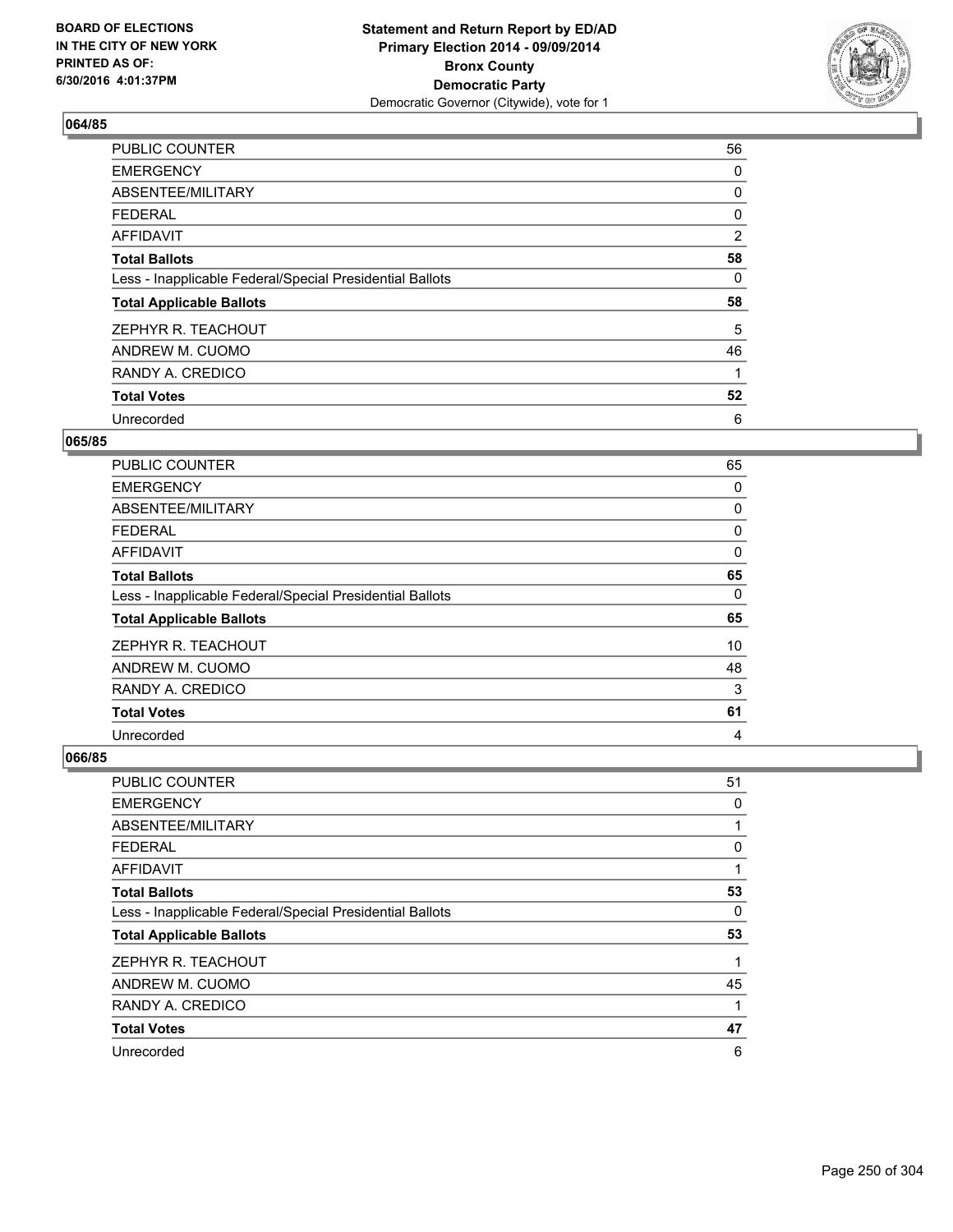

| <b>PUBLIC COUNTER</b>                                    | 38       |
|----------------------------------------------------------|----------|
| <b>EMERGENCY</b>                                         | 0        |
| ABSENTEE/MILITARY                                        |          |
| <b>FEDERAL</b>                                           | 0        |
| AFFIDAVIT                                                | $\Omega$ |
| <b>Total Ballots</b>                                     | 39       |
| Less - Inapplicable Federal/Special Presidential Ballots | 0        |
| <b>Total Applicable Ballots</b>                          | 39       |
| ZEPHYR R. TEACHOUT                                       | 3        |
| ANDREW M. CUOMO                                          | 33       |
| RANDY A. CREDICO                                         | 0        |
| <b>Total Votes</b>                                       | 36       |
| Unrecorded                                               | 3        |

# **068/85**

| <b>PUBLIC COUNTER</b>                                    | 98             |
|----------------------------------------------------------|----------------|
| <b>EMERGENCY</b>                                         | 0              |
| ABSENTEE/MILITARY                                        | 6              |
| <b>FEDERAL</b>                                           | 0              |
| <b>AFFIDAVIT</b>                                         | 3              |
| <b>Total Ballots</b>                                     | 107            |
| Less - Inapplicable Federal/Special Presidential Ballots | 0              |
| <b>Total Applicable Ballots</b>                          | 107            |
| ZEPHYR R. TEACHOUT                                       | 10             |
| ANDREW M. CUOMO                                          | 87             |
| RANDY A. CREDICO                                         | $\overline{2}$ |
| <b>Total Votes</b>                                       | 99             |
| Unrecorded                                               | 8              |

| <b>PUBLIC COUNTER</b>                                    | 54 |
|----------------------------------------------------------|----|
| <b>EMERGENCY</b>                                         | 0  |
| ABSENTEE/MILITARY                                        | 0  |
| <b>FEDERAL</b>                                           | 0  |
| AFFIDAVIT                                                | 0  |
| <b>Total Ballots</b>                                     | 54 |
| Less - Inapplicable Federal/Special Presidential Ballots | 0  |
| <b>Total Applicable Ballots</b>                          | 54 |
| ZEPHYR R. TEACHOUT                                       | 5  |
| ANDREW M. CUOMO                                          | 44 |
| RANDY A. CREDICO                                         | 1  |
| <b>Total Votes</b>                                       | 50 |
| Unrecorded                                               | 4  |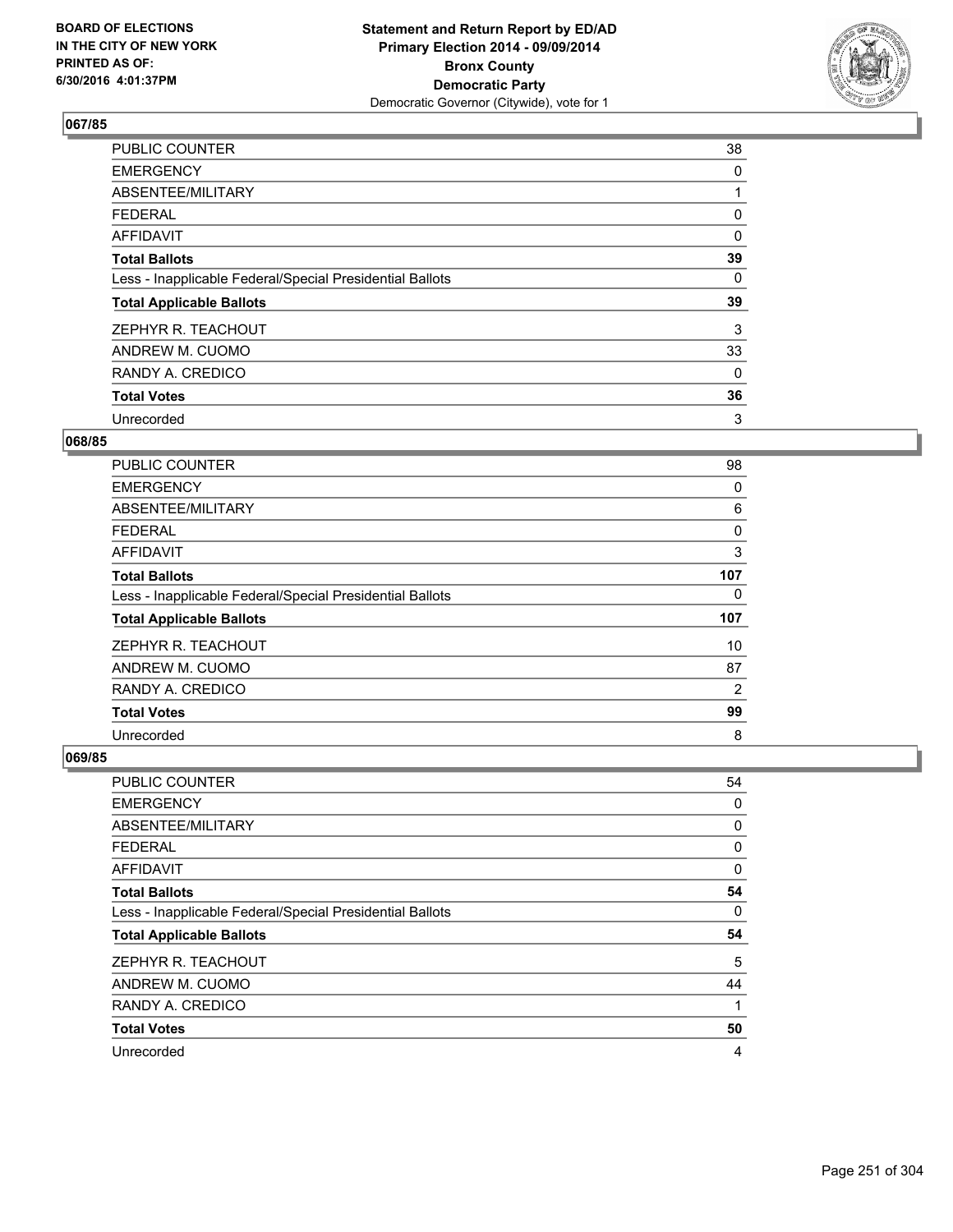

| <b>PUBLIC COUNTER</b>                                    | 38             |
|----------------------------------------------------------|----------------|
| <b>EMERGENCY</b>                                         | 0              |
| ABSENTEE/MILITARY                                        | $\overline{2}$ |
| <b>FEDERAL</b>                                           | 0              |
| AFFIDAVIT                                                | 1              |
| <b>Total Ballots</b>                                     | 41             |
| Less - Inapplicable Federal/Special Presidential Ballots | 0              |
| <b>Total Applicable Ballots</b>                          | 41             |
| ZEPHYR R. TEACHOUT                                       | 3              |
| ANDREW M. CUOMO                                          | 33             |
| RANDY A. CREDICO                                         | 2              |
| <b>Total Votes</b>                                       | 38             |
| Unrecorded                                               | 3              |

# **071/85**

| PUBLIC COUNTER                                           | 0           |
|----------------------------------------------------------|-------------|
|                                                          |             |
| <b>EMERGENCY</b>                                         | 0           |
| ABSENTEE/MILITARY                                        | 0           |
| <b>FEDERAL</b>                                           | 0           |
| AFFIDAVIT                                                | 0           |
| <b>Total Ballots</b>                                     | 0           |
| Less - Inapplicable Federal/Special Presidential Ballots | 0           |
| <b>Total Applicable Ballots</b>                          | 0           |
| ZEPHYR R. TEACHOUT                                       | 0           |
| ANDREW M. CUOMO                                          | 0           |
| RANDY A. CREDICO                                         | 0           |
| <b>Total Votes</b>                                       | $\mathbf 0$ |

**072/85 COMBINED into: 035/85**

**073/85 COMBINED into: 035/85**

**074/85 COMBINED into: 035/85**

**075/85 COMBINED into: 035/85**

| <b>PUBLIC COUNTER</b>                                    | 0 |
|----------------------------------------------------------|---|
| <b>EMERGENCY</b>                                         | 0 |
| ABSENTEE/MILITARY                                        | 0 |
| <b>FEDERAL</b>                                           | 0 |
| AFFIDAVIT                                                | 0 |
| <b>Total Ballots</b>                                     | 0 |
| Less - Inapplicable Federal/Special Presidential Ballots | 0 |
| <b>Total Applicable Ballots</b>                          | 0 |
| ZEPHYR R. TEACHOUT                                       | 0 |
| ANDREW M. CUOMO                                          | 0 |
| RANDY A. CREDICO                                         | 0 |
| <b>Total Votes</b>                                       | 0 |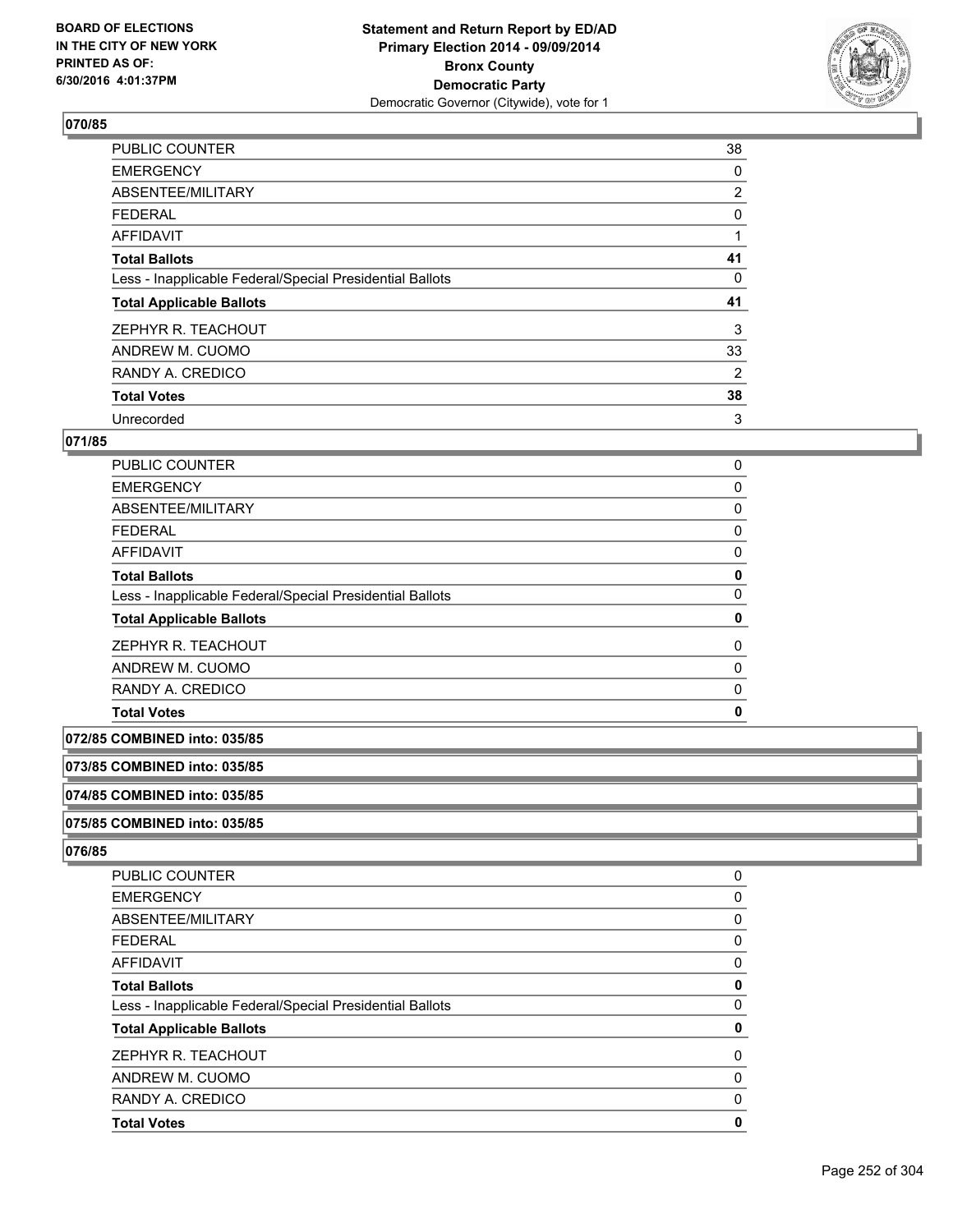

**077/85 COMBINED into: 035/85**

**078/85 COMBINED into: 035/85**

**079/85 COMBINED into: 035/85**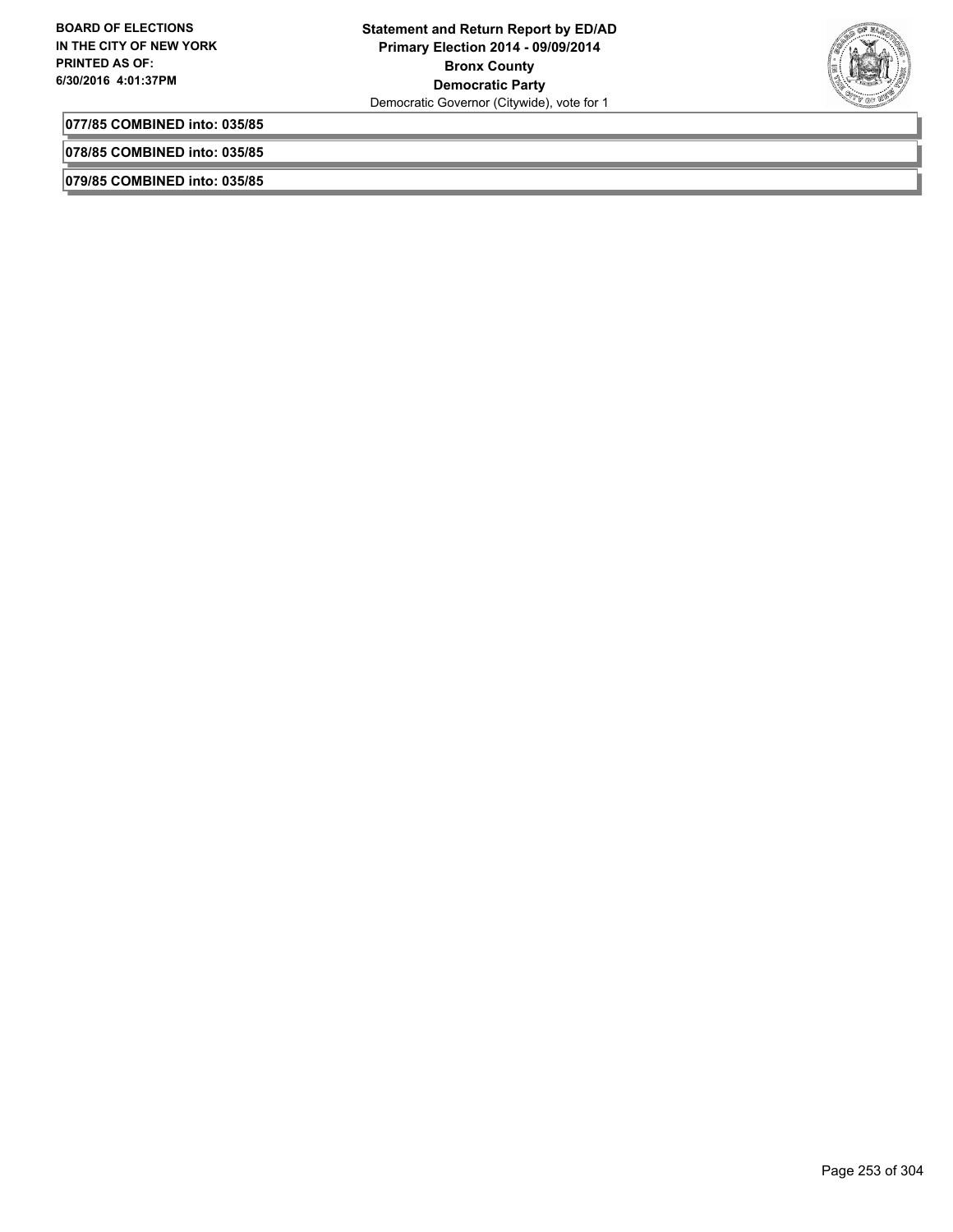

| <b>PUBLIC COUNTER</b>                                    | 62 |
|----------------------------------------------------------|----|
| <b>EMERGENCY</b>                                         | 0  |
| ABSENTEE/MILITARY                                        | 0  |
| <b>FEDERAL</b>                                           | 0  |
| <b>AFFIDAVIT</b>                                         | 0  |
| <b>Total Ballots</b>                                     | 62 |
| Less - Inapplicable Federal/Special Presidential Ballots | 0  |
| <b>Total Applicable Ballots</b>                          | 62 |
| ZEPHYR R. TEACHOUT                                       |    |
| ANDREW M. CUOMO                                          | 55 |
| RANDY A. CREDICO                                         | 3  |
| ADRIANO ESPAILLAT (WRITE-IN)                             | 1  |
| <b>Total Votes</b>                                       | 60 |
| Unrecorded                                               | 2  |

### **002/86**

| <b>PUBLIC COUNTER</b>                                    | 37 |
|----------------------------------------------------------|----|
| <b>EMERGENCY</b>                                         | 0  |
| ABSENTEE/MILITARY                                        | 3  |
| <b>FEDERAL</b>                                           | 0  |
| AFFIDAVIT                                                | 0  |
| <b>Total Ballots</b>                                     | 40 |
| Less - Inapplicable Federal/Special Presidential Ballots | 0  |
| <b>Total Applicable Ballots</b>                          | 40 |
| ZEPHYR R. TEACHOUT                                       | 3  |
| ANDREW M. CUOMO                                          | 31 |
| RANDY A. CREDICO                                         | 0  |
| <b>Total Votes</b>                                       | 34 |
| Unrecorded                                               | 6  |

| PUBLIC COUNTER                                           | 46             |
|----------------------------------------------------------|----------------|
| <b>EMERGENCY</b>                                         | 0              |
| ABSENTEE/MILITARY                                        | 3              |
| <b>FEDERAL</b>                                           | 0              |
| AFFIDAVIT                                                | $\overline{2}$ |
| <b>Total Ballots</b>                                     | 51             |
| Less - Inapplicable Federal/Special Presidential Ballots | 0              |
| <b>Total Applicable Ballots</b>                          | 51             |
| ZEPHYR R. TEACHOUT                                       |                |
| ANDREW M. CUOMO                                          | 41             |
| RANDY A. CREDICO                                         | 4              |
| <b>Total Votes</b>                                       | 46             |
| Unrecorded                                               | 5              |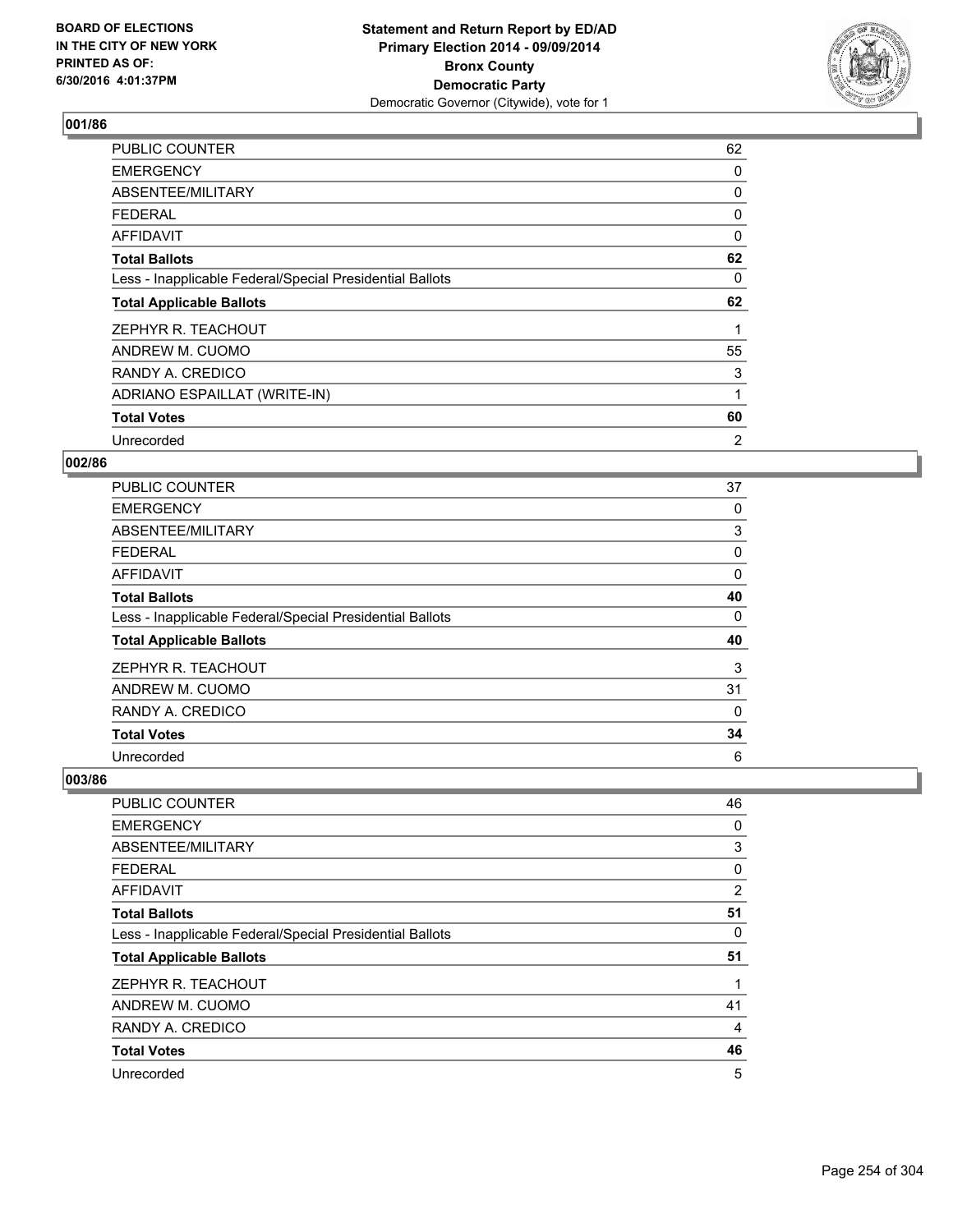

| PUBLIC COUNTER                                           | 23 |
|----------------------------------------------------------|----|
| <b>EMERGENCY</b>                                         | 0  |
| ABSENTEE/MILITARY                                        |    |
| <b>FEDERAL</b>                                           | 0  |
| AFFIDAVIT                                                |    |
| <b>Total Ballots</b>                                     | 25 |
| Less - Inapplicable Federal/Special Presidential Ballots | 0  |
| <b>Total Applicable Ballots</b>                          | 25 |
| ZEPHYR R. TEACHOUT                                       | 2  |
| ANDREW M. CUOMO                                          | 17 |
| RANDY A. CREDICO                                         | 1  |
| <b>Total Votes</b>                                       | 20 |
| Unrecorded                                               | 5  |

#### **005/86**

| <b>PUBLIC COUNTER</b>                                    | 41 |
|----------------------------------------------------------|----|
| <b>EMERGENCY</b>                                         | 0  |
| ABSENTEE/MILITARY                                        |    |
| <b>FEDERAL</b>                                           | 0  |
| AFFIDAVIT                                                |    |
| <b>Total Ballots</b>                                     | 43 |
| Less - Inapplicable Federal/Special Presidential Ballots | 0  |
| <b>Total Applicable Ballots</b>                          | 43 |
| ZEPHYR R. TEACHOUT                                       |    |
| ANDREW M. CUOMO                                          | 32 |
| RANDY A. CREDICO                                         | 3  |
| <b>Total Votes</b>                                       | 36 |
| Unrecorded                                               | 7  |

| <b>PUBLIC COUNTER</b>                                    | 37 |
|----------------------------------------------------------|----|
| <b>EMERGENCY</b>                                         | 0  |
| ABSENTEE/MILITARY                                        | 3  |
| <b>FEDERAL</b>                                           | 0  |
| AFFIDAVIT                                                | 2  |
| <b>Total Ballots</b>                                     | 42 |
| Less - Inapplicable Federal/Special Presidential Ballots | 0  |
| <b>Total Applicable Ballots</b>                          | 42 |
| ZEPHYR R. TEACHOUT                                       | 0  |
| ANDREW M. CUOMO                                          | 37 |
| RANDY A. CREDICO                                         | 2  |
| <b>Total Votes</b>                                       | 39 |
| Unrecorded                                               | 3  |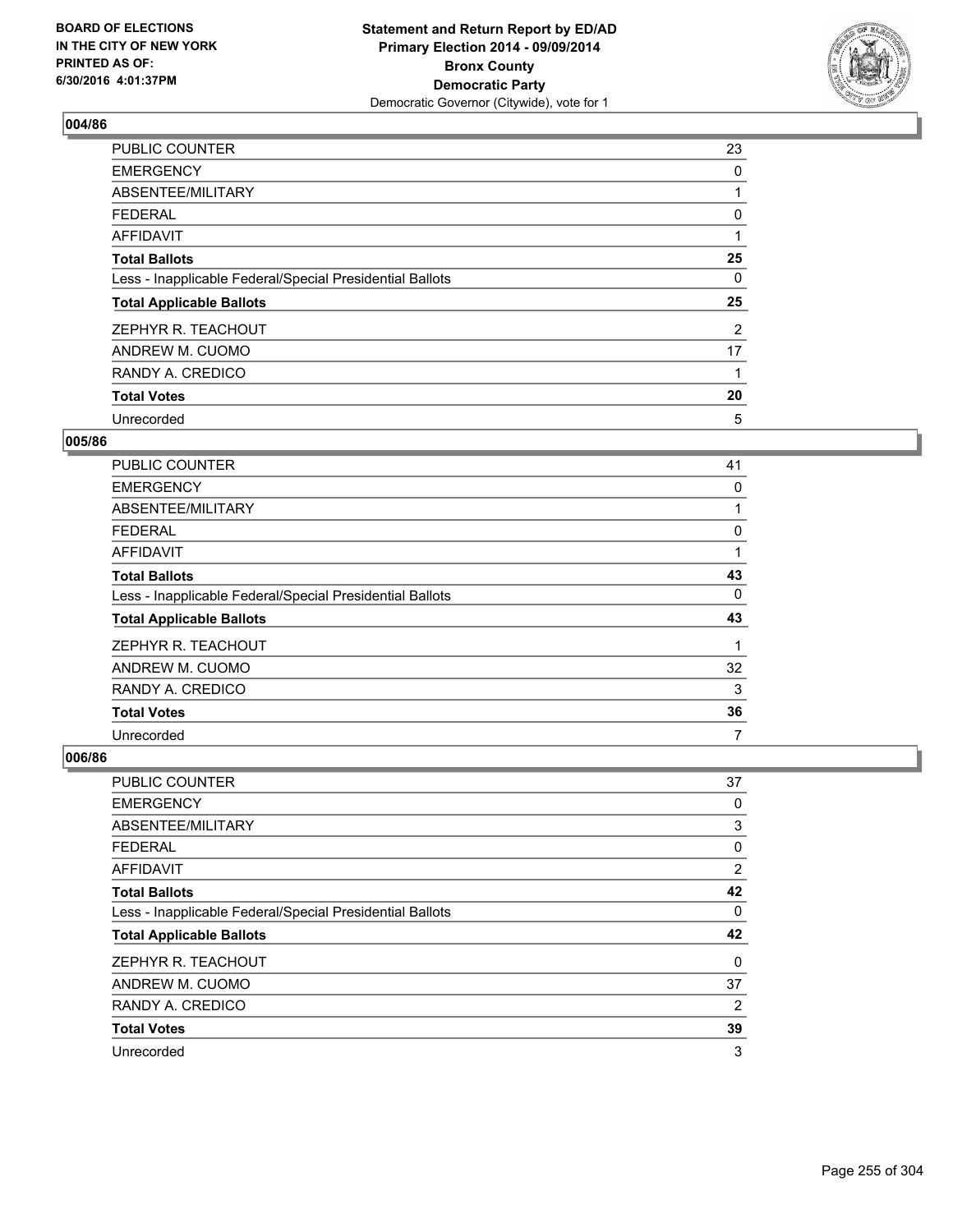

| PUBLIC COUNTER                                           | 73 |
|----------------------------------------------------------|----|
| <b>EMERGENCY</b>                                         | 0  |
| ABSENTEE/MILITARY                                        |    |
| <b>FEDERAL</b>                                           | 0  |
| <b>AFFIDAVIT</b>                                         |    |
| <b>Total Ballots</b>                                     | 75 |
| Less - Inapplicable Federal/Special Presidential Ballots | 0  |
| <b>Total Applicable Ballots</b>                          | 75 |
| ZEPHYR R. TEACHOUT                                       | 4  |
| ANDREW M. CUOMO                                          | 55 |
| RANDY A. CREDICO                                         | 3  |
| <b>Total Votes</b>                                       | 62 |
| Unrecorded                                               | 13 |

### **008/86**

| <b>PUBLIC COUNTER</b>                                    | 101            |
|----------------------------------------------------------|----------------|
| <b>EMERGENCY</b>                                         | 0              |
| ABSENTEE/MILITARY                                        | $\overline{2}$ |
| <b>FEDERAL</b>                                           | 0              |
| AFFIDAVIT                                                | 0              |
| <b>Total Ballots</b>                                     | 103            |
| Less - Inapplicable Federal/Special Presidential Ballots | 0              |
| <b>Total Applicable Ballots</b>                          | 103            |
| ZEPHYR R. TEACHOUT                                       | 7              |
| ANDREW M. CUOMO                                          | 74             |
| RANDY A. CREDICO                                         | 11             |
| <b>Total Votes</b>                                       | 92             |
| Unrecorded                                               | 11             |

| <b>PUBLIC COUNTER</b>                                    | 59 |
|----------------------------------------------------------|----|
| <b>EMERGENCY</b>                                         | 0  |
| ABSENTEE/MILITARY                                        | 8  |
| <b>FEDERAL</b>                                           | 0  |
| AFFIDAVIT                                                | 0  |
| <b>Total Ballots</b>                                     | 67 |
| Less - Inapplicable Federal/Special Presidential Ballots | 0  |
| <b>Total Applicable Ballots</b>                          | 67 |
| ZEPHYR R. TEACHOUT                                       |    |
| ANDREW M. CUOMO                                          | 46 |
| RANDY A. CREDICO                                         | 2  |
| UNATTRIBUTABLE WRITE-IN (WRITE-IN)                       | 1  |
| <b>Total Votes</b>                                       | 56 |
| Unrecorded                                               | 11 |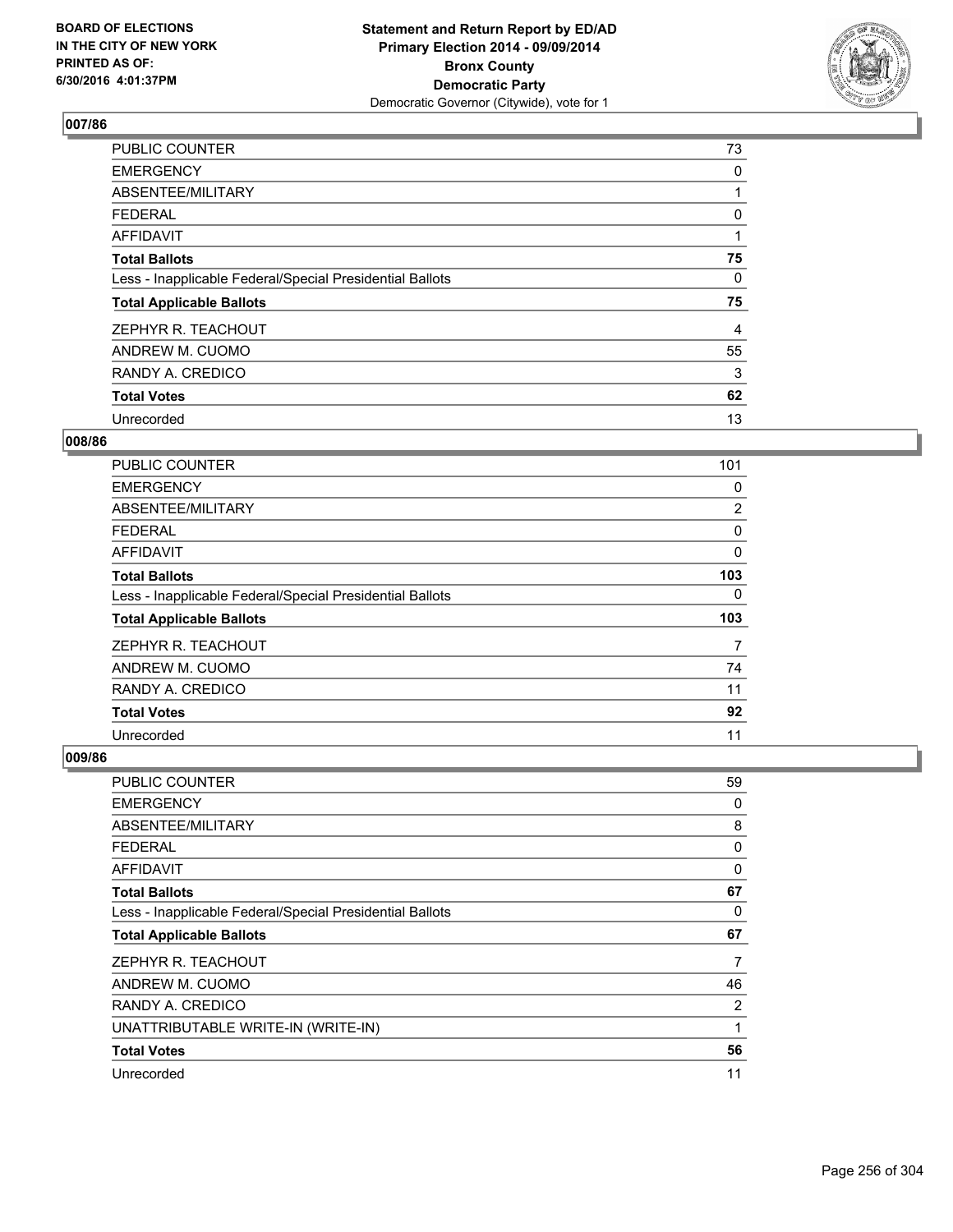

| <b>PUBLIC COUNTER</b>                                    | 42             |
|----------------------------------------------------------|----------------|
| <b>EMERGENCY</b>                                         | 0              |
| ABSENTEE/MILITARY                                        | $\overline{2}$ |
| <b>FEDERAL</b>                                           | 0              |
| <b>AFFIDAVIT</b>                                         |                |
| <b>Total Ballots</b>                                     | 45             |
| Less - Inapplicable Federal/Special Presidential Ballots | 0              |
| <b>Total Applicable Ballots</b>                          | 45             |
| ZEPHYR R. TEACHOUT                                       | 2              |
| ANDREW M. CUOMO                                          | 38             |
| RANDY A. CREDICO                                         | 0              |
| <b>Total Votes</b>                                       | 40             |
| Unrecorded                                               | 5              |

## **011/86**

| <b>PUBLIC COUNTER</b>                                    | 104            |
|----------------------------------------------------------|----------------|
| <b>EMERGENCY</b>                                         | 0              |
| ABSENTEE/MILITARY                                        | $\overline{2}$ |
| <b>FEDERAL</b>                                           | 0              |
| AFFIDAVIT                                                | 0              |
| <b>Total Ballots</b>                                     | 106            |
| Less - Inapplicable Federal/Special Presidential Ballots | 0              |
| <b>Total Applicable Ballots</b>                          | 106            |
| ZEPHYR R. TEACHOUT                                       | 5              |
| ANDREW M. CUOMO                                          | 87             |
| RANDY A. CREDICO                                         | 8              |
| <b>Total Votes</b>                                       | 100            |
| Unrecorded                                               | 6              |

| PUBLIC COUNTER                                           | 90 |
|----------------------------------------------------------|----|
| <b>EMERGENCY</b>                                         | 0  |
| ABSENTEE/MILITARY                                        | 2  |
| <b>FEDERAL</b>                                           | 0  |
| AFFIDAVIT                                                | 1  |
| <b>Total Ballots</b>                                     | 93 |
| Less - Inapplicable Federal/Special Presidential Ballots | 0  |
| <b>Total Applicable Ballots</b>                          | 93 |
| ZEPHYR R. TEACHOUT                                       | 13 |
| ANDREW M. CUOMO                                          | 69 |
| RANDY A. CREDICO                                         | 1  |
| <b>Total Votes</b>                                       | 83 |
| Unrecorded                                               | 10 |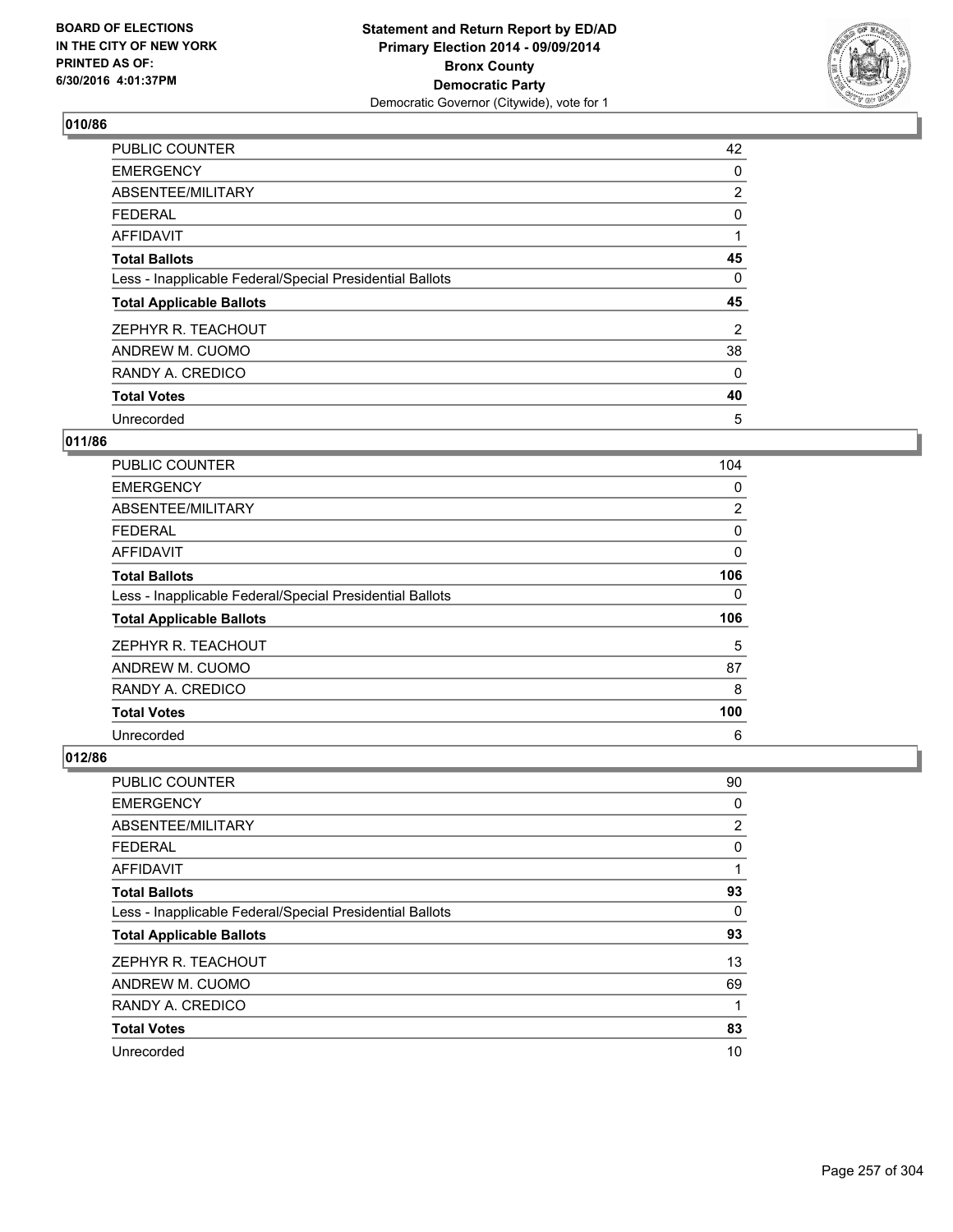

| <b>PUBLIC COUNTER</b>                                    | 58       |
|----------------------------------------------------------|----------|
| <b>EMERGENCY</b>                                         | 0        |
| ABSENTEE/MILITARY                                        |          |
| <b>FEDERAL</b>                                           | 0        |
| <b>AFFIDAVIT</b>                                         | $\Omega$ |
| <b>Total Ballots</b>                                     | 59       |
| Less - Inapplicable Federal/Special Presidential Ballots | 0        |
| <b>Total Applicable Ballots</b>                          | 59       |
| ZEPHYR R. TEACHOUT                                       | 9        |
| ANDREW M. CUOMO                                          | 41       |
| RANDY A. CREDICO                                         | 4        |
| <b>Total Votes</b>                                       | 54       |
| Unrecorded                                               | 5        |

## **014/86**

| <b>PUBLIC COUNTER</b>                                    | 118 |
|----------------------------------------------------------|-----|
| <b>EMERGENCY</b>                                         | 0   |
| ABSENTEE/MILITARY                                        | 3   |
| <b>FEDERAL</b>                                           | 0   |
| AFFIDAVIT                                                | 3   |
| <b>Total Ballots</b>                                     | 124 |
| Less - Inapplicable Federal/Special Presidential Ballots | 0   |
| <b>Total Applicable Ballots</b>                          | 124 |
| ZEPHYR R. TEACHOUT                                       | 7   |
| ANDREW M. CUOMO                                          | 82  |
| RANDY A. CREDICO                                         | 12  |
| UNATTRIBUTABLE WRITE-IN (WRITE-IN)                       | 2   |
| <b>Total Votes</b>                                       | 103 |
| Unrecorded                                               | 21  |

| PUBLIC COUNTER                                           | 85 |
|----------------------------------------------------------|----|
| <b>EMERGENCY</b>                                         | 0  |
| ABSENTEE/MILITARY                                        | 8  |
| <b>FEDERAL</b>                                           | 0  |
| AFFIDAVIT                                                | 0  |
| <b>Total Ballots</b>                                     | 93 |
| Less - Inapplicable Federal/Special Presidential Ballots | 0  |
| <b>Total Applicable Ballots</b>                          | 93 |
| ZEPHYR R. TEACHOUT                                       | 6  |
| ANDREW M. CUOMO                                          | 55 |
| RANDY A. CREDICO                                         | 6  |
| <b>Total Votes</b>                                       | 67 |
| Unrecorded                                               | 26 |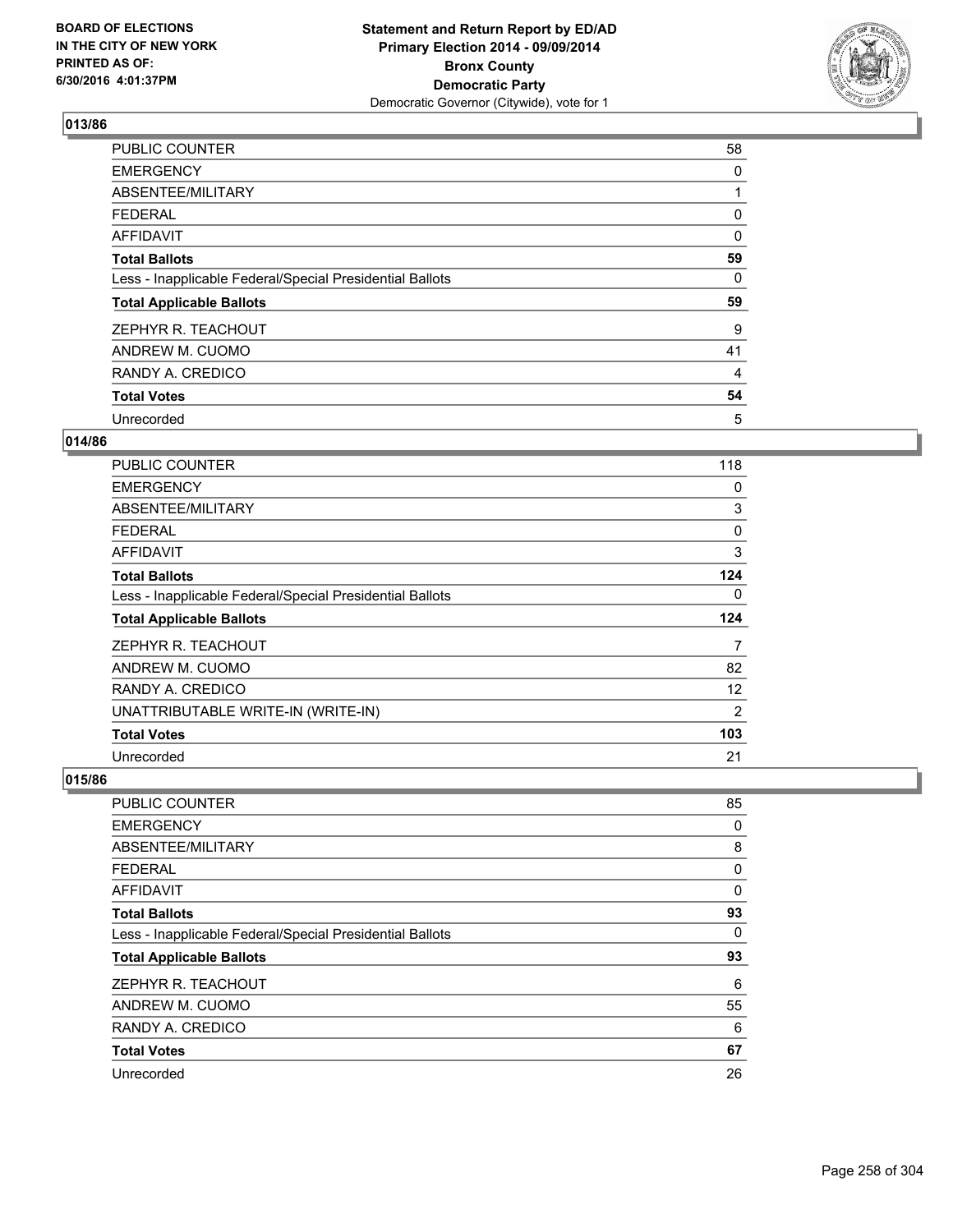

| <b>PUBLIC COUNTER</b>                                    | 78 |
|----------------------------------------------------------|----|
| <b>EMERGENCY</b>                                         | 0  |
| ABSENTEE/MILITARY                                        | 3  |
| <b>FEDERAL</b>                                           | 0  |
| AFFIDAVIT                                                | 0  |
| <b>Total Ballots</b>                                     | 81 |
| Less - Inapplicable Federal/Special Presidential Ballots | 0  |
| <b>Total Applicable Ballots</b>                          | 81 |
| ZEPHYR R. TEACHOUT                                       | 8  |
| ANDREW M. CUOMO                                          | 60 |
| RANDY A. CREDICO                                         | 5  |
| <b>Total Votes</b>                                       | 73 |
| Unrecorded                                               | 8  |

# **017/86**

| PUBLIC COUNTER                                           | 99           |
|----------------------------------------------------------|--------------|
| EMERGENCY                                                | 0            |
| ABSENTEE/MILITARY                                        | 2            |
| FEDERAL                                                  | 0            |
| AFFIDAVIT                                                | 1            |
| <b>Total Ballots</b>                                     | 102          |
| Less - Inapplicable Federal/Special Presidential Ballots | 0            |
| <b>Total Applicable Ballots</b>                          | 102          |
| ZEPHYR R. TEACHOUT                                       | 8            |
| ANDREW M. CUOMO                                          | 66           |
| RANDY A. CREDICO                                         | 8            |
| STAN LEE (WRITE-IN)                                      | $\mathbf{1}$ |
| <b>Total Votes</b>                                       | 83           |
| Unrecorded                                               | 19           |

| PUBLIC COUNTER                                           | 69             |
|----------------------------------------------------------|----------------|
| <b>EMERGENCY</b>                                         | 0              |
| ABSENTEE/MILITARY                                        | 0              |
| <b>FEDERAL</b>                                           | 0              |
| <b>AFFIDAVIT</b>                                         | 1              |
| <b>Total Ballots</b>                                     | 70             |
| Less - Inapplicable Federal/Special Presidential Ballots | 0              |
| <b>Total Applicable Ballots</b>                          | 70             |
| ZEPHYR R. TEACHOUT                                       | $\overline{4}$ |
| ANDREW M. CUOMO                                          | 50             |
| RANDY A. CREDICO                                         | 4              |
| <b>Total Votes</b>                                       | 58             |
| Unrecorded                                               | 12             |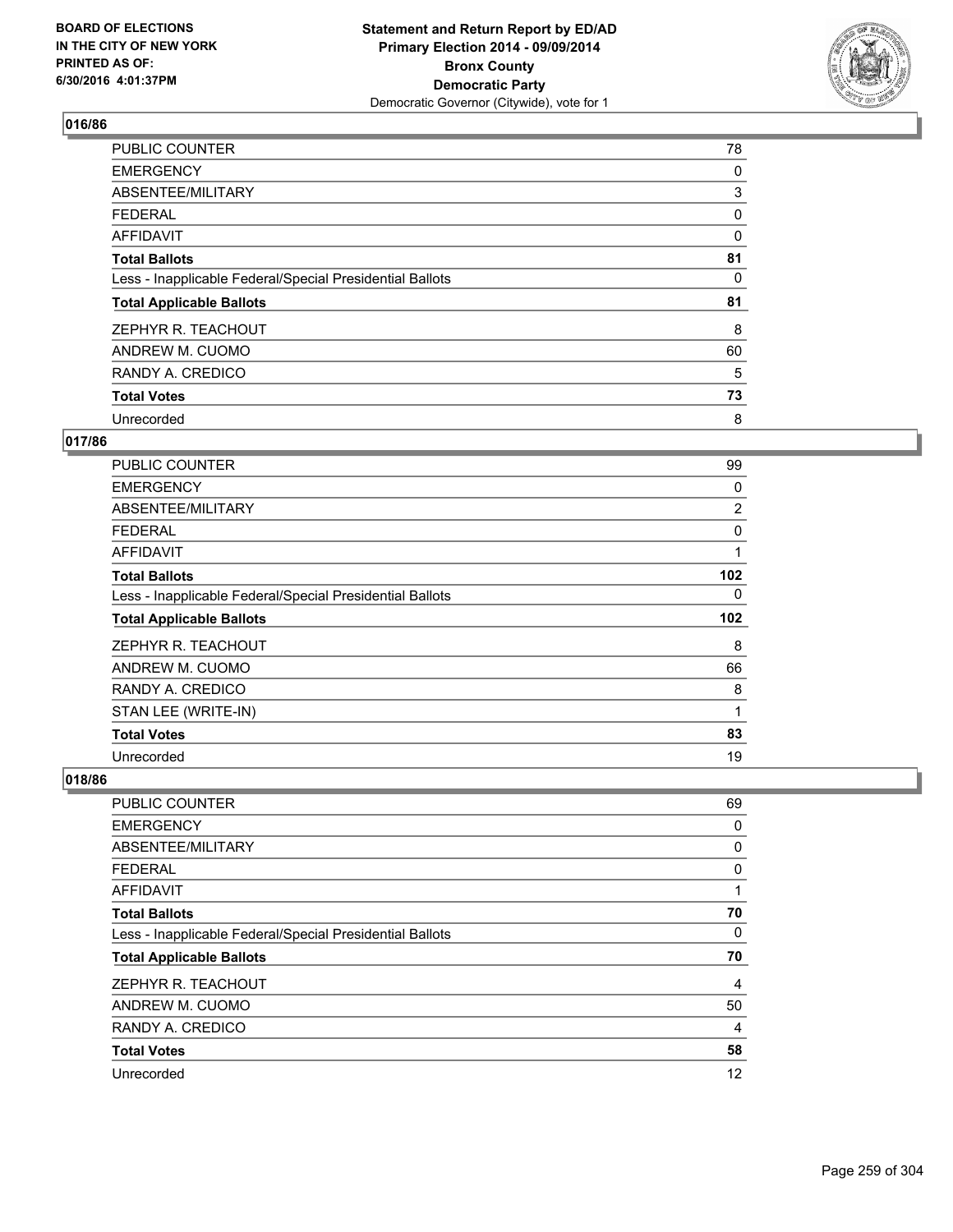

| PUBLIC COUNTER                                           | 106 |
|----------------------------------------------------------|-----|
| <b>EMERGENCY</b>                                         | 0   |
| ABSENTEE/MILITARY                                        | 8   |
| <b>FEDERAL</b>                                           | 0   |
| AFFIDAVIT                                                | 0   |
| <b>Total Ballots</b>                                     | 114 |
| Less - Inapplicable Federal/Special Presidential Ballots | 0   |
| <b>Total Applicable Ballots</b>                          | 114 |
| ZEPHYR R. TEACHOUT                                       | 5   |
| ANDREW M. CUOMO                                          | 86  |
| RANDY A. CREDICO                                         | 7   |
| <b>Total Votes</b>                                       | 98  |
| Unrecorded                                               | 16  |

# **020/86**

| PUBLIC COUNTER                                           | 109 |
|----------------------------------------------------------|-----|
| <b>EMERGENCY</b>                                         | 0   |
| ABSENTEE/MILITARY                                        | 2   |
| <b>FEDERAL</b>                                           | 0   |
| AFFIDAVIT                                                | 0   |
| <b>Total Ballots</b>                                     | 111 |
| Less - Inapplicable Federal/Special Presidential Ballots | 0   |
| <b>Total Applicable Ballots</b>                          | 111 |
| ZEPHYR R. TEACHOUT                                       | 10  |
| ANDREW M. CUOMO                                          | 81  |
| RANDY A. CREDICO                                         | 9   |
| UNATTRIBUTABLE WRITE-IN (WRITE-IN)                       | 1   |
| <b>Total Votes</b>                                       | 101 |
| Unrecorded                                               | 10  |

| PUBLIC COUNTER                                           | $\overline{2}$ |
|----------------------------------------------------------|----------------|
| <b>EMERGENCY</b>                                         | 0              |
| ABSENTEE/MILITARY                                        | 0              |
| <b>FEDERAL</b>                                           | 0              |
| <b>AFFIDAVIT</b>                                         | 0              |
| <b>Total Ballots</b>                                     | $\mathbf{2}$   |
| Less - Inapplicable Federal/Special Presidential Ballots | 0              |
| <b>Total Applicable Ballots</b>                          | $\mathbf{2}$   |
| ZEPHYR R. TEACHOUT                                       | 0              |
| ANDREW M. CUOMO                                          | 2              |
| RANDY A. CREDICO                                         | 0              |
| <b>Total Votes</b>                                       | 2              |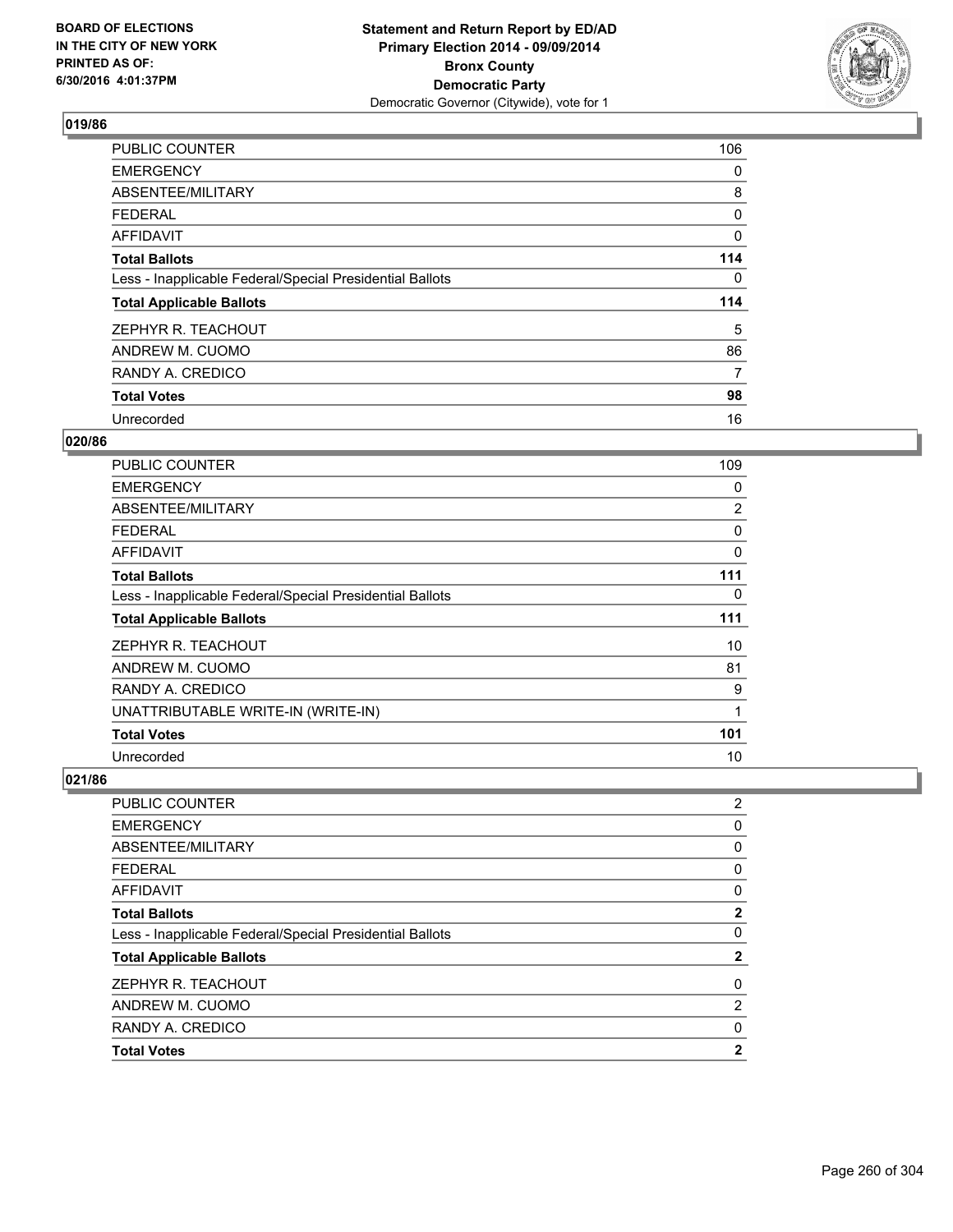

| PUBLIC COUNTER                                           | 93 |
|----------------------------------------------------------|----|
| <b>EMERGENCY</b>                                         | 0  |
| ABSENTEE/MILITARY                                        | 0  |
| <b>FEDERAL</b>                                           | 0  |
| <b>AFFIDAVIT</b>                                         | 5  |
| <b>Total Ballots</b>                                     | 98 |
| Less - Inapplicable Federal/Special Presidential Ballots | 0  |
| <b>Total Applicable Ballots</b>                          | 98 |
| ZEPHYR R. TEACHOUT                                       | 8  |
| ANDREW M. CUOMO                                          | 69 |
| RANDY A. CREDICO                                         | 7  |
| <b>Total Votes</b>                                       | 84 |
| Unrecorded                                               | 14 |

# **023/86**

| <b>PUBLIC COUNTER</b>                                    | 94 |
|----------------------------------------------------------|----|
| <b>EMERGENCY</b>                                         | 0  |
| ABSENTEE/MILITARY                                        |    |
| <b>FEDERAL</b>                                           | 0  |
| AFFIDAVIT                                                | 2  |
| <b>Total Ballots</b>                                     | 97 |
| Less - Inapplicable Federal/Special Presidential Ballots | 0  |
| <b>Total Applicable Ballots</b>                          | 97 |
| ZEPHYR R. TEACHOUT                                       | 9  |
| ANDREW M. CUOMO                                          | 73 |
| RANDY A. CREDICO                                         | 5  |
| <b>Total Votes</b>                                       | 87 |
| Unrecorded                                               | 10 |

| PUBLIC COUNTER                                           | 84 |
|----------------------------------------------------------|----|
| <b>EMERGENCY</b>                                         | 0  |
| ABSENTEE/MILITARY                                        | 2  |
| <b>FEDERAL</b>                                           | 0  |
| <b>AFFIDAVIT</b>                                         | 2  |
| <b>Total Ballots</b>                                     | 88 |
| Less - Inapplicable Federal/Special Presidential Ballots | 0  |
| <b>Total Applicable Ballots</b>                          | 88 |
| ZEPHYR R. TEACHOUT                                       | 7  |
| ANDREW M. CUOMO                                          | 56 |
| RANDY A. CREDICO                                         | 7  |
| <b>Total Votes</b>                                       | 70 |
| Unrecorded                                               | 18 |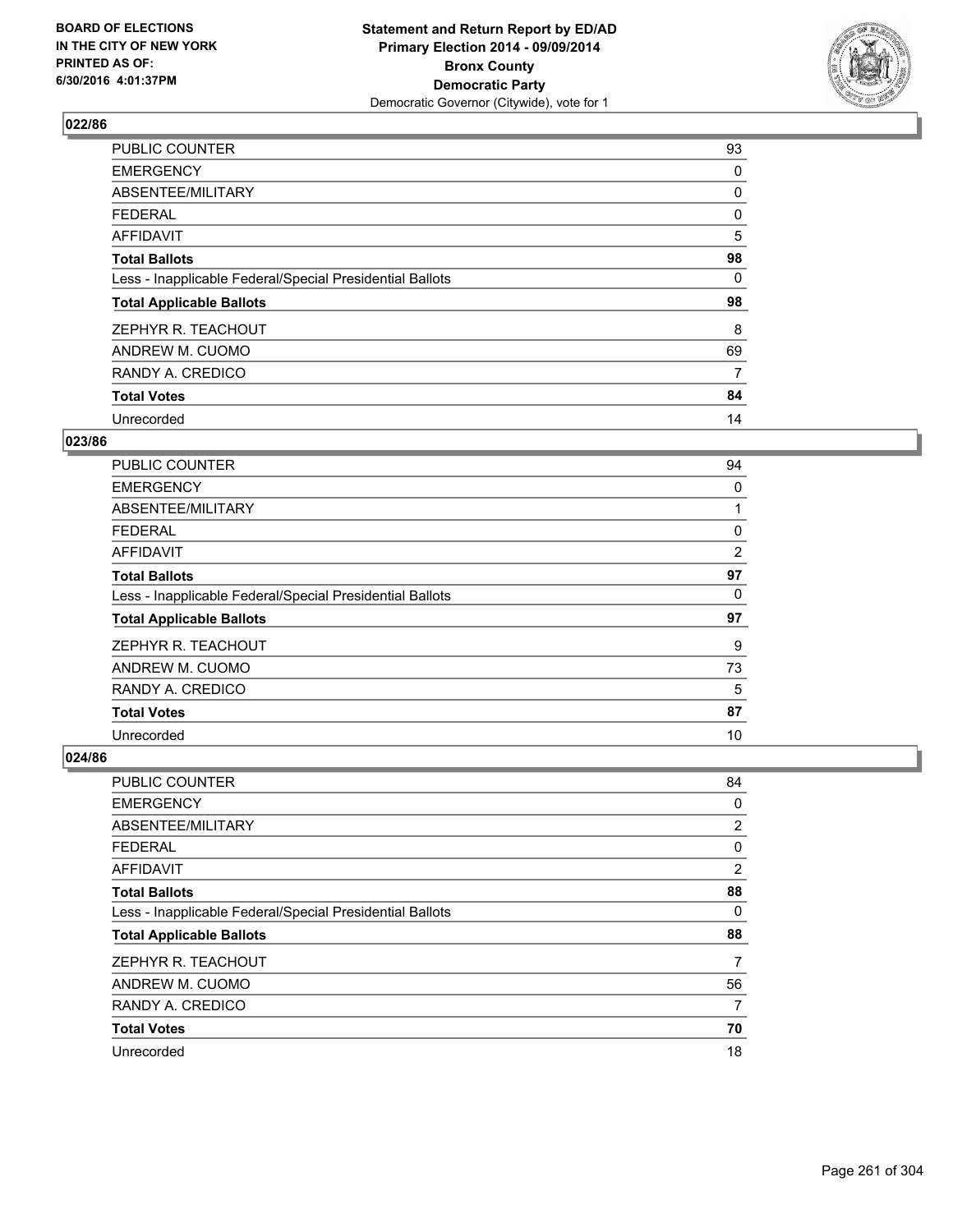

| PUBLIC COUNTER                                           | 89 |
|----------------------------------------------------------|----|
| <b>EMERGENCY</b>                                         | 0  |
| ABSENTEE/MILITARY                                        |    |
| <b>FEDERAL</b>                                           | 0  |
| <b>AFFIDAVIT</b>                                         | 0  |
| <b>Total Ballots</b>                                     | 90 |
| Less - Inapplicable Federal/Special Presidential Ballots | 0  |
| <b>Total Applicable Ballots</b>                          | 90 |
| ZEPHYR R. TEACHOUT                                       | 8  |
| ANDREW M. CUOMO                                          | 59 |
| RANDY A. CREDICO                                         | 9  |
| <b>Total Votes</b>                                       | 76 |
| Unrecorded                                               | 14 |

### **026/86**

| <b>PUBLIC COUNTER</b>                                    | 101 |
|----------------------------------------------------------|-----|
| <b>EMERGENCY</b>                                         | 0   |
| ABSENTEE/MILITARY                                        | 3   |
| <b>FEDERAL</b>                                           | 0   |
| AFFIDAVIT                                                | 0   |
| <b>Total Ballots</b>                                     | 104 |
| Less - Inapplicable Federal/Special Presidential Ballots | 0   |
| <b>Total Applicable Ballots</b>                          | 104 |
| ZEPHYR R. TEACHOUT                                       |     |
| ANDREW M. CUOMO                                          | 69  |
| RANDY A. CREDICO                                         | 7   |
| <b>Total Votes</b>                                       | 77  |
| Unrecorded                                               | 27  |

| PUBLIC COUNTER                                           | 119 |
|----------------------------------------------------------|-----|
| <b>EMERGENCY</b>                                         | 0   |
| ABSENTEE/MILITARY                                        | 9   |
| <b>FEDERAL</b>                                           | 0   |
| AFFIDAVIT                                                | 1   |
| <b>Total Ballots</b>                                     | 129 |
| Less - Inapplicable Federal/Special Presidential Ballots | 0   |
| <b>Total Applicable Ballots</b>                          | 129 |
| ZEPHYR R. TEACHOUT                                       | 6   |
| ANDREW M. CUOMO                                          | 92  |
| RANDY A. CREDICO                                         | 3   |
| <b>Total Votes</b>                                       | 101 |
| Unrecorded                                               | 28  |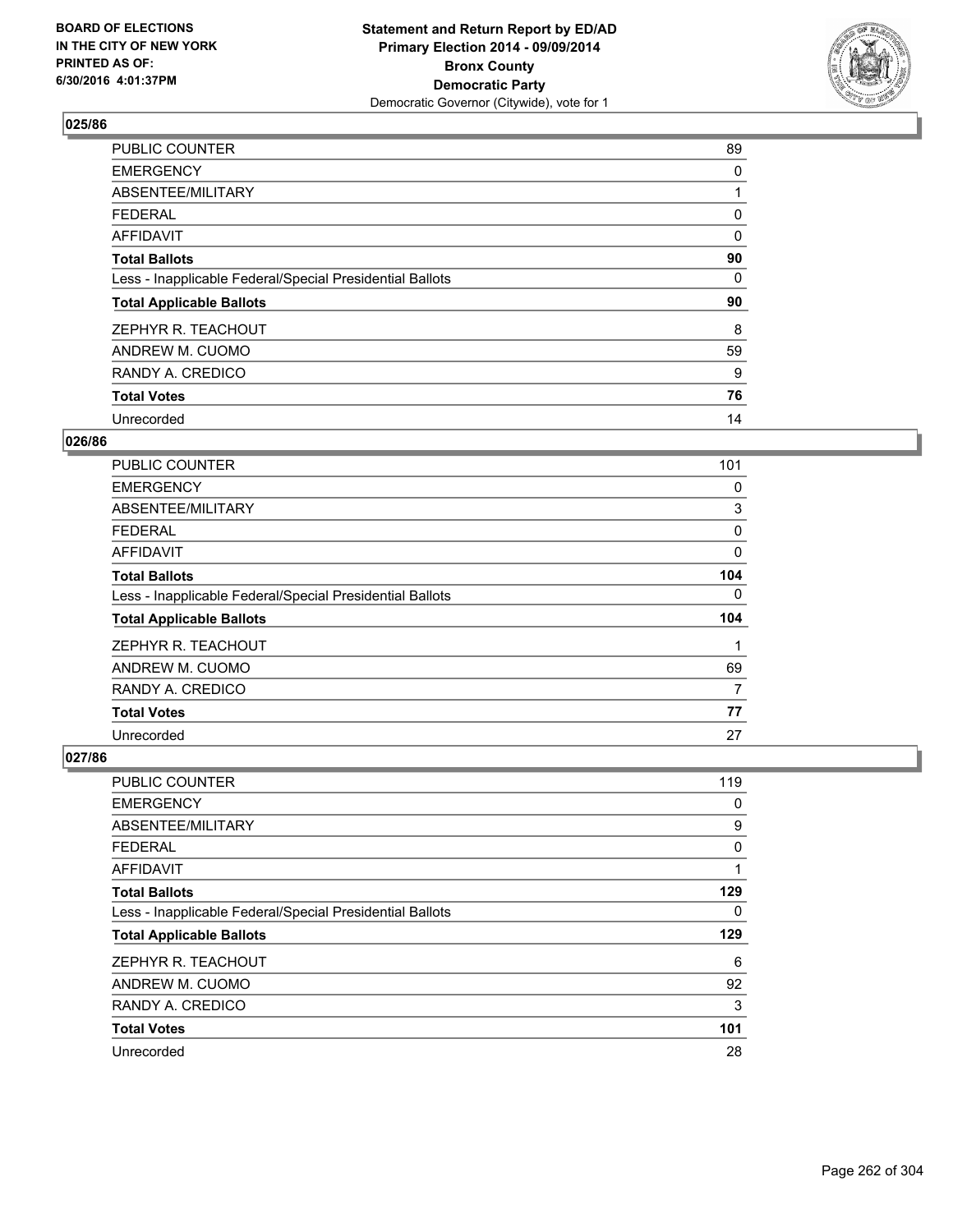

| PUBLIC COUNTER                                           | 95               |
|----------------------------------------------------------|------------------|
| <b>EMERGENCY</b>                                         | 0                |
| ABSENTEE/MILITARY                                        | 5                |
| <b>FEDERAL</b>                                           | 0                |
| AFFIDAVIT                                                | 2                |
| <b>Total Ballots</b>                                     | 102 <sub>2</sub> |
| Less - Inapplicable Federal/Special Presidential Ballots | 0                |
| <b>Total Applicable Ballots</b>                          | 102 <sub>2</sub> |
| ZEPHYR R. TEACHOUT                                       | 8                |
| ANDREW M. CUOMO                                          | 71               |
| RANDY A. CREDICO                                         | 2                |
| <b>Total Votes</b>                                       | 81               |
| Unrecorded                                               | 21               |

# **029/86**

| PUBLIC COUNTER                                           | 74 |
|----------------------------------------------------------|----|
| <b>EMERGENCY</b>                                         | 0  |
| ABSENTEE/MILITARY                                        |    |
| <b>FEDERAL</b>                                           | 0  |
| AFFIDAVIT                                                | 0  |
| <b>Total Ballots</b>                                     | 75 |
| Less - Inapplicable Federal/Special Presidential Ballots | 0  |
| <b>Total Applicable Ballots</b>                          | 75 |
| ZEPHYR R. TEACHOUT                                       | 5  |
| ANDREW M. CUOMO                                          | 53 |
| RANDY A. CREDICO                                         | 3  |
| UNATTRIBUTABLE WRITE-IN (WRITE-IN)                       | 1  |
| <b>Total Votes</b>                                       | 62 |
| Unrecorded                                               | 13 |

| <b>PUBLIC COUNTER</b>                                    | 146 |
|----------------------------------------------------------|-----|
| <b>EMERGENCY</b>                                         | 0   |
| ABSENTEE/MILITARY                                        | 0   |
| FEDERAL                                                  | 0   |
| AFFIDAVIT                                                | 2   |
| <b>Total Ballots</b>                                     | 148 |
| Less - Inapplicable Federal/Special Presidential Ballots | 0   |
| <b>Total Applicable Ballots</b>                          | 148 |
| ZEPHYR R. TEACHOUT                                       | 8   |
| ANDREW M. CUOMO                                          | 114 |
| RANDY A. CREDICO                                         | 8   |
| <b>Total Votes</b>                                       | 130 |
| Unrecorded                                               | 18  |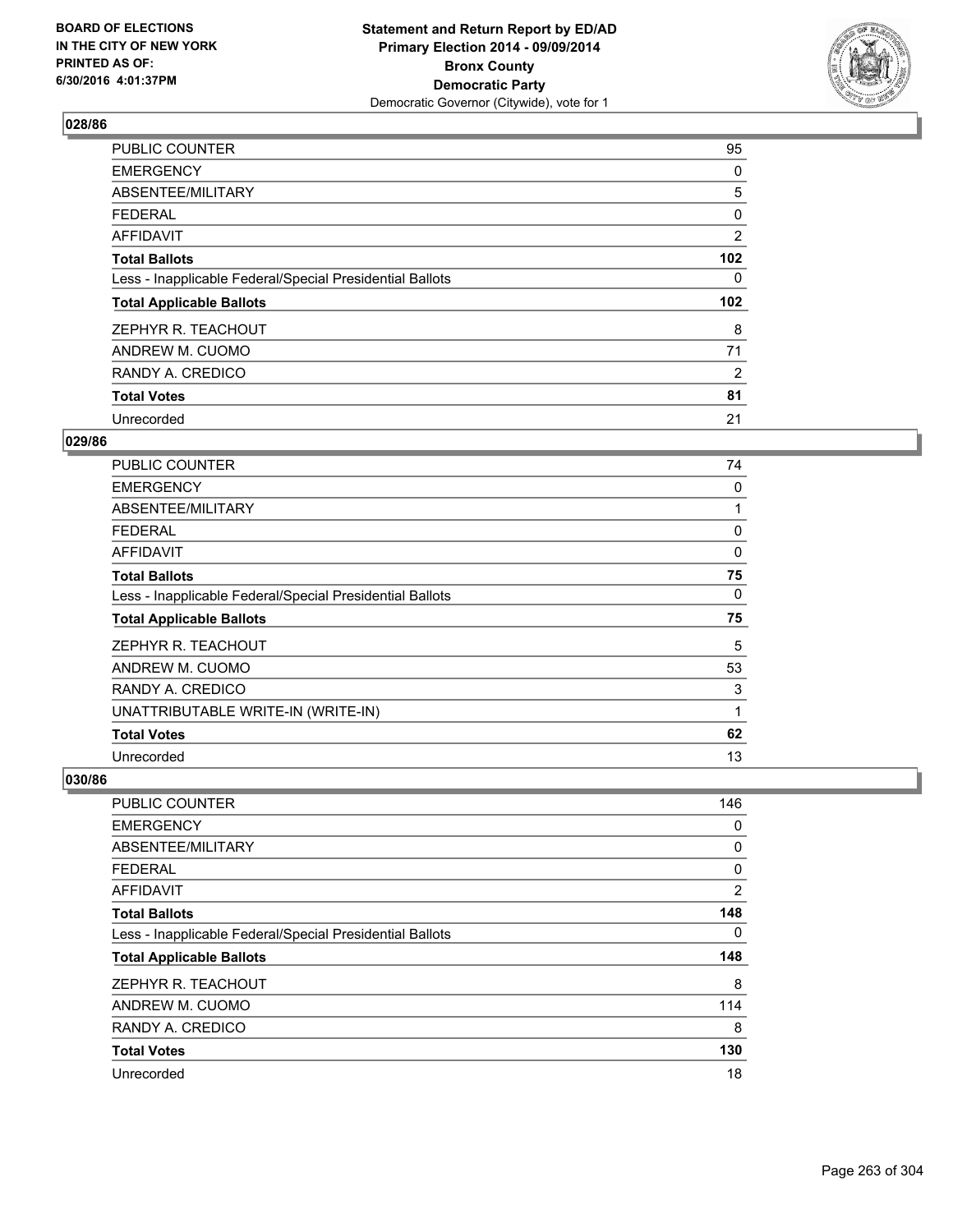

| PUBLIC COUNTER                                           | 95 |
|----------------------------------------------------------|----|
| <b>EMERGENCY</b>                                         | 0  |
| ABSENTEE/MILITARY                                        |    |
| <b>FEDERAL</b>                                           | 0  |
| AFFIDAVIT                                                | 1  |
| <b>Total Ballots</b>                                     | 97 |
| Less - Inapplicable Federal/Special Presidential Ballots | 0  |
| <b>Total Applicable Ballots</b>                          | 97 |
| ZEPHYR R. TEACHOUT                                       | 4  |
| ANDREW M. CUOMO                                          | 73 |
| RANDY A. CREDICO                                         | 3  |
| <b>Total Votes</b>                                       | 80 |
| Unrecorded                                               | 17 |

# **032/86**

| <b>PUBLIC COUNTER</b>                                    | 96             |
|----------------------------------------------------------|----------------|
| <b>EMERGENCY</b>                                         | 0              |
| ABSENTEE/MILITARY                                        | $\overline{2}$ |
| <b>FEDERAL</b>                                           | 0              |
| AFFIDAVIT                                                |                |
| <b>Total Ballots</b>                                     | 99             |
| Less - Inapplicable Federal/Special Presidential Ballots | 0              |
| <b>Total Applicable Ballots</b>                          | 99             |
| ZEPHYR R. TEACHOUT                                       | 14             |
| ANDREW M. CUOMO                                          | 70             |
| RANDY A. CREDICO                                         | 4              |
| <b>Total Votes</b>                                       | 88             |
| Unrecorded                                               | 11             |

| PUBLIC COUNTER                                           | 152 |
|----------------------------------------------------------|-----|
| <b>EMERGENCY</b>                                         | 0   |
| <b>ABSENTEE/MILITARY</b>                                 | 4   |
| <b>FEDERAL</b>                                           | 0   |
| <b>AFFIDAVIT</b>                                         | 1   |
| <b>Total Ballots</b>                                     | 157 |
| Less - Inapplicable Federal/Special Presidential Ballots | 0   |
| <b>Total Applicable Ballots</b>                          | 157 |
| ZEPHYR R. TEACHOUT                                       | 10  |
| ANDREW M. CUOMO                                          | 104 |
| RANDY A. CREDICO                                         | 7   |
| MICHAEL BAEZ (WRITE-IN)                                  | 1   |
| UNATTRIBUTABLE WRITE-IN (WRITE-IN)                       | 1   |
| <b>Total Votes</b>                                       | 123 |
| Unrecorded                                               | 34  |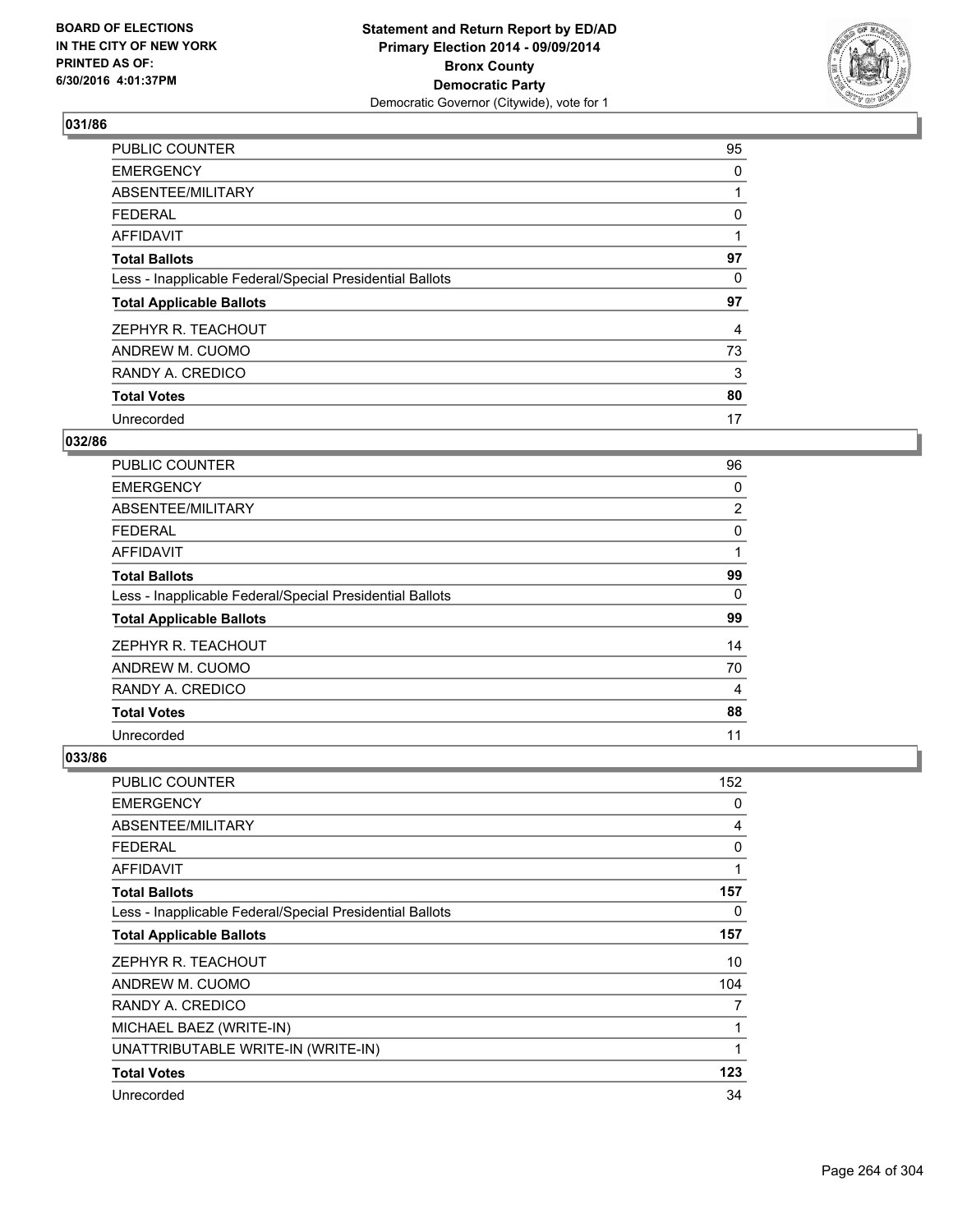

| <b>PUBLIC COUNTER</b>                                    | 74 |
|----------------------------------------------------------|----|
| <b>EMERGENCY</b>                                         | 0  |
| ABSENTEE/MILITARY                                        | 4  |
| <b>FEDERAL</b>                                           | 0  |
| AFFIDAVIT                                                | 2  |
| <b>Total Ballots</b>                                     | 80 |
| Less - Inapplicable Federal/Special Presidential Ballots | 0  |
| <b>Total Applicable Ballots</b>                          | 80 |
| ZEPHYR R. TEACHOUT                                       | 5  |
| ANDREW M. CUOMO                                          | 55 |
| RANDY A. CREDICO                                         | 6  |
| <b>Total Votes</b>                                       | 66 |
| Unrecorded                                               | 14 |

## **035/86**

| <b>PUBLIC COUNTER</b>                                    | 105 |
|----------------------------------------------------------|-----|
| <b>EMERGENCY</b>                                         | 0   |
| ABSENTEE/MILITARY                                        | 2   |
| <b>FEDERAL</b>                                           | 0   |
| AFFIDAVIT                                                | 0   |
| <b>Total Ballots</b>                                     | 107 |
| Less - Inapplicable Federal/Special Presidential Ballots | 0   |
| <b>Total Applicable Ballots</b>                          | 107 |
| ZEPHYR R. TEACHOUT                                       | 6   |
| ANDREW M. CUOMO                                          | 81  |
| RANDY A. CREDICO                                         | 5   |
| <b>Total Votes</b>                                       | 92  |
| Unrecorded                                               | 15  |

| PUBLIC COUNTER                                           | 94 |
|----------------------------------------------------------|----|
| <b>EMERGENCY</b>                                         | 0  |
| ABSENTEE/MILITARY                                        | 3  |
| <b>FEDERAL</b>                                           | 0  |
| AFFIDAVIT                                                | 1  |
| <b>Total Ballots</b>                                     | 98 |
| Less - Inapplicable Federal/Special Presidential Ballots | 0  |
| <b>Total Applicable Ballots</b>                          | 98 |
| ZEPHYR R. TEACHOUT                                       | 7  |
| ANDREW M. CUOMO                                          | 75 |
| RANDY A. CREDICO                                         | 6  |
| UNATTRIBUTABLE WRITE-IN (WRITE-IN)                       | 1  |
| <b>Total Votes</b>                                       | 89 |
| Unrecorded                                               | 9  |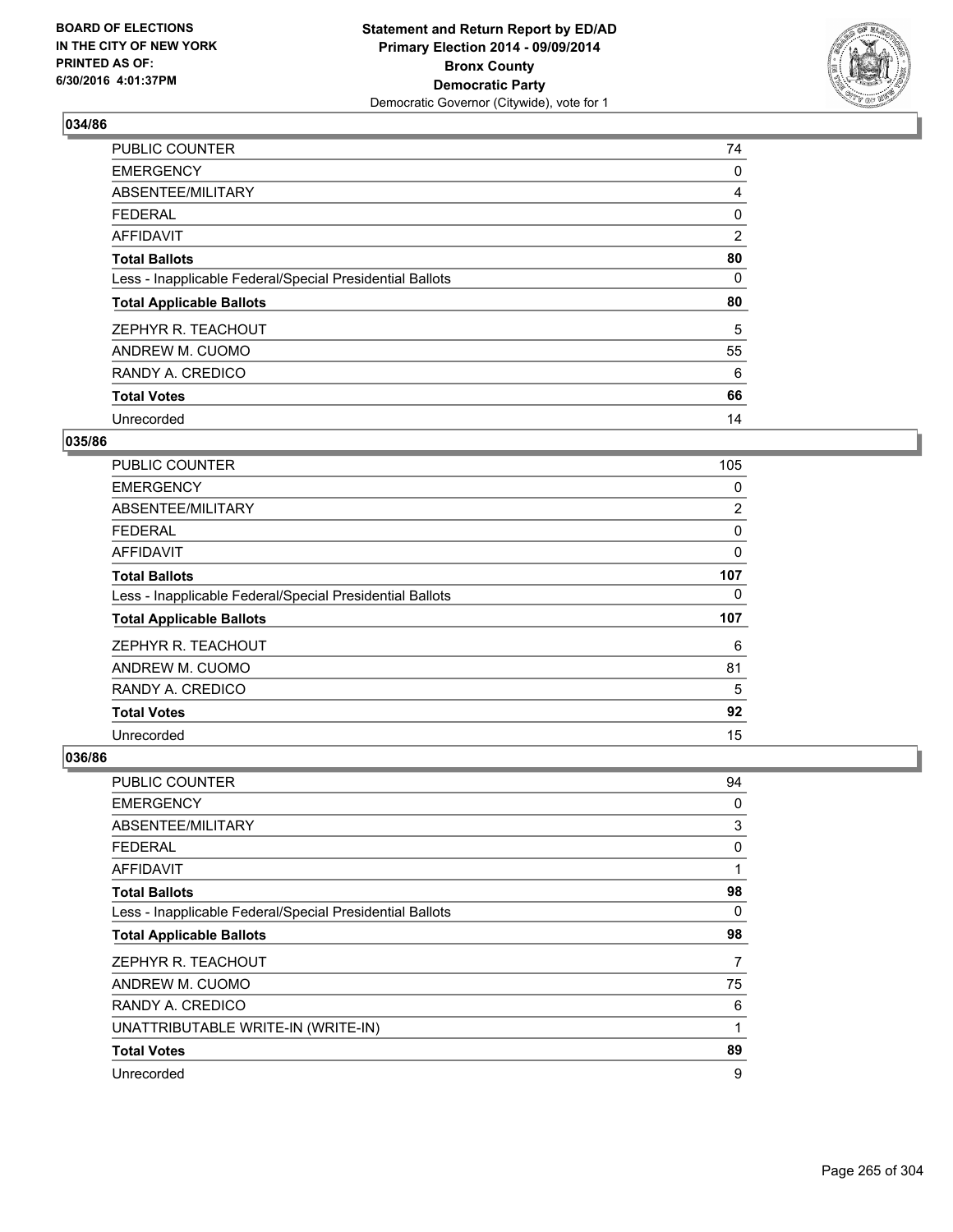

| PUBLIC COUNTER                                           | 37 |
|----------------------------------------------------------|----|
| <b>EMERGENCY</b>                                         | 0  |
| ABSENTEE/MILITARY                                        |    |
| <b>FEDERAL</b>                                           | 0  |
| AFFIDAVIT                                                | 1  |
| <b>Total Ballots</b>                                     | 39 |
| Less - Inapplicable Federal/Special Presidential Ballots | 0  |
| <b>Total Applicable Ballots</b>                          | 39 |
| ZEPHYR R. TEACHOUT                                       | 0  |
| ANDREW M. CUOMO                                          | 31 |
| RANDY A. CREDICO                                         | 5  |
| <b>Total Votes</b>                                       | 36 |
| Unrecorded                                               | 3  |

# **038/86**

| <b>PUBLIC COUNTER</b>                                    | 42             |
|----------------------------------------------------------|----------------|
| <b>EMERGENCY</b>                                         | 0              |
| ABSENTEE/MILITARY                                        | $\overline{2}$ |
| <b>FEDERAL</b>                                           | 0              |
| AFFIDAVIT                                                |                |
| <b>Total Ballots</b>                                     | 45             |
| Less - Inapplicable Federal/Special Presidential Ballots | 0              |
| <b>Total Applicable Ballots</b>                          | 45             |
| ZEPHYR R. TEACHOUT                                       | 5              |
| ANDREW M. CUOMO                                          | 33             |
| RANDY A. CREDICO                                         | 1              |
| <b>Total Votes</b>                                       | 39             |
| Unrecorded                                               | 6              |

| PUBLIC COUNTER                                           | 51 |
|----------------------------------------------------------|----|
| <b>EMERGENCY</b>                                         | 0  |
| ABSENTEE/MILITARY                                        | 1  |
| <b>FEDERAL</b>                                           | 0  |
| <b>AFFIDAVIT</b>                                         | 0  |
| <b>Total Ballots</b>                                     | 52 |
| Less - Inapplicable Federal/Special Presidential Ballots | 0  |
| <b>Total Applicable Ballots</b>                          | 52 |
| ZEPHYR R. TEACHOUT                                       | 1  |
| ANDREW M. CUOMO                                          | 43 |
| RANDY A. CREDICO                                         | 4  |
| <b>Total Votes</b>                                       | 48 |
| Unrecorded                                               | 4  |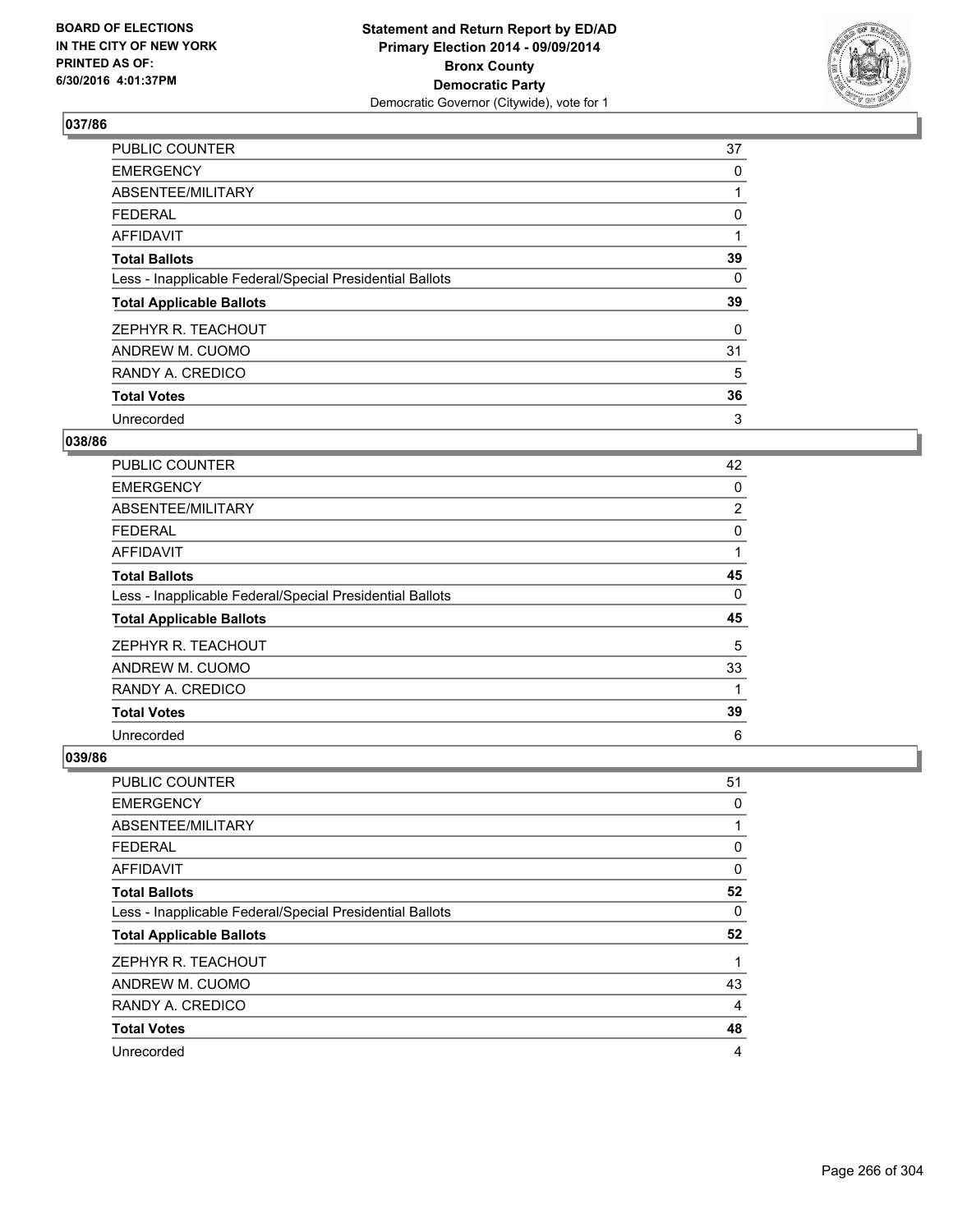

| PUBLIC COUNTER                                           | 57 |
|----------------------------------------------------------|----|
| <b>EMERGENCY</b>                                         | 0  |
| ABSENTEE/MILITARY                                        |    |
| <b>FEDERAL</b>                                           | 0  |
| AFFIDAVIT                                                | 0  |
| <b>Total Ballots</b>                                     | 58 |
| Less - Inapplicable Federal/Special Presidential Ballots | 0  |
| <b>Total Applicable Ballots</b>                          | 58 |
| ZEPHYR R. TEACHOUT                                       |    |
| ANDREW M. CUOMO                                          | 48 |
| RANDY A. CREDICO                                         | 1  |
| <b>Total Votes</b>                                       | 50 |
| Unrecorded                                               | 8  |

#### **041/86**

| <b>PUBLIC COUNTER</b>                                    | 30 |
|----------------------------------------------------------|----|
| <b>EMERGENCY</b>                                         | 0  |
| ABSENTEE/MILITARY                                        |    |
| <b>FEDERAL</b>                                           | 0  |
| <b>AFFIDAVIT</b>                                         |    |
| <b>Total Ballots</b>                                     | 32 |
| Less - Inapplicable Federal/Special Presidential Ballots | 0  |
| <b>Total Applicable Ballots</b>                          | 32 |
| ZEPHYR R. TEACHOUT                                       | 3  |
| ANDREW M. CUOMO                                          | 22 |
| RANDY A. CREDICO                                         | 3  |
| <b>Total Votes</b>                                       | 28 |
| Unrecorded                                               | 4  |

| <b>Total Votes</b>                                       | 0 |
|----------------------------------------------------------|---|
| RANDY A. CREDICO                                         | 0 |
| ANDREW M. CUOMO                                          | 0 |
| ZEPHYR R. TEACHOUT                                       | 0 |
| <b>Total Applicable Ballots</b>                          | 0 |
| Less - Inapplicable Federal/Special Presidential Ballots | 0 |
| <b>Total Ballots</b>                                     | 0 |
| <b>AFFIDAVIT</b>                                         | 0 |
| <b>FEDERAL</b>                                           | 0 |
| ABSENTEE/MILITARY                                        | 0 |
| <b>EMERGENCY</b>                                         | 0 |
| PUBLIC COUNTER                                           | 0 |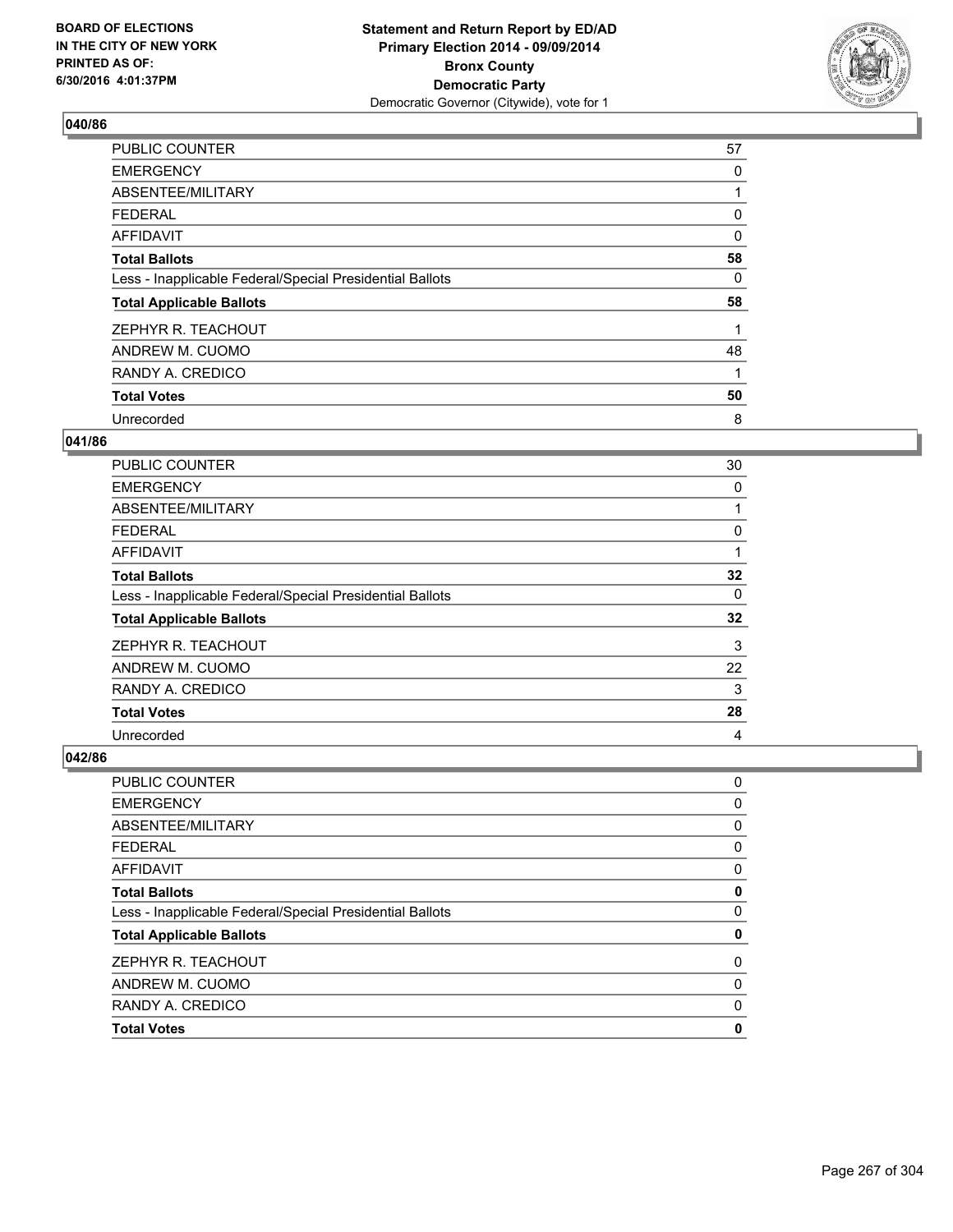

| <b>Total Votes</b>                                       | 6 |
|----------------------------------------------------------|---|
| RANDY A. CREDICO                                         |   |
| ANDREW M. CUOMO                                          | 5 |
| ZEPHYR R. TEACHOUT                                       | 0 |
| <b>Total Applicable Ballots</b>                          | 6 |
| Less - Inapplicable Federal/Special Presidential Ballots | 0 |
| <b>Total Ballots</b>                                     | 6 |
| <b>AFFIDAVIT</b>                                         | 0 |
| <b>FEDERAL</b>                                           | 0 |
| ABSENTEE/MILITARY                                        | 0 |
| <b>EMERGENCY</b>                                         | 0 |
| PUBLIC COUNTER                                           | 6 |

### **044/86**

| <b>PUBLIC COUNTER</b>                                    | 22             |
|----------------------------------------------------------|----------------|
| <b>EMERGENCY</b>                                         | 0              |
| ABSENTEE/MILITARY                                        | 4              |
| <b>FEDERAL</b>                                           | 0              |
| AFFIDAVIT                                                | 0              |
| <b>Total Ballots</b>                                     | 26             |
| Less - Inapplicable Federal/Special Presidential Ballots | 0              |
| <b>Total Applicable Ballots</b>                          | 26             |
| ZEPHYR R. TEACHOUT                                       | 4              |
| ANDREW M. CUOMO                                          | 20             |
| RANDY A. CREDICO                                         | 0              |
| <b>Total Votes</b>                                       | 24             |
| Unrecorded                                               | $\overline{2}$ |

| PUBLIC COUNTER                                           | 58 |
|----------------------------------------------------------|----|
| <b>EMERGENCY</b>                                         | 0  |
| ABSENTEE/MILITARY                                        | 1  |
| <b>FEDERAL</b>                                           | 0  |
| AFFIDAVIT                                                |    |
| <b>Total Ballots</b>                                     | 60 |
| Less - Inapplicable Federal/Special Presidential Ballots | 0  |
| <b>Total Applicable Ballots</b>                          | 60 |
| ZEPHYR R. TEACHOUT                                       | 7  |
| ANDREW M. CUOMO                                          | 43 |
| RANDY A. CREDICO                                         | 3  |
| <b>Total Votes</b>                                       | 53 |
| Unrecorded                                               | 7  |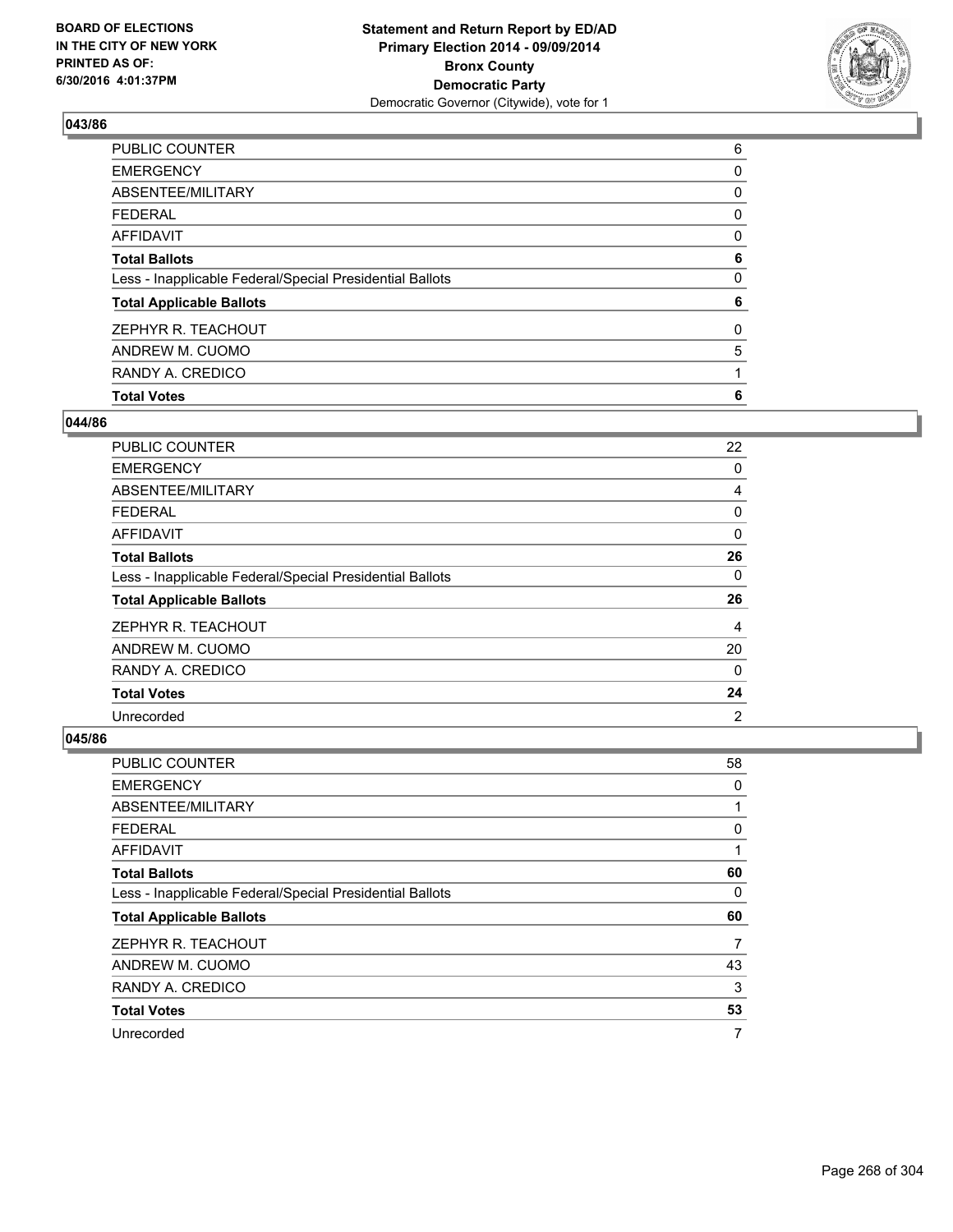

| PUBLIC COUNTER                                           | 30 |
|----------------------------------------------------------|----|
| <b>EMERGENCY</b>                                         | 0  |
| ABSENTEE/MILITARY                                        | 0  |
| <b>FEDERAL</b>                                           | 0  |
| AFFIDAVIT                                                | 0  |
| <b>Total Ballots</b>                                     | 30 |
| Less - Inapplicable Federal/Special Presidential Ballots | 0  |
| <b>Total Applicable Ballots</b>                          | 30 |
| ZEPHYR R. TEACHOUT                                       | 2  |
| ANDREW M. CUOMO                                          | 26 |
| RANDY A. CREDICO                                         | 1  |
| <b>Total Votes</b>                                       | 29 |
| Unrecorded                                               | 1  |

## **047/86**

| <b>PUBLIC COUNTER</b>                                    | 77 |
|----------------------------------------------------------|----|
| <b>EMERGENCY</b>                                         | 0  |
| ABSENTEE/MILITARY                                        |    |
| <b>FEDERAL</b>                                           | 0  |
| AFFIDAVIT                                                |    |
| <b>Total Ballots</b>                                     | 79 |
| Less - Inapplicable Federal/Special Presidential Ballots | 0  |
| <b>Total Applicable Ballots</b>                          | 79 |
| ZEPHYR R. TEACHOUT                                       | 7  |
| ANDREW M. CUOMO                                          | 57 |
| RANDY A. CREDICO                                         | 2  |
| <b>Total Votes</b>                                       | 66 |
| Unrecorded                                               | 13 |

| PUBLIC COUNTER                                           | 34 |
|----------------------------------------------------------|----|
| <b>EMERGENCY</b>                                         | 0  |
| ABSENTEE/MILITARY                                        | 0  |
| <b>FEDERAL</b>                                           | 0  |
| <b>AFFIDAVIT</b>                                         | 0  |
| <b>Total Ballots</b>                                     | 34 |
| Less - Inapplicable Federal/Special Presidential Ballots | 0  |
| <b>Total Applicable Ballots</b>                          | 34 |
| ZEPHYR R. TEACHOUT                                       | 2  |
| ANDREW M. CUOMO                                          | 25 |
| RANDY A. CREDICO                                         | 3  |
| <b>Total Votes</b>                                       | 30 |
| Unrecorded                                               | 4  |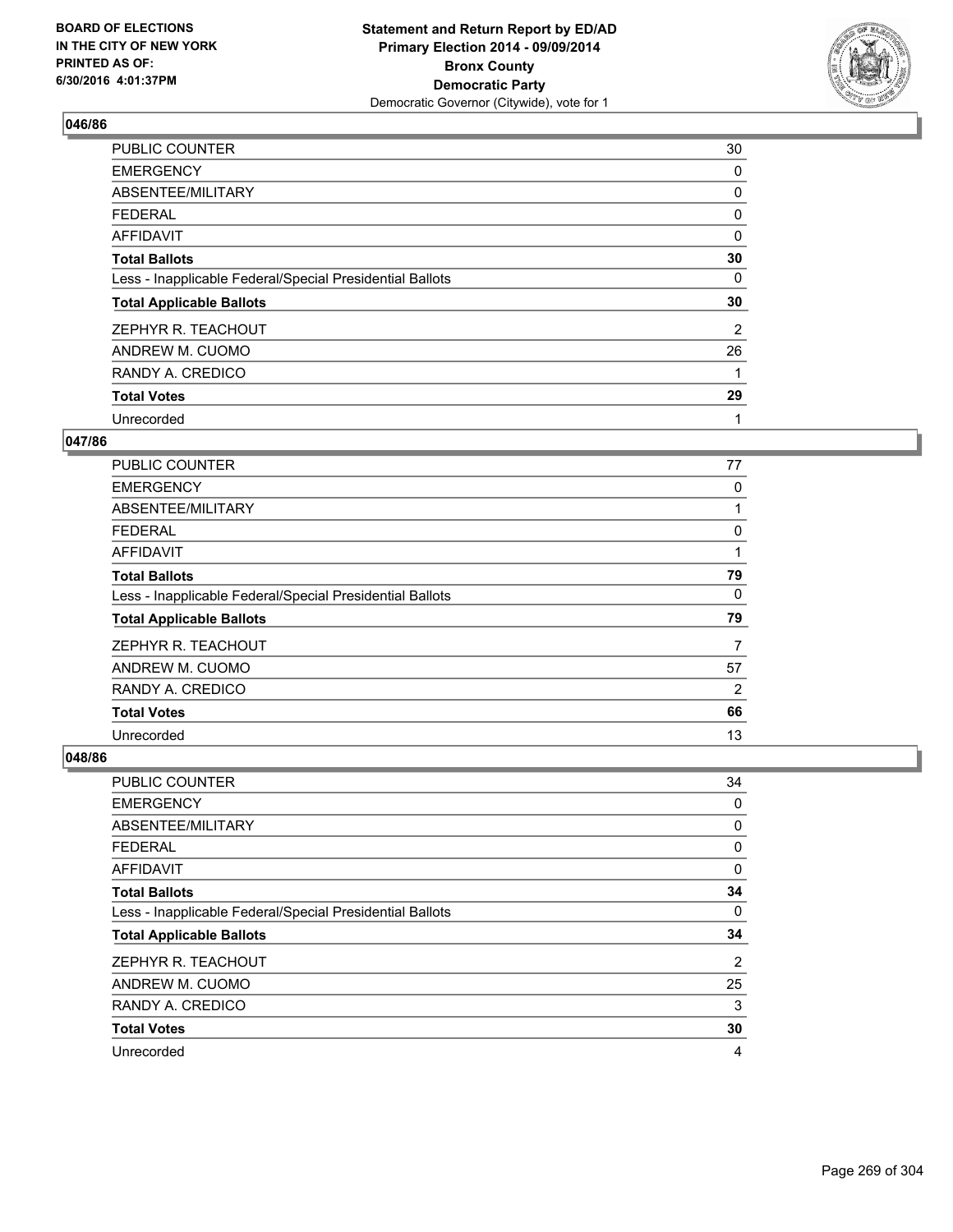

| PUBLIC COUNTER                                           | 55 |
|----------------------------------------------------------|----|
| <b>EMERGENCY</b>                                         | 0  |
| ABSENTEE/MILITARY                                        | 3  |
| <b>FEDERAL</b>                                           | 0  |
| <b>AFFIDAVIT</b>                                         | 1  |
| <b>Total Ballots</b>                                     | 59 |
| Less - Inapplicable Federal/Special Presidential Ballots | 0  |
| <b>Total Applicable Ballots</b>                          | 59 |
| ZEPHYR R. TEACHOUT                                       | 3  |
| ANDREW M. CUOMO                                          | 49 |
| RANDY A. CREDICO                                         | 2  |
| <b>Total Votes</b>                                       | 54 |
| Unrecorded                                               | 5  |

### **050/86**

| <b>PUBLIC COUNTER</b>                                    | 94 |
|----------------------------------------------------------|----|
| <b>EMERGENCY</b>                                         | 0  |
| ABSENTEE/MILITARY                                        |    |
| <b>FEDERAL</b>                                           | 0  |
| AFFIDAVIT                                                | 0  |
| <b>Total Ballots</b>                                     | 95 |
| Less - Inapplicable Federal/Special Presidential Ballots | 0  |
| <b>Total Applicable Ballots</b>                          | 95 |
| ZEPHYR R. TEACHOUT                                       | 7  |
| ANDREW M. CUOMO                                          | 74 |
| RANDY A. CREDICO                                         | 3  |
| <b>Total Votes</b>                                       | 84 |
| Unrecorded                                               | 11 |

| PUBLIC COUNTER                                           | 35             |
|----------------------------------------------------------|----------------|
| <b>EMERGENCY</b>                                         | 0              |
| ABSENTEE/MILITARY                                        | $\overline{2}$ |
| <b>FEDERAL</b>                                           | 0              |
| <b>AFFIDAVIT</b>                                         | 0              |
| <b>Total Ballots</b>                                     | 37             |
| Less - Inapplicable Federal/Special Presidential Ballots | 0              |
| <b>Total Applicable Ballots</b>                          | 37             |
| ZEPHYR R. TEACHOUT                                       | 5              |
| ANDREW M. CUOMO                                          | 26             |
| RANDY A. CREDICO                                         | 4              |
| <b>Total Votes</b>                                       | 35             |
| Unrecorded                                               | $\overline{2}$ |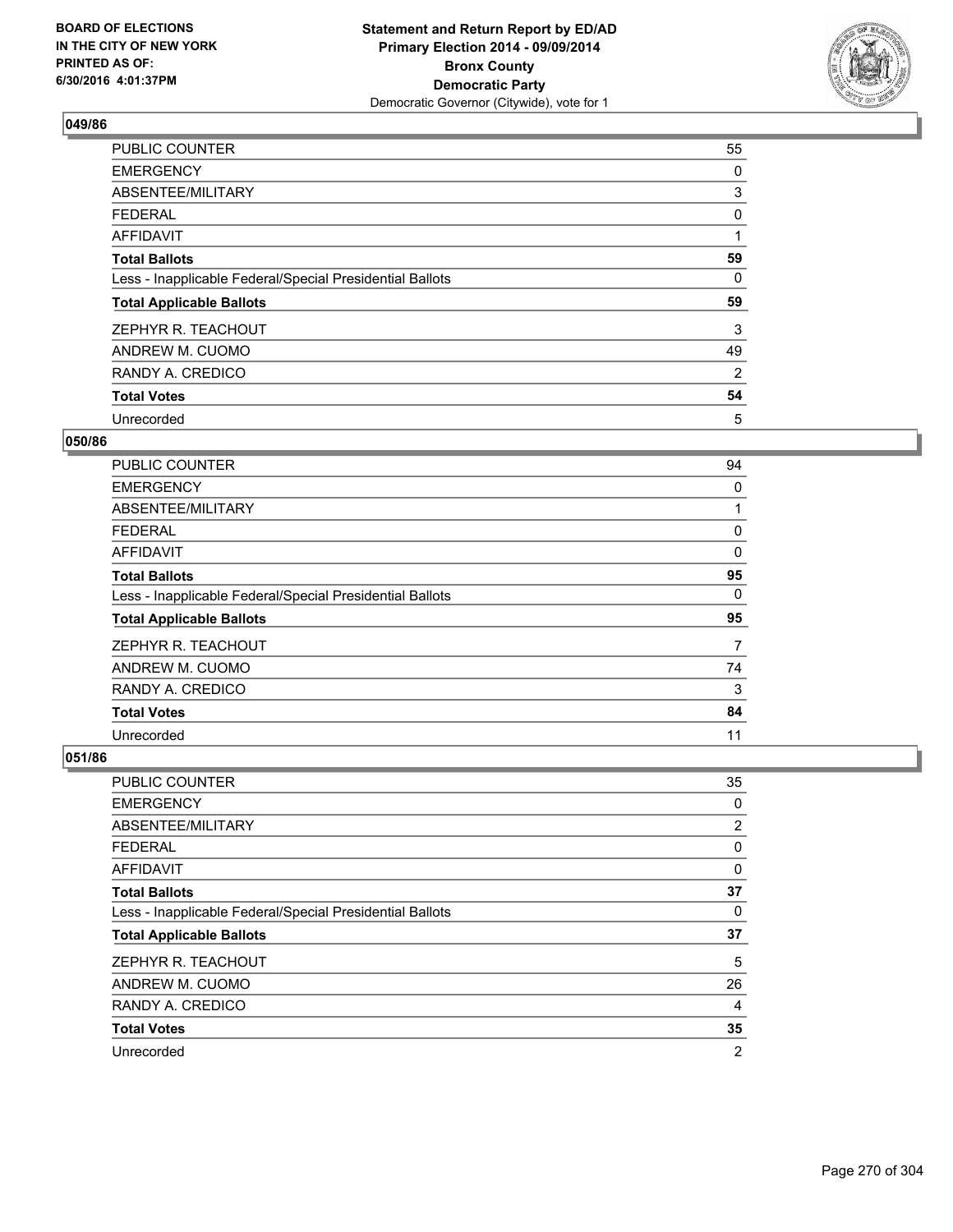

| <b>PUBLIC COUNTER</b>                                    | 86             |
|----------------------------------------------------------|----------------|
| <b>EMERGENCY</b>                                         | 0              |
| ABSENTEE/MILITARY                                        | $\overline{2}$ |
| <b>FEDERAL</b>                                           | 0              |
| AFFIDAVIT                                                | 2              |
| <b>Total Ballots</b>                                     | 90             |
| Less - Inapplicable Federal/Special Presidential Ballots | 0              |
| <b>Total Applicable Ballots</b>                          | 90             |
| ZEPHYR R. TEACHOUT                                       | 7              |
| ANDREW M. CUOMO                                          | 69             |
| RANDY A. CREDICO                                         |                |
| UNATTRIBUTABLE WRITE-IN (WRITE-IN)                       |                |
| <b>Total Votes</b>                                       | 78             |
| Unrecorded                                               | 12             |

### **053/86**

| <b>PUBLIC COUNTER</b>                                    | 59 |
|----------------------------------------------------------|----|
| <b>EMERGENCY</b>                                         | 0  |
| ABSENTEE/MILITARY                                        | 5  |
| <b>FEDERAL</b>                                           | 0  |
| AFFIDAVIT                                                | 1  |
| <b>Total Ballots</b>                                     | 65 |
| Less - Inapplicable Federal/Special Presidential Ballots | 0  |
| <b>Total Applicable Ballots</b>                          | 65 |
| ZEPHYR R. TEACHOUT                                       | 6  |
| ANDREW M. CUOMO                                          | 51 |
| RANDY A. CREDICO                                         | 2  |
| <b>Total Votes</b>                                       | 59 |
| Unrecorded                                               | 6  |

| <b>PUBLIC COUNTER</b>                                    | 65 |
|----------------------------------------------------------|----|
| <b>EMERGENCY</b>                                         | 0  |
| ABSENTEE/MILITARY                                        |    |
| <b>FEDERAL</b>                                           | 0  |
| <b>AFFIDAVIT</b>                                         |    |
| <b>Total Ballots</b>                                     | 67 |
| Less - Inapplicable Federal/Special Presidential Ballots | 0  |
| <b>Total Applicable Ballots</b>                          | 67 |
| ZEPHYR R. TEACHOUT                                       | 4  |
| ANDREW M. CUOMO                                          | 56 |
| RANDY A. CREDICO                                         |    |
| <b>Total Votes</b>                                       | 61 |
| Unrecorded                                               | 6  |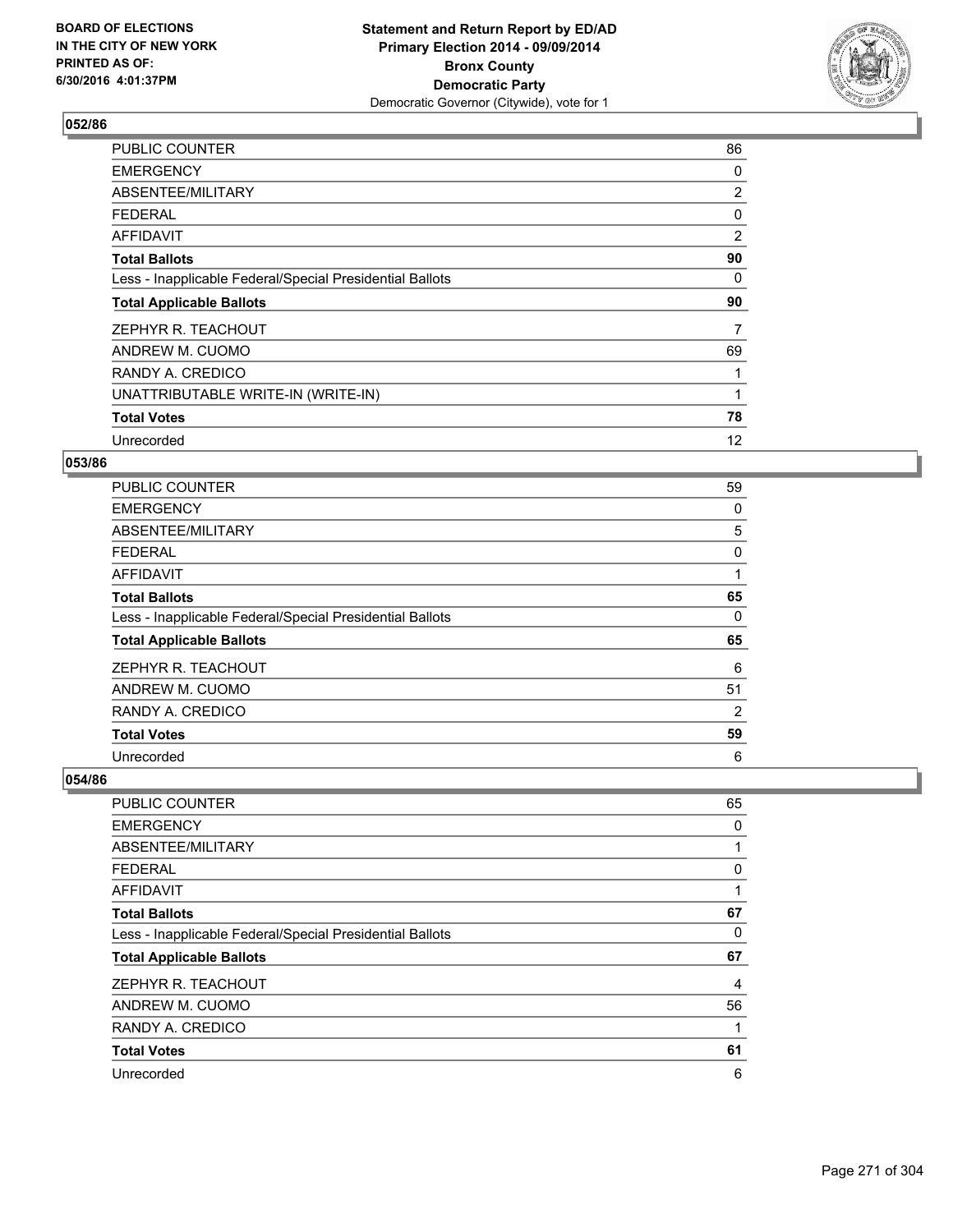

| <b>PUBLIC COUNTER</b>                                    | 79             |
|----------------------------------------------------------|----------------|
| <b>EMERGENCY</b>                                         | 0              |
| ABSENTEE/MILITARY                                        | $\overline{2}$ |
| <b>FEDERAL</b>                                           | 0              |
| <b>AFFIDAVIT</b>                                         | 0              |
| <b>Total Ballots</b>                                     | 81             |
| Less - Inapplicable Federal/Special Presidential Ballots | 0              |
| <b>Total Applicable Ballots</b>                          | 81             |
| ZEPHYR R. TEACHOUT                                       | 2              |
| ANDREW M. CUOMO                                          | 67             |
| RANDY A. CREDICO                                         | 4              |
| <b>Total Votes</b>                                       | 73             |
| Unrecorded                                               | 8              |

#### **056/86**

| PUBLIC COUNTER                                           | 26 |
|----------------------------------------------------------|----|
| <b>EMERGENCY</b>                                         | 0  |
| ABSENTEE/MILITARY                                        |    |
| <b>FEDERAL</b>                                           | 0  |
| AFFIDAVIT                                                | 0  |
| <b>Total Ballots</b>                                     | 27 |
| Less - Inapplicable Federal/Special Presidential Ballots | 0  |
| <b>Total Applicable Ballots</b>                          | 27 |
| ZEPHYR R. TEACHOUT                                       |    |
| ANDREW M. CUOMO                                          | 19 |
| RANDY A. CREDICO                                         | 1  |
| <b>Total Votes</b>                                       | 21 |
| Unrecorded                                               | 6  |

| <b>PUBLIC COUNTER</b>                                    | 54 |
|----------------------------------------------------------|----|
| <b>EMERGENCY</b>                                         | 0  |
| ABSENTEE/MILITARY                                        | 1  |
| <b>FEDERAL</b>                                           | 0  |
| <b>AFFIDAVIT</b>                                         | 0  |
| <b>Total Ballots</b>                                     | 55 |
| Less - Inapplicable Federal/Special Presidential Ballots | 0  |
| <b>Total Applicable Ballots</b>                          | 55 |
| ZEPHYR R. TEACHOUT                                       | 11 |
| ANDREW M. CUOMO                                          | 35 |
| RANDY A. CREDICO                                         | 4  |
| <b>Total Votes</b>                                       | 50 |
| Unrecorded                                               | 5  |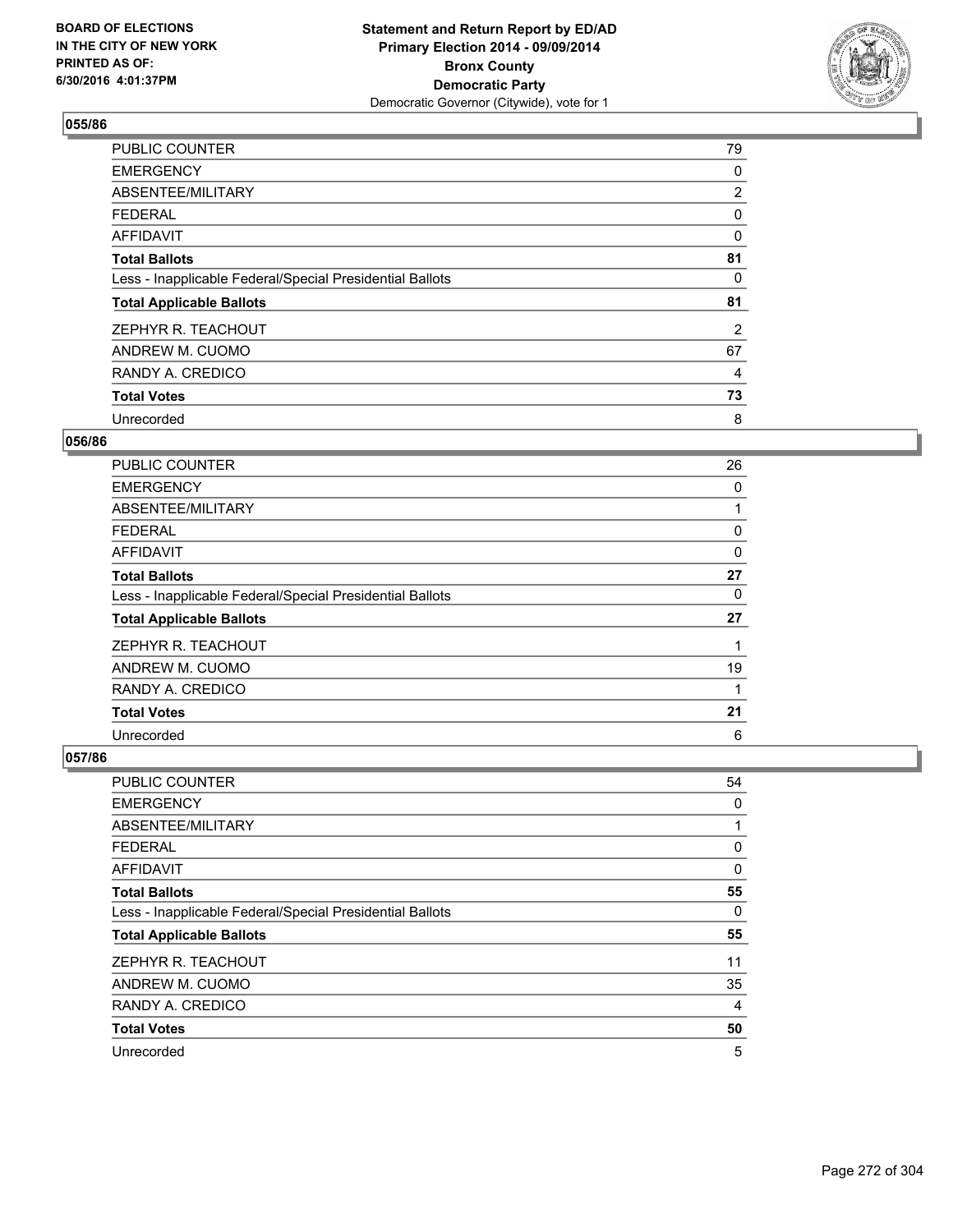

| <b>PUBLIC COUNTER</b>                                    | 24 |
|----------------------------------------------------------|----|
| <b>EMERGENCY</b>                                         | 0  |
| ABSENTEE/MILITARY                                        |    |
| <b>FEDERAL</b>                                           | 0  |
| <b>AFFIDAVIT</b>                                         | 2  |
| <b>Total Ballots</b>                                     | 27 |
| Less - Inapplicable Federal/Special Presidential Ballots | 0  |
| <b>Total Applicable Ballots</b>                          | 27 |
| ZEPHYR R. TEACHOUT                                       | 3  |
| ANDREW M. CUOMO                                          | 19 |
| RANDY A. CREDICO                                         | 1  |
| <b>Total Votes</b>                                       | 23 |
| Unrecorded                                               | 4  |

| <b>PUBLIC COUNTER</b>                                    | 17 |
|----------------------------------------------------------|----|
|                                                          |    |
| <b>EMERGENCY</b>                                         | 0  |
| ABSENTEE/MILITARY                                        | 0  |
| <b>FEDERAL</b>                                           | 0  |
| AFFIDAVIT                                                | 0  |
| <b>Total Ballots</b>                                     | 17 |
| Less - Inapplicable Federal/Special Presidential Ballots | 0  |
| <b>Total Applicable Ballots</b>                          | 17 |
| ZEPHYR R. TEACHOUT                                       | 0  |
| ANDREW M. CUOMO                                          | 15 |
| RANDY A. CREDICO                                         | 1  |
| <b>Total Votes</b>                                       | 16 |
| Unrecorded                                               |    |
| 060/86 COMBINED into: 038/86                             |    |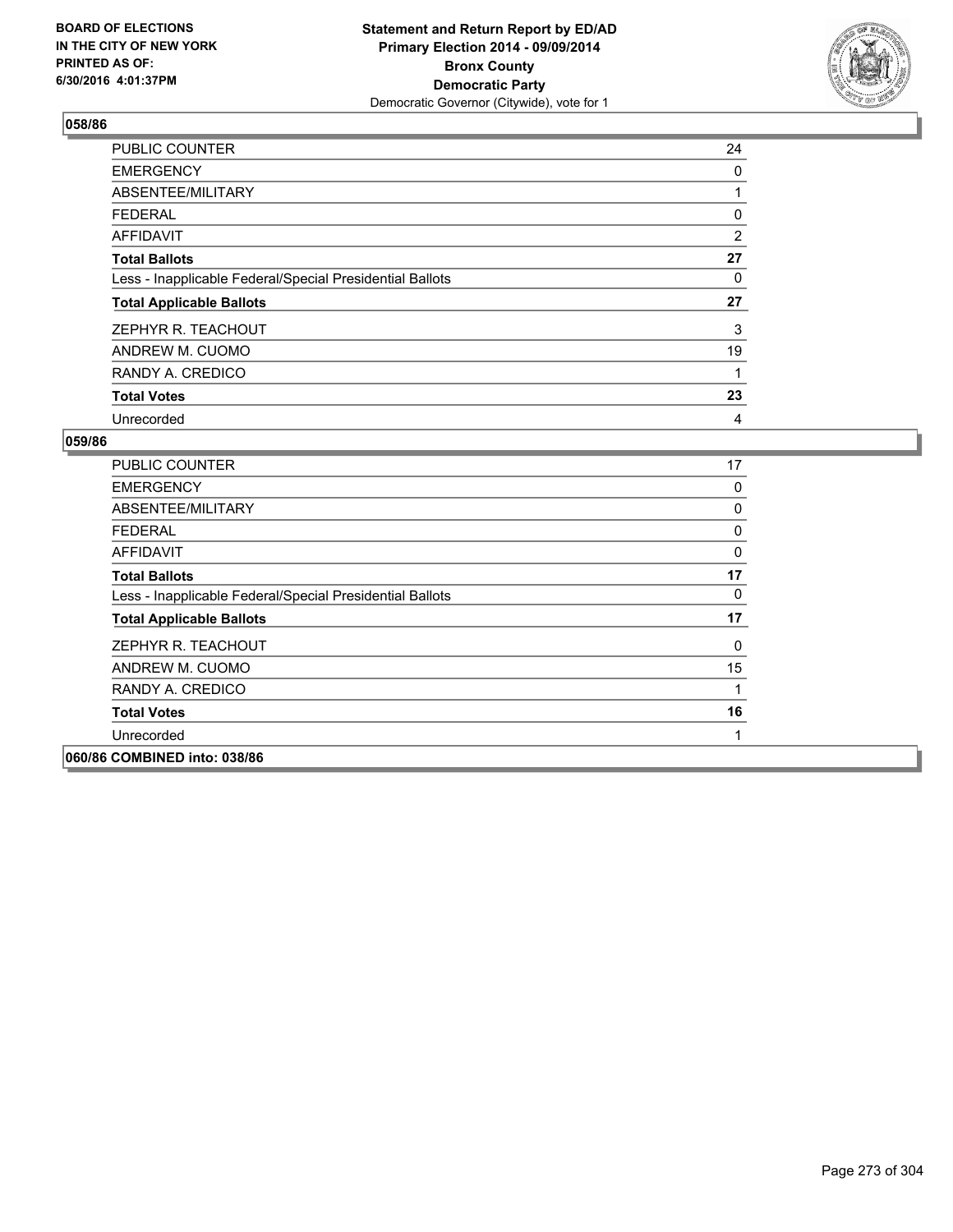

| <b>Total Votes</b>                                       | 7 |
|----------------------------------------------------------|---|
| RANDY A. CREDICO                                         | 0 |
| ANDREW M. CUOMO                                          | 7 |
| ZEPHYR R. TEACHOUT                                       | 0 |
| <b>Total Applicable Ballots</b>                          |   |
| Less - Inapplicable Federal/Special Presidential Ballots | 0 |
| <b>Total Ballots</b>                                     |   |
| <b>AFFIDAVIT</b>                                         | 0 |
| <b>FEDERAL</b>                                           | 0 |
| ABSENTEE/MILITARY                                        | 0 |
| <b>EMERGENCY</b>                                         | 0 |
| PUBLIC COUNTER                                           |   |

## **002/87**

| PUBLIC COUNTER                                           | 20 |
|----------------------------------------------------------|----|
| <b>EMERGENCY</b>                                         | 0  |
| ABSENTEE/MILITARY                                        |    |
| <b>FEDERAL</b>                                           | 0  |
| AFFIDAVIT                                                |    |
| <b>Total Ballots</b>                                     | 22 |
| Less - Inapplicable Federal/Special Presidential Ballots | 0  |
| <b>Total Applicable Ballots</b>                          | 22 |
| ZEPHYR R. TEACHOUT                                       | 2  |
| ANDREW M. CUOMO                                          | 19 |
| RANDY A. CREDICO                                         |    |
| <b>Total Votes</b>                                       | 22 |
|                                                          |    |

| PUBLIC COUNTER                                           | 22 |
|----------------------------------------------------------|----|
| <b>EMERGENCY</b>                                         | 0  |
| ABSENTEE/MILITARY                                        |    |
| <b>FEDERAL</b>                                           | 0  |
| AFFIDAVIT                                                | 0  |
| <b>Total Ballots</b>                                     | 23 |
| Less - Inapplicable Federal/Special Presidential Ballots | 0  |
| <b>Total Applicable Ballots</b>                          | 23 |
| ZEPHYR R. TEACHOUT                                       | 5  |
| ANDREW M. CUOMO                                          | 14 |
| RANDY A. CREDICO                                         | 3  |
| <b>Total Votes</b>                                       | 22 |
| Unrecorded                                               | 1  |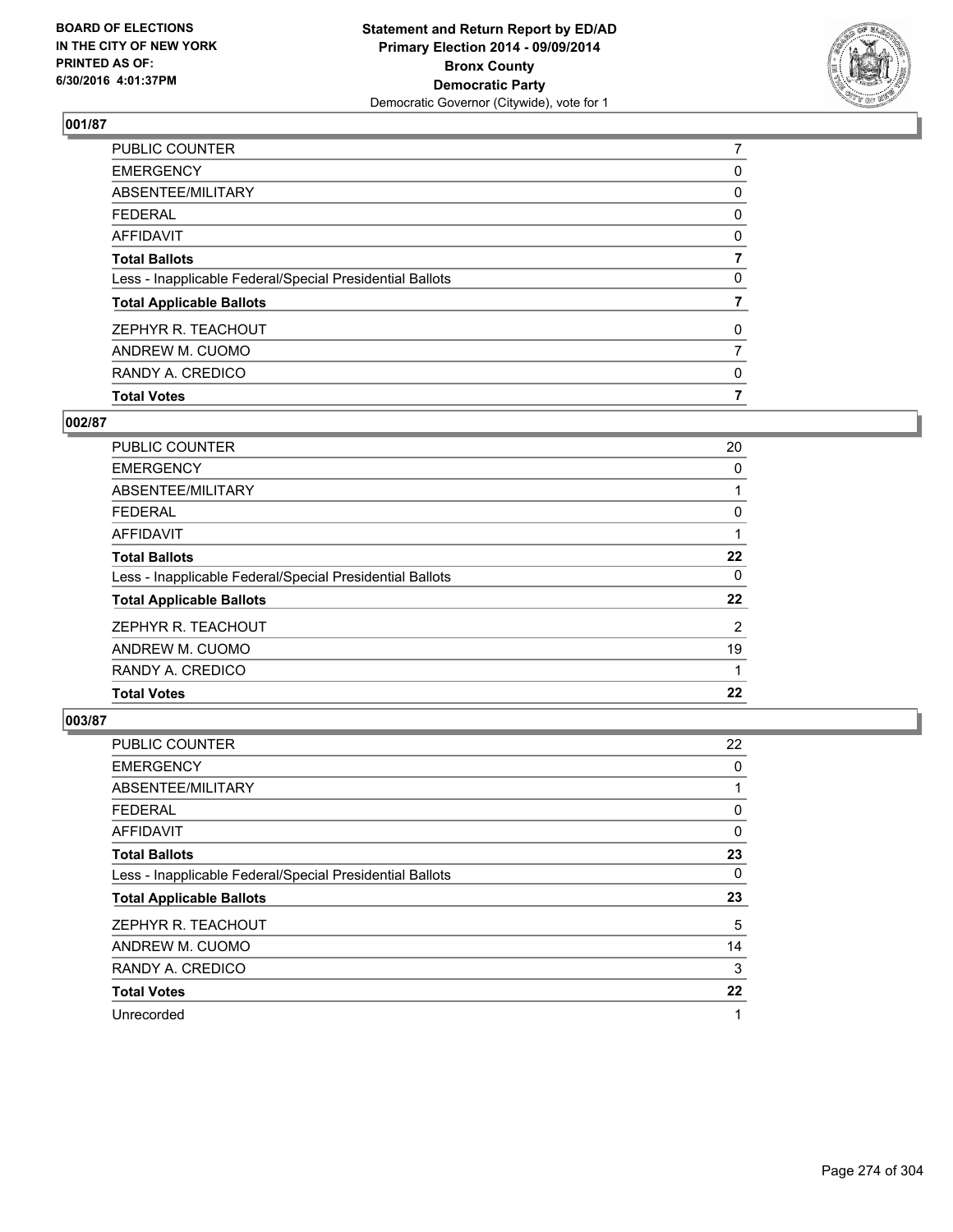

| <b>Total Votes</b>                                       | 40             |
|----------------------------------------------------------|----------------|
| RANDY A. CREDICO                                         |                |
| ANDREW M. CUOMO                                          | 33             |
| ZEPHYR R. TEACHOUT                                       | 6              |
| <b>Total Applicable Ballots</b>                          | 40             |
| Less - Inapplicable Federal/Special Presidential Ballots | 0              |
| <b>Total Ballots</b>                                     | 40             |
| AFFIDAVIT                                                | 0              |
| <b>FEDERAL</b>                                           | 0              |
| ABSENTEE/MILITARY                                        | $\overline{2}$ |
| <b>EMERGENCY</b>                                         | 0              |
| PUBLIC COUNTER                                           | 38             |

### **005/87**

| <b>PUBLIC COUNTER</b>                                    | 27 |
|----------------------------------------------------------|----|
| <b>EMERGENCY</b>                                         | 0  |
| ABSENTEE/MILITARY                                        | 0  |
| <b>FEDERAL</b>                                           | 0  |
| AFFIDAVIT                                                |    |
| <b>Total Ballots</b>                                     | 28 |
| Less - Inapplicable Federal/Special Presidential Ballots | 0  |
| <b>Total Applicable Ballots</b>                          | 28 |
| ZEPHYR R. TEACHOUT                                       | 4  |
| ANDREW M. CUOMO                                          | 23 |
| RANDY A. CREDICO                                         | 0  |
| MICHAEL BLOOMBERG (WRITE-IN)                             | 1  |
| <b>Total Votes</b>                                       | 28 |
|                                                          |    |

| PUBLIC COUNTER                                           | 63 |
|----------------------------------------------------------|----|
| <b>EMERGENCY</b>                                         | 0  |
| ABSENTEE/MILITARY                                        | 0  |
| <b>FEDERAL</b>                                           | 0  |
| <b>AFFIDAVIT</b>                                         | 5  |
| <b>Total Ballots</b>                                     | 68 |
| Less - Inapplicable Federal/Special Presidential Ballots | 0  |
| <b>Total Applicable Ballots</b>                          | 68 |
| ZEPHYR R. TEACHOUT                                       | 7  |
| ANDREW M. CUOMO                                          | 54 |
| RANDY A. CREDICO                                         | 6  |
| <b>Total Votes</b>                                       | 67 |
| Unrecorded                                               |    |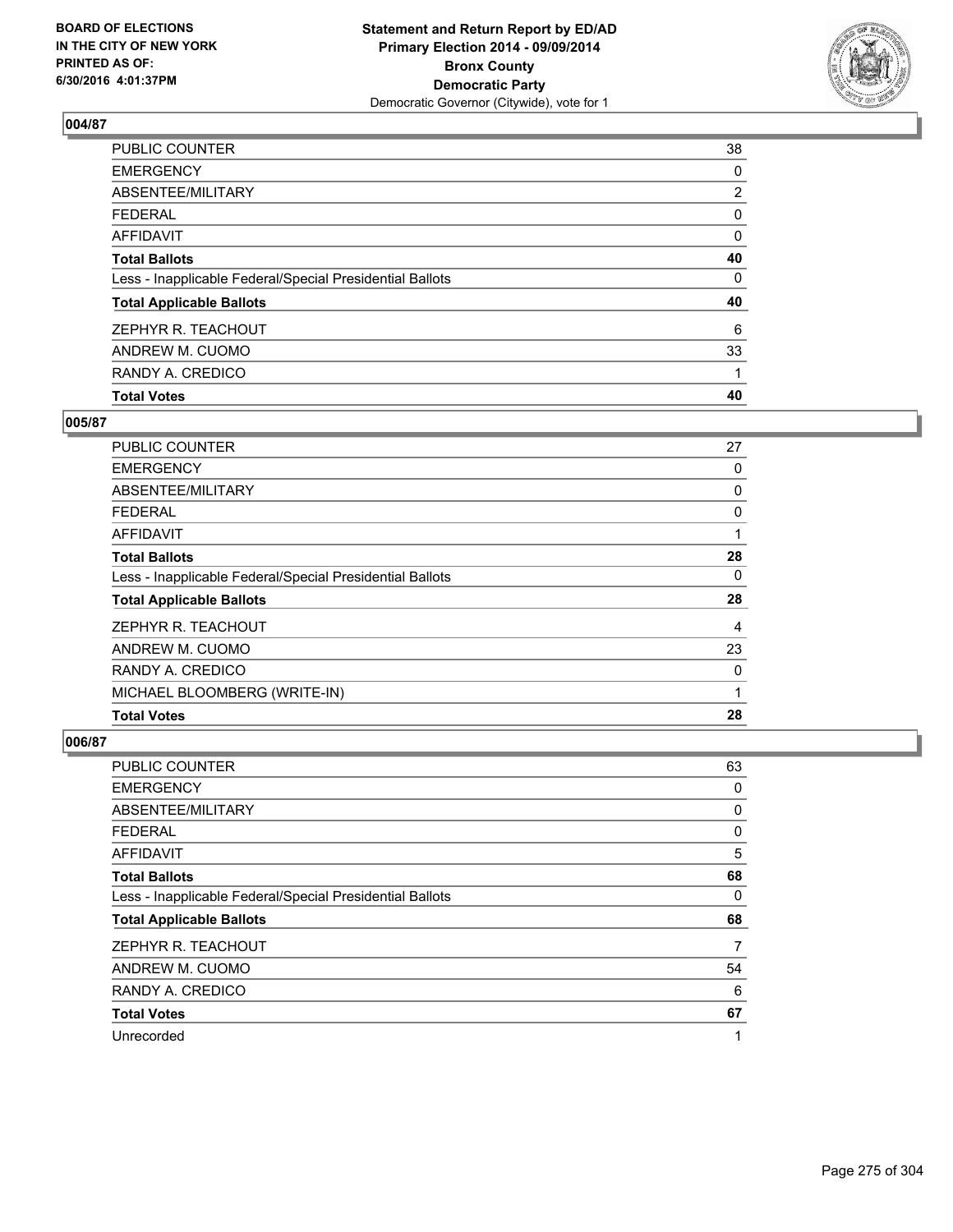

| <b>Total Votes</b>                                       | 23 |
|----------------------------------------------------------|----|
| RANDY A. CREDICO                                         |    |
| ANDREW M. CUOMO                                          | 21 |
| ZEPHYR R. TEACHOUT                                       |    |
| <b>Total Applicable Ballots</b>                          | 23 |
| Less - Inapplicable Federal/Special Presidential Ballots | 0  |
| <b>Total Ballots</b>                                     | 23 |
| AFFIDAVIT                                                | 3  |
| <b>FEDERAL</b>                                           | 0  |
| ABSENTEE/MILITARY                                        | 0  |
| <b>EMERGENCY</b>                                         | 0  |
| PUBLIC COUNTER                                           | 20 |

# **008/87**

| PUBLIC COUNTER                                           | 25 |
|----------------------------------------------------------|----|
| <b>EMERGENCY</b>                                         | 0  |
| ABSENTEE/MILITARY                                        | 0  |
| <b>FEDERAL</b>                                           | 0  |
| AFFIDAVIT                                                | 0  |
| <b>Total Ballots</b>                                     | 25 |
| Less - Inapplicable Federal/Special Presidential Ballots | 0  |
| <b>Total Applicable Ballots</b>                          | 25 |
| ZEPHYR R. TEACHOUT                                       |    |
| ANDREW M. CUOMO                                          | 23 |
| RANDY A. CREDICO                                         |    |
| <b>Total Votes</b>                                       | 25 |
|                                                          |    |

| PUBLIC COUNTER                                           | 40 |
|----------------------------------------------------------|----|
| <b>EMERGENCY</b>                                         | 0  |
| ABSENTEE/MILITARY                                        | 5  |
| <b>FEDERAL</b>                                           | 0  |
| <b>AFFIDAVIT</b>                                         | 0  |
| <b>Total Ballots</b>                                     | 45 |
| Less - Inapplicable Federal/Special Presidential Ballots | 0  |
| <b>Total Applicable Ballots</b>                          | 45 |
| ZEPHYR R. TEACHOUT                                       | 3  |
| ANDREW M. CUOMO                                          | 41 |
| RANDY A. CREDICO                                         |    |
| <b>Total Votes</b>                                       | 45 |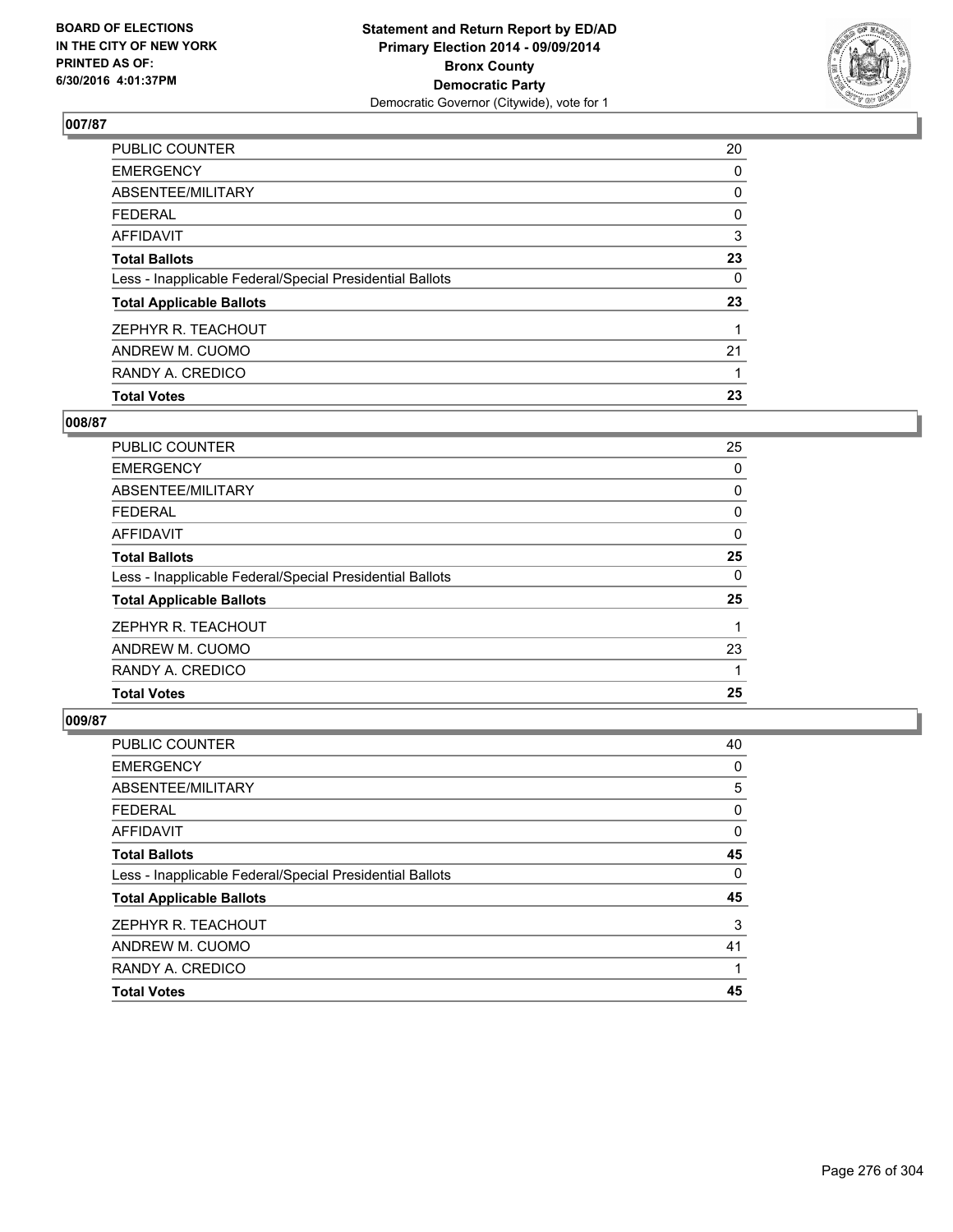

| <b>Total Votes</b>                                       | 37 |
|----------------------------------------------------------|----|
| RANDY A. CREDICO                                         | 0  |
| ANDREW M. CUOMO                                          | 34 |
| ZEPHYR R. TEACHOUT                                       | 3  |
| <b>Total Applicable Ballots</b>                          | 37 |
| Less - Inapplicable Federal/Special Presidential Ballots | 0  |
| <b>Total Ballots</b>                                     | 37 |
| <b>AFFIDAVIT</b>                                         | 0  |
| <b>FEDERAL</b>                                           | 0  |
| ABSENTEE/MILITARY                                        | 0  |
| <b>EMERGENCY</b>                                         | 0  |
| PUBLIC COUNTER                                           | 37 |

## **011/87**

| PUBLIC COUNTER                                           | 33             |
|----------------------------------------------------------|----------------|
| <b>EMERGENCY</b>                                         | 0              |
| ABSENTEE/MILITARY                                        | $\overline{2}$ |
| <b>FEDERAL</b>                                           | 0              |
| AFFIDAVIT                                                | 0              |
| <b>Total Ballots</b>                                     | 35             |
| Less - Inapplicable Federal/Special Presidential Ballots | 0              |
| <b>Total Applicable Ballots</b>                          | 35             |
| ZEPHYR R. TEACHOUT                                       |                |
| ANDREW M. CUOMO                                          | 29             |
| RANDY A. CREDICO                                         | 3              |
| <b>Total Votes</b>                                       | 33             |
| Unrecorded                                               | 2              |
|                                                          |                |

#### **012/87 COMBINED into: 014/87**

| 11       |
|----------|
| 0        |
| 0        |
| 0        |
| 0        |
| 11       |
| 0        |
| 11       |
| 3        |
| 7        |
| $\Omega$ |
| 10       |
| 1        |
|          |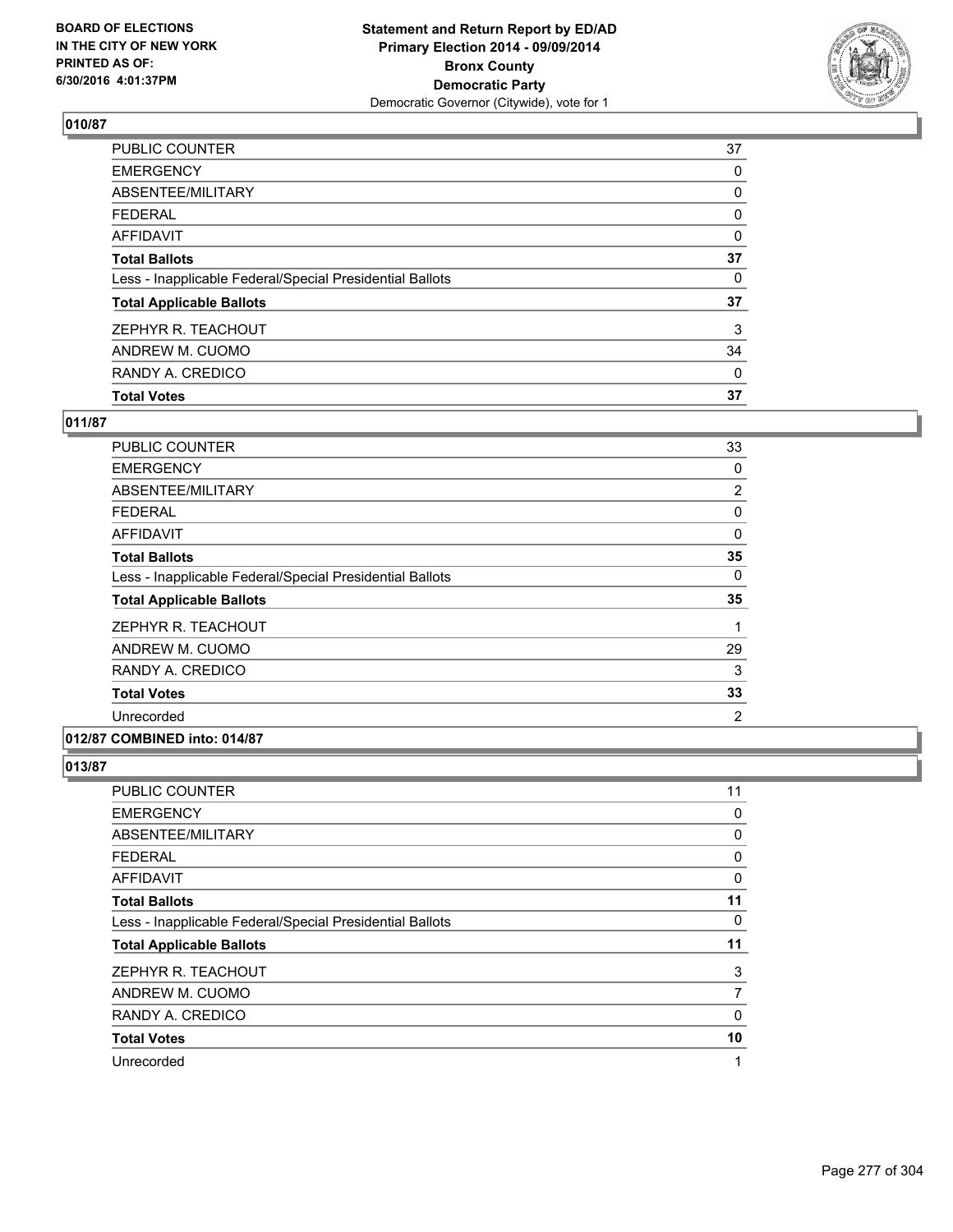

| <b>Total Votes</b>                                       | 14             |
|----------------------------------------------------------|----------------|
| RANDY A. CREDICO                                         |                |
| ANDREW M. CUOMO                                          | 11             |
| ZEPHYR R. TEACHOUT                                       | $\overline{2}$ |
| <b>Total Applicable Ballots</b>                          | 14             |
| Less - Inapplicable Federal/Special Presidential Ballots | 0              |
| <b>Total Ballots</b>                                     | 14             |
| <b>AFFIDAVIT</b>                                         | 0              |
| <b>FEDERAL</b>                                           | 0              |
| ABSENTEE/MILITARY                                        | 0              |
| <b>EMERGENCY</b>                                         | 0              |
| PUBLIC COUNTER                                           | 14             |

## **015/87**

| PUBLIC COUNTER                                           | 18             |
|----------------------------------------------------------|----------------|
| <b>EMERGENCY</b>                                         | 0              |
| ABSENTEE/MILITARY                                        |                |
| <b>FEDERAL</b>                                           | 0              |
| AFFIDAVIT                                                | 1              |
| <b>Total Ballots</b>                                     | 20             |
| Less - Inapplicable Federal/Special Presidential Ballots | 0              |
| <b>Total Applicable Ballots</b>                          | 20             |
| ZEPHYR R. TEACHOUT                                       | 3              |
| ANDREW M. CUOMO                                          | 14             |
| RANDY A. CREDICO                                         | 1              |
| <b>Total Votes</b>                                       | 18             |
| Unrecorded                                               | $\overline{2}$ |

| <b>PUBLIC COUNTER</b>                                    | 12 <sup>2</sup>   |
|----------------------------------------------------------|-------------------|
| <b>EMERGENCY</b>                                         | 0                 |
| ABSENTEE/MILITARY                                        | 0                 |
| <b>FEDERAL</b>                                           | 0                 |
| <b>AFFIDAVIT</b>                                         | 0                 |
| <b>Total Ballots</b>                                     | 12                |
| Less - Inapplicable Federal/Special Presidential Ballots | 0                 |
| <b>Total Applicable Ballots</b>                          | 12                |
| ZEPHYR R. TEACHOUT                                       | 0                 |
| ANDREW M. CUOMO                                          | $12 \overline{ }$ |
| RANDY A. CREDICO                                         | 0                 |
| <b>Total Votes</b>                                       | 12                |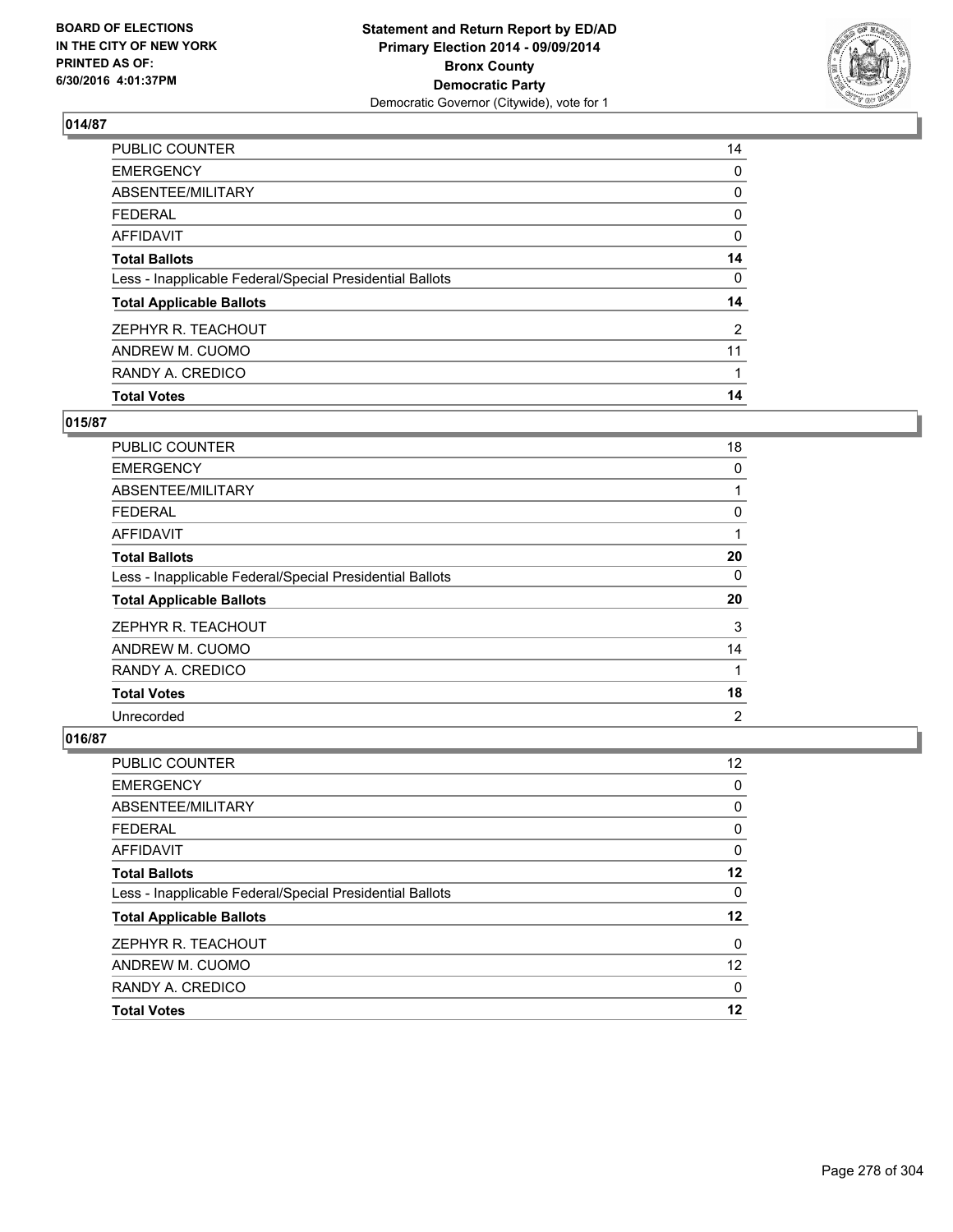

| PUBLIC COUNTER                                           | 6 |
|----------------------------------------------------------|---|
| <b>EMERGENCY</b>                                         | 0 |
| ABSENTEE/MILITARY                                        | 0 |
| <b>FEDERAL</b>                                           | 0 |
| <b>AFFIDAVIT</b>                                         | 0 |
| <b>Total Ballots</b>                                     | 6 |
| Less - Inapplicable Federal/Special Presidential Ballots | 0 |
| <b>Total Applicable Ballots</b>                          | 6 |
| ZEPHYR R. TEACHOUT                                       |   |
| ANDREW M. CUOMO                                          | 4 |
| RANDY A. CREDICO                                         | 0 |
| <b>Total Votes</b>                                       | 5 |
| Unrecorded                                               | 1 |

## **018/87**

| <b>PUBLIC COUNTER</b>                                    | 32 |
|----------------------------------------------------------|----|
| <b>EMERGENCY</b>                                         | 0  |
| ABSENTEE/MILITARY                                        |    |
| <b>FEDERAL</b>                                           | 0  |
| AFFIDAVIT                                                | 0  |
| <b>Total Ballots</b>                                     | 33 |
| Less - Inapplicable Federal/Special Presidential Ballots | 0  |
| <b>Total Applicable Ballots</b>                          | 33 |
| ZEPHYR R. TEACHOUT                                       | 4  |
| ANDREW M. CUOMO                                          | 28 |
| RANDY A. CREDICO                                         |    |
| <b>Total Votes</b>                                       | 33 |
|                                                          |    |

| <b>PUBLIC COUNTER</b>                                    | 25 |
|----------------------------------------------------------|----|
| <b>EMERGENCY</b>                                         | 0  |
| ABSENTEE/MILITARY                                        |    |
| <b>FEDERAL</b>                                           | 0  |
| <b>AFFIDAVIT</b>                                         | 0  |
| <b>Total Ballots</b>                                     | 26 |
| Less - Inapplicable Federal/Special Presidential Ballots | 0  |
| <b>Total Applicable Ballots</b>                          | 26 |
| ZEPHYR R. TEACHOUT                                       | 3  |
| ANDREW M. CUOMO                                          | 20 |
| RANDY A. CREDICO                                         | 3  |
| <b>Total Votes</b>                                       | 26 |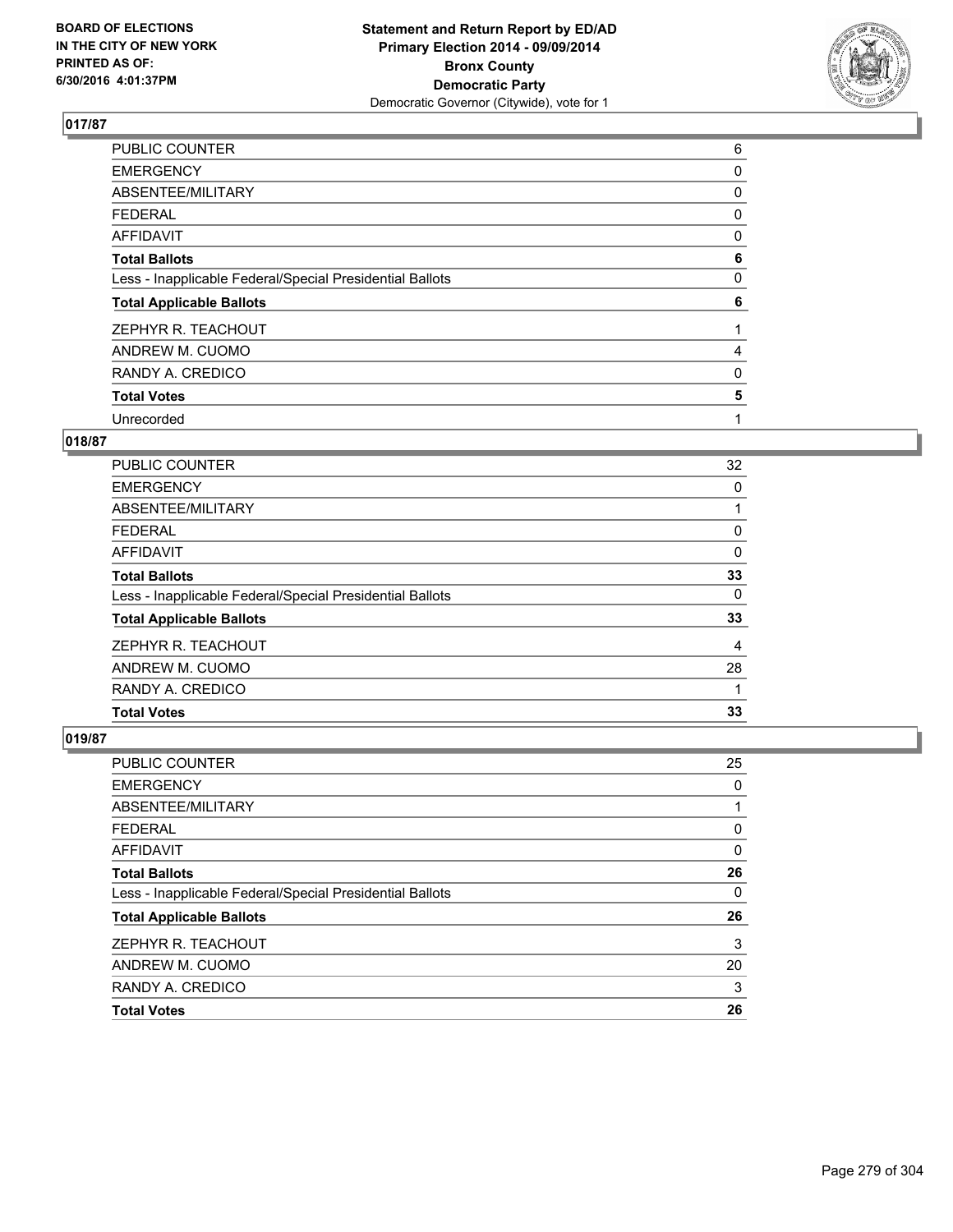

| <b>Total Votes</b>                                       | 23 |
|----------------------------------------------------------|----|
| RANDY A. CREDICO                                         | 0  |
| ANDREW M. CUOMO                                          | 19 |
| ZEPHYR R. TEACHOUT                                       | 4  |
| <b>Total Applicable Ballots</b>                          | 23 |
| Less - Inapplicable Federal/Special Presidential Ballots | 0  |
| <b>Total Ballots</b>                                     | 23 |
| <b>AFFIDAVIT</b>                                         | 0  |
| <b>FEDERAL</b>                                           | 0  |
| ABSENTEE/MILITARY                                        | 0  |
| <b>EMERGENCY</b>                                         | 0  |
| PUBLIC COUNTER                                           | 23 |

## **021/87**

| <b>PUBLIC COUNTER</b>                                    | 17 |
|----------------------------------------------------------|----|
| <b>EMERGENCY</b>                                         | 0  |
| ABSENTEE/MILITARY                                        | 0  |
| <b>FEDERAL</b>                                           | 0  |
| AFFIDAVIT                                                | 0  |
| <b>Total Ballots</b>                                     | 17 |
| Less - Inapplicable Federal/Special Presidential Ballots | 0  |
| <b>Total Applicable Ballots</b>                          | 17 |
| ZEPHYR R. TEACHOUT                                       | 2  |
| ANDREW M. CUOMO                                          | 13 |
| RANDY A. CREDICO                                         | 2  |
| <b>Total Votes</b>                                       | 17 |
|                                                          |    |

| PUBLIC COUNTER                                           | 32 |
|----------------------------------------------------------|----|
| <b>EMERGENCY</b>                                         | 0  |
| ABSENTEE/MILITARY                                        |    |
| <b>FEDERAL</b>                                           | 0  |
| <b>AFFIDAVIT</b>                                         | 0  |
| <b>Total Ballots</b>                                     | 33 |
| Less - Inapplicable Federal/Special Presidential Ballots | 0  |
| <b>Total Applicable Ballots</b>                          | 33 |
| ZEPHYR R. TEACHOUT                                       | 7  |
| ANDREW M. CUOMO                                          | 24 |
| RANDY A. CREDICO                                         | 2  |
| <b>Total Votes</b>                                       | 33 |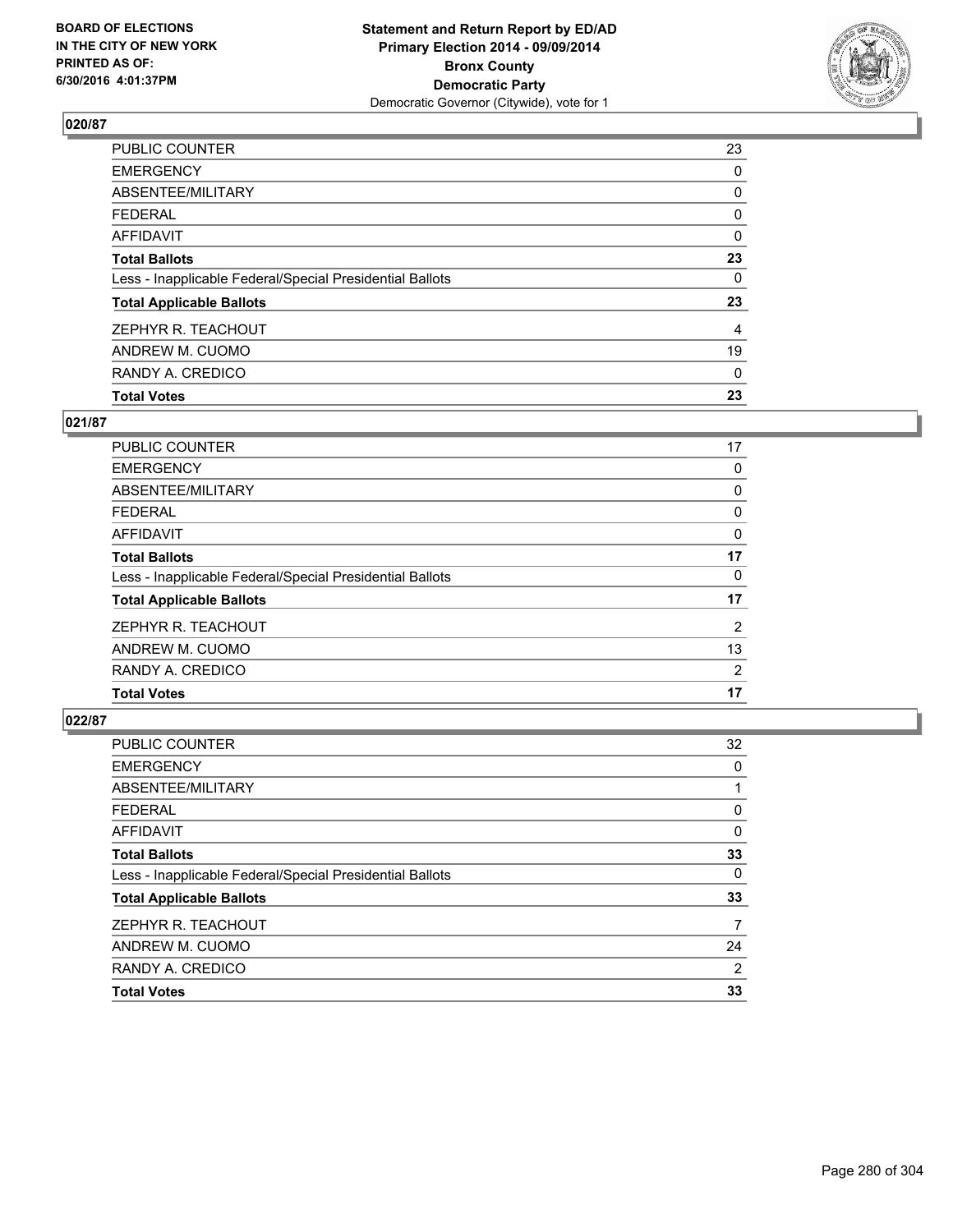

| PUBLIC COUNTER                                           | 46 |
|----------------------------------------------------------|----|
| <b>EMERGENCY</b>                                         | 0  |
| ABSENTEE/MILITARY                                        | 0  |
| <b>FEDERAL</b>                                           | 0  |
| AFFIDAVIT                                                | 0  |
| <b>Total Ballots</b>                                     | 46 |
| Less - Inapplicable Federal/Special Presidential Ballots | 0  |
| <b>Total Applicable Ballots</b>                          | 46 |
| ZEPHYR R. TEACHOUT                                       | 3  |
| ANDREW M. CUOMO                                          | 41 |
| RANDY A. CREDICO                                         | 1  |
| <b>Total Votes</b>                                       | 45 |
| Unrecorded                                               | 1  |

## **024/87**

| <b>PUBLIC COUNTER</b>                                    | 22 |
|----------------------------------------------------------|----|
| <b>EMERGENCY</b>                                         | 0  |
| ABSENTEE/MILITARY                                        | 0  |
| <b>FEDERAL</b>                                           | 0  |
| AFFIDAVIT                                                | 0  |
| <b>Total Ballots</b>                                     | 22 |
| Less - Inapplicable Federal/Special Presidential Ballots | 0  |
| <b>Total Applicable Ballots</b>                          | 22 |
| ZEPHYR R. TEACHOUT                                       |    |
| ANDREW M. CUOMO                                          | 19 |
| RANDY A. CREDICO                                         |    |
| <b>Total Votes</b>                                       | 21 |
| Unrecorded                                               | 1  |

| PUBLIC COUNTER                                           | 21             |
|----------------------------------------------------------|----------------|
| <b>EMERGENCY</b>                                         | 0              |
| ABSENTEE/MILITARY                                        | 1              |
| <b>FEDERAL</b>                                           | 0              |
| AFFIDAVIT                                                | 0              |
| <b>Total Ballots</b>                                     | 22             |
| Less - Inapplicable Federal/Special Presidential Ballots | 0              |
| <b>Total Applicable Ballots</b>                          | 22             |
| ZEPHYR R. TEACHOUT                                       | $\overline{4}$ |
| ANDREW M. CUOMO                                          | 16             |
| RANDY A. CREDICO                                         | $\Omega$       |
| <b>Total Votes</b>                                       | 20             |
| Unrecorded                                               | $\overline{2}$ |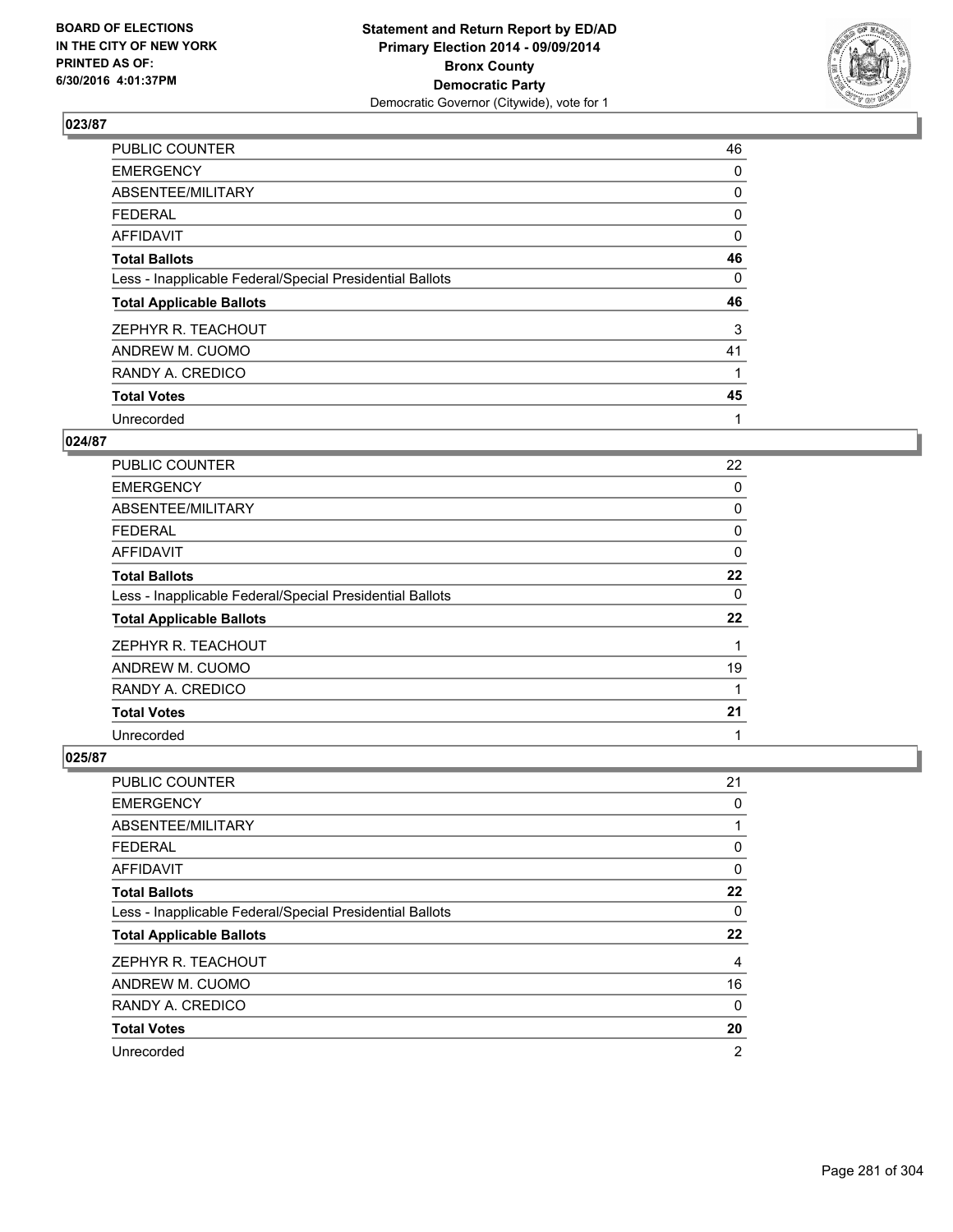

| <b>Total Votes</b>                                       | 55 |
|----------------------------------------------------------|----|
| RANDY A. CREDICO                                         | 3  |
| ANDREW M. CUOMO                                          | 48 |
| ZEPHYR R. TEACHOUT                                       | 4  |
| <b>Total Applicable Ballots</b>                          | 55 |
| Less - Inapplicable Federal/Special Presidential Ballots | 0  |
| <b>Total Ballots</b>                                     | 55 |
| <b>AFFIDAVIT</b>                                         | 0  |
| <b>FEDERAL</b>                                           | 0  |
| ABSENTEE/MILITARY                                        | 0  |
| <b>EMERGENCY</b>                                         | 0  |
| PUBLIC COUNTER                                           | 55 |

# **027/87**

| PUBLIC COUNTER                                           | 18 |
|----------------------------------------------------------|----|
| <b>EMERGENCY</b>                                         | 0  |
| ABSENTEE/MILITARY                                        | 0  |
| <b>FEDERAL</b>                                           | 0  |
| AFFIDAVIT                                                |    |
| <b>Total Ballots</b>                                     | 19 |
| Less - Inapplicable Federal/Special Presidential Ballots | 0  |
| <b>Total Applicable Ballots</b>                          | 19 |
| ZEPHYR R. TEACHOUT                                       | 3  |
| ANDREW M. CUOMO                                          | 15 |
| RANDY A. CREDICO                                         |    |
| <b>Total Votes</b>                                       | 19 |
|                                                          |    |

| PUBLIC COUNTER                                           | 46 |
|----------------------------------------------------------|----|
| <b>EMERGENCY</b>                                         | 0  |
| ABSENTEE/MILITARY                                        | 0  |
| <b>FEDERAL</b>                                           | 0  |
| <b>AFFIDAVIT</b>                                         |    |
| <b>Total Ballots</b>                                     | 47 |
| Less - Inapplicable Federal/Special Presidential Ballots | 0  |
| <b>Total Applicable Ballots</b>                          | 47 |
| ZEPHYR R. TEACHOUT                                       | 8  |
| ANDREW M. CUOMO                                          | 37 |
| RANDY A. CREDICO                                         | 2  |
| <b>Total Votes</b>                                       | 47 |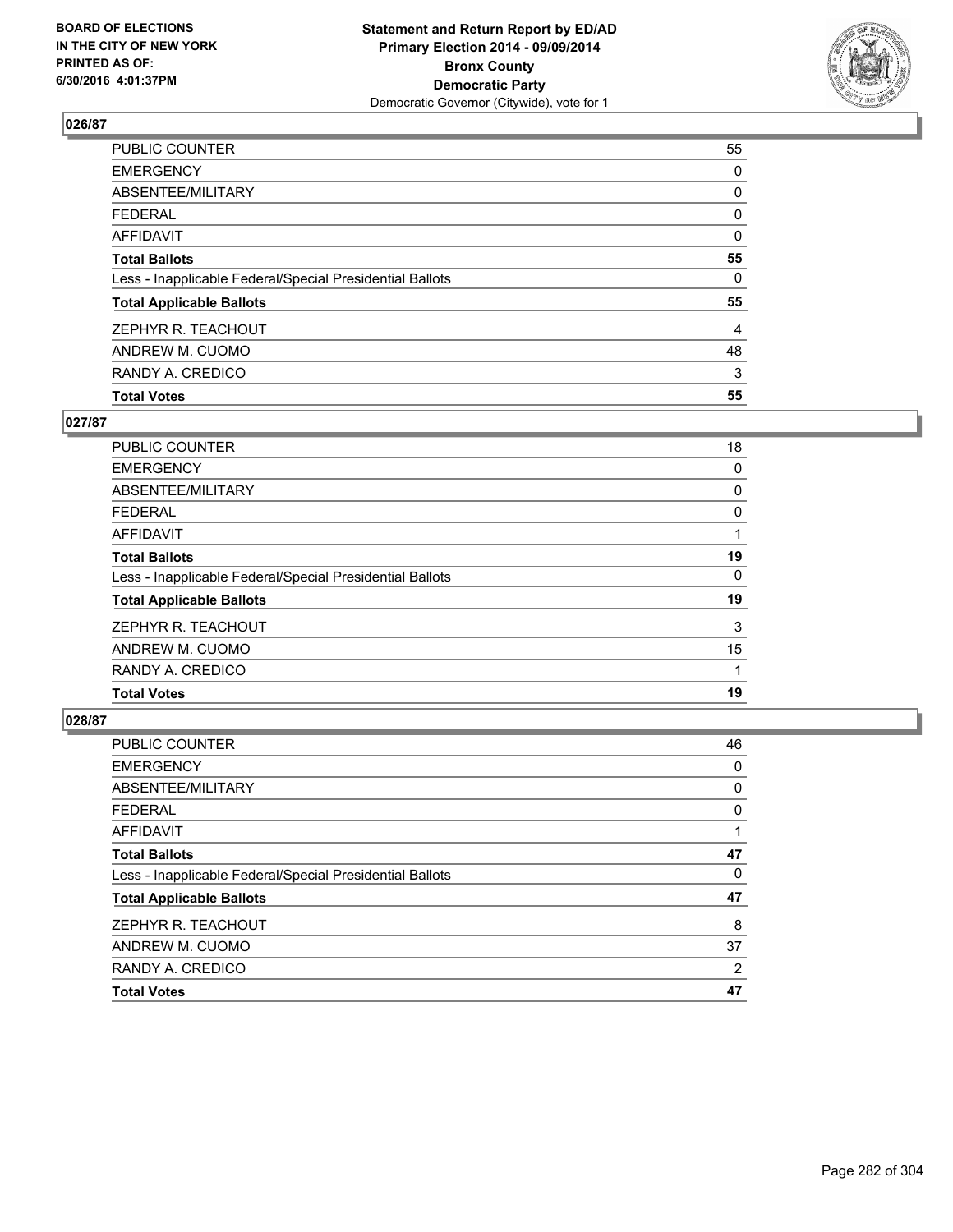

| <b>Total Votes</b>                                       | 32             |
|----------------------------------------------------------|----------------|
| RANDY A. CREDICO                                         |                |
| ANDREW M. CUOMO                                          | 29             |
| ZEPHYR R. TEACHOUT                                       | $\overline{2}$ |
| <b>Total Applicable Ballots</b>                          | 32             |
| Less - Inapplicable Federal/Special Presidential Ballots | 0              |
| <b>Total Ballots</b>                                     | 32             |
| <b>AFFIDAVIT</b>                                         |                |
| <b>FEDERAL</b>                                           | 0              |
| ABSENTEE/MILITARY                                        |                |
| <b>EMERGENCY</b>                                         | 0              |
| PUBLIC COUNTER                                           | 30             |

## **030/87**

| <b>PUBLIC COUNTER</b>                                    | 20 |
|----------------------------------------------------------|----|
| <b>EMERGENCY</b>                                         | 0  |
| ABSENTEE/MILITARY                                        |    |
| <b>FEDERAL</b>                                           | 0  |
| AFFIDAVIT                                                | 0  |
| <b>Total Ballots</b>                                     | 21 |
| Less - Inapplicable Federal/Special Presidential Ballots | 0  |
| <b>Total Applicable Ballots</b>                          | 21 |
| ZEPHYR R. TEACHOUT                                       | 6  |
| ANDREW M. CUOMO                                          | 15 |
| RANDY A. CREDICO                                         | 0  |
| <b>Total Votes</b>                                       | 21 |
|                                                          |    |

| <b>PUBLIC COUNTER</b>                                    | 27 |
|----------------------------------------------------------|----|
| <b>EMERGENCY</b>                                         | 0  |
| ABSENTEE/MILITARY                                        | 3  |
| <b>FEDERAL</b>                                           | 0  |
| <b>AFFIDAVIT</b>                                         |    |
| <b>Total Ballots</b>                                     | 31 |
| Less - Inapplicable Federal/Special Presidential Ballots | 0  |
| <b>Total Applicable Ballots</b>                          | 31 |
| ZEPHYR R. TEACHOUT                                       | 3  |
| ANDREW M. CUOMO                                          | 28 |
| RANDY A. CREDICO                                         | 0  |
| <b>Total Votes</b>                                       | 31 |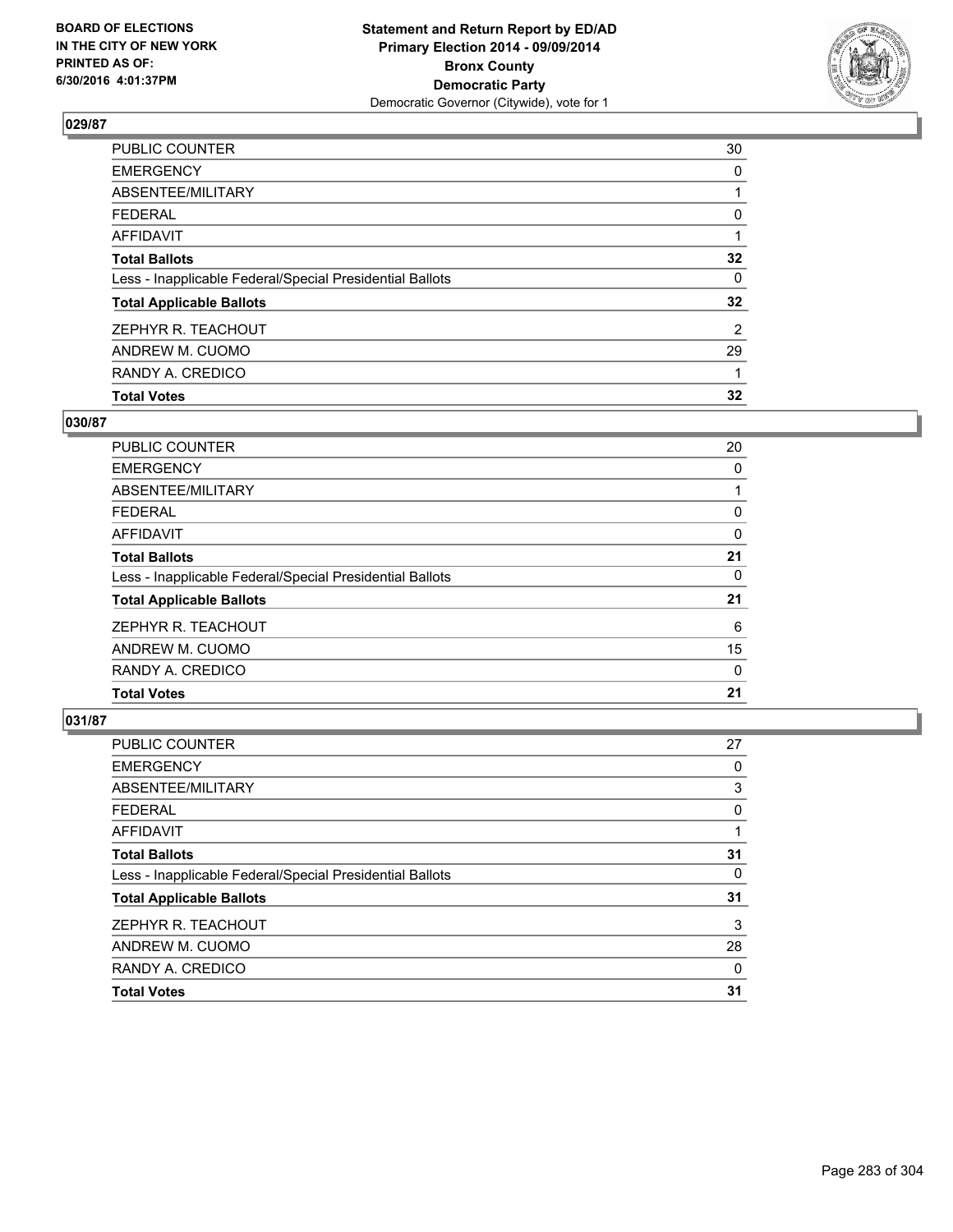

| <b>Total Votes</b>                                       | 49 |
|----------------------------------------------------------|----|
| RANDY A. CREDICO                                         |    |
| ANDREW M. CUOMO                                          | 43 |
| ZEPHYR R. TEACHOUT                                       | 5  |
| <b>Total Applicable Ballots</b>                          | 49 |
| Less - Inapplicable Federal/Special Presidential Ballots | 0  |
| <b>Total Ballots</b>                                     | 49 |
| <b>AFFIDAVIT</b>                                         | 0  |
| <b>FEDERAL</b>                                           | 0  |
| ABSENTEE/MILITARY                                        | 0  |
| <b>EMERGENCY</b>                                         | 0  |
| PUBLIC COUNTER                                           | 49 |

## **033/87**

| <b>PUBLIC COUNTER</b>                                    | 54       |
|----------------------------------------------------------|----------|
| <b>EMERGENCY</b>                                         | 0        |
| ABSENTEE/MILITARY                                        | 0        |
| <b>FEDERAL</b>                                           | 0        |
| AFFIDAVIT                                                | $\Omega$ |
| <b>Total Ballots</b>                                     | 54       |
| Less - Inapplicable Federal/Special Presidential Ballots | 0        |
| <b>Total Applicable Ballots</b>                          | 54       |
| ZEPHYR R. TEACHOUT                                       | 6        |
| ANDREW M. CUOMO                                          | 45       |
| RANDY A. CREDICO                                         | 3        |
| <b>Total Votes</b>                                       | 54       |
|                                                          |          |

| PUBLIC COUNTER                                           | 52             |
|----------------------------------------------------------|----------------|
| <b>EMERGENCY</b>                                         | 0              |
| ABSENTEE/MILITARY                                        | 0              |
| <b>FEDERAL</b>                                           | 0              |
| <b>AFFIDAVIT</b>                                         | 1              |
| <b>Total Ballots</b>                                     | 53             |
| Less - Inapplicable Federal/Special Presidential Ballots | 0              |
| <b>Total Applicable Ballots</b>                          | 53             |
| ZEPHYR R. TEACHOUT                                       | $\overline{4}$ |
| ANDREW M. CUOMO                                          | 44             |
| RANDY A. CREDICO                                         | 4              |
| <b>Total Votes</b>                                       | 52             |
| Unrecorded                                               | 1              |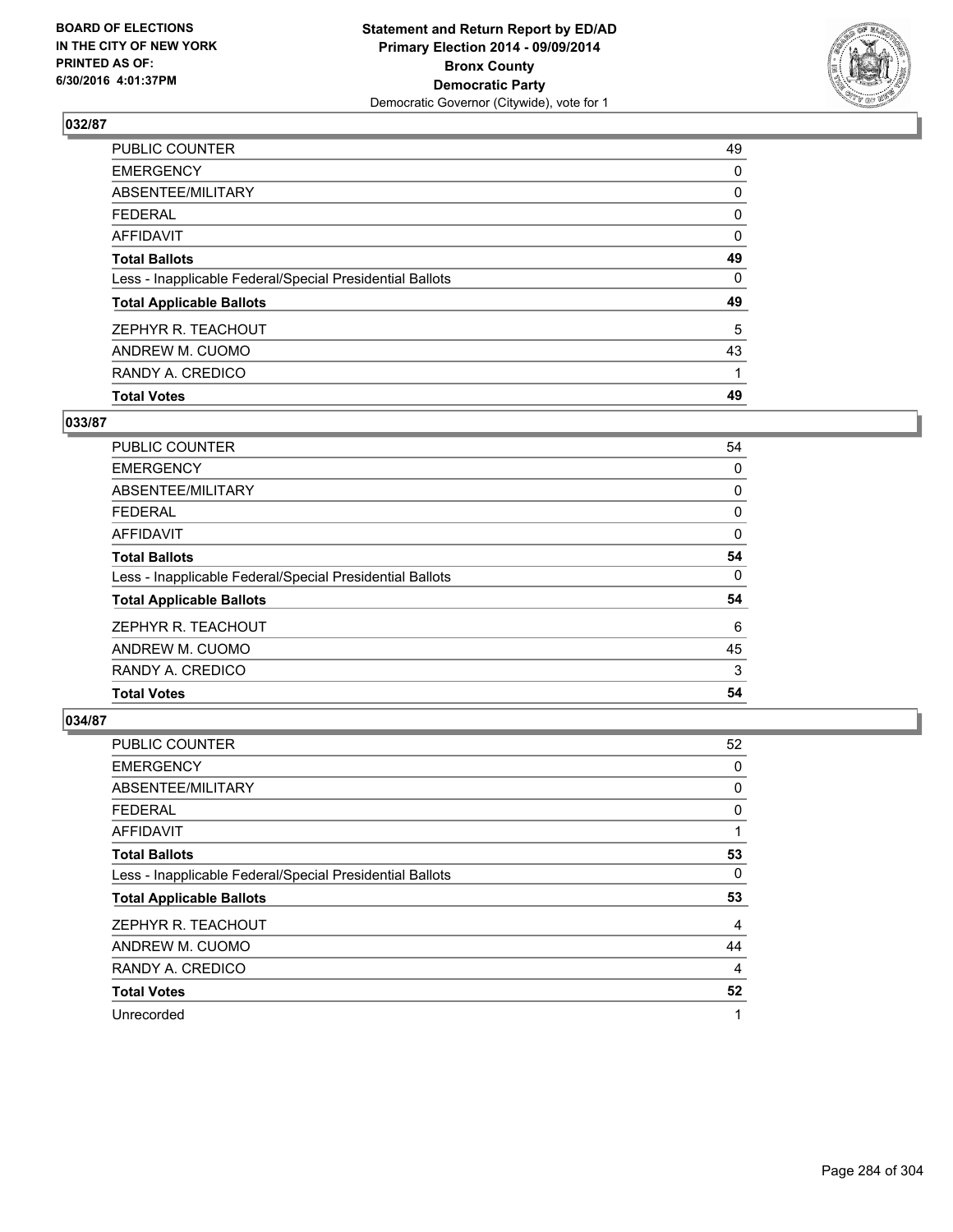

| <b>PUBLIC COUNTER</b>                                    | 39             |
|----------------------------------------------------------|----------------|
| <b>EMERGENCY</b>                                         | 0              |
| ABSENTEE/MILITARY                                        |                |
| <b>FEDERAL</b>                                           | 0              |
| AFFIDAVIT                                                | $\overline{2}$ |
| <b>Total Ballots</b>                                     | 42             |
| Less - Inapplicable Federal/Special Presidential Ballots | 0              |
| <b>Total Applicable Ballots</b>                          | 42             |
| ZEPHYR R. TEACHOUT                                       | 3              |
| ANDREW M. CUOMO                                          | 36             |
| RANDY A. CREDICO                                         | 2              |
| <b>Total Votes</b>                                       | 41             |
| Unrecorded                                               | 1              |

# **036/87**

| PUBLIC COUNTER                                           | 32 |
|----------------------------------------------------------|----|
| <b>EMERGENCY</b>                                         | 0  |
| ABSENTEE/MILITARY                                        |    |
| <b>FEDERAL</b>                                           | 0  |
| AFFIDAVIT                                                | 0  |
| <b>Total Ballots</b>                                     | 33 |
| Less - Inapplicable Federal/Special Presidential Ballots | 0  |
| <b>Total Applicable Ballots</b>                          | 33 |
| ZEPHYR R. TEACHOUT                                       | 7  |
| ANDREW M. CUOMO                                          | 24 |
| RANDY A. CREDICO                                         | 2  |
| <b>Total Votes</b>                                       | 33 |
|                                                          |    |

| PUBLIC COUNTER                                           | 34 |
|----------------------------------------------------------|----|
| <b>EMERGENCY</b>                                         | 0  |
| ABSENTEE/MILITARY                                        |    |
| <b>FEDERAL</b>                                           | 0  |
| <b>AFFIDAVIT</b>                                         | 0  |
| <b>Total Ballots</b>                                     | 35 |
| Less - Inapplicable Federal/Special Presidential Ballots | 0  |
| <b>Total Applicable Ballots</b>                          | 35 |
| ZEPHYR R. TEACHOUT                                       | 5  |
| ANDREW M. CUOMO                                          | 28 |
| RANDY A. CREDICO                                         | 2  |
| <b>Total Votes</b>                                       | 35 |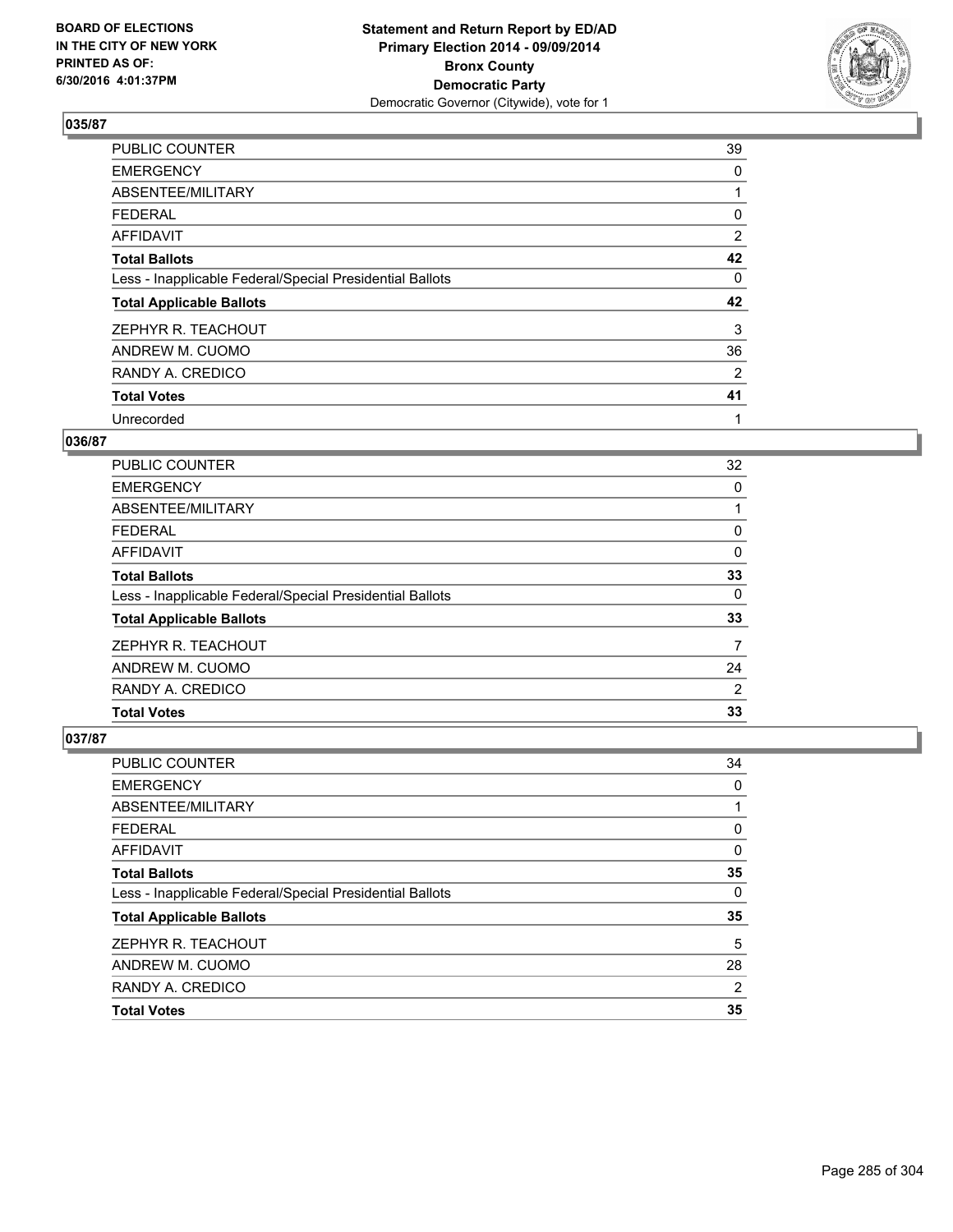

| <b>PUBLIC COUNTER</b>                                    | 35 |
|----------------------------------------------------------|----|
| <b>EMERGENCY</b>                                         | 0  |
| ABSENTEE/MILITARY                                        |    |
| <b>FEDERAL</b>                                           | 0  |
| AFFIDAVIT                                                | 0  |
| <b>Total Ballots</b>                                     | 36 |
| Less - Inapplicable Federal/Special Presidential Ballots | 0  |
| <b>Total Applicable Ballots</b>                          | 36 |
| ZEPHYR R. TEACHOUT                                       | 3  |
| ANDREW M. CUOMO                                          | 31 |
| RANDY A. CREDICO                                         | 0  |
| <b>Total Votes</b>                                       | 34 |
| Unrecorded                                               | 2  |

### **039/87**

| PUBLIC COUNTER                                           | 32 |
|----------------------------------------------------------|----|
| <b>EMERGENCY</b>                                         | 0  |
| ABSENTEE/MILITARY                                        |    |
| <b>FEDERAL</b>                                           | 0  |
| AFFIDAVIT                                                | 0  |
| <b>Total Ballots</b>                                     | 33 |
| Less - Inapplicable Federal/Special Presidential Ballots | 0  |
| <b>Total Applicable Ballots</b>                          | 33 |
| ZEPHYR R. TEACHOUT                                       | 2  |
| ANDREW M. CUOMO                                          | 31 |
| RANDY A. CREDICO                                         | 0  |
| <b>Total Votes</b>                                       | 33 |

| PUBLIC COUNTER                                           | 56 |
|----------------------------------------------------------|----|
| <b>EMERGENCY</b>                                         | 0  |
| ABSENTEE/MILITARY                                        | 0  |
| <b>FEDERAL</b>                                           | 0  |
| <b>AFFIDAVIT</b>                                         |    |
| <b>Total Ballots</b>                                     | 57 |
| Less - Inapplicable Federal/Special Presidential Ballots | 0  |
| <b>Total Applicable Ballots</b>                          | 57 |
| ZEPHYR R. TEACHOUT                                       | 3  |
| ANDREW M. CUOMO                                          | 53 |
| RANDY A. CREDICO                                         |    |
| <b>Total Votes</b>                                       | 57 |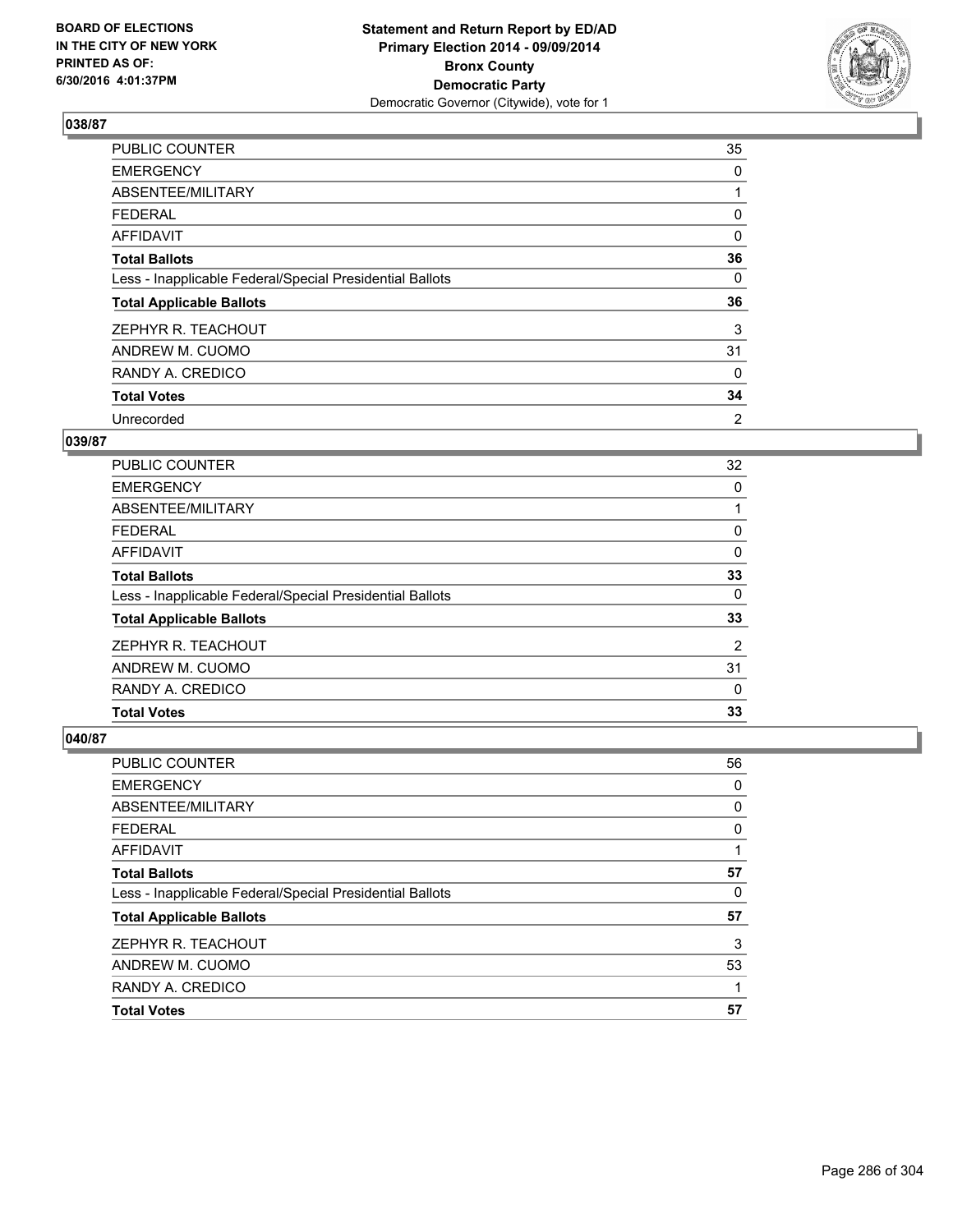

| <b>Total Votes</b>                                       | 19 |
|----------------------------------------------------------|----|
| RANDY A. CREDICO                                         | 0  |
| ANDREW M. CUOMO                                          | 15 |
| ZEPHYR R. TEACHOUT                                       | 4  |
| <b>Total Applicable Ballots</b>                          | 19 |
| Less - Inapplicable Federal/Special Presidential Ballots | 0  |
| <b>Total Ballots</b>                                     | 19 |
| <b>AFFIDAVIT</b>                                         | 0  |
| <b>FEDERAL</b>                                           | 0  |
| ABSENTEE/MILITARY                                        |    |
| <b>EMERGENCY</b>                                         | 0  |
| PUBLIC COUNTER                                           | 18 |

# **042/87**

| PUBLIC COUNTER                                           | 55 |
|----------------------------------------------------------|----|
| <b>EMERGENCY</b>                                         | 0  |
| ABSENTEE/MILITARY                                        |    |
| <b>FEDERAL</b>                                           | 0  |
| AFFIDAVIT                                                | 0  |
| <b>Total Ballots</b>                                     | 56 |
| Less - Inapplicable Federal/Special Presidential Ballots | 0  |
| <b>Total Applicable Ballots</b>                          | 56 |
| ZEPHYR R. TEACHOUT                                       | 7  |
| ANDREW M. CUOMO                                          | 45 |
| RANDY A. CREDICO                                         | 4  |
| <b>Total Votes</b>                                       | 56 |
|                                                          |    |

**043/87 COMBINED into: 017/87**

| PUBLIC COUNTER                                           | 15 |
|----------------------------------------------------------|----|
| EMERGENCY                                                | 0  |
| ABSENTEE/MILITARY                                        |    |
| FEDERAL                                                  | 0  |
| AFFIDAVIT                                                | 0  |
| Total Ballots                                            | 16 |
| Less - Inapplicable Federal/Special Presidential Ballots | 0  |
| <b>Total Applicable Ballots</b>                          | 16 |
| ZEPHYR R. TEACHOUT                                       | 2  |
| ANDREW M. CUOMO                                          | 13 |
| RANDY A. CREDICO                                         |    |
| <b>Total Votes</b>                                       | 16 |
|                                                          |    |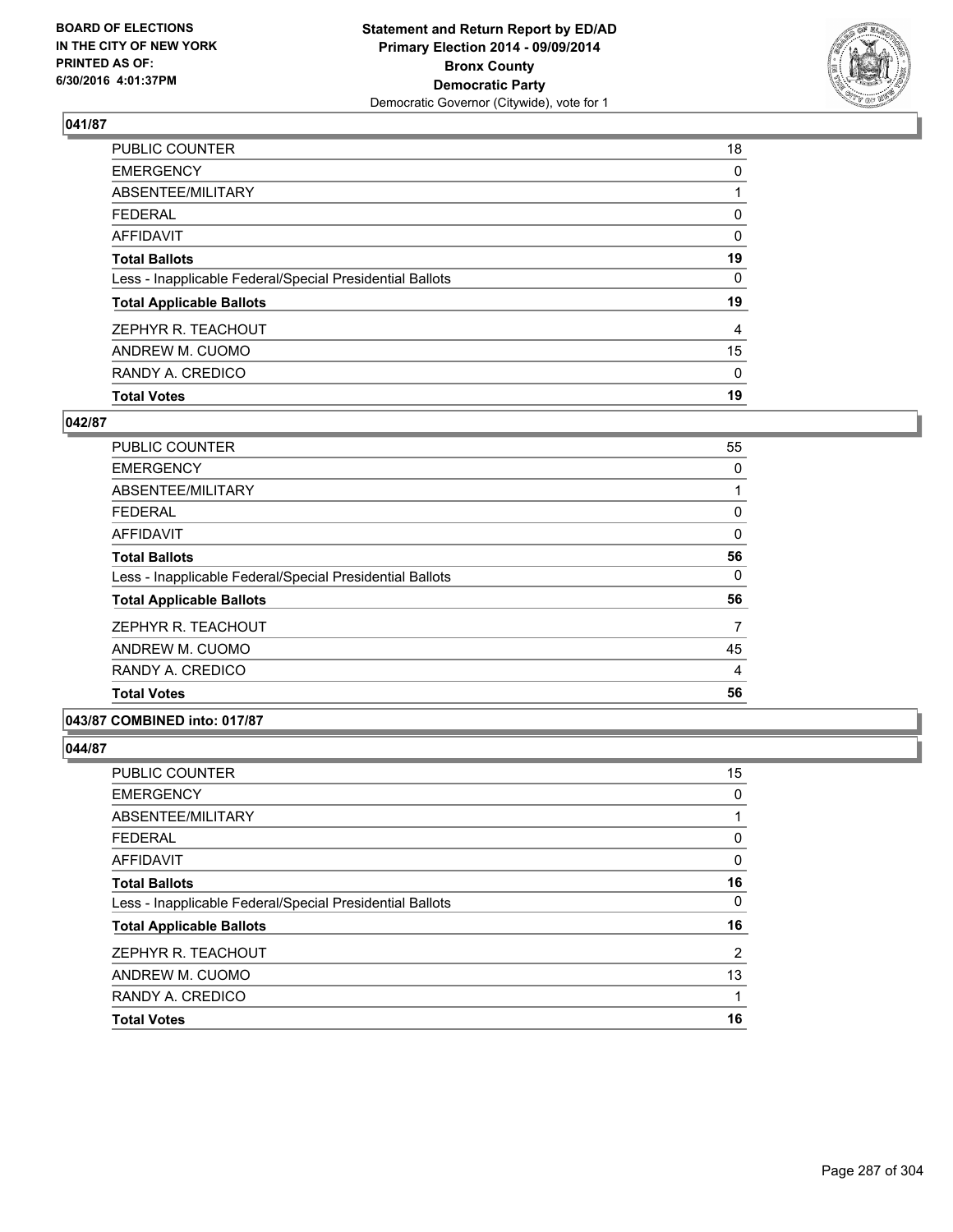

| <b>Total Votes</b>                                       |   |
|----------------------------------------------------------|---|
| RANDY A. CREDICO                                         | 0 |
| ANDREW M. CUOMO                                          |   |
| ZEPHYR R. TEACHOUT                                       | 0 |
| <b>Total Applicable Ballots</b>                          |   |
| Less - Inapplicable Federal/Special Presidential Ballots | 0 |
| <b>Total Ballots</b>                                     |   |
| <b>AFFIDAVIT</b>                                         | 0 |
| <b>FEDERAL</b>                                           | 0 |
| ABSENTEE/MILITARY                                        | 0 |
| <b>EMERGENCY</b>                                         | 0 |
| PUBLIC COUNTER                                           |   |

## **046/87**

| <b>PUBLIC COUNTER</b>                                    | 28             |
|----------------------------------------------------------|----------------|
| <b>EMERGENCY</b>                                         | 0              |
| ABSENTEE/MILITARY                                        | 0              |
| FEDERAL                                                  | 0              |
| AFFIDAVIT                                                |                |
| <b>Total Ballots</b>                                     | 29             |
| Less - Inapplicable Federal/Special Presidential Ballots | 0              |
| <b>Total Applicable Ballots</b>                          | 29             |
| ZEPHYR R. TEACHOUT                                       | 5              |
| ANDREW M. CUOMO                                          | 22             |
| RANDY A. CREDICO                                         | $\overline{2}$ |
| <b>Total Votes</b>                                       | 29             |
|                                                          |                |

| <b>PUBLIC COUNTER</b>                                    | 93 |
|----------------------------------------------------------|----|
| <b>EMERGENCY</b>                                         | 0  |
| ABSENTEE/MILITARY                                        | 2  |
| <b>FEDERAL</b>                                           | 0  |
| <b>AFFIDAVIT</b>                                         | 2  |
| <b>Total Ballots</b>                                     | 97 |
| Less - Inapplicable Federal/Special Presidential Ballots | 0  |
| <b>Total Applicable Ballots</b>                          | 97 |
| ZEPHYR R. TEACHOUT                                       | 8  |
| ANDREW M. CUOMO                                          | 87 |
| RANDY A. CREDICO                                         | 1  |
| <b>Total Votes</b>                                       | 96 |
| Unrecorded                                               | 1  |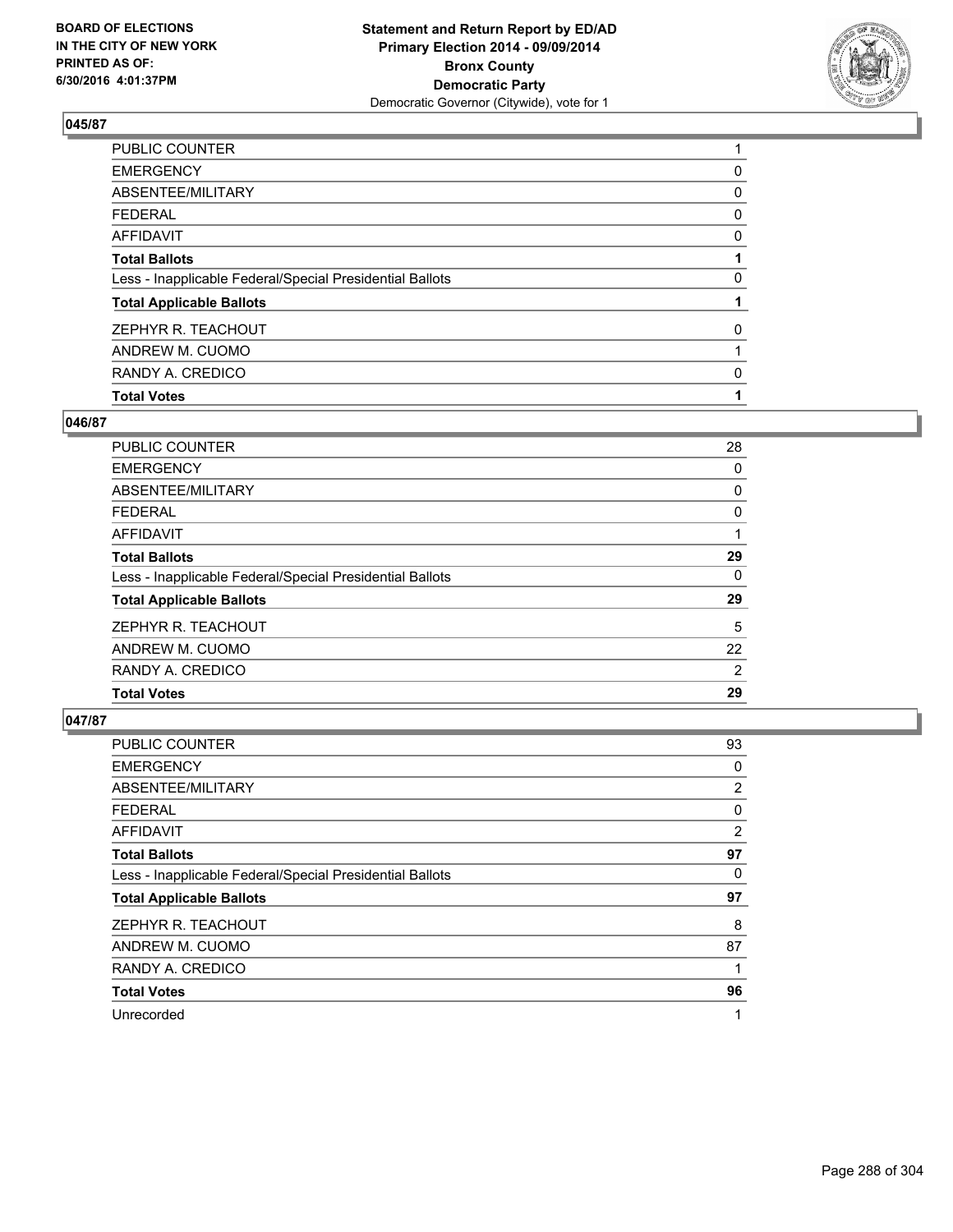

| <b>PUBLIC COUNTER</b>                                    | 96             |
|----------------------------------------------------------|----------------|
| <b>EMERGENCY</b>                                         | 0              |
| ABSENTEE/MILITARY                                        | $\overline{2}$ |
| <b>FEDERAL</b>                                           | 0              |
| AFFIDAVIT                                                | 3              |
| <b>Total Ballots</b>                                     | 101            |
| Less - Inapplicable Federal/Special Presidential Ballots | $\Omega$       |
| <b>Total Applicable Ballots</b>                          | 101            |
| ZEPHYR R. TEACHOUT                                       | 7              |
| ANDREW M. CUOMO                                          | 92             |
| RANDY A. CREDICO                                         | 1              |
| <b>Total Votes</b>                                       | 100            |
| Unrecorded                                               | 1              |

## **049/87**

| <b>PUBLIC COUNTER</b>                                    | 79 |
|----------------------------------------------------------|----|
| <b>EMERGENCY</b>                                         | 0  |
| ABSENTEE/MILITARY                                        |    |
| <b>FEDERAL</b>                                           | 0  |
| AFFIDAVIT                                                | 0  |
| <b>Total Ballots</b>                                     | 80 |
| Less - Inapplicable Federal/Special Presidential Ballots | 0  |
| <b>Total Applicable Ballots</b>                          | 80 |
| ZEPHYR R. TEACHOUT                                       | 10 |
| ANDREW M. CUOMO                                          | 63 |
| RANDY A. CREDICO                                         | 6  |
| <b>Total Votes</b>                                       | 79 |
| Unrecorded                                               | 1  |

| <b>PUBLIC COUNTER</b>                                    | 94 |
|----------------------------------------------------------|----|
| <b>EMERGENCY</b>                                         | 0  |
| ABSENTEE/MILITARY                                        | 0  |
| <b>FEDERAL</b>                                           | 0  |
| <b>AFFIDAVIT</b>                                         | 0  |
| <b>Total Ballots</b>                                     | 94 |
| Less - Inapplicable Federal/Special Presidential Ballots | 0  |
| <b>Total Applicable Ballots</b>                          | 94 |
| ZEPHYR R. TEACHOUT                                       | 15 |
| ANDREW M. CUOMO                                          | 76 |
| RANDY A. CREDICO                                         | 3  |
| <b>Total Votes</b>                                       | 94 |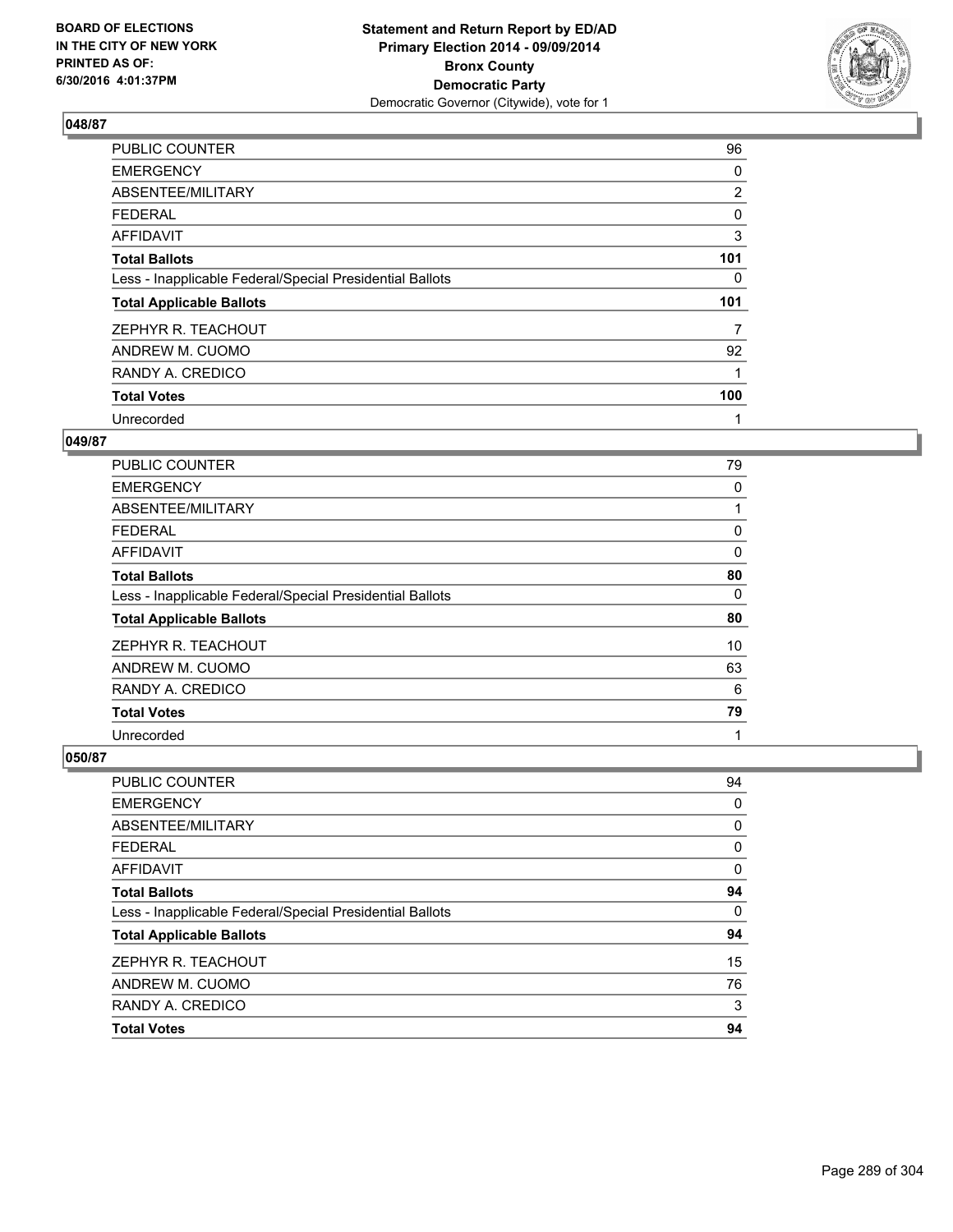

| <b>PUBLIC COUNTER</b>                                    | 84 |
|----------------------------------------------------------|----|
| <b>EMERGENCY</b>                                         | 0  |
| ABSENTEE/MILITARY                                        |    |
| <b>FEDERAL</b>                                           | 0  |
| AFFIDAVIT                                                | 0  |
| <b>Total Ballots</b>                                     | 85 |
| Less - Inapplicable Federal/Special Presidential Ballots | 0  |
| <b>Total Applicable Ballots</b>                          | 85 |
| ZEPHYR R. TEACHOUT                                       | 8  |
| ANDREW M. CUOMO                                          | 73 |
| RANDY A. CREDICO                                         | 2  |
| <b>Total Votes</b>                                       | 83 |
| Unrecorded                                               | 2  |

# **052/87**

| <b>PUBLIC COUNTER</b>                                    | 85 |
|----------------------------------------------------------|----|
| <b>EMERGENCY</b>                                         | 0  |
| ABSENTEE/MILITARY                                        | 3  |
| <b>FEDERAL</b>                                           | 0  |
| <b>AFFIDAVIT</b>                                         | 0  |
| <b>Total Ballots</b>                                     | 88 |
| Less - Inapplicable Federal/Special Presidential Ballots | 0  |
| <b>Total Applicable Ballots</b>                          | 88 |
| ZEPHYR R. TEACHOUT                                       | 8  |
| ANDREW M. CUOMO                                          | 76 |
| RANDY A. CREDICO                                         | 3  |
| <b>Total Votes</b>                                       | 87 |
| Unrecorded                                               | 1  |

| PUBLIC COUNTER                                           | 70             |
|----------------------------------------------------------|----------------|
| <b>EMERGENCY</b>                                         | 0              |
| ABSENTEE/MILITARY                                        | $\overline{2}$ |
| <b>FEDERAL</b>                                           | 0              |
| AFFIDAVIT                                                | 0              |
| <b>Total Ballots</b>                                     | 72             |
| Less - Inapplicable Federal/Special Presidential Ballots | 0              |
| <b>Total Applicable Ballots</b>                          | 72             |
| ZEPHYR R. TEACHOUT                                       | 4              |
| ANDREW M. CUOMO                                          | 64             |
| RANDY A. CREDICO                                         | 4              |
| <b>Total Votes</b>                                       | 72             |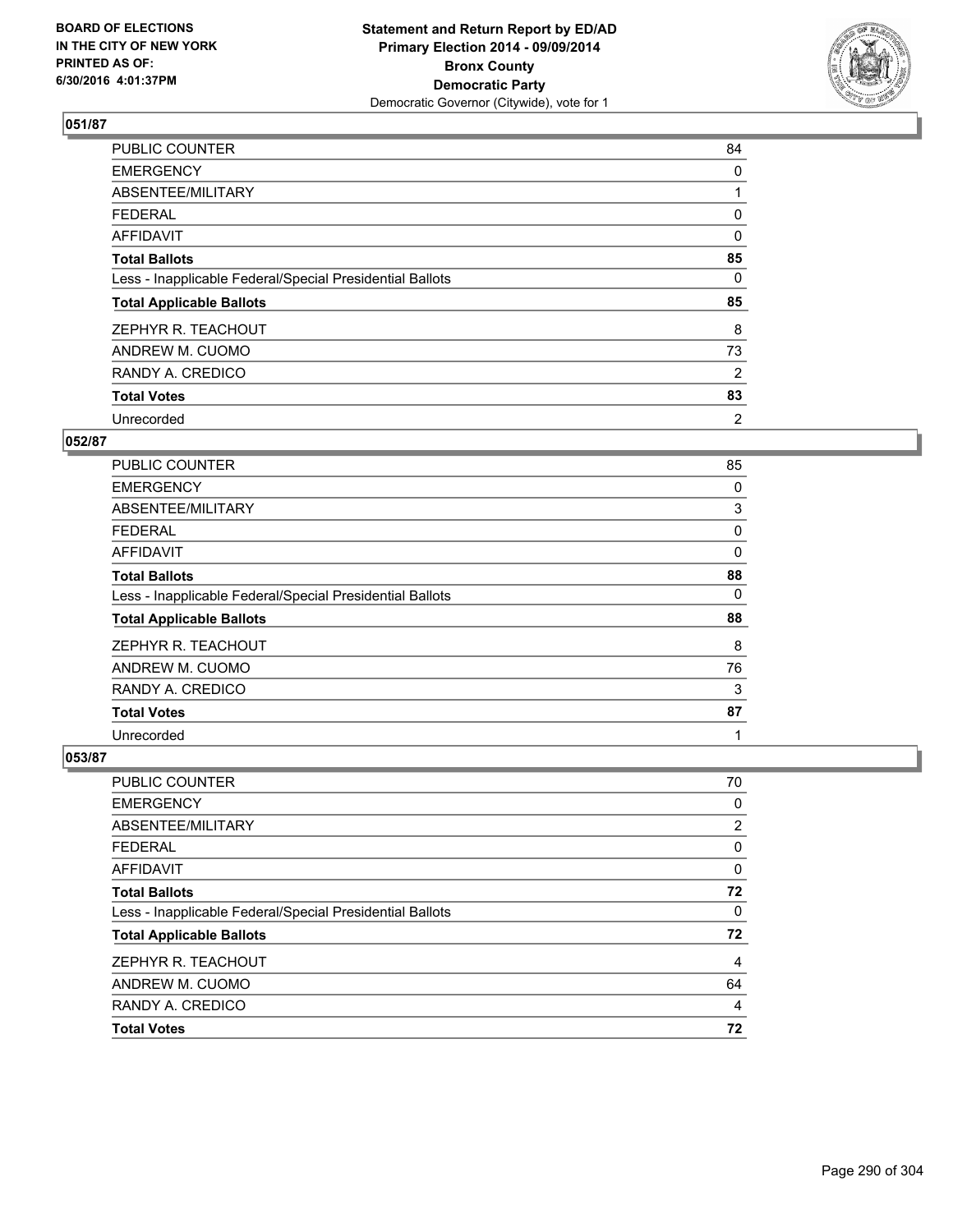

| <b>PUBLIC COUNTER</b>                                    | 71             |
|----------------------------------------------------------|----------------|
| <b>EMERGENCY</b>                                         | 0              |
| ABSENTEE/MILITARY                                        | $\overline{2}$ |
| <b>FEDERAL</b>                                           | 0              |
| AFFIDAVIT                                                | 0              |
| <b>Total Ballots</b>                                     | 73             |
| Less - Inapplicable Federal/Special Presidential Ballots | 0              |
| <b>Total Applicable Ballots</b>                          | 73             |
| ZEPHYR R. TEACHOUT                                       | 6              |
| ANDREW M. CUOMO                                          | 65             |
| RANDY A. CREDICO                                         | 1              |
| <b>Total Votes</b>                                       | 72             |
| Unrecorded                                               | 1              |

## **055/87**

| <b>PUBLIC COUNTER</b>                                    | 66 |
|----------------------------------------------------------|----|
| <b>EMERGENCY</b>                                         | 0  |
| ABSENTEE/MILITARY                                        | 3  |
| <b>FEDERAL</b>                                           | 0  |
| AFFIDAVIT                                                | 0  |
| <b>Total Ballots</b>                                     | 69 |
| Less - Inapplicable Federal/Special Presidential Ballots | 0  |
| <b>Total Applicable Ballots</b>                          | 69 |
| ZEPHYR R. TEACHOUT                                       | 16 |
| ANDREW M. CUOMO                                          | 52 |
| RANDY A. CREDICO                                         |    |
| <b>Total Votes</b>                                       | 69 |

| <b>PUBLIC COUNTER</b>                                    | 41 |
|----------------------------------------------------------|----|
| <b>EMERGENCY</b>                                         | 0  |
| ABSENTEE/MILITARY                                        | 4  |
| <b>FEDERAL</b>                                           | 0  |
| <b>AFFIDAVIT</b>                                         | 0  |
| <b>Total Ballots</b>                                     | 45 |
| Less - Inapplicable Federal/Special Presidential Ballots | 0  |
| <b>Total Applicable Ballots</b>                          | 45 |
| ZEPHYR R. TEACHOUT                                       | 3  |
| ANDREW M. CUOMO                                          | 40 |
| RANDY A. CREDICO                                         | 2  |
| <b>Total Votes</b>                                       | 45 |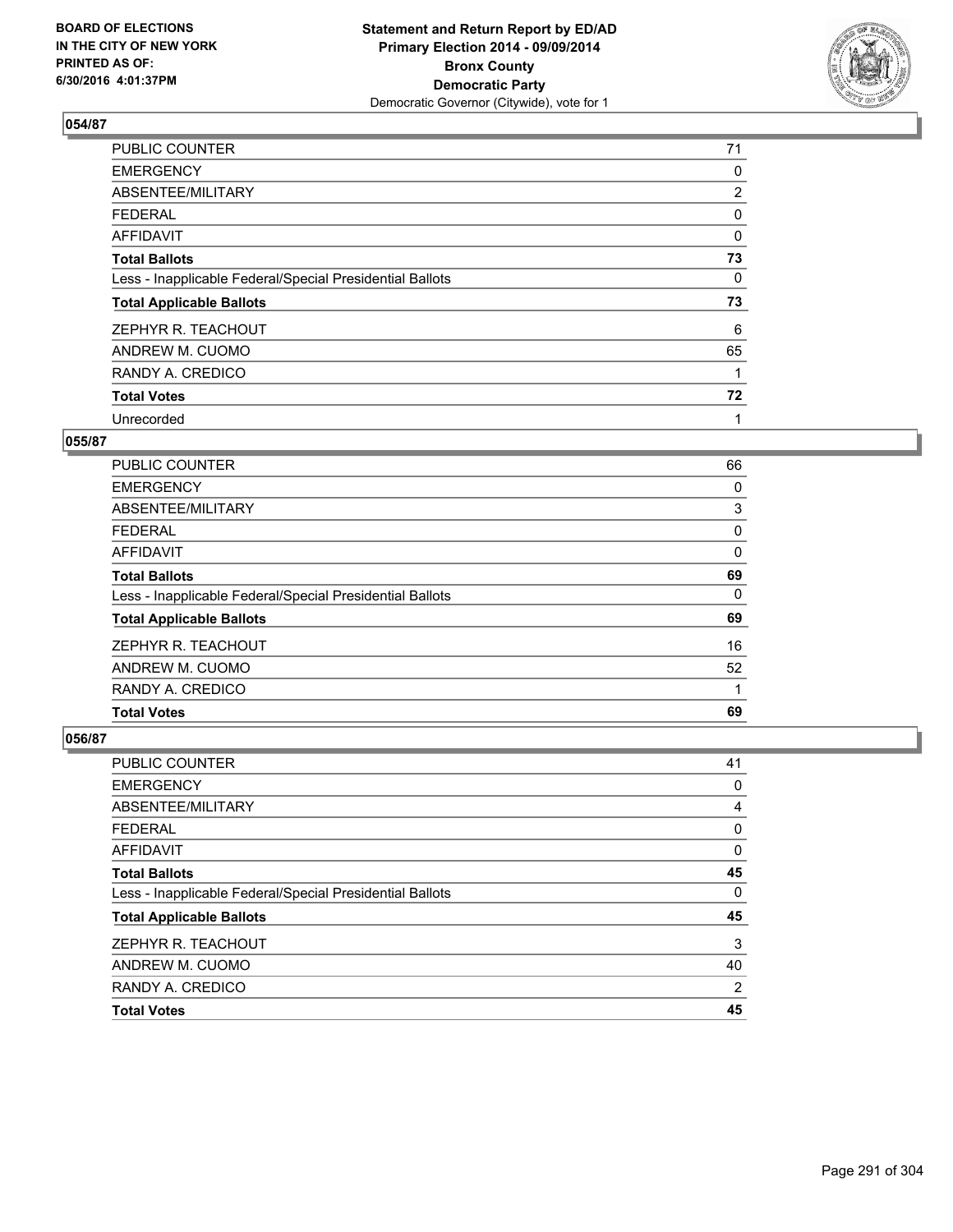

| <b>Total Votes</b>                                       | 88              |
|----------------------------------------------------------|-----------------|
| RANDY A. CREDICO                                         | 5               |
| ANDREW M. CUOMO                                          | 71              |
| ZEPHYR R. TEACHOUT                                       | 12 <sup>2</sup> |
| <b>Total Applicable Ballots</b>                          | 88              |
| Less - Inapplicable Federal/Special Presidential Ballots | 0               |
| <b>Total Ballots</b>                                     | 88              |
| <b>AFFIDAVIT</b>                                         | 0               |
| <b>FEDERAL</b>                                           | 0               |
| ABSENTEE/MILITARY                                        |                 |
| <b>EMERGENCY</b>                                         | 0               |
| <b>PUBLIC COUNTER</b>                                    | 87              |

## **058/87**

| PUBLIC COUNTER                                           | 49       |
|----------------------------------------------------------|----------|
| <b>EMERGENCY</b>                                         | 0        |
| ABSENTEE/MILITARY                                        | 4        |
| <b>FEDERAL</b>                                           | 0        |
| AFFIDAVIT                                                | $\Omega$ |
| <b>Total Ballots</b>                                     | 53       |
| Less - Inapplicable Federal/Special Presidential Ballots | 0        |
| <b>Total Applicable Ballots</b>                          | 53       |
| ZEPHYR R. TEACHOUT                                       | 6        |
| ANDREW M. CUOMO                                          | 43       |
| RANDY A. CREDICO                                         | 4        |
| <b>Total Votes</b>                                       | 53       |
|                                                          |          |

| <b>PUBLIC COUNTER</b>                                    | 105            |
|----------------------------------------------------------|----------------|
| <b>EMERGENCY</b>                                         | 0              |
| ABSENTEE/MILITARY                                        | 2              |
| <b>FEDERAL</b>                                           | 0              |
| <b>AFFIDAVIT</b>                                         | 0              |
| <b>Total Ballots</b>                                     | 107            |
| Less - Inapplicable Federal/Special Presidential Ballots | 0              |
| <b>Total Applicable Ballots</b>                          | 107            |
| ZEPHYR R. TEACHOUT                                       | 16             |
| ANDREW M. CUOMO                                          | 85             |
| RANDY A. CREDICO                                         | 4              |
| <b>Total Votes</b>                                       | 105            |
| Unrecorded                                               | $\overline{2}$ |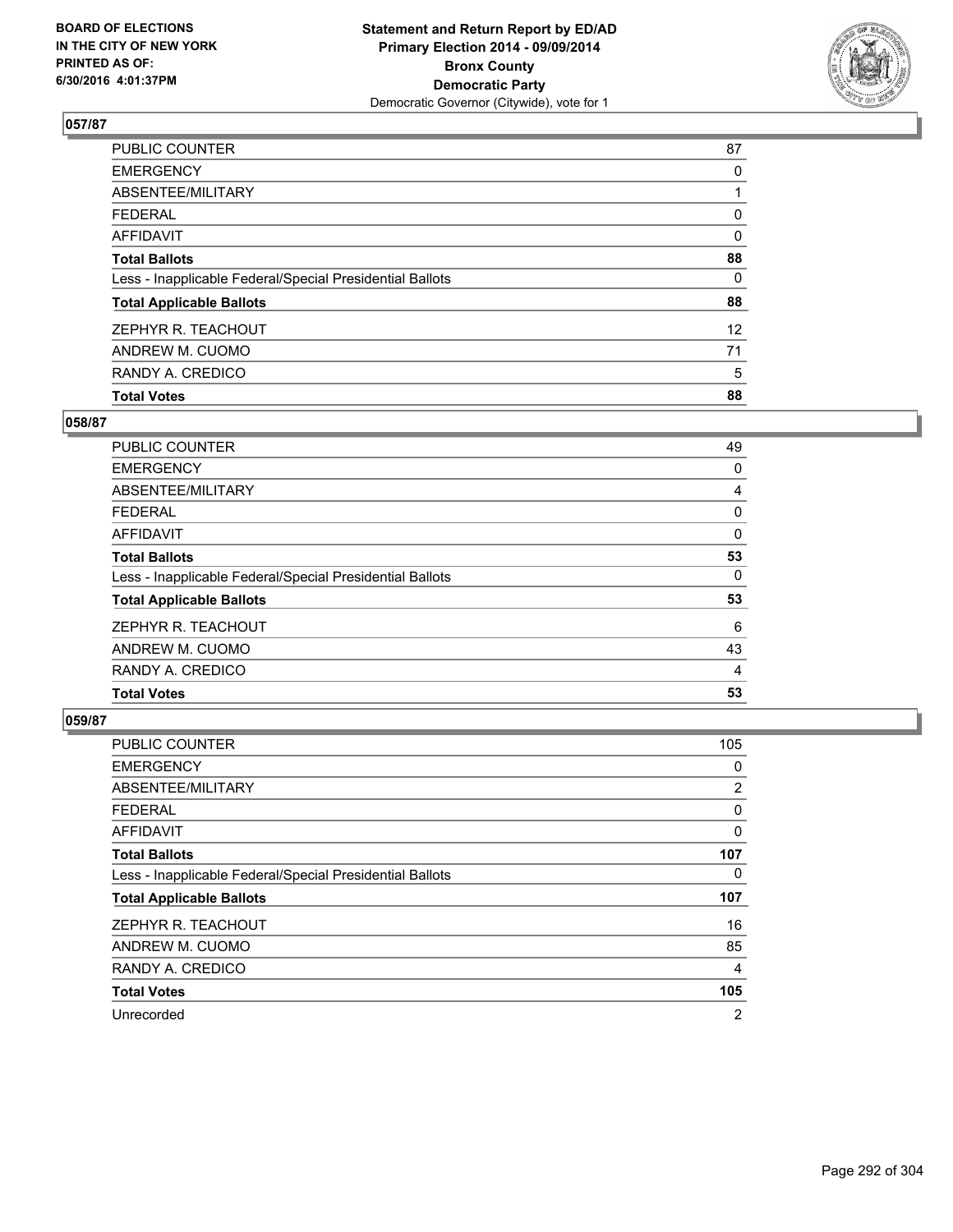

| PUBLIC COUNTER                                           | 55 |
|----------------------------------------------------------|----|
| <b>EMERGENCY</b>                                         | 0  |
| ABSENTEE/MILITARY                                        |    |
| <b>FEDERAL</b>                                           | 0  |
| <b>AFFIDAVIT</b>                                         | 0  |
| <b>Total Ballots</b>                                     | 56 |
| Less - Inapplicable Federal/Special Presidential Ballots | 0  |
| <b>Total Applicable Ballots</b>                          | 56 |
| ZEPHYR R. TEACHOUT                                       | 6  |
| ANDREW M. CUOMO                                          | 49 |
| RANDY A. CREDICO                                         | 0  |
| <b>Total Votes</b>                                       | 55 |
| Unrecorded                                               | 1  |

# **061/87**

| <b>PUBLIC COUNTER</b>                                    | 65             |
|----------------------------------------------------------|----------------|
| <b>EMERGENCY</b>                                         | 0              |
| ABSENTEE/MILITARY                                        |                |
| <b>FEDERAL</b>                                           | 0              |
| AFFIDAVIT                                                | 0              |
| <b>Total Ballots</b>                                     | 66             |
| Less - Inapplicable Federal/Special Presidential Ballots | 0              |
| <b>Total Applicable Ballots</b>                          | 66             |
| ZEPHYR R. TEACHOUT                                       | 9              |
| ANDREW M. CUOMO                                          | 54             |
| RANDY A. CREDICO                                         | $\overline{2}$ |
| <b>Total Votes</b>                                       | 65             |
| Unrecorded                                               | 1              |

## **062/87**

 $|063/87$ 

| COMBINED into: 058/87                                    |          |
|----------------------------------------------------------|----------|
| <b>Total Votes</b>                                       | 75       |
| RANDY A. CREDICO                                         | 2        |
| ANDREW M. CUOMO                                          | 62       |
| ZEPHYR R. TEACHOUT                                       | 11       |
| <b>Total Applicable Ballots</b>                          | 75       |
| Less - Inapplicable Federal/Special Presidential Ballots | $\Omega$ |
| <b>Total Ballots</b>                                     | 75       |
| AFFIDAVIT                                                | 0        |
| <b>FEDERAL</b>                                           | 0        |
| ABSENTEE/MILITARY                                        | 3        |
| <b>EMERGENCY</b>                                         | 0        |
| PUBLIC COUNTER                                           | 72       |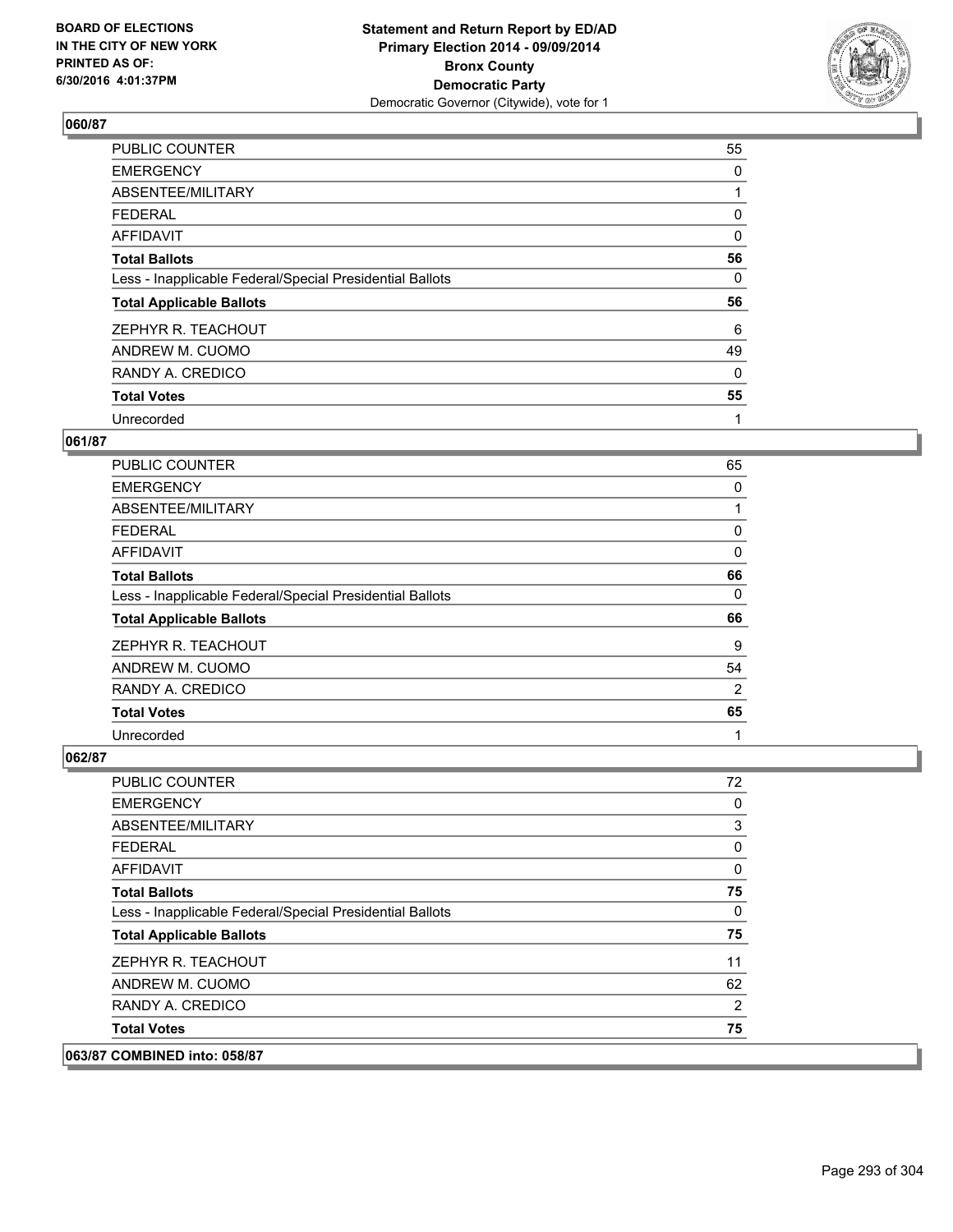

| <b>Total Votes</b>                                       |   |
|----------------------------------------------------------|---|
| RANDY A. CREDICO                                         | 0 |
| ANDREW M. CUOMO                                          |   |
| ZEPHYR R. TEACHOUT                                       | 0 |
| <b>Total Applicable Ballots</b>                          |   |
| Less - Inapplicable Federal/Special Presidential Ballots | 0 |
| <b>Total Ballots</b>                                     |   |
| <b>AFFIDAVIT</b>                                         | 0 |
| <b>FEDERAL</b>                                           | 0 |
| ABSENTEE/MILITARY                                        | 0 |
| <b>EMERGENCY</b>                                         | 0 |
| PUBLIC COUNTER                                           |   |

# **065/87**

| <b>PUBLIC COUNTER</b>                                    | 34 |
|----------------------------------------------------------|----|
| <b>EMERGENCY</b>                                         | 0  |
| ABSENTEE/MILITARY                                        |    |
| <b>FEDERAL</b>                                           | 0  |
| AFFIDAVIT                                                | 0  |
| <b>Total Ballots</b>                                     | 35 |
| Less - Inapplicable Federal/Special Presidential Ballots | 0  |
| <b>Total Applicable Ballots</b>                          | 35 |
| ZEPHYR R. TEACHOUT                                       | 7  |
| ANDREW M. CUOMO                                          | 26 |
| RANDY A. CREDICO                                         |    |
| <b>Total Votes</b>                                       | 34 |
| Unrecorded                                               | 1  |

| PUBLIC COUNTER                                           | 41 |
|----------------------------------------------------------|----|
| <b>EMERGENCY</b>                                         | 0  |
| ABSENTEE/MILITARY                                        | 2  |
| <b>FEDERAL</b>                                           | 0  |
| AFFIDAVIT                                                | 0  |
| <b>Total Ballots</b>                                     | 43 |
| Less - Inapplicable Federal/Special Presidential Ballots | 0  |
| <b>Total Applicable Ballots</b>                          | 43 |
| ZEPHYR R. TEACHOUT                                       | 3  |
| ANDREW M. CUOMO                                          | 37 |
| RANDY A. CREDICO                                         | 0  |
| <b>Total Votes</b>                                       | 40 |
| Unrecorded                                               | 3  |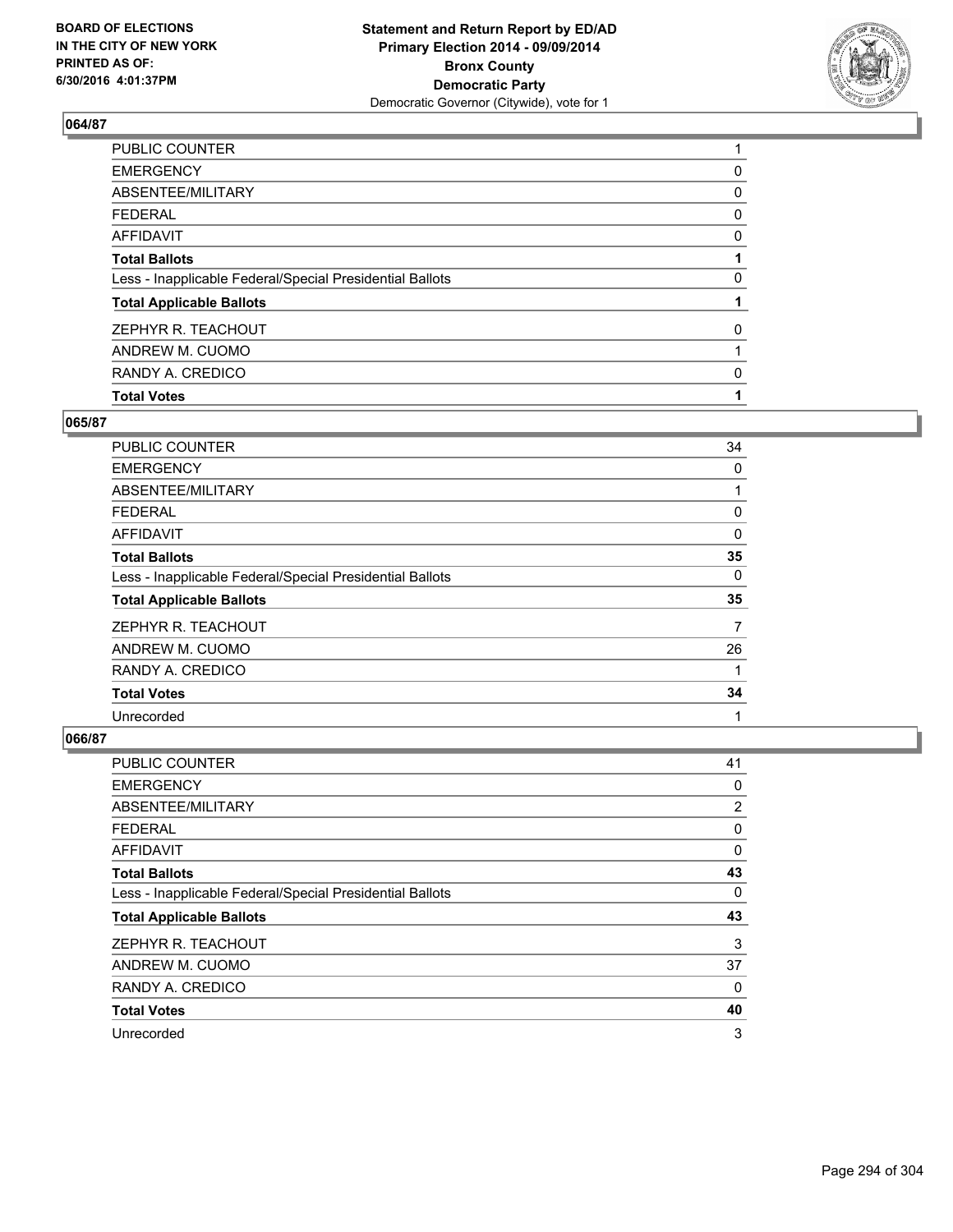

| PUBLIC COUNTER                                           | 22             |
|----------------------------------------------------------|----------------|
| <b>EMERGENCY</b>                                         | 0              |
| ABSENTEE/MILITARY                                        | $\overline{2}$ |
| <b>FEDERAL</b>                                           | 0              |
| AFFIDAVIT                                                | 0              |
| <b>Total Ballots</b>                                     | 24             |
| Less - Inapplicable Federal/Special Presidential Ballots | 0              |
| <b>Total Applicable Ballots</b>                          | 24             |
| ZEPHYR R. TEACHOUT                                       | 2              |
| ANDREW M. CUOMO                                          | 20             |
| RANDY A. CREDICO                                         | 1              |
| <b>Total Votes</b>                                       | 23             |
| Unrecorded                                               | 1              |

## **068/87**

| PUBLIC COUNTER                                           | 50 |
|----------------------------------------------------------|----|
| <b>EMERGENCY</b>                                         | 0  |
| ABSENTEE/MILITARY                                        | 1  |
| <b>FEDERAL</b>                                           | 0  |
| AFFIDAVIT                                                | 0  |
| <b>Total Ballots</b>                                     | 51 |
| Less - Inapplicable Federal/Special Presidential Ballots | 0  |
| <b>Total Applicable Ballots</b>                          | 51 |
| ZEPHYR R. TEACHOUT                                       | 5  |
| ANDREW M. CUOMO                                          | 40 |
| RANDY A. CREDICO                                         | 2  |
| LOUIS R. RUIZ (WRITE-IN)                                 | 1  |
| <b>Total Votes</b>                                       | 48 |
| Unrecorded                                               | 3  |

| PUBLIC COUNTER                                           | 51             |
|----------------------------------------------------------|----------------|
| <b>EMERGENCY</b>                                         | 0              |
| ABSENTEE/MILITARY                                        | 9              |
| <b>FEDERAL</b>                                           | 0              |
| AFFIDAVIT                                                | 0              |
| <b>Total Ballots</b>                                     | 60             |
| Less - Inapplicable Federal/Special Presidential Ballots | 0              |
| <b>Total Applicable Ballots</b>                          | 60             |
| ZEPHYR R. TEACHOUT                                       | 2              |
| ANDREW M. CUOMO                                          | 54             |
| RANDY A. CREDICO                                         | $\overline{2}$ |
| <b>Total Votes</b>                                       | 58             |
| Unrecorded                                               | $\overline{2}$ |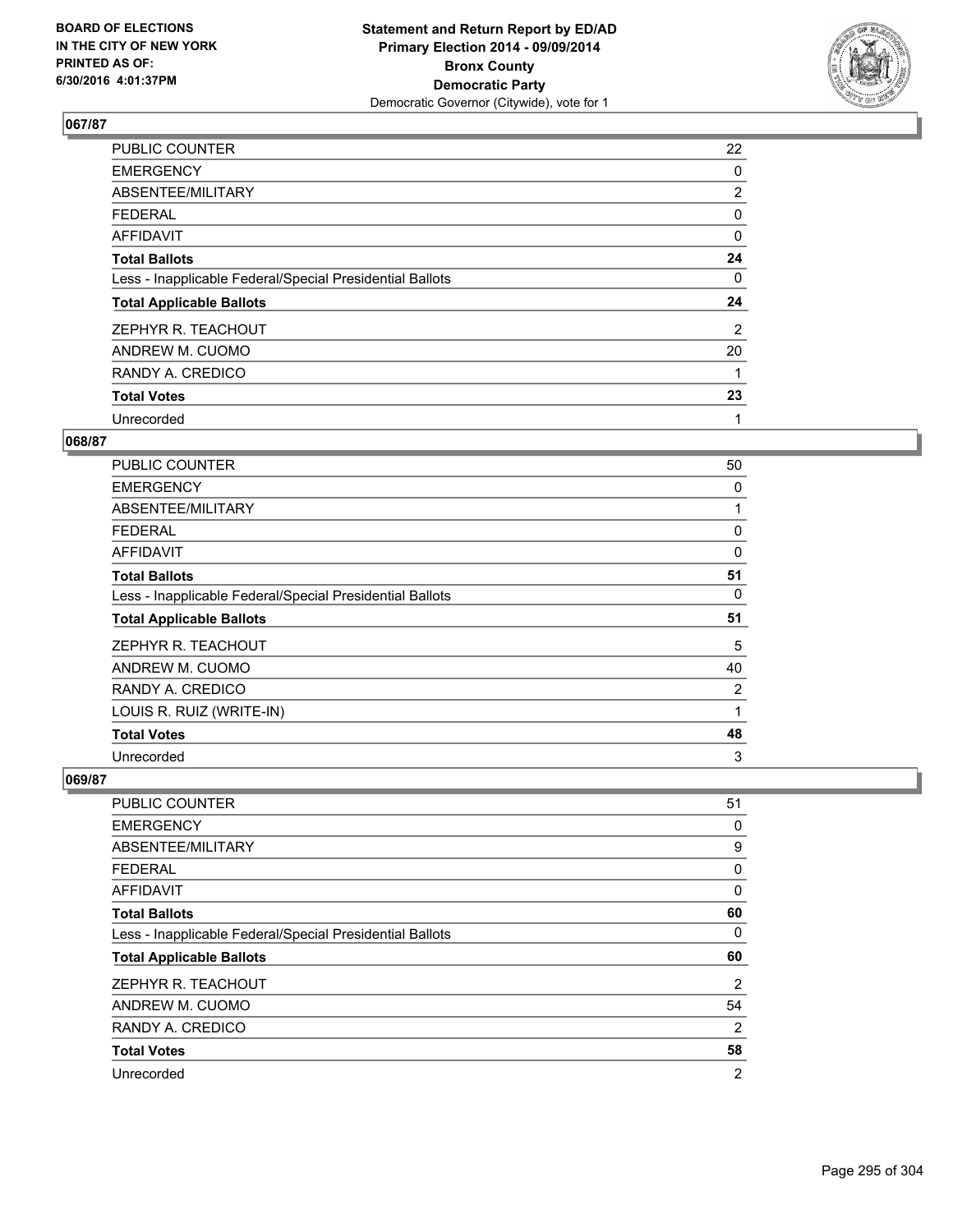

| <b>PUBLIC COUNTER</b>                                    | 23             |
|----------------------------------------------------------|----------------|
| <b>EMERGENCY</b>                                         | 0              |
| ABSENTEE/MILITARY                                        | 3              |
| <b>FEDERAL</b>                                           | 0              |
| AFFIDAVIT                                                | 0              |
| <b>Total Ballots</b>                                     | 26             |
| Less - Inapplicable Federal/Special Presidential Ballots | 0              |
| <b>Total Applicable Ballots</b>                          | 26             |
| ZEPHYR R. TEACHOUT                                       | 3              |
| ANDREW M. CUOMO                                          | 19             |
| RANDY A. CREDICO                                         | $\overline{2}$ |
| <b>Total Votes</b>                                       | 24             |
| Unrecorded                                               | 2              |

# **071/87**

| PUBLIC COUNTER                                           | 30 |
|----------------------------------------------------------|----|
| <b>EMERGENCY</b>                                         | 0  |
| ABSENTEE/MILITARY                                        | 0  |
| FEDERAL                                                  | 0  |
| AFFIDAVIT                                                | 0  |
| <b>Total Ballots</b>                                     | 30 |
| Less - Inapplicable Federal/Special Presidential Ballots | 0  |
| <b>Total Applicable Ballots</b>                          | 30 |
| ZEPHYR R. TEACHOUT                                       | 3  |
| ANDREW M. CUOMO                                          | 26 |
| RANDY A. CREDICO                                         |    |
| <b>Total Votes</b>                                       | 30 |

| PUBLIC COUNTER                                           | 26 |
|----------------------------------------------------------|----|
| <b>EMERGENCY</b>                                         | 0  |
| ABSENTEE/MILITARY                                        | 1  |
| <b>FEDERAL</b>                                           | 0  |
| AFFIDAVIT                                                | 1  |
| <b>Total Ballots</b>                                     | 28 |
| Less - Inapplicable Federal/Special Presidential Ballots | 0  |
| <b>Total Applicable Ballots</b>                          | 28 |
| ZEPHYR R. TEACHOUT                                       | 3  |
| ANDREW M. CUOMO                                          | 21 |
| RANDY A. CREDICO                                         | 2  |
| <b>Total Votes</b>                                       | 26 |
| Unrecorded                                               | 2  |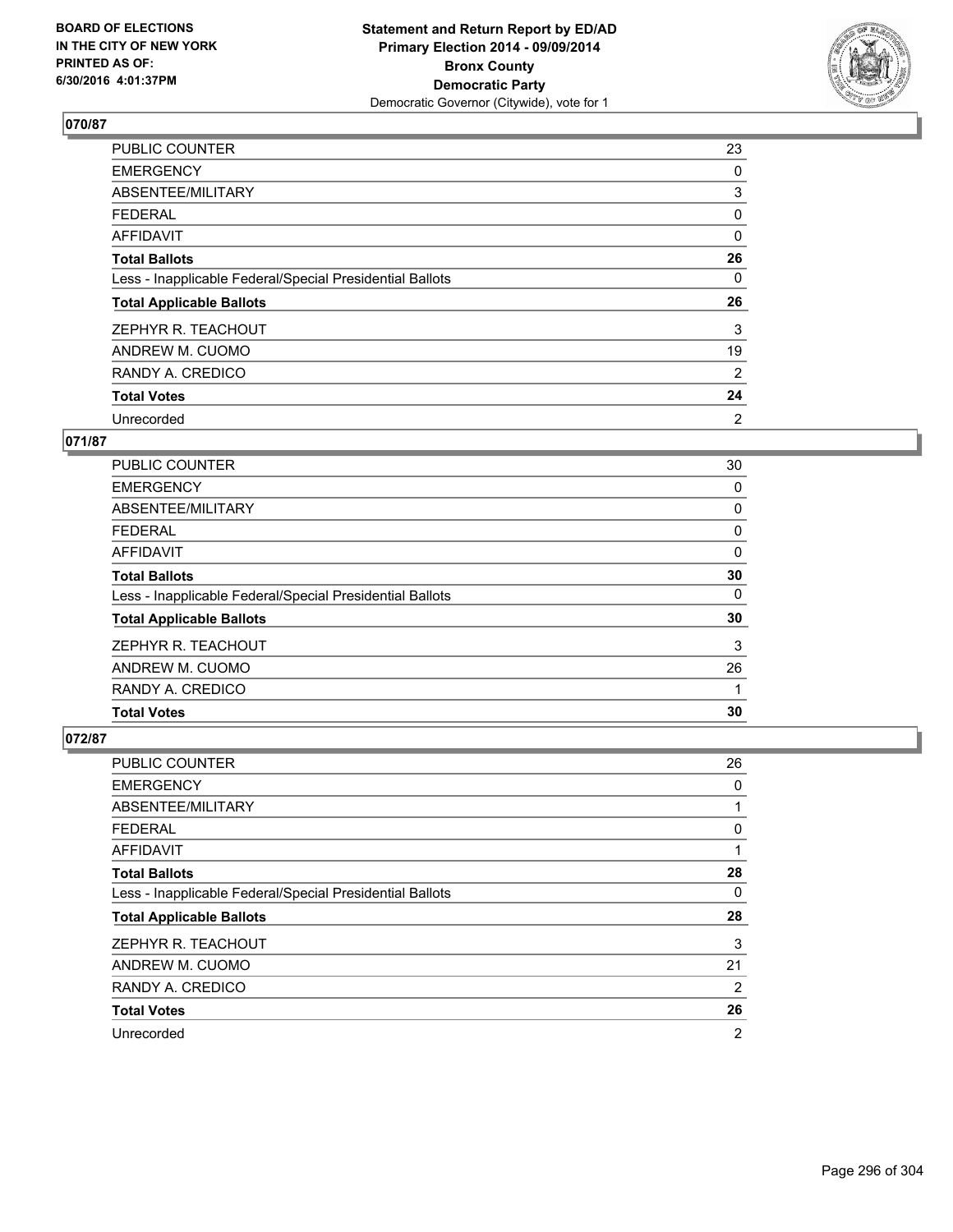

| <b>PUBLIC COUNTER</b>                                    | 30             |
|----------------------------------------------------------|----------------|
| <b>EMERGENCY</b>                                         | 0              |
| ABSENTEE/MILITARY                                        | 0              |
| <b>FEDERAL</b>                                           | 0              |
| AFFIDAVIT                                                | 3              |
| <b>Total Ballots</b>                                     | 33             |
| Less - Inapplicable Federal/Special Presidential Ballots | 0              |
| <b>Total Applicable Ballots</b>                          | 33             |
| ZEPHYR R. TEACHOUT                                       | $\overline{2}$ |
| ANDREW M. CUOMO                                          | 28             |
| RANDY A. CREDICO                                         | 2              |
| <b>Total Votes</b>                                       | 32             |
| Unrecorded                                               | 1              |

#### **074/87**

| <b>PUBLIC COUNTER</b>                                    | 60 |
|----------------------------------------------------------|----|
| <b>EMERGENCY</b>                                         | 0  |
| ABSENTEE/MILITARY                                        |    |
| FEDERAL                                                  | 0  |
| AFFIDAVIT                                                | 0  |
| <b>Total Ballots</b>                                     | 61 |
| Less - Inapplicable Federal/Special Presidential Ballots | 0  |
| <b>Total Applicable Ballots</b>                          | 61 |
| ZEPHYR R. TEACHOUT                                       | 4  |
| ANDREW M. CUOMO                                          | 54 |
| RANDY A. CREDICO                                         | 3  |
| <b>Total Votes</b>                                       | 61 |

| <b>PUBLIC COUNTER</b>                                    | 49 |
|----------------------------------------------------------|----|
| <b>EMERGENCY</b>                                         | 0  |
| ABSENTEE/MILITARY                                        | 1  |
| <b>FEDERAL</b>                                           | 0  |
| AFFIDAVIT                                                | 0  |
| <b>Total Ballots</b>                                     | 50 |
| Less - Inapplicable Federal/Special Presidential Ballots | 0  |
| <b>Total Applicable Ballots</b>                          | 50 |
| ZEPHYR R. TEACHOUT                                       | 1  |
| ANDREW M. CUOMO                                          | 48 |
| RANDY A. CREDICO                                         | 0  |
| <b>Total Votes</b>                                       | 49 |
| Unrecorded                                               | 1  |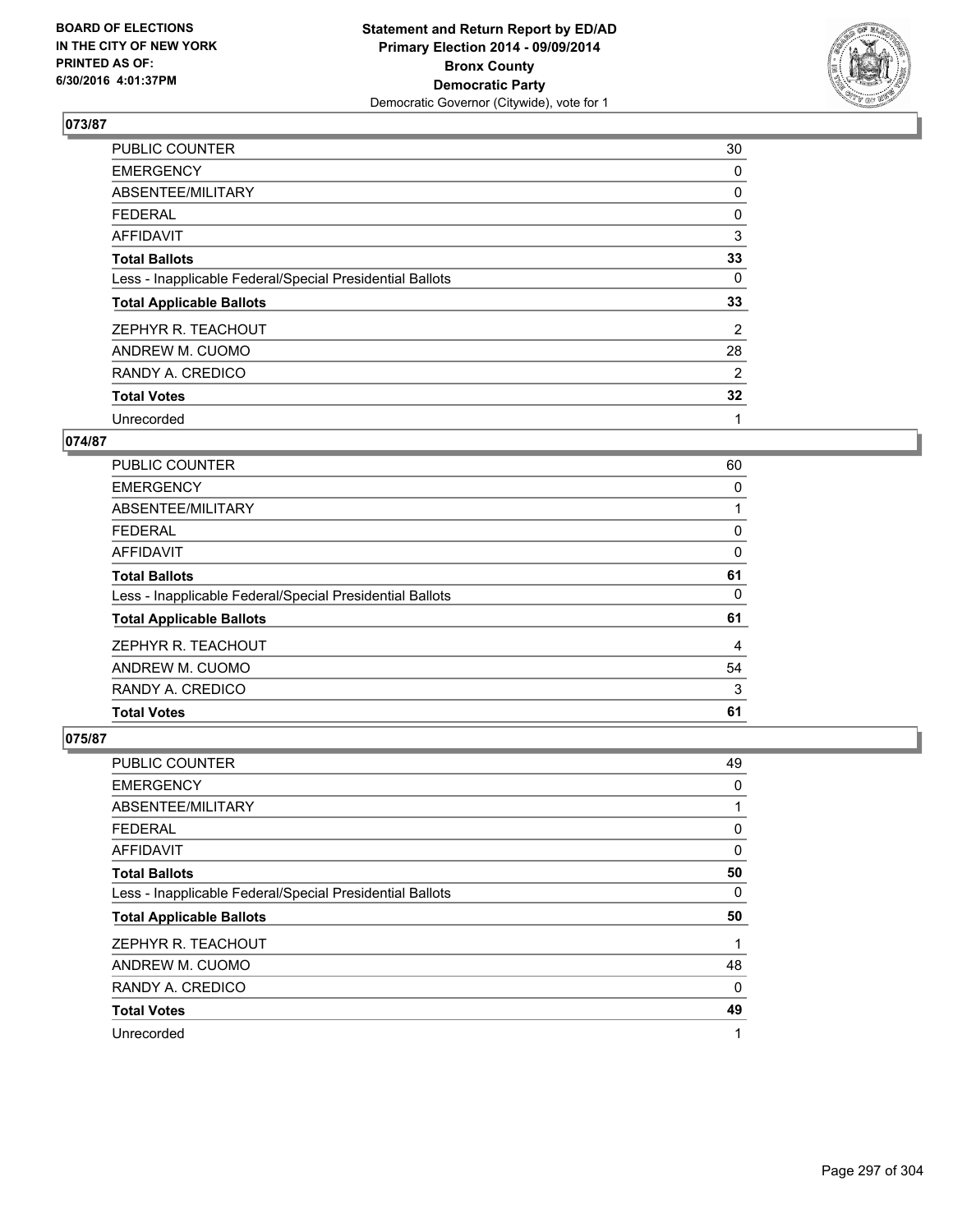

| <b>Total Votes</b>                                       | 41 |
|----------------------------------------------------------|----|
| RANDY A. CREDICO                                         | 0  |
| ANDREW M. CUOMO                                          | 38 |
| ZEPHYR R. TEACHOUT                                       | 3  |
| <b>Total Applicable Ballots</b>                          | 41 |
| Less - Inapplicable Federal/Special Presidential Ballots | 0  |
| <b>Total Ballots</b>                                     | 41 |
| <b>AFFIDAVIT</b>                                         | 0  |
| <b>FEDERAL</b>                                           | 0  |
| ABSENTEE/MILITARY                                        | 0  |
| <b>EMERGENCY</b>                                         | 0  |
| PUBLIC COUNTER                                           | 41 |

# **077/87**

| <b>PUBLIC COUNTER</b>                                    | 41 |
|----------------------------------------------------------|----|
| <b>EMERGENCY</b>                                         | 0  |
| ABSENTEE/MILITARY                                        | 0  |
| <b>FEDERAL</b>                                           | 0  |
| AFFIDAVIT                                                | 0  |
| <b>Total Ballots</b>                                     | 41 |
| Less - Inapplicable Federal/Special Presidential Ballots | 0  |
| <b>Total Applicable Ballots</b>                          | 41 |
| ZEPHYR R. TEACHOUT                                       | 2  |
| ANDREW M. CUOMO                                          | 36 |
| RANDY A. CREDICO                                         | 2  |
| LUIS SEPULVEDA (WRITE-IN)                                | 1  |
| <b>Total Votes</b>                                       | 41 |

| PUBLIC COUNTER                                           | 82 |
|----------------------------------------------------------|----|
| <b>EMERGENCY</b>                                         | 0  |
| ABSENTEE/MILITARY                                        | 1  |
| <b>FEDERAL</b>                                           | 0  |
| AFFIDAVIT                                                | 2  |
| <b>Total Ballots</b>                                     | 85 |
| Less - Inapplicable Federal/Special Presidential Ballots | 0  |
| <b>Total Applicable Ballots</b>                          | 85 |
| ZEPHYR R. TEACHOUT                                       | 5  |
| ANDREW M. CUOMO                                          | 71 |
| RANDY A. CREDICO                                         | 4  |
| <b>Total Votes</b>                                       | 80 |
| Unrecorded                                               | 5  |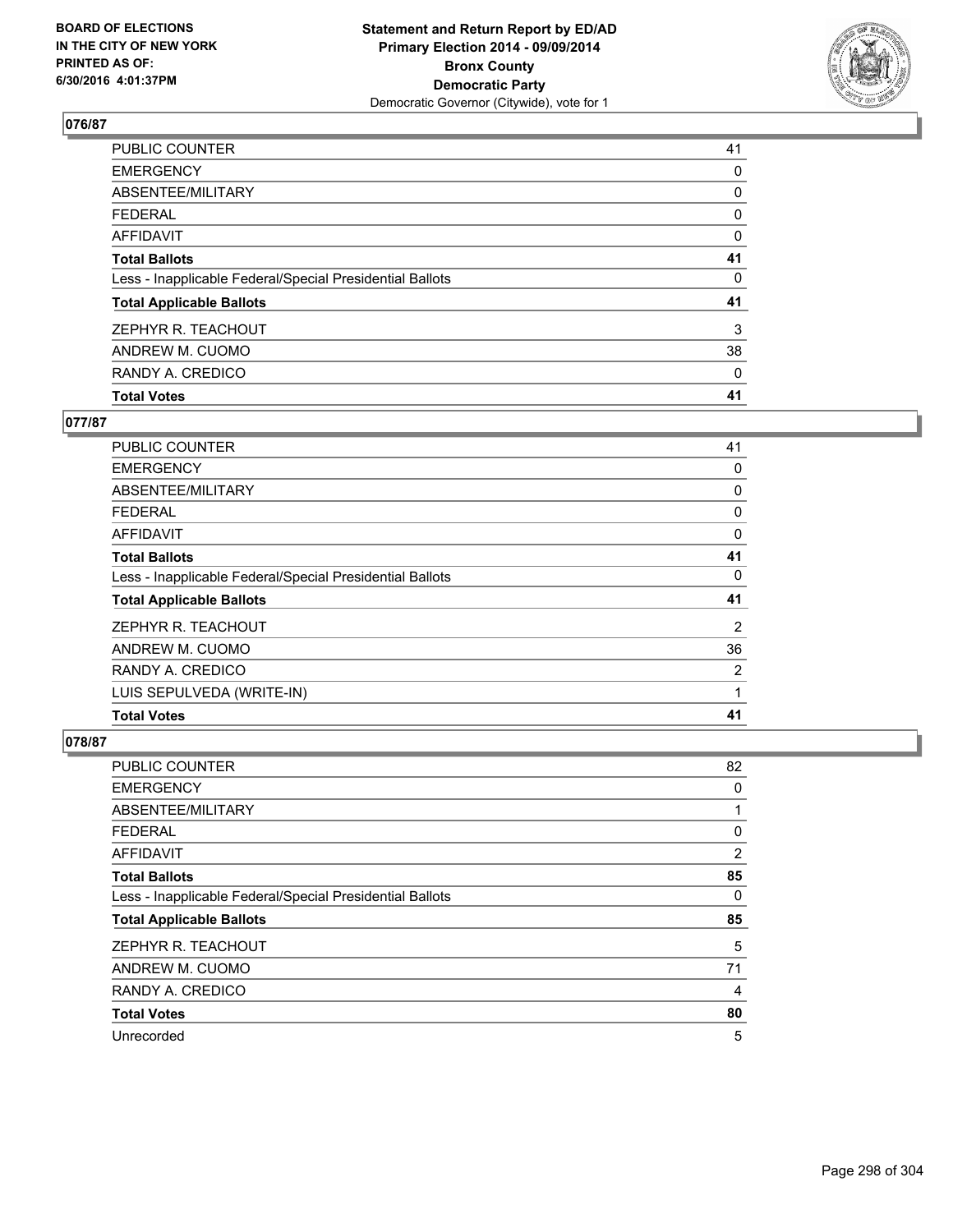

| <b>Total Votes</b>                                       | 3                     |
|----------------------------------------------------------|-----------------------|
| RANDY A. CREDICO                                         | 0                     |
| ANDREW M. CUOMO                                          | $\mathbf{2}^{\prime}$ |
| ZEPHYR R. TEACHOUT                                       |                       |
| <b>Total Applicable Ballots</b>                          | 3                     |
| Less - Inapplicable Federal/Special Presidential Ballots | 0                     |
| <b>Total Ballots</b>                                     | 3                     |
| <b>AFFIDAVIT</b>                                         | 0                     |
| <b>FEDERAL</b>                                           | 0                     |
| ABSENTEE/MILITARY                                        | 0                     |
| <b>EMERGENCY</b>                                         | 0                     |
| PUBLIC COUNTER                                           | 3                     |

## **080/87**

| <b>PUBLIC COUNTER</b>                                    | 37 |
|----------------------------------------------------------|----|
| <b>EMERGENCY</b>                                         | 0  |
| ABSENTEE/MILITARY                                        |    |
| <b>FEDERAL</b>                                           | 0  |
| AFFIDAVIT                                                | 0  |
| <b>Total Ballots</b>                                     | 38 |
| Less - Inapplicable Federal/Special Presidential Ballots | 0  |
| <b>Total Applicable Ballots</b>                          | 38 |
| ZEPHYR R. TEACHOUT                                       | 5  |
| ANDREW M. CUOMO                                          | 29 |
| RANDY A. CREDICO                                         | 1  |
| <b>Total Votes</b>                                       | 35 |
| Unrecorded                                               | 3  |

| PUBLIC COUNTER                                           | 43 |
|----------------------------------------------------------|----|
| <b>EMERGENCY</b>                                         | 0  |
| ABSENTEE/MILITARY                                        | 0  |
| <b>FEDERAL</b>                                           | 0  |
| AFFIDAVIT                                                | 0  |
| <b>Total Ballots</b>                                     | 43 |
| Less - Inapplicable Federal/Special Presidential Ballots | 0  |
| <b>Total Applicable Ballots</b>                          | 43 |
| ZEPHYR R. TEACHOUT                                       | 13 |
| ANDREW M. CUOMO                                          | 29 |
| RANDY A. CREDICO                                         | 0  |
| <b>Total Votes</b>                                       | 42 |
| Unrecorded                                               | 1  |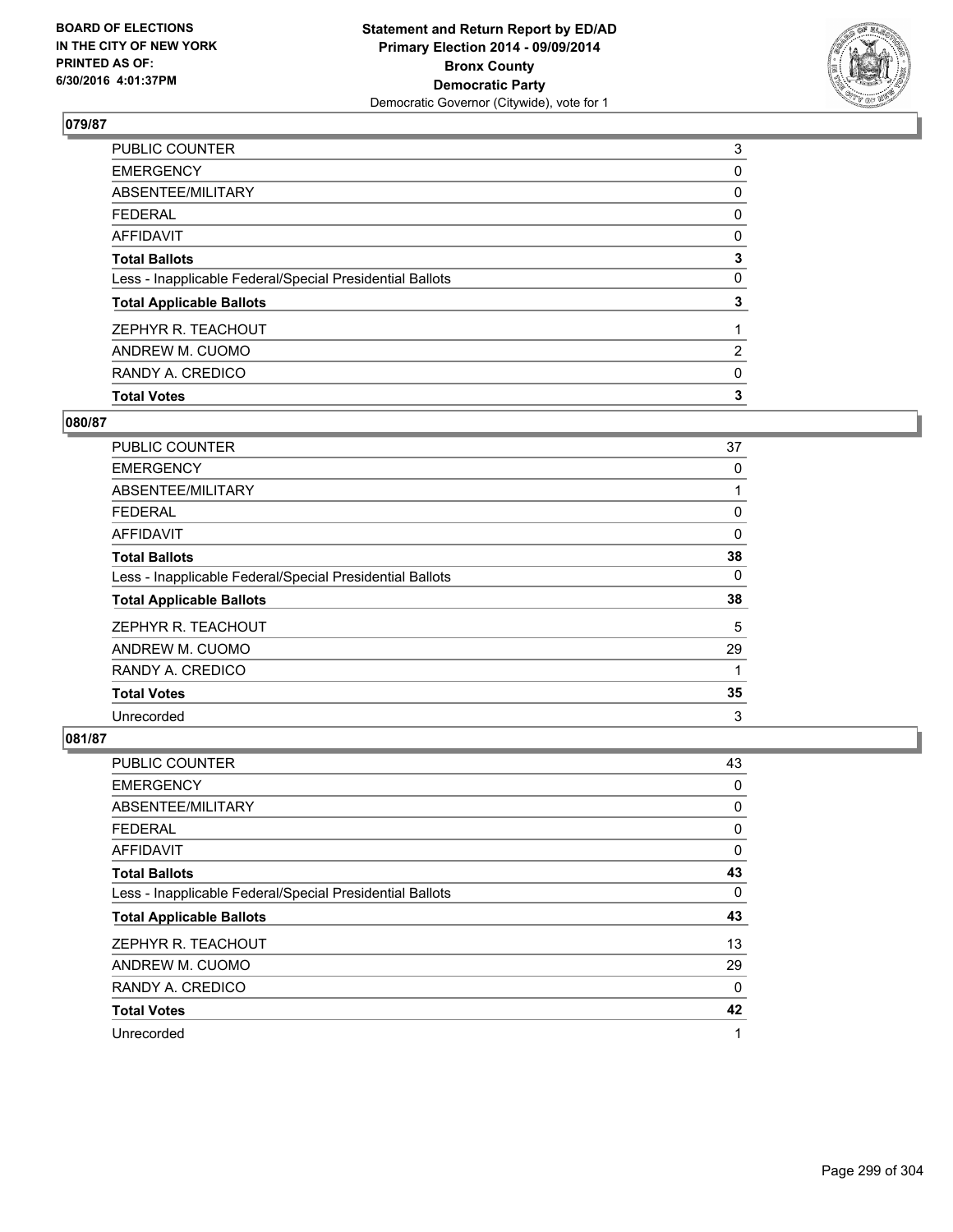

| <b>PUBLIC COUNTER</b>                                    | 26 |
|----------------------------------------------------------|----|
| <b>EMERGENCY</b>                                         | 0  |
| ABSENTEE/MILITARY                                        |    |
| <b>FEDERAL</b>                                           | 0  |
| <b>AFFIDAVIT</b>                                         | 0  |
| <b>Total Ballots</b>                                     | 27 |
| Less - Inapplicable Federal/Special Presidential Ballots | 0  |
| <b>Total Applicable Ballots</b>                          | 27 |
| ZEPHYR R. TEACHOUT                                       | 5  |
| ANDREW M. CUOMO                                          | 20 |
| RANDY A. CREDICO                                         | 1  |
| <b>Total Votes</b>                                       | 26 |
| Unrecorded                                               | 1  |
|                                                          |    |

#### **083/87 COMBINED into: 086/87**

#### **084/87**

| <b>PUBLIC COUNTER</b>                                    | 51             |
|----------------------------------------------------------|----------------|
| <b>EMERGENCY</b>                                         | 0              |
| ABSENTEE/MILITARY                                        | 1              |
| <b>FEDERAL</b>                                           | 0              |
| AFFIDAVIT                                                | 0              |
| <b>Total Ballots</b>                                     | 52             |
| Less - Inapplicable Federal/Special Presidential Ballots | 0              |
| <b>Total Applicable Ballots</b>                          | 52             |
| ZEPHYR R. TEACHOUT                                       | $\overline{2}$ |
| ANDREW M. CUOMO                                          | 44             |
| RANDY A. CREDICO                                         | 4              |
| <b>Total Votes</b>                                       | 50             |
| Unrecorded                                               | 2              |

| <b>PUBLIC COUNTER</b>                                    | 54             |
|----------------------------------------------------------|----------------|
| <b>EMERGENCY</b>                                         | 0              |
| ABSENTEE/MILITARY                                        | 1              |
| <b>FEDERAL</b>                                           | 0              |
| AFFIDAVIT                                                | 0              |
| <b>Total Ballots</b>                                     | 55             |
| Less - Inapplicable Federal/Special Presidential Ballots | 0              |
| <b>Total Applicable Ballots</b>                          | 55             |
| ZEPHYR R. TEACHOUT                                       | 5              |
| ANDREW M. CUOMO                                          | 47             |
| RANDY A. CREDICO                                         | 1              |
| <b>Total Votes</b>                                       | 53             |
| Unrecorded                                               | $\overline{2}$ |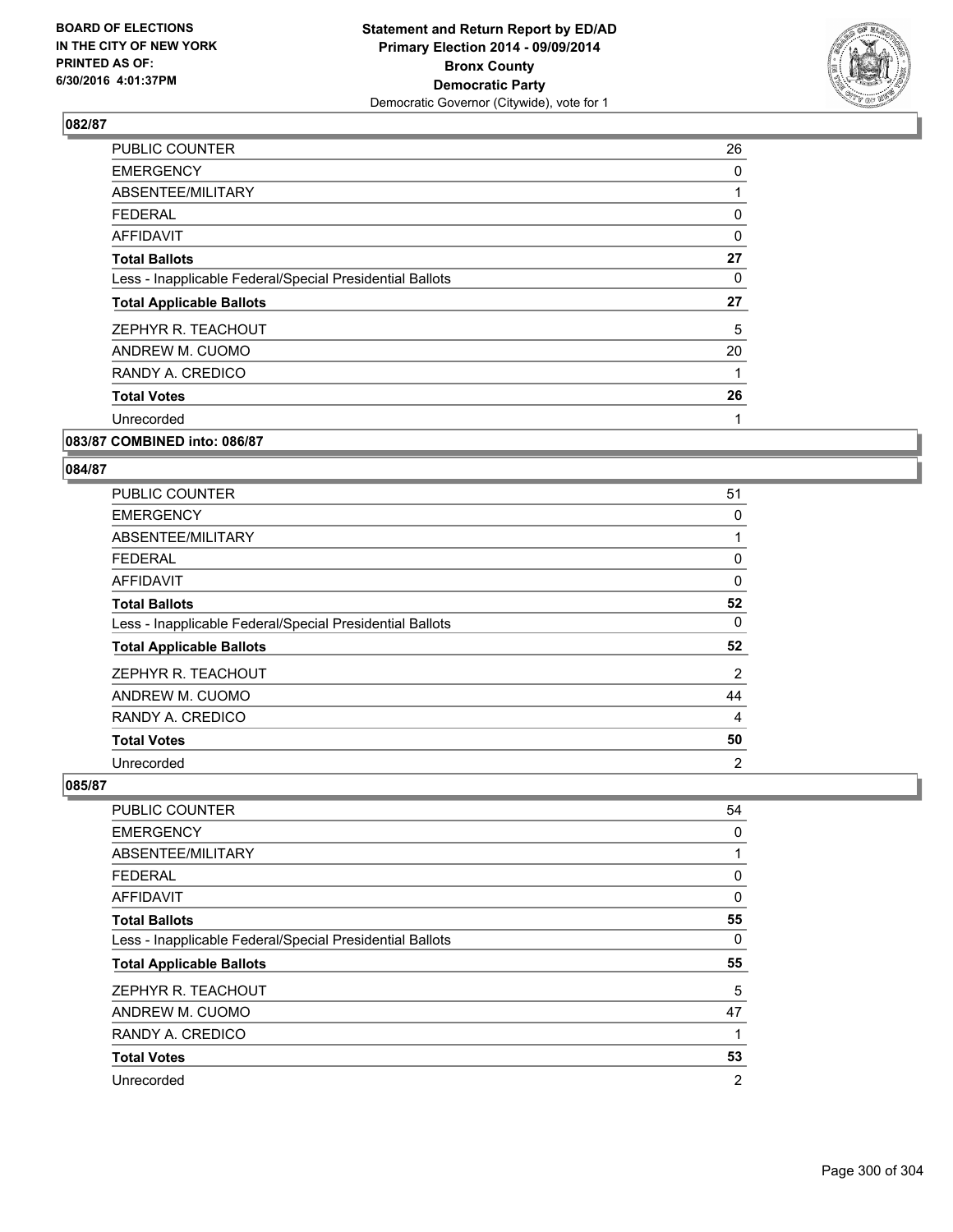

| <b>Total Votes</b>                                       | 26             |
|----------------------------------------------------------|----------------|
| RANDY A. CREDICO                                         | 5              |
| ANDREW M. CUOMO                                          | 19             |
| ZEPHYR R. TEACHOUT                                       | $\overline{2}$ |
| <b>Total Applicable Ballots</b>                          | 26             |
| Less - Inapplicable Federal/Special Presidential Ballots | 0              |
| <b>Total Ballots</b>                                     | 26             |
| <b>AFFIDAVIT</b>                                         | 0              |
| <b>FEDERAL</b>                                           | 0              |
| ABSENTEE/MILITARY                                        | 15             |
| <b>EMERGENCY</b>                                         | 0              |
| <b>PUBLIC COUNTER</b>                                    | 11             |

# **087/87**

| <b>PUBLIC COUNTER</b>                                    | 130            |
|----------------------------------------------------------|----------------|
| <b>EMERGENCY</b>                                         | 0              |
| ABSENTEE/MILITARY                                        | 4              |
| <b>FEDERAL</b>                                           | 0              |
| AFFIDAVIT                                                | $\Omega$       |
| <b>Total Ballots</b>                                     | 134            |
| Less - Inapplicable Federal/Special Presidential Ballots | 0              |
| <b>Total Applicable Ballots</b>                          | 134            |
| ZEPHYR R. TEACHOUT                                       | 12             |
| ANDREW M. CUOMO                                          | 120            |
| RANDY A. CREDICO                                         | $\overline{2}$ |
| <b>Total Votes</b>                                       | 134            |
|                                                          |                |

| <b>PUBLIC COUNTER</b>                                    | 32 |
|----------------------------------------------------------|----|
| <b>EMERGENCY</b>                                         | 0  |
| ABSENTEE/MILITARY                                        | 2  |
| <b>FEDERAL</b>                                           | 0  |
| <b>AFFIDAVIT</b>                                         | 0  |
| <b>Total Ballots</b>                                     | 34 |
| Less - Inapplicable Federal/Special Presidential Ballots | 0  |
| <b>Total Applicable Ballots</b>                          | 34 |
| ZEPHYR R. TEACHOUT                                       | 3  |
| ANDREW M. CUOMO                                          | 29 |
| RANDY A. CREDICO                                         | 2  |
| <b>Total Votes</b>                                       | 34 |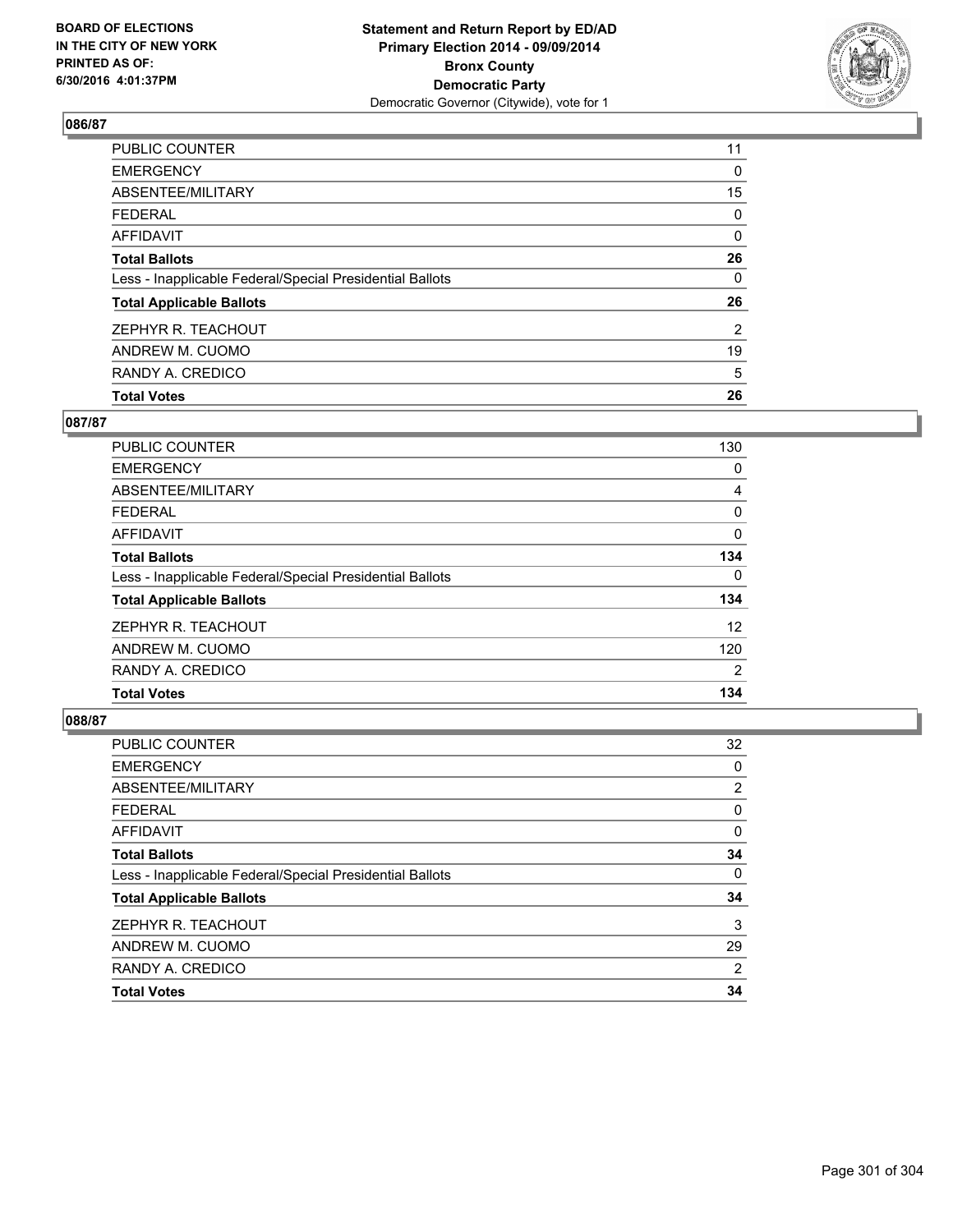

| <b>PUBLIC COUNTER</b>                                    | 31 |
|----------------------------------------------------------|----|
| <b>EMERGENCY</b>                                         | 0  |
| ABSENTEE/MILITARY                                        | 6  |
| <b>FEDERAL</b>                                           | 0  |
| <b>AFFIDAVIT</b>                                         | 0  |
| <b>Total Ballots</b>                                     | 37 |
| Less - Inapplicable Federal/Special Presidential Ballots | 0  |
| <b>Total Applicable Ballots</b>                          | 37 |
|                                                          |    |
| ZEPHYR R. TEACHOUT                                       | 4  |
| ANDREW M. CUOMO                                          | 29 |
| RANDY A. CREDICO                                         | 3  |
| <b>Total Votes</b>                                       | 36 |
| Unrecorded                                               |    |

## **090/87 COMBINED into: 001/87**

#### **091/87 COMBINED into: 001/87**

#### **092/87**

| PUBLIC COUNTER                                           | 0 |
|----------------------------------------------------------|---|
| <b>EMERGENCY</b>                                         | 0 |
| ABSENTEE/MILITARY                                        | 0 |
| FEDERAL                                                  | 0 |
| AFFIDAVIT                                                | 0 |
| <b>Total Ballots</b>                                     | 0 |
| Less - Inapplicable Federal/Special Presidential Ballots | 0 |
| <b>Total Applicable Ballots</b>                          | 0 |
| ZEPHYR R. TEACHOUT                                       | 0 |
| ANDREW M. CUOMO                                          | 0 |
| RANDY A. CREDICO                                         | 0 |
| <b>Total Votes</b>                                       | 0 |

| PUBLIC COUNTER                                           | 0 |
|----------------------------------------------------------|---|
| <b>EMERGENCY</b>                                         | 0 |
| ABSENTEE/MILITARY                                        | 0 |
| <b>FEDERAL</b>                                           | 0 |
| <b>AFFIDAVIT</b>                                         | 0 |
| <b>Total Ballots</b>                                     | 0 |
| Less - Inapplicable Federal/Special Presidential Ballots | 0 |
| <b>Total Applicable Ballots</b>                          | 0 |
| ZEPHYR R. TEACHOUT                                       | 0 |
| ANDREW M. CUOMO                                          | 0 |
| RANDY A. CREDICO                                         | 0 |
| <b>Total Votes</b>                                       | 0 |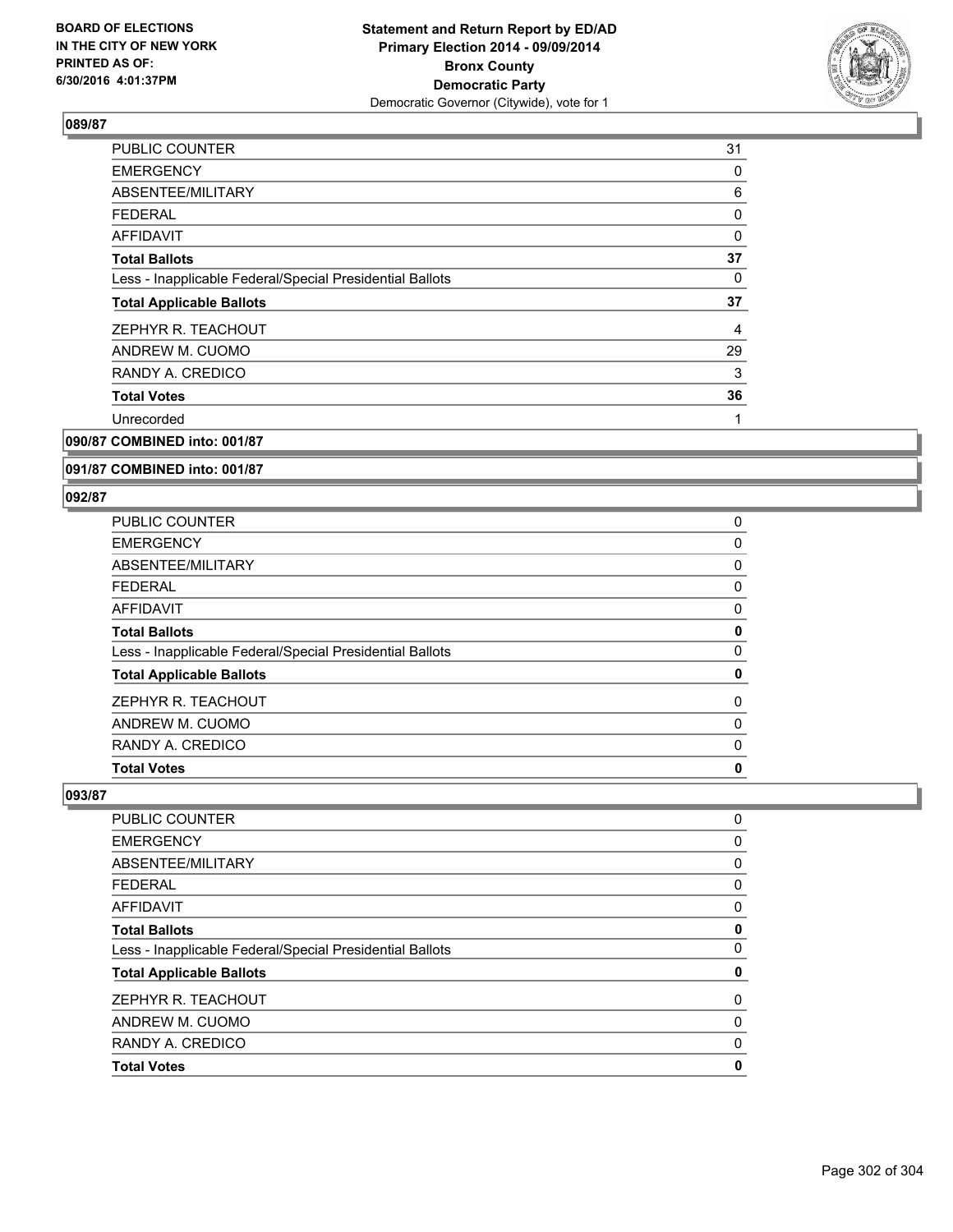

| 095/87 COMBINED into: 041/87                             |             |
|----------------------------------------------------------|-------------|
| <b>Total Votes</b>                                       | $\mathbf 0$ |
| RANDY A. CREDICO                                         | 0           |
| ANDREW M. CUOMO                                          | 0           |
| ZEPHYR R. TEACHOUT                                       | 0           |
| <b>Total Applicable Ballots</b>                          | 0           |
| Less - Inapplicable Federal/Special Presidential Ballots | 0           |
| <b>Total Ballots</b>                                     | 0           |
| <b>AFFIDAVIT</b>                                         | 0           |
| <b>FEDERAL</b>                                           | 0           |
| ABSENTEE/MILITARY                                        | 0           |
| <b>EMERGENCY</b>                                         | 0           |
| <b>PUBLIC COUNTER</b>                                    | 0           |